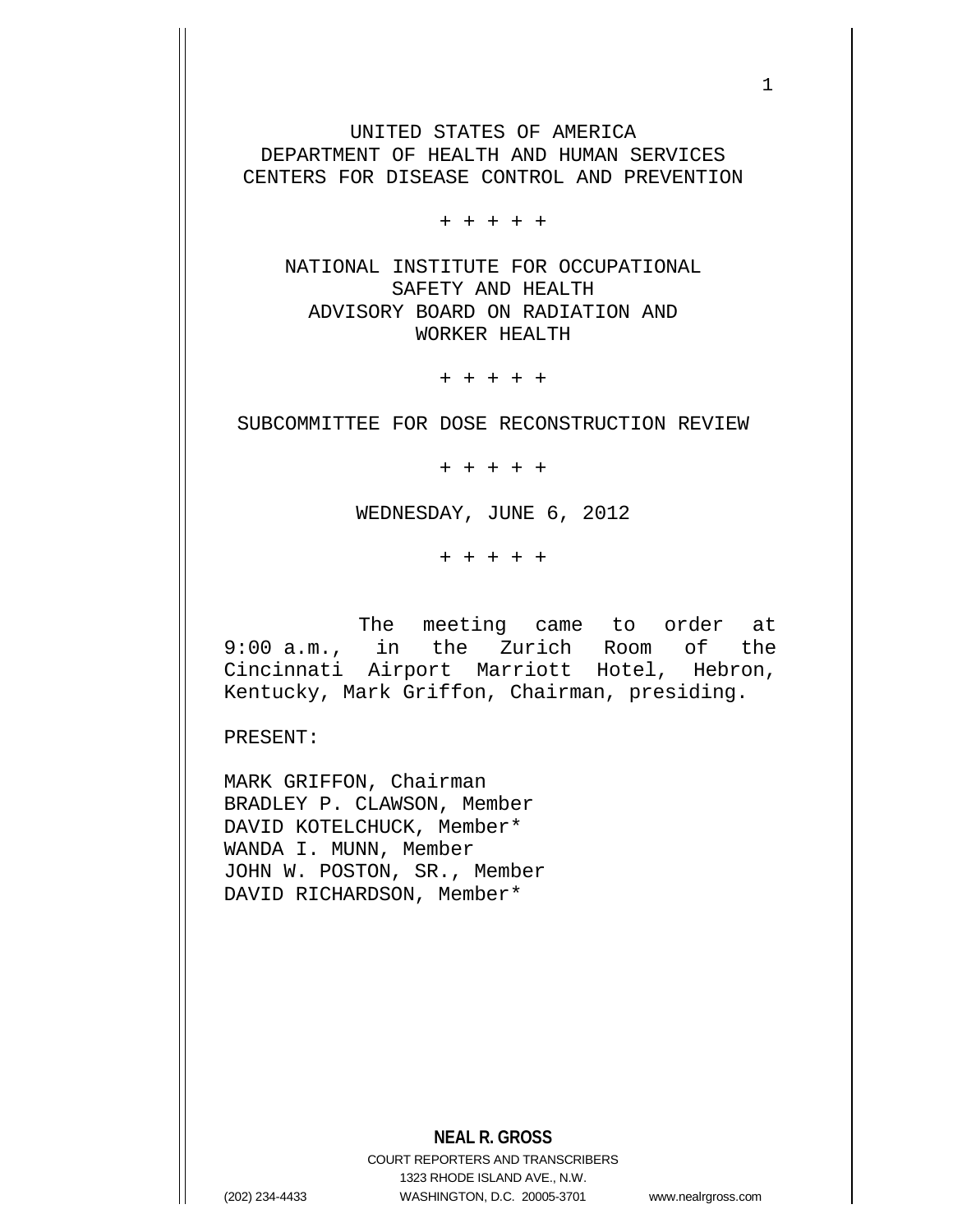ALSO PRESENT:

TED KATZ, Designated Federal Official GRADY CALHOUN, DCAS DOUG FARVER, SC&A JENNY LIN, HHS BETH ROLFES, ORAU SCOTT SIEBERT, ORAU Team\* MATTHEW SMITH, ORAU Team\* JOHN STIVER, SC&A

\*Participating via telephone

## **NEAL R. GROSS**

COURT REPORTERS AND TRANSCRIBERS 1323 RHODE ISLAND AVE., N.W. (202) 234-4433 WASHINGTON, D.C. 20005-3701 www.nealrgross.com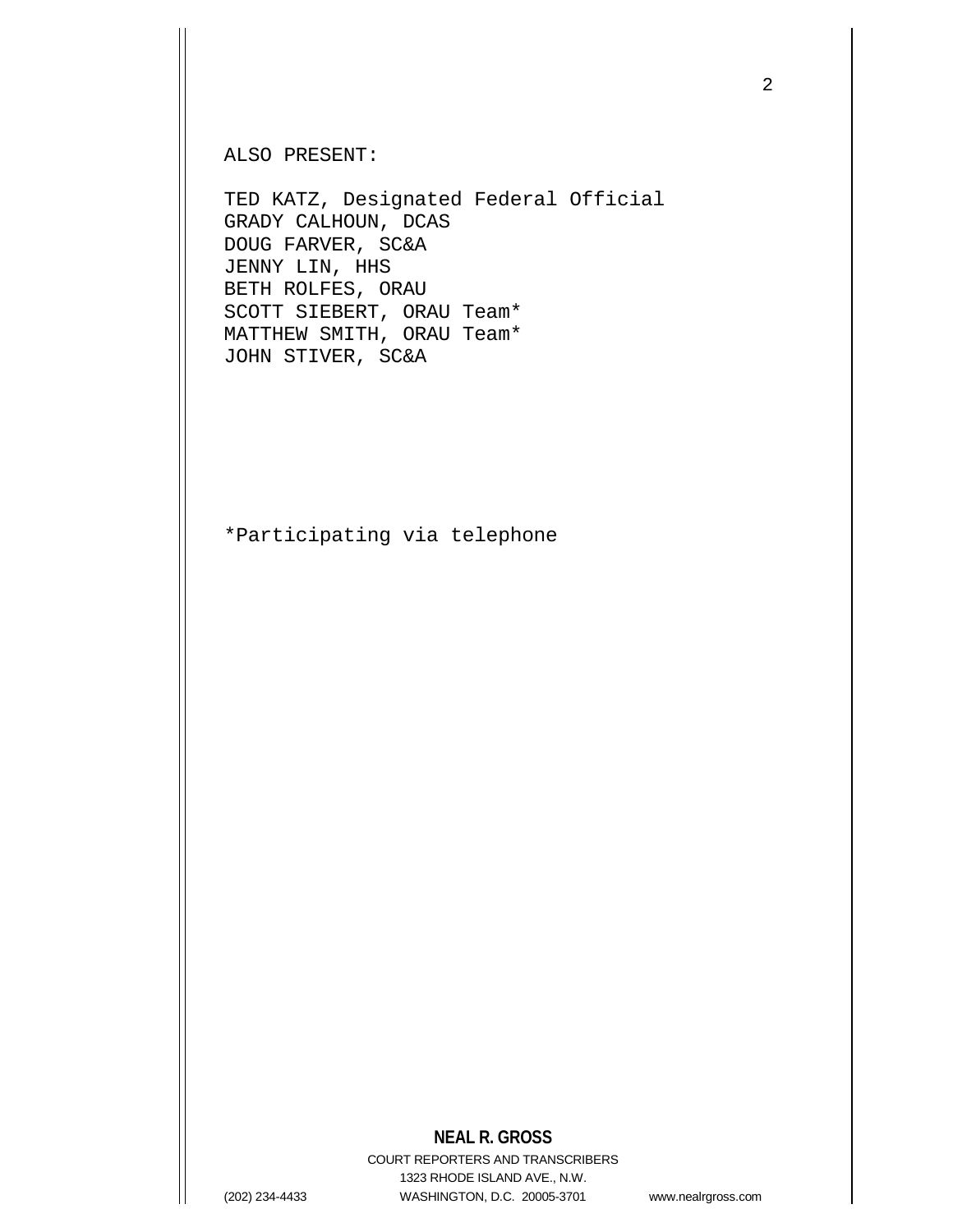## C-O-N-T-E-N-T-S

| Roll Call                                                                           | 4   |
|-------------------------------------------------------------------------------------|-----|
| OCAS blind DR quality control<br>evaluations                                        | 8   |
| NIOSH 10-year review                                                                | 28  |
| Claimant-favorability                                                               | 39  |
| Accelerating DR issue resolution<br>process                                         | 55  |
| Issues matrix 10th to 13th set,<br>Grouping A                                       | 90  |
| Preparing DR Case Set 16 for<br>Preliminary Selection                               | 279 |
| Accelerating DR Issue<br>Resolution Process                                         | 292 |
| Preparing Second Board Report to<br>the Secretary on Dose<br>Reconstruction Reviews | 296 |
| Continuation of Issue Resolution<br>For Set 8                                       | 304 |
| General Discussion                                                                  | 363 |

**NEAL R. GROSS**

COURT REPORTERS AND TRANSCRIBERS 1323 RHODE ISLAND AVE., N.W. (202) 234-4433 WASHINGTON, D.C. 20005-3701 www.nealrgross.com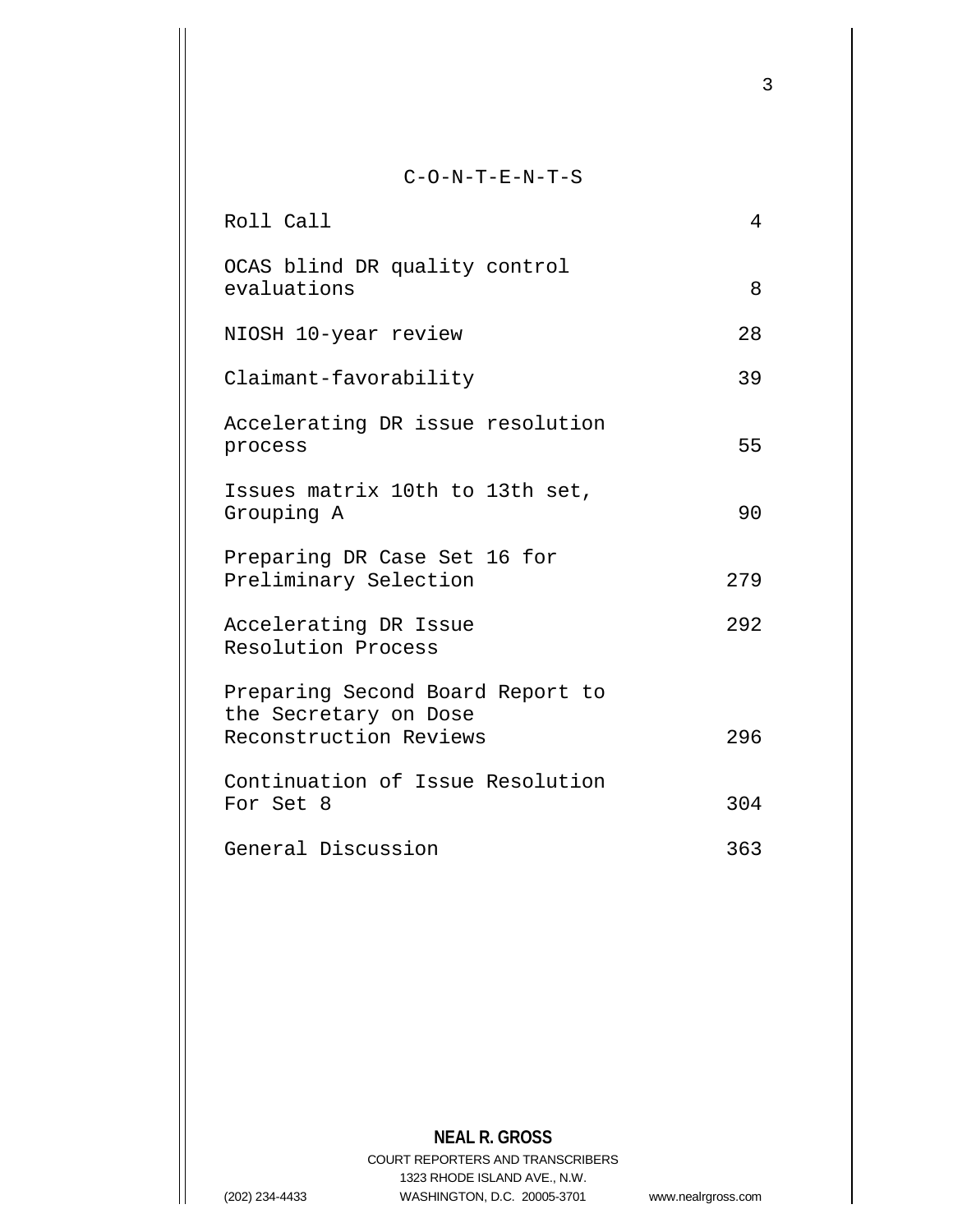**NEAL R. GROSS** COURT REPORTERS AND TRANSCRIBERS 4 1 2 || P-R-O-C-E-E-D-I-N-G-S  $3 \parallel$  (8:35 a.m.) 4 MR. KATZ: So this is Advisory 5 Board of Radiation Worker Health, Subcommittee 6 on Dose Reconstruction Reviews. And with roll  $7 \parallel$  call, because this is a Subcommittee, as we 8 did last time, we have to address Board 9 **Members'** conflict of interests as well. 10 || So I'm make things easy, I'm just 11 || going to run through those in advance as we do 12 || roll call. So Mark Griffon is here, present. 13 And he has conflicts with certain 14 circumstances related to Paducah, K-25, INEL, 15 Mound and Portsmouth; certain cases related to 16 Fernald, certain cases related to Nevada Test  $17 \parallel$  Site, that's it. 18 Then we have Brad Clawson, who is 19 present, and he has a conflict related to INL 20 || and otherwise, related to his employers. And 21 || I won't run through that list but enough said  $22 \parallel$  there.

1323 RHODE ISLAND AVE., N.W.

(202) 234-4433 WASHINGTON, D.C. 20005-3701 www.nealrgross.com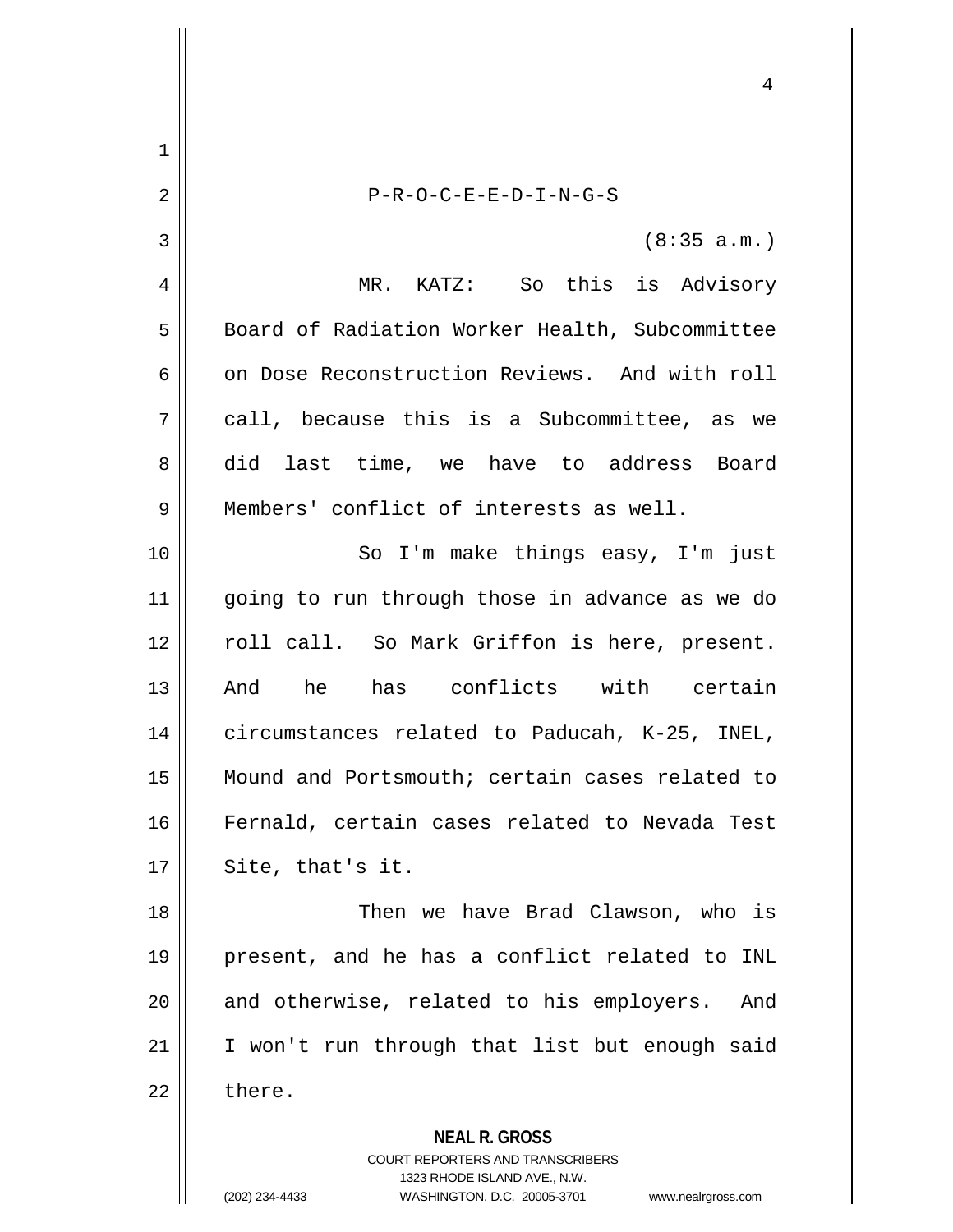**NEAL R. GROSS** COURT REPORTERS AND TRANSCRIBERS 1323 RHODE ISLAND AVE., N.W. (202) 234-4433 WASHINGTON, D.C. 20005-3701 www.nealrgross.com 1 || Dr. Poston is present and he has  $2 \parallel$  conflicts related to BWXT, ORNL which is X-10, 3 || Sandia, LANL, Y-12, Lawrence Livermore 4 National Lab at West Valley, Pantex, and also 5 || related to his children's employment related  $6 \parallel$  to this program. 7 And then we have Wanda Munn and I 8 believe Wanda's conflicts are limited to 9 Hanford. 10 || **MEMBER MUNN:** Yes, correct. 11 || MR. KATZ: And then Dr. Richardson, 12 you're still with us on the phone, correct? 13 MEMBER RICHARDSON: Yes. 14 MR. KATZ: And Dr. Richardson has 15 conflicts only related to UNC Chapel Hill. 16 || And that covers conflicts for Board Members. 17 || Are there any other Board Members that happen 18 to be on the line? Okay, then let's go 19 || through roll call for NIOSH ORAU team. 20 MS. ROLFES: Present, Beth. 21 || MR. KATZ: Beth, yes -22 MS. ROLFES: Beth Rolfes.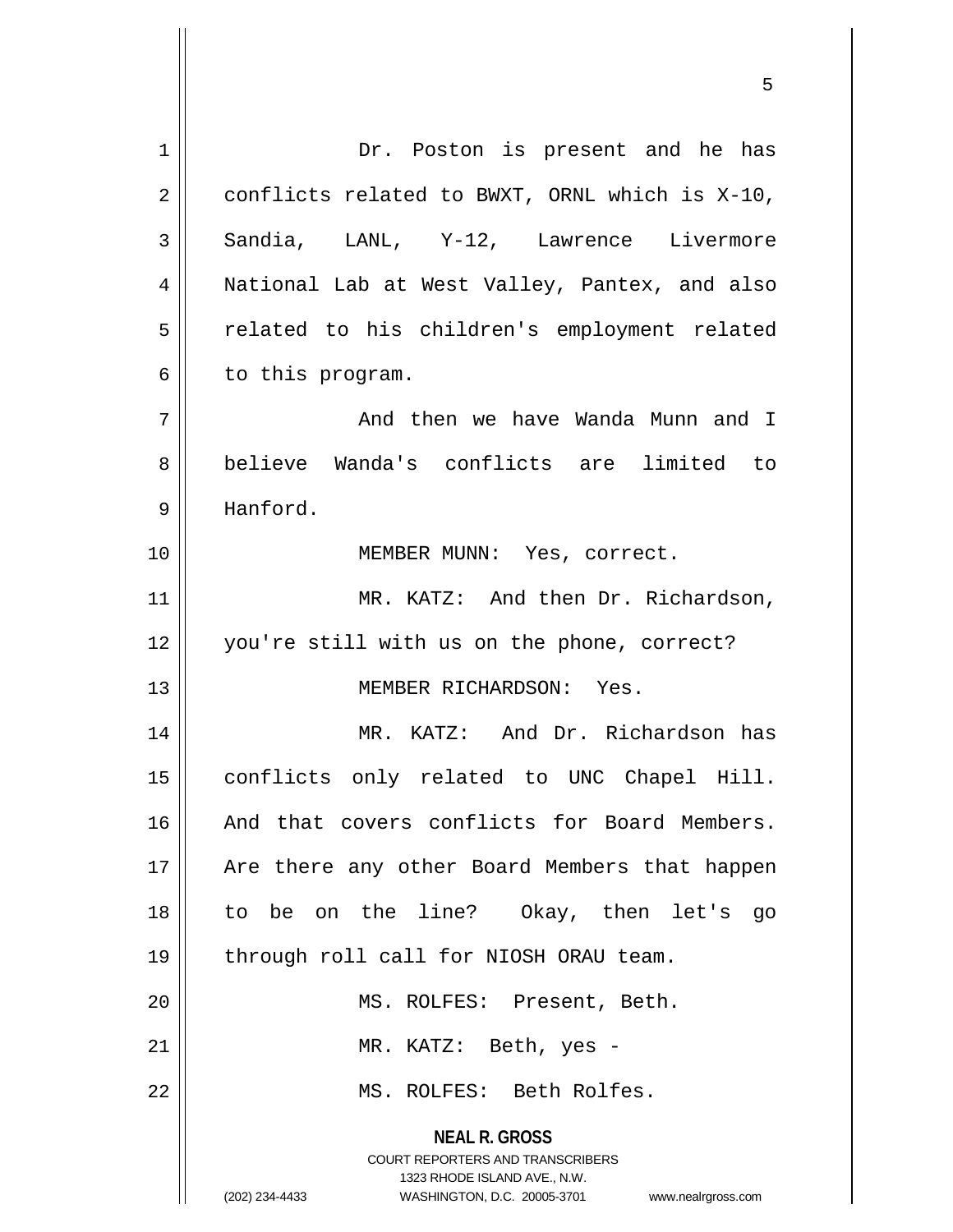**NEAL R. GROSS** COURT REPORTERS AND TRANSCRIBERS 1323 RHODE ISLAND AVE., N.W. (202) 234-4433 WASHINGTON, D.C. 20005-3701 www.nealrgross.com 1 | MR. KATZ: Thank you. And we're 2 expecting Grady Calhoun shortly. Do we have  $3 \parallel$  any other NIOSH ORAU team on the line? 4 CHAIRMAN GRIFFON: Do we have any 5 | conflicts on -6 MR. KATZ: They don't have to, it's 7 for Board Members. 8 || CHAIRMAN GRIFFON: Okay, got you. 9 MR. KATZ: NIOSH ORAU on the line? 10 Do we have any Members on the line yet? Scott 11 || Siebert. Beth, can you send Scott -12 MS. ROLFES: Yes. 13 || MR. KATZ: -- are you hooked up? 14 Can you send him an email? Grady Calhoun is 15 || present. The agenda is wrong. We were going  $16$  | to start at 8:30. 17 || MR. CALHOUN: Ah, perfect. 18 || MR. KATZ: You're just in time. 19 It's alright. We're just going through roll  $20$   $\parallel$  call. 21 || MR. CALHOUN: Okay, qood. 22 || MR. KATZ: Grady Calhoun present.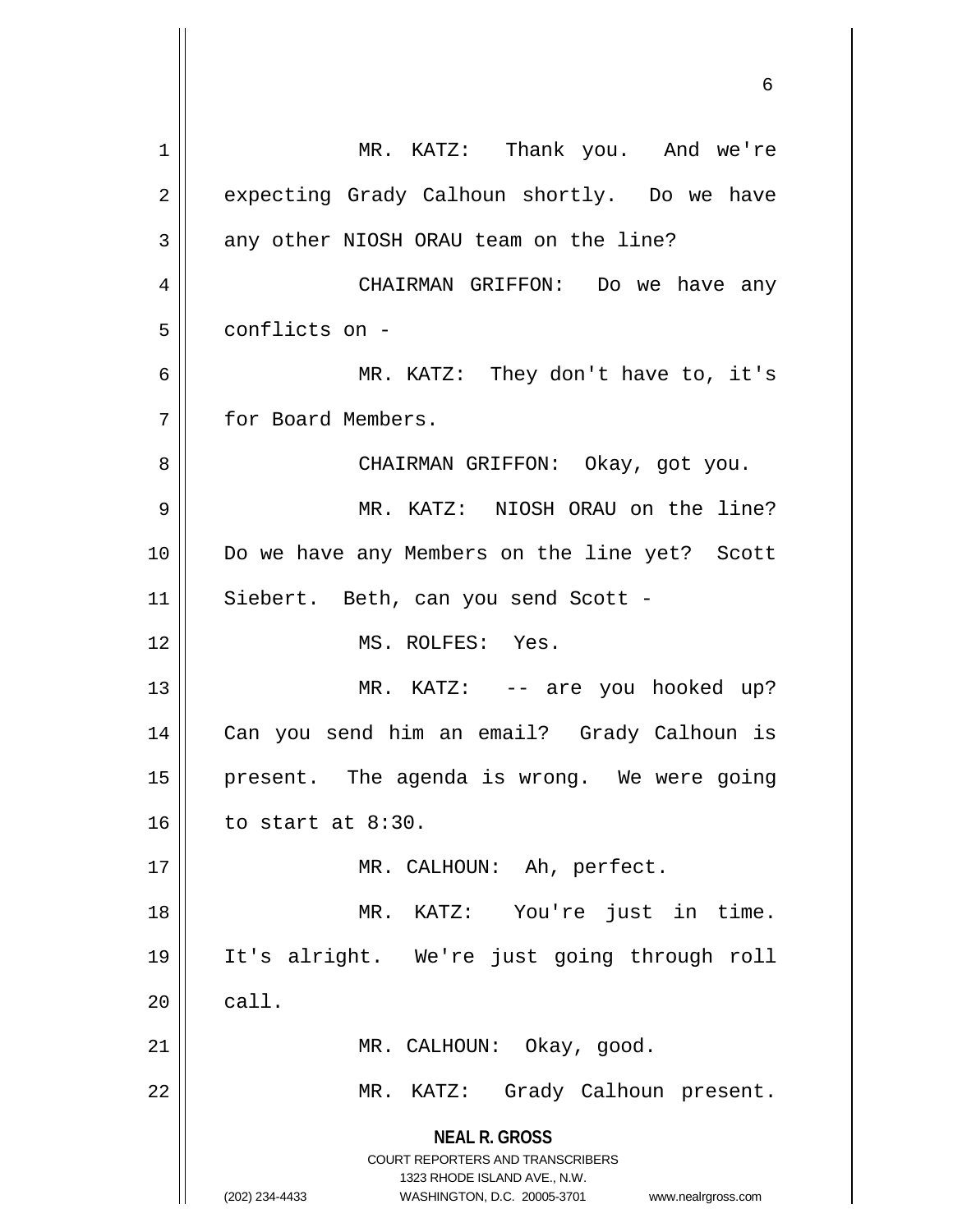**NEAL R. GROSS** COURT REPORTERS AND TRANSCRIBERS 1323 RHODE ISLAND AVE., N.W. 1 || So we're just trying to get a hold of Scott 2 || Siebert. Let's go through SC&A team in the  $3 \parallel$  room. 4 || MR. STIVER: SC&A, John Stiver and  $5 \parallel$  also, Doug Farver is on the way. He didn't  $6 \parallel$  realize it was an early start. 7 MR. KATZ: Have you sent him an 8 email? 9 MR. STIVER: I have not tried that 10 yet. I will. He should be here pretty soon. 11 He was expecting a 9 o'clock meeting. I'll 12 | just give him a call. 13 MR. KATZ: He's in the hotel, you  $14$  said? 15 MR. STIVER: He's in the Hampton, 16 yes, right next door. 17 MR. KATZ: Are there any SC&A 18 members on the line? Okay, federal officials, 19 || there's Ted Katz, the federal official for the 20 Advisory Board. I have no conflicts. Jenny 21 Lin, you've got your mouth full. No 22 conflicts.

(202) 234-4433 WASHINGTON, D.C. 20005-3701 www.nealrgross.com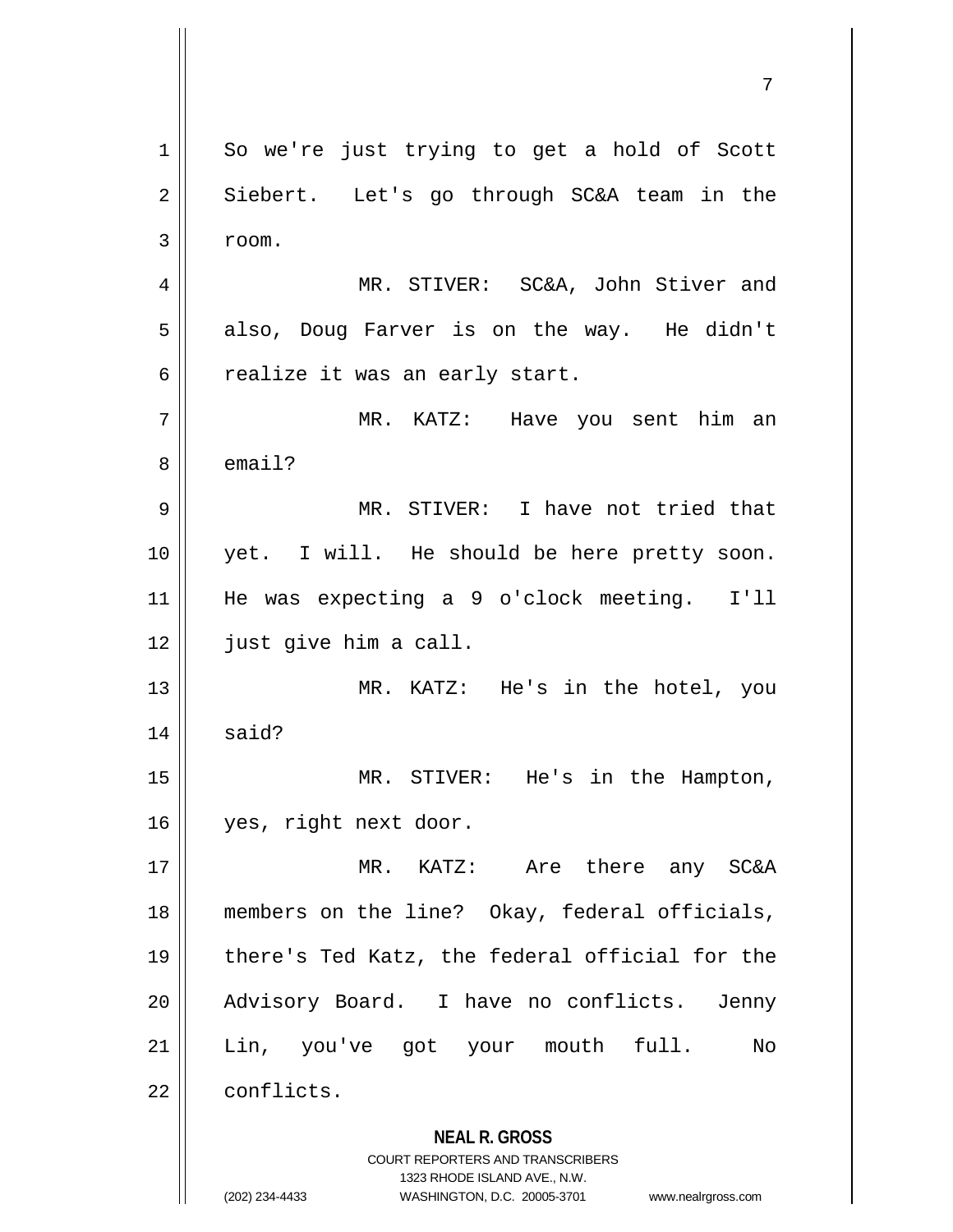| $\mathbf 1$ | Any other federal officials on the                                            |
|-------------|-------------------------------------------------------------------------------|
| 2           | line? Contractors to the feds? Okay, any                                      |
| 3           | members of the public on the line? Alright.                                   |
| 4           | I think we can proceed even though we don't                                   |
| 5           | have Doug yet.                                                                |
| 6           | CHAIRMAN GRIFFON: Alright, let's                                              |
| 7           | just wait until John comes back.                                              |
| 8           | MR. KATZ: Wait for John to come                                               |
| 9           | back.                                                                         |
| 10          | CHAIRMAN GRIFFON: This is Mark                                                |
| 11          | Griffon, chair of the Committee. David, I                                     |
| 12          | think, I'm not sure there are many people on                                  |
| 13          | the line but I know David is there. So let us                                 |
| 14          | know if we're not speaking loudly enough.                                     |
| 15          | MEMBER RICHARDSON: I will.                                                    |
| 16          | CHAIRMAN GRIFFON: Okay. And on                                                |
| 17          | the agenda, the first thing is an update on                                   |
| 18          | DCAS blind DR quality control evaluations.                                    |
| 19          | And I'm not sure if Beth or -                                                 |
| 20          | MR. CALHOUN: I'll jump into this                                              |
| 21          | one. This is Grady. By the way, just to                                       |
| 22          | start out, this is our first time here so be                                  |
|             | <b>NEAL R. GROSS</b>                                                          |
|             | <b>COURT REPORTERS AND TRANSCRIBERS</b>                                       |
|             | 1323 RHODE ISLAND AVE., N.W.<br>(202) 234-4433<br>WASHINGTON, D.C. 20005-3701 |
|             | www.nealrgross.com                                                            |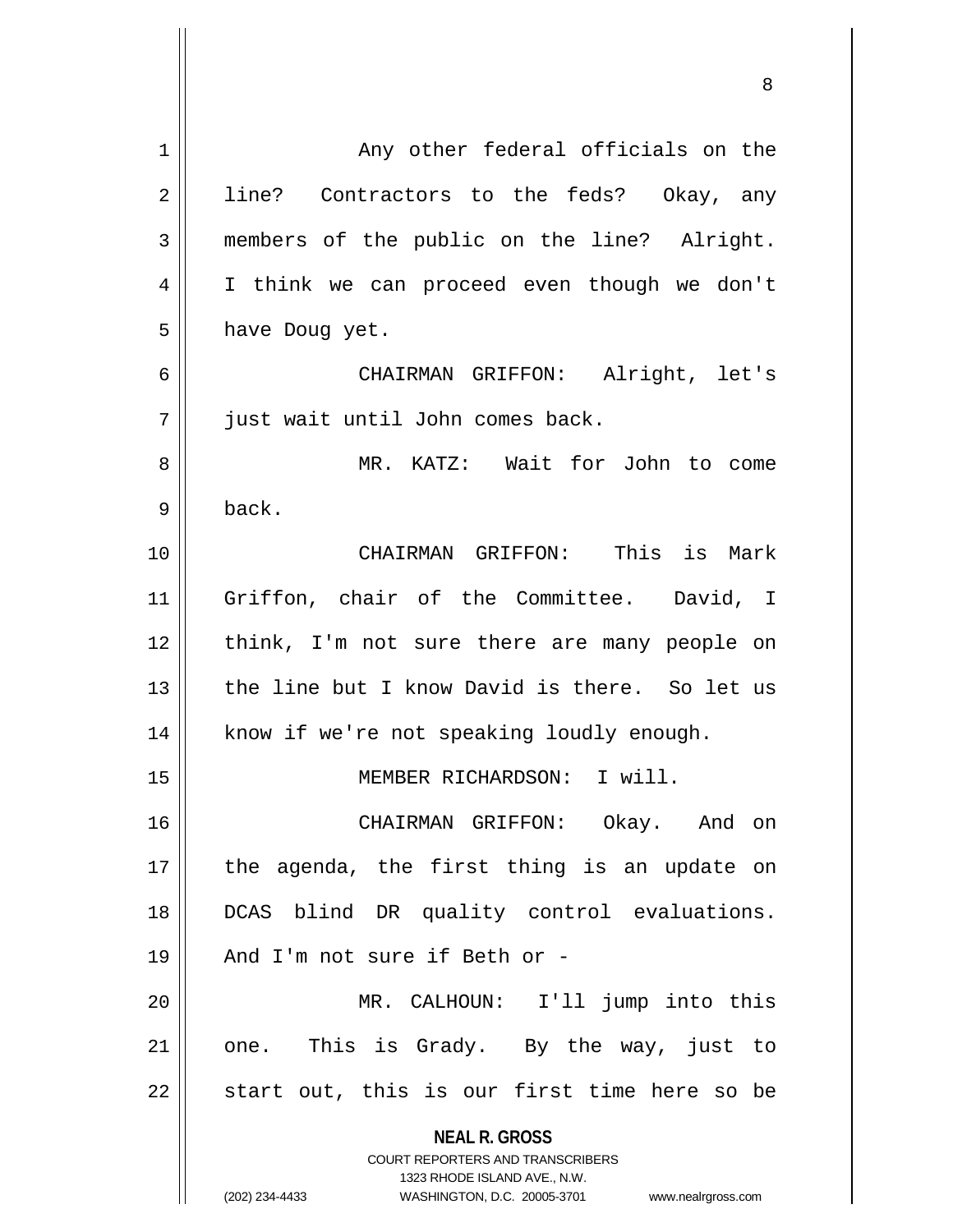|             | 9                                                                                                   |
|-------------|-----------------------------------------------------------------------------------------------------|
| $\mathbf 1$ | gentle. We've kind of gotten thrown into this                                                       |
| 2           | one. But we will do our best to get through                                                         |
| 3           | this.                                                                                               |
| 4           | CHAIRMAN GRIFFON: Looks like some                                                                   |
| 5           | major policy changes today.                                                                         |
| 6           | MR. CALHOUN: That's what I'm                                                                        |
| 7           | hoping for. Anyway, basically I was here last                                                       |
| 8           | month so I got to at least experience a little                                                      |
| 9           | bit of the meeting and how it goes.                                                                 |
| 10          | But we did talk to you. We had an                                                                   |
| 11          | assessment that we put out last month. I                                                            |
| 12          | think we only had eight, ten, something like                                                        |
| 13          | that, blind DRs that have been completed.                                                           |
| 14          | Since then we've selected 50 cases.                                                                 |
| 15          | So we've got an automated system and it's kind                                                      |
| 16          | оf<br>linked<br>into our<br>NOCTS suite<br>оf                                                       |
| 17          | applications, I'll say.                                                                             |
| 18          | We've got 50 cases that have been                                                                   |
| 19          | selected. Twenty of those have been completed                                                       |
| 20          | to this point. We've got another 15 assigned                                                        |
| 21          | to an HP reviewer to look at those.                                                                 |
| 22          | As you know, we kind of have to                                                                     |
|             | <b>NEAL R. GROSS</b><br><b>COURT REPORTERS AND TRANSCRIBERS</b>                                     |
|             | 1323 RHODE ISLAND AVE., N.W.<br>(202) 234-4433<br>WASHINGTON, D.C. 20005-3701<br>www.nealrgross.com |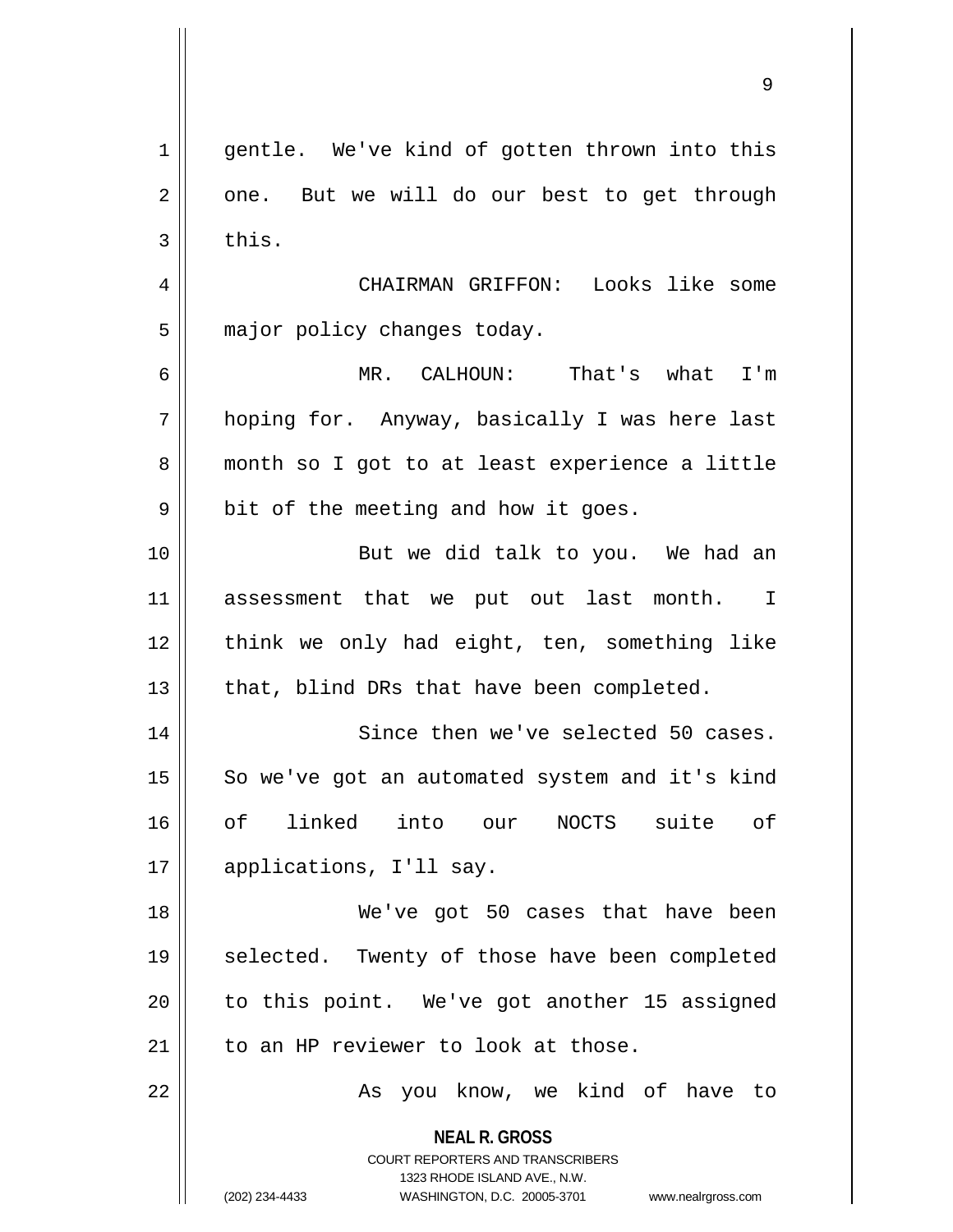1 wait once we pick them, and re-review them; we  $2 \parallel$  have to wait for ORAU to complete those cases 3 after we've selected them. Because they have 4 no idea that we've picked them. So that  $5$  | causes a bit of lag sometimes.

6 We also made some recommendations 7 in that last assessment and we're continuing  $8 \parallel$  to try to evaluate those. I think one of the  $9 \parallel$  bigger ones was that, it wasn't really clear 10 in our evaluation as to why we thought things, 11 || or different decisions, points were made, it 12 was really going to involve just beefing up 13 and clarifying the text in our assessment 14 form.

15 || So that's where we are at this 16 point. We have come out with another 17 copulation of assessments for the additional 18 || cases that have been completed.

19 But it's an ongoing program. We 20 || automatically select cases every week to be 21 || added to the log of cases to be reviewed. So  $22$  | that's where we are with that.

> **NEAL R. GROSS** COURT REPORTERS AND TRANSCRIBERS 1323 RHODE ISLAND AVE., N.W. (202) 234-4433 WASHINGTON, D.C. 20005-3701 www.nealrgross.com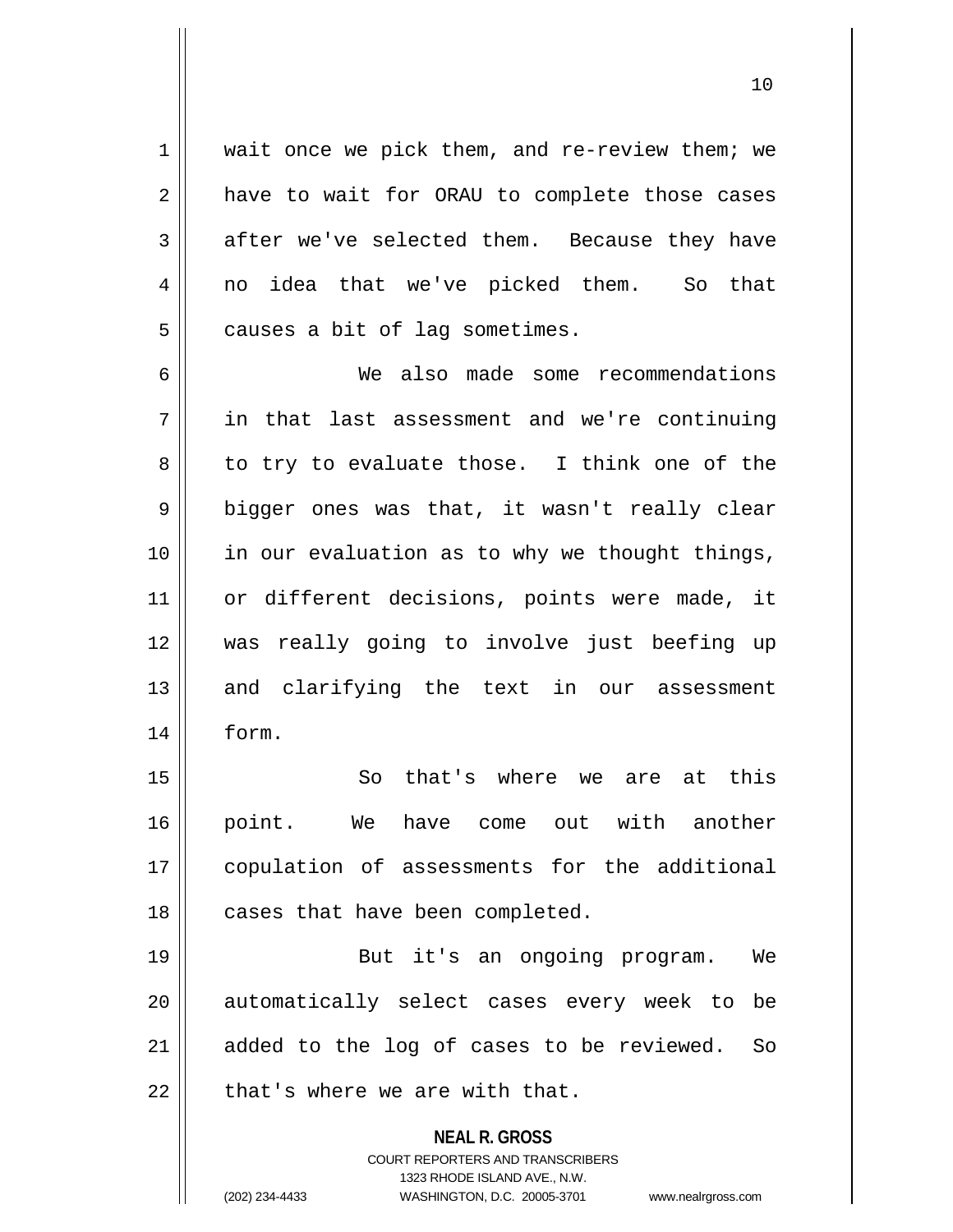**NEAL R. GROSS** COURT REPORTERS AND TRANSCRIBERS 1323 RHODE ISLAND AVE., N.W. (202) 234-4433 WASHINGTON, D.C. 20005-3701 www.nealrgross.com 1 CHAIRMAN GRIFFON: Now is there 2 || some sort of tracking? You said there's stuff  $3$  | like a tracking system -4 MR. CALHOUN: Yes, oh, yes. And I 5 don't know if you guys have access to it or  $6 \parallel \text{not.}$ 7 CHAIRMAN GRIFFON: Yes. 8 MR. CALHOUN: But basically what 9 you can do is, at least how we see it, is 10 there's a blind DR button. You can click on 11 that and then there's multiple pages and you  $12$  | can see where the status of each one is. 13 || So we know that it's been selected. 14 We know that an HP has been assigned. We know 15 || that it's been completed. Then you can click 16 || on any of those and you can drill down to what 17 || the actual findings were and how all of those 18 are - 19 CHAIRMAN GRIFFON: And do we have, 20 || maybe we could get the path to access that? 21 MR. CALHOUN: Yes, I'll see if you  $22$  | have access. I don't know if you do.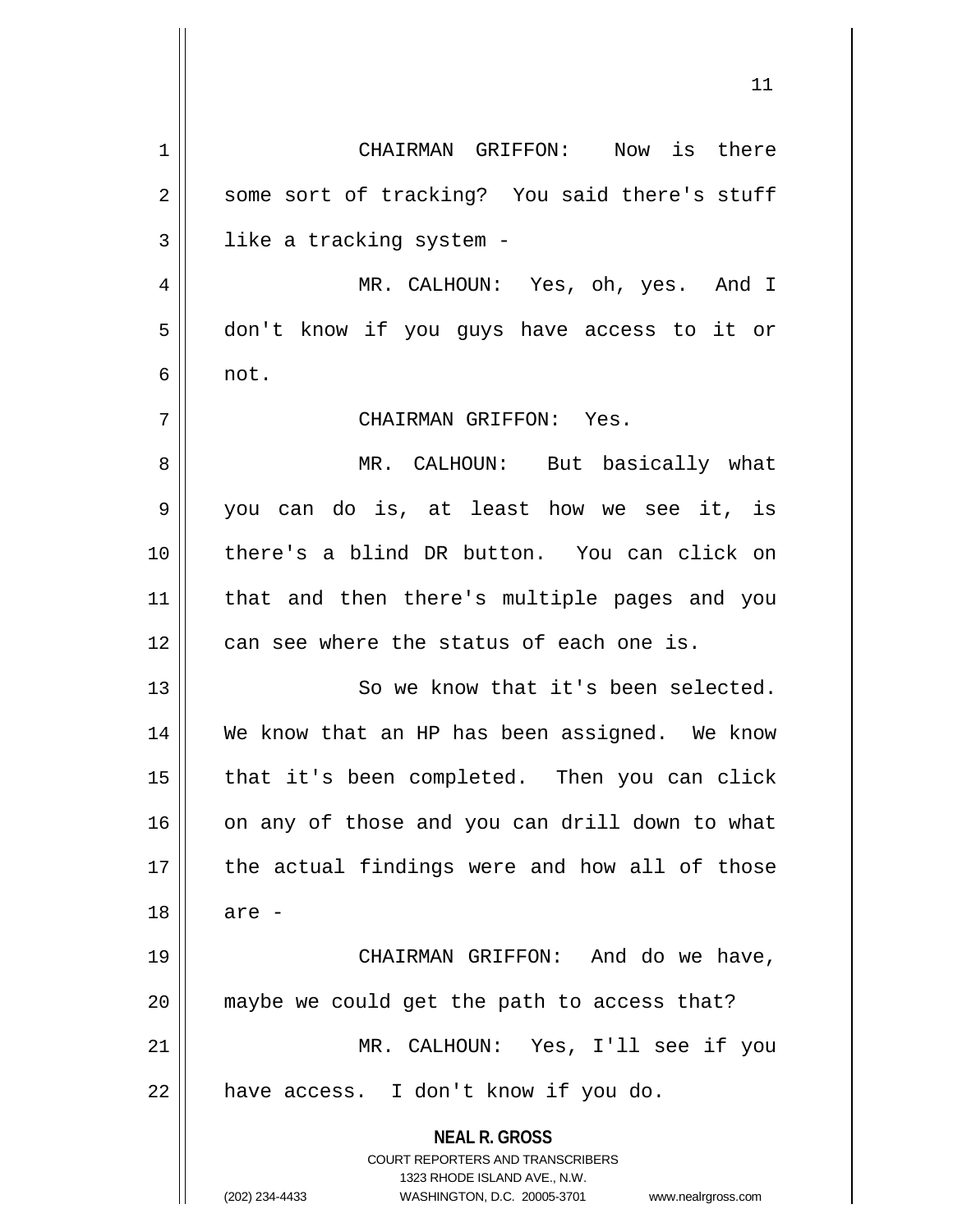**NEAL R. GROSS** COURT REPORTERS AND TRANSCRIBERS 1323 RHODE ISLAND AVE., N.W. (202) 234-4433 WASHINGTON, D.C. 20005-3701 www.nealrgross.com 12 1 || CHAIRMAN GRIFFON: I don't know 2 either. 3 || MR. CALHOUN: I don't know. 4 || MR. KATZ: I think probably not. 5 CHAIRMAN GRIFFON: Yes, probably  $6 \parallel \text{not}.$ 7 MR. STIVER: Would that be off the 8 NOCTS? 9 MR. CALHOUN: It's in that suite. 10 It's not in NOCTS. But when we hit staff 11 tools, is the button I get. 12 MR. KATZ: It probably needs to be 13 || added. And if you could then have them add it 14 || both for the Board Members who have access and 15  $\parallel$  also for the SC&A staff, that would great. 16 MR. CALHOUN: Okay. I'll check 17 | into that. 18 || MR. KATZ: Because then that will, 19 then for those folks at least, we'll still 20 || need I think to package these together and 21 | intermittently you'll need to send a packet to  $22$   $\parallel$  them for those.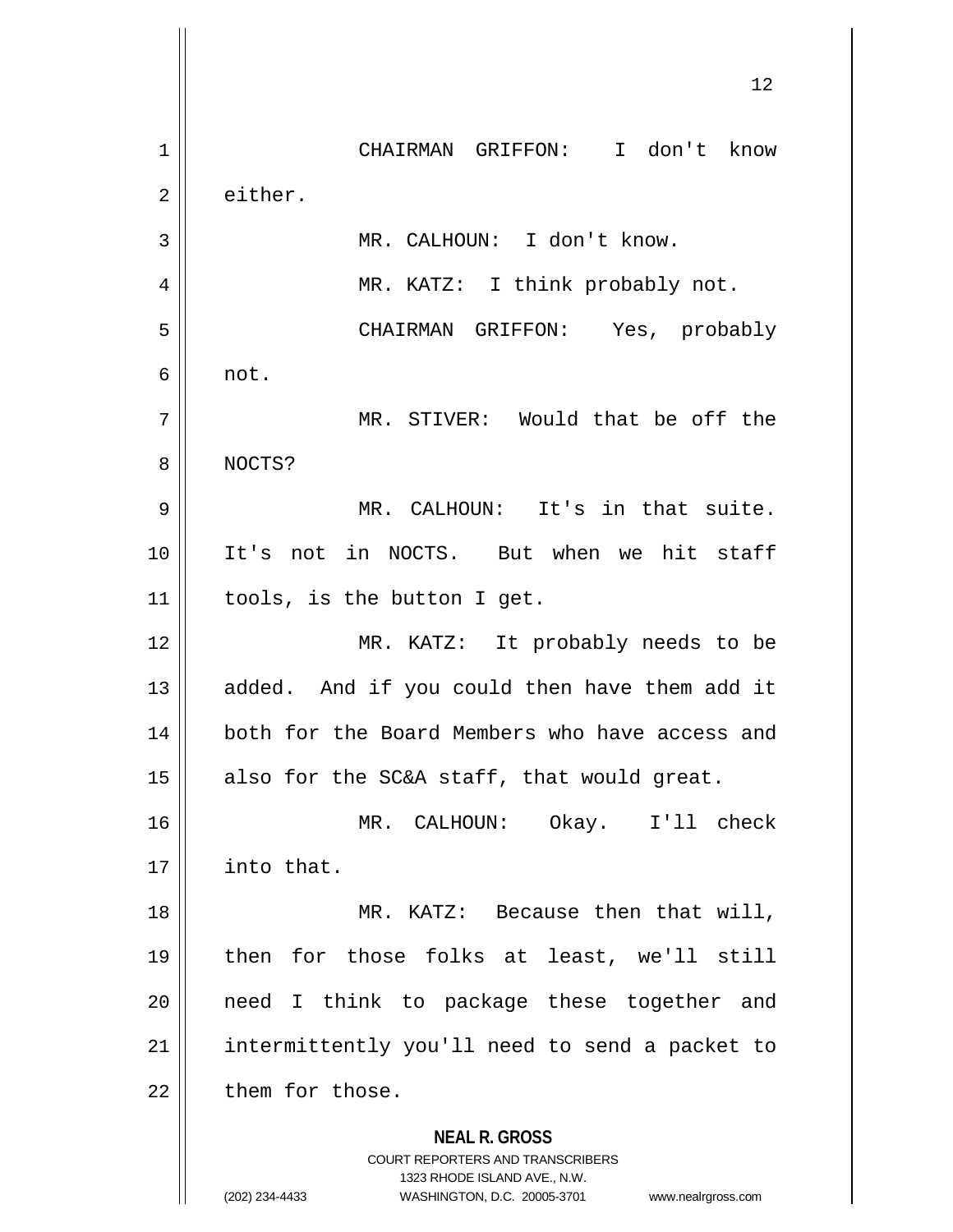|    | ᅩ                                                                                                |
|----|--------------------------------------------------------------------------------------------------|
| 1  | MR. CALHOUN: Right.                                                                              |
| 2  | MR. KATZ: Because there<br>are                                                                   |
| 3  | several Board Members that don't go into the                                                     |
| 4  | intranet.                                                                                        |
| 5  | MR. CALHOUN: Right.                                                                              |
| 6  | MR. KATZ: But otherwise, for the                                                                 |
| 7  | rest of them, they can just go in, in real                                                       |
| 8  | time, and see them as they're done.                                                              |
| 9  | MR. CALHOUN: I'm not sure. I hope                                                                |
| 10 | that we don't get into doubling the amount of                                                    |
| 11 | DRs that are reviewed by this Committee                                                          |
| 12 | because of that. That's my hope.                                                                 |
| 13 | MR. KATZ: Yes.                                                                                   |
| 14 | MR. CALHOUN: That this is<br>just                                                                |
| 15 | really a tool that we're using to kind of show                                                   |
| 16 | that we're doing something additional. We're                                                     |
| 17 | already having a bit of a difficulty keeping                                                     |
| 18 | up with our backlog. But I'll check into that                                                    |
| 19 | and I'll talk to Stewart.                                                                        |
| 20 | CHAIRMAN GRIFFON: When you said                                                                  |
| 21 | you're tracking the findings too, what does                                                      |
| 22 | that mean? You're doing the DR. And then                                                         |
|    | <b>NEAL R. GROSS</b>                                                                             |
|    | <b>COURT REPORTERS AND TRANSCRIBERS</b>                                                          |
|    | 1323 RHODE ISLAND AVE., N.W.<br>(202) 234-4433<br>WASHINGTON, D.C. 20005-3701 www.nealrgross.com |

 $\mathbf{\mathcal{H}}$ 

 $1<sub>2</sub>$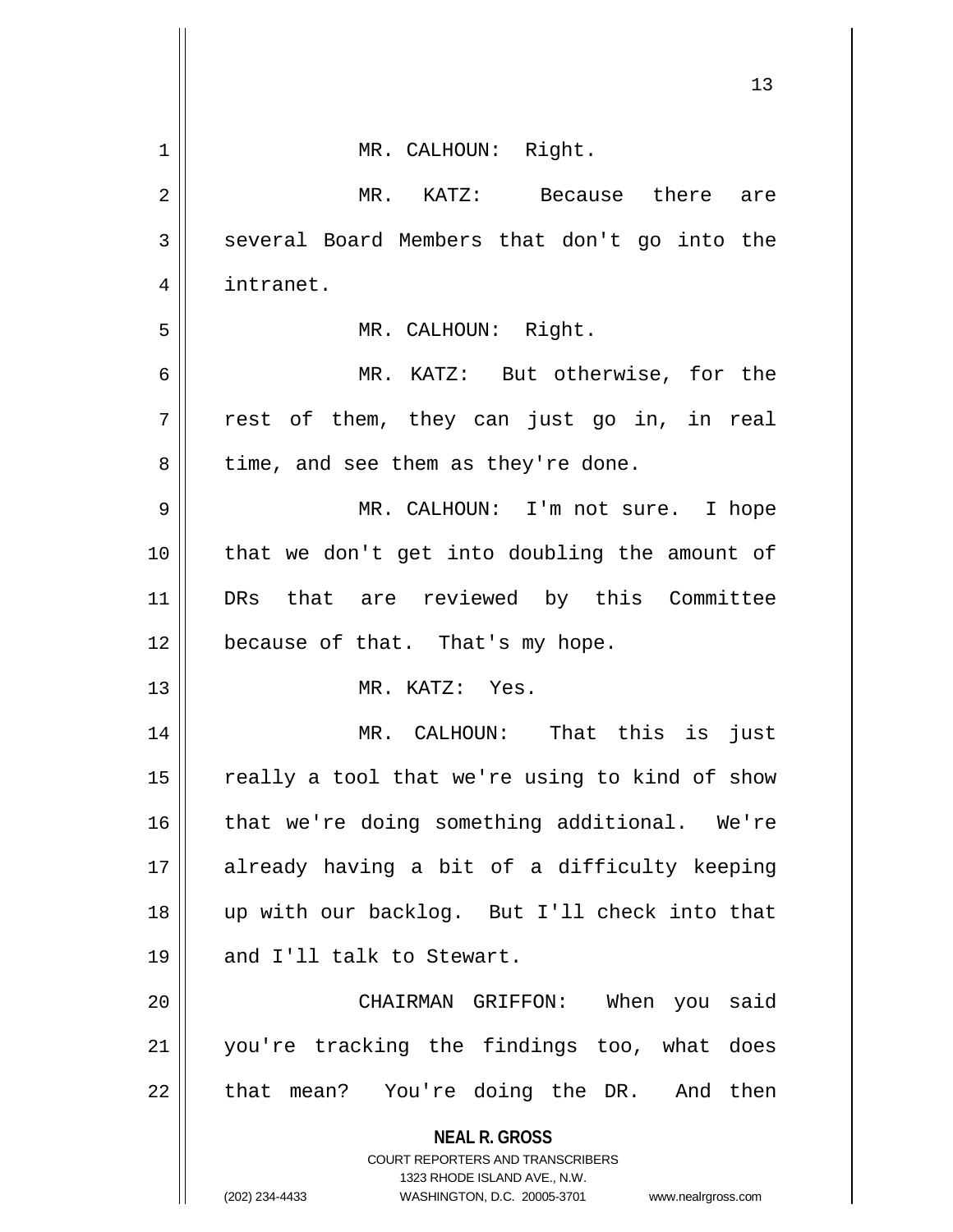**NEAL R. GROSS** COURT REPORTERS AND TRANSCRIBERS 1323 RHODE ISLAND AVE., N.W. (202) 234-4433 WASHINGTON, D.C. 20005-3701 www.nealrgross.com 1 || once the ORAU finishes this -2 || MR. CALHOUN: Yes. 3 CHAIRMAN GRIFFON: -- there is - 4 MR. CALHOUN: Oh, yes, yes, yes.  $5 \parallel$  And there's a table, that table comparison. 6  $\parallel$  And we say okay, this is different than this  $7 \parallel \quad$  one. Why? 8 CHAIRMAN GRIFFON: Right. I think 9 || we're interested more in the aggregate. 10 || MR. CALHOUN: Okay. 11 CHAIRMAN GRIFFON: Once you find  $12$  | out an aggregate, I don't think we're going to 13 take each case and ask all of them or 14 || whatever. No, because we're doing that here? 15 || MR. CALHOUN: Exactly. I agree. 16 MR. STIVER: Grady, you also 17 mentioned about including the PoC on these, 18 just kind of get an idea where the case fell  $19 \parallel \quad \text{out.}$ 20 || MR. CALHOUN: Right. 21 || MR. STIVER: That's going to be in  $22$  | there too?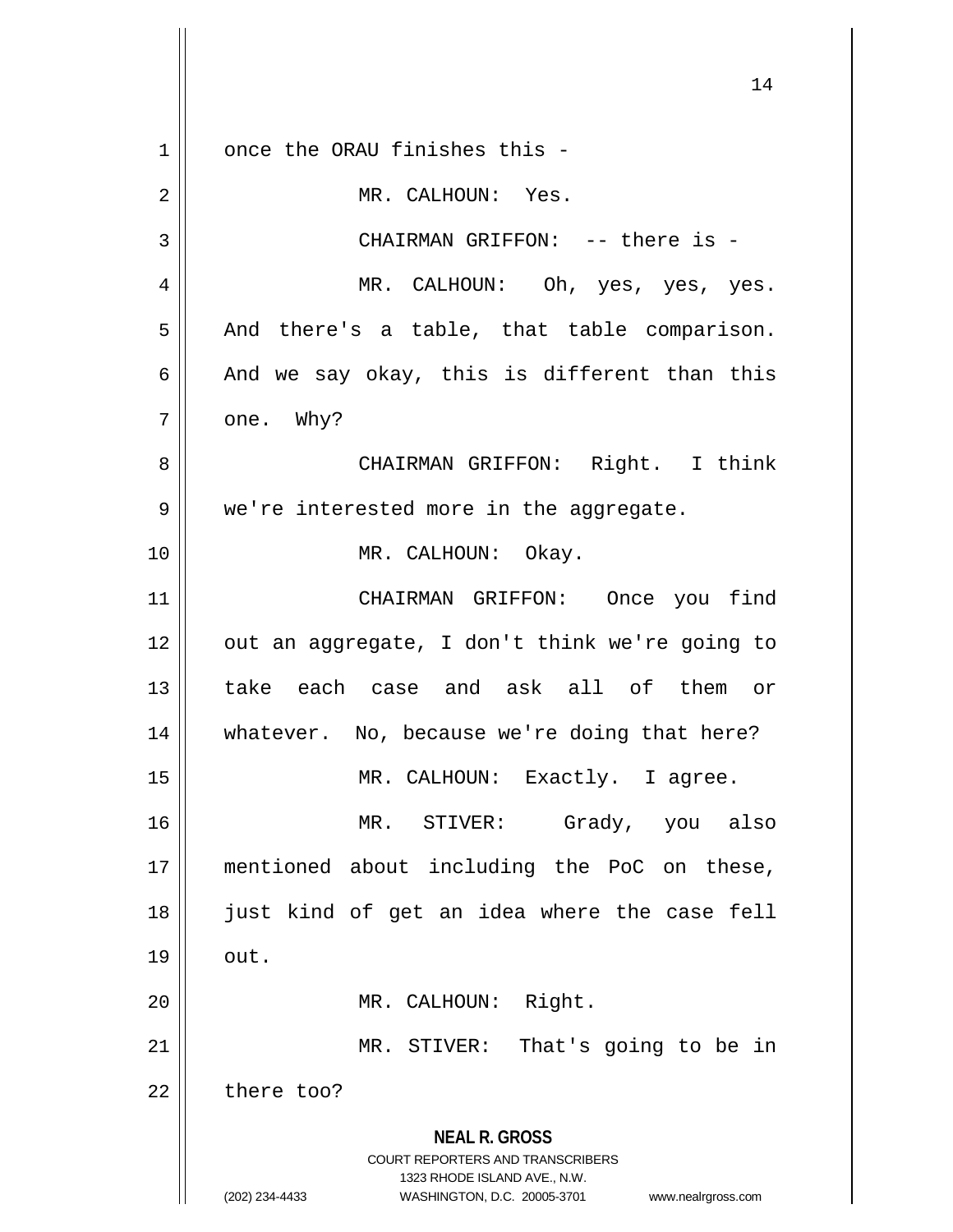|    | 15                                                                                                                                                                     |
|----|------------------------------------------------------------------------------------------------------------------------------------------------------------------------|
| 1  | MR. CALHOUN: Yes, oh, yes.                                                                                                                                             |
| 2  | MR. STIVER: Alright.                                                                                                                                                   |
| 3  | MR. CALHOUN: Well, then based on                                                                                                                                       |
| 4  | what you just said, Mark, do you want to set                                                                                                                           |
| 5  | it up, so that at each subsequent Subcommittee                                                                                                                         |
| 6  | meeting you get a little report of their                                                                                                                               |
| 7  | latest findings? Or how do you want to handle                                                                                                                          |
| 8  | that?                                                                                                                                                                  |
| 9  | CHAIRMAN GRIFFON: If you have like                                                                                                                                     |
| 10 | a snapshot of the table, in time, you know, at                                                                                                                         |
| 11 | the current meeting time --                                                                                                                                            |
| 12 | MR. KATZ: So then we could just                                                                                                                                        |
| 13 | make that $--$                                                                                                                                                         |
| 14 | I think that<br>CHAIRMAN GRIFFON:                                                                                                                                      |
| 15 | would be useful, yes.                                                                                                                                                  |
| 16 | MR. KATZ: So we can just make than                                                                                                                                     |
| 17 | a standing agenda item, that you cover, sort                                                                                                                           |
| 18 | of what you've learned --                                                                                                                                              |
| 19 | MR. CALHOUN: Okay.                                                                                                                                                     |
| 20 | MR. KATZ: -- from the last batch.                                                                                                                                      |
| 21 | Alright.                                                                                                                                                               |
| 22 | CHAIRMAN GRIFFON: And any actions,                                                                                                                                     |
|    | <b>NEAL R. GROSS</b><br><b>COURT REPORTERS AND TRANSCRIBERS</b><br>1323 RHODE ISLAND AVE., N.W.<br>(202) 234-4433<br>WASHINGTON, D.C. 20005-3701<br>www.nealrgross.com |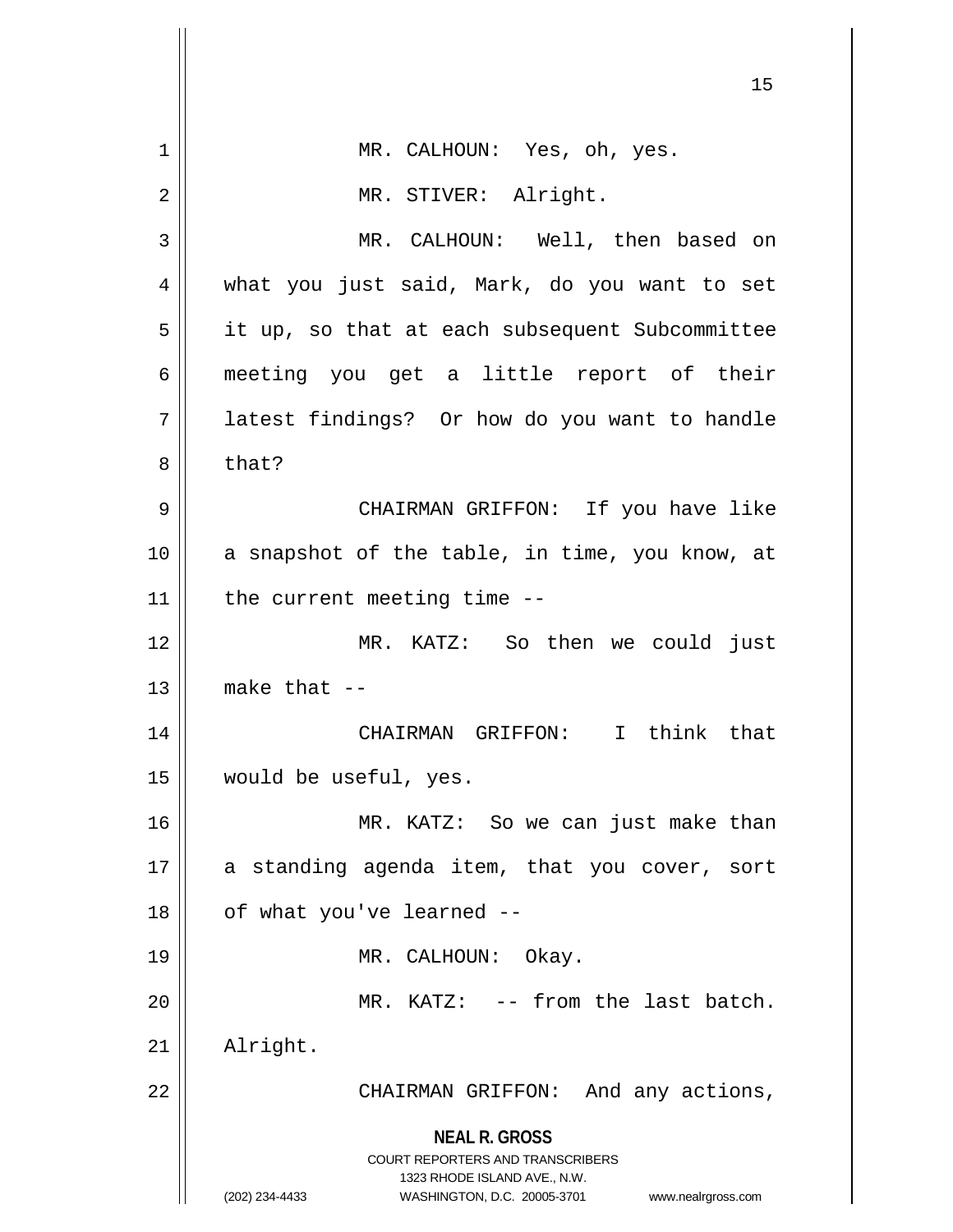**NEAL R. GROSS** COURT REPORTERS AND TRANSCRIBERS 1323 RHODE ISLAND AVE., N.W. (202) 234-4433 WASHINGTON, D.C. 20005-3701 www.nealrgross.com 1 || if any, that are being taken to correct the  $2 \parallel$  problem, you know, if you see --3 MR. KATZ: Right. 4 CHAIRMAN GRIFFON: -- general 5 | overall problem or something, where you're  $6 \parallel$  changing a TBD or --7 || MR. STIVER: Corrective action. 8 CHAIRMAN GRIFFON: Right, 9 | corrective action. 10 MEMBER POSTON: Maybe this is 11 inappropriate but I'm a little confused. Are 12 we still going to do the individual reviews 13 | that we've been doing? 14 CHAIRMAN GRIFFON: Yes. 15 || MEMBER POSTON: Okay. 16 CHAIRMAN GRIFFON: This is  $17$  || separate. This is not, it's internal -18 MR. KATZ: - for their internal QA 19 | process. 20 || MR. CALHOUN: A different tool that 21 we started. 22 MEMBER POSTON: Because I think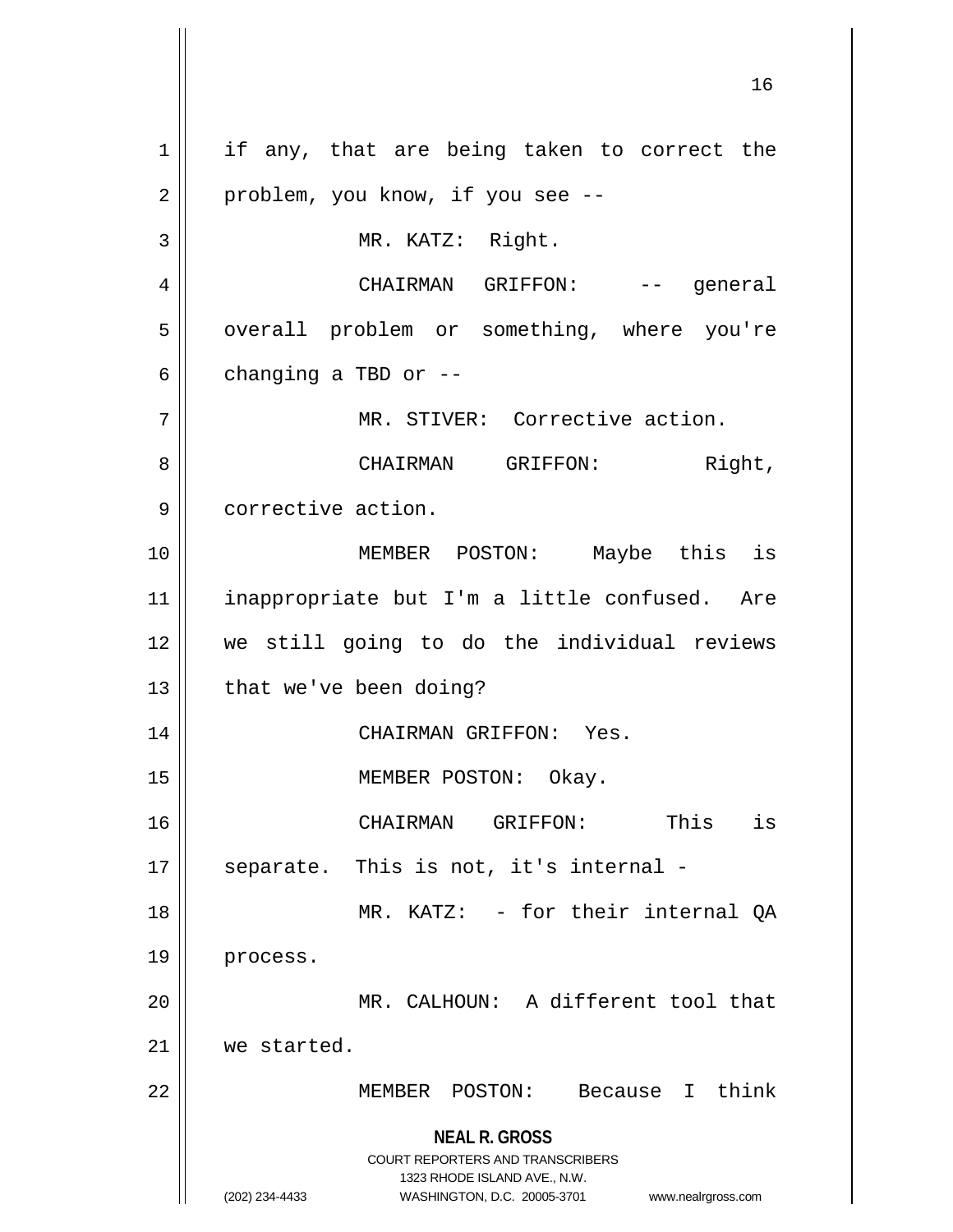1 | that's very important.

**NEAL R. GROSS** COURT REPORTERS AND TRANSCRIBERS 1323 RHODE ISLAND AVE., N.W. (202) 234-4433 WASHINGTON, D.C. 20005-3701 www.nealrgross.com 2 CHAIRMAN GRIFFON: Well, we raised  $3 \parallel$  this as a question that, what are they doing 4 || going forward internally. And this is one of  $5$  | the responses to that. 6 MEMBER POSTON: Okay. 7 | CHAIRMAN GRIFFON: Yes. 8 || MS. LIN: Grady? 9 MEMBER POSTON: Sort of jumped in 10  $\parallel$  and I --11 || CHAIRMAN GRIFFON: Yes, sorry. 12 MS. LIN: This is also an extension 13 | of the 10-year Review. 14 || MR. CALHOUN: I'm sorry. 15 MS. LIN: This is also an extension 16 | of the 10-year Program Review -17 || MR. CALHOUN: Oh, okay. 18 MS. LIN: -- that we started last 19 year. 20 || MEMBER MUNN: What did you say your  $21$  button was on the NOCTS screen? 22 || MR. CALHOUN: I think it's called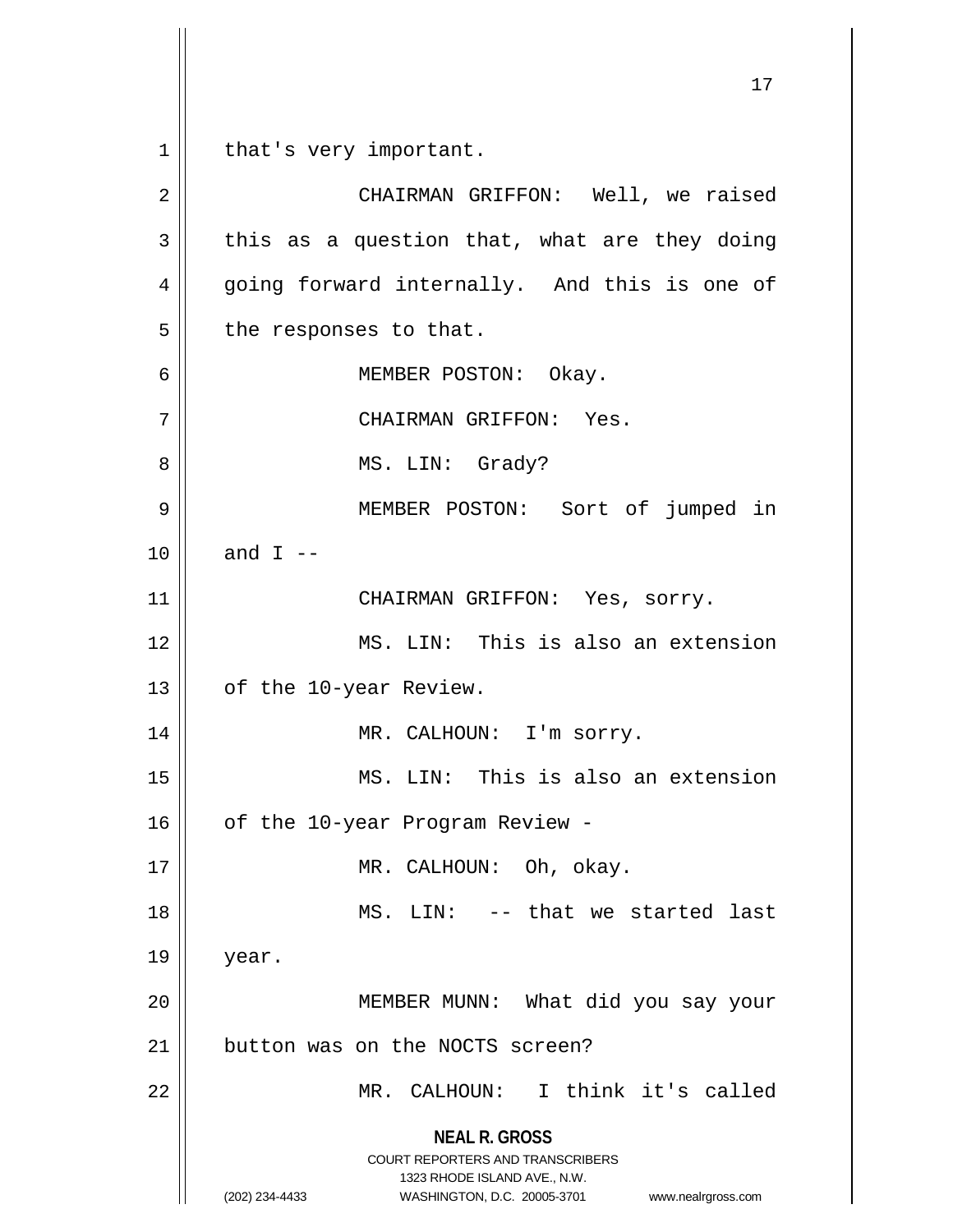**NEAL R. GROSS** COURT REPORTERS AND TRANSCRIBERS 1323 RHODE ISLAND AVE., N.W. (202) 234-4433 WASHINGTON, D.C. 20005-3701 www.nealrgross.com 1 || blind DRs. It's not in NOCTS actually. It's 2 || in staff tools. 3 MS. ROLFES: It's found on the 4 || right, and I don't know if you have it. 5 MEMBER MUNN: No. 6 MR. KATZ: Yes, it will need to be  $7 \parallel$  added. The Board has its own --8 || MS. ROLFES: It's right here. 9 MR. CALHOUN: Yes, okay. It's in 10 || the bottom right hand side of applications on 11 | staff tools. 12 MEMBER MUNN: No, we don't have it. 13 || Of course, we only have four NOCTS tools on  $14$  | there. And three  $-$ 15 MR. SIEBERT: Hey Mark, this is 16 || Scott Siebert. I just wanted to let you know 17 || I am on from the ORAU team. Sorry about that. 18 | I was going by the agenda. 19 MR. KATZ: No. And the agenda is 20 my fault, Scott, so thank you. I'm glad you 21 could join. And Doug also has come in since 22 | we spoke to that.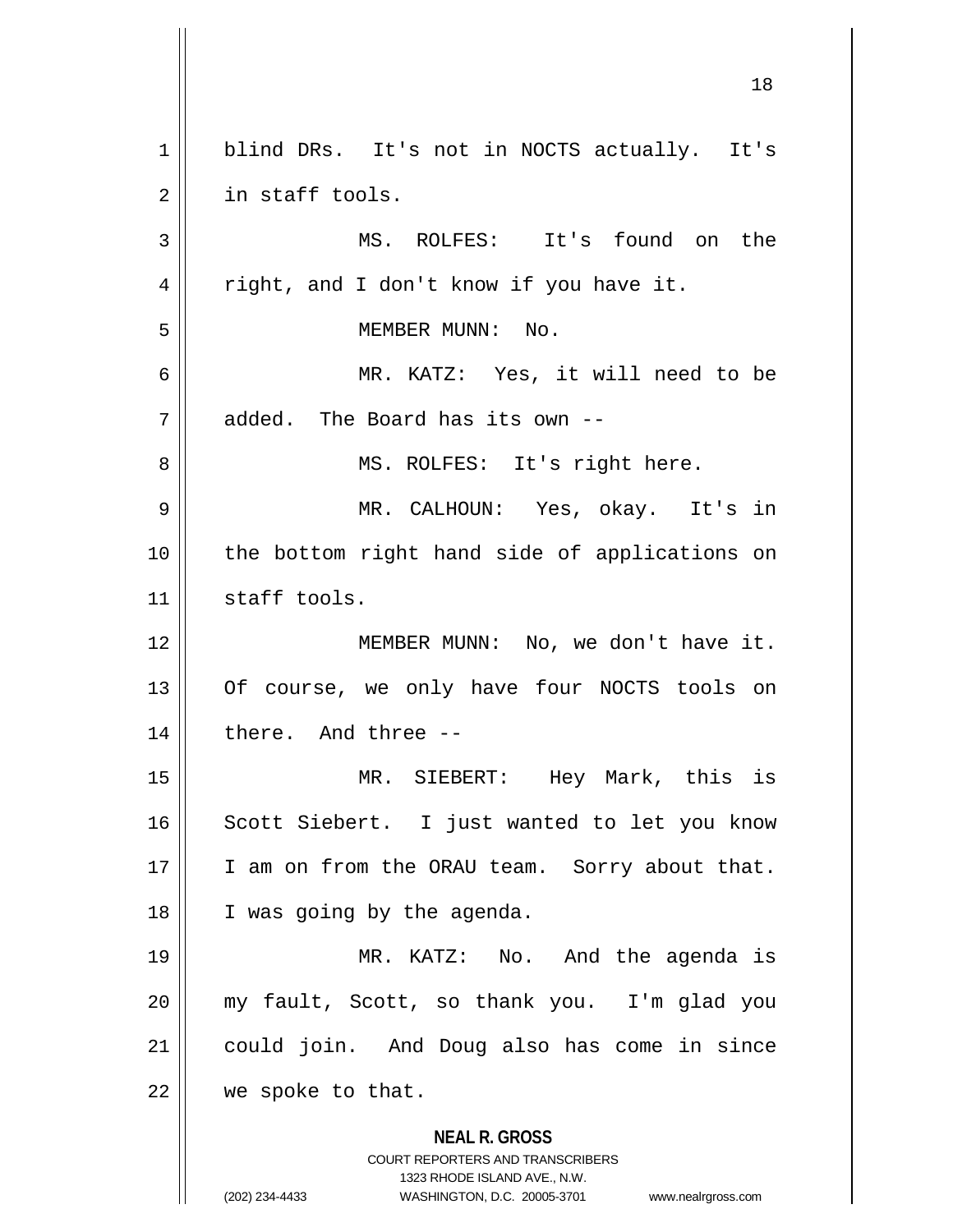**NEAL R. GROSS** COURT REPORTERS AND TRANSCRIBERS 1323 RHODE ISLAND AVE., N.W. (202) 234-4433 WASHINGTON, D.C. 20005-3701 www.nealrgross.com 1 MR. SIEBERT: Yes, it's right on  $2 \parallel$  the website so that's my fault, sorry about  $3 \parallel$  that. 4 CHAIRMAN GRIFFON: That's fine. 5 || Thanks, Scott, for letting us know. Let me  $6 \parallel$  also remind, we have a bigger group today too  $7 \parallel$  and these meetings tend to drift from this. 8 || But we should speak one at a time so we can 9 || get a good transcript, right. 10 MR. KATZ: While we're just on this 11 || too. Mike Gibson, are you on the line? Okay. 12 I sent him an email but he may be joining at  $13 \parallel 9:00.$ 14 CHAIRMAN GRIFFON: Okay, so I'm 15 just going to put that as a status that you'll  $16 \parallel$  check. 17 MR. CALHOUN: Yes, I'm going to 18 || check for access for Board Members. And then 19 we're going to prepare a summary for each 20 meeting of the Subcommittee. 21 MR. KATZ: And SC&A. 22 MR. CALHOUN: Oh, okay, I got it.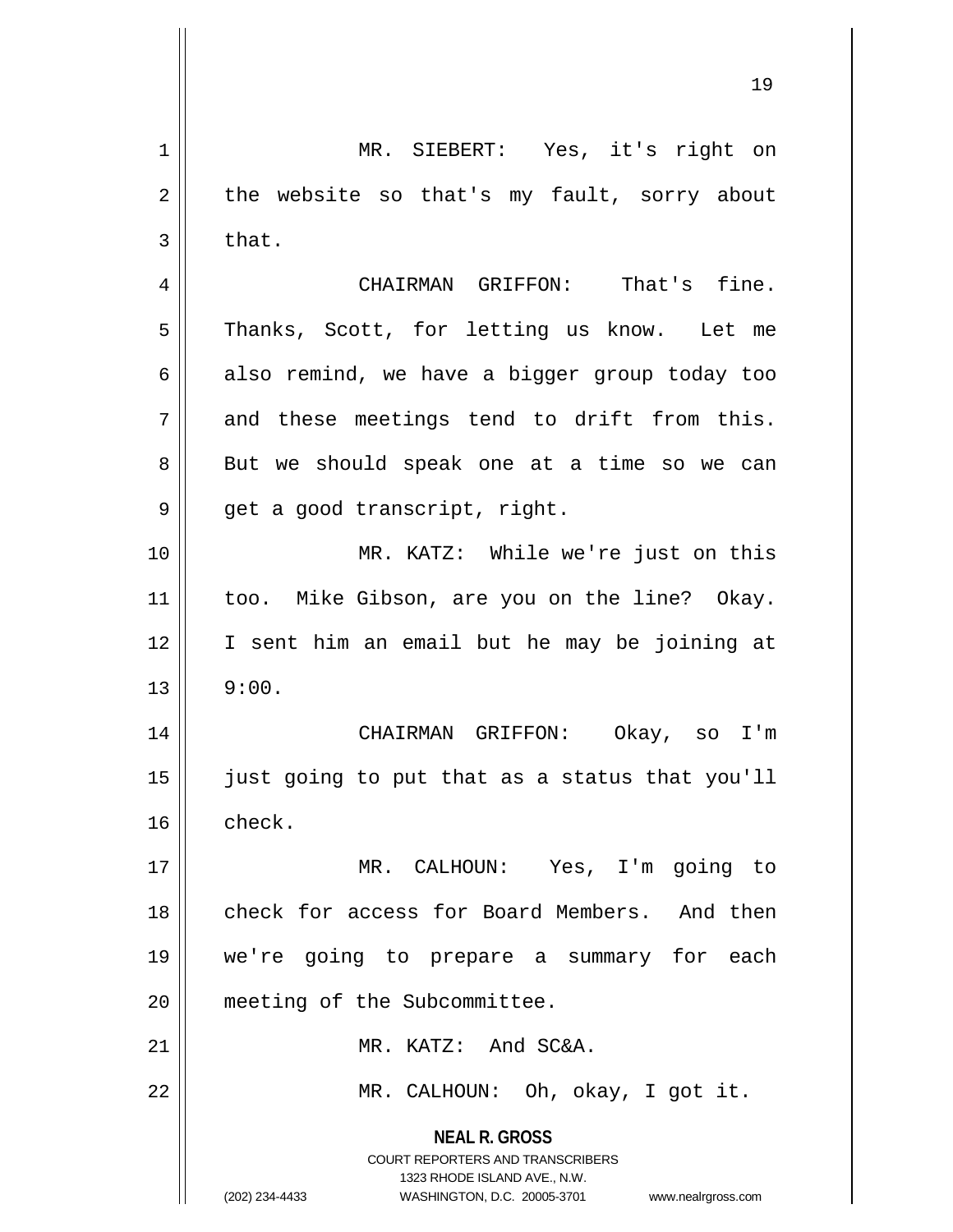**NEAL R. GROSS** COURT REPORTERS AND TRANSCRIBERS 1323 RHODE ISLAND AVE., N.W. (202) 234-4433 WASHINGTON, D.C. 20005-3701 www.nealrgross.com 20 1 | MEMBER MUNN: And I'm assuming Ted  $2 \parallel$  will  $-$ 3 MR. CALHOUN: And I think 4 | specifically John Stiver and Doug --5 MR. KATZ: Especially yes, as long  $6 \parallel$  as we have access. 7 MR. CALHOUN: And Doug Farver,  $8 \parallel$  those two, don't need to add it to everybody. 9 MEMBER MUNN: And I am assuming Ted 10 || will notify us when that's out for the Board. 11 || MR. KATZ: Yes, Grady will notify 12 me or all of us, you can just send an email  $13$  || and mail it out to the group together. 14 MR. CALHOUN: Okay, looks like I'm 15  $\parallel$  the next one too. Are you ready, Mark? 16 CHAIRMAN GRIFFON: Yes, go ahead. 17 MR. CALHOUN: Okay, looks like I'm 18 the next one too. And what I believe that 19 this item was, is that we were looking into,  $20$  | this is beyond the blind DRs, that's gone now.  $21$  | This is the next step. 22 And we were looking at the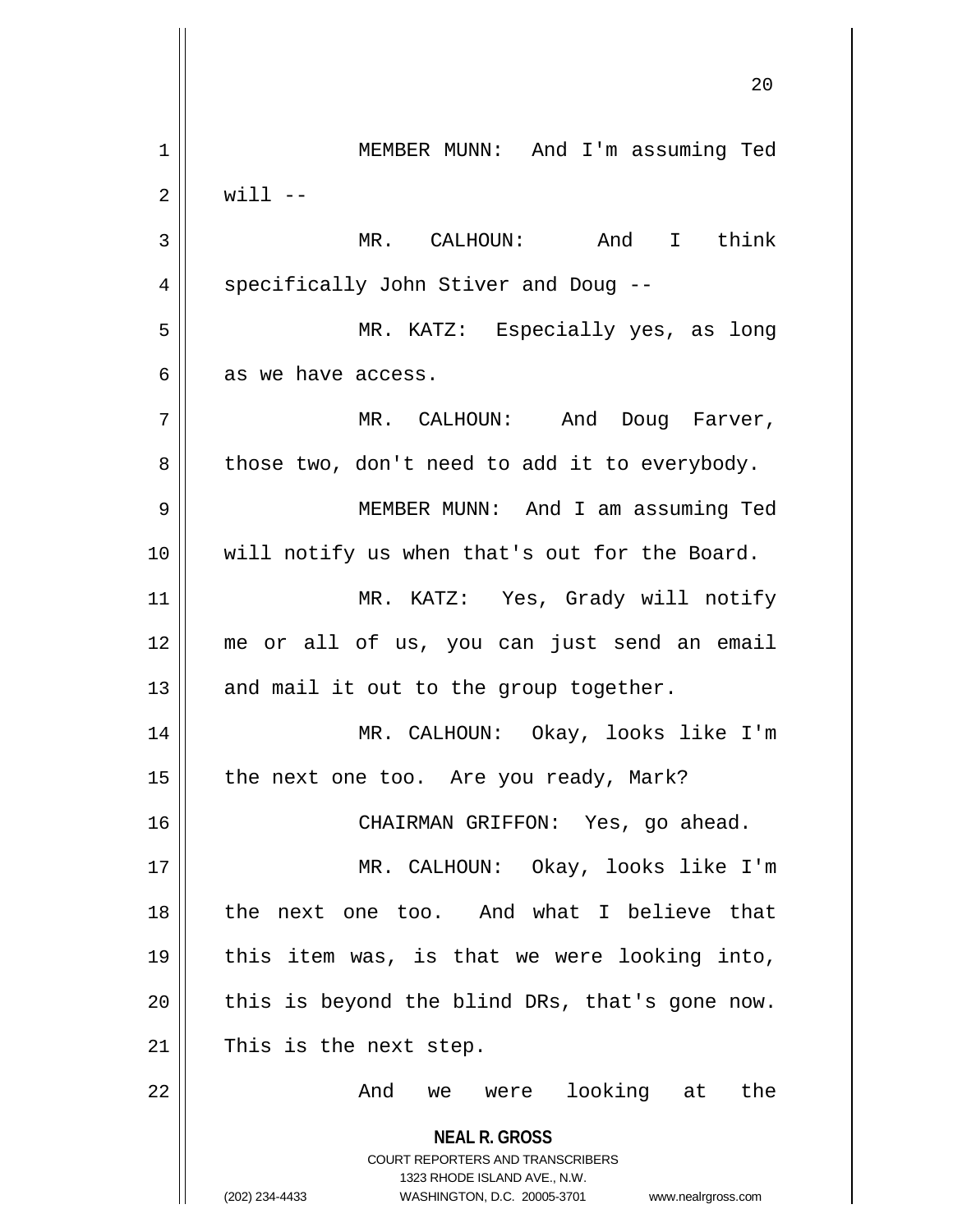**NEAL R. GROSS** COURT REPORTERS AND TRANSCRIBERS 1323 RHODE ISLAND AVE., N.W. 1 different dose reconstructions, and what 2 | errors were found, and what things were listed  $3 \parallel$  as errors. We've put together a list of what 4 || we believe were the errors. 5 ORAU has put together a list of  $6 \parallel$  what they believe were the errors. And right 7 || now, actual errors is our term. And what 8 we're doing is we're comparing those and  $9 \parallel$  trying to figure out what, on those, that we 10 agree are errors, what could of, should of 11 been done to prevent those and the dose 12 | reconstruction process. 13 CHAIRMAN GRIFFON: Well, this is 14 your, you're still on item one? 15 MR. CALHOUN: No. This was 16 | overview of ORAU quality management system. 17 CHAIRMAN GRIFFON: Oh. We were 18 || asking more for a presentation of the ORAU 19 quality control, quality assurance program. 20 MR. CALHOUN: Okay. 21 CHAIRMAN GRIFFON: How are you  $22$  || doing? What's on the  $-$ 

(202) 234-4433 WASHINGTON, D.C. 20005-3701 www.nealrgross.com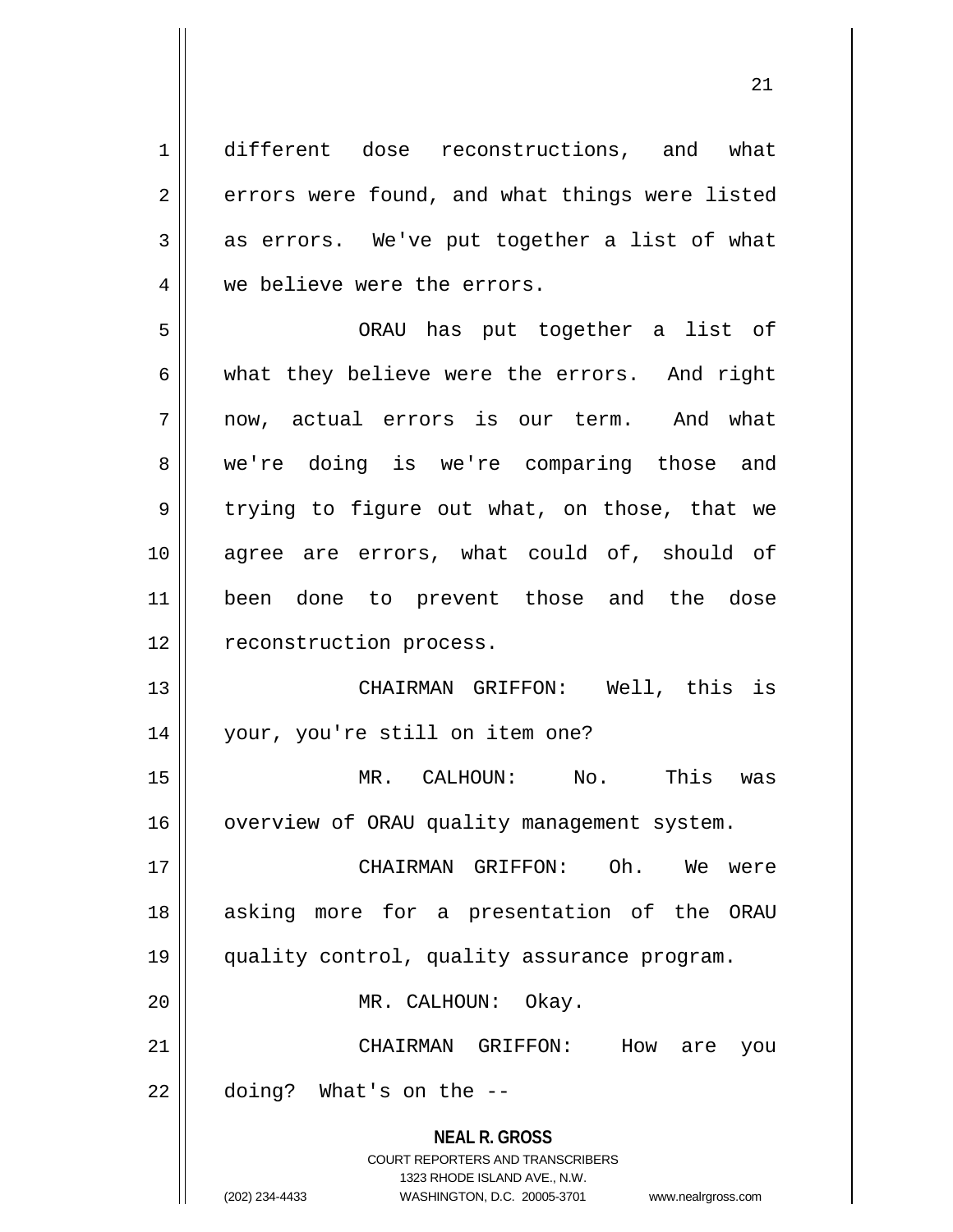**NEAL R. GROSS** COURT REPORTERS AND TRANSCRIBERS 1323 RHODE ISLAND AVE., N.W. (202) 234-4433 WASHINGTON, D.C. 20005-3701 www.nealrgross.com MR. CALHOUN: Yes, well, you know  $2 \parallel$  what, I don't have that. CHAIRMAN GRIFFON: Yes, and that was more something that, I think Stu, it's || unfair that  $-$  MR. CALHOUN: Right. CHAIRMAN GRIFFON: -- when you're 8 | jumping into this because I think -- MR. CALHOUN: Well, you know what - 11 || CHAIRMAN GRIFFON: Yes. 12 || MR. CALHOUN: -- and to be totally honest with you, that's exactly what I thought it was. 15 || CHAIRMAN GRIFFON: Right. MR. CALHOUN: And I asked them questions and they said no, that's not what it was. So I will prepare that for next time. It shouldn't be too difficult. I apologize || for that. Okay. 21 || CHAIRMAN GRIFFON: Okay, so we can | get that next time?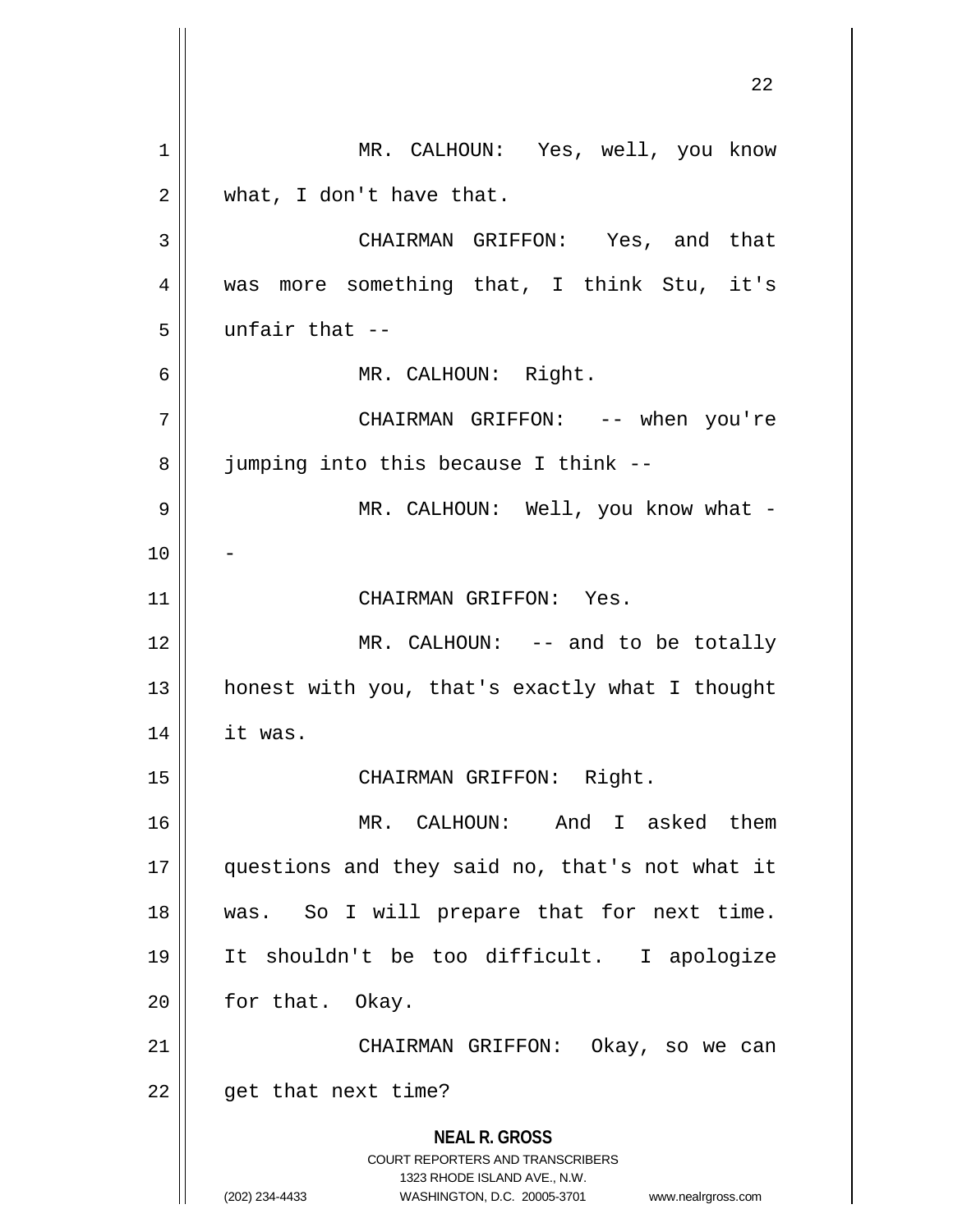|    | 23                                                                                                                                                                     |
|----|------------------------------------------------------------------------------------------------------------------------------------------------------------------------|
| 1  | MR. CALHOUN: Yes, sir. You will                                                                                                                                        |
| 2  | get that next time.                                                                                                                                                    |
| 3  | CHAIRMAN GRIFFON: And I don't know                                                                                                                                     |
| 4  | if you need someone from ORAU to work with you                                                                                                                         |
| 5  | on that.                                                                                                                                                               |
| 6  | MR. CALHOUN: They are at my                                                                                                                                            |
| 7  | disposal. And Scott is right there busily                                                                                                                              |
| 8  | taking notes as we speak, I'm sure.                                                                                                                                    |
| 9  | MEMBER RICHARDSON: ORAU would be                                                                                                                                       |
| 10 | happy to support.                                                                                                                                                      |
| 11 | MR. CALHOUN: See.                                                                                                                                                      |
| 12 | CHAIRMAN GRIFFON: It seems like it                                                                                                                                     |
| 13 | might be, you know, because second hand -                                                                                                                              |
| 14 | MR. CALHOUN: We have that already.                                                                                                                                     |
| 15 | CHAIRMAN GRIFFON: Yes.                                                                                                                                                 |
| 16 | MR. CALHOUN: We've got that                                                                                                                                            |
| 17 | documentation all together and I could've done                                                                                                                         |
| 18 | it relatively easily.                                                                                                                                                  |
| 19 | CHAIRMAN GRIFFON: Yes, we<br>just                                                                                                                                      |
| 20 | want to know what it is, the specifics of it,                                                                                                                          |
| 21 | I think.                                                                                                                                                               |
| 22 | MR. CALHOUN: Yes, oh, yes.                                                                                                                                             |
|    | <b>NEAL R. GROSS</b><br><b>COURT REPORTERS AND TRANSCRIBERS</b><br>1323 RHODE ISLAND AVE., N.W.<br>(202) 234-4433<br>WASHINGTON, D.C. 20005-3701<br>www.nealrgross.com |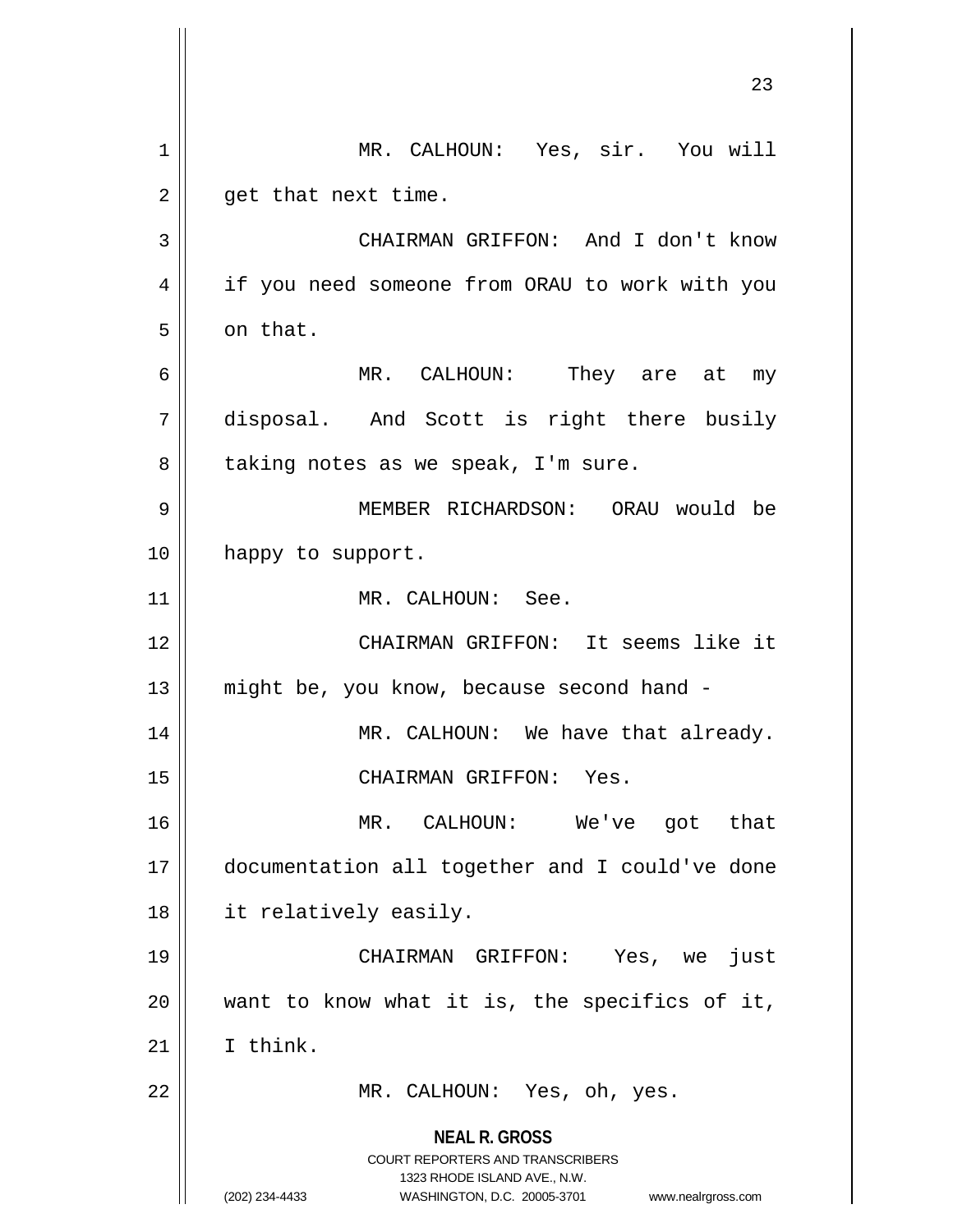**NEAL R. GROSS** COURT REPORTERS AND TRANSCRIBERS 1323 RHODE ISLAND AVE., N.W. (202) 234-4433 WASHINGTON, D.C. 20005-3701 www.nealrgross.com 1 | CHAIRMAN GRIFFON: And I think when  $2 \parallel$  we went to ORAU, the overview was very, it was  $3 \parallel$  a very generic kind of  $-$ 4 || MR. CALHOUN: Right and we've  $5 \parallel$  presented that at the Board from time to time  $6 \parallel$  and I actually have got several documents,  $7 \parallel$  it's an abridged copy. I've got a big copy. 8 || It's just something I have. 9 MR. KATZ: This is not something 10 that really has ever been covered at the Board 11 level either. 12 || MR. CALHOUN: Okay. 13 || MR. KATZ: So really, I think, and 14 Dr. Richardson can chime in on this because 15 we've talked about this for a number of 16 | meetings here at the Subcommittee. 17 || **And the Subcommittee is wanting to** 18 understand what error rates are being tracked 19 and how those are being, the whole true 20 quality management system, as you would set  $21$  | one up under ANSI or what have you. 22 CHAIRMAN GRIFFON: Right. Not this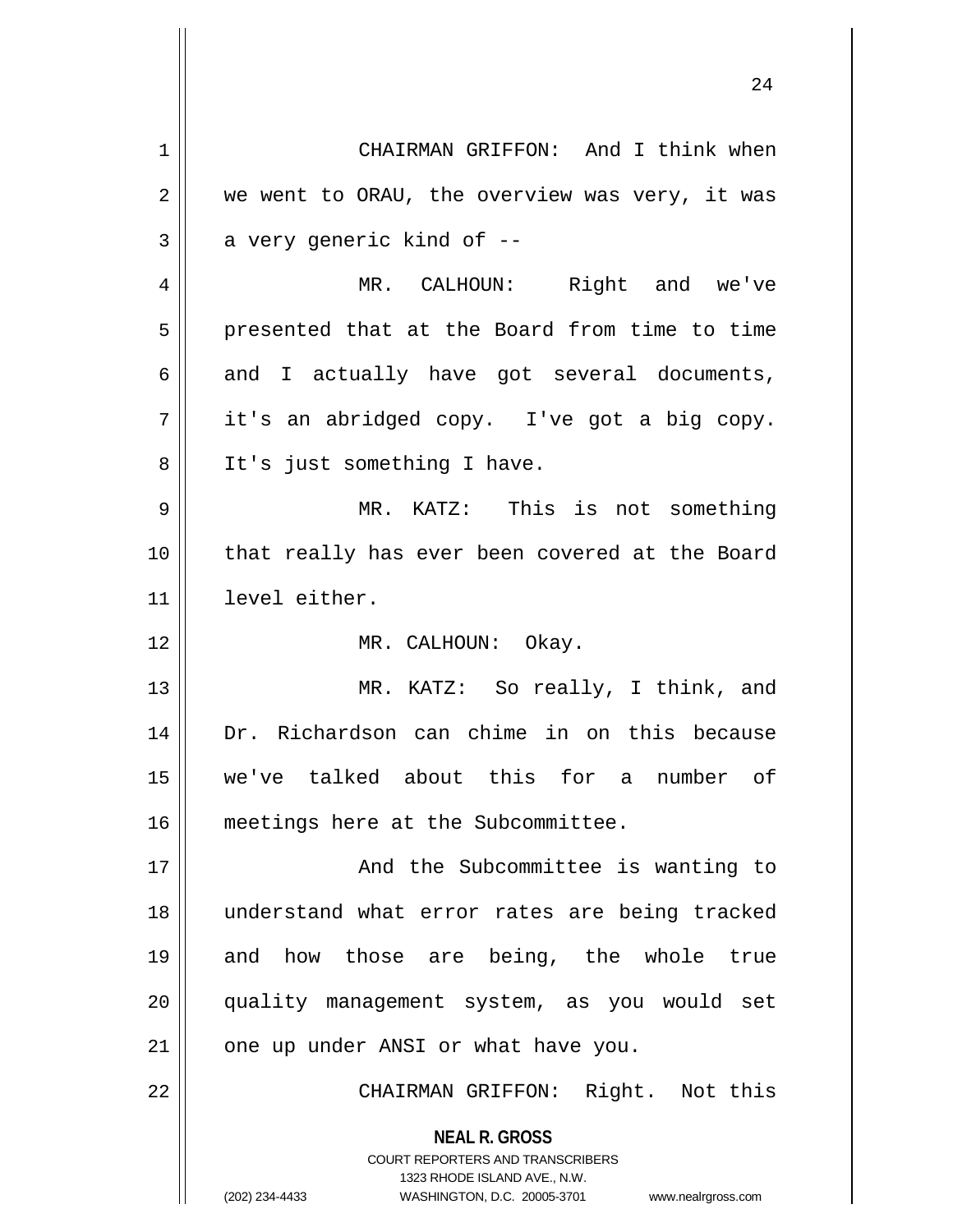1 personnel -

**NEAL R. GROSS** COURT REPORTERS AND TRANSCRIBERS 1323 RHODE ISLAND AVE., N.W. (202) 234-4433 WASHINGTON, D.C. 20005-3701 www.nealrgross.com 2 MEMBER RICHARDSON: Yes, so if you  $3 \parallel$  have that and you say you have it in hand, if  $4 \parallel$  you would circulate it --5 CHAIRMAN GRIFFON: Yes. 6 MEMBER RICHARDSON: -- before the 7 meeting. Because this is something that's 8 going back now, I think, we've sort of opped  $9 \parallel$  for this for, I'm looking back, a series of 10 notes that I've got over these meetings. And 11 || this has been a recurrent question. 12 || And we have been provided with some 13 information. But it's mostly pertained to 14 human resources issues, not the types of kind  $15$  | of quality assurance  $-$ 16 MR. CALHOUN: I understand 17 | completely, so I got it. 18 || MEMBER RICHARDSON: Okay. 19 CHAIRMAN GRIFFON: I think the 20 || other thing Dave is requesting is if, before  $21$  | the next meeting if you can distribute these 22 | materials that you're talking about.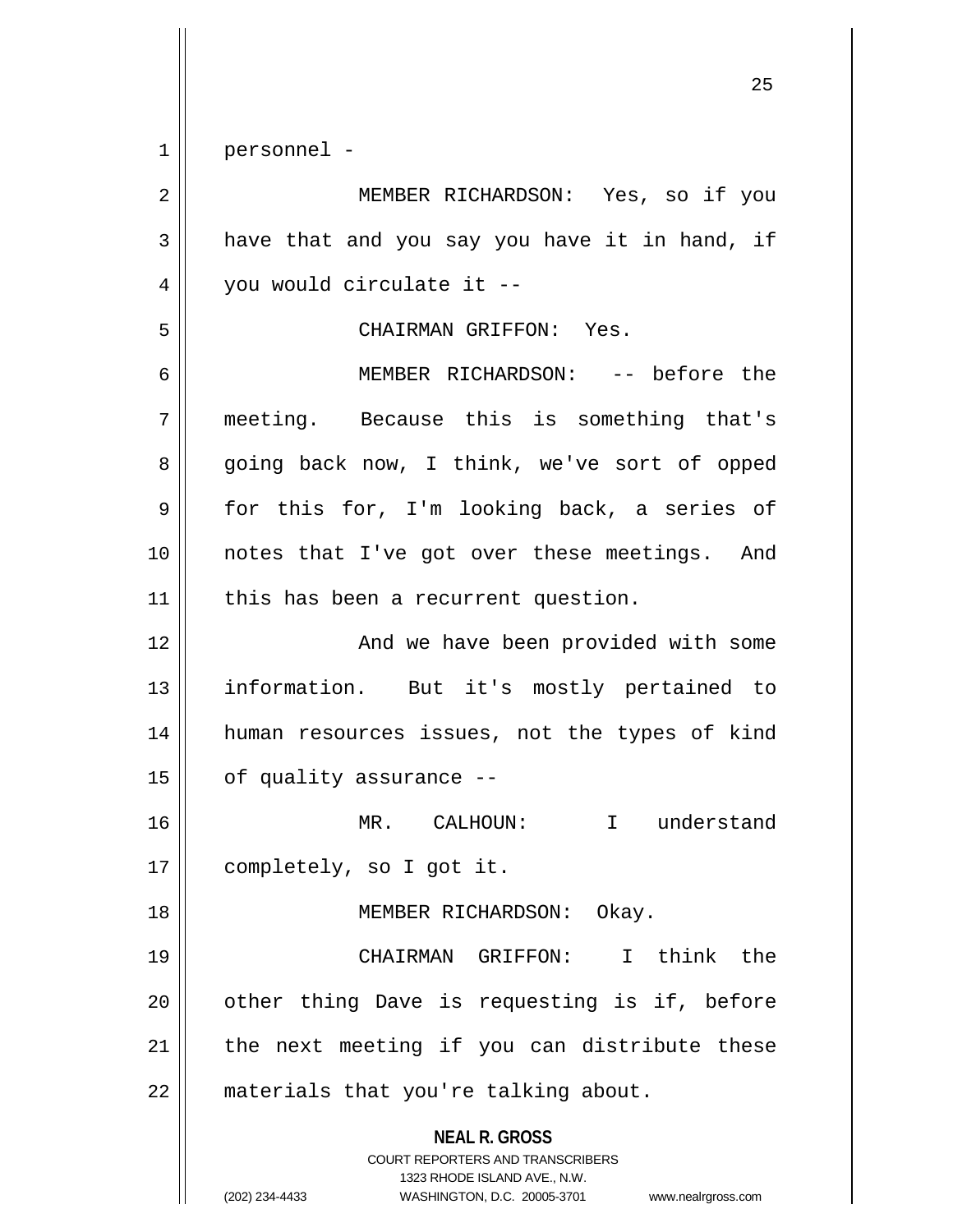**NEAL R. GROSS** COURT REPORTERS AND TRANSCRIBERS 1323 RHODE ISLAND AVE., N.W. (202) 234-4433 WASHINGTON, D.C. 20005-3701 www.nealrgross.com MR. CALHOUN: I will because it's  $2 \parallel$  going  $-$  CHAIRMAN GRIFFON: That way we can  $4 \parallel$  read them. MR. CALHOUN: It's several pages of descriptions. CHAIRMAN GRIFFON: Okay. MR. CALHOUN: It's step-by-step 9 | throughout the whole process, what's done each | step. 11 || CHAIRMAN GRIFFON: Alright. MR. CALHOUN: What procedures we | have in place. CHAIRMAN GRIFFON: We can prepare questions but also, maybe reply to you like -- MR. CALHOUN: Absolutely. CHAIRMAN GRIFFON: -- this isn't 18 || what we're looking for. So we don't have this 19 | same problem next meeting. MR. CALHOUN: Yes. Do you understand that, Scott? Do you kind of got a || grip on that? Because I'll just be making a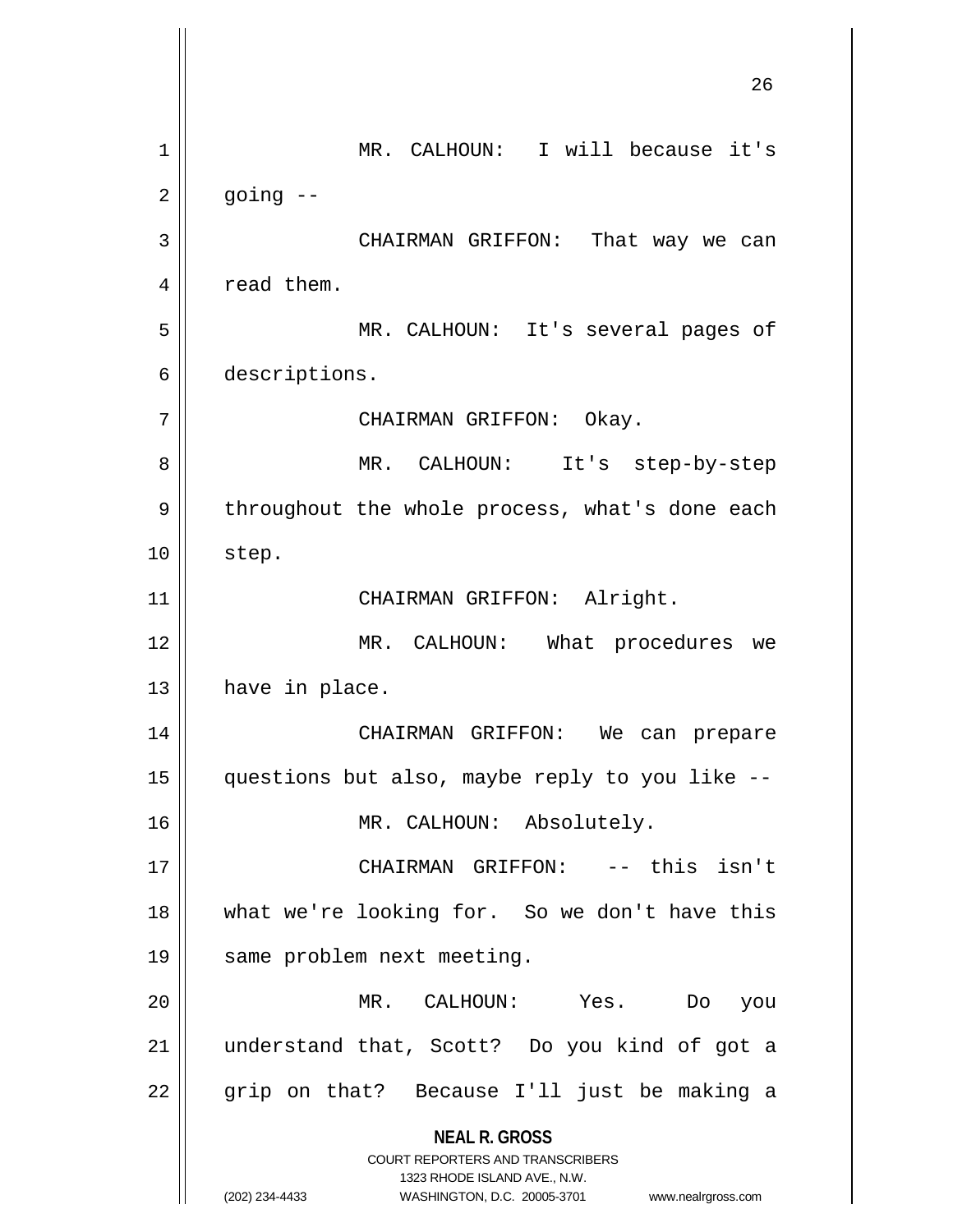| $\mathbf 1$ | request to Michelle or Mary Jo, but just so                                                         |
|-------------|-----------------------------------------------------------------------------------------------------|
| 2           | you've got that in your head too.                                                                   |
| 3           | MR. SIEBERT: I've got a note for                                                                    |
| 4           | it. But yes, we can talk offline.                                                                   |
| 5           | MR. CALHOUN: Okay.                                                                                  |
| 6           | CHAIRMAN GRIFFON: Okay, so this is                                                                  |
| 7           | sort of pushed forward.                                                                             |
| 8           | MR. KATZ: So maybe if we can get                                                                    |
| 9           | those written materials at least a month in                                                         |
| 10          | advance of the next meeting, then the Members                                                       |
| 11          | would have plenty of time to give you feedback                                                      |
| 12          | if we're missing the mark.                                                                          |
| 13          | CHAIRMAN GRIFFON: I'm just sort of                                                                  |
| 14          | taking minutes on this, right on the agenda                                                         |
| 15          | just so we have these for next time. Okay, so                                                       |
| 16          | I think we can move onto this next item, which                                                      |
| 17          | is items related to NIOSH 10-year Review.                                                           |
| 18          | And these were two of, just as a                                                                    |
| 19          | reminder, these are two items that were in the                                                      |
| 20          | 10-year Review that, if you remember that one                                                       |
| 21          | of our Board Members, I know we went through                                                        |
| 22          | all these and we had a discussion of which                                                          |
|             | <b>NEAL R. GROSS</b>                                                                                |
|             | <b>COURT REPORTERS AND TRANSCRIBERS</b>                                                             |
|             | 1323 RHODE ISLAND AVE., N.W.<br>(202) 234-4433<br>WASHINGTON, D.C. 20005-3701<br>www.nealrgross.com |
|             |                                                                                                     |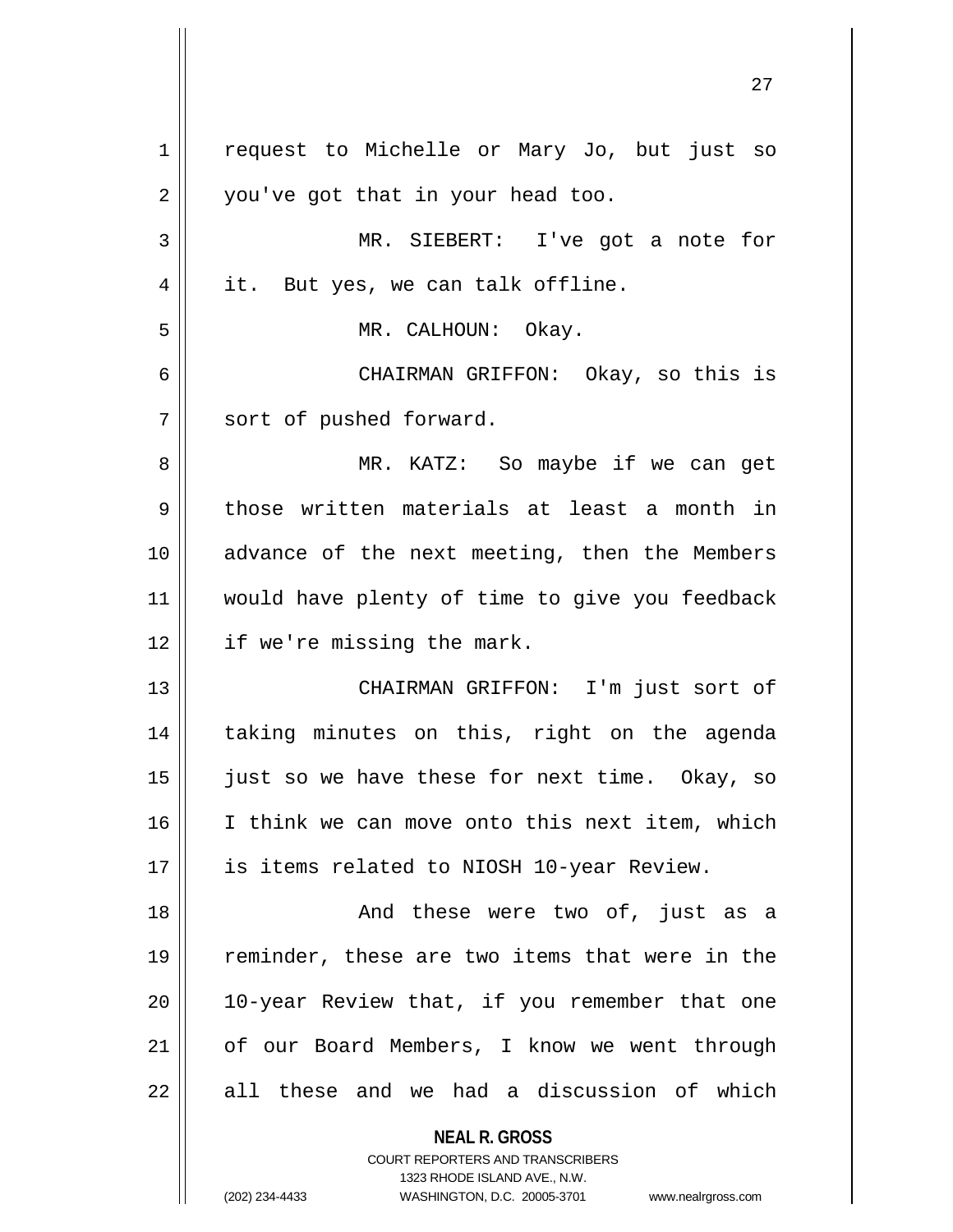| $\mathbf 1$    | ones made sense for the entire Board to                             |
|----------------|---------------------------------------------------------------------|
| $\mathbf 2$    | discuss, which ones made sense for various                          |
| 3              | committees to sort of take a closer look at.                        |
| $\overline{4}$ | And these are two that Melius so                                    |
| 5              | generously sent our way. So anyway, and we've                       |
| 6              | begun our discussion of these last time but                         |
| 7              | this is an update from DCAS.                                        |
| 8              | MR. CALHOUN: Right. That one also                                   |
| 9              | is a little bit confusing to me because I                           |
| 10             | thought that somebody covered this. And                             |
| 11             | basically what we had was we had an evaluation                      |
| 12             | of the resources that it would take to do best                      |
| 13             | estimates.                                                          |
| 14             | For all cases we had a review of                                    |
| 15             | what would be required to do best estimates                         |
| 16             | for skin cancer cases only. Because a lot of                        |
| 17             | times skin cancer cases will come back as                           |
| 18             | repeats because we have additional cancers                          |
| 19             | frequently.                                                         |
| 20             | And all of those will take a                                        |
| 21             | tremendous amount of work as far as resources                       |
| 22             | go, trying to get those reconstructions                             |
|                | <b>NEAL R. GROSS</b>                                                |
|                | <b>COURT REPORTERS AND TRANSCRIBERS</b>                             |
|                | 1323 RHODE ISLAND AVE., N.W.                                        |
|                | (202) 234-4433<br>WASHINGTON, D.C. 20005-3701<br>www.nealrgross.com |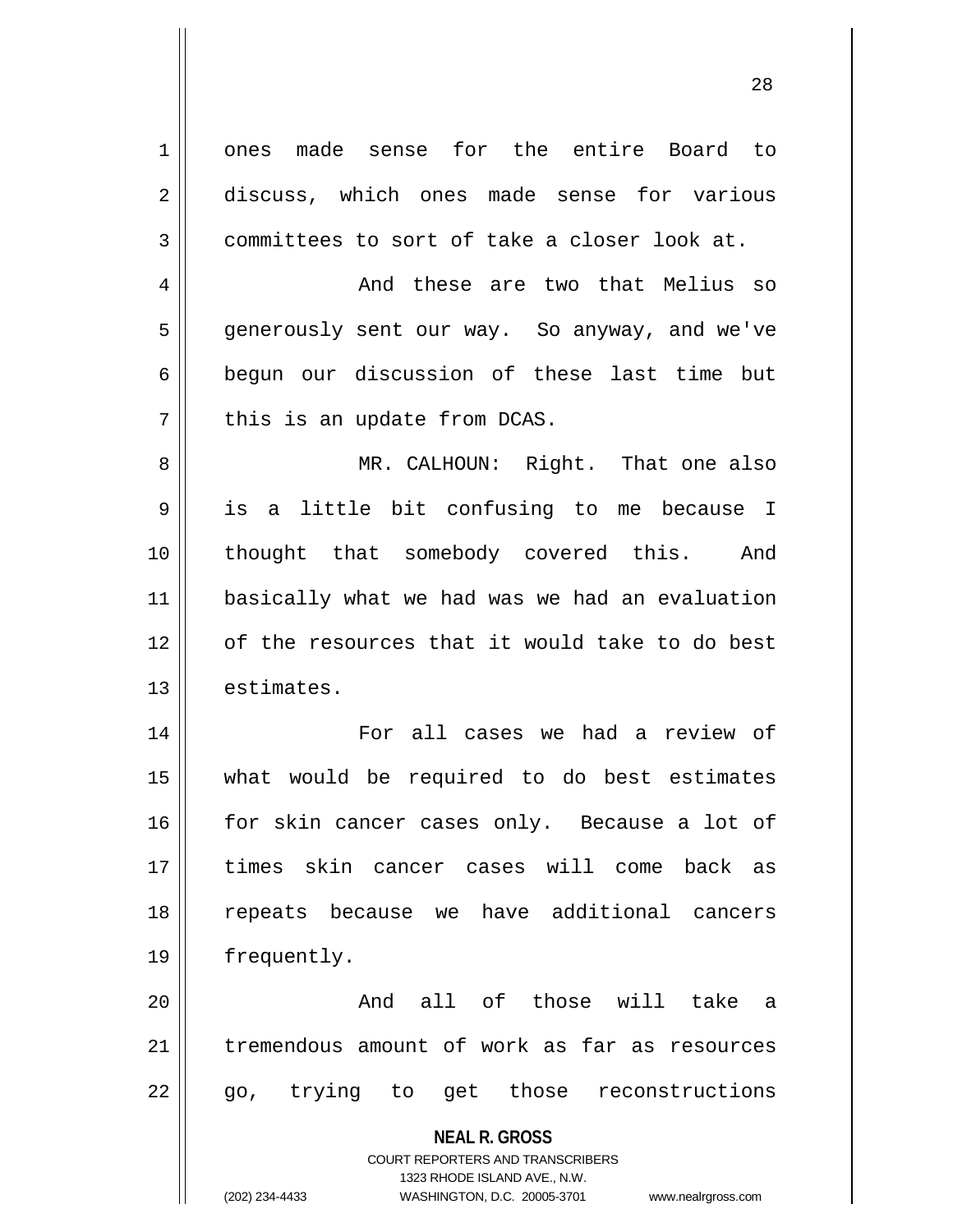$1 \parallel$  complete.

| $\overline{2}$ | CHAIRMAN GRIFFON: I think part of,                                                                                                                                     |
|----------------|------------------------------------------------------------------------------------------------------------------------------------------------------------------------|
| 3              | and I haven't checked the transcript and I                                                                                                                             |
| 4              | have to check a few, just to remind me I have                                                                                                                          |
| 5              | to review several of these past transcripts.                                                                                                                           |
| 6              | But I think what we had asked for,                                                                                                                                     |
| 7              | in addition, because Stu did discuss some of                                                                                                                           |
| 8              | these items. But we asked, do you have a                                                                                                                               |
| 9              | written sort of response to this?<br>Is there                                                                                                                          |
| 10             | something in writing that you did the                                                                                                                                  |
| 11             | analysis?                                                                                                                                                              |
| 12             | MR. CALHOUN: Yes, we do. We do                                                                                                                                         |
| 13             | have that.                                                                                                                                                             |
| 14             | MS. LIN: I thought that was shared                                                                                                                                     |
| 15             | with them, Subcommittee CF memorandum<br>from                                                                                                                          |
| 16             | Kate Kimpan.                                                                                                                                                           |
| 17             | Can you keep your voice<br>MR.<br>KATZ:                                                                                                                                |
| 18             | up, please?                                                                                                                                                            |
| 19             | Go ahead, from<br>CHAIRMAN GRIFFON:                                                                                                                                    |
| 20             | Kate Kimpan?                                                                                                                                                           |
| 21             | MS. LIN: Yes.                                                                                                                                                          |
| 22             | I haven't seen<br>CHAIRMAN GRIFFON:                                                                                                                                    |
|                | <b>NEAL R. GROSS</b><br><b>COURT REPORTERS AND TRANSCRIBERS</b><br>1323 RHODE ISLAND AVE., N.W.<br>(202) 234-4433<br>WASHINGTON, D.C. 20005-3701<br>www.nealrgross.com |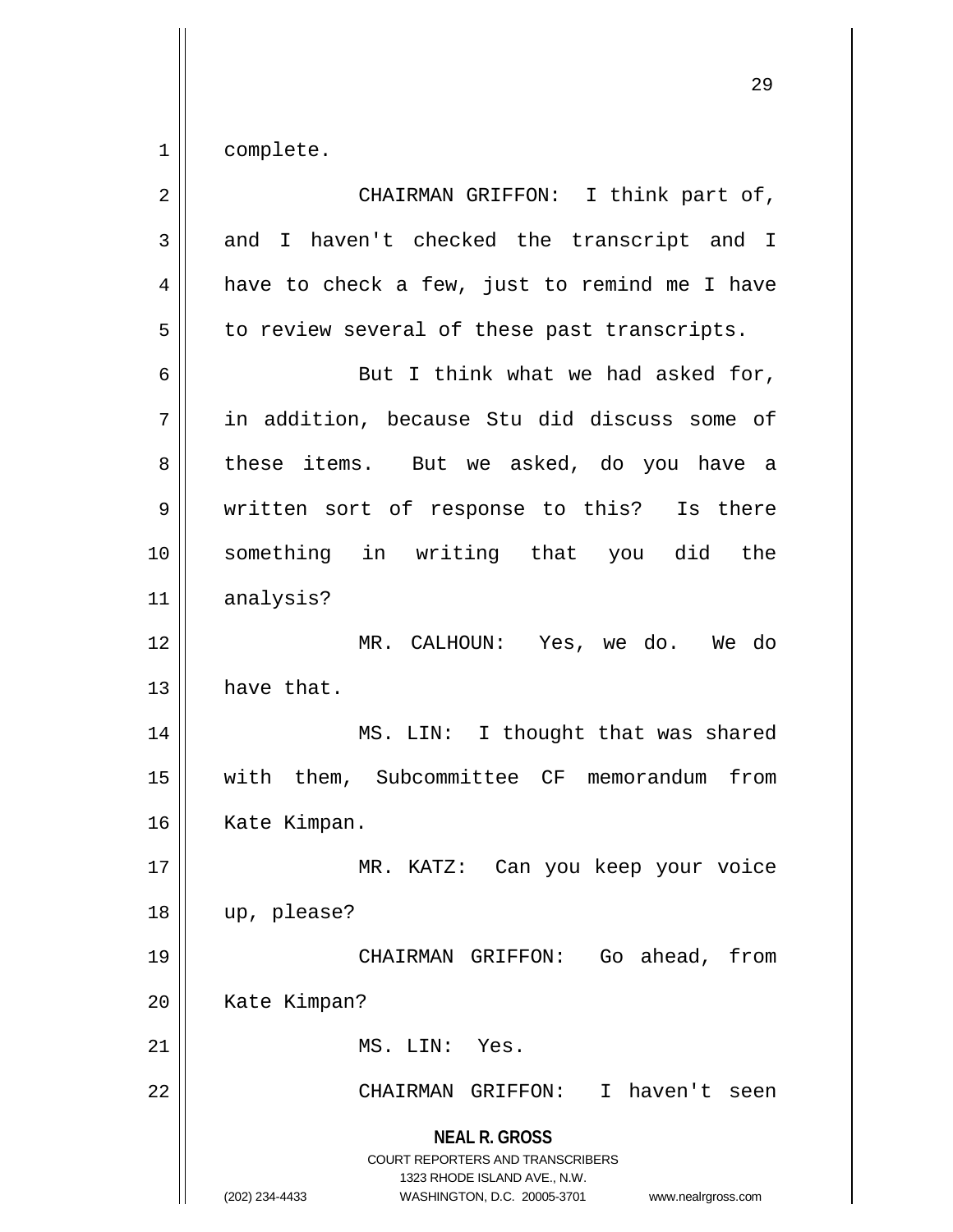1 anything from Kate Kimpan.

| $\overline{2}$ | MEMBER MUNN: She's not here.                                                                                                                                           |
|----------------|------------------------------------------------------------------------------------------------------------------------------------------------------------------------|
| 3              | CHAIRMAN GRIFFON: I would remember                                                                                                                                     |
| 4              | that because I don't see much from Kate. Of                                                                                                                            |
| 5              | course, unless it went to my CDC account which                                                                                                                         |
| 6              | I don't check as much.                                                                                                                                                 |
| 7              | MR. CALHOUN: Yes, there was a big                                                                                                                                      |
| 8              | write-up about all of that, and what the                                                                                                                               |
| 9              | details of it, and what we thought the costs                                                                                                                           |
| 10             | would be as far as FTEs. I'll get that                                                                                                                                 |
| 11             | distributed if that hasn't been --                                                                                                                                     |
| 12             | Yes, that was months and months --                                                                                                                                     |
| 13             | MEMBER MUNN: Yes, from Kate.                                                                                                                                           |
| 14             | MR. CALHOUN: I'll follow up on                                                                                                                                         |
| 15             | that though and see.                                                                                                                                                   |
| 16             | CHAIRMAN GRIFFON: Okay, I may be                                                                                                                                       |
| 17             | wrong but I don't know, asking my other                                                                                                                                |
| 18             | Subcommittees if anybody has seen that.<br>I.                                                                                                                          |
| 19             | don't recall seeing that.                                                                                                                                              |
| 20             | MEMBER KOTELCHUCK: Hello?                                                                                                                                              |
| 21             | MR. KATZ: Hello.                                                                                                                                                       |
| 22             | Hi,<br>MEMBER KOTELCHUCK:<br>Dave                                                                                                                                      |
|                | <b>NEAL R. GROSS</b><br><b>COURT REPORTERS AND TRANSCRIBERS</b><br>1323 RHODE ISLAND AVE., N.W.<br>(202) 234-4433<br>WASHINGTON, D.C. 20005-3701<br>www.nealrgross.com |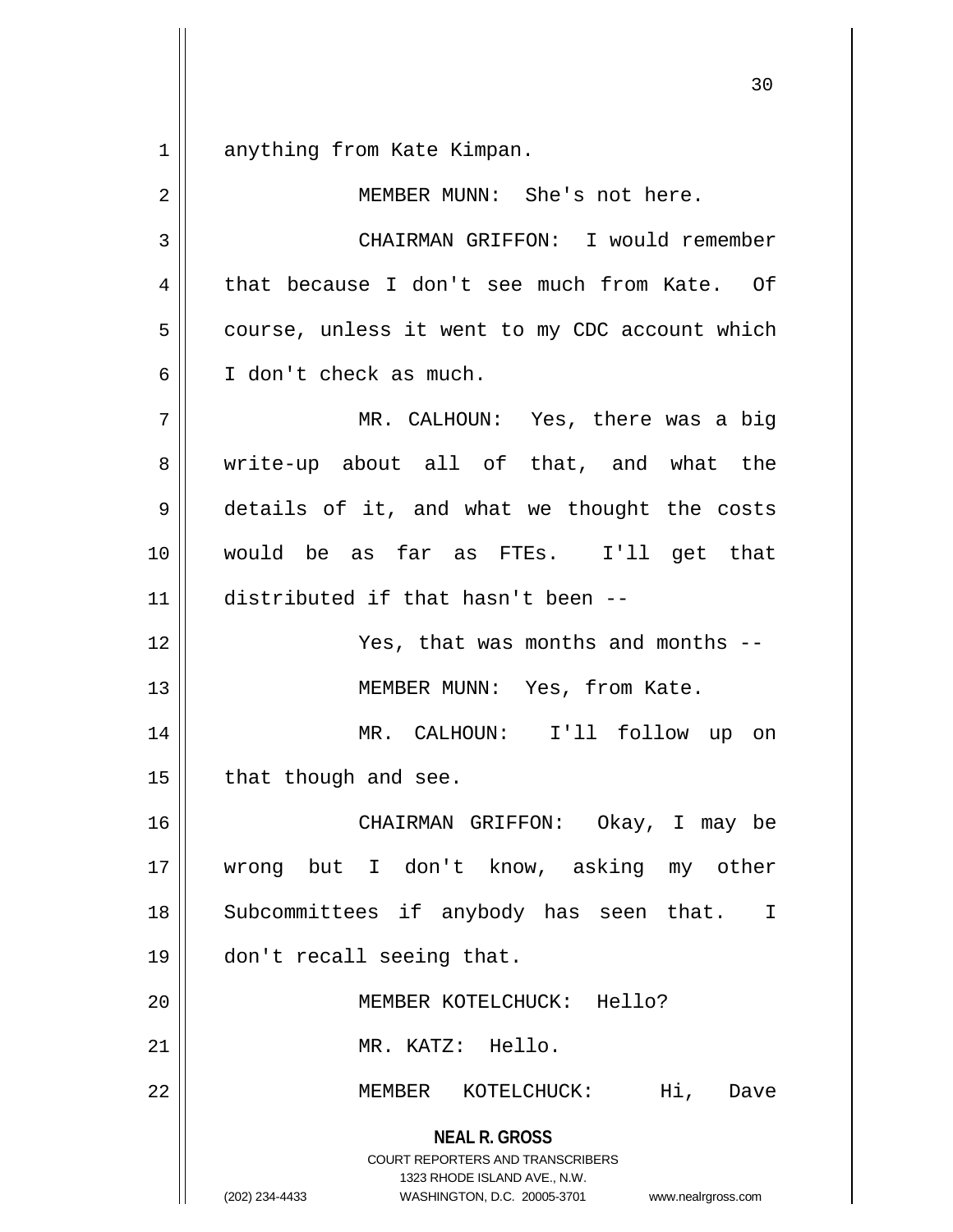**NEAL R. GROSS** COURT REPORTERS AND TRANSCRIBERS 1323 RHODE ISLAND AVE., N.W. (202) 234-4433 WASHINGTON, D.C. 20005-3701 www.nealrgross.com 1 | Kotelchuck calling here from New York. 2 || MR. KATZ: Oh welcome, David. 3 || MEMBER KOTELCHUCK: Hi. 4 CHAIRMAN GRIFFON: Hi Dave. 5 MEMBER KOTELCHUCK: Hi. 6 MR. KATZ: David's joining us. 7 He's not yet a Member of the Subcommittee, but 8 || he's going to be joining the Subcommittee 9 after this meeting. So I invited him to come 10 listen in. 11 || **MEMBER MUNN:** That's nice. 12 MEMBER KOTELCHUCK: Okay, great,  $13 \parallel$  great. 14 CHAIRMAN GRIFFON: Hopefully we 15 don't confuse you too much, Dave. Yes. 16 MEMBER KOTELCHUCK: Well, I'm going 17 to learn what I can learn. 18 CHAIRMAN GRIFFON: That's fine. 19 || This is Mark Griffon by the way. 20 MEMBER KOTELCHUCK: Hey, Mark, how 21 are you? Regards from your friend 22 [Identifying information redacted] who I saw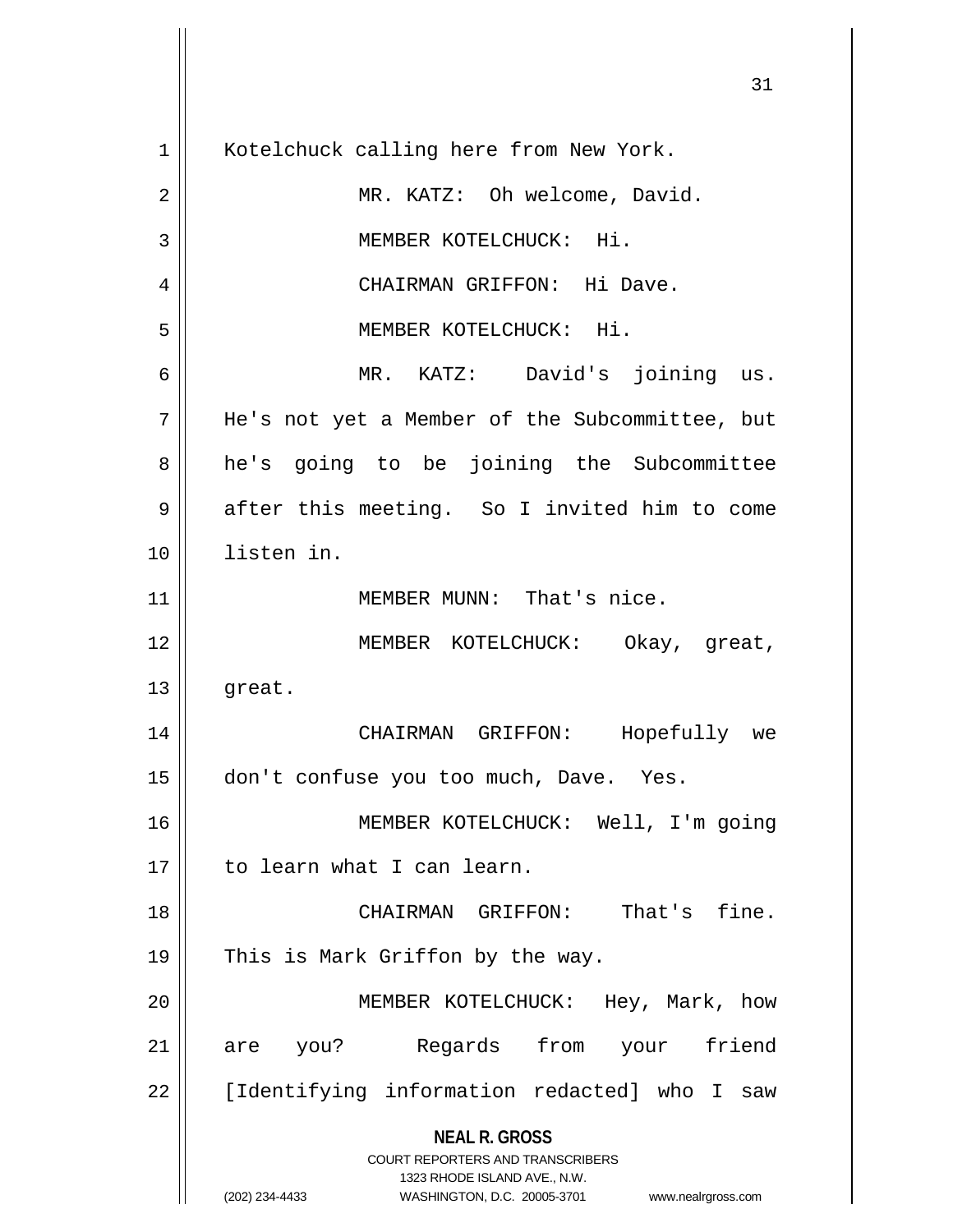$1 \parallel$  yesterday.

| $\overline{2}$ | CHAIRMAN GRIFFON:<br>Oh, great,                                                                                                                                        |
|----------------|------------------------------------------------------------------------------------------------------------------------------------------------------------------------|
| 3              | great. We'll try to make sure we say our                                                                                                                               |
| 4              | names when we speak so that you can get used                                                                                                                           |
| 5              | to the $-$                                                                                                                                                             |
| 6              | MEMBER KOTELCHUCK: That would be                                                                                                                                       |
| 7              | appreciated.                                                                                                                                                           |
| 8              | CHAIRMAN GRIFFON: Alright, thanks,                                                                                                                                     |
| 9              | glad you could join.                                                                                                                                                   |
| 10             | MEMBER KOTELCHUCK: Yes, me too.                                                                                                                                        |
| 11             | CHAIRMAN GRIFFON: So on this item                                                                                                                                      |
| 12             |                                                                                                                                                                        |
| 13             | MR. CALHOUN: So I've got written                                                                                                                                       |
| 14             | down, I'm going to follow up on the written                                                                                                                            |
| 15             | evaluation of the process and make sure                                                                                                                                |
| 16             | everybody has got it. I'll check to see if it                                                                                                                          |
| 17             | was distributed. But even if it wasn't, I                                                                                                                              |
| 18             | will make sure that it is.                                                                                                                                             |
| 19             | MR. KATZ: Yes, I think you're                                                                                                                                          |
| 20             | right. I think it has been distributed.                                                                                                                                |
| 21             | MR. CALHOUN: I think so too.<br>But                                                                                                                                    |
| 22             | that's okay, we can redistribute.<br>That                                                                                                                              |
|                | <b>NEAL R. GROSS</b><br><b>COURT REPORTERS AND TRANSCRIBERS</b><br>1323 RHODE ISLAND AVE., N.W.<br>(202) 234-4433<br>WASHINGTON, D.C. 20005-3701<br>www.nealrgross.com |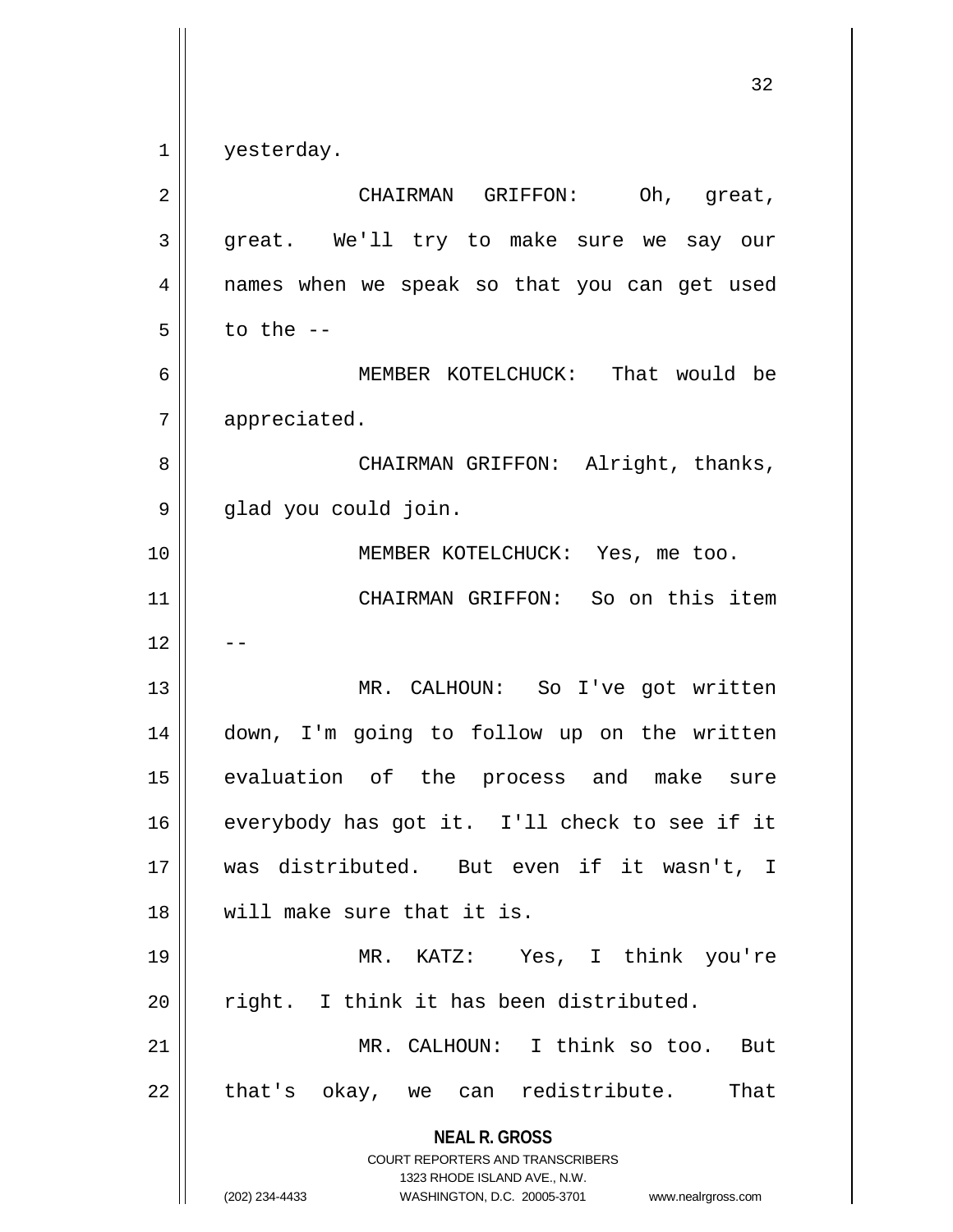1 doesn't seem like a difficult thing.

2 CHAIRMAN GRIFFON: But -- Mark  $3 \parallel$  Griffon -- just the bottom line on this was 4 || that you've sort of done these different 5 || assessments and you've determined that really  $6 \parallel$  there's no good way to triage --7 MR. CALHOUN: Well, there a couple  $8 \parallel$  things that we can do that we're looking at.  $9 \parallel$  And it's like there's, for example one of the 10 ideas that, it shouldn't take a whole lot of 11 time, is to actually use actual zeros for 12 missed dose for example, instead of just 13 assume that there were 12 TLD exchanges or 14 whatever the frequency was. 15 || Same thing goes with medical X-16 || rays. If we're getting good records from the 17 site, instead of just assuming a certain 18 number of medical X-rays, we can use the 19 actual ones. Those are a couple of the 20 || changes that we can make that are not so  $21$  painful. 22 CHAIRMAN GRIFFON: Okay.

> **NEAL R. GROSS** COURT REPORTERS AND TRANSCRIBERS 1323 RHODE ISLAND AVE., N.W. (202) 234-4433 WASHINGTON, D.C. 20005-3701 www.nealrgross.com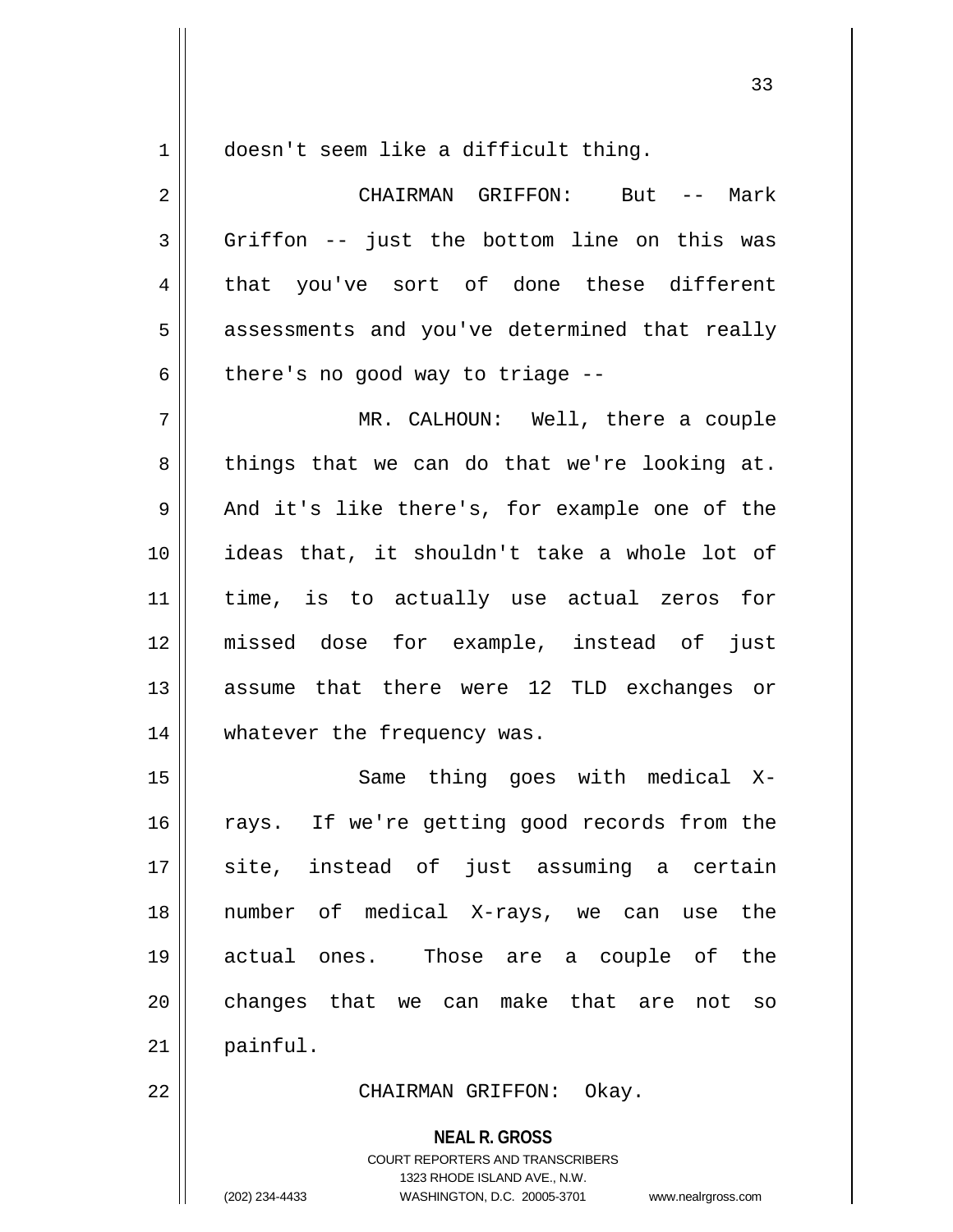**NEAL R. GROSS** COURT REPORTERS AND TRANSCRIBERS 1323 RHODE ISLAND AVE., N.W. (202) 234-4433 WASHINGTON, D.C. 20005-3701 www.nealrgross.com 1 MR. STIVER: Great, this is John  $2 \parallel$  Stiver. I was looking through the transcripts  $3 \parallel$  and there's hardly a discussion about Stu 4 || looking up the cost and things. 5 And it seemed to me that if the  $6 \parallel$  decision that he had made, of the point was 7 just to not try to eliminate the over-8 estimates, but to include a communications 9 || piece in the follow-up reconstruction for the 10 best estimate. 11 || MR. CALHOUN: Or to beef up what 12 we've got? 13 || MR. STIVER: Yes, to explain what 14 || was done and why, and was wondering if there 15 had been any follow-up on that, if you guys  $16$  are indeed already doing that? 17 || MR. CALHOUN: We are, but evidently 18 || it's not either being communicated well enough 19 || or it's not meeting some people's needs. 20 || But if you look at any re-work, or 21 || every dose reconstruction actually has a few 22 || sentences in it that say any subsequent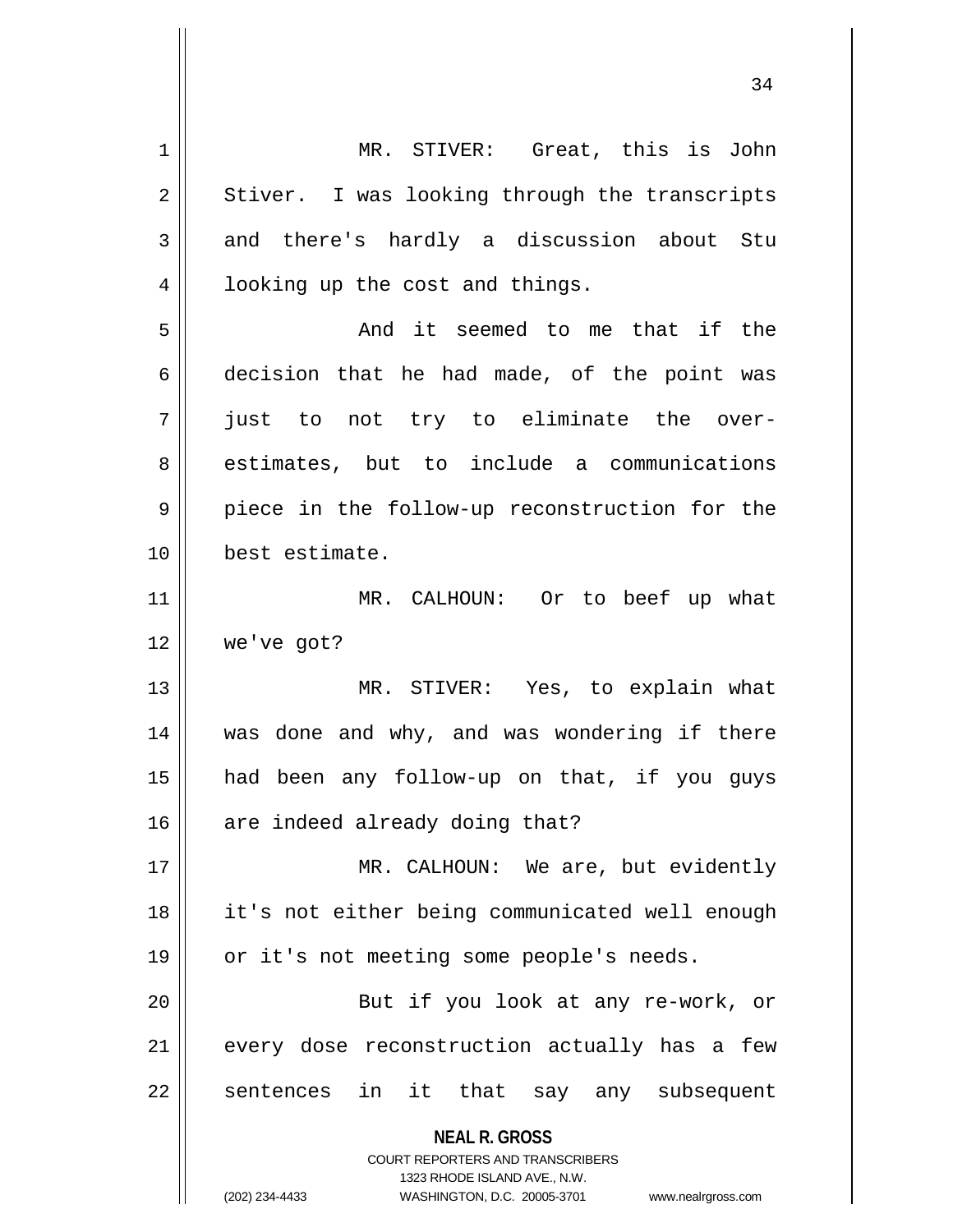| 1  | revision of this case may result in a                               |
|----|---------------------------------------------------------------------|
| 2  | reduction of the dose assigned because this                         |
| 3  | was an over-estimate.                                               |
| 4  | MR. STIVER: Right.                                                  |
| 5  | MR. CALHOUN: And then, when we do                                   |
| 6  | an over-estimate, there's an explanation, or                        |
| 7  | when we do a revised, there is an explanation                       |
| 8  | as to what the previous dose was, the new dose                      |
| 9  | was, and why it changed.                                            |
| 10 | So it's fairly clear to me but it's                                 |
| 11 | probably not as clear to a claimant. So we                          |
| 12 | have to look at that and see if there is some                       |
| 13 | communications improvement to make on that.                         |
| 14 | MR. STIVER: Yes, I think this was                                   |
| 15 | something Brant was going to take up before he                      |
| 16 | left. So it might've gotten lost.                                   |
| 17 | MR. CALHOUN: Yes, I like throwing                                   |
|    | Brant under the bus while he's not here.                            |
| 18 | So                                                                  |
| 19 | yes, because that was his task.                                     |
| 20 | MR. STIVER: See what happens when                                   |
| 21 | you leave.                                                          |
| 22 | MR. CALHOUN: But no, we'll check                                    |
|    | <b>NEAL R. GROSS</b>                                                |
|    | <b>COURT REPORTERS AND TRANSCRIBERS</b>                             |
|    | 1323 RHODE ISLAND AVE., N.W.                                        |
|    | (202) 234-4433<br>WASHINGTON, D.C. 20005-3701<br>www.nealrgross.com |

 $\overline{\mathsf{I}}$ 

 $\mathsf{I}$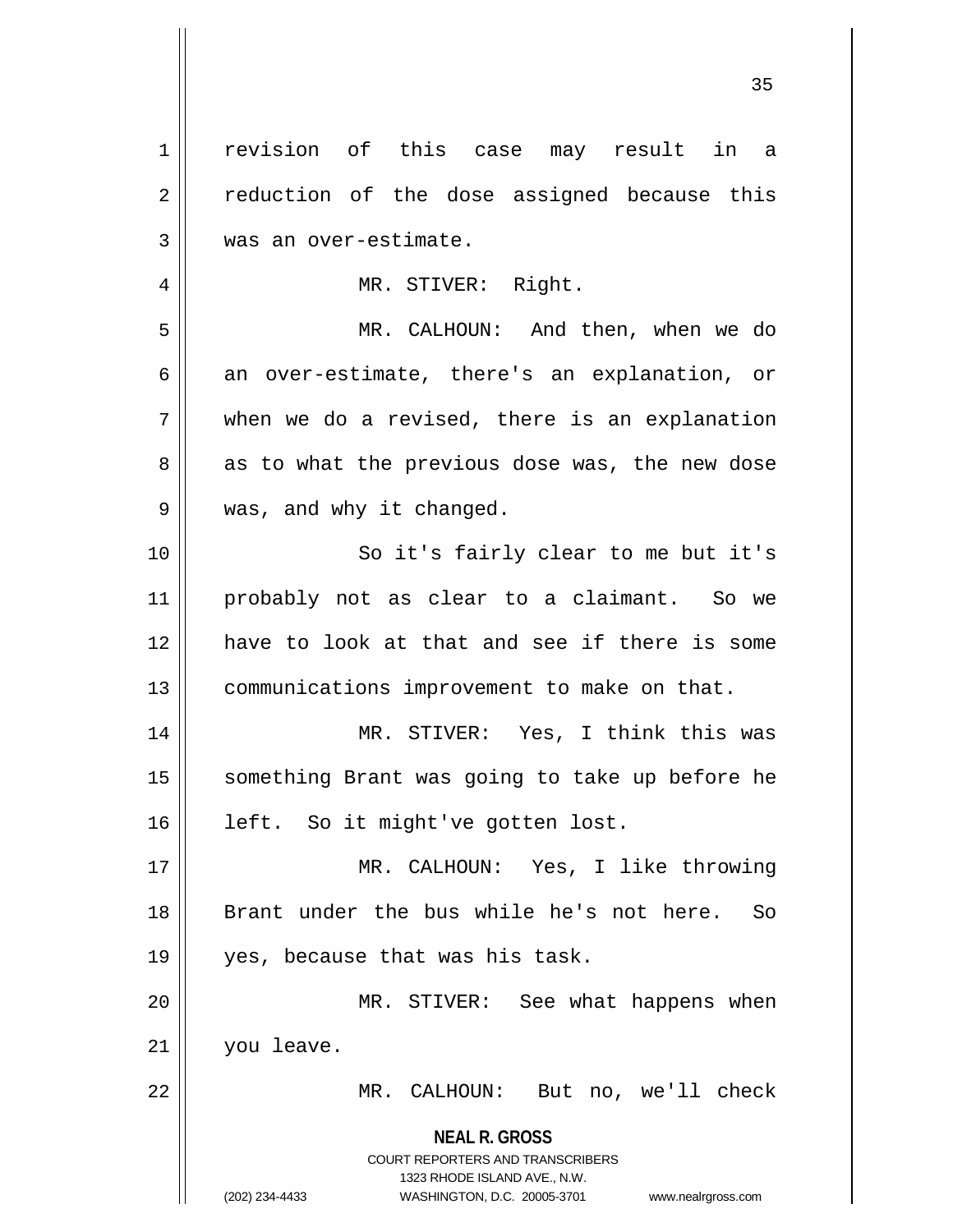1 on that too. So that's where that is but you  $2 \parallel$  know you can always do better.

3 CHAIRMAN GRIFFON: This is Mark 4 Griffon again. I'm curious, in looking at the 5 write-up for another reason, wondering if in  $6 \parallel$  any way you consider the costs on the other  $7 \parallel$  side, the cost of not doing the full, and that  $8 \parallel$  some of that is a little bit difficult to 9 | calculate.

10 But I think there would be 11 || resources, implications for correspondence. 12 In other words, if a person gets another  $13$  cancer, you reassess their case, the dose goes 14 | down. You get communications from this person 15  $\parallel$  saying, what the heck? And this goes back and  $16$  forth  $-$ 

 MR. CALHOUN: I am not sure it goes much more than a COI, the current out interview that we have to do every time but we **could** check for that.

21 My gut tells me that there's not 22 || significant increase in that. But it's more

> **NEAL R. GROSS** COURT REPORTERS AND TRANSCRIBERS 1323 RHODE ISLAND AVE., N.W.

(202) 234-4433 WASHINGTON, D.C. 20005-3701 www.nealrgross.com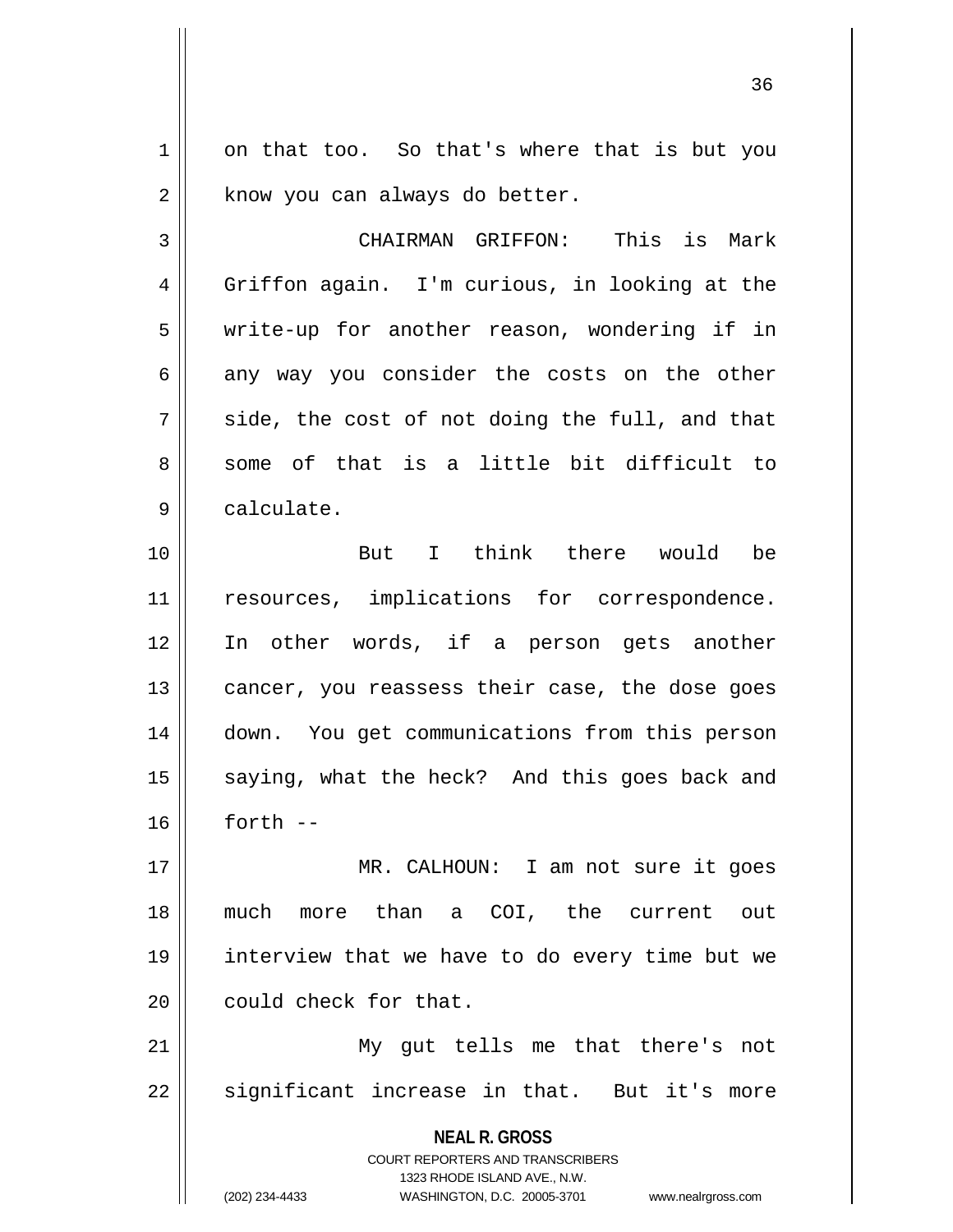| 1  | on the lines; we get a lot more of the                                                              |
|----|-----------------------------------------------------------------------------------------------------|
| 2  | questions at the Outreach meetings and things                                                       |
| 3  | like that about those kinds of issues.                                                              |
| 4  | MR. SIEBERT: This is Scott Siebert                                                                  |
| 5  | I've talked to our claimant<br>from<br>ORAU.                                                        |
| 6  | communication folks and yes, we had this issue                                                      |
| 7  | a lot quite awhile ago.                                                                             |
| 8  | And I know the Subcommittee talked                                                                  |
| 9  | about it and that is why we added a section                                                         |
| 10 | that Grady is discussing right here, quite a                                                        |
| 11 | few years ago, and actually since that time                                                         |
| 12 | the incidents of people asking that question                                                        |
| 13 | has reduced significantly.                                                                          |
| 14 | CHAIRMAN GRIFFON: Do you have any                                                                   |
| 15 | explanation of why that would be, Scott?                                                            |
| 16 | MR. SIEBERT:<br>Well, there could be                                                                |
| 17 |                                                                                                     |
| 18 | CHAIRMAN<br>оf<br>GRIFFON:<br>Because                                                               |
| 19 | better communications?                                                                              |
| 20 | MR. SIEBERT:<br>They're getting the                                                                 |
| 21 | information in the Dose Reconstruction Report.                                                      |
| 22 | When we do the revision, we lay out what all                                                        |
|    |                                                                                                     |
|    | <b>NEAL R. GROSS</b>                                                                                |
|    | <b>COURT REPORTERS AND TRANSCRIBERS</b>                                                             |
|    | 1323 RHODE ISLAND AVE., N.W.<br>(202) 234-4433<br>WASHINGTON, D.C. 20005-3701<br>www.nealrgross.com |
|    |                                                                                                     |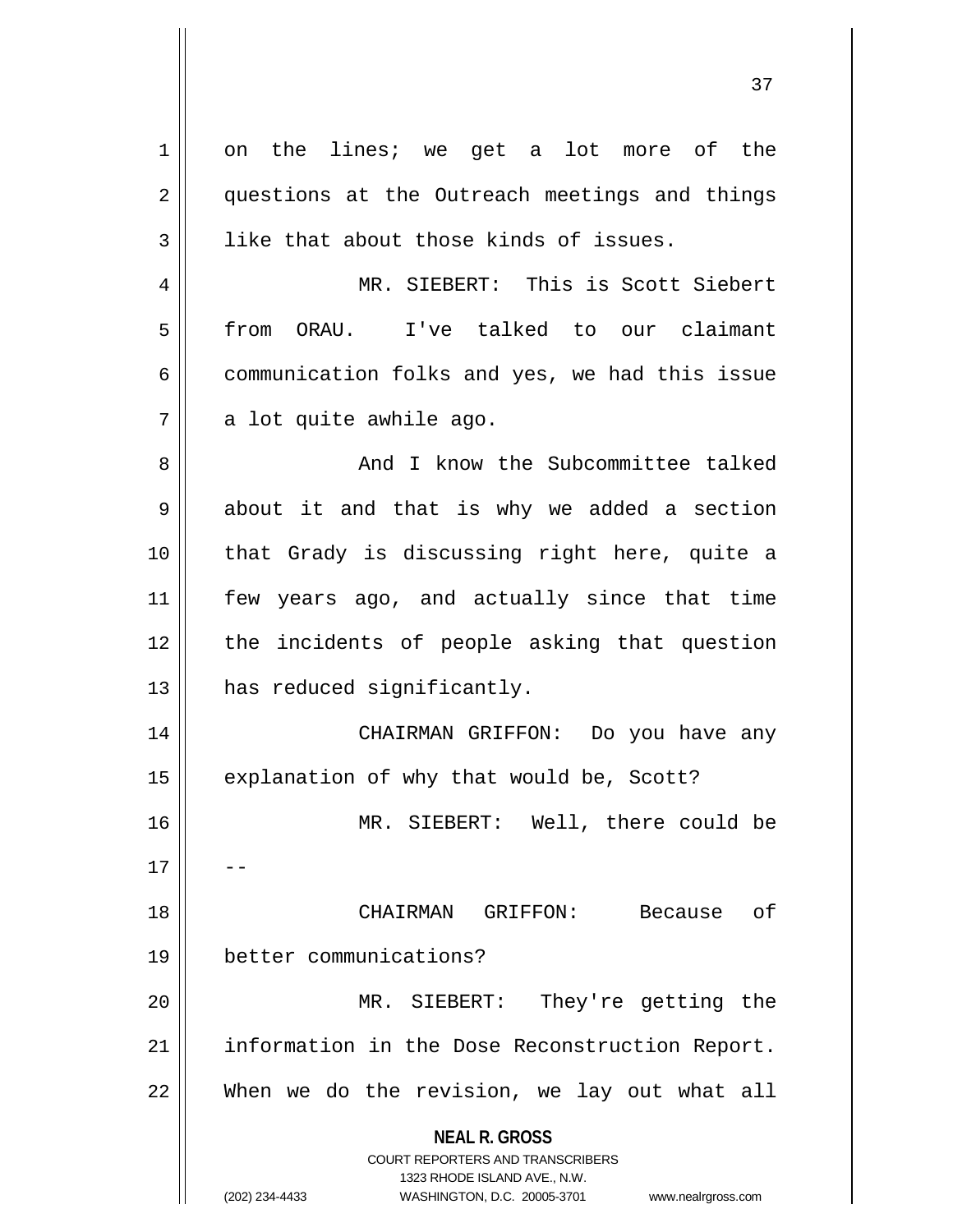1 || the revision portions are and then also, can 2 discuss that specifically and to close that interview. So that has been reduced 4 | significantly. CHAIRMAN GRIFFON: Okay, yes,  $6 \parallel$  that's good. Alright, and what about the 7 | second item there, Grady? MR. CALHOUN: Okay. I actually got 9 this from Dr. Neton here. And he actually just gave me some words and I'm just going to 11 | read them to you. The recommendation was that DCAS 13 Should consider future research to better characterize the degree of claimant- favorability that is afforded by current methods for adjusting doses for measured biases, including the bias from exposures below detection. That was the recommendation. Jim's report on status is, "DCAS is developing a list of practices to contribute to claimant-favorability, which will use the || article published in the special edition of

> **NEAL R. GROSS** COURT REPORTERS AND TRANSCRIBERS 1323 RHODE ISLAND AVE., N.W.

(202) 234-4433 WASHINGTON, D.C. 20005-3701 www.nealrgross.com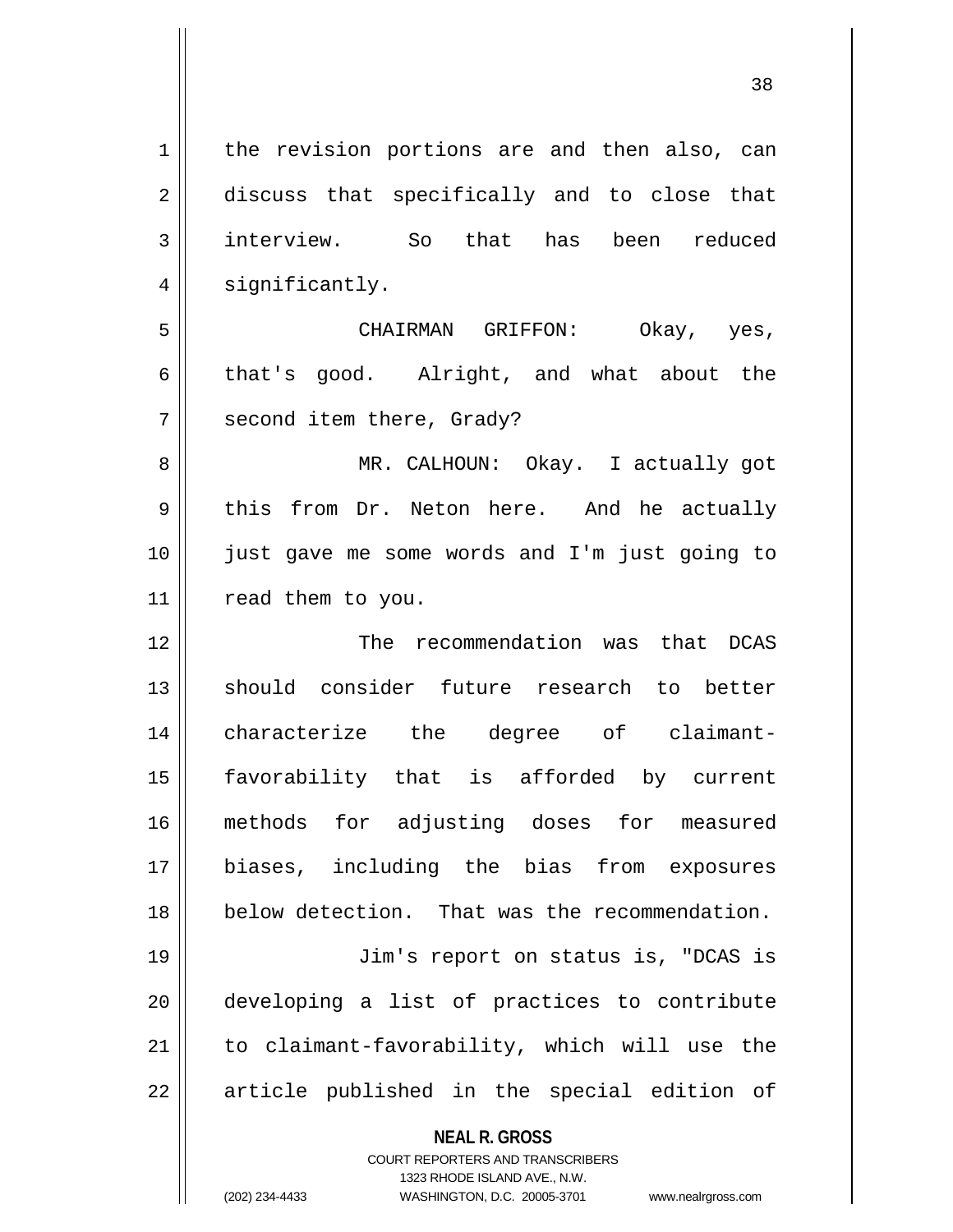1 || the Health Physics Journal as a starting  $2 \parallel$  point.

3 || Subsequent to this, dose 4 | reconstructions will be selected for re-work, 5 || substituting best estimate parameters for  $6 \parallel$  those that are claimant-favorable.

7 It's expected that one area where 8 || this can be readily demonstrated is in the 9 area of missed dose assignment. If maximum 10 likelihood estimates are substituted for our 11 current practice, it is expected that doses 12 will go down dramatically. This item is in 13 || progress." So that's what Jim reported.

14 CHAIRMAN GRIFFON: Can you remind 15 us which Health Physics issue that was? It 16 was awhile ago. Do you know?

17 MR. CALHOUN: I can not. This is 18 | from the 10-year Review.

19 CHAIRMAN GRIFFON: Yes.

20 MR. CALHOUN: And the actual 21 | recommendation was that DCAS should consider 22 || future research to better characterize the

**NEAL R. GROSS**

COURT REPORTERS AND TRANSCRIBERS 1323 RHODE ISLAND AVE., N.W. (202) 234-4433 WASHINGTON, D.C. 20005-3701 www.nealrgross.com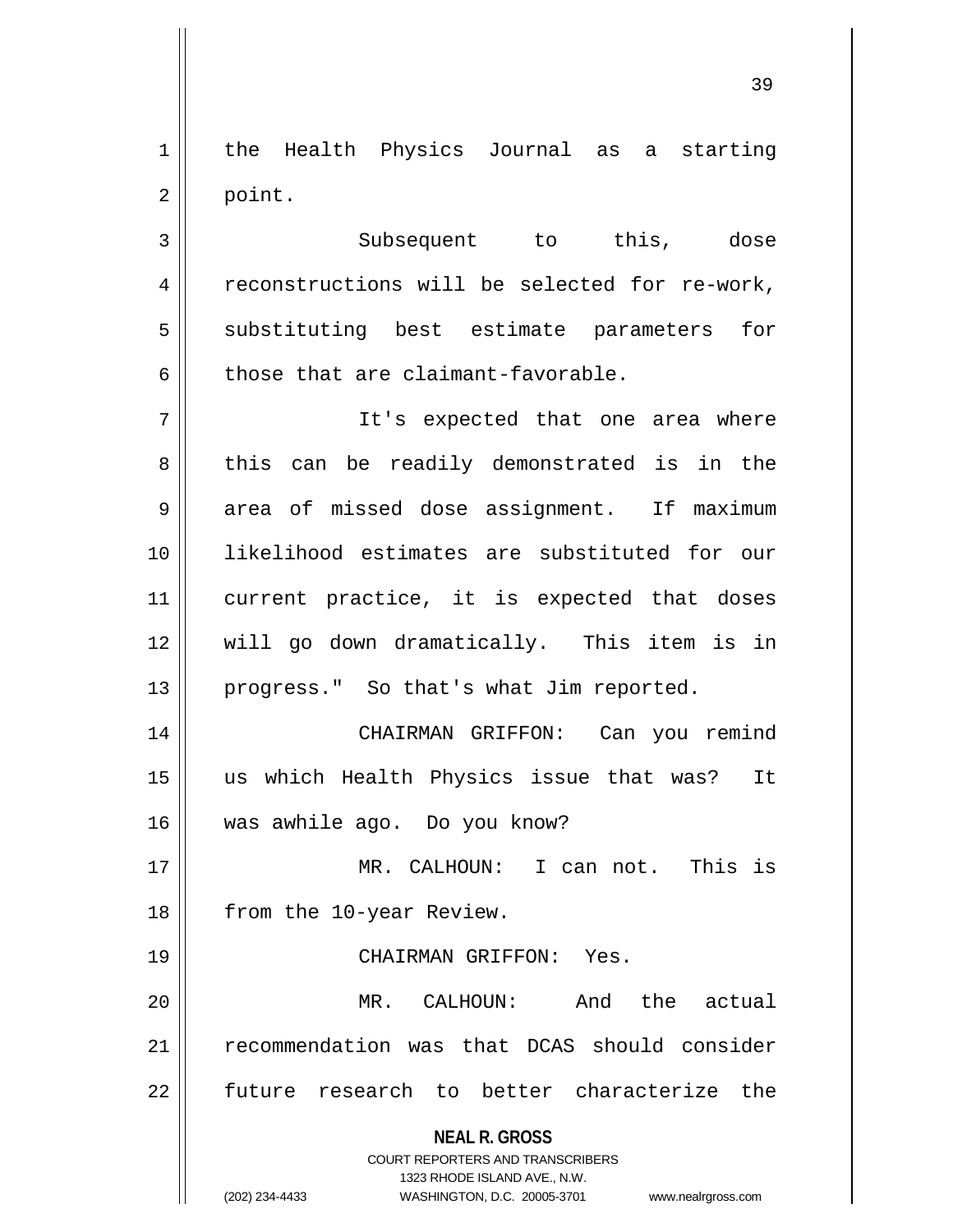**NEAL R. GROSS** COURT REPORTERS AND TRANSCRIBERS 1323 RHODE ISLAND AVE., N.W. (202) 234-4433 WASHINGTON, D.C. 20005-3701 www.nealrgross.com 1 || degree of claimant-favorability that is 2 supported by current methods for adjusting 3 doses for measurement biases. 4 CHAIRMAN GRIFFON: Jim references 5 || in that response in the Health Physics special 6 issue. 7 MR. CALHOUN: Oh, yes, that's a 8 || journal. I don't know what that is. I'll ask  $9 \parallel$  him. 10 CHAIRMAN GRIFFON: The special 11 issue, I remember getting it. 12 MR. SIEBERT: This is Scott  $13$  || Siebert. It's the summer issue, special issue 14 | of 2008. 15 || CHAIRMAN GRIFFON: Thank you. 16 MR. CALHOUN: Good job, Scott. 17 || You're allowed to come back next meeting. 18 || MEMBER MUNN: Yes he is. 19 MR. SIEBERT: Thank you very -- 20 MEMBER RICHARDSON: Could I -- this 21 | is David Richardson. 22 MR. KATZ: Yes?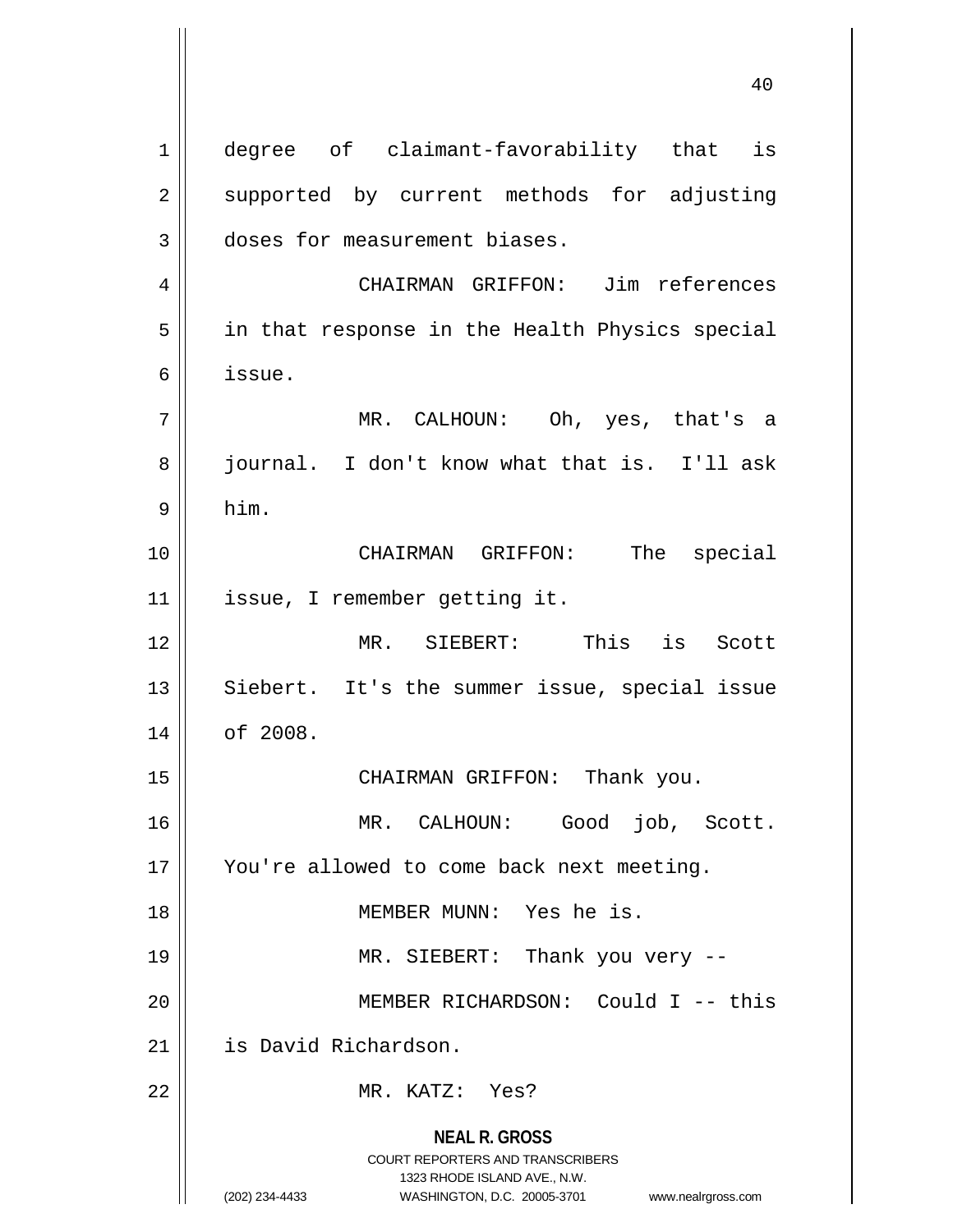**NEAL R. GROSS** COURT REPORTERS AND TRANSCRIBERS 1323 RHODE ISLAND AVE., N.W. (202) 234-4433 WASHINGTON, D.C. 20005-3701 www.nealrgross.com 1 MEMBER RICHARDSON: When DCAS works  $2 \parallel$  on that report, could I make a suggestion? 3 There's something I've been struggling with 4 and I would appreciate some clarification on  $5$  how DCAS is thinking about this. 6 || Is to start with the term claimant-7 favorability, and to offer an explicit 8 definition of what that means. And whether 9 || something is claimant-favorable on average, or 10 whether it's claimant-favorable on a claimant-11 by-claimant basis. 12 || Some of the lines of discussion, if 13 we're talking about missed dose and a 14 distinction between it, imputing the expected 15 dose versus imputing a over-estimate, not an 16 | over-estimate, imputing a value which is based 17 on something more of the tail of the 18 distribution. 19 I understand the contention that on 20 average it's claimant-favorable. But imputing  $21$  | the 95th percentile still means that there's  $22$  | five percent of the population that you've not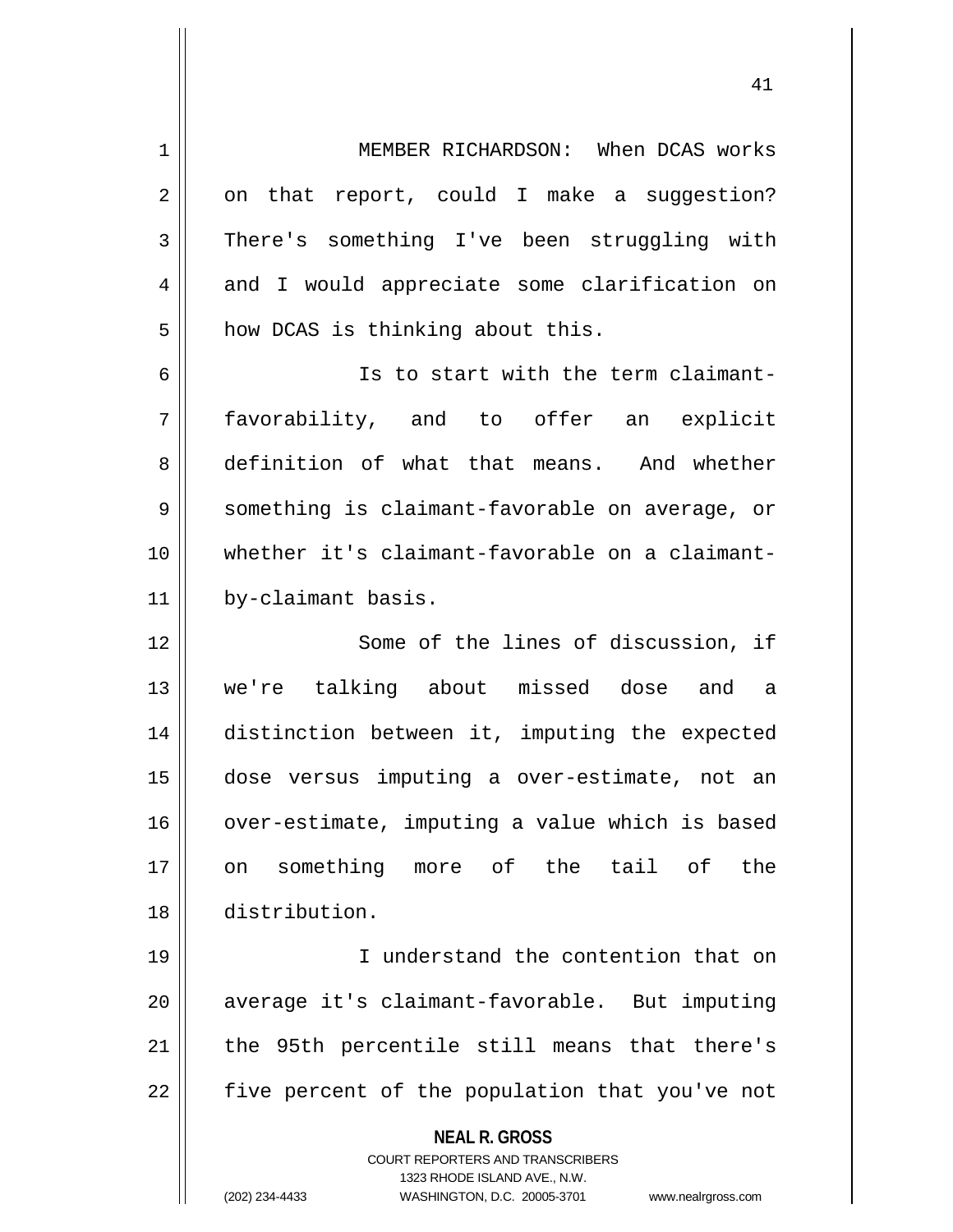**NEAL R. GROSS** COURT REPORTERS AND TRANSCRIBERS 1323 RHODE ISLAND AVE., N.W. (202) 234-4433 WASHINGTON, D.C. 20005-3701 www.nealrgross.com 1 | been favorable to, and 95 percent to which you 2 have been favorable to. 3 || So I think what needs to be worked  $4 \parallel$  out, for me to understand, or evaluate, what 5 your contention of how you're viewing  $6 \parallel$  claimant-favorability needs to clarify whether  $7$  | you're talking about that tail. 8 Are you favorable to that tail? Or 9 what percentage of the population do you want 10 to be favorable to versus not favorable to? 11 || That's never been clear to me. 12 MR. CALHOUN: Okay, I'm busily 13 writing. 14 || MEMBER RICHARDSON: Okay. And how 15 would you work on being favorable to all 16 claimants? Or are you just concerned with 17 || being favorable to the average claimant? 18 || MR. KATZ: Or to 95 percent? 19 MEMBER RICHARDSON: Right. You can 20 draw the line, but right now it's just being 21 used as though it's self-evident, what we're  $22$  || talking about, and it's not evident to me at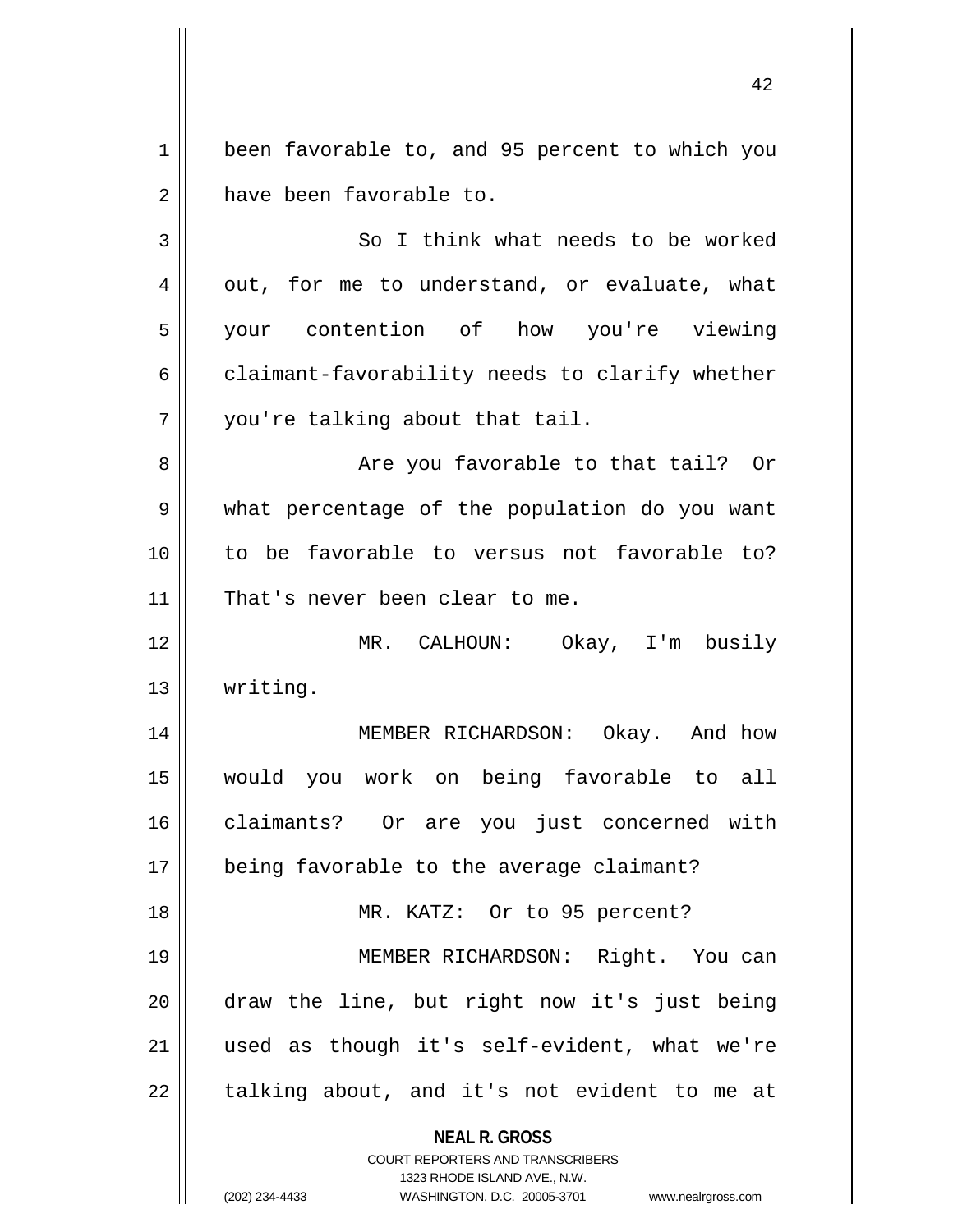$1 \parallel$  all.

**NEAL R. GROSS** COURT REPORTERS AND TRANSCRIBERS 1323 RHODE ISLAND AVE., N.W. 2 MEMBER MUNN: David, this is Wanda. 3 I'm probably speaking out of turn because I 4 certainly am not an expert in statistical  $5 \parallel$  probability. 6 But my understanding of, and I  $7 \parallel$  think probably a common understanding of, the  $8 \parallel$  probabilities does not necessarily mean that, 9 || if you say with a 95 percent certainty, it 10 doesn't necessarily mean that you've been 11 favorable to 95 percent of the people, and 12 unfavorable to others. 13 It means that you are that 14 confident of the accuracy of the assessment 15 you're making. No? Is that an error? 16 MEMBER RICHARDSON: Here it would 17 || be an error, yes. Because we're talking about  $18$  a kind of a, what I would call an empirical 19 distribution of a set of values. 20 There's no randomization which has 21 | been invoked to randomly assign people doses. 22 || We're imagining that there's a distribution of

(202) 234-4433 WASHINGTON, D.C. 20005-3701 www.nealrgross.com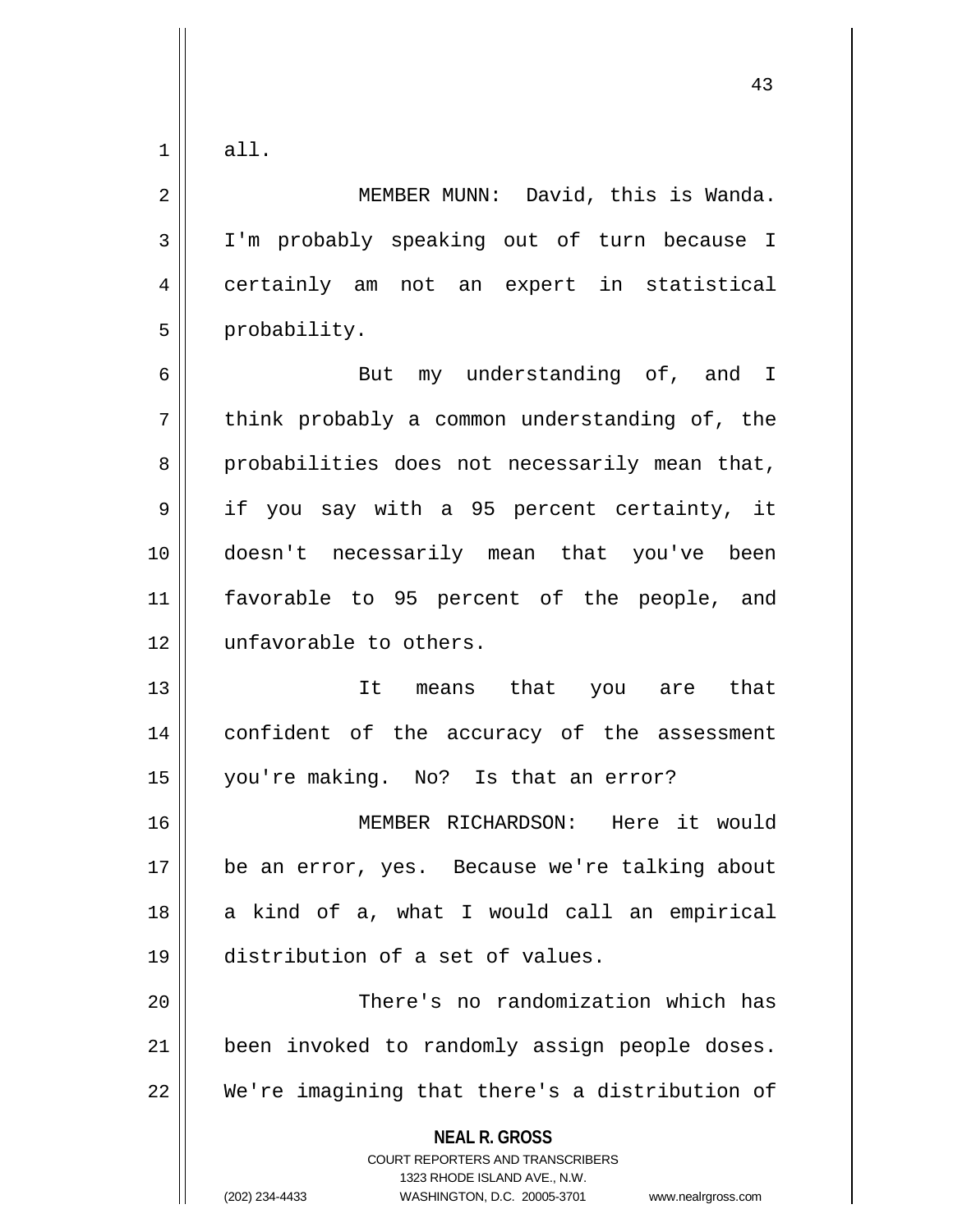1 || people who received different values of doses  $2 \parallel$  in a given year.

3 || The Mondal you could characterize that 4 distribution by the average value, and the 5 median value, and you could say 90 percent of  $6 \parallel$  the people had doses above something or below 7 | something.

8 || But you would still say empirically  $9 \parallel$  there were people who had values substantially 10 || greater than the mean, the median, or any 11 percentile.

 I think that's the model that you would have to work on here. Not that we 14 || randomize people to doses, and then we could talk about our confidence in the assigned | value of a probability --

17 MEMBER MUNN: I see what you're  $18$  | saying, but  $-$ 

 MEMBER RICHARDSON: These aren't like stochastic models or models that follow from randomization. These are empirical 22 distributions. And we believe that some

> **NEAL R. GROSS** COURT REPORTERS AND TRANSCRIBERS 1323 RHODE ISLAND AVE., N.W.

(202) 234-4433 WASHINGTON, D.C. 20005-3701 www.nealrgross.com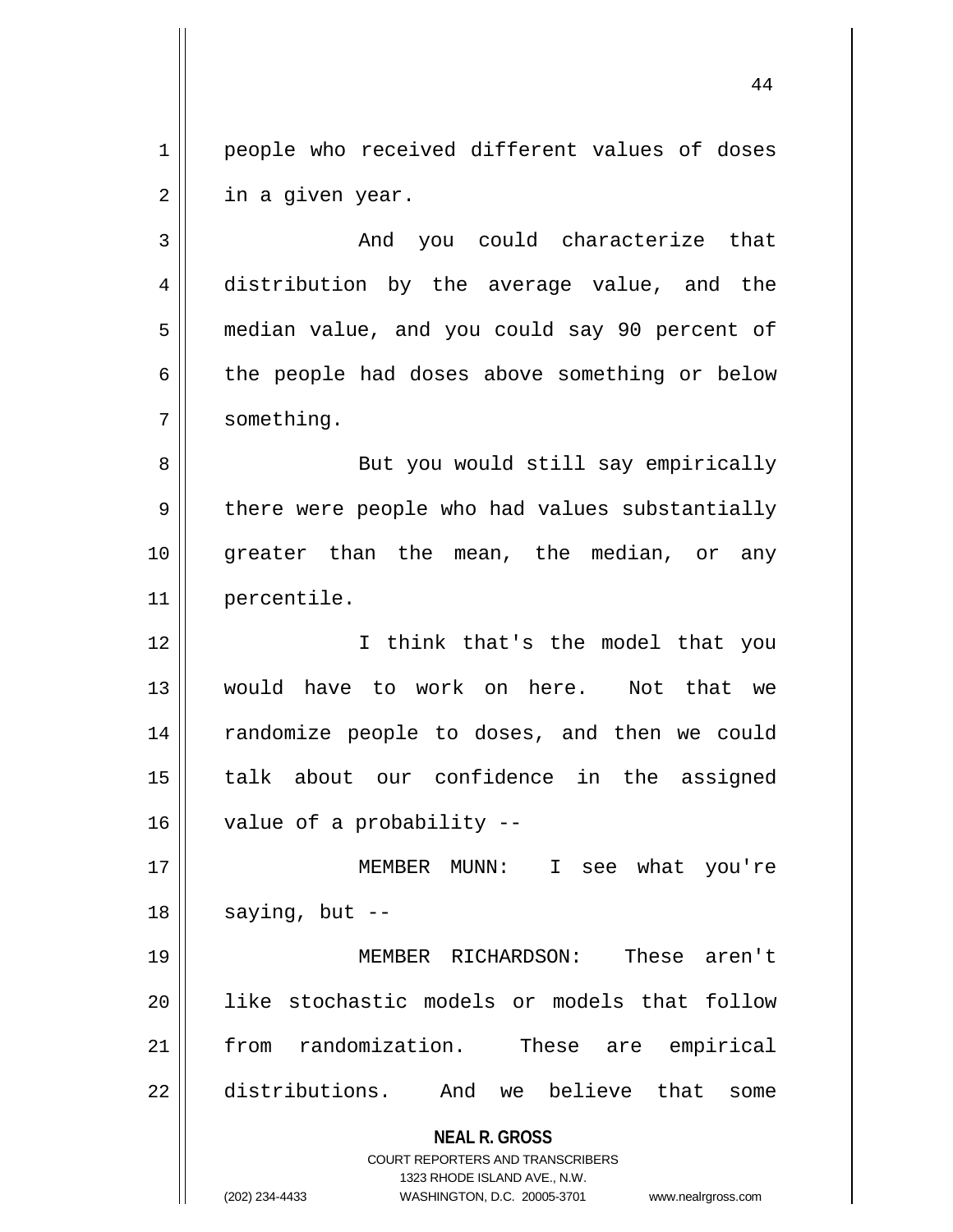1 | people have higher exposures than others. And  $2 \parallel$  we want to assign a value.

 $3 \parallel$  and what we say is favorable is 4 || only favorable to everybody if we peg that 5 || upper bound at the 100th percentile.

6 MEMBER MUNN: But it seems to me  $7 \parallel$  that it would require, I understand why you  $8 \parallel$  say. But it seems to me that it would require 9 || very careful evaluation of what that range of 10 doses actually was. It's one thing --

11 MEMBER RICHARDSON: Yes, 12 | absolutely.

 MEMBER MUNN: -- if the range of dose is only a few millirem outside of your 95 percentile figure but it's another thing if 16 | vou have major outliers.

17 || MEMBER RICHARDSON: Right.

 MEMBER MUNN: So it would seem to be difficult to respond to the request, as to 20 || how accurate you want to be in all cases without, it seems to me you'd have to do a || case by case evaluation of what the range of

**NEAL R. GROSS**

COURT REPORTERS AND TRANSCRIBERS 1323 RHODE ISLAND AVE., N.W. (202) 234-4433 WASHINGTON, D.C. 20005-3701 www.nealrgross.com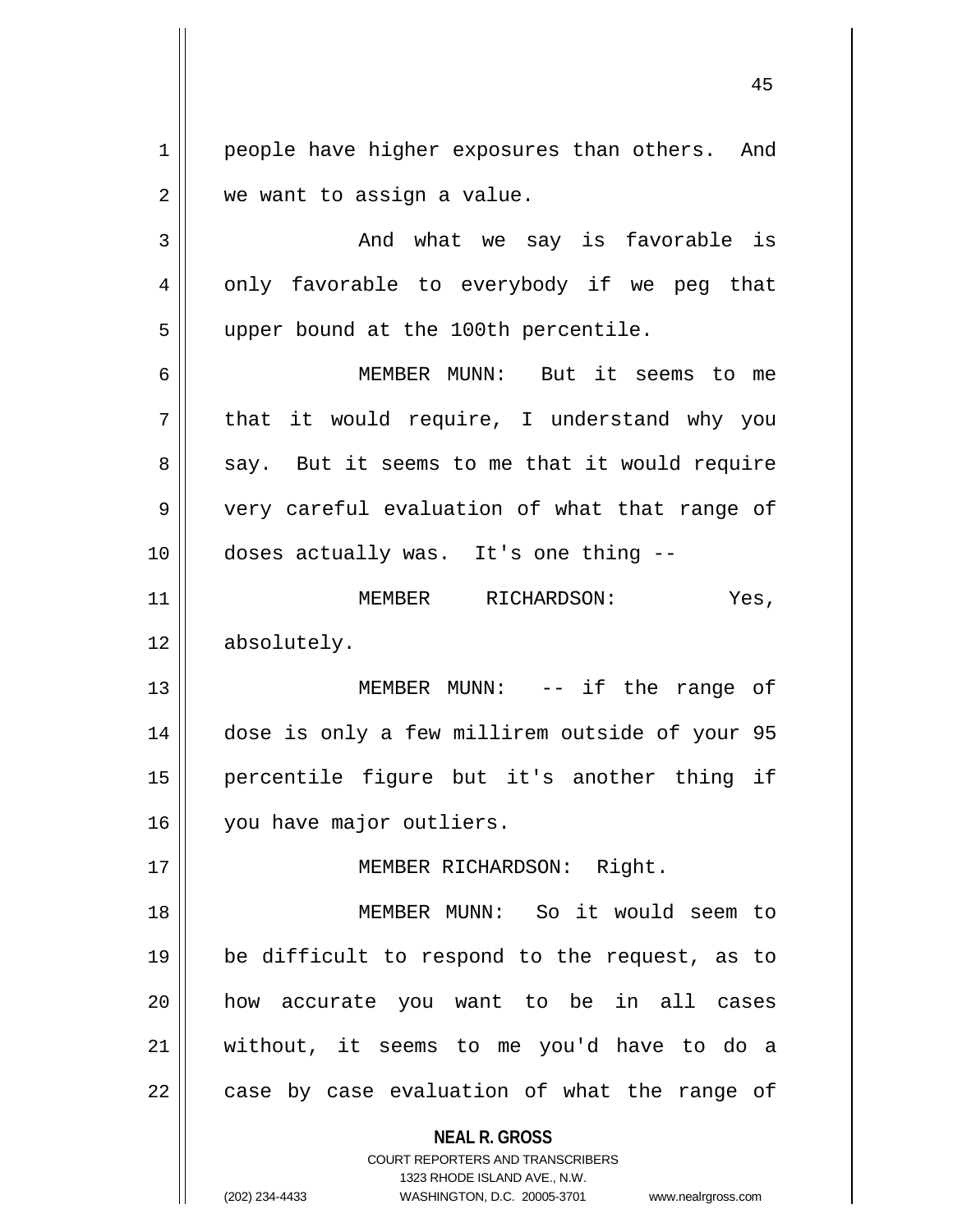**NEAL R. GROSS** COURT REPORTERS AND TRANSCRIBERS 1323 RHODE ISLAND AVE., N.W. 1 | values actually was in order to make a very  $2 \parallel$  strong statement one way or the other. 3 MEMBER RICHARDSON: Right. I 4 absolutely agree with you and I think you're  $5 \parallel$  right on the point, that I've been struggling  $6 \parallel$  with, is starting by understanding, what's  $7 \parallel$  their goal in terms of claimant-favorability. 8 || Is it to be favorable to everybody,  $9 \parallel$  to be favorable on average, to be favorable to 10 some proportion that's greater or less than 50 11 percent? 12 Once you would define that, then 13 || you could understand what would the conditions 14 be under which you could be favorable to that 15 | group of the population. 16 But that's not been defined for me. 17 || And I think your other point of it's easier to 18 do that when the variation and the exposure is 19 narrow, and when the variation is large. 20 || So what I'm talking about, kind of  $21$  | the idea that true distribution of doses, when  $22 \parallel$  it has long tails, it gets increasingly hard

(202) 234-4433 WASHINGTON, D.C. 20005-3701 www.nealrgross.com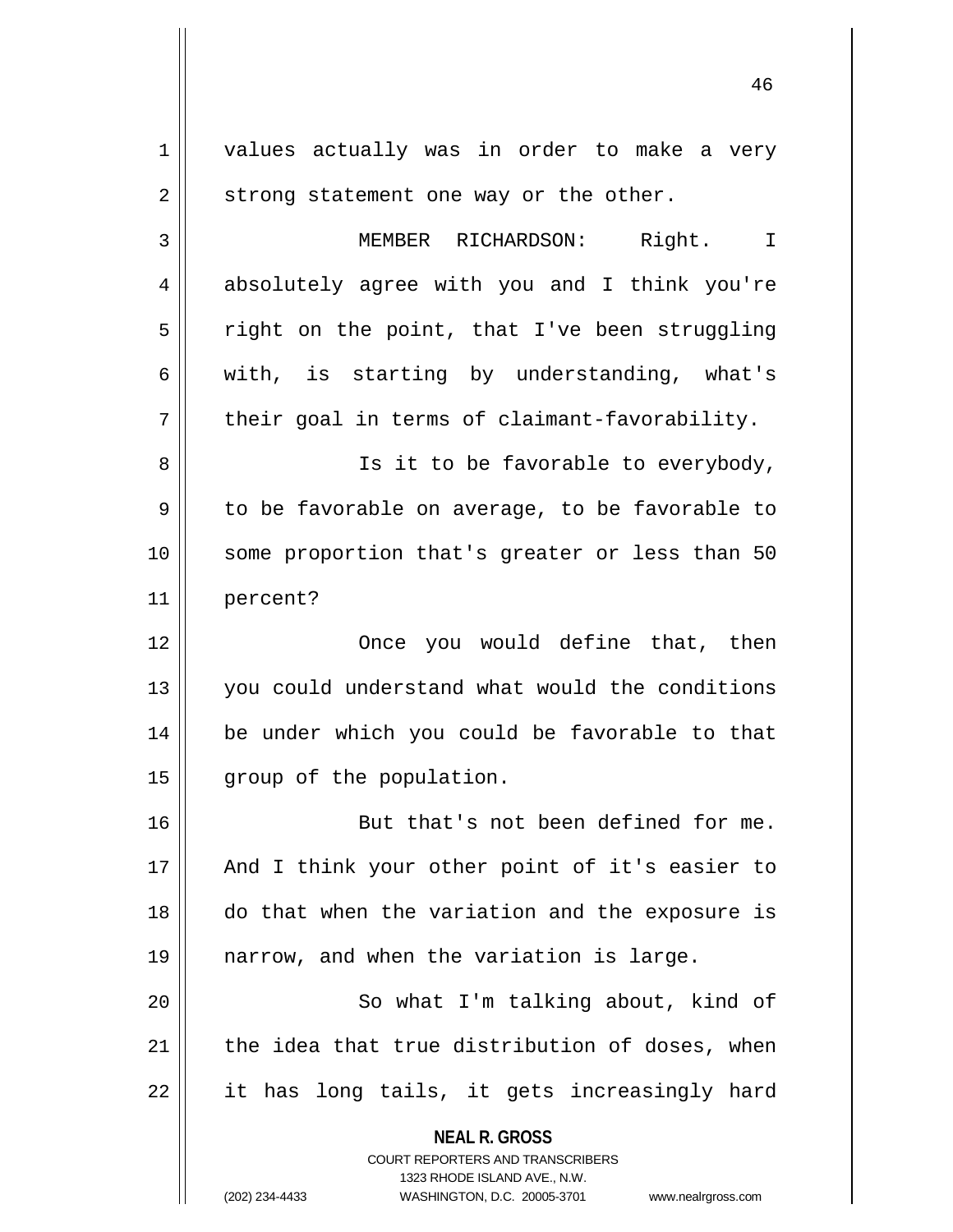**NEAL R. GROSS** COURT REPORTERS AND TRANSCRIBERS 1323 RHODE ISLAND AVE., N.W. (202) 234-4433 WASHINGTON, D.C. 20005-3701 www.nealrgross.com 1 | to make a convincing argument that you're  $2 \parallel$  being claimant-favorable if by that you mean  $3 \parallel$  favorable to everybody. 4 Like for the medical doses or 5 || something, I think you can be generally  $6 \parallel$  confident that the variation around the mean  $7$  and median is not very high, at least in 8 | contemporary situations. 9 If I'm taking that as an imagined 10 scenario, you could do that. But in 11 || situations where there's a lot of variability, 12 || I really struggle to think about to who we're 13 || being claimant-favorable to and to who's being 14 | omitted by that. 15 MEMBER MUNN: I understand what 16 || you're saying. One other question that, 17 perhaps Jenny is more familiar with the Act 18 itself than I. Is this language not in the 19 Act? 20 MR. KATZ: No.  $21$   $\parallel$   $MS.$   $LIN:$   $NO.$ 22 MEMBER MUNN: Okay. Is it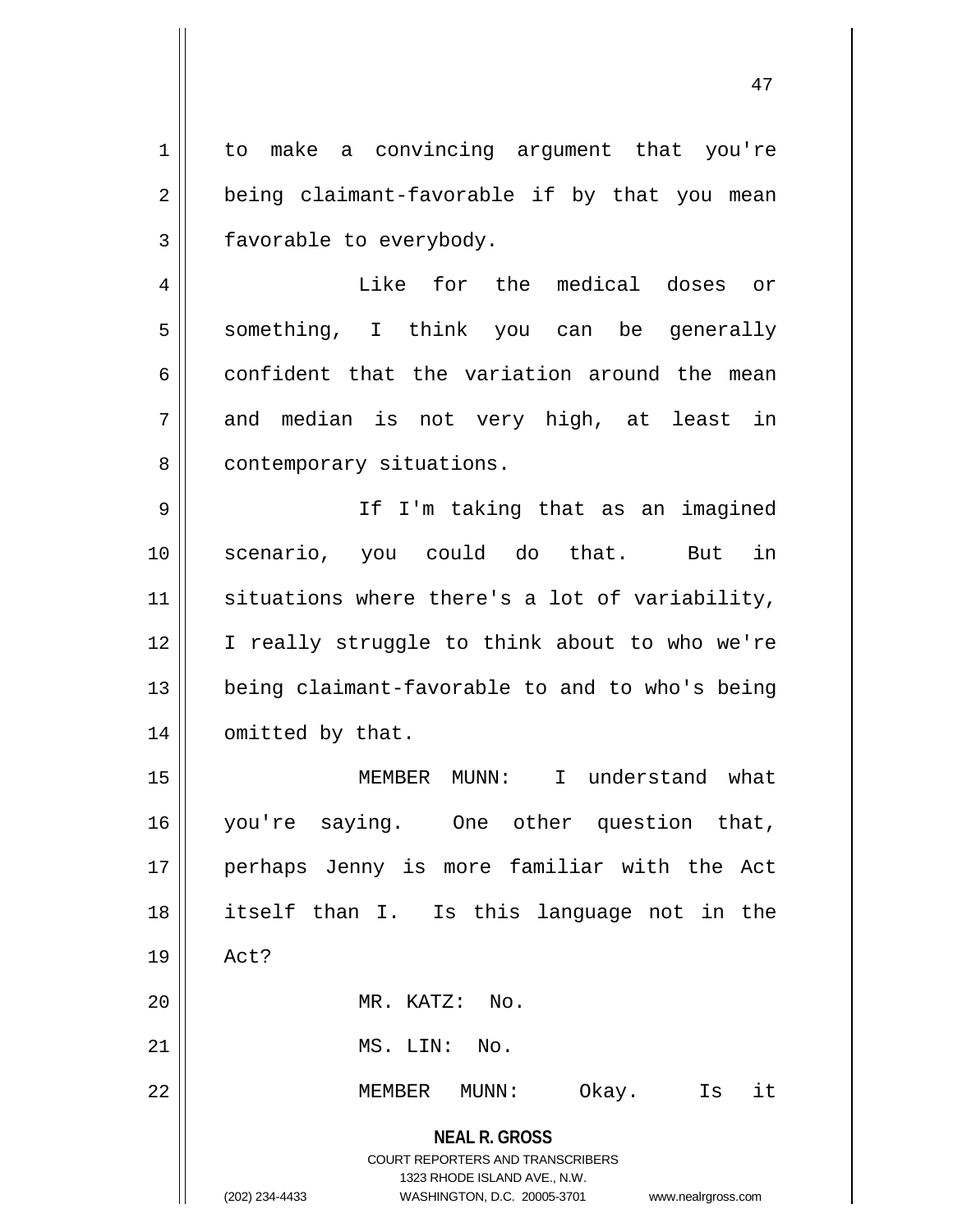**NEAL R. GROSS** COURT REPORTERS AND TRANSCRIBERS 1323 RHODE ISLAND AVE., N.W. (202) 234-4433 WASHINGTON, D.C. 20005-3701 www.nealrgross.com  $1 \parallel$  something that we --2 MR. KATZ: This is regulatory 3 || language, or not even regulatory language,  $4 \parallel$  this is --5 MS. LIN: It's not even regulatory  $6 \parallel$  guys because --7 || (Simultaneous speaking.) 8 MS. LIN: It is not even 9 || specifically in preamble. But we're talked 10 about giving the claimants the benefit of the 11 doubt. 12 MR. KATZ: Benefit of the doubt is  $13$  | the term we --14 || MS. LIN: Right. And so that boils 15 down to claimant-favorability. So really it's 16 || ungrounded in a statute or the regulations. 17 || MEMBER MUNN: Yes, that's what I 18 || wanted to be very sure of. 19 CHAIRMAN GRIFFON: So I think the 20 | fundamental request David asked is a good one. 21 | MEMBER MUNN: Is a good one. 22 || CHAIRMAN GRIFFON: Yes, it's just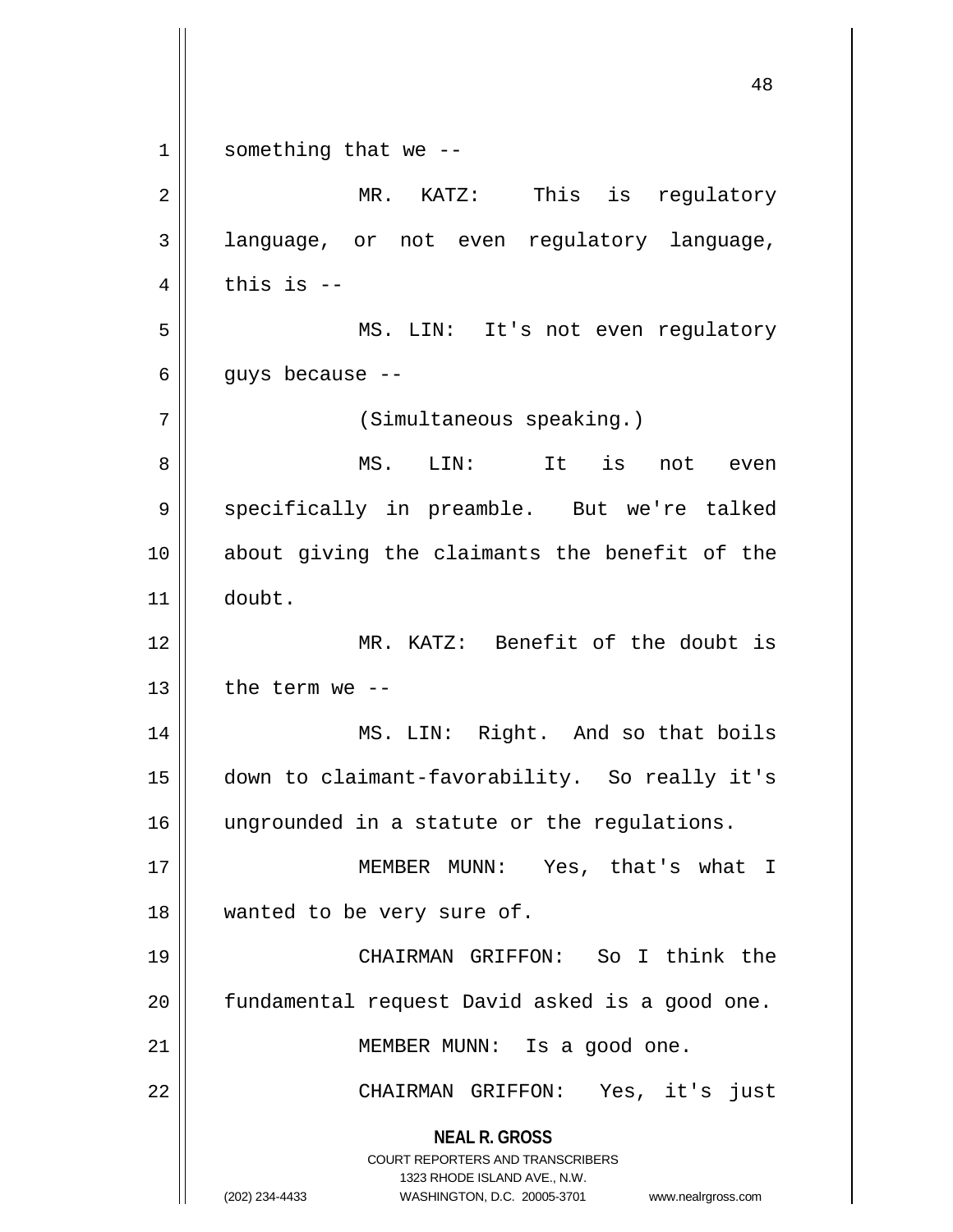**NEAL R. GROSS** COURT REPORTERS AND TRANSCRIBERS 1323 RHODE ISLAND AVE., N.W. 1 | the thought but define it. How are you 2 defining claimant-favorability? 3 MEMBER MUNN: Well, we've all 4 || struggled with that. 5 CHAIRMAN GRIFFON: Yes, and it's  $6 \parallel$  come up many, many times. 7 MR. KATZ: I don't think anyone's 8 every picked out the nuance that David just  $9 \parallel$  picked out, which I think is an important one. 10 || But I would just also note, I think 11 I'm familiar with a lot of different kinds of 12 claimant-favorability sort of approaches that 13 || are used in this program. And they don't all 14 || fit that basket whatsoever. 15 || Some of the assumptions are broad  $16$  sweeping assumptions that are very favorable, 17 but there is also, even sort of related to 18 what David is saying, there, for example I 19 believe, sometimes you take 95th percentile by 20 year for a certain scenario and you apply  $21$  those all.  $22$  ||  $\sim$  So even though, for a given year,

(202) 234-4433 WASHINGTON, D.C. 20005-3701 www.nealrgross.com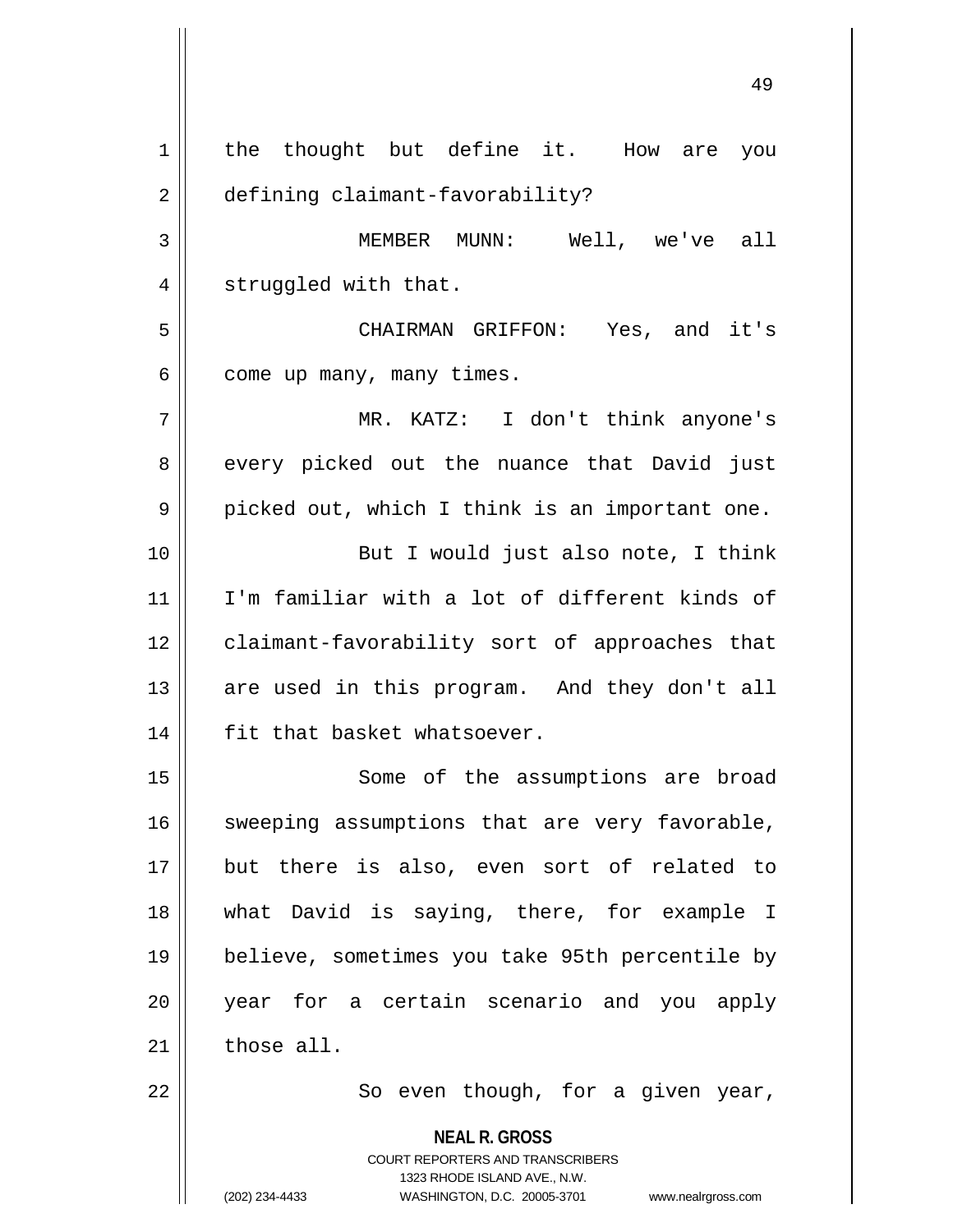| 1  | what David is saying is correct, five percent                                                       |
|----|-----------------------------------------------------------------------------------------------------|
| 2  | would be above. When you compound that by                                                           |
| 3  | going over multiple years and you're taking                                                         |
| 4  | the 95th percentile value, the chances of an                                                        |
| 5  | individual having, for each year, been in the                                                       |
| 6  | top five percent becomes diminishingly small,                                                       |
| 7  | right, David?                                                                                       |
| 8  | MEMBER RICHARDSON: Again, it                                                                        |
| 9  | matters if there is correlation in people.                                                          |
| 10 | And I would, in some occupational settings it                                                       |
| 11 | would be very plausible that the people who                                                         |
| 12 | are outliers in a year become outliers --                                                           |
| 13 | MR. KATZ: Right.                                                                                    |
| 14 | MEMBER RICHARDSON: -- repeatedly                                                                    |
| 15 | because of some characteristic of their jobs.                                                       |
| 16 | MR. STIVER: Right. This is John                                                                     |
| 17 | Stiver. I've seen that happen on occasions.                                                         |
| 18 | CHAIRMAN GRIFFON: Yes, and we                                                                       |
| 19 | actually have discussed this particular thing                                                       |
| 20 | at length with several scenarios. I can                                                             |
| 21 | remember the AEC cases, where we often don't                                                        |
| 22 | have individual data.                                                                               |
|    | <b>NEAL R. GROSS</b>                                                                                |
|    | <b>COURT REPORTERS AND TRANSCRIBERS</b>                                                             |
|    | 1323 RHODE ISLAND AVE., N.W.<br>(202) 234-4433<br>WASHINGTON, D.C. 20005-3701<br>www.nealrgross.com |
|    |                                                                                                     |

<sup>(202) 234-4433</sup> WASHINGTON, D.C. 20005-3701 www.nealrgross.com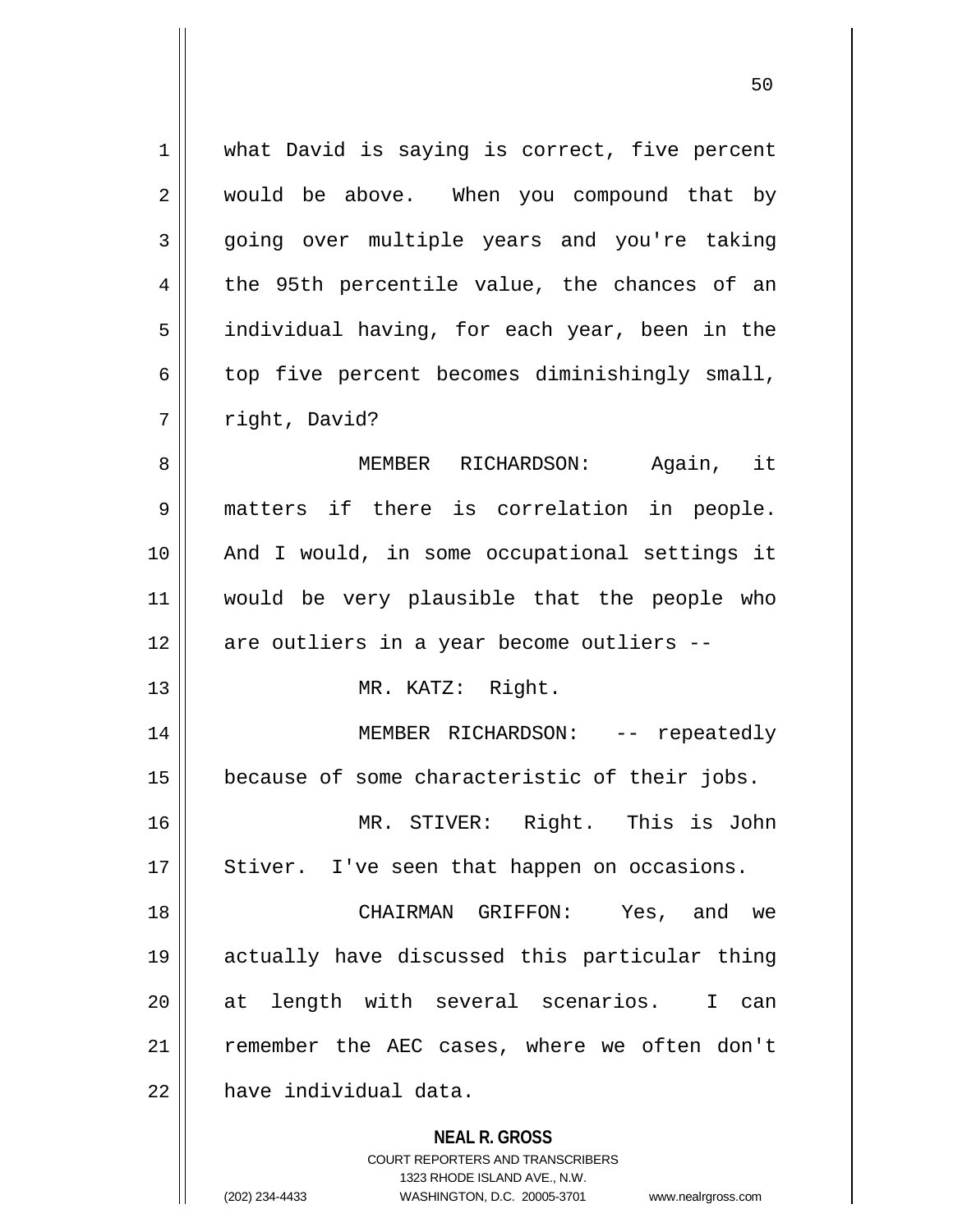| $\mathbf 1$ | And we've had this discussion of                                                                    |
|-------------|-----------------------------------------------------------------------------------------------------|
| 2           | well, what about the maintenance guy that's                                                         |
| 3           | working in the furnace area where they're                                                           |
| 4           | likely to get the highest exposures all the                                                         |
| 5           | time. They're above the 95th. So this is the                                                        |
| 6           | same kind of scenario. We just did it in a                                                          |
| 7           | more sort of pragmatic cases.                                                                       |
| 8           | MR. KATZ: Sure.                                                                                     |
| 9           | CHAIRMAN GRIFFON: And I quess the                                                                   |
| 10          | bottom line is, we had asked for, how is NIOSH                                                      |
| 11          | defining claimant-favorability and then what,                                                       |
| 12          | depending on how you define that, are you                                                           |
| 13          | trying to be claimant-favorable to all.                                                             |
| 14          | If that's the goal, then what                                                                       |
| 15          | pieces, or what things, are in place to assure                                                      |
| 16          | that. And some of the discussions that you                                                          |
| 17          | just laid out, Ted, might be appropriate in                                                         |
| 18          | there, that here's our argument for why                                                             |
| 19          | coworker models can be used in the fashion,                                                         |
| 20          | you know, something like that.                                                                      |
| 21          | MEMBER MUNN: Well, and the best                                                                     |
| 22          | available science issue comes to play at some                                                       |
|             | <b>NEAL R. GROSS</b>                                                                                |
|             | <b>COURT REPORTERS AND TRANSCRIBERS</b>                                                             |
|             | 1323 RHODE ISLAND AVE., N.W.<br>(202) 234-4433<br>WASHINGTON, D.C. 20005-3701<br>www.nealrgross.com |
|             |                                                                                                     |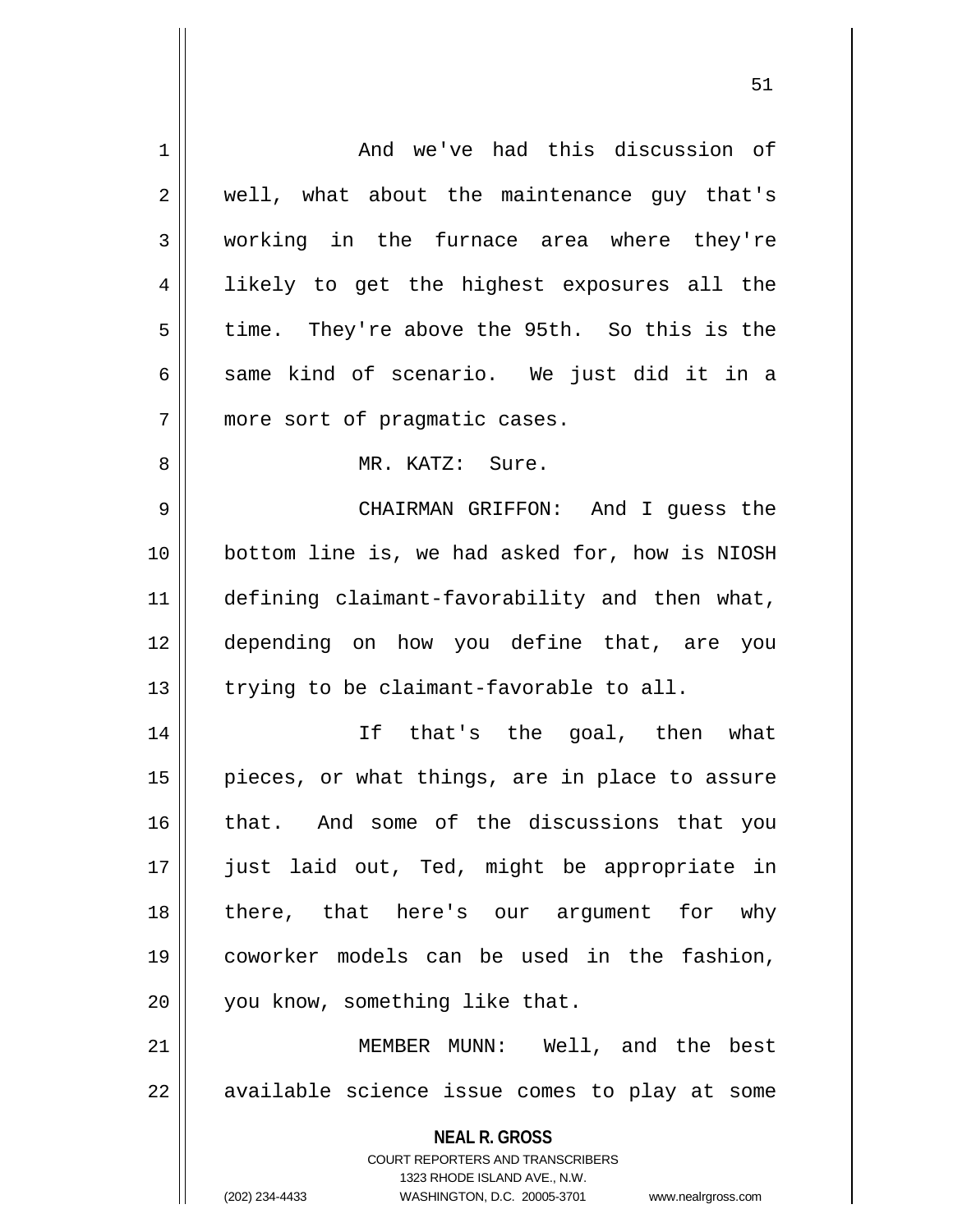**NEAL R. GROSS** COURT REPORTERS AND TRANSCRIBERS 1323 RHODE ISLAND AVE., N.W. (202) 234-4433 WASHINGTON, D.C. 20005-3701 www.nealrgross.com 52 1 juncture when you're assigning favorability. 2 MR. KATZ: Yes, anyway my point was  $3 \parallel$  just; I think it's sort of a complex answer -4 CHAIRMAN GRIFFON: Yes. 5 MR. KATZ: -- because there are all  $6 \parallel$  sorts of assumptions that get used even for a 7 | | qiven reconstruction scenario. 8 CHAIRMAN GRIFFON: Right. 9 MR. KATZ: And sort of, you'd have 10 multiple answers, even for a given scenario in 11 | some cases. 12 CHAIRMAN GRIFFON: Yes. 13 MR. KATZ: Parts of it would be 14 || claimant-favorable to everyone; parts of it 15 would claimant-favorable -- 16 CHAIRMAN GRIFFON: It gets very 17 | complicated very quickly, right. 18 || MR. KATZ: -- to a majority of the 19 || population part might be, yes. 20 MR. CALHOUN: Right, because 21 generally speaking we assign the 95th 22 || percentile, or any kind of coworker, or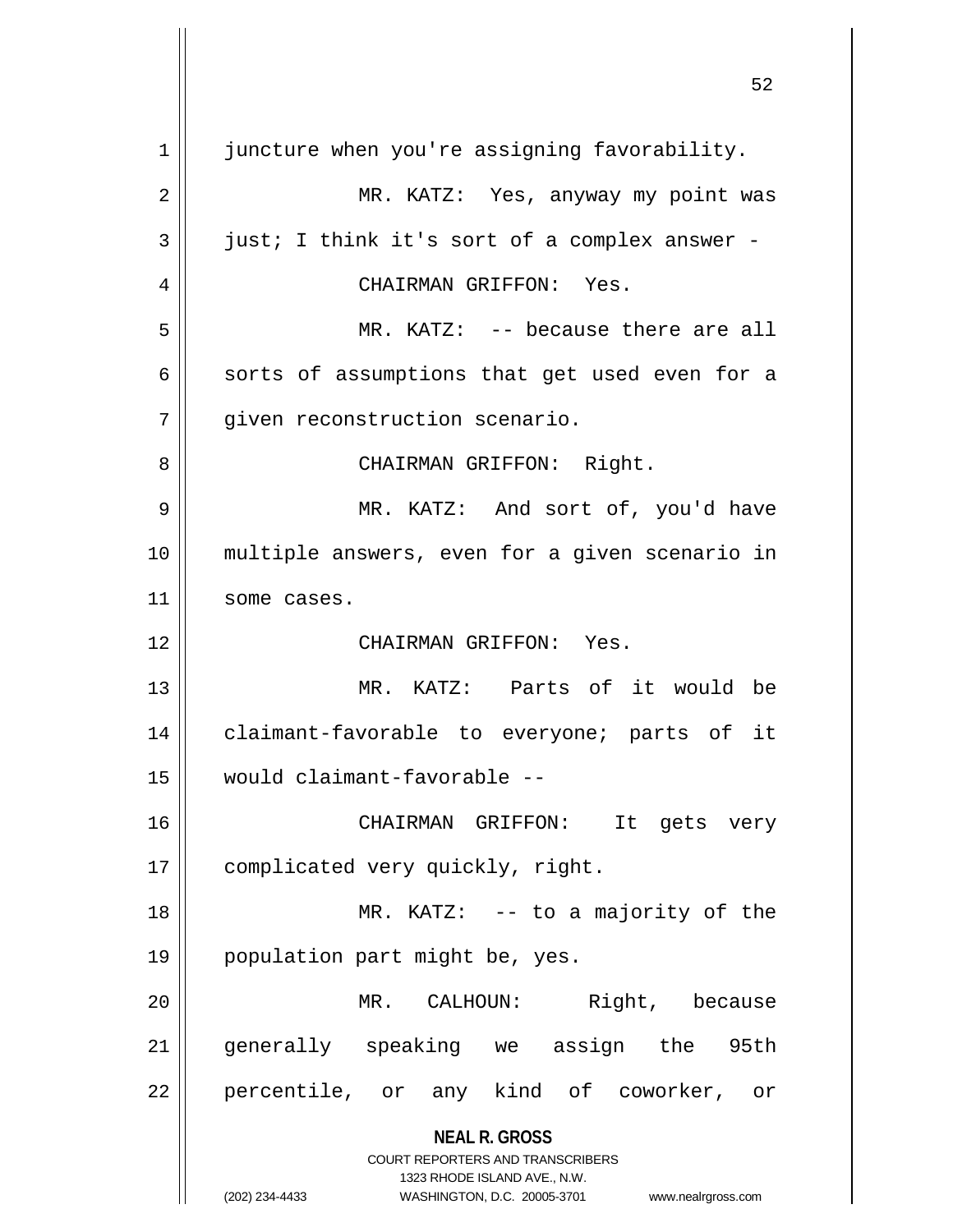|    | 53                                                                                                                                                              |
|----|-----------------------------------------------------------------------------------------------------------------------------------------------------------------|
| 1  | whatever, to people without monitoring data.                                                                                                                    |
| 2  | And generally speaking, the people                                                                                                                              |
| 3  | with that monitoring data are not as highly                                                                                                                     |
| 4  | exposed as the people that we based that                                                                                                                        |
| 5  | distribution on.                                                                                                                                                |
| 6  | And, of course, there's going to be                                                                                                                             |
| 7  | people that were more highly exposed without                                                                                                                    |
| 8  | monitoring data but generally speaking, that's                                                                                                                  |
| 9  | how things work out. And then we also,                                                                                                                          |
| 10 | remember we can never, ever, ever forget the                                                                                                                    |
| 11 | 99th percentile that we use for Probability of                                                                                                                  |
| 12 | Causation.                                                                                                                                                      |
| 13 | CHAIRMAN GRIFFON: Right.                                                                                                                                        |
| 14 | MR. CALHOUN: Yes, I'm going to                                                                                                                                  |
| 15 | check on that. We're going to get that in our                                                                                                                   |
| 16 | to-do list, David.                                                                                                                                              |
| 17 | CHAIRMAN GRIFFON: Yes.<br>Okay,                                                                                                                                 |
| 18 | anything else on that topic, David? I think                                                                                                                     |
| 19 | that's a good clarification.                                                                                                                                    |
| 20 | MEMBER RICHARDSON:<br>No, that was                                                                                                                              |
| 21 | it.                                                                                                                                                             |
| 22 | Alright. Okay,<br>CHAIRMAN GRIFFON:                                                                                                                             |
|    | <b>NEAL R. GROSS</b><br>COURT REPORTERS AND TRANSCRIBERS<br>1323 RHODE ISLAND AVE., N.W.<br>(202) 234-4433<br>WASHINGTON, D.C. 20005-3701<br>www.nealrgross.com |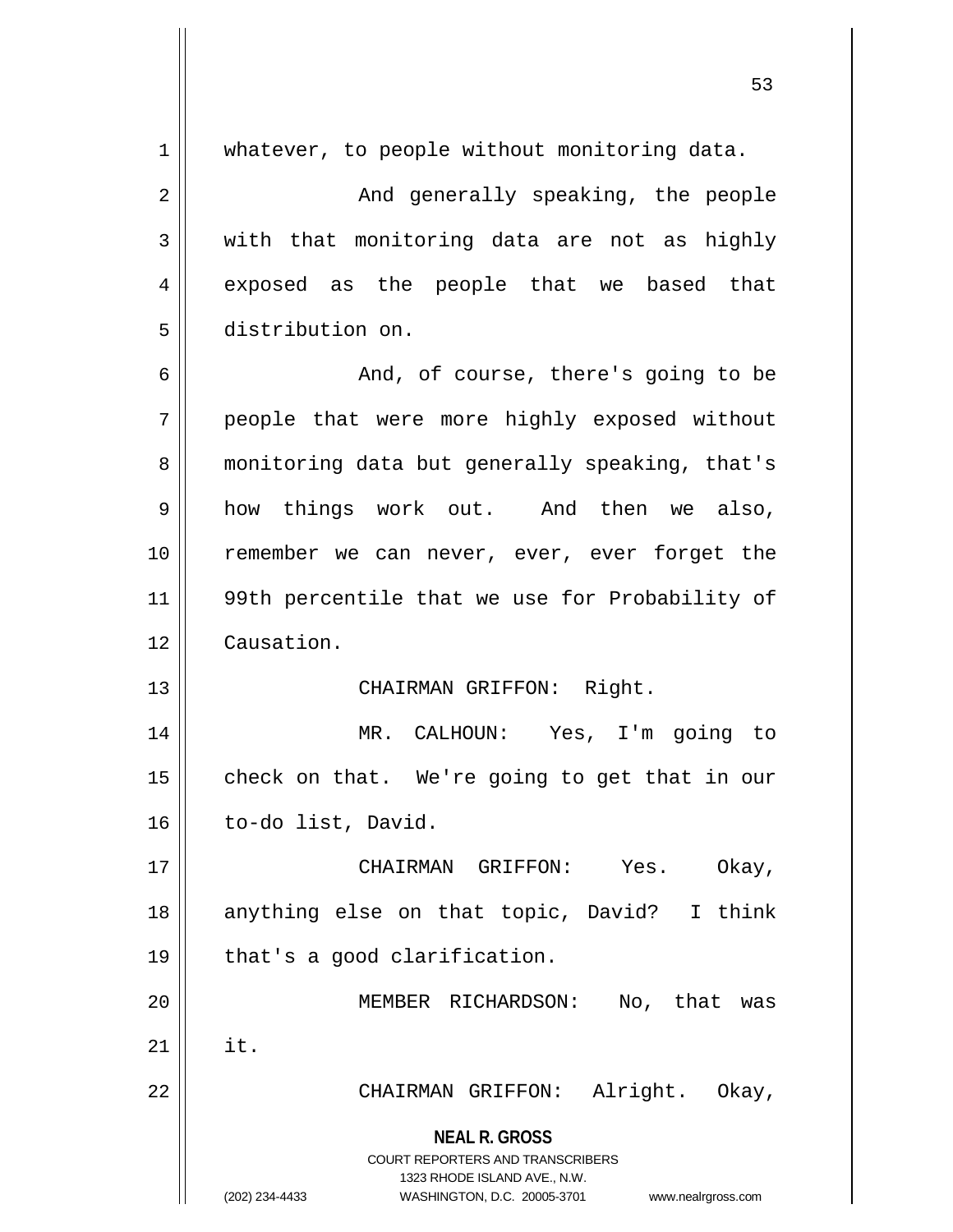1 || so we'll be looking forward to more statements 2 | from Jim Neton.

3 MR. CALHOUN: Yes. He's getting  $4 \parallel$  this right now, as we speak.

5 CHAIRMAN GRIFFON: Alright, let's  $6 \parallel$  see. I'm going to skip over the next two 7 items and go to the accelerating DR issue 8 || resolution process. Because then the other 9 || ones get more into the experiment filings and 10 stuff.

11 || But I think we want to discuss 12 || this, I guess possible ways that we can 13 || accelerate the DR issue resolution process. 14 The process we go through here in the 15 | Subcommittee.

16 and we've had some discussions 17 || offline outside the Subcommittee. SC&A has 18 || been thinking about this because a lot of the 19 matrices are backlogged at SC&A. And they  $20$  || also want to continue the work with their dose 21 || reconstructors or reviewers.

22 || So I guess the best way to start

**NEAL R. GROSS** COURT REPORTERS AND TRANSCRIBERS 1323 RHODE ISLAND AVE., N.W. (202) 234-4433 WASHINGTON, D.C. 20005-3701 www.nealrgross.com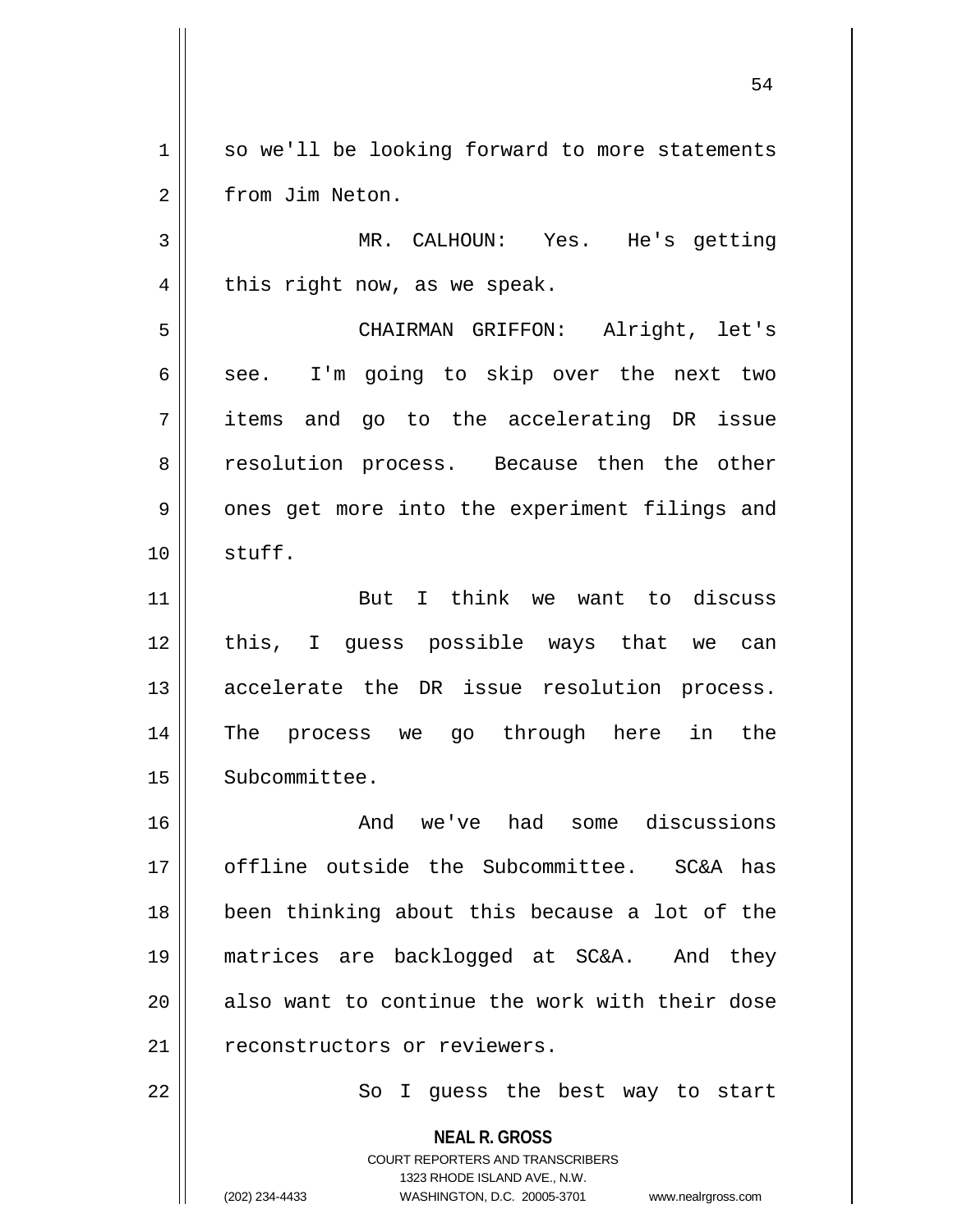| $\mathbf 1$    | this would be to have John introduce, John's                            |
|----------------|-------------------------------------------------------------------------|
| $\overline{2}$ | put forward some proposals or proposal. And                             |
| $\mathfrak{Z}$ | maybe we can just put that on the table and                             |
| 4              | have a discussion on that, yes.                                         |
| 5              | MR. STIVER: Yes, this is John                                           |
| $\epsilon$     | Stiver. At the present time, we've kind of                              |
| 7              | been the overall historical figure here.                                |
| 8              | We've been tasked to perform a                                          |
| 9              | little over 400 dose reconstruction audits.                             |
| 10             | Of that 400, we have discovered approximately                           |
| 11             | 10,063 total findings. And of those, about 65                           |
| 12             | percent have been resolved in the Subcommittee                          |
| 13             | setting.                                                                |
| 14             | have completed up through 13<br>We                                      |
| 15             | sets of these, a total of 15. Thirteen have                             |
| 16             | been delivered. The 14th is undergoing the                              |
| 17             | one-on-one discussions, the resolution,<br>not                          |
| 18             | really resolution but just an explanations                              |
| 19             | with Subcommittee Members. And the 15th is                              |
| 20             | nearing completion at this point.                                       |
| 21             | So we have basically a backlog of                                       |
| 22             | about 375 findings. So we're looking at                                 |
|                | <b>NEAL R. GROSS</b>                                                    |
|                | <b>COURT REPORTERS AND TRANSCRIBERS</b><br>1323 RHODE ISLAND AVE., N.W. |
|                | (202) 234-4433<br>WASHINGTON, D.C. 20005-3701<br>www.nealrgross.com     |

 $\overline{1}$ 

 $\mathsf{I}$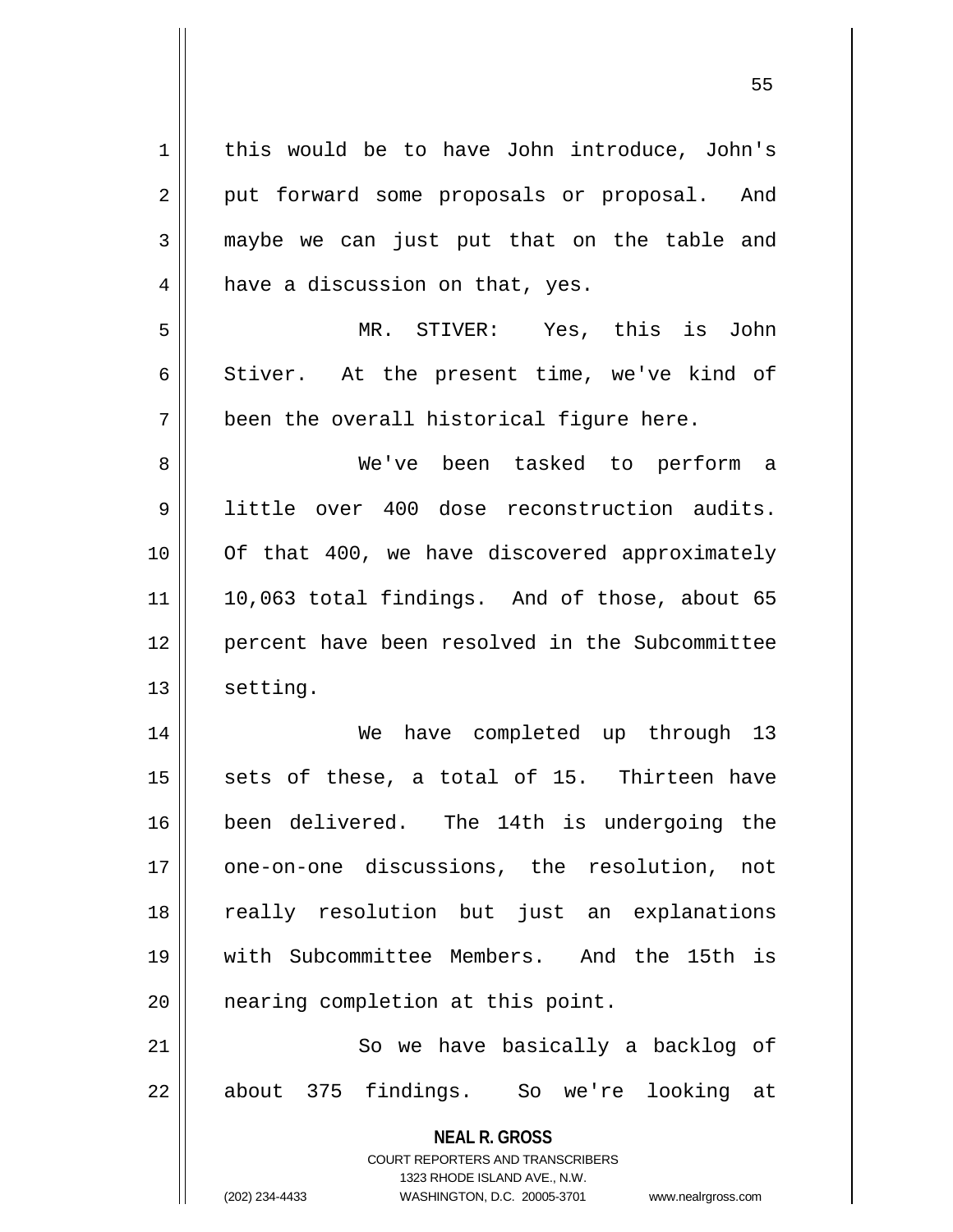**NEAL R. GROSS** COURT REPORTERS AND TRANSCRIBERS 1323 RHODE ISLAND AVE., N.W. 1 different ways that we might tackle this 2 | backlog and get it reduced within a reasonable  $3 \parallel$  period of time, so that it doesn't impact via 4 the dose reconstruction audit process or the  $5 \parallel$  flow. 6 And it's not a real technically 7 difficult problem. Basically what we need to 8 do is, is just devote more time, more meetings 9 to defining resolution process. And also, 10 we've thought of different ways of looking at  $11$  and grouping the different types of cases. 12 || The South Mand in regards to the first aspect, 13 what we thought was, at the last meeting we 14 come up with the idea of basically just going 15 || back to more of a bimonthly schedule of these 16 Dose Reconstruction Subcommittee meetings, to 17 where a good portion of that period would be 18 || spent in findings resolution. 19 || But also, we've considered, at the 20 last meeting as well, if you recall,  $21$  authorizing the SC&A subject matter experts to 22 || speak directly with their DCAS counterparts.

(202) 234-4433 WASHINGTON, D.C. 20005-3701 www.nealrgross.com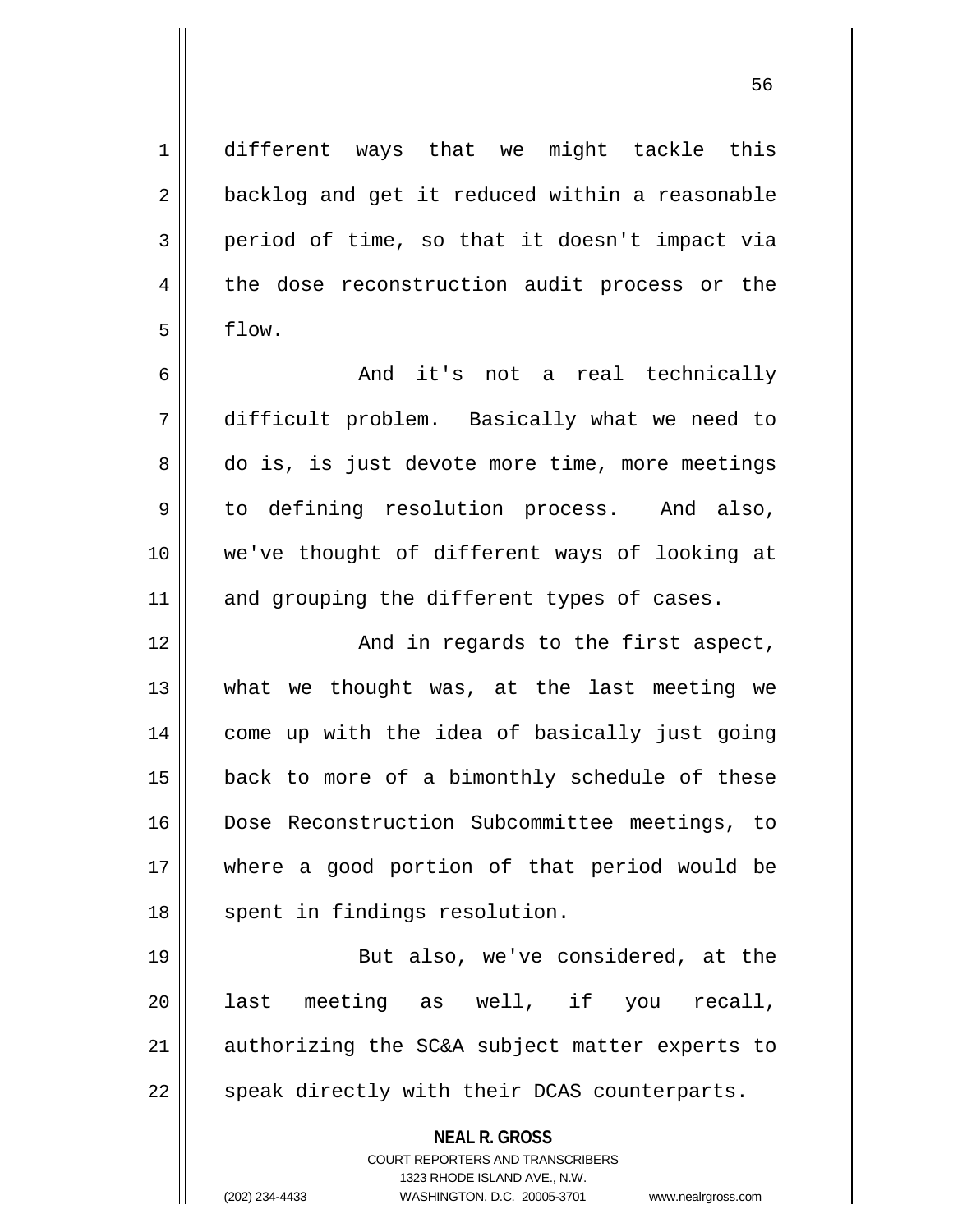| $\mathbf 1$    | And the reason being is that it's                        |
|----------------|----------------------------------------------------------|
| $\overline{2}$ | become fairly obvious that a lot of these                |
| 3              | issues are the result of miscommunication. We            |
| 4              | don't really know what DCAS had in mind when             |
| 5              | they did a certain thing on the dose                     |
| 6              | reconstruction so we do our best estimate of             |
| 7              | what we believe happened.                                |
| 8              | And often times there's just a                           |
| 9              | miscommunication. And this is the type of                |
| 10             | thing that could be resolved between the                 |
| 11             | subject matter experts in the informal                   |
| 12             | setting.                                                 |
| 13             | Of course, the rub becomes well,                         |
| 14             | how are we going to record what happened and             |
| 15             | when? We don't want to just come to a meeting            |
| 16             | and have them say Doug, oh yes, I've talked to           |
| 17             | Scott.                                                   |
| 18             | And those first 20 findings, we                          |
| 19             | decided that there's no problem and we'll just           |
| 20             | let it go. And just take our word for it. So             |
| 21             | there has to be some rigor maintained in this            |
| 22             | process. And how are we going to keep the                |
|                | <b>NEAL R. GROSS</b><br>COURT REPORTERS AND TRANSCRIBERS |

1323 RHODE ISLAND AVE., N.W.

 $\mathbf{\mathcal{L}}$ 

(202) 234-4433 WASHINGTON, D.C. 20005-3701 www.nealrgross.com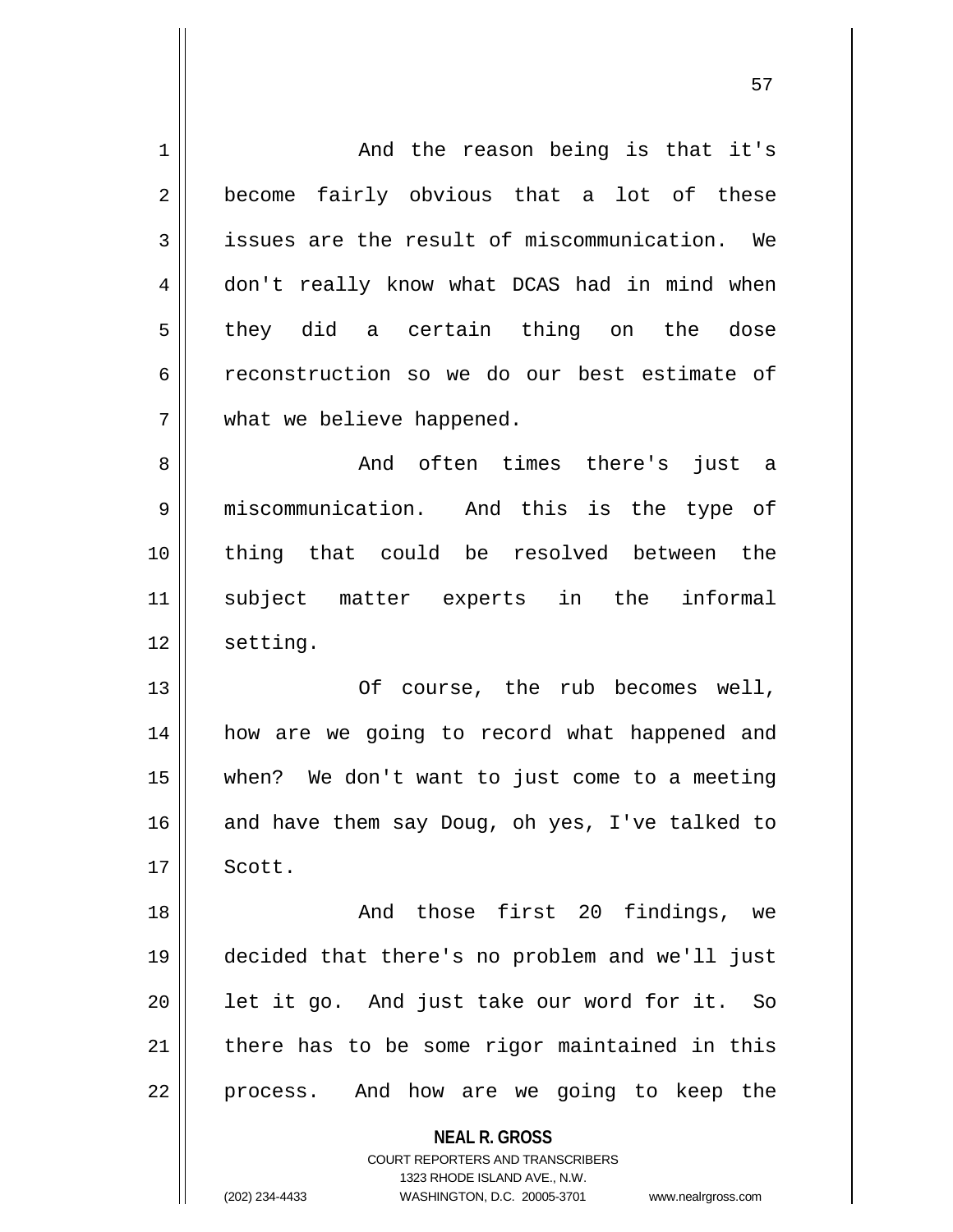1 auditor, obviously tension, if you will, 2 | alive.

3 And also, there is the issue of how 4 do we take concise minutes of these different 5 types of interactions. And so, what we  $6 \parallel$  thought might be a good way to do this is to  $7 \parallel$  have these, what we call findings discussion 8 meetings.

 Because they're not really resolving anything, but we're maybe going to calculate a conditional resolution or 12 | conditional understanding.

 And so these would take place between, either on a teleconference or possibly in a face-to-face setting where Doug or I, or both of us, or whoever the particular 17 || subject matter expert has to be, would get in touch with our counterpart, probably Scott 19 || Siebert or Mutty Sharfi, or whoever else might **be** the person of interest.

 $21$   $\parallel$  and go through a series of email  $22 \parallel$  exchanges, which probably get a lot of this

> **NEAL R. GROSS** COURT REPORTERS AND TRANSCRIBERS 1323 RHODE ISLAND AVE., N.W. (202) 234-4433 WASHINGTON, D.C. 20005-3701 www.nealrgross.com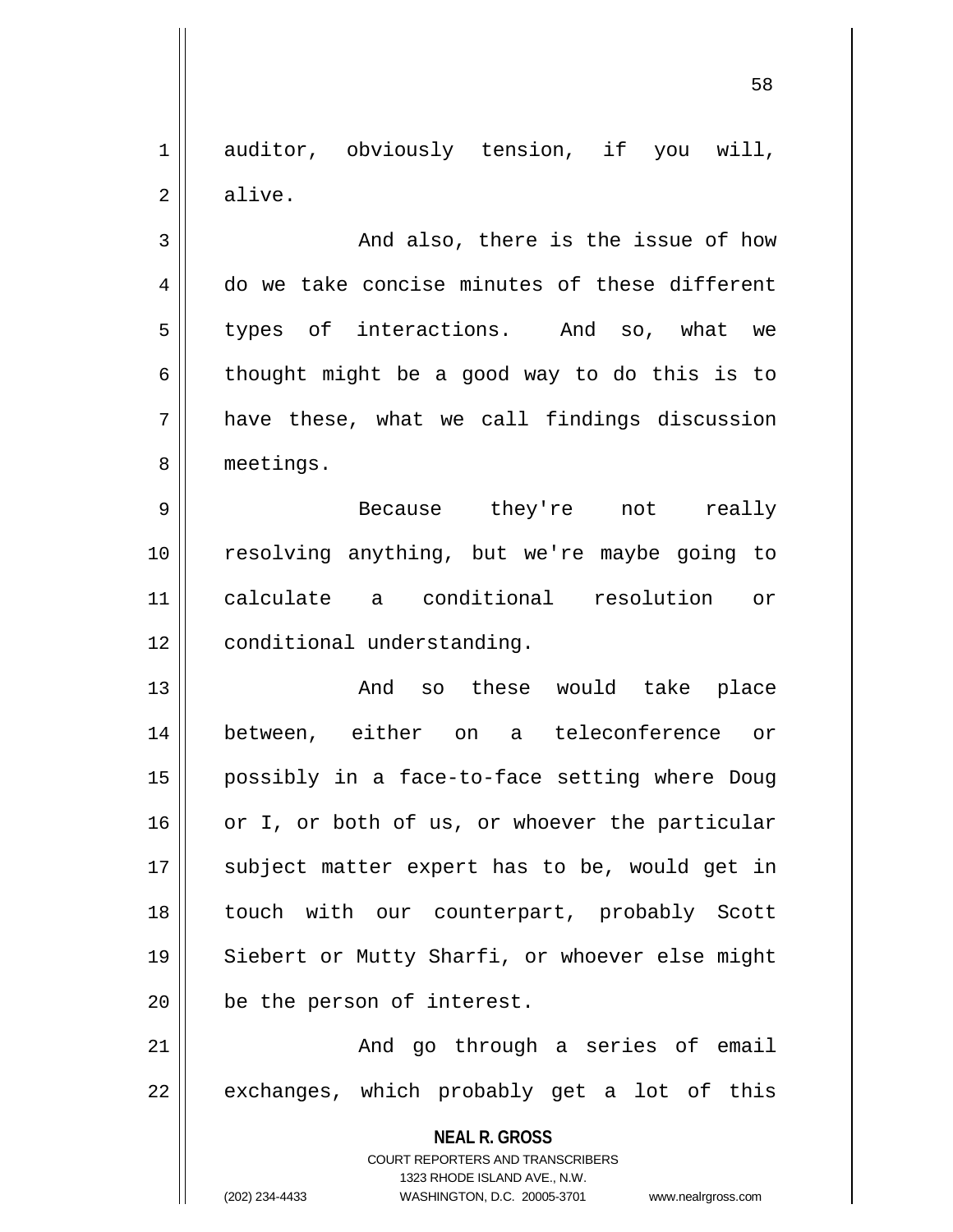| $\mathbf 1$    | stuff resolved before doing a face-to-face,                                                                                                                     |
|----------------|-----------------------------------------------------------------------------------------------------------------------------------------------------------------|
| $\sqrt{2}$     | you know, just capture this in the matrix.                                                                                                                      |
| 3              | And those things that really are                                                                                                                                |
| $\overline{4}$ | kind of a real loggerheads, there's some real                                                                                                                   |
| 5              | tension then, we can either come out here,                                                                                                                      |
| 6              | just the manager, or have a teleconference,                                                                                                                     |
| 7              | we would have a neutral ombudsman,<br>where                                                                                                                     |
| 8              | thirty party person, who doesn't have a stake                                                                                                                   |
| 9              | in any of these findings or the originators,                                                                                                                    |
| 10             | who could take the minutes and provide kind of                                                                                                                  |
| 11             | an impartial evaluation of what took place                                                                                                                      |
| 12             | during that meeting.                                                                                                                                            |
| 13             | Of course, there would be a record                                                                                                                              |
| 14             | in the matrix, either in Excel or Access                                                                                                                        |
| 15             | format, it doesn't really matter what form you                                                                                                                  |
| 16             | long<br>just<br>concise<br>use<br>as<br>record<br>as<br>ıs                                                                                                      |
| 17             | maintained.                                                                                                                                                     |
| 18             | Those issues, or actually all of                                                                                                                                |
| 19             | brought before<br>the<br>it, would be<br>whole                                                                                                                  |
| 20             | Subcommittee meeting at<br>bimonthly<br>the                                                                                                                     |
| 21             | meetings.                                                                                                                                                       |
| 22             | And basically we would present what                                                                                                                             |
|                | <b>NEAL R. GROSS</b><br>COURT REPORTERS AND TRANSCRIBERS<br>1323 RHODE ISLAND AVE., N.W.<br>(202) 234-4433<br>WASHINGTON, D.C. 20005-3701<br>www.nealrgross.com |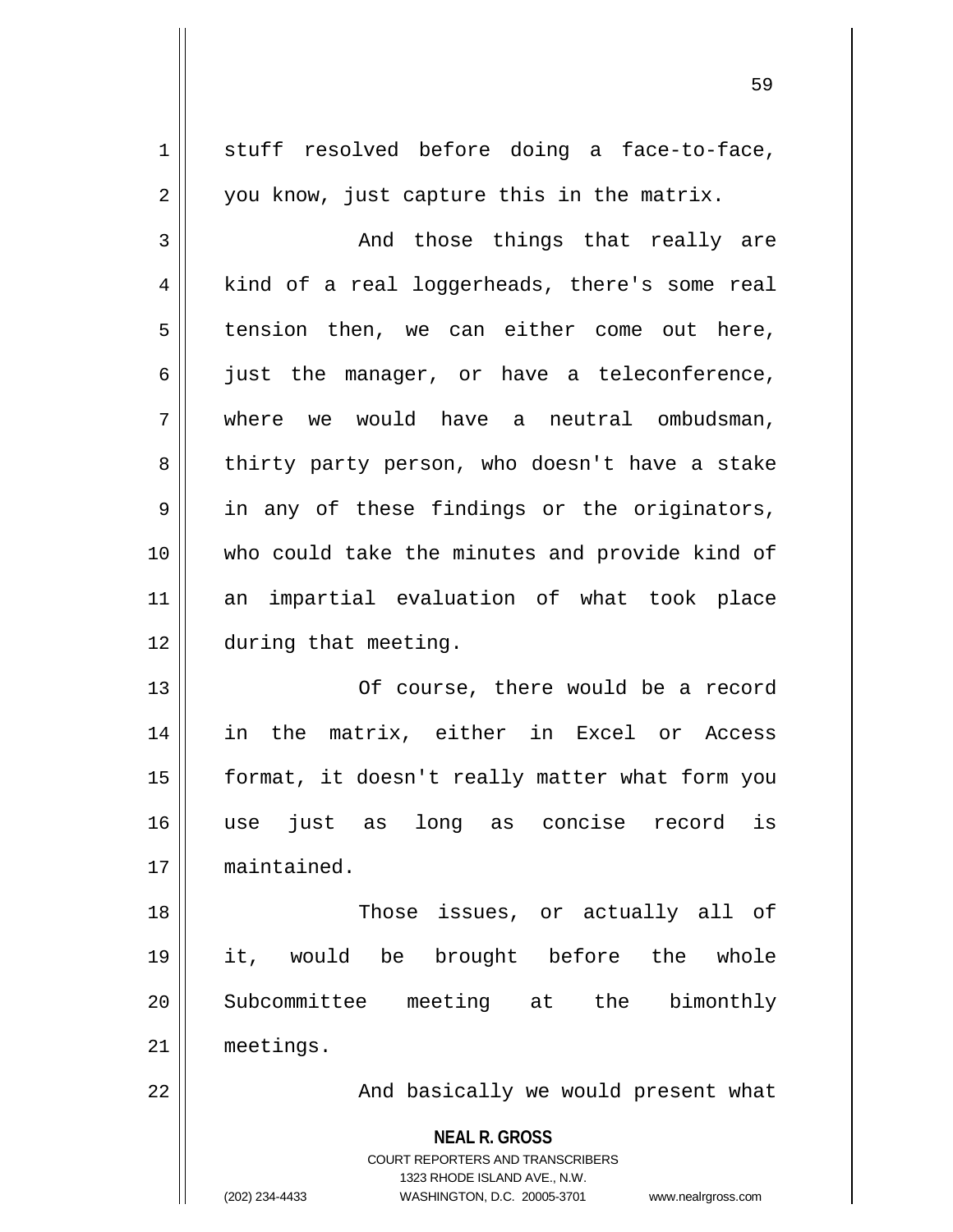**NEAL R. GROSS** COURT REPORTERS AND TRANSCRIBERS 1323 RHODE ISLAND AVE., N.W. 1 || has taken place at the actual meetings. And 2 || the Board then, or the Subcommittee, would 3 decide on the resolution of those issues. 4 And also, there are going to be 5 some that are going to be kind of 6 programmatic-wide or maybe a quality type  $7 \parallel$  thing. And those would be kind of a subject 8 || that could be discussed, rather than every  $9 \parallel$  single type, which is often the case. 10 We also thought what would be the 11 best way to allocate or to reorganize the 12 cases. Now we've been doing it by sets. 13 || Often you have a whole mixture of different 14 || types of sites, depending on what the Board  $15$  || felt was the best thing to look at for, find 16 issues. 17 MR. KATZ: Could we, John, I just  $18$  Want to  $-$ 19 MR. STIVER: Yes. 20 MR. KATZ: Could I suggest we just  $21$  | address one approach at a time? 22 MR. STIVER: Okay, alright.

(202) 234-4433 WASHINGTON, D.C. 20005-3701 www.nealrgross.com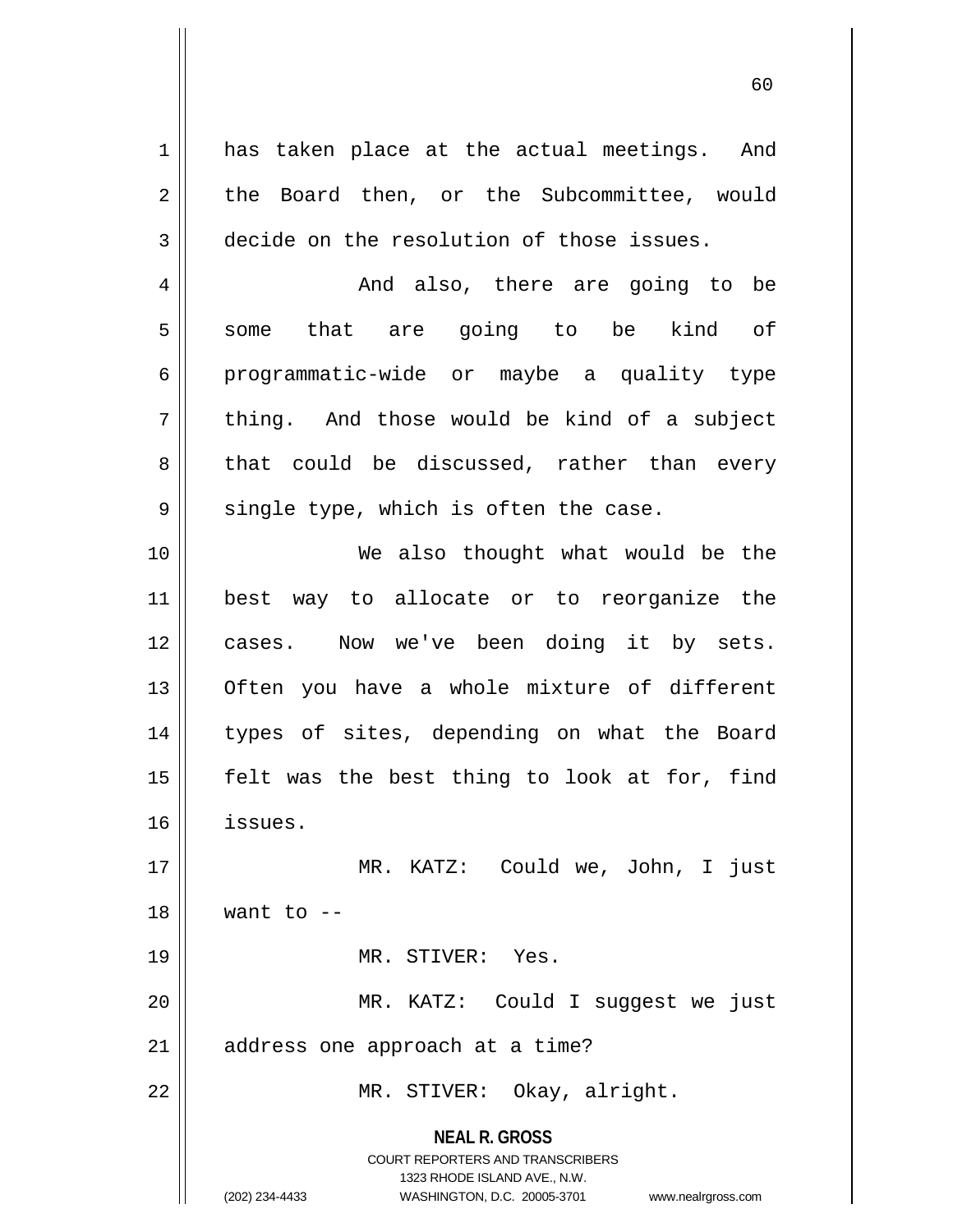1 | MR. KATZ: As opposed to launching 2 | into the second.

3 MR. STIVER: Okay. In a few 4 || reports we thought of looking at the cases by  $5 \parallel$  site would allow us to really optimize the 6 || process. Because then we could have our 7 || subject matter expert, DCAS get together and  $8 \parallel$  look at them by site.

9 And about two-thirds of the 10 findings could be readily handled that way. 11 || The other third are basically on an individual 12 || site. So we could be back to the old way. 13 But there's a lot of findings that can be 14 || knocked out pretty quickly, we believe, by 15 | grouping them that way.

 CHAIRMAN GRIFFON: And just for the 17 || Subcommittee's purposes, there is a paper, I think you all got this paper from John, DR Backlog Reduction Plan.

20 MR. KATZ: No.

**NEAL R. GROSS** 21 || CHAIRMAN GRIFFON: Oh, that didn't  $22$  |  $\phantom{1}$  qet circulated?

COURT REPORTERS AND TRANSCRIBERS

1323 RHODE ISLAND AVE., N.W. (202) 234-4433 WASHINGTON, D.C. 20005-3701 www.nealrgross.com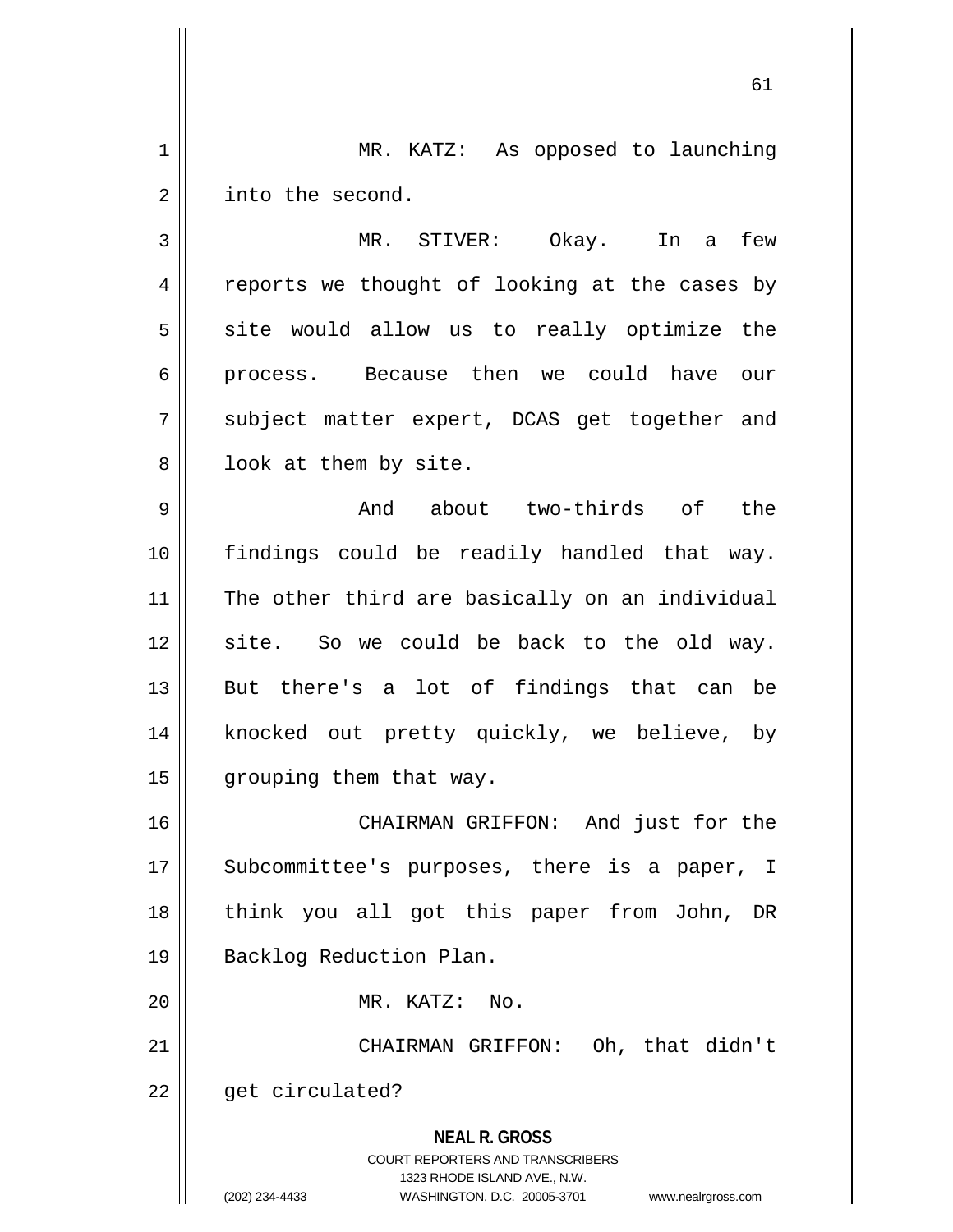**NEAL R. GROSS** COURT REPORTERS AND TRANSCRIBERS 1323 RHODE ISLAND AVE., N.W. (202) 234-4433 WASHINGTON, D.C. 20005-3701 www.nealrgross.com 62 1 MR. KATZ: That hasn't been 2 | circulated. 3 | CHAIRMAN GRIFFON: Okay, alright. 4 MR. STIVER: So we can certainly do  $5 \parallel$  that. I know DCAS hasn't gotten it. 6 CHAIRMAN GRIFFON: Oh, okay. I 7 didn't know if that was forwarded to all right 8 | before the meeting. 9 MR. STIVER: Yes, that really lays 10 || out the detail. 11 CHAIRMAN GRIFFON: Yes. I think  $12$  | that, is there a  $-$ 13 || MR. KATZ: No, that was a problem.  $14$  | But circulating it before, we had a call. 15 (Simultaneous speaking.) 16 || MR. SIEBERT: Hey, Ted, I'm sorry, 17 || this is Scott and I hate to interrupt. But 18 I'm hearing some typing on the line, just a 19 reminder for people to mute their phones, 20 | sorry about that. 21 || MR. KATZ: No, it's not from the 22 || room. It didn't come from in the room, I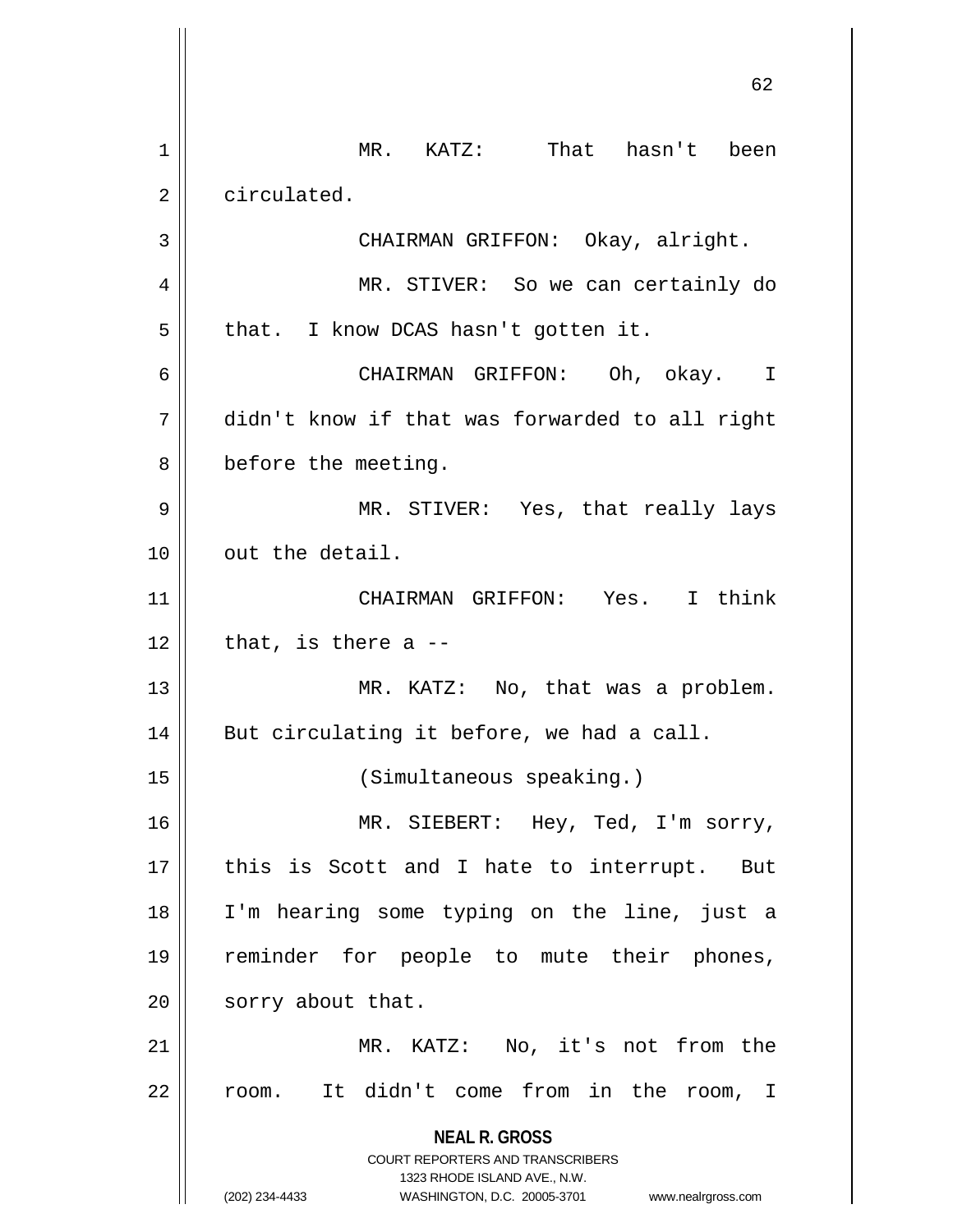| 1  | don't think. It's someone else on the line                                                       |
|----|--------------------------------------------------------------------------------------------------|
| 2  | who types.                                                                                       |
| 3  | CHAIRMAN GRIFFON: Okay.                                                                          |
| 4  | MR. KATZ: It stopped.                                                                            |
| 5  | MR. STIVER: They're listening.                                                                   |
| 6  | CHAIRMAN GRIFFON: Well, maybe we                                                                 |
| 7  | can, I think it would be worthwhile forwarding                                                   |
| 8  |                                                                                                  |
| 9  | MR. KATZ: Yes.                                                                                   |
| 10 | CHAIRMAN GRIFFON: -- Committee                                                                   |
| 11 | Members, yes, yes.                                                                               |
| 12 | MR. KATZ: Yes. So just to be                                                                     |
| 13 | clear about John's, because there's one thing                                                    |
| 14 | that John said that concerns me a little bit.                                                    |
| 15 | But the idea is to, in between                                                                   |
| 16 | Subcommittee meetings which would be                                                             |
| 17 | accelerated to some extent, we would have                                                        |
| 18 | these joint staff-to-staff meetings.                                                             |
| 19 | There would be an open line, at                                                                  |
| 20 | minimum, so that a Board Member who wanted to                                                    |
| 21 | listen in could listen in. As long as we                                                         |
| 22 | don't have a quorum, we're fine with that in                                                     |
|    | <b>NEAL R. GROSS</b>                                                                             |
|    | COURT REPORTERS AND TRANSCRIBERS                                                                 |
|    | 1323 RHODE ISLAND AVE., N.W.<br>(202) 234-4433<br>WASHINGTON, D.C. 20005-3701 www.nealrgross.com |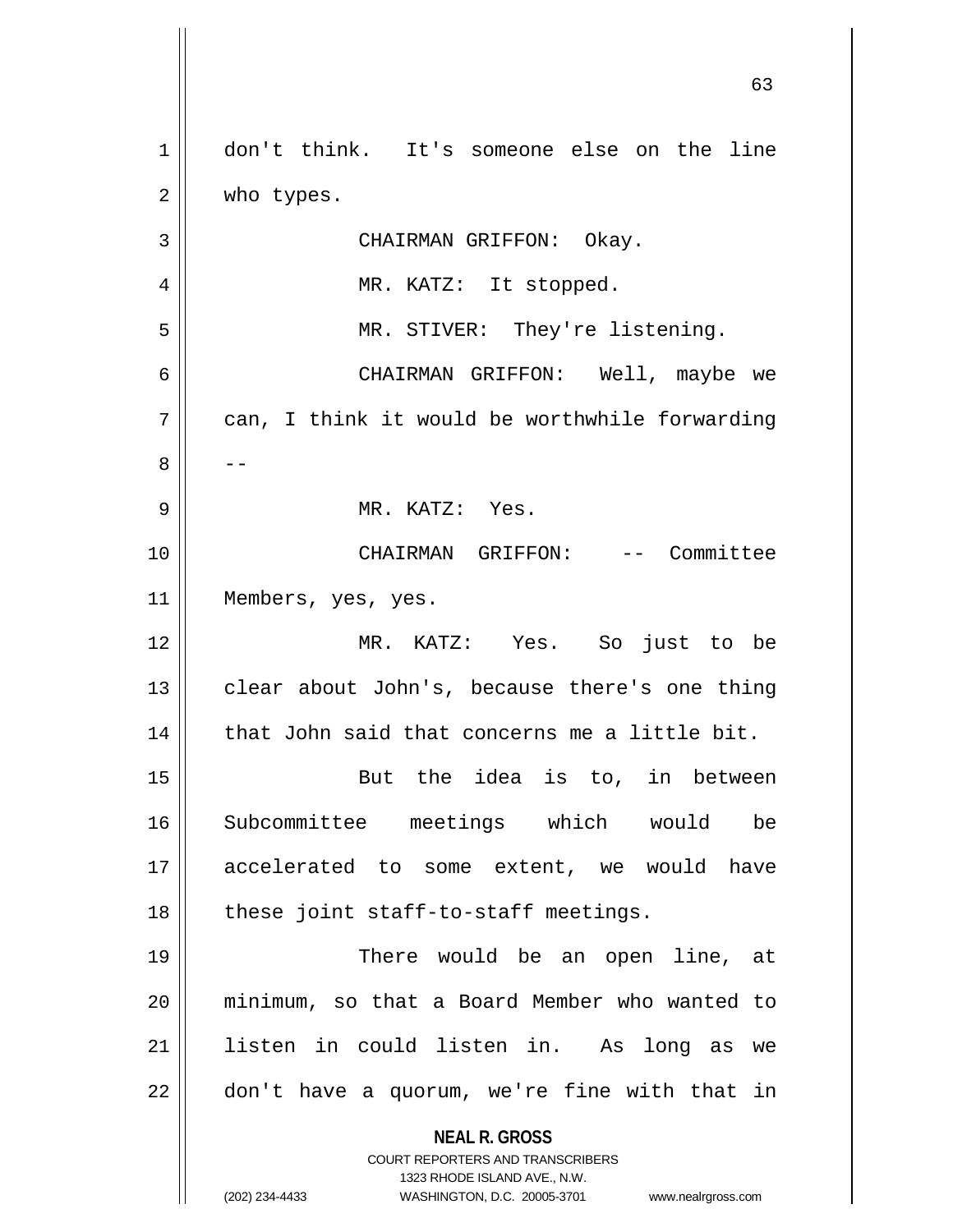1 | terms of the Subcommittee.

| $\overline{2}$ | So it will be an open line to                                                                                                                                          |
|----------------|------------------------------------------------------------------------------------------------------------------------------------------------------------------------|
| 3              | listen in. The one thing that just concerned                                                                                                                           |
| 4              | me about what you said, John, is the exchange                                                                                                                          |
| 5              | of emails. It's going to get very                                                                                                                                      |
| 6              | disorganized if there's a sort of pell-mell                                                                                                                            |
| 7              | exchanging on particular cases, of emails as                                                                                                                           |
| 8              | well, going on staff to staff.                                                                                                                                         |
| 9              | So I would just suggest, if you're                                                                                                                                     |
| 10             | going to have written exchanges, they just be                                                                                                                          |
| 11             | done in one ballast that goes back and forth                                                                                                                           |
| 12             | in a very organized fashion, but not willy-                                                                                                                            |
| 13             | nilly if you have questions about cases and so                                                                                                                         |
| 14             | on.                                                                                                                                                                    |
| 15             | Or it will be impossible, really,                                                                                                                                      |
| 16             | for the Subcommittee to keep a good sense of                                                                                                                           |
| 17             | what's going on in terms of staff-staff                                                                                                                                |
| 18             | communication.                                                                                                                                                         |
| 19             | MR. STIVER: Right. So I probably                                                                                                                                       |
| 20             | didn't keep that tight, state that as clearly                                                                                                                          |
| 21             | as I should've. It would be basically                                                                                                                                  |
| 22             | entering values or statements into the matrix.                                                                                                                         |
|                | <b>NEAL R. GROSS</b><br><b>COURT REPORTERS AND TRANSCRIBERS</b><br>1323 RHODE ISLAND AVE., N.W.<br>(202) 234-4433<br>WASHINGTON, D.C. 20005-3701<br>www.nealrgross.com |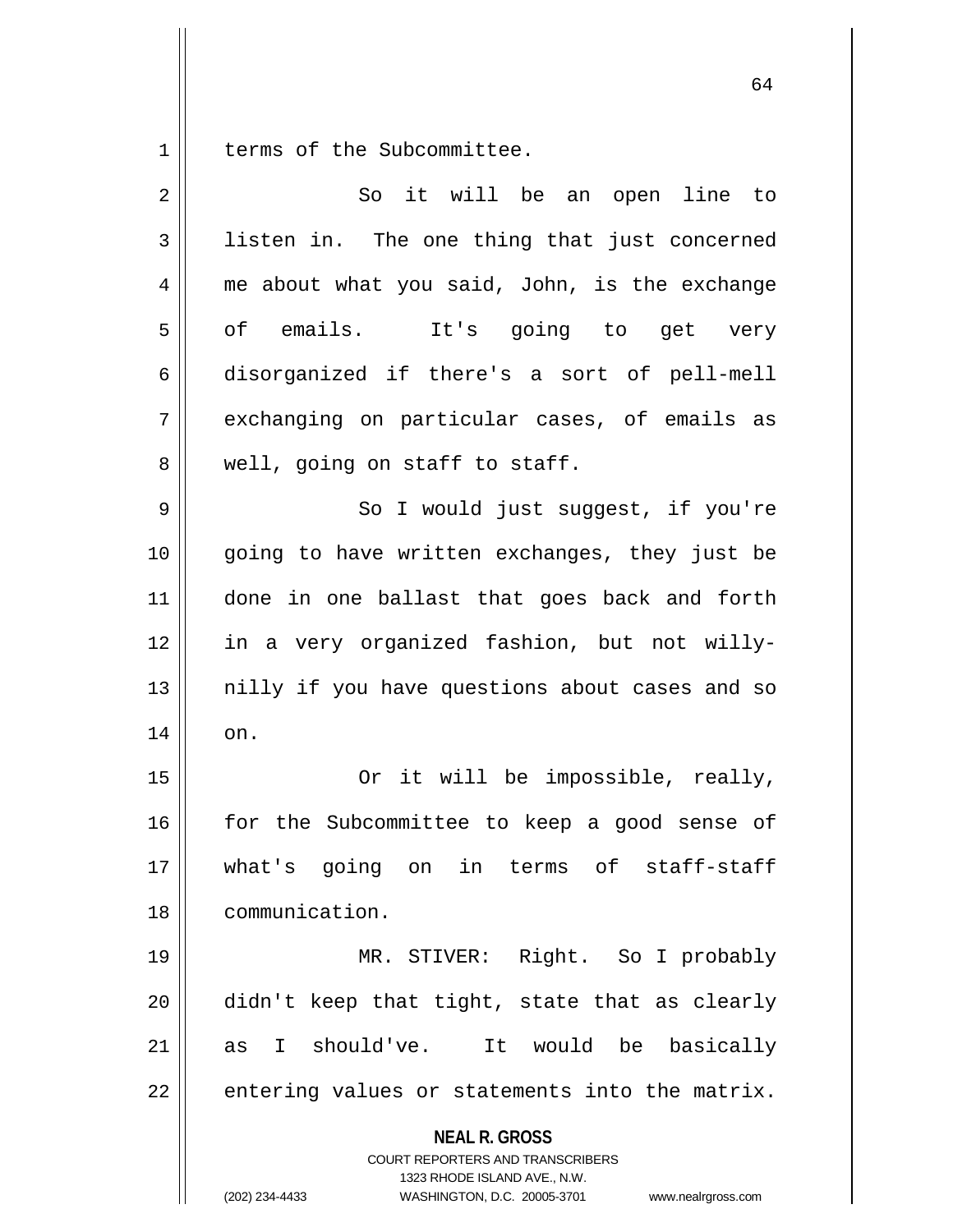**NEAL R. GROSS** COURT REPORTERS AND TRANSCRIBERS 1323 RHODE ISLAND AVE., N.W. (202) 234-4433 WASHINGTON, D.C. 20005-3701 www.nealrgross.com  $1 \parallel$  It would be like an exchange, not a series of  $2 \parallel$  emails going back and forth. 3 MR. KATZ: No, I mean the matrix  $4 \parallel$  but the matrix is to record progress. But if 5 | you're going to have exchanges, I have nothing 6  $\parallel$  against having written exchanges and email. 7 || But then let's do it on a set basis 8 || or whatever, in a compiled fashion that gets a 9 compiled response, not individually. That's 10 my only point -- 11 CHAIRMAN GRIFFON: Yes, anyways,  $12$  | the type because if you start to --13 || MR. KATZ: Right. 14 (Simultaneous speaking.) 15 CHAIRMAN GRIFFON: -- too much 16 || commingling of staff, yes. You want to keep 17 || your roles separate. 18 MR. STIVER: Okay. At this point, 19 we're trying to be flexible and put ideas out  $20$  | there to see what you guys think. And this is  $21$  really  $-$ 22 MR. FARVER: The way I see it, it's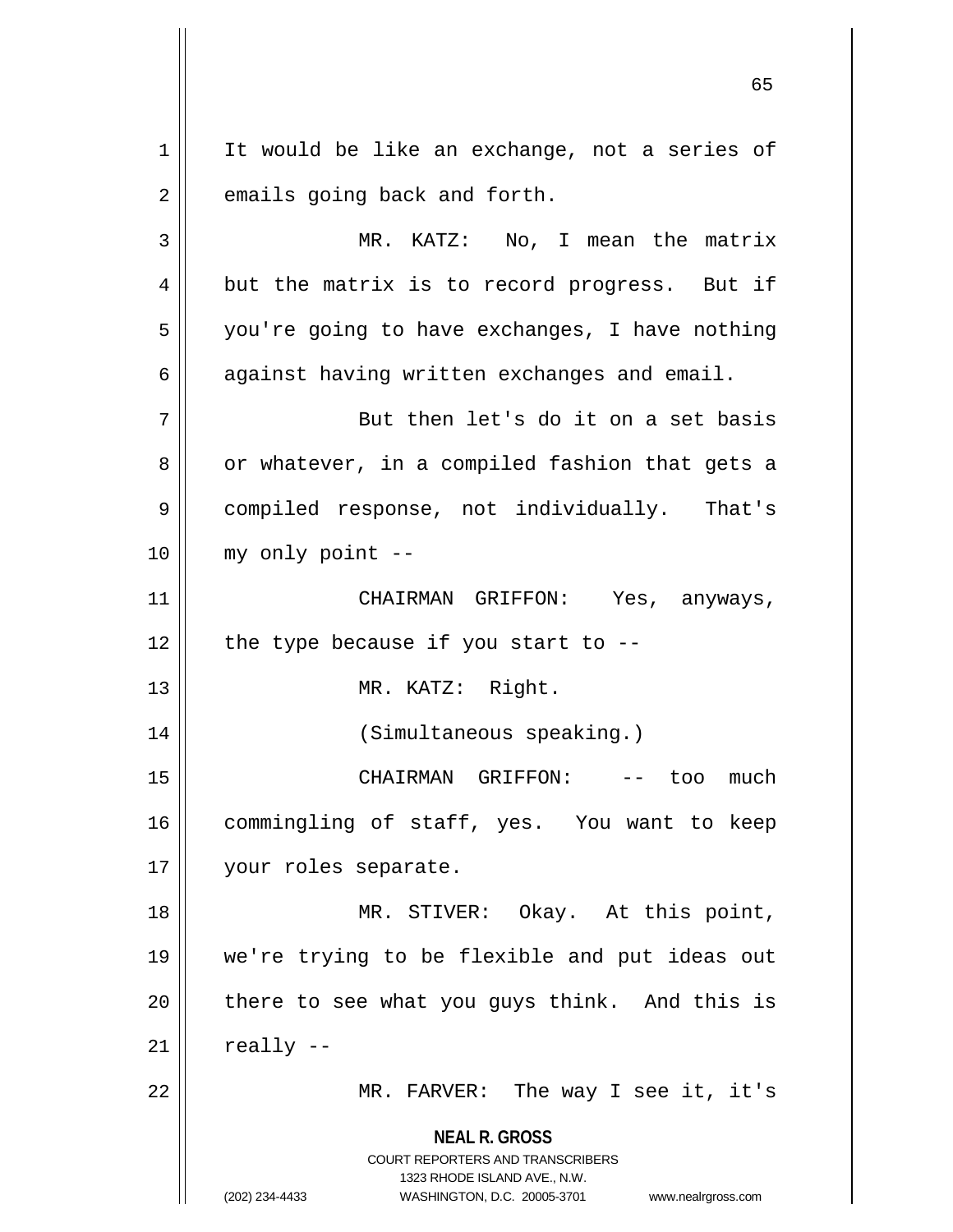**NEAL R. GROSS** COURT REPORTERS AND TRANSCRIBERS 1323 RHODE ISLAND AVE., N.W. (202) 234-4433 WASHINGTON, D.C. 20005-3701 www.nealrgross.com  $1 \parallel$  just not much different than what we're doing,  $2 \parallel$  other than it should be quicker. 3 || MR. KATZ: No --4 MR. FARVER: They're still going to 5 || have their findings. They're going to 6 respond, like they did to the Category A. 7 We're going to look at their responses and  $8 \parallel$  we're either going to have questions or  $-$ 9 CHAIRMAN GRIFFON: Yes, let me just 10 do an overview from my perspective. I think, 11 having done this -- how many years have we 12 done this Wanda, ten years or so the 13 || Subcommittee has been in effect. 14 || A lot of times there is confusion 15 || on a response. So we wait three months. We 16 have a meeting. There's confusion. Then 17 || NIOSH has to go back and clarify something and 18 then come to the next meeting with some 19 clarification. 20 Then there's still confusion. So 21 || one finding will carry out over six, nine, 12 22 || months. We're hoping that some of that work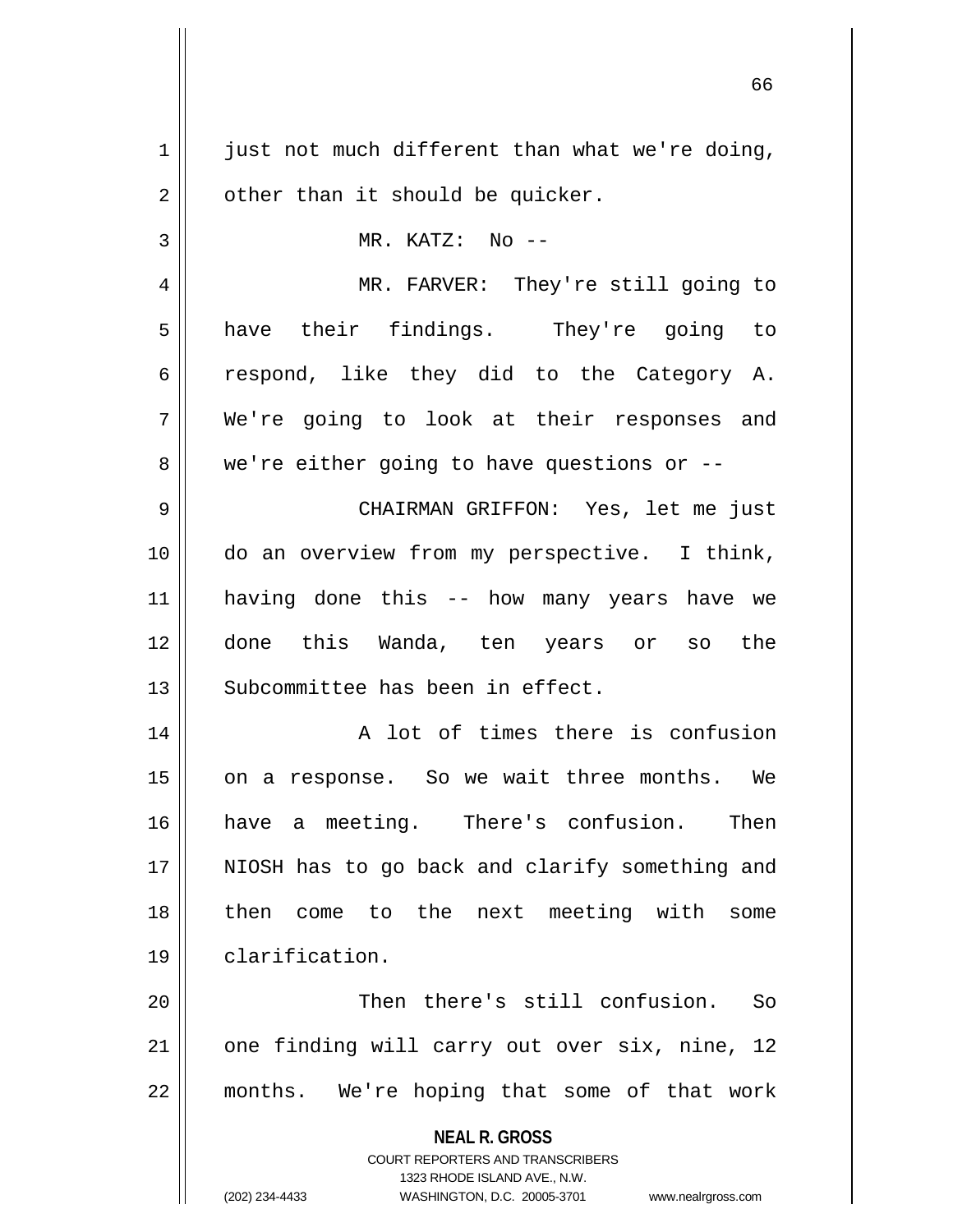1 can be dealt with on the staff-to-staff 2 || technical calls.

 $3 \parallel$  and we just ask that it be clearly 4 documented so that the Subcommittee can see 5 what's happened in those staff-to-staff  $6 \parallel$  technical calls, that we don't get this sort 7 of like oh yes, yes, yes, I see what you've 8 done now. And we're all happy with this then. 9 NIOSH agrees, SC&A agrees, and then 10 that's the report we get back. And we're like 11 wait a second, then we're back to the 12 beginning. So we really need it to be 13 documented. 14 I don't know, ombudsman, I think is 15 || strong term. All we were asking for is that 16 || someone that's not involved in the other side 17 || or the PR side, so specifically sort of record 18 || the notes. 19 || That way a person that's not in the  $20$  ||  $\equiv$  loop as much will get the full context of what 21 happened. I think someone that's taking

 $22 \parallel$  notes, if it's just, Doug's all it is, and

**NEAL R. GROSS**

COURT REPORTERS AND TRANSCRIBERS 1323 RHODE ISLAND AVE., N.W. (202) 234-4433 WASHINGTON, D.C. 20005-3701 www.nealrgross.com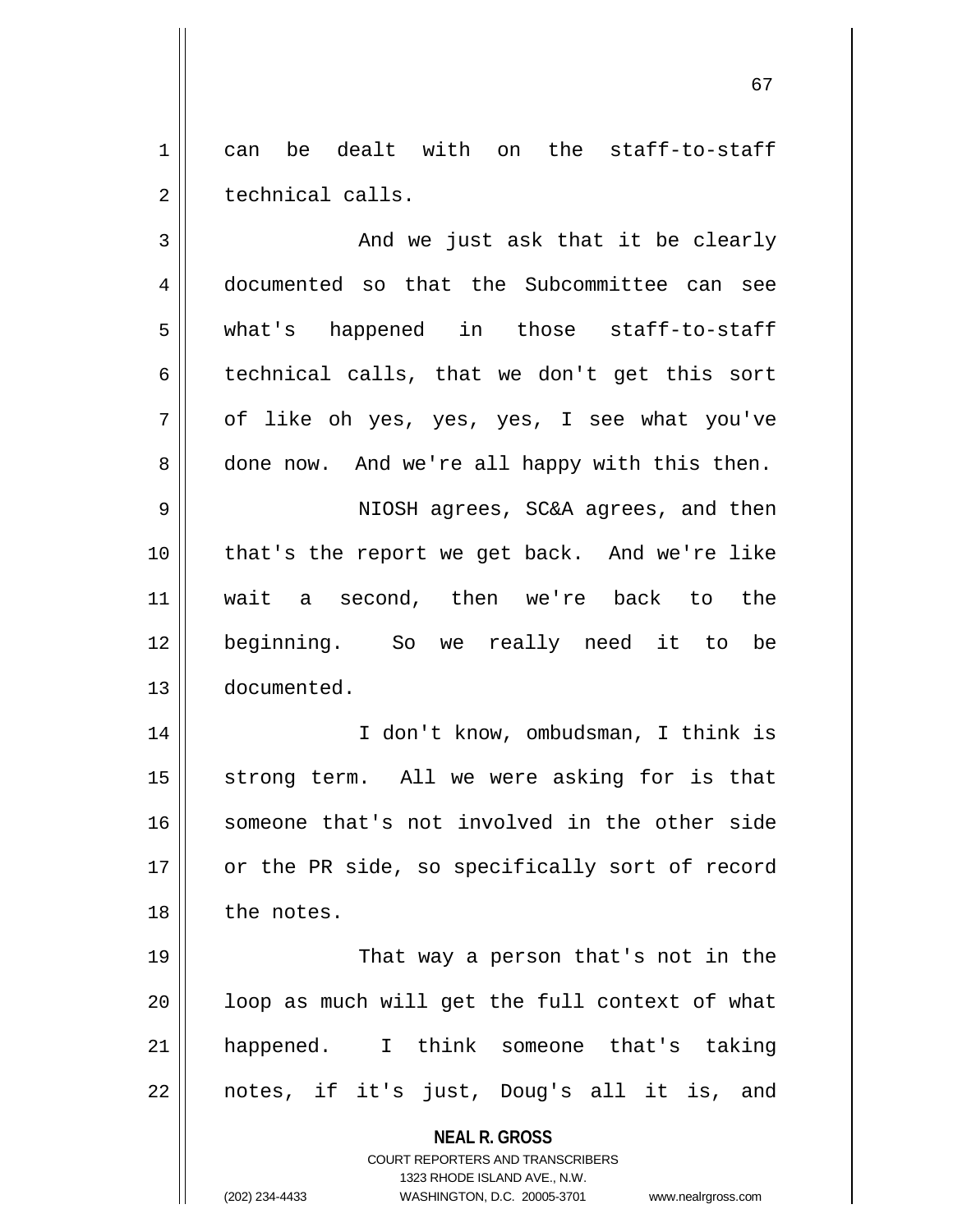| $\mathbf 1$ | Scott's the one reviewing on the overall side.                      |
|-------------|---------------------------------------------------------------------|
| 2           | You may have a very minimalist sort                                 |
| 3           | of set of notes because you're both engaged in                      |
| 4           | the case. And we want somebody that's not,                          |
| 5           | maybe, as engaged to take the notes so that it                      |
| 6           | gives a more description to the Subcommittee                        |
| 7           | Members.                                                            |
| 8           | We can look at it before we convene                                 |
| 9           | and have a good sense of what happened, and                         |
| 10          | why you sort of got where you got.                                  |
| 11          | And then again, just to reinforce                                   |
| 12          | this for the record, the Subcommittee is                            |
| 13          | resolving these findings. And so any of this                        |
| 14          | technical work between staffs is just to                            |
| 15          | expedite and make the process more efficient.                       |
| 16          | But, you know, we're not going to                                   |
| 17          | have SC&A saying this case is closed, this                          |
| 18          | finding is closed. They're just going to                            |
| 19          | bring back more substance to the Subcommittee,                      |
| 20          | so we can proceed in a more efficient fashion.                      |
| 21          | And I think this model has merit                                    |
| 22          | and we have a large backlog that we want to                         |
|             | <b>NEAL R. GROSS</b>                                                |
|             | COURT REPORTERS AND TRANSCRIBERS                                    |
|             | 1323 RHODE ISLAND AVE., N.W.                                        |
|             | (202) 234-4433<br>WASHINGTON, D.C. 20005-3701<br>www.nealrgross.com |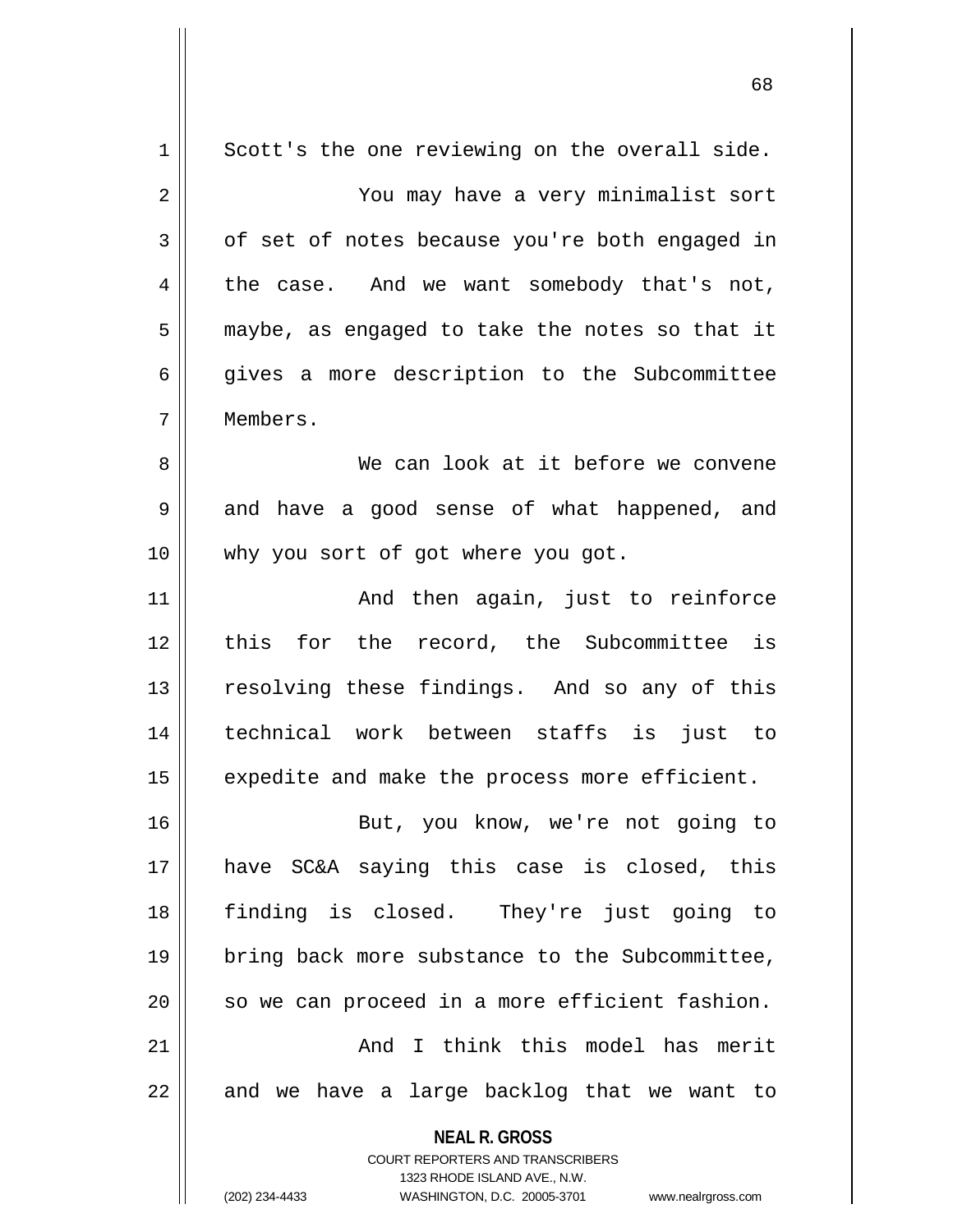1 || move along. So I think it has merit. And I  $2 \parallel$  thought it is worth at least trying, putting 3 | forward and trying and you know how it goes. 4 | So I don't know if other Members have thoughts 5 | on this.

6 MEMBER MUNN: This is Wanda and I 7 certainly have plenty of thoughts on that. 8 || Early on we did have technical phone calls 9 between folks and that kind of fell out of 10 favor, somewhere along the way, which I think 11 || is unfortunate. Because it seems like a very 12 | logical thing to do.

13 And Mark is certainly correct; 14 we've struggled with this for far too long, 15 || and had too many cases where we go back and 16 | forth, and back and forth.

 I however, am still-- my brain stopped when Ted said ballast and I'm still trying to identify what the ballast is that moves back and forth in a discreet-type fashion. I can't quite envision exactly how 22 || that written communication needs to take

> **NEAL R. GROSS** COURT REPORTERS AND TRANSCRIBERS 1323 RHODE ISLAND AVE., N.W. (202) 234-4433 WASHINGTON, D.C. 20005-3701 www.nealrgross.com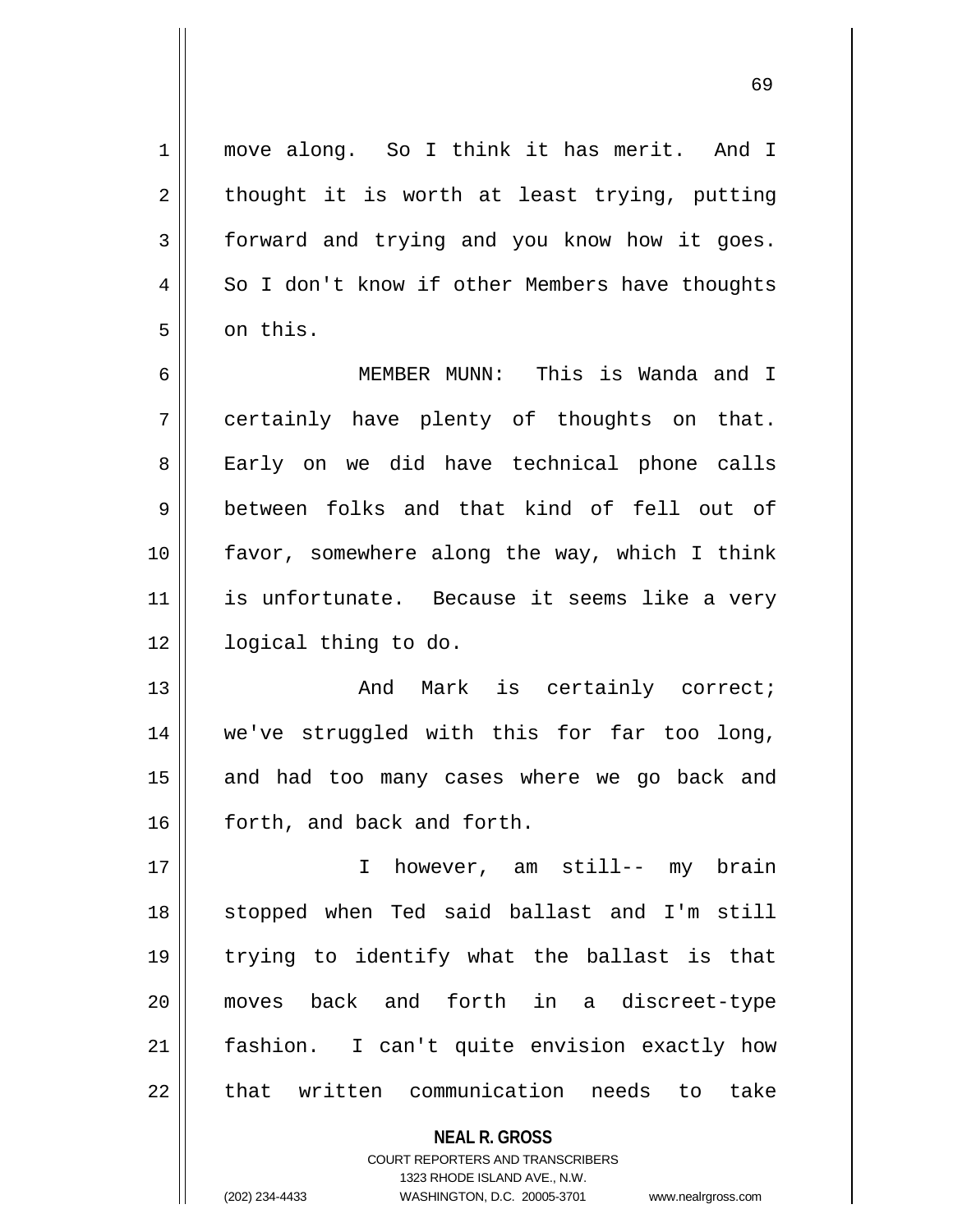$1 \parallel$  place.

| $\overline{2}$ | CHAIRMAN GRIFFON: I would yes, I'd                       |
|----------------|----------------------------------------------------------|
| $\mathfrak{Z}$ | taken a second to respond. But I was thinking            |
| 4              | if you have the work, if they do it on sort of           |
| 5              | a site grouping, which I do think has a lot of           |
| 6              | merit.                                                   |
| 7              | But say you have a Savannah River                        |
| 8              | technical call that you're planning, and I               |
| 9              | think they could look at all the Savannah                |
| 10             | River cases in a certain grouping.                       |
| 11             | And then email a correspondence of                       |
| 12             | all their sort of comments and back and forth,           |
| 13             | rather than Doug getting on the line, hey I              |
| 14             | looked at this case. Scott, what were you                |
| 15             | doing here? That gets too fragmented.                    |
| 16             | MR. FARVER: See I would prefer to                        |
| 17             | have everything in writing, you know, all                |
| 18             | responses. It might be something that looks              |
| 19             | very similar to a matrix where there's NIOSH             |
| 20             | responses, SC&A response, another NIOSH. And             |
| 21             | I think you either are going to agree or --              |
| 22             | CHAIRMAN GRIFFON: Right.                                 |
|                | <b>NEAL R. GROSS</b><br>COURT REPORTERS AND TRANSCRIBERS |

1323 RHODE ISLAND AVE., N.W.

 $\mathop{\text{||}}$ 

(202) 234-4433 WASHINGTON, D.C. 20005-3701 www.nealrgross.com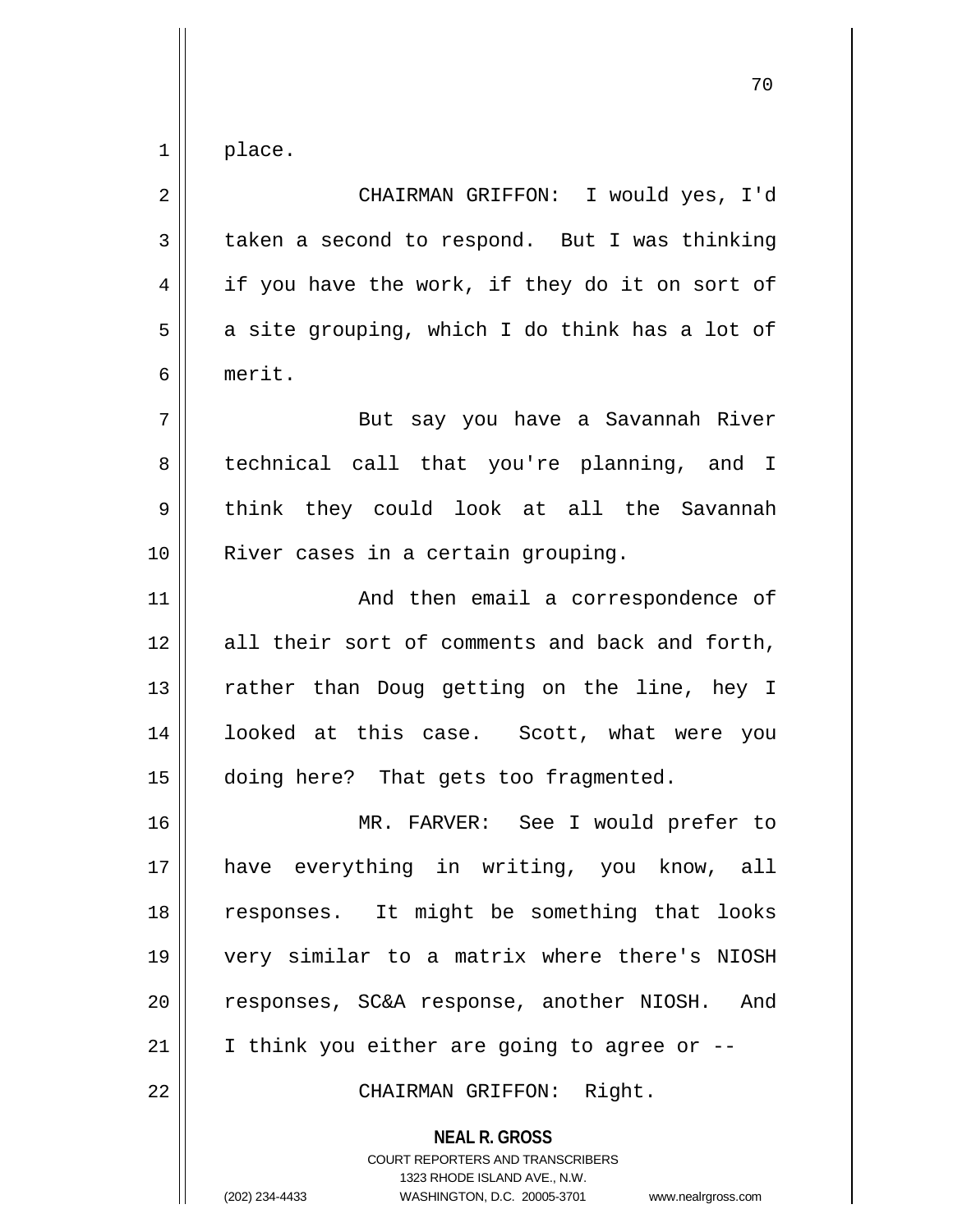**NEAL R. GROSS** COURT REPORTERS AND TRANSCRIBERS 1323 RHODE ISLAND AVE., N.W. (202) 234-4433 WASHINGTON, D.C. 20005-3701 www.nealrgross.com 1 || MR. FARVER: -- and I think at the  $2 \parallel$  point, the ones that you disagree on, you meet 3 face-to-face, lock everyone in a room, and 4 || everyone brings their data. And you come up 5 || with, either you can come up to some agreement  $6 \parallel$  on something or you don't agree. And in any 7 || case, it comes back to you. 8 || MEMBER MUNN: I heartily approve of  $9 \parallel$  the locked in room, yes. 10 MR. KATZ: So we talked to other 11 || Subcommittee Members might mention something.  $12 \parallel$  John? 13 || CHAIRMAN GRIFFON: We did talk to 14 Stu - 15 || MR. KATZ: Yesterday. 16 CHAIRMAN GRIFFON: -- yesterday 17 morning and I think he, in principle, agreed 18 with this. 19 MR. KATZ: Alright, someone on the  $20$  || line is close to their microphone, I think, so 21 we can hear your breathing. So if you could  $22$  | either mute your phone or  $-$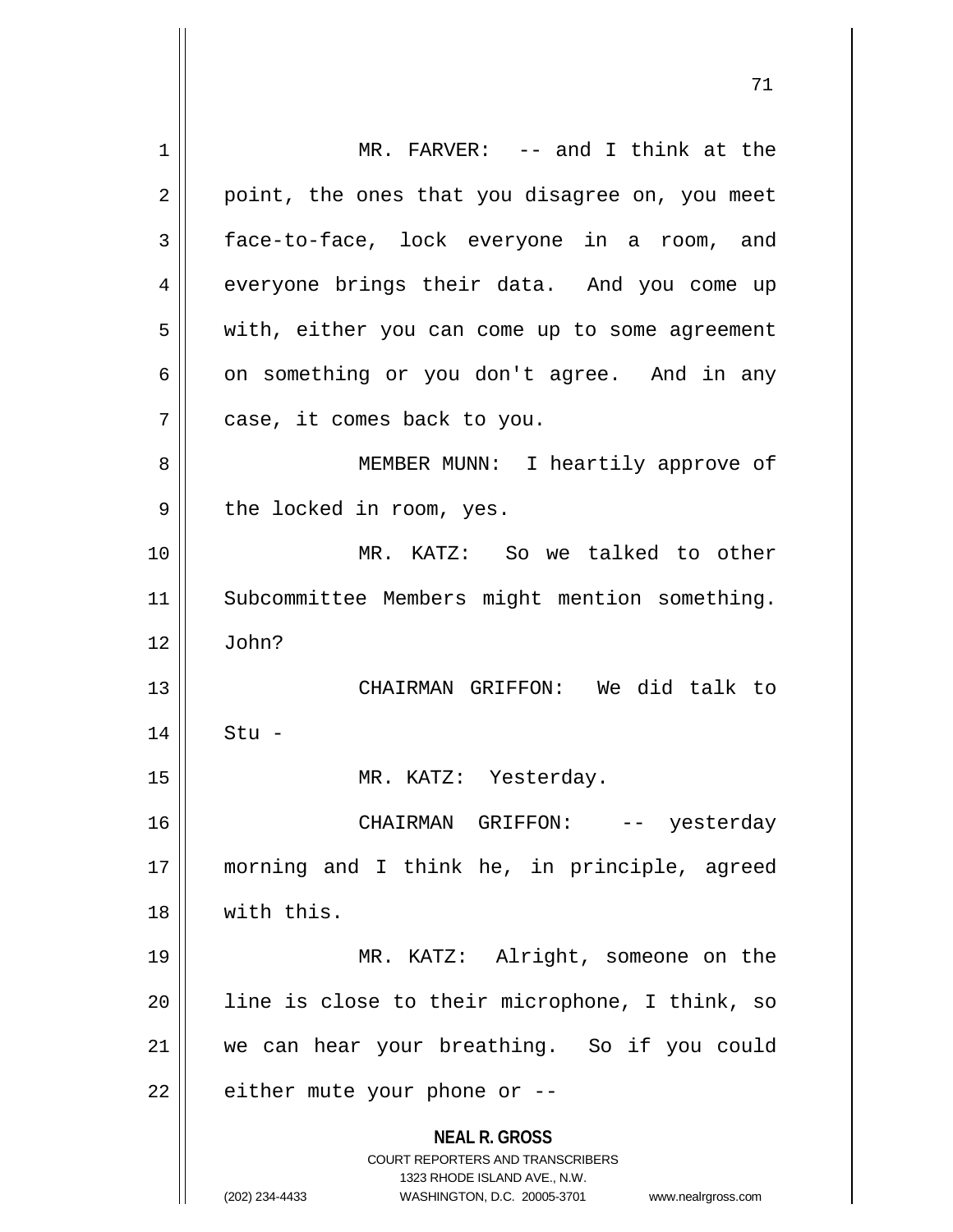**NEAL R. GROSS** COURT REPORTERS AND TRANSCRIBERS 72 1 || MR. CALHOUN: Stop breathing. 2 || MR. KATZ: -- stop breathing, says  $3 \parallel$  Grady. 4 MR. CALHOUN: It's a practical 5 | solution. 6 MR. KATZ: Thanks. Grady, Stu  $7 \parallel$  thought that we can go down that path, see 8 how, so it would involve, for DCAS it would 9 || involve, of course, staff being involved for 10 both site-specific, perhaps, as well as your 11 || usual Scott or whoever. 12 || MR. CALHOUN: Yes, I think that's a 13 || great idea. I would caution that I would like 14 to put this kind of a process in place to  $15$  | reduce the backlog. 16 CHAIRMAN GRIFFON: Yes. 17 || MR. CALHOUN: Once we get caught up 18 we can go back to more reasonable meetings, I 19 would think. I would hope that just because 20 we increase our availability, we don't  $21$  | increase the number of findings that come out 22 every month.

1323 RHODE ISLAND AVE., N.W.

(202) 234-4433 WASHINGTON, D.C. 20005-3701 www.nealrgross.com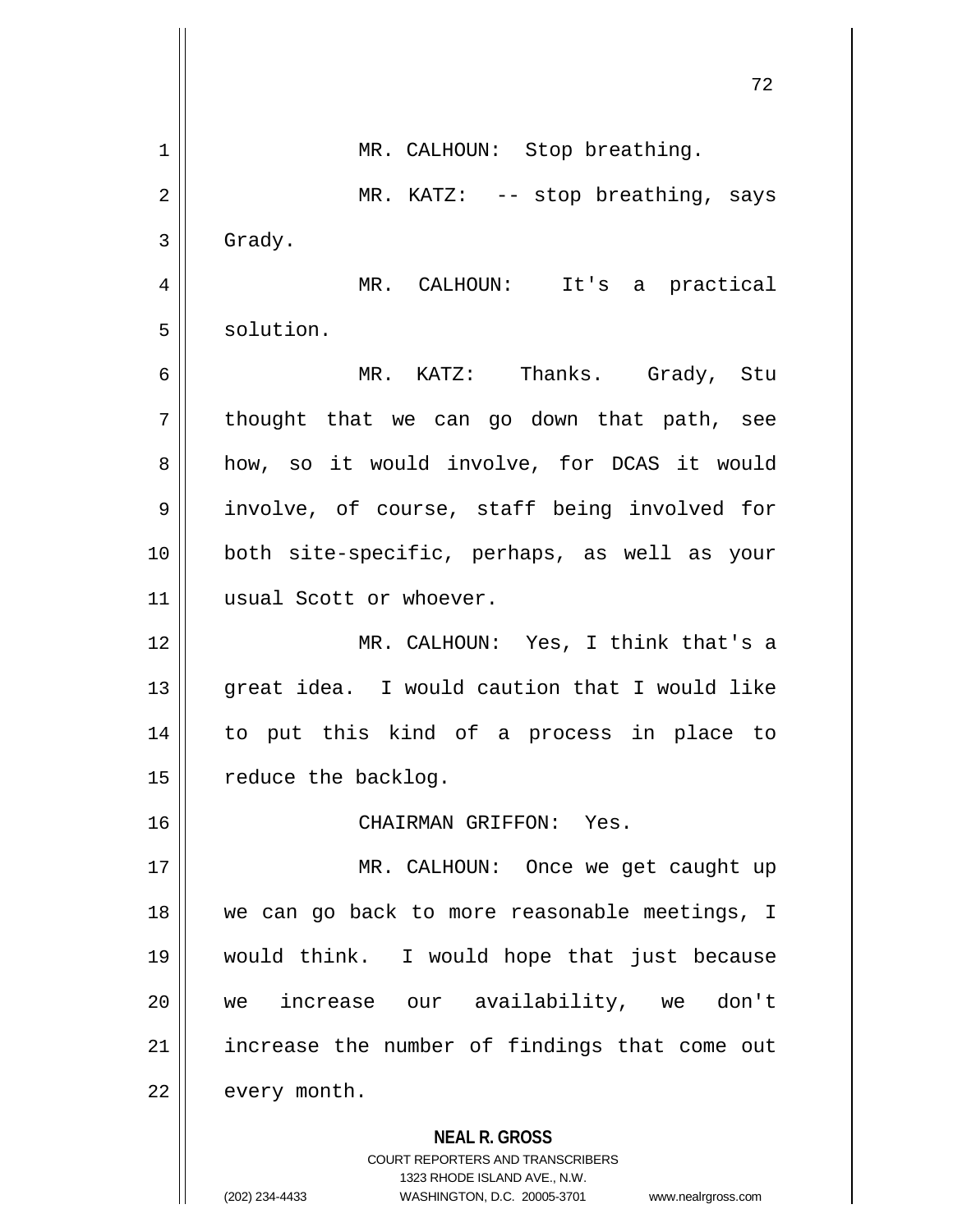| 1  | I know that that's something that                                                                   |
|----|-----------------------------------------------------------------------------------------------------|
| 2  | we don't know anything about because it's                                                           |
| 3  | subjective. But I would really think that                                                           |
| 4  | that's a great idea to reduce the backlog.                                                          |
| 5  | And I certainly support that.                                                                       |
| 6  | CHAIRMAN GRIFFON: And my caution                                                                    |
| 7  | the other side of it, which I've<br>on<br>was                                                       |
| 8  | cautioned Doug of this before, several years                                                        |
| 9  | ago. But the idea that if SC&A has a finding,                                                       |
| 10 | as Doug has pointed out, well, we've had this                                                       |
| 11 | many times before. It's almost not worth                                                            |
| 12 | tracking.                                                                                           |
| 13 | And I disagree with that. And                                                                       |
| 14 | we've talked about this. But I disagree with                                                        |
| 15 | that because I think our overall goal is to                                                         |
| 16 | look at, we're looking at a small percentage                                                        |
| 17 | of the overall cases.                                                                               |
| 18 | So if this is a recurring finding,                                                                  |
| 19 | we need to, not that we have to deliberate                                                          |
| 20 | long about it because we've seen it, we know                                                        |
| 21 | what it is. And maybe NIOSH has even dealt                                                          |
| 22 | with because it's no longer the case. But we                                                        |
|    | <b>NEAL R. GROSS</b>                                                                                |
|    | <b>COURT REPORTERS AND TRANSCRIBERS</b>                                                             |
|    | 1323 RHODE ISLAND AVE., N.W.<br>(202) 234-4433<br>WASHINGTON, D.C. 20005-3701<br>www.nealrgross.com |
|    |                                                                                                     |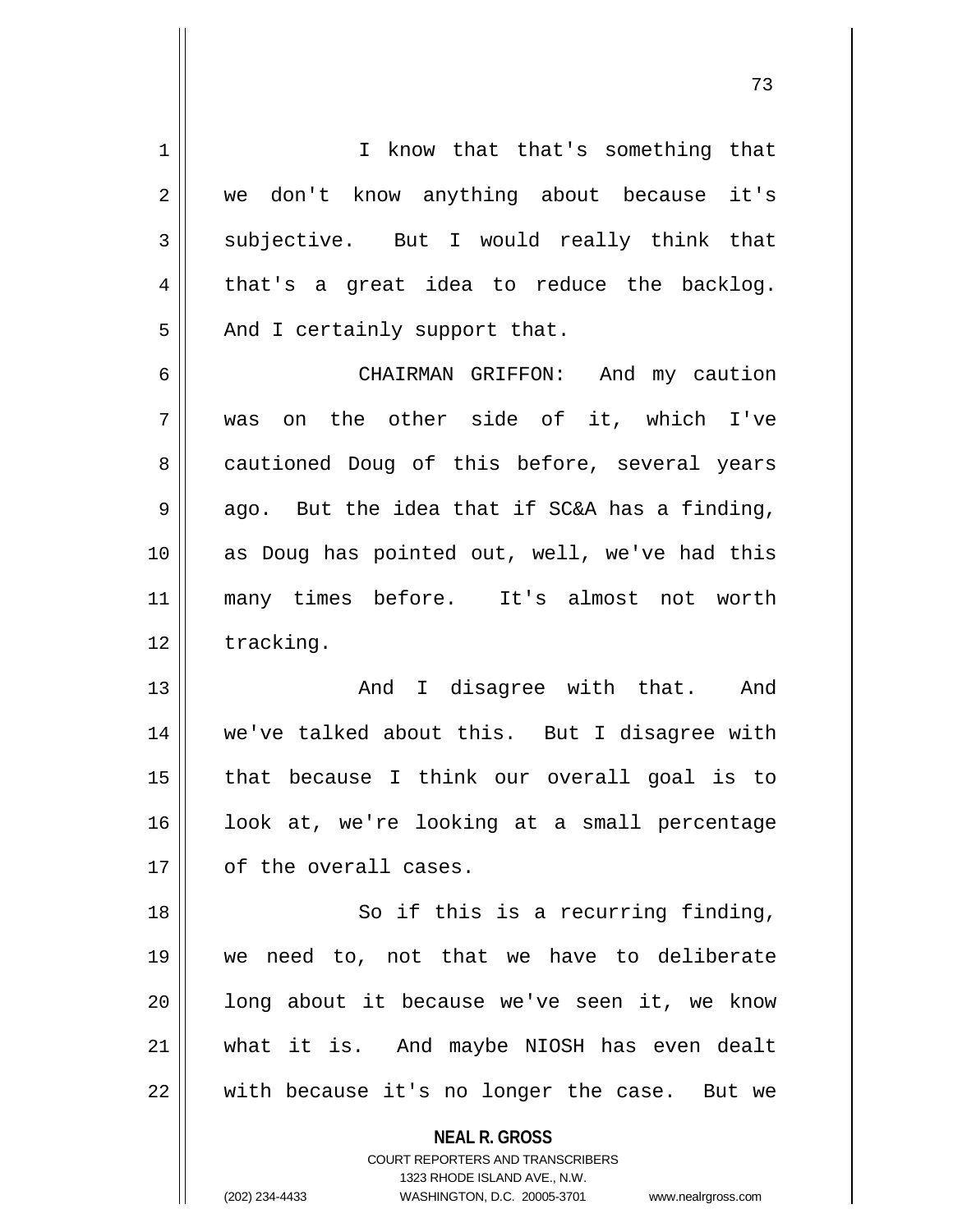$1$  are looking, statistically, at this too. We 2 want to see how often will you sort have this  $3$  | quality assurance  $-$ 

4 MR. CALHOUN: I agree on some of  $5 \parallel$  them like that. For example, one of my pet 6 peeves is too high of an over-estimate on a 7 non-comp case, I think we should just let  $8 \parallel$  those go.

9 We shouldn't bring those up over, 10 and over, and over because we know why we do 11 || that. And unless it was an error with us not 12 following the TBD, I think that just things 13 || like that would help streamline our process.

14 || But if we give a very high over-15 estimate to a non-comp case, how much time  $16$  should we spend on sending that?

 MEMBER MUNN: Are we talking about  $18 \parallel$  a  $-$  MR. CALHOUN: That's just one 20 || example. If we're looking at an overall way to reduce backlog and streamline the process, || that's just one of Grady's.

> **NEAL R. GROSS** COURT REPORTERS AND TRANSCRIBERS 1323 RHODE ISLAND AVE., N.W.

(202) 234-4433 WASHINGTON, D.C. 20005-3701 www.nealrgross.com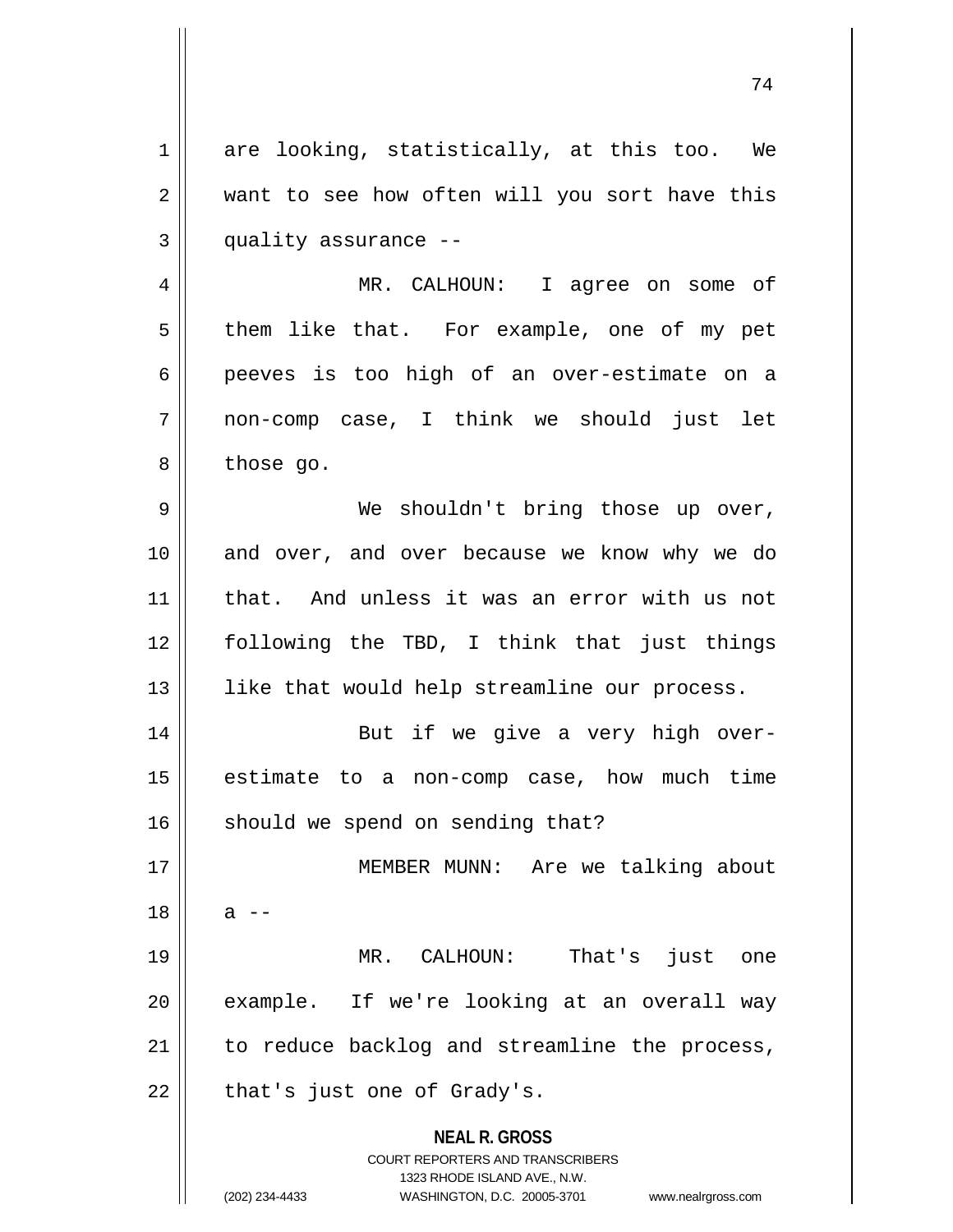**NEAL R. GROSS** COURT REPORTERS AND TRANSCRIBERS 1323 RHODE ISLAND AVE., N.W. (202) 234-4433 WASHINGTON, D.C. 20005-3701 www.nealrgross.com 1 | MR. STIVER: And I would kind of  $2 \parallel$  second that. We definitely try to limit our 3 findings to those substantive findings, and  $4 \parallel$  those are going to actually have some kind of  $5$  || an impact. There are also observations. 6 CHAIRMAN GRIFFON: I hesitate on  $7$  that only because I, and this sort of creeps 8 || into the SEC stuff. But I can see an argument  $9$  || that challenges --10 || (Telephonic interference.) 11 MR. KATZ: Let me just check, do we 12 || still have David? David are you online? 13 || **MEMBER KOTELCHUCK:** I'm fine. 14 || Dave, I'm on the line. 15 MR. KATZ: Okay, and David 16 Richardson, do we still have you on the 17 international line? 18 CHAIRMAN GRIFFON: Uh oh. The 19 link-up might have -- 20 MEMBER KOTELCHUCK: I just got a  $21$  | message  $-$ 22 || MR. KATZ: No, no, David --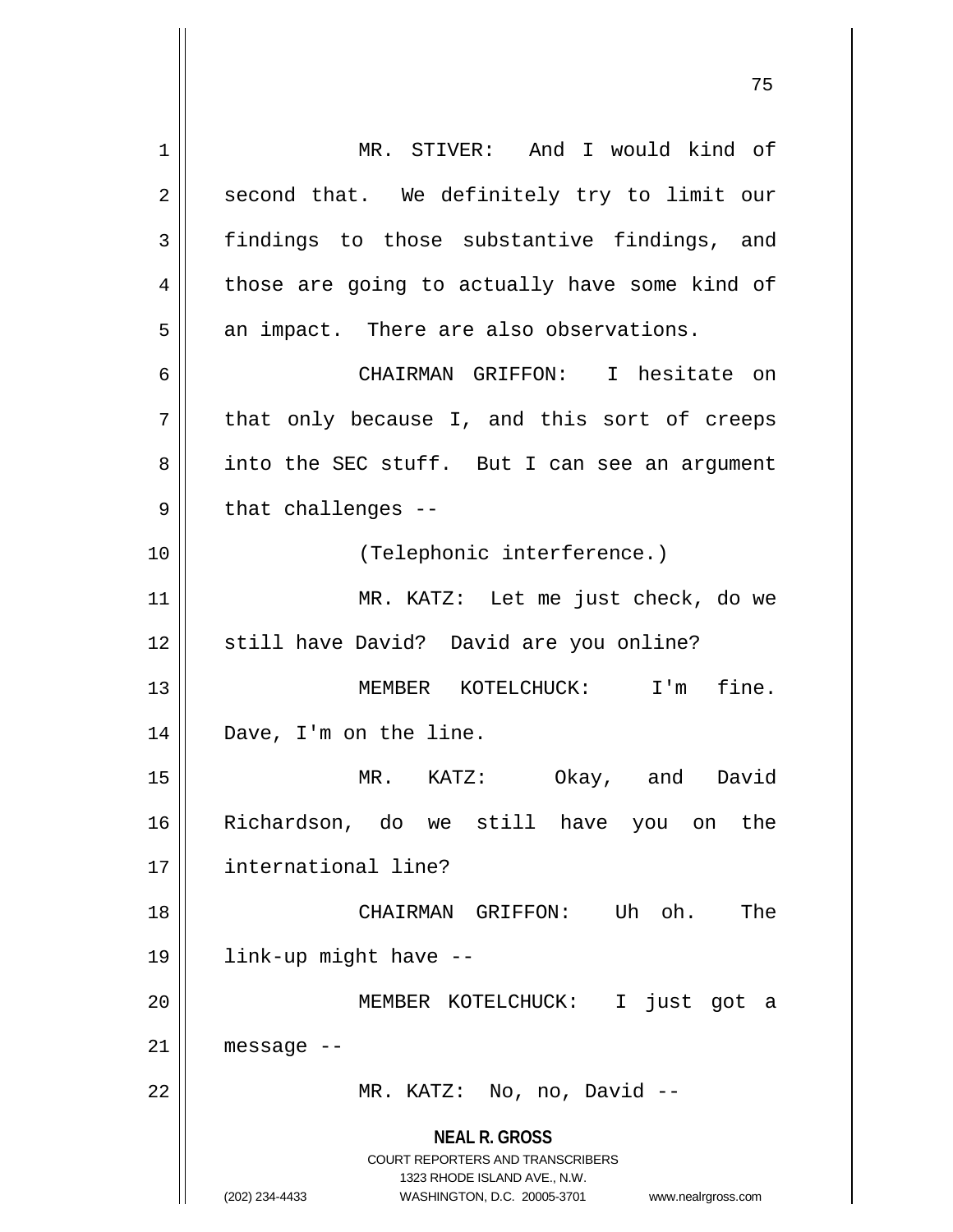| 1  | MEMBER KOTELCHUCK: -- that                                                                                                                                             |
|----|------------------------------------------------------------------------------------------------------------------------------------------------------------------------|
| 2  | something was happening and I got myself put                                                                                                                           |
| 3  | back on the line. It said there were less                                                                                                                              |
| 4  | than three people on the line and they were                                                                                                                            |
| 5  | terminating it.                                                                                                                                                        |
| 6  | MR. KATZ: Okay, I'll try to check                                                                                                                                      |
| 7  | with David Richardson though, do we still have                                                                                                                         |
| 8  | you?                                                                                                                                                                   |
| 9  | MEMBER RICHARDSON: Yes, I'm still                                                                                                                                      |
| 10 | on the line.                                                                                                                                                           |
| 11 | MR. KATZ: Okay, good.                                                                                                                                                  |
| 12 | CHAIRMAN GRIFFON: Okay, good.                                                                                                                                          |
| 13 | MR. KATZ: Alright.                                                                                                                                                     |
| 14 | CHAIRMAN GRIFFON: So let's                                                                                                                                             |
| 15 | continue. I was just saying that on the over-                                                                                                                          |
| 16 | estimating for non-comp, a lot of times that                                                                                                                           |
| 17 | bridges into the question on, more on the                                                                                                                              |
| 18 | SEC's question, which is are these                                                                                                                                     |
| 19 | sufficiently accurate, you know, models that                                                                                                                           |
| 20 | NIOSH is using.                                                                                                                                                        |
| 21 | So that's why, I think they've been                                                                                                                                    |
| 22 | raised, especially on small AECs, if we're                                                                                                                             |
|    | <b>NEAL R. GROSS</b><br><b>COURT REPORTERS AND TRANSCRIBERS</b><br>1323 RHODE ISLAND AVE., N.W.<br>WASHINGTON, D.C. 20005-3701<br>(202) 234-4433<br>www.nealrgross.com |

 $\overline{\mathsf{I}}$ 

 $\mathsf{I}$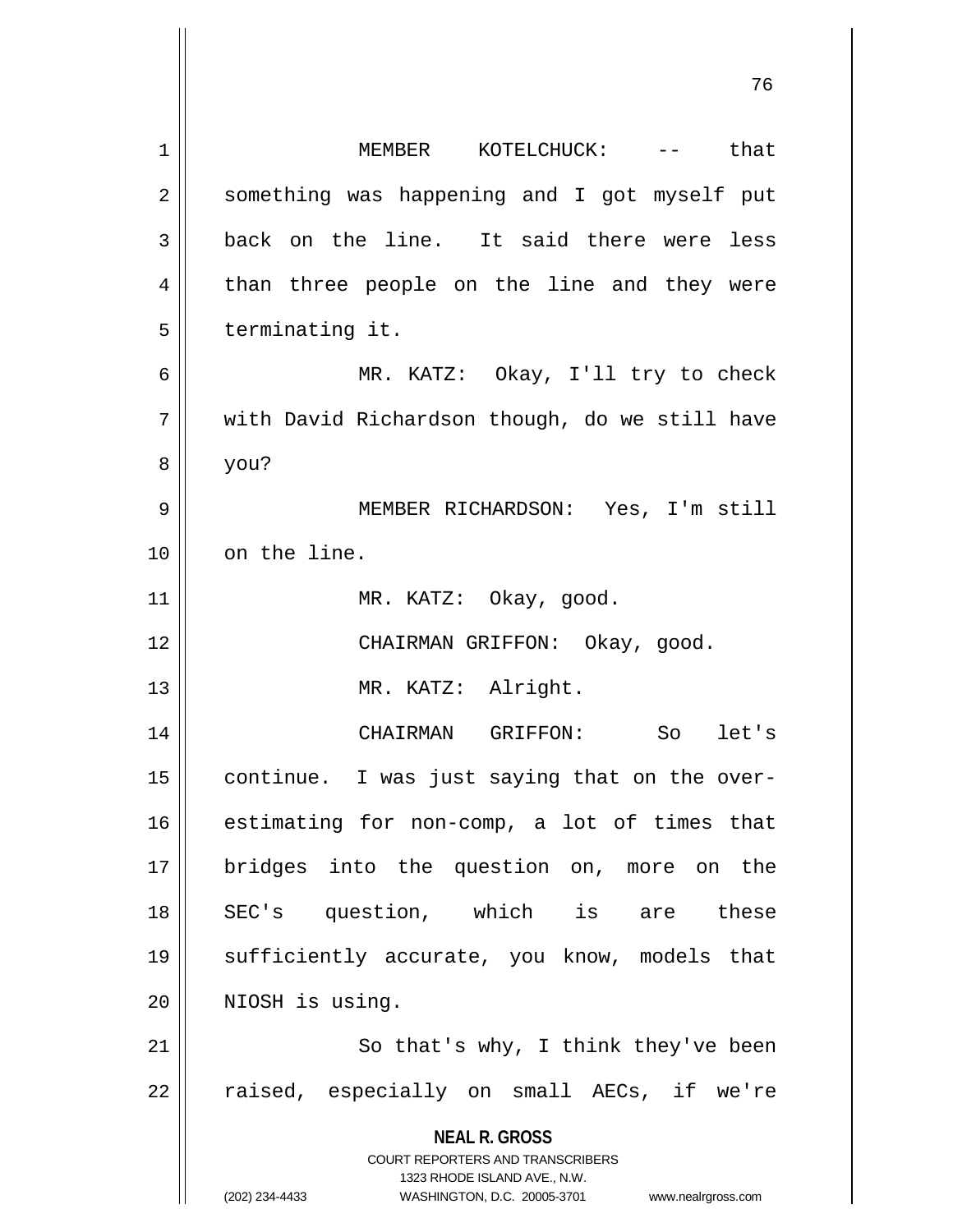**NEAL R. GROSS** COURT REPORTERS AND TRANSCRIBERS 1323 RHODE ISLAND AVE., N.W. (202) 234-4433 WASHINGTON, D.C. 20005-3701 www.nealrgross.com 77 1 || only looking at one case, so sometimes do  $2 \parallel$  bring that up, right? 3 || MR. FARVER: That would be right.  $4 \parallel$  The only case -5 CHAIRMAN GRIFFON: I understand 6 |  $you're - 7 \parallel$  MR. FARVER: -- of AWES, I think. 8 CHAIRMAN GRIFFON: -- understand 9 your comment but yes. 10 MR. FARVER: Because I can't 11 || remember bringing something like that up on a 12 DOE case. 13 CHAIRMAN GRIFFON: I would just 14 || say, don't dismiss those completely, but I 15 understand. I appreciate. 16 MR. FARVER: Right, file them a 17 little bit different. 18 MR. KATZ: I'm sorry, Scott 19 || Siebert, are you trying to say something? 20 MR. CALHOUN: We need Scott. 21 || MR. KATZ: Scott Siebert, are you 22 | on the line?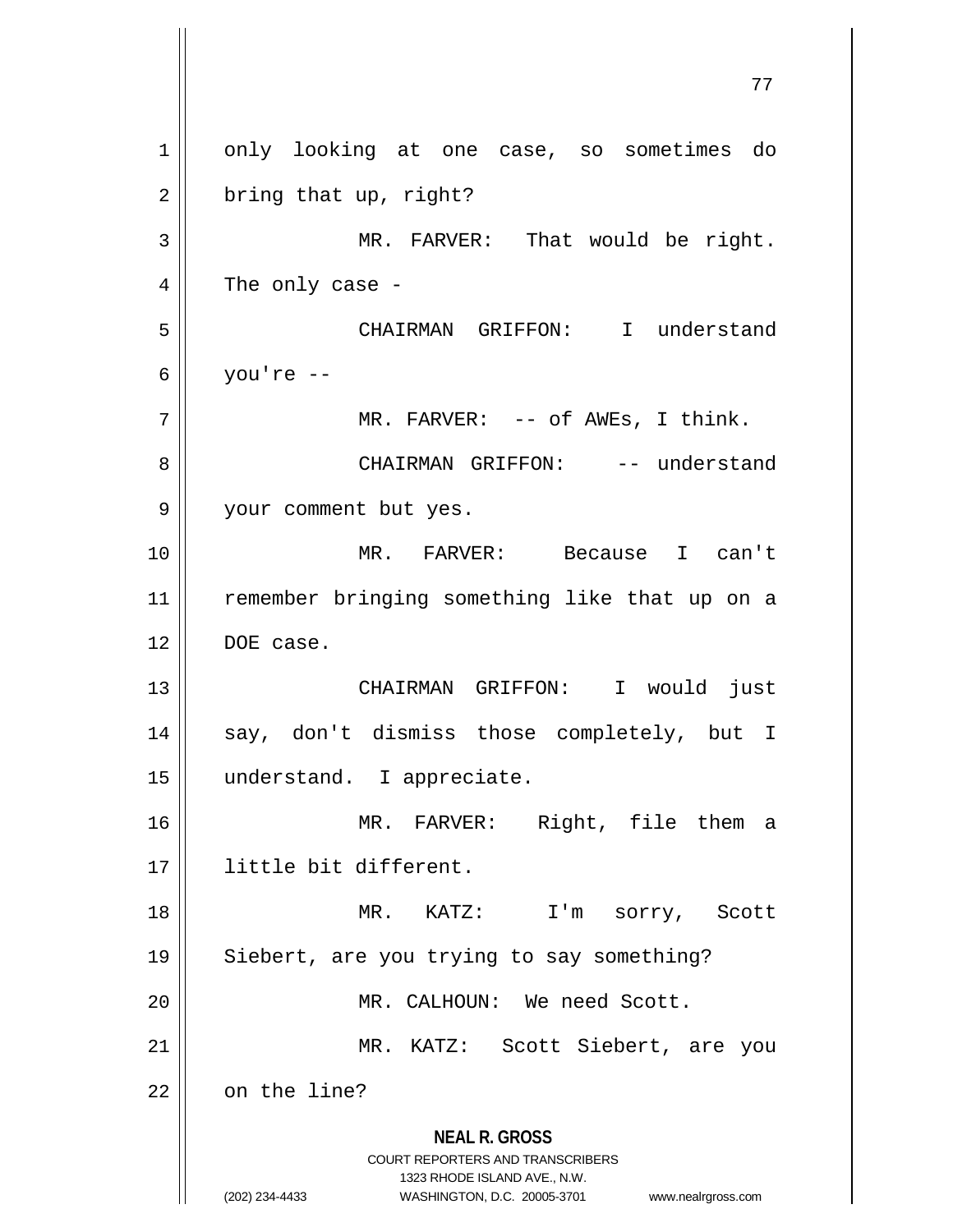**NEAL R. GROSS** COURT REPORTERS AND TRANSCRIBERS 1323 RHODE ISLAND AVE., N.W. (202) 234-4433 WASHINGTON, D.C. 20005-3701 www.nealrgross.com 1 | CHAIRMAN GRIFFON: Somehow they 2 | dropped off. 3 MR. CALHOUN: We'll get him. 4 MR. KATZ: Okay, wait. Dr. 5 | Kotelchuck, you're still with us, David? Who 6 do we have on the line? 7 MEMBER RICHARDSON: Hi, this is 8 David Richardson. I'm still on. 9 MR. KATZ: So we have you still.  $10$  | Do we have anyone other than  $-$ 11 MS. ROLFES: Scott said he can't 12 anything. 13 MR. KATZ: Is he still on the line? 14 MR. ROLFES: No. He said he can't 15 | hear anything. 16 || MR. CALHOUN: The call just dropped  $17 \parallel$  off. 18 MR. KATZ: Okay, so I'm going to 19 reconnect the other, the domestic line. That 20 || should work. Let's see. 21 || Ckay, that's not even, I'm going to  $22$  | have to reestablish the lines, it looks like.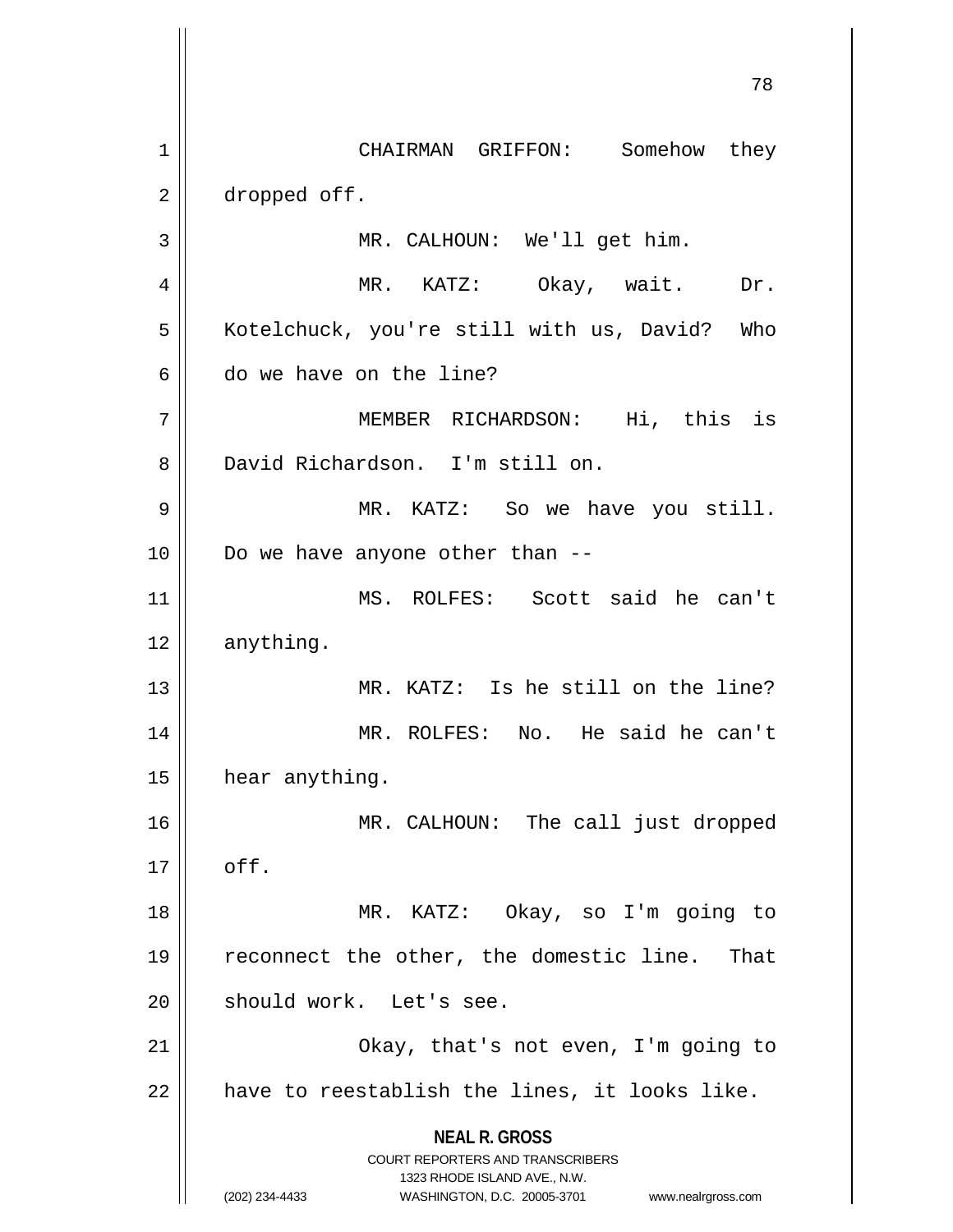| 1  | CHAIRMAN GRIFFON: Do we want to --                                      |
|----|-------------------------------------------------------------------------|
| 2  | MR. KATZ: David, if you're still                                        |
| 3  | on, I'm hanging up. I'm going to have to                                |
| 4  | reestablish the lines.                                                  |
| 5  | CHAIRMAN GRIFFON: Do we want to                                         |
| 6  | take a ten minute break right now? Would that                           |
| 7  | be or you want to --                                                    |
| 8  | MR. KATZ: Yes, we might as well                                         |
| 9  | take a break. But I'm not even sure David's                             |
| 10 | on the line anymore. Okay.                                              |
| 11 | CHAIRMAN GRIFFON: If anybody hears                                      |
| 12 | us out there, let's take a break, ten minutes.                          |
| 13 | (Whereupon, the meeting in the                                          |
| 14 | above-entitled matter went off the record at                            |
| 15 | $9:42$ a.m. and resumed at $10:01$ a.m.)                                |
| 16 | MR. KATZ: Okay, Mark?                                                   |
| 17 | CHAIRMAN GRIFFON: Alright, so                                           |
| 18 | we're picking up again on the agenda. We were                           |
| 19 | just talking about the item involving                                   |
| 20 | accelerating DR issue resolution process.                               |
| 21 | And I think, I'm taking it by the                                       |
| 22 | comments from the other Board Members, that I                           |
|    | <b>NEAL R. GROSS</b>                                                    |
|    | <b>COURT REPORTERS AND TRANSCRIBERS</b><br>1323 RHODE ISLAND AVE., N.W. |
|    | (202) 234-4433<br>WASHINGTON, D.C. 20005-3701<br>www.nealrgross.com     |

 $\left| \right|$ 

 $\mathop{\text{||}}$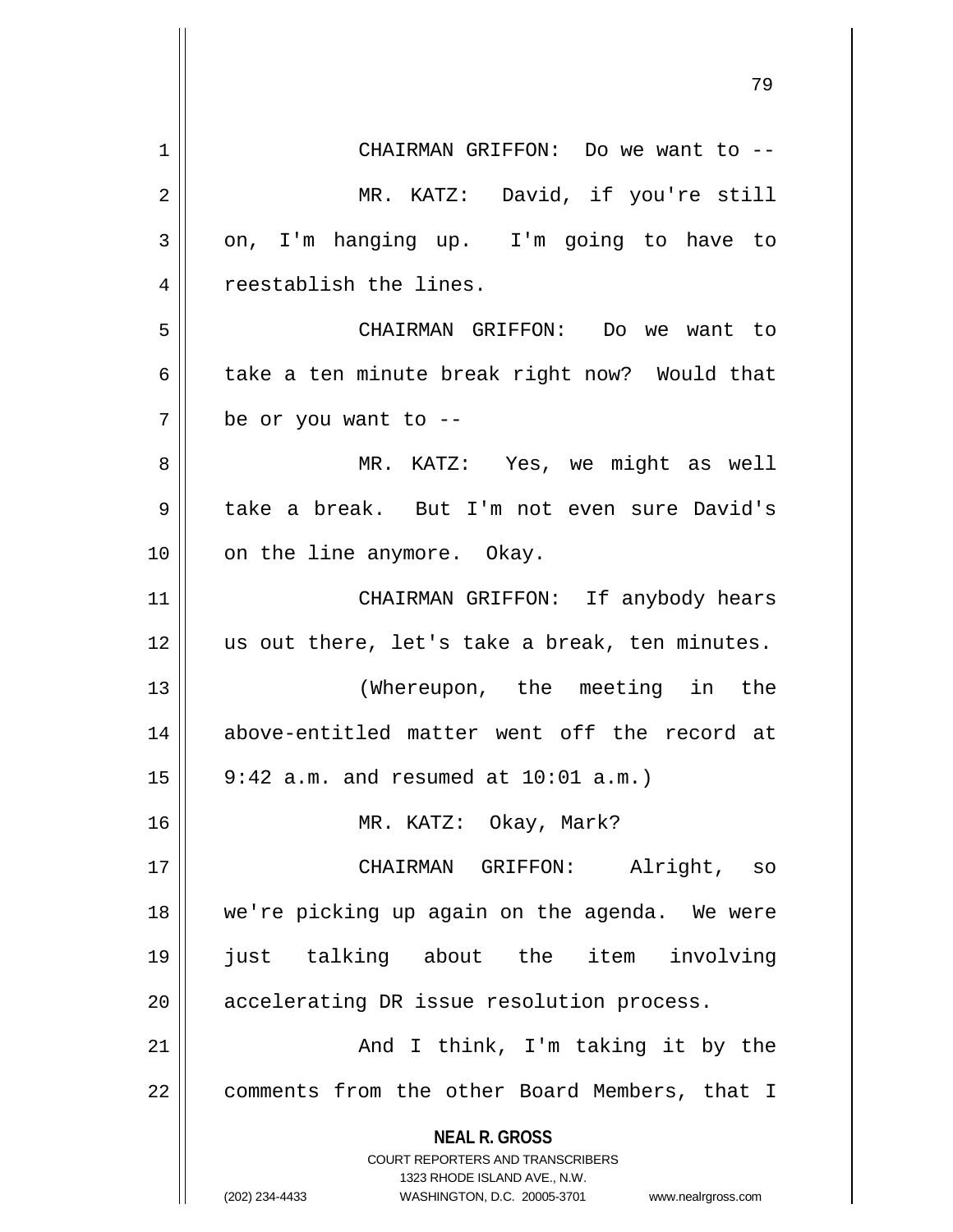1 | think we agree with this. And NIOSH is in  $2 \parallel$  agreement with it, and SC&A is putting it 3 forward. 4 So I think we would like to 5 initiate this process, at least on a trial  $6 \parallel$  basis, see how this goes. And maybe, as Grady  $7 \parallel$  said, after the backlog is gone, do we 8 continue? I don't know. We may not see a 9 || need. But I think it's worth, at least doing  $10$  ||  $-$ 11 || MR. STIVER: At least trying it. 12 CHAIRMAN GRIFFON: -- now. Right. 13 Doug was mentioning in the hallway that he 14 feels like a lot of the technical calls might 15 | be actually very short. 16 Because just sending back and forth 17  $\parallel$  the ballast, as Ted was saying, the chunk of 18 || cases and going back and forth with some of 19 || the written responses, documenting them, of  $20$  course, that part of it could save a lot of 21 || time and gain efficiencies right there. You 22 || may not need long technical calls.

> **NEAL R. GROSS** COURT REPORTERS AND TRANSCRIBERS 1323 RHODE ISLAND AVE., N.W.

(202) 234-4433 WASHINGTON, D.C. 20005-3701 www.nealrgross.com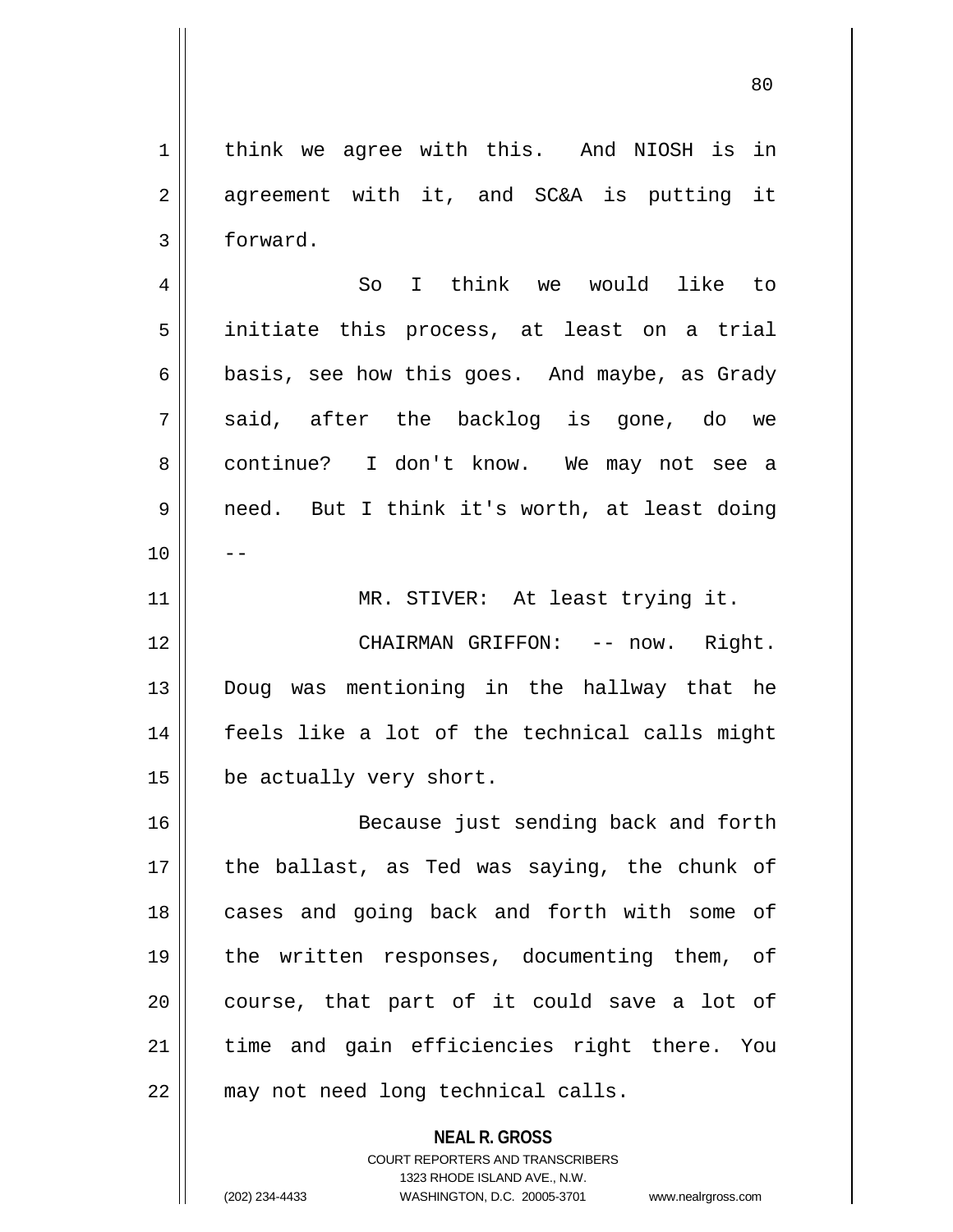| $\mathbf 1$ | MR. STIVER: That's true.                                         |
|-------------|------------------------------------------------------------------|
| 2           | CHAIRMAN GRIFFON: But at least                                   |
| 3           | we're approving that you can do both. So I                       |
| 4           | think we should start that soon.                                 |
| 5           | On the second part of it, I was                                  |
| 6           | going to propose that, you know, we have these                   |
| 7           | classes of cases that we identified, I forget                    |
| 8           | how. We had a discussion on this. And today                      |
| 9           | we're going to have the first A grouping,                        |
| 10          | right?                                                           |
| 11          | MR. STIVER: Yes.                                                 |
| 12          | CHAIRMAN GRIFFON: So whether we go                               |
| 13          | forward with the different groupings or                          |
| 14          | whether we try the site idea, which seems to                     |
| 15          | have a lot of merit. I propose, let's wait to                    |
| 16          | discuss that after we to through this A                          |
| 17          | grouping and make a decision toward the end of                   |
| 18          | this meeting. And then we can talk.                              |
| 19          | I think it might be also                                         |
| 20          | worthwhile, like a tentative, just so the                        |
| 21          | Subcommittee know what's<br>happening, a                         |
| 22          | tentative sort of schedule. And I think                          |
|             | <b>NEAL R. GROSS</b>                                             |
|             | <b>COURT REPORTERS AND TRANSCRIBERS</b>                          |
|             | 1323 RHODE ISLAND AVE., N.W.                                     |
|             | (202) 234-4433<br>WASHINGTON, D.C. 20005-3701 www.nealrgross.com |

 $\mathsf{I}$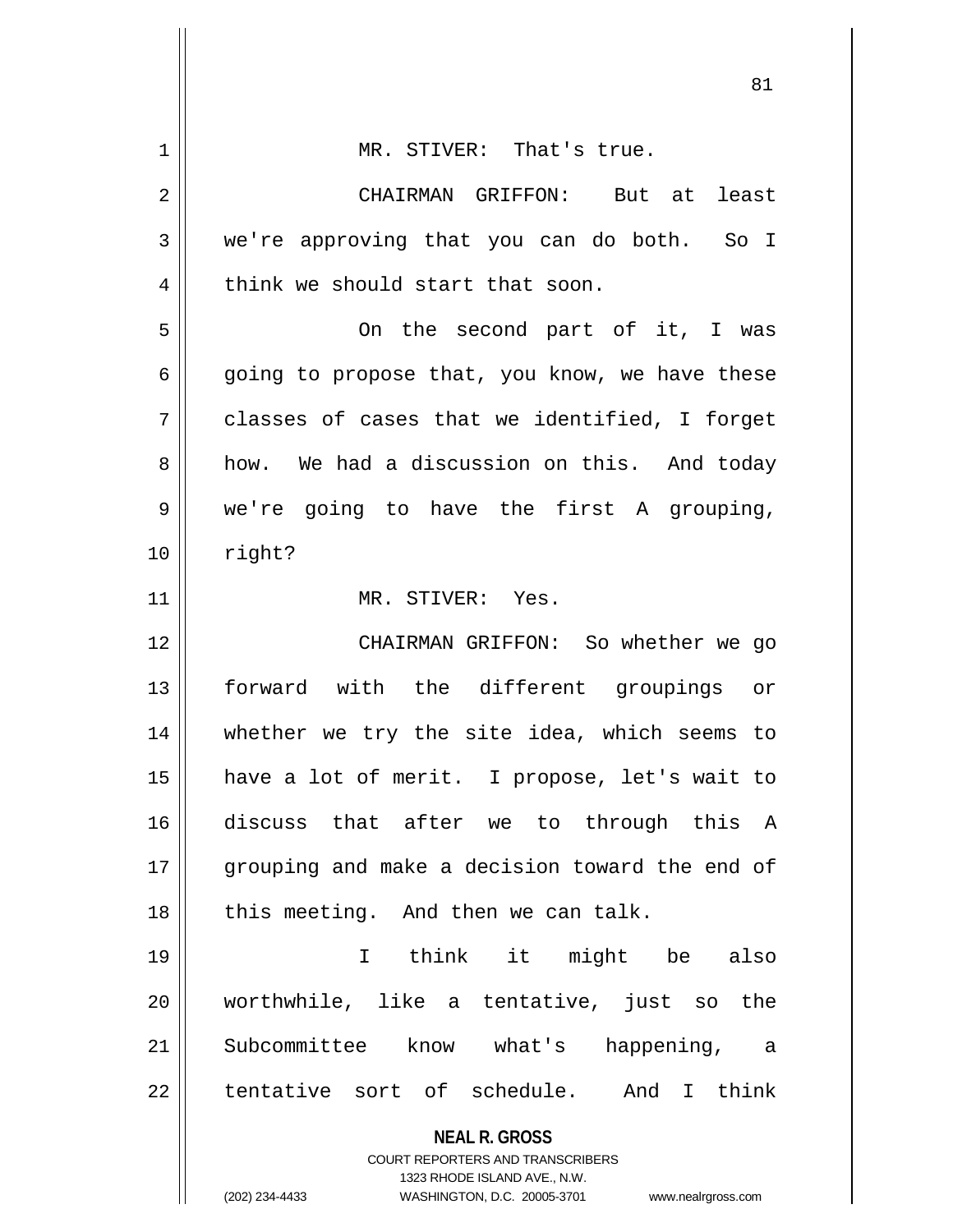| 1  | you've put that in --                                                                               |
|----|-----------------------------------------------------------------------------------------------------|
| 2  | MR. STIVER: Yes, we have a                                                                          |
| 3  | hypothetical --                                                                                     |
| 4  | CHAIRMAN GRIFFON: Right, right.                                                                     |
| 5  | At least for the next --                                                                            |
| 6  | MR. STIVER: Basically been weighed                                                                  |
| 7  | between the other meetings.                                                                         |
| 8  | CHAIRMAN GRIFFON: Right, the next                                                                   |
| 9  | technical meeting might be, and say we decide                                                       |
| 10 | that you're going to take them by sites. So                                                         |
| 11 | you say Savannah River, and we're going to do                                                       |
| 12 | $it$ $-$                                                                                            |
| 13 | MR. STIVER: Yes, that's --                                                                          |
| 14 | CHAIRMAN GRIFFON: -- over this                                                                      |
| 15 | time frame, right, something like that. Well,                                                       |
| 16 | can make that call at the end of the<br>we                                                          |
| 17 | meeting today, if that's okay.                                                                      |
| 18 | MR. FARVER: But one thing I do                                                                      |
| 19 | think was helpful was that we were addressing                                                       |
| 20 | all the findings and the kinks. In other                                                            |
| 21 | words, so there were 34 findings that were                                                          |
| 22 | looked at $-$                                                                                       |
|    | <b>NEAL R. GROSS</b>                                                                                |
|    | <b>COURT REPORTERS AND TRANSCRIBERS</b>                                                             |
|    | 1323 RHODE ISLAND AVE., N.W.<br>(202) 234-4433<br>WASHINGTON, D.C. 20005-3701<br>www.nealrgross.com |

 $\overline{\phantom{a}}$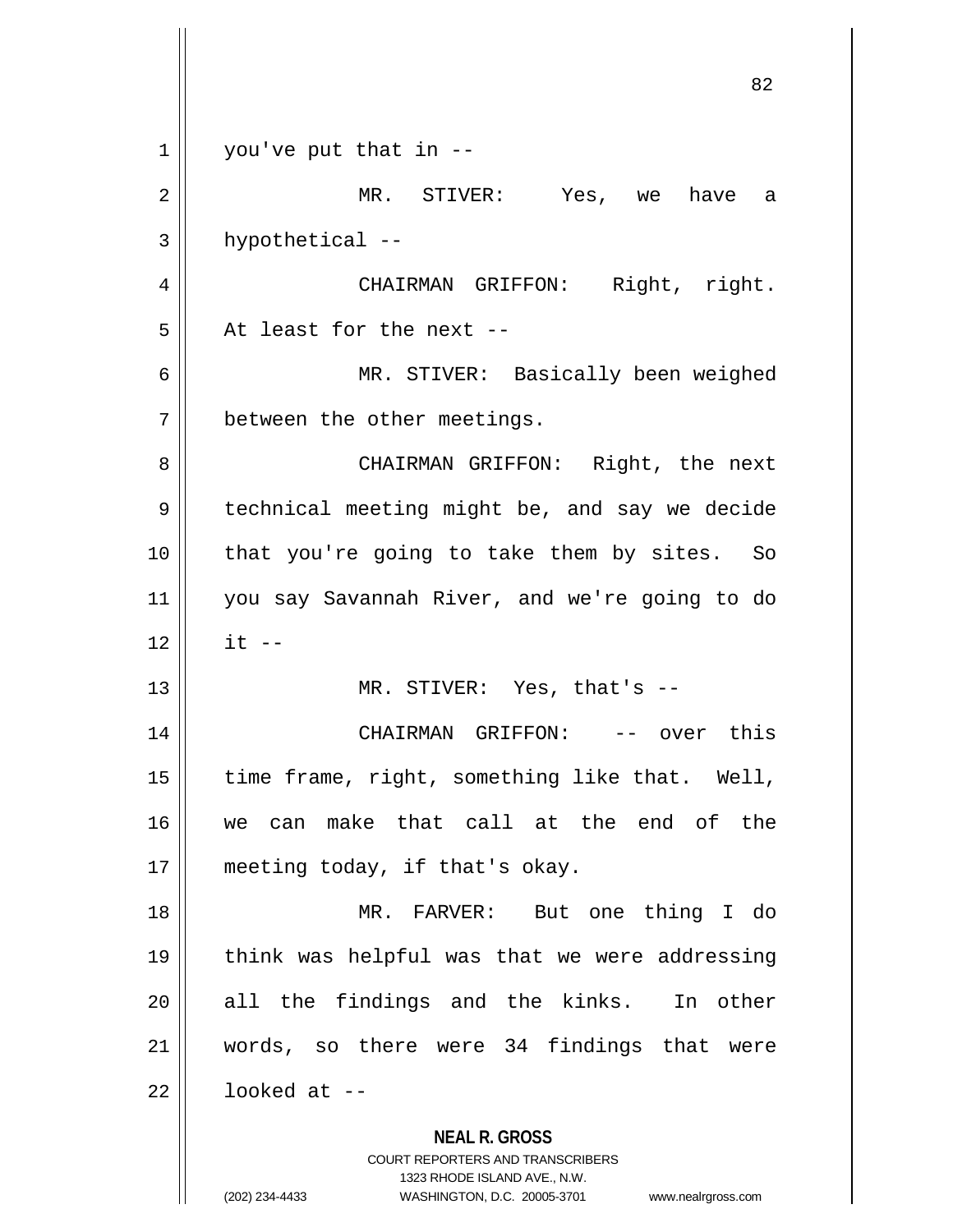|                | ັບ                                                                                                                                                                     |
|----------------|------------------------------------------------------------------------------------------------------------------------------------------------------------------------|
| $\mathbf 1$    | CHAIRMAN GRIFFON: Right.                                                                                                                                               |
| $\overline{2}$ | MR. FARVER: -- there were only                                                                                                                                         |
| 3              | eight cases you had to look at, which was a                                                                                                                            |
| 4              | whole lot easier than having to go through 30                                                                                                                          |
| 5              | cases for say 30 findings or something.                                                                                                                                |
| 6              | CHAIRMAN GRIFFON: Right.                                                                                                                                               |
| 7              | It made<br>it<br>MR. FARVER:<br>much                                                                                                                                   |
| 8              | easier.                                                                                                                                                                |
| 9              | CHAIRMAN GRIFFON: For this                                                                                                                                             |
| 10             | grouping here, that we did for that?                                                                                                                                   |
| 11             | MR. FARVER: Yes, that -                                                                                                                                                |
| 12             | CHAIRMAN GRIFFON: Yes, yes. So                                                                                                                                         |
| 13             | maybe let's go through these and then we can                                                                                                                           |
| 14             | talk about that best path forward afterwards.                                                                                                                          |
| 15             | Is that Alright for you?                                                                                                                                               |
| 16             | MR. CALHOUN: Yes, that's great.                                                                                                                                        |
| 17             | CHAIRMAN GRIFFON: Okay. Anything                                                                                                                                       |
| 18             | else on that? So I'm just going to make a                                                                                                                              |
| 19             | note that we're going to adopt this process.                                                                                                                           |
| 20             | And I think it's useful because you                                                                                                                                    |
| 21             | have some of those statistics in there, which                                                                                                                          |
| 22             | are very useful, on the sites and stuff moving                                                                                                                         |
|                | <b>NEAL R. GROSS</b><br><b>COURT REPORTERS AND TRANSCRIBERS</b><br>1323 RHODE ISLAND AVE., N.W.<br>(202) 234-4433<br>WASHINGTON, D.C. 20005-3701<br>www.nealrgross.com |

Ħ

 $\mathop{\text{||}}$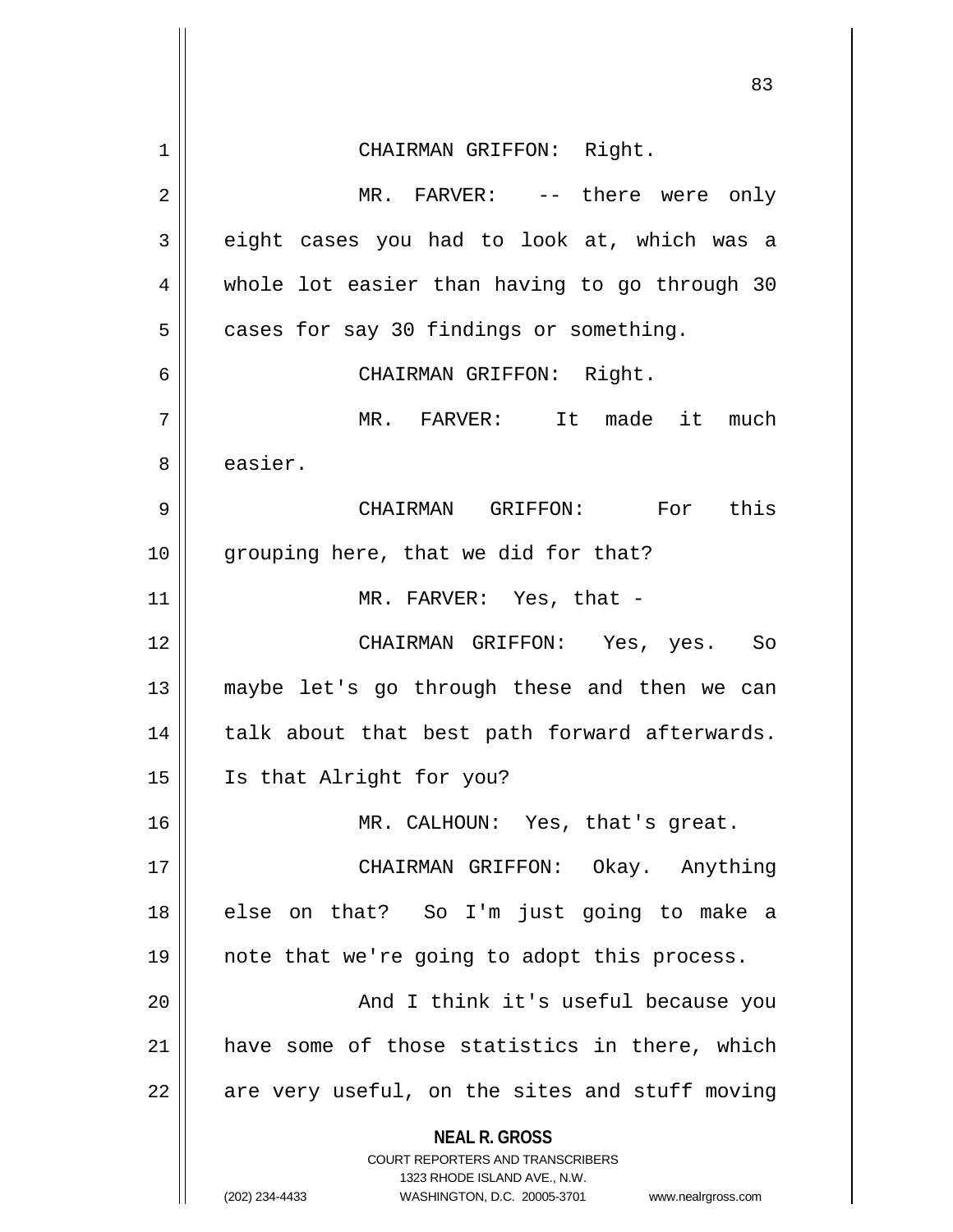**NEAL R. GROSS** COURT REPORTERS AND TRANSCRIBERS 1323 RHODE ISLAND AVE., N.W. 84 1 forward there -- 2 || MR. CALHOUN: I'll circulate it. 3 || CHAIRMAN GRIFFON: Okay. 4 MR. STIVER: I can go ahead and  $5 \parallel$  send out  $-$ 6 CHAIRMAN GRIFFON: Forward it to 7 | the Subcommittee --8 || MR. STIVER: -- a mailing to the 9 Subcommittee and the DCAS. 10 CHAIRMAN GRIFFON: Because you did 11 a nice table of a breakdown of the number of 12 cases by sites and stuff, and just useful 13  $\parallel$  statistics to look at, yes. 14 MR. STIVER: Okay. 15 || CHAIRMAN GRIFFON: Alright. 16 Okay, let's move on to the next 17 item then, which is start to get into the  $18$  || cases, I guess, which should be  $-$  I'm still 19 typing -- issue resolution for the cases with 20 || Category A findings. Does it make sense to 21  $\parallel$  start there or do we want to do the 8th set  $22$  | first, Doug?

<sup>(202) 234-4433</sup> WASHINGTON, D.C. 20005-3701 www.nealrgross.com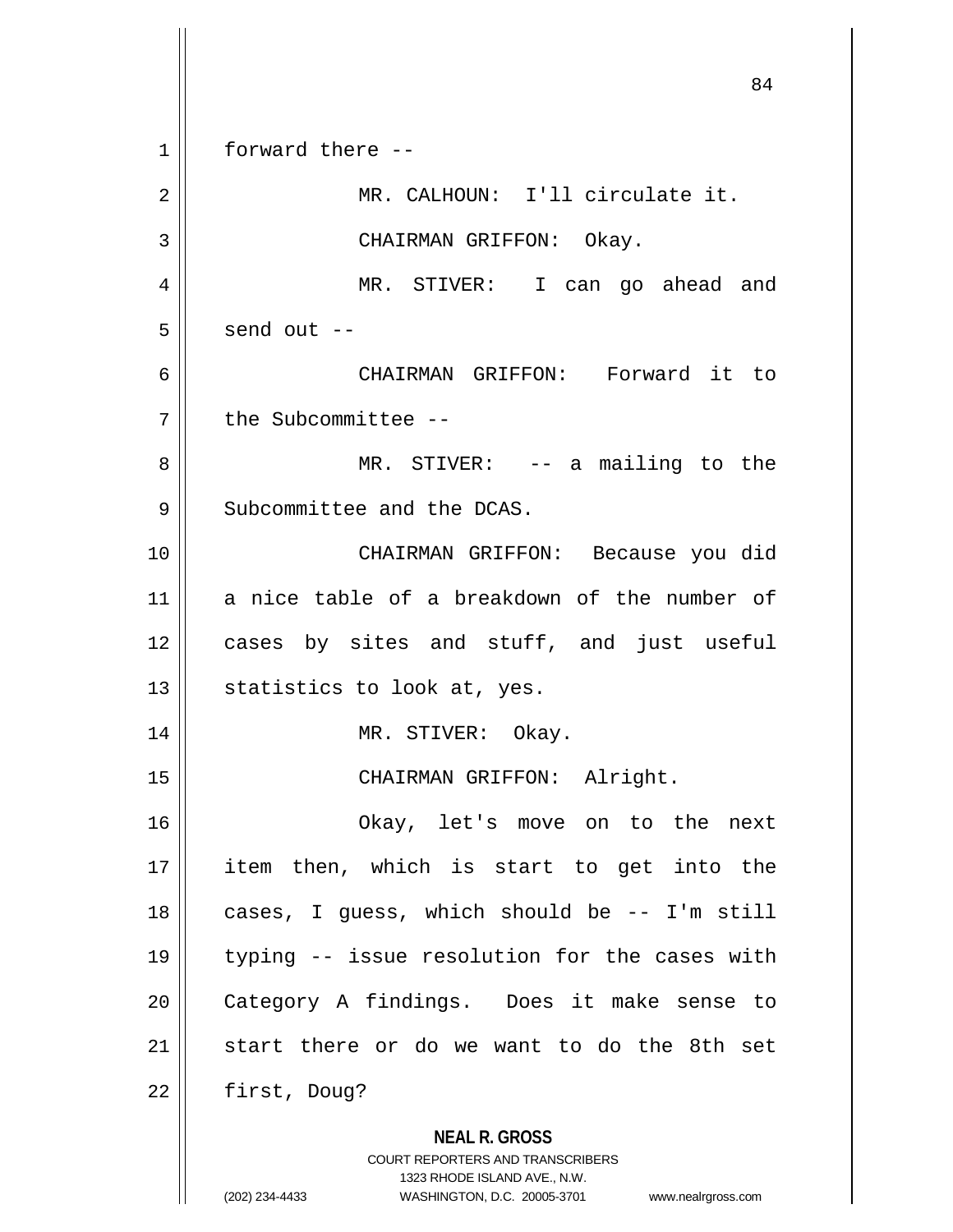**NEAL R. GROSS** COURT REPORTERS AND TRANSCRIBERS 1323 RHODE ISLAND AVE., N.W. (202) 234-4433 WASHINGTON, D.C. 20005-3701 www.nealrgross.com 1 | MR. FARVER: No, we can start with  $2 \parallel$  these. You can kind of get a feel for how it  $3 \parallel$  goes. 4 || CHAIRMAN GRIFFON: Alright. 5 MR. STIVER: Should be able to 6 | knock these down today. Do you want to lead 7 || out on this one? 8 MR. FARVER: Sure, I'll start off. 9 CHAIRMAN GRIFFON: Hold on, let's 10 make sure everybody has that document first. 11 || MR. FARVER: Okay. 12 CHAIRMAN GRIFFON: Yes. That got 13 | forwarded to everyone, I assume? 14 MR. KATZ: David Kotelchuck, you 15 won't have this because you don't have a CDC 16 email address and this has Privacy Act 17 information. 18 || MEMBER KOTELCHUCK: That's alright. 19 MR. KATZ: But everyone else should 20 have it. 21 || MEMBER KOTELCHUCK: Okay. 22 CHAIRMAN GRIFFON: So this is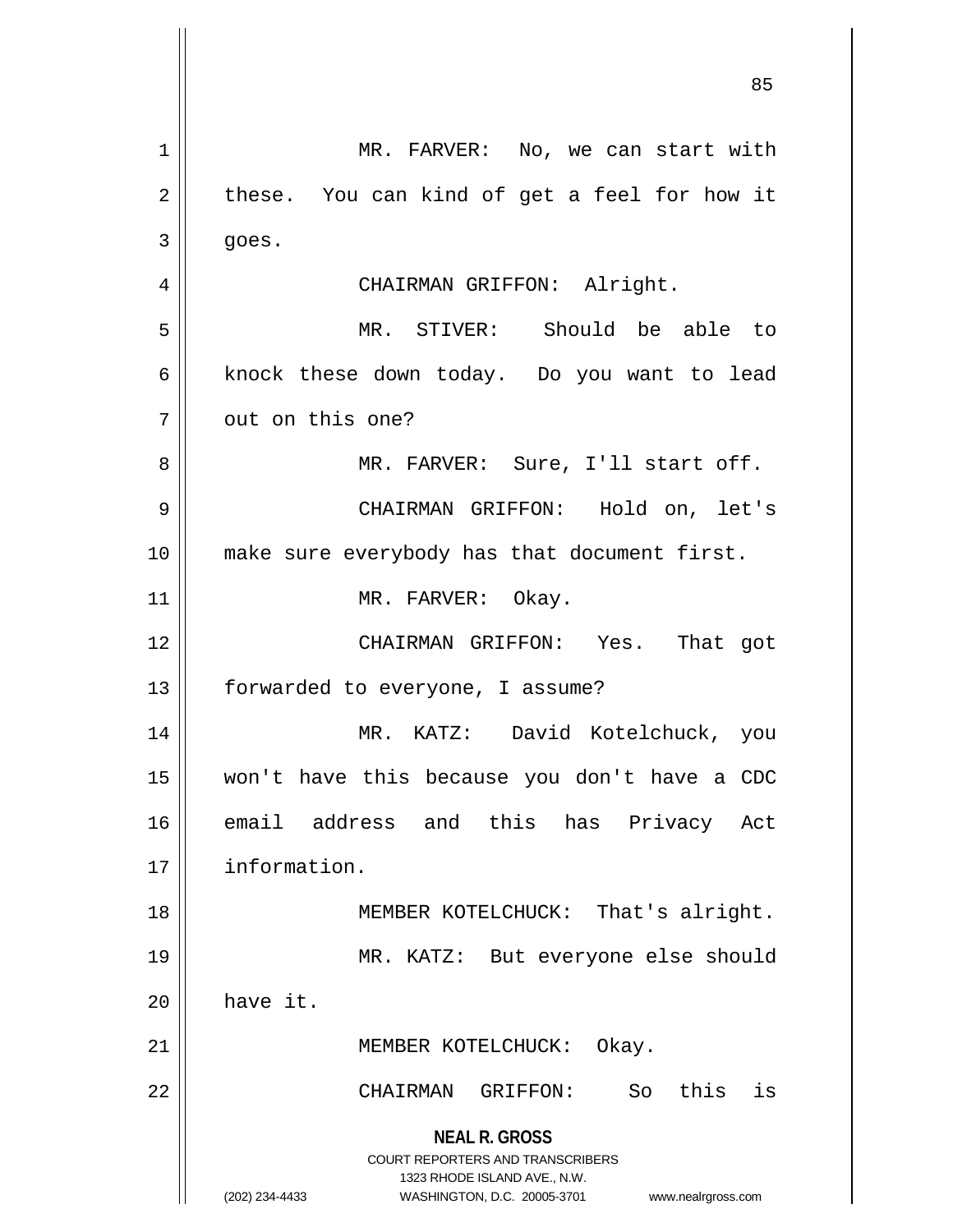**NEAL R. GROSS** COURT REPORTERS AND TRANSCRIBERS 1323 RHODE ISLAND AVE., N.W. (202) 234-4433 WASHINGTON, D.C. 20005-3701 www.nealrgross.com 1 called issues matrix 10th to 13th set, 2 || Grouping A, June 2012, SC&A.doc, is that 3 correct? 4 MR. FARVER: That includes our 5 || responses also, yes. 6 CHAIRMAN GRIFFON: Okay. 7 MR. KATZ: So Doug, before you 8 all launch, you know what, maybe for David 9 || Kotelchuck's benefit, you could just explain 10 what this Category A is so that he can follow  $11$  | along with  $-$ 12 MEMBER KOTELCHUCK: Yes, it would 13 be appreciated. 14 MR. FARVER: Category A, as we 15 defined it, has to do with, did we have the 16 || person assigned to the proper location, work 17 location? 18 || So we grouped findings by, do we 19 have the proper location. And then we look at  $20$  all the findings in that case, that had one of  $21$  those findings. So as we start off here, 22 || you'll see that there are other findings that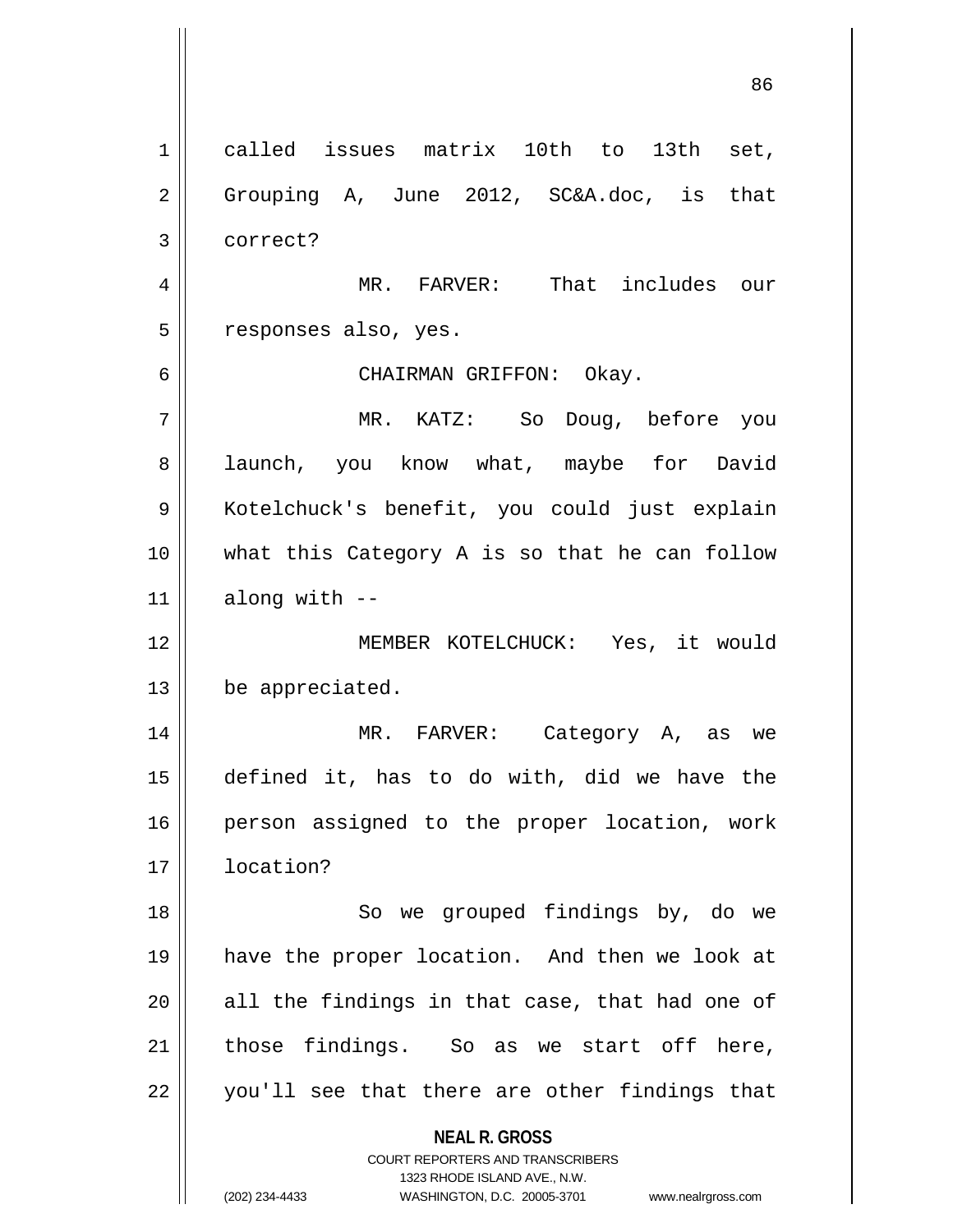$1 \parallel$  don't relate to work location --

| 2  | CHAIRMAN GRIFFON: Let me just step                       |
|----|----------------------------------------------------------|
| 3  | back a little for David's sake. David, we                |
| 4  | have a large backlog of, SC&A is reviewing               |
| 5  | these dose reconstructions.                              |
| 6  | And they bring the findings to our                       |
| 7  | Subcommittee. And we go through each finding             |
| 8  | one by one. And over the course of many                  |
| 9  | years, SC&A has got quite a bit ahead of us.             |
| 10 | So we have a large backlog of                            |
| 11 | cases. So what we try to do is come up with              |
| 12 | different ways to group them that might make             |
| 13 | this resolution process, that we're doing here           |
| 14 | today, a little more efficient.                          |
| 15 | And one was to sort of define some                       |
| 16 | categories. Basically these categories were              |
| 17 | based on findings we've seen many times.                 |
| 18 | We've seen these commonly.                               |
| 19 | And one that comes up a lot was                          |
| 20 | location. A lot of times, for example,                   |
| 21 | neutron doses, if a person wasn't identified             |
| 22 | as working in a certain area, there would not            |
|    | <b>NEAL R. GROSS</b><br>COURT REPORTERS AND TRANSCRIBERS |

1323 RHODE ISLAND AVE., N.W.

(202) 234-4433 WASHINGTON, D.C. 20005-3701 www.nealrgross.com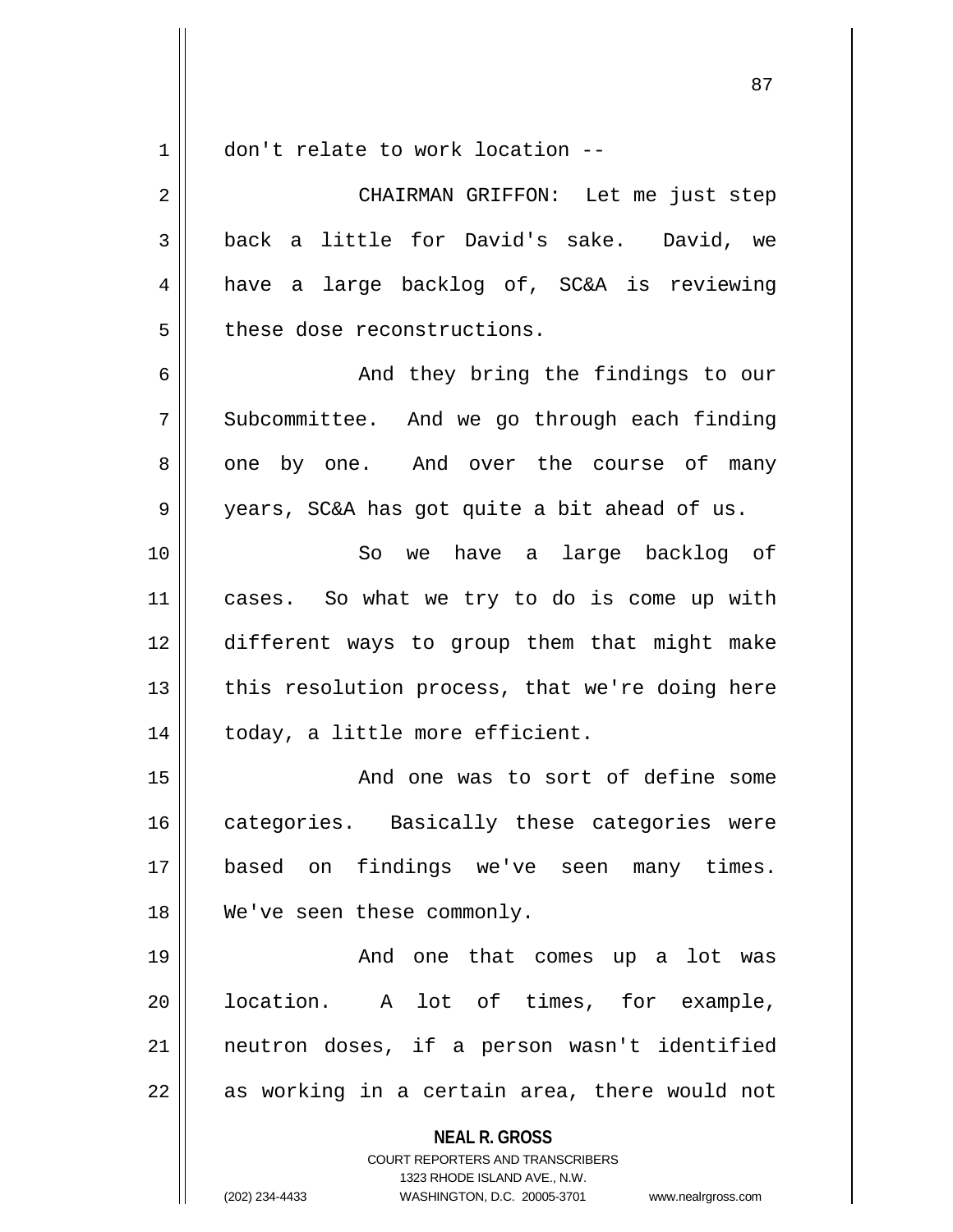be assigned neutron doses.

| $\overline{2}$ | But they might have something in                                                                                                                                       |
|----------------|------------------------------------------------------------------------------------------------------------------------------------------------------------------------|
| 3              | their questionnaire that suggest they work                                                                                                                             |
| 4              | there. And that might be different than the                                                                                                                            |
| 5              | dosimetry records, so it's not always                                                                                                                                  |
| 6              | straightforward.                                                                                                                                                       |
| 7              | So location comes up quite a bit                                                                                                                                       |
| 8              | as, you know, why did NIOSH assign neutron                                                                                                                             |
| 9              | doses when the person says they worked in                                                                                                                              |
| 10             | building X. So that's the first category.                                                                                                                              |
| 11             | MEMBER KOTELCHUCK: Okay, great,                                                                                                                                        |
| 12             | thank you.                                                                                                                                                             |
| 13             | CHAIRMAN GRIFFON: Okay, so that's                                                                                                                                      |
| 14             | what we're going into today.                                                                                                                                           |
| 15             | MEMBER KOTELCHUCK: Good, good.                                                                                                                                         |
| 16             | CHAIRMAN GRIFFON:<br>And Doug, I'll                                                                                                                                    |
| 17             | turn it back to you.                                                                                                                                                   |
| 18             | MR. FARVER: Okay. The first case                                                                                                                                       |
| 19             | has to do with Grand Junction's operations'                                                                                                                            |
| 20             | office. The person was an electrician, worked                                                                                                                          |
| 21             | there for, looks like to me from '51 to '89.                                                                                                                           |
| 22             | So, many years.                                                                                                                                                        |
|                | <b>NEAL R. GROSS</b><br><b>COURT REPORTERS AND TRANSCRIBERS</b><br>1323 RHODE ISLAND AVE., N.W.<br>(202) 234-4433<br>WASHINGTON, D.C. 20005-3701<br>www.nealrgross.com |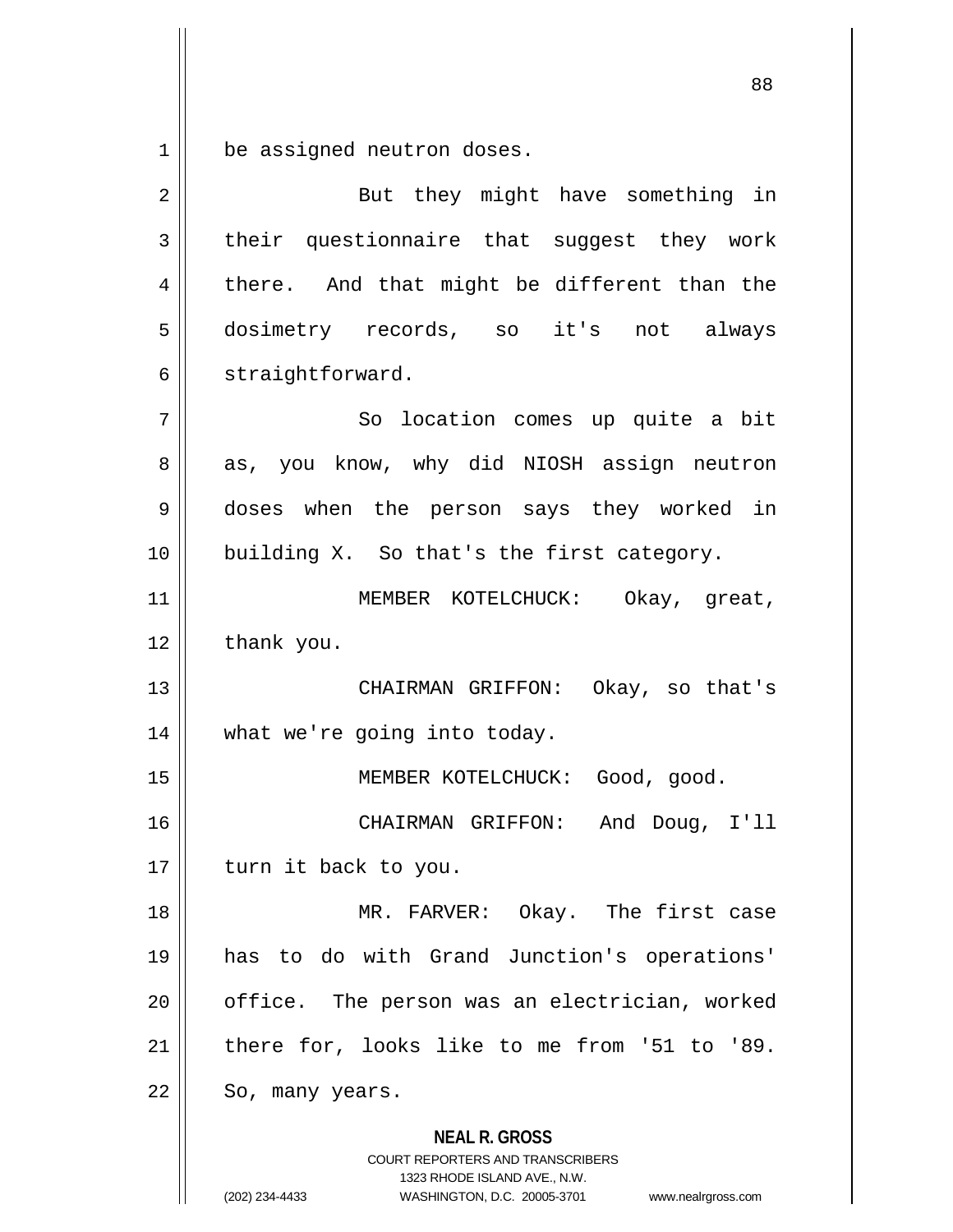| $\mathbf{1}$   | And we can look at a matrix and we                                      |
|----------------|-------------------------------------------------------------------------|
| $\overline{2}$ | can see in the first findings we identified                             |
| 3              | has to do with inappropriate procedure, method                          |
| $\overline{4}$ | used to model photon doses.                                             |
| 5              | And really what this comes down to                                      |
| 6              | is there was no data for Grand Junction, no                             |
| 7              | worker data, no work site date. So NIOSH                                |
| 8              | applied coworker data from other sites.                                 |
| 9              | And correct me if I'm wrong, Grady                                      |
| 10             | and Beth, but I believe what you did is you                             |
| 11             | took is either the lowest doses from multiple                           |
| 12             | sites. It wasn't like you just used coworker                            |
| 13             | data from a single site and applied it. You                             |
| 14             | took doses from multiple sites and applied it                           |
| 15             | to this case.                                                           |
| 16             | MR. CALHOUN: Yes, it says complex-                                      |
| 17             | wide, coworker data set, yes. And I'm going                             |
| 18             | to count on Scott to jump in here too.                                  |
| 19             | FARVER: And then the basis<br>MR.                                       |
| 20             | for, gosh most of the findings for this case                            |
| 21             | is, is it appropriate to use that coworker                              |
| 22             | data for this site. Because it's really not                             |
|                |                                                                         |
|                | <b>NEAL R. GROSS</b>                                                    |
|                | <b>COURT REPORTERS AND TRANSCRIBERS</b><br>1323 RHODE ISLAND AVE., N.W. |
|                | (202) 234-4433<br>WASHINGTON, D.C. 20005-3701 www.nealrgross.com        |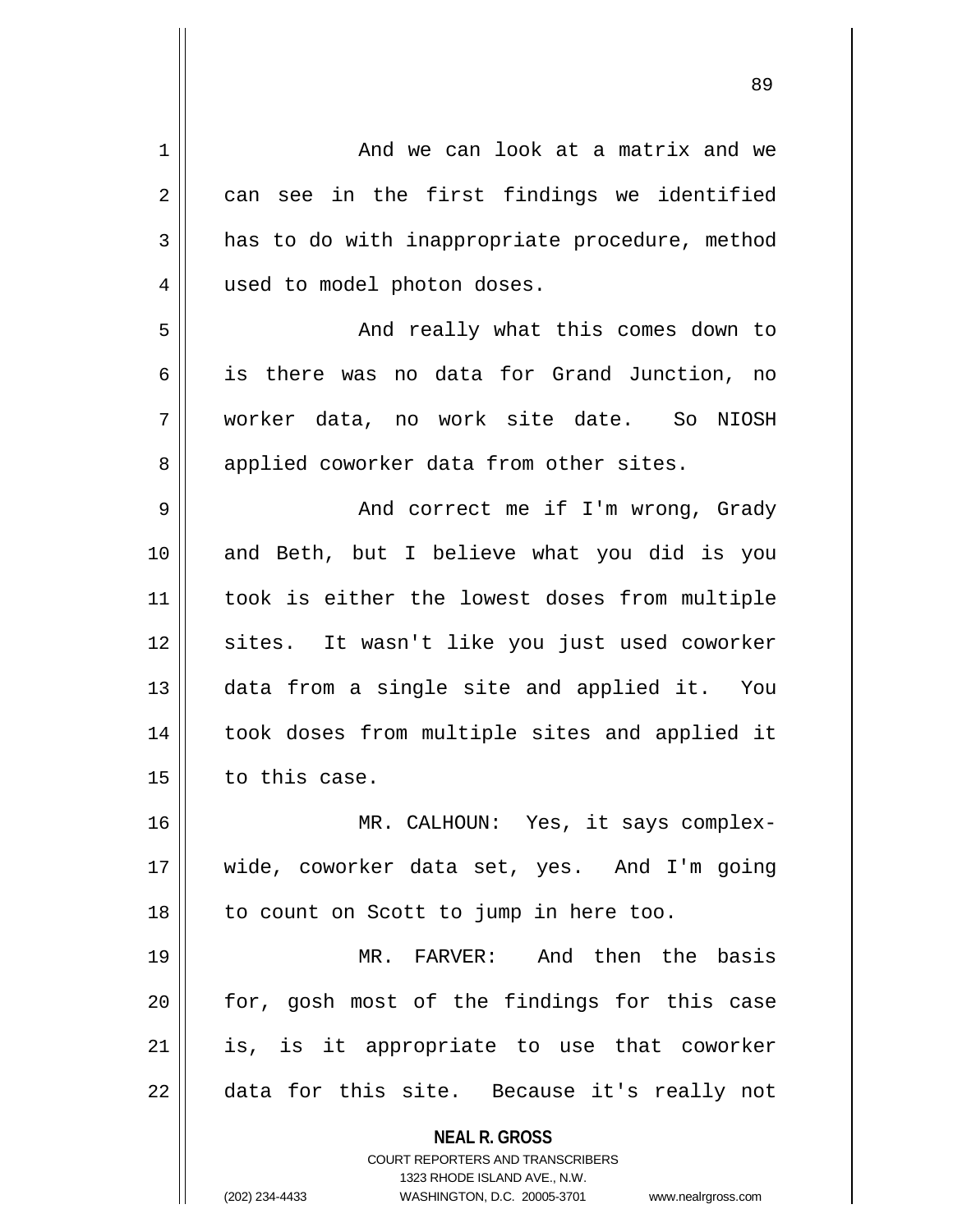1 | how we feel coworker data was meant to be 2 | applied.

3 We feel it was meant to be applied  $4 \parallel$  to people who worked at a site; they should 5 || have data from their coworkers, not from 6 coworkers at other sites. Which brings up the  $7$  | point then, what do you do if you have no data 8 || for the site or the worker? 9 CHAIRMAN GRIFFON: This is an issue 10 that's also been on one of other Work Groups,

11 isn't it? I think this piece of coworker  $12 \parallel$  data.

13 || MR. STIVER: Yes, this is under --14 CHAIRMAN GRIFFON: Sounds very 15 | familiar, yes.

16 || MR. STIVER: -- whether this should 17 be evaluated under the OCAS IG-004 guidance 18 || and the Board's criteria for surrogate data. 19 Because this is certainly an example of 20 || surrogate data, yes, not necessarily coworker  $21 \parallel$  data.

22 MR. CALHOUN: Yes, that's more of a

**NEAL R. GROSS** COURT REPORTERS AND TRANSCRIBERS

1323 RHODE ISLAND AVE., N.W.

(202) 234-4433 WASHINGTON, D.C. 20005-3701 www.nealrgross.com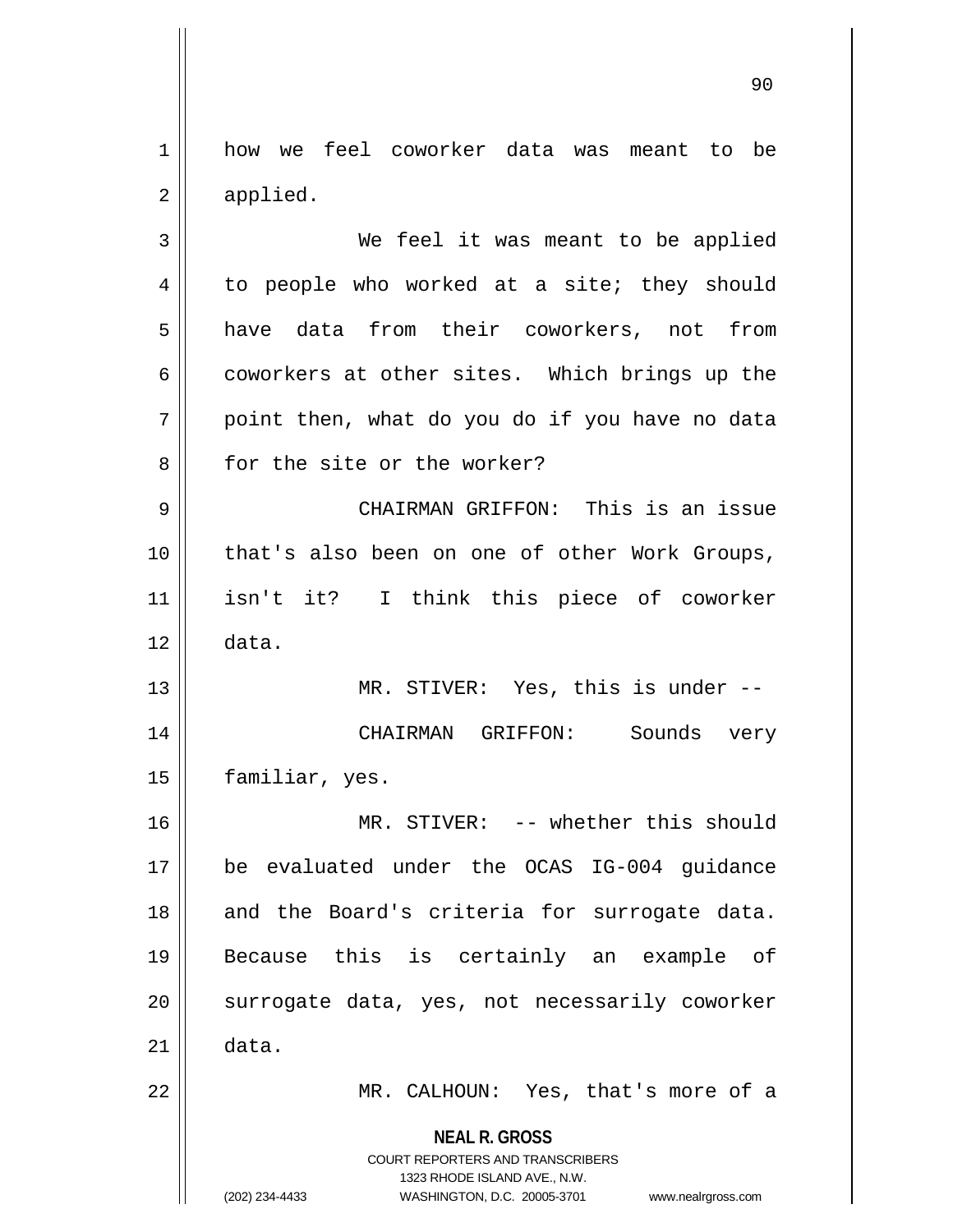**NEAL R. GROSS** COURT REPORTERS AND TRANSCRIBERS 1323 RHODE ISLAND AVE., N.W. 1 || TBD policy-type discussion, whether or not we 2 followed the TBD. We do do that in some 3 cases. And we have done that for quite some  $4 \parallel$  time. 5 And I know that it's been under  $6 \parallel$  evaluation and we've got ways to look at that.  $7 \parallel$  But this was a comp case too, by the way. But 8 we do assign coworker data from other sites if 9 we feel that the processes and the exposures 10 were similar. 11 CHAIRMAN GRIFFON: Which site is  $12$  | this? 13 MR. FARVER: This is Grand 14 Junction. 15 MEMBER CLAWSON: But Grand Junction 16 is unique to itself. So I look at it a little 17 | bit different standpoint. 18 MEMBER POSTON: Yes, that was my 19 concern. It's somewhat unique. And what does 20 | complex-wide mean? 21 MR. CALHOUN: I'd have to look at  $22$  | the TBD to find how many data sets we pulled

<sup>(202) 234-4433</sup> WASHINGTON, D.C. 20005-3701 www.nealrgross.com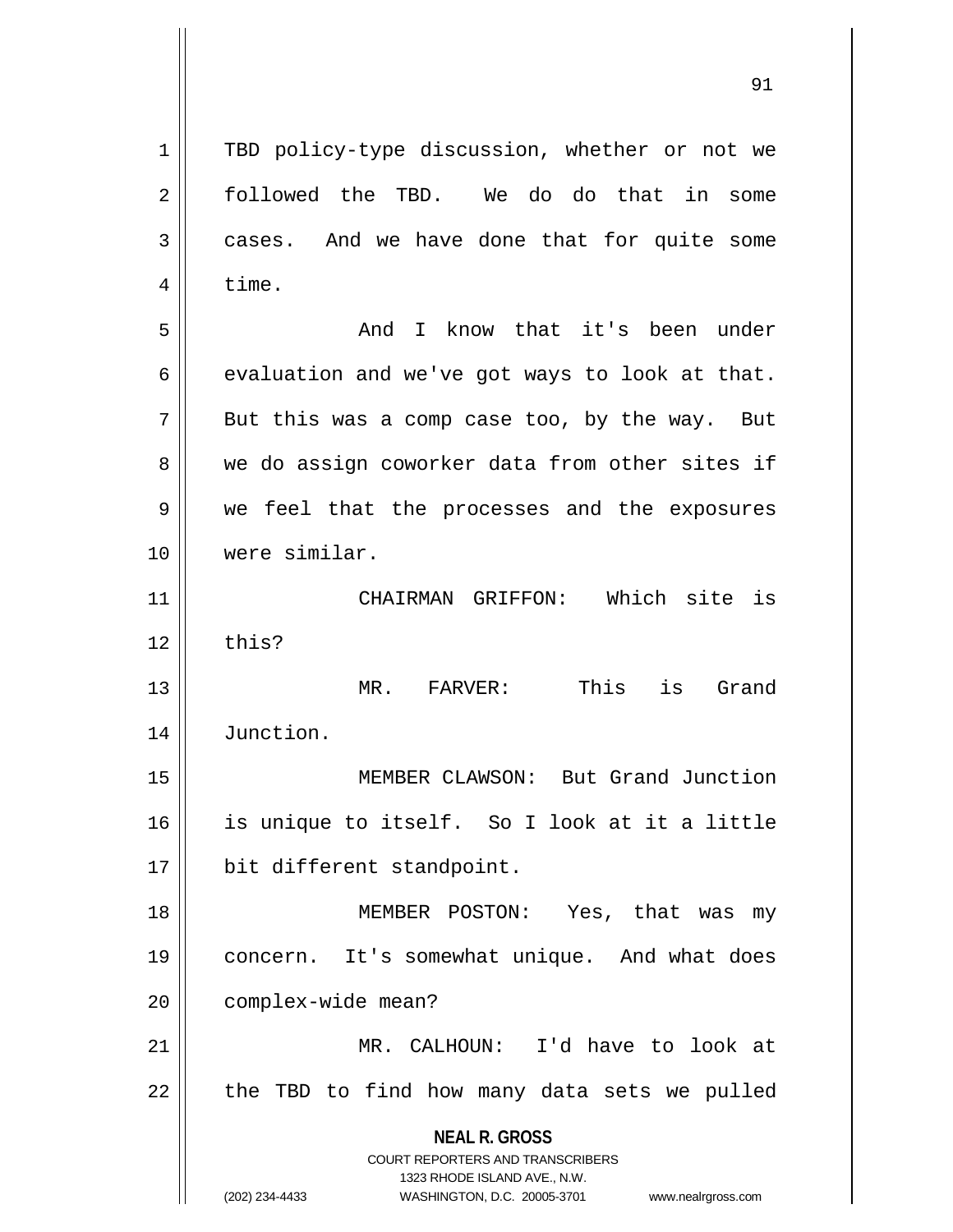| 1  | from. But I don't know that off the top of my                                                       |
|----|-----------------------------------------------------------------------------------------------------|
| 2  | head.                                                                                               |
| 3  | MR. FARVER: You chose doses from                                                                    |
| 4  | different sites.                                                                                    |
| 5  | MR. STIVER: Yes. We have X-10, K-                                                                   |
| 6  | 25, Hanford, Paducah, and Portsmouth.                                                               |
| 7  | MEMBER POSTON: None of those so                                                                     |
| 8  | far fit the $-$                                                                                     |
| 9  | MR. SIEBERT: This is Scott                                                                          |
| 10 | Siebert. I can shed some light on this. What                                                        |
| 11 | was done is the OTIBs that we had for coworker                                                      |
| 12 | doses, external coworker doses, that were                                                           |
| 13 | published at the time of the dose                                                                   |
| 14 | reconstruction, which was in 2006.                                                                  |
| 15 | We looked at the six other sites                                                                    |
| 16 | that had coworker available, that also worked                                                       |
| 17 | with Uranium. It was Rocky Flats, X-10, K-25,                                                       |
| 18 | Hanford, Paducah, Savannah River, and                                                               |
| 19 | Portsmouth. I apologize, that's seven, those                                                        |
| 20 | seven sites.                                                                                        |
| 21 | And since this claim had multiple                                                                   |
| 22 | BCCs and was likely going to be driven by                                                           |
|    | <b>NEAL R. GROSS</b>                                                                                |
|    | <b>COURT REPORTERS AND TRANSCRIBERS</b>                                                             |
|    | 1323 RHODE ISLAND AVE., N.W.<br>(202) 234-4433<br>WASHINGTON, D.C. 20005-3701<br>www.nealrgross.com |

 $\mathbf{I}$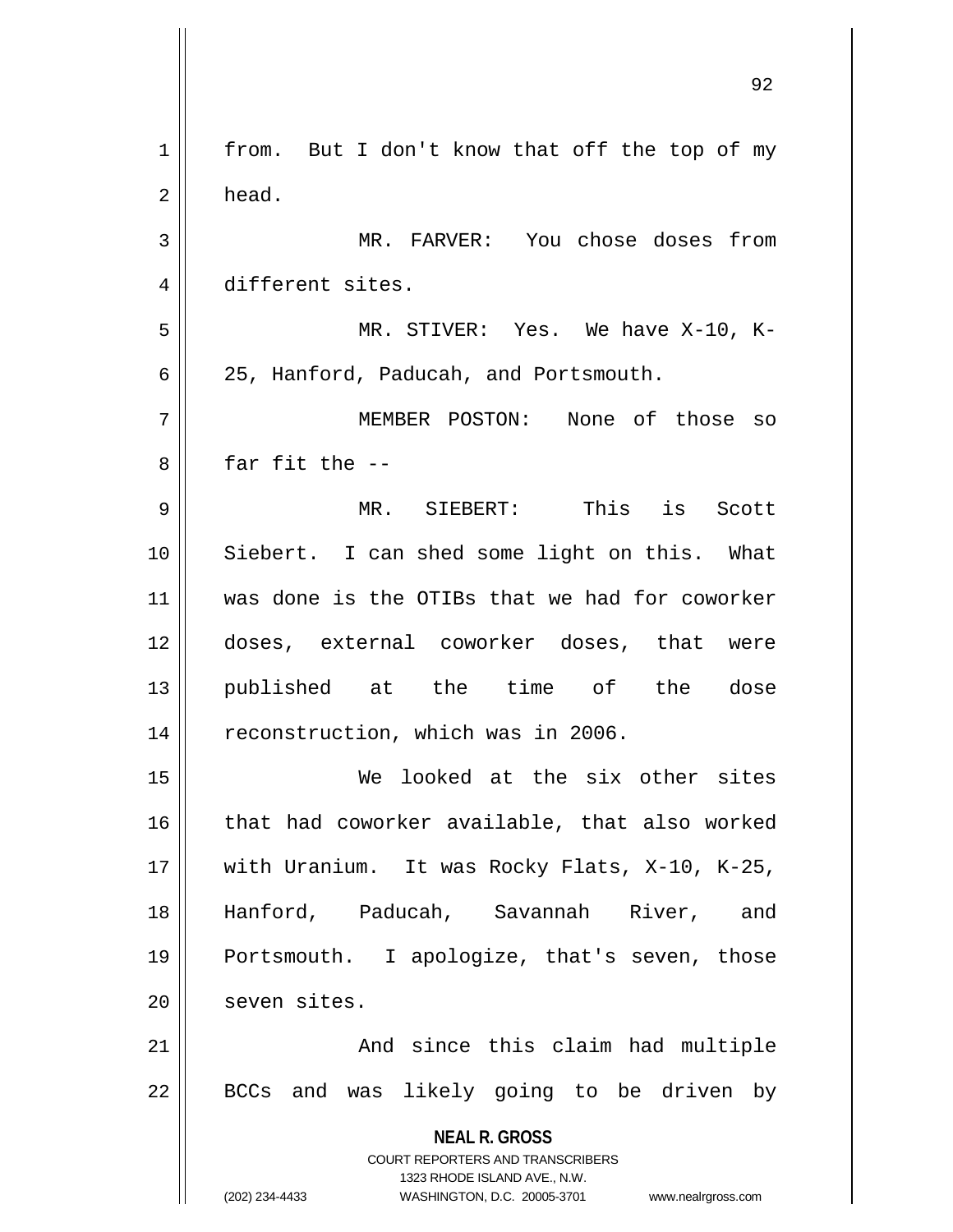**NEAL R. GROSS** COURT REPORTERS AND TRANSCRIBERS 1323 RHODE ISLAND AVE., N.W. 1 || external dosimetry, we selected the minimum  $2 \parallel$  from any of those sites, for any given year, 3 during his operational period at Grand 4 | Junction. 5 That's where those doses came from. 6 | It was a minimizing methodology using the data  $7 \parallel$  that was available in coworker, from other  $8 \parallel$  sites that used Uranium. And as I say, using  $9 \parallel$  only some of the cancer sites, the claim was 10 compensable and paid under the de-11 minimization. 12 CHAIRMAN GRIFFON: Okay. I think  $13$  the reason -14 || MR. FARVER: The reason we wrote up  $15$  this finding was not that we necessarily 16 disagree, but does that meet the intent of 17 || OTIB-20? Is coworker data from other sites  $18$  || applicable to  $-$ -19 CHAIRMAN GRIFFON: Well, and it 20 || becomes more important on this because, 21 correct me if I'm wrong, but I don't think we 22 | have any cases from Grand Junction.

(202) 234-4433 WASHINGTON, D.C. 20005-3701 www.nealrgross.com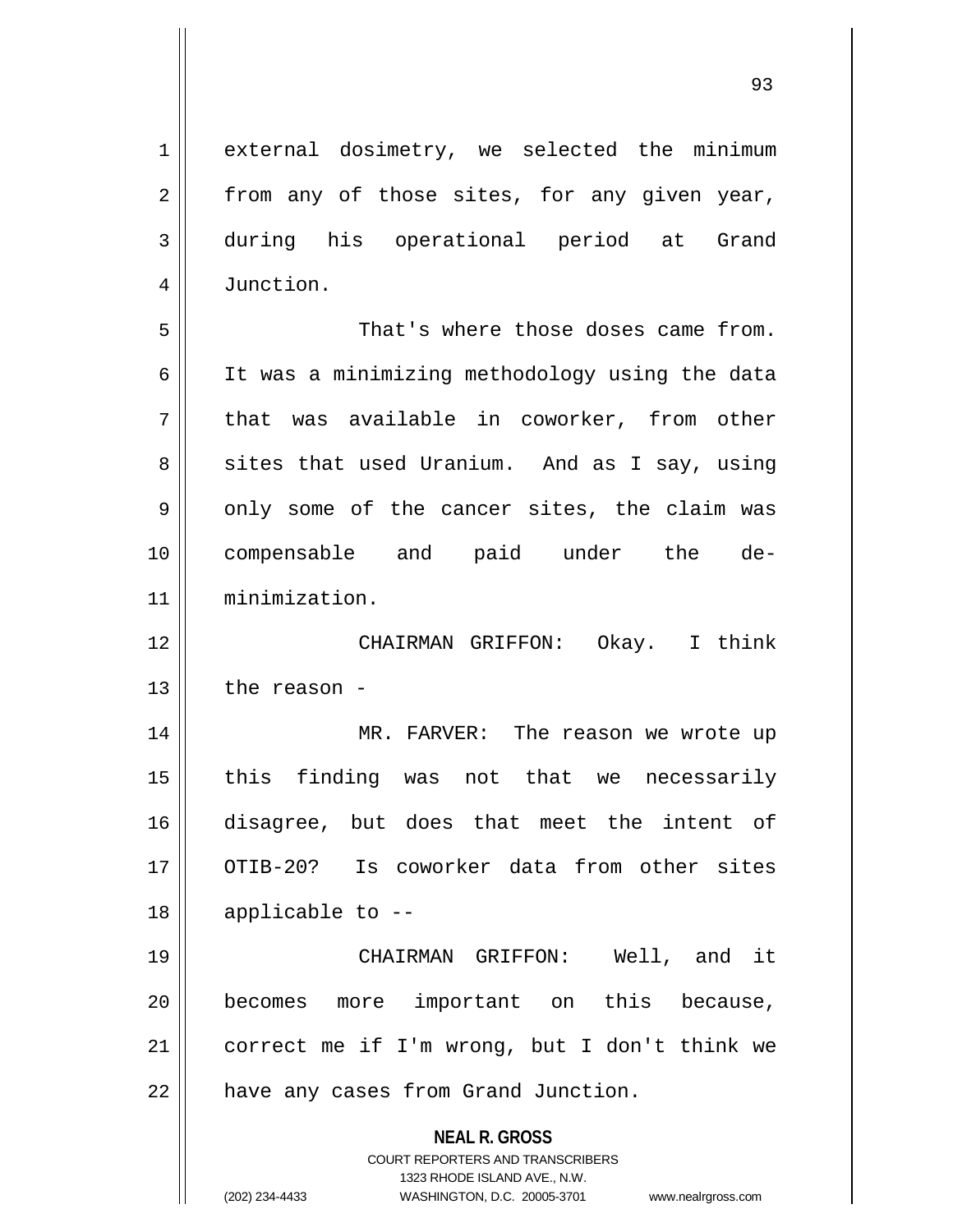| 1  | MR. FARVER: And if this is the --                                   |
|----|---------------------------------------------------------------------|
| 2  | CHAIRMAN GRIFFON: And we treat                                      |
| 3  | this like a mini AEC, right. So we're                               |
| 4  | reviewing how applicable it is to this whole                        |
| 5  | site, not just the case.                                            |
| 6  | MR. FARVER: And if this is a                                        |
| 7  | method that they want to use, put the wording                       |
| 8  | in OTIB-20, that says this is what you do.                          |
| 9  | MR. SIEBERT: Well, let me also                                      |
| 10 | point out -- this is Scott -- let me also                           |
| 11 | point out this was done in 2006. There is a                         |
| 12 | methodology. First of all, Grand Junction has                       |
| 13 | become an SEC through 1975.                                         |
| 14 | We do have a methodology for                                        |
| 15 | assessing claims since that SEC. And we are                         |
| 16 | in the middle of updating it for the changes                        |
| 17 | to OTIB-70, I believe.                                              |
| 18 | And once all that work<br>is                                        |
| 19 | completed, once again, this will be brought up                      |
| 20 | through DCAS, for whether a PER is appropriate                      |
| 21 | and the claims that have been previously                            |
| 22 | completed for Grand Junction's will fall under                      |
|    | <b>NEAL R. GROSS</b>                                                |
|    | COURT REPORTERS AND TRANSCRIBERS                                    |
|    | 1323 RHODE ISLAND AVE., N.W.                                        |
|    | (202) 234-4433<br>WASHINGTON, D.C. 20005-3701<br>www.nealrgross.com |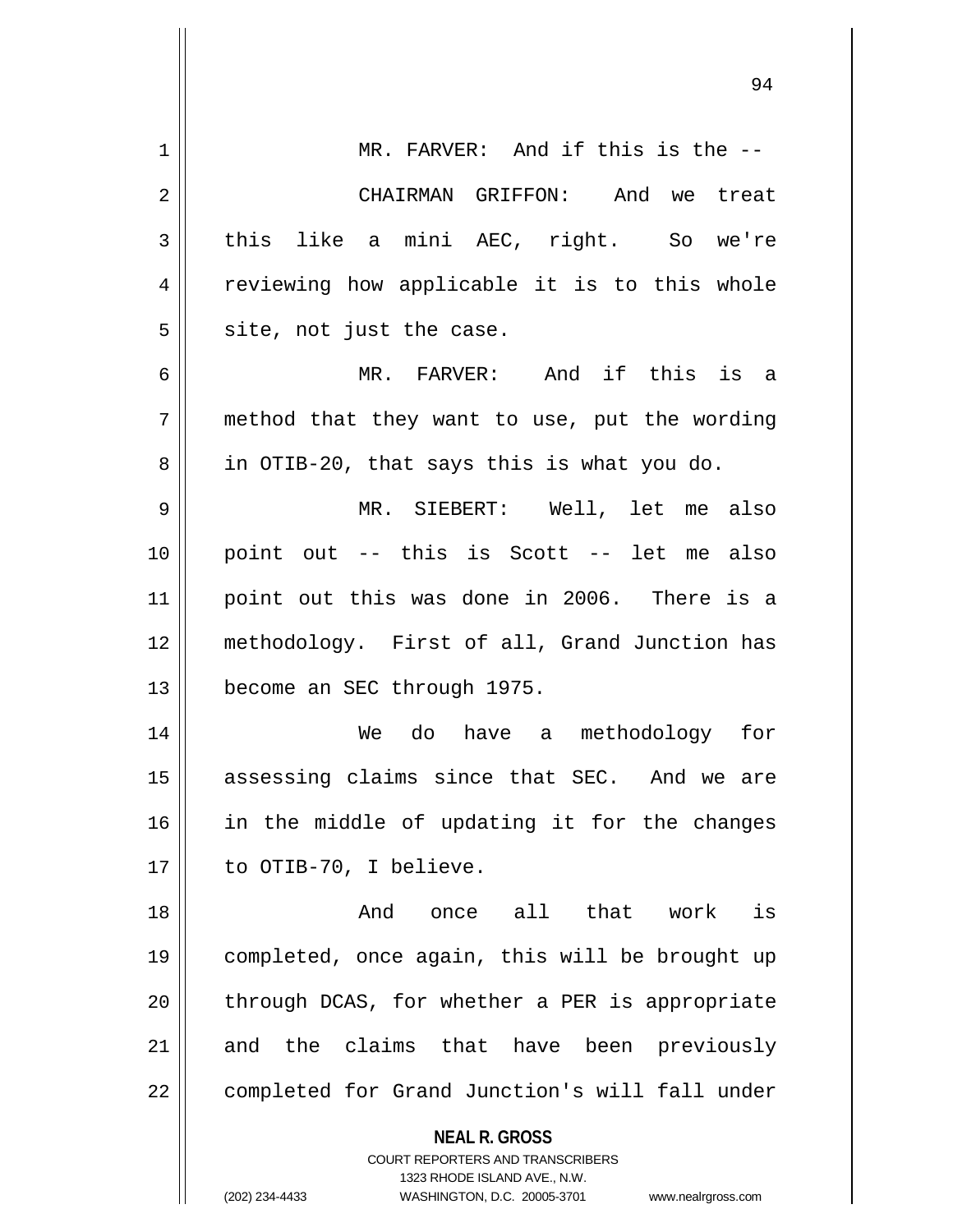$1 \parallel$  that PER.

| 2  | MR. FARVER: Well, this goes beyond                                                                                                                                     |
|----|------------------------------------------------------------------------------------------------------------------------------------------------------------------------|
| 3  | Grand Junction. This is in general, what do                                                                                                                            |
| 4  | you do for a site that you have no date and                                                                                                                            |
| 5  | you have no worker data? What is the method                                                                                                                            |
| 6  | for assessing that person's dose?                                                                                                                                      |
| 7  | MR. CALHOUN: We'll start out with                                                                                                                                      |
| 8  | a coworker approach if we don't have any other                                                                                                                         |
| 9  | data. And then ultimately, we get into the                                                                                                                             |
| 10 | whole SEC world and we can do an 83.14, if                                                                                                                             |
| 11 | that becomes the way of getting things done,                                                                                                                           |
| 12 | if we don't think --                                                                                                                                                   |
| 13 | MR. FARVER: And if that's your                                                                                                                                         |
| 14 | method, then that needs to be documented that                                                                                                                          |
| 15 | that's what you do. Because the method that                                                                                                                            |
| 16 | you used here was not documented. It's not                                                                                                                             |
| 17 | found in OTIB-20, that this is how you handled                                                                                                                         |
| 18 | cases like this.                                                                                                                                                       |
| 19 | MR. SMITH: This is Matthew Smith                                                                                                                                       |
| 20 | with ORAU team, just another item to add.<br>And                                                                                                                       |
| 21 | that's an IG that came out two years after                                                                                                                             |
| 22 | this claim was done and that's IG-004.<br>And                                                                                                                          |
|    | <b>NEAL R. GROSS</b><br><b>COURT REPORTERS AND TRANSCRIBERS</b><br>1323 RHODE ISLAND AVE., N.W.<br>(202) 234-4433<br>WASHINGTON, D.C. 20005-3701<br>www.nealrgross.com |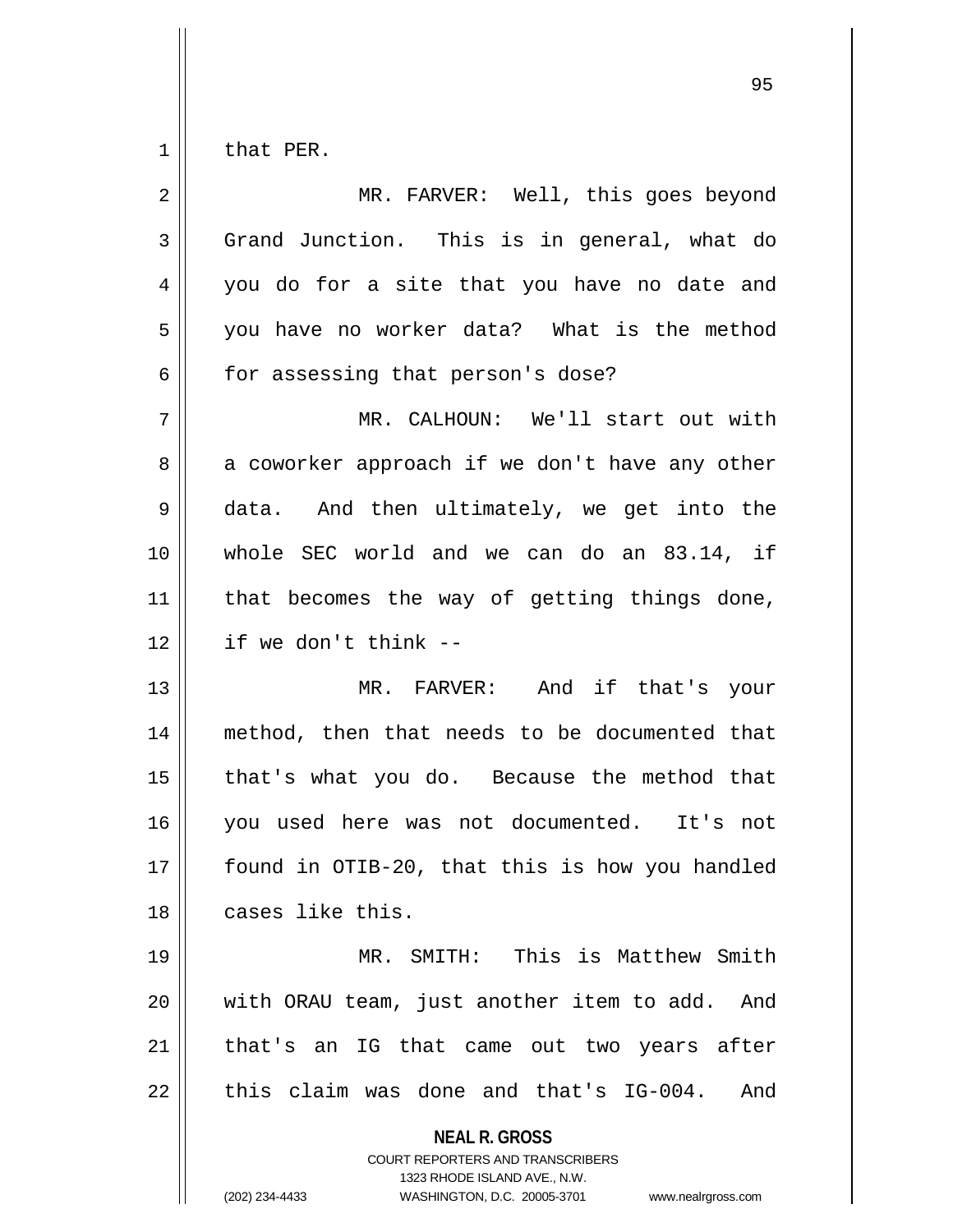**NEAL R. GROSS** COURT REPORTERS AND TRANSCRIBERS 1323 RHODE ISLAND AVE., N.W. (202) 234-4433 WASHINGTON, D.C. 20005-3701 www.nealrgross.com  $1 \parallel$  that's the IG that covers using surrogate data  $2 \parallel$  in the manner that we're talking about here. 3 || MR. STIVER: Thanks Matt. 4 MR. SMITH: That topic is addressed 5 in that IG. 6 MR. STIVER: Yes. This is John  $7 \parallel$  Stiver. I was just going to bring that up, 8 that there needs to be some linkage between 9 || IG-004 and OTIB-20 then, to at least 10 acknowledge that the methodologies that are 11  $\parallel$  going to be in place, that use surrogate data,  $12$  | are in accordance with IG-004. 13 CHAIRMAN GRIFFON: Does NIOSH agree 14 | with that? 15 MR. CALHOUN: Yes, I think that we 16 should have, we'll have someone looking to 17 make sure that there is a link there. But 18 || this is one of those cases that's so old, that 19 the way we would do that now, I think, is 20 | fairly well documented. 21 | MR. FARVER: Where? 22 CHAIRMAN GRIFFON: Is OTIB-20 still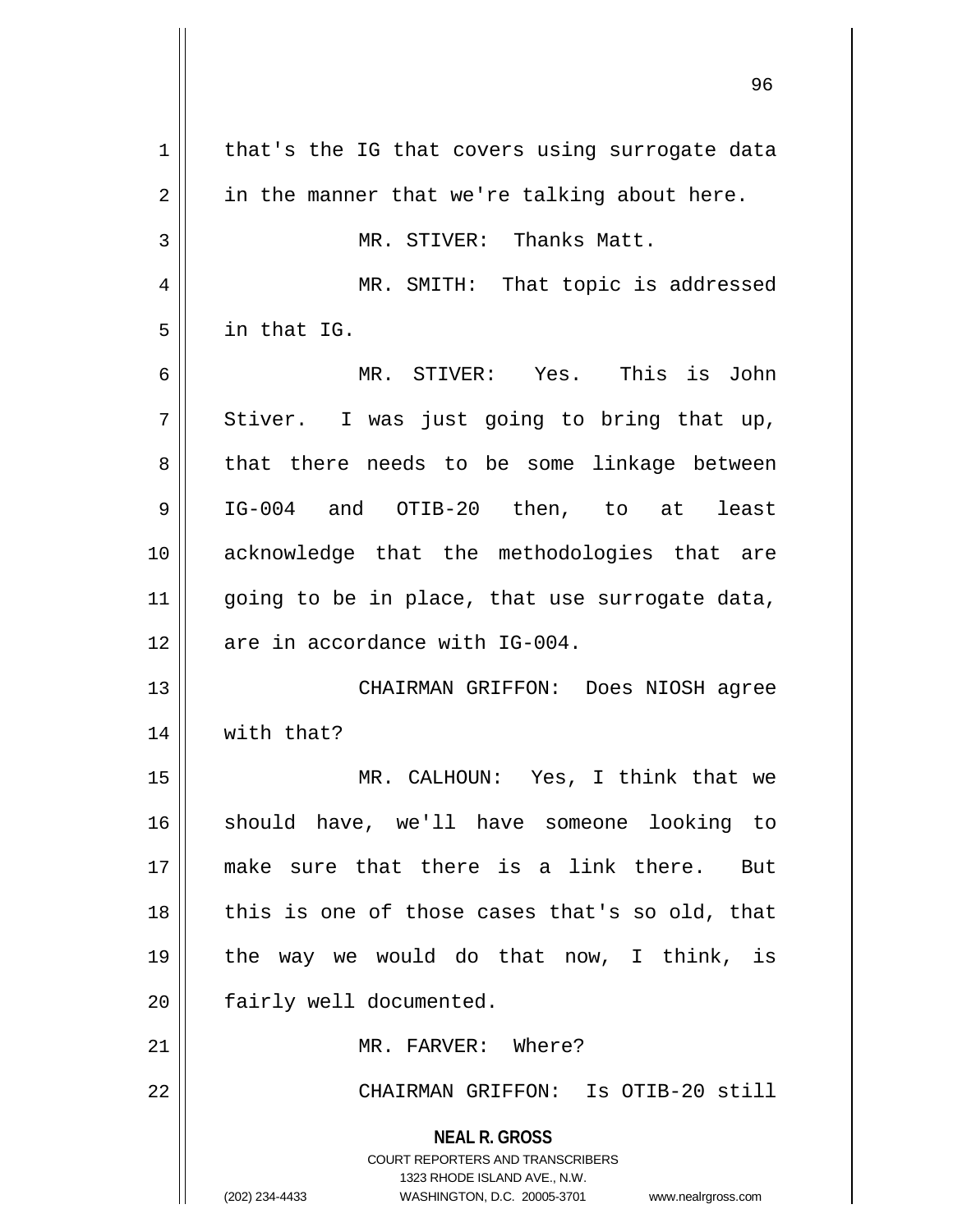1 in use?

**NEAL R. GROSS** COURT REPORTERS AND TRANSCRIBERS 1323 RHODE ISLAND AVE., N.W. (202) 234-4433 WASHINGTON, D.C. 20005-3701 www.nealrgross.com 2 || MR. SIEBERT: Yes it is. 3 MR. STIVER: Yes, this kind of  $4 \parallel$  transcends the particular case. I think that  $5 \parallel$  somebody with OTIB-20 being used in a way that  $6 \parallel$  maybe it wasn't originally intended for. 7 CHAIRMAN GRIFFON: Yes. 8 MEMBER POSTON: So Doug, let me 9 understand, if I can. The issue is not what 10 they did, but the fact that there's no 11 documentation. Well, it was what's the 12 procedure. 13 MR. FARVER: Well, the first 14 question is, is it appropriate what they did? 15 || MEMBER POSTON: Okay. 16 MR. FARVER: I don't know that 17 || that's an adequate method to apply to Grand 18 Junction. 19 MEMBER POSTON: I think Brad and I 20 || would probably agree with you. 21 MR. FARVER: Now whatever method it  $22$  || is, you need to come up with a method on how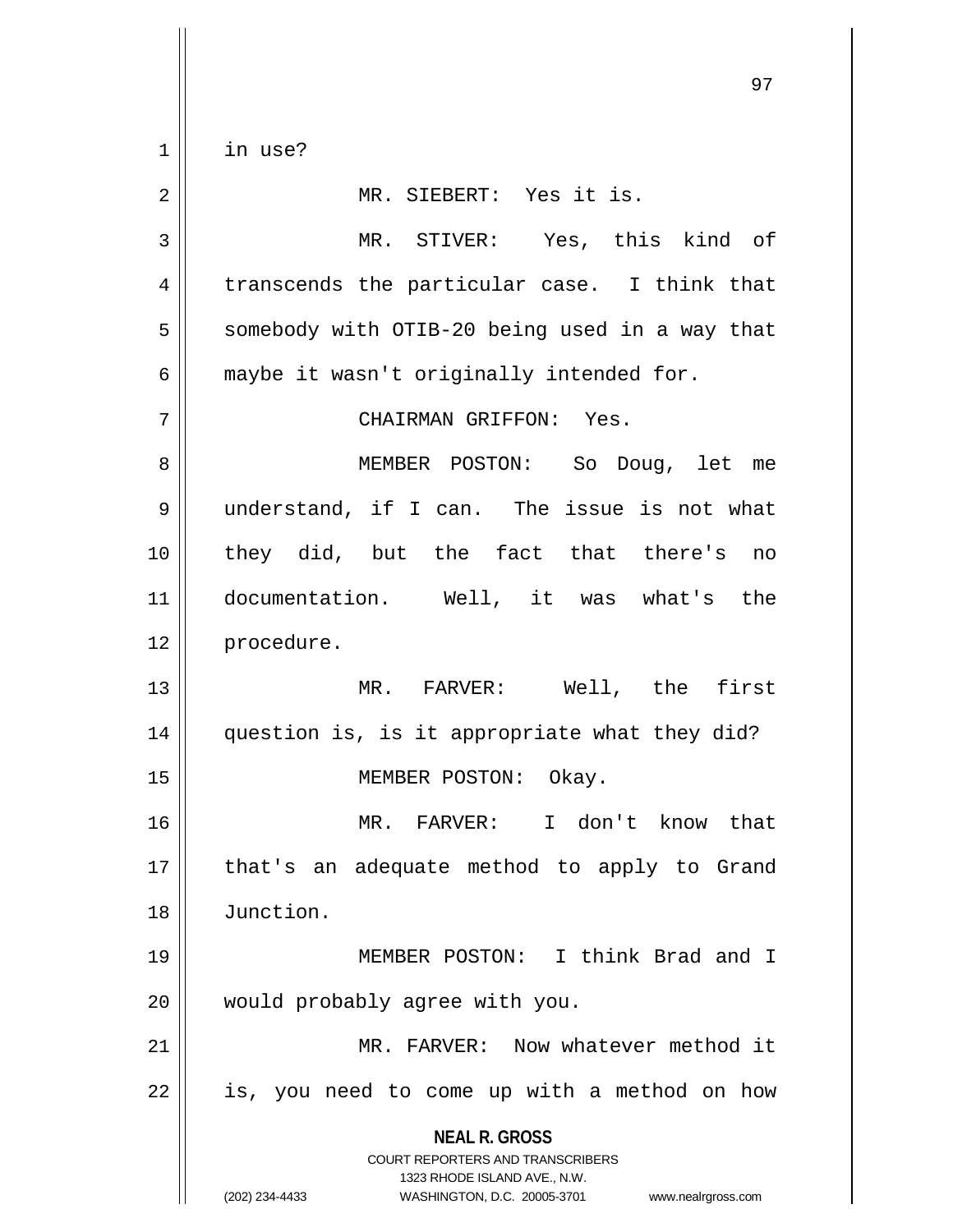**NEAL R. GROSS** COURT REPORTERS AND TRANSCRIBERS 1323 RHODE ISLAND AVE., N.W. (202) 234-4433 WASHINGTON, D.C. 20005-3701 www.nealrgross.com  $1 \parallel$  to handle sites where there's no worker data,  $2 \parallel$  and no individual data. And whatever it is, 3 document it. 4 CHAIRMAN GRIFFON: So you have the 5 | one specific issue, and then the one more 6 | qeneral issue? 7 MR. FARVER: Is it applicable just  $8 \parallel$  to pick and choose data to use at a different  $9 \parallel$  site? 10 CHAIRMAN GRIFFON: Right, and I 11 think the Surrogate Work Group is reviewing 12 || this OTIB, or IG-004, right. Is the Surrogate 13 Work Group closed? Or are they --14 MR. KATZ: Well, the Work Group's 15 || not closed but they've already addressed their 16 criteria for use of surrogate data. 17 CHAIRMAN GRIFFON: And IG-004 meets 18 that criteria? 19 MR. KATZ: Yes. 20 CHAIRMAN GRIFFON: Okay, yes. 21 || MR. KATZ: But I thought Grady was  $22$  saying normally this would be an 83.14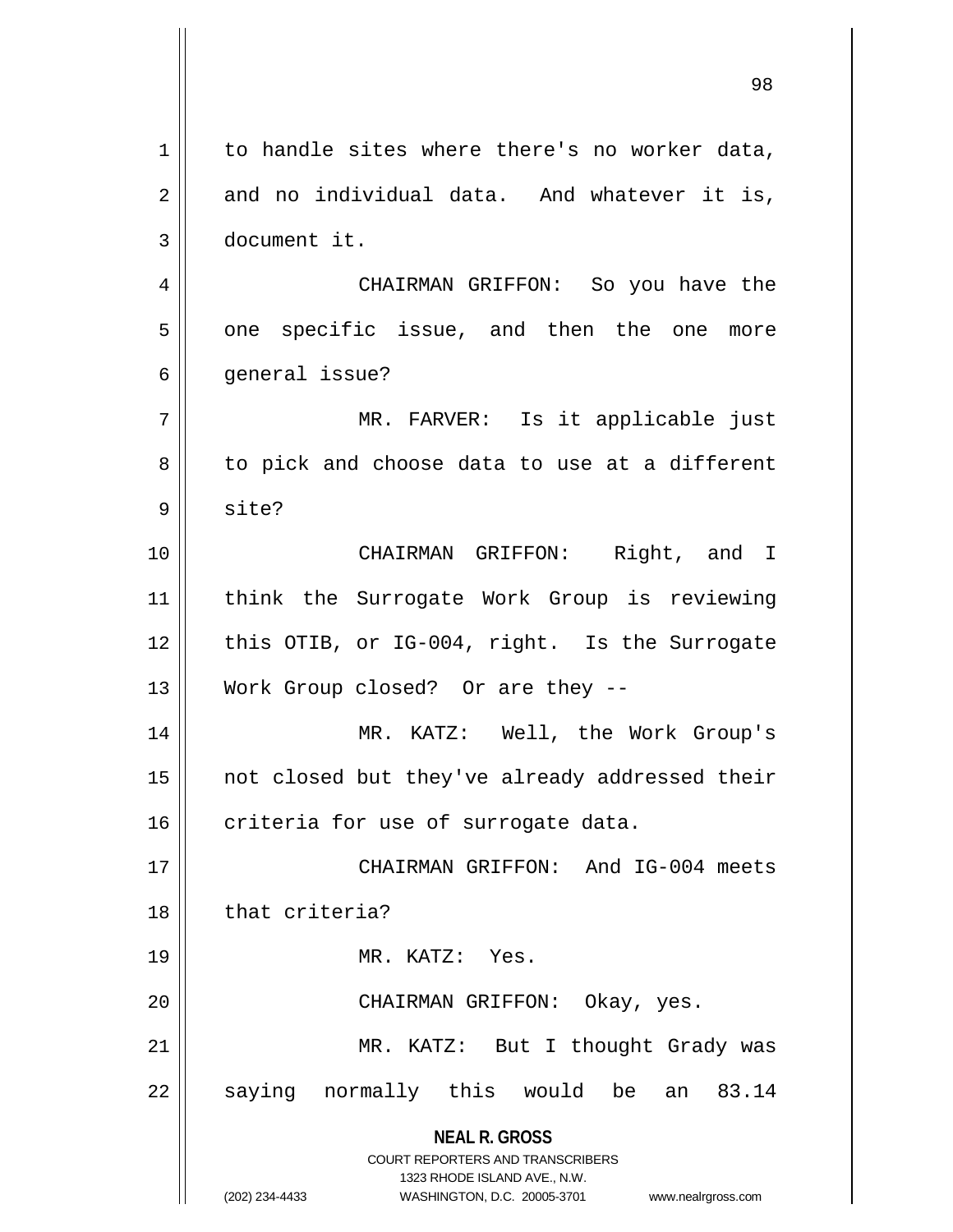1 process.

| $\overline{2}$ | MR. CALHOUN: Well, it could be.                                                                                                                                        |
|----------------|------------------------------------------------------------------------------------------------------------------------------------------------------------------------|
| 3              | It depends on, we've got so many sites out                                                                                                                             |
| $\overline{4}$ | there that we get to those, when we get to                                                                                                                             |
| 5              | those. And there's a lot of sites out there                                                                                                                            |
| 6              | that could be a group review or 83.14.                                                                                                                                 |
| 7              | But given everything else we've                                                                                                                                        |
| 8              | got, they will be eventually. We don't have a                                                                                                                          |
| 9              | list of saying here's what we're going to do.                                                                                                                          |
| 10             | But that certainly is, this one, did that                                                                                                                              |
| 11             | happen? An 83.14?                                                                                                                                                      |
| 12             | MEMBER CLAWSON: Actually I thought                                                                                                                                     |
| 13             | it did come out as 83.14.                                                                                                                                              |
| 14             | MR. CALHOUN: I just don't --                                                                                                                                           |
| 15             | MEMBER CLAWSON: Well, I think part                                                                                                                                     |
| 16             | of the issue is just being the earlier years,                                                                                                                          |
| 17             | on the processes, I think in my personal                                                                                                                               |
| 18             | opinion this was used in the wrong way.<br>$\mathbf{I}$                                                                                                                |
| 19             | have to agree with that.                                                                                                                                               |
| 20             | But I think we can look back over                                                                                                                                      |
| 21             | the last ten years and at the very beginning                                                                                                                           |
| 22             | we had very few 83.14s. And all of sudden                                                                                                                              |
|                | <b>NEAL R. GROSS</b><br><b>COURT REPORTERS AND TRANSCRIBERS</b><br>1323 RHODE ISLAND AVE., N.W.<br>(202) 234-4433<br>WASHINGTON, D.C. 20005-3701<br>www.nealrgross.com |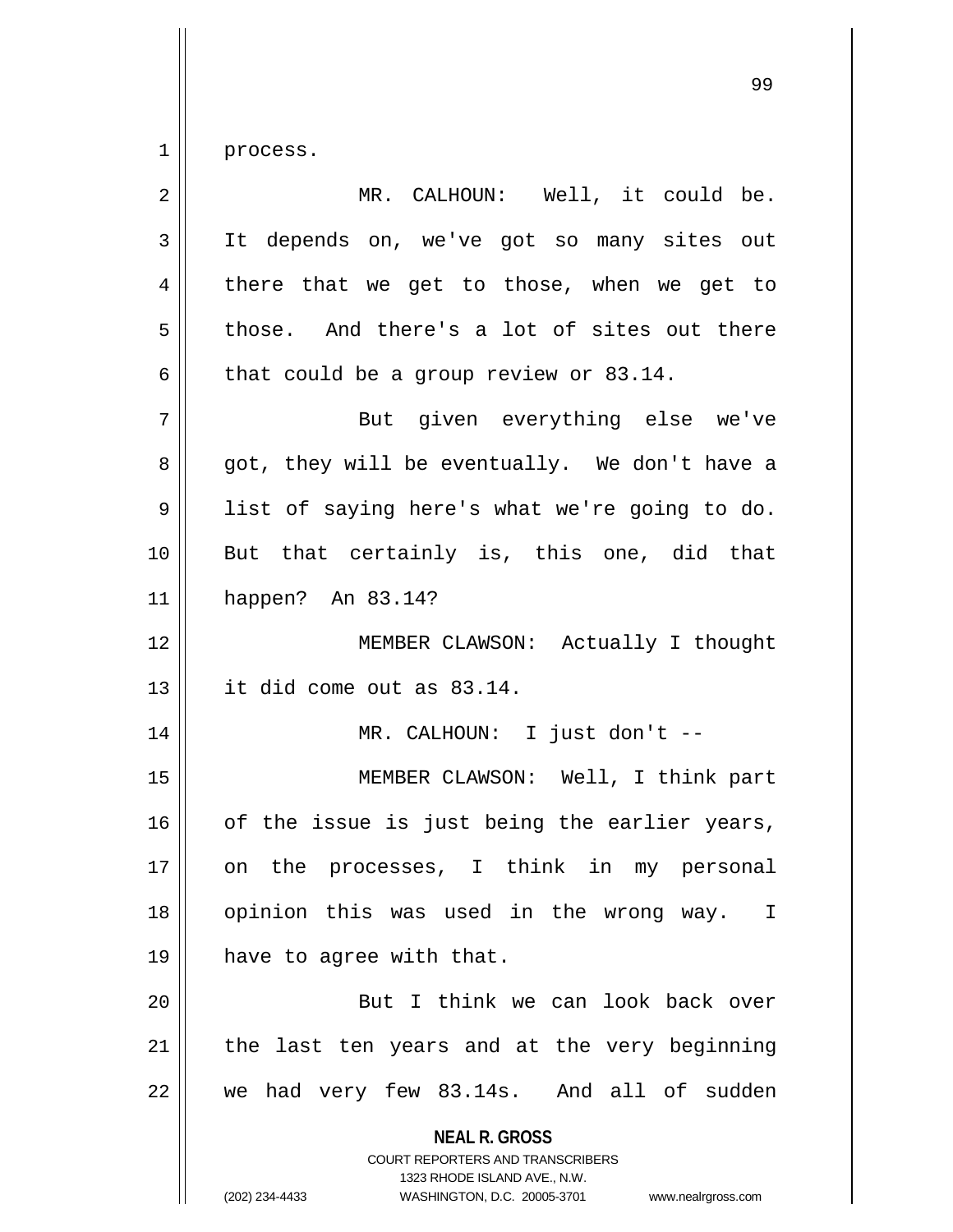1 || we're starting to look at it in a little bit 2 different aspect.

3 But still to Doug's question, was 4 it properly used? I don't think so. It's 5 gone in the SEC era, but how many more out 6 there are there like this? I see what your  $7 \parallel$  issue is there. But I don't know --

8 MR. FARVER: And if the method is 9 | documented, then you can review the method and 10 || say oh okay, we don't agree with this step in 11 || the method, right. In other words, for, I 12 don't know, there must be similarity between  $13$  | the sites or something. And there may not be  $14$   $\parallel$   $-$ 15 MR. STIVER: Well, that's already 16 said, they used Uranium and they had coworker  $17 \parallel$  data. 18 || CHAIRMAN GRIFFON: Right. 19 MR. FARVER: And if that's the

20 method that gets agreed upon, all I'm saying 21 is it needs to be documented. And if it is in  $22 \parallel 004$ , then there does need to be some linkage

**NEAL R. GROSS**

COURT REPORTERS AND TRANSCRIBERS 1323 RHODE ISLAND AVE., N.W. (202) 234-4433 WASHINGTON, D.C. 20005-3701 www.nealrgross.com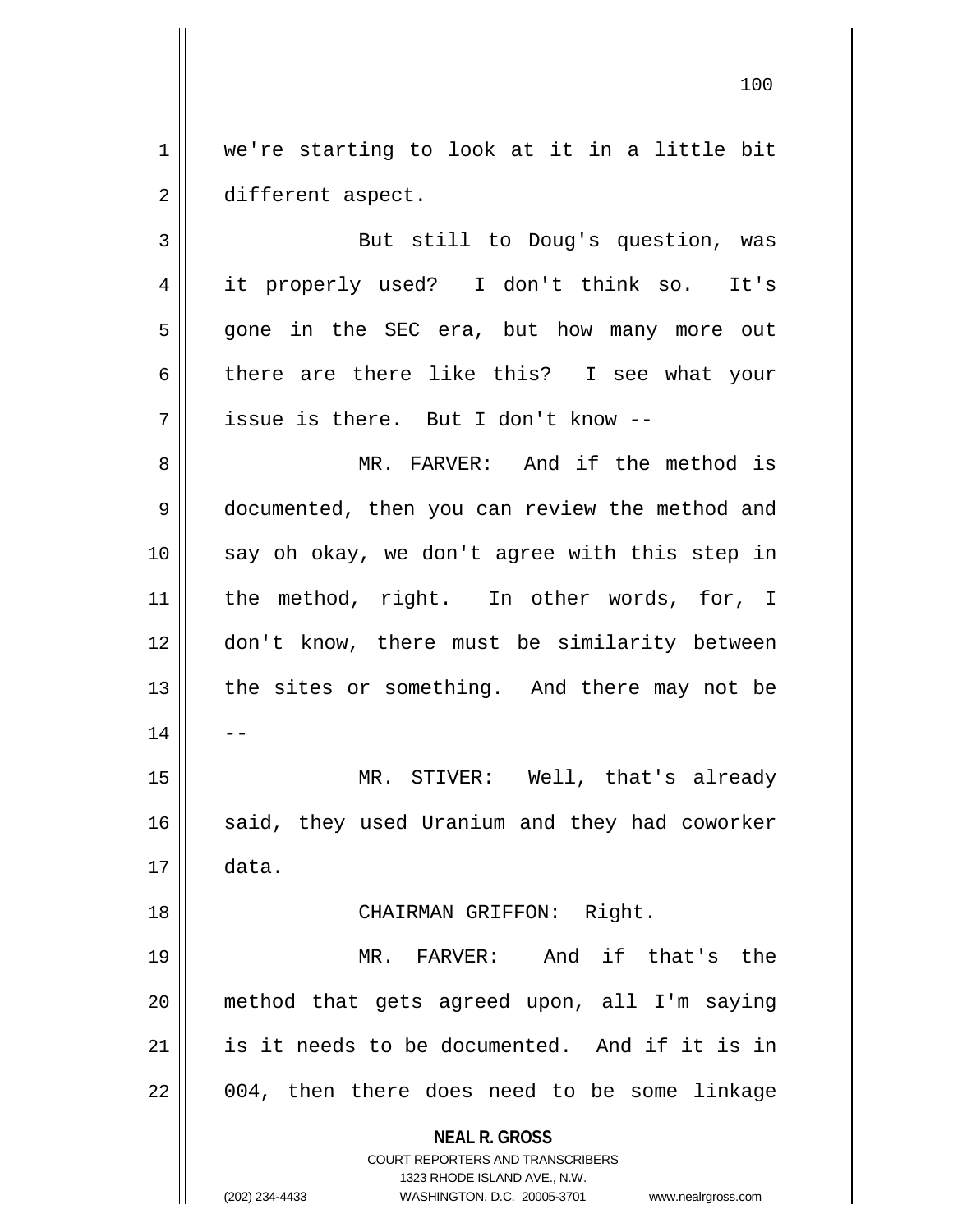$1 \parallel$  with the OTIB-20.

| $\overline{2}$ | MR. CALHOUN: Right. I'll have to                                                                                                                                       |
|----------------|------------------------------------------------------------------------------------------------------------------------------------------------------------------------|
| 3              | check and see because I just don't know off                                                                                                                            |
| 4              | the top of my head if it's in that document,                                                                                                                           |
| 5              | if there's a specific link to Grand Junction.                                                                                                                          |
| 6              | So I agree that there should be                                                                                                                                        |
| 7              | something there. It shouldn't just be hanging                                                                                                                          |
| 8              | out, kind of something, that what sites are                                                                                                                            |
| 9              | applicable to what Steven needs to -                                                                                                                                   |
| 10             | MR. FARVER: Because from our point                                                                                                                                     |
| 11             | of view, when we look over this and it talks                                                                                                                           |
| 12             | about the coworker data and OTIB-20, we're                                                                                                                             |
| 13             | going to go to OTIB-20 and try to find the                                                                                                                             |
| 14             | data that was used.                                                                                                                                                    |
| 15             | MR. CALHOUN: Yes, right.                                                                                                                                               |
| 16             | MR. FARVER: And we couldn't find                                                                                                                                       |
| 17             | it because it was chosen from certain years                                                                                                                            |
| 18             | for different sites, which is what prompted                                                                                                                            |
| 19             | all the findings.                                                                                                                                                      |
| 20             | MR. CALHOUN: It shouldn't<br>be                                                                                                                                        |
| 21             | terribly difficult to find.                                                                                                                                            |
| 22             | MEMBER CLAWSON: And as me and John                                                                                                                                     |
|                | <b>NEAL R. GROSS</b><br><b>COURT REPORTERS AND TRANSCRIBERS</b><br>1323 RHODE ISLAND AVE., N.W.<br>(202) 234-4433<br>WASHINGTON, D.C. 20005-3701<br>www.nealrgross.com |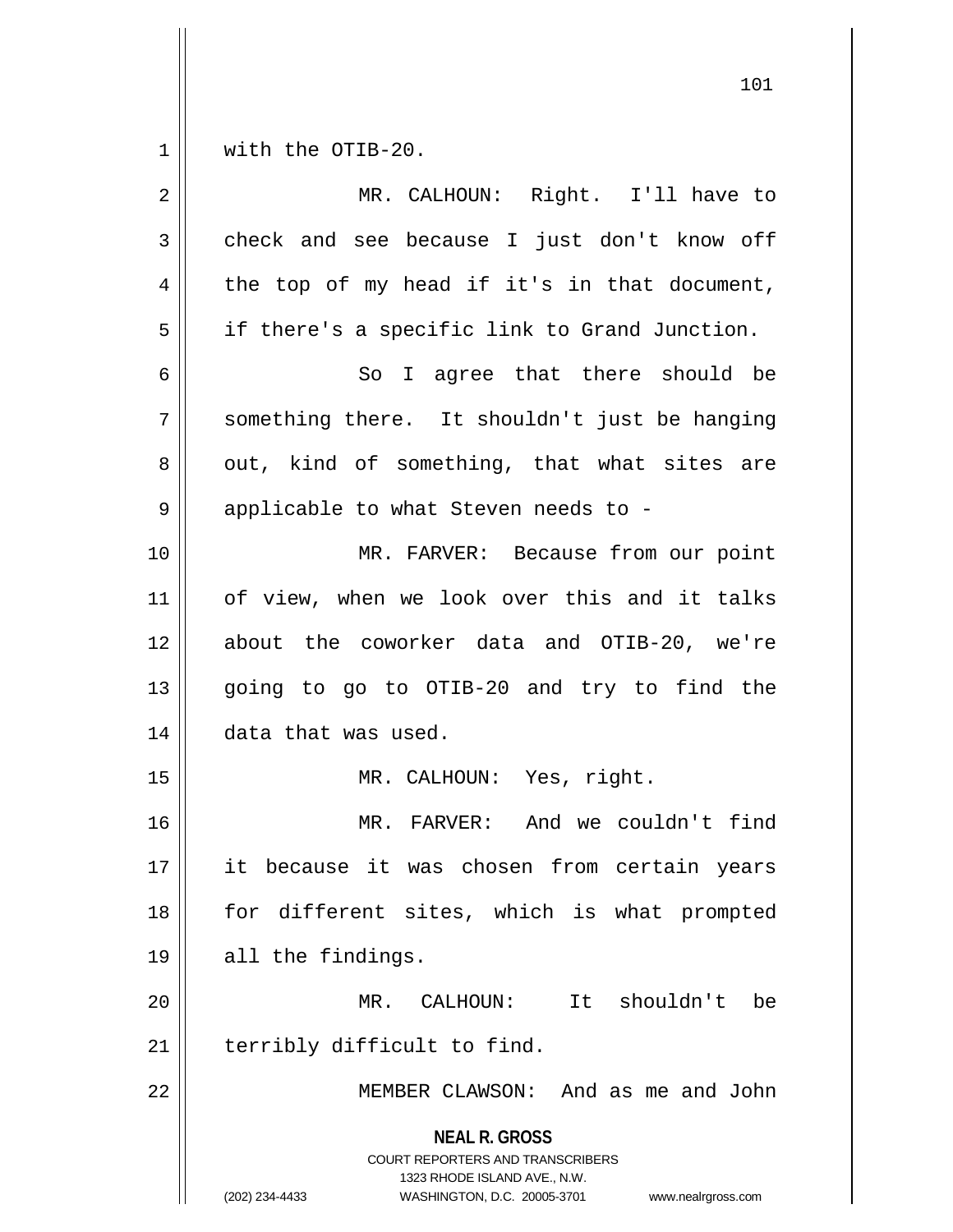**NEAL R. GROSS** COURT REPORTERS AND TRANSCRIBERS 1323 RHODE ISLAND AVE., N.W. (202) 234-4433 WASHINGTON, D.C. 20005-3701 www.nealrgross.com 1 || have pointed out, Grand Junction is a player 2 || all unto itself. And I don't see any  $3$   $\parallel$  similarities whatsoever. 4 | CHAIRMAN GRIFFON: So the specific 5 || issue of referencing, I agree with. The more 6 || general question of, is it appropriate to use  $7$  || this coworker data for Grand Junction --8 MR. FARVER: Right. Or how do you 9 determine if it's appropriate to use data for 10 a different site? In other words, how do you  $11$  | know  $-$ 12 MR. STIVER: Well, that is what I - 13 14 DR FARVER: How do you determine 15 what's similar to Grand Junction in this case? 16 MR. STIVER: Well, that's what 17 || really prompted IG-004 to begin with, was to 18 || lay out some criteria for doing the process --19 MR. FARVER: Okay, and if it's  $20$  || contained in there, then it just needs to be 21 | linked to the coworkers. 22 CHAIRMAN GRIFFON: But I mean is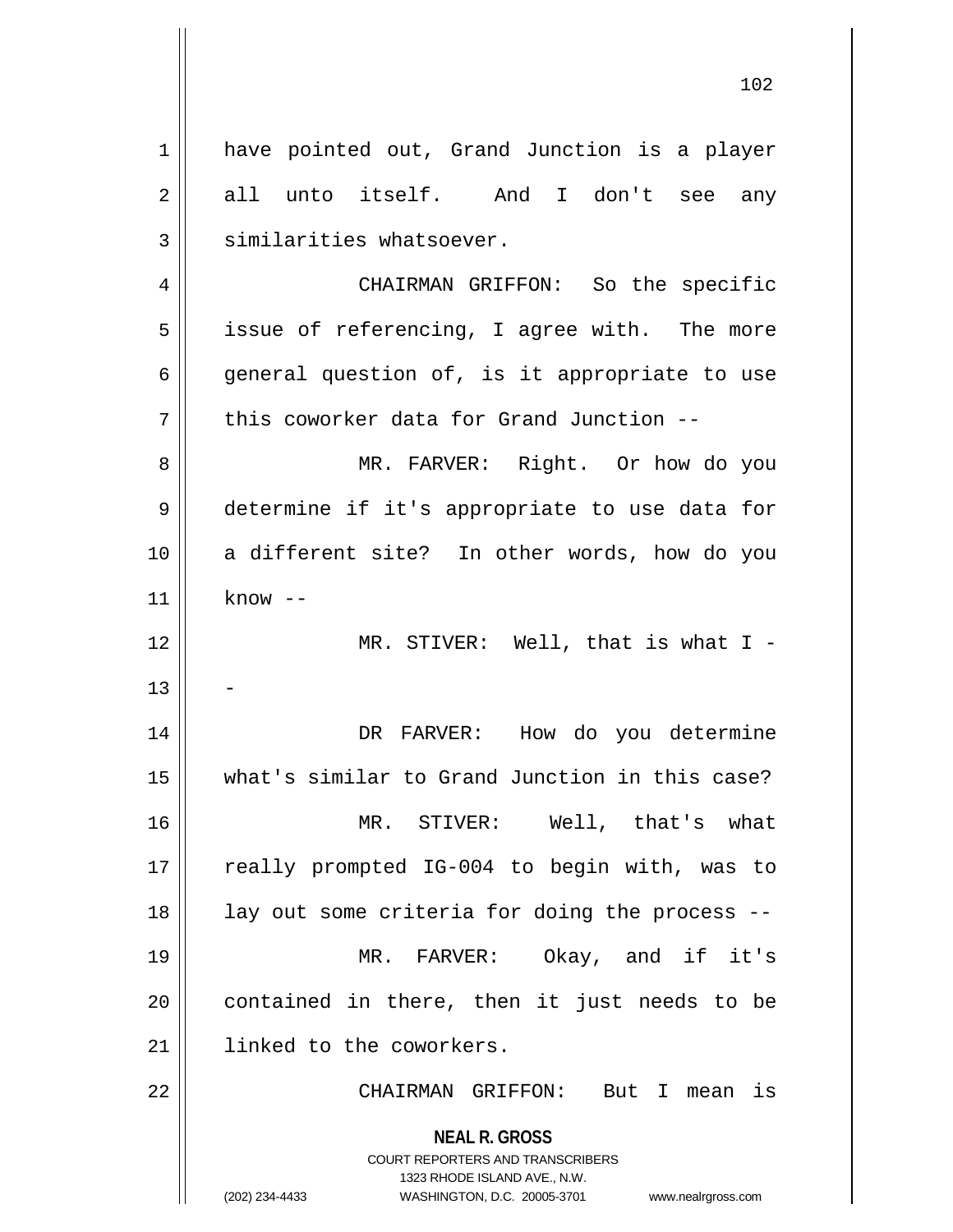**NEAL R. GROSS** COURT REPORTERS AND TRANSCRIBERS 1323 RHODE ISLAND AVE., N.W. (202) 234-4433 WASHINGTON, D.C. 20005-3701 www.nealrgross.com  $1$  this still the process at Grand Junction for,  $2 \parallel$  this was an older case. Is this still used? 3 MR. STIVER: It's SEC after '75 4 || now, so that would kind of lead me to believe 5 that maybe that method was deemed 6 | inappropriate. 7 MR. CALHOUN: Yes, how do we do  $8 \parallel$  them outside of that time experience, Scott, 9 do you know off the top of your head? 10 MR. SIEBERT: There is a residual 11 process. It's only the residual period and 12 || it's based on the residual measurements. 13 || MR. CALHOUN: Okay. 14 CHAIRMAN GRIFFON: So you're using 15 data from the site now though? 16 MR. SIEBERT: I believe that is 17 || correct. I'm not positive off the top of my 18 head but I believe so. 19 MR. CALHOUN: So that covers most  $20$  || of the operations, the AEC-related operations 21 || that the SEC does, sounds like it? 22 || MR. SIEBERT: Also, the SEC is for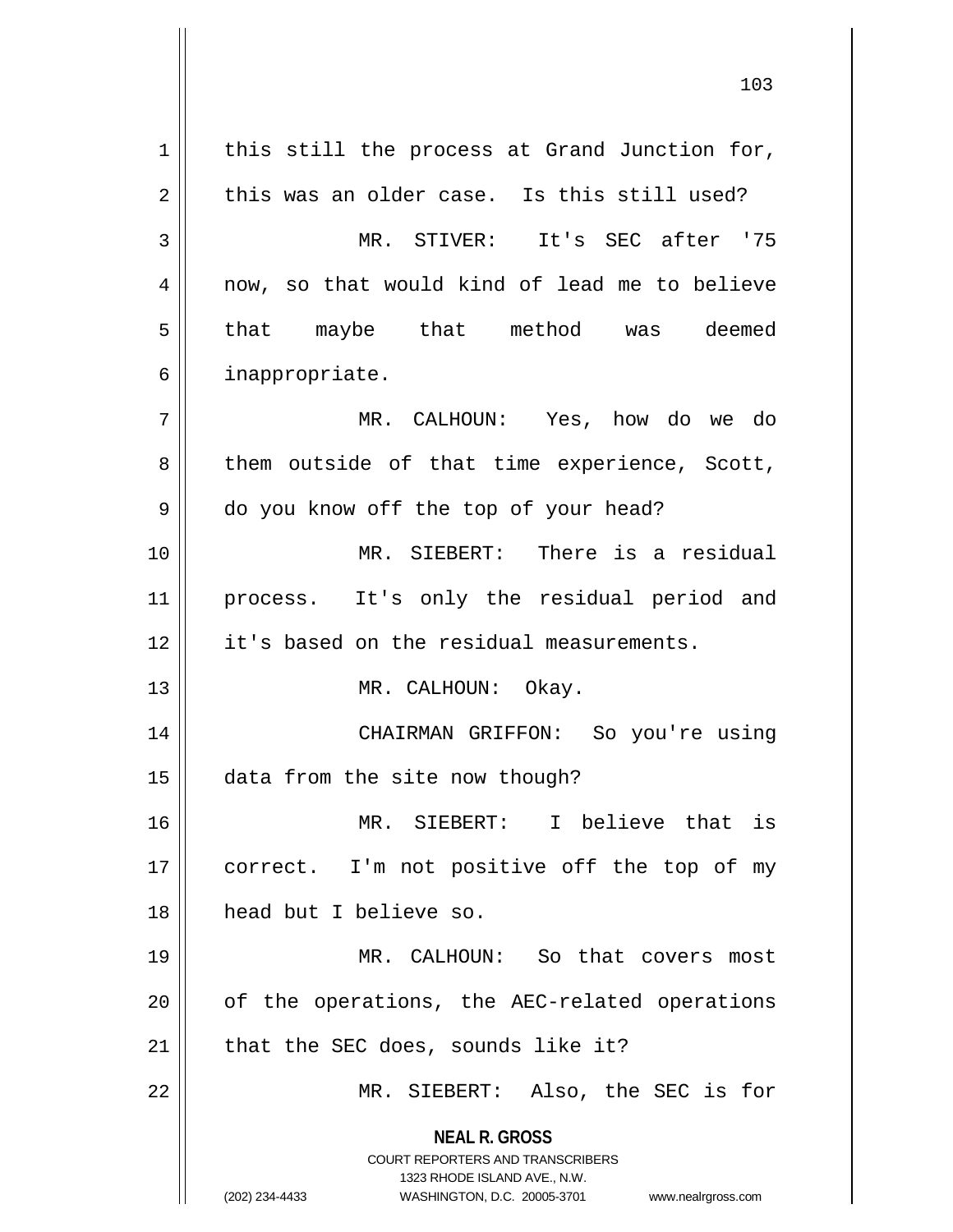**NEAL R. GROSS** COURT REPORTERS AND TRANSCRIBERS 1323 RHODE ISLAND AVE., N.W. (202) 234-4433 WASHINGTON, D.C. 20005-3701 www.nealrgross.com  $1 \parallel$  the operational period, that's correct. 2 | MR. CALHOUN: Okay. 3 MEMBER CLAWSON: Scott, this is 4 || Brad. Didn't NIOSH put this forth as an  $5 \parallel 83.14$ ? I just want to make sure. 6 MR. SIEBERT: Yes. 7 || MEMBER CLAWSON: It was, right? 8 MR. SIEBERT: Yes, and it was 9 || passed, it exists now at the SEC. 10 || **MEMBER CLAWSON:** Right. 11 CHAIRMAN GRIFFON: So I put the two 12 actions, one that NIOSH will check on the 13 || cross-referencing with TIB-20. And two, that 14 || NIOSH will check to verify the current method 15 that's being used for external doses post-16 1975. 17 MR. CALHOUN: Oh, post-1975? 18 CHAIRMAN GRIFFON: Well, because as 19 SEC has been established pre-. Although, you 20 | have the non-SEC cancers --21 || MR. CALHOUN: Yes, but chances are 22 || that we won't apply coworker doses. I don't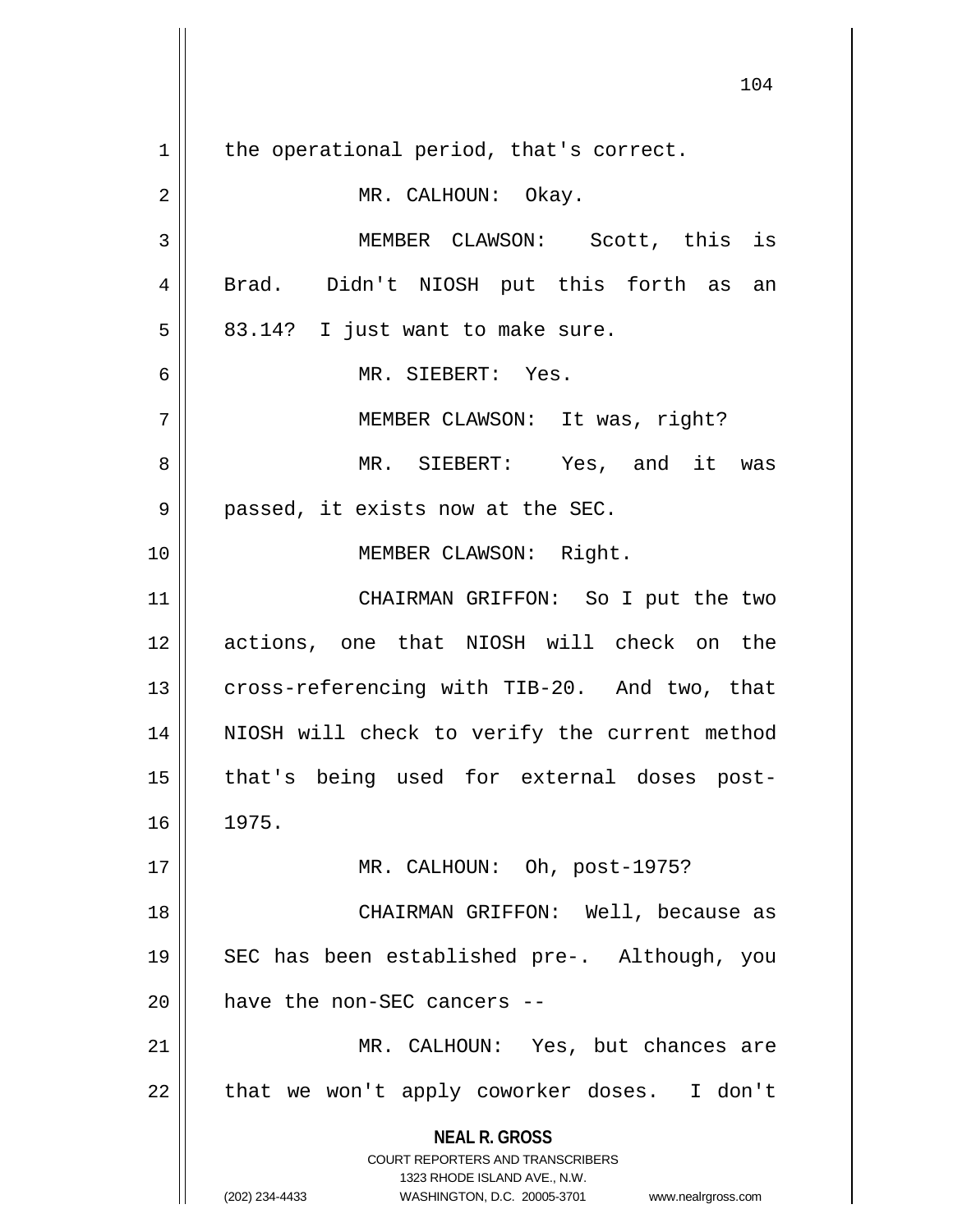1 | know that off the top of my head. But that's  $2 \parallel$  one of the downfalls of an SEC. Unless we've  $3 \parallel$  got actual dosimetry, we typically don't use 4 coworker data, especially from another site if 5 **i** its SEC has been staffed. 6 CHAIRMAN GRIFFON: Well, I think 7 maybe you can report on that too, just so we 8 | know what's been, yes. 9 MR. SIEBERT: This is Scott. I 10 looked it up while we were talking. I stand 11 corrected; it's not the full operational 12 period. It's through '75. The operational 13 || goes through 2001, but the monitoring after 14 '75 was deemed appropriate for dose 15 | reconstruction. 16 MR. KATZ: Okay, so there's now a 17 || site-specific TBD covering the operational 18 period after '75? 19 MR. SIEBERT: There is not a TBD

20 || for Grand Junction because there are not  $21$  enough claims to have justified the resources  $22$  |  $\circ$ n a TBD.

> **NEAL R. GROSS** COURT REPORTERS AND TRANSCRIBERS 1323 RHODE ISLAND AVE., N.W. (202) 234-4433 WASHINGTON, D.C. 20005-3701 www.nealrgross.com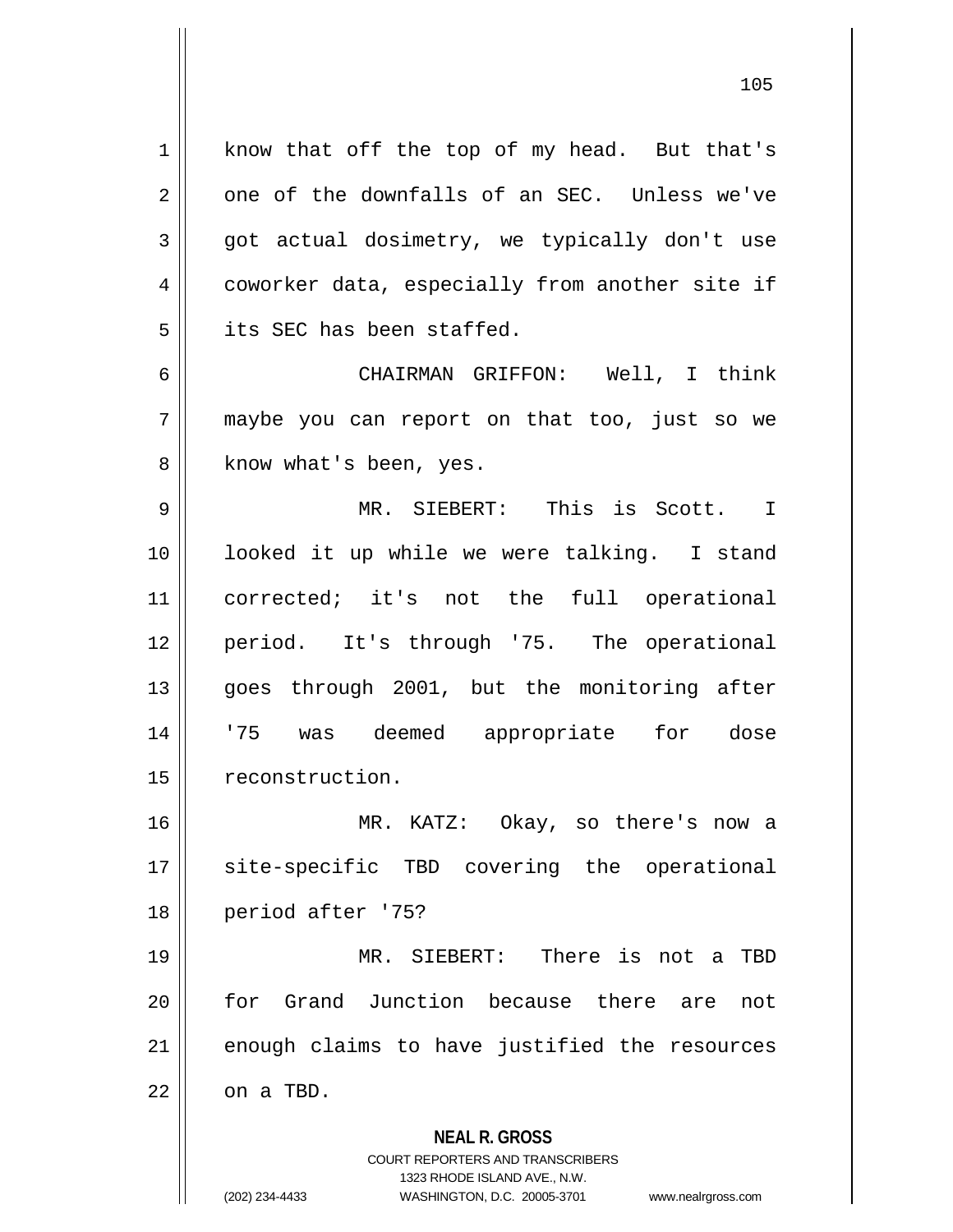**NEAL R. GROSS** COURT REPORTERS AND TRANSCRIBERS 1323 RHODE ISLAND AVE., N.W. 1 || There is a methodology that has 2 || been completed and DCAS has approved that  $3 \parallel$  methodology. And that is what we used. The 4 methodology is listed in each claim. It's  $5 \parallel$  part of the write-up of each claim. 6 MR. KATZ: I see, okay. 7 CHAIRMAN GRIFFON: Hey, I asked for 8 || that five years ago. It's working. Good. It 9 wouldn't be in this one because it's an older  $10$  | one, right? 11 MR. KATZ: Yes. 12 MR. SIEBERT: That's correct. 13 MR. CALHOUN: Yes, so it's looking 14 at historical. 15 MR. SIEBERT: Right, since this is 16 an older one, the documentation in this 17 explains what was done in the dose 18 || reconstruction. However, obviously, that 19 methodology didn't exist at the time. 20 CHAIRMAN GRIFFON: Can you also 21 provide the method, because I think in this  $22 \parallel$  case, that like this is one of the ones that

(202) 234-4433 WASHINGTON, D.C. 20005-3701 www.nealrgross.com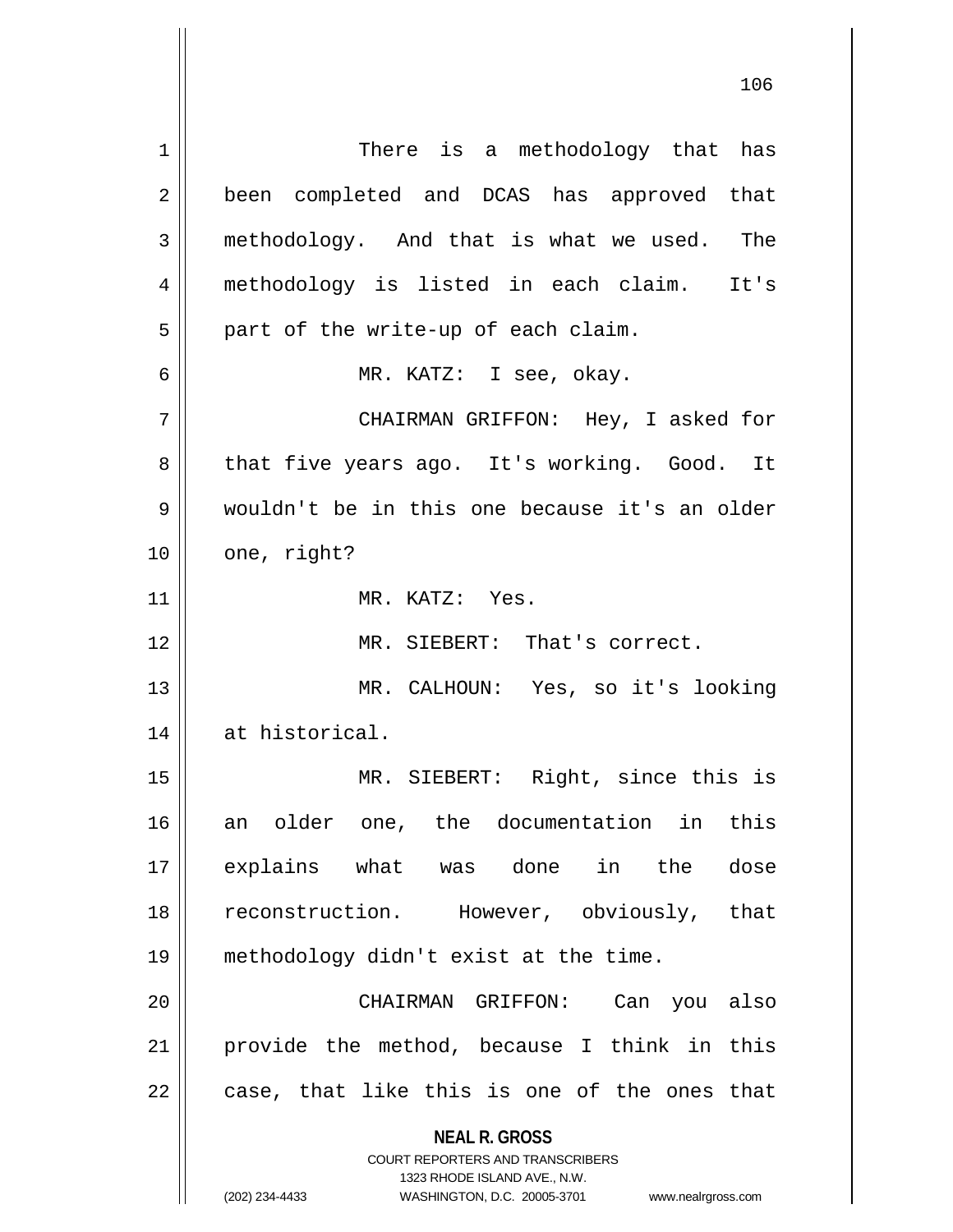**NEAL R. GROSS** COURT REPORTERS AND TRANSCRIBERS 1323 RHODE ISLAND AVE., N.W. (202) 234-4433 WASHINGTON, D.C. 20005-3701 www.nealrgross.com 1 | we picked because we're not going to do many 2 | Grand Junction cases. So can you provide that 3 methodology? Even though it didn't apply to  $4 \parallel$  this case. 5 MR. CALHOUN: Yes, I got that 6 written down here. 7 CHAIRMAN GRIFFON: Okay. 8 MR. SIEBERT: And I just want to  $9 \parallel$  point out, just a heads up on that, that it is 10 || being updated as we speak. So the methodology  $11$  | that is presently in place is being updated. 12 MR. KATZ: But so, Scott, because 13 d this is sort of novel even to me with all I've 14 || heard. So this methodology doesn't get posted 15 || anywhere or documented anywhere except in the 16 actual cases? 17 MR. SIEBERT: In the Dose 18 || Reconstruction Report itself, correct. 19 MR. CALHOUN: We don't have an 20 || approved document that says that, that we  $21$  | regurgitate the methodology so then --22 MR. KATZ: So where do you store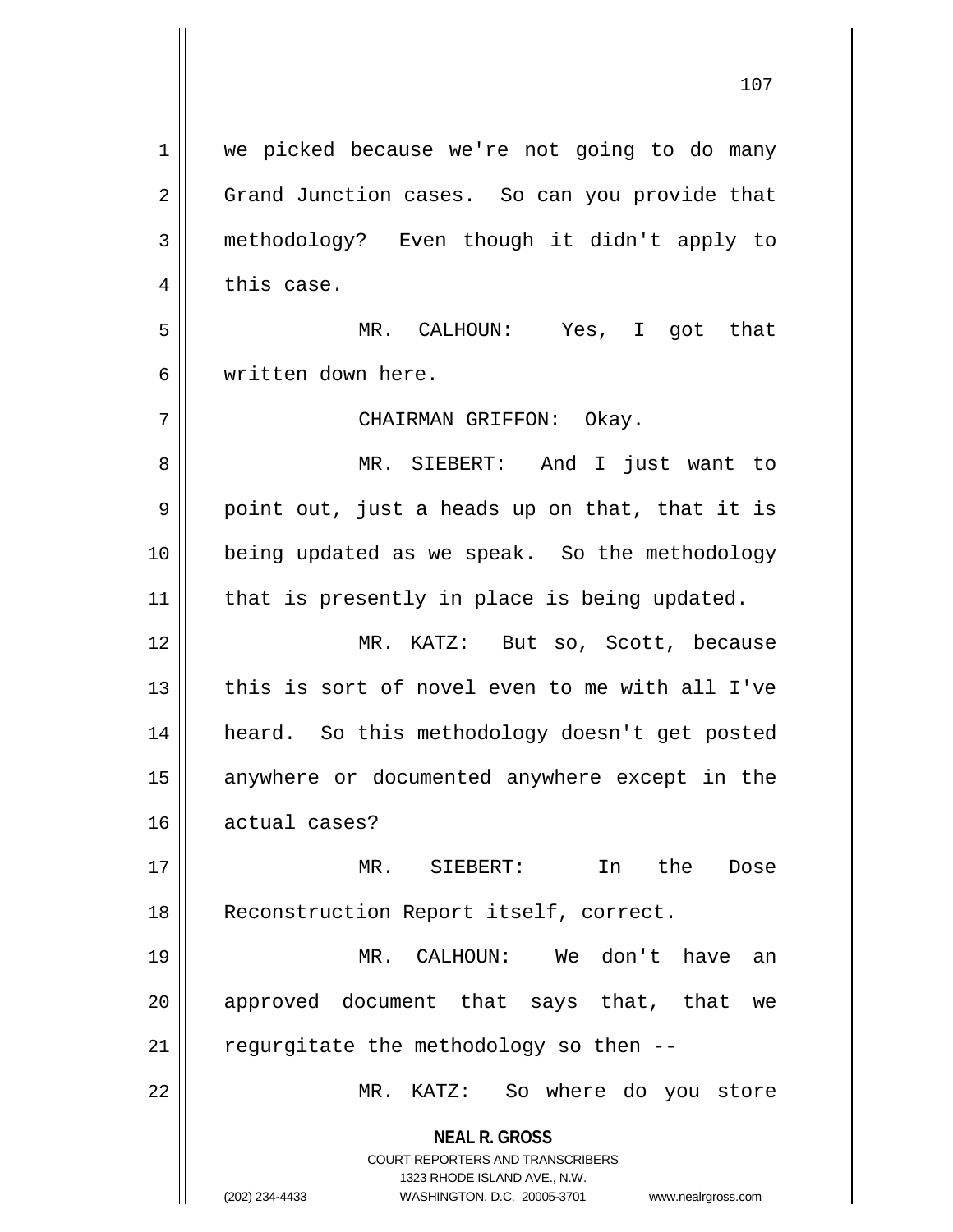**NEAL R. GROSS** COURT REPORTERS AND TRANSCRIBERS 1323 RHODE ISLAND AVE., N.W. (202) 234-4433 WASHINGTON, D.C. 20005-3701 www.nealrgross.com  $1 \parallel$  that methodology until it goes into a case? 2 || MR. CALHOUN: In a super secret  $3 \parallel$  spot. 4 MR. KATZ: In a super secret spot,  $5 \parallel$  okay. Thank you. 6 CHAIRMAN GRIFFON: That's sort of  $7$  ||  $\,$  like the old dose reconstruction --8 MR. SIEBERT: We keep the 9 methodology. It's in the template for the 10 site itself. And we also keep it separate, 11 that DCAS has a copy as well that we're 12 working from. It's just not a tracked TBD 13 document as such. 14 || But we do keep it up-to-date. And 15 || as I said, we're watching for PERs as changes 16 occur as well. And that's tracked through  $17 \parallel$  DCAS. 18 || MEMBER CLAWSON: Then how will Doug  $19$  || know, or do you have access to that? 20 CHAIRMAN GRIFFON: Well, I think 21 || they're going to provide the most current 22 | version, even though it's being reviewed.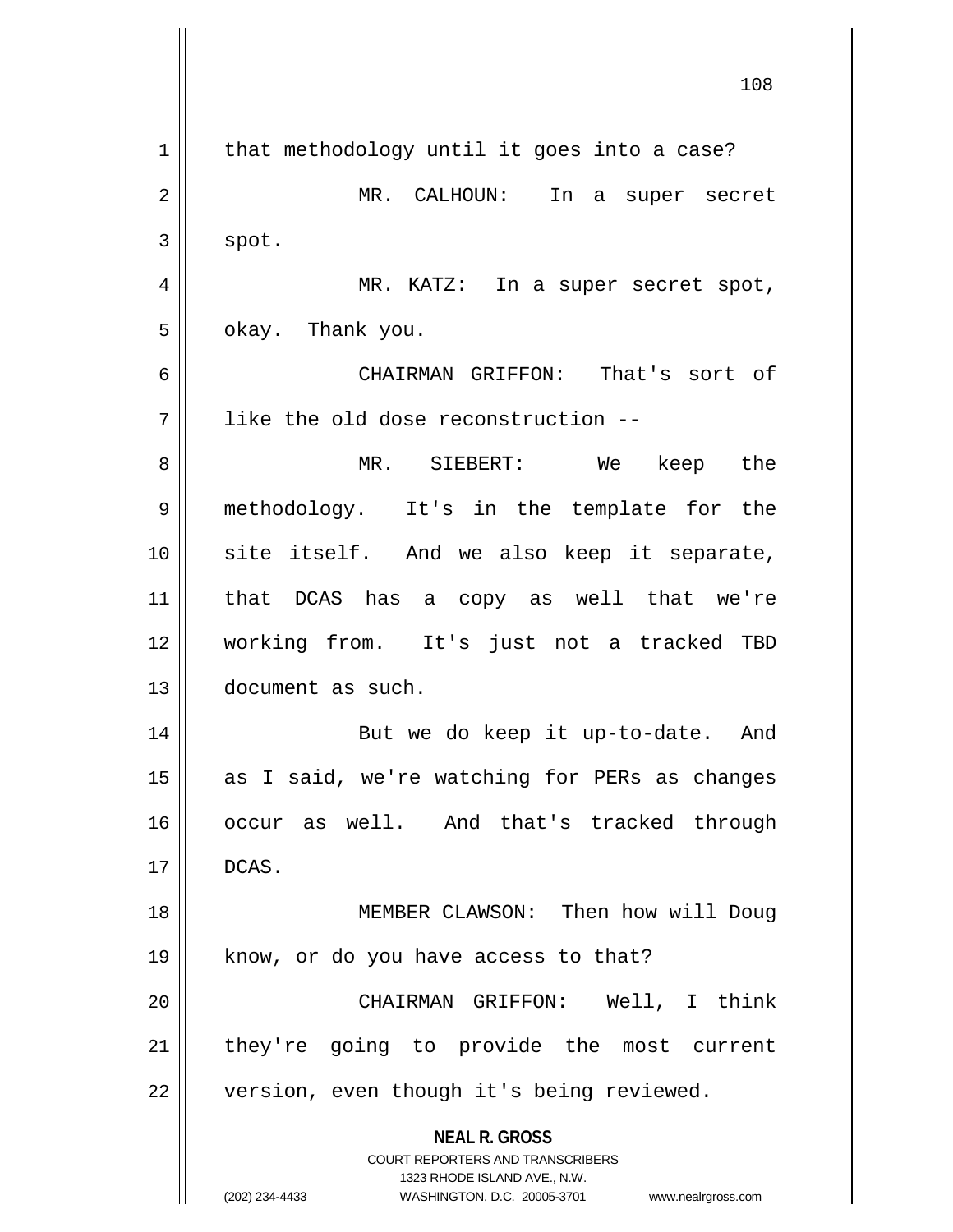**NEAL R. GROSS** COURT REPORTERS AND TRANSCRIBERS 1323 RHODE ISLAND AVE., N.W. (202) 234-4433 WASHINGTON, D.C. 20005-3701 www.nealrgross.com 1 || MR. FARVER: If it's in the case  $2 \parallel$  for dose reports then we should see it. 3 MR. CALHOUN: Yes you will. And 4 || generally, those DRs are much longer than the  $5 \parallel$  other one because they have to lay out all the 6 methodology inside those reconstructions. So 7 you can either find one. Or I can pull a 8 || blank one out that can give a template of 9 what's done. 10 CHAIRMAN GRIFFON: Yes, I think we 11 || just want the template, yes, that's fine. 12 MR. STIVER: I had a question for 13 Mark. I missed one of the actions. One was 14 || to verify IG-004 linkage, identify the current 15  $\parallel$  process, but there was a third one. 16 CHAIRMAN GRIFFON: I mean verified 17 | linkage to TIB-20. 18 || MR. STIVER: Yes, I got that one. 19 CHAIRMAN GRIFFON: And then the  $20$  second one, I'm not sure about a third one, 21 was to check the current methodology -- 22 || MR. STIVER: Okay, got those. I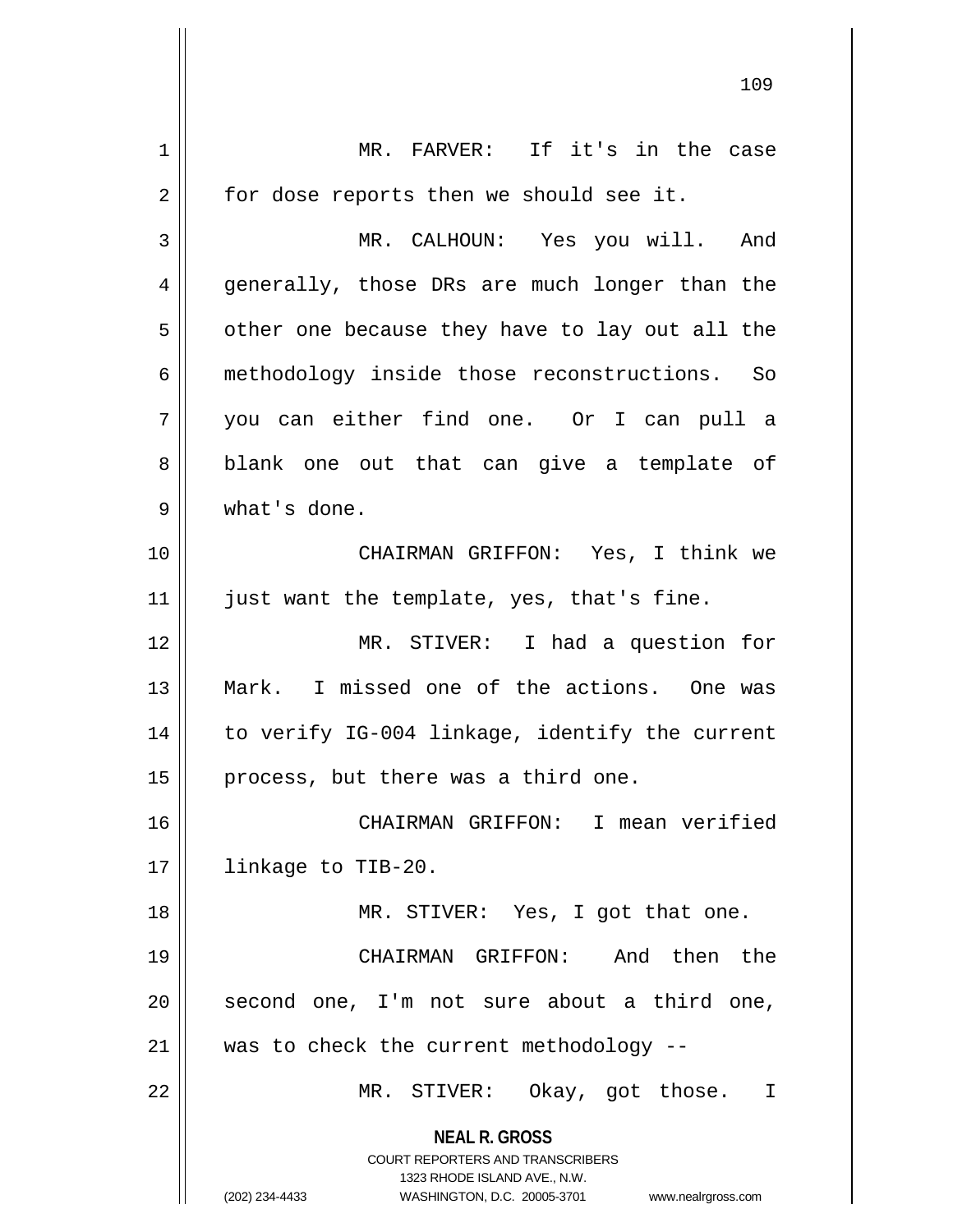thought there was a third one though.

| $\overline{a}$ | CHAIRMAN GRIFFON: And now there's                                                                                                                                      |
|----------------|------------------------------------------------------------------------------------------------------------------------------------------------------------------------|
| 3              | a third one on the methodology, provide the                                                                                                                            |
| 4              | methodology, right. And I'm recording these                                                                                                                            |
| 5              | in this version of the matrix.                                                                                                                                         |
| 6              | MR. STIVER: Okay.                                                                                                                                                      |
| 7              | CHAIRMAN GRIFFON: So I'll get it                                                                                                                                       |
| 8              | sent out and get a copy.                                                                                                                                               |
| 9              | MEMBER MUNN: That would be nice.                                                                                                                                       |
| 10             | CHAIRMAN GRIFFON: Okay, and just                                                                                                                                       |
| 11             | for those on the phone, this is usually about                                                                                                                          |
| 12             | how long it takes us to go through one                                                                                                                                 |
| 13             | finding. So we're moving on to finding two.                                                                                                                            |
| 14             | MR. FARVER: Well, actually it                                                                                                                                          |
| 15             | takes care of five findings.                                                                                                                                           |
| 16             | CHAIRMAN GRIFFON: Okay, that's                                                                                                                                         |
| 17             | right.                                                                                                                                                                 |
| 18             | MEMBER KOTELCHUCK: Okay.                                                                                                                                               |
| 19             | FARVER: Because all those<br>$MR$ .                                                                                                                                    |
| 20             | findings have to do with the coworker data.                                                                                                                            |
| 21             | CHAIRMAN GRIFFON: So the next one,                                                                                                                                     |
| 22             | tell me which ones are --                                                                                                                                              |
|                | <b>NEAL R. GROSS</b><br><b>COURT REPORTERS AND TRANSCRIBERS</b><br>1323 RHODE ISLAND AVE., N.W.<br>(202) 234-4433<br>WASHINGTON, D.C. 20005-3701<br>www.nealrgross.com |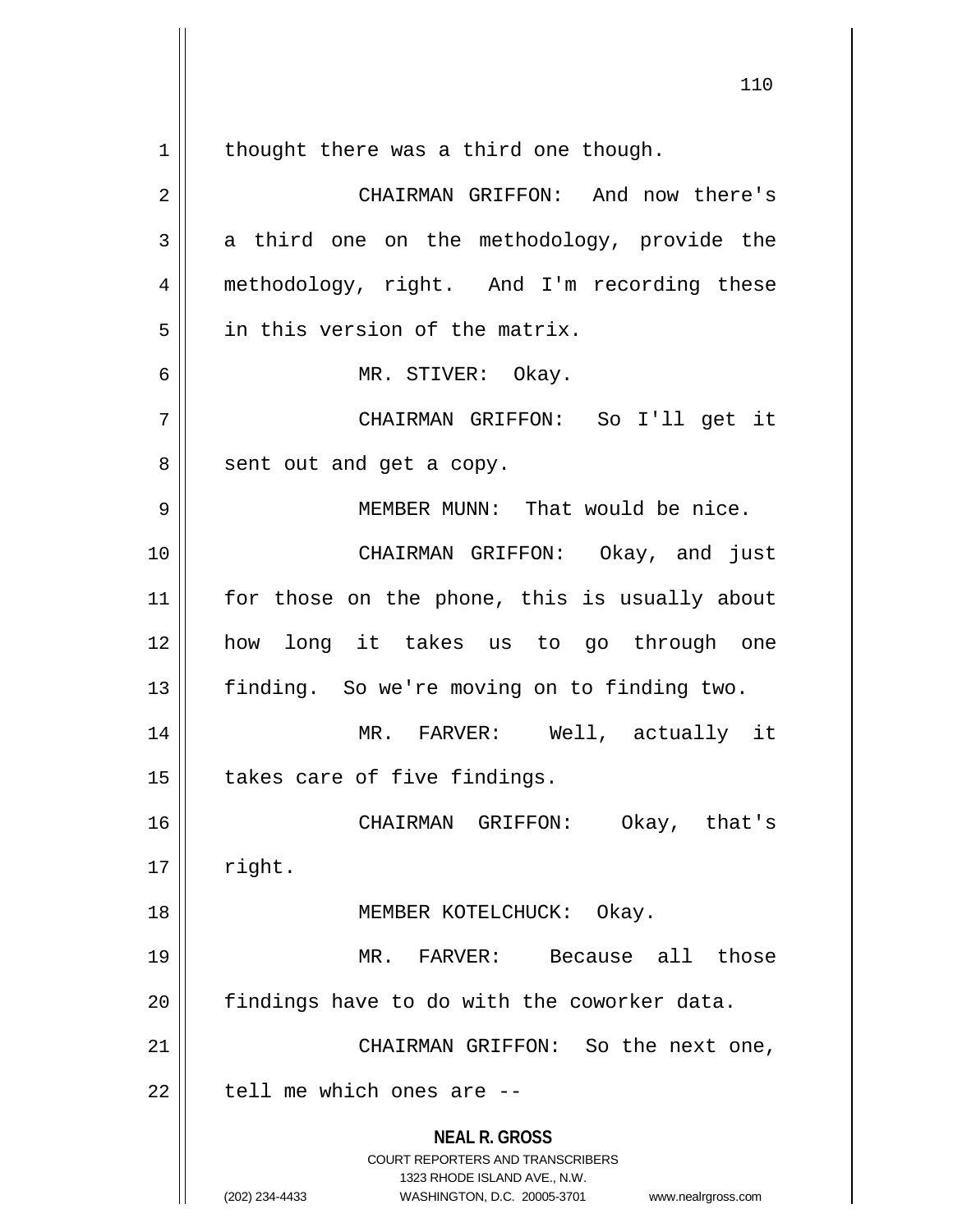**NEAL R. GROSS** COURT REPORTERS AND TRANSCRIBERS 1323 RHODE ISLAND AVE., N.W. (202) 234-4433 WASHINGTON, D.C. 20005-3701 www.nealrgross.com 111 1 MR. STIVER: Takes care of the  $2 \parallel$  entire case, doesn't it? 3 MR. FARVER: Yes, all the one 4 through five. The second one is lack of 5 | accounting for photon dose, assignment values 6  $|$  --7 CHAIRMAN GRIFFON: So all of 226, 8 you're saying? 9 MR. STIVER: Right. 10 MR. FARVER: Yes. 11 MR. STIVER: It's all related to 12 | that same issue. 13 || MR. FARVER: And even up to number 14 five, where we had wrote it up that it was 15  $\parallel$  inadequate data available to determine a PoC. 16 That was based on; there was no 17 || site data, no worker data. But, you know, 18 because it deemed appropriate to apply the 19 coworker data, the surrogate data, then that 20 || takes care of that finding also. It all 21 | hinged upon the use of the coworker data. 22 || CHAIRMAN GRIFFON: Okay.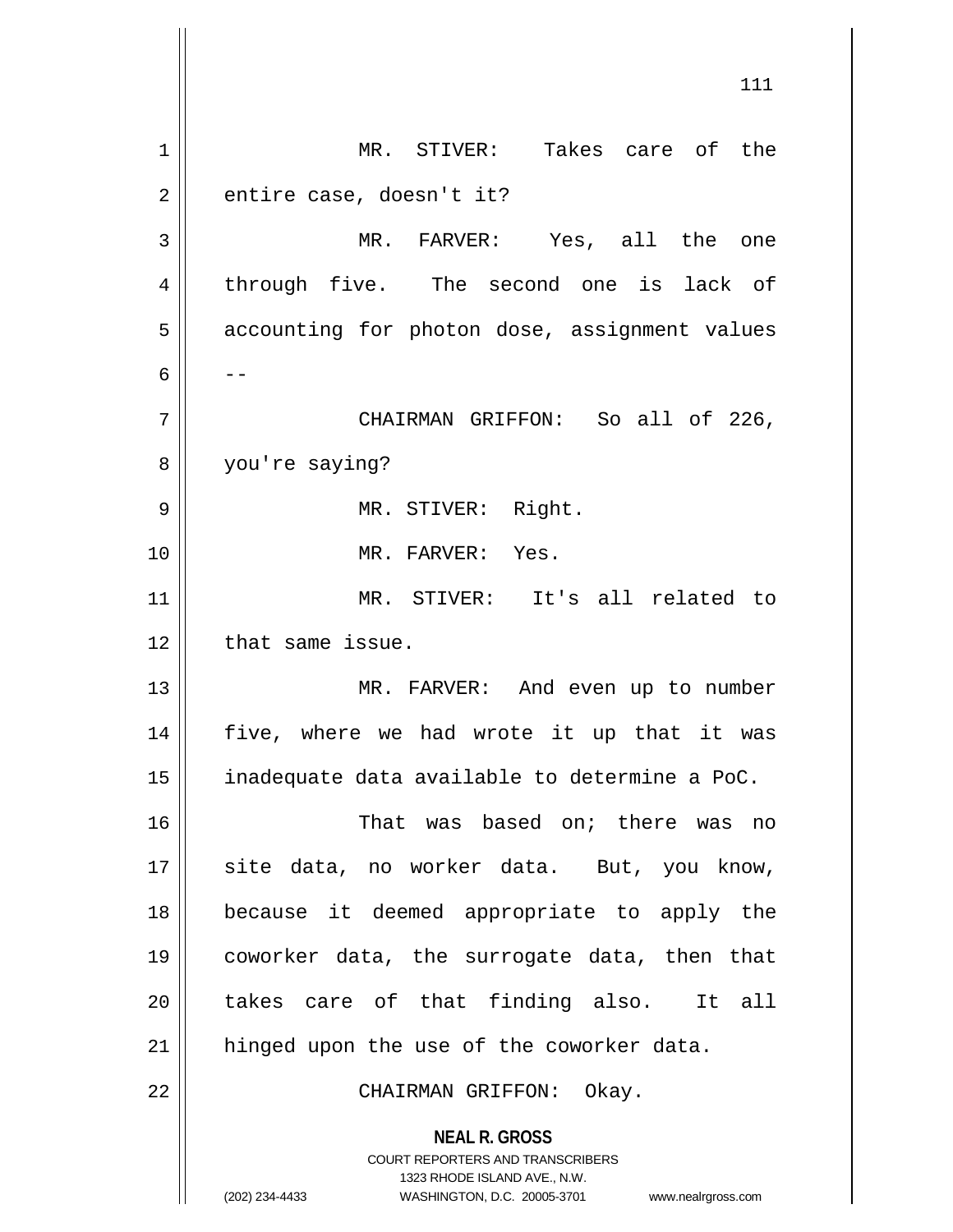|    | 112                                                                                                 |
|----|-----------------------------------------------------------------------------------------------------|
| 1  | MR. SIEBERT: Hey, Doug?                                                                             |
| 2  | MR. FARVER: Yes.                                                                                    |
|    |                                                                                                     |
| 3  | MR. SIEBERT: I wanted to let you                                                                    |
| 4  | know, and Mark, I have a suggestion, .2 and                                                         |
| 5  | .4, actually the finding has to do with the                                                         |
| 6  | fact that it was not clearly defined as to                                                          |
| 7  | exactly which OTIBs the dose reconstruction                                                         |
| 8  | value, the coworker values came from.                                                               |
| 9  | The write-up did state that it used                                                                 |
| 10 | the minimum from a cross-section of sites.                                                          |
| 11 | However, it did not include the specific sites                                                      |
| 12 | that were used and where the numbers came                                                           |
| 13 | from.                                                                                               |
| 14 | So I would think, since I also did                                                                  |
| 15 | send along with this response, there's an                                                           |
| 16 | Excel spreadsheet that lists what the values                                                        |
| 17 | are and the sites.                                                                                  |
| 18 | I would think that we agreed that                                                                   |
| 19 | that should have been documented better, the                                                        |
| 20 | Dose Reconstruction Report. So I would think                                                        |
| 21 | .2 and .4 could both be considered to be                                                            |
| 22 | closed if you guys wanted to go that                                                                |
|    | <b>NEAL R. GROSS</b>                                                                                |
|    | <b>COURT REPORTERS AND TRANSCRIBERS</b>                                                             |
|    | 1323 RHODE ISLAND AVE., N.W.<br>(202) 234-4433<br>WASHINGTON, D.C. 20005-3701<br>www.nealrgross.com |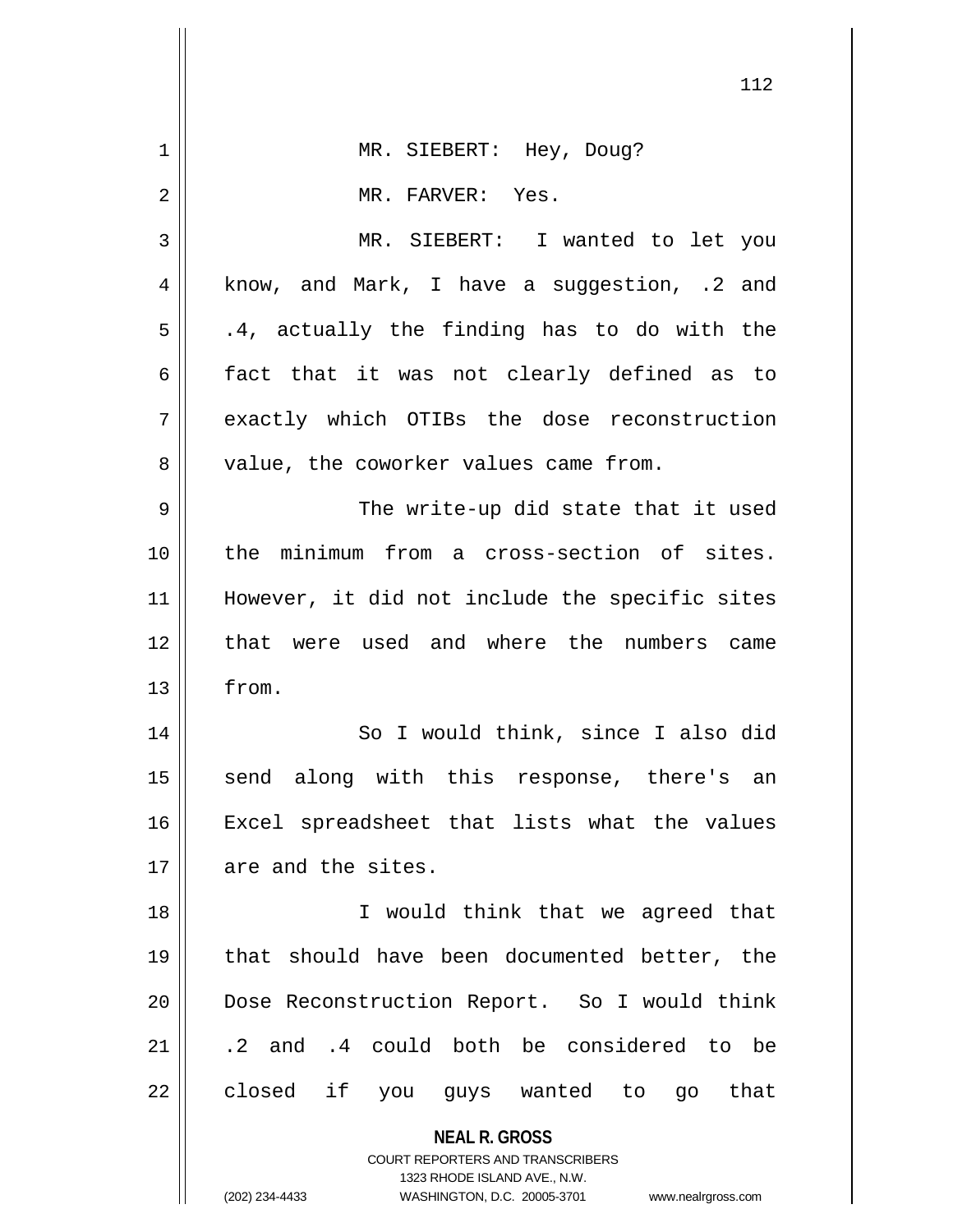1 direction.

| $\overline{2}$ | MEMBER MUNN: Yes.                                                                                                                                               |
|----------------|-----------------------------------------------------------------------------------------------------------------------------------------------------------------|
| 3              | MR. FARVER: Yes. That's fine. We                                                                                                                                |
| 4              | just had those couple outstanding actions,                                                                                                                      |
| 5              | really, about the coworker data. So yes, we                                                                                                                     |
| 6              | could, .2 and .4 could be closed.                                                                                                                               |
| 7              | MEMBER MUNN: Closed is always                                                                                                                                   |
| 8              | nice, even if it's only a part of the --                                                                                                                        |
| 9              | CHAIRMAN GRIFFON: So .2 and .4,                                                                                                                                 |
| 10             | are you saying they provided the spreadsheet -                                                                                                                  |
| 11             |                                                                                                                                                                 |
| 12             | MEMBER MUNN: Yes.                                                                                                                                               |
| 13             | CHAIRMAN GRIFFON: Listing the                                                                                                                                   |
| 14             | sites that they used. They did give us the                                                                                                                      |
| 15             | documentation.                                                                                                                                                  |
| 16             | MR. FARVER: They did explain where                                                                                                                              |
| 17             | the values came from.                                                                                                                                           |
| 18             | CHAIRMAN GRIFFON: Right. Okay.                                                                                                                                  |
| 19             | And the other, okay. It's<br>really a                                                                                                                           |
| 20             | housekeeping thing but I'll do that, yes.                                                                                                                       |
| 21             | We'll close that.                                                                                                                                               |
| 22             | MR. FARVER: That's fine.                                                                                                                                        |
|                | <b>NEAL R. GROSS</b><br>COURT REPORTERS AND TRANSCRIBERS<br>1323 RHODE ISLAND AVE., N.W.<br>(202) 234-4433<br>WASHINGTON, D.C. 20005-3701<br>www.nealrgross.com |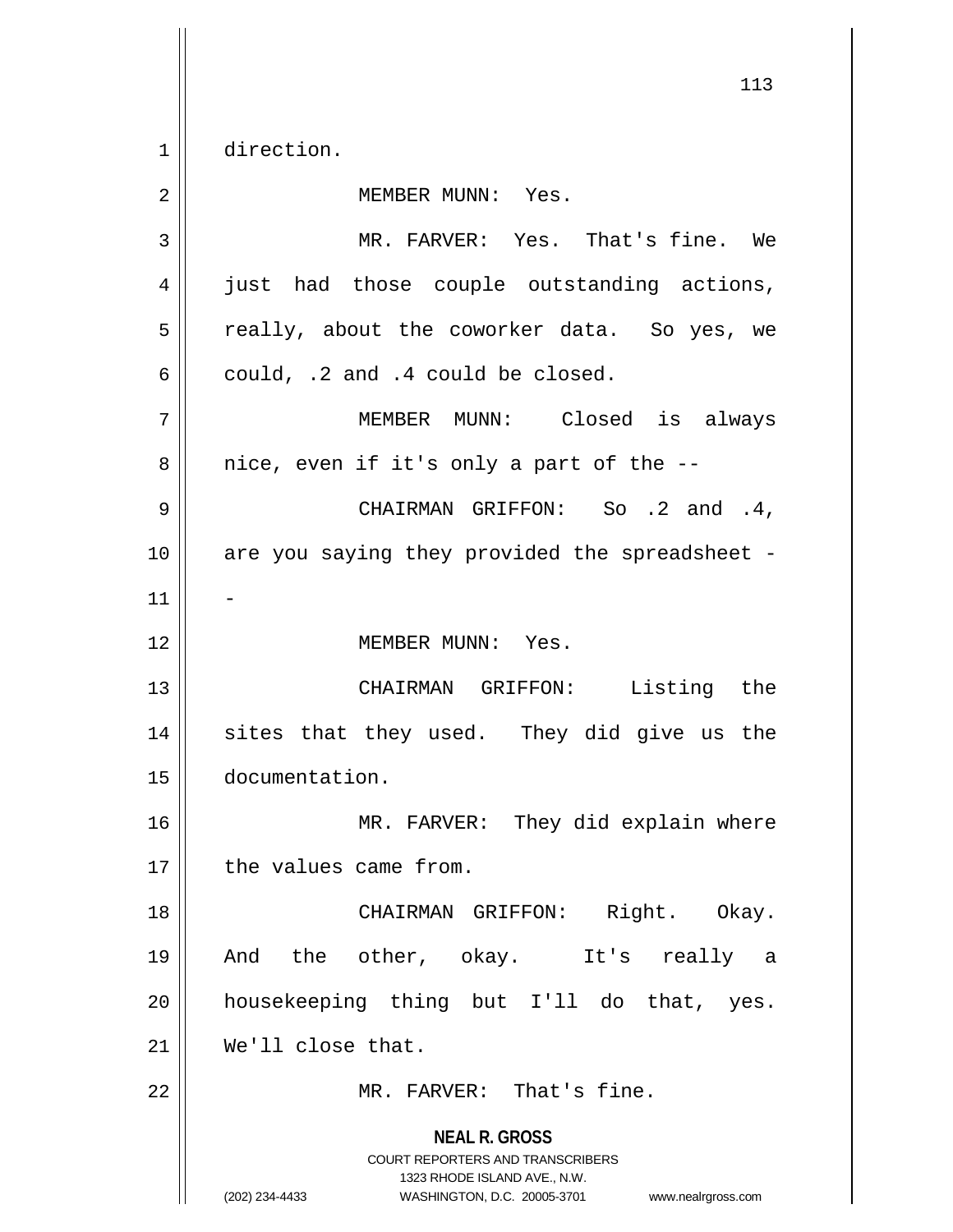**NEAL R. GROSS** COURT REPORTERS AND TRANSCRIBERS 1323 RHODE ISLAND AVE., N.W. (202) 234-4433 WASHINGTON, D.C. 20005-3701 www.nealrgross.com 1 MEMBER MUNN: Photon doses and 2 electrons. 3 CHAIRMAN GRIFFON: Okay. You can  $4 \parallel$  go ahead on that. 5 MR. FARVER: Okay, 230.1, personnel 6 monitoring information in CATI not addressed  $7 \parallel$  in a DR report. A brief explanation of this 8 || case, person worked at ORISE from '48 through 9 '73, and we'll discuss that a little bit 10 later, as purchasing clerk and as a 11 | storekeeper. 12 In the CATI reports, which were 13 done by the claimants, reported that the 14 || employee wore a badge for dosimetry. NIOSH's 15 || reply is, you know, it could've been referring 16 | for security badge and so forth. 17 || But basically they agree that they 18 || should've mentioned something in there about 19 || the CATI information reporting that the person 20 || mentioned that they wore dosimetry. 21 || So with that finding, we agree that  $22$   $\parallel$  they should've put something in there, include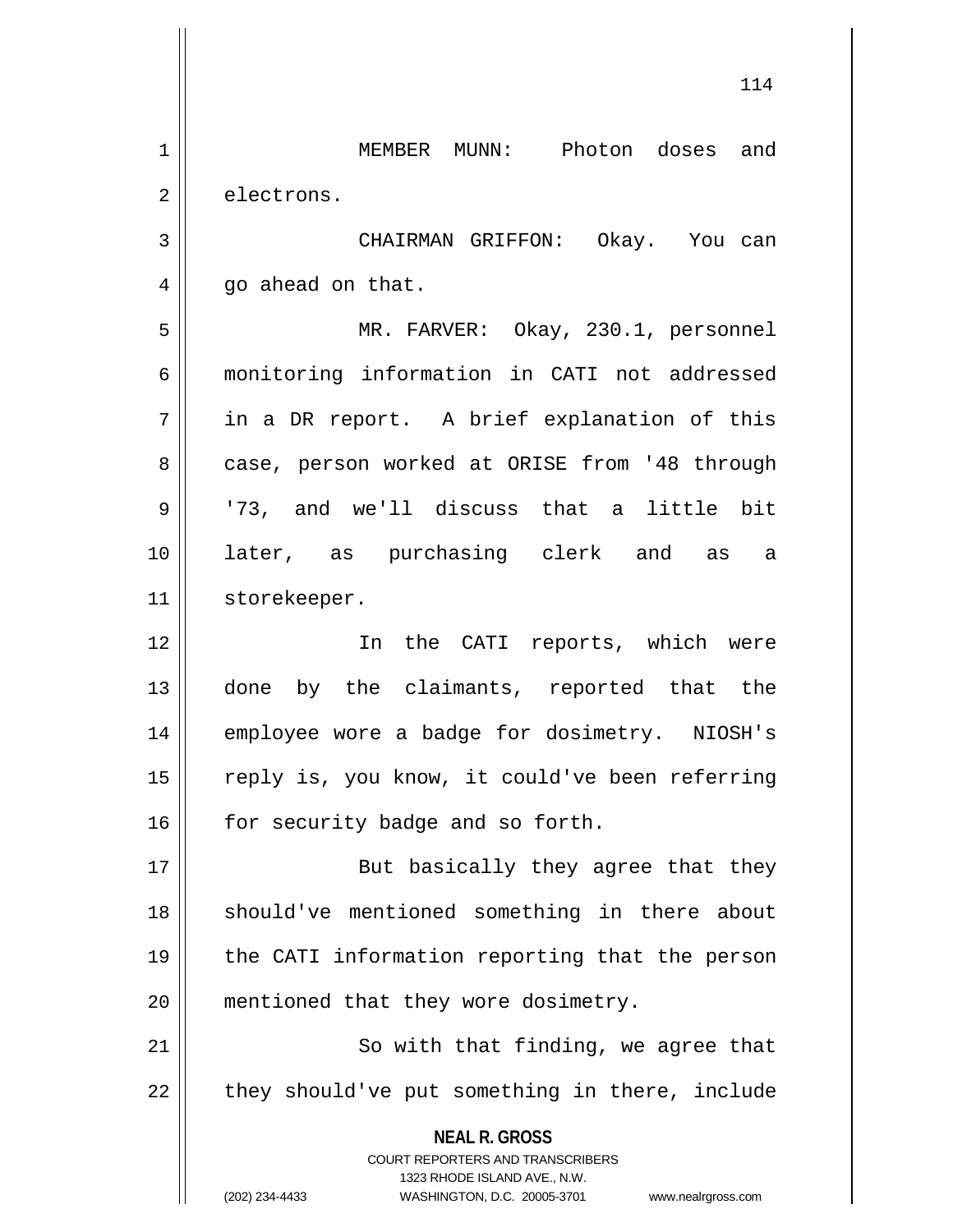$1 \parallel$  the basis for that finding. We just think  $2 \parallel$  they should, under their Section 4 of their 3 Dose Report, they should've added something 4 about the CATI report information. So we 5 | recommend closing that item. 6 CHAIRMAN GRIFFON: So you don't

 $7 \parallel$  think it would've changed the values in dose 8 || reconstruction; you're just saying they 9 Should've mentioned it.

10 MR. FARVER: They should've 11 mentioned it, correct.

 MEMBER CLAWSON: This is Brad. We've had this with numerous ones. And Stu has already said that they're trying to implement --

 MR. FARVER: And they are, we've -- MR. SIEBERT: Yes, this is Scott. I just want to point out once again; this is from January of 2006. So well before this 20 Subcommittee discussed this issue.

21 || MR. FARVER: Yes, right. So we are  $22 \parallel$  seeing cases now where it's putting in much

**NEAL R. GROSS**

COURT REPORTERS AND TRANSCRIBERS 1323 RHODE ISLAND AVE., N.W. (202) 234-4433 WASHINGTON, D.C. 20005-3701 www.nealrgross.com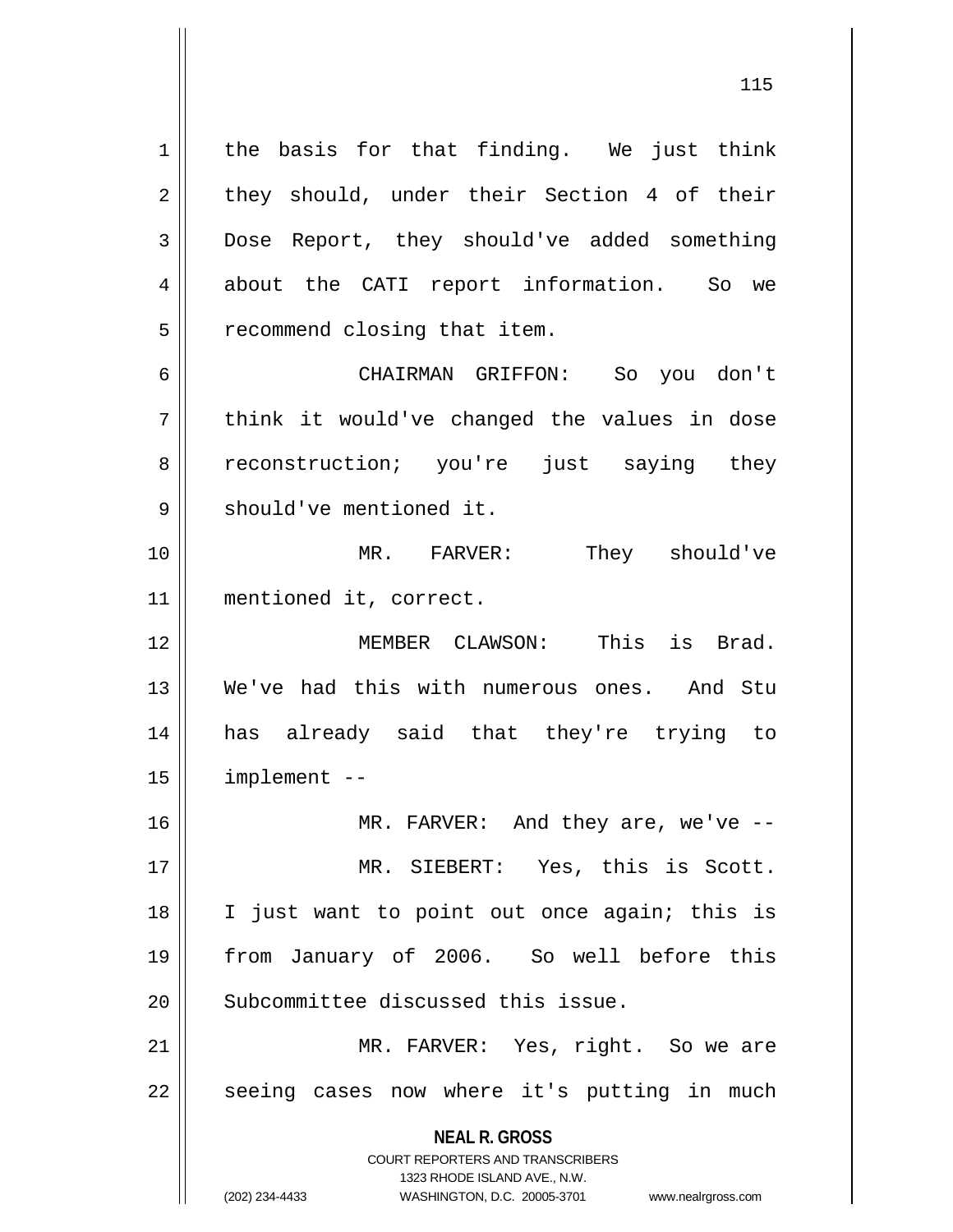**NEAL R. GROSS** COURT REPORTERS AND TRANSCRIBERS 1323 RHODE ISLAND AVE., N.W. (202) 234-4433 WASHINGTON, D.C. 20005-3701 www.nealrgross.com 1 more information in that section about the  $2 \parallel$  CATI report. Okay, move on to --3 CHAIRMAN GRIFFON: Yes, that's 4 | closed, right? 5 MR. FARVER: -- 230.2. This is the  $6 \parallel$  one that has to do with the employee's work 7 || location and potential radiological sources 8 were not documented. 9 This is where it gets a little 10 tricky. The EE's employer was actually Oak 11 Ridge Institute for Nuclear Studies, not 12 ORISE. 13 ORAU was established in '46 to 14 manage ORIN. AU's name changed to ORISE in 15 || the '90s. The activities of ORINS personnel 16 during the time of the employment period are 17 not well documented in the employee's 18 correspondence file -- states the employee 19 worked at a facility hospital doing cancer  $20$  | studies in the early years. 21 || So there's some question about what 22 || the employee did and where the employee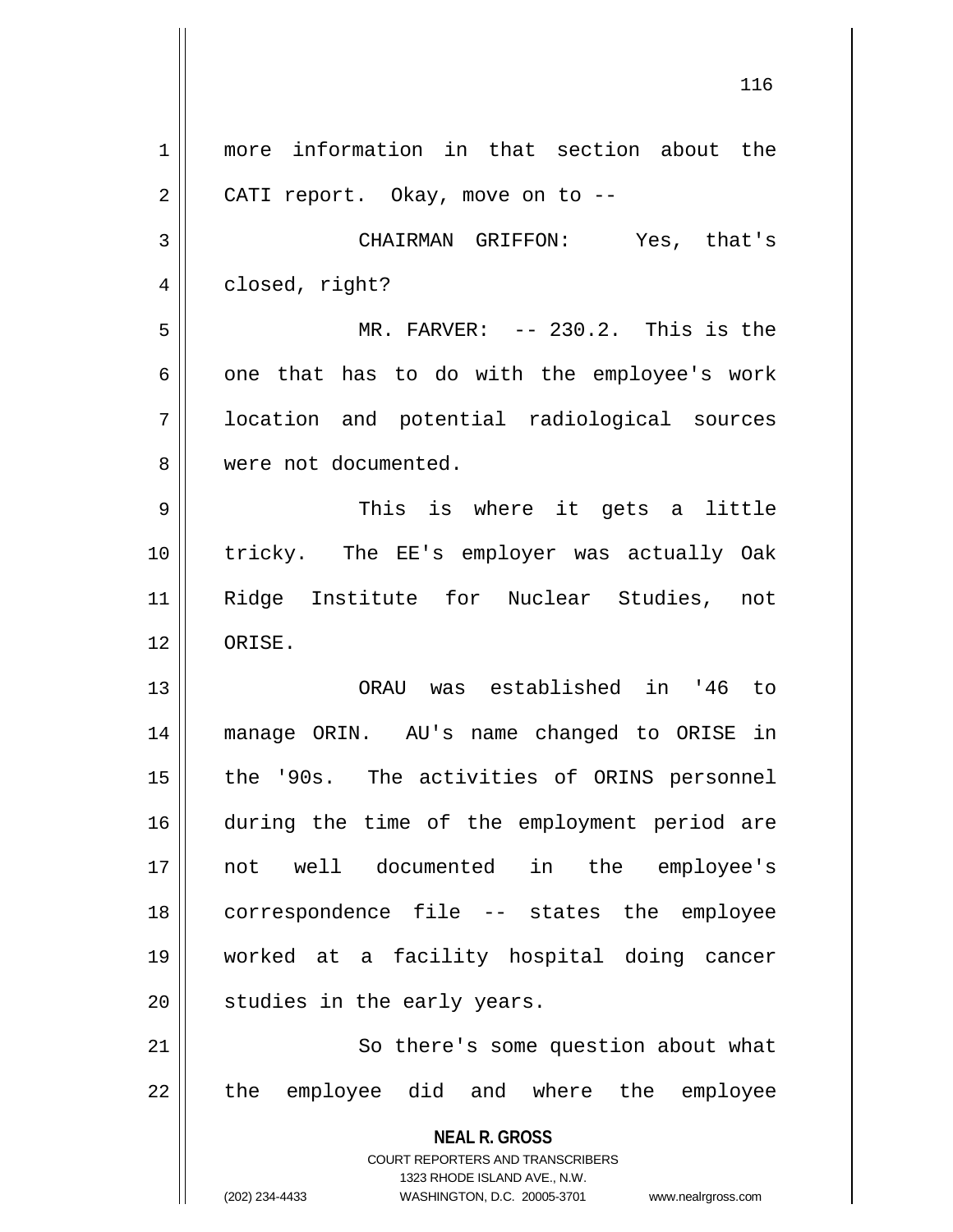**NEAL R. GROSS** COURT REPORTERS AND TRANSCRIBERS 1323 RHODE ISLAND AVE., N.W. (202) 234-4433 WASHINGTON, D.C. 20005-3701 www.nealrgross.com 1 | worked, which goes back to the work location  $2 \parallel$  and potential radiological sources. 3 || I don't know if you can research  $4 \parallel$  any early information on ORINS, than what they  $5 \parallel$  did. But that would be the suggestion; you go  $6 \parallel$  back and look at what was done in the earlier 7 years. 8 CHAIRMAN GRIFFON: And I see NIOSH 9 has a lengthy response there. Can you 10 summarize what you are reading as well, Grady? 11 MR. CALHOUN: Yes. I was actually 12 || looking back at some of the other documents --13 || CHAIRMAN GRIFFON: Yes. 14 MR. CALHOUN: -- that the EE  $15$  | actually did. 16 MR. STIVER: Yes, it looks like the 17 work location information was provided after 18 || the dose reconstruction was completed. 19 || MR. SIEBERT: Yes, that's correct. 20 MR. CALHOUN: What's correct, 21 | Scott? Sorry. 22 MR. SIEBERT: The case was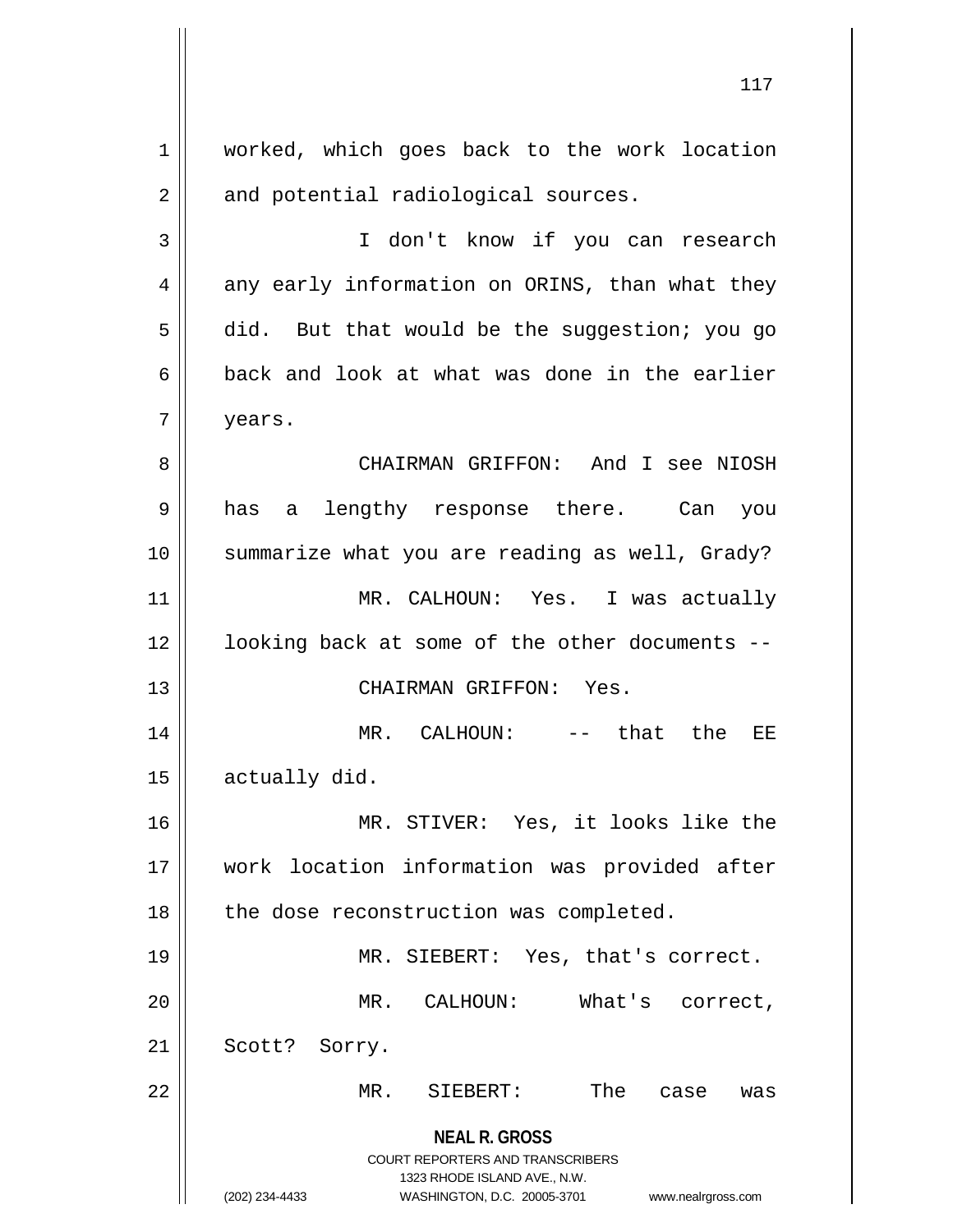**NEAL R. GROSS** COURT REPORTERS AND TRANSCRIBERS 1323 RHODE ISLAND AVE., N.W. 1 completed in January of 2006. And in our 2 || response, telephone conversation occurred in  $3 \parallel$  July of that year, you know, six months later, 4 | or was documented in July, it was conducted in 5 May of 2006, still after the dose 6 | reconstruction was completed. 7 CHAIRMAN GRIFFON: So you're saying  $8 \parallel$  that even though it was after, it didn't cause 9 || you to go back and reassess the case? 10 MR. SIEBERT: It did not at the  $11$   $\textrm{time.}$ 12 || CHAIRMAN GRIFFON: Should it have? 13 MR. FARVER: Which brings up the 14 question, what prompts you to go back and look 15 || at a case when you get additional information? 16 MR. CALHOUN: Well, that's a good 17 question. We've actually started doing 18 something now. And I'm not going to give you 19 access to it. 20 We document every time we receive 21 any information, whether it be from an 22 || individual or from the site after a Dose

(202) 234-4433 WASHINGTON, D.C. 20005-3701 www.nealrgross.com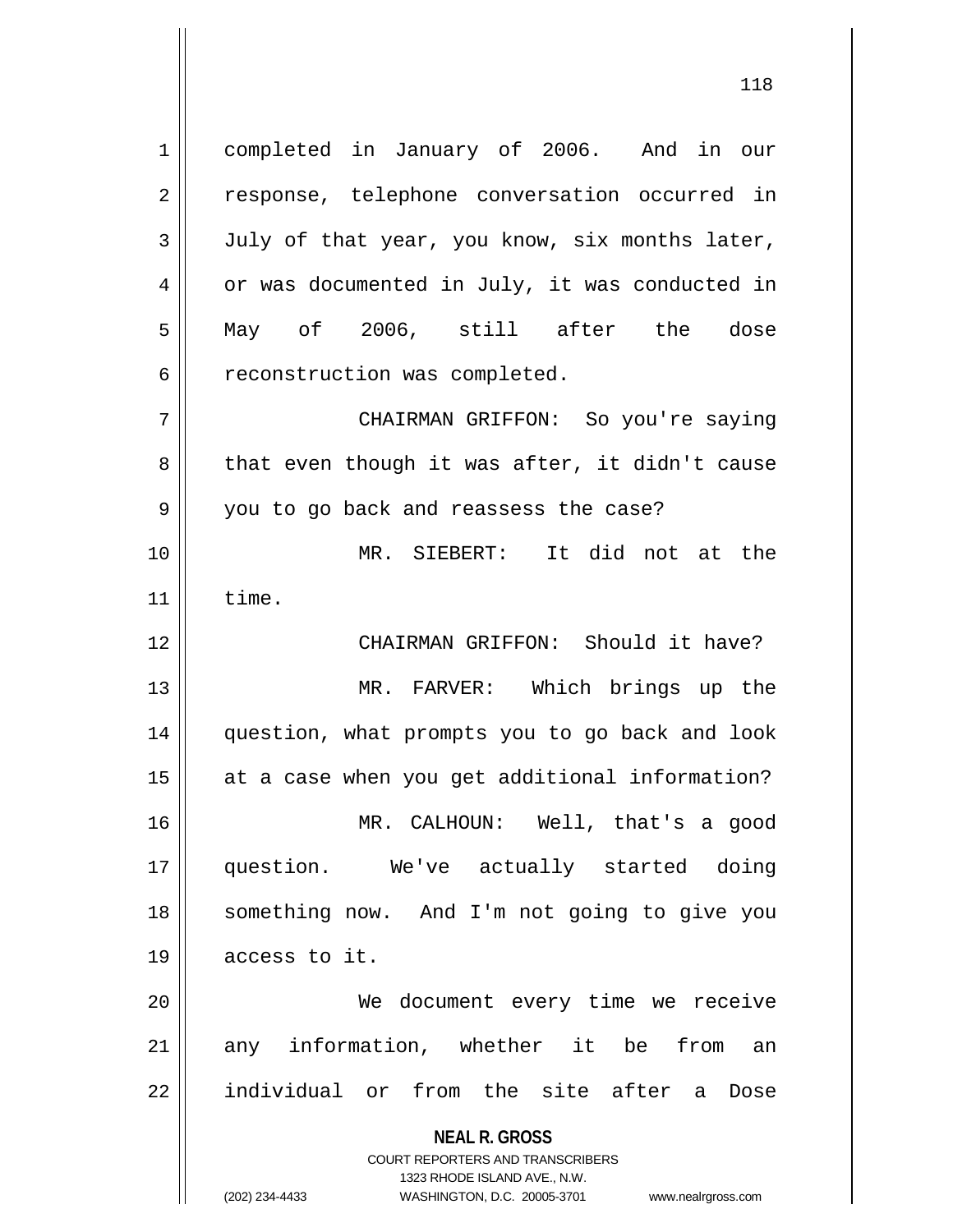**NEAL R. GROSS** COURT REPORTERS AND TRANSCRIBERS 1 | Reconstruction Report has been completed. 2 We are in the process now of going  $3 \parallel$  through every case for which -- every non-comp  $4 \parallel$  case for which we have received data and the 5 DR has already been completed. 6 We've gone through approximately, I 7 want to say 800 of these already. And we 8 and review the case to see if that data would 9 cause an increase in the Probability of 10 Causation. 11 || Now let me keep in mind, that the 12 majority of these, the data we received is the  $13$  same data that we've already got. But since 14 we've gotten it after the dose reconstruction 15 | has been completed, we review the case. 16 It's documented. And we look to 17 see if the dose reconstruction has been 18 completed. The only one that I'm aware of, 19 where the Probability of Causation went from 20  $\parallel$  non-comp to comp, and was paid through an SEC. 21 || So anytime we do have additional 22 || data that would cause the Probability of

1323 RHODE ISLAND AVE., N.W.

(202) 234-4433 WASHINGTON, D.C. 20005-3701 www.nealrgross.com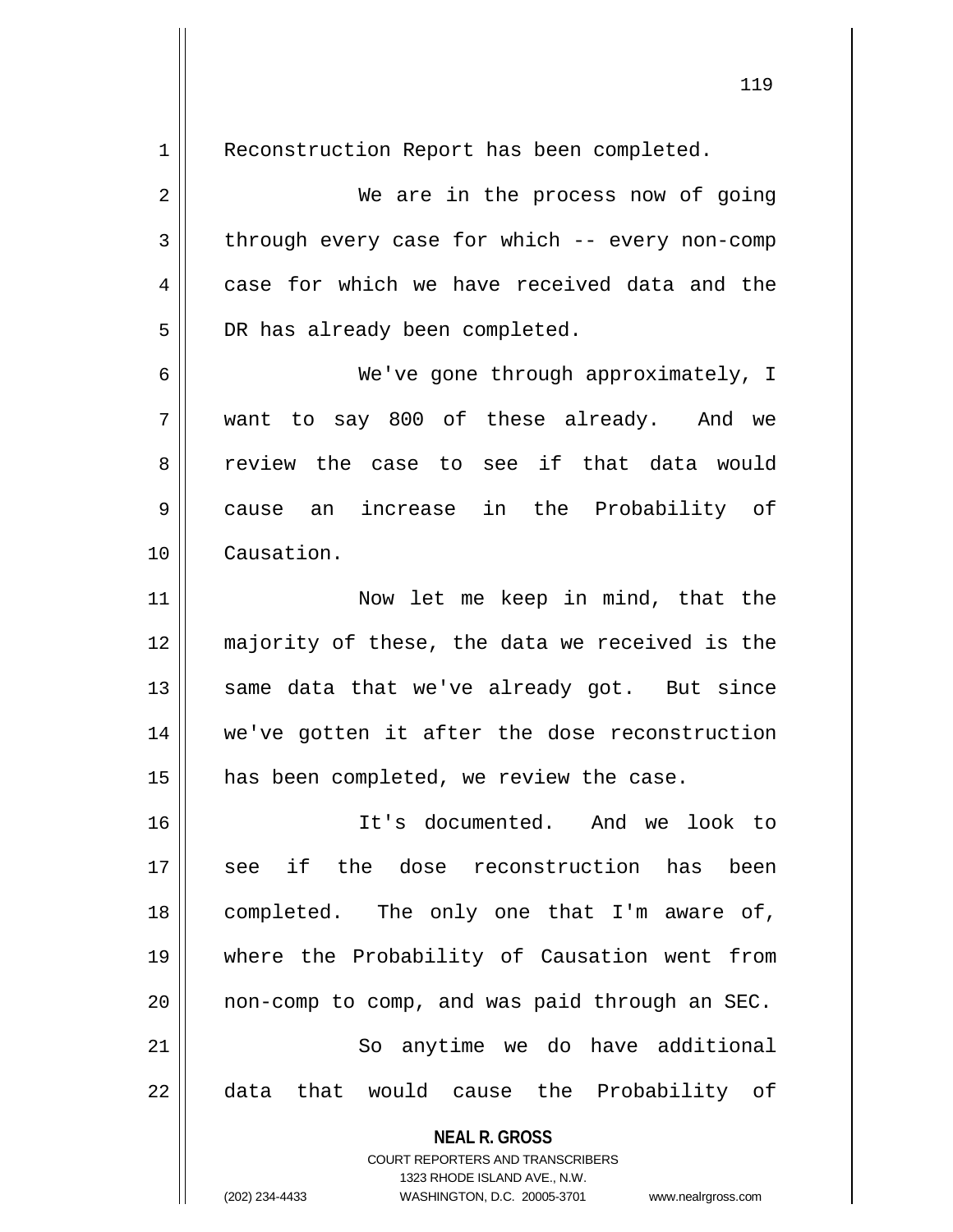**NEAL R. GROSS** COURT REPORTERS AND TRANSCRIBERS 1323 RHODE ISLAND AVE., N.W.  $1 \parallel$  Causation to go up -- actually there were two. 2 The other case where the  $3$  Probability of Causation was likely to go up 4 | over 50 percent, we requested a re-work from 5 Department of Labor. They sent the case to  $6 \parallel$  us. And we're re-working the case to add the 7 new data. 8 MR. FARVER: So you generated a  $9 \parallel$  PER? 10 MR. CALHOUN: No, this is called a 11 PAD. 12 MR. FARVER: PAD. 13 MR. CALHOUN: This is a post-14 approval document. 15 || MR. FARVER: Okay. 16 MR. CALHOUN: Okay. And so what we 17 do is, because a PER is more driven by a site 18 || or by a procedure. This is driven by a piece 19 of information that was acquired either 20 || through data capture, information received 21 || from the site in bulk, or from an employee, or  $22$   $\parallel$  claimant.

(202) 234-4433 WASHINGTON, D.C. 20005-3701 www.nealrgross.com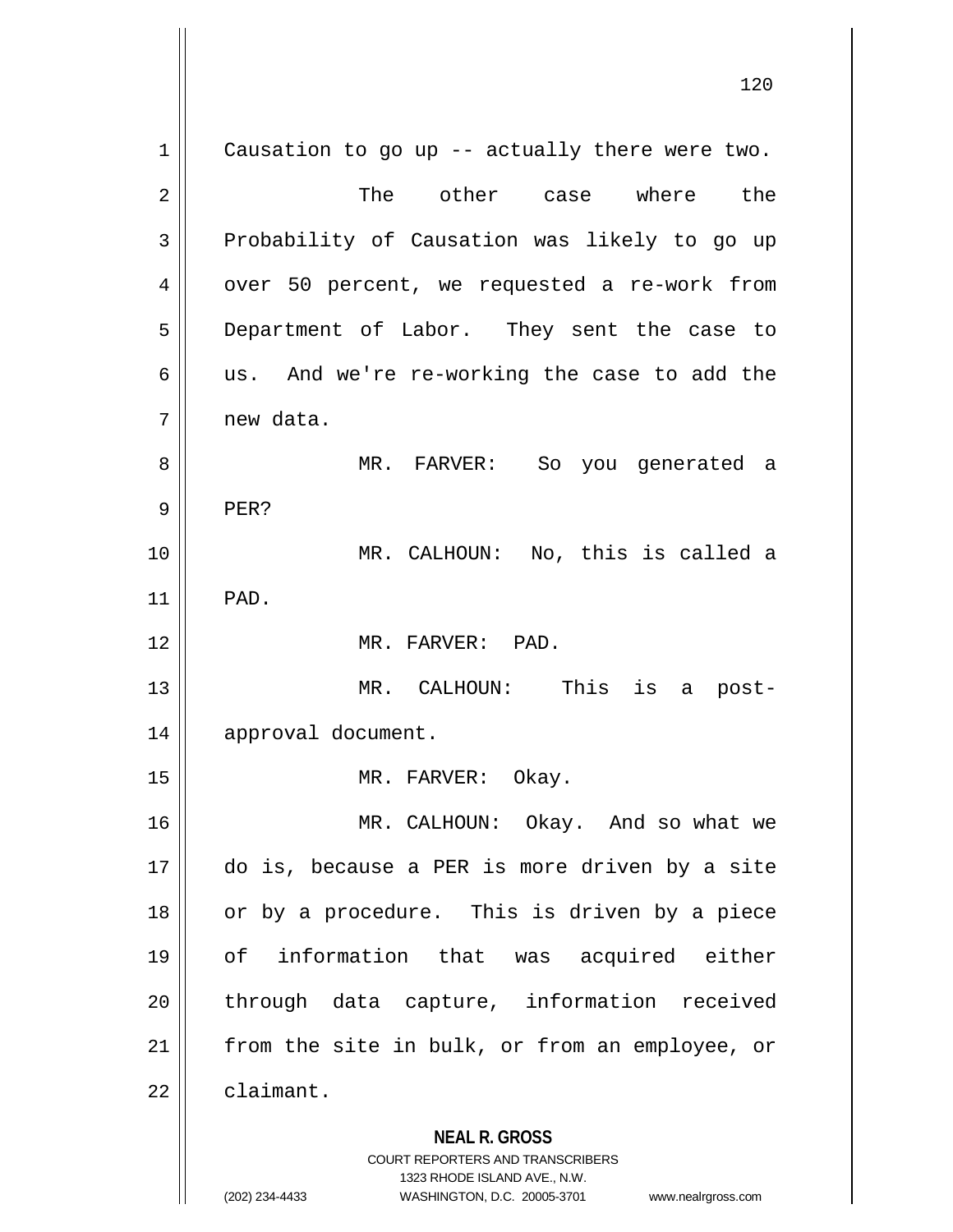**NEAL R. GROSS** COURT REPORTERS AND TRANSCRIBERS 1323 RHODE ISLAND AVE., N.W. (202) 234-4433 WASHINGTON, D.C. 20005-3701 www.nealrgross.com 1 | CHAIRMAN GRIFFON: That's very good  $2 \parallel$  to know. It actually seems like a quality 3 | control tool. 4 || MR. CALHOUN: It is, it is. 5 CHAIRMAN GRIFFON: It's like your 6  $\parallel$  other --7 MR. CALHOUN: As a matter of fact  $8 \parallel$  we're going to try to tout that a little bit 9 in the next Board meeting because it's 10 || something that we really have only been doing 11 | for three months, probably. 12 CHAIRMAN GRIFFON: Let me ask a 13 question, which I'm assuming you can't answer 14 | today. 15 || MR. CALHOUN: Okay. 16 CHAIRMAN GRIFFON: But does this 17 case -- but I'll document it -- does this case 18 fall into the 800 that you mentioned? Was 19 || this one captured? 20 MR. CALHOUN: You know, if you give 21 me a little bit of time and continue, I might  $22$  | be able to figure that out.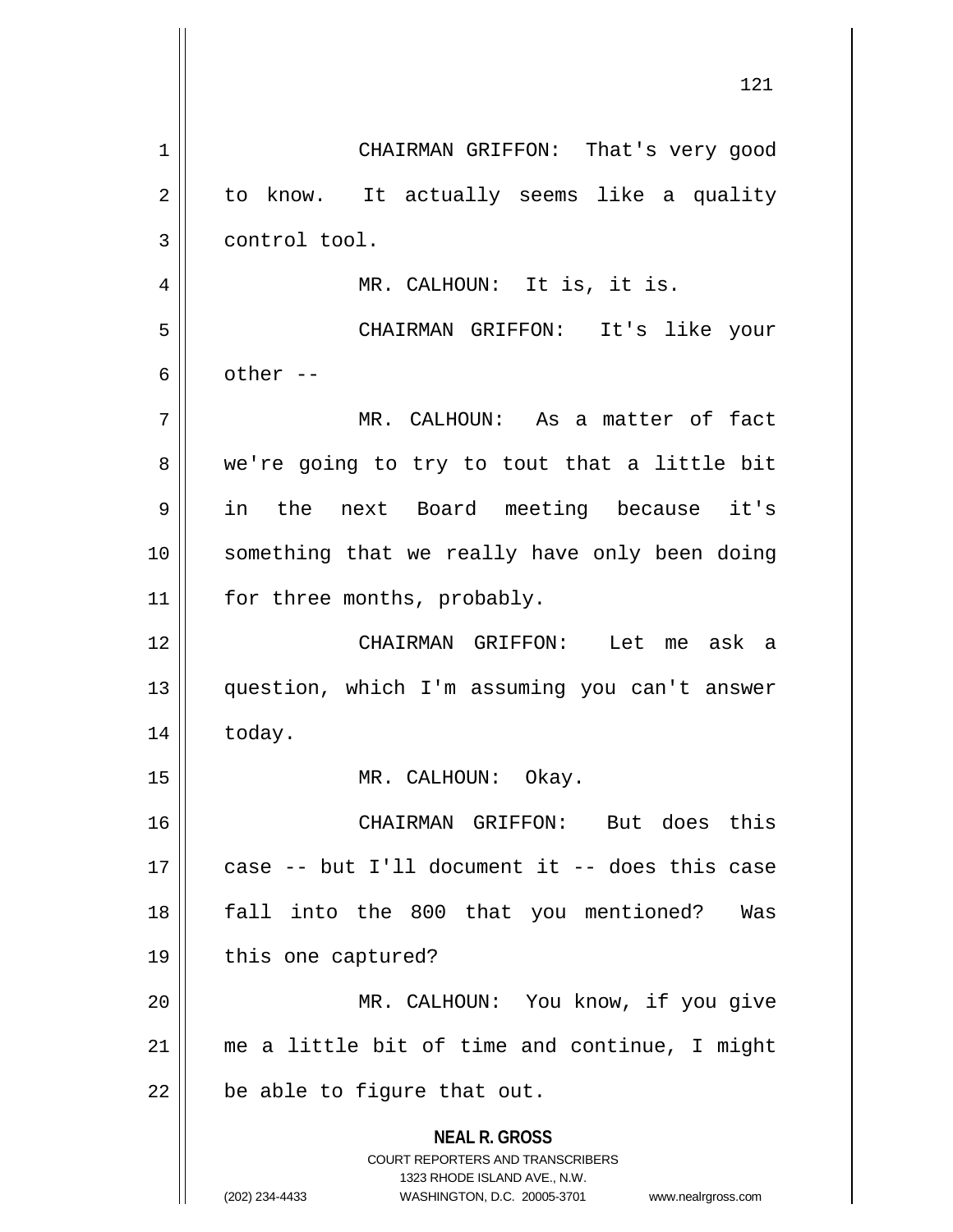**NEAL R. GROSS** COURT REPORTERS AND TRANSCRIBERS 1323 RHODE ISLAND AVE., N.W. (202) 234-4433 WASHINGTON, D.C. 20005-3701 www.nealrgross.com 122 1 CHAIRMAN GRIFFON: Maybe a little - 2 - 3 MR. CALHOUN: Because I've got a 4 | spreadsheet. 5 CHAIRMAN GRIFFON: You have the 6 case numbers. 7 MR. CALHOUN: I do, I do. 8 CHAIRMAN GRIFFON: Because that 9 | would be interesting to know because --10 MR. CALHOUN: Do you know if that 11 || was the case, Scott, off the top of your head? 12 MR. SIEBERT: I am looking as we  $13$  speak. 14 || MR. CALHOUN: Okay. 15 CHAIRMAN GRIFFON: Okay. Maybe you 16 || can answer it, okay. 17 || MS. ROLFES: I was going to say 18 || also, when an EE dies and there's new 19 survivor, I always get an email through the 20 || PHA, uplink health advisor asking if their 21 || CATI will impact the DR? I get one of those a 22 week.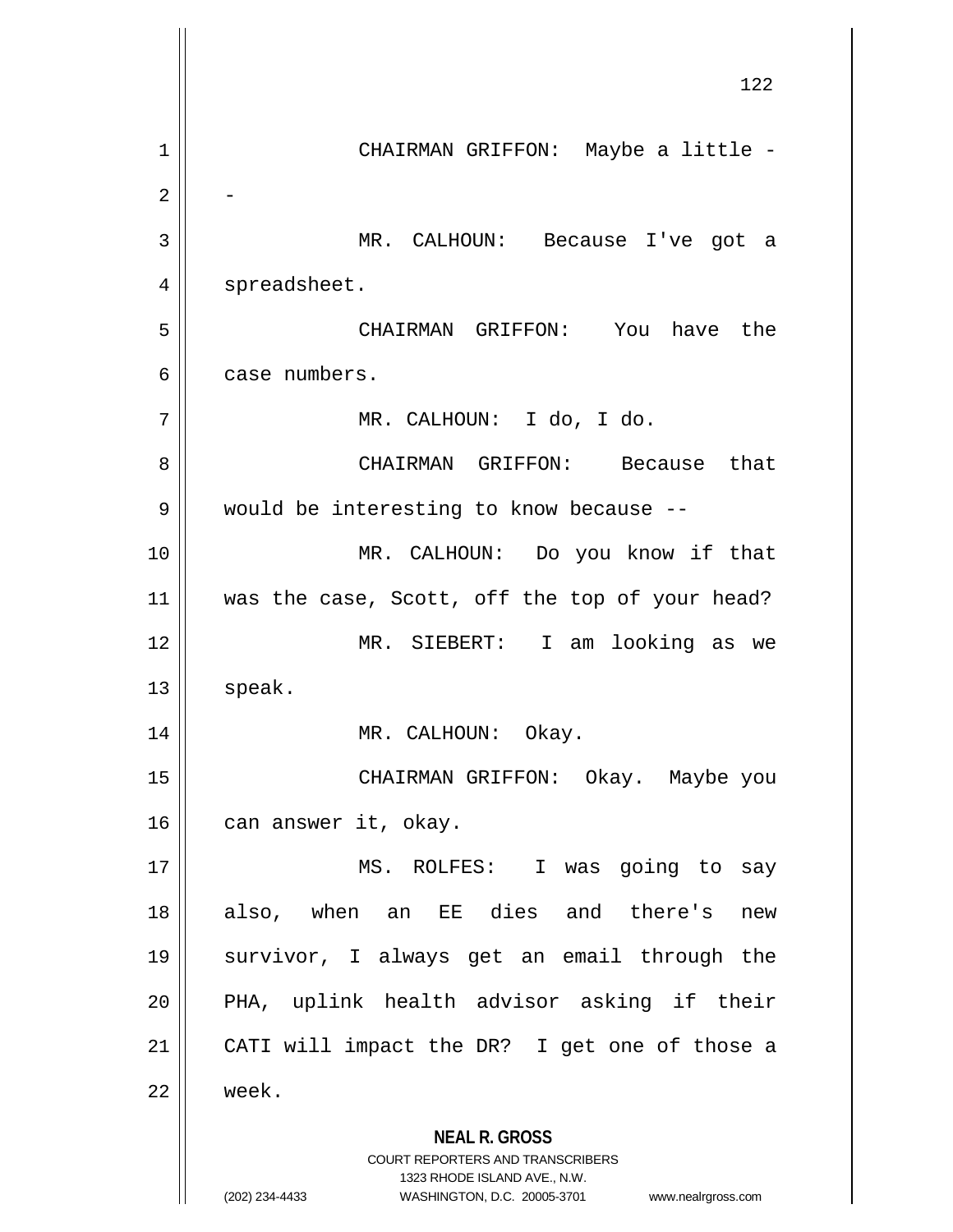|             | 123                                                                                              |
|-------------|--------------------------------------------------------------------------------------------------|
|             |                                                                                                  |
| $\mathbf 1$ | MR. CALHOUN: If there is --                                                                      |
| 2           | MEMBER KOTELCHUCK: Could the last                                                                |
| 3           | speaker speak a little louder? I couldn't                                                        |
| 4           | hear her.                                                                                        |
| 5           | CHAIRMAN GRIFFON: Maybe say your                                                                 |
| 6           | name, yes.                                                                                       |
| 7           | MS. ROLFES: This is Beth. Each                                                                   |
| 8           | time something happens with the CATI, like                                                       |
| 9           | there's a new one and there's a new survivor,                                                    |
| 10          | or the EE dies, I get an email from the PHA                                                      |
| 11          | asking to make sure there's no impact. Or if                                                     |
| 12          | there are new DOE records that come over, it's                                                   |
| 13          | always relayed to the HP.                                                                        |
| 14          | MR. CALHOUN: Right. What happens                                                                 |
| 15          | is, just an example, is sometimes we'll have                                                     |
| 16          | either, let's just say a child decides that                                                      |
| 17          | now they want to provide a CATI and they                                                         |
| 18          | didn't in the past. Or the Energy employee                                                       |
| 19          | dies. And it's somewhere in the process where                                                    |
| 20          | the case has not been fully adjudicated.                                                         |
| 21          | So what will happen is we offer                                                                  |
| 22          | them<br>an opportunity to do the computer                                                        |
|             | <b>NEAL R. GROSS</b>                                                                             |
|             | <b>COURT REPORTERS AND TRANSCRIBERS</b>                                                          |
|             | 1323 RHODE ISLAND AVE., N.W.<br>(202) 234-4433<br>WASHINGTON, D.C. 20005-3701 www.nealrgross.com |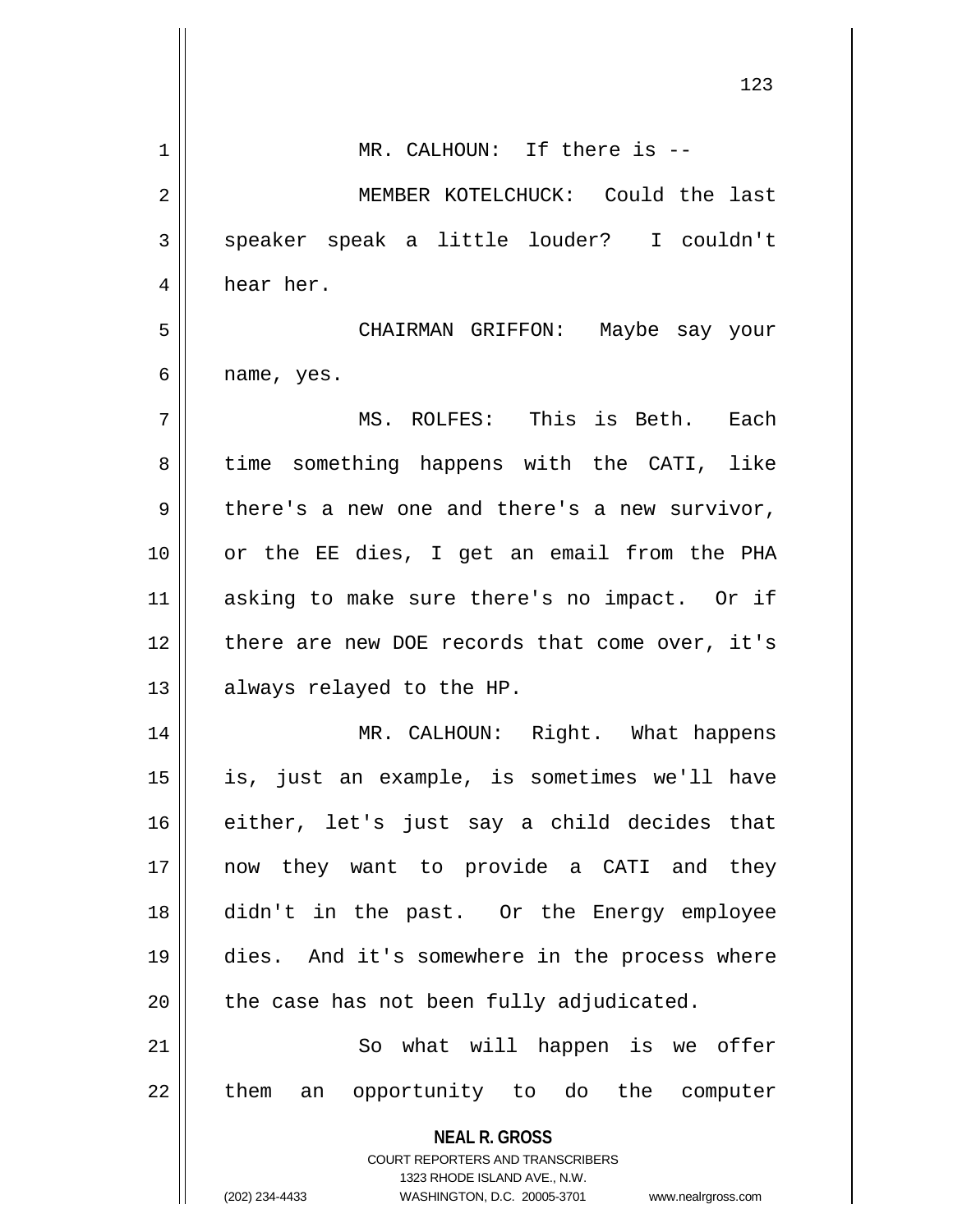**NEAL R. GROSS** COURT REPORTERS AND TRANSCRIBERS 1323 RHODE ISLAND AVE., N.W. 1 assisted (simultaneous speaking) view. We 2 will get the HP doing that dose  $3 \parallel$  reconstruction; we'll get a copy of that CATI. 4 And let's just say, for example,  $5 \parallel$  they list an incident that we knew nothing  $6$  || about in the EE's CATI, we'll re-work a time. 7 We'll make a request from the Department of 8 || Labor to open up that claim and redo it. 9 MEMBER KOTELCHUCK: Okay, thanks. 10 CHAIRMAN GRIFFON: Thanks and yes, 11 and thank you for defining CATI. I think I 12 almost want to institute something that Tara 13 O'Toole did at some old meetings with the 14 Department of Energy, DOE, when we had these 15 | advisory board meetings. 16 || She put a jar on the table and said 17 anytime we use an acronym without defining, 18 you had to put like ten cents in or something. 19 MR. CALHOUN: Because you don't 20 want to use a TIB or TBD to determine the PoC. 21 CHAIRMAN GRIFFON: Yes. 22 || MR. CALHOUN: Or the SEC.

<sup>(202) 234-4433</sup> WASHINGTON, D.C. 20005-3701 www.nealrgross.com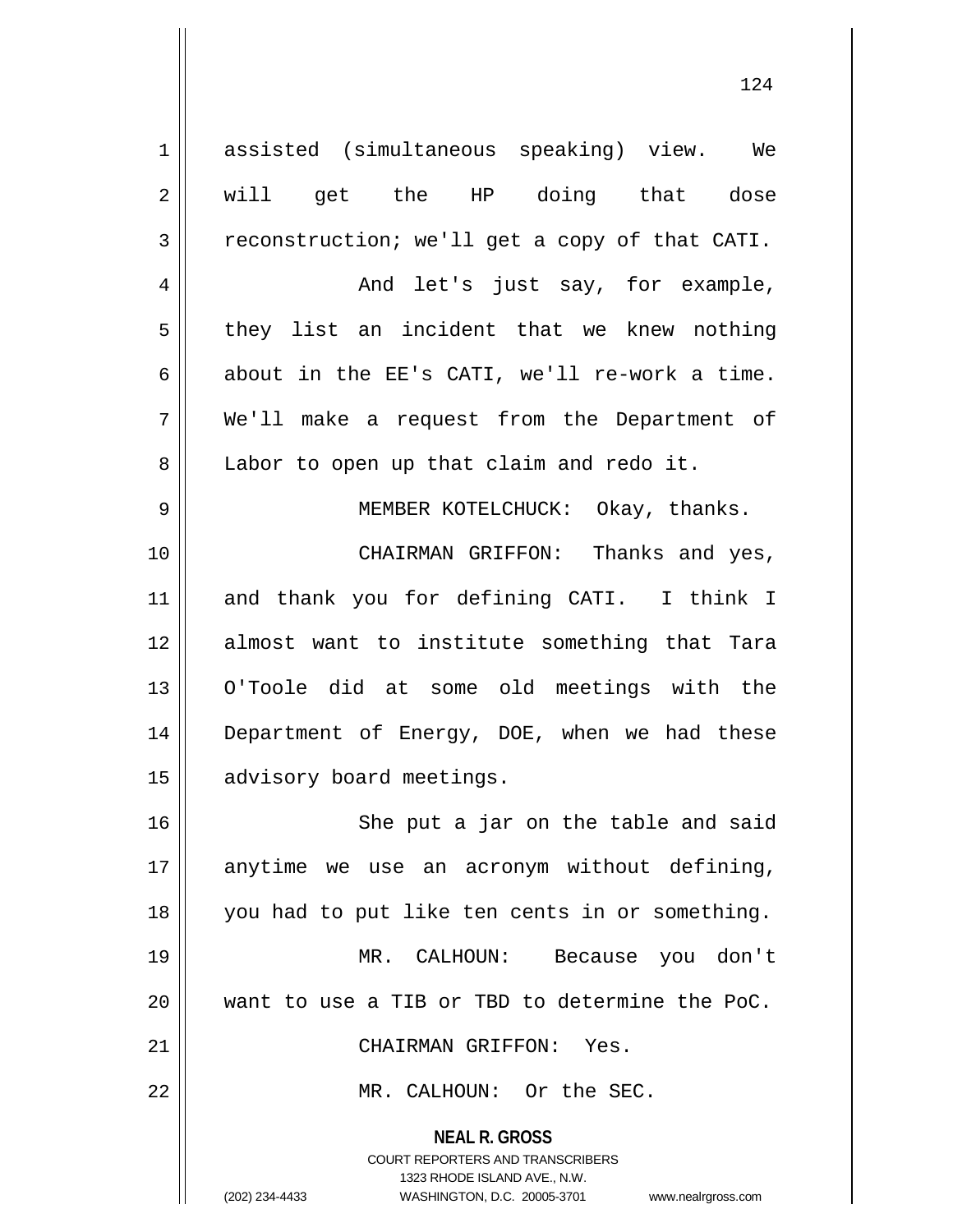|    | 125                                                                                      |
|----|------------------------------------------------------------------------------------------|
| 1  | CHAIRMAN GRIFFON: Exactly.                                                               |
| 2  | CHAIRMAN GRIFFON: Since we have                                                          |
| 3  | Dave Kotelchuck joining our Subcommittee, I                                              |
| 4  | think we should make sure we define these                                                |
| 5  | acronyms as we go through.                                                               |
| 6  | MEMBER KOTELCHUCK: Great, yes,                                                           |
| 7  | appreciate it.                                                                           |
| 8  | CHAIRMAN GRIFFON: And we apologize                                                       |
| 9  | for all the ones we've used to this point.                                               |
| 10 | MEMBER KOTELCHUCK: Okay.                                                                 |
| 11 | MEMBER MUNN: After 12 years TBD                                                          |
| 12 | still means "to be determined." I have to                                                |
| 13 | think the wrong setting for "to<br>be                                                    |
| 14 | determined."                                                                             |
| 15 | MR. SIEBERT:<br>This is Scott.<br>$\mathbf I$                                            |
| 16 | have an answer on the PAD question, which                                                |
| 17 | stands for "post-approval dosimetry". This                                               |
| 18 | claim is not a part of that because the                                                  |
| 19 | additional information did not come in as a                                              |
| 20 | response from DOE or DOL.                                                                |
| 21 | This information was relayed by the                                                      |
| 22 | claimant during the close-out interview                                                  |
|    | <b>NEAL R. GROSS</b><br>COURT REPORTERS AND TRANSCRIBERS<br>1323 RHODE ISLAND AVE., N.W. |
|    | (202) 234-4433<br>WASHINGTON, D.C. 20005-3701<br>www.nealrgross.com                      |

 $\mathsf{I}$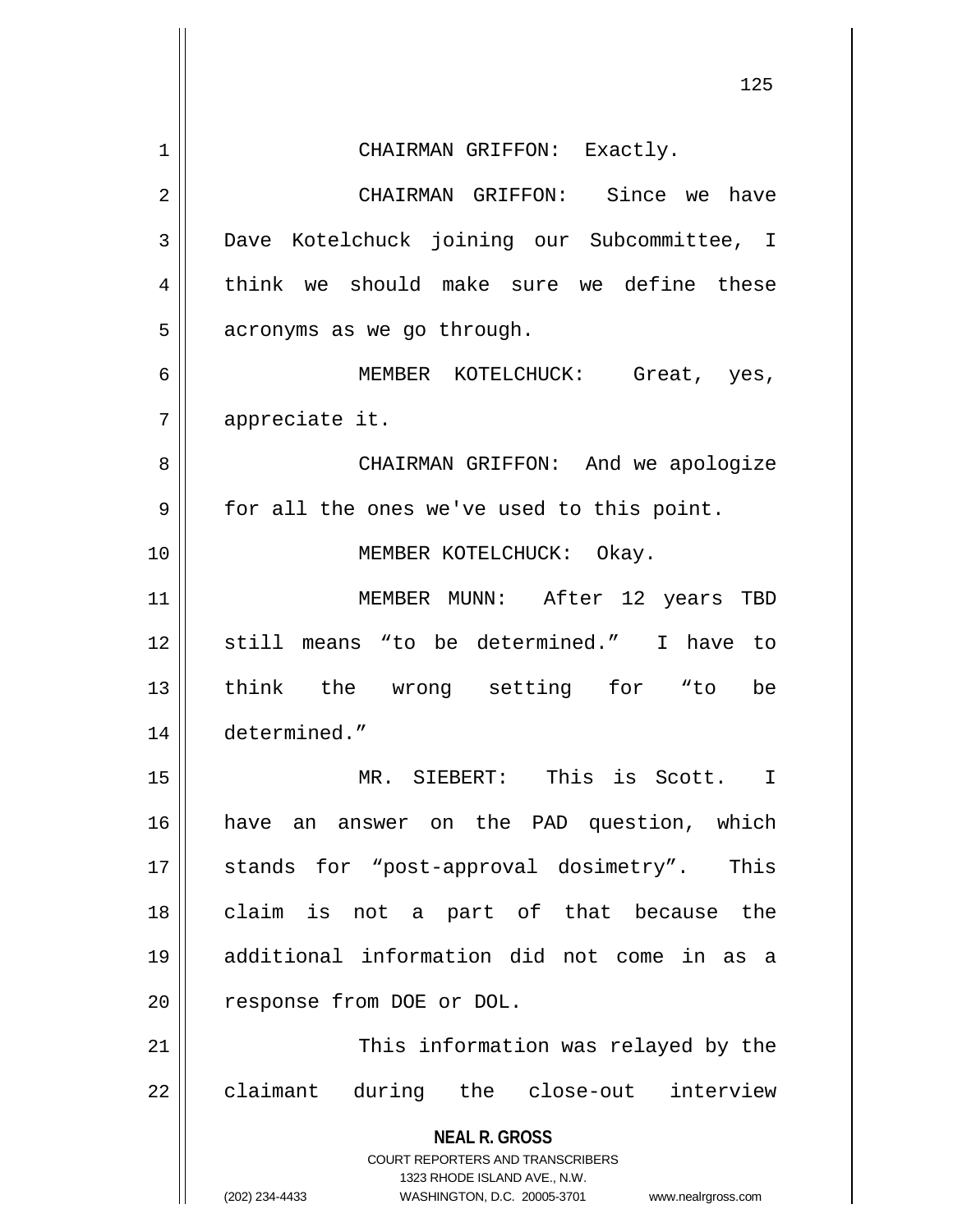**NEAL R. GROSS** COURT REPORTERS AND TRANSCRIBERS 1323 RHODE ISLAND AVE., N.W. (202) 234-4433 WASHINGTON, D.C. 20005-3701 www.nealrgross.com 1 || process, discussed during the close-out 2 interview. And the claimant was satisfied 3 with the answer and the claim was moved 4 forward. 5 CHAIRMAN GRIFFON: Okay, so this 6 came through a different process. So it 7 wasn't captured in -- 8 || MEMBER MUNN: Right. 9 CHAIRMAN GRIFFON: Alright. And 10 would that information be in the case file, 11 || that Doug would've looked at in the review? 12 || MR. CALHOUN: It would certainly be 13 documented in the phone log. 14 CHAIRMAN GRIFFON: That the 15 claimant was satisfied? 16 || MR. CALHOUN: Yes. 17 CHAIRMAN GRIFFON: Yes, so it 18 would've been the phone log. 19 MR. SIEBERT: Yes, it's May 19th, 20 2006. I'm looking at it in the phone log  $21$  | right now. 22 || MR. FARVER: So if the claimant is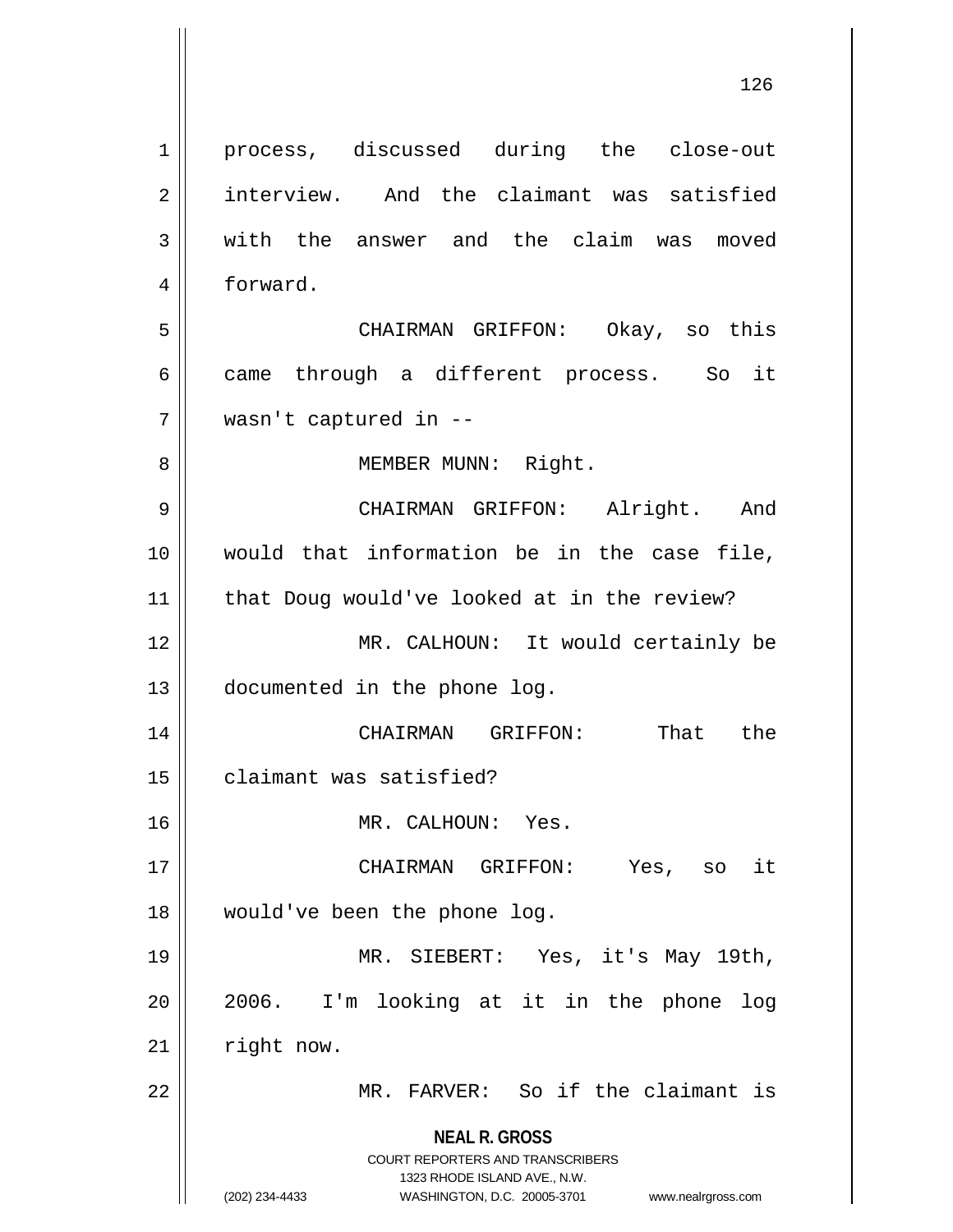$1 \parallel$  satisfied, it's okay?

| $\overline{2}$ | CHAIRMAN GRIFFON: Well, that's the                                                                                                                                     |
|----------------|------------------------------------------------------------------------------------------------------------------------------------------------------------------------|
| $\mathbf{3}$   | question I have, yes. You get an agreement                                                                                                                             |
| 4              | from a, theoretically, a non-technical person.                                                                                                                         |
| 5              | You've convinced them that it's okay, but                                                                                                                              |
| 6              | there's no further action on NIOSH's part when                                                                                                                         |
| 7              | you get --                                                                                                                                                             |
| 8              | MR. CALHOUN: Well, we certainly                                                                                                                                        |
| 9              | look at that. We look at it and make an                                                                                                                                |
| 10             | evaluation of it and that's why we either do,                                                                                                                          |
| 11             | or redo, or do not revise the dose                                                                                                                                     |
| 12             | reconstruction.                                                                                                                                                        |
| 13             | CHAIRMAN GRIFFON: Right.                                                                                                                                               |
| 14             | MR. CALHOUN: And then we explain                                                                                                                                       |
| 15             | to them what we did or didn't do.                                                                                                                                      |
| 16             | CHAIRMAN GRIFFON: I appreciate,                                                                                                                                        |
| 17             | that other review is very, that seems very                                                                                                                             |
| 18             | appropriate. But this case doesn't meet that                                                                                                                           |
| 19             | criteria.                                                                                                                                                              |
| 20             | MR. FARVER: No, I would think that                                                                                                                                     |
| 21             | this would prompt some action --                                                                                                                                       |
| 22             | CHAIRMAN GRIFFON: So this triggers                                                                                                                                     |
|                | <b>NEAL R. GROSS</b><br><b>COURT REPORTERS AND TRANSCRIBERS</b><br>1323 RHODE ISLAND AVE., N.W.<br>(202) 234-4433<br>WASHINGTON, D.C. 20005-3701<br>www.nealrgross.com |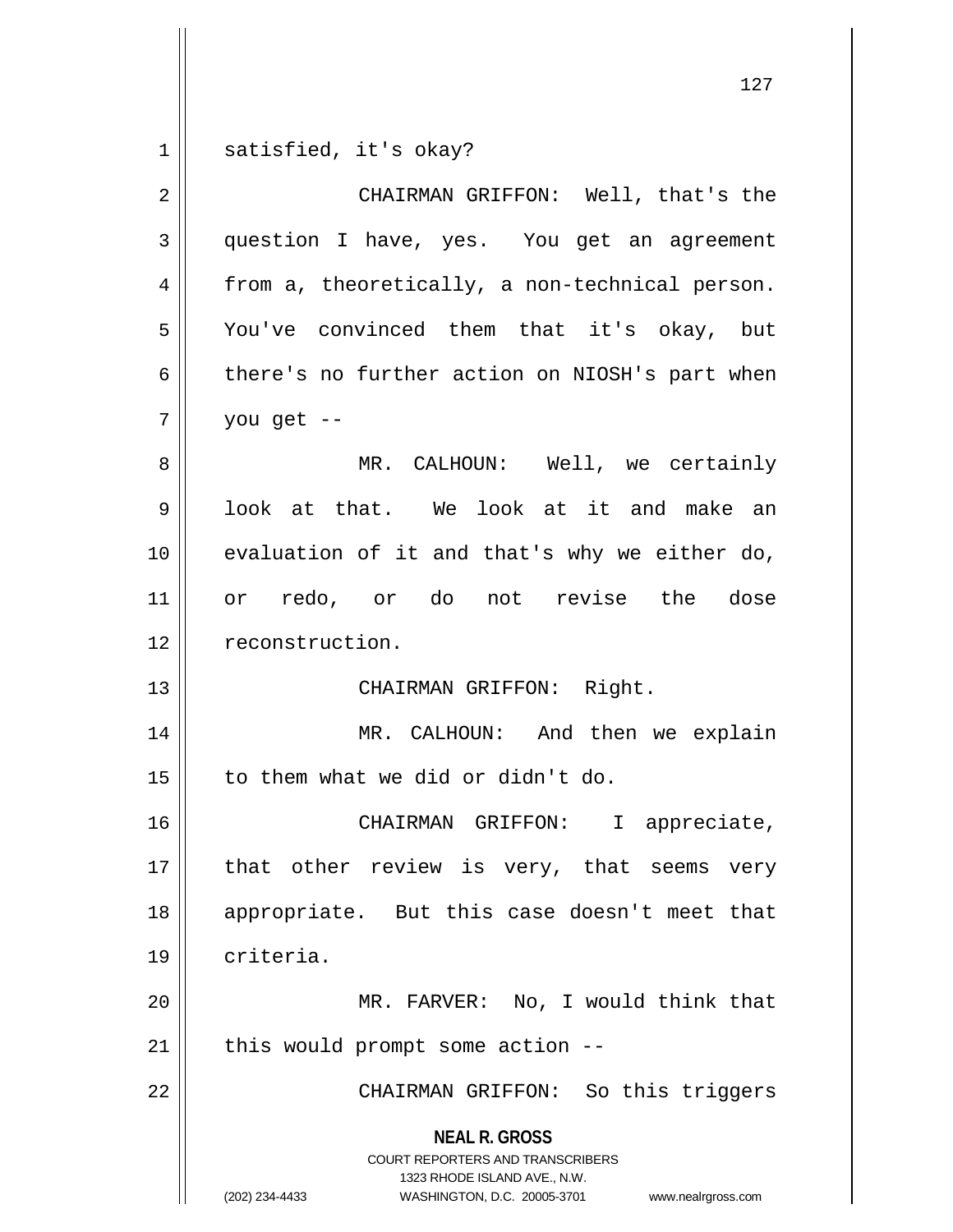1 || some other action? Right, that's what I'm  $2 \parallel$  asking.

3 MR. FARVER: -- even if it's 4 || looking at and saying we looked at it, you 5 || know, a memo to file. We looked at it. It 6 doesn't impact the case, boom and move on. 7 But that didn't happen and there doesn't  $8 \parallel$  appear to be a mechanism for that to happen.

 MR. CALHOUN: I don't know what detail is in the phone log about that. I can look that up. Is there anything in there, Scott, that goes into much detail about that?

 MR. SIEBERT: It's specifically discussing his lack of a dosimeter and discussion with the claimant. And they agree that maybe it was an identification badge as opposed to a dosimeter, since there is no 18 || records whatsoever. There is mention, the facility cancer studies.

20 MR. CALHOUN: And you got to take 21 || into account, I quess his description is 22 || purchasing/storekeeper/accounting clerk and

**NEAL R. GROSS**

COURT REPORTERS AND TRANSCRIBERS 1323 RHODE ISLAND AVE., N.W. (202) 234-4433 WASHINGTON, D.C. 20005-3701 www.nealrgross.com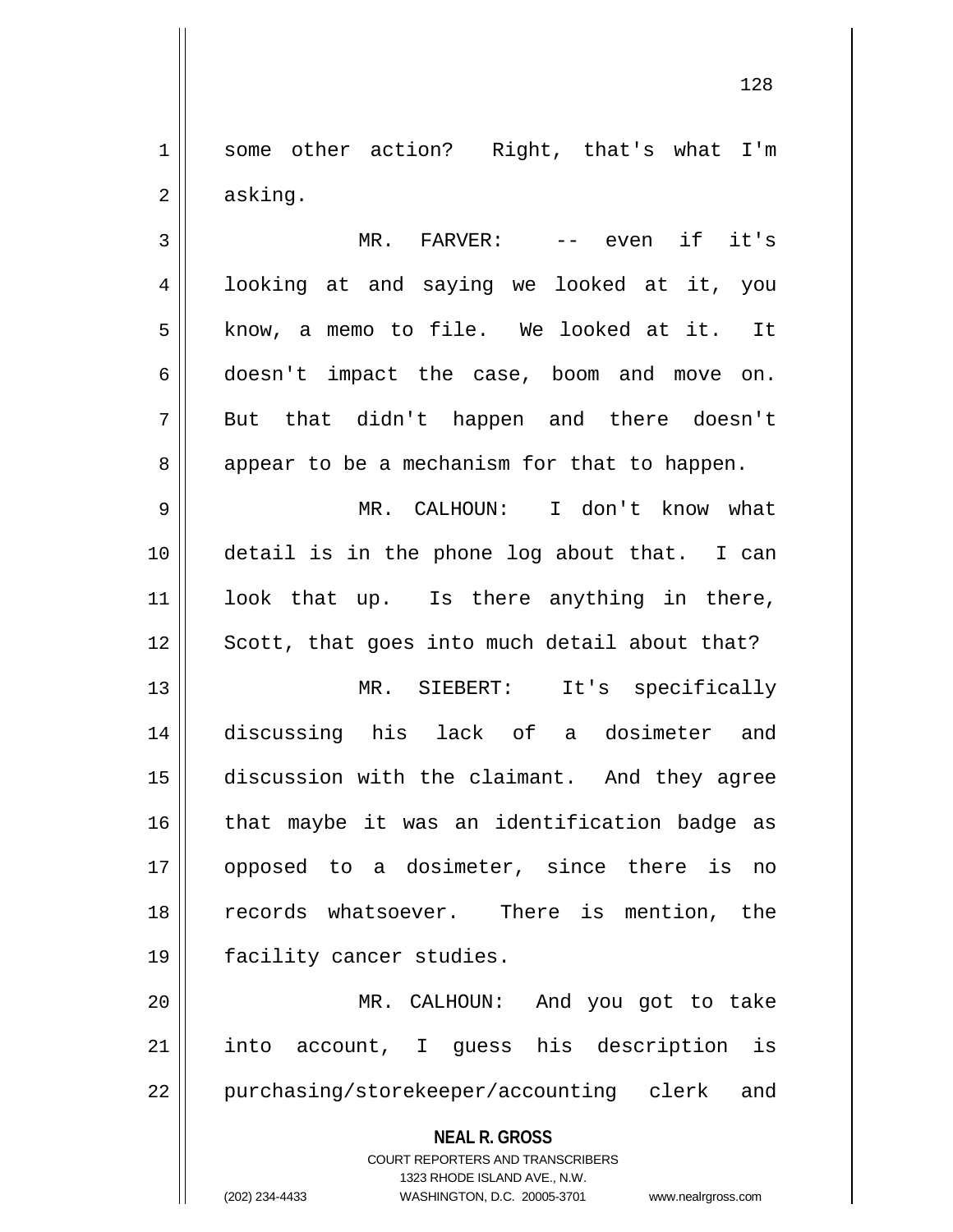1 || property supply clerk.

2 || MEMBER MUNN: Yes, highly unlikely. 3 || CHAIRMAN GRIFFON: Yes. 4 MR. CALHOUN: The likelihood of 5 | exposure is probably pretty low too, based on  $6 \parallel$  that. 7 MEMBER MUNN: Very low.

 MEMBER CLAWSON: I wouldn't agree with that because I watched a lot of our purchasing agents and everybody has to bring 11 || all the product and go through them, plus hold them up for QA. And they end up getting, in || the earlier years, they ended up getting quite a dose because they didn't have everything set up to be able to shield them from a lot of 16 product.

17 MR. CALHOUN: And that's variable 18 || from site to site.

19 || MEMBER CLAWSON: Right. And that's 20 | absolutely true.

21 CHAIRMAN GRIFFON: Is there any  $22$  | further action here? I'm just --

> **NEAL R. GROSS** COURT REPORTERS AND TRANSCRIBERS 1323 RHODE ISLAND AVE., N.W. (202) 234-4433 WASHINGTON, D.C. 20005-3701 www.nealrgross.com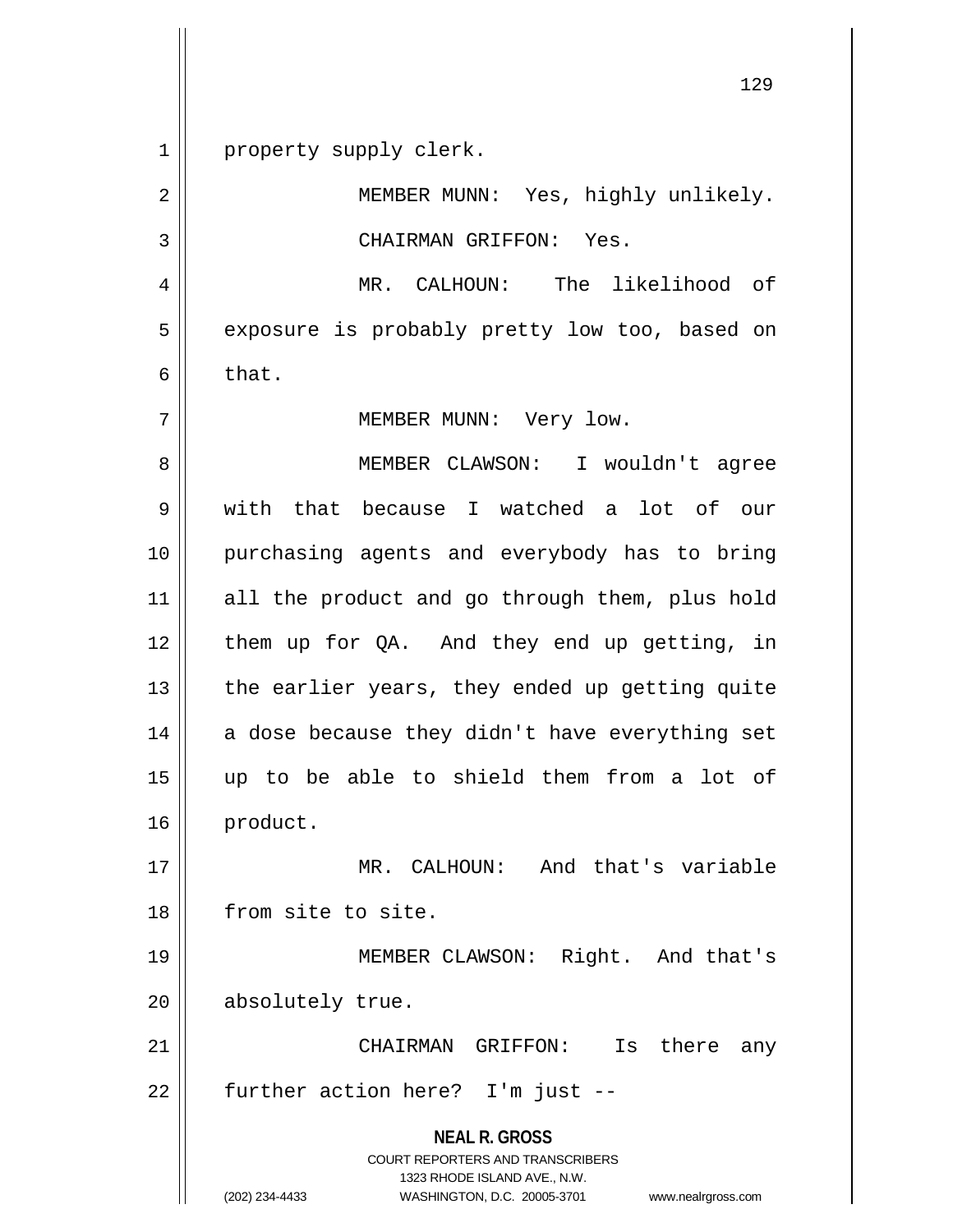|                | 130                                                                 |
|----------------|---------------------------------------------------------------------|
| $\mathbf 1$    | MEMBER MUNN: I don't see how.                                       |
| $\overline{2}$ | CHAIRMAN GRIFFON: Part of me is                                     |
| 3              | thinking is there a mechanism to capture, you                       |
| 4              | know, in this case yes, I can see a maybe, it                       |
| 5              | didn't raise as big a red flag.                                     |
| 6              | But is there any mechanism to                                       |
| 7              | capture these, similar to the method you                            |
| 8              | described for this other one, where you get                         |
| 9              | information from DOE?                                               |
| 10             | MR. CALHOUN: I think that --                                        |
| 11             | CHAIRMAN GRIFFON: Just because                                      |
| 12             | you're getting new information from the                             |
| 13             | claimant, does it prompt --                                         |
| 14             | MR. CALHOUN: It certainly would                                     |
| 15             | have, if we would've gotten something that was                      |
| 16             | maybe a little bit more concrete. If we got                         |
| 17             | some kind of documentation of a dosimeter, or                       |
| 18             | an accident that they were actually involved                        |
| 19             | in, or medical X-rays for that matter.                              |
| 20             | Then that certainly would<br>have                                   |
| 21             | prompted a revision of the<br>dose                                  |
| 22             | reconstruction. But this is one of those                            |
|                | <b>NEAL R. GROSS</b>                                                |
|                | COURT REPORTERS AND TRANSCRIBERS<br>1323 RHODE ISLAND AVE., N.W.    |
|                | (202) 234-4433<br>WASHINGTON, D.C. 20005-3701<br>www.nealrgross.com |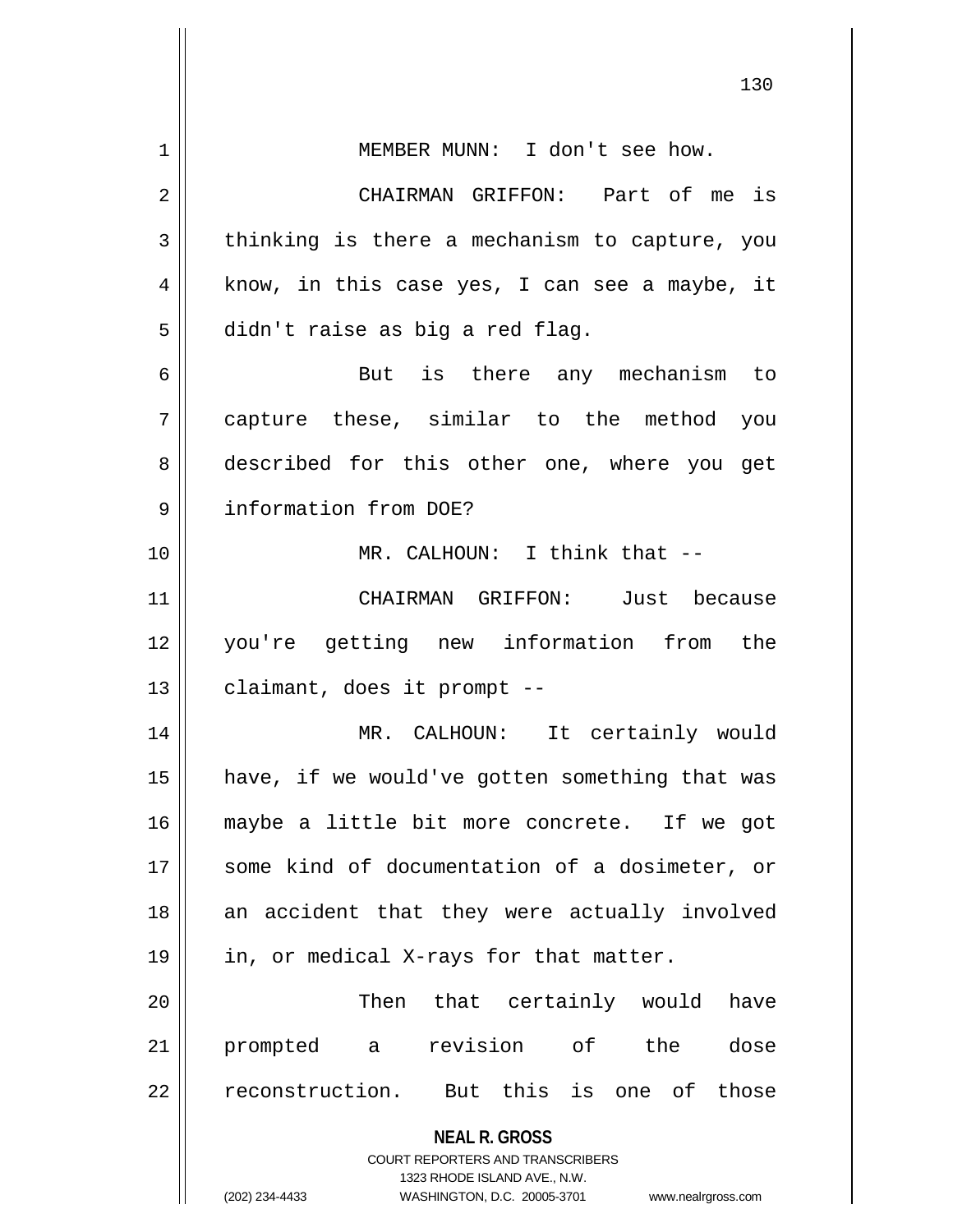**NEAL R. GROSS** COURT REPORTERS AND TRANSCRIBERS 1323 RHODE ISLAND AVE., N.W. (202) 234-4433 WASHINGTON, D.C. 20005-3701 www.nealrgross.com  $1 \parallel$  things where you just kind of, there's really  $2 \parallel$  not much of a choice, other than to weigh the 3 || information that you've received from 4 | somebody. 5 CHAIRMAN GRIFFON: Yes. 6 MR. CALHOUN: And try to make a  $7 \parallel$  call. 8 CHAIRMAN GRIFFON: Is there 9 || something that describes that that way? Not 10 | really? 11 || MR. CALHOUN: I doubt it. 12 || CHAIRMAN GRIFFON: It's a judgment  $13 \parallel$  call. 14 || MR. CALHOUN: I doubt it, yes. 15 That's one of those things can't cover 16 everything. 17 || MEMBER MUNN: How detailed can you 18 get? 19 MR. KATZ: It seems like 20 documenting in the log, when you take the  $21$  | information  $-$ 22 || CHAIRMAN GRIFFON: Right.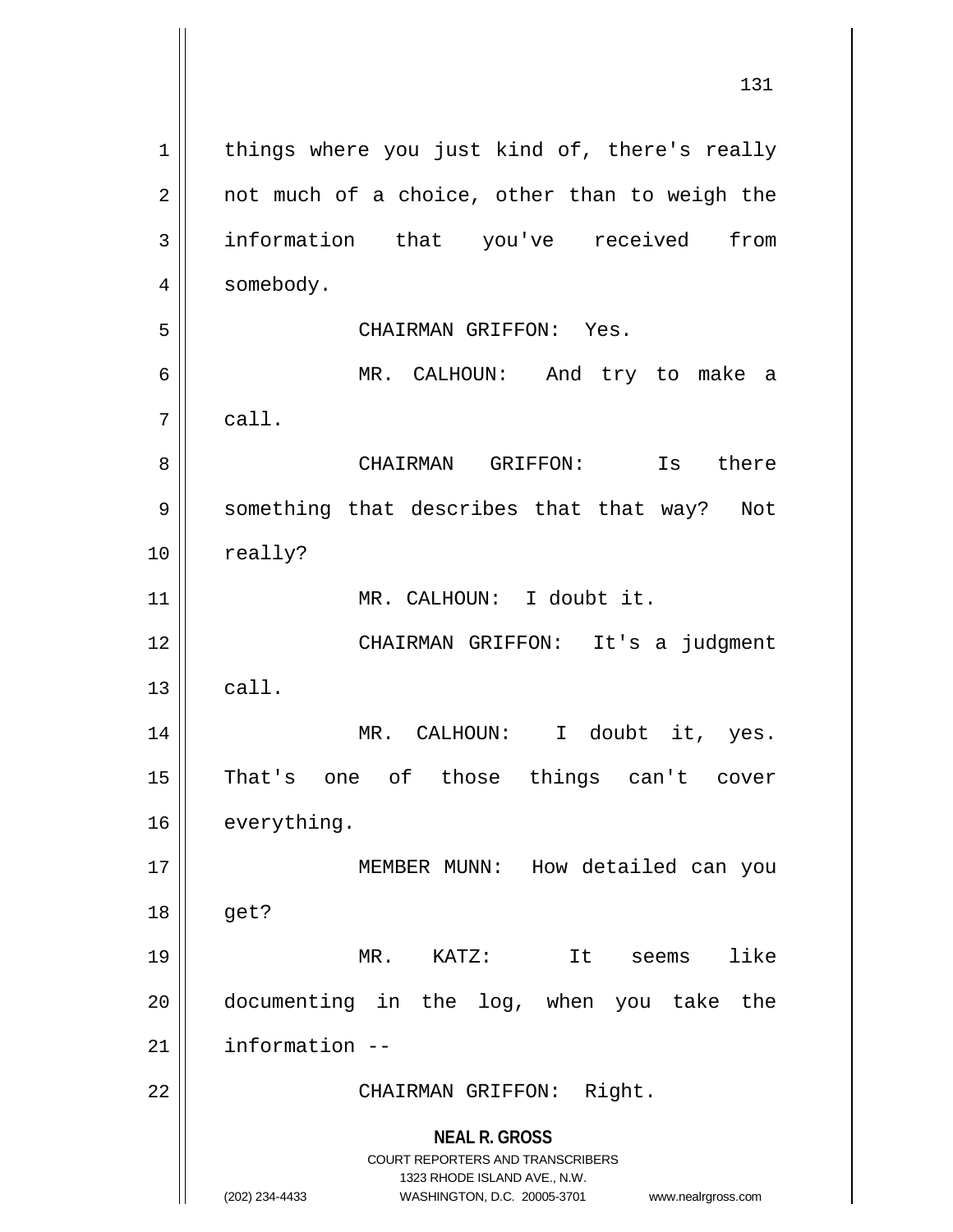**NEAL R. GROSS** COURT REPORTERS AND TRANSCRIBERS 1323 RHODE ISLAND AVE., N.W. (202) 234-4433 WASHINGTON, D.C. 20005-3701 www.nealrgross.com 132 1 MR. KATZ: -- is an adequate  $2 \parallel$  approach to --3 MR. CALHOUN: We're always 4 documenting it in kind. 5 MR. KATZ: -- that last information 6 l that comes in. 7 CHAIRMAN GRIFFON: Yes. 8 MR. KATZ: Take away from it. 9 || MEMBER CLAWSON: Well, I thought we  $10$  || had -- this is Brad again -- I thought we had 11 discussed about this. When anything comes in 12 || later that it kind of went under the report. 13  $\parallel$  I thought that NIOSH was trying to do that. 14 || I know that they have with CATI 15  $\parallel$  reports, any updates but I thought well, this 16 kind of fell under that too. Any new 17 information that the claimant had provided 18 would go under -- 19 MR. KATZ: But it can't go in the 20 || Dose Reconstruction Report, that's already 21 || produced and out the door. So it sort of 22 makes sense that it would end up in the log.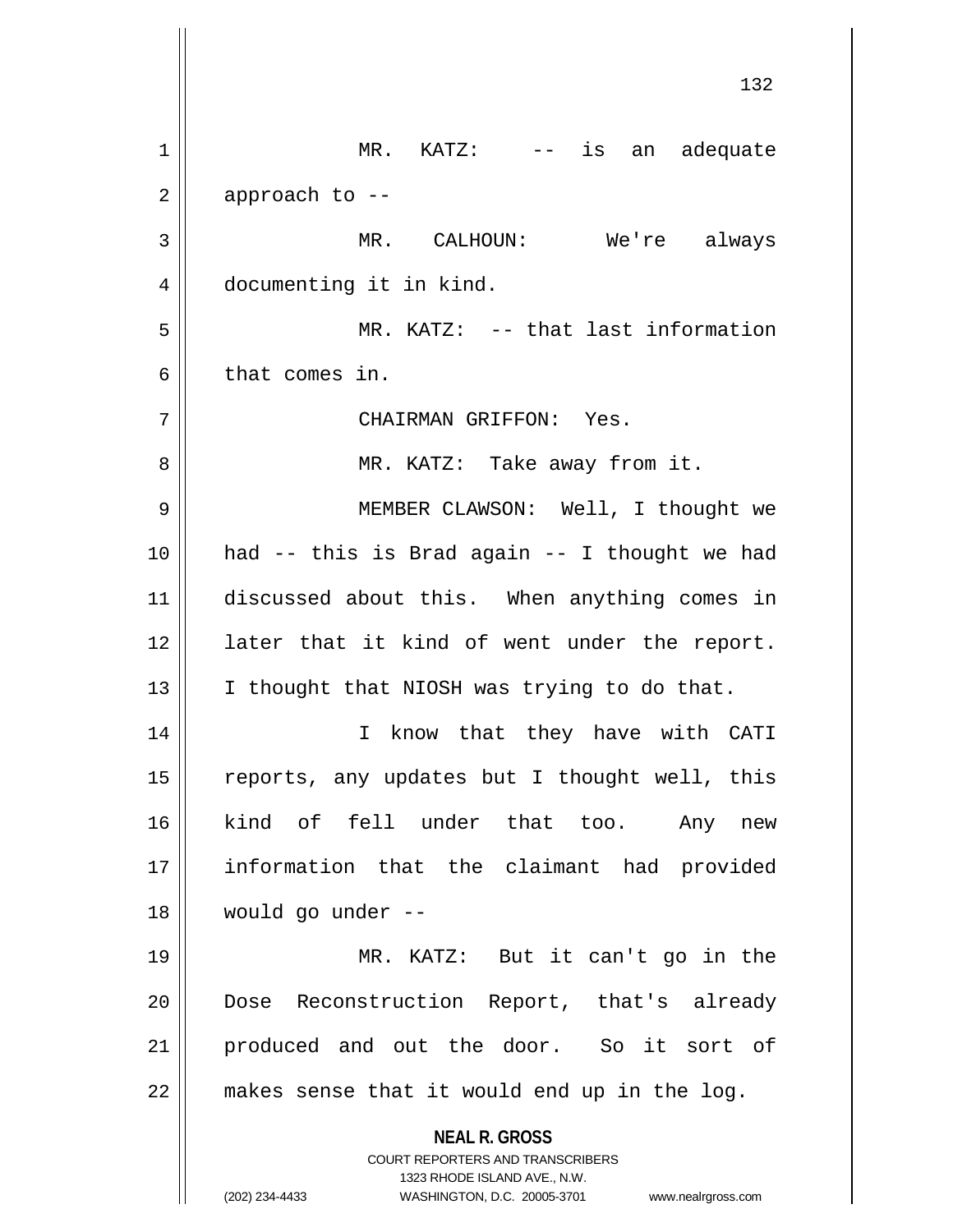| 1  | It would go to the<br>Dose                                          |
|----|---------------------------------------------------------------------|
| 2  | Reconstruction Report if there was something                        |
| 3  | to change. Because then you would have a new                        |
| 4  | Dose Reconstruction Report. But you wouldn't                        |
| 5  | really go back and amend the old Dose                               |
| 6  | Reconstruction Report to say we got this                            |
| 7  | information after we finished this case.                            |
| 8  | MR. FARVER: Right.                                                  |
| 9  | MR. KATZ: You need to keep that                                     |
| 10 | file, preserve that file, because that's the                        |
| 11 | administrative record for the case as it was                        |
| 12 | handled.                                                            |
| 13 | MR. FARVER: You receive new                                         |
| 14 | information from a survivor, someone saying                         |
| 15 | that well, we think the person worked at a                          |
| 16 | facility hospital during cancer studies.                            |
| 17 | Now this is different than the job                                  |
| 18 | description that you previously have.<br>You                        |
| 19 | have someone you list as a purchasing clerk                         |
| 20 | and a storekeeper.                                                  |
| 21 | So if you get something that                                        |
| 22 | different, doesn't that cause you to want to                        |
|    |                                                                     |
|    | <b>NEAL R. GROSS</b><br>COURT REPORTERS AND TRANSCRIBERS            |
|    | 1323 RHODE ISLAND AVE., N.W.                                        |
|    | (202) 234-4433<br>WASHINGTON, D.C. 20005-3701<br>www.nealrgross.com |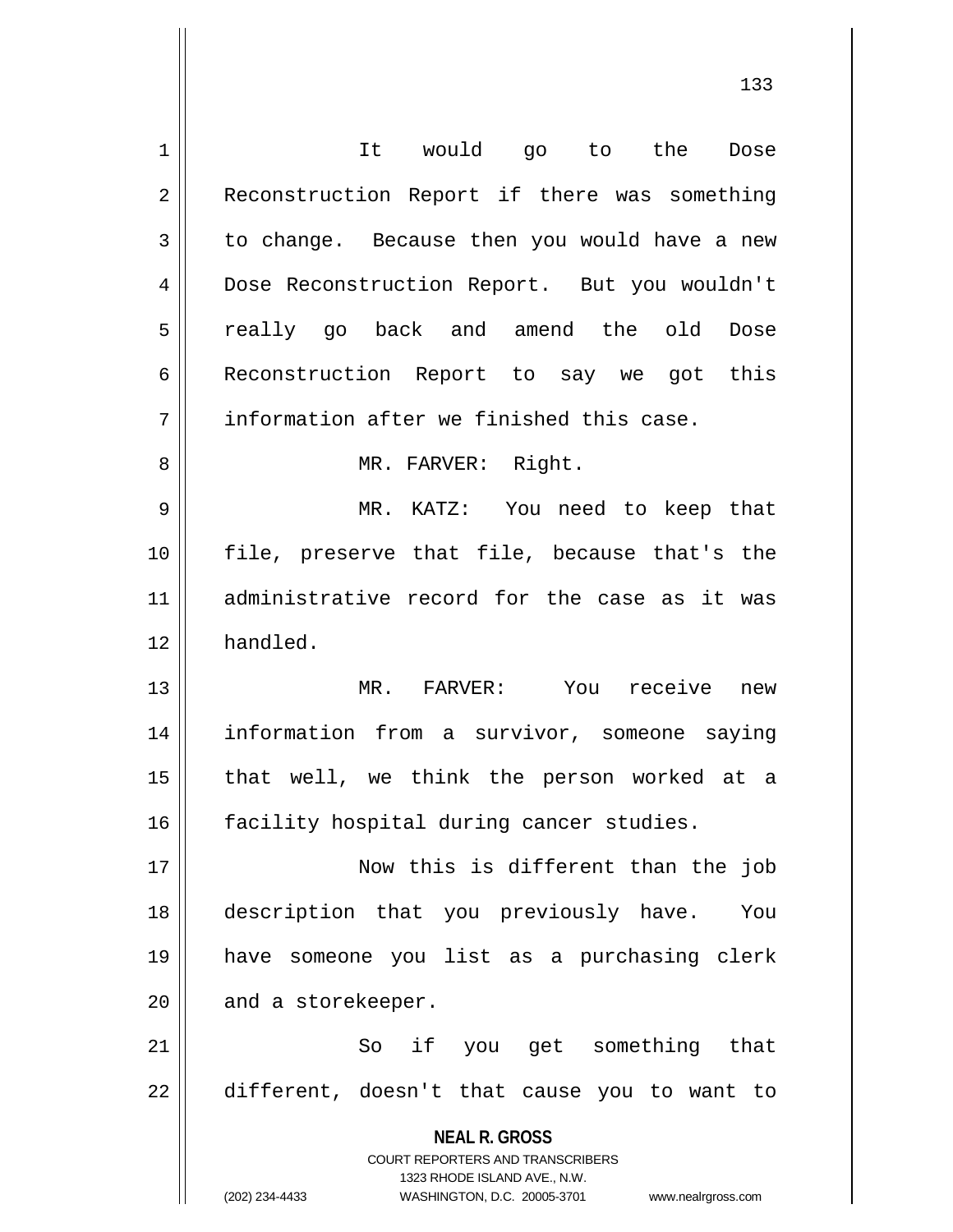**NEAL R. GROSS** COURT REPORTERS AND TRANSCRIBERS 1323 RHODE ISLAND AVE., N.W. (202) 234-4433 WASHINGTON, D.C. 20005-3701 www.nealrgross.com 1 even look at it and say well gee, this is 2 different than what we have? Should we look  $3 \parallel$  at this? 4 CHAIRMAN GRIFFON: Oh, I thought  $5 \parallel$  the new information was purchasing clerk. I 6 misunderstood that. 7 MR. FARVER: No. The new 8 | information was that they worked in a facility 9 || hospital. And then when you go back and look 10 at it, previous to ORISE it was called ORINS. 11 || CHAIRMAN GRIFFON: Right. 12 MR. FARVER: Institute of Nuclear 13 Studies. 14 MR. CALHOUN: Except it was a 15 different worker placement -- 16 MR. FARVER: Which is different 17 work. So shouldn't that prompt you to go back  $18$  || and look and say --19 MR. CALHOUN: I'd have to go back 20 || and look at what the, like maybe the DOL 21 | initial case file. 22 || MR. FARVER: Which goes back to the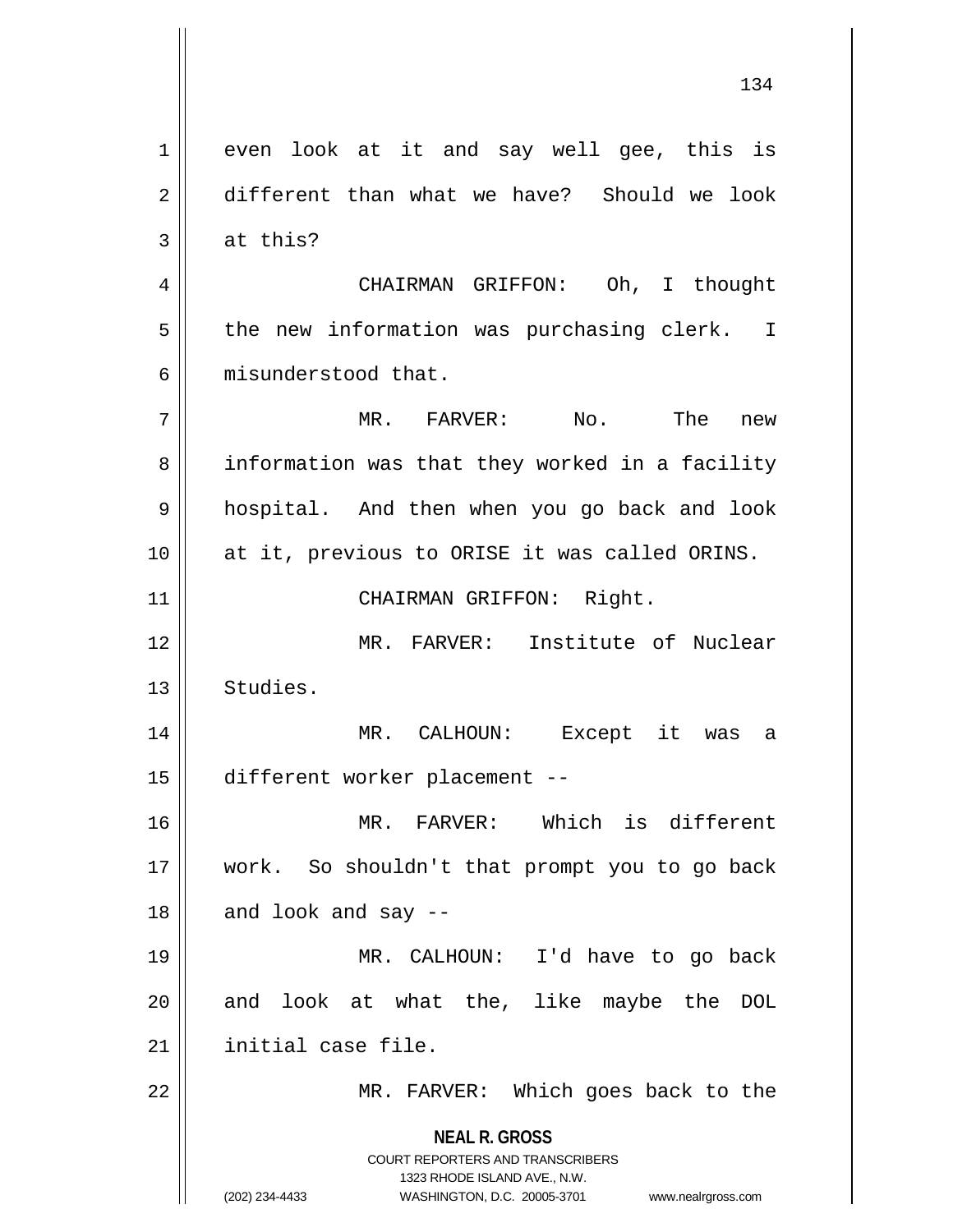**NEAL R. GROSS** COURT REPORTERS AND TRANSCRIBERS 1323 RHODE ISLAND AVE., N.W. (202) 234-4433 WASHINGTON, D.C. 20005-3701 www.nealrgross.com 1 | original question, what's the mechanism? 2 MR. CALHOUN: Scott is ready to  $3 \parallel$  tell us on that. 4 || MR. SIEBERT: Well, this is Scott. 5 I just want to read to you from the telephone  $6 \parallel$  log. "The survivor states he spent a great 7 deal of time at the hospital. And while it 8 was true he worked in administration, he was  $9 \parallel$  also in contact with patients to gather 10 information." 11 I would assume still did not rise 12 to the level of likely exposure beyond 13 || ambient. But that's the information that's in 14 || there. 15 || MEMBER MUNN: Spends time there,  $16$  | there's a difference in working there. 17 || MR. FARVER: Well, I understand. 18 Now when you receive information, what level 19 of information prompts you do something? And 20 || what's the mechanism to make that happen? 21 In other words, let's say you  $22$  | talked to the claimant and the claimant said,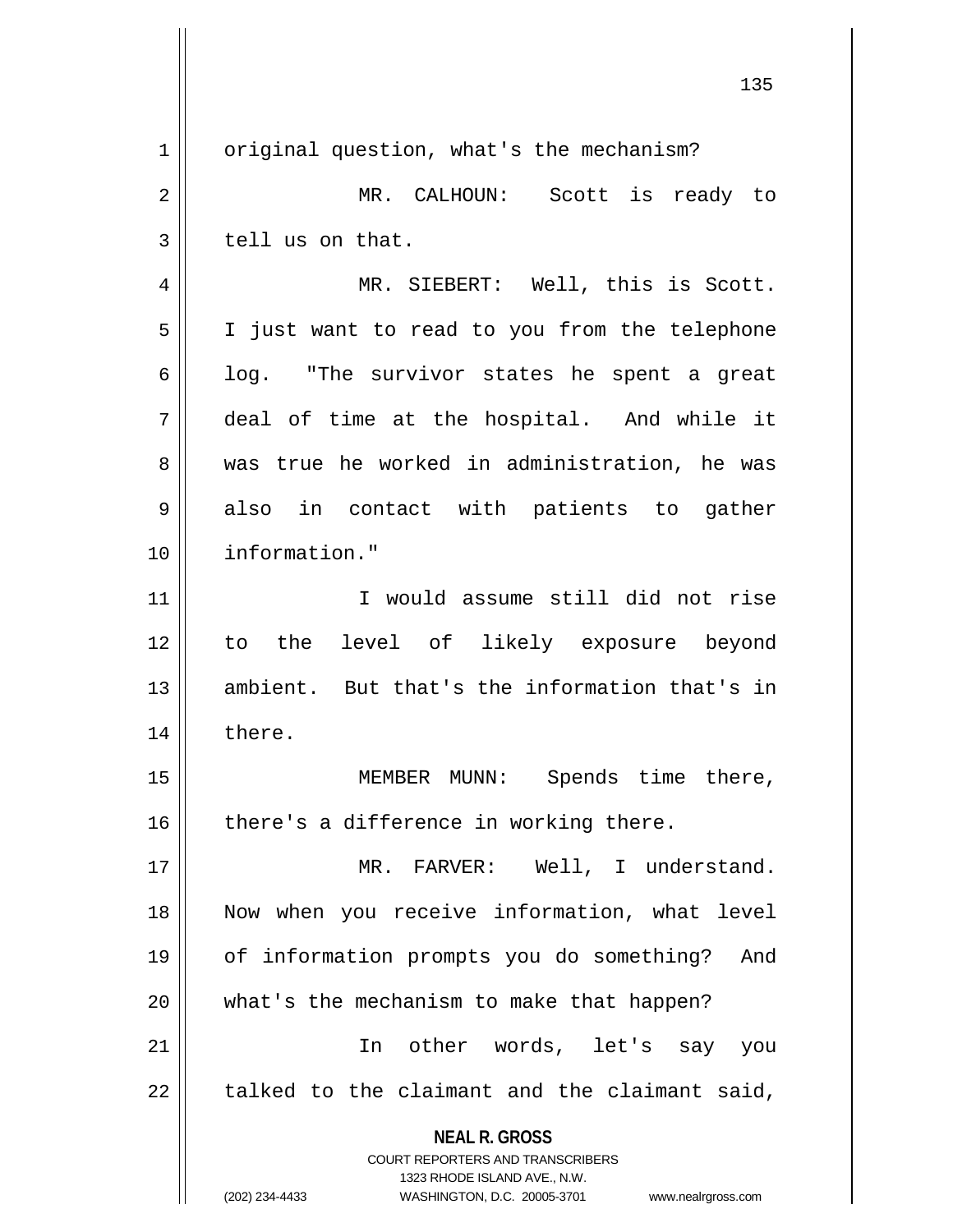**NEAL R. GROSS** COURT REPORTERS AND TRANSCRIBERS 1323 RHODE ISLAND AVE., N.W.  $1 \parallel$  they worked in a hospital on nuclear medicine  $2 \parallel$  lab. Is that enough information to prompt you  $3 \parallel$  to go back and look? 4 || MR. CALHOUN: I think it's enough 5 | information to go back and look at, maybe like 6 the DOL initial case file, where DOL verified 7 his employment, to see if there's something  $8 \parallel$  that they could've missed that led to that. 9 MR. FARVER: And is there a 10 mechanism that says, when you receive new 11 || information, other than your PAD process, you  $12$  | qo back and look at it? 13 || MR. CALHOUN: We document every 14 || single phone call. 15 || MR. FARVER: I understand that. 16 MR. CALHOUN: And so if there's 17 || something that's brought up, it's up to us to 18 | document a response to that phone call. 19 MR. FARVER: Okay. So the 20 interviewer could've documented it and let's  $21$  say it said nuclear medicine, okay. What  $22 \parallel$  action is going to happen next?

(202) 234-4433 WASHINGTON, D.C. 20005-3701 www.nealrgross.com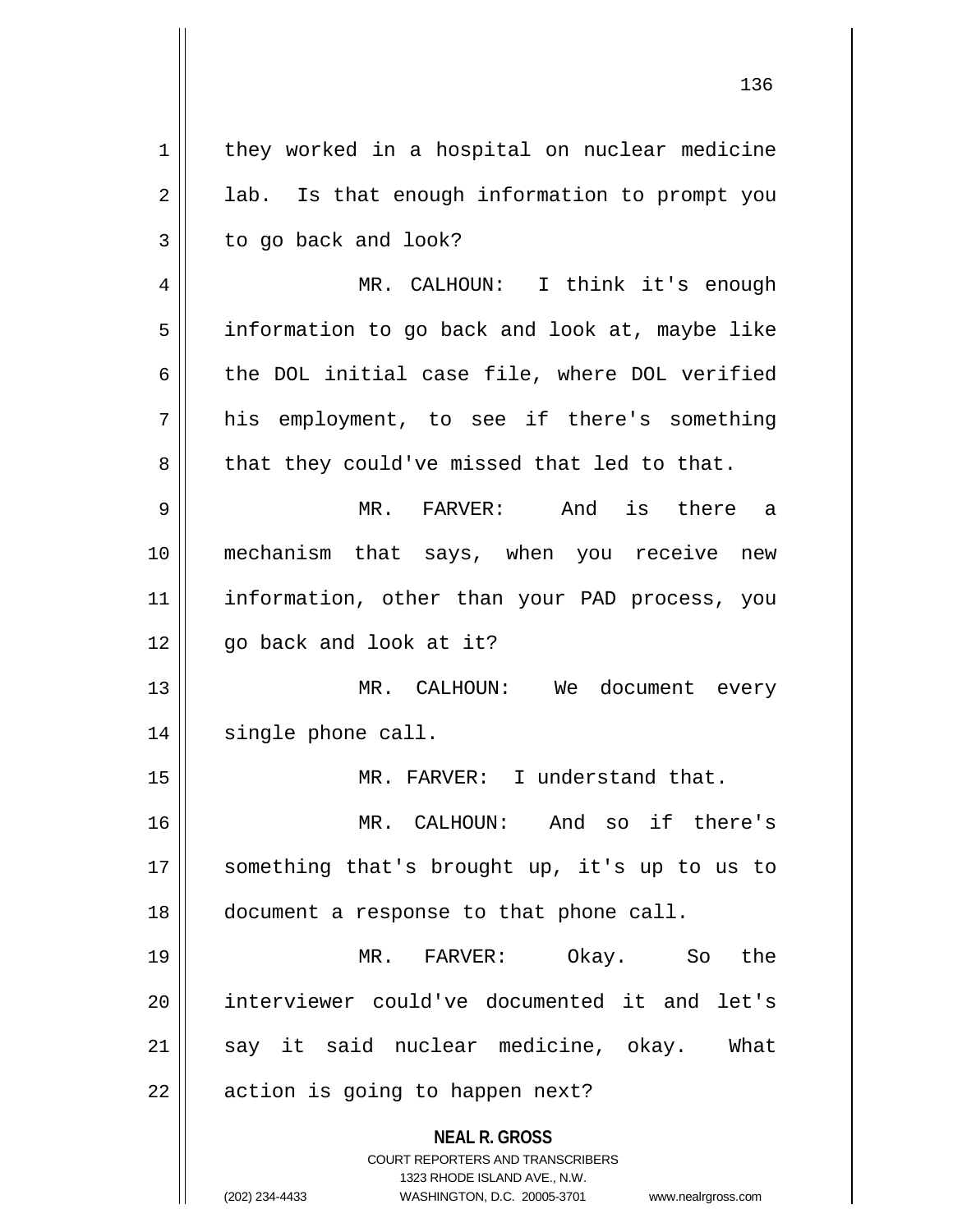| 1  | MR. CALHOUN: They'll go back and                                 |
|----|------------------------------------------------------------------|
| 2  | look at, maybe the DOL. Like I said, the DOL                     |
| 3  | initial case file because the DOE response has                   |
| 4  | given me nothing.                                                |
| 5  | MR. FARVER: Okay.                                                |
| 6  | MR. CALHOUN: But if I was to go                                  |
| 7  | back at the DOL initial case file, which will                    |
| 8  | usually, or sometimes, will give you a more                      |
| 9  | detailed description of where they worked and                    |
| 10 | what they did. And then if I can get there                       |
| 11 | from there and say well, maybe he was. Then                      |
| 12 | that could prompt a $-$                                          |
| 13 | MR. FARVER: Who's going to look?                                 |
| 14 | And what's going to prompt them to look?                         |
| 15 | MR. CALHOUN:<br>It would go back to                              |
| 16 | the, I hate to speak out of turn here, Scott,                    |
| 17 | tell me what would happen there? Who would                       |
| 18 | look at that? Would the CATI person give that                    |
| 19 | to the HP or what? Scott?                                        |
| 20 | MR. SIEBERT: I'm typing a message                                |
| 21 | to the person who actually does this work --                     |
|    |                                                                  |
| 22 | MR. CALHOUN: Alright. Real time.                                 |
|    | <b>NEAL R. GROSS</b>                                             |
|    | COURT REPORTERS AND TRANSCRIBERS<br>1323 RHODE ISLAND AVE., N.W. |
|    | (202) 234-4433<br>WASHINGTON, D.C. 20005-3701 www.nealrgross.com |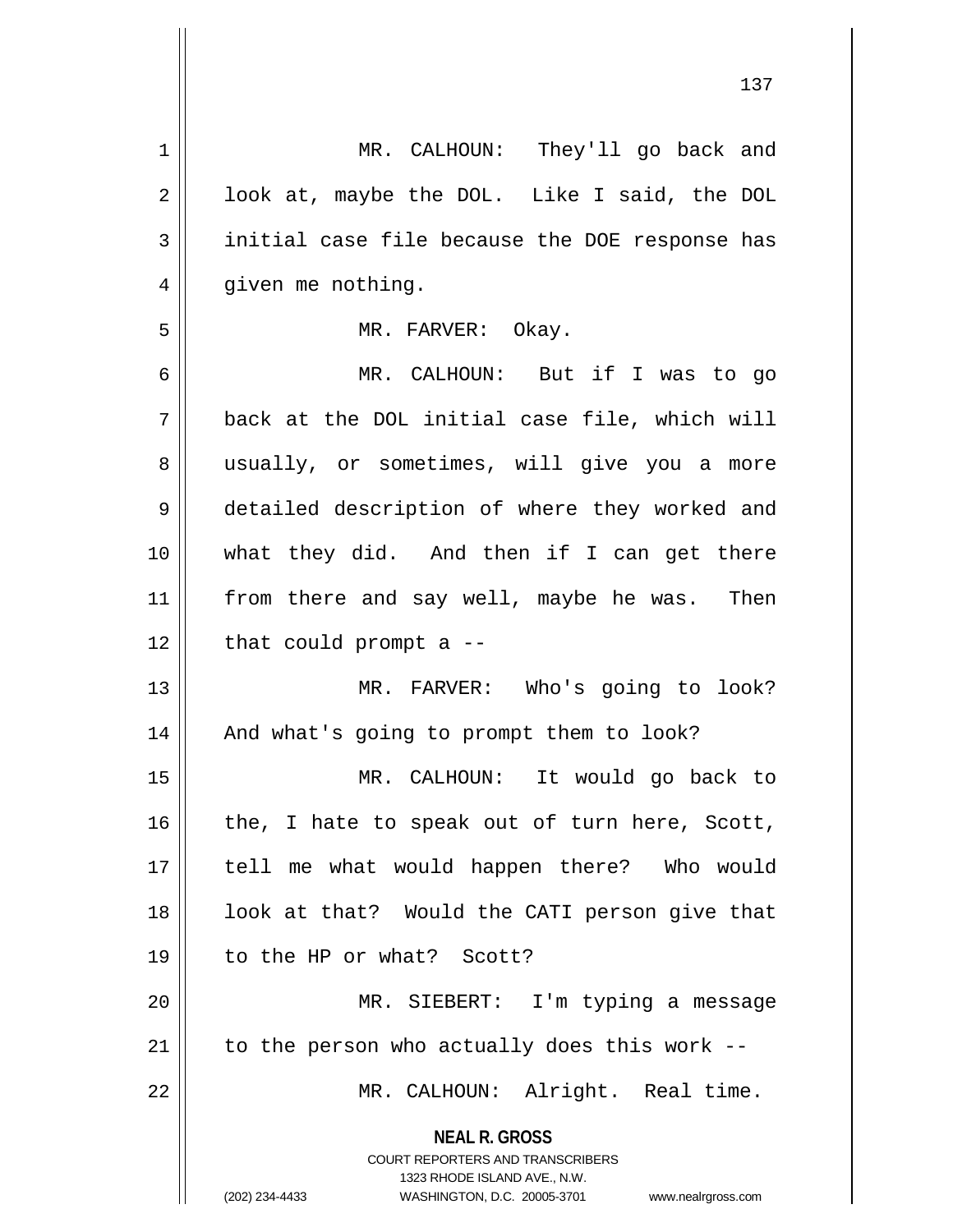**NEAL R. GROSS** COURT REPORTERS AND TRANSCRIBERS 1323 RHODE ISLAND AVE., N.W. (202) 234-4433 WASHINGTON, D.C. 20005-3701 www.nealrgross.com 138 1 || MR. STIVER: A minute ago Grady  $2 \parallel$  said that this would be a judgment call --3 || MR. CALHOUN: Yes. 4 MR. STIVER: -- to determine 5 whether it's substantive. That would probably 6 indicate to me that there isn't really a 7 mechanism, it's just kind of a professional 8 | judgment. 9 CHAIRMAN GRIFFON: I think the path 10 Doug is going down is -- 11 || MR. CALHOUN: If we decided it was,  $12$  | how would  $-$ 13 || CHAIRMAN GRIFFON: But who's making 14 | this judgment? 15 || MR. CALHOUN: Right. 16 || CHAIRMAN GRIFFON: The people doing 17  $\parallel$  these phone conversations, they're never --18 || MR. CALHOUN: They're not qualified  $19 \parallel$  to do that. 20 || CHAIRMAN GRIFFON: Right. 21 || MR. CALHOUN: Well, sometimes they  $22 \parallel$  are.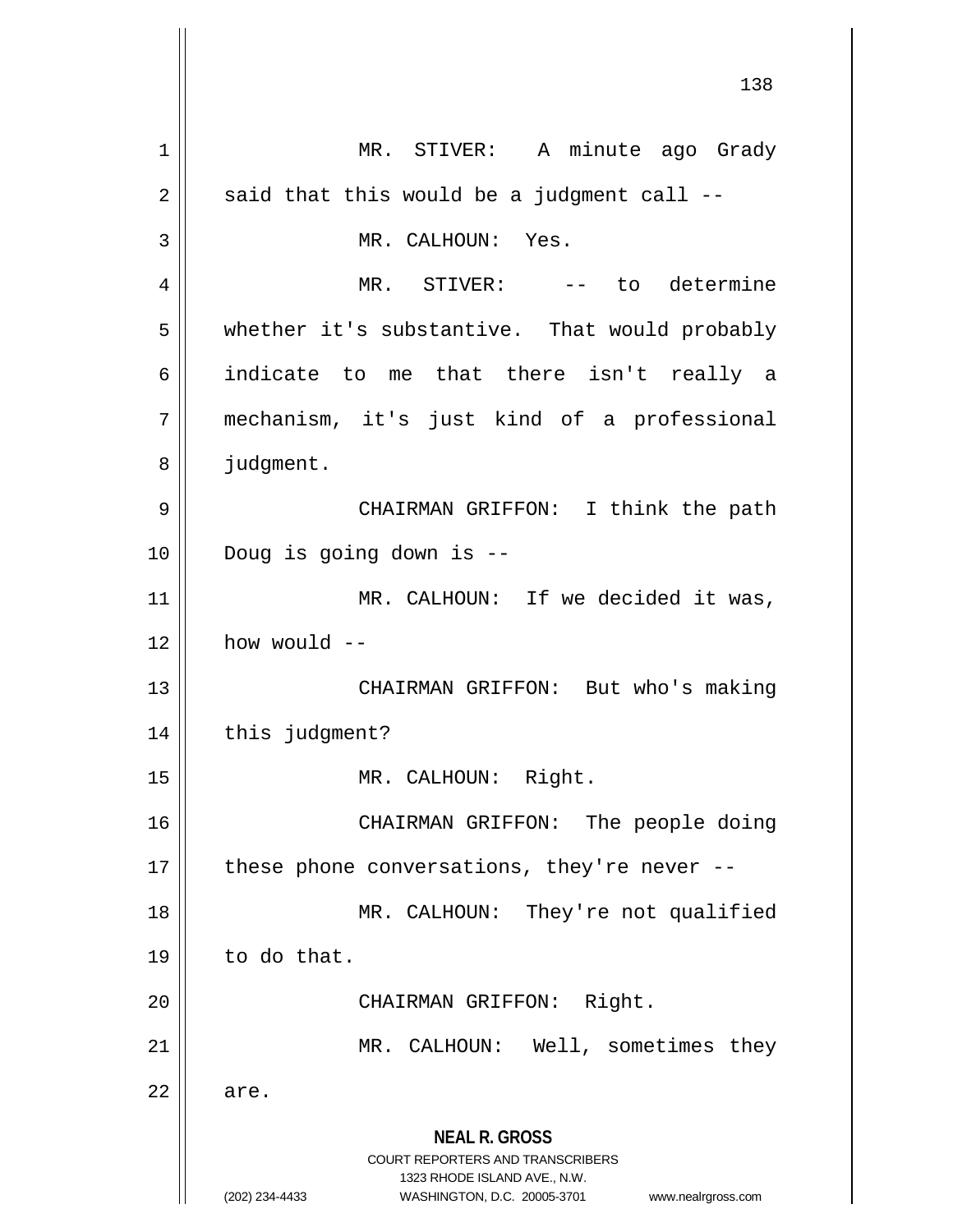**NEAL R. GROSS** COURT REPORTERS AND TRANSCRIBERS 1323 RHODE ISLAND AVE., N.W. (202) 234-4433 WASHINGTON, D.C. 20005-3701 www.nealrgross.com 139 1 || CHAIRMAN GRIFFON: Sometimes. 2 MR. CALHOUN: The close-out  $3$  interview quys usually is. 4 CHAIRMAN GRIFFON: Okay, okay. 5 MR. CALHOUN: The CATI person is 6 less technical. 7 CHAIRMAN GRIFFON: Yes. 8 MR. SIEBERT: Well, once again 9 we're talking about two different things. 10 We're talking about historical in this claim, 11 which was done in 2006. 12 And we're talking about the present 13 day procedures that would require this 14 || because, as we've all stated, this process has 15 gotten better over time. 16 I'm right now looking for the COI 17 || procedure; let me give you the number. 18 Procedure 92. It's called Close-out Interview 19 | Process. 20 MR. FARVER: And how do I get a 21 | copy of that, Scott? 22 || MR. SIEBERT: All you have to do is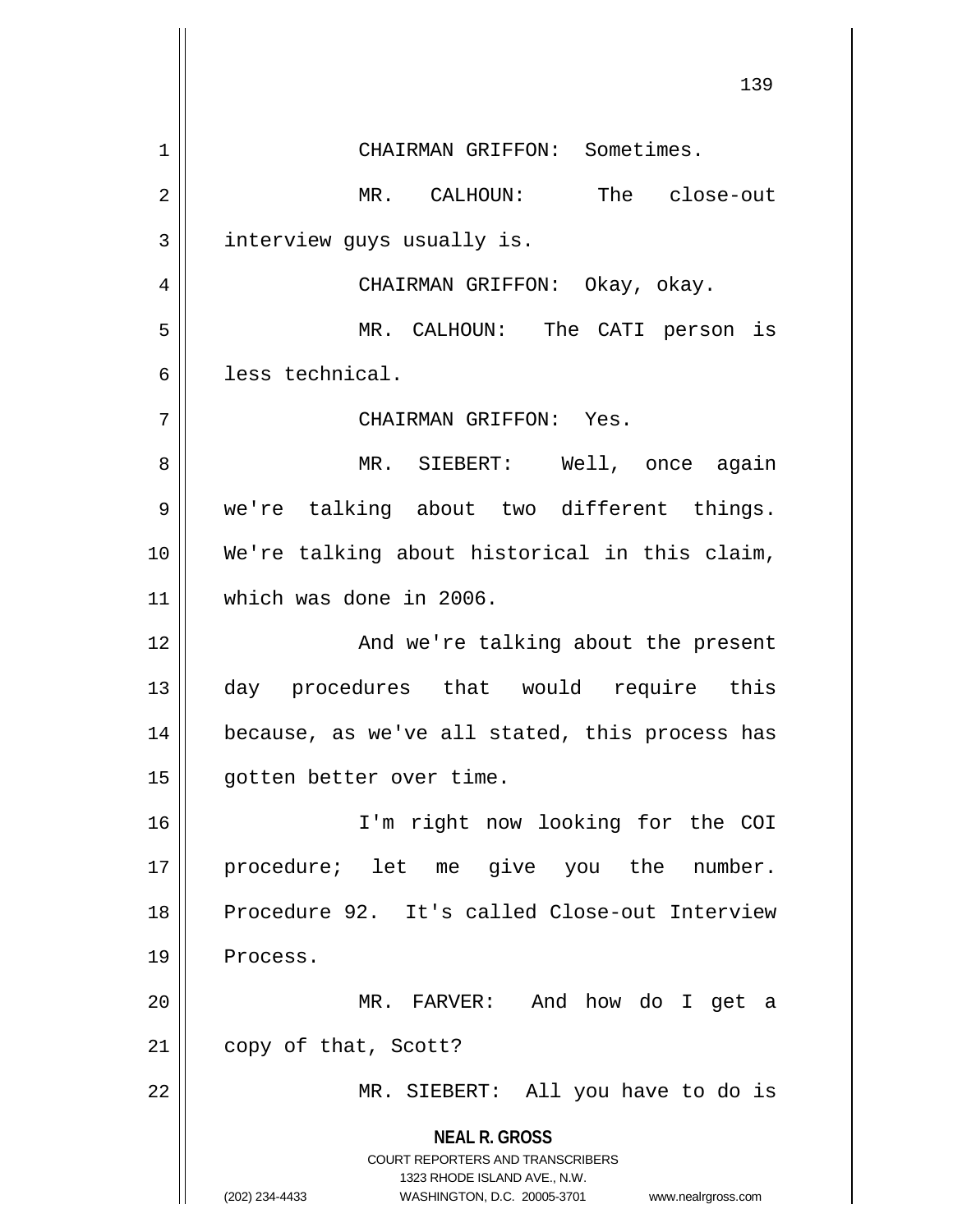**NEAL R. GROSS** COURT REPORTERS AND TRANSCRIBERS 1323 RHODE ISLAND AVE., N.W. (202) 234-4433 WASHINGTON, D.C. 20005-3701 www.nealrgross.com  $1 \parallel$  ask, Doug. 2 MR. FARVER: May I have a copy of  $3 \parallel$  that, Scott? 4 || MR. SIEBERT: So let it be written,  $5 \parallel$  so let it be done. We had a Revision 0, which 6 was issued in 2005. And Rev 1 has been 7 updated in April of this year to document all  $8 \parallel$  the different changes that we have put in  $9 \parallel$  place over the last X number of years. I will 10 || track down to see if you can get a copy of the 11 || historical and the present one. 12 || MR. FARVER: Okay, thank you. 13 MR. CALHOUN: Well, it would be 14 || nice if that document actually describes what  $15$  | to do in these cases. 16 MR. KATZ: I thought this was 17 information that came in after the case was 18 closed out. 19 MR. FARVER: It is. 20 MR. KATZ: So it's not a close-out 21 interview. 22 MR. SIEBERT: This is Scott. This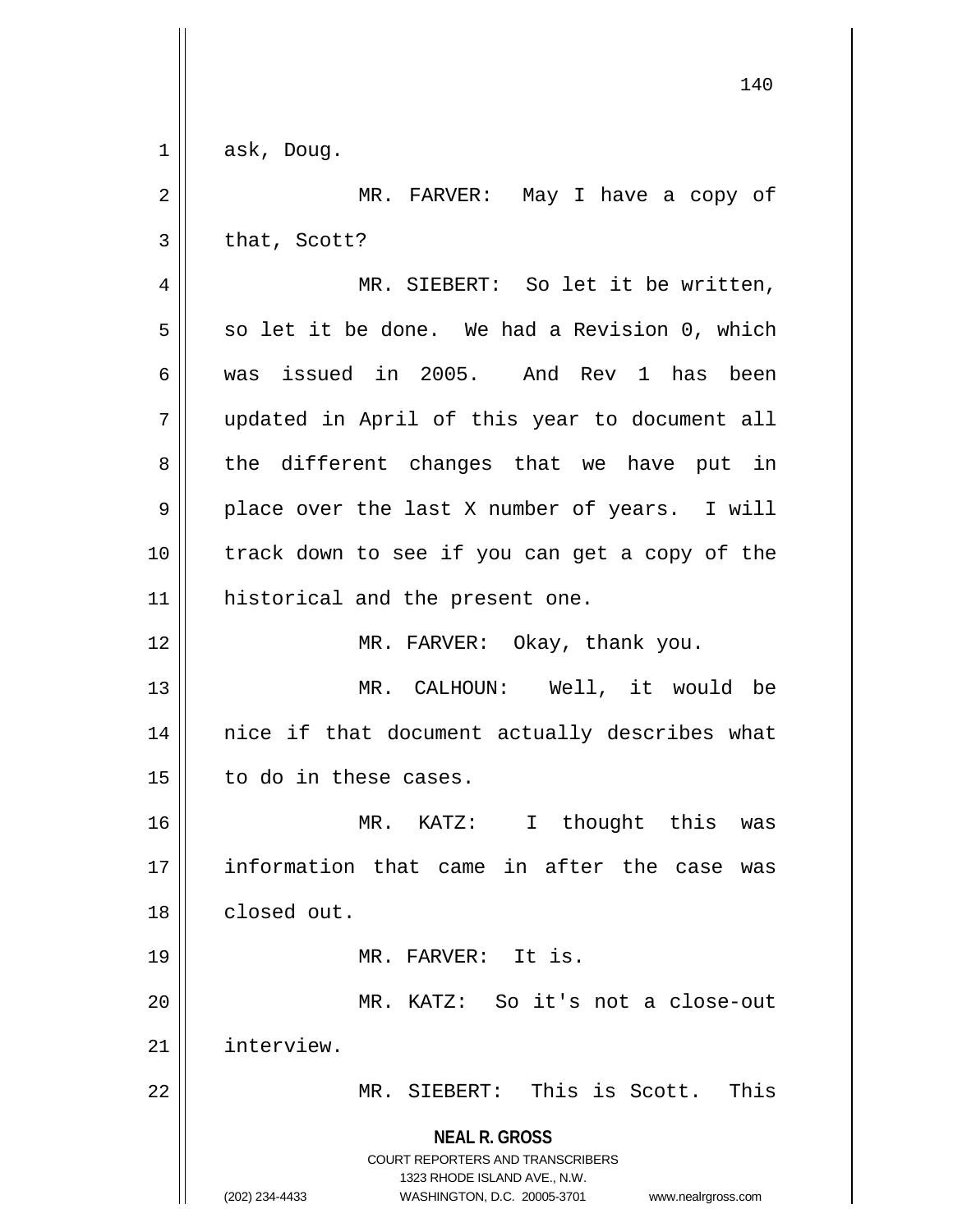1 || is the close-out interview. The process, and  $2 \parallel$  this is especially good for David, the process  $3 \parallel$  is we complete doing the claim, DCAS, and when 4 | I say we I mean the ORAU team, we submit it to 5 DCAS. And they conduct their review and  $6 \parallel$  approve the claim. 7 || At that point it comes back to ORAU

8 to conduct a close-out interview, which is 9 when we send a copy out to the claimants and  $10$  | they have a chance to review it.

 And then we call them up and walk through it as a closed-out process to get additional information and to determine the 14 || relevancy of that additional information.

15 || MEMBER KOTELCHUCK: Good, good.

16 MR. SIEBERT: And present day, 17 || there is a feedback loop. and I believe that 18 || even the 2005 version does mention having a 19 feedback loop to the dose reconstruction. But 20 | I'm not looking at it as we speak.

21 As we need to, we answer the 22 questions. And if there are additional

> **NEAL R. GROSS** COURT REPORTERS AND TRANSCRIBERS 1323 RHODE ISLAND AVE., N.W. (202) 234-4433 WASHINGTON, D.C. 20005-3701 www.nealrgross.com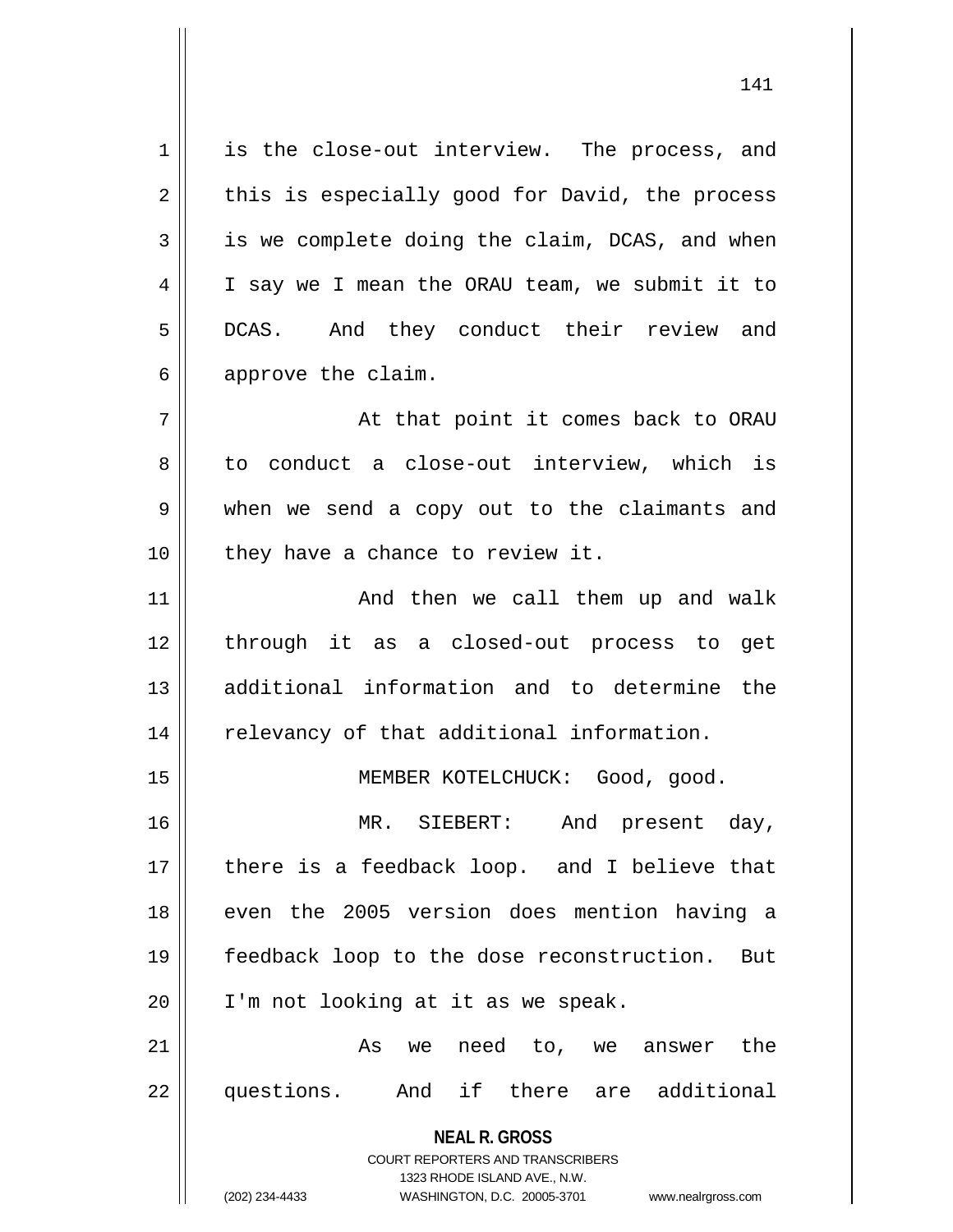**NEAL R. GROSS**  $1 \parallel$  questions that need to be resolved, that gets 2 documented and then the claim can move forward  $3 \parallel$  when the claimant turns in the OCAS-1 form, 4 || which is stating that they have no additional 5 || information beyond what they have already  $6 \parallel$  given us.  $7 \parallel$  at that point, they would get 8 || finalized and submitted to the Department of 9 Labor. 10 MEMBER KOTELCHUCK: Thank you. 11 || MR. SIEBERT: Sure thing. 12 MR. FARVER: Okay, so we'll take a 13 | look at those procedures. 14 CHAIRMAN GRIFFON: Yes, SC&A will 15 || look at those, and more for the broad issue 16 than this case specific. But it's good to 17 || know the process, yes. Okay. 18 MR. CALHOUN: I don't even know if 19 I should bring this up or not, but if the 20 || claimant is adamant about something in the DR 21 || like that, we'll change it. If they say we 22 || want you to list that they worked in such and

> COURT REPORTERS AND TRANSCRIBERS 1323 RHODE ISLAND AVE., N.W.

(202) 234-4433 WASHINGTON, D.C. 20005-3701 www.nealrgross.com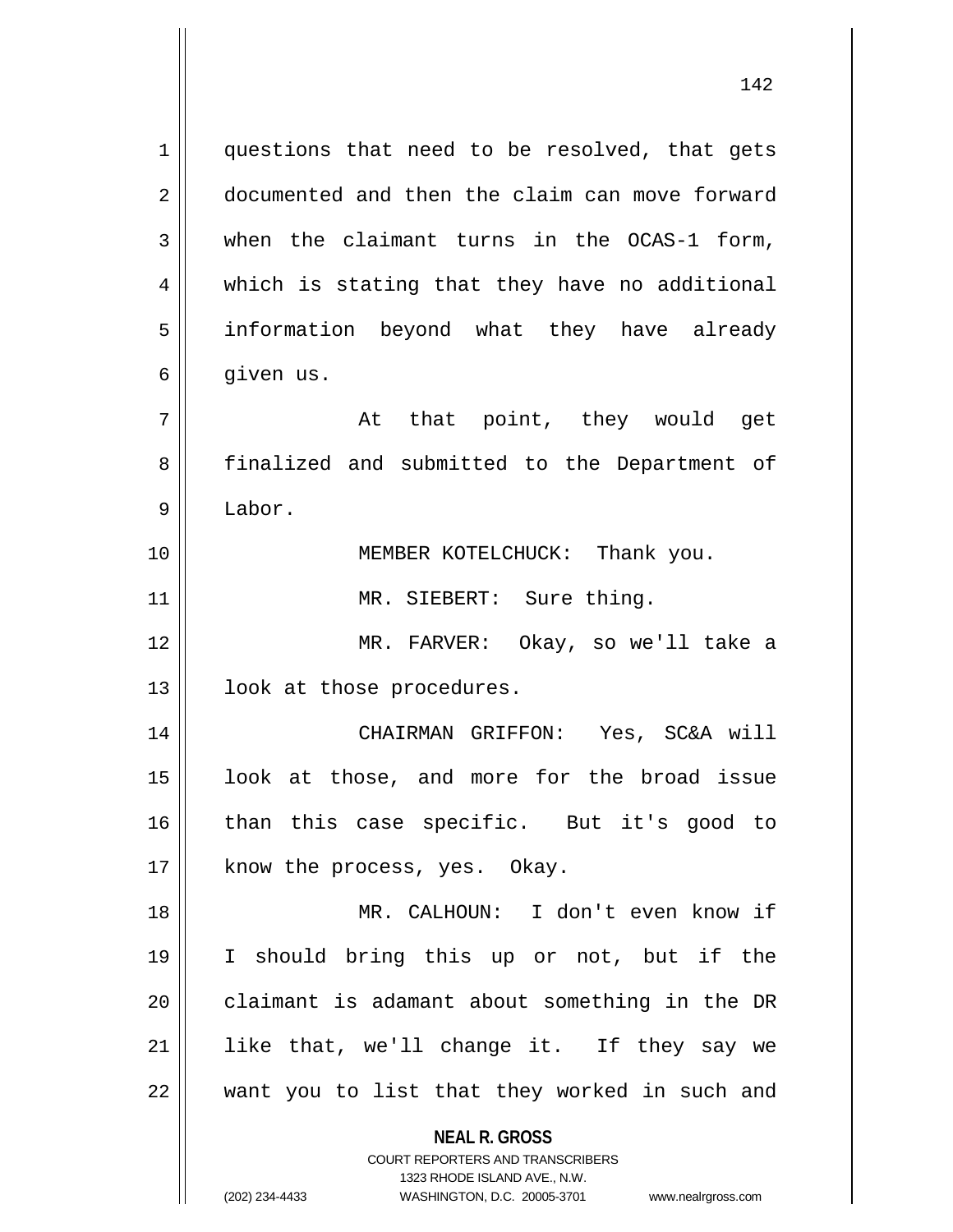**NEAL R. GROSS** COURT REPORTERS AND TRANSCRIBERS 1323 RHODE ISLAND AVE., N.W. (202) 234-4433 WASHINGTON, D.C. 20005-3701 www.nealrgross.com 1 || such a spot, we'll change it. And we'll put  $2 \parallel$  it back out to them. 3 CHAIRMAN GRIFFON: But it may not  $4 \parallel$  change the numbers --5 || MR. CALHOUN: It may, it may not. 6 CHAIRMAN GRIFFON: Right. 7 MR. CALHOUN: But there's times 8 where I'm sure it has. It would be impossible 9 || for me to get an example. 10 CHAIRMAN GRIFFON: Yes. 11 || MR. CALHOUN: It's not infrequent  $12$  | that we will change, at least, verbiage in a 13 DR based on a close-out interview. 14 MEMBER MUNN: People are likely to 15 | have strong feelings about whether or not --16 CHAIRMAN GRIFFON: Yes, they just  $17 \parallel$  want to  $-$ 18 MEMBER MUNN: -- written records 19 || accurately reflects their memory. 20 CHAIRMAN GRIFFON: What they did, 21 | right, yes. Alright. 22 MR. FARVER: The next two are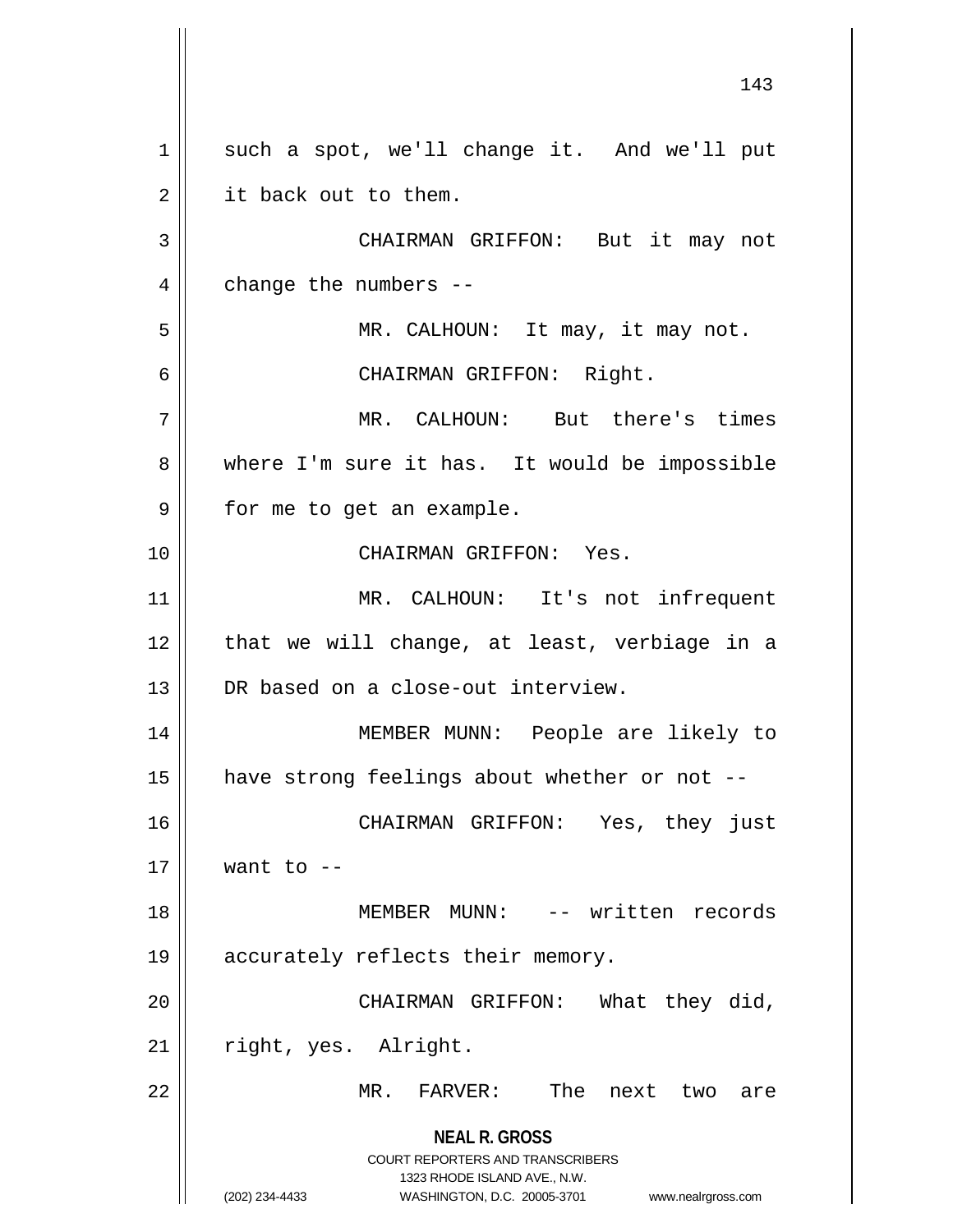1 | observations.

**NEAL R. GROSS** COURT REPORTERS AND TRANSCRIBERS 1323 RHODE ISLAND AVE., N.W. (202) 234-4433 WASHINGTON, D.C. 20005-3701 www.nealrgross.com 2 CHAIRMAN GRIFFON: Yes. 3 MR. FARVER: NIOSH provided a 4 || response that I won't, I thought we had 5 discussed we really don't have to respond to 6 **b**servations. 7 || MEMBER MUNN: No, not really. 8 MR. FARVER: Okay. 9 MEMBER MUNN: But it completes the 10 || record more --11 MR. FARVER: Yes, that should be  $12 \parallel$  fine. 13 MEMBER MUNN: -- so thank you 14 NIOSH. 15 CHAIRMAN GRIFFON: We've done it in  $16$  the past. 17 || MR. FARVER: We don't really have 18 || any comments on there. Observations are 19 pretty much not the level of findings, but  $20$  | it's something we found  $-$ 21 || MEMBER MUNN: Worthy of comment? 22 MR. FARVER: Yes. I know there's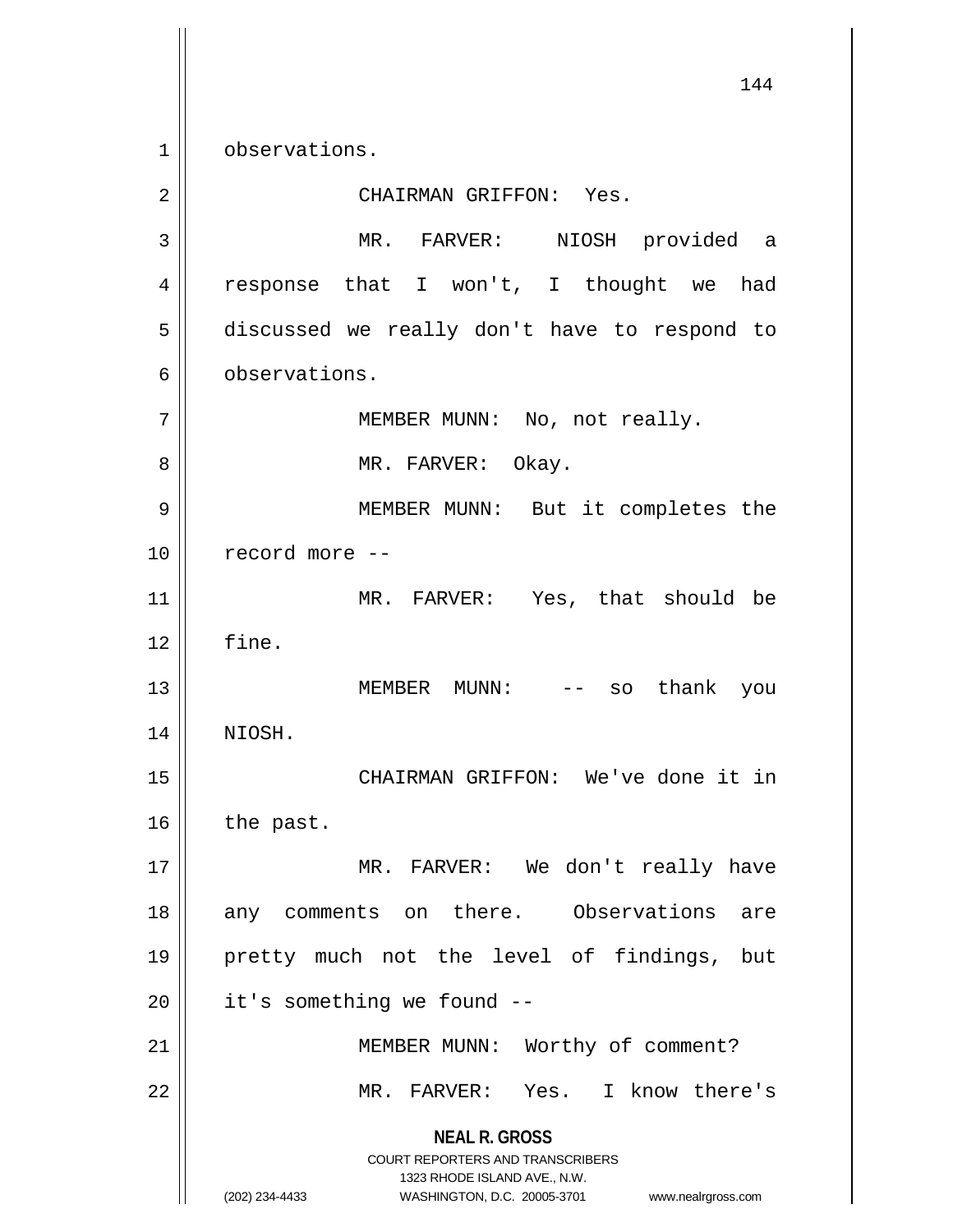**NEAL R. GROSS** COURT REPORTERS AND TRANSCRIBERS 145  $1 \parallel$  one in here, I think that has it, that they've  $2 \parallel$  got two tables with the same number on it in  $3 \parallel$  the document. So it could be something like  $4 \parallel$  that. 5 MEMBER MUNN: Not terribly salient 6  $\vert$  to  $-$ 7 MR. FARVER: Yes. 8 MEMBER MUNN: -- dose 9 | reconstruction. 10 || MR. STIVER: Although, sometimes  $11$  they can be. 12 CHAIRMAN GRIFFON: Yes. 13 MR. STIVER: You have a situation 14 || where there may be an issue with the TBD. 15 MEMBER MUNN: Now you're just 16 | arguing with me. 17 MR. STIVER: The only reason I  $18$  | bring that up though, not that I'm contending 19 an argument. He had talked with Dr. Melius 20 || about possibly considering incorporating some 21 findings related to procedure deficiencies in  $22$  || the DRs. And this is something that's down

1323 RHODE ISLAND AVE., N.W.

(202) 234-4433 WASHINGTON, D.C. 20005-3701 www.nealrgross.com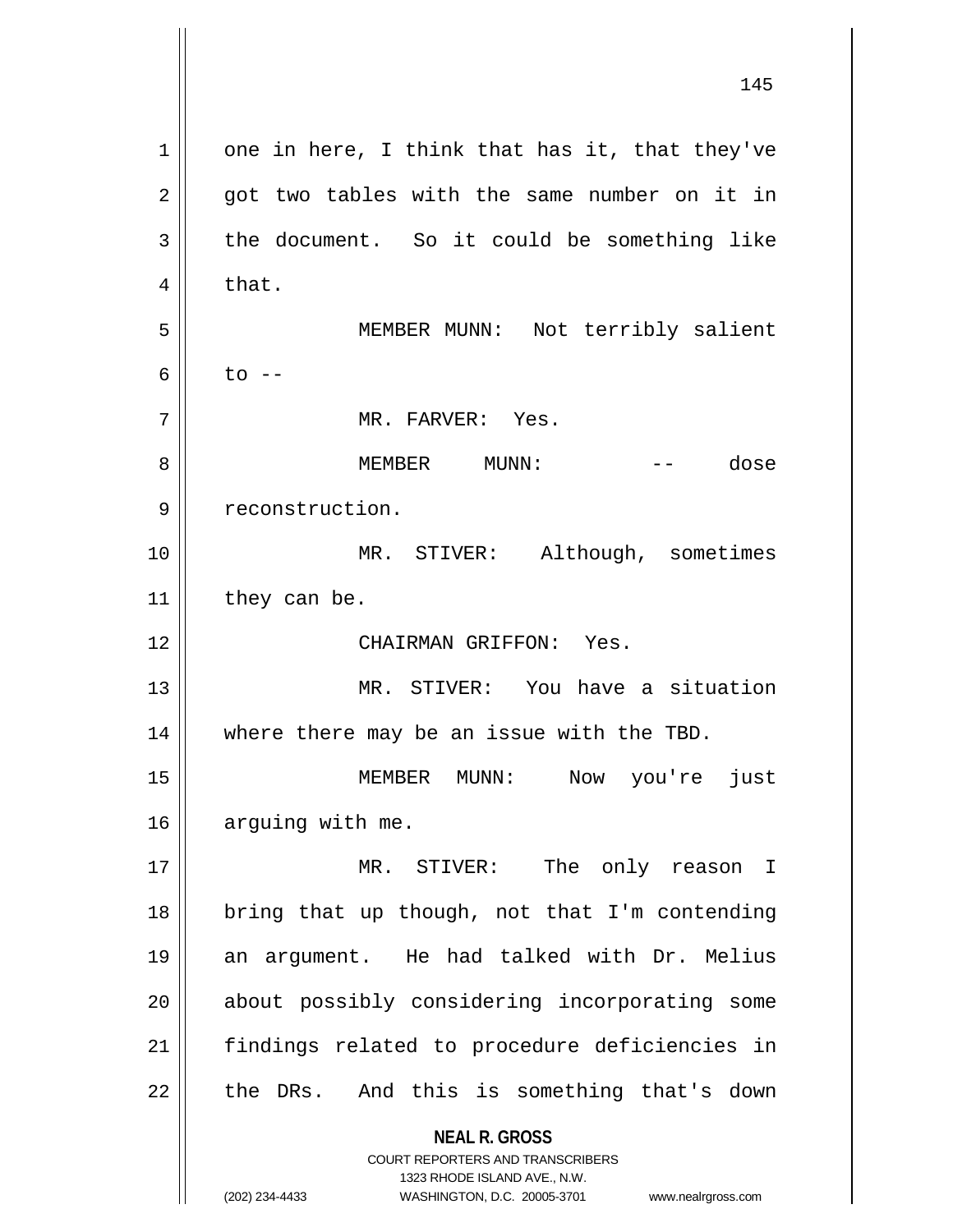| 1  | the road, something to be thinking about.                                                                                                                              |
|----|------------------------------------------------------------------------------------------------------------------------------------------------------------------------|
| 2  | CHAIRMAN GRIFFON: That is                                                                                                                                              |
| 3  | interesting because I was actually, that's one                                                                                                                         |
| 4  | of my concerns as we've been going through                                                                                                                             |
| 5  | this is that, is there a gap?                                                                                                                                          |
| 6  | know that the Procedures<br>$\mathsf{T}$                                                                                                                               |
| 7  | Subcommittee is looking at the procedures, but                                                                                                                         |
| 8  | then I'm not sure whether we're missing                                                                                                                                |
| 9  | something between the DR reviews and the                                                                                                                               |
| 10 | procedures.                                                                                                                                                            |
| 11 | MR. STIVER: That's something                                                                                                                                           |
| 12 | that's always bothered me.                                                                                                                                             |
| 13 | CHAIRMAN GRIFFON: Yes.                                                                                                                                                 |
| 14 | MR. STIVER: Is determining a                                                                                                                                           |
| 15 | mechanism in the DR process to trigger a                                                                                                                               |
| 16 | review, through the Site Profile or the                                                                                                                                |
| 17 | procedure review process.                                                                                                                                              |
| 18 | So when you find something that                                                                                                                                        |
| 19 | seems to be, going in and getting an error on                                                                                                                          |
| 20 | the procedure would be. Basically the only                                                                                                                             |
| 21 | portion of the DR audit that addresses that is                                                                                                                         |
| 22 | that Section 1.3, the previous findings, come                                                                                                                          |
|    | <b>NEAL R. GROSS</b><br><b>COURT REPORTERS AND TRANSCRIBERS</b><br>1323 RHODE ISLAND AVE., N.W.<br>WASHINGTON, D.C. 20005-3701<br>(202) 234-4433<br>www.nealrgross.com |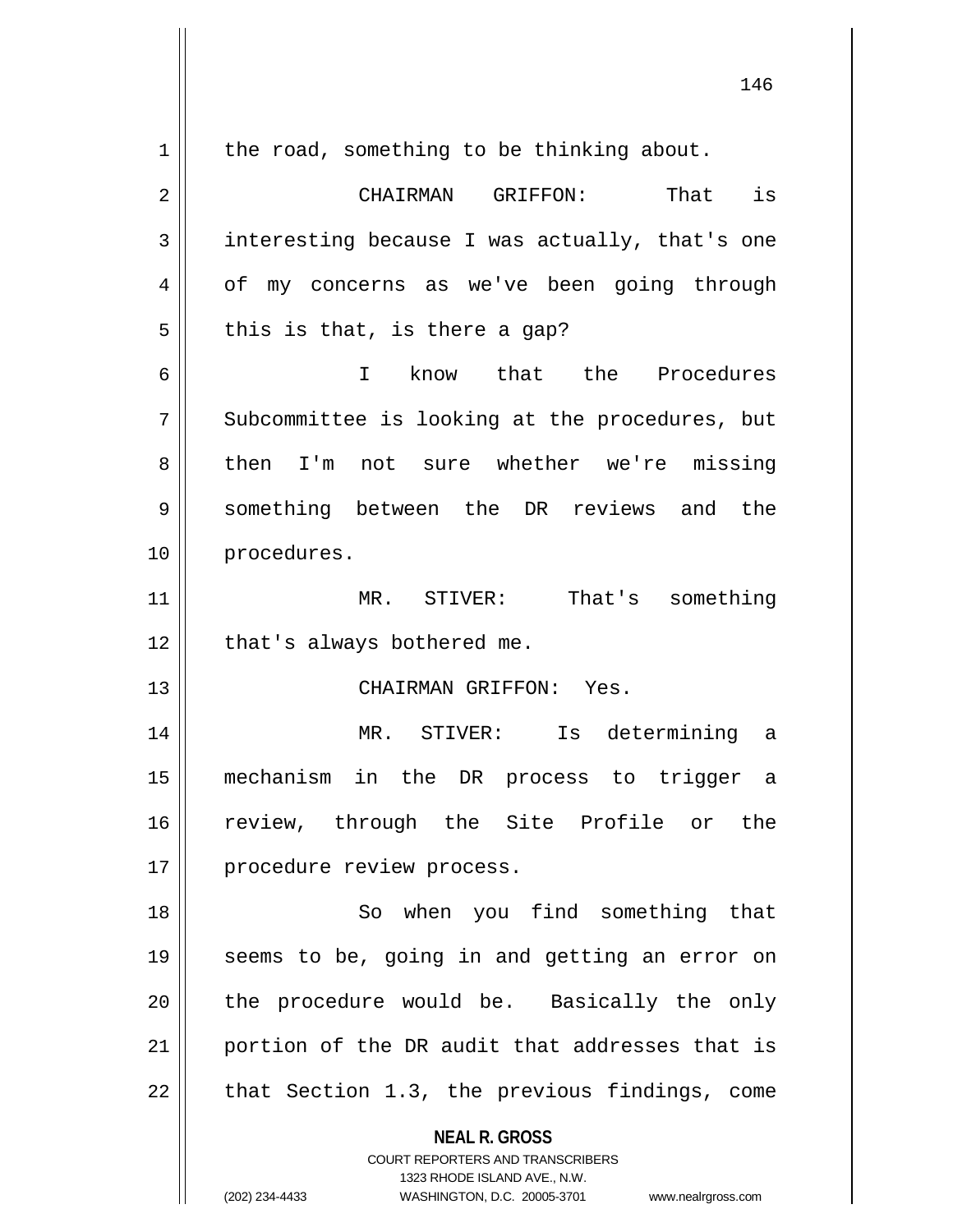$1 \parallel$  out of the Site Profile Reviews.

| $\overline{2}$ | But there doesn't seem to be a                                                                                                                                  |
|----------------|-----------------------------------------------------------------------------------------------------------------------------------------------------------------|
| 3              | mechanism for identifying deficiencies through                                                                                                                  |
| 4              | this process, that then feeds back into --                                                                                                                      |
| 5              | MR. FARVER: No, because that                                                                                                                                    |
| 6              | should've gone through the Procedure                                                                                                                            |
| 7              | Committee, and they all should be correct.                                                                                                                      |
| 8              | MEMBER MUNN: Of course they are.                                                                                                                                |
| 9              | MR. FARVER: See.                                                                                                                                                |
| 10             | MR. STIVER: There you go.                                                                                                                                       |
| 11             | MR. FARVER: They just suggest                                                                                                                                   |
| 12             | changes to procedures, like adding wording, or                                                                                                                  |
| 13             | something like that. They don't typically                                                                                                                       |
| 14             | deal with technical changes to procedures.                                                                                                                      |
| 15             | MR. KATZ: Well, in reality, the                                                                                                                                 |
| 16             | way it often works is that John Mauro and                                                                                                                       |
| 17             | others, who are involved in dose                                                                                                                                |
| 18             | reconstruction case reviews, are also involved                                                                                                                  |
| 19             | in procedure reviews.                                                                                                                                           |
| 20             | And as far as what tips them off as                                                                                                                             |
| 21             | to where there's an issue with the procedure                                                                                                                    |
| 22             | when they're reviewing, is their experience                                                                                                                     |
|                | <b>NEAL R. GROSS</b><br>COURT REPORTERS AND TRANSCRIBERS<br>1323 RHODE ISLAND AVE., N.W.<br>(202) 234-4433<br>WASHINGTON, D.C. 20005-3701<br>www.nealrgross.com |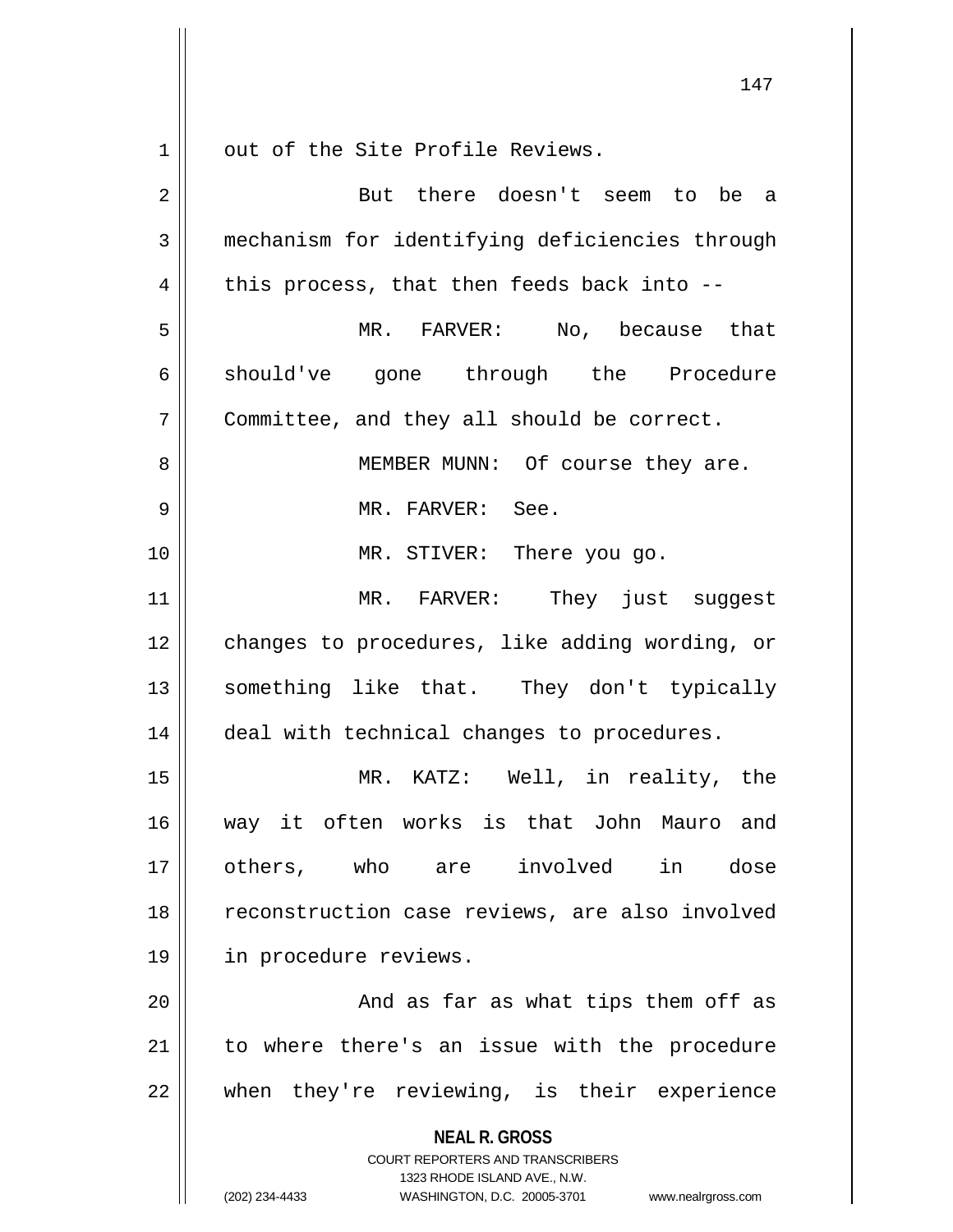**NEAL R. GROSS** COURT REPORTERS AND TRANSCRIBERS 1323 RHODE ISLAND AVE., N.W. (202) 234-4433 WASHINGTON, D.C. 20005-3701 www.nealrgross.com 148 1 | from dose reconstruction cases. 2 CHAIRMAN GRIFFON: And we have made 3 | referrals to the Procedure Subcommittee. 4 MR. KATZ: Same with the Board 5 Members. So there is actually a connection, 6 it's soft but -- 7 || CHAIRMAN GRIFFON: Right, it's 8 | soft. 9 || MR. KATZ: -- it operates. 10 MR. FARVER: And that was a lot of 11 AWE cases are like that, where they're also 12 || reviewing a Site Profile at the time. 13 MR. STIVER: Simultaneous. 14 MR. FARVER: Yes. And so they will 15 get technical comments, like we'll see in the 16 | next findings. 17 || CHAIRMAN GRIFFON: But more, it's 18 || sometimes I think, it's some of the concerns 19 || that I've got on the procedures, where you saw 20 it and connecting to a site, like it was a 21 || site-specific procedure, often times we'll  $22$  || discuss the merit of the procedure, absent the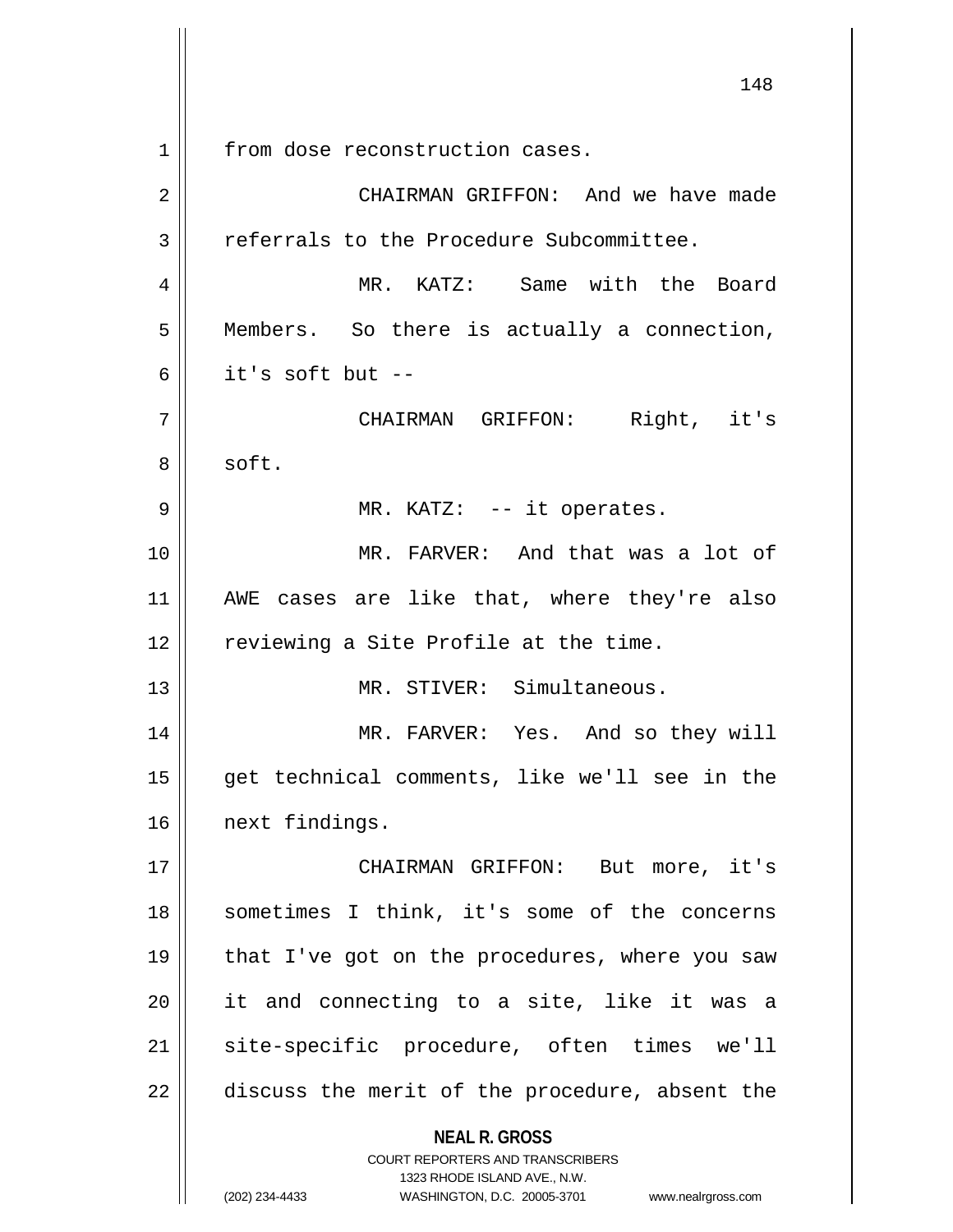1 discussion of, is the data sufficient to be 2 | used in this method.

3 You know what I'm saying? Yes,  $4 \parallel$  there's part of it that's a Site Profile issue 5 more than a procedure issue. Sometimes I feel 6 | like we're missing or we never get to complete  $7 \parallel$  those.

8 MR. STIVER: Yes, there maybe 9 || should be a strong link between the Work 10 || Groups, the site Work Groups and the DR.

11 || MR. KATZ: Well, one of the things 12 we discussed is the advantage of doing site -- 13  $\parallel$  bunching cases by sites, is exactly this; that 14 it would help us with moving forward issues 15 || that are really site-specific TBD issues, 16 | qetting those addressed.

 Because we would be sort of 18 || concentrating on that site with a bunch of cases and hence, might have a group of || findings that relate to a potential issue with  $\parallel$  the TBD.

22 CHAIRMAN GRIFFON: Because quite

**NEAL R. GROSS** COURT REPORTERS AND TRANSCRIBERS 1323 RHODE ISLAND AVE., N.W. (202) 234-4433 WASHINGTON, D.C. 20005-3701 www.nealrgross.com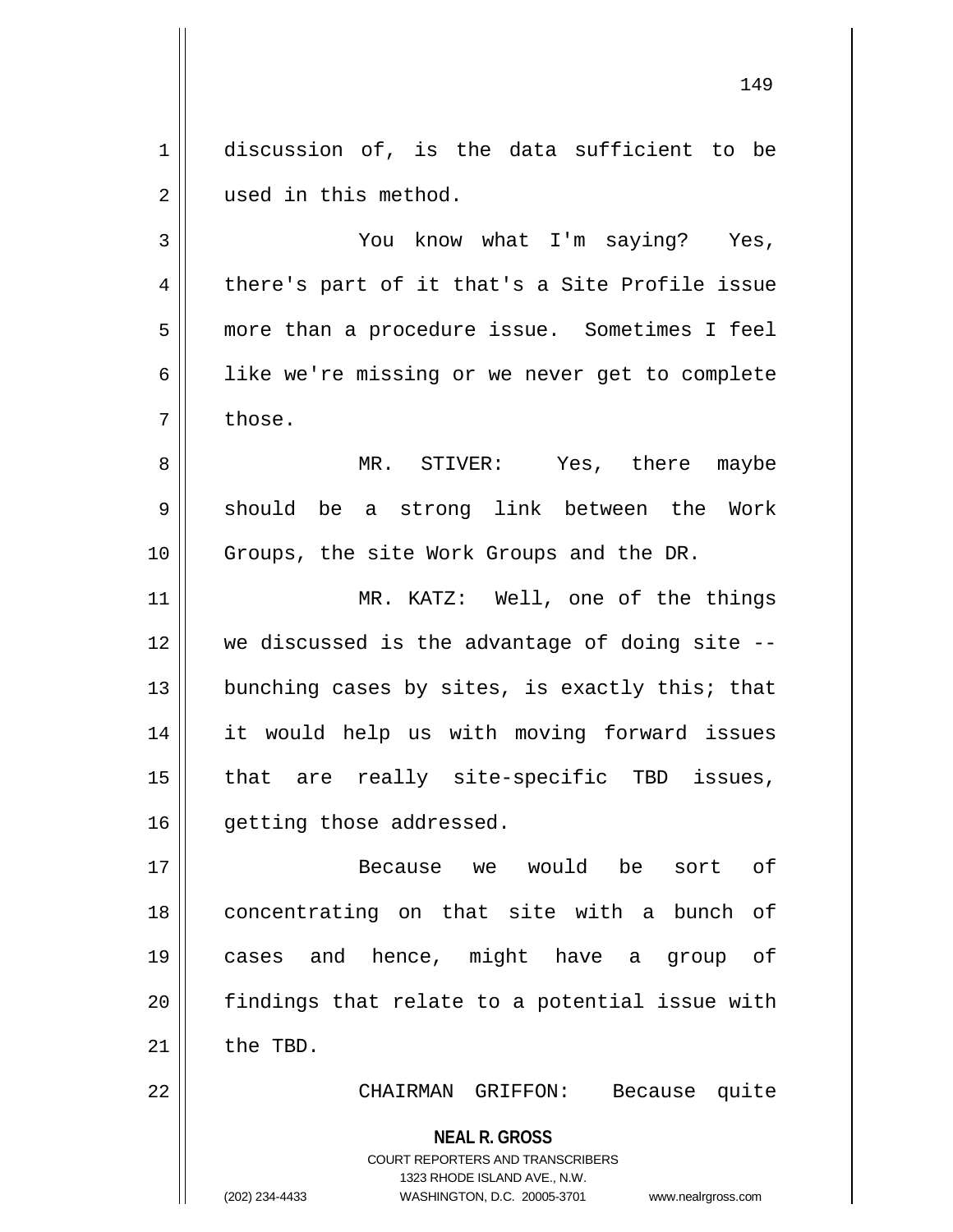**NEAL R. GROSS** COURT REPORTERS AND TRANSCRIBERS 1323 RHODE ISLAND AVE., N.W. (202) 234-4433 WASHINGTON, D.C. 20005-3701 www.nealrgross.com 150  $1 \parallel$  frankly --2 || MR. KATZ: That should work. 3 CHAIRMAN GRIFFON: Quite frankly 4 || the Technical Basis Document, the TBD, Site 5 || Profile review, I mean the Work Groups, for  $6 \parallel$  the most part, have not done much on Site 7 || Profile issues. 8 || MR. KATZ: Right. 9 CHAIRMAN GRIFFON: They're involved 10 | in SEC issues, right? 11 || MR. KATZ: Of course. 12 CHAIRMAN GRIFFON: Yes. And often 13 || we, I know from my personal experience, we 14 || rarely have the bandwidth to get back to the 15 | Site Profile issues. 16 || MR. KATZ: Yes, we're trying to --17 CHAIRMAN GRIFFON: At least 18 | currently. 19 MR. KATZ: We're trying to improve  $20$  | on that these days. 21 || CHAIRMAN GRIFFON: Right. 22 || MR. KATZ: But yes, that's true.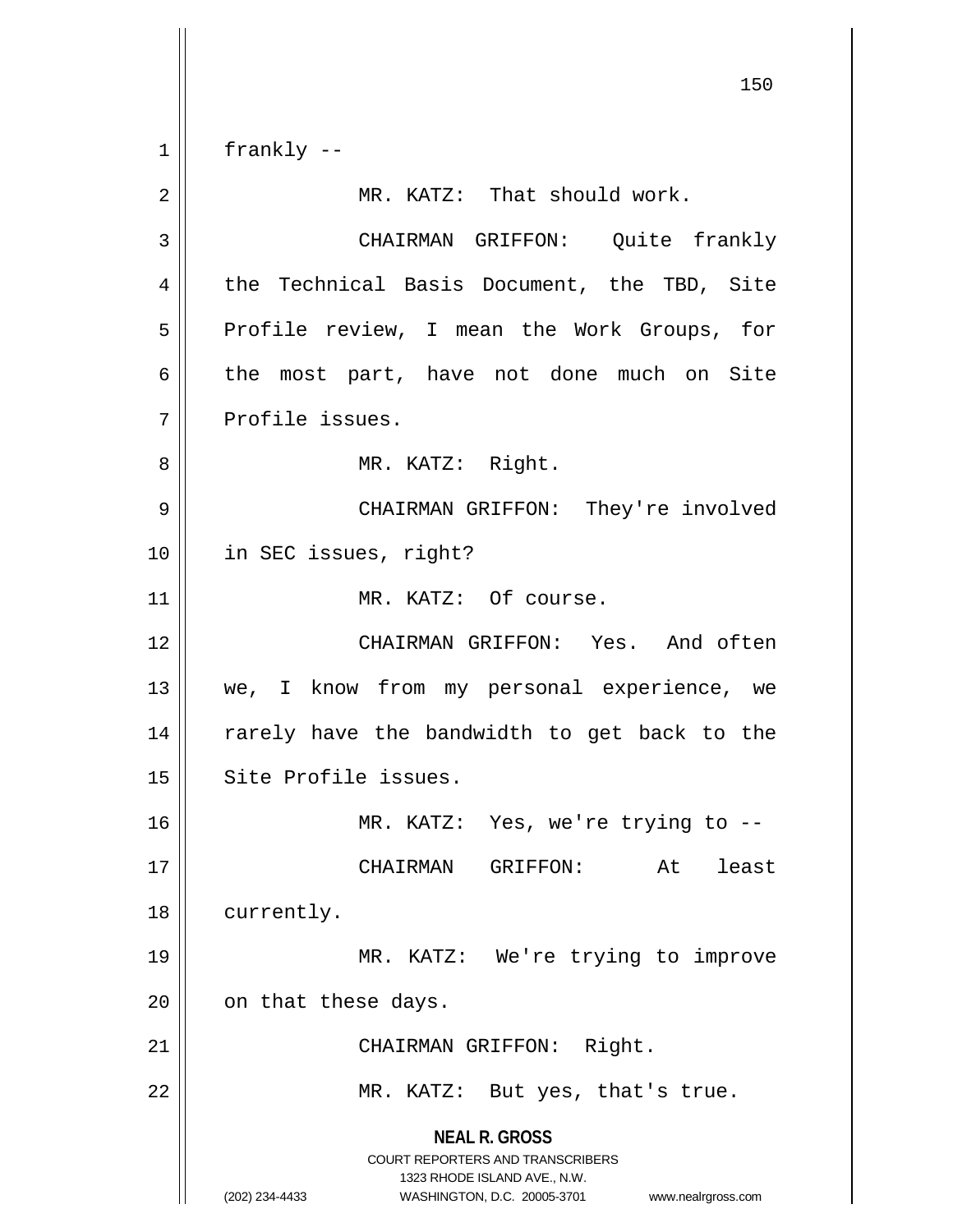**NEAL R. GROSS** COURT REPORTERS AND TRANSCRIBERS 1323 RHODE ISLAND AVE., N.W. (202) 234-4433 WASHINGTON, D.C. 20005-3701 www.nealrgross.com MR. STIVER: Very substantial 2 | backlog of those too. CHAIRMAN GRIFFON: Okay, anyway, a 4 | little bit tangent comment, but yes, something we should be aware of. MEMBER MUNN: But originally, I believe the unofficial thinking was that we 8 a have a couple of Members on each of the two 9 Subcommittees. So that issues that clearly carried over from one to the other would be 11 | transmitted in an easy and direct manner. 12 || The Monduit seems to have, though we haven't done anything officially with logging | that kind of exchange, it seems to have worked basically well. CHAIRMAN GRIFFON: Yes, I think -- MEMBER MUNN: I don't think -- CHAIRMAN GRIFFON: Like Ted said, it's soft. But I don't think we've, yes, I  $\parallel$  think we have the connection. MEMBER MUNN: I don't think we're | talking any major issues.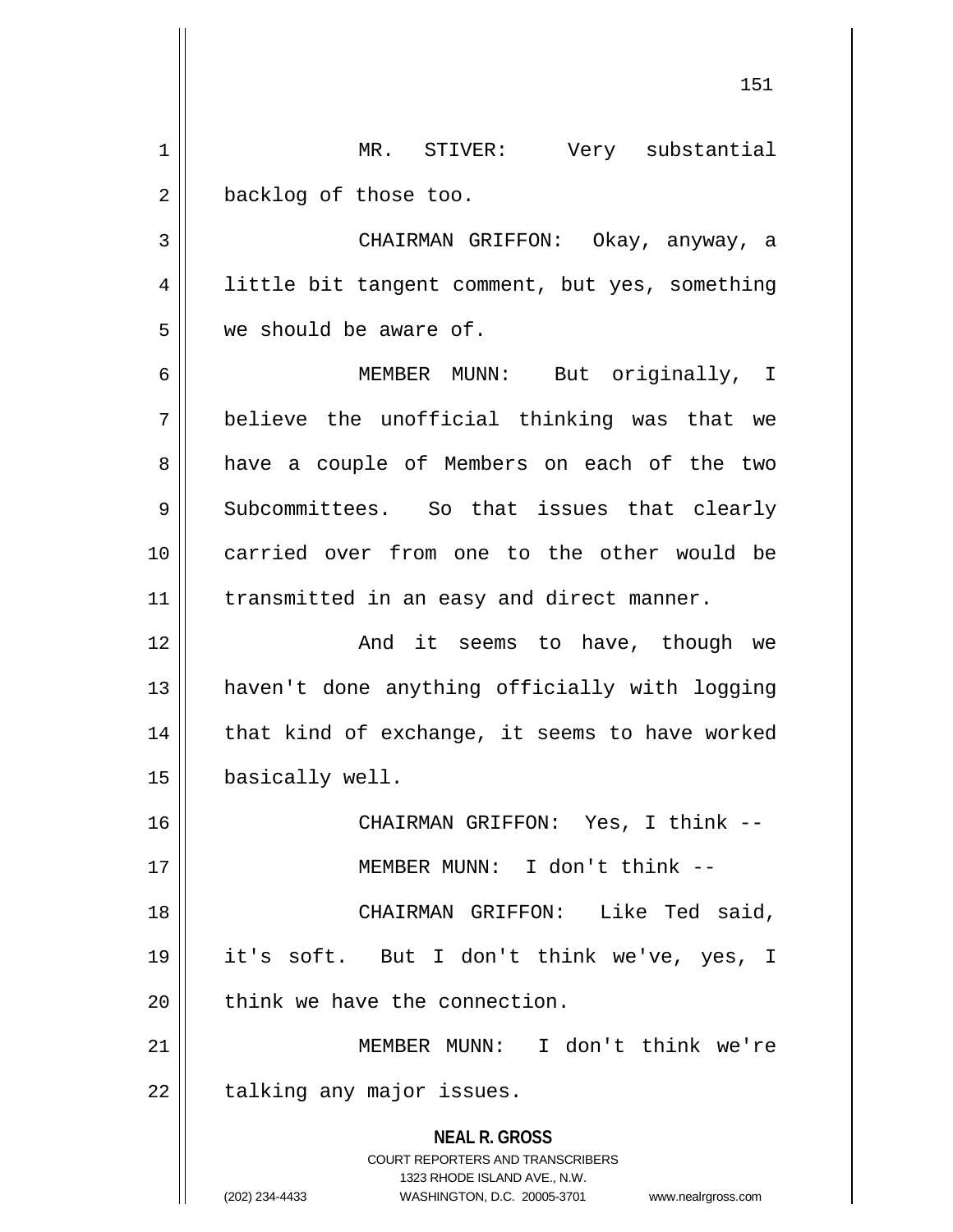**NEAL R. GROSS** COURT REPORTERS AND TRANSCRIBERS 1323 RHODE ISLAND AVE., N.W. (202) 234-4433 WASHINGTON, D.C. 20005-3701 www.nealrgross.com 1 | CHAIRMAN GRIFFON: You're the main  $2 \parallel$  overlap right now, I think. 3 || MEMBER MUNN: Well, this is -4 CHAIRMAN GRIFFON: Yes, anyway.  $5 \parallel$  Okay. Shall we move on to -- or do we want  $6 \parallel$  to, let's take five because we still got 7 | another hour before our lunch time. 8 || I think people might need a little 9 comfort break. Let's take a short five minute 10 break. I call it five; we'll be back in ten. 11 (Whereupon, the meeting in the 12 above-entitled matter went off the record at  $13$  || 11:04 a.m. and resumed at 11:16 a.m.) 14 CHAIRMAN GRIFFON: Alright, 259, do 15 you want pick up there, Doug? 16 MR. FARVER: Okay, 259, Blockson. 17 Basis of the finding is the external dose 18 rates estimated in the Site Profile for 19 Building 55 scenario or an error. And that's 20 | too simplified of an explanation. 21 || But this is one of these where we  $22$  || reviewed the Site Profile also, at the time of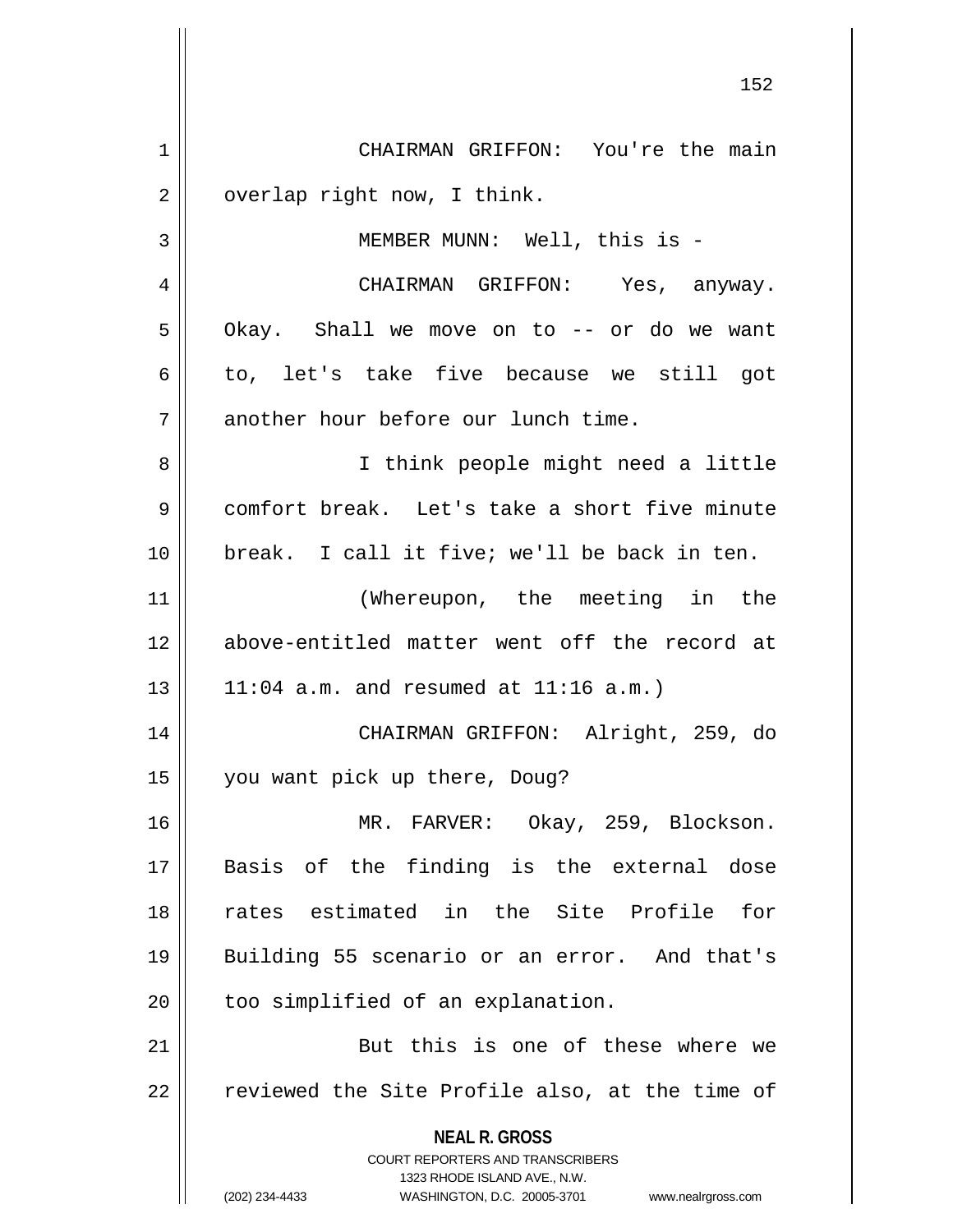1 | this. So we had some comments about the Site  $2 \parallel$  Profile. And essentially what it turns out to  $3 \parallel$  is, if you assumed that the person works in 4 || Building 55, then the NIOSH values are not 5 l correct. 6 || But, as in their explanation, they 7 used the claiming scenario because it resolved 8 || it in, not necessarily because it was the most 9 accurate, but because it resolved it using a 10 higher PoC, by using the calcining scenario. 11 CHAIRMAN GRIFFON: It resulted in a 12 | higher PoC. 13 MR. FARVER: Yes. So then if you  $14$  || go back and read all of  $-$ 15 CHAIRMAN GRIFFON: Higher doses, I 16 mean you'd say it's claimant-favored more? 17 MR. FARVER: Yes. And you can go 18 back and read our report. Basically, what the 19 bottom line of it says however, if you tend to 20 the Site Profiles to correct the dose 21  $\parallel$  reconstructor to the more -- oh, no it says --22 || basically it says if you're using the

> **NEAL R. GROSS** COURT REPORTERS AND TRANSCRIBERS 1323 RHODE ISLAND AVE., N.W. (202) 234-4433 WASHINGTON, D.C. 20005-3701 www.nealrgross.com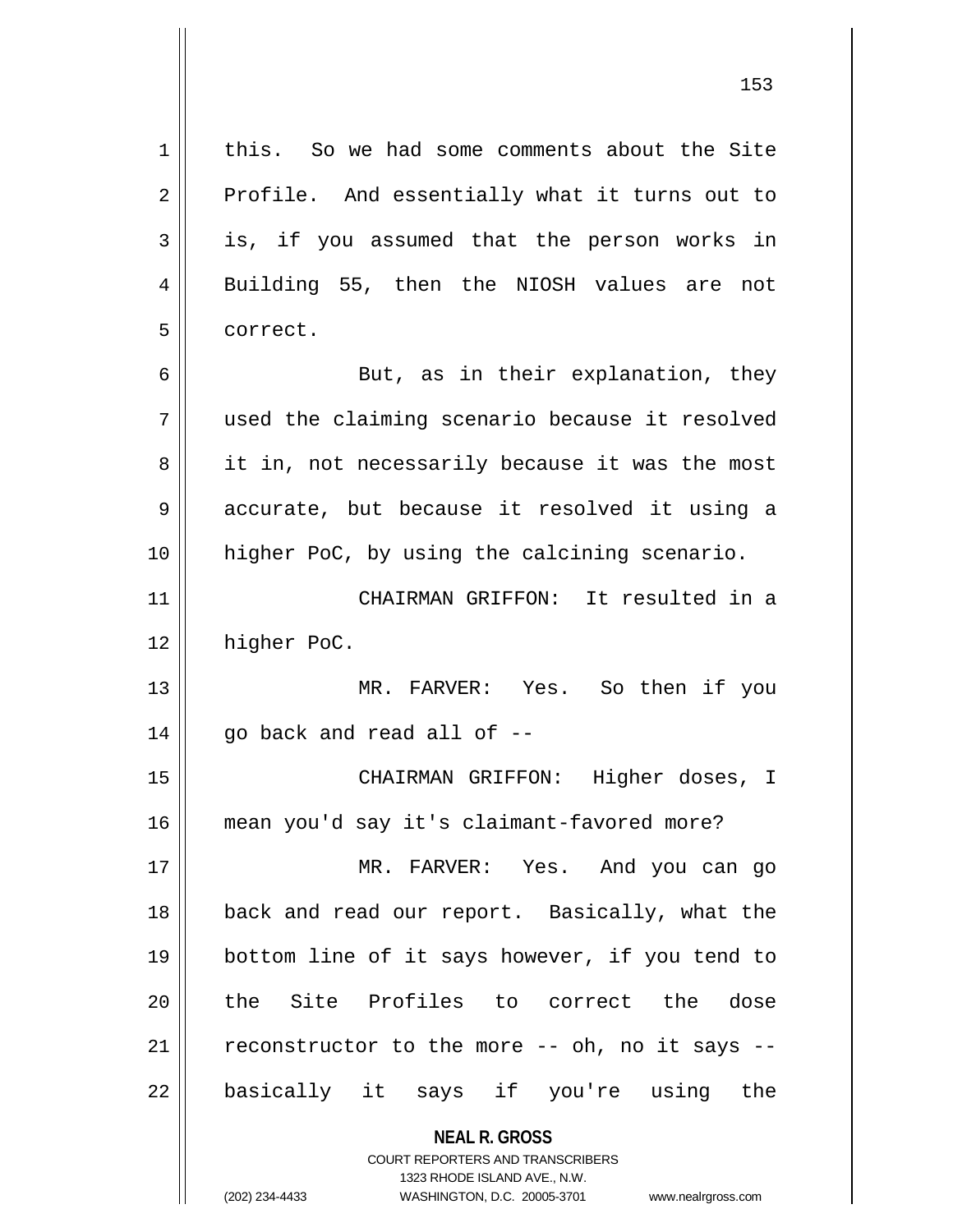$1 \parallel$  calcining scenario, if that was the intent,  $2 \parallel$  then it's correct.

3 || So we don't really disagree. We 4 || just disagree that maybe this person should've 5 | been using the Building 55 scenario.

6 CHAIRMAN GRIFFON: Oh, so they had 7 a choice of two scenarios?

8 MR. FARVER: Yes. But the intent 9 was to do a more claimant-favorable approach 10 because --

 CHAIRMAN GRIFFON: But is that a 12 || post-explanation or was that really, how do we | know that they just didn't pick the wrong one? MR. FARVER: Well, if they picked | the wrong one, they picked the higher one.

16 CHAIRMAN GRIFFON: Right.

17 MR. FARVER: I guess you won't  $18 \parallel$  know. 19 CHAIRMAN GRIFFON: Right. But it 20 | seems a reasonable debate.

21 MEMBER MUNN: It's what they're 22 | instructed to do.

> **NEAL R. GROSS** COURT REPORTERS AND TRANSCRIBERS 1323 RHODE ISLAND AVE., N.W. (202) 234-4433 WASHINGTON, D.C. 20005-3701 www.nealrgross.com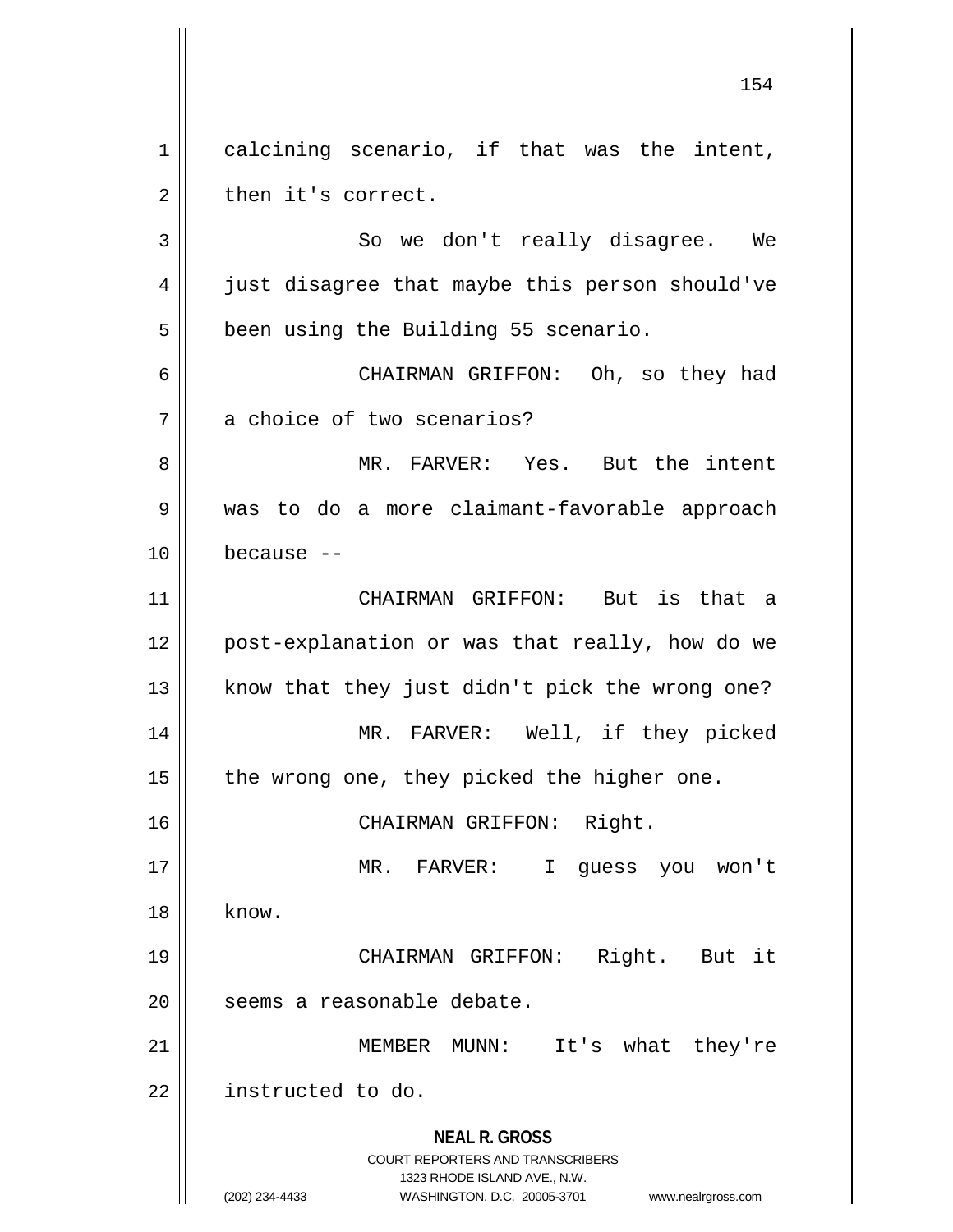**NEAL R. GROSS** COURT REPORTERS AND TRANSCRIBERS 1323 RHODE ISLAND AVE., N.W. (202) 234-4433 WASHINGTON, D.C. 20005-3701 www.nealrgross.com 155 1 || MR. STIVER: Yes, according to the 2 Site Profile. 3 CHAIRMAN GRIFFON: Are they  $4 \parallel$  instructed to pick the higher --5 MR. STIVER: It says right here on  $6 \parallel$  Page 4, according to the Site Profile, the 7 Technical Basis Documents through Section 6 8 and Table 14, the dose reconstructor should  $9 \parallel$  use the scenario that results in the highest 10 dose -- 11 || CHAIRMAN GRIFFON: Oh, okay. 12 Alright. 13 MR. KATZ: So what's the finding  $14$  | then? 15 MR. FARVER: Well, the finding was 16 that it would've been more appropriate 17 basically, if you were supposed to use the 55 18 || scenario, we had some disagreements with the 19 numbers. 20 || CHAIRMAN GRIFFON: But they weren't  $21$ 22 MR. KATZ: Okay, so it's a mistake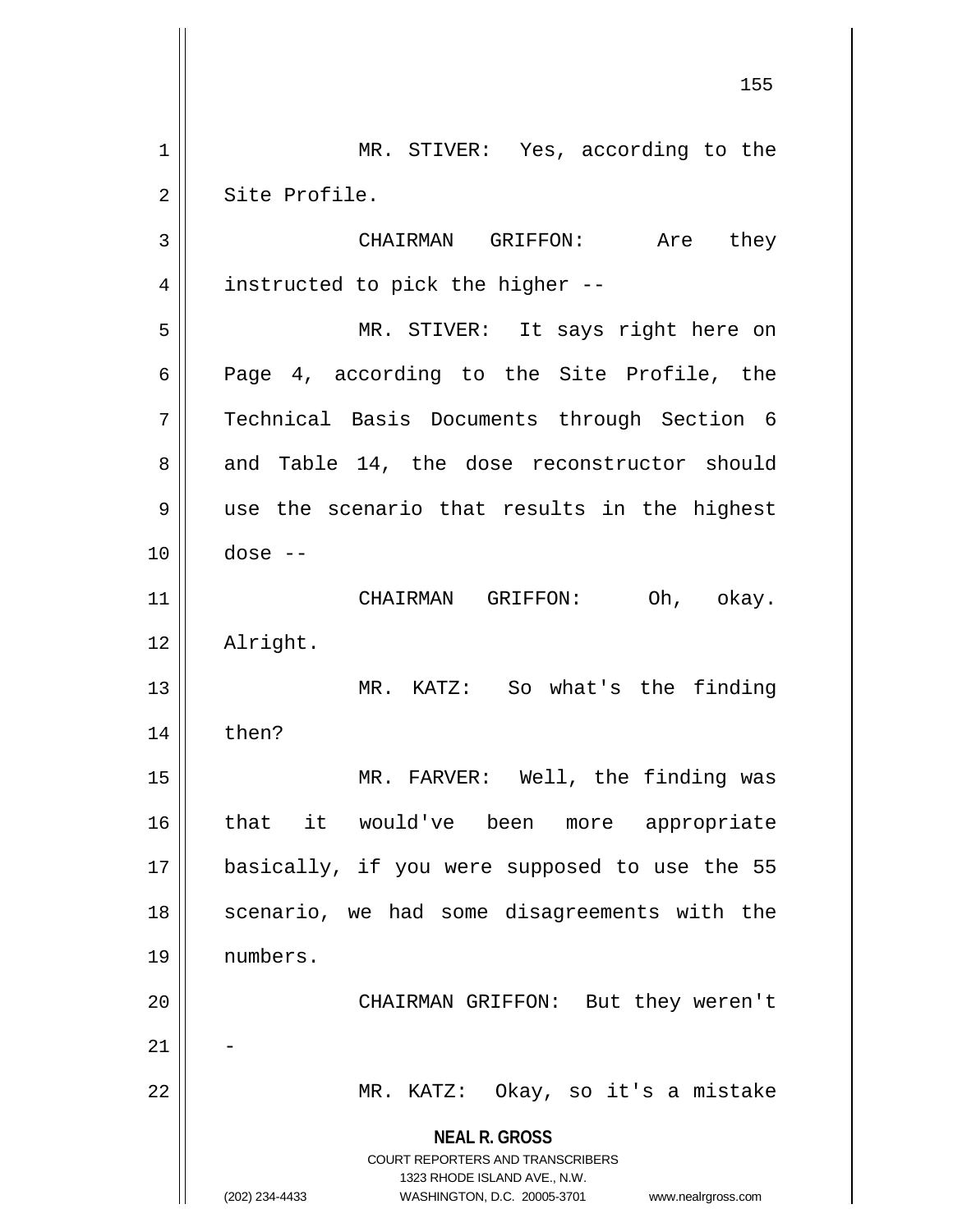**NEAL R. GROSS** COURT REPORTERS AND TRANSCRIBERS 1323 RHODE ISLAND AVE., N.W. (202) 234-4433 WASHINGTON, D.C. 20005-3701 www.nealrgross.com 1 || in finding, in effect? 2 MR. FARVER: Well, their intent was  $3 \parallel$  not to use the 55 scenario. Their intent was  $4 \parallel$  to use the higher scenario. 5 MR. KATZ: Oh, so ten -- 6 CHAIRMAN GRIFFON: No, the guidance  $7$  | said to use the highest -8 MR. KATZ: That's the guidance, to 9 || use the, so they did it correctly. And there  $10$  | really shouldn't be a finding. 11 MR. FARVER: Correct. 12 || MR. KATZ: Okay. 13 || MR. FARVER: The finding is -14 || MR. KATZ: So that's closed. 15 MR. FARVER: Okay. And then 259.2 16 has to do with our photofluorographic medical 17 exposures for AWE sites and we've discussed 18 before. And we had this addition made to 19 OTIB-6, it directs the dose reconstructor not 20 | to assume PFGs for AWE sites. 21 Anyhow, we've talked about that  $22$  | before here and closed that finding on other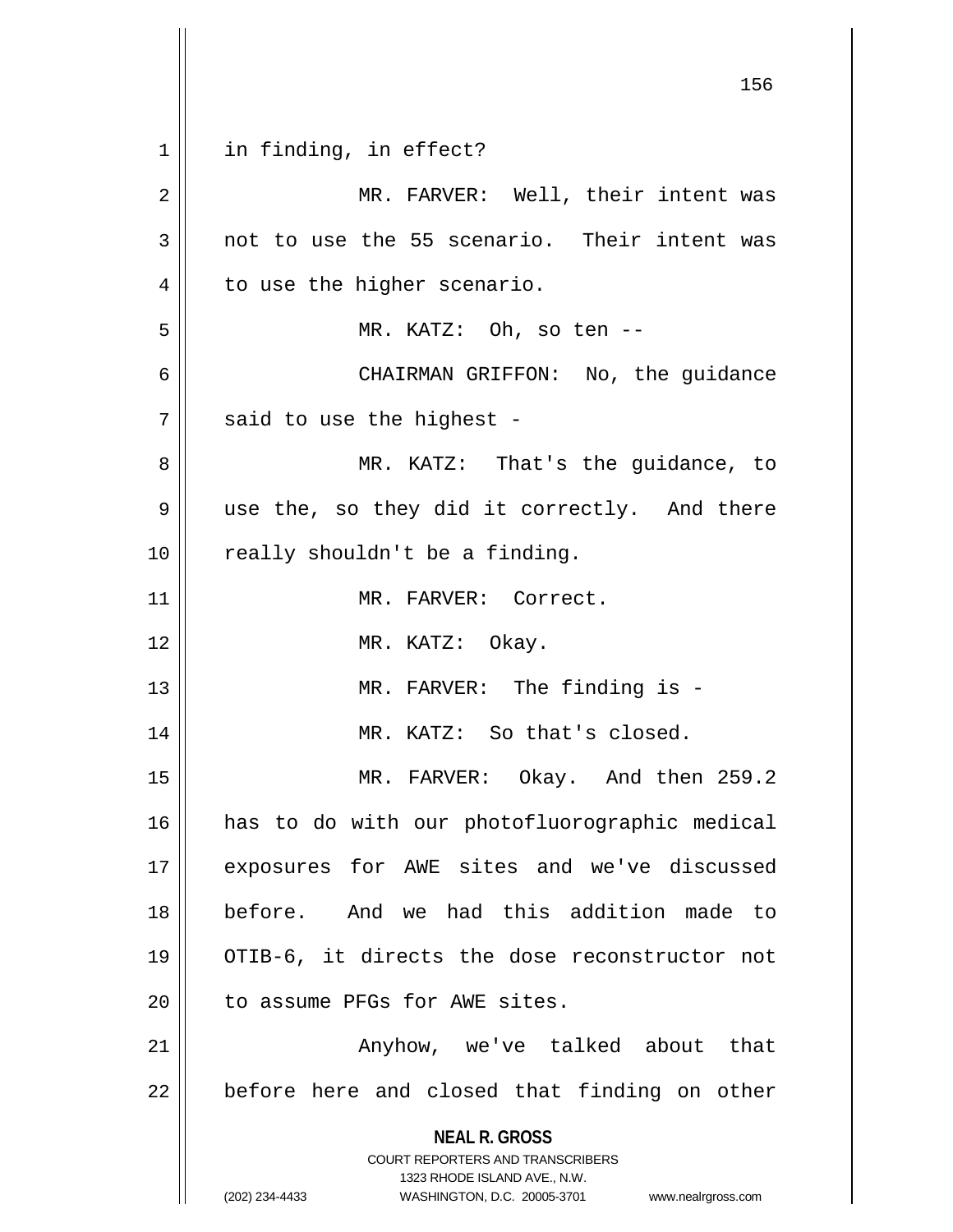**NEAL R. GROSS** COURT REPORTERS AND TRANSCRIBERS 1323 RHODE ISLAND AVE., N.W. (202) 234-4433 WASHINGTON, D.C. 20005-3701 www.nealrgross.com 1 || sets. So we would suggest closing that one  $2 \parallel$  also. 3 CHAIRMAN GRIFFON: Wait, what was 4 || the reason for closing it? 5 MR. FARVER: It's been addressed 6 before. And OTIB-6 has been changed to 7 address the finding. 8 CHAIRMAN GRIFFON: Okay. 9 MR. FARVER: And then 259.3 goes 10 back to the, if the Building 55 scenario 11 situation. But it's not the case, the 12 calcining scenario was the one that was  $13$  selected because it resulted in a higher PoC. 14 It's more claimant-favorable. 15 || CHAIRMAN GRIFFON: Yes. 16 MR. FARVER: So that one can be 17 closed also, the association with the .1 18 | finding. 19 CHAIRMAN GRIFFON: Now we're racing  $20$  | through them. 21 MR. FARVER: 259.4 has to do with  $22$  | the radon exposure model that's been discussed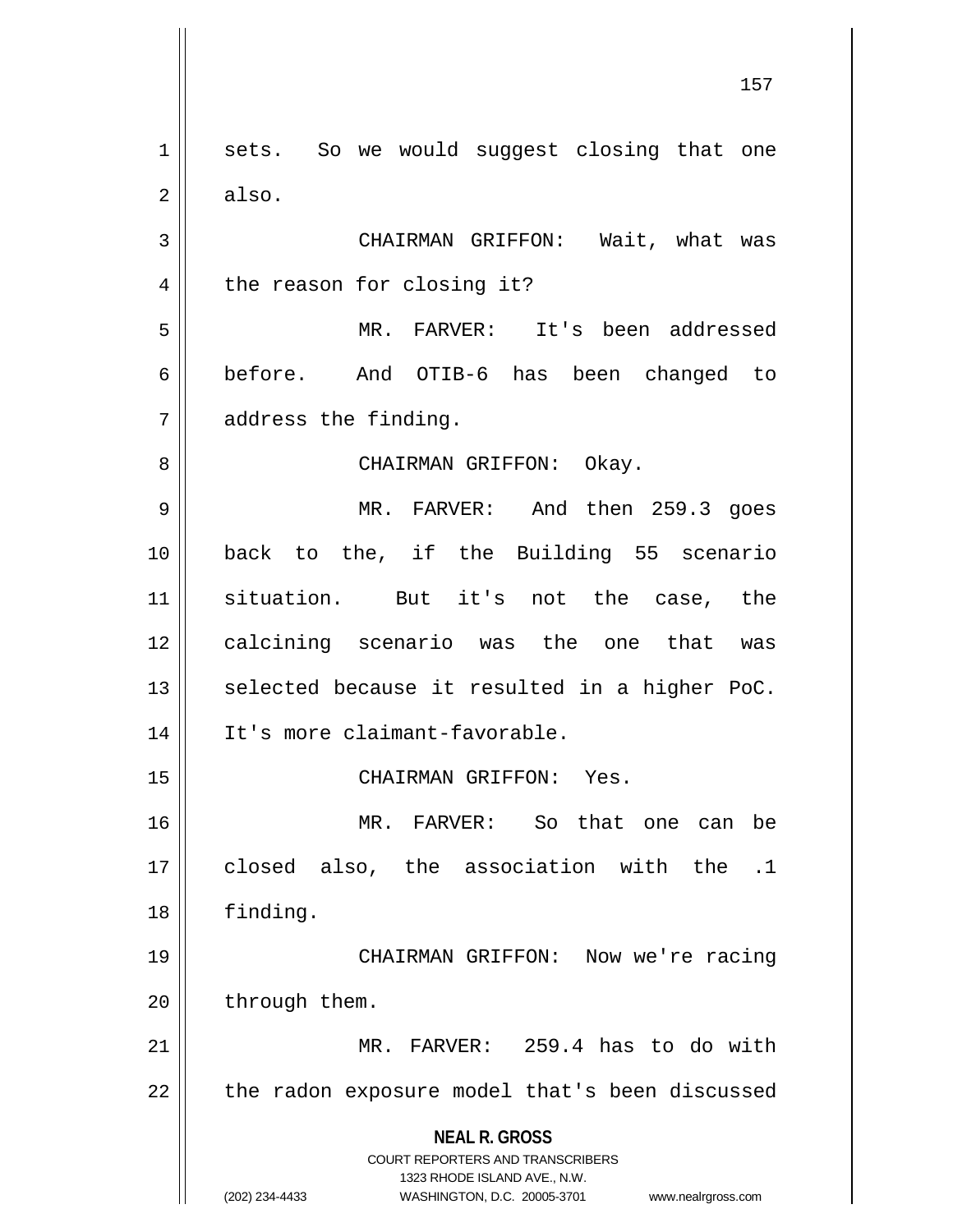**NEAL R. GROSS** COURT REPORTERS AND TRANSCRIBERS 1323 RHODE ISLAND AVE., N.W. (202) 234-4433 WASHINGTON, D.C. 20005-3701 www.nealrgross.com 1 || for quite awhile. 2 || MEMBER MUNN: Endlessly. 3 CHAIRMAN GRIFFON: I can't remember  $4 \parallel$  that discussion, can you -- just kidding. 5 MR. FARVER: And I believe this 6 | issue has been resolved, the radon exposure 7 model. 8 || MR. STIVER: It was rejected, 9 wasn't it? 10 || MR. KATZ: It was not used, yes. 11 | The SEC, because of the SEC. 12 CHAIRMAN GRIFFON: Because of the  $13$   $\parallel$  SEC. 14 MR. FARVER: So that issue has been 15 resolved. 16 CHAIRMAN GRIFFON: Well, I don't 17 know how the issue's been resolved, it's a  $18$   $\parallel$  SEC. 19 MR. FARVER: Okay. 20 CHAIRMAN GRIFFON: So do they -- 21 MR. KATZ: So you can't use the 22 model.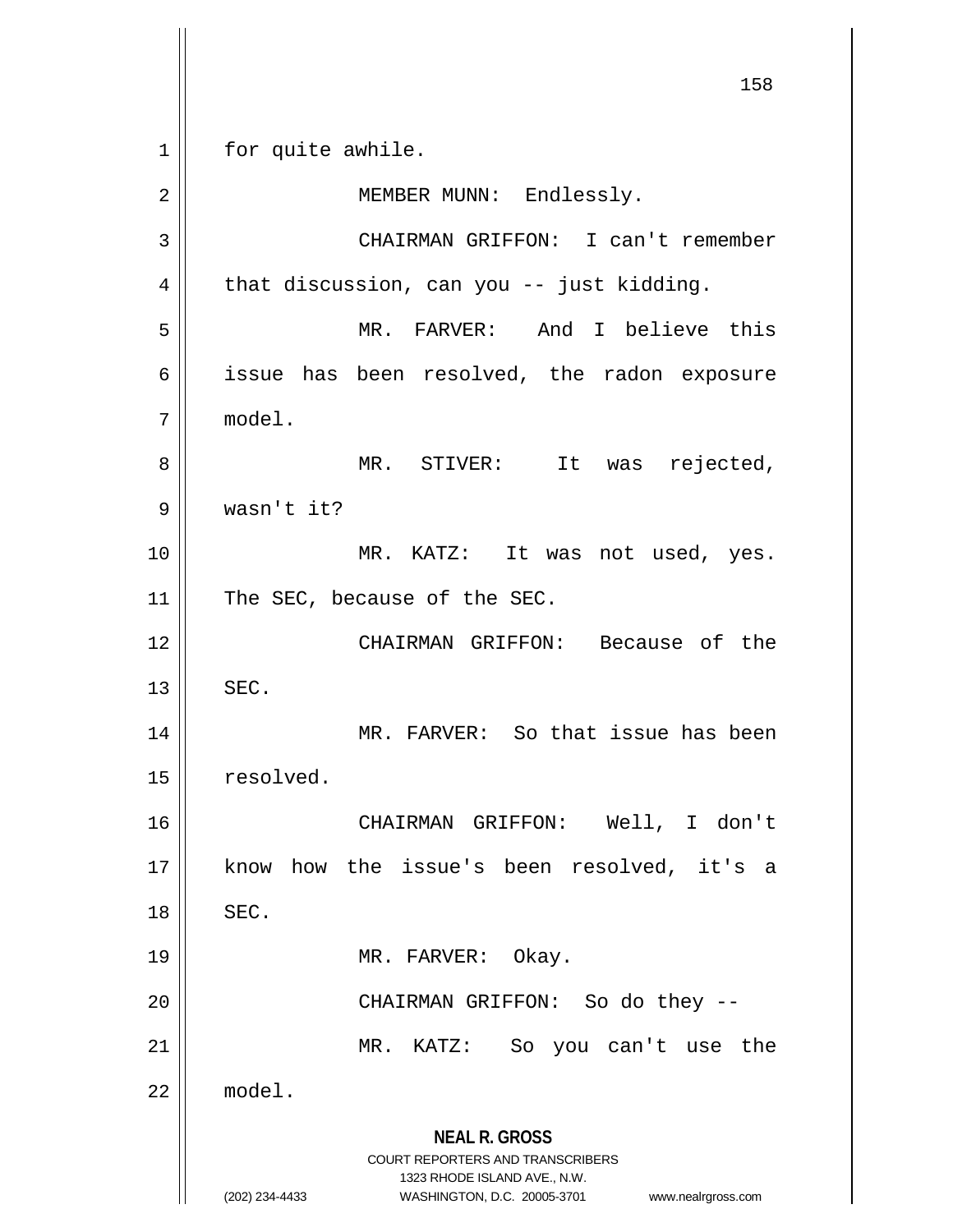**NEAL R. GROSS** COURT REPORTERS AND TRANSCRIBERS 1323 RHODE ISLAND AVE., N.W. (202) 234-4433 WASHINGTON, D.C. 20005-3701 www.nealrgross.com 159 1 | CHAIRMAN GRIFFON: You don't assign 2 | radon doses at all? 3 || MR. KATZ: There's no doses, right. 4 || MR. FARVER: Okay. 5 CHAIRMAN GRIFFON: This was 6 probably done before? 7 MR. KATZ: Yes, it's pre-day, 8 whatever that is. 9 MR. FARVER: Okay, so that one can 10 be closed also then. 11 || MR. STIVER: Putting ourselves out 12 | of job here pretty soon. 13 || MR. FARVER: No, we'll slow down, 14 don't worry. Let's make it with my next case, 15 283. Okay, 283.1, external dose from 16 || penetrating radiation underestimated. This is  $17 \parallel$  a U.S. Steel case. 18 || MEMBER MUNN: Oh, thank you. 19 MR. FARVER: Yes, it's U.S. Steel. 20 MEMBER MUNN: Okay. 21 MR. FARVER: And this has to do 22 || with which numbers you select out of the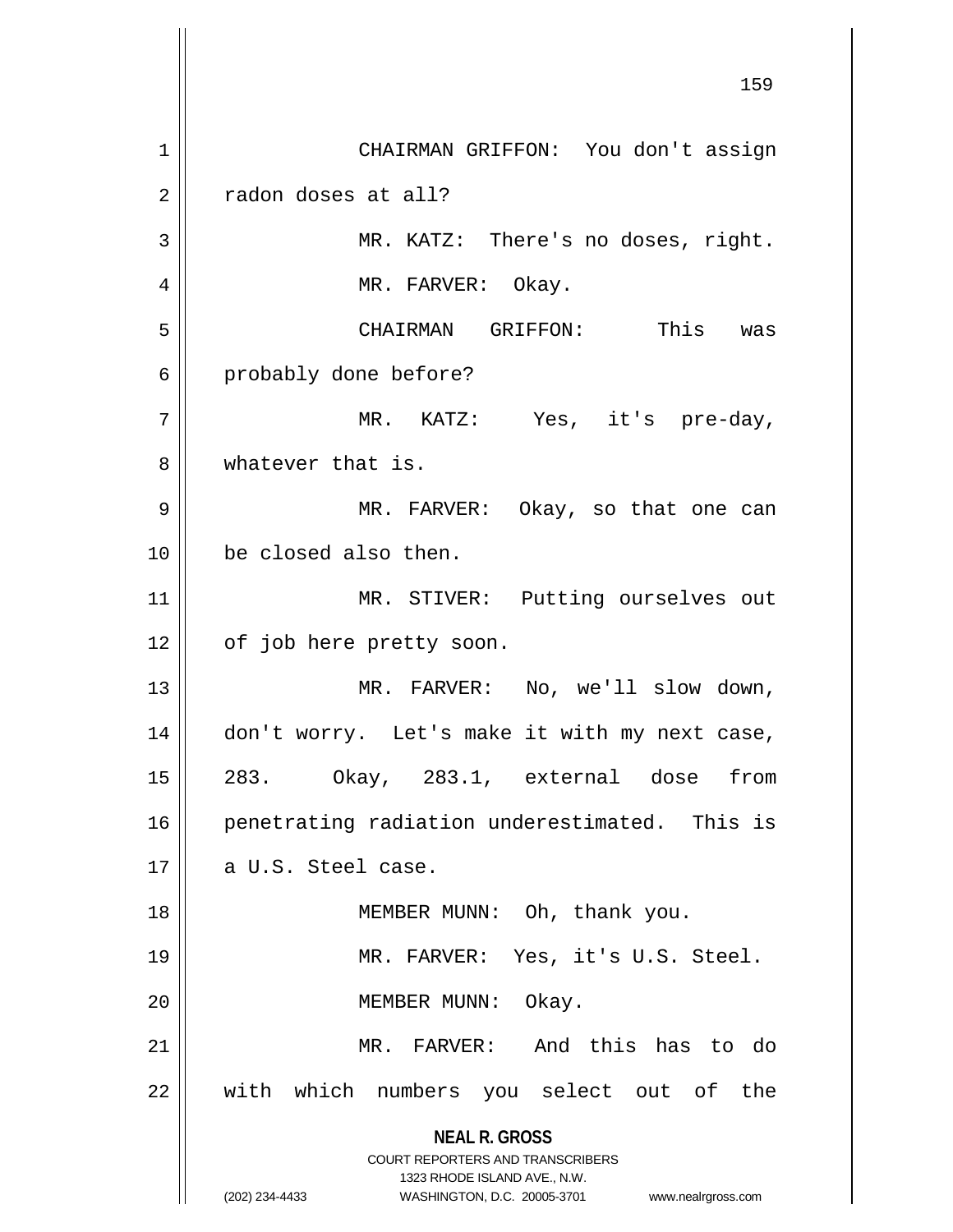| $\mathbf 1$    | table, in the Technical Basis Document, is it                                                                                                                          |
|----------------|------------------------------------------------------------------------------------------------------------------------------------------------------------------------|
| $\overline{2}$ | high plant floor doses, is it low plant floor,                                                                                                                         |
| 3              | and so forth. And we've talked about this in                                                                                                                           |
| 4              | other --                                                                                                                                                               |
| 5              | CHAIRMAN GRIFFON: Excuse me, high                                                                                                                                      |
| 6              | plant floor?                                                                                                                                                           |
| 7              | MR. FARVER: Plant floor, high,                                                                                                                                         |
| 8              | worker places, this is a worker placement                                                                                                                              |
| 9              | issue. And NIOSH's response was, we ran it                                                                                                                             |
| 10             | using the higher values and it still had a PoC                                                                                                                         |
| 11             | less than 50 percent.                                                                                                                                                  |
| 12             | MR. CALHOUN: The problem is,                                                                                                                                           |
| 13             | basically we used the wrong one.                                                                                                                                       |
| 14             | MR. FARVER: Okay.                                                                                                                                                      |
| 15             | MR. CALHOUN: So I'm not even going                                                                                                                                     |
| 16             | to try to go anywhere with that. And we'll                                                                                                                             |
| 17             | just have to, the only thing I can think of                                                                                                                            |
| 18             | other than, we have it in our methodology.                                                                                                                             |
| 19             | I think basically we'll just bring                                                                                                                                     |
| 20             | it up to the HPs and say hey, this was                                                                                                                                 |
| 21             | something that was an error and you need to be                                                                                                                         |
| 22             | a little bit more careful.                                                                                                                                             |
|                | <b>NEAL R. GROSS</b><br><b>COURT REPORTERS AND TRANSCRIBERS</b><br>1323 RHODE ISLAND AVE., N.W.<br>(202) 234-4433<br>WASHINGTON, D.C. 20005-3701<br>www.nealrgross.com |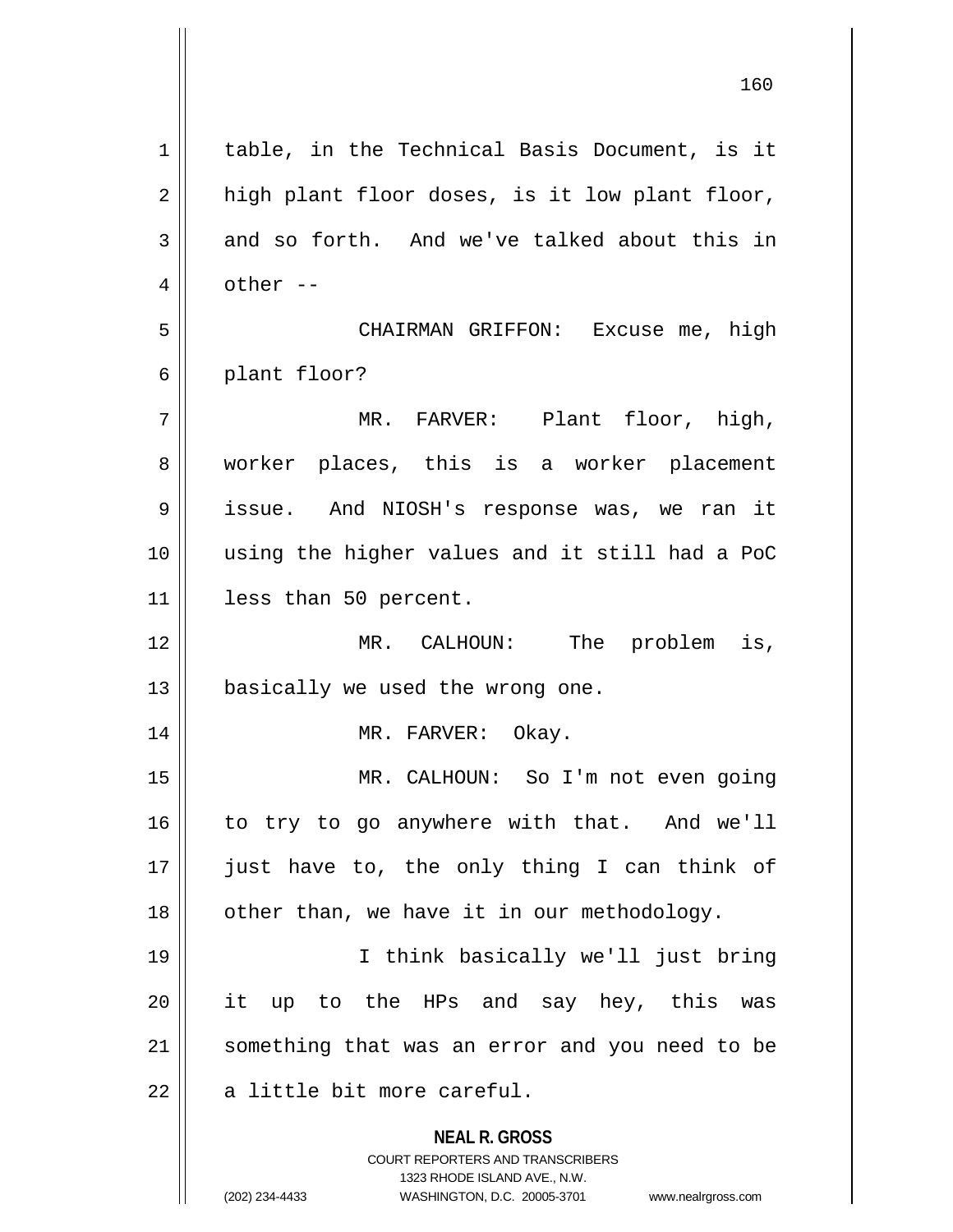**NEAL R. GROSS** COURT REPORTERS AND TRANSCRIBERS 1323 RHODE ISLAND AVE., N.W. (202) 234-4433 WASHINGTON, D.C. 20005-3701 www.nealrgross.com 1 MR. KATZ: Basically it's a QC 2 | issue, in effect? 3 MR. FARVER: Yes. And how do you 4 || prevent this from happening again? 5 || MR. KATZ: Right. 6 MR. CALHOUN: And it's basically, 7 || it's just going to have to be an awareness  $8 \parallel$  thing. I don't know how else we can do it. 9 MR. FARVER: Because part of the 10 concern is -- 11 CHAIRMAN GRIFFON: So we ran the 12 model and it didn't change the decision? 13 MR. CALHOUN: Correct. But still 14 it's not okay. 15 CHAIRMAN GRIFFON: Right, no, it's 16 | not okay. 17 || MR. CALHOUN: Right. 18 MR. FARVER: Because I'm not sure 19 how it makes through a couple reviews and no  $20$  | one catches this? And how are they going to 21  $\parallel$  catch it in the future? 22 || MR. CALHOUN: Right.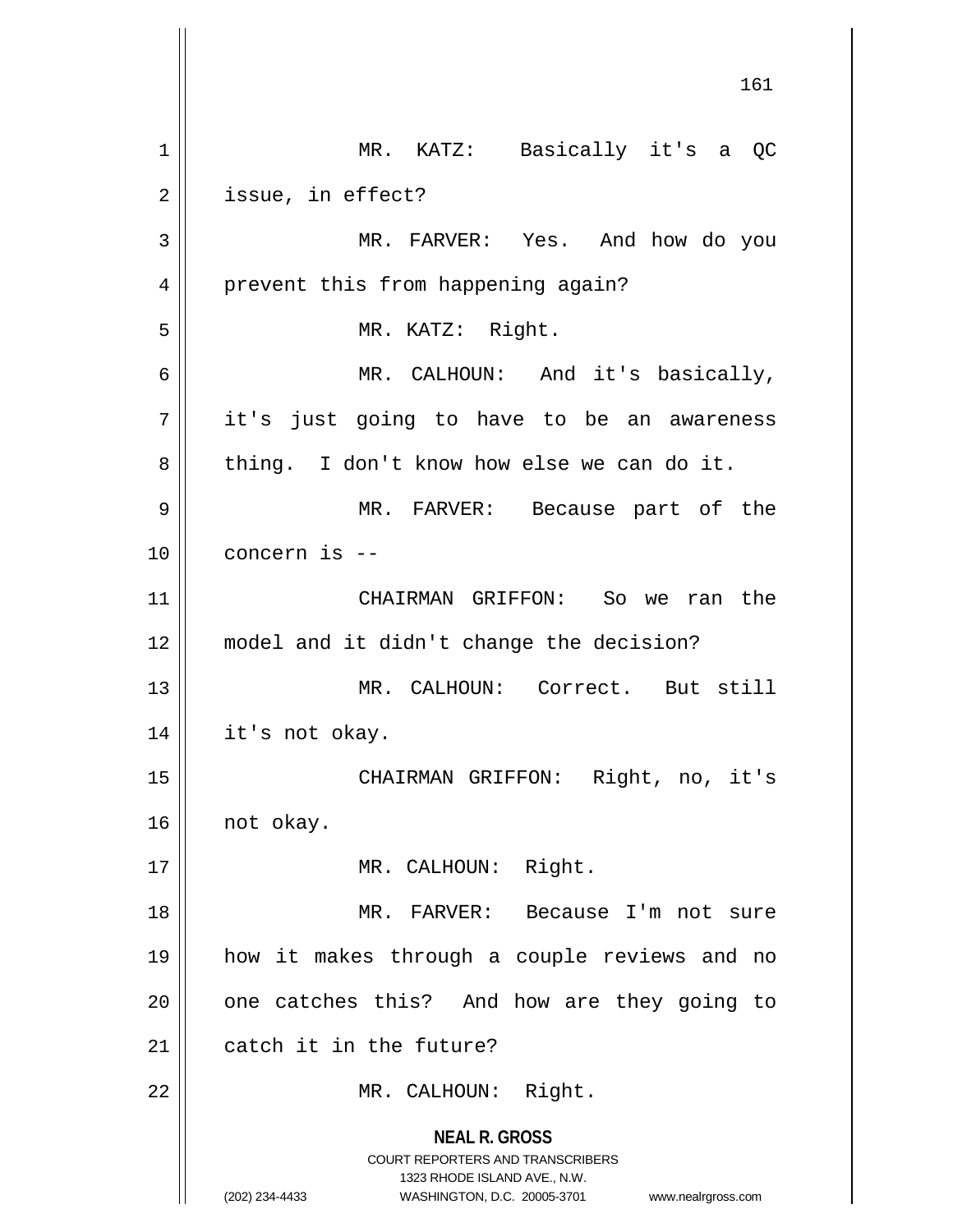|    | 162                                                                 |
|----|---------------------------------------------------------------------|
| 1  | CHAIRMAN GRIFFON: Right.                                            |
| 2  | MR. FARVER: So I don't know what                                    |
| 3  | the mechanism is to prevent that.                                   |
| 4  | MR. CALHOUN: Like I said, I think                                   |
| 5  | this would be natural, call this one out                            |
| 6  | specifically and say here's the situation, you                      |
| 7  | need to do better, you know.                                        |
| 8  | MR. FARVER: So is this still open?                                  |
| 9  | CHAIRMAN GRIFFON: I don't know                                      |
| 10 | that we $-$                                                         |
| 11 | MR. FARVER: Okay.                                                   |
| 12 | CHAIRMAN GRIFFON: -- can do much                                    |
| 13 | more with it.                                                       |
| 14 | thing<br>MR. CALHOUN: One<br>I.<br>am                               |
| 15 | checking, to see if the categories were or                          |
| 16 | were not defined. And if that's been revised                        |
| 17 | since then, I don't know that off the top of                        |
| 18 | my head.                                                            |
| 19 | MS. ROLFES: Under the old Battelle                                  |
| 20 | because this was done --                                            |
| 21 | MR. CALHOUN: In '07, I think. But                                   |
| 22 | still it's something. If we've revised the                          |
|    | <b>NEAL R. GROSS</b><br>COURT REPORTERS AND TRANSCRIBERS            |
|    | 1323 RHODE ISLAND AVE., N.W.                                        |
|    | (202) 234-4433<br>WASHINGTON, D.C. 20005-3701<br>www.nealrgross.com |

 $\mathbb{I}$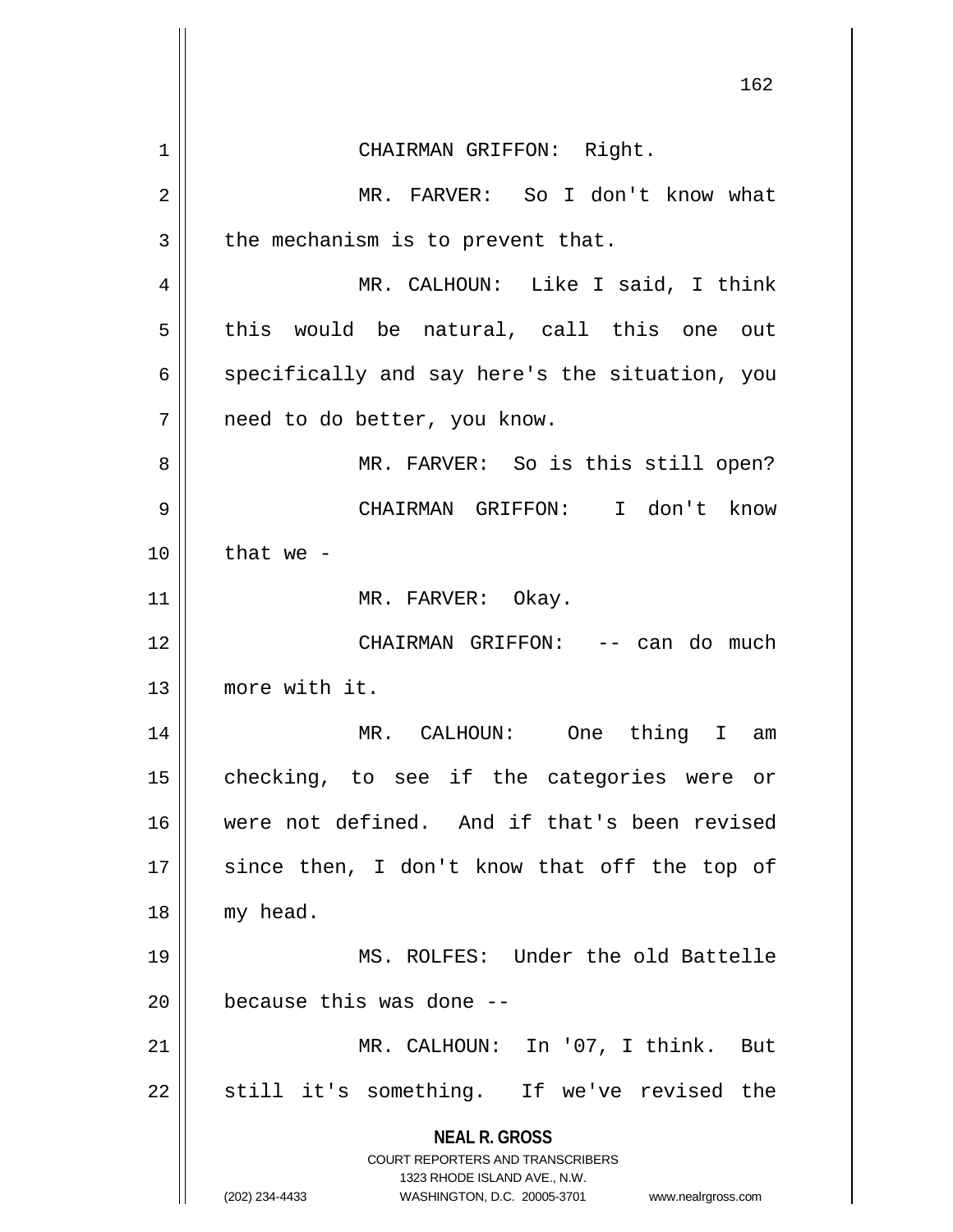**NEAL R. GROSS** COURT REPORTERS AND TRANSCRIBERS 1323 RHODE ISLAND AVE., N.W. (202) 234-4433 WASHINGTON, D.C. 20005-3701 www.nealrgross.com 1 document, that's great. But we can still  $2 \parallel$  bring it up. If we haven't, we certainly need  $3 \parallel$  to bring it up to the guys/girls, try to fix  $4 \parallel$  it. 5 CHAIRMAN GRIFFON: Well, yes. 6 MR. FARVER: 283.2 -- 7 CHAIRMAN GRIFFON: No, I'm just 8 | wondering if there's any action on this. 9 MR. FARVER: Okay. 283.2 is going 10 to be the same issue. 11 || CHAIRMAN GRIFFON: Same thing. 12 || MR. FARVER: Yes, only it has to 13 | deal with non-penetrating radiations. 14 MEMBER MUNN: Well, what action can 15 | we take? From what Grady says, none. 16 CHAIRMAN GRIFFON: I know, that's 17 || what I'm wondering. 18 || MEMBER MUNN: One and 2, both need 19 to be closed. We've identified it as QA 20 || acute? 21 MEMBER KOTELCHUCK: Excuse me 22 | folks, Dave Kotelchuck.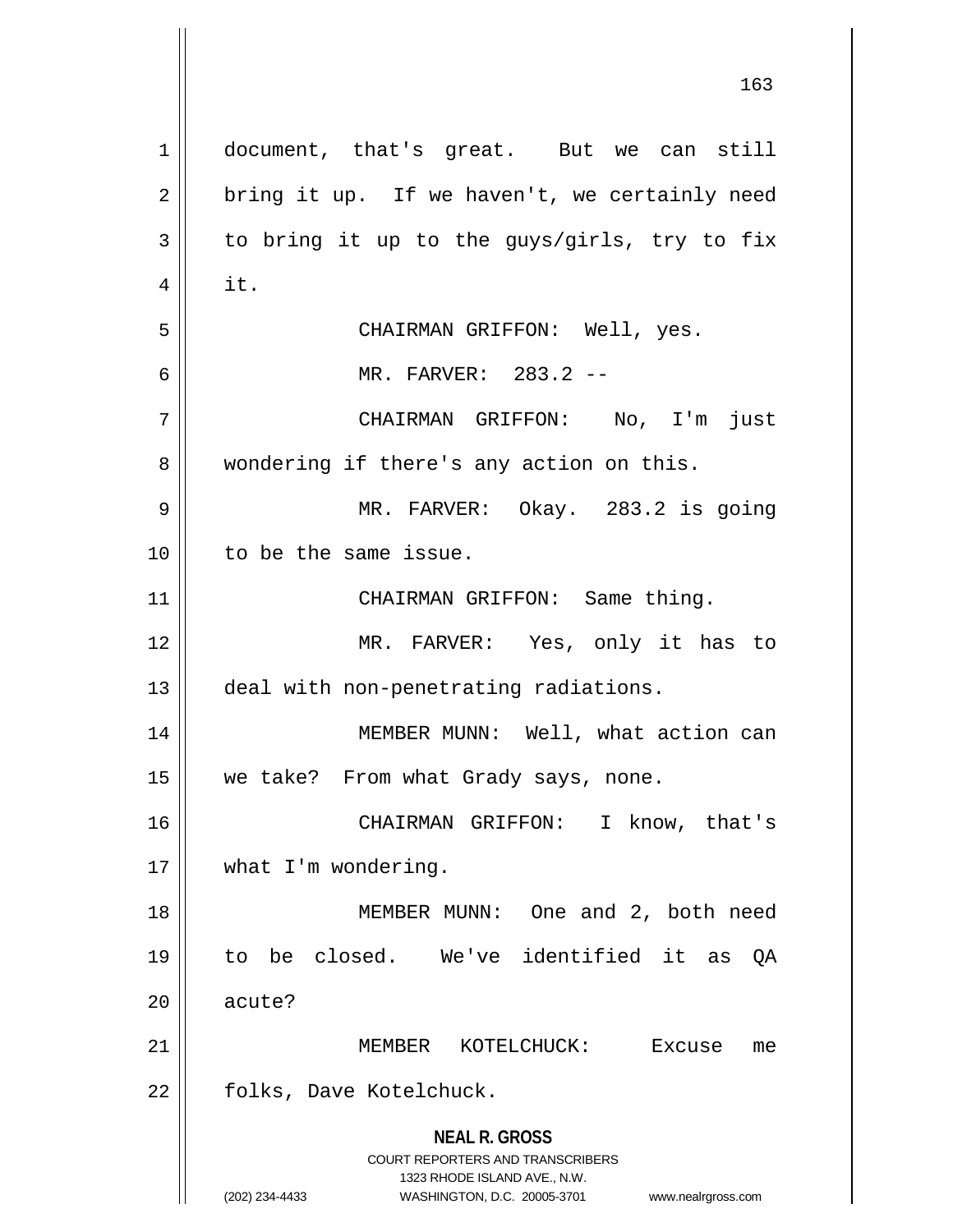**NEAL R. GROSS** COURT REPORTERS AND TRANSCRIBERS 1323 RHODE ISLAND AVE., N.W. (202) 234-4433 WASHINGTON, D.C. 20005-3701 www.nealrgross.com MR. KATZ: Yes? MEMBER KOTELCHUCK: I am not clear 3 where we are on our agenda. MR. KATZ: We're still going  $5 \parallel$  through the Category A dose reconstruction cases. MEMBER KOTELCHUCK: Oh, okay, 8 because I see sets 10th of 13. MR. KATZ: Yes, so that's Category A, from sets 10 to 13. 11 || MEMBER KOTELCHUCK: Okay. MR. KATZ: And I think each -- CHAIRMAN GRIFFON: Each set has like 20 cases in it. MR. KATZ: Yes, but this is - MEMBER KOTELCHUCK: Oh, I see. Alright, I was thinking you were -- CHAIRMAN GRIFFON: So we're going || through a bunch of individual cases. MR. KATZ: So this is eight cases. 21 | Category A, I think, covers eight cases out of | those four sets.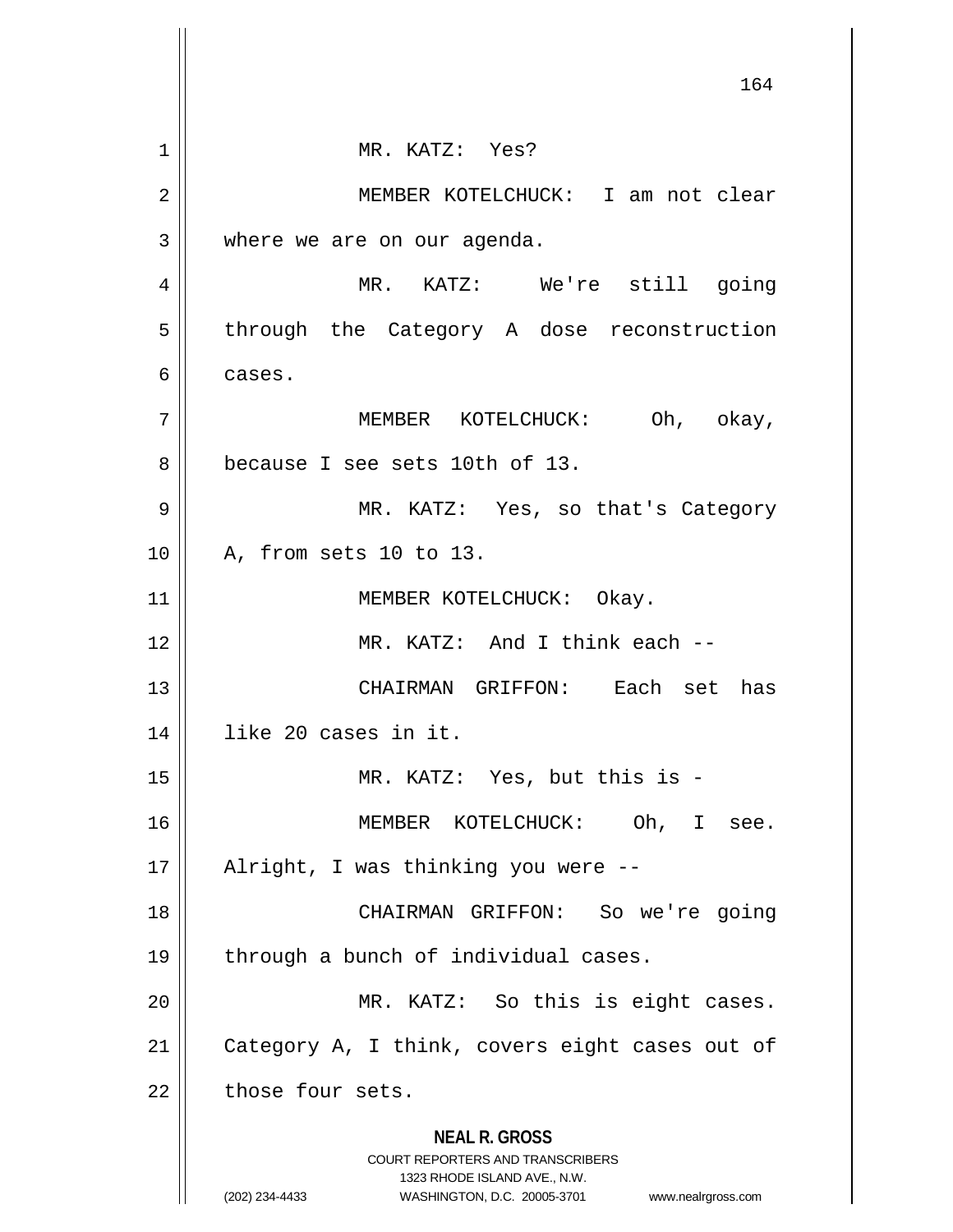|                | 165                                                                                                                                                                    |
|----------------|------------------------------------------------------------------------------------------------------------------------------------------------------------------------|
| 1              | CHAIRMAN GRIFFON: Yes.                                                                                                                                                 |
| $\overline{2}$ | MEMBER KOTELCHUCK: Okay. Alright.                                                                                                                                      |
| 3              | Fine, fine, thank you. Okay, do go back.                                                                                                                               |
| 4              | CHAIRMAN GRIFFON: Sorry on that.                                                                                                                                       |
| 5              | You don't have the matrix so it's hard to --                                                                                                                           |
| 6              | MEMBER KOTELCHUCK: Sure.                                                                                                                                               |
| 7              | MR. KATZ: I was going to say to                                                                                                                                        |
| 8              | you, it's going to much easier for you once                                                                                                                            |
| 9              | you get these matrices because then you'll be                                                                                                                          |
| 10             | able to follow along exactly.                                                                                                                                          |
| 11             | CHAIRMAN GRIFFON: Actually, the                                                                                                                                        |
| 12             | most of the day, David, it's all going to be                                                                                                                           |
| 13             | these kind of matrices that we're looking at.                                                                                                                          |
| 14             | MEMBER KOTELCHUCK: Yes.                                                                                                                                                |
| 15             | CHAIRMAN GRIFFON: So it may not                                                                                                                                        |
| 16             | be, any time you want to bail out, you know,                                                                                                                           |
| 17             | it may not be as useful --                                                                                                                                             |
| 18             | MEMBER KOTELCHUCK: Oh, okay.                                                                                                                                           |
| 19             | Or it might be<br>CHAIRMAN GRIFFON:                                                                                                                                    |
| 20             | more difficult to follow.                                                                                                                                              |
| 21             | MEMBER KOTELCHUCK: Yes. Well, let                                                                                                                                      |
| 22             | me hang in there -                                                                                                                                                     |
|                | <b>NEAL R. GROSS</b><br><b>COURT REPORTERS AND TRANSCRIBERS</b><br>1323 RHODE ISLAND AVE., N.W.<br>(202) 234-4433<br>WASHINGTON, D.C. 20005-3701<br>www.nealrgross.com |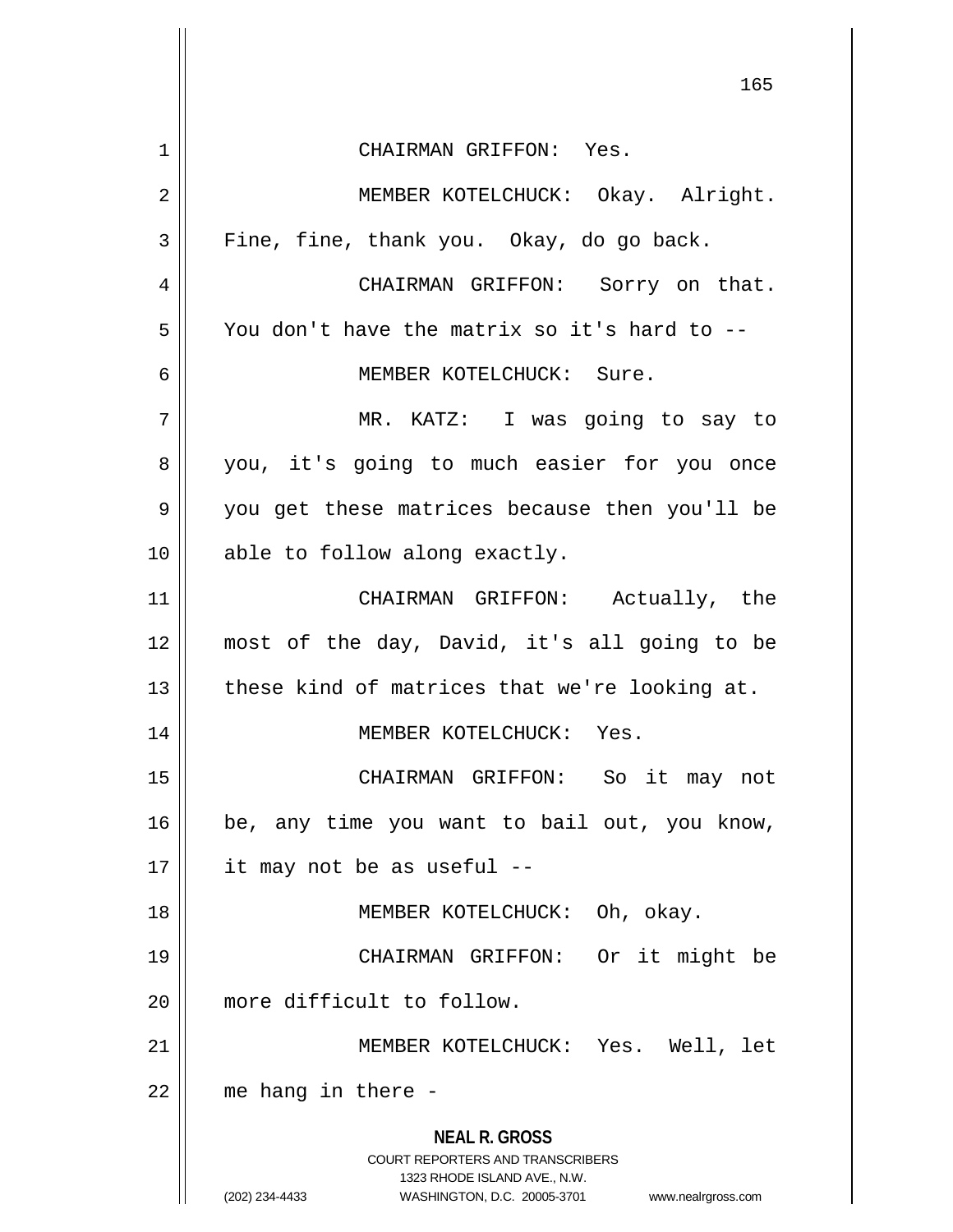**NEAL R. GROSS** COURT REPORTERS AND TRANSCRIBERS 1323 RHODE ISLAND AVE., N.W. (202) 234-4433 WASHINGTON, D.C. 20005-3701 www.nealrgross.com 166 1 || MR. KATZ: Oh yes, sure. 2 MEMBER KOTELCHUCK: -- for a while  $3 \parallel$  now. 4 MR. KATZ: Oh, you can listen as  $5 \parallel$  long as you'd like, yes. 6 MEMBER KOTELCHUCK: Okay, sure, 7 | sure. 8 CHAIRMAN GRIFFON: Sorry about the 9 | --10 MEMBER MUNN: We know how you're  $11$  enjoying that and so  $-$ 12 || MEMBER KOTELCHUCK: Right, right,  $13 \parallel$  okay. 14 MEMBER MUNN: At least you get a 15 | good idea of what goes on. 16 MEMBER KOTELCHUCK: That's exactly  $17$  || right. And that is what's most useful, and as 18 || terms come up and I, you know, what's COI? I 19 hear that. So this is all very helpful even  $20$  || if I can't follow it completely. 21 MEMBER MUNN: Just tell us you  $22$   $\parallel$  don't want to deal with the TLAs and FLAs.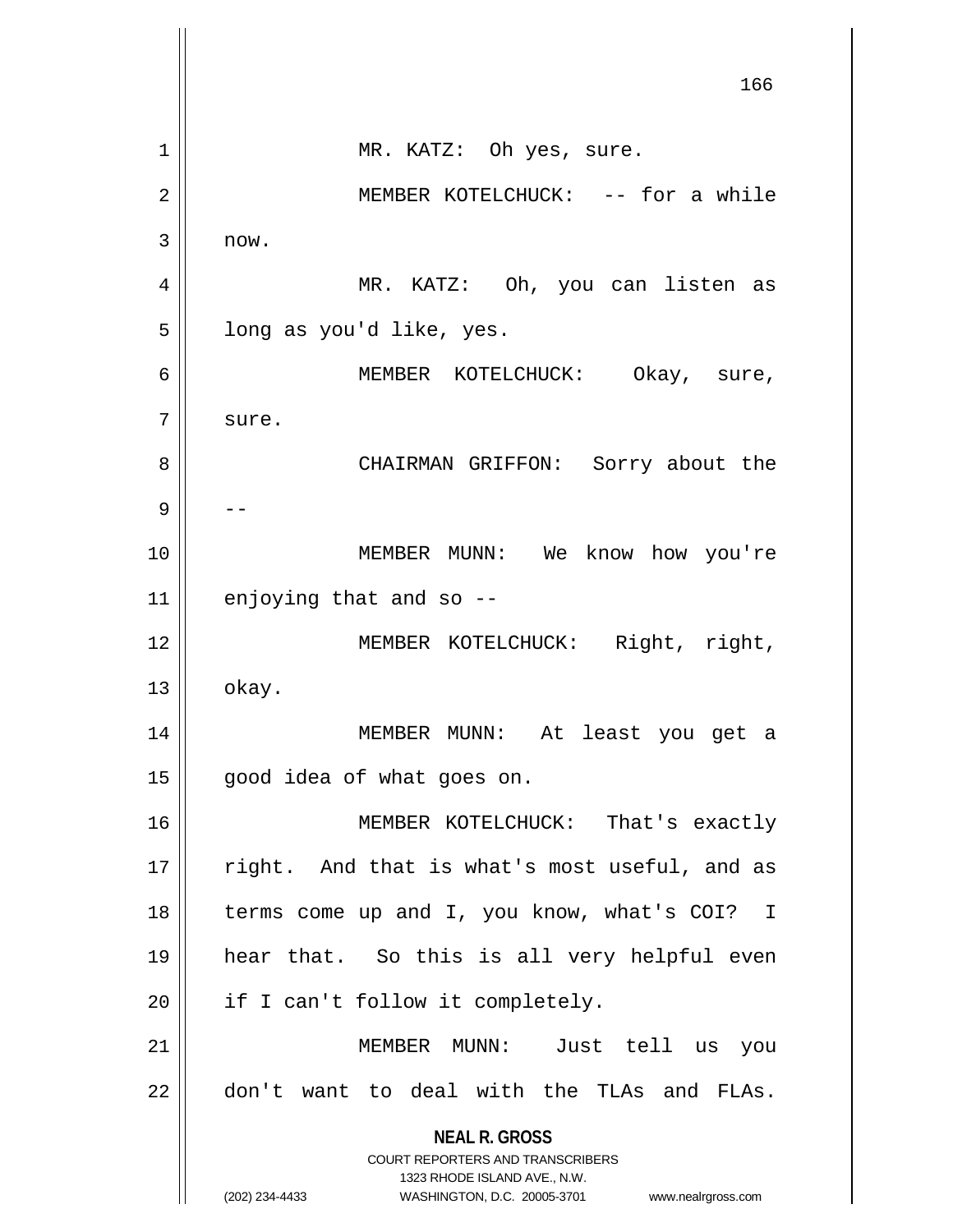**NEAL R. GROSS** COURT REPORTERS AND TRANSCRIBERS 1323 RHODE ISLAND AVE., N.W. (202) 234-4433 WASHINGTON, D.C. 20005-3701 www.nealrgross.com 1 || Three letter acronyms and four letter  $2 \parallel$  acronyms. 3 MEMBER KOTELCHUCK: Okay. Thank  $4 \parallel$  you. 5 CHAIRMAN GRIFFON: Alright. So I  $6$  tend to agree, identifying it as a quality 7 control question. And then I think in our 8 broader discussion of the overall quality 9 control program, maybe we can get a sense of  $10 \parallel$  how  $-$ 11 || MR. CALHOUN: This one was strictly 12 | in-house. This was an in-house case. 13 || CHAIRMAN GRIFFON: Yes. 14 MR. CALHOUN: It wasn't ORAU. 15 CHAIRMAN GRIFFON: Oh, okay. 16 Alright. Well, we need to talk about ORAU, 17 yes. So it still the question, I appreciate 18 || that we-got-to-do-better response. But what -19 20 MR. CALHOUN: Yes, I'm checking the 21 documents too. 22 CHAIRMAN GRIFFON: Yes.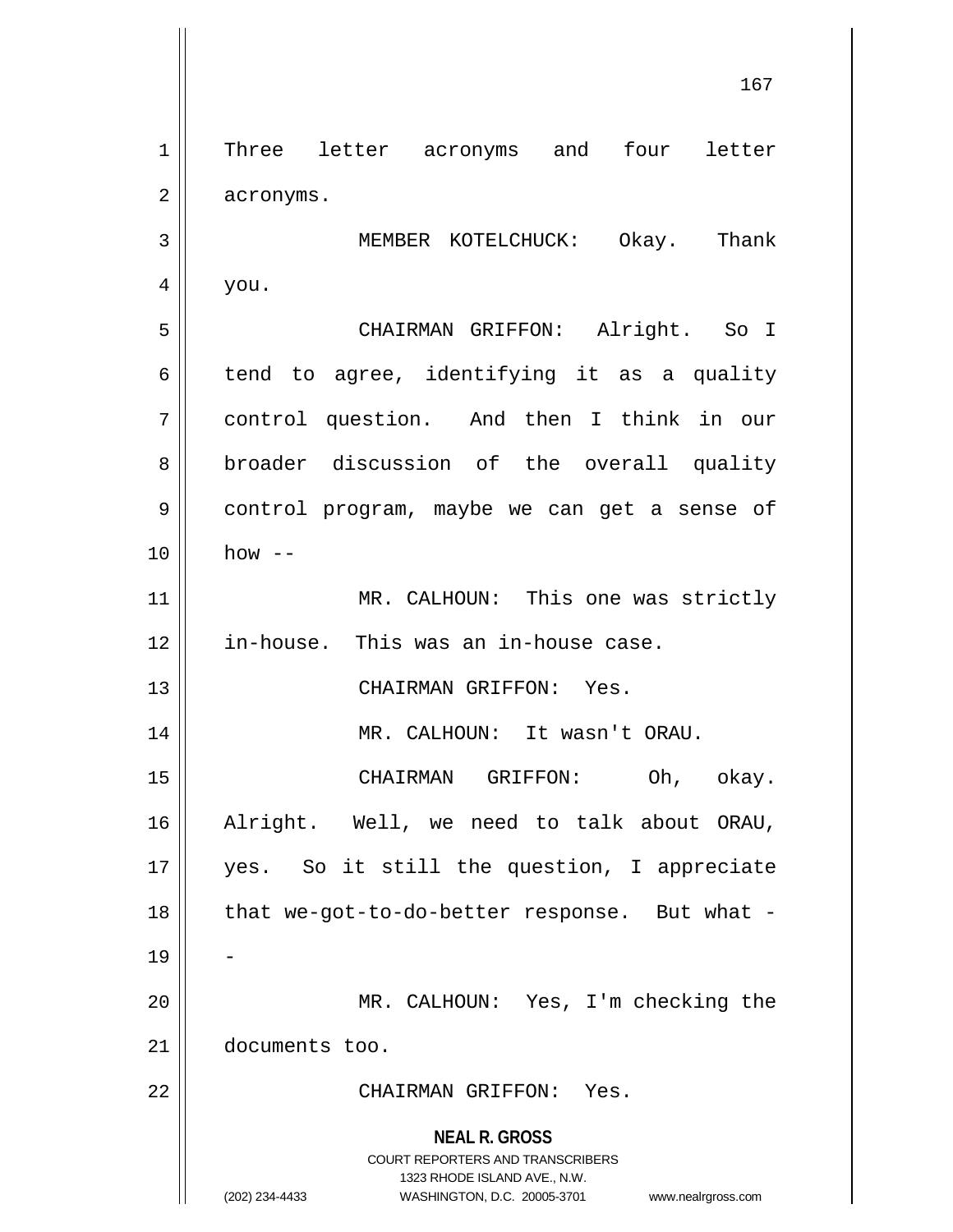**NEAL R. GROSS** COURT REPORTERS AND TRANSCRIBERS 1323 RHODE ISLAND AVE., N.W. (202) 234-4433 WASHINGTON, D.C. 20005-3701 www.nealrgross.com 1 || MR. CALHOUN: To find out if 2 || anything has been changed since '07 relative  $3 \parallel$  to this case, or this type of case. 4 MR. FARVER: We'll see when we get  $5 \parallel$  down to the fifth finding, really what --6 CHAIRMAN GRIFFON: Okay. Right now 7 | I'm listing it as no further action. 8 MR. FARVER: Okay. 9 CHAIRMAN GRIFFON: But we do 10 || identify it as QA item. 11 || MR. FARVER: Okay. 12 CHAIRMAN GRIFFON: Alright, go  $13$  ahead. So the next one is the same, right, 14 Doug? 15 MR. FARVER: 283.2 is the same. 16 CHAIRMAN GRIFFON: Alright, I'm  $17$  | just going to copy and paste my  $-$ 18 MEMBER MUNN: Yes. 19 MR. FARVER: 283.3 has to do with 20 || the photofluorographic exams for medical 21 || exposures, which we discussed previously and  $22$   $\parallel$  has been resolved in revision to OTIB-6.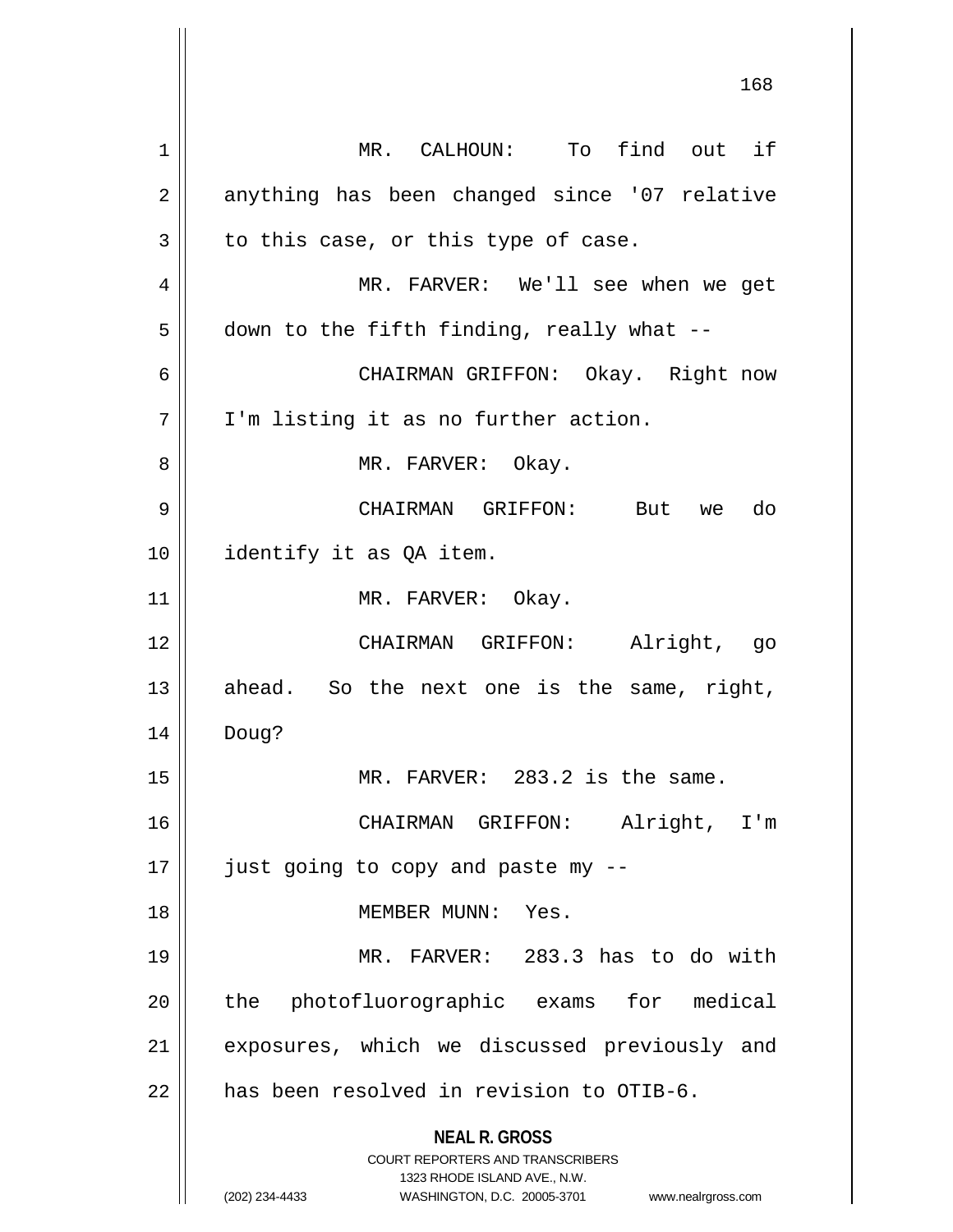| 1  | CHAIRMAN GRIFFON: Because let me                                                                                  |
|----|-------------------------------------------------------------------------------------------------------------------|
| 2  | just catch up. So based on previous finding,                                                                      |
| 3  | NIOSH had revised OTIB-6.                                                                                         |
| 4  | MR. FARVER: Yes.                                                                                                  |
| 5  | (Telephonic interference.)                                                                                        |
| 6  | MR. KATZ: Now if I press *1, it's                                                                                 |
| 7  | going to give me all that other rigmarole.                                                                        |
| 8  | David, are you back on the line? David, he                                                                        |
| 9  | sent me an email saying that he was traveling                                                                     |
| 10 | from one place to an office, his first home,                                                                      |
| 11 | and was going to call back in. But I don't                                                                        |
| 12 | know if he has.                                                                                                   |
| 13 | David, are you on the line? Let me                                                                                |
| 14 | try the *1, see if that makes a mess of                                                                           |
| 15 | everything. So David is not on. He sent me                                                                        |
| 16 | an email saying he was traveling from<br>his                                                                      |
| 17 | office to his -                                                                                                   |
| 18 | CHAIRMAN GRIFFON:<br>He<br>can travel                                                                             |
| 19 | until lunch.                                                                                                      |
| 20 | MR. KATZ: Yes.                                                                                                    |
| 21 | CHAIRMAN GRIFFON:<br>Let's plunge                                                                                 |
| 22 | forward.                                                                                                          |
|    | <b>NEAL R. GROSS</b><br><b>COURT REPORTERS AND TRANSCRIBERS</b><br>1323 RHODE ISLAND AVE., N.W.<br>(202) 234-4433 |
|    | WASHINGTON, D.C. 20005-3701<br>www.nealrgross.com                                                                 |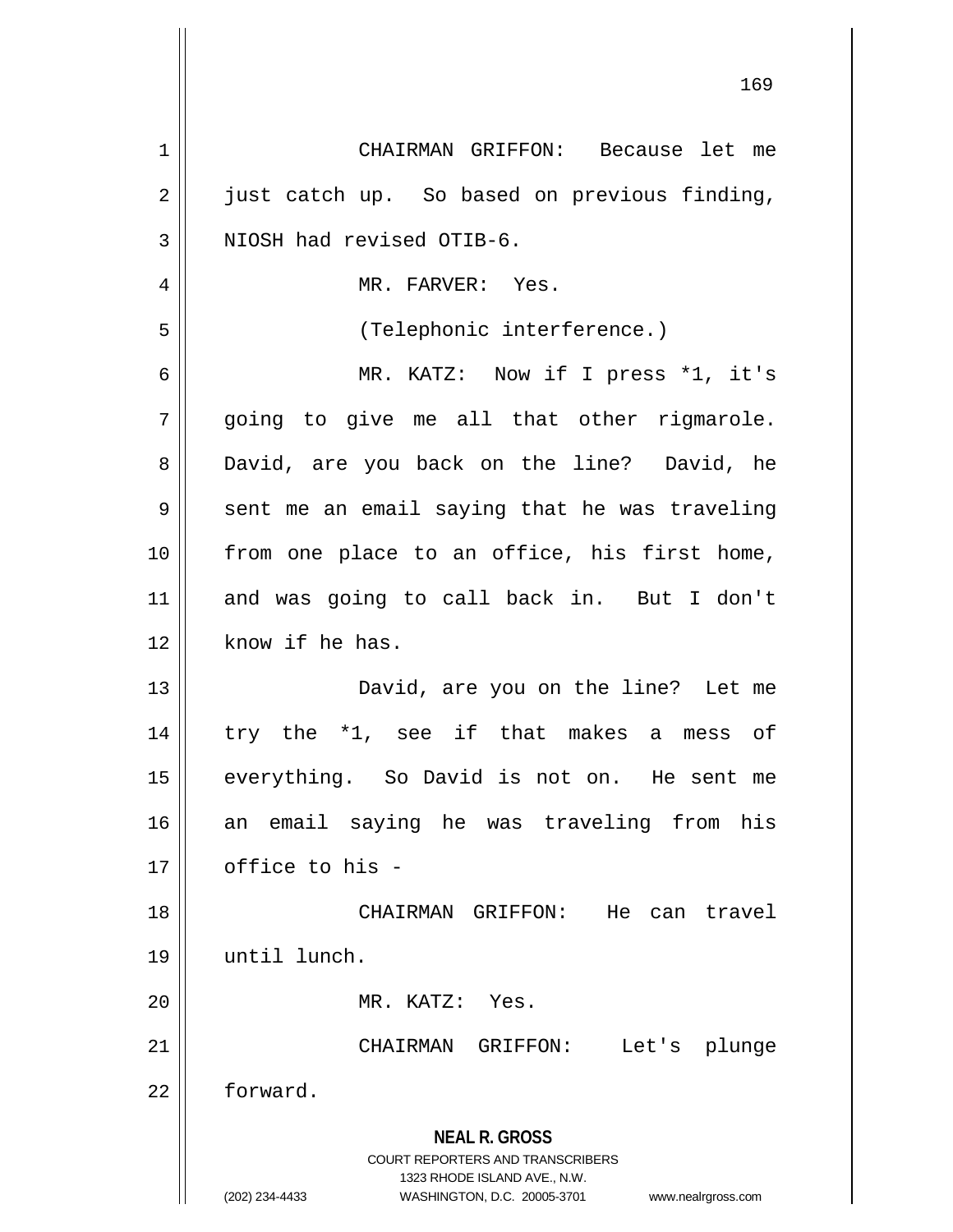**NEAL R. GROSS** COURT REPORTERS AND TRANSCRIBERS 1323 RHODE ISLAND AVE., N.W. (202) 234-4433 WASHINGTON, D.C. 20005-3701 www.nealrgross.com MR. KATZ: Okay, go ahead, carry  $2 \parallel \circ \circ n.$  MEMBER KOTELCHUCK: Okay. MR. FARVER: 283.4, internal dose due to inhalation and ingestion underestimated. This goes back to the plant floor high issue that we talked about  $8 \parallel$  previously. So that's still a QA issue. CHAIRMAN GRIFFON: So it's the 10 || same, NIOSH agrees --11 || MR. FARVER: Saying -- CHAIRMAN GRIFFON: Right, okay.  $\parallel$  That's a quality assurance, Alright. MR. FARVER: 283.5 is the one that prompted all this because that has to do with 16 | the worker location. CHAIRMAN GRIFFON: Okay. MR. FARVER: NIOSH did not properly address all work history reported by the 20 | claimant in the CATI report. The CATI report has titles of crane operator and electrician, which should have put him in the exposure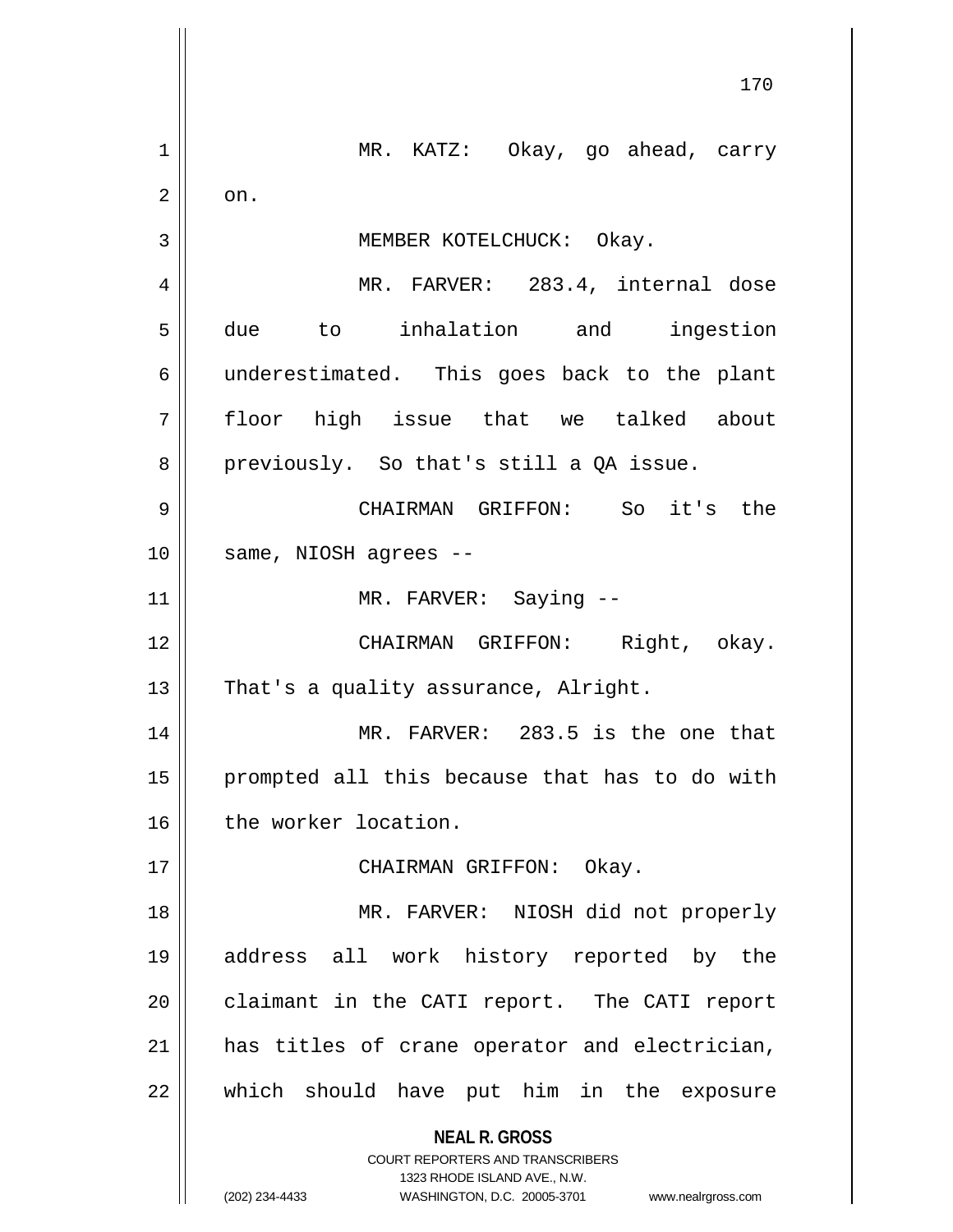1 category 1, the plant floor high dose 2 | parameters.

 $3 \parallel$  So this is what prompted it all, 4 which goes back to now, how do we prevent this 5 || from happening again, verifying that the  $6 \parallel$  proper job title is with the proper exposure 7 categories. It's QA.

8 || MR. STIVER: Another QA.

9 CHAIRMAN GRIFFON: Yes.

10 MR. FARVER: Next we have two 11 | observations. And apparently this is --

12 CHAIRMAN GRIFFON: 283, yes, just 13 describe your observation comments with me.

14 MR. FARVER: It has to do with the 15 various in Appendix C-O, may not be claimant-16 || favorable. Apparently, this is being taken up 17 || with the Working Group for TBD-6000. And when  $18$  | they resolve this, they will fix the Appendix.

19 CHAIRMAN GRIFFON: So really this 20  $\parallel$  is a referral to TBD-6000?

21 || MR. FARVER: Yes.

22 CHAIRMAN GRIFFON: Yes.

**NEAL R. GROSS**

COURT REPORTERS AND TRANSCRIBERS 1323 RHODE ISLAND AVE., N.W. (202) 234-4433 WASHINGTON, D.C. 20005-3701 www.nealrgross.com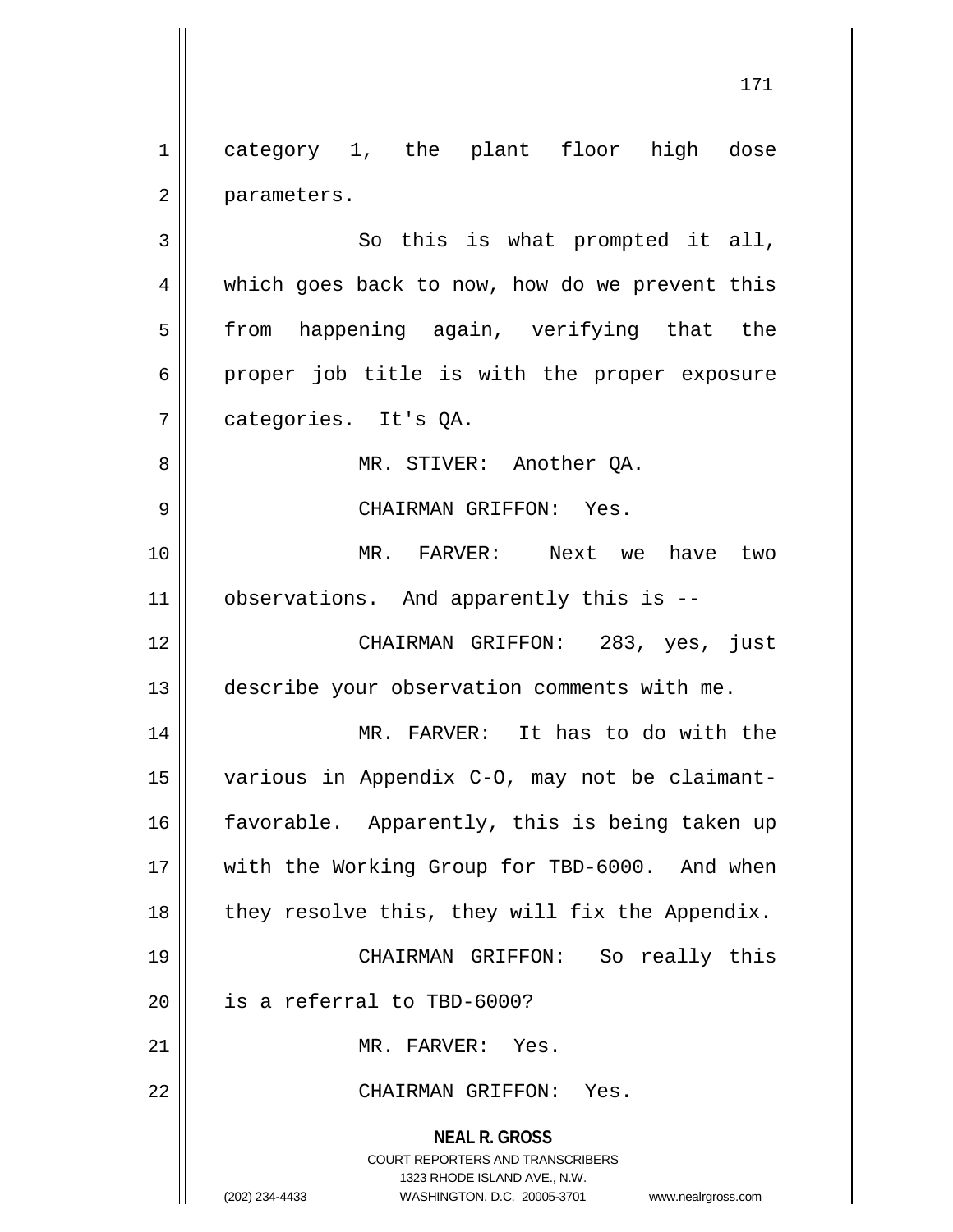| $\mathbf 1$    | MR. FARVER: Looks like the<br>same                                      |
|----------------|-------------------------------------------------------------------------|
| $\overline{2}$ | yes, all three observations deal with the same                          |
| 3              | issue.                                                                  |
| 4              | All three<br>CHAIRMAN GRIFFON:                                          |
| 5              | observations are for the same issue, TBD?                               |
| 6              | MR. FARVER: Yes.                                                        |
| 7              | CHAIRMAN GRIFFON: Okay.                                                 |
| 8              | MR. FARVER: Okay, 284.1 is a                                            |
| 9              | United Nuclear case. And our finding was the                            |
| 10             | dosimetry data used by NIOSH are inadequate to                          |
| 11             | make a determination of PoC. This has to do                             |
| 12             | with dosimetry data coming in after the DR is                           |
| 13             | completed.                                                              |
| 14             | MR. CALHOUN: Okay. I think this                                         |
| 15             | is the one where we actually have done, or                              |
| 16             | it's on the --                                                          |
| 17             | MS. ROLFES: Post-approval --                                            |
| 18             | MR. CALHOUN:<br>-- post-approval                                        |
| 19             | dosimetry list, and will be reviewed for                                |
| 20             | impact and new monitoring information, yes.                             |
| 21             | CHAIRMAN GRIFFON: So this has been                                      |
| 22             | identified by NIOSH in the -                                            |
|                | <b>NEAL R. GROSS</b>                                                    |
|                | <b>COURT REPORTERS AND TRANSCRIBERS</b><br>1323 RHODE ISLAND AVE., N.W. |
|                | WASHINGTON, D.C. 20005-3701<br>(202) 234-4433<br>www.nealrgross.com     |

 $\mathsf{I}$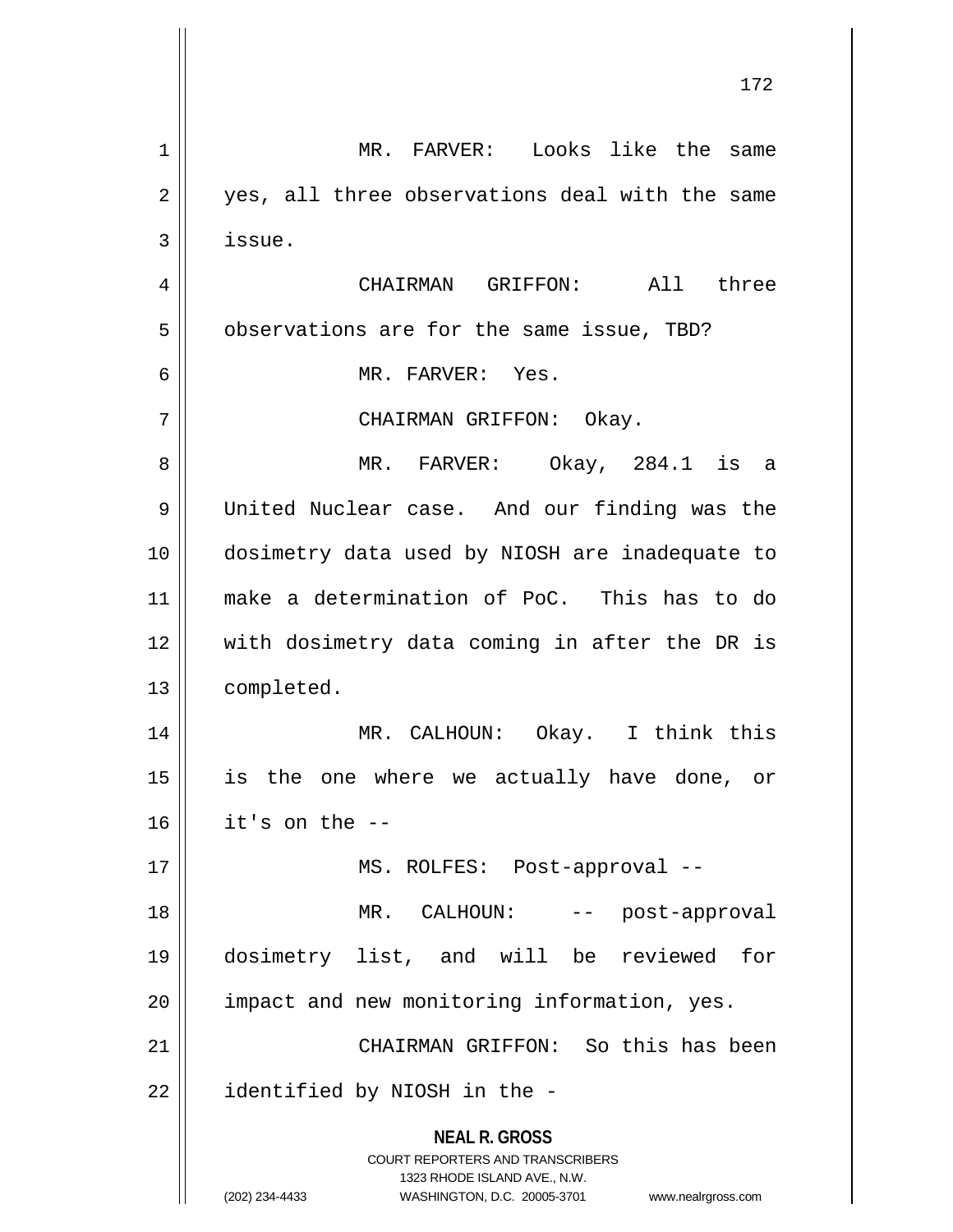**NEAL R. GROSS** COURT REPORTERS AND TRANSCRIBERS 1323 RHODE ISLAND AVE., N.W. (202) 234-4433 WASHINGTON, D.C. 20005-3701 www.nealrgross.com 173 1 || MR. CALHOUN: Yes. 2 || MR. FARVER: Yes. 3 CHAIRMAN GRIFFON: Was it PAD? Was  $4 \parallel$  it post --5 MR. CALHOUN: Post-approval 6 | dosimetry. 7 MR. FARVER: Yes, this is one of 8 those, and at the time the DR was done there 9 was no data. After the DR was completed data 10 || came in and nothing happened. 11 || MR. CALHOUN: What will happen is 12 if the new data causes the dose to go up  $13$  significantly we will request a re-work from 14 DOL. If it does not, we'll just have a 15 document that says that we got the 16 information, and we reviewed it, and here's 17 | the findings. 18 MR. FARVER: So this would not have 19 occurred if it happened today, correct? This 20 | would be caught? 21 || MR. CALHOUN: Well, no, if the dose  $22$   $\parallel$  reconstruction was done and we got the data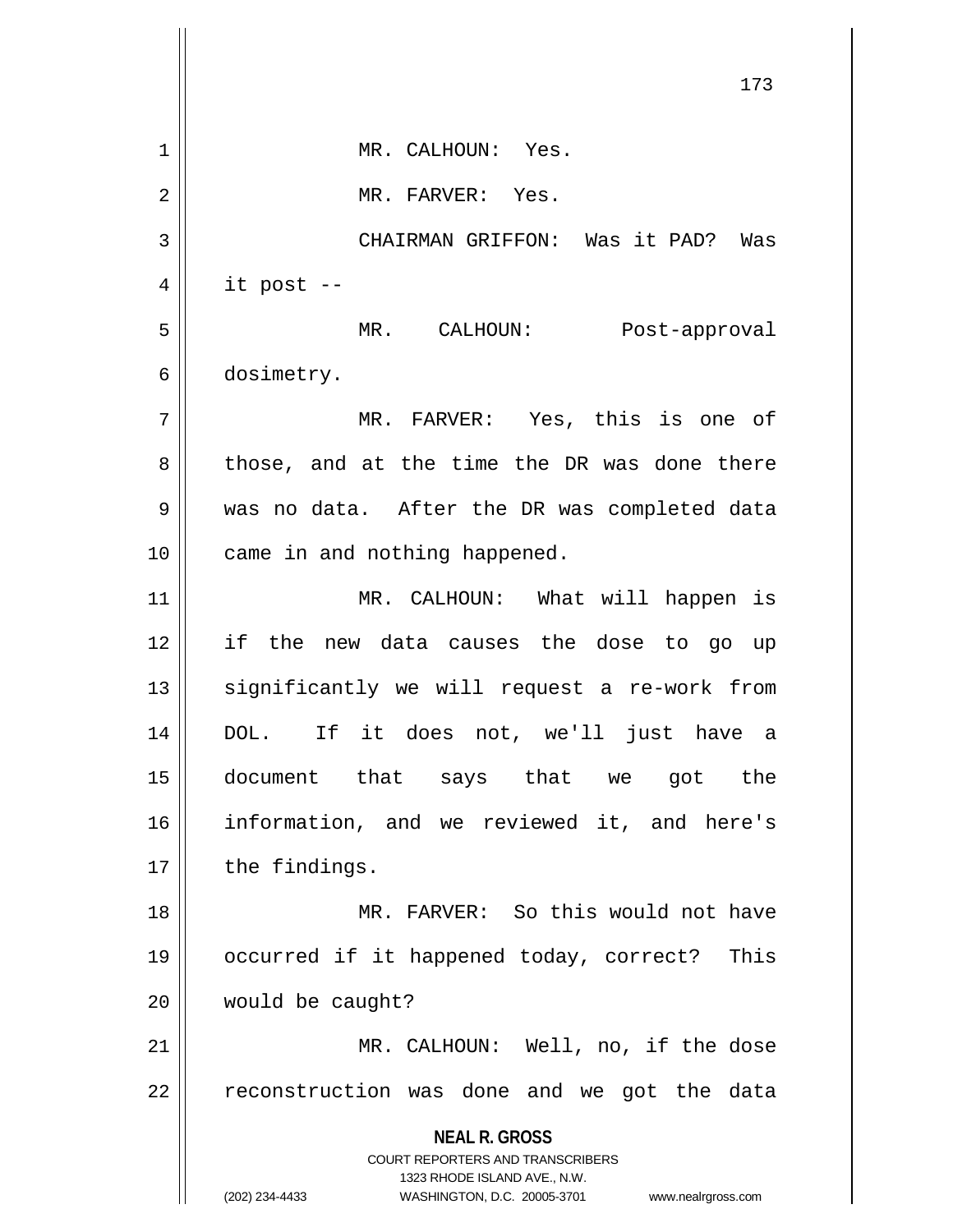**NEAL R. GROSS** COURT REPORTERS AND TRANSCRIBERS 1323 RHODE ISLAND AVE., N.W. (202) 234-4433 WASHINGTON, D.C. 20005-3701 www.nealrgross.com 174 1 | later. 2 || MR. FARVER: Yes. 3 MR. CALHOUN: We wouldn't know it 4 || until we got the new data. 5 MR. FARVER: Right, but then -- 6 MR. CALHOUN: Again, there's an 7 | ongoing program now --8 MR. FARVER: So this is not going  $9 \parallel$  to be something --10 CHAIRMAN GRIFFON: Yes, going 11 || forward all these kind of issues are captured. 12 || MR. CALHOUN: Correct. Sorry. 13 CHAIRMAN GRIFFON: So there's 14 || really no further action on that, right? 15 || MR. FARVER: Correct. 16 || MR. STIVER: They have a process in 17 || place for that. 18 || CHAIRMAN GRIFFON: Yes. Close that 19 one out? 20 MR. FARVER: Yes. And it looks 21 || like this carries through the first four. 22 || CHAIRMAN GRIFFON: Okay, so 284.5,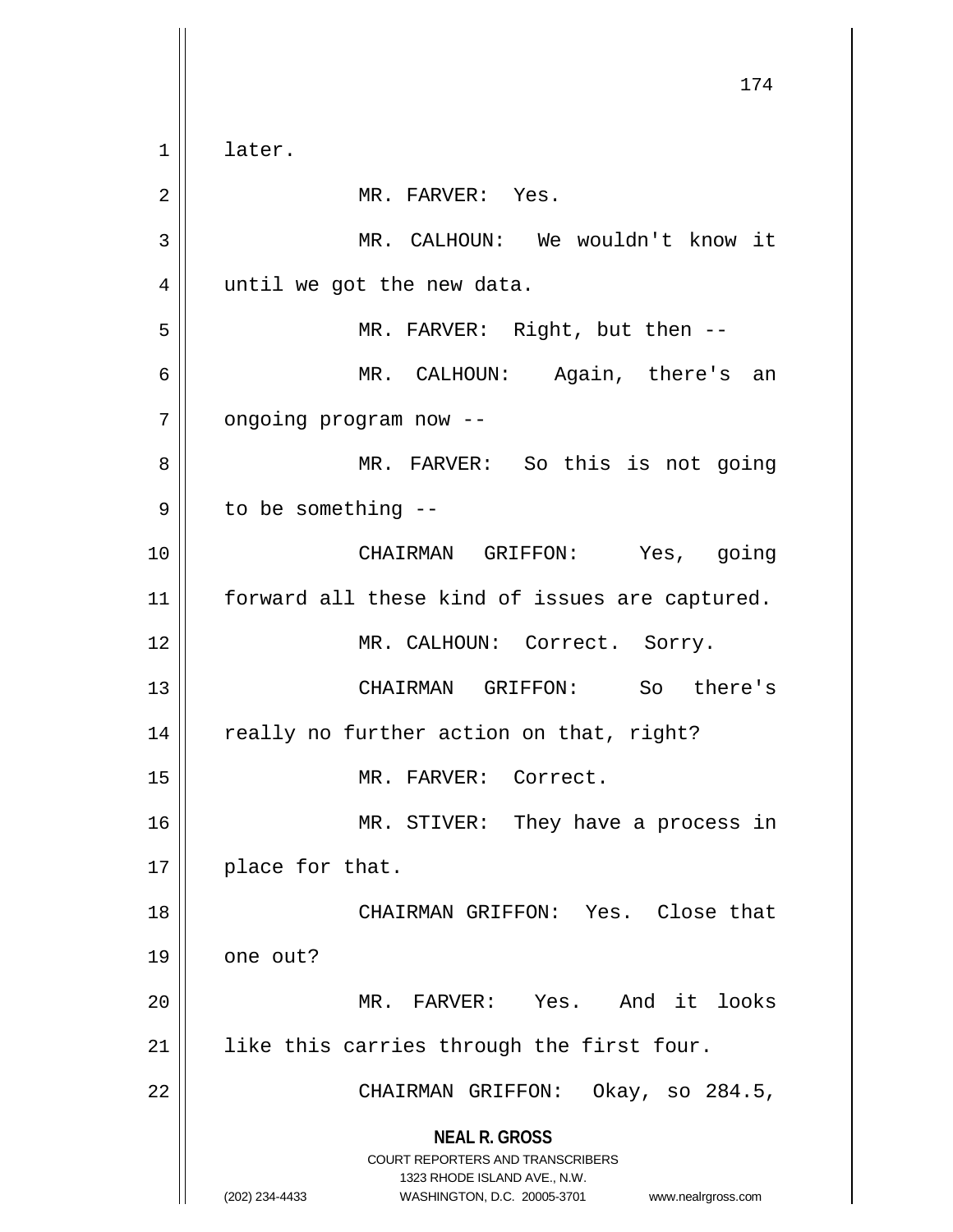$1 \parallel$  you're up, is that right?

| $\mathbf 2$ | MR. FARVER: Yes. Consideration                                                                                                                                         |
|-------------|------------------------------------------------------------------------------------------------------------------------------------------------------------------------|
| 3           | should be given to assigning non-penetrating                                                                                                                           |
| 4           | dose to the skin from direct deposition of                                                                                                                             |
| 5           | particles on the skin.                                                                                                                                                 |
| 6           | CHAIRMAN GRIFFON: We've been                                                                                                                                           |
| 7           | through this before.                                                                                                                                                   |
| 8           | MR. FARVER: Yes, we went through                                                                                                                                       |
| $\mathsf 9$ | this before. You know, part of the problem is                                                                                                                          |
| 10          | for this case, there's no real indication that                                                                                                                         |
| 11          | there were particles on the skin.                                                                                                                                      |
| 12          | So I'm not sure that there's                                                                                                                                           |
| 13          | anything that can be done. This isn't our                                                                                                                              |
| 14          | typical skin dose finding that we have. This                                                                                                                           |
| 15          | is more, for this case anyway, I don't think                                                                                                                           |
| 16          | this is, probably inapplicable to this case as                                                                                                                         |
| 17          | much.                                                                                                                                                                  |
| 18          | So you didn't<br>CHAIRMAN GRIFFON:                                                                                                                                     |
| 19          | have any indication by the type of worker --                                                                                                                           |
| 20          | MR. FARVER: Just that they worked                                                                                                                                      |
| 21          | with Uranium and it might have fallen onto the                                                                                                                         |
| 22          | worker's shoulder.                                                                                                                                                     |
|             | <b>NEAL R. GROSS</b><br><b>COURT REPORTERS AND TRANSCRIBERS</b><br>1323 RHODE ISLAND AVE., N.W.<br>(202) 234-4433<br>WASHINGTON, D.C. 20005-3701<br>www.nealrgross.com |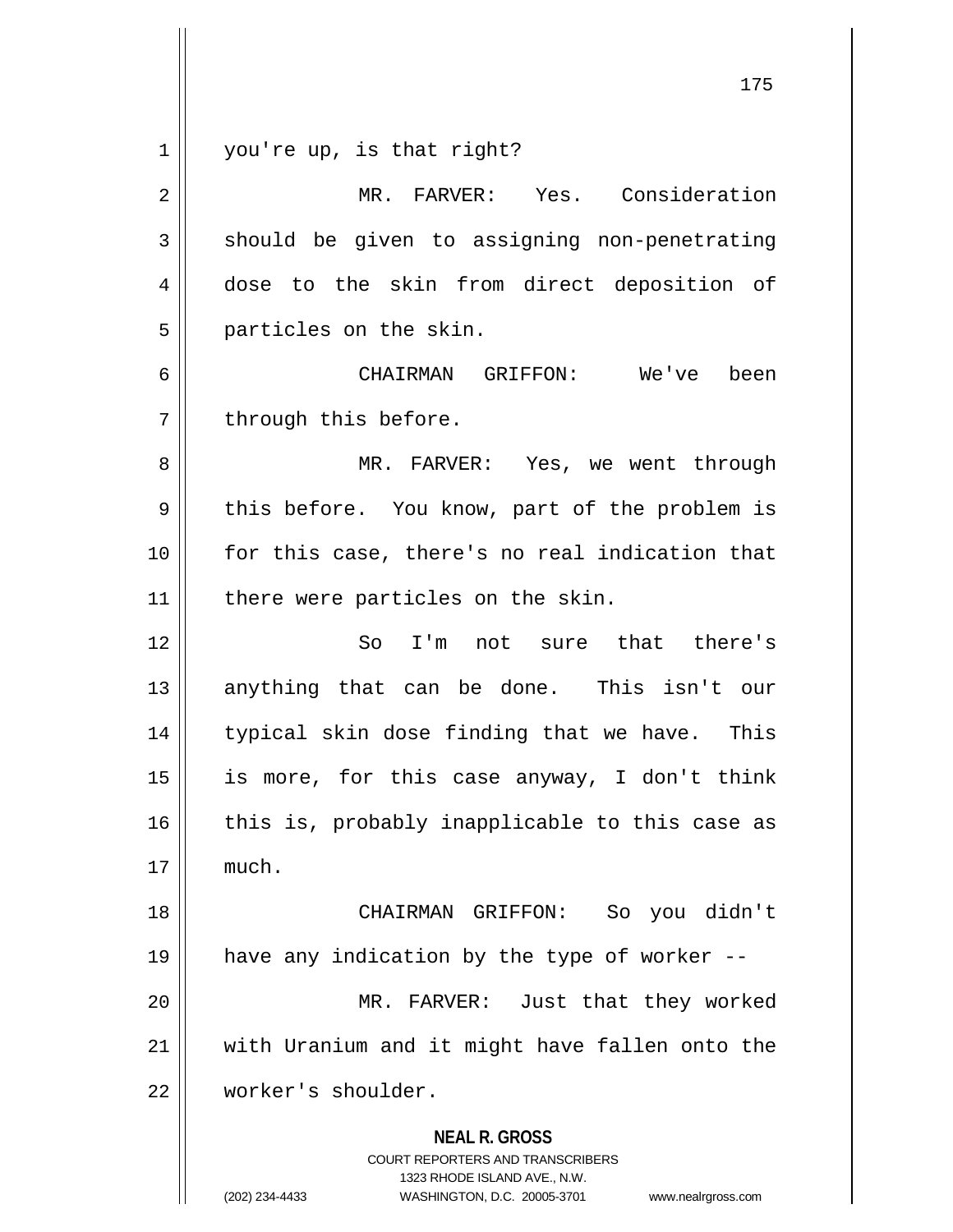**NEAL R. GROSS** COURT REPORTERS AND TRANSCRIBERS 1323 RHODE ISLAND AVE., N.W. (202) 234-4433 WASHINGTON, D.C. 20005-3701 www.nealrgross.com 1 CHAIRMAN GRIFFON: But there's no 2 accident report? 3 || MR. FARVER: No. 4 CHAIRMAN GRIFFON: There's no  $5 \parallel$  contamination reports, nothing like that? 6 MR. FARVER: No. 7 | CHAIRMAN GRIFFON: Yes. 8 MR. FARVER: No. And I think it 9 | was mainly written up because this was a skin 10 cancer. 11 || CHAIRMAN GRIFFON: Right. 12 MR. STIVER: It's just a potential 13 | source of exposure -14 || MR. FARVER: Yes. 15 MR. STIVER: -- it wasn't 16 considered, it's not required to be 17 considered. 18 CHAIRMAN GRIFFON: Where do we 19 || stand with that general question on that? 20 || MR. STIVER: Hot particles issue? 21 CHAIRMAN GRIFFON: Yes, hot 22 | particles kind of issue?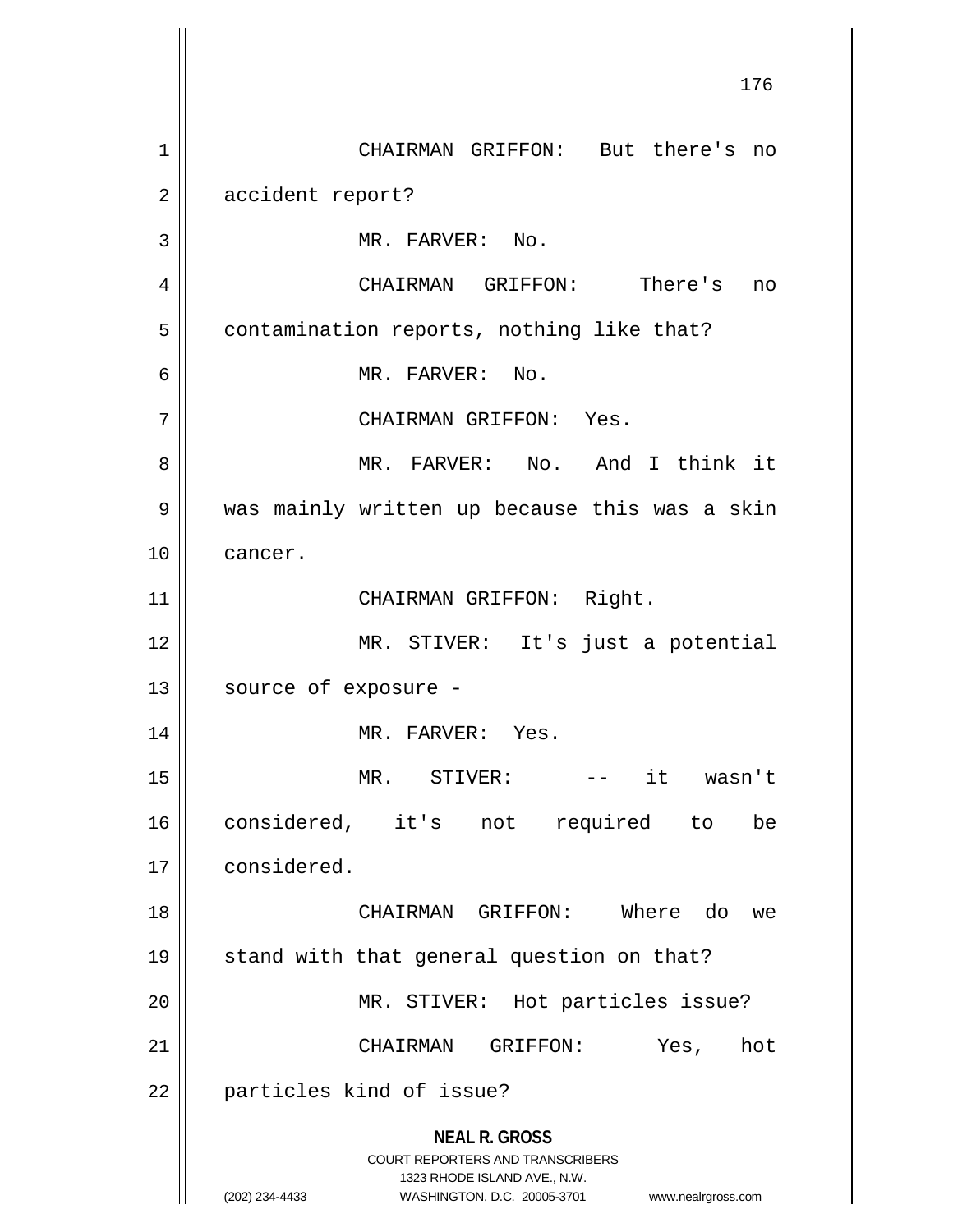**NEAL R. GROSS** COURT REPORTERS AND TRANSCRIBERS 1323 RHODE ISLAND AVE., N.W. (202) 234-4433 WASHINGTON, D.C. 20005-3701 www.nealrgross.com 1 MR. CALHOUN: There's some sites  $2 \parallel$  where we know that there's been, I want to say  $3 \parallel$  it's Hanford, where we had some significant 4 || rain-down of hot particles, where we pretty 5 || much automatically assumed that people were  $6 \parallel$  exposed to hot particles. 7 || T want to say it's Hanford. It 8 || might've been Idaho. I not sure up on that. 9 || But otherwise, unless we've got documentation 10 of a contamination incident, we don't assume 11 || that the person was locally contaminated, over  $12$  | the spot of the cancer development. 13 || MR. STIVER: You just don't assume 14 direct deposition as part of your -- 15 || MR. CALHOUN: Yes. 16 MR. KATZ: But you take it into 17 account when you have it through an OCAS 18 interview, right? 19 MR. CALHOUN: We take it and we 20 will consider it. 21 || MR. KATZ: Right. 22 MR. CALHOUN: We don't just assume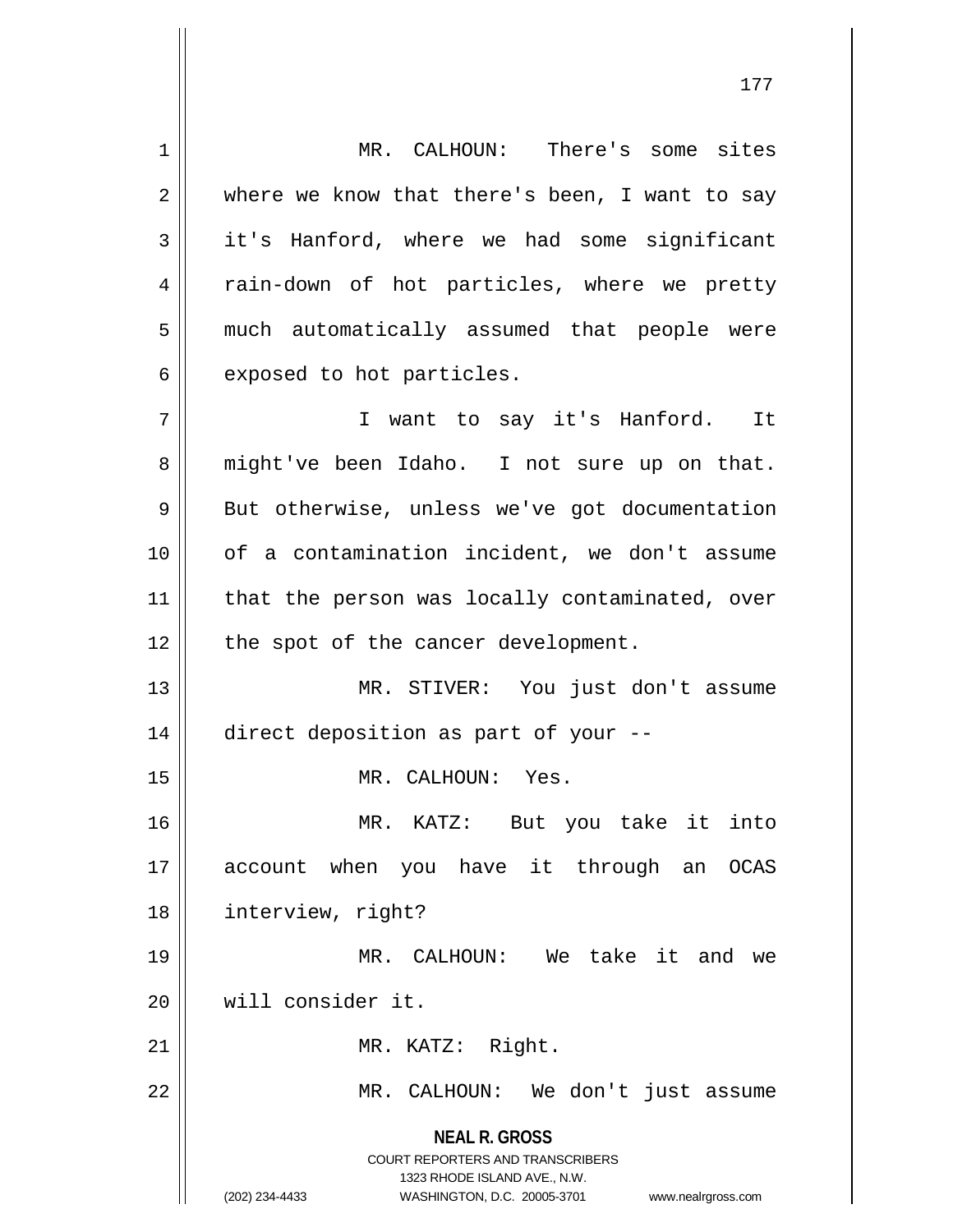| $\mathbf 1$ | that it happened $-$ -                                                                           |
|-------------|--------------------------------------------------------------------------------------------------|
| 2           | MR. KATZ: Right.                                                                                 |
| 3           | MR. CALHOUN: -- unless there's                                                                   |
| 4           | some kind of quantity.                                                                           |
| 5           | MR. KATZ: Right.                                                                                 |
| 6           | MR. CALHOUN: Typically the dose                                                                  |
| 7           | won't be assessed unless we've got a                                                             |
| 8           | contamination report that indicates what kind                                                    |
| 9           | of levels we were contaminated, correct?                                                         |
| 10          | MEMBER CLAWSON: Grady, if it was                                                                 |
| 11          | in the site like that, and I believe that it's                                                   |
| 12          | Idaho that it's in, because of the calciner,                                                     |
| 13          | is that taken into effect?                                                                       |
| 14          | MR. CALHOUN: If it's Idaho. I                                                                    |
| 15          | just don't recall which site it was. But we                                                      |
| 16          | assume it automatically, everybody. There was                                                    |
| 17          | an event that happened over, I'll call it an                                                     |
| 18          | event, but it happened over a couple, three,                                                     |
| 19          | four years.                                                                                      |
| 20          | And so if the individual worked                                                                  |
| 21          | over that period and has got skin                                                                |
| 22          | contamination, we assume that there was hot                                                      |
|             | <b>NEAL R. GROSS</b>                                                                             |
|             | COURT REPORTERS AND TRANSCRIBERS                                                                 |
|             | 1323 RHODE ISLAND AVE., N.W.<br>(202) 234-4433<br>WASHINGTON, D.C. 20005-3701 www.nealrgross.com |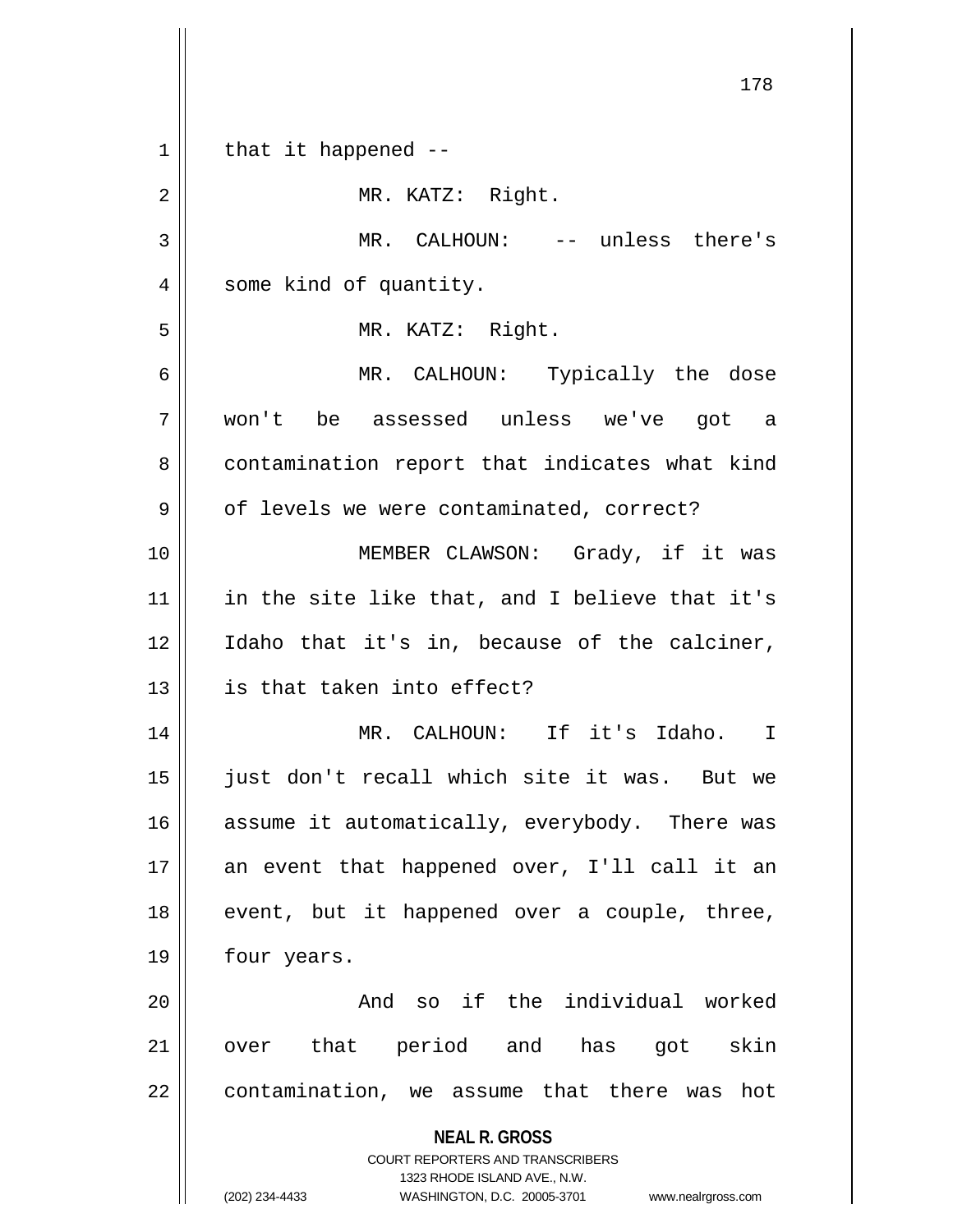**NEAL R. GROSS** COURT REPORTERS AND TRANSCRIBERS 1323 RHODE ISLAND AVE., N.W. (202) 234-4433 WASHINGTON, D.C. 20005-3701 www.nealrgross.com 1 || particle deposition. 2 CHAIRMAN GRIFFON: Of a certain 3 activity, you have some information about  $4 \parallel$  that. 5 MR. CALHOUN: Yes, most BCCs - 6 CHAIRMAN GRIFFON: Particles and 7 activity. 8 MR. CALHOUN: -- most BCCs, at 9 | least on exposed skin, are going to be paid  $10$  || through that. 11 MR. STIVER: Yes, this is United 12 Nuclear. 13 || MR. CALHOUN: Right. 14 || MR. STIVER: The manufacturer,  $15$  | metal and -16 MEMBER MUNN: Yes. 17 MR. STIVER: -- nuclear fuel 18 | components. 19 MEMBER MUNN: Yes, I think so. 20 MR. FARVER: Okay, I'm not sure 21 what action, did you write anything down for  $22$  | that?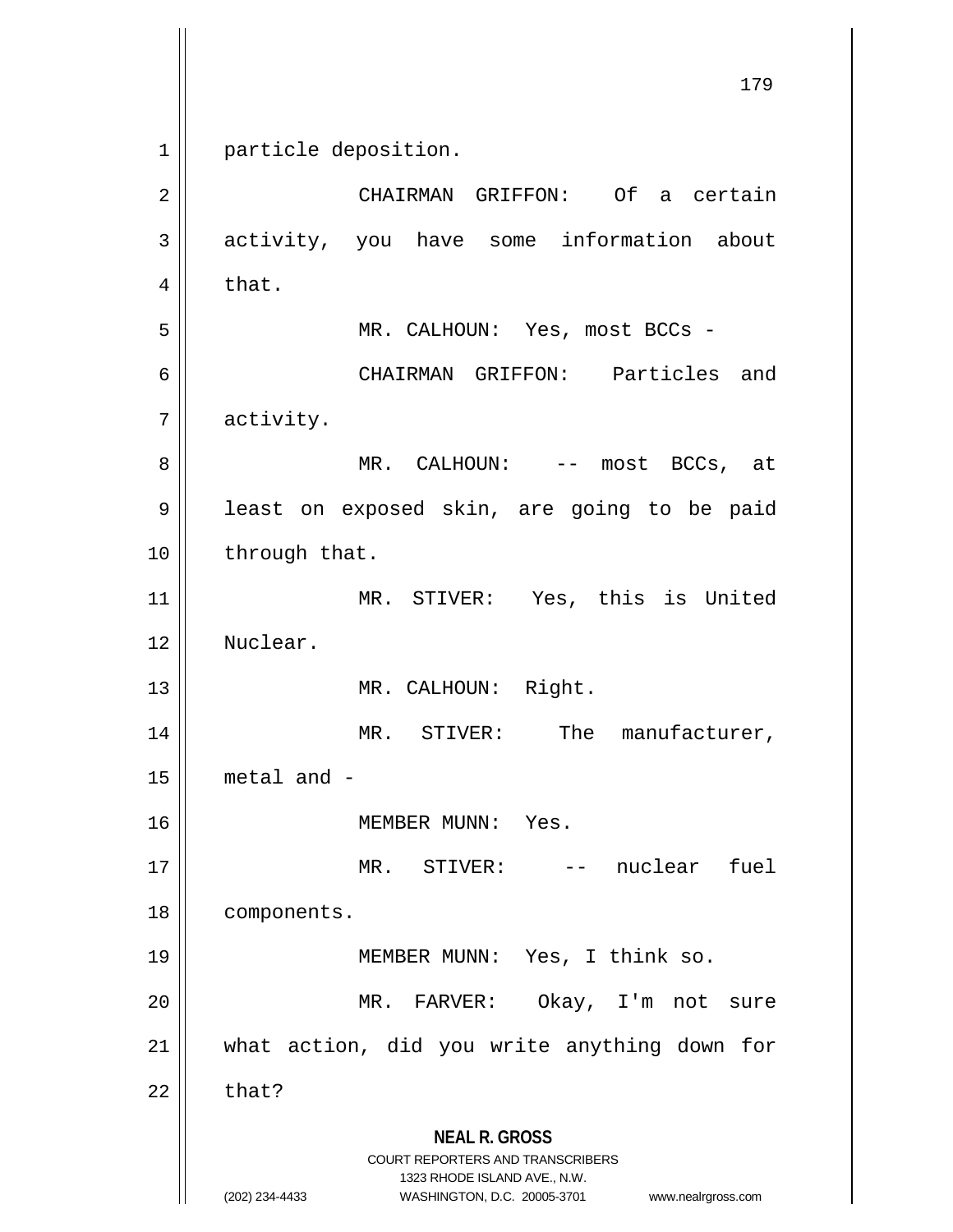| 1  | CHAIRMAN GRIFFON: Yes.                                                                              |
|----|-----------------------------------------------------------------------------------------------------|
| 2  | MR. CALHOUN: Well, the one thing                                                                    |
|    |                                                                                                     |
| 3  | that we can say is that this really is not                                                          |
| 4  | going to change our lack of assessment of a                                                         |
| 5  | direct deposition, is if the document was                                                           |
| 6  | changed so this is going to be reevaluated                                                          |
| 7  | under a PER.                                                                                        |
| 8  | MR. FARVER: Well, it's also going                                                                   |
| 9  | to be reevaluated because there's now data.                                                         |
| 10 | MR. CALHOUN: Right. But there's                                                                     |
| 11 | two different things now.                                                                           |
| 12 | MR. FARVER: Yes.                                                                                    |
| 13 | MR. CALHOUN: We've got additional                                                                   |
| 14 | data and we've got a new TBD.                                                                       |
| 15 | Yes, trigger it on<br>MEMBER MUNN:                                                                  |
| 16 | that?                                                                                               |
| 17 | MR. CALHOUN: Yes, absolutely.                                                                       |
| 18 | Well, there<br>GRIFFON:<br>CHAIRMAN                                                                 |
| 19 | seems no indication of direct deposition.                                                           |
| 20 | I didn't find any in<br>MR. FARVER:                                                                 |
| 21 | this case. And maybe we'll be able to see                                                           |
| 22 | what the worker was but I don't even think the                                                      |
|    | <b>NEAL R. GROSS</b>                                                                                |
|    | <b>COURT REPORTERS AND TRANSCRIBERS</b>                                                             |
|    | 1323 RHODE ISLAND AVE., N.W.<br>(202) 234-4433<br>WASHINGTON, D.C. 20005-3701<br>www.nealrgross.com |

 $\mathsf{I}$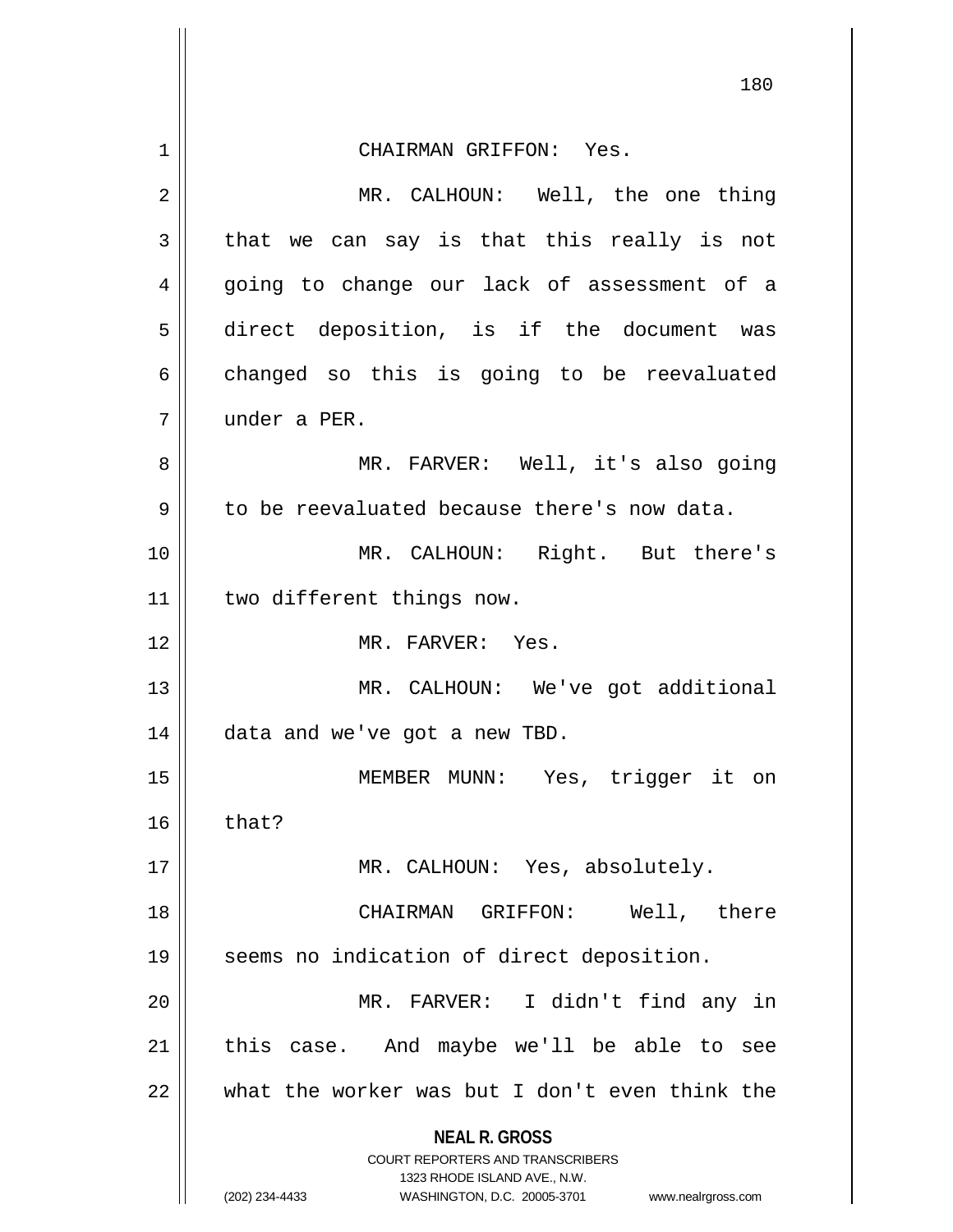**NEAL R. GROSS** COURT REPORTERS AND TRANSCRIBERS 1323 RHODE ISLAND AVE., N.W. (202) 234-4433 WASHINGTON, D.C. 20005-3701 www.nealrgross.com 1 | job description was --2 CHAIRMAN GRIFFON: Is their 3 || indication of just site of direct deposition  $4 \parallel$  kind of thing --5 MR. STIVER: Through manufacturing  $6 \parallel$  and if you're doing some milling work. 7 MR. FARVER: -- just that they 8 | manufactured Uranium metal, Uranium compounds. 9 MR. STIVER: Small, or larger 10 || particles, it would definitely direct deposit. 11 || CHAIRMAN GRIFFON: Yes. 12 MR. FARVER: He was an operator. I 13 | do not see any evidence of skin contamination. 14 CHAIRMAN GRIFFON: Does this go on  $15$  | to a, oh yes, these set of TBDs came back. 16 MR. FARVER: Yes. 17 || CHAIRMAN GRIFFON: Got it. 18 || MR. FARVER: The whole thing will 19 be reworked. 20 CHAIRMAN GRIFFON: Yes. 21 MR. FARVER: I'm not sure there's  $22$  | much that we can actually -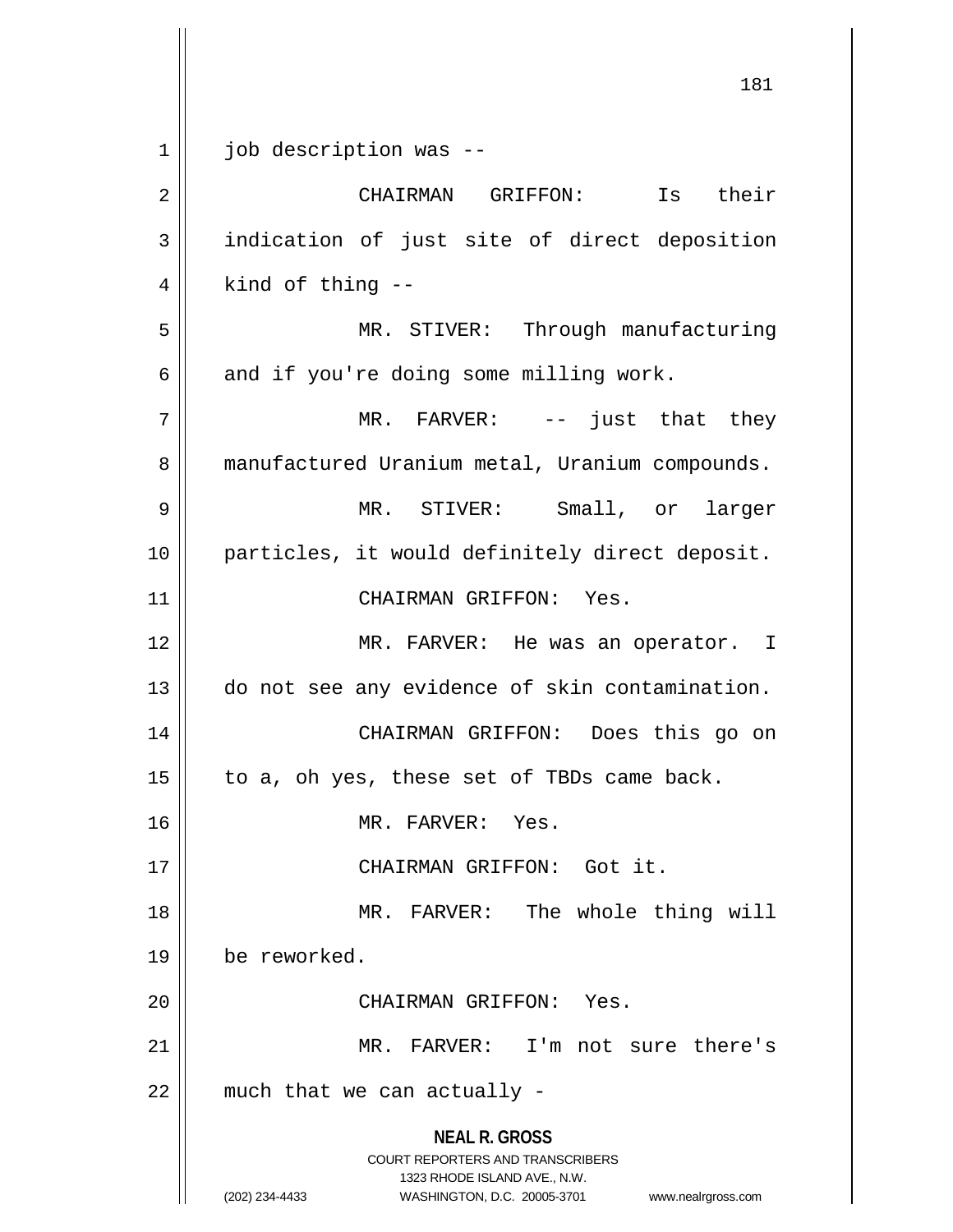**NEAL R. GROSS** COURT REPORTERS AND TRANSCRIBERS 1323 RHODE ISLAND AVE., N.W. (202) 234-4433 WASHINGTON, D.C. 20005-3701 www.nealrgross.com 182 1 || MR. CALHOUN: They processed 2 | Uranium materials. 3 MEMBER MUNN: So it would be  $4 \parallel$  unlikely that --5 CHAIRMAN GRIFFON: Yes. 6 || MEMBER MUNN: -- that the operator 7 wouldn't be aware of any event that would have 8 | --9 MR. STIVER: Not like fuel 10 particles. 11 || MEMBER MUNN: -- resulted in --12 MR. CALHOUN: Were you ever 13 involved in an accident involving radiation 14 | exposure, contamination? He said no. 15 | MEMBER MUNN: No. 16 CHAIRMAN GRIFFON: Yes. 17 MR. FARVER: I mean there's 18 || sometimes I'll push this one a little harder 19 than others. But I'm not, this isn't one of  $20$   $\parallel$  them. 21 MR. STIVER: If it was metals  $22$  | production or something so that you --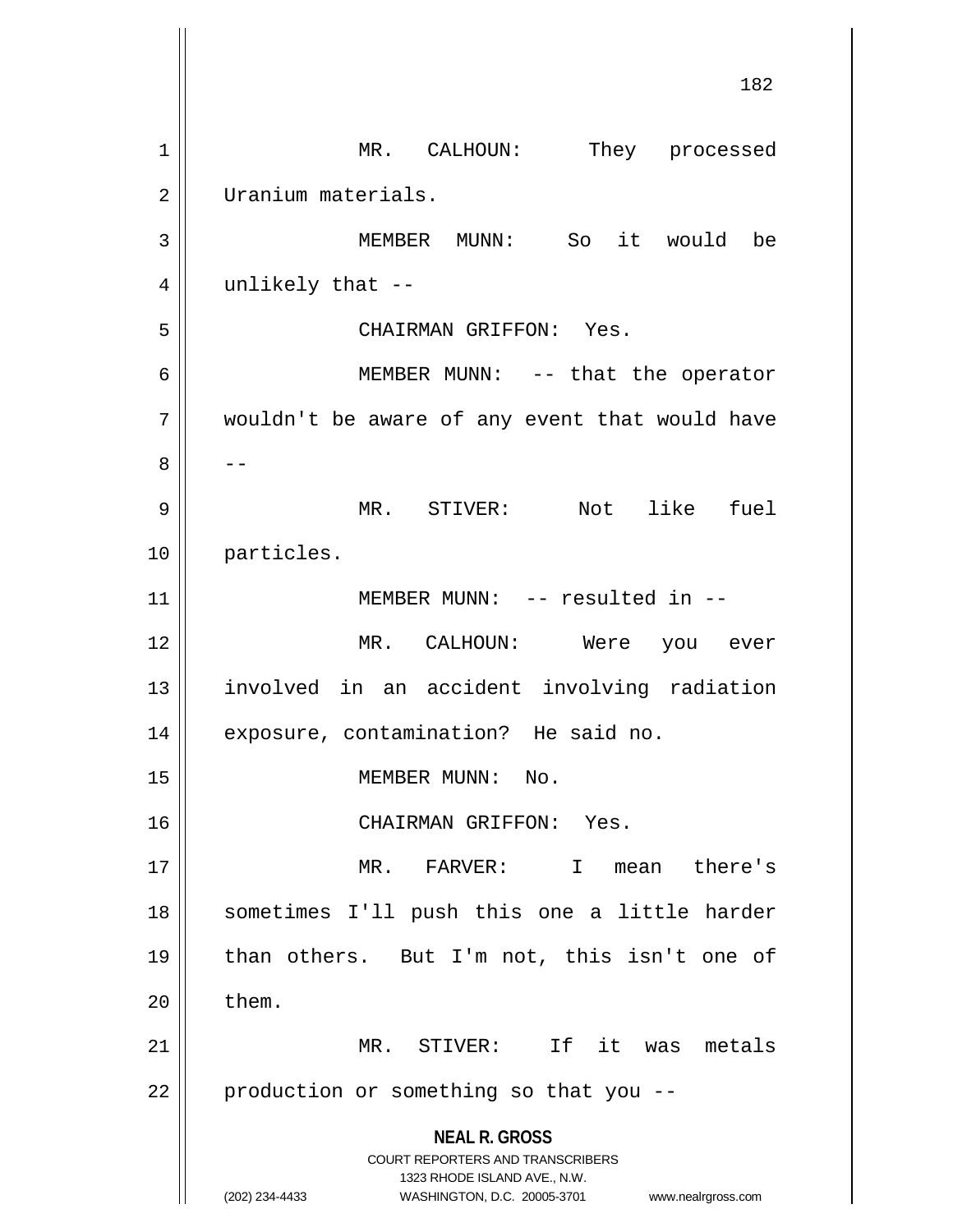**NEAL R. GROSS** COURT REPORTERS AND TRANSCRIBERS 1323 RHODE ISLAND AVE., N.W. (202) 234-4433 WASHINGTON, D.C. 20005-3701 www.nealrgross.com 1 || MEMBER MUNN: It doesn't like --2 CHAIRMAN GRIFFON: Yes, well, they  $3 \parallel$  wouldn't be saying it in those early days. So 4 I don't think they would consider 5 | contamination, even though, you know --6 MR. STIVER: Yes. 7 MR. FARVER: One case that comes to 8 || mind was a roofer working on replacing 9 contaminated roofs at like Portsmouth or 10 somewhere. Now I could see some potential 11 || there. But this one is little more sketchy. 12 MR. STIVER: Yes, it's a little  $13$  | more -14 MR. FARVER: Okay. 15 CHAIRMAN GRIFFON: Okay, we'll 16 close it then. 17 || MR. FARVER: Let's move onto 303. 18 MR. CALHOUN: Scott, you awake out 19 | there? 20 MR. SIEBERT: I'm always ready to  $21$  assist. 22 MR. CALHOUN: Yes.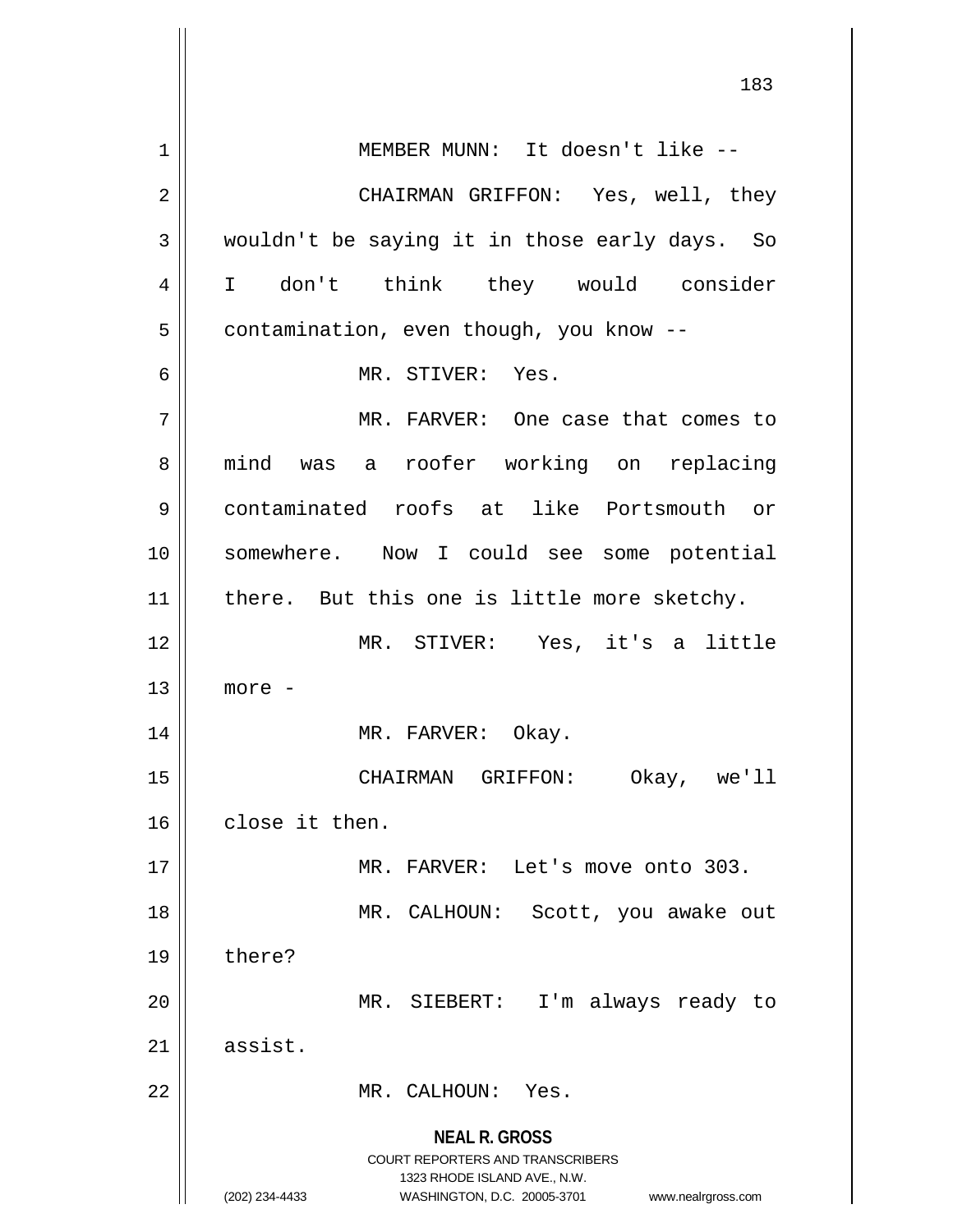**NEAL R. GROSS** COURT REPORTERS AND TRANSCRIBERS 1323 RHODE ISLAND AVE., N.W. (202) 234-4433 WASHINGTON, D.C. 20005-3701 www.nealrgross.com 1 || MEMBER MUNN: Listen to that guy,  $2 \parallel$  on his toes. 3 || MR. SIEBERT: I'm here. 4 MEMBER MUNN: Good. 5 MR. FARVER: Tab 303 was a Savannah 6 River case, worked there for 30 years, '53 7 from '82. Clark Laboratory tech, nuclear 8 || materials analyst, computer assistance 9 || analyst, PoC of 44 2 percent. And it has to 10 deal with the incorrect photon ratio assigned. 11 MEMBER MUNN: And NIOSH says no. 12 It was assigned in a repeated area, 773A. 13 || MR. FARVER: And it gets confusing 14 if you look at the tables that are in the 15 || Technical Basis. We understand what they did 16 and that's okay. But the tables in the 17 Technical Basis are not consistent with TIB-6. 18 So just making everything 19 consistent is the whole idea. They have 20 different ratios. 21 || MEMBER MUNN: How far is it --22 MR. SIEBERT: Scott here, and that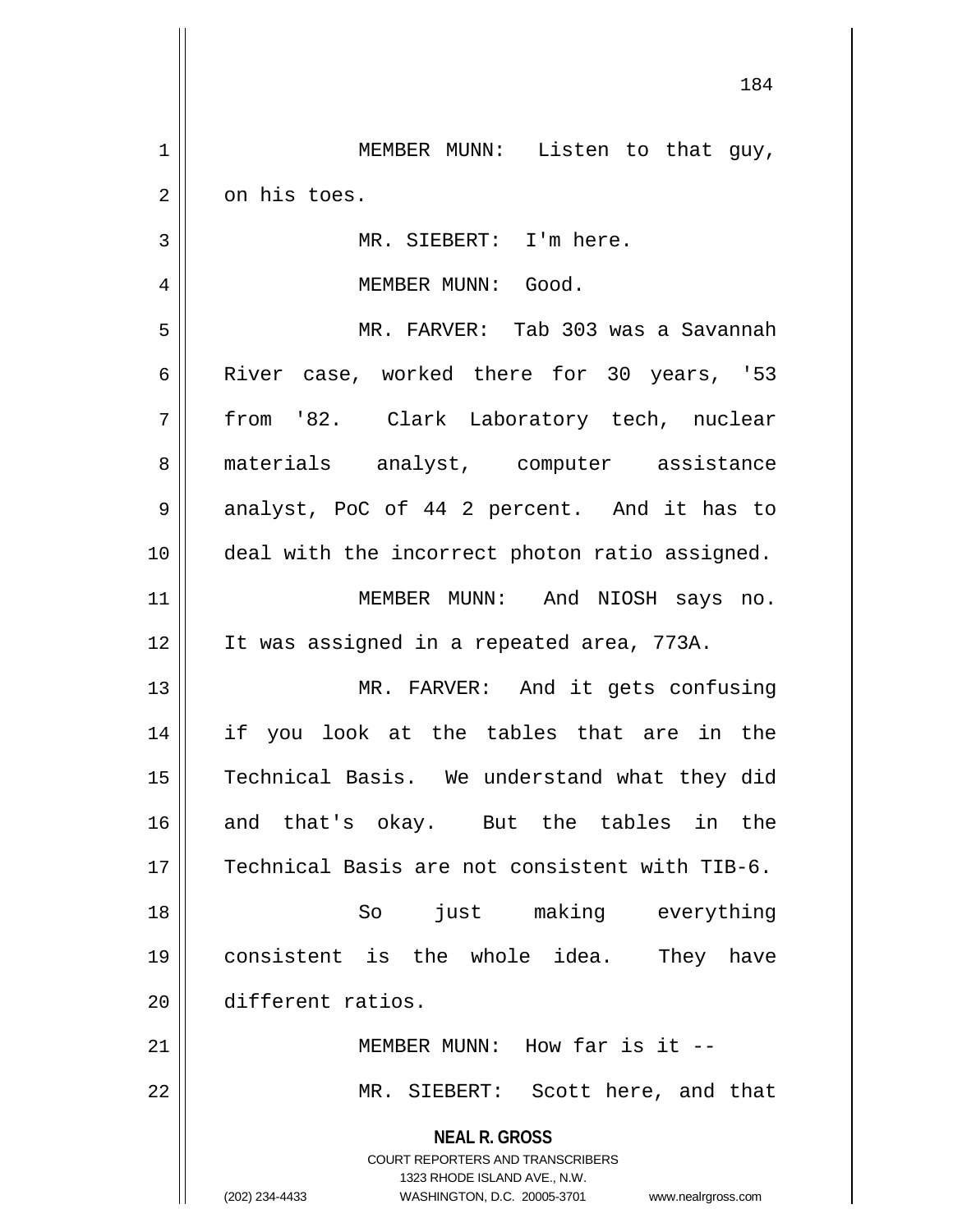**NEAL R. GROSS** COURT REPORTERS AND TRANSCRIBERS 1323 RHODE ISLAND AVE., N.W. (202) 234-4433 WASHINGTON, D.C. 20005-3701 www.nealrgross.com 1 || is correct, and OCAS TIB-6 was actually 2 || written specifically for that purpose. That  $3 \parallel$  information is in there and that information  $4 \parallel$  will be rolled into the next version of the 5 Savannah River TBD. 6 CHAIRMAN GRIFFON: Oh, okay. So 7 TIB-6 is the more correct version and you're 8 || going to update the TBD? 9 MR. SIEBERT: Correct. 10 CHAIRMAN GRIFFON: Okay. 11 MR. SIEBERT: Correct. 12 || MEMBER MUNN: That's what I heard. 13 MR. FARVER: But that's not one of  $14$  | those cases where we go to look at the TBD and 15  $\parallel$  we get values from there --16 || CHAIRMAN GRIFFON: Right. 17 MR. FARVER: -- that are different. 18 MR. KATZ: So is that one closed? 19 CHAIRMAN GRIFFON: Yes. 20 MR. FARVER: Okay, 303.2, 21 || improperly converted or recorded photon doses 22 || to organ dose. This has been discussed many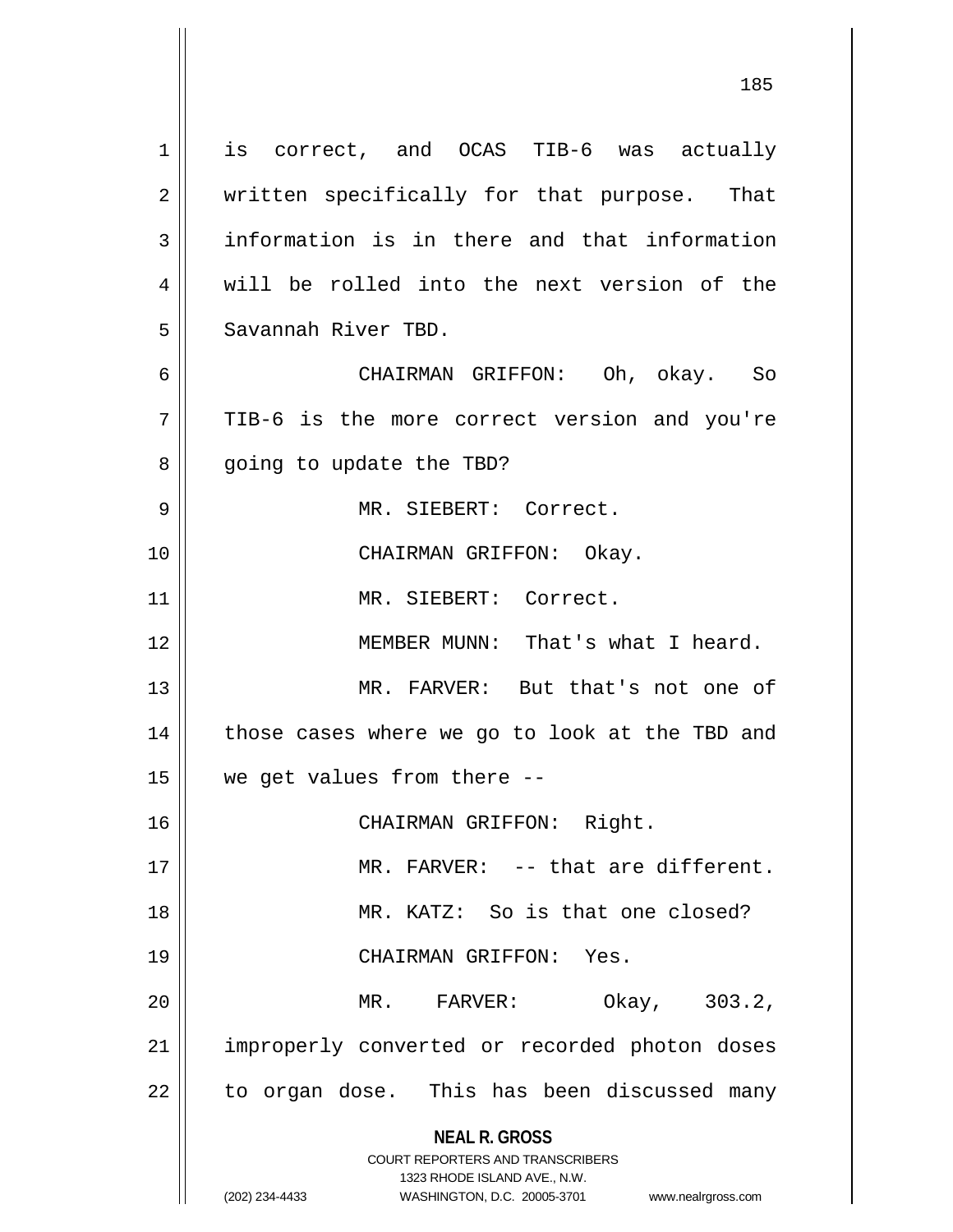**NEAL R. GROSS** COURT REPORTERS AND TRANSCRIBERS 1323 RHODE ISLAND AVE., N.W. (202) 234-4433 WASHINGTON, D.C. 20005-3701 www.nealrgross.com  $1 \parallel$  times and he revised a tool, the external dose 2 | calculation workbook, I guess, has been 3 | revised. 4 || So we talked about this before. 5 It's been resolved. So we can close this one. 6  $\parallel$  And same for the next one, which talks about 7 missed photon doses. So we're actually 8 | closing things today. 9 MEMBER MUNN: Yes. 10 || MR. FARVER: This is something new 11 for us. 12 MEMBER MUNN: That's to be 13 | applauded. 14 CHAIRMAN GRIFFON: I think we have 15 || a 90 percent close rate at these meetings. 16  $\parallel$  Maybe must be because these are off --17 MR. FARVER: All left -- 18 CHAIRMAN GRIFFON: Did I say, 99, I 19 meant. 20 || MR. FARVER: Oh, okay. 21 MR. STIVER: You've got to be 22 **favorable** there.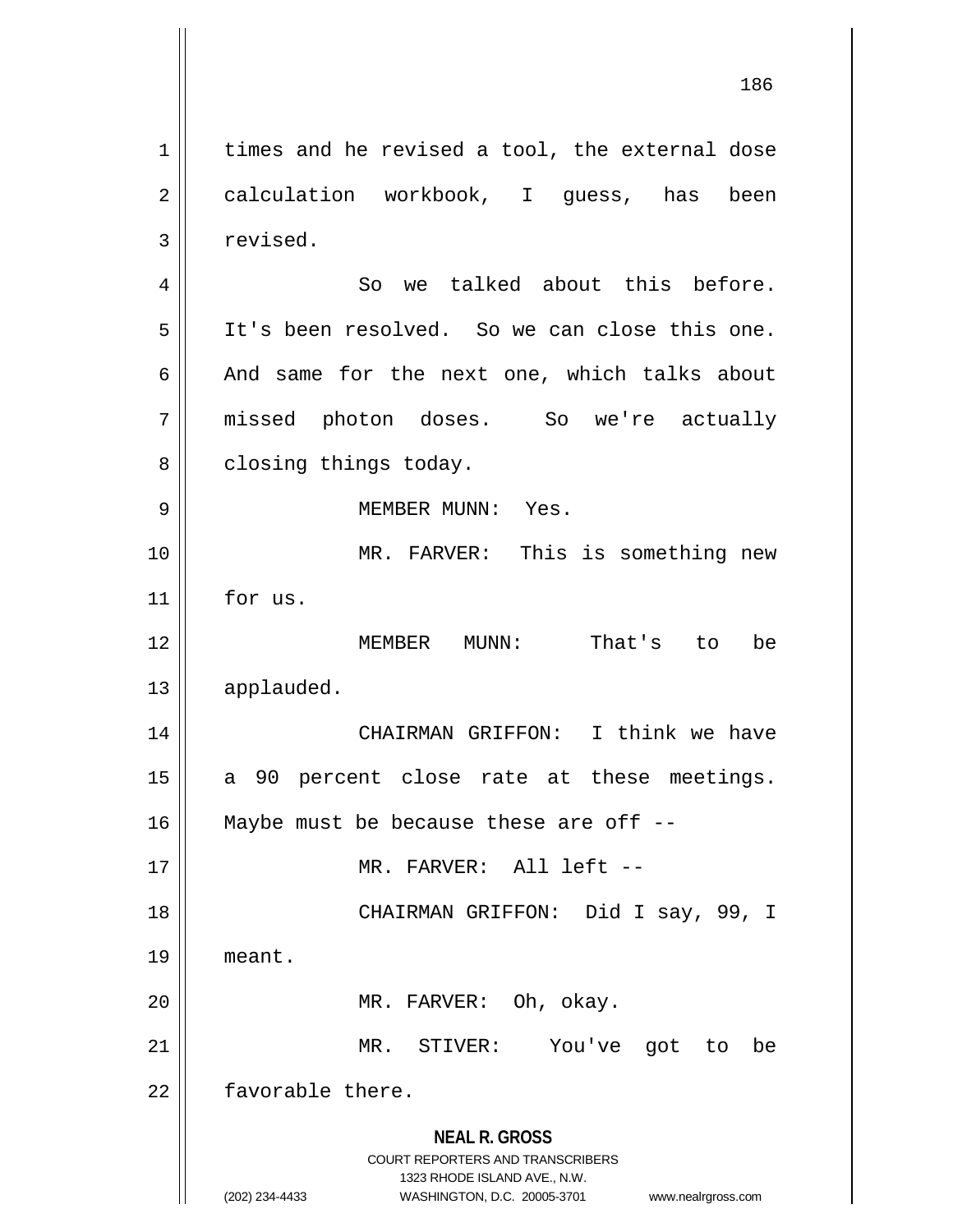| $\mathbf 1$ | CHAIRMAN GRIFFON: Yes. Alright.                                                                 |
|-------------|-------------------------------------------------------------------------------------------------|
| 2           | MR. FARVER: And we<br>move on to                                                                |
| 3           | 303.4, which is the standard Savannah River                                                     |
| 4           | one about the fail to properly account for all                                                  |
| 5           | missed photon doses, having to do with the LOD                                                  |
| 6           | over 2 calculations. The workbook has been                                                      |
| 7           | modified. It got changed through the revision                                                   |
| 8           | of OCAS IG-001. So we talked about this                                                         |
| 9           | before.                                                                                         |
| 10          | MR. SIEBERT: This is Scott. I                                                                   |
| 11          | wanted to point out that all of the<br>just                                                     |
| 12          | documentation that was in place at the time                                                     |
| 13          | was followed. But all these resolutions                                                         |
| 14          | occurred after the dose reconstruction was                                                      |
| 15          | completed.                                                                                      |
| 16          | MR. FARVER: Correct.                                                                            |
| 17          | CHAIRMAN GRIFFON: Yes, I got it.                                                                |
| 18          | Now for future<br>MR. FARVER:                                                                   |
| 19          | reviews, do you want us to keep making these                                                    |
| 20          | findings or just to mention that it has been                                                    |
| 21          | resolved?                                                                                       |
| 22          | CHAIRMAN GRIFFON: No, I think we                                                                |
|             | <b>NEAL R. GROSS</b><br><b>COURT REPORTERS AND TRANSCRIBERS</b><br>1323 RHODE ISLAND AVE., N.W. |
|             | (202) 234-4433<br>WASHINGTON, D.C. 20005-3701<br>www.nealrgross.com                             |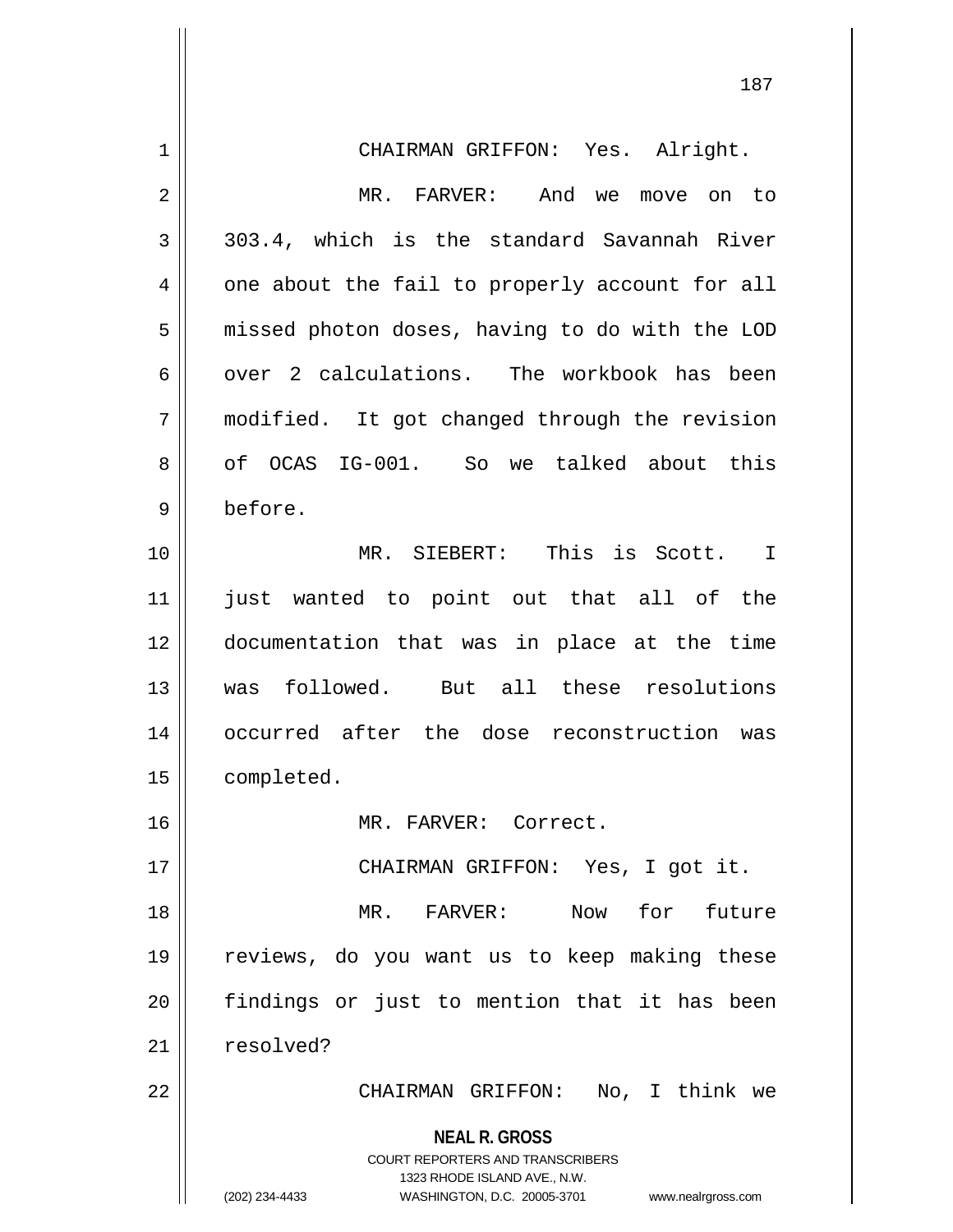**NEAL R. GROSS** COURT REPORTERS AND TRANSCRIBERS 1323 RHODE ISLAND AVE., N.W. (202) 234-4433 WASHINGTON, D.C. 20005-3701 www.nealrgross.com 1 || could make them findings. And then we'll just  $2 \parallel$  close them out quickly -3 || MR. FARVER: Okay. 4 CHAIRMAN GRIFFON: -- because we  $5 \parallel$  get them resolved. 6 MR. FARVER: We could do it either 7 || way but that's fine. 8 MR. STIVER: Just for the record 9 When there was an issue. 10 CHAIRMAN GRIFFON: But I also 11 || think, hopefully we won't get as many because 12 we're moving onto new cases -- 13 MR. FARVER: Newer cases. 14 CHAIRMAN GRIFFON: Right. 15 MR. FARVER: And 303.5 is the one 16 || that triggered this. It has to do with the 17 worker's location. Reviewer questions, work 18 location assigned by NIOSH. Okay, let's see 19 if I can, I'm going back to our report to see  $20$  | if they ask more details in it. 21 || MEMBER MUNN: What site was this? 22 || MR. FARVER: Savannah River.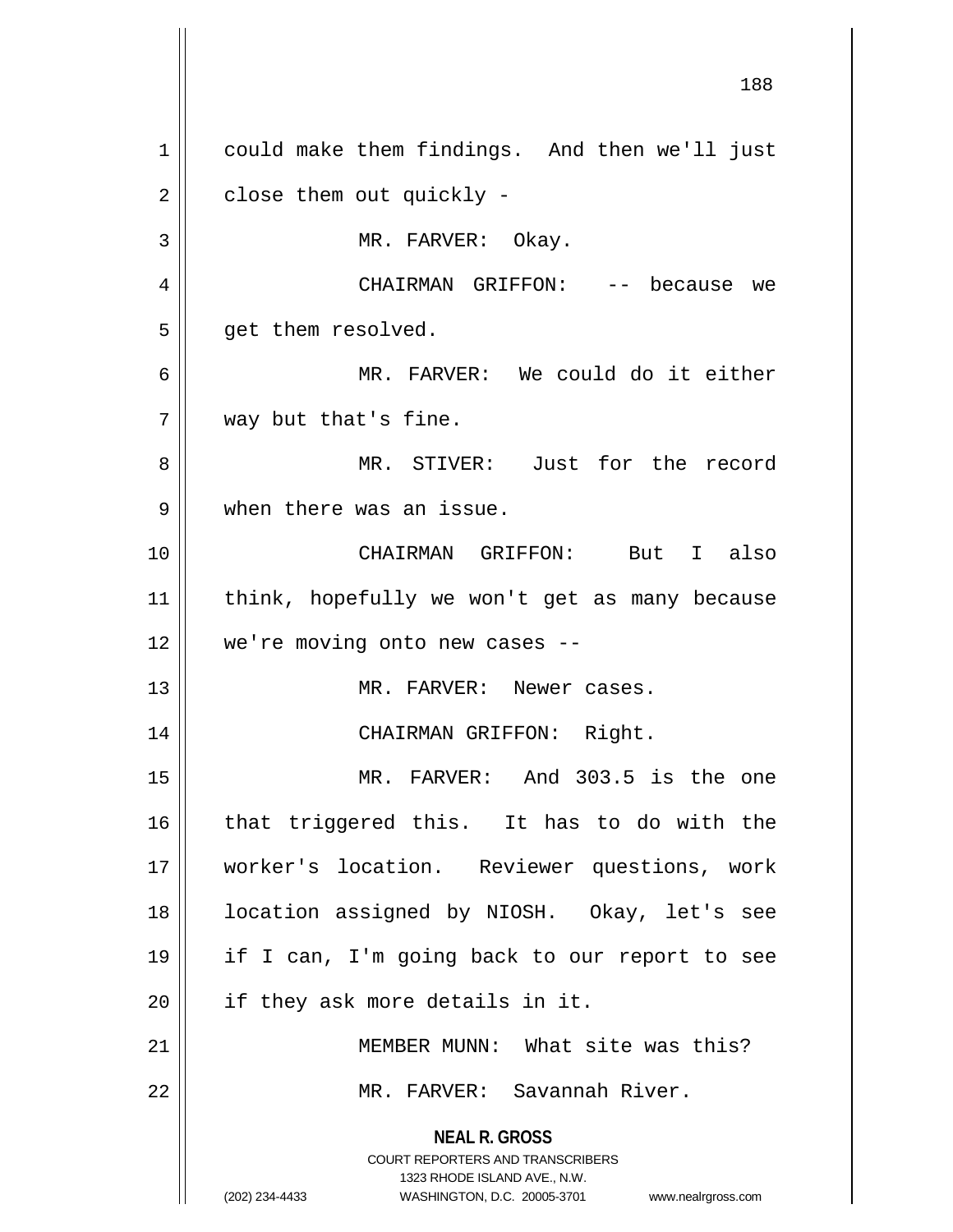**NEAL R. GROSS** COURT REPORTERS AND TRANSCRIBERS 1323 RHODE ISLAND AVE., N.W. (202) 234-4433 WASHINGTON, D.C. 20005-3701 www.nealrgross.com 1 MR. STIVER: It's based on an 2 assumption; it doesn't seem to have any 3 | documentation or basis in the record. 4 | MR. FARVER: Oh, what it comes down 5 | to is, why did you select 221 FB line and 221 6  $\parallel$  HB line, when there really wasn't anything to 7 justify that. We couldn't find anything in 8 the records that supported those two 9 | locations. 10 MR. STIVER: It's just a maximizing 11 assumption? 12 || MR. CALHOUN: It was, I believe. 13 MR. FARVER: But there's no way to 14 || really tell if that was a maximizing, or why 15 it was done. 16 MR. CALHOUN: Boy I don't know what  $17$  || else, besides those lines, that are any higher 18 than that at Savannah River. But I'm sure 19 || Scott's got a fine explanation for that. 20 MR. SIEBERT: Well, I would agree 21 || that it was done as a maximizing assumption 22 || and the Dose Reconstruction Report could have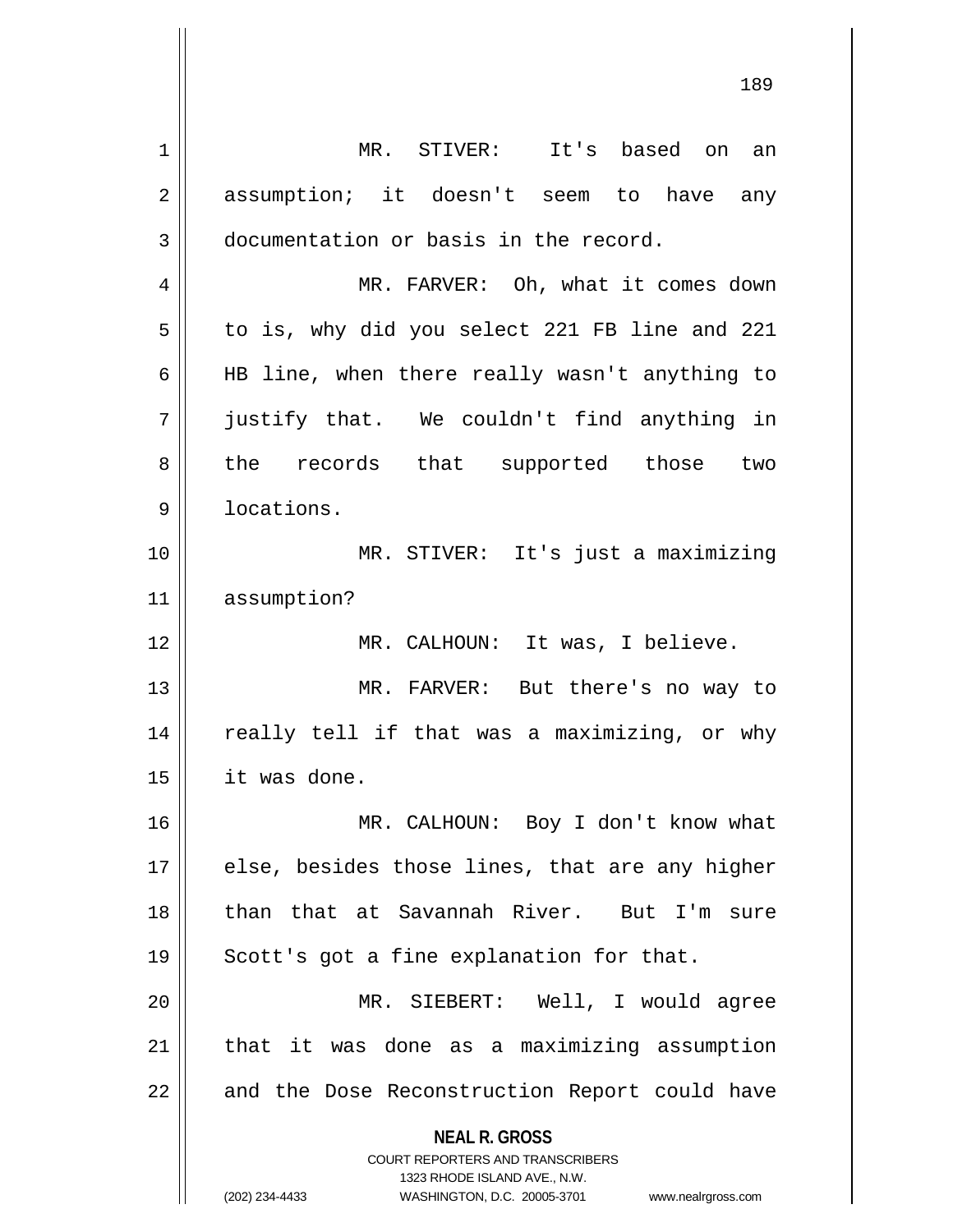**NEAL R. GROSS** COURT REPORTERS AND TRANSCRIBERS 1323 RHODE ISLAND AVE., N.W. (202) 234-4433 WASHINGTON, D.C. 20005-3701 www.nealrgross.com 1 || mentioned that specific information. However, 2 it didn't. This was done in 2004. 3 || MR. STIVER: Oh, it's an old one. 4 || MEMBER MUNN: A really old one. 5 MR. FARVER: Okay. 6 MR. CALHOUN: And we probably just 7 | should've said, as a maximizing assumption we 8 || assumed that the worker was --9 MR. STIVER: Yes, there you go. 10 MR. SIEBERT: Correct. 11 || MR. CALHOUN: And I would imagine 12 if we do that now -- John was actually here in  $13 \parallel 2004.$ 14 MR. STIVER: I was. 15 || MEMBER MUNN: Yes you were. 16 || MR. STIVER: For four years. 17 CHAIRMAN GRIFFON: More 18 importantly, I want to know what you did to 19  $\parallel$  the format of the table on this side, I can't 20 | write my responses. 21 || MR. STIVER: Yes, you can't. 22 || CHAIRMAN GRIFFON: Anyway.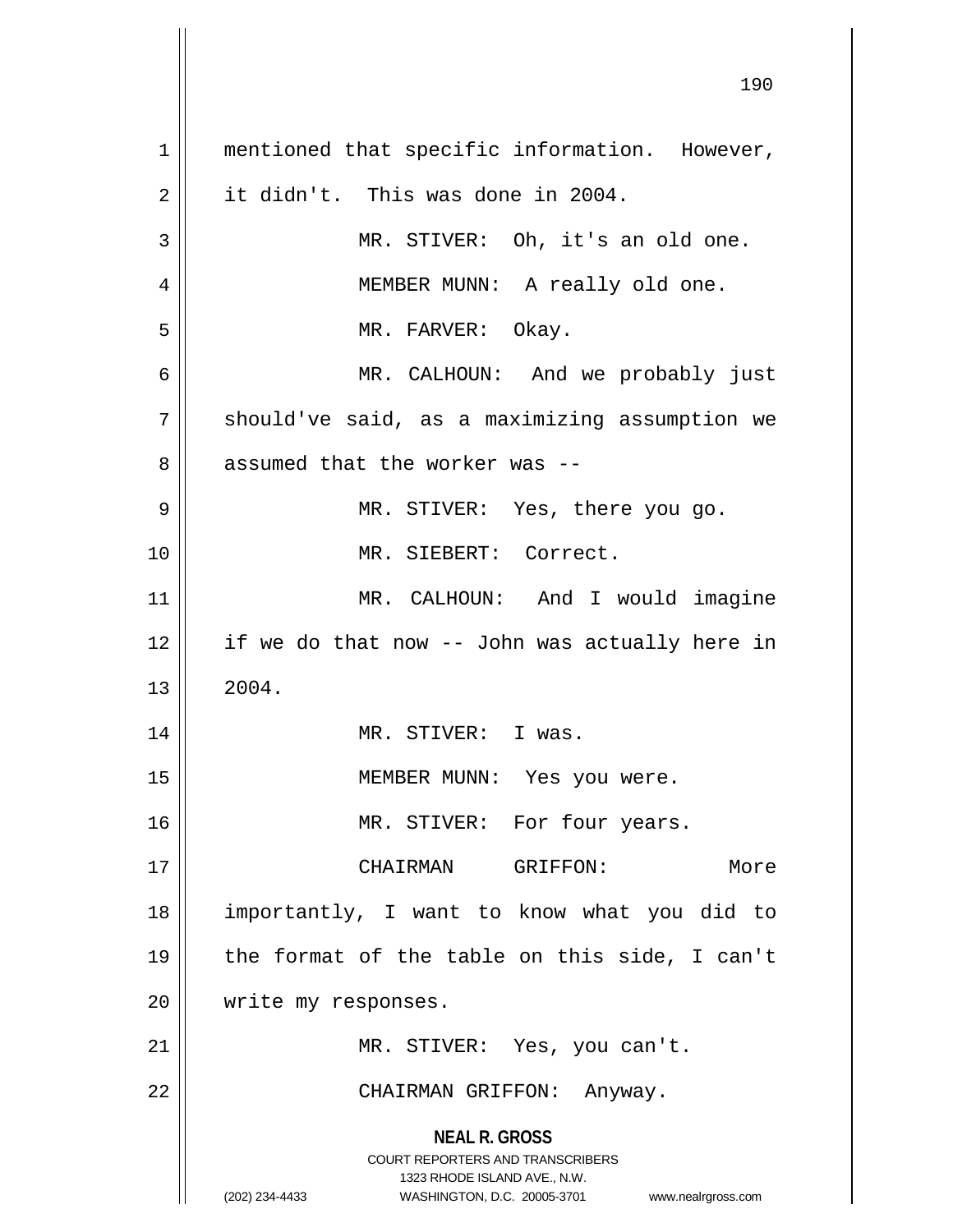**NEAL R. GROSS** COURT REPORTERS AND TRANSCRIBERS 1323 RHODE ISLAND AVE., N.W. (202) 234-4433 WASHINGTON, D.C. 20005-3701 www.nealrgross.com 1 || MR. STIVER: I just put it under  $2 \parallel$  the NIOSH. 3 | CHAIRMAN GRIFFON: So I'm assuming,  $4 \parallel$  since then they have a different DR procedure,  $5 \parallel$  right? 6 || MR. FARVER: Yes, is there --7 MR. CALHOUN: It's just a new 8 practice of incorporating our assumptions, 9 including our assumptions more in the dose 10 | reconstruction. 11 || MR. KATZ: Showing your work, so to  $12 \parallel$  speak. 13 || MR. FARVER: Okay. 14 CHAIRMAN GRIFFON: If I don't find  $15$  | this one, it would be in 2004. 16 MR. FARVER: No. 303.6, improperly 17 converted recorded neutron doses to organ 18 dose. This goes back to 303.2, that's been 19 talked about and resolved with the 20 modifications to IG-001. 21 || CHAIRMAN GRIFFON: 303.7? 22 || MR. FARVER: Okay.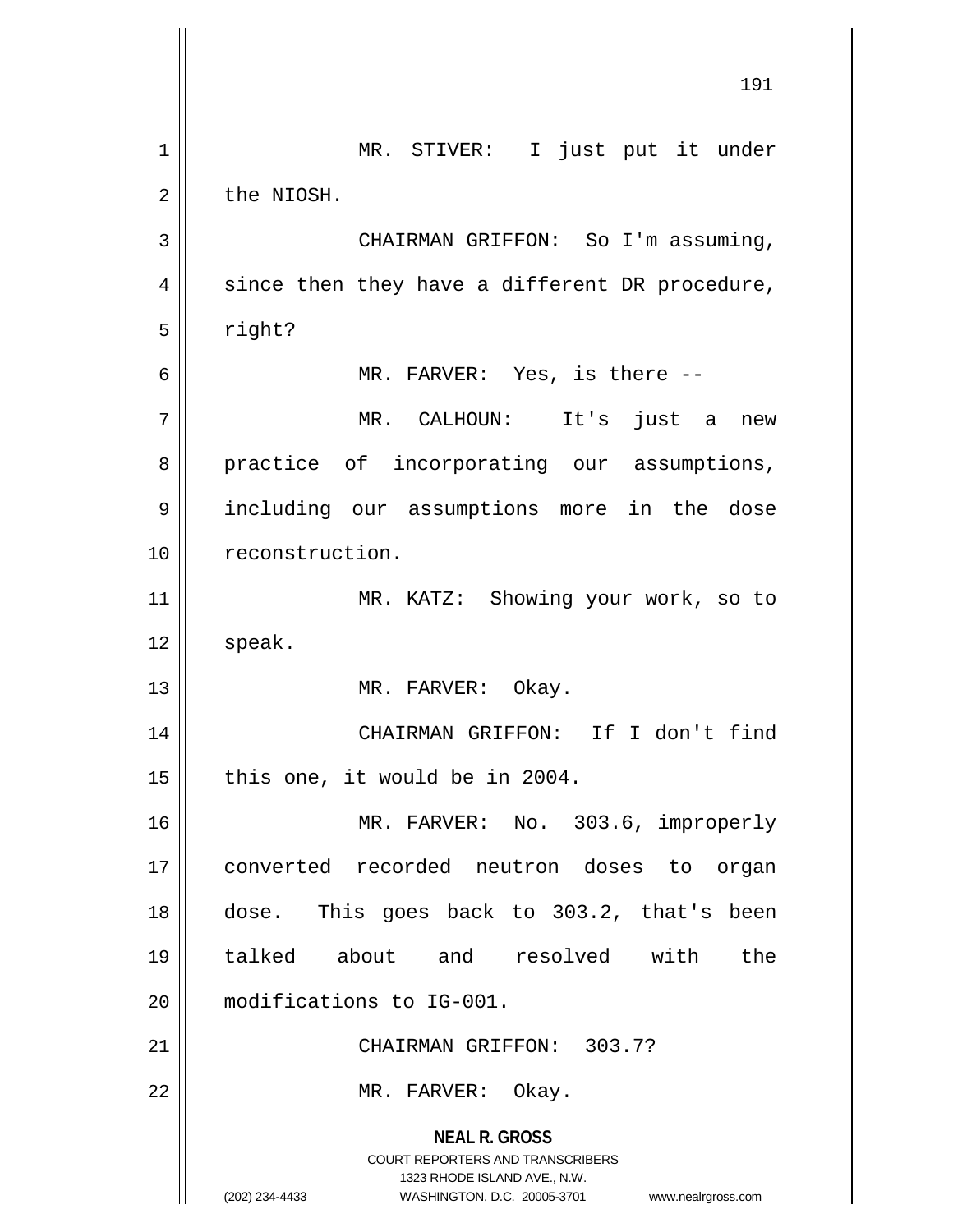**NEAL R. GROSS** COURT REPORTERS AND TRANSCRIBERS 1323 RHODE ISLAND AVE., N.W. (202) 234-4433 WASHINGTON, D.C. 20005-3701 www.nealrgross.com 1 CHAIRMAN GRIFFON: I think we  $2 \parallel$  might, we're going to do a new one after this,  $3 \parallel$  right? So this might be our last one, then we 4 || break for lunch. 5 MR. FARVER: Unless you just want  $6 \parallel$  to wrap it all up. 7 CHAIRMAN GRIFFON: Yes, because 8 || there's two more after this. I've got a phone  $9 \parallel$  call to make  $-$ 10 || MR. FARVER: Okay. 11 CHAIRMAN GRIFFON: -- between 12:00  $12 \parallel$  and  $12:30$ . 13 MR. FARVER: Okay. 303.7, still a 14 || Savannah River case, underestimate of assigned 15 internal tritium dose. According to the 16 Savannah River Technical Basis, and Table 13 17 || of Tab 001, that's for the time period of '53 18 to '83, a dose of 355 millirem should be 19 assigned. 20 || And then from '84 to '91, you would 21 || assign a dose of 71 millirem. But they  $22 \parallel$  didn't, they assigned a dose of 71 millirem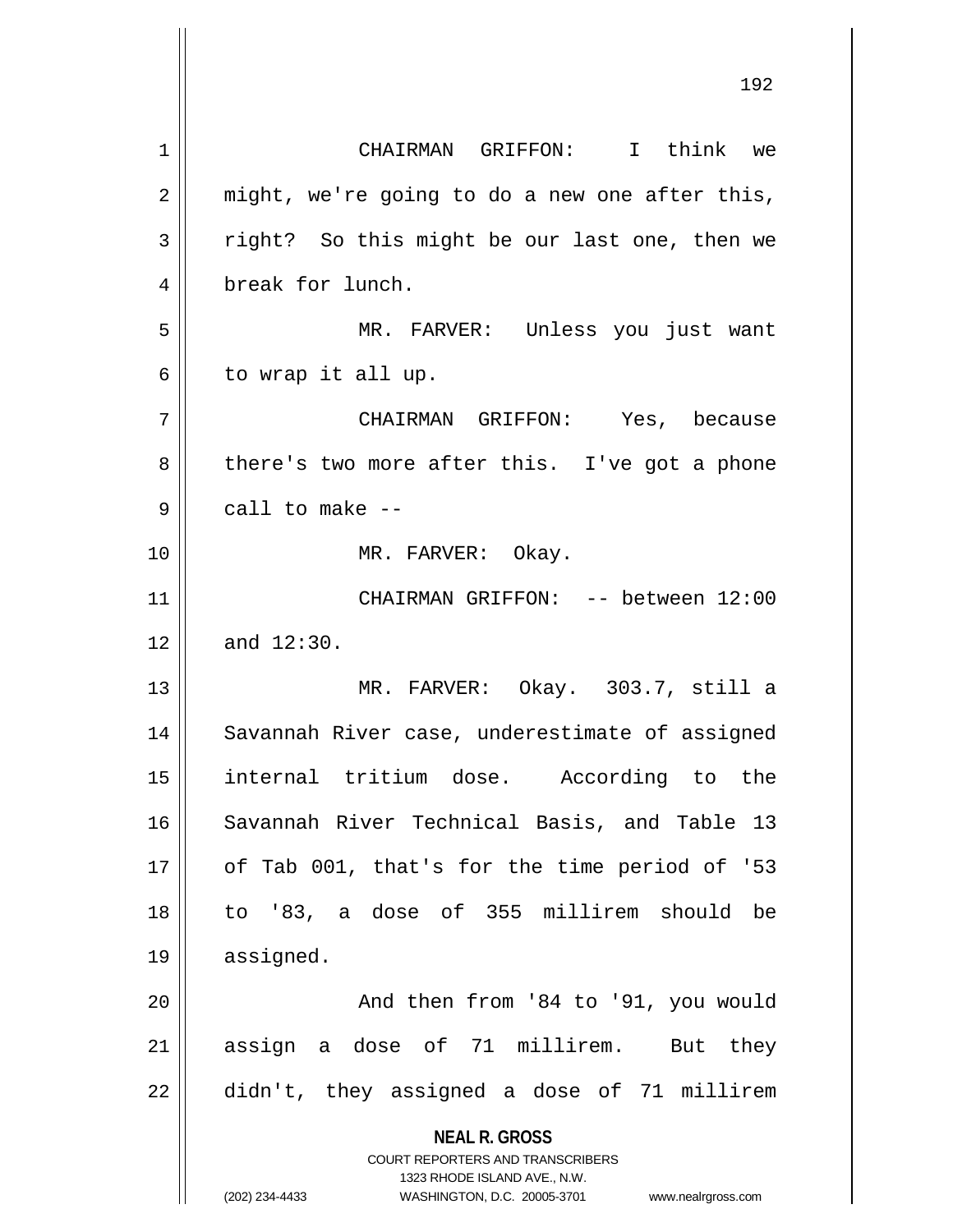1 || for all years. So that's what prompted the 2 | finding.

3 We looked at the documents and did 4 || not find anything that matched what they did.  $5 \parallel$  And so the question was, why did you use 71  $6 \parallel$  millirem for all years, instead of the higher 7 dose for the earlier years, okay?

8 MR. CALHOUN: Scott has a fine 9 || response for that.

10 MR. SIEBERT: Alright. And the 11 || portion I, honestly I forgot to put on the end 12 || of the response is, we should've documented in 13  $\parallel$  the dose reconstruction, the assumption that 14 || went into this. So I'll agree to that.

15 || The thing is, this goes back, as I 16 said it's in 2004. And as the information 17 about the Savannah River site unfolded, and we 18 || saw more and more information, we learned 19 things that were not yet in the TBD, just as 20 we learned with the OCAS TIB-6 that we 21 discussed earlier, about less than 30 keV 22 | photons.

**NEAL R. GROSS**

COURT REPORTERS AND TRANSCRIBERS 1323 RHODE ISLAND AVE., N.W. (202) 234-4433 WASHINGTON, D.C. 20005-3701 www.nealrgross.com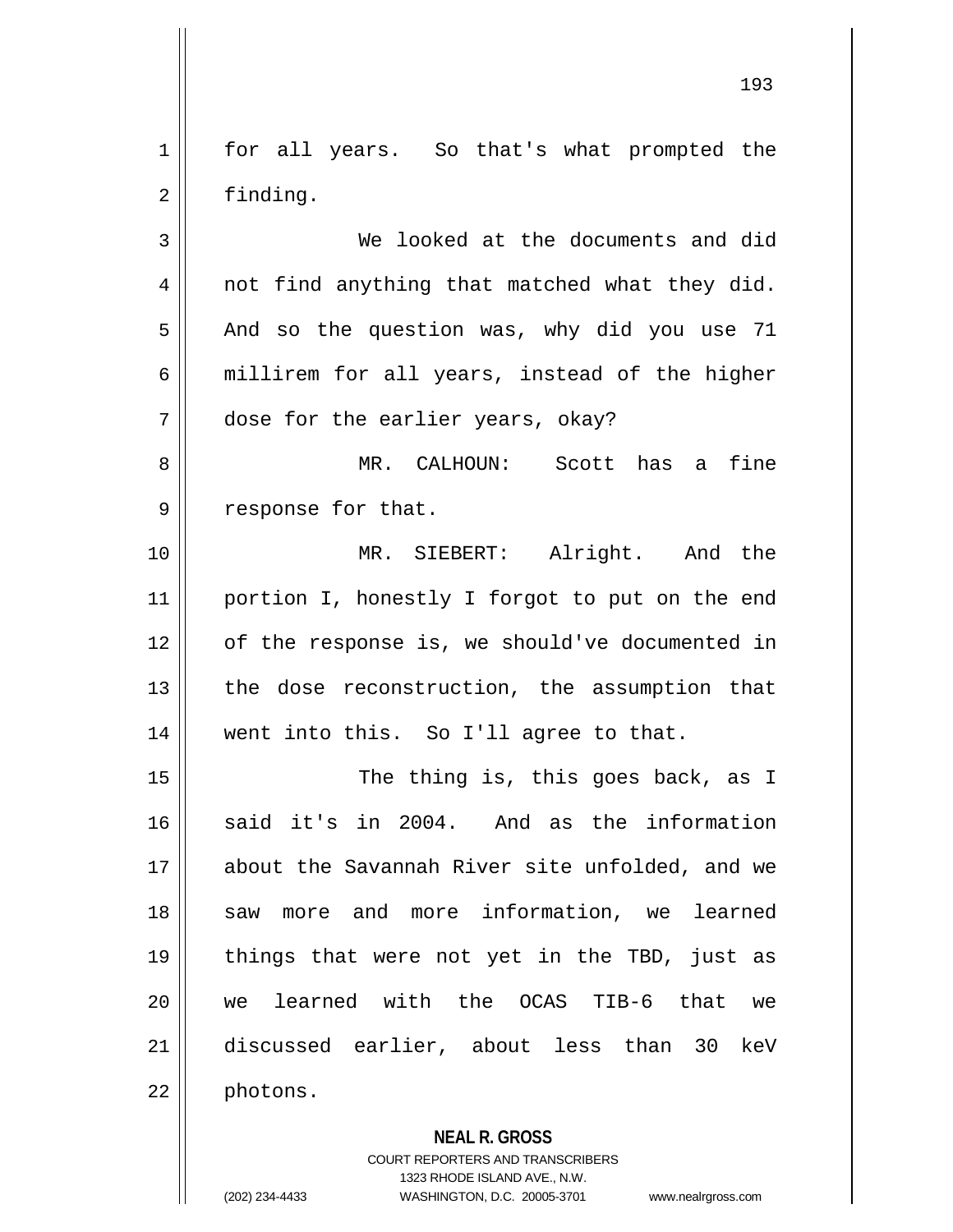**NEAL R. GROSS** COURT REPORTERS AND TRANSCRIBERS 1323 RHODE ISLAND AVE., N.W. (202) 234-4433 WASHINGTON, D.C. 20005-3701 www.nealrgross.com 1 | In tritium, what we had learned is  $2 \parallel$  the assumed MDAs that are in the TBD, which  $3 \parallel$  those values are based upon, as well as those 4 in OTIB-1, which is a maximizing methodology 5 **for Savannah River.** 6 Those were based on a thought 7 process of what Savannah River was using as a 8 | limit for calculating dose, not for actually  $9 \parallel$  being able to detect tritium in urine. 10 When we looked at the actual 11 || samples, actually the results from the actual 12 || samples, I should clarify, we had determined,  $13$  and we have actually gone in the site research 14 database and documented this in the present 15 || Savannah River TBD, not just our TBD, but the 16 site's actual TBD itself. 17 The value of one micro curie per 18 || liter is a valid MDA, back to the beginning of 19 them assessing tritium in bioassay in urine,  $20$  | to the beginning of the site. 21 || So the assumption of using five, 22 which is what the 355 millirem is based on,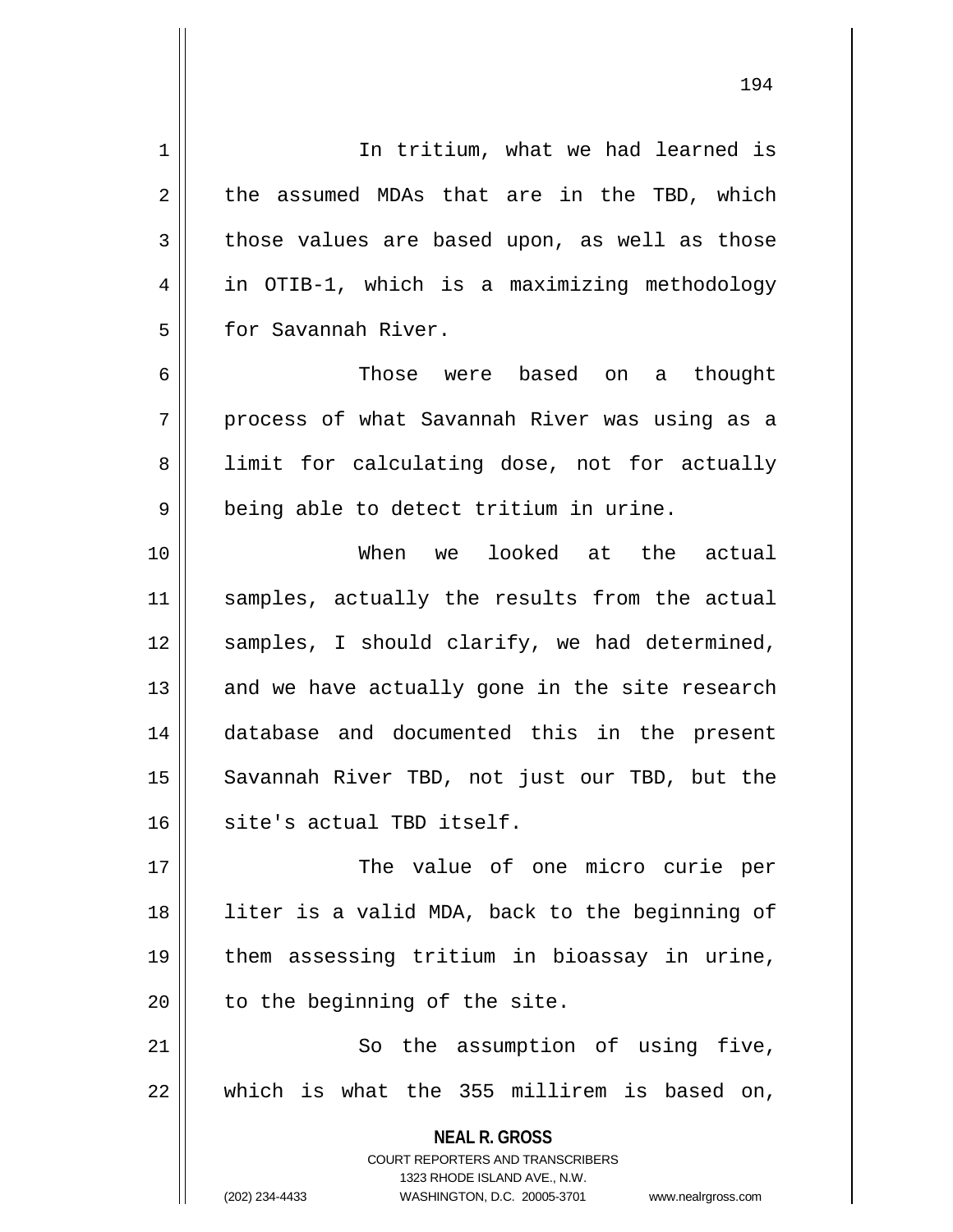1 | that's based on a five micro curie per liter 2 | detection value.

 That thought process was the fact that Savannah River didn't calculate doses  $5 \parallel$  over five, but they actually did record doses  $\parallel$  less than five, anything that was above one micro curie per liter.

8 || So the actual detection limit, as I  $9 \parallel$  said, is one micro curie per liter. This was 10 information that we had learned and 11 documentation is presently in the Savannah 12 || River DR Guidance document.

13 || And that information will be rolled 14 into the present incarnation in the Savannah 15 River Technical Basis document.

16 Now the other thing for this 17 || specific claim, as I said, we should have 18 probably stated it in the Dose Reconstruction 19 Report, but this individual did have a single 20 | tritium sample.

21 He was not totally not sampled or 22 || not monitored for tritium. He did have a

**NEAL R. GROSS**

COURT REPORTERS AND TRANSCRIBERS 1323 RHODE ISLAND AVE., N.W.

(202) 234-4433 WASHINGTON, D.C. 20005-3701 www.nealrgross.com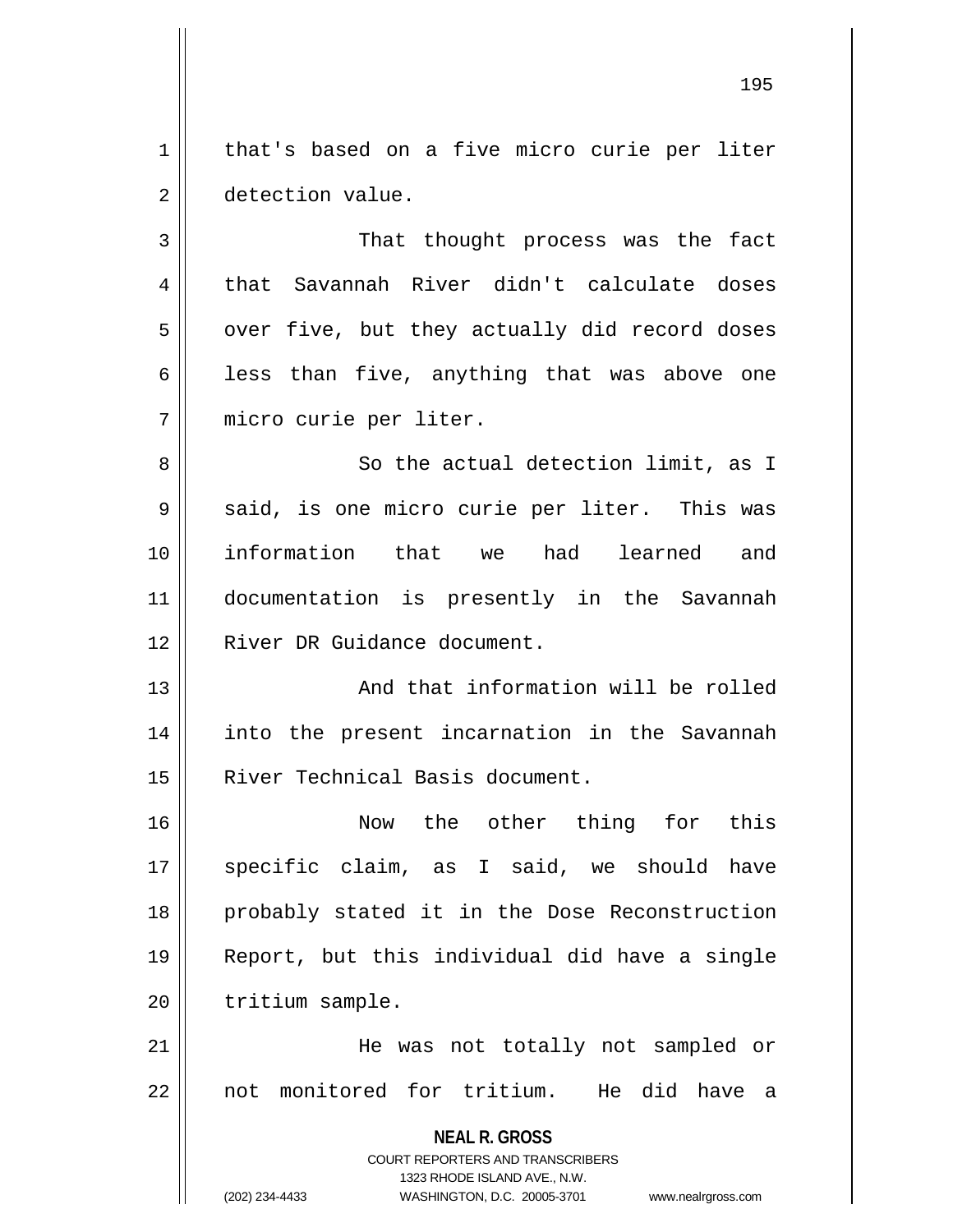**NEAL R. GROSS** COURT REPORTERS AND TRANSCRIBERS 1323 RHODE ISLAND AVE., N.W. 1 single sample in 1957. And the results for  $2 \parallel$  the 1957 tritium sample was clearly marked as  $3 \parallel$  less than one micro curie per liter. 4 || So for that year specifically, it 5 was a clear basis for it, in addition to 6  $\parallel$  knowing the additional information. So this  $7$  || is another one of those situations where we 8 aarned more as we went along and the 9 documentation is catching up. 10 CHAIRMAN GRIFFON: Yes. 11 || MR. SIEBERT: And that's probably 12 || way more information than anybody wanted. But 13 || I'd be happy to answer questions. 14 CHAIRMAN GRIFFON: I'm just a bit 15  $\parallel$  confused. Are you then going back to the 71, 16 | or whatever it is, 71 millirem assumption? 17 MR. SIEBERT: That is correct. The 18 || assumption will be 71 -19 CHAIRMAN GRIFFON: So this middle  $20 \parallel$  one  $-$ 21 MR. SIEBERT: Right, one micro  $22 \parallel$  curie per liter over the entire year, of urine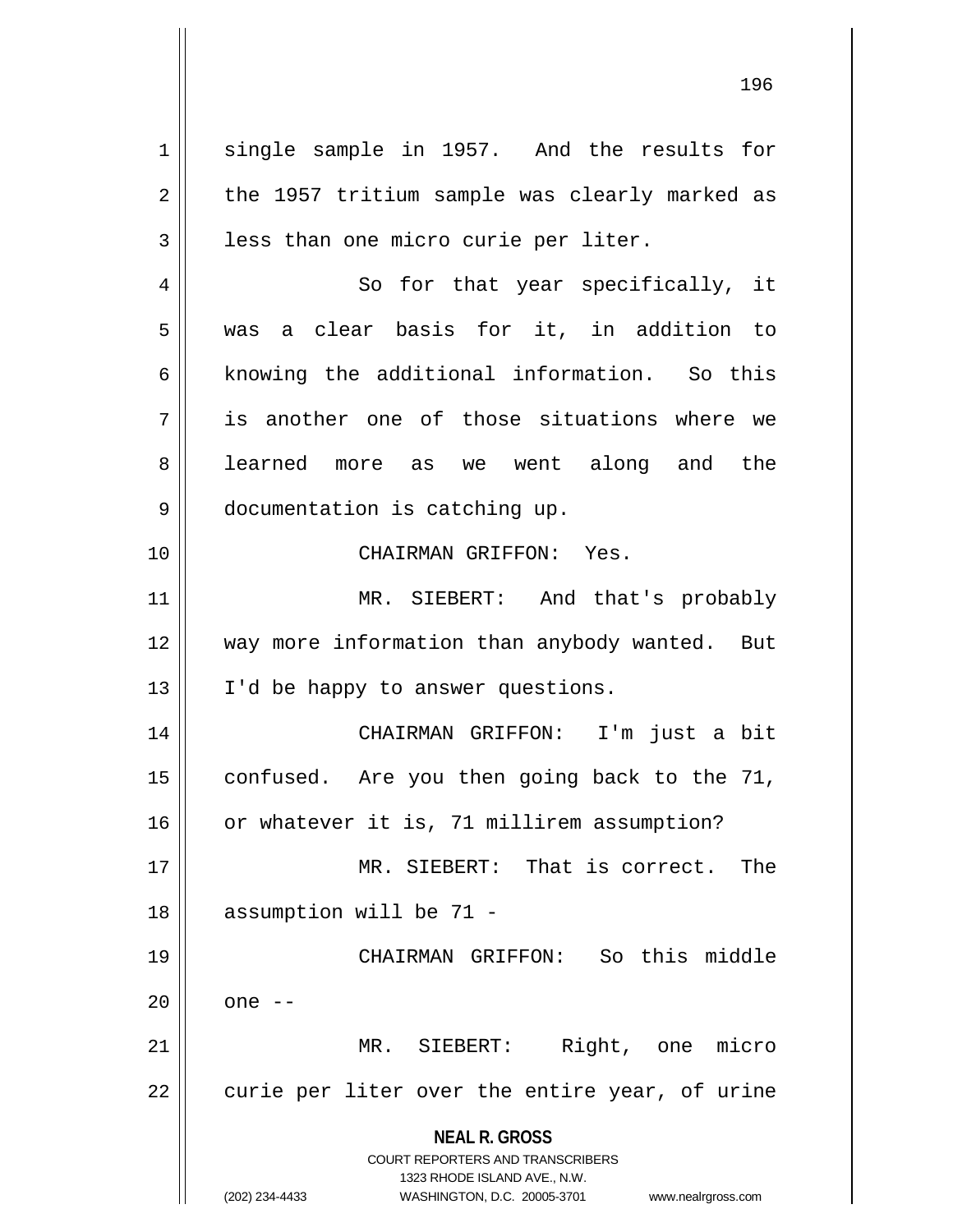**NEAL R. GROSS** COURT REPORTERS AND TRANSCRIBERS 1323 RHODE ISLAND AVE., N.W. (202) 234-4433 WASHINGTON, D.C. 20005-3701 www.nealrgross.com 1 | bioassay results, at one micro curie per liter  $2 \parallel$  over the year. The top end of that dose  $3 \parallel$  estimate is 71 millirem, which is what was  $4 \parallel$  assigned. 5 CHAIRMAN GRIFFON: But then 6 | somewhere in the middle you decided to go with 7 a more conservative 355 if someone wasn't 8 | monitored, right? 9 MR. FARVER: Well, apparently that 10 was some time before 2004. 11 | CHAIRMAN GRIFFON: Oh, okay. 12 MR. SIEBERT: Right, that was in 13 || the original Savannah River TBD. 14 MR. FARVER: And I believe it's 15 || still in the Savannah River TBD. 16 || MR. SIEBERT: That is correct. It 17 is still in the version that came out in 2005. 18 I can't speak to why that information didn't 19 get into the last version update. But I know 20 it's on the TBD's author's desk as we speak. 21 || Because I ensure that he has that information. 22 MR. FARVER: So you knew this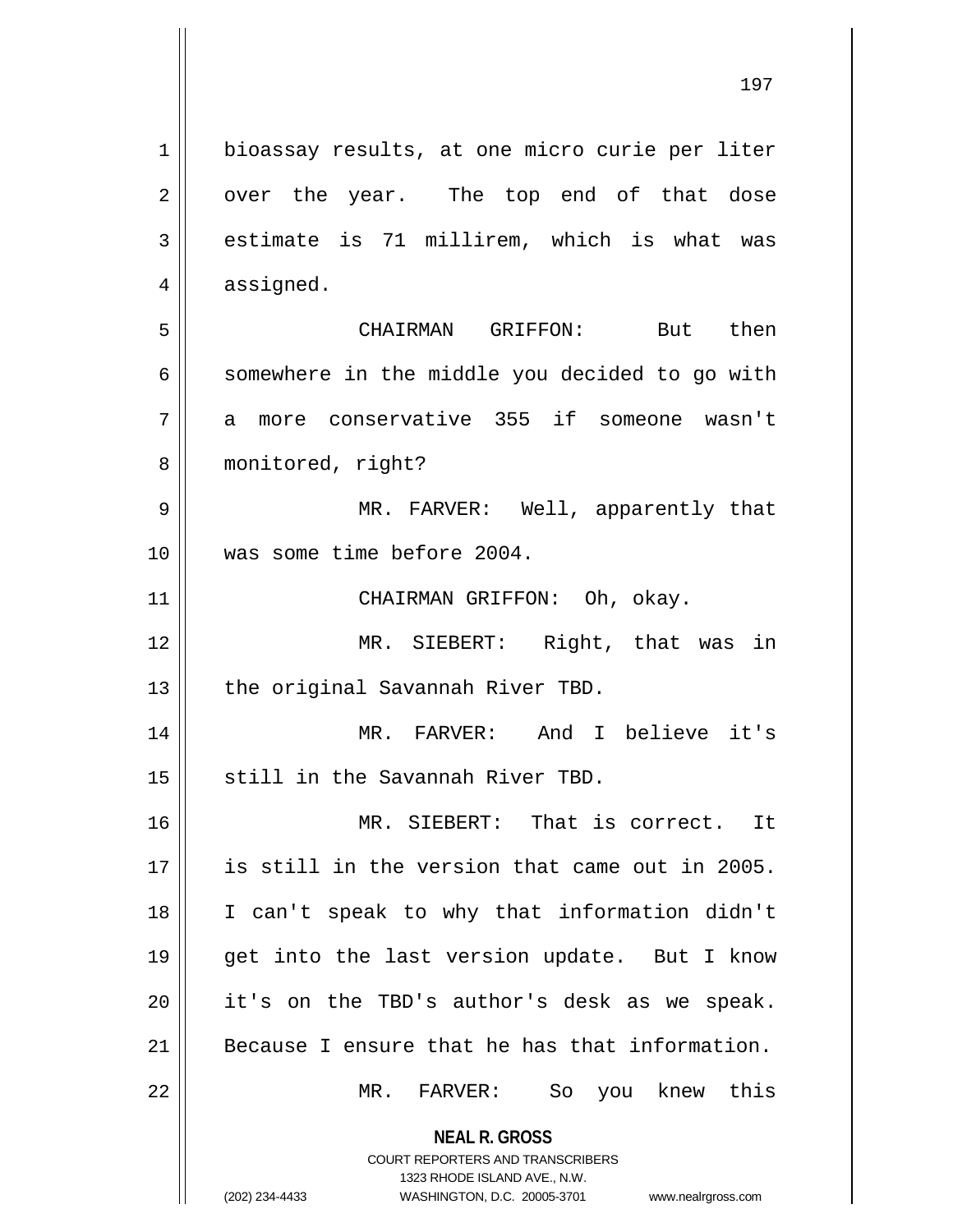**NEAL R. GROSS** COURT REPORTERS AND TRANSCRIBERS 1323 RHODE ISLAND AVE., N.W. (202) 234-4433 WASHINGTON, D.C. 20005-3701 www.nealrgross.com 1 | information back in 2004, because you were 2 || apparently doing dose reconstructions that  $3 \parallel$  way, it's 2012 and it's still not in the TBD. 4 MR. CALHOUN: Well, the TBD hasn't 5 been revised since 2005. And it should've 6 | been, but as you know Savannah River is one of 7 || those sites where we've been going back and 8 || forth, and back and forth with the Board on 9 || TBD issues. 10 And so until we get some 11 understanding of where we're going to go with 12 || that, we don't change it. Whether that's a 13 good excuse or not, that's why we haven't 14 | changed it. 15 MR. FARVER: But supposedly the 16 information is in a DR guide? 17 MR. CALHOUN: Yes. 18 || MR. FARVER: Okay. 19 CHAIRMAN GRIFFON: Was the DR guide  $20$ 21 MR. SIEBERT: Correct. 22 CHAIRMAN GRIFFON: -- in with the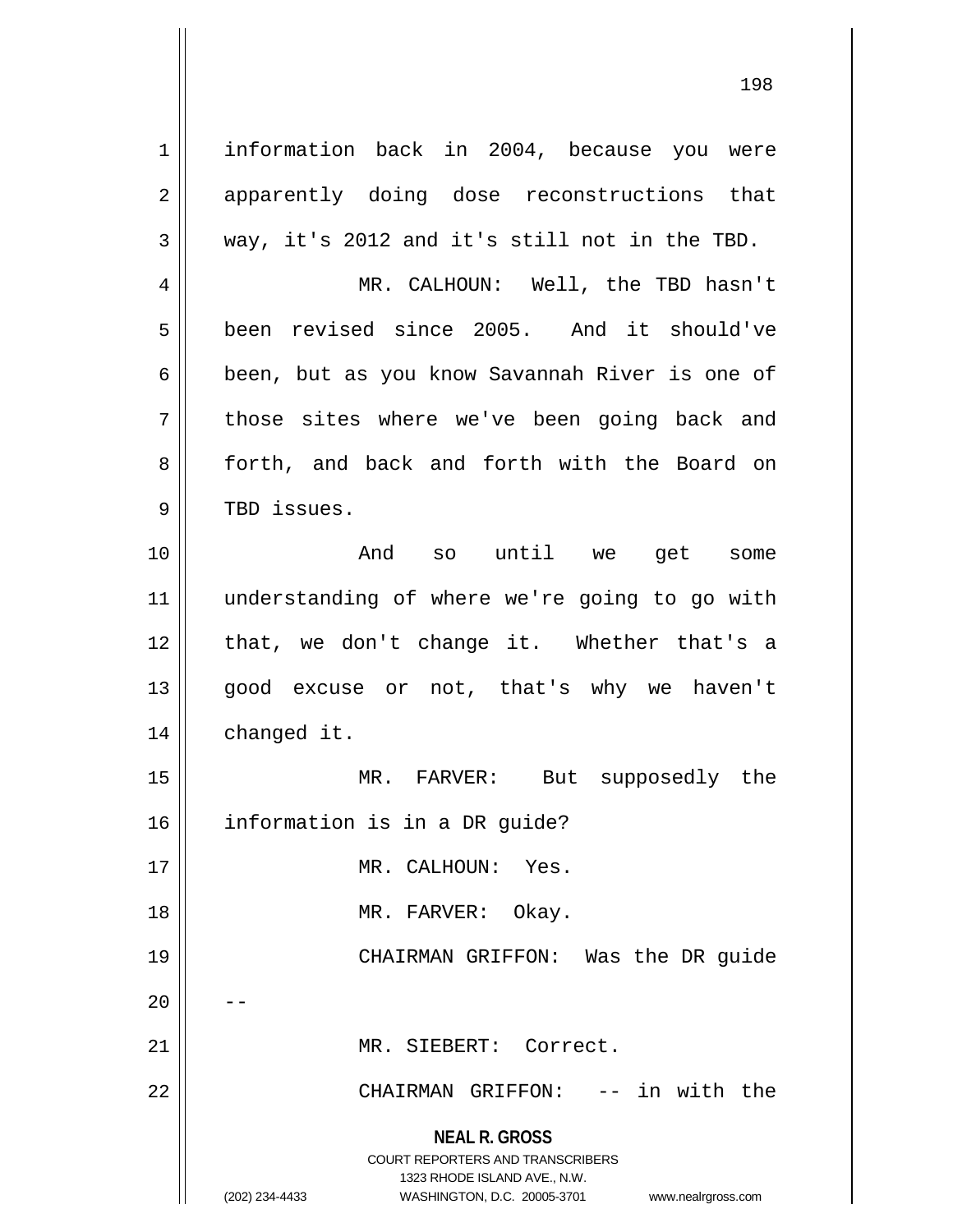**NEAL R. GROSS** COURT REPORTERS AND TRANSCRIBERS 1323 RHODE ISLAND AVE., N.W. (202) 234-4433 WASHINGTON, D.C. 20005-3701 www.nealrgross.com 199  $1 \parallel$  case? 2 MR. SIEBERT: There was no DR  $3 \parallel$  quidance like that, remember we --4 | CHAIRMAN GRIFFON: Back in 2004,  $5 \parallel$  yes, got you. 6 MR. FARVER: So now if this happens 7 again on a Savannah River case, there should  $8 \parallel$  be a DR guide there and it should explain it? 9 MR. SIEBERT: That is correct. 10 MR. FARVER: Okay, because I know 11 || this finding comes up over and over. 12 MR. SIEBERT: Yes, that should, 13 || once we hit the more recent claims, that will  $14$  | go away. 15 MR. FARVER: I don't know the years 16 || of the cases. But I remember this multiple 17 || times, this finding. Because we just had no 18 idea why you kept assigning 71 millirem all 19 the time. So now we'll look for the DR guide  $20$   $\parallel$  to be in with  $-$ 21 || MR. KATZ: And if we go ahead with  $22 \parallel$  the, which we will be doing, going ahead with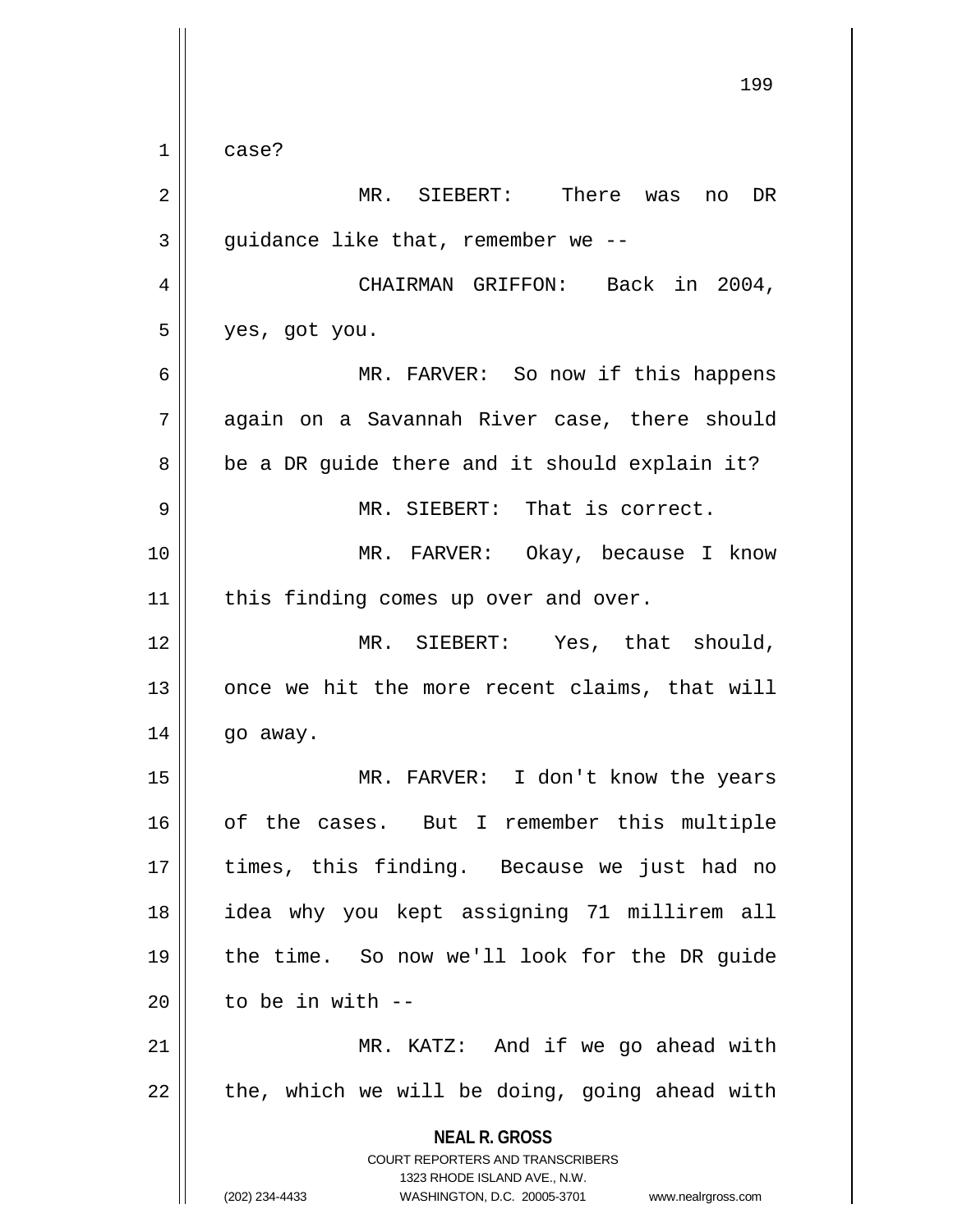**NEAL R. GROSS** COURT REPORTERS AND TRANSCRIBERS 1323 RHODE ISLAND AVE., N.W. (202) 234-4433 WASHINGTON, D.C. 20005-3701 www.nealrgross.com 1 || site-specific bunching, then you're going to 2 a have a bunch of more recent SRS cases where  $3 \parallel$  hopefully you'll see a difference. 4 || MR. FARVER: Hopefully. 5 CHAIRMAN GRIFFON: Because at Ted's  $6 \parallel$  to default, 13 sets. 7 MR. STIVER: Now which set was this 8 l one from? 9 MR. FARVER: Oh, you ask tough 10 questions. 11 MR. KATZ: It doesn't really 12 matter, it's 2004. 13 MR. STIVER: Yes, but it's still a 14 || set 10 to 13. 15 MR. SIEBERT: This is in the 12th  $16$  set. 17 MR. KATZ: This is in the 12th set. 18 Oh, wait, so, oh, okay. And it's that old, 19 both sets? 20 MR. SIEBERT: It's just a very old  $21$  claim in the 12th set because it had a, I  $22$  | believe it was placed in there because it had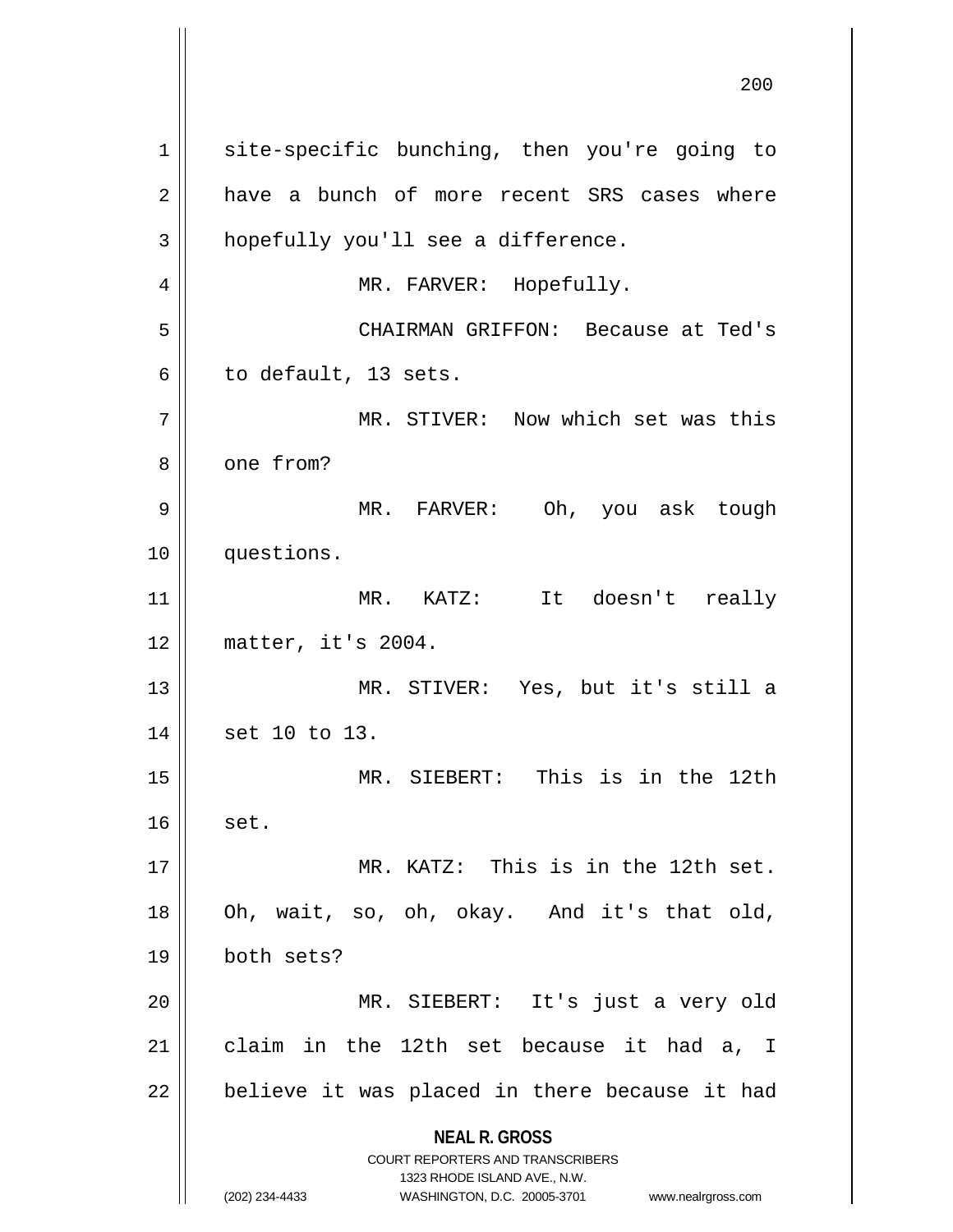**NEAL R. GROSS** COURT REPORTERS AND TRANSCRIBERS 1323 RHODE ISLAND AVE., N.W. (202) 234-4433 WASHINGTON, D.C. 20005-3701 www.nealrgross.com  $1 \parallel$  44.43 percent PoC. And at that time we were, 2 || you guys were scrambling to find basically 45  $3 \parallel$  to 52 percent claimed. 4 MR. FARVER: Okay, Mark wanted to  $5 \parallel$  stop. 6 MEMBER MUNN: Yes. He's not the  $7 \parallel$  only one. 8 MR. KATZ: Well, it's noon anyway. 9 MEMBER MUNN: It is. 10 MR. KATZ: So we'll try to get 11 | started fairly promptly at 1:00. 12 || MR. SIEBERT: Very good. 13 || MR. KATZ: Thanks everyone on the 14 | line. And we'll reconnect at 1:00. 15 (Whereupon, the meeting in the 16 above-entitled matter went off the record at  $17 || 12:00 p.m.$  and resumed at  $1:03 p.m.$ 18 19 20 21 22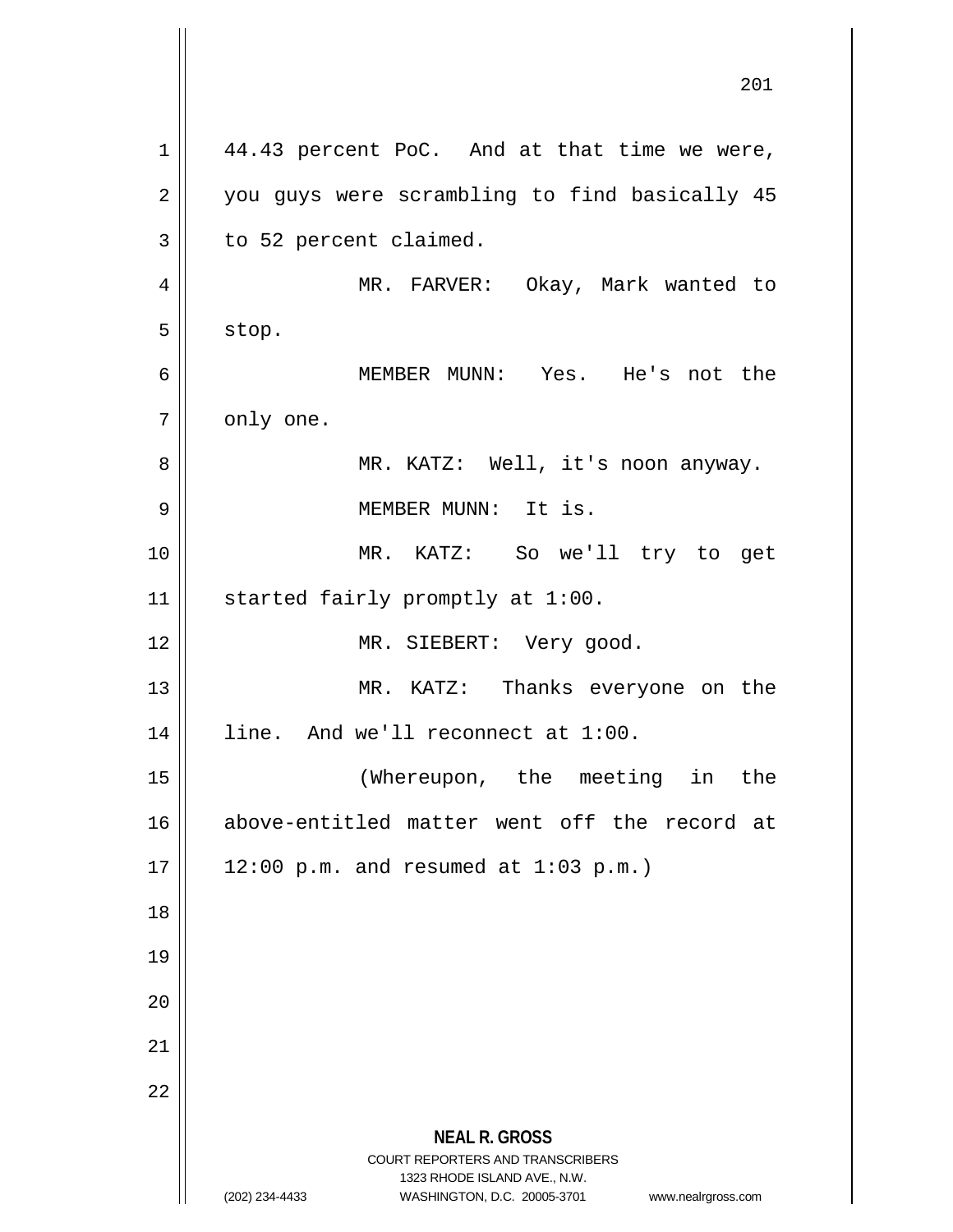|                | 202                                                                                                                                                             |
|----------------|-----------------------------------------------------------------------------------------------------------------------------------------------------------------|
| $\mathbf{1}$   |                                                                                                                                                                 |
| $\overline{a}$ |                                                                                                                                                                 |
| $\mathfrak{Z}$ |                                                                                                                                                                 |
| $\overline{4}$ |                                                                                                                                                                 |
| 5              |                                                                                                                                                                 |
| $\epsilon$     |                                                                                                                                                                 |
| $\sqrt{ }$     |                                                                                                                                                                 |
| 8              |                                                                                                                                                                 |
| 9              |                                                                                                                                                                 |
| $10$           |                                                                                                                                                                 |
|                |                                                                                                                                                                 |
| $11\,$         |                                                                                                                                                                 |
| 12             |                                                                                                                                                                 |
| 13             |                                                                                                                                                                 |
| 14             | A-F-T-E-R-N-O-O-N S-E-S-S-I-O-N                                                                                                                                 |
| 15             | $1:03$ p.m.                                                                                                                                                     |
| 16             | Alright, we are<br>$KATZ$ :<br>$MR$ .                                                                                                                           |
| 17             | reconvening after lunch break, the<br>Dose                                                                                                                      |
| 18             | Reconstruction Subcommittee Advisory Board on                                                                                                                   |
| 19             | Radiation and Worker Health. And let me just                                                                                                                    |
| 20             | check on the line and see if we have<br>Dave                                                                                                                    |
| 21             | Richardson.                                                                                                                                                     |
| 22             | have you back?<br>David<br>Do<br>we                                                                                                                             |
|                | <b>NEAL R. GROSS</b><br>COURT REPORTERS AND TRANSCRIBERS<br>1323 RHODE ISLAND AVE., N.W.<br>(202) 234-4433<br>WASHINGTON, D.C. 20005-3701<br>www.nealrgross.com |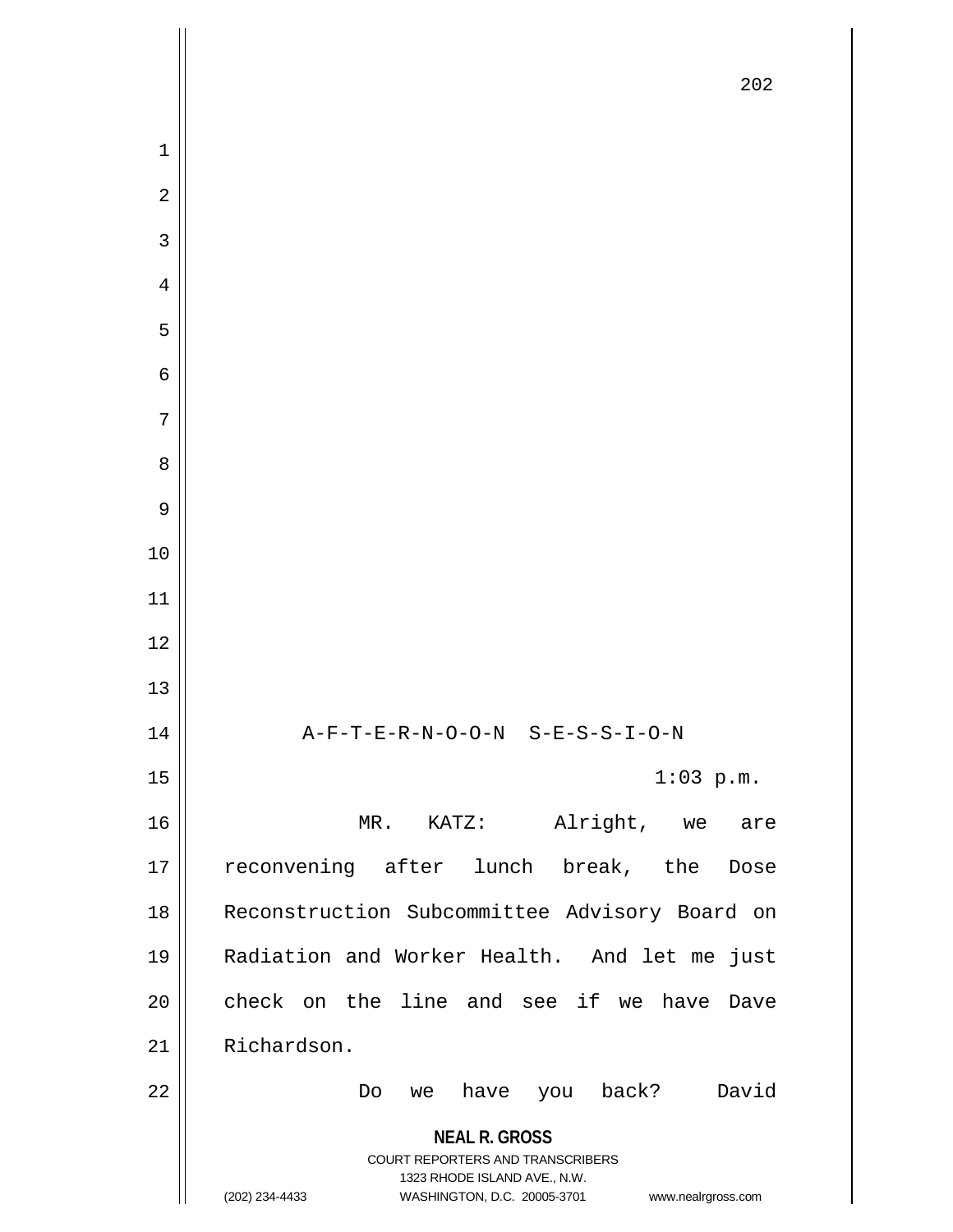1 Richardson?

| $\overline{2}$ | (No response.)                                                                                                                                                         |
|----------------|------------------------------------------------------------------------------------------------------------------------------------------------------------------------|
| 3              | MR. KATZ: Okay, well, I've got                                                                                                                                         |
| 4              | that line up, I believe. If he sent me an                                                                                                                              |
| 5              | email. I actually told him that if the line                                                                                                                            |
| 6              | wasn't working to email you because I don't                                                                                                                            |
| 7              | track my BlackBerry, my emails. I think I                                                                                                                              |
| 8              | gave him you and John or you and Doug's,                                                                                                                               |
| 9              | Stiver.                                                                                                                                                                |
| 10             | MEMBER KOTELCHUCK: Dave Kotelchuck                                                                                                                                     |
| 11             | here.                                                                                                                                                                  |
| 12             | MR. KATZ: Oh, welcome back.                                                                                                                                            |
| 13             | So anyway, do you want to start?                                                                                                                                       |
| 14             | CHAIRMAN GRIFFON: Yes, let's                                                                                                                                           |
| 15             | proceed. We left off on, just going to finish                                                                                                                          |
| 16             | this attempt at 13th set Grouping A, and I                                                                                                                             |
| 17             | think we have two cases left. We're on 309.1,                                                                                                                          |
| 18             | and I'll turn it over to Doug.                                                                                                                                         |
| 19             | MR. FARVER: Okay, 309.1. It's a                                                                                                                                        |
| 20             | General Atomics case and a lengthy response,                                                                                                                           |
| 21             | and I'll try and make it a little briefer.                                                                                                                             |
| 22             | The employee worked at General Atomics.<br><b>DOL</b>                                                                                                                  |
|                | <b>NEAL R. GROSS</b><br><b>COURT REPORTERS AND TRANSCRIBERS</b><br>1323 RHODE ISLAND AVE., N.W.<br>(202) 234-4433<br>WASHINGTON, D.C. 20005-3701<br>www.nealrgross.com |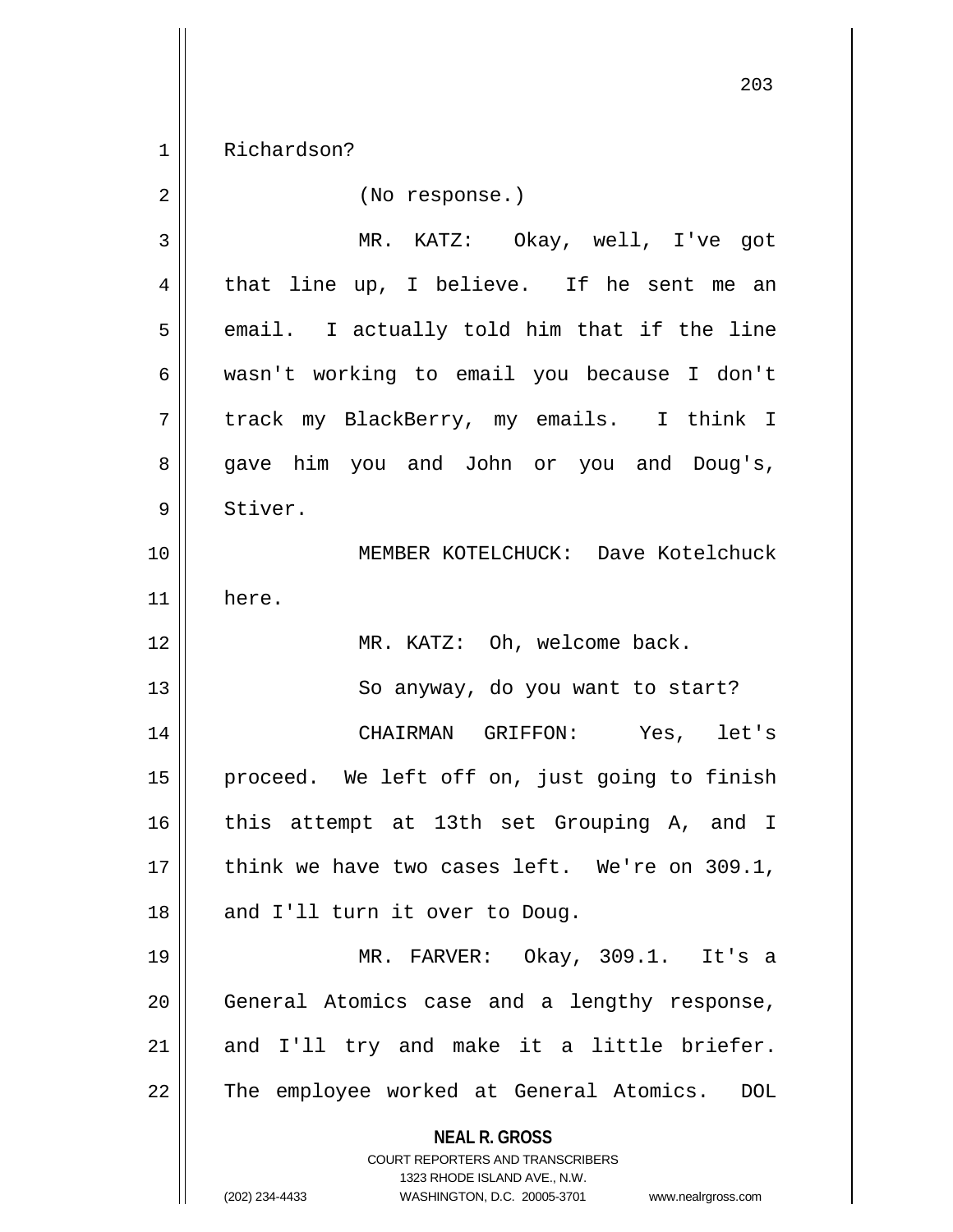did their confirmation of employment and 2 | received a letter back from General Atomics  $3 \parallel$  saying, yes, the individual worked here on  $4 \parallel$  such-and-such a date. The dose reconstruction was performed. Well, let's check on that and  $6 \parallel$  find out what date it was performed. MR. SIEBERT: In mid-2009. MR. FARVER: Okay, so it was done in 2009. Part of the concern is that it was a cancer that should have fell under the SEC for General Atomics. It was pancreatic cancer. The employee did work there during that time 13 || period. There was a memo from the DOL

15 claims examiner that said, because the 16 employee does not have qualifying employment 17 at General Atomics, that is, we did not 18 || receive evidence to show that the employee was 19 employed at the requisite work locations at 20 General Atomics to satisfy the SEC 21 eligibility. So it wasn't whether the 22 | employee worked at General Atomics, it was did

## **NEAL R. GROSS** COURT REPORTERS AND TRANSCRIBERS 1323 RHODE ISLAND AVE., N.W.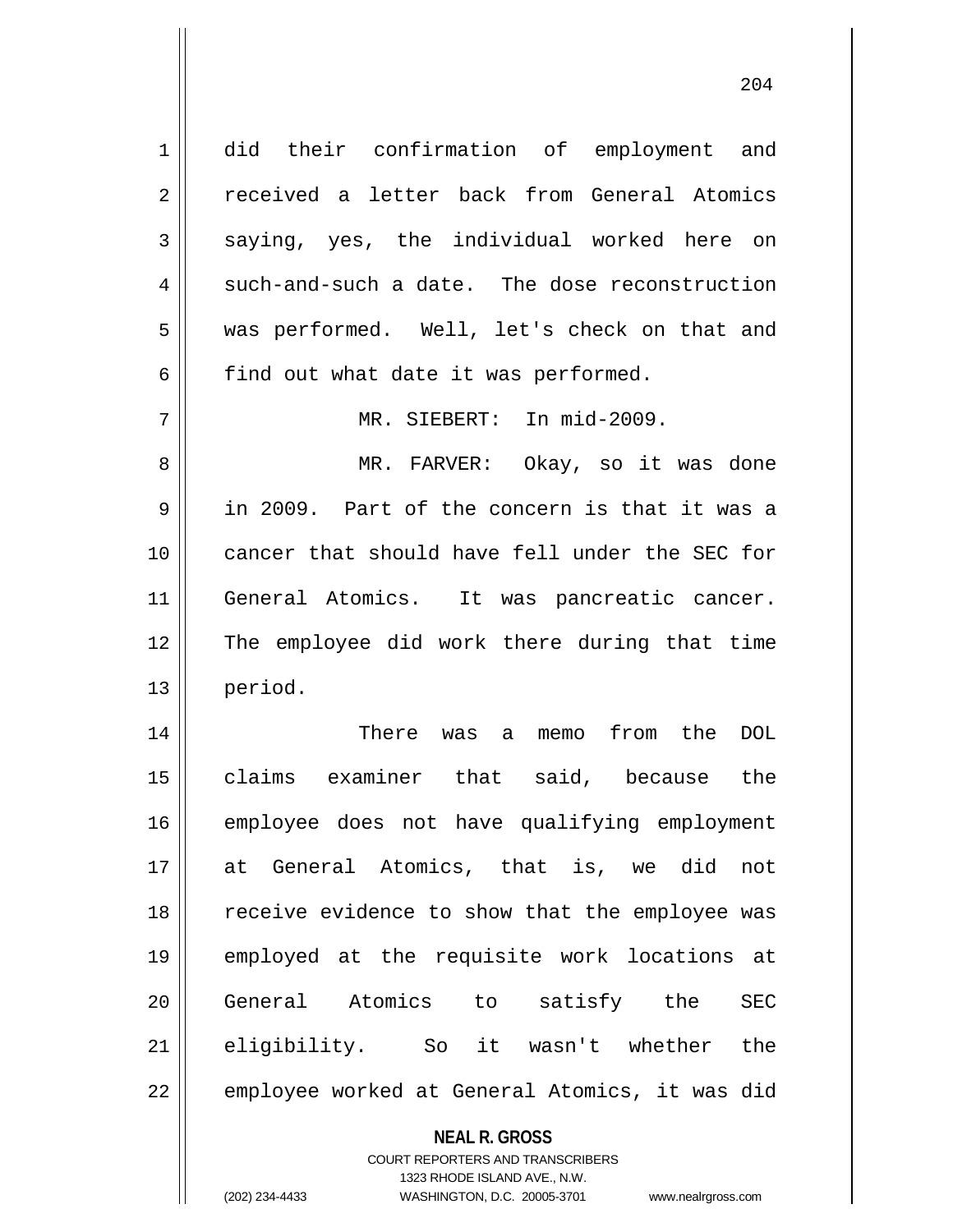1 | they work at a specific location that was 2 | denied, apparently.

3 The problem is, DOL never asked 4 | what location the employee worked at. All  $5 \parallel$  they asked for are for dates. They didn't ask 6 for a specific location. So what they 7 received back was a memo from the people at 8 General Atomics with the date. And the person 9 also, the Human Resources person also says if 10 || you have any further questions, please contact 11 || me at, and gives a email, fax, everything.

 Okay, if you have a question about a location and you have a person's name and number, why don't you just contact them? And 15 || apparently that was never done, and they denied the person's SEC claim because of they never received the information, the work 18 || location. So that's the basis of the finding.

19 And also that in reviewing the 20 || records someone, while doing their dose 21 || reconstruction, should have come across this  $22$  || and at least said, hey, something's wrong

## **NEAL R. GROSS**

COURT REPORTERS AND TRANSCRIBERS 1323 RHODE ISLAND AVE., N.W. (202) 234-4433 WASHINGTON, D.C. 20005-3701 www.nealrgross.com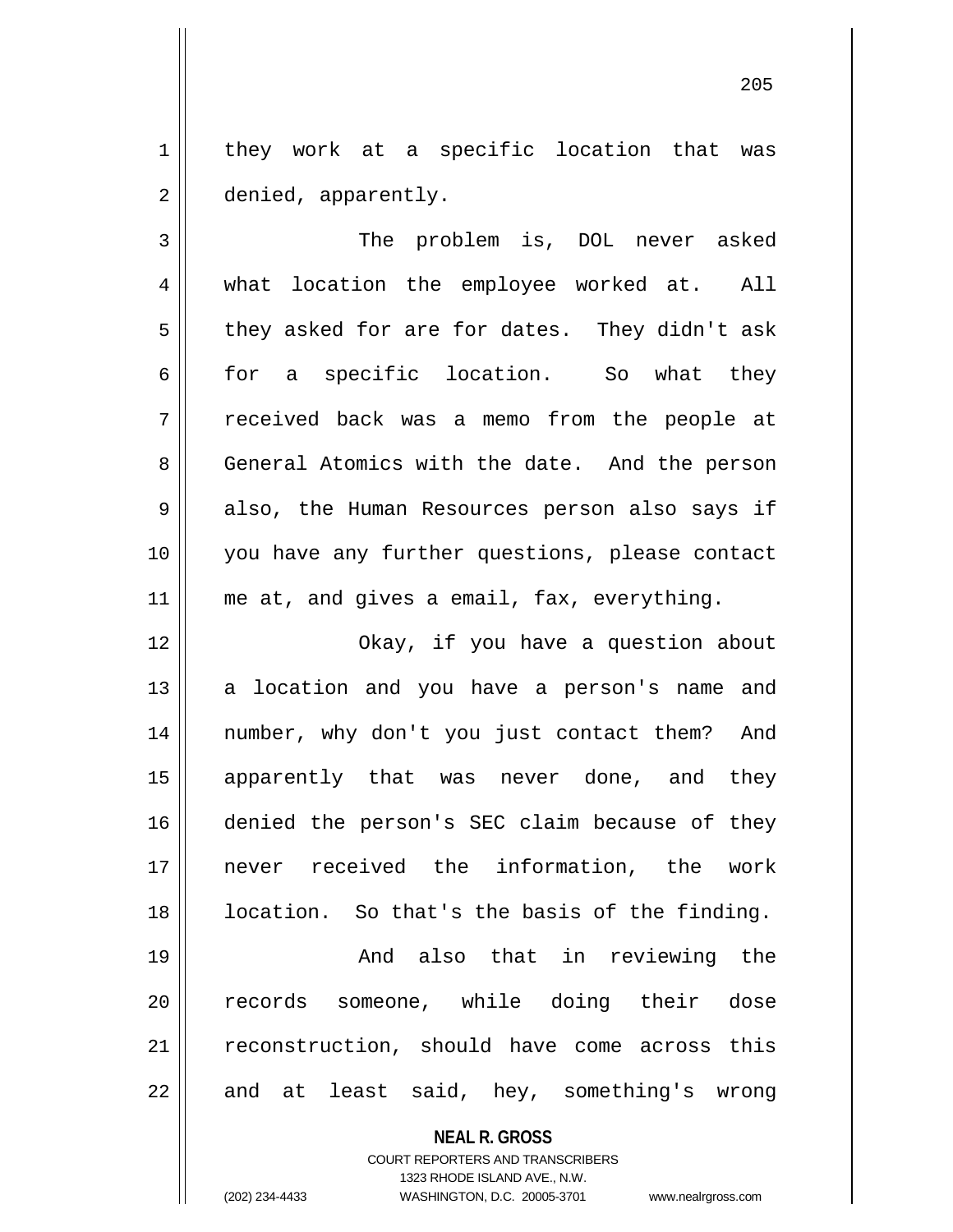**NEAL R. GROSS** COURT REPORTERS AND TRANSCRIBERS 1323 RHODE ISLAND AVE., N.W. here. CHAIRMAN GRIFFON: And I think you're right that you wrote a DOL NIOSH, I  $4 \parallel$  mean this is -- MR. KATZ: It's a DOL -- MR. CALHOUN: It's a DOL completely. MR. FARVER: Well, not completely, because the dose reconstructor should be reviewing these records. And if they come across something that is wrong they have an 12 | obligation to bring it to someone's attention. You can't just put your head in the ground and || say it's not -- MR. CALHOUN: It's got to be absolutely clear. Like if I get an ICD-9 code that's 172 and it's described as prostate 18 || cancer, I'll call them. In this case they may have another reason for it. 20 || MR. FARVER: Okay, they might. But 21 || if you're doing a person's dose reconstruction you have an obligation to say, I think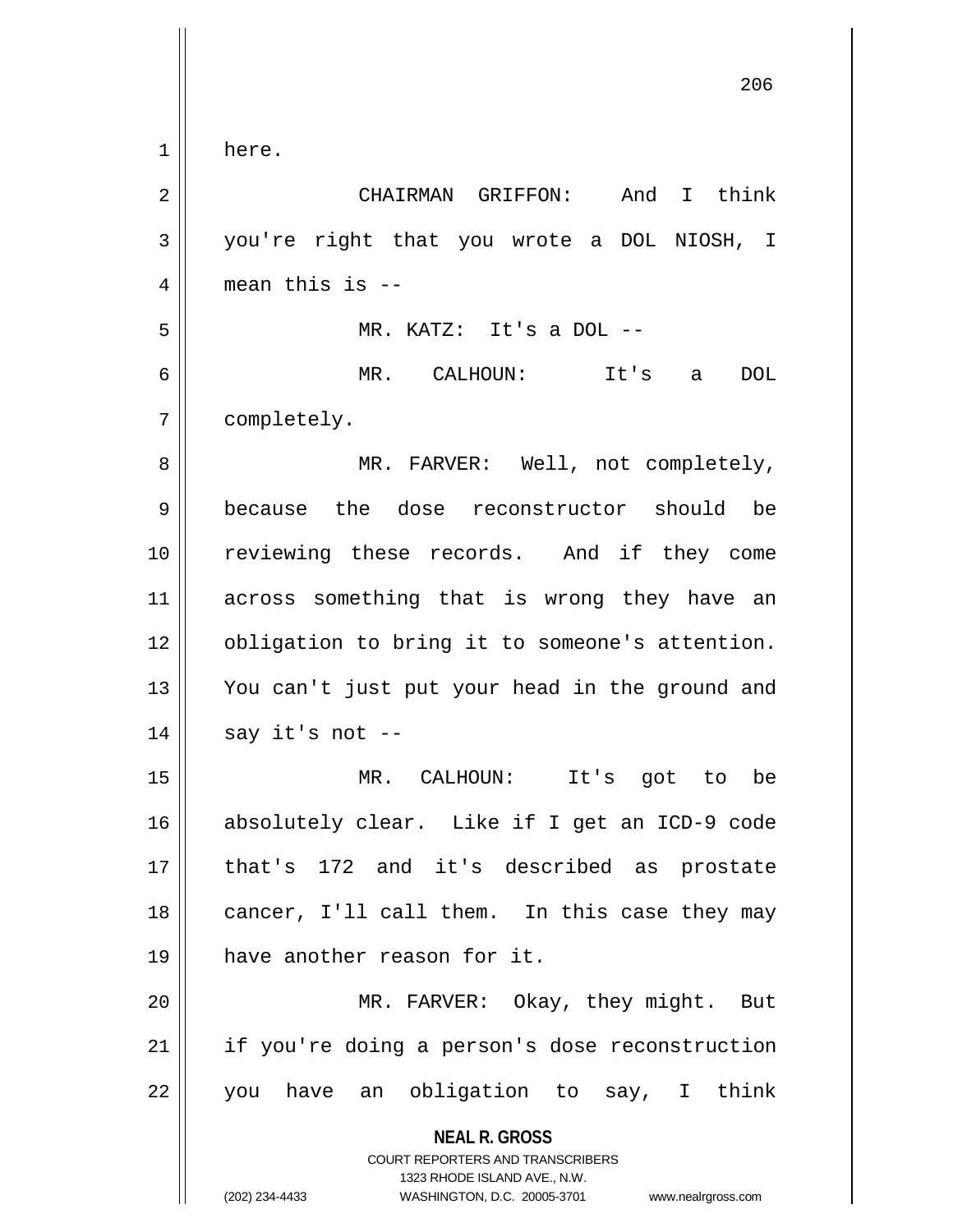**NEAL R. GROSS** COURT REPORTERS AND TRANSCRIBERS 1323 RHODE ISLAND AVE., N.W. (202) 234-4433 WASHINGTON, D.C. 20005-3701 www.nealrgross.com 1 something's wrong, and you ask a question.  $2 \parallel$  You can't just stick your head in the --3 MR. CALHOUN: You know, I hate to  $4 \parallel$  start now but, the second part this way --5 || MR. FARVER: Okay. 6 MR. CALHOUN: -- but that's just 7 not our issue. It's not. 8 MEMBER MUNN: Doesn't the CATI ask 9 | that specific question? 10 MR. CALHOUN: We ask those 11 questions but when Labor makes the 12 determination they may have a reason that we 13 don't even know about. 14 MEMBER MUNN: Yes, I know. You  $15$  | can't do anything when the DOL says something. 16 || But my question was whether or not this 17 employee didn't give the information that 18 || should have been. 19 MR. CALHOUN: Yes, I don't know  $20$  | that apparently. 21 MR. FARVER: Let's see if it was  $22$  | the employee or if it was survivors.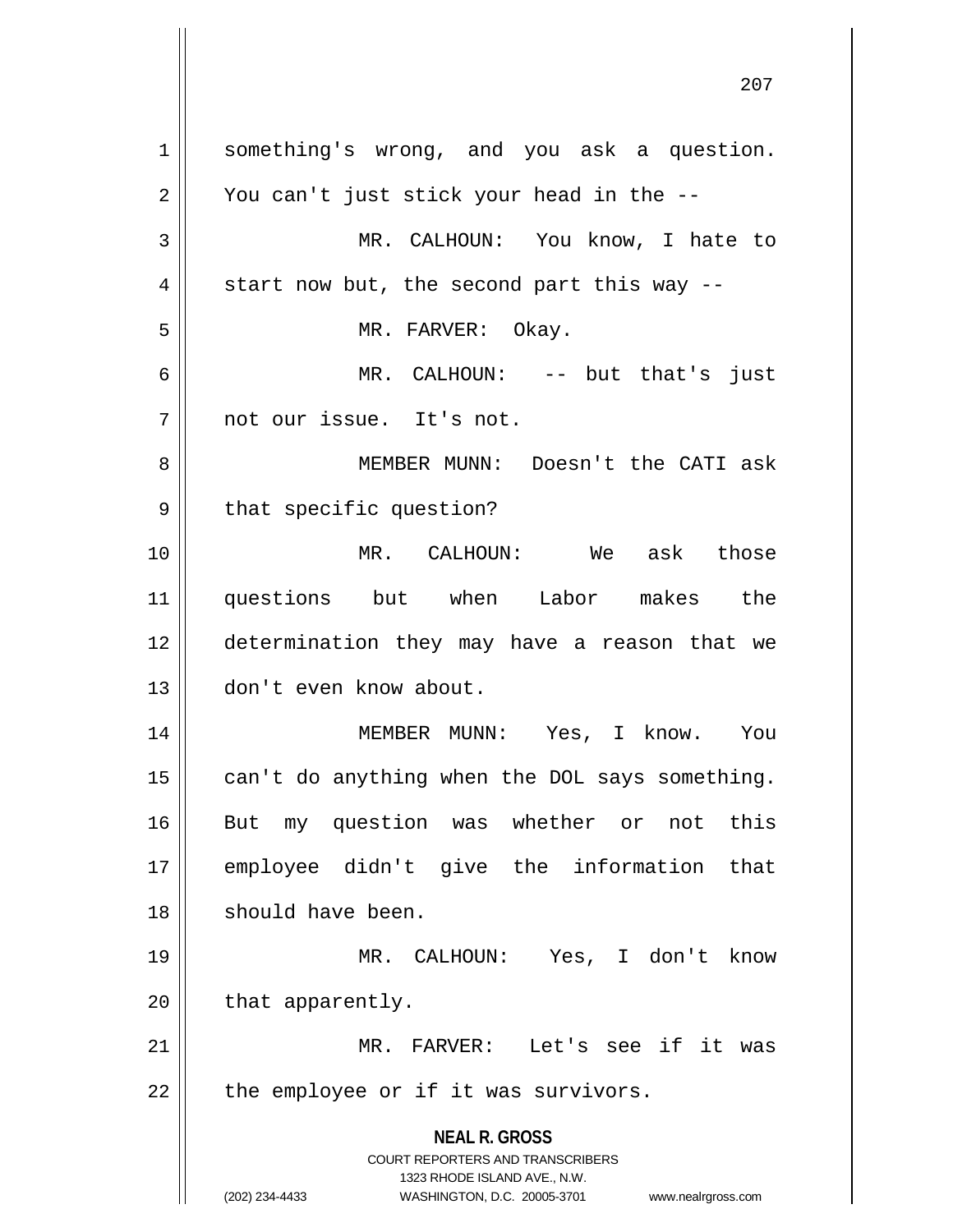**NEAL R. GROSS** COURT REPORTERS AND TRANSCRIBERS 1323 RHODE ISLAND AVE., N.W. (202) 234-4433 WASHINGTON, D.C. 20005-3701 www.nealrgross.com 1 | CHAIRMAN GRIFFON: I mean if they 2 didn't have the information, wouldn't DOL  $3 \parallel$  conclude that they didn't have --4 MR. SIEBERT: The CATI is conducted  $5 \parallel$  by a survivor. 6 MR. KATZ: It's not an employee. 7 CHAIRMAN GRIFFON: I mean wouldn't 8 || they conclude that they didn't have enough 9 || information to implement the Class, the Class 10 Definition? I mean if there wasn't 11 || information about where the person worked and 12 || yet the definition requires knowing something 13 about work location, how could DOL make a 14 decision? I know this is not a NIOSH issue. 15 MR. KATZ: I don't even know what 16 || the Class Definition is for General Atomics. 17 MR. CALHOUN: I'll find it out. 18 MR. FARVER: I think it refers to 19  $\parallel$  specific locations at the  $-$ 20 MR. SIEBERT: Doug, this is Scott.  $21$  | If you want me to read the whole thing I will,  $22$  || but it's basically a listing of facilities on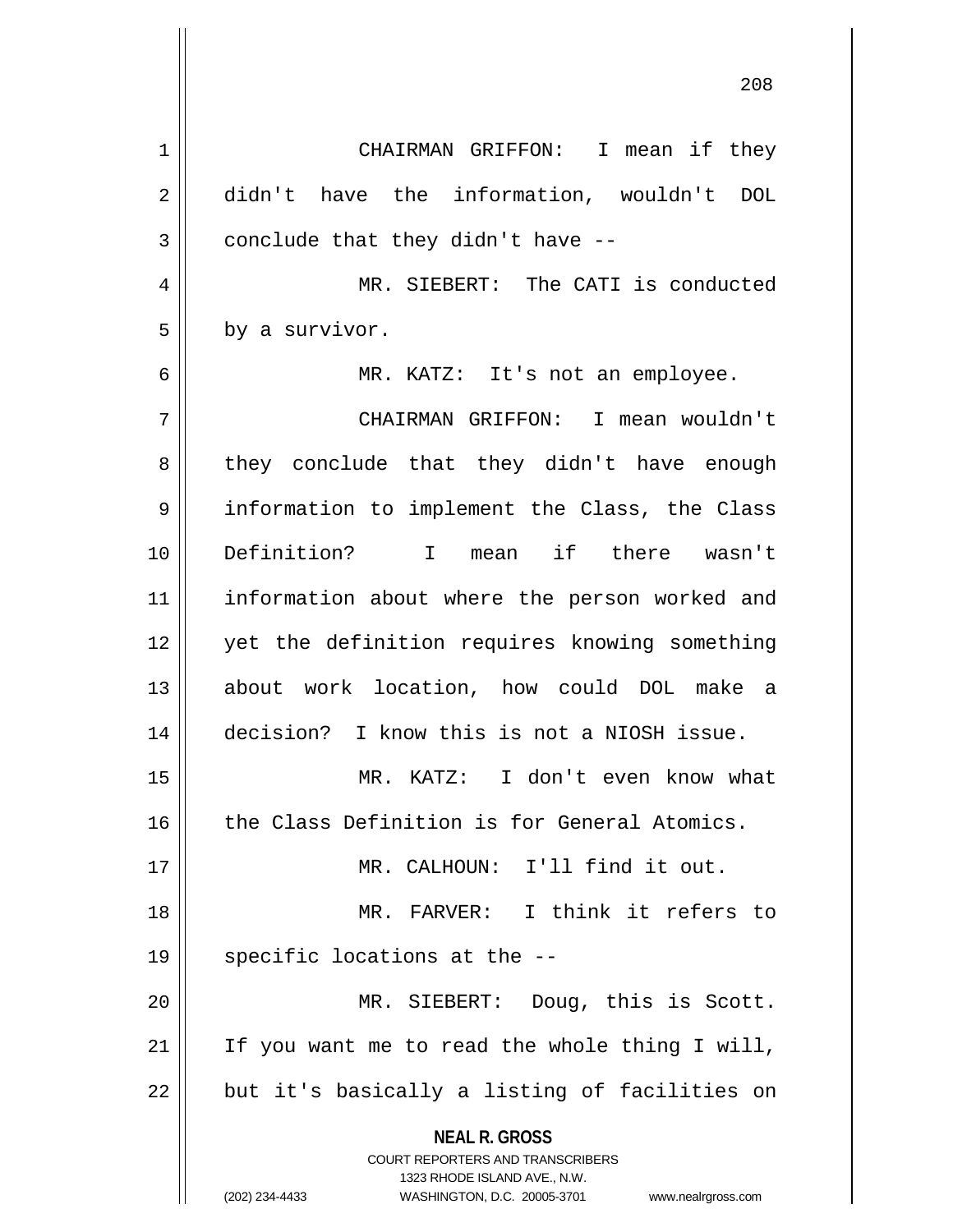**NEAL R. GROSS** COURT REPORTERS AND TRANSCRIBERS 1 | the General Atomic facilities that qualify  $2 \parallel$  them for covered employment and, I'm sorry, 3 | for the SEC. 4 MR. KATZ: Anyway, if DOL has had 5 correspondence with the claimant on the issue 6 and they still refer it to us, it's our job to 7 do the dose reconstruction, and it's not our 8 || job to interrogate them about why they 9 determined that it's still a dose 10 reconstruction case and not an SEC case. 11 Really, I mean if we receive some 12 correspondence as part of the case file,  $13$  | that's fine, but  $-$ 14 || MR. FARVER: Well, we did. 15 MR. KATZ: -- it's DOL's. I 16 understand, but it's DOL's. We don't know 17 what kind of phone conversations or what-have-18 you they had as well with the survivor, but 19  $\parallel$  they've made this determination assumedly. 20 MR. FARVER: It really has nothing 21 to do with the survivor. It has to do with 22 | determining the work location.

1323 RHODE ISLAND AVE., N.W.

209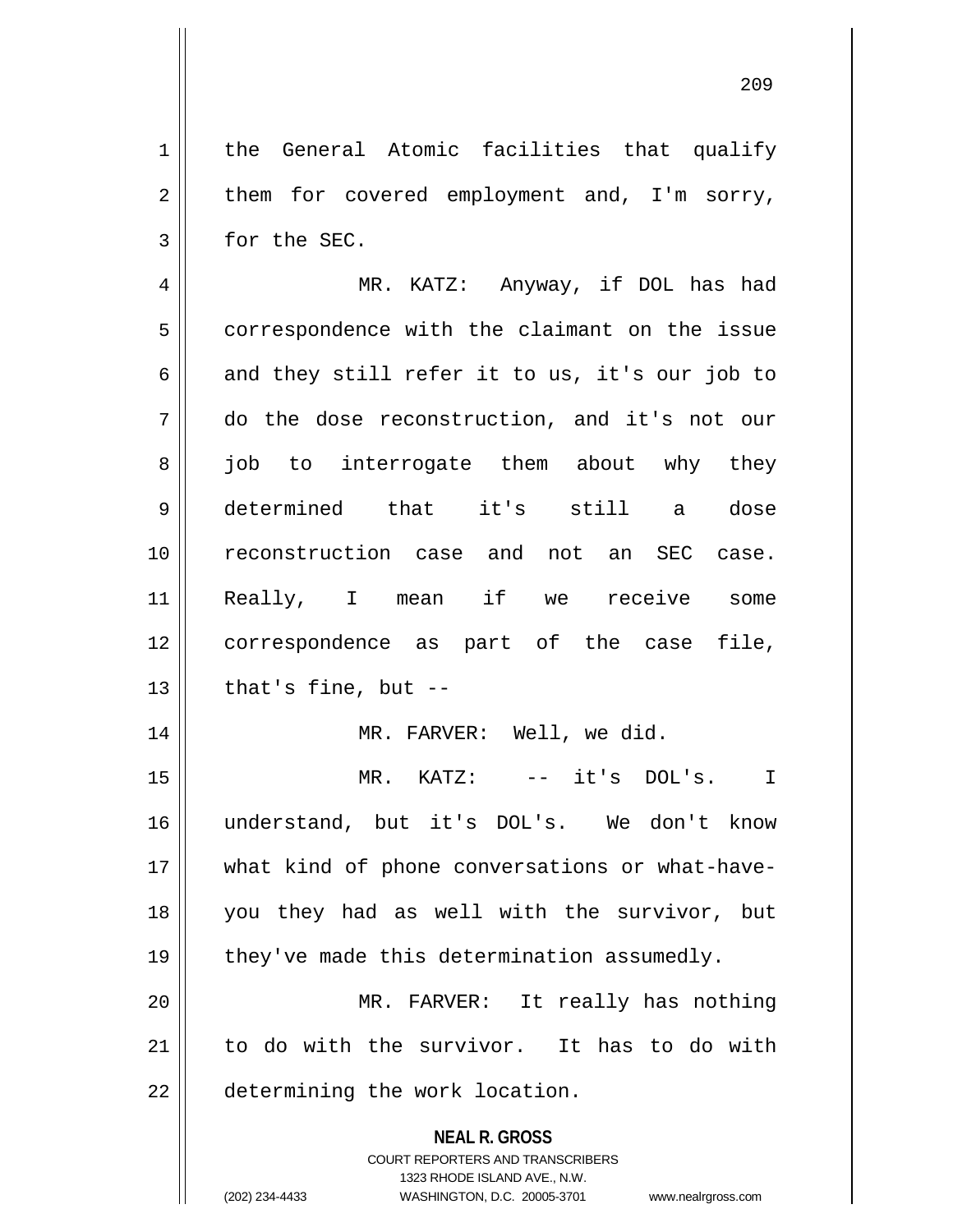|    | 210                                                                 |
|----|---------------------------------------------------------------------|
| 1  | MR. KATZ: I understand.                                             |
| 2  | MR. FARVER: The survivor may not                                    |
| 3  | know what building or anything the employee                         |
| 4  | worked at.                                                          |
| 5  | MR. KATZ: I understand, but that                                    |
| 6  | is a DOL process of making determinations as                        |
| 7  | to whether they have adequate records to put a                      |
| 8  | person in a Class. It's not a DCAS process                          |
| 9  | and we're not privy to their whole interaction                      |
| 10 | with the claimant, who is a survivor in this                        |
| 11 | case, so that's not a DCAS.                                         |
| 12 | CHAIRMAN GRIFFON: This is<br>the                                    |
| 13 | definition that NIOSH developed, right?                             |
| 14 | MR. KATZ: Yes.                                                      |
| 15 | MR. CALHOUN: And if you look in                                     |
| 16 | the DOL file you'll see, and actually there is                      |
| 17 | an email where somebody made a request about                        |
| 18 | this in 2007. And Labor reiterates, "The case                       |
| 19 | was identified by NIOSH as being a General                          |
| 20 | Atomics case with a specified cancer." So we                        |
| 21 | asked the question. "And it was therefore                           |
| 22 | returned to the district office to determine                        |
|    | <b>NEAL R. GROSS</b><br>COURT REPORTERS AND TRANSCRIBERS            |
|    | 1323 RHODE ISLAND AVE., N.W.                                        |
|    | (202) 234-4433<br>WASHINGTON, D.C. 20005-3701<br>www.nealrgross.com |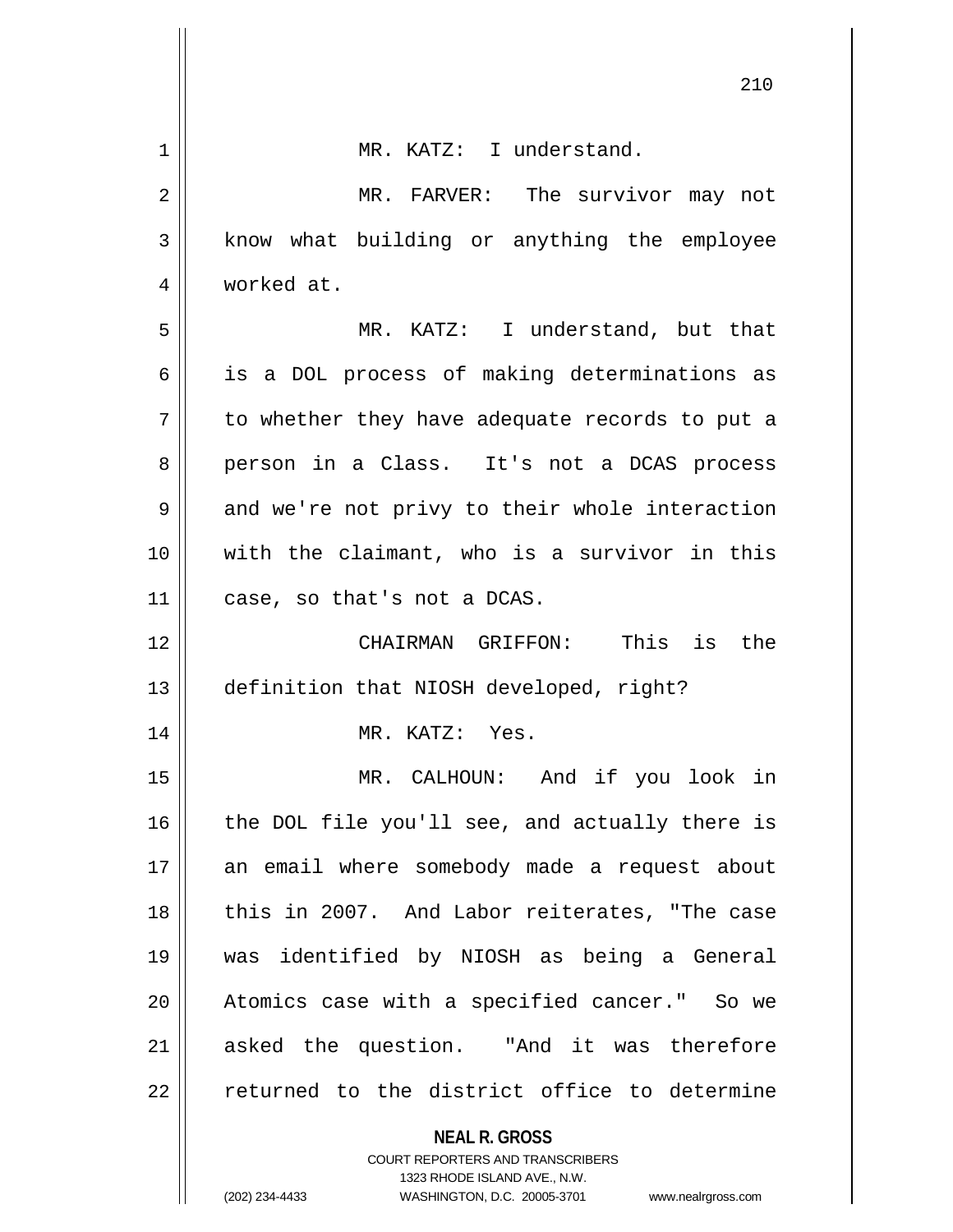**NEAL R. GROSS** COURT REPORTERS AND TRANSCRIBERS 1323 RHODE ISLAND AVE., N.W. (202) 234-4433 WASHINGTON, D.C. 20005-3701 www.nealrgross.com 211  $1 \parallel$  if the case qualified as an SEC case." 2 Okay, we asked the question, and  $3 \parallel$  they said no again. 4 MR. STIVER: So you did pose the 5 | question? 6 MR. CALHOUN: Yes. 7 MR. FARVER: Looking forward, I 8 | mean it's wrong and doesn't make sense but --9 MR. KATZ: You can take it up with  $10 \parallel$  DOL as to whether it's --11 CHAIRMAN GRIFFON: We can't really  $12$  | take it up with DOL. 13 || MR. KATZ: No, I know. I'm saying 14 || rhetorically. You don't know the facts about 15 what kind of interactions DOL had with this 16 claimant. 17 MR. FARVER: I know there is 18 nothing in the case file to support their 19 decision. 20 MR. SIEBERT: This is Scott. And I 21 || agree it doesn't specifically state that. 22 || However, there is something in the case file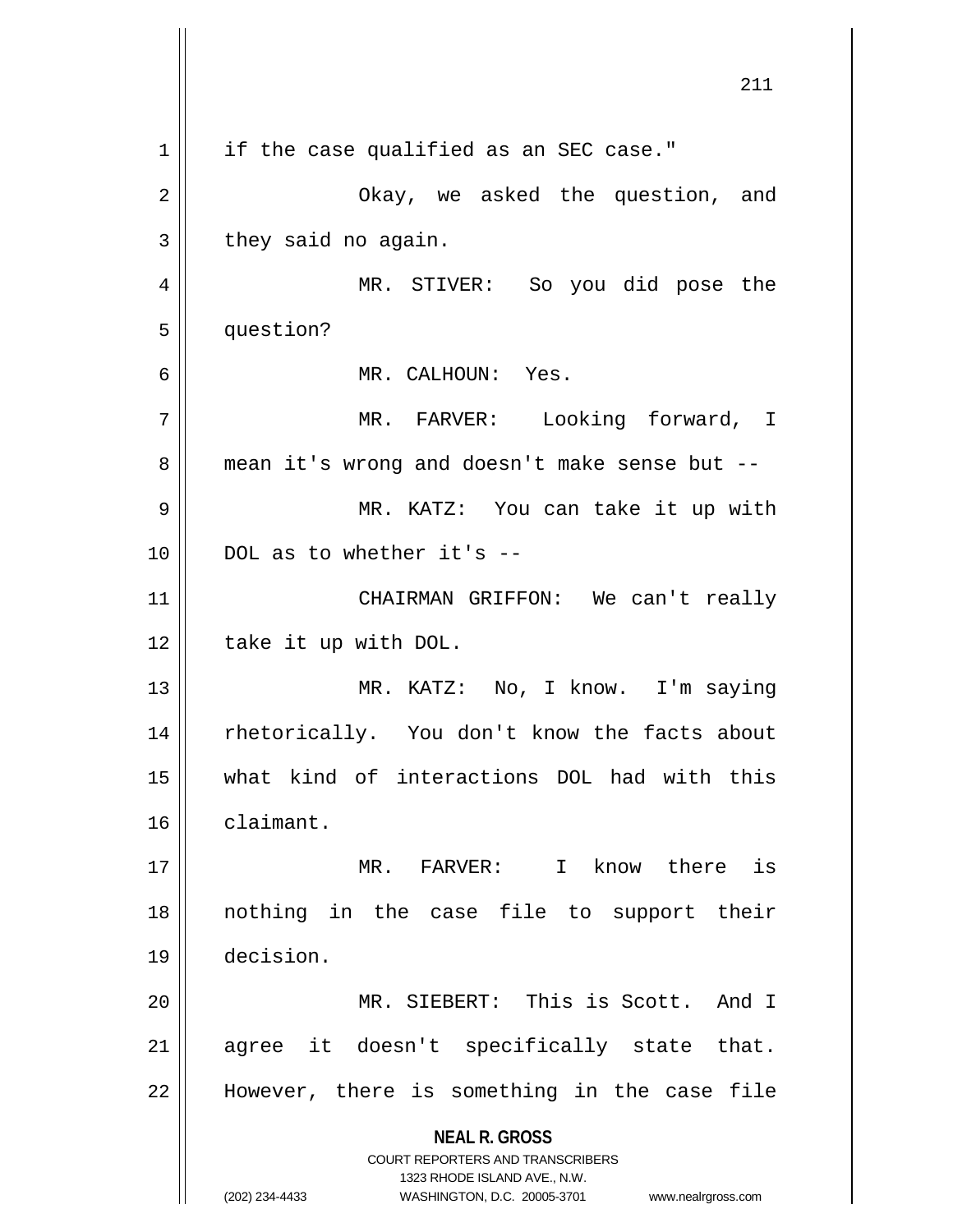**NEAL R. GROSS** COURT REPORTERS AND TRANSCRIBERS 1323 RHODE ISLAND AVE., N.W. (202) 234-4433 WASHINGTON, D.C. 20005-3701 www.nealrgross.com  $1 \parallel$  saying that we did try to get them to look at  $2 \parallel$  it more closely, and we got the answer back. 3 MR. FARVER: Yes. They sent us the  $4 \parallel$  case in '04. In '07 we asked them say, hey,  $5 \parallel$  this is a specified cancer. Does it qualify  $6 \parallel$  as an SEC? And they said no. 7 || MR. STIVER: On what basis was it? 8 || MR. CALHOUN: Not my problem. 9 MR. FARVER: But they didn't say 10 it's not an SEC because it's not an 11 unspecified cancer. They denied the SEC 12 because they said the employee didn't work at 13  $\parallel$  a work location that they never asked for. 14 || MR. CALHOUN: Right. But obviously  $15$ 16 MR. STIVER: Does DOL have all the 17 || case information that you guys would have that 18 would indicate work location at that sort of  $19$  | thing? 20 || MR. CALHOUN: They actually forward 21 us information. What they don't receive is  $22$  || the DOE response for dosimetry and  $-$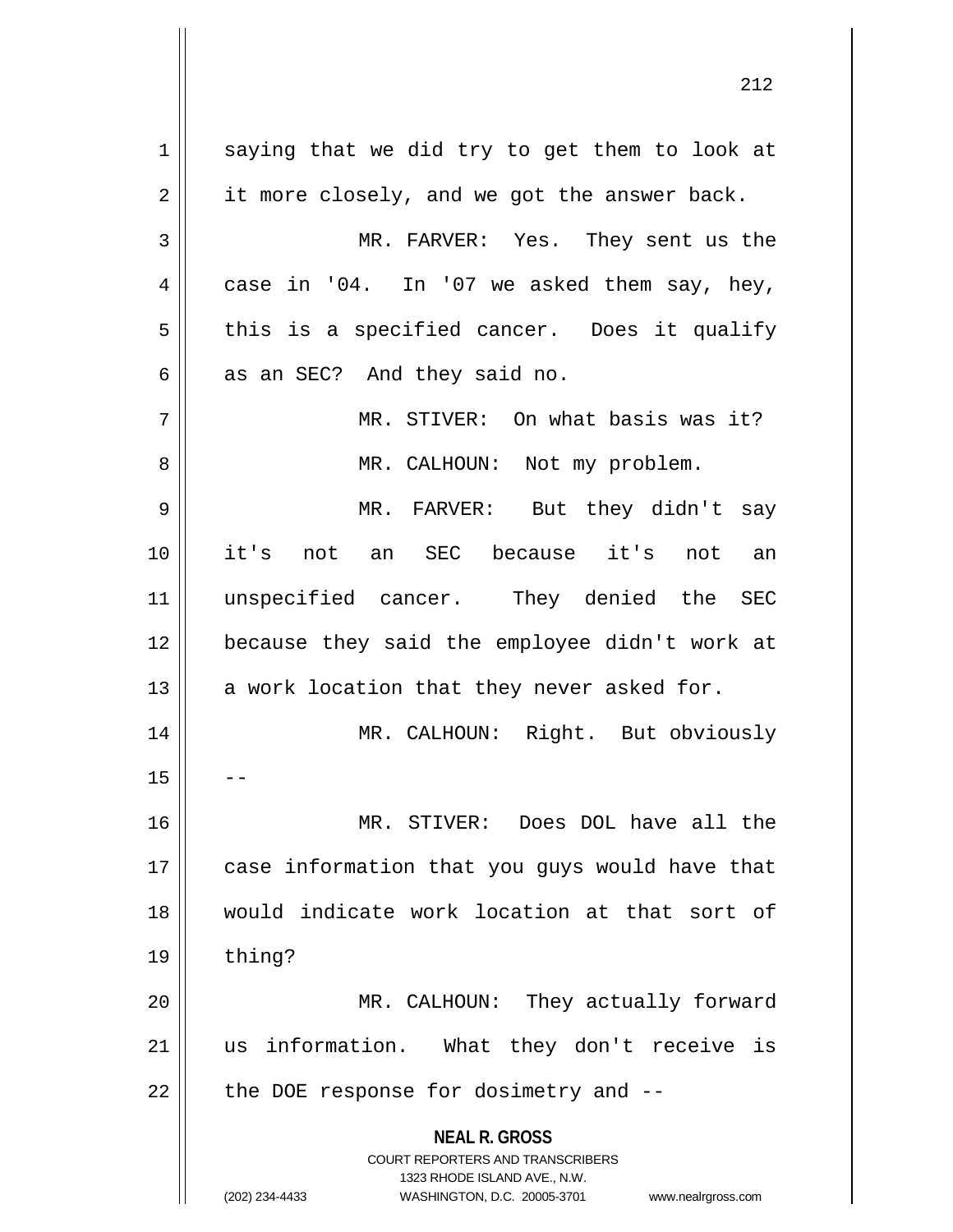**NEAL R. GROSS** COURT REPORTERS AND TRANSCRIBERS 1323 RHODE ISLAND AVE., N.W. (202) 234-4433 WASHINGTON, D.C. 20005-3701 www.nealrgross.com 1 || MR. STIVER: They have all the  $2 \parallel$  other information about --3 || MR. CALHOUN: Yes. 4 MR. STIVER: -- work history and  $5 \parallel$  that sort of thing? 6 MR. CALHOUN: Well, that's how they 7 develop the case. 8 MR. SIEBERT: And Grady, one thing 9 I would add on that is, if we as dose 10 reconstructors when we went through the claim 11 and found anything in the DOE files that gave 12 || us an indication they were in any of those 13 locations, we would have asked the question 14 | yet again. 15 MR. CALHOUN: Right. And the DOE  $16$  | file provided is one page, and it has  $-$ 17 MR. SIEBERT: There's no 18 information. 19 MR. CALHOUN: -- one, yes. Yes, it 20 || looks like lifetime exposure is 0.000, one  $21$  | entry from  $-$ 22 CHAIRMAN GRIFFON: So where did the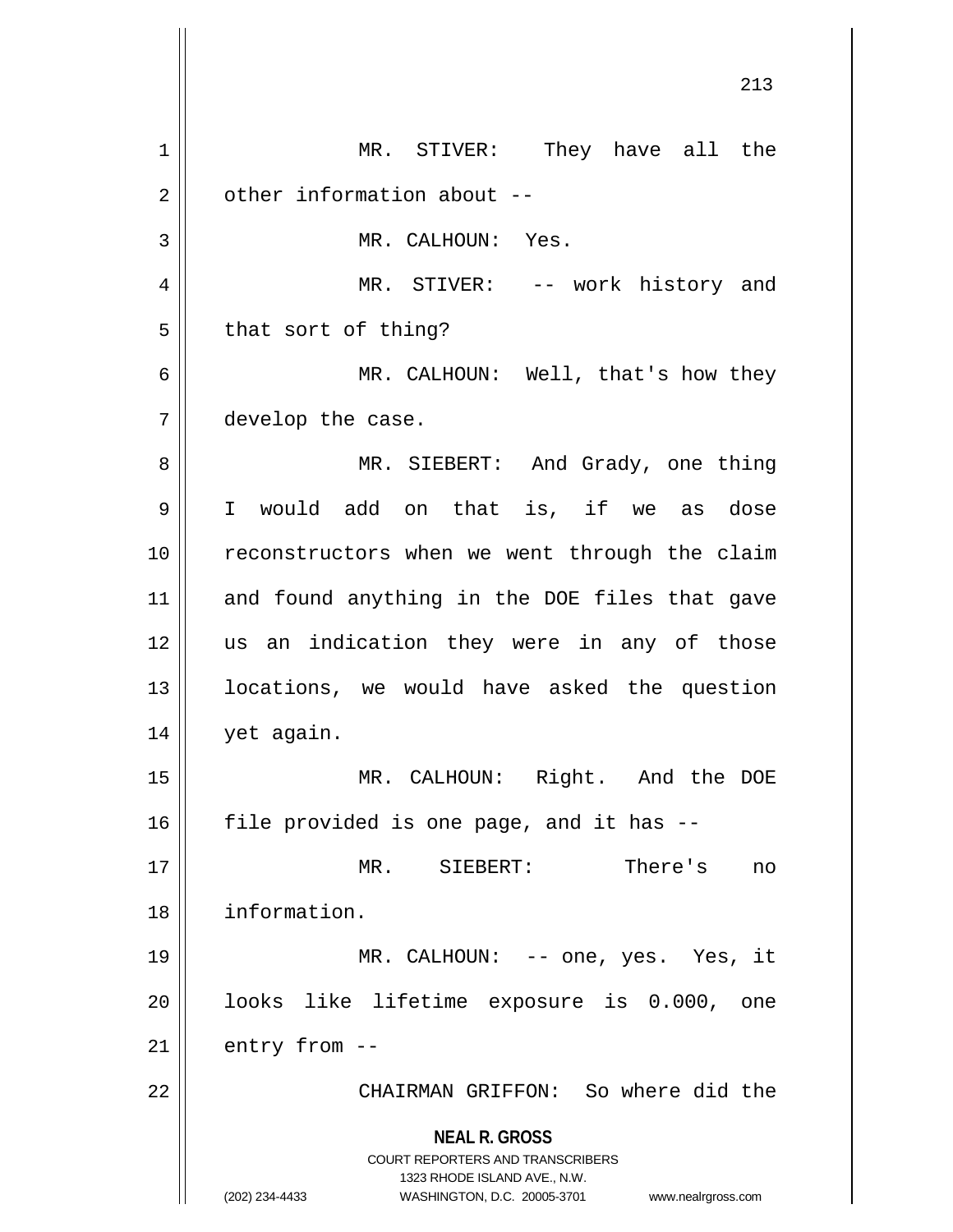**NEAL R. GROSS** COURT REPORTERS AND TRANSCRIBERS 1323 RHODE ISLAND AVE., N.W. (202) 234-4433 WASHINGTON, D.C. 20005-3701 www.nealrgross.com 214 1 || guy work? 2 | MR. FARVER: He worked at General  $3 \parallel$  Atomics --4 MR. CALHOUN: General Atomics 5 || master personnel listing. 6 MR. FARVER: -- Facility. He  $7$  | worked at the right facility, but the SEC has  $8 \parallel$  to have a specified building. 9 CHAIRMAN GRIFFON: Right. And I'm 10 || asking what building he worked at. 11 MR. STIVER: The building was a 12 || thorium production of the thorium operations, 13 correct, for General Atomics? I believe  $14$  | that's the basis for the SEC? 15 MR. FARVER: There are several 16 facilities listed on the SEC. 17 || MR. CALHOUN: And you remember, we 18 || end up going through Labor and say, hey, can 19 you implement this Class? And evidently they  $20$  | thought they could. 21 || MR. STIVER: You have an issue like  $22 \parallel$  this, this is maybe kind of getting off track,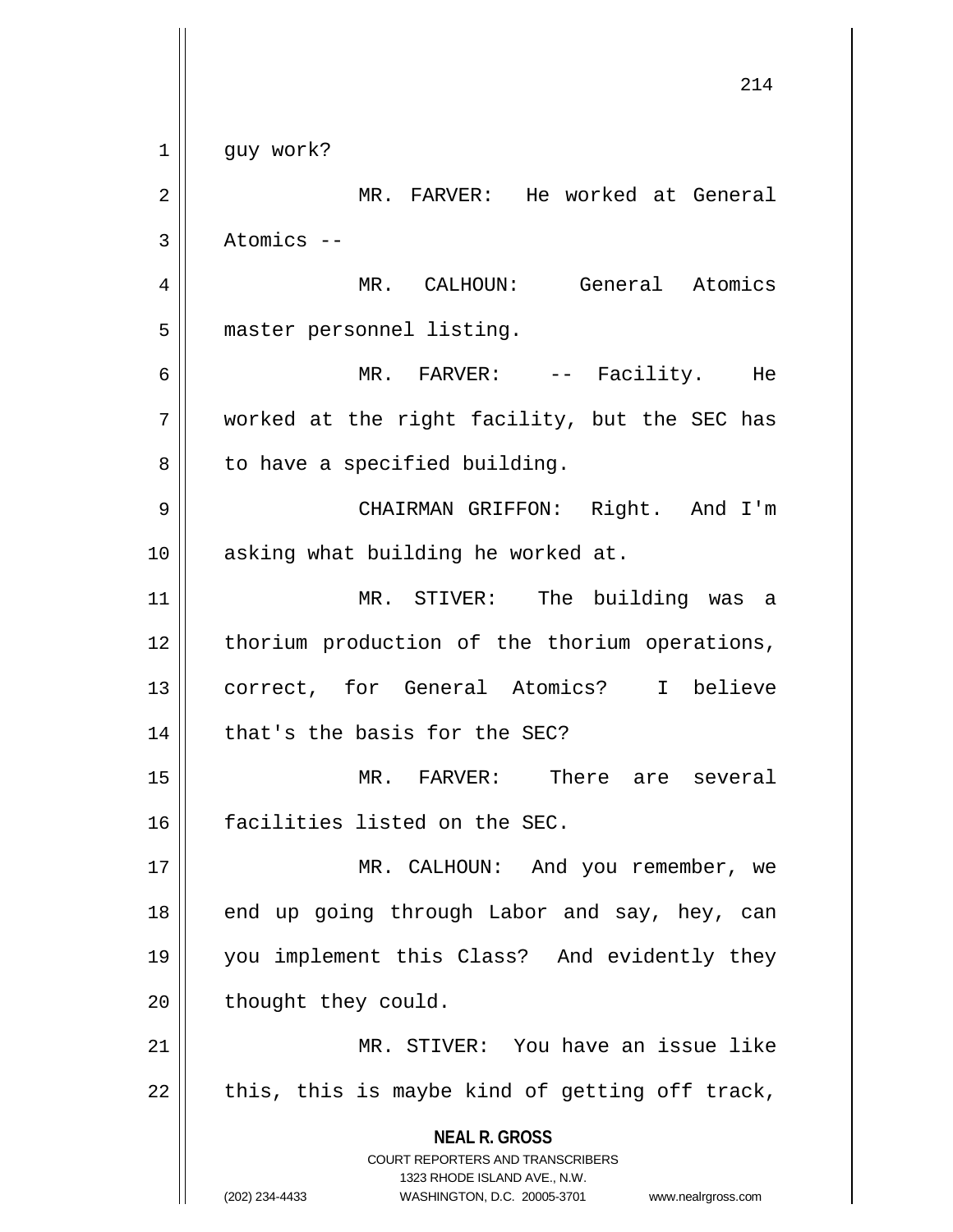1 but you have an issue where you have some 2 serious questions for Labor and they're 3 nonresponsive, what's the next step? I mean  $4 \parallel$  is there any way to resolve that? 5 MR. CALHOUN: There is, and what 6 || has happened in the past is -- and this, I  $7 \parallel$  think, is way beyond that. I don't know this 8 case inside and out. But let's say, for 9 example, we have somebody who, we get 10 something and the claims examiner, one of our  $11$  people say, hey, this is really -- let's say 12 || the ICD-9 code because that's fairly obvious. 13 || And I say, I think it's wrong, would you 14 || please recheck? And then the claims examiner, 15 DOL claims examiner, comes back and says, no, 16 we're standing by it.

 And if I really still think that I'm right I'll call Jeff Kotsch, and he's got  $\parallel$  a little bit more oomph, it seems, and then he | can take care of it. And there has been times when I've won out in those instances and | there's times when I haven't, you know.

> **NEAL R. GROSS** COURT REPORTERS AND TRANSCRIBERS

> > 1323 RHODE ISLAND AVE., N.W.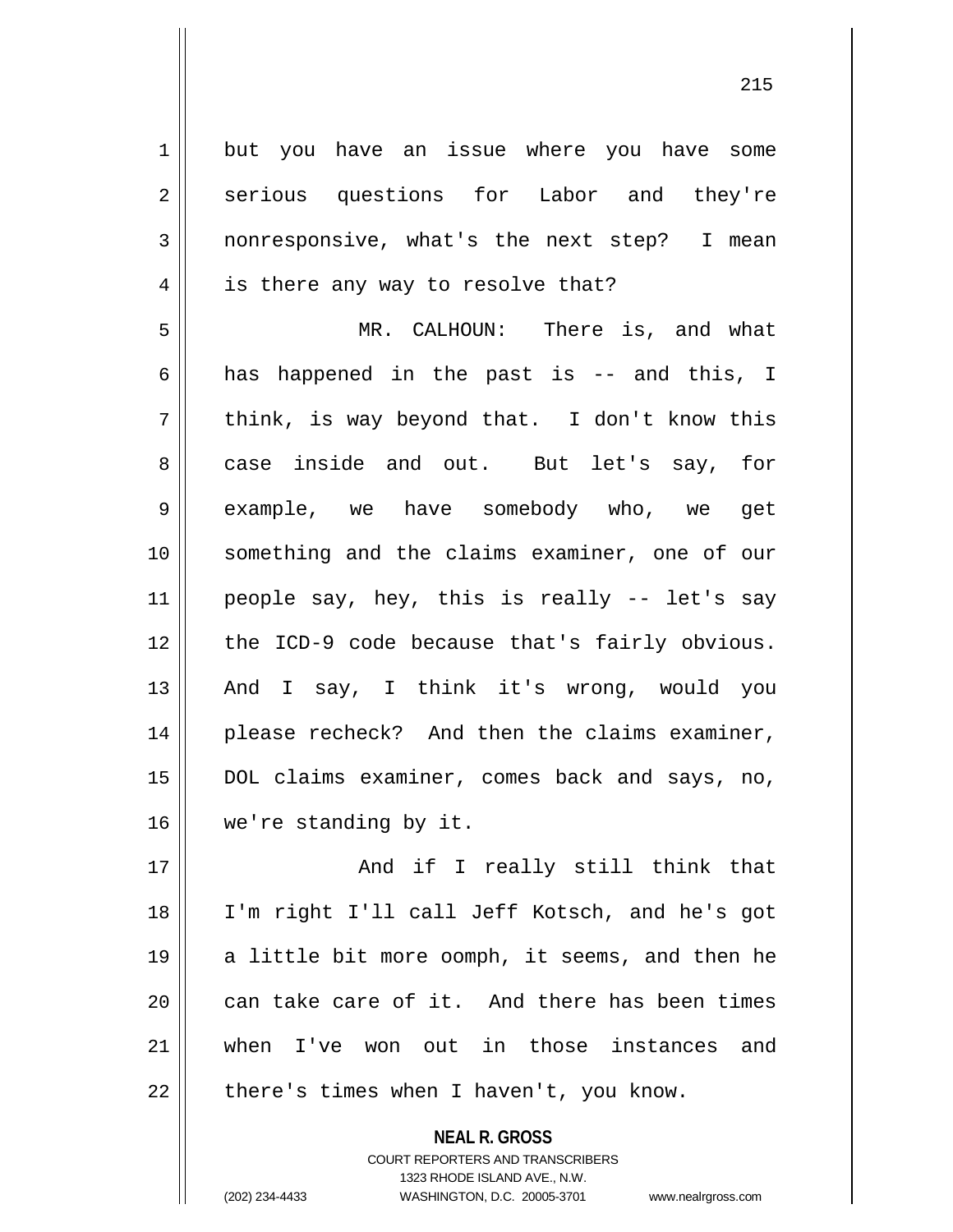**NEAL R. GROSS** COURT REPORTERS AND TRANSCRIBERS 216 1 CHAIRMAN GRIFFON: On a case-by-2 | case basis. 3 || MR. CALHOUN: Yes. 4 CHAIRMAN GRIFFON: And I mean the  $5 \parallel$  reason I asked the question the way I did is, 6 what made NIOSH think that that Class was 7 implementable? I mean did you have any 8 | knowledge -9 || (Simultaneous speaking.) 10 MR. KATZ: That's a DOL judgment 11 not a NIOSH judgment. 12 CHAIRMAN GRIFFON: I think it's on 13 both sides. We dealt with this on the Board 14 with our definitions. We've gone back and 15 forth saying, I don't know if you should write 16 it that way because DOL is not likely going to 17 be able to implement it. 18 MR. KATZ: At the end of the day 19 DOL opines on that, on that specifically. 20 They get their draft definition, they consider 21 || it and they tell us. Most of the time they  $22$  || tell us we cannot implement it. But, you

1323 RHODE ISLAND AVE., N.W.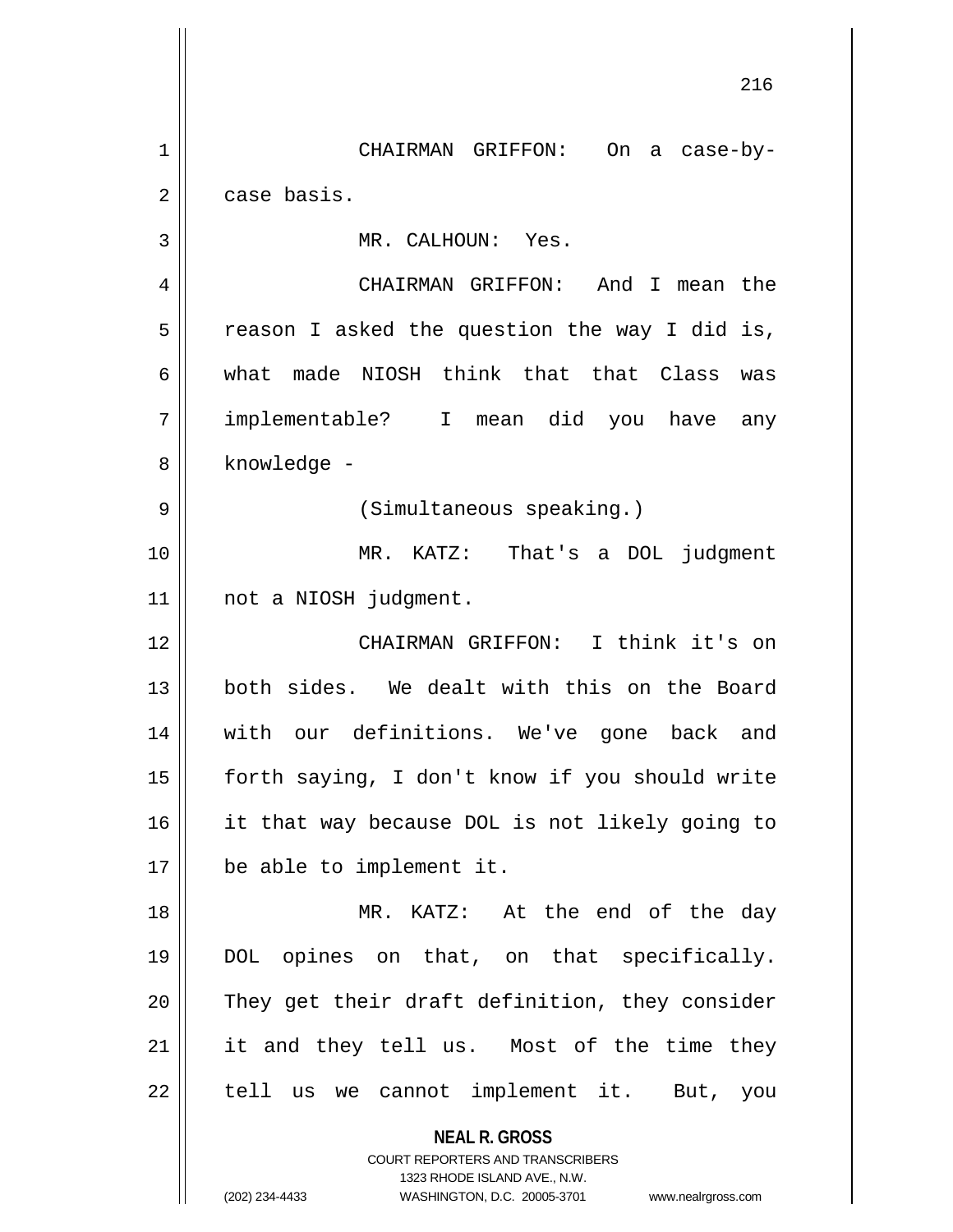1 | know, the DOL makes that determination based 2 | on their access to records.

3 MR. STIVER: And based on this, 4 we've only got a couple of General Atomics  $5 \parallel$  cases. We just started looking at the Site 6 Profile. It's kind of interesting because 7 || they claim they can reconstruct doses without 8 external emitters except for thorium, and all 9 | external devices, yet there's a very complex 10 || set of instructions.

11 || So it might be worth to start 12 looking in the 16th set. I'm probably jumping 13 || ahead here, but to consider to look at some 14 || more of these General Atomics.

15 || MEMBER MUNN: You're speaking very 16 | softly over there.

17 MR. STIVER: That's because my  $18$  || throat, I'm having a hard time breathing here. 19 Asthma.

20 MEMBER MUNN: Okay, that's a good  $21$  | excuse. I'll accept that.

22 MR. STIVER: Grady might just tell

**NEAL R. GROSS** COURT REPORTERS AND TRANSCRIBERS

1323 RHODE ISLAND AVE., N.W.

(202) 234-4433 WASHINGTON, D.C. 20005-3701 www.nealrgross.com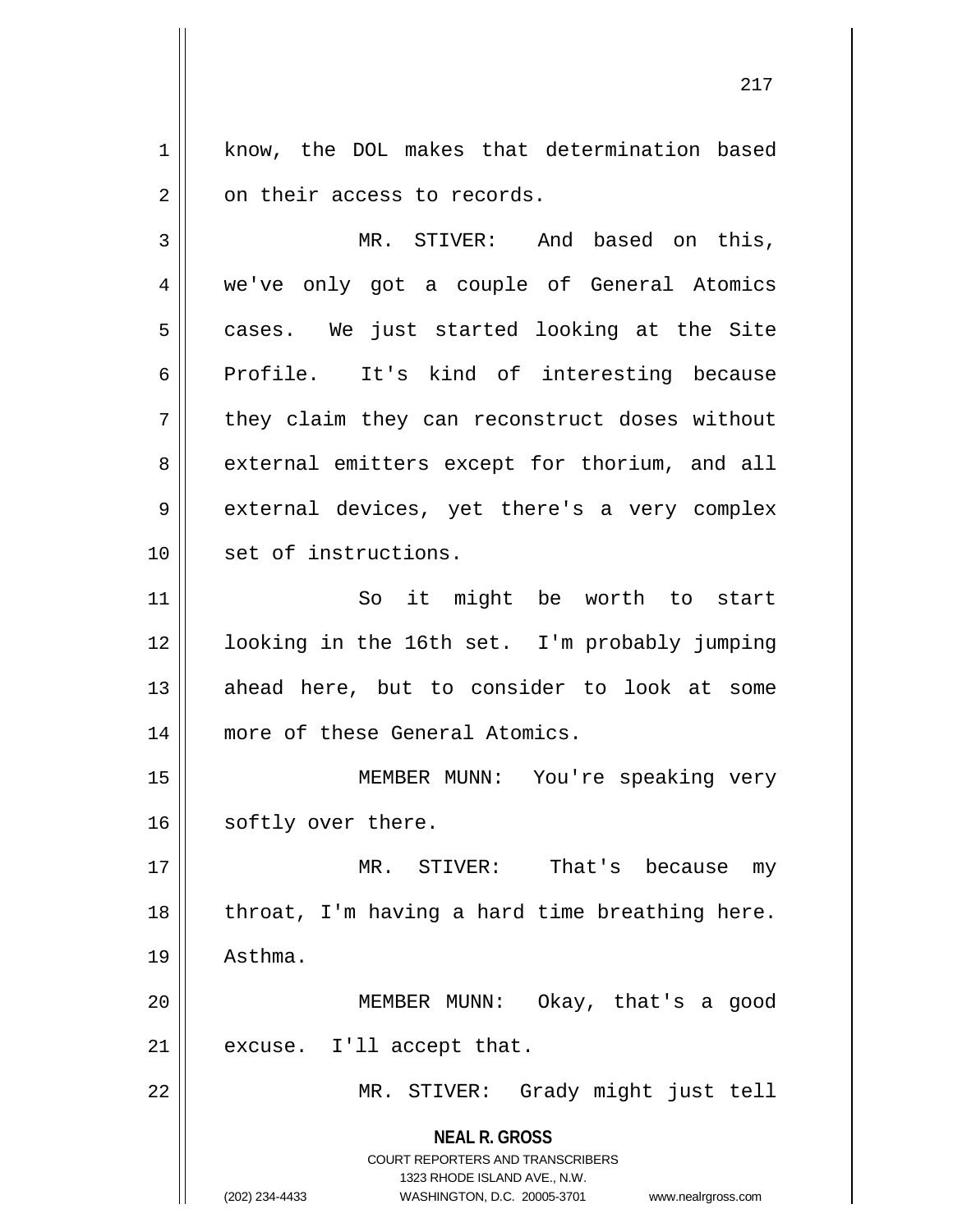| 1  | me to stop breathing, you know.                          |
|----|----------------------------------------------------------|
| 2  | MR. CALHOUN: Right.                                      |
| 3  | MEMBER MUNN: Stop doing that.                            |
| 4  | MEMBER CLAWSON: This is a finding.                       |
| 5  | I realize we can't, you know, we can talk to             |
| 6  | Jeff Kotsch and so forth like that, but when             |
| 7  | we finally collect this what should we do                |
| 8  | about it?                                                |
| 9  | CHAIRMAN GRIFFON: Well, I think,                         |
| 10 | I'm not sure what you do, but I think NIOSH              |
| 11 | did ask the right question.                              |
| 12 | MEMBER CLAWSON: I think NIOSH did.                       |
| 13 | I'm not questioning that. I'm not questioning            |
| 14 | NIOSH's ability to be able to do that, but               |
| 15 | like DOL doesn't answer to us, so what do we             |
| 16 | do? Do we bring it up in the middle of the               |
| 17 | meeting and flog them?                                   |
| 18 | MR. KATZ: No. I mean so DOL has                          |
| 19 | its standards for what it requires in terms of           |
| 20 | evidence to place someone in a Class given               |
| 21 | whatever the definition is. They have their              |
| 22 | standards of evidence for that. I mean we                |
|    | <b>NEAL R. GROSS</b><br>COURT REPORTERS AND TRANSCRIBERS |

1323 RHODE ISLAND AVE., N.W.

 $\mathsf{II}$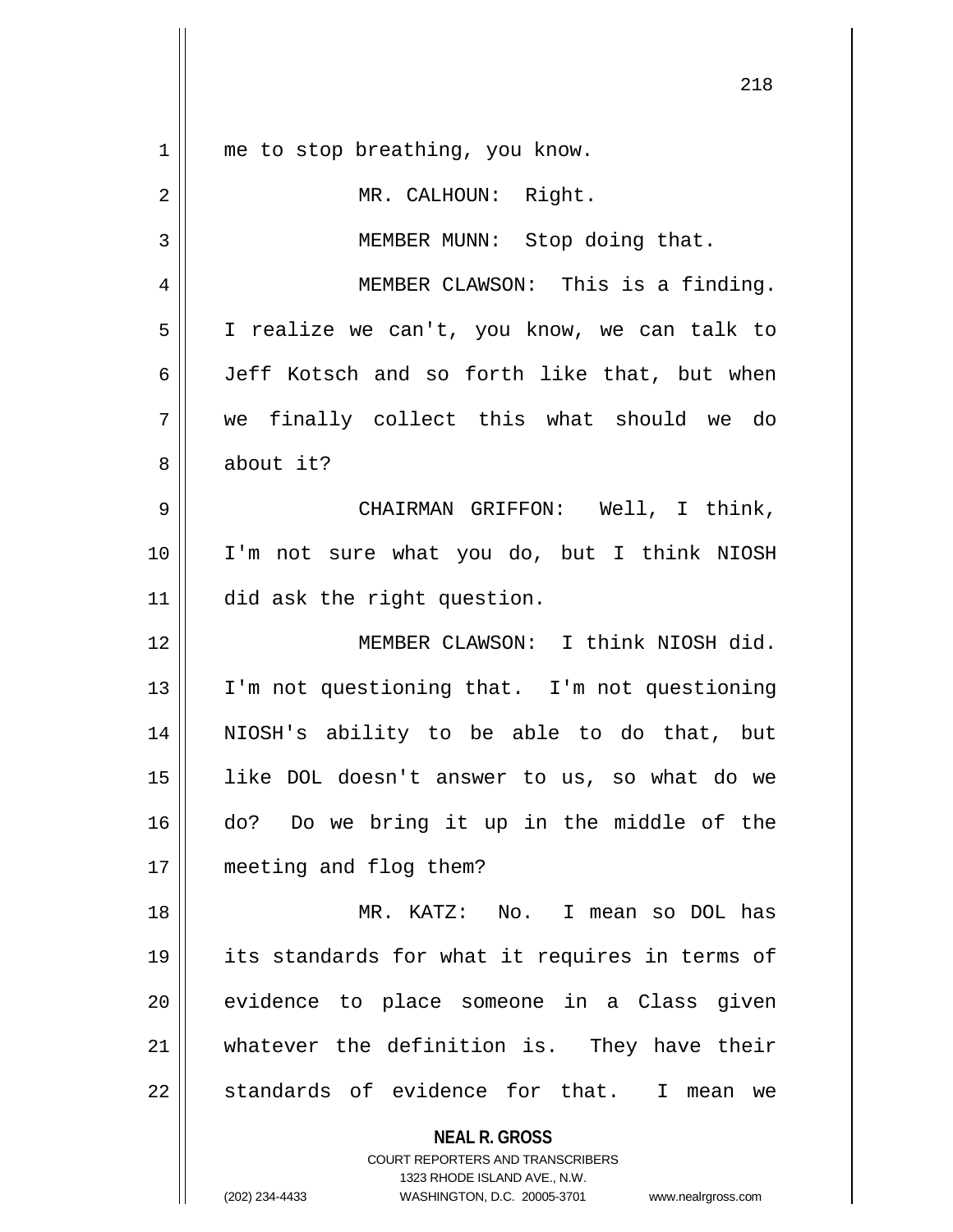1 didn't interrogate them as to what standards 2 || they applied here or what more information  $3 \parallel$  they received than what we saw. We didn't 4 interrogate them, but we did draw their 5 || attention. They reviewed the case and they 6  $\parallel$  still stuck with their determination.

7 Now I can't speak to what I don't 8 know.

 I don't know what sort of communications there were between the claimant and DOL, but it's really, at some point it 12 || qoes beyond, I mean what does happen in some 13 || cases where claimants are unhappy with their 14 || cases is they go to, for example, Denise, our Ombudsman. And Denise is very good at pursuing issues with, she knows people in the different districts and the claims examiners 18 as well, and their supervision, and she explores these, and sometimes she finds that 20 they do make mistakes. There's no question about that. But this is a case that didn't  $\parallel$  slip through unnoticed. It was brought to

## **NEAL R. GROSS**

COURT REPORTERS AND TRANSCRIBERS 1323 RHODE ISLAND AVE., N.W. (202) 234-4433 WASHINGTON, D.C. 20005-3701 www.nealrgross.com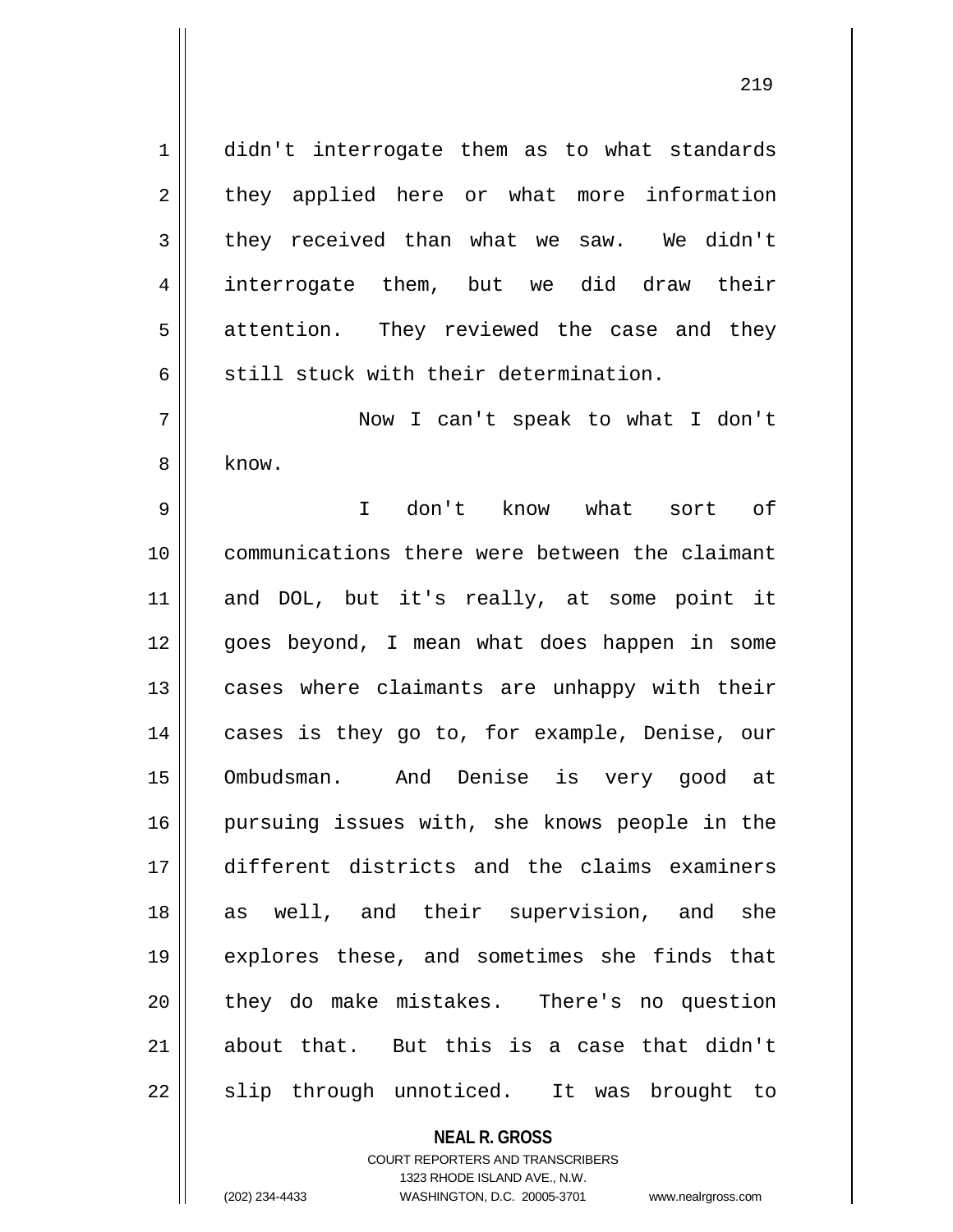their attention again.

| $\overline{2}$ | I mean I think at some point, the              |
|----------------|------------------------------------------------|
| 3              | program at least has to assume they're doing   |
| 4              | their job. It's not for the program to second  |
| 5              | guess information they don't have. It's not    |
| 6              | as if we can even stand in judgment when we    |
| 7              | don't have DOL's information.                  |
| 8              | CHAIRMAN GRIFFON: I<br>guess I'm               |
| 9              | assuming that the DOL has no more information  |
| 10             | than NIOSH does with regards to our case, with |
| 11             | regards to our work history or anything?       |
| 12             | MR. KATZ: I don't know that.                   |
| 13             | MR. CALHOUN: I'm under the                     |
| 14             | impression that they pretty much send us most  |
| 15             | or everything that they've got in the DOL      |
| 16             | initial case file.                             |
| 17             | CHAIRMAN GRIFFON: Right. So I'm                |
| 18             | supposed to assume that for the people that    |
| 19             | were in these thorium's, the thorium areas,    |
| 20             | mainly these buildings, the people that were   |
| 21             | in these thorium buildings, in their work      |
| 22             | history they have building information but --  |
|                | <b>NEAL R. GROSS</b>                           |

COURT REPORTERS AND TRANSCRIBERS 1323 RHODE ISLAND AVE., N.W.

(202) 234-4433 WASHINGTON, D.C. 20005-3701 www.nealrgross.com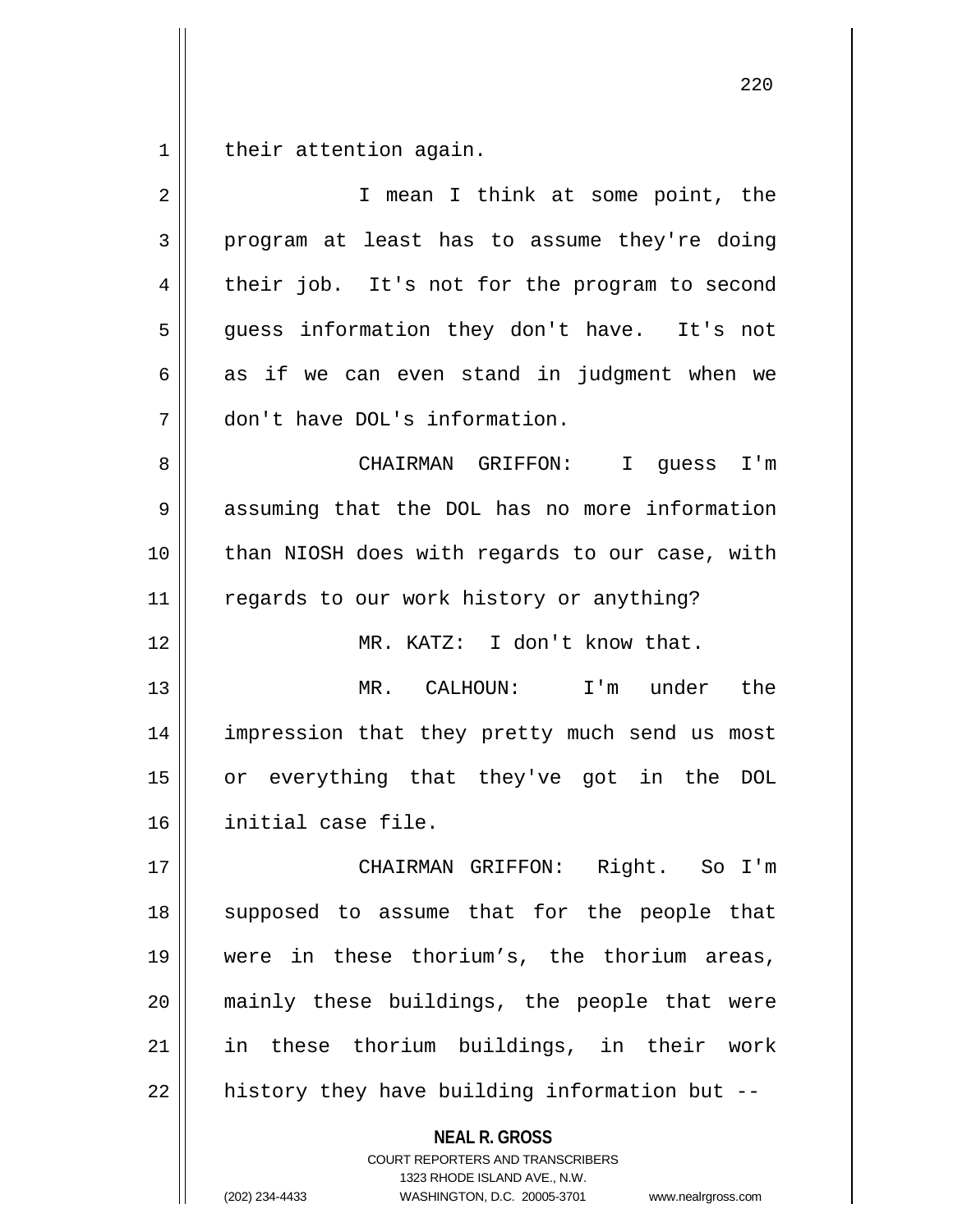**NEAL R. GROSS** COURT REPORTERS AND TRANSCRIBERS 1323 RHODE ISLAND AVE., N.W. (202) 234-4433 WASHINGTON, D.C. 20005-3701 www.nealrgross.com 1 | MR. CALHOUN: Keep in mind this  $2 \parallel$  guy, he was a draftsman too. 3 CHAIRMAN GRIFFON: But other people 4 || like this case, I mean they may not. But I  $5 \parallel$  mean I guess the question is, if not as far as  $6 \parallel$  a Class Definition, I would think that you 7 would at least consider whether it was 8 | implementable. I'm sure you did, you know. 9 MR. CALHOUN: We, in combination 10 with DOL. 11 || CHAIRMAN GRIFFON: Yes. 12 MR. FARVER: It's not that the 13 building location might not have been 14 || available, you said that was not asked for 15 from General Atomics. 16 MEMBER MUNN: Well, we don't know 17 || that it wasn't asked for. NIOSH asked Labor 18 about it. 19 MR. FARVER: No, they asked for a 20 different question. They asked if the cancer 21 fell under the SEC. 22 || MR. CALHOUN: No, we did not. We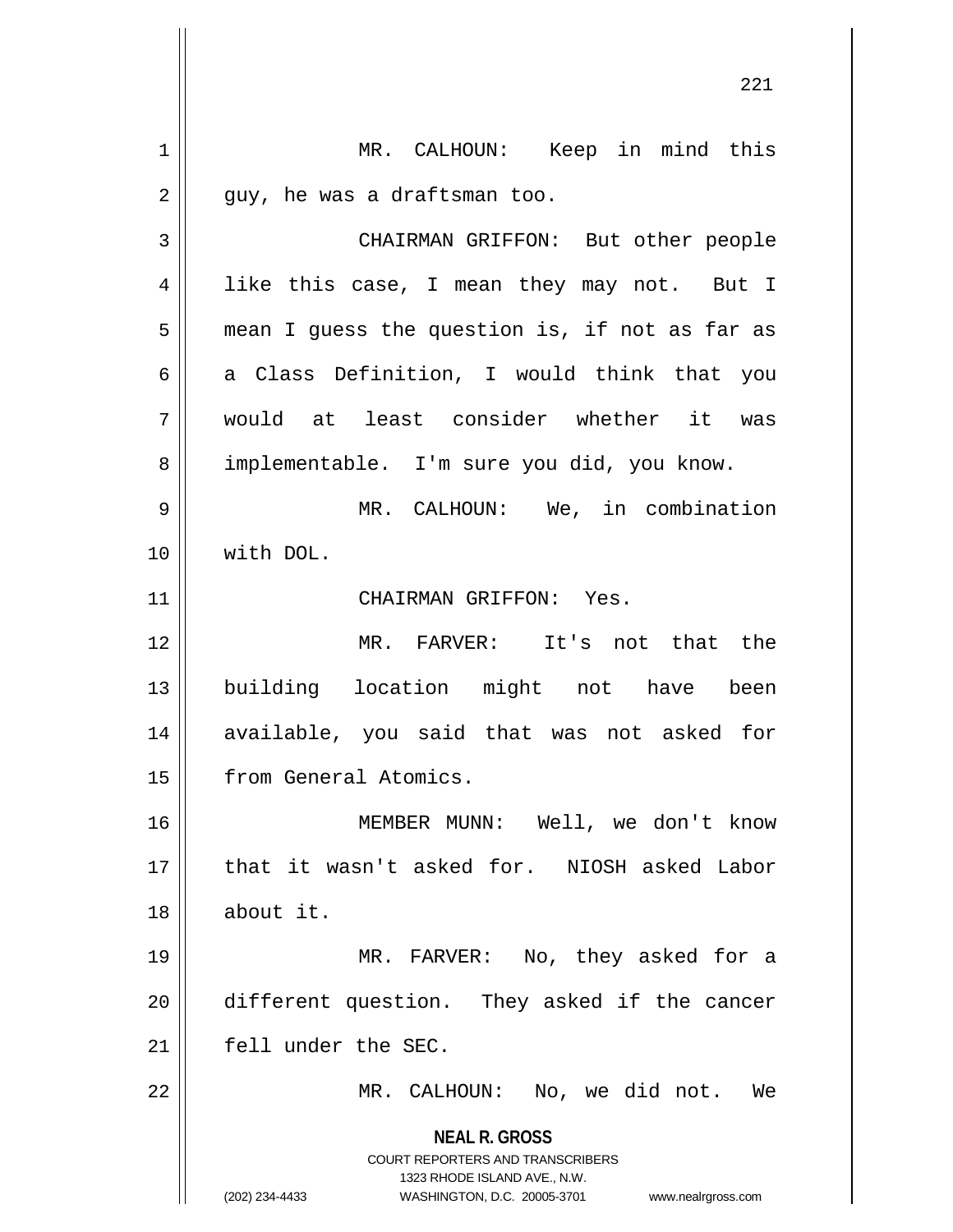**NEAL R. GROSS** COURT REPORTERS AND TRANSCRIBERS  $1 \parallel$  said, if cancer does fall under the SEC, then 2 || why wasn't it included as part of the SEC? 3 MR. KATZ: So they asked the 4 | question they should have asked. 5 MR. FARVER: Right, which would be 6 the work location. 7 MR. CALHOUN: We know the cancer is 8 included. That's black and white. It's 9 | either an SEC cancer or it's not. 10 MR. KATZ: So you have to go to the  $11$ 12 CHAIRMAN GRIFFON: And DOL, they 13 have asked General Atomics but it may not be 14 | included in the information we have. 15 MR. KATZ: For example, I mean DOL  $16$  for each of these sites they have a bulletin 17 || that gives them guidelines for how they put 18 people in Classes. Someone can go look at the 19 bulletin. The bulletin may say, for example, 20 || this is out of whole cloth, they could say 21 || that certain occupations are not in those 22 || buildings like draftsman, who knows? I don't

1323 RHODE ISLAND AVE., N.W.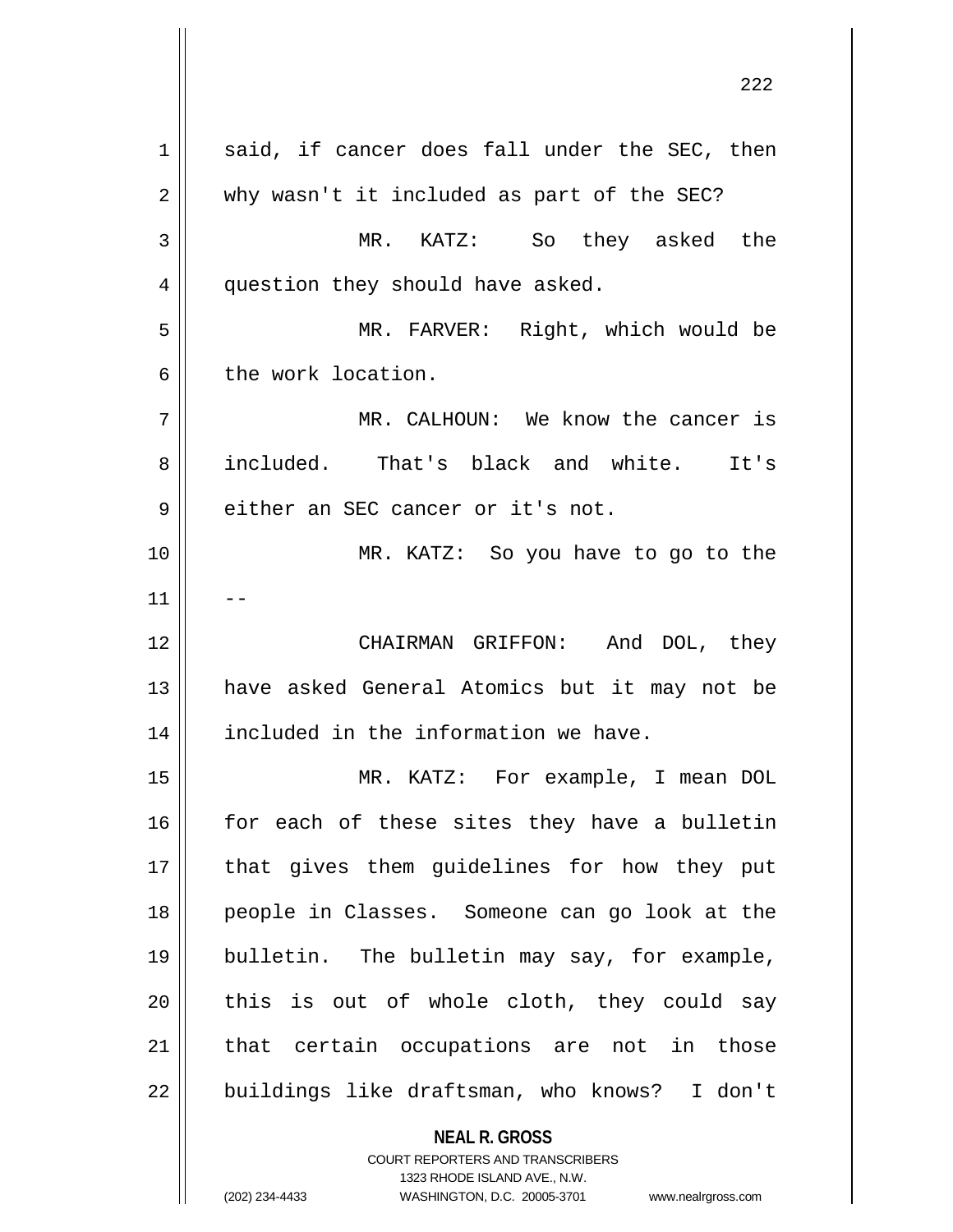$1 \parallel$  know what their criteria are.

| 2  | But again, this sort of goes beyond             |
|----|-------------------------------------------------|
| 3  | DCAS's job. You know, their diligence is        |
| 4  | bringing these cases back to their attention,   |
| 5  | but not interrogating them then on their        |
| 6  | determinations after the fact.                  |
| 7  | MR. FARVER: It is not a matter of               |
| 8  | interrogating them, but it's asking a simple    |
| 9  | question.                                       |
| 10 | MR. KATZ: The question was asked.               |
| 11 | MR. FARVER:<br>mean it's<br>$\mathbf{I}$<br>not |
| 12 | interrogating them. You're not grilling them    |
| 13 | under hot lights or anything.                   |
| 14 | MEMBER POSTON: I agree with Brad                |
| 15 | and with Doug. I mean the question is how far   |
| 16 | does due diligence take you and how much is     |
| 17 | due diligence? And I'm sitting here thinking    |
| 18 | this is exactly the kind of case where the      |
| 19 | person would come during the public comment     |
| 20 | period and complain about the length of time,   |
| 21 | blah, blah, blah, and all those kinds of        |
| 22 | things over which we don't necessarily have     |

**NEAL R. GROSS** COURT REPORTERS AND TRANSCRIBERS

1323 RHODE ISLAND AVE., N.W.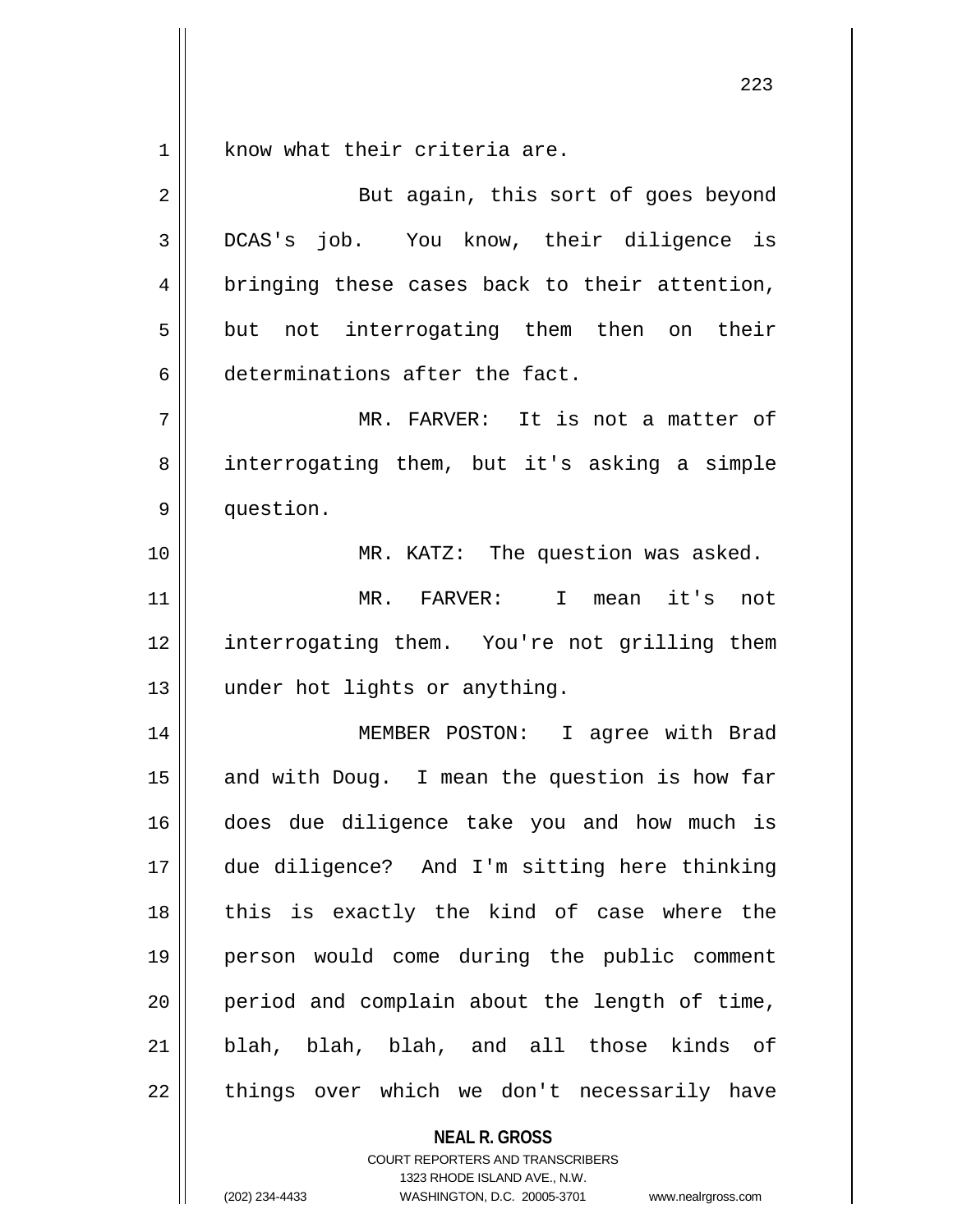$1 \parallel$  any control.

| $\overline{2}$ | But there's no reason that you                |
|----------------|-----------------------------------------------|
| 3              | can't do the best you can, and to say, well,  |
| 4              | it's not our responsibility, I'm afraid that  |
| 5              | just drives me up the wall. I've told people  |
| 6              | when I was a supervisor, if you want to get   |
| 7              | fired what you tell me is, that's not my job. |
| 8              | Well, and I'm not saying that. But            |
| $\mathsf 9$    | there's due diligence that needs to be done   |
| 10             | and this is a simple thing. If it means going |
| 11             | to Jeff, by god let's do it.                  |
| 12             | MR. CALHOUN: Let's go through this            |
| 13             | one more time. When the SEC was established,  |
| 14             | Class was established, we have records of     |
| 15             | every case that's been provided to us, okay?  |
| 16             | We send back to Labor all of the cases with   |
| 17             | specified cancer that worked during that      |
| 18             | period. This case was identified by NIOSH as  |
| 19             | being a General Atomics case with a specified |
| 20             | cancer, okay. We told them it's a specified   |
| 21             | cancer, this is from Labor, and therefore was |
| 22             | returned to the district office to determine  |

**NEAL R. GROSS**

COURT REPORTERS AND TRANSCRIBERS 1323 RHODE ISLAND AVE., N.W. (202) 234-4433 WASHINGTON, D.C. 20005-3701 www.nealrgross.com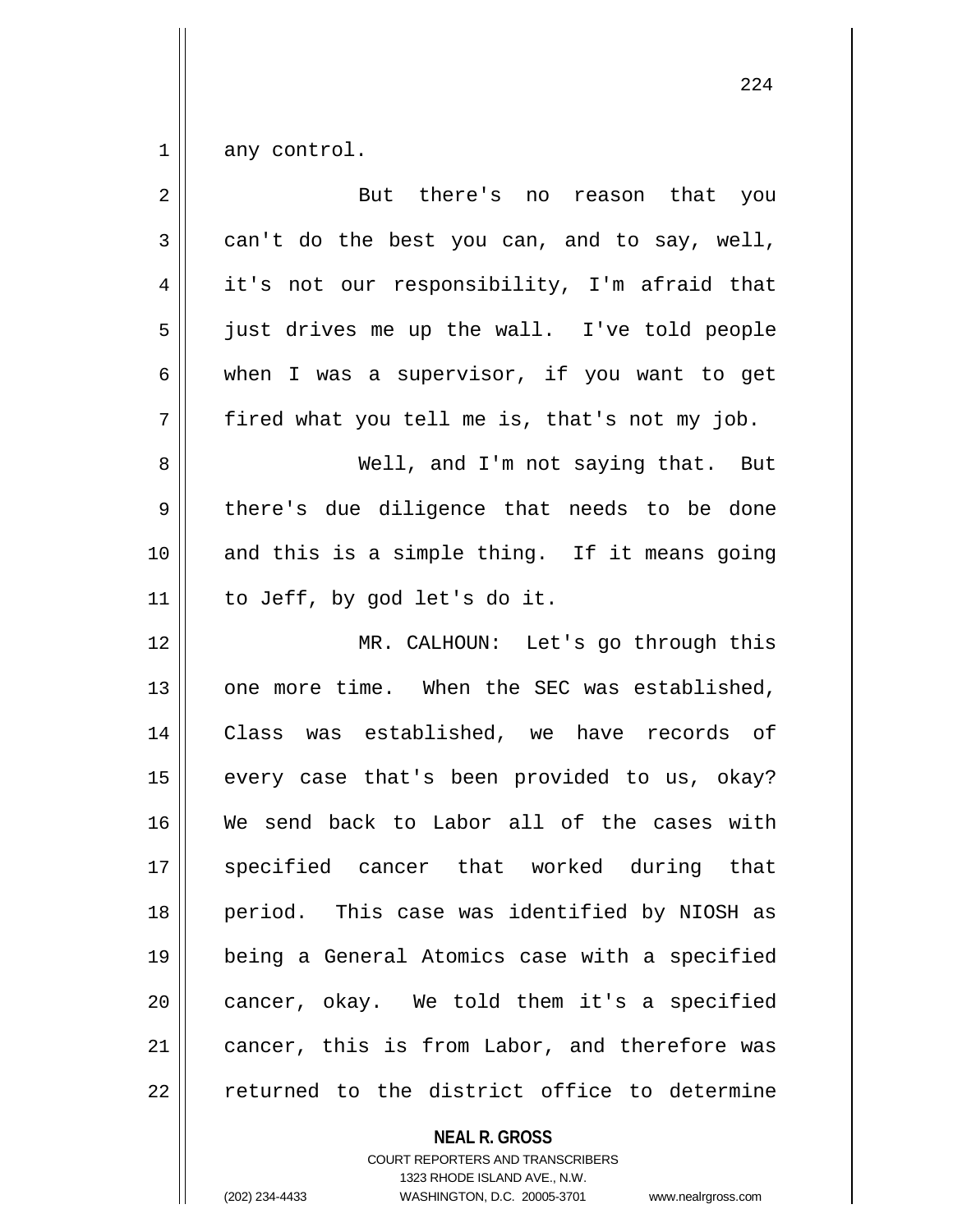$1 \parallel$  if the case qualifies as an SEC case.

**NEAL R. GROSS** COURT REPORTERS AND TRANSCRIBERS 2 || Based on our development, DOL, we 3 a have determined that NIOSH should proceed with 4 || the dose reconstruction because the employee 5 did not have the qualifying employment at 6 General Atomics. That is, we did not receive 7 || evidence to show that the employee was 8 employed at the requisite work site at General 9 || Atomics to satisfy SEC eligibility. We can't 10 do anymore. 11 || MEMBER POSTON: I'm not asking you 12 | to do anymore. 13 MR. CALHOUN: I know. But I'm just 14 | saying. 15 MR. SIEBERT: This is Scott. One 16 || other little wrinkle, it may have no effect 17 whatsoever, but I'm looking at the 18 classification and there's one last statement 19 in it that says, this Class does not include  $20$  || the following buildings at that location, and 21 it lists three places. Technical Office 22 || Building 13, Technical Office East Building

1323 RHODE ISLAND AVE., N.W.

(202) 234-4433 WASHINGTON, D.C. 20005-3701 www.nealrgross.com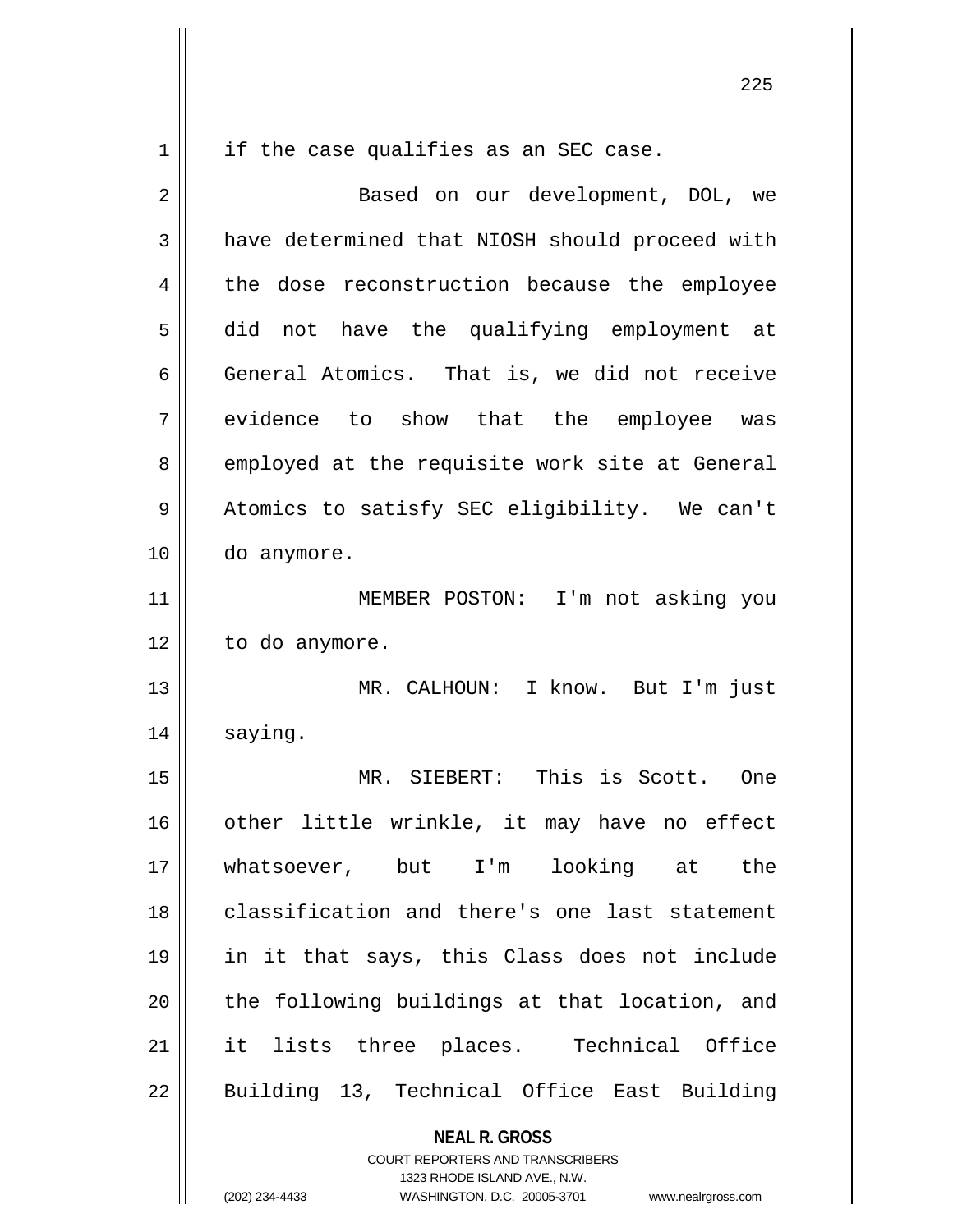| $\mathbf 1$    | 14, and Technical East Office Building Number                                                       |
|----------------|-----------------------------------------------------------------------------------------------------|
| $\overline{2}$ | 15. I don't know if DOL had information that                                                        |
| 3              | they were in those locations or not. But the                                                        |
| 4              | Class does specifically state places where                                                          |
| 5              | they do not qualify. All I can say is I don't                                                       |
| 6              | know if they had the information, but that's a                                                      |
| 7              | little bit more for the Class that we didn't                                                        |
| 8              | state here.                                                                                         |
| 9              | MR. FARVER: There was no building                                                                   |
| 10             | location in any of the files. The initial,                                                          |
| 11             | was it EE-5 form, was filled out by a                                                               |
| 12             | survivor. They didn't know. They just knew                                                          |
| 13             | approximate dates from where their, you know,                                                       |
| 14             | relative worked and so forth.                                                                       |
| 15             | CHAIRMAN GRIFFON: It really is a                                                                    |
| 16             | DOL question.                                                                                       |
| 17             | MR. FARVER: It is, okay. I mean                                                                     |
| 18             | that's fine, but how do you handle that?                                                            |
| 19             | CHAIRMAN GRIFFON: A little bit of                                                                   |
| 20             | faith that they're doing their job correctly,                                                       |
|                |                                                                                                     |
| 21             | that's all. I can't say much about that, you                                                        |
| 22             | know.                                                                                               |
|                | <b>NEAL R. GROSS</b>                                                                                |
|                | COURT REPORTERS AND TRANSCRIBERS                                                                    |
|                | 1323 RHODE ISLAND AVE., N.W.<br>(202) 234-4433<br>WASHINGTON, D.C. 20005-3701<br>www.nealrgross.com |
|                |                                                                                                     |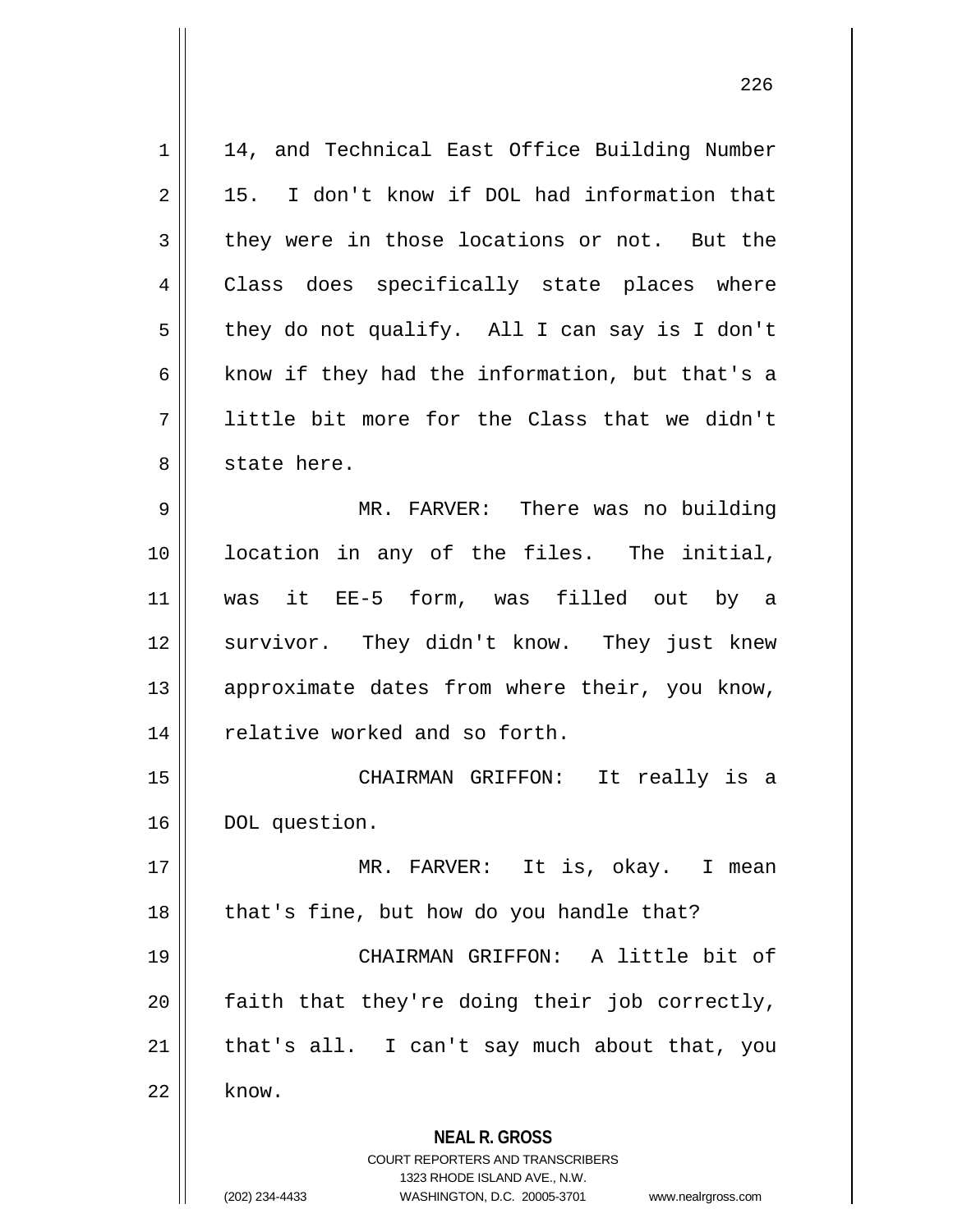| $\mathbf 1$ | MR. STIVER: In this case, DCAS has                                                                                                                                     |
|-------------|------------------------------------------------------------------------------------------------------------------------------------------------------------------------|
| 2           | their due diligence as far as<br>I'm<br>done                                                                                                                           |
| 3           | concerned. I mean this is kind of outside our                                                                                                                          |
| 4           | purview and if Labor made a mistake it's been                                                                                                                          |
| 5           | very well admitted, or they have a judgment                                                                                                                            |
| 6           | that's all been made without sufficient, what                                                                                                                          |
| 7           | we would consider decent sufficient                                                                                                                                    |
| 8           | information; I don't know that we can really                                                                                                                           |
| 9           | do anything about that.                                                                                                                                                |
| 10          | MEMBER MUNN: Our job here and your                                                                                                                                     |
| 11          | job as our subcontractor is to make sure that                                                                                                                          |
| 12          | NIOSH is following the processes that we                                                                                                                               |
| 13          | believe are correct. And I think we've                                                                                                                                 |
| 14          | established here NIOSH has followed the                                                                                                                                |
| 15          | correct process in this instance. We have                                                                                                                              |
| 16          | done all that is within our power to do given                                                                                                                          |
| 17          | the power that's been given to us.                                                                                                                                     |
| 18          | MR. STIVER: I don't think there's                                                                                                                                      |
| 19          | much else to be said about it.                                                                                                                                         |
| 20          | MEMBER CLAWSON: Actually I beg to                                                                                                                                      |
| 21          | differ.<br>I think let's turn blind to                                                                                                                                 |
| 22          | everything, this is our line of sight, then                                                                                                                            |
|             | <b>NEAL R. GROSS</b><br><b>COURT REPORTERS AND TRANSCRIBERS</b><br>1323 RHODE ISLAND AVE., N.W.<br>(202) 234-4433<br>WASHINGTON, D.C. 20005-3701<br>www.nealrgross.com |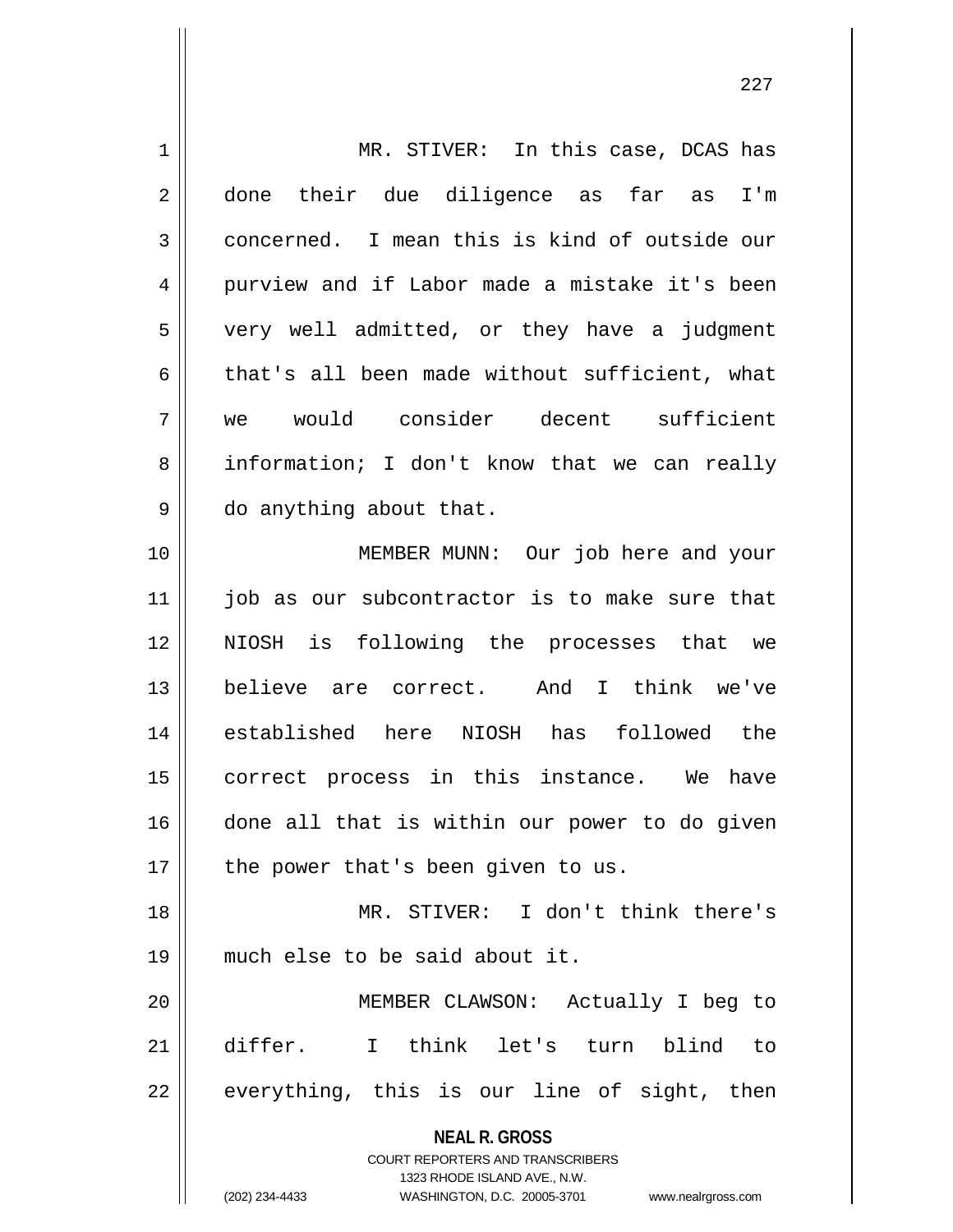**NEAL R. GROSS** 1 here's what we do and I'll tell you right out  $2 \parallel$  front. We have an opportunity to be able to  $3 \parallel$  talk with Labor in front of the world and say, 4 || you know, as we were going through this we 5 | found this out. We don't understand how this  $6 \parallel$  goes. Or  $-$ 7 MR. STIVER: We already did that. 8 MEMBER CLAWSON: You know, I'll  $9 \parallel$  tell you what --10 MR. KATZ: This is an individual  $11$  | case, first of all, which we don't --12 (Simultaneous speaking.) 13 MR. STIVER: They basically asked  $14$  | twice about this particular case and  $-$ 15 MR. CALHOUN: It's in the file. 16 MR. STIVER: -- Labor had made 17 their judgment on that. I don't know if it's 18 || really up to the, you know, this Subcommittee 19 || really doesn't have any authority beyond that. 20 I mean you can certainly take it up a notch  $21$  and ask them, hey, what's the basis on this? 22 || You don't have any placement information.

> COURT REPORTERS AND TRANSCRIBERS 1323 RHODE ISLAND AVE., N.W.

(202) 234-4433 WASHINGTON, D.C. 20005-3701 www.nealrgross.com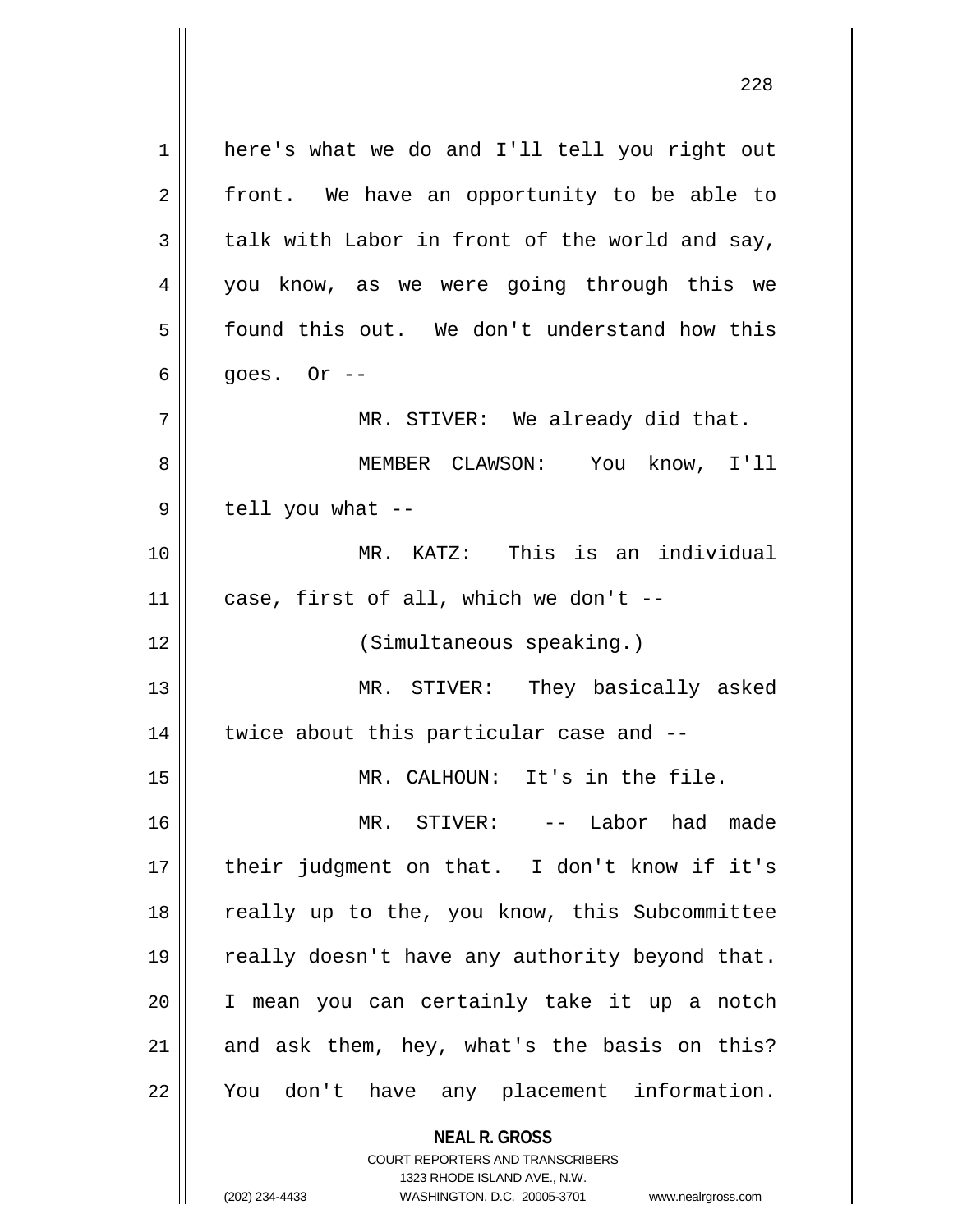| $\mathbf 1$ | Could you just kind of clarify --                                                                                                                                      |
|-------------|------------------------------------------------------------------------------------------------------------------------------------------------------------------------|
| $\mathbf 2$ | MEMBER CLAWSON: That's what I                                                                                                                                          |
| 3           | would suggest.                                                                                                                                                         |
| 4           | MR. STIVER: -- why the decision?                                                                                                                                       |
| 5           | MEMBER CLAWSON: What I'm hearing                                                                                                                                       |
| 6           | as well, we wash our hands and walk away from                                                                                                                          |
| 7           | it. I guess my whole thing is I'm not going                                                                                                                            |
| 8           | to, up to people, myself, my suggestion would                                                                                                                          |
| 9           | be just to bring it up and just hope that                                                                                                                              |
| 10          | they, you know, we don't understand this and I                                                                                                                         |
| 11          | know we have no rights or anything else like                                                                                                                           |
| 12          | that but, you know, this came out in the DR                                                                                                                            |
| 13          | review.                                                                                                                                                                |
| 14          | MR. STIVER: And it might be                                                                                                                                            |
| 15          | closing upon due diligence to do that.                                                                                                                                 |
| 16          | MEMBER POSTON: Brad, would your                                                                                                                                        |
| 17          | wife know what buildings you worked in?                                                                                                                                |
| 18          | MEMBER CLAWSON: She knows the area                                                                                                                                     |
| 19          | I work and that's it.                                                                                                                                                  |
| 20          | MEMBER POSTON:<br>I.<br>guarantee you                                                                                                                                  |
| 21          | none of my family would know what buildings I                                                                                                                          |
| 22          | worked in now.                                                                                                                                                         |
|             | <b>NEAL R. GROSS</b><br><b>COURT REPORTERS AND TRANSCRIBERS</b><br>1323 RHODE ISLAND AVE., N.W.<br>(202) 234-4433<br>WASHINGTON, D.C. 20005-3701<br>www.nealrgross.com |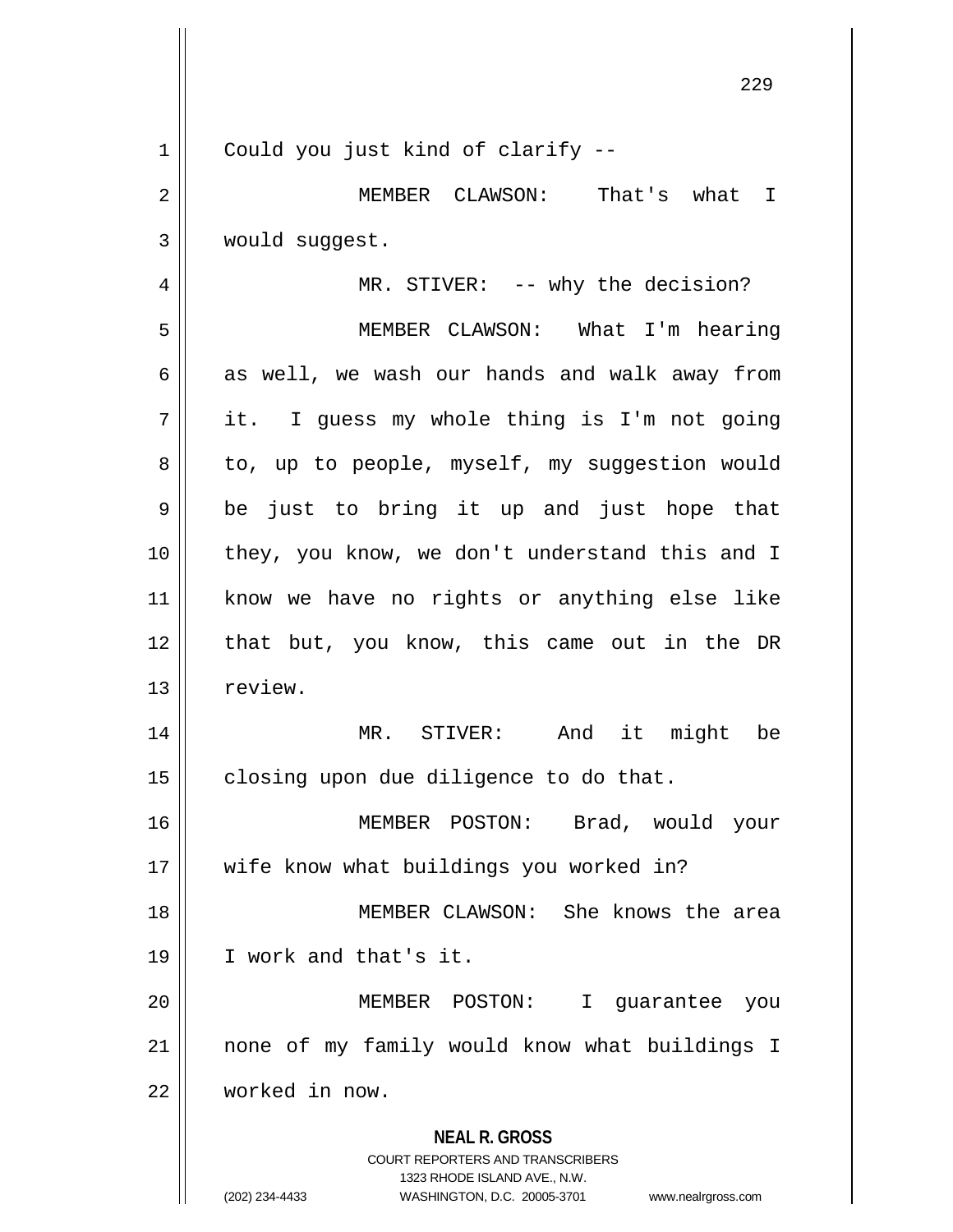**NEAL R. GROSS** COURT REPORTERS AND TRANSCRIBERS 1323 RHODE ISLAND AVE., N.W. 1 MR. KATZ: John, DOL has its own 2 standards for evidence too, and its own  $3 \parallel$  standards with respect to benefit of the doubt 4 | or not benefit of the doubt with respect to  $5 \parallel$  evidence too. So I mean those are really also 6 | outside of our jurisdiction. 7 MEMBER POSTON: I understand all  $8 \parallel$  that. I understand all those legal things, 9 || but basically what we're talking about in 10 here, what Brad and I are talking about is 11 doing what's right. 12 MR. KATZ: And you're implying that 13 DCAS hasn't done -- 14 || MEMBER POSTON: No, I'm not talking 15 about that. I said I'm not asking them to do 16 anything. 17 || MEMBER CLAWSON: Matter of fact, I 18 was going to applaud DCAS for what they did do 19 || on that because I was going to compliment them  $20$  | of what they did as that goes to show me that  $21$  | the processes in place are starting, you know,  $22$  || are working better than in the beginning.

(202) 234-4433 WASHINGTON, D.C. 20005-3701 www.nealrgross.com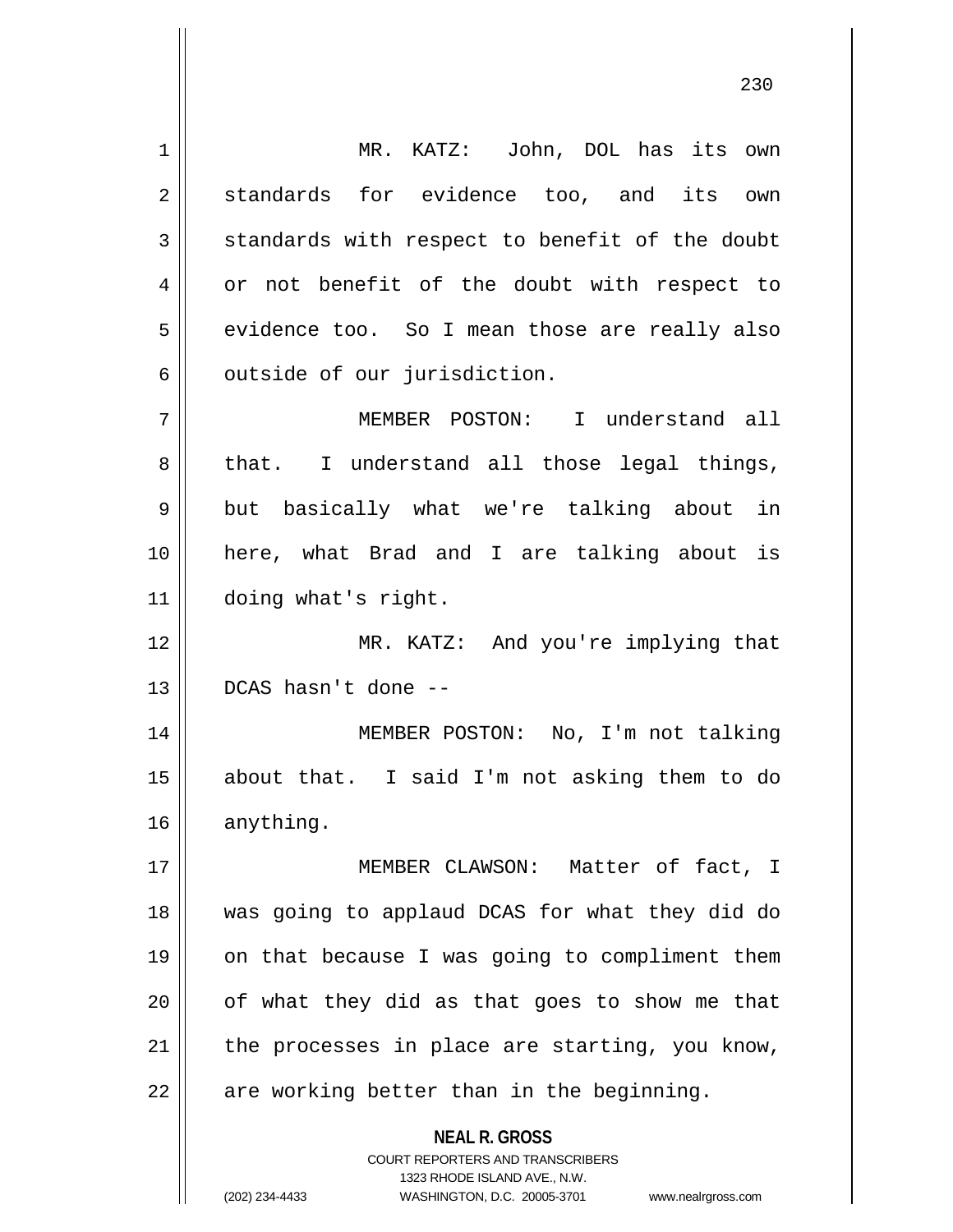| $\mathbf 1$    | MR. KATZ: Okay. You know, here's               |
|----------------|------------------------------------------------|
| $\overline{2}$ | how we'll handle this, because I don't think   |
| 3              | this is a good use of the Subcommittee's time, |
| 4              | frankly. Denise works for me. I will get the   |
| 5              | case number from Grady, and Denise can look    |
| 6              | into this. She's very good at working with     |
| 7              | DOL on these sorts of special cases. And       |
| 8              | that's what her job is anyway is to help       |
| 9              | people with these special cases. I'll get in   |
| 10             | touch with Denise. Denise knows how to work    |
| 11             | things with DOL, and we'll get to the bottom   |
| 12             | of this.                                       |
| 13             | The<br>broader<br>CHAIRMAN GRIFFON:            |
| 14             | question, really, the broader question in this |
| 15             | is that we've had a history of things, of      |
| 16             | Classes not being implementable where we       |
| 17             | designated buildings or certain work areas.    |
| 18             | And I quess my question is a                   |
| 19             | broader one which is, for General Atomics how  |
| 20             | exactly are you making this work? You know,    |
| 21             | ran across a case in our review process<br>we  |
| 22             | where no building or anything is identified.   |

**NEAL R. GROSS**

COURT REPORTERS AND TRANSCRIBERS 1323 RHODE ISLAND AVE., N.W. (202) 234-4433 WASHINGTON, D.C. 20005-3701 www.nealrgross.com

 $\mathbf{I}$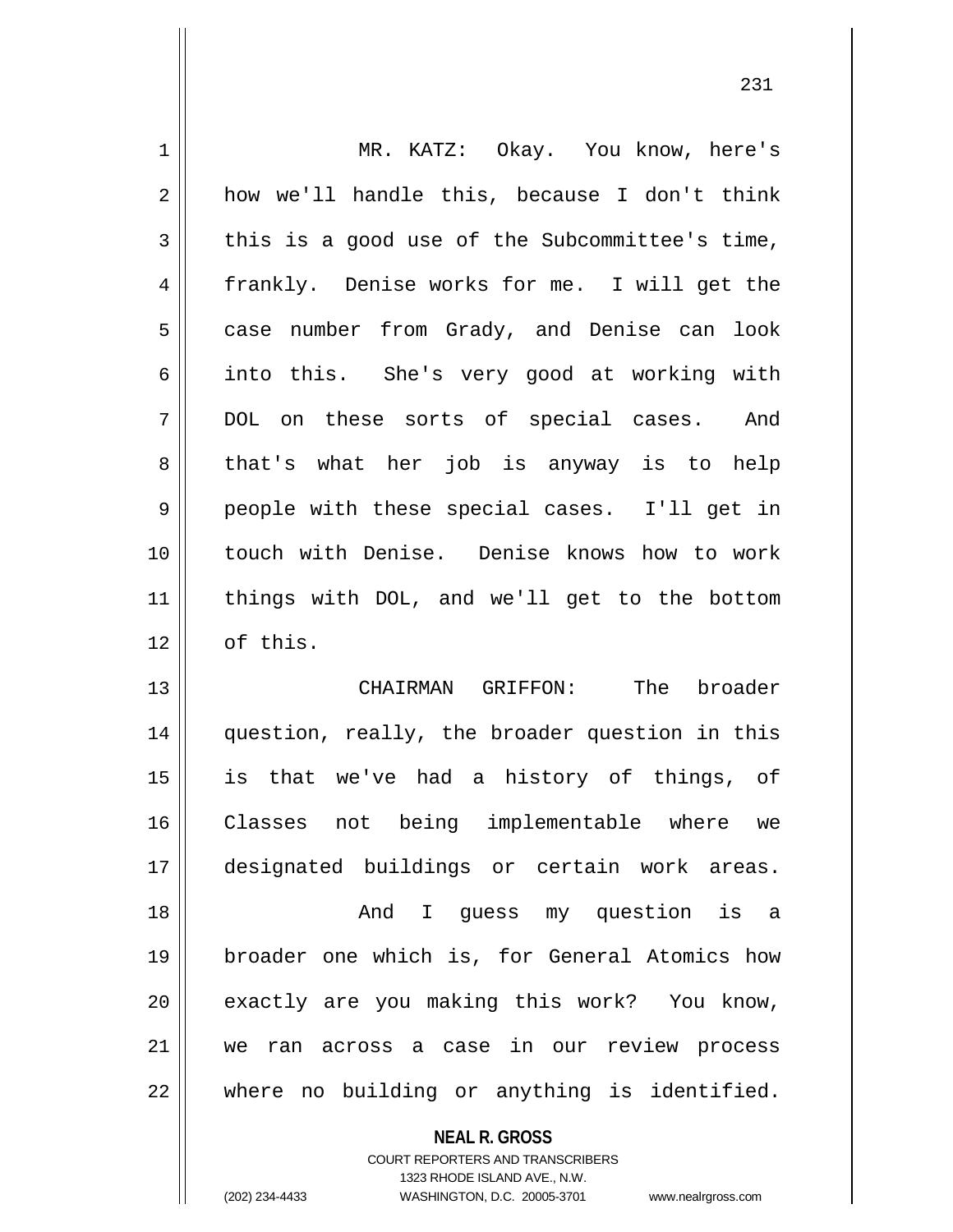|              | 232                                                                                                                                                                 |
|--------------|---------------------------------------------------------------------------------------------------------------------------------------------------------------------|
| $\mathbf{1}$ | How did you exclude this person? So we want                                                                                                                         |
| 2            | to know, you know, how you go about this for                                                                                                                        |
| 3            | General Atomics.                                                                                                                                                    |
| 4            | MR. KATZ: You can ask that                                                                                                                                          |
| 5            | question.                                                                                                                                                           |
| 6            | CHAIRMAN GRIFFON: I just asked.                                                                                                                                     |
| 7            | MR. KATZ: No, I mean you can ask,                                                                                                                                   |
| 8            | that's a question for DOL, right?                                                                                                                                   |
| 9            | CHAIRMAN GRIFFON: Yes. I mean can                                                                                                                                   |
| 10           | we just refer that question to Labor through                                                                                                                        |
| 11           | you or through, do we have to ask it a meeting                                                                                                                      |
| 12           | $or --$                                                                                                                                                             |
| 13           | MR. KATZ: I'm going to follow this                                                                                                                                  |
| 14           | up with Denise. So she's going to follow up                                                                                                                         |
| 15           | on the specific case, but we'll follow up on                                                                                                                        |
| 16           | the general issue depending on what she learns                                                                                                                      |
| 17           | from the specific case, because she may learn                                                                                                                       |
| 18           | all you need to know when she looks into the                                                                                                                        |
| 19           | specific case.                                                                                                                                                      |
| 20           | CHAIRMAN GRIFFON: Right. From our                                                                                                                                   |
| 21           | advisory role to NIOSH on this one, I think                                                                                                                         |
| 22           | that we have nothing to say.                                                                                                                                        |
|              | <b>NEAL R. GROSS</b><br><b>COURT REPORTERS AND TRANSCRIBERS</b><br>1323 RHODE ISLAND AVE., N.W.<br>(202) 234-4433<br>WASHINGTON, D.C. 20005-3701 www.nealrgross.com |

 $\overline{\phantom{a}}$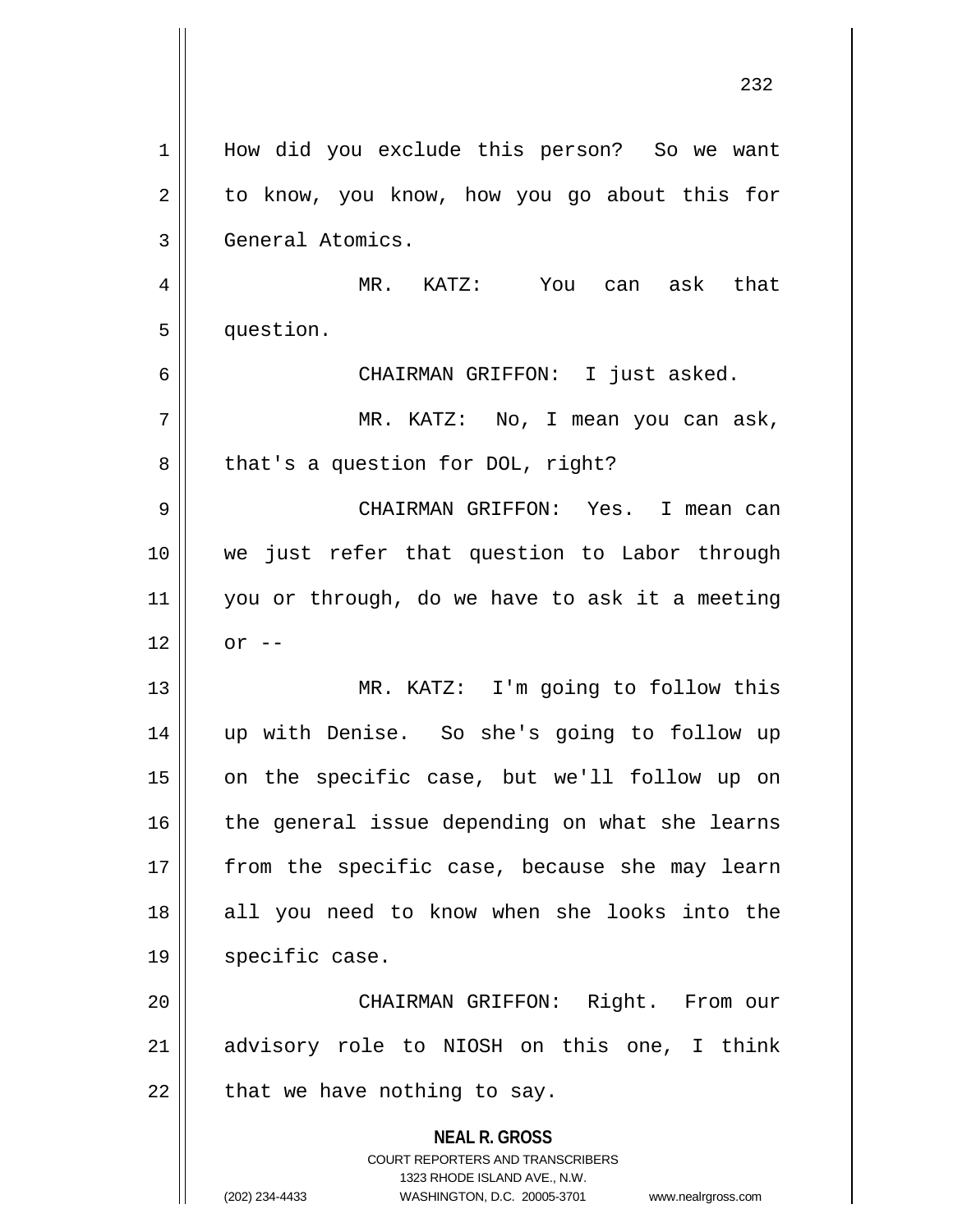| MR. KATZ: I owe you a response on                                                                   |
|-----------------------------------------------------------------------------------------------------|
| this, and I'll follow up with the action.                                                           |
| Yes, absolutely.                                                                                    |
| CHAIRMAN GRIFFON: Okay, moving on.                                                                  |
| MR. FARVER: Moving on, Finding                                                                      |
| 309.2, NIOSH failed to adequately address the                                                       |
| incident identified in the CATI report. The                                                         |
| CATI report, which I believe is filled out by                                                       |
| a survivor, talks about the claimant or the                                                         |
| employee describing a fire. Okay, so that's                                                         |
| the gist of it, and this information is in the                                                      |
| CATI report.                                                                                        |
| We feel NIOSH should have addressed                                                                 |
| it, and NIOSH says it was addressed in the DRR                                                      |
| but could have been addressed a little bit                                                          |
| more thoroughly. That's true. It probably                                                           |
| would not have affected the case, so basically                                                      |
| just feel they should have mentioned it<br>we                                                       |
| better.                                                                                             |
| this<br>CHAIRMAN GRIFFON: Was<br>an                                                                 |
| older case or --                                                                                    |
| MR. CALHOUN: '09.                                                                                   |
| <b>NEAL R. GROSS</b>                                                                                |
| <b>COURT REPORTERS AND TRANSCRIBERS</b>                                                             |
| 1323 RHODE ISLAND AVE., N.W.<br>(202) 234-4433<br>WASHINGTON, D.C. 20005-3701<br>www.nealrgross.com |
|                                                                                                     |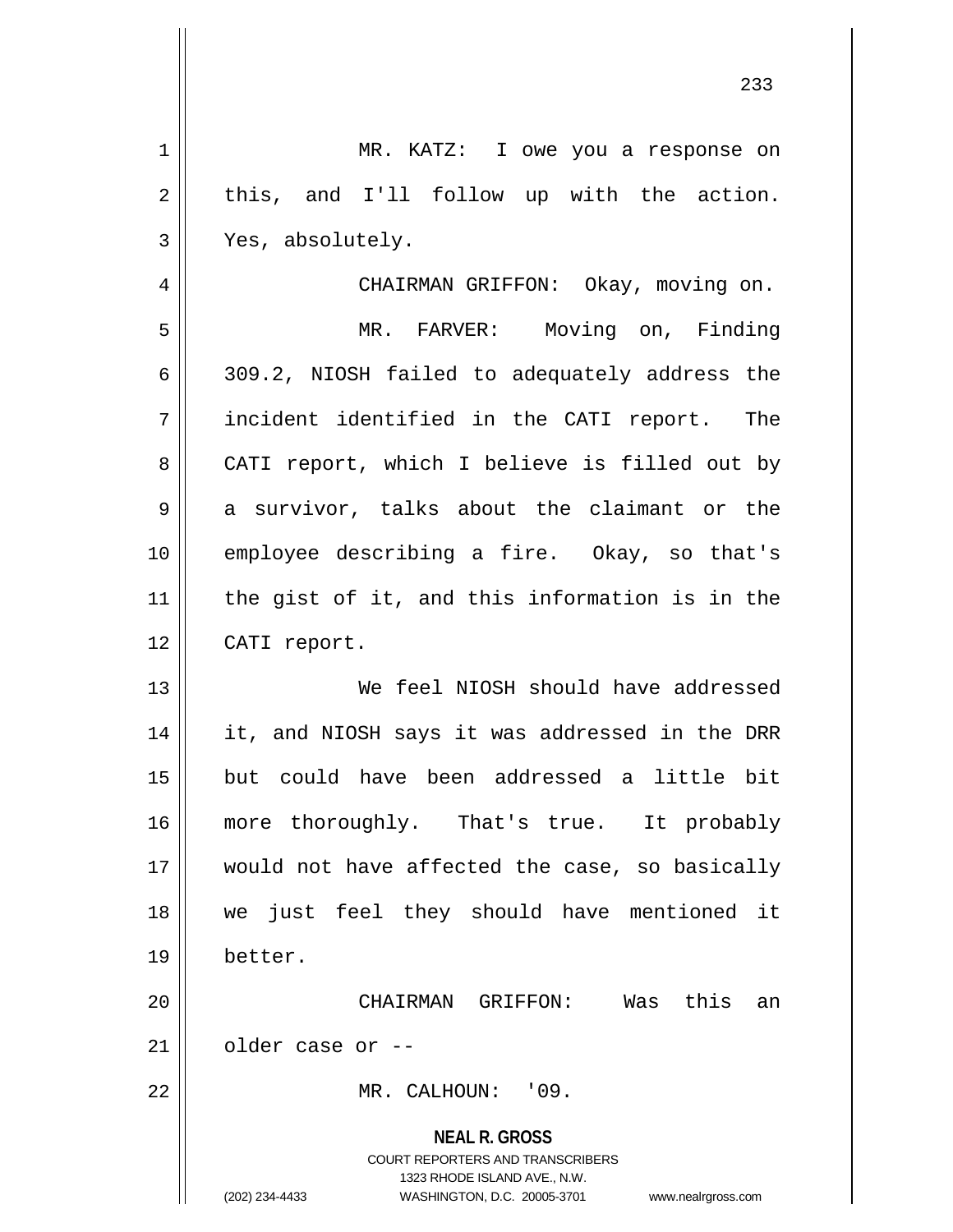|             | 234                                           |
|-------------|-----------------------------------------------|
| $\mathbf 1$ | MR. FARVER: It's a newer case.                |
| 2           | CHAIRMAN GRIFFON: So this is after            |
| 3           | your process was in place, kind of, right?    |
| 4           | MR. FARVER: Well, yes. But it was             |
| 5           | mentioned. I mean, it just wasn't --          |
| 6           | CHAIRMAN GRIFFON: Oh, okay.                   |
| 7           | MR. FARVER: But then you have to              |
| 8           | kind of have to look at it, well, it wasn't   |
| 9           | the employee that was making the CATI report, |
| 10          | it was the survivor, and I would suggest      |
| 11          | closing it.                                   |
| 12          | CHAIRMAN GRIFFON: Yes.                        |
| 13          | MEMBER MUNN: Because the expansion            |
| 14          | wouldn't have changed anything.               |
| 15          | MR. FARVER: Correct. And then                 |
| 16          | there are three observations. First one is    |
| 17          | kind of nit-picky. It says that, you know,    |
| 18          | the DR's test -- the IMBA was used to         |
| 19          | calculate the doses, but it wasn't, they used |
| 20          | the CAD tool, which technically still uses    |
| 21          | IMBA. So that was Scott's kind of -- but      |
| 22          | that's why it was an observation too. It's    |
|             | <b>NEAL R. GROSS</b>                          |

COURT REPORTERS AND TRANSCRIBERS 1323 RHODE ISLAND AVE., N.W.

 $\mathsf{II}$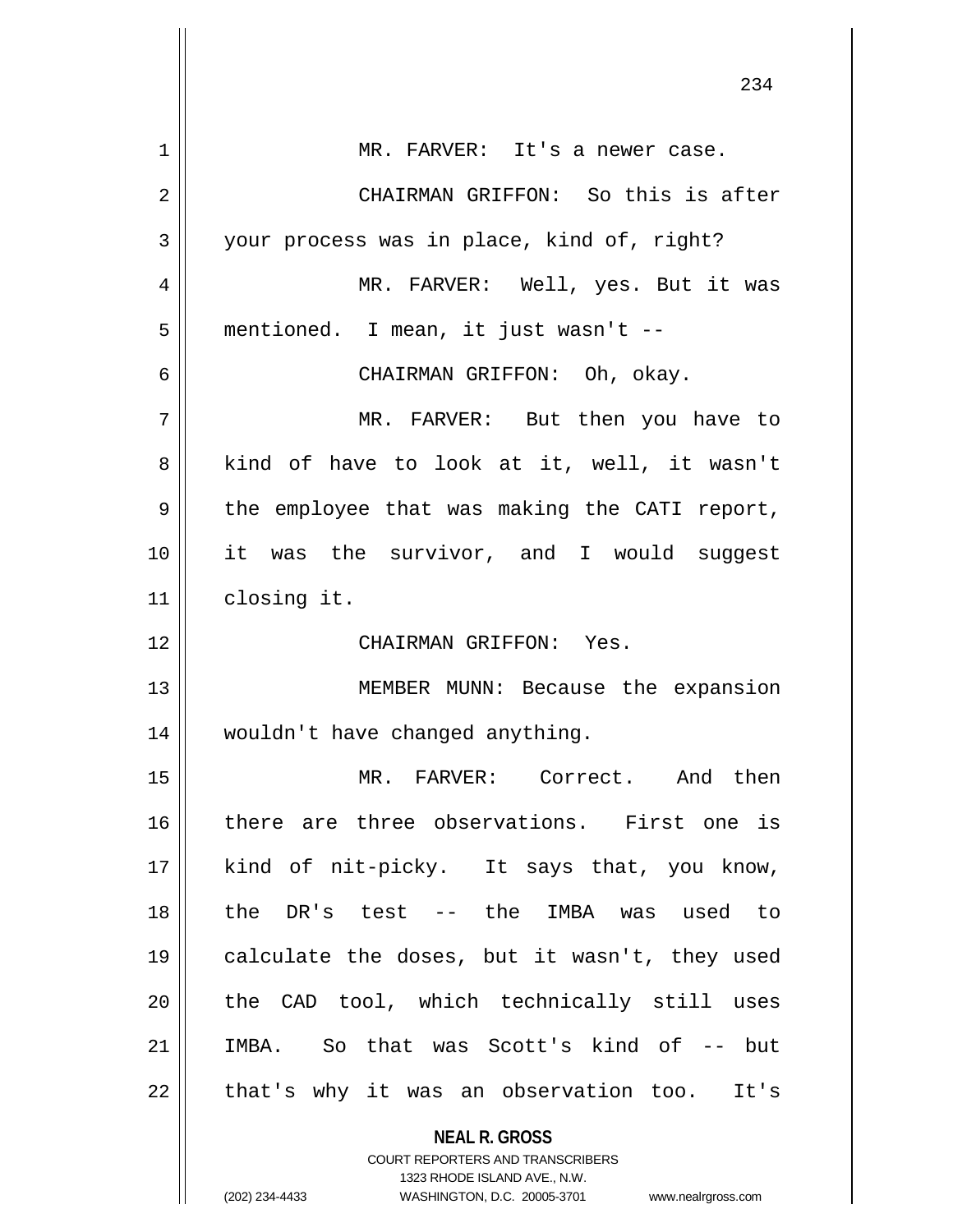1 || nit-picky.

**NEAL R. GROSS** COURT REPORTERS AND TRANSCRIBERS 1323 RHODE ISLAND AVE., N.W. (202) 234-4433 WASHINGTON, D.C. 20005-3701 www.nealrgross.com 2 CHAIRMAN GRIFFON: Alright, no 3 action. 4 | MR. FARVER: No action. The second  $5 \parallel$  one talks about the -- just brings to 6 attention that the recycled uranium values 7 || used were what they were and that they differ 8 || from Fernald, and then NIOSH gives a good  $9 \parallel$  response saying that those were the --10 MR. STIVER: Yes, but they're 11 correct. 12 MR. FARVER: Right. They're the 13 || Hanford ones, which is the correct ones. 14 MR. STIVER: Right. These higher 15 | ones would be based on the TBD. 16 || MR. FARVER: Now a third one --17 CHAIRMAN GRIFFON: So they used 18 || what you would consider the correct ones? 19 MR. STIVER: They used the correct  $20$  | ones. The reason at Fernald they were higher 21 is because of the material accumulated at 22 || gaseous diffusion plants --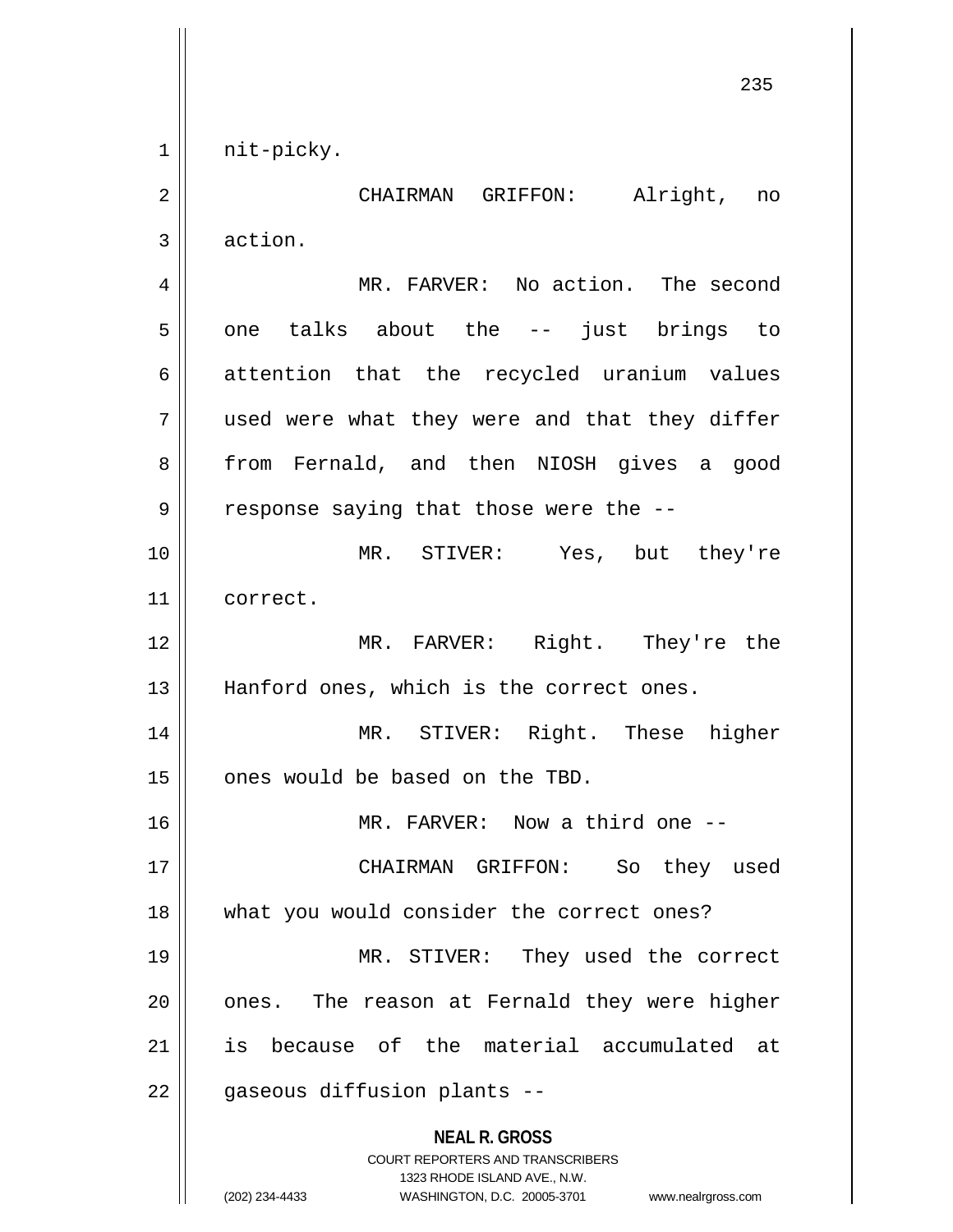|                | 236                                                                                                 |
|----------------|-----------------------------------------------------------------------------------------------------|
| 1              | CHAIRMAN GRIFFON: Right.                                                                            |
| $\overline{2}$ | MR. STIVER: -- which resulted in                                                                    |
| 3              | those $--$                                                                                          |
| 4              | CHAIRMAN GRIFFON: And this site is                                                                  |
| 5              | $from --$                                                                                           |
| 6              | MR. STIVER: This is from Hanford.                                                                   |
| 7              | CHAIRMAN GRIFFON: This is<br>a                                                                      |
| 8              | Hanford case.                                                                                       |
| 9              | MR. STIVER: No, the site only                                                                       |
| 10             | received material from Hanford.                                                                     |
| 11             | CHAIRMAN GRIFFON: Okay, so it made                                                                  |
| 12             | sense more at Hanford, okay. So SC&A accepts                                                        |
| 13             | NIOSH's explanation.                                                                                |
| 14             | MR. STIVER: Correct.                                                                                |
| 15             | MR. FARVER: The third one<br>says                                                                   |
| 16             | that the TBD states that there's insufficient                                                       |
| 17             | information to fully characterize plutonium                                                         |
| 18             | intakes during the operational period.<br>And                                                       |
| 19             | then it points out that the SEC petition does                                                       |
| 20             | impose limits on plutonium<br>dose<br>not                                                           |
| 21             | determinations during that period, and that                                                         |
| 22             | you could bound it. You could presumably do a                                                       |
|                | <b>NEAL R. GROSS</b><br><b>COURT REPORTERS AND TRANSCRIBERS</b>                                     |
|                | 1323 RHODE ISLAND AVE., N.W.<br>WASHINGTON, D.C. 20005-3701<br>(202) 234-4433<br>www.nealrgross.com |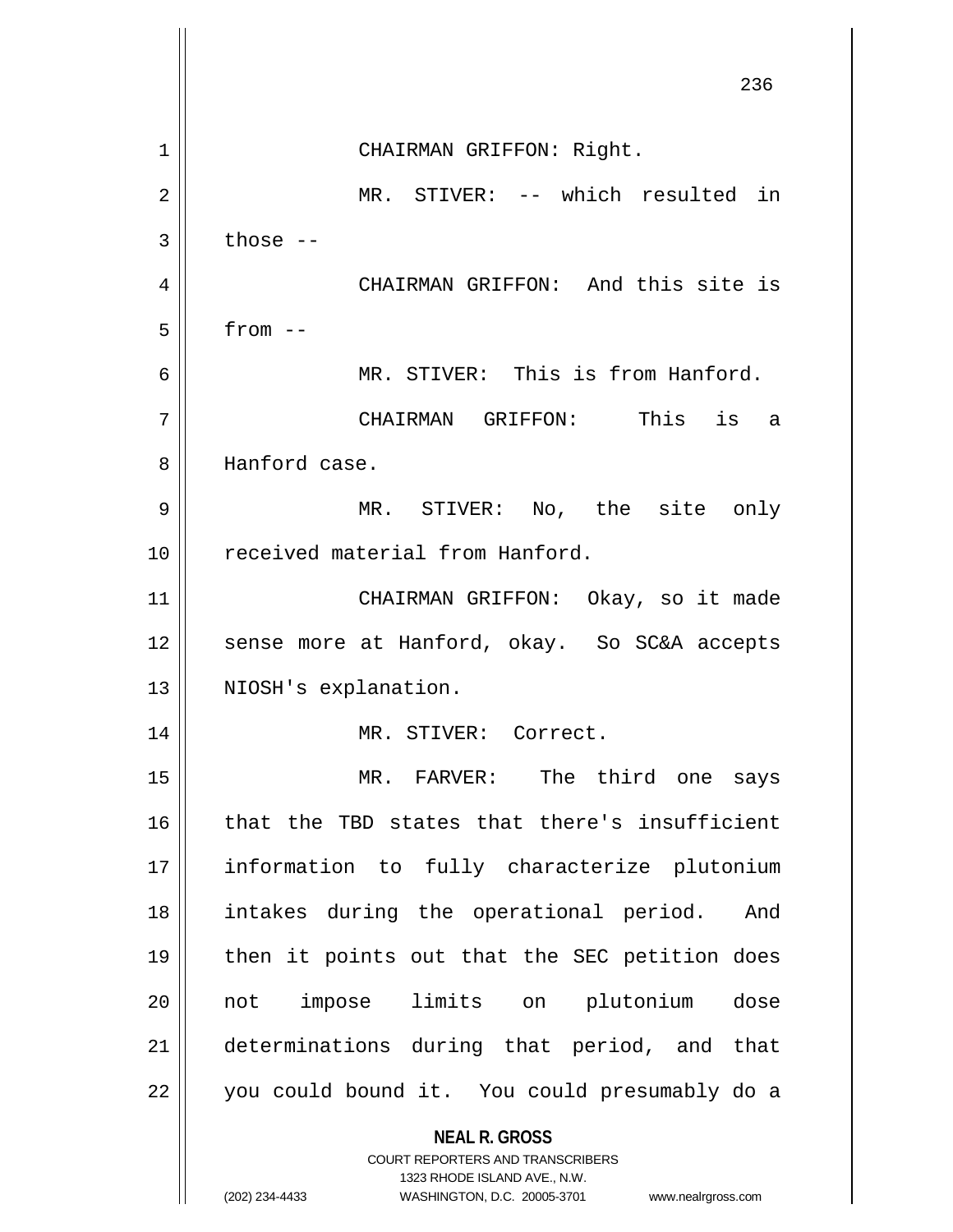**NEAL R. GROSS** COURT REPORTERS AND TRANSCRIBERS 1323 RHODE ISLAND AVE., N.W. (202) 234-4433 WASHINGTON, D.C. 20005-3701 www.nealrgross.com 1 || maximum plutonium concentration and bound it  $2 \parallel$  at the hot dose cell facility. It's just kind  $3 \parallel$  of more of an observation. 4 MEMBER MUNN: As a matter of fact 5 it is an observation? 6 MR. FARVER: Observation 3. 7 || MEMBER MUNN: Is it acceptable? You 8 | accept that? 9 MR. FARVER: Yes. I mean their 10 | response is adequate. 11 || MEMBER MUNN: Response accepted.  $12 \parallel$  I'll write it up under 319.1. 13 || CHAIRMAN GRIFFON: This is the last 14 || case in the set, right? 15 MR. FARVER: Yes, we'll try to drag  $16$  | this out for a long time. Just kidding. 17 MR. KATZ: And so there's basically  $18$  || eight and nine to deal with, still. 19 MR. FARVER: Okay, 319.1. This is  $20$  || a Hanford case. The DR record says he was a 21 || millwright and worked there from '50 through  $22$  |  $\sqrt{62}$ , and it was a lung cancer and a pancreatic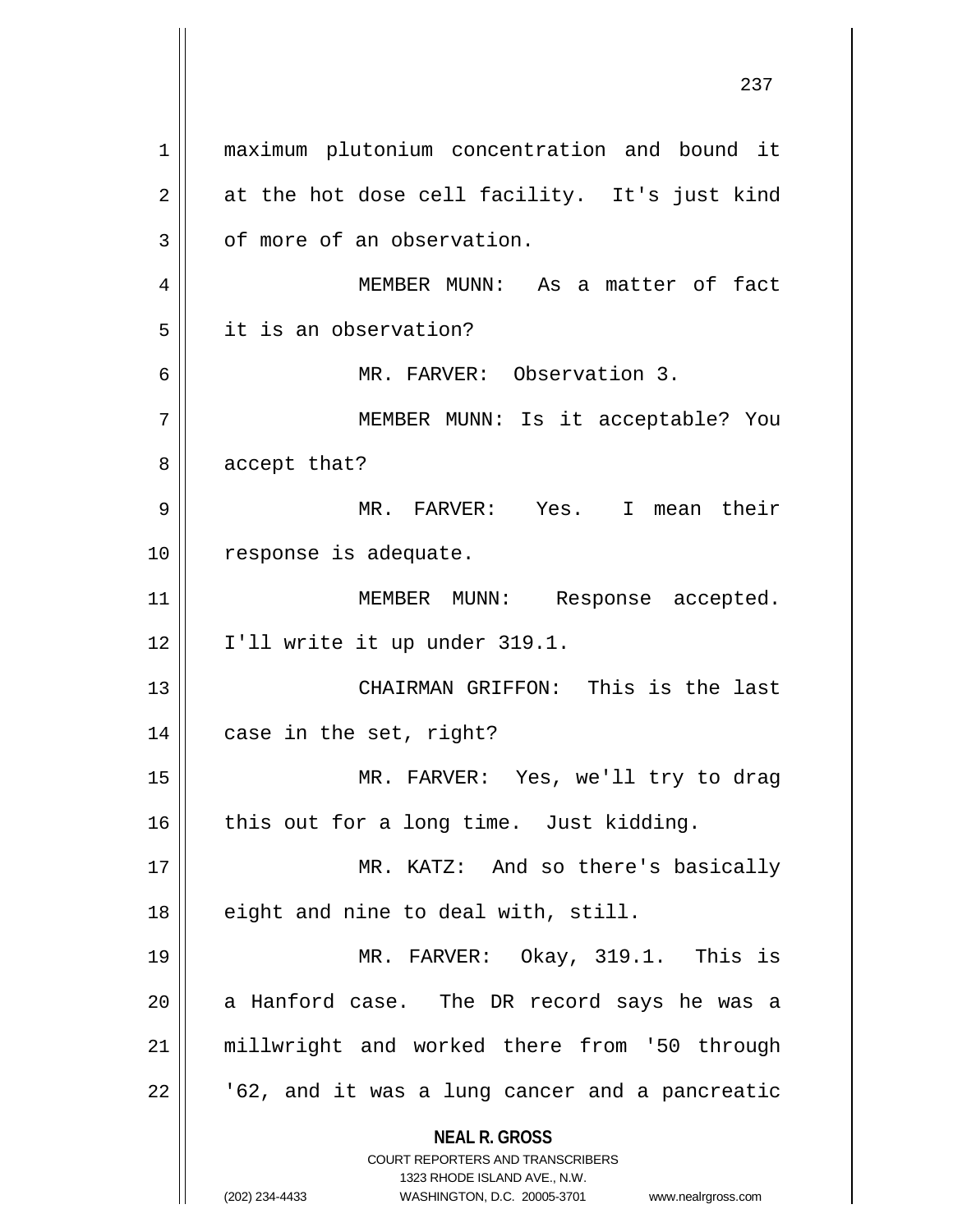1 cancer, and PoC was 44 percent. So that's  $2 \parallel 319.1$ . NIOSH did not use the proper lung dose 3 conversion factor and correction factor. 4 This goes back to the rotational  $5 \parallel$  and isotropic geometries in -- let me make 6  $\parallel$  sure I get the right number -- IG-001, Section  $7 \parallel 4.4$  of the most recent IG-001. Pretty much as 8 the statement says, the AP dose correction 9 factor values are not the most claimant-10 || favorable for certain cancers, of which lung 11 || is one, and that values of rotational and so 12 | should be used. 13 There is a caveat in there that 14 || says, it pretty much implies that unless you 15 have additional information. In other words, 16 if you can show that the AP was the proper 17 geometry, but in general you shouldn't use 18 that because the other ones are more claimant-19 favorable. So we wrote a finding that they 20 || used AP and did not use the other geometry.

21 CHAIRMAN GRIFFON: What is the 22 || timing on this case? What year?

> **NEAL R. GROSS** COURT REPORTERS AND TRANSCRIBERS 1323 RHODE ISLAND AVE., N.W. (202) 234-4433 WASHINGTON, D.C. 20005-3701 www.nealrgross.com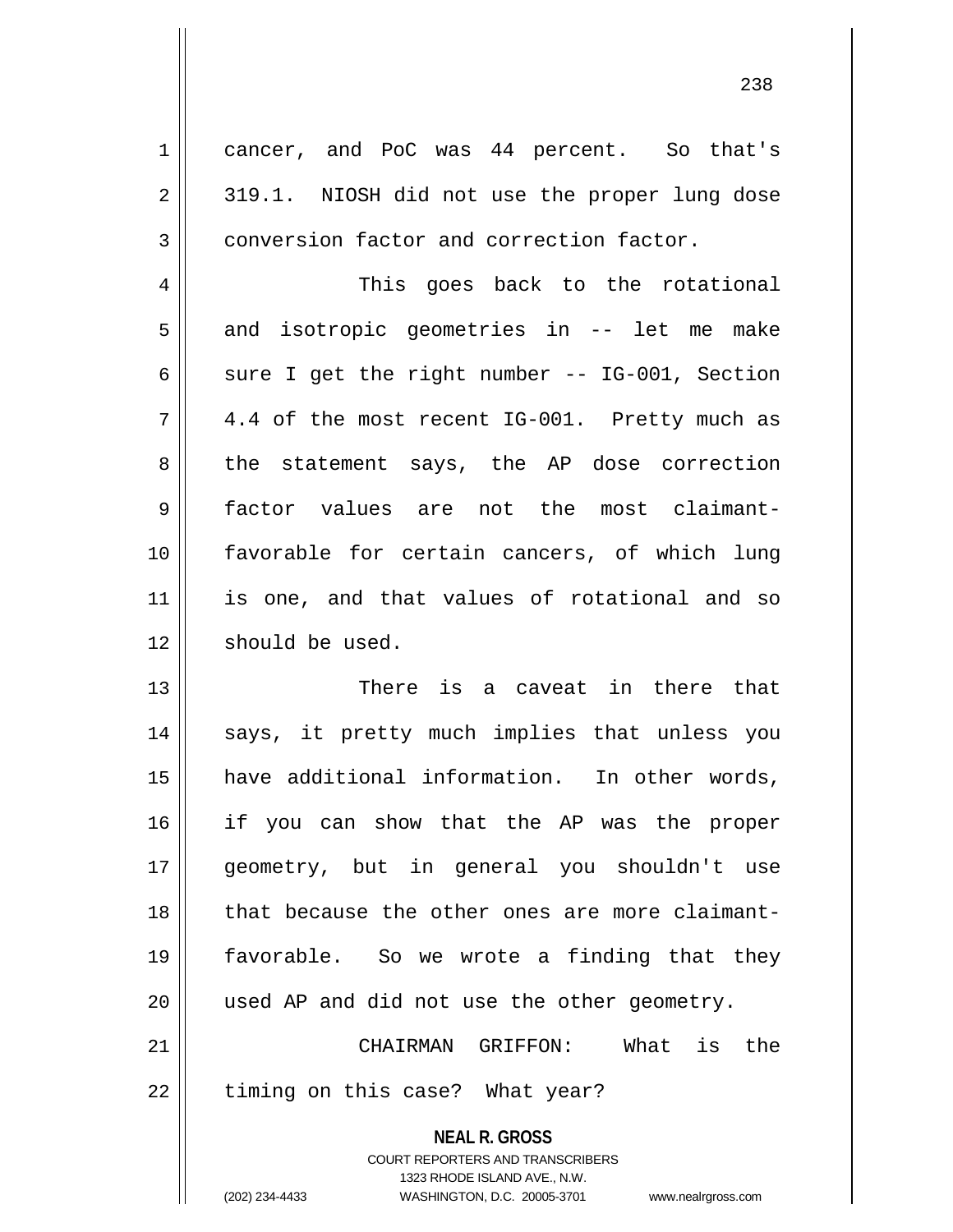**NEAL R. GROSS** COURT REPORTERS AND TRANSCRIBERS 239 1 || MR. CALHOUN: '06. That's when the 2 DR was completed. 3 MR. FARVER: DR was completed in  $4 \mid \cdot 06.$ 5 CHAIRMAN GRIFFON: And NIOSH 6 | response on this was? 7 MR. FARVER: Now, it's not so much 8 || I disagree with they wrote, it's that what 9 || they wrote probably should have been in the 10 DR. In other words, that would be the 11 justification for doing what she did, instead 12 of coming up with the justification  $13$  || afterwards. Really that's the big concern is  $14$  | it's  $-$ 15 || MR. STIVER: Documenting your work. 16 MR. FARVER: How do you show that 17 you looked at it, but you chose something else 18 || and then here are your reasons? So, you know, 19 || for cases that are affected by this statement 20 || in IG-001, they may want to consider putting  $21$  some more details in the DR report of why they  $22$  | chose what geometry.

1323 RHODE ISLAND AVE., N.W.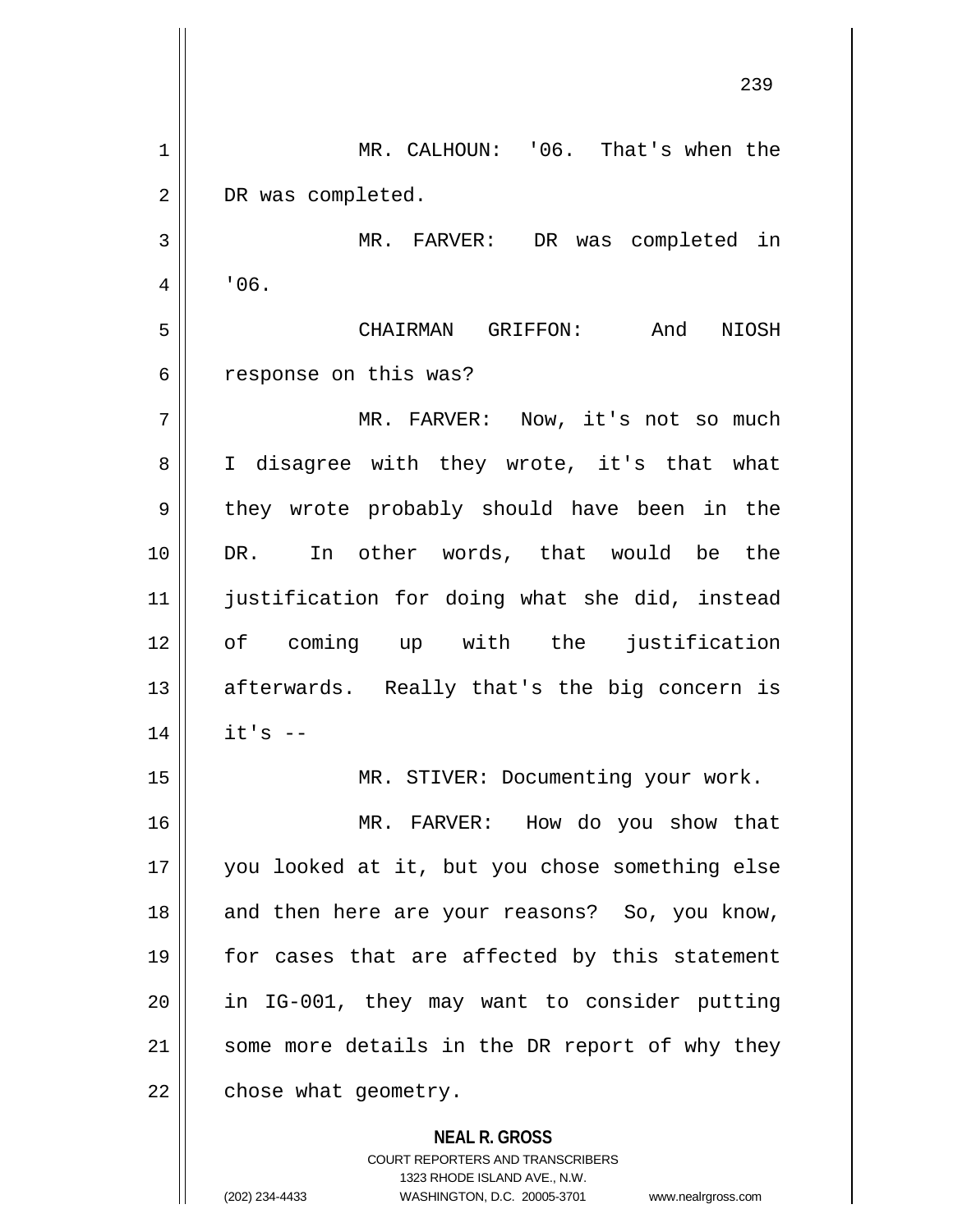**NEAL R. GROSS** COURT REPORTERS AND TRANSCRIBERS 1323 RHODE ISLAND AVE., N.W. (202) 234-4433 WASHINGTON, D.C. 20005-3701 www.nealrgross.com 1 MEMBER CLAWSON: Doesn't this kind  $2 \parallel$  of fall under our "show your work" --3 | MR. FARVER: It does. 4 MR. SMITH: This is Matt Smith with  $5 \parallel$  the ORAU team. I'm not precisely sure when 6 the IG revision occurred with respect to the  $7 \parallel$  initial write-up on this DR, but that might be 8 || one reason why the specification wasn't in  $9 \parallel$  there. 10 MR. FARVER: Okay, but what about 11 today? What would happen today if there's a 12 || lung cancer case that comes across? I mean, 13 would you add additional information in your 14 DR saying that you looked at these different 15 | qeometries? 16 MR. SMITH: I think Scott would 17 || agree that yes, the DR is typically describing 18 || what geometry made sense for the claim. 19 MR. SIEBERT: I don't know if it 20 would specifically call out this issue or not,  $21$  and I agree, it's something that we can look  $22 \parallel$  at.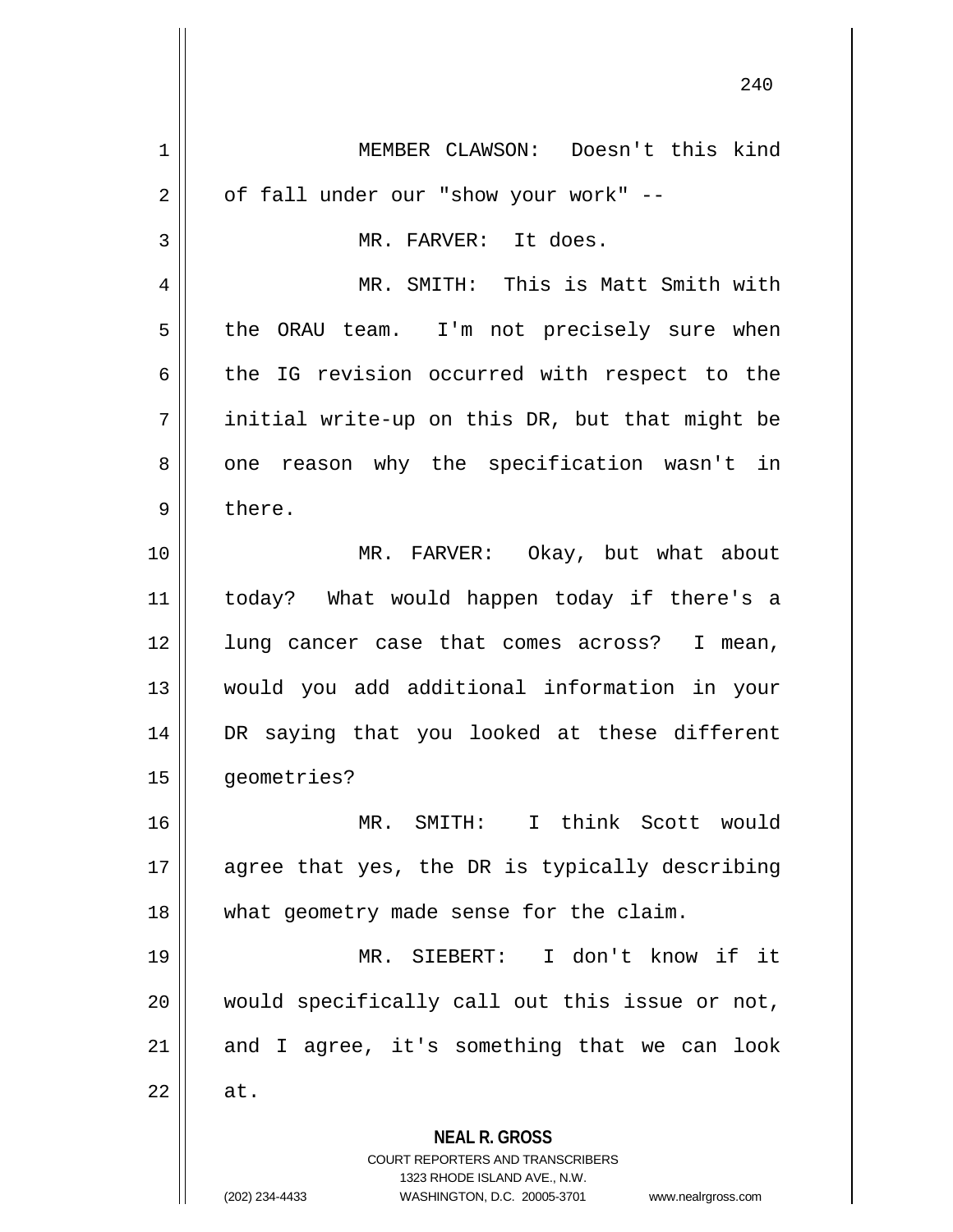|                | 241                                                                                                                                                             |
|----------------|-----------------------------------------------------------------------------------------------------------------------------------------------------------------|
| 1              | MR. FARVER: Okay.                                                                                                                                               |
| $\overline{2}$ | CHAIRMAN GRIFFON: What's the site                                                                                                                               |
| 3              | and where?                                                                                                                                                      |
| $\overline{4}$ | MR. FARVER: Well, this is Hanford.                                                                                                                              |
| 5              | CHAIRMAN GRIFFON: What's the PoC?                                                                                                                               |
| б              | MR. FARVER: Forty-four percent.                                                                                                                                 |
| 7              | But I would suggest that, you know, from cases                                                                                                                  |
| 8              | from now on that ones that fall under this                                                                                                                      |
| 9              | little caveat that they add additional wording                                                                                                                  |
| 10             | in their DR report that addresses the other                                                                                                                     |
| 11             | types of $-$                                                                                                                                                    |
| 12             | CHAIRMAN GRIFFON: Yes, like what                                                                                                                                |
| 13             | types of work would fall into that caveat,                                                                                                                      |
| 14             | right, like is it a -- you know.                                                                                                                                |
| 15             | MR. STIVER: Basically what they                                                                                                                                 |
| 16             | wrote in the response --                                                                                                                                        |
| 17             | MR. FARVER: Yes, exactly.                                                                                                                                       |
| 18             | (Simultaneous speaking.)                                                                                                                                        |
| 19             | CHAIRMAN GRIFFON: Because it seems                                                                                                                              |
| 20             | to me a millwright and would predominately be                                                                                                                   |
| 21             | facing their work, but it's so many number of                                                                                                                   |
| 22             | other jobs and which ones do you use that are                                                                                                                   |
|                | <b>NEAL R. GROSS</b><br>COURT REPORTERS AND TRANSCRIBERS<br>1323 RHODE ISLAND AVE., N.W.<br>WASHINGTON, D.C. 20005-3701<br>(202) 234-4433<br>www.nealrgross.com |

 $\mathbb{I}$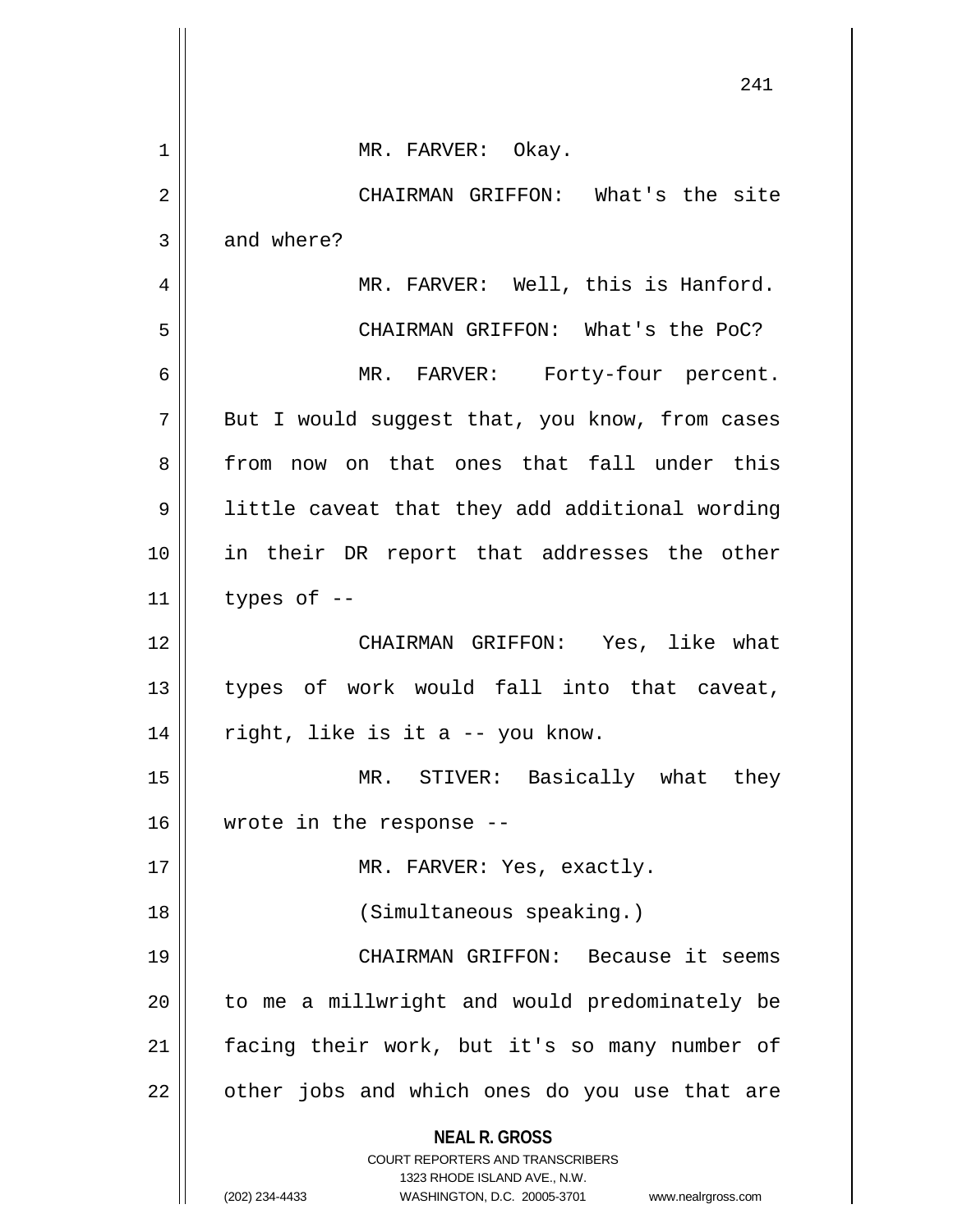|    | 242                                                                                              |
|----|--------------------------------------------------------------------------------------------------|
| 1  | more kind of favorable, you know.                                                                |
| 2  | MR. FARVER: I mean, there must be                                                                |
| 3  | reason it was added to the IG-001, this<br>a                                                     |
| 4  | statement.                                                                                       |
| 5  | CHAIRMAN GRIFFON: Right.                                                                         |
| 6  | MR. FARVER: Okay, now how's it                                                                   |
| 7  | being implemented?                                                                               |
| 8  | CHAIRMAN GRIFFON: Right.                                                                         |
| 9  | MR. FARVER: And this will come up                                                                |
| 10 | again on this finding. I've seen this several                                                    |
| 11 | times. We've written this up, this<br>same                                                       |
| 12 | finding.                                                                                         |
| 13 | CHAIRMAN GRIFFON: I<br>mean, the                                                                 |
| 14 | explanation that this reconstruction has to                                                      |
| 15 | pick the geometry that made the most sense                                                       |
| 16 | doesn't jibe with the IG-001, right?                                                             |
| 17 | MR. FARVER: I don't know the                                                                     |
| 18 | background of the IG-001 or that statement.                                                      |
| 19 | CHAIRMAN GRIFFON: I'm<br>not sure                                                                |
| 20 | where to go with this, but $-$ -                                                                 |
| 21 | MR. CALHOUN: Well, I think at                                                                    |
| 22 | least what I've got here is just, what I've                                                      |
|    | <b>NEAL R. GROSS</b>                                                                             |
|    | <b>COURT REPORTERS AND TRANSCRIBERS</b>                                                          |
|    | 1323 RHODE ISLAND AVE., N.W.<br>(202) 234-4433<br>WASHINGTON, D.C. 20005-3701 www.nealrgross.com |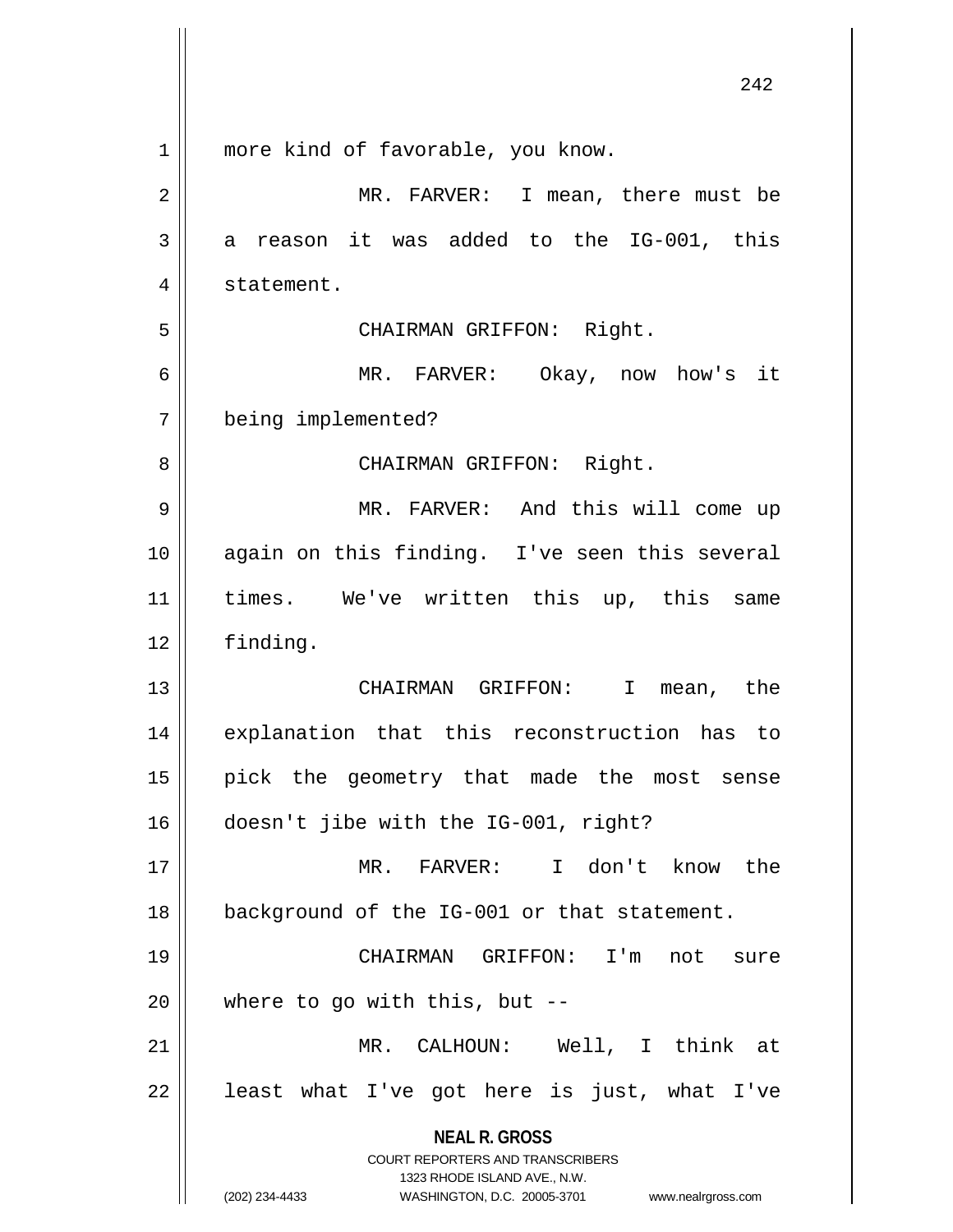**NEAL R. GROSS** COURT REPORTERS AND TRANSCRIBERS 1 || got written down is: should we be looking at  $2 \parallel$  adding a description as to why we chose this 3 | specific geometry? 4 MR. FARVER: Or how are you going 5 | to implement, you know, the Section 4 of IG-6 001? When would you use rotational or 7 isotropic? 8 MR. SIEBERT: This is Scott. It 9 || does, as you said, it does already state, 10 however, that the correction factor need not 11 be applied if it's determined that the most 12 || representative geometry is 100 percent AP. So 13 || that information is there, just maybe 14 || clarification as to what that means in actual 15 practice. 16 MR. FARVER: Yes, right. 17 CHAIRMAN GRIFFON: Why don't I just 18 || put it that NIOSH will look at that Section 4 19 limitations for IG-001, and get back to the  $20$  | Subcommittee for now, because  $-$ 21 | MR. FARVER: Okay. 22 || MR. KATZ: And in general, just for

1323 RHODE ISLAND AVE., N.W.

(202) 234-4433 WASHINGTON, D.C. 20005-3701 www.nealrgross.com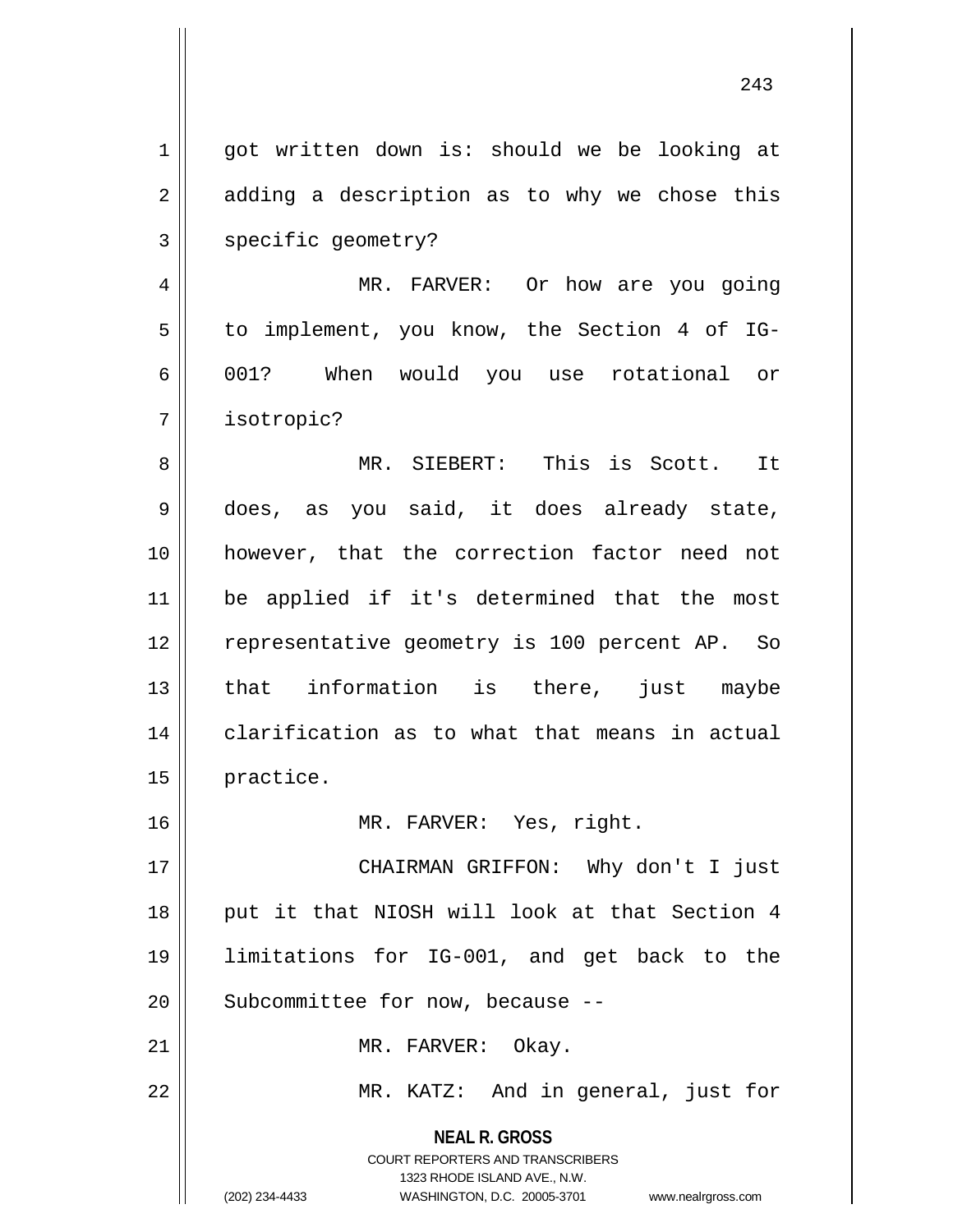1 || recordkeeping here, if it's an item that, 2 || we'll just assume that it's something that can  $3 \parallel$  be addressed in the next meeting unless -- and 4 || just let us know if this is sort of something 5 more complicated that's not going to be  $6 \parallel$  followed up on within the next meeting, just 7 to make --

 CHAIRMAN GRIFFON: And I'll send 9 || this matrix shortly after, because if I don't do it in the next two days, as Ted knows, I won't do it until the next Subcommittee meeting. So I'm doing it live here, and  $\parallel$  actually I've got to go back and -- I'm out of practice at highlighting. Don't want to have | outstanding action, so it's easy to find, yes, in the matrix.

17 || **Alright, 319.2.** 

18 || MR. FARVER: 319.2, inappropriate 19 intakes assigned for unmonitored fission 20 products, specifically ruthenium-106 and 21 | iodine-131, are the ones that we had questions 22 || about. And NIOSH gives a good explanation of

**NEAL R. GROSS**

COURT REPORTERS AND TRANSCRIBERS 1323 RHODE ISLAND AVE., N.W. (202) 234-4433 WASHINGTON, D.C. 20005-3701 www.nealrgross.com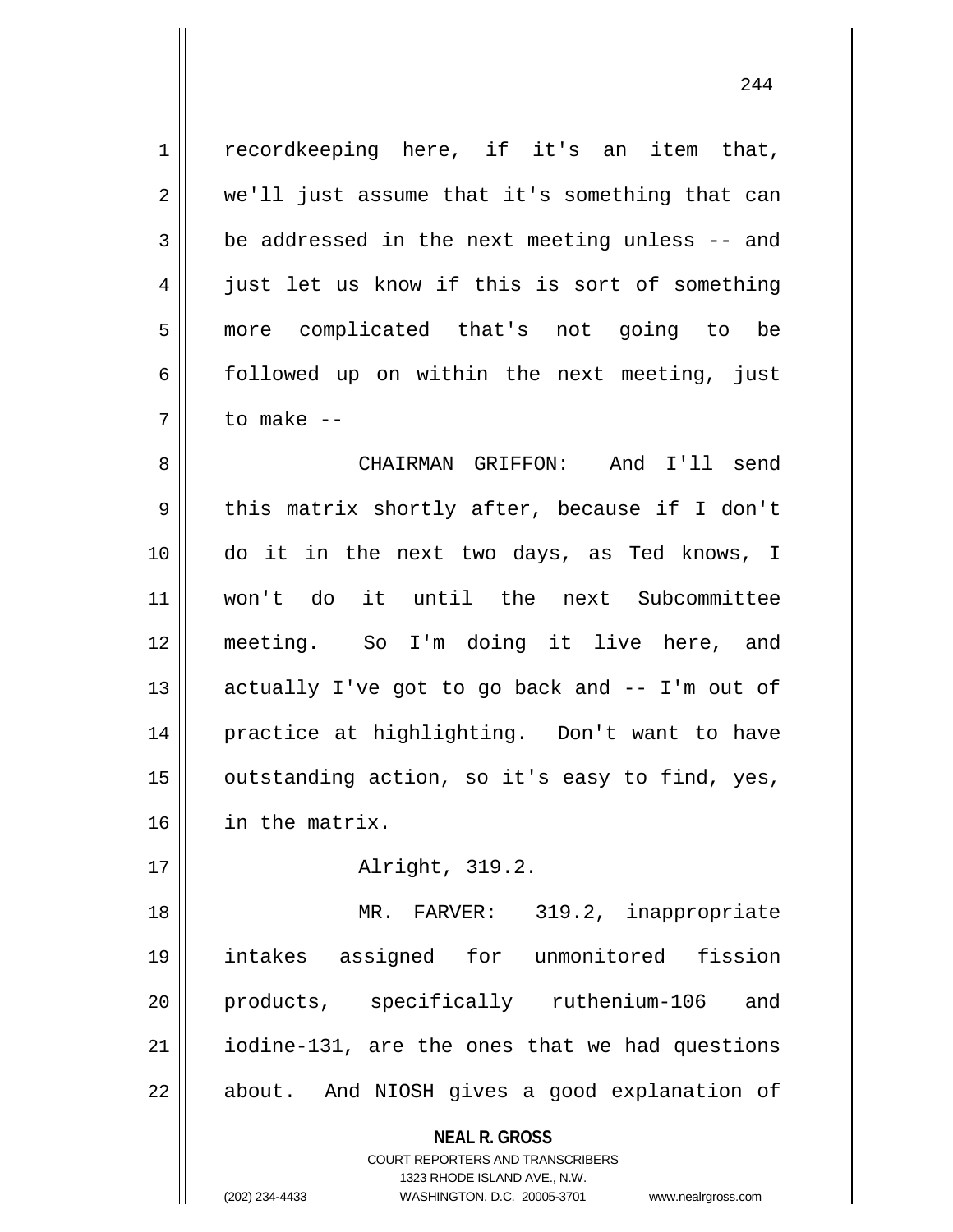1 | the ruthenium, which is good because we didn't 2 Fealize it was a combination of two different 3 OTIBs. So I understand what they did now, 4 which is good. We just didn't understand that  $5 \parallel$  was how they did it to begin with. So that  $6 \parallel$  one's okay. 7 || Now the second one, the iodine-131 8 intake, that's a typo. I mean that's just 9 wrong. They're off by three orders of 10 magnitude. I believe I got that right. 11 || MR. STIVER: Yes, 2620 dpm per day. 12 MR. FARVER: Let me get the right 13 matrix. 14 MR. STIVER: Small doses would  $15$  | still throw it two orders of magnitude off. 16 MR. SIEBERT: This is Scott. I can 17 || qo ahead and address that. The short answer 18 is: we agree that that typographical error 19 should not have occurred and should not have 20 || propagated. The answer to the rest of the 21 question is: what steps are taken to prevent 22 || this error again? There is presently a

> **NEAL R. GROSS** COURT REPORTERS AND TRANSCRIBERS 1323 RHODE ISLAND AVE., N.W.

(202) 234-4433 WASHINGTON, D.C. 20005-3701 www.nealrgross.com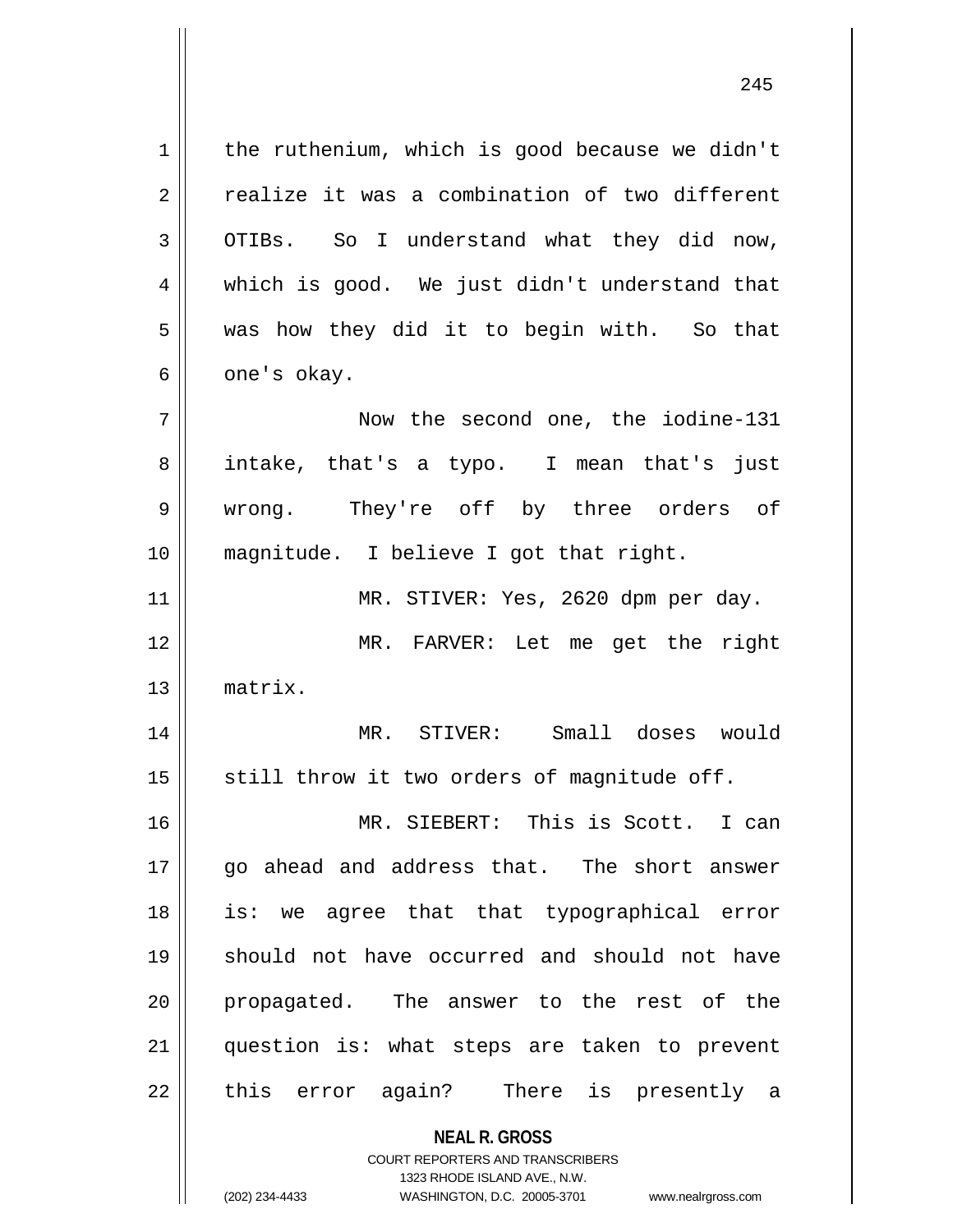**NEAL R. GROSS** COURT REPORTERS AND TRANSCRIBERS 1323 RHODE ISLAND AVE., N.W. (202) 234-4433 WASHINGTON, D.C. 20005-3701 www.nealrgross.com  $1 \parallel$  specific tool that has the coworker intakes in  $2 \parallel$  it, and the dose reconstructor can select the 3 dates and the location, and the tool will  $4 \parallel$  enter those verified intakes so there will not  $5 \parallel$  be data entry errors of this sort anymore. 6 MR. STIVER: Okay.  $7 \parallel$  MR. KATZ: And that's a QA. When 8 we had that meeting with ORAU, that was one of  $9 \parallel$  the basic solutions that we talked about is 10 || that these workbooks solve some of these input 11 | data entry problems, right. 12 || MR. FARVER: And along with that, 13 I'm assuming that the person can't just 14 || override it and insert any number they want.  $15$  | It's just going to  $-$ 16 MR. SIEBERT: Correct. 17 || MR. FARVER: Okay. 18 CHAIRMAN GRIFFON: Go ahead, I'm 19 just updating. But there's no further action, 20 I think, right? 21 || MR. KATZ: Right. 22 MR. FARVER: 319.3. Okay,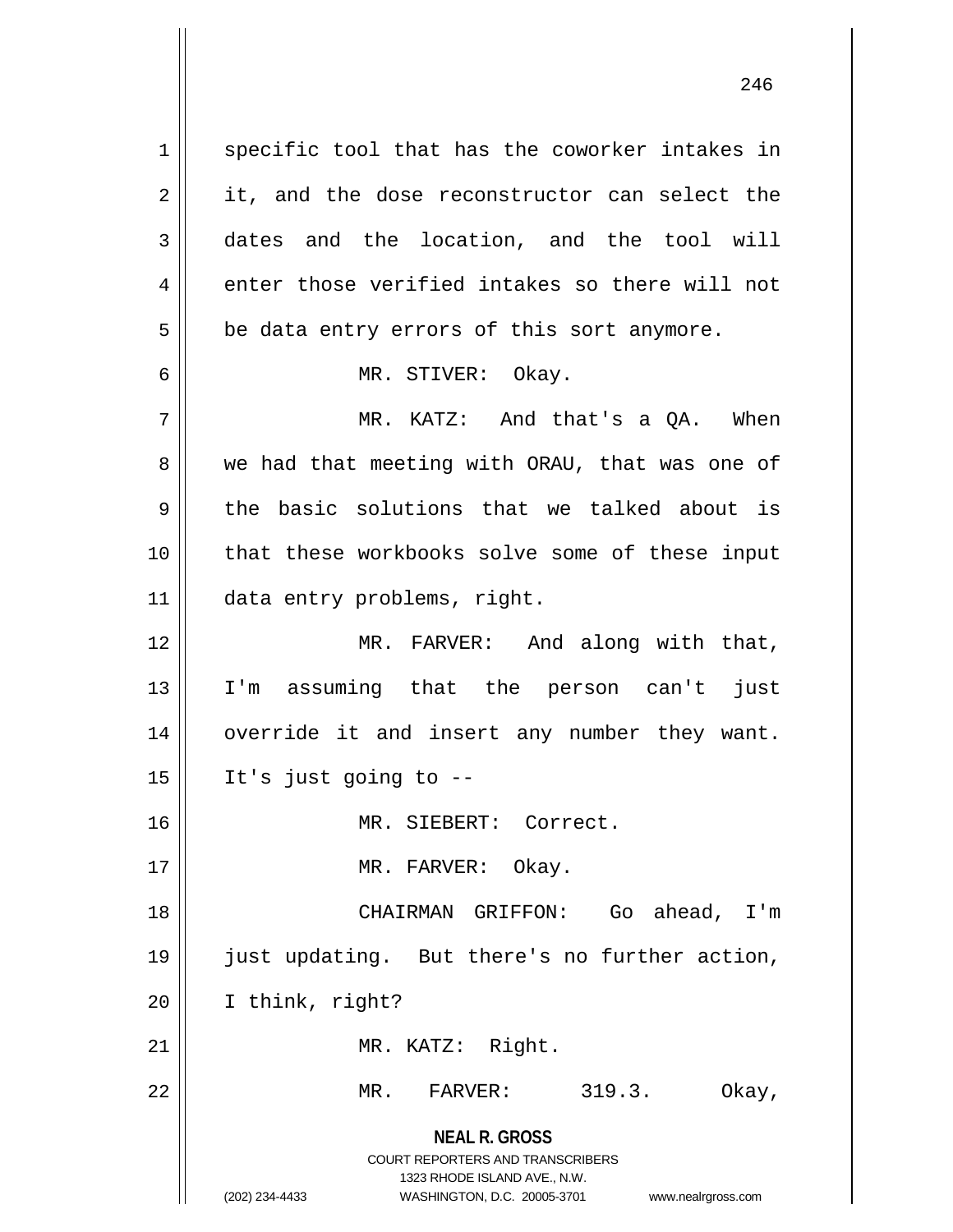1 apparently the individual may have been 2 involved in a 1955 incident according to a 3 CATI report and the DOE records. There are 4 || some nasal smears, smears of the mouth and the 5 teeth. There's information in there that  $6 \parallel$  something happened. There's also a bioassay  $7$  | report from the same time period. 8 NIOSH assigned one rem of dose from  $9 \parallel$  the incident, and I couldn't find any basis 10 for that. They assigned a rem to the pancreas 11 || and a rem to the lung. I just don't know how 12 you would come up with that number. It's not 13 like you look at all the Hanford intakes in 14 || 55 and you said, well, we took the mean value 15  $\parallel$  or we took the highest value. It was: we just

 $16$  | qave them a rem.

## 17 CHAIRMAN GRIFFON: Scott?

18 MR. SIEBERT: Yes, the short 19 answer, which it says right at the beginning 20 || is: I agree that the assignment is unsupported 21 and there's no definable thought process 22 || behind it, other than a number that was

1323 RHODE ISLAND AVE., N.W.

**NEAL R. GROSS** COURT REPORTERS AND TRANSCRIBERS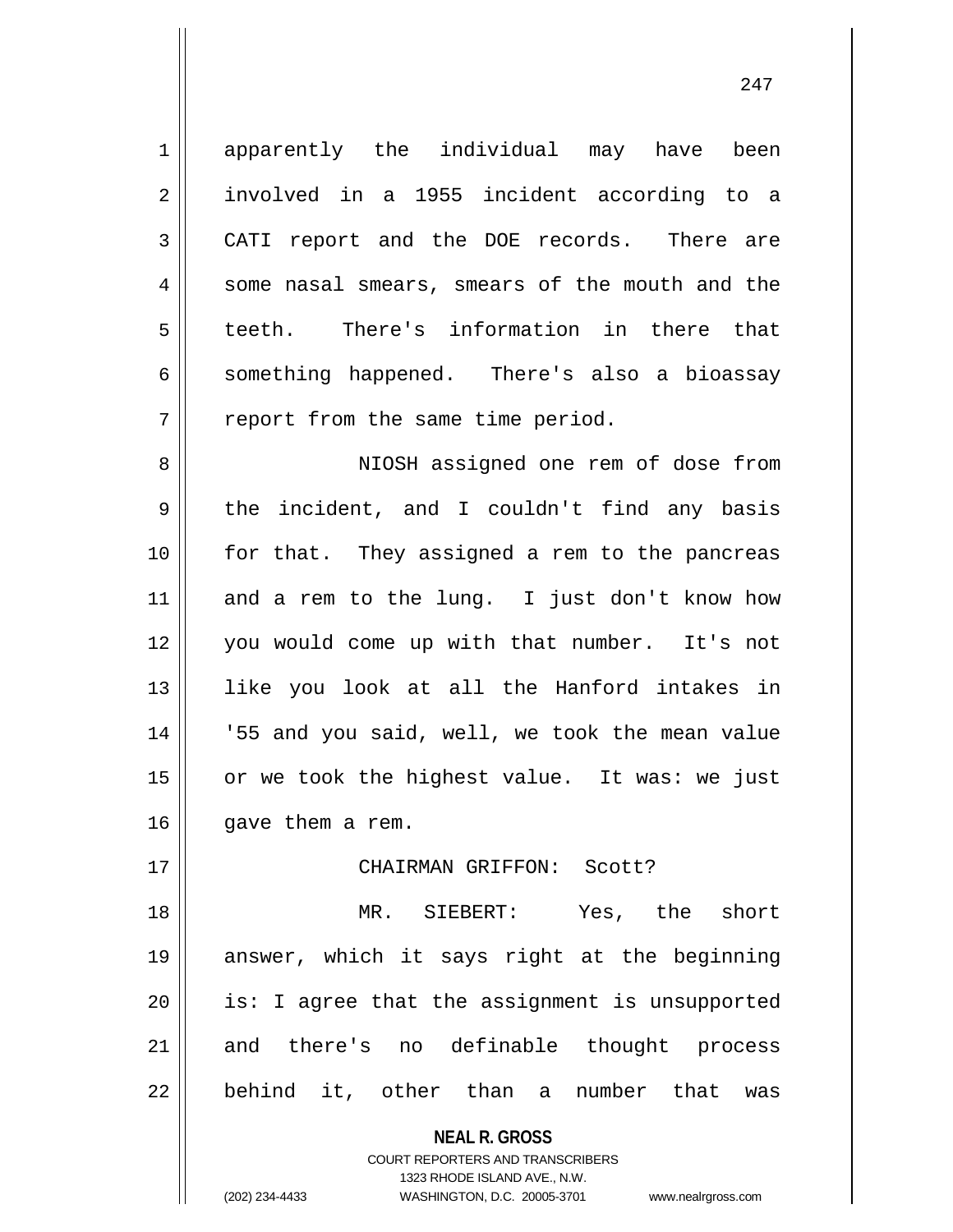1 selected to overestimate an incident. It is  $2 \parallel$  not something we would commonly do.

3 MR. FARVER: See, I don't know how 4 || you can say that it overestimates it. It 5 estimates it. I mean, you can't say it's an 6 | overestimate until -- you have to at least put  $7 \parallel$  the bioassay result in IMBA and do something 8 and come up with a number. You can't just 9 assign a rem and say, oh, that's an 10 overestimate.

11 MR. SIEBERT: I agree 12 wholeheartedly. Now the rest of the story is 13 || that going back and looking into the DOE 14 || records, it seems very clear to us that the EE 15 | themselves was not the person who was involved 16 in this incident. It was in his DOE file, but 17 || he was not the one in the incident.

18 And if you read our response, it 19 really gets into the fact that it was clear  $20$  || the person in the incident was a pipefitter. 21 || This person is a millwright. It was clear 22 || from the incident report that there were nose

**NEAL R. GROSS**

COURT REPORTERS AND TRANSCRIBERS 1323 RHODE ISLAND AVE., N.W. (202) 234-4433 WASHINGTON, D.C. 20005-3701 www.nealrgross.com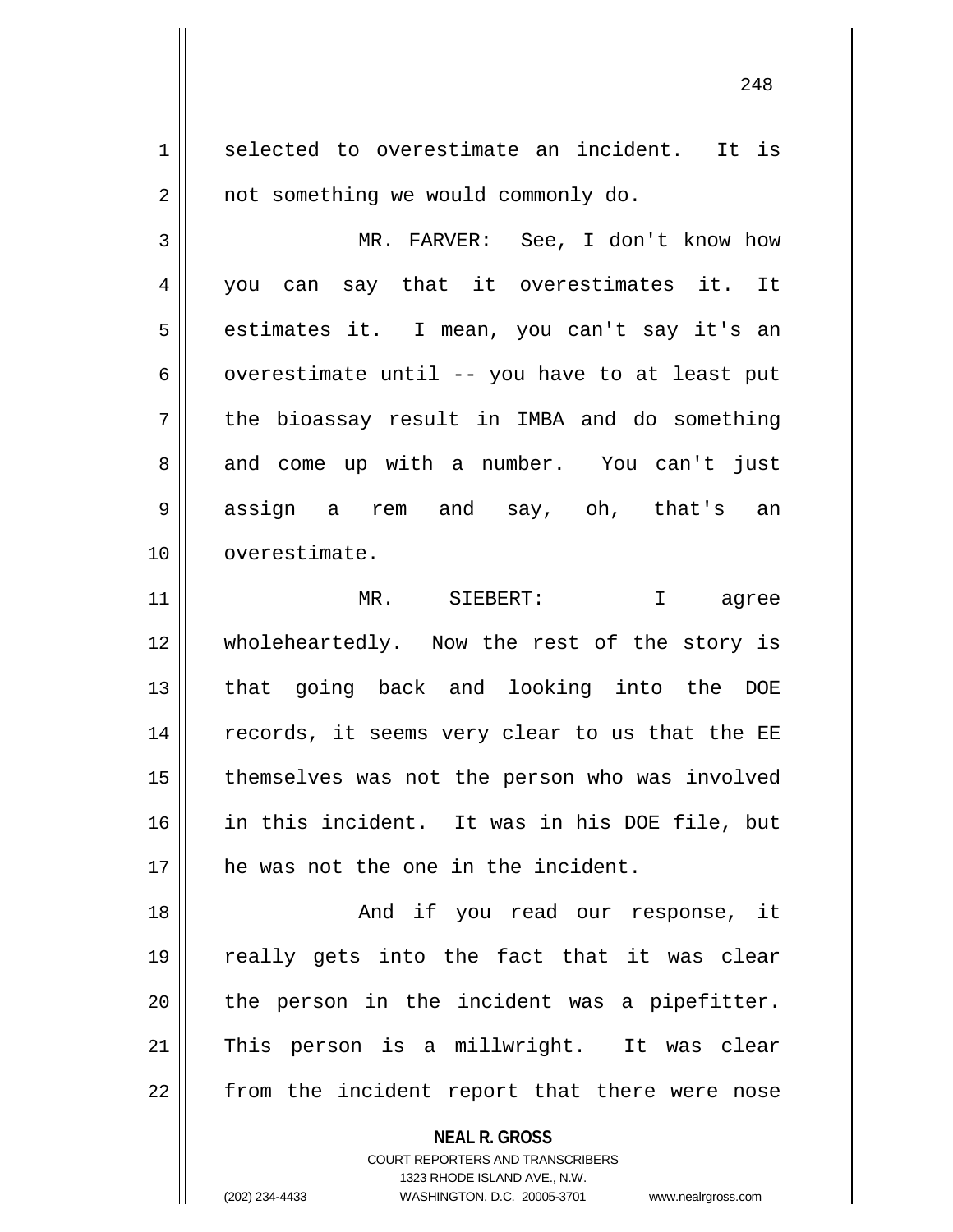1 swipes taken. There's no indication of nose  $2 \parallel$  swipes in this individual's file. There were 3 also follow-up bioassays taken and clearly 4 defined that they came back negative. There's  $5 \parallel$  no follow-up bioassay for this guy, but he 6 does have consistent two or five-month 7 frequency of bioassay for plutonium that was 8 || not interrupted or changed in any way. 9 || So when you go through the totality 10 of the incident, it seems clear that he was 11 not the person who was involved in the 12 incident, and there's also reference to two 13 || other people who were close by that had 14 || additional follow-up sampling. Once again, it 15 does not appear to be this individual. 16 In the depths of the incident  $17$  report it does state that there was a whole 18 group of, the work package that were involved 19 in this in the general area, however, not 20 || necessarily directly involved. And the 21 || assumption really comes from this that he was  $22$  |  $\degree$  one of those people who was involved in a very

**NEAL R. GROSS**

COURT REPORTERS AND TRANSCRIBERS 1323 RHODE ISLAND AVE., N.W. (202) 234-4433 WASHINGTON, D.C. 20005-3701 www.nealrgross.com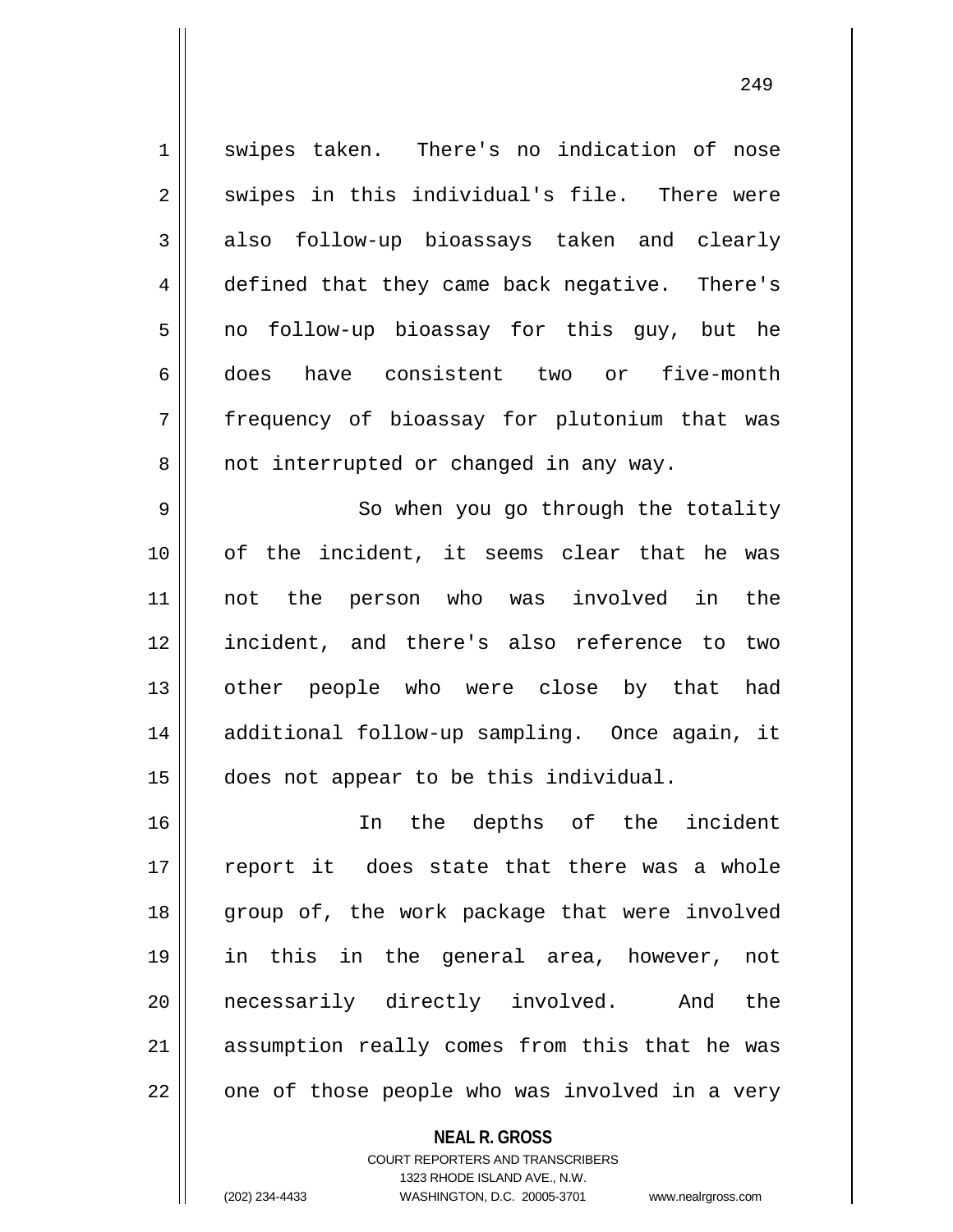1 peripheral point of view.

| $\overline{2}$ | Once again, I'm not defending                  |
|----------------|------------------------------------------------|
| 3              | anything on that one rem thing, but I'm giving |
| $\overline{4}$ | you the rest of the background on the          |
| 5              | incident. So looking at, and this is           |
| 6              | information that we've done since then.        |
| 7              | Looking at if follow-up bioassay was gotten    |
| 8              | from the person involved in the incident that  |
| 9              | showed no activity, then it seems reasonable   |
| 10             | that someone who was peripherally involved,    |
| 11             | who also showed no activity in their later     |
| 12             | bioassay, there's no reason to believe that    |
| 13             | there was any dose from that incident.         |
| 14             | CHAIRMAN GRIFFON: Well, this is                |
| 15             | one that we might have to consider for our     |
| 16             | definition of claimant-favorable.              |
| 17             | MR. FARVER: See, I'm<br>more                   |
| 18             | concerned about the big picture. I've got a    |
| 19             | dose reconstructor who writes up a report and  |
| 20             | arbitrarily assigns a rem, okay, of internal   |
| 21             | dose. This isn't an external dose, and it's    |
| 22             | not even properly distributed among the        |
|                | <b>NEAL R. GROSS</b>                           |

COURT REPORTERS AND TRANSCRIBERS 1323 RHODE ISLAND AVE., N.W.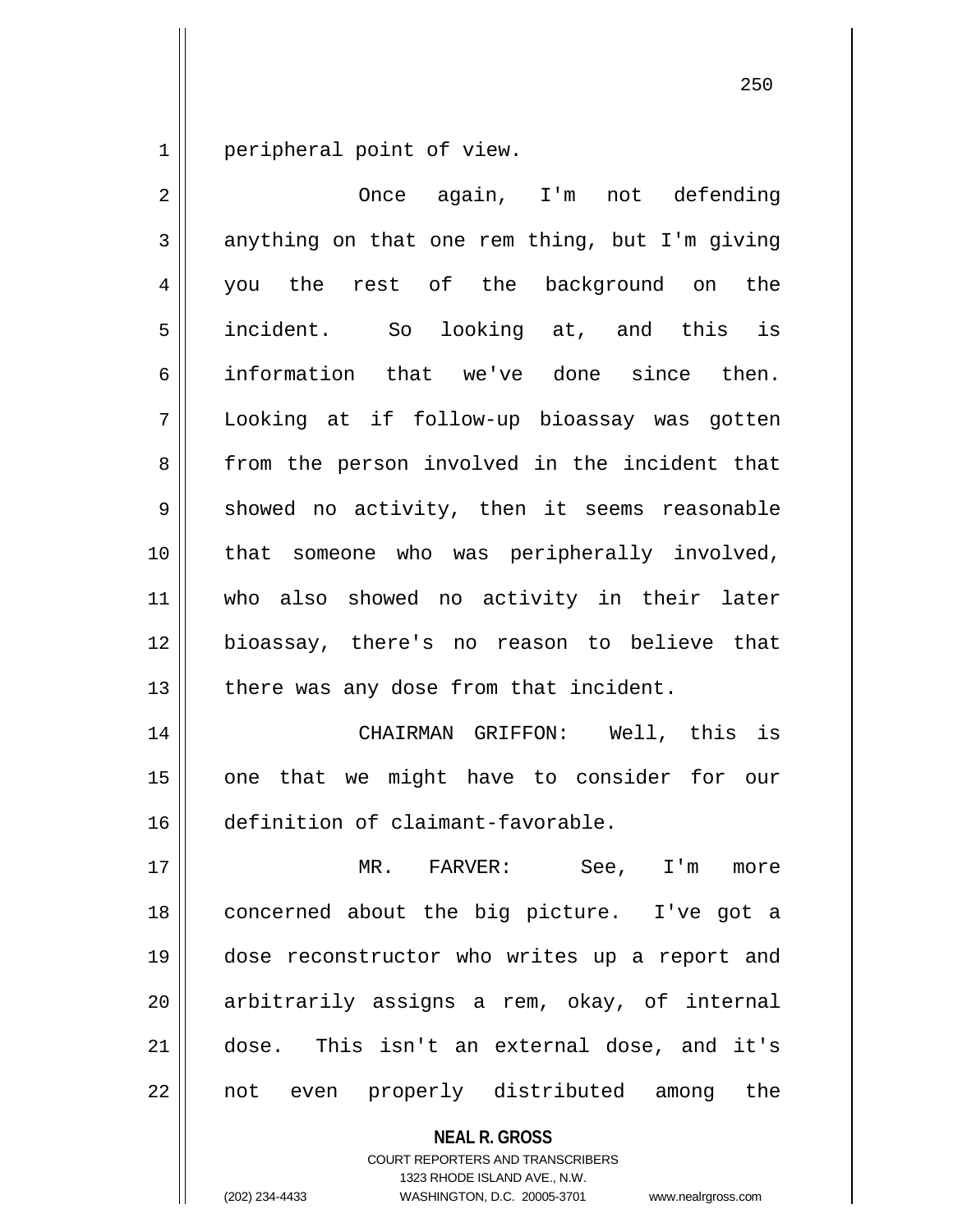**NEAL R. GROSS** COURT REPORTERS AND TRANSCRIBERS 1323 RHODE ISLAND AVE., N.W. (202) 234-4433 WASHINGTON, D.C. 20005-3701 www.nealrgross.com 1 || organs. It's not like they determined -- in  $2 \parallel$  other words, they gave a rem to the lung and a 3 Trem to the pancreas and that vision is not 4 correct. You know, if they would have said, 5 || well, we thought he had a couple nanocuries 6 intake, and then calculate a dose and  $7$  | whatever, but there was nothing. 8 He just arbitrarily assigns this 9 || value, passes it along, someone reviews it, 10 signs off on it. He goes to another person, 11 they sign off on it, and all is well. So I've 12 || got three signatures on this page that says,  $13$  | this is okay. That's what bothers me. 14 || CHAIRMAN GRIFFON: And that's a 44 15 | or something PoC, right? 16 MR. FARVER: Forty-four percent 17 PoC. So that kind of bothers me that how do 18 you come up with that and how do people 19 || approve that? That's a big mistake. 20 || (Telephonic interference.) 21 MR. KATZ: Does someone have an ice 22 machine out there?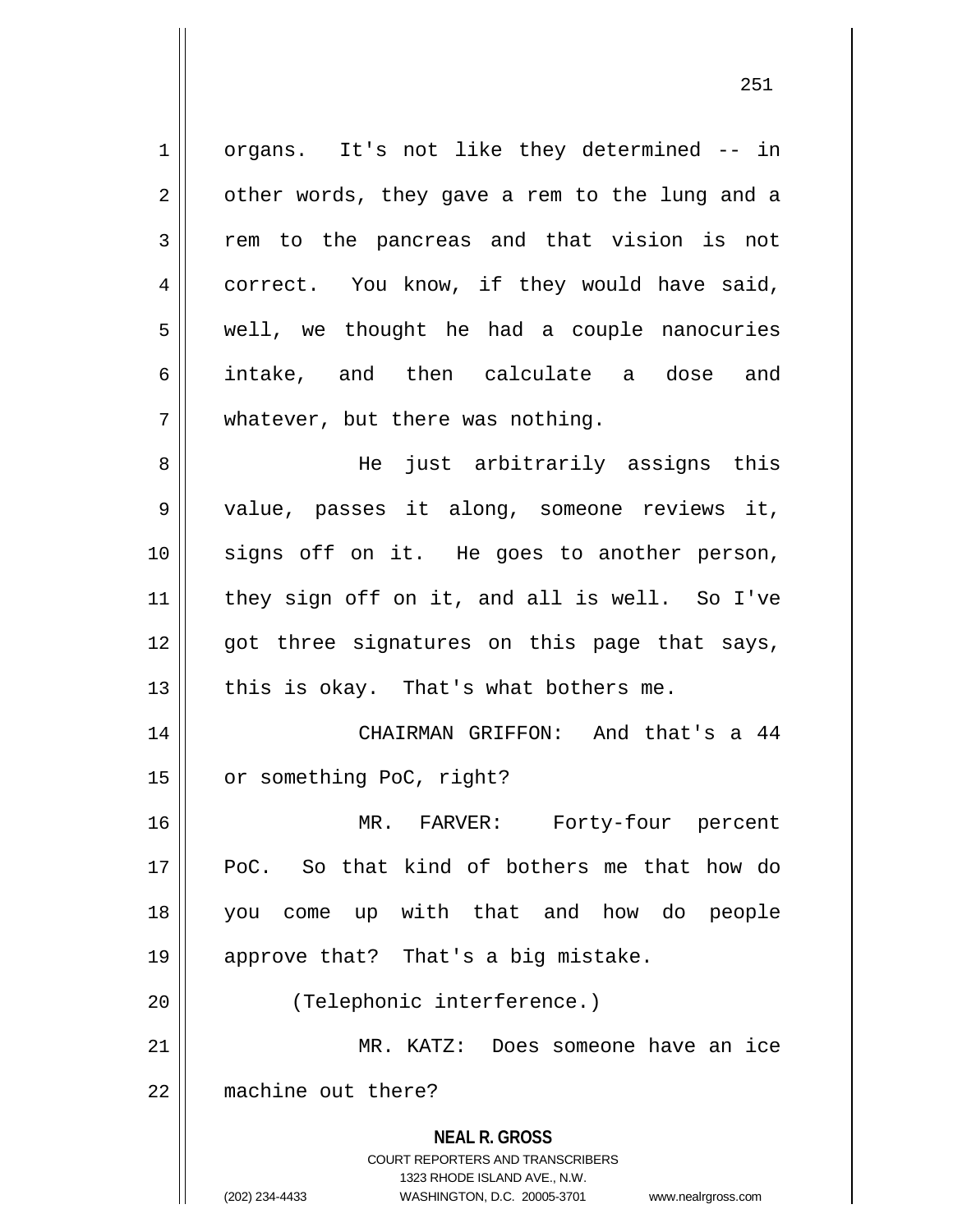**NEAL R. GROSS** 1 | (Laughter.) 2 | CHAIRMAN GRIFFON: And now, to me,  $3 \parallel$  the other thing about this case that's 4 || starting to come up for me is that the last 5 || thing you said even though, you know, the 6 magnitude of the difference of the inputs for  $7 \parallel$  the iodine even though they're small doses, 8 || but then you have the geometry question in the 9 first one that didn't seem to be claimant-10 favorable. And then this one, there's some 11 big question marks. So when you add all this 12 up, you wonder if you're approaching closer to  $13 \parallel$  a 50 percentile. 14 MR. STIVER: The combination, in the 15 right circumstances, could be close to 50 16 percent. 17 CHAIRMAN GRIFFON: Yes. 18 MR. SIEBERT: This is Scott. I 19 believe we already agreed that the DCF was 20 || applied correctly, not explained appropriately 21 due to the person's employment. The iodine  $22 \parallel$  adds 5, 2 millirem in the lung and it's less

> COURT REPORTERS AND TRANSCRIBERS 1323 RHODE ISLAND AVE., N.W.

(202) 234-4433 WASHINGTON, D.C. 20005-3701 www.nealrgross.com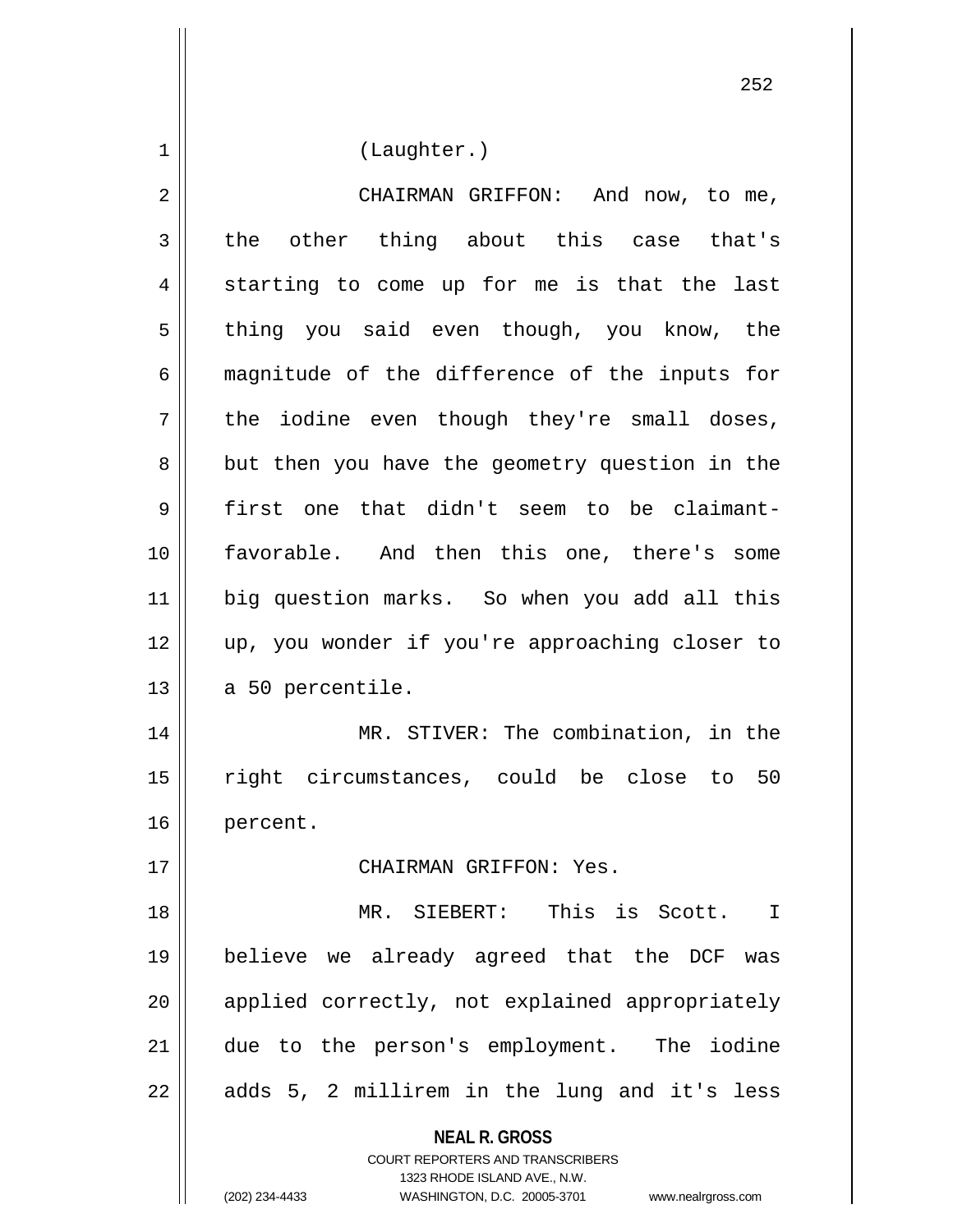than 1 millirem to the pancreas.

| $\overline{2}$ | And in my personal opinion, if this                                                                                                                             |
|----------------|-----------------------------------------------------------------------------------------------------------------------------------------------------------------|
| 3              | claim was to be reworked right now, we would                                                                                                                    |
| 4              | assign nothing to the incident because there's                                                                                                                  |
| 5              | no indication of any exposure on that. So I                                                                                                                     |
| 6              | don't see a PoC impact when I look at this                                                                                                                      |
| 7              | claim.                                                                                                                                                          |
| 8              | CHAIRMAN GRIFFON: I'm not sure if                                                                                                                               |
| 9              | I agree with the first statement on the dose                                                                                                                    |
| 10             | conversion factor. I mean, I still am waiting                                                                                                                   |
| 11             | to see what the policy for implementation is                                                                                                                    |
| 12             | on that.                                                                                                                                                        |
| 13             | MR. FARVER: Actually, if you were                                                                                                                               |
| 14             | to assign nothing for the incident, there                                                                                                                       |
| 15             | probably wouldn't have been a finding because                                                                                                                   |
| 16             | there was no specific information.                                                                                                                              |
| 17             | SIEBERT:<br>MR.<br>agree                                                                                                                                        |
| 18             | wholeheartedly. That's --                                                                                                                                       |
| 19             | MR. FARVER: The point is: someone                                                                                                                               |
| 20             | determined that they were going to give them a                                                                                                                  |
| 21             | rem and two other people agreed to it. That's                                                                                                                   |
| 22             | the part that bothers me.                                                                                                                                       |
|                | <b>NEAL R. GROSS</b><br>COURT REPORTERS AND TRANSCRIBERS<br>1323 RHODE ISLAND AVE., N.W.<br>(202) 234-4433<br>WASHINGTON, D.C. 20005-3701<br>www.nealrgross.com |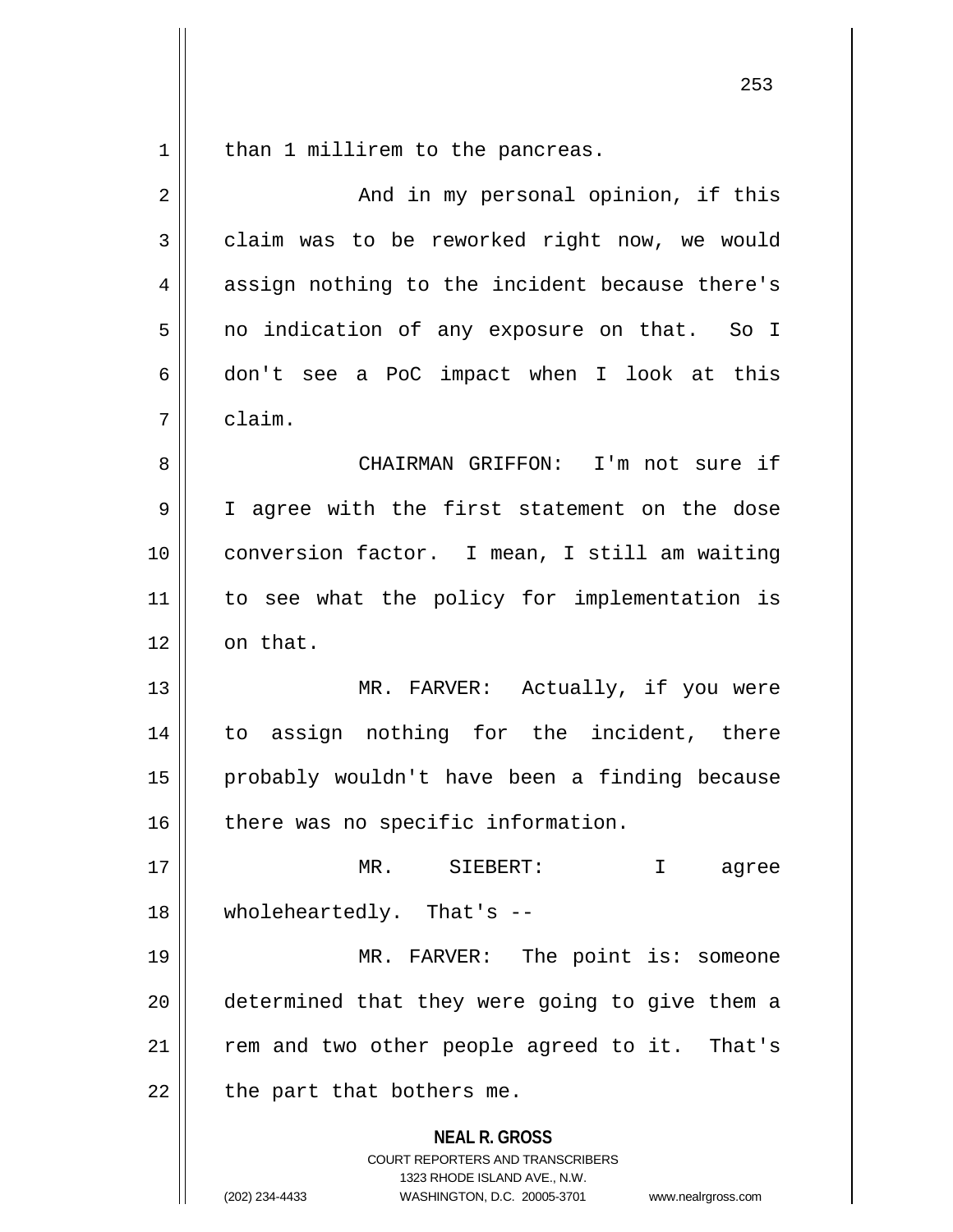**NEAL R. GROSS** COURT REPORTERS AND TRANSCRIBERS 1323 RHODE ISLAND AVE., N.W. (202) 234-4433 WASHINGTON, D.C. 20005-3701 www.nealrgross.com 1 CHAIRMAN GRIFFON: It's a quality  $2 \parallel$  issue, and then is that a, you know, was that 3 Somehow calculated as a conservative claimant-4 | favorable value? We don't know. 5 MR. KATZ: It just seems like it --  $6 \parallel$  what year was this done? 7 | CHAIRMAN GRIFFON: 2006. 8 MR. CALHOUN: And it is listed as 9 an overestimate, so we did do some 10 || overestimating techniques here. Just to put 11 this thing a little bit in perspective, we 12 assigned 131 rem to the lung and 25.8 rem to  $13$  | the pancreas. 14 MEMBER MUNN: That's pretty 15 | substantial. 16 || MR. CALHOUN: Yes. 17 MR. STIVER: It'd have to be a 18 | forty-five percent. 19 MR. FARVER: I guess what bothers 20  $\parallel$  me is  $-$ 21 CHAIRMAN GRIFFON: It's a quality  $22$  | control question, certainly.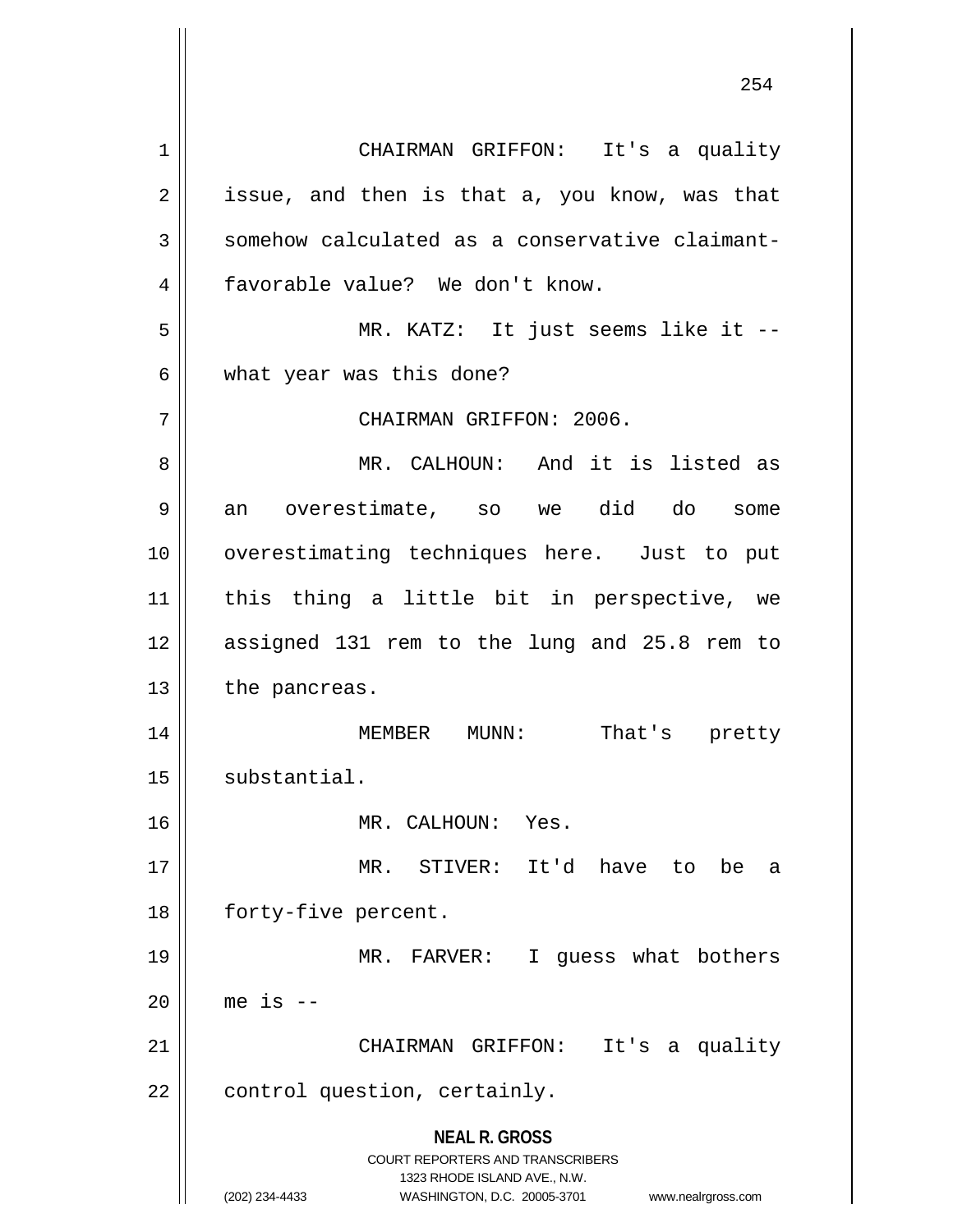**NEAL R. GROSS** COURT REPORTERS AND TRANSCRIBERS 1323 RHODE ISLAND AVE., N.W. (202) 234-4433 WASHINGTON, D.C. 20005-3701 www.nealrgross.com 1 || MR. FARVER: -- if someone turns in  $2 \parallel$  a report like that to me and all of a sudden I  $3 \parallel$  see, well, we gave him a rem, my first 4 question is: how did you come up with that 5 number? 6 MR. STIVER: And then only two 7 | areas. 8 MR. FARVER: It doesn't look like 9 || anybody asked that question. 10 MR. CALHOUN: Yes, I'm not sure  $11$  | that would fly these days. 12 MR. FARVER: And that's all that 13 bothers me is: how did that get reviewed twice 14 || and no one asked that question? Now is this  $15$  | the only case that that happened in? 16 MR. CALHOUN: I'm sure there's, you  $17$  | know, at 35,000 cases. 18 || MR. FARVER: I'm not that lucky. 19 MEMBER MUNN: We have been generous 20 || in the past with respect to overestimates. If 21 you're dealing with an overestimating case, 22 || and you're giving people more than the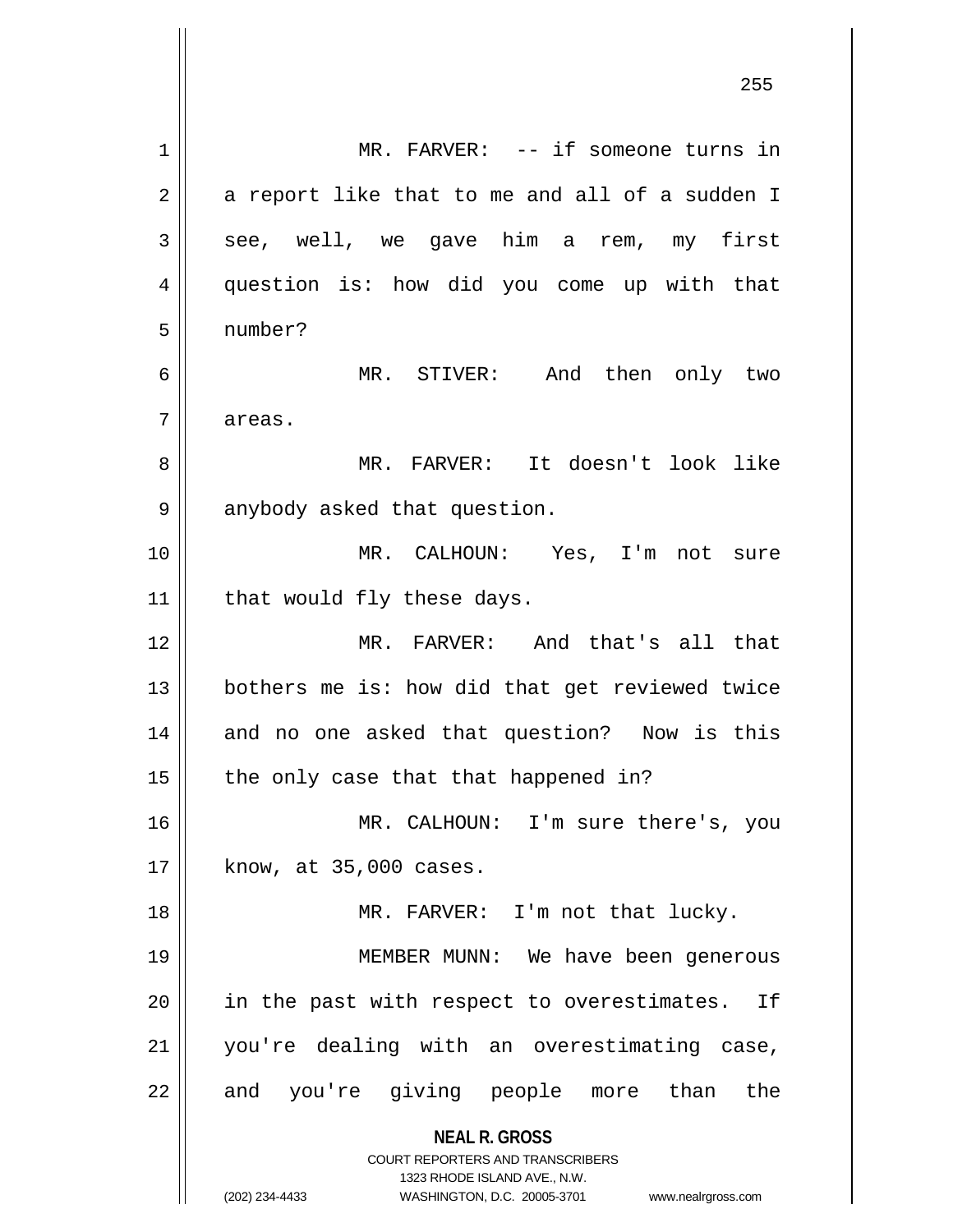**NEAL R. GROSS** COURT REPORTERS AND TRANSCRIBERS 1323 RHODE ISLAND AVE., N.W. 1 | evidence would support, then our question that 2 we're raising now is actually, was our 3 thinking process during that period of time 4 inconsistent? Was it inaccurate? And I think 5 we've pretty much discussed earlier the fact  $6 \parallel$  that, yes, we've made some corrections to that  $7 \parallel$  and don't anticipate that to be the case in 8 l the future. 9 MR. FARVER: Well, I guess it's not 10 that it's just an overestimate or -- it was 11 || that there's no basis for applying an estimate  $12$  | that way, just arbitrarily assigning  $-$ -13 MR. KATZ: It's understood -- 14 MEMBER MUNN: Yes -- 15 (Simultaneous speaking.) 16 CHAIRMAN GRIFFON: So they got a 135 17 || rem to the lung overall, Grady, you said? 18 MR. CALHOUN: I just knocked that 19 down. I think I said 131. 20 CHAIRMAN GRIFFON: And this is one  $21$  rem of it, I think. So this was just from the 22 | incident? They were assigning one rem?

(202) 234-4433 WASHINGTON, D.C. 20005-3701 www.nealrgross.com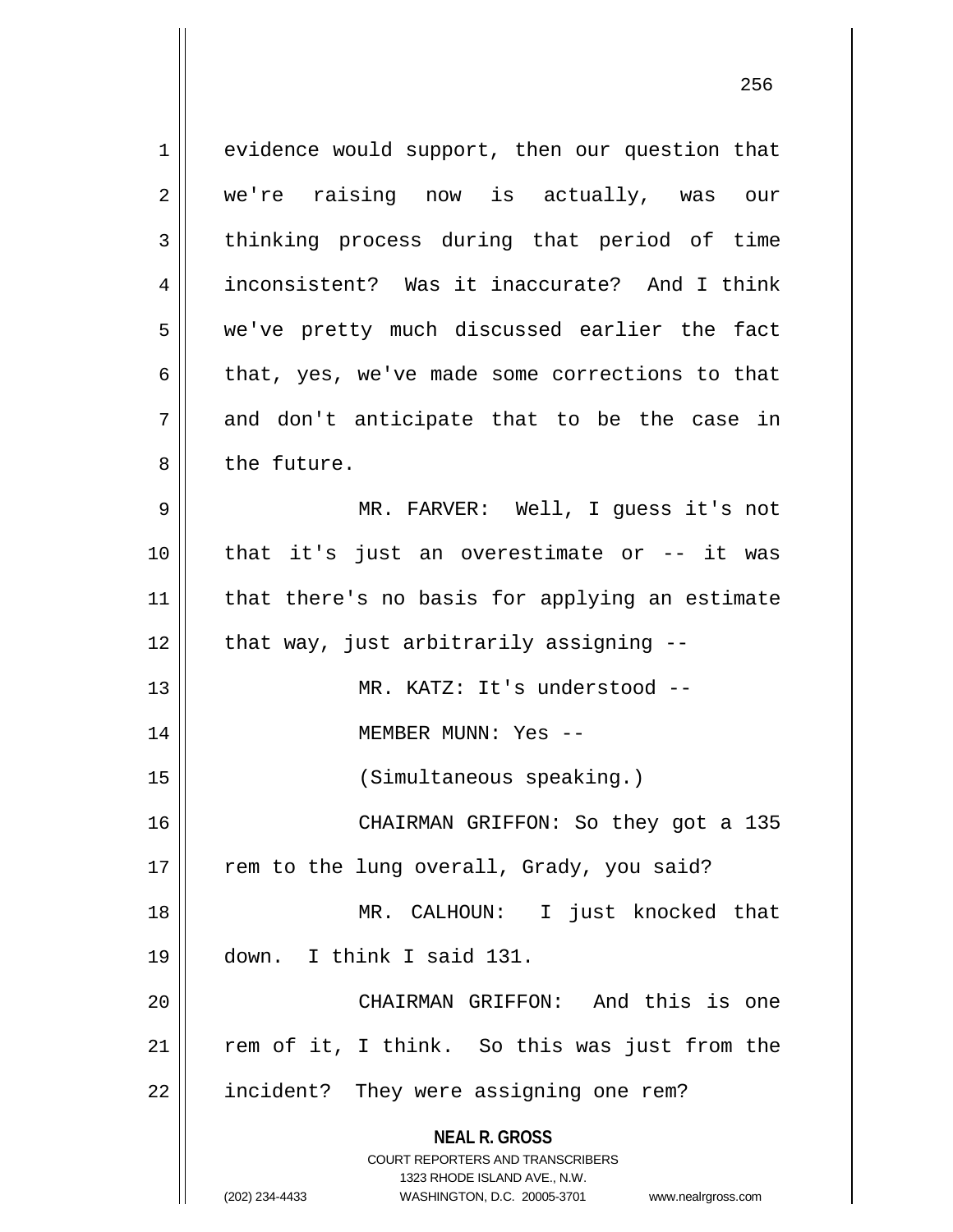|    | 257                                                                                                 |
|----|-----------------------------------------------------------------------------------------------------|
| 1  | MR. CALHOUN: Yes.                                                                                   |
| 2  | CHAIRMAN GRIFFON: So they just                                                                      |
| 3  | threw in a rem.                                                                                     |
| 4  | MR. CALHOUN: I mean, we had some                                                                    |
| 5  | confirmed plutonium dose that we assigned.                                                          |
| 6  | MEMBER CLAWSON: Grady, was this a                                                                   |
| 7  | complete overestimate or just a partial?                                                            |
| 8  | MR. CALHOUN: Basically, what -- I                                                                   |
| 9  | can't give you all the details of it but what                                                       |
| 10 | it says is -- hold on, I'm scrolling down.                                                          |
| 11 | Internal doses, actual internal doses, it just                                                      |
| 12 | basically says we overestimated internal                                                            |
| 13 | doses, X-ray procedures and X-ray doses.                                                            |
| 14 | it's<br>$MR$ .<br>$KATZ$ :<br>So<br>an                                                              |
| 15 | overestimating case.                                                                                |
| 16 | MR. CALHOUN: Yes. Nowadays, see,                                                                    |
| 17 | don't have as good of a breakdown<br>I.<br>by                                                       |
| 18 | specific type of radiation as I do in current                                                       |
| 19 | DRs. Like now there's a table that shows how                                                        |
| 20 | much internal dose, how much external dose,                                                         |
| 21 | and I don't have that here in 2006.<br>So I                                                         |
| 22 | can't see exactly how much dose we assigned                                                         |
|    | <b>NEAL R. GROSS</b><br><b>COURT REPORTERS AND TRANSCRIBERS</b>                                     |
|    | 1323 RHODE ISLAND AVE., N.W.<br>(202) 234-4433<br>WASHINGTON, D.C. 20005-3701<br>www.nealrgross.com |
|    |                                                                                                     |

 $\overline{\phantom{a}}$  $\mathbf{\mathbf{\mathsf{I}}}\mathbf{\mathsf{I}}$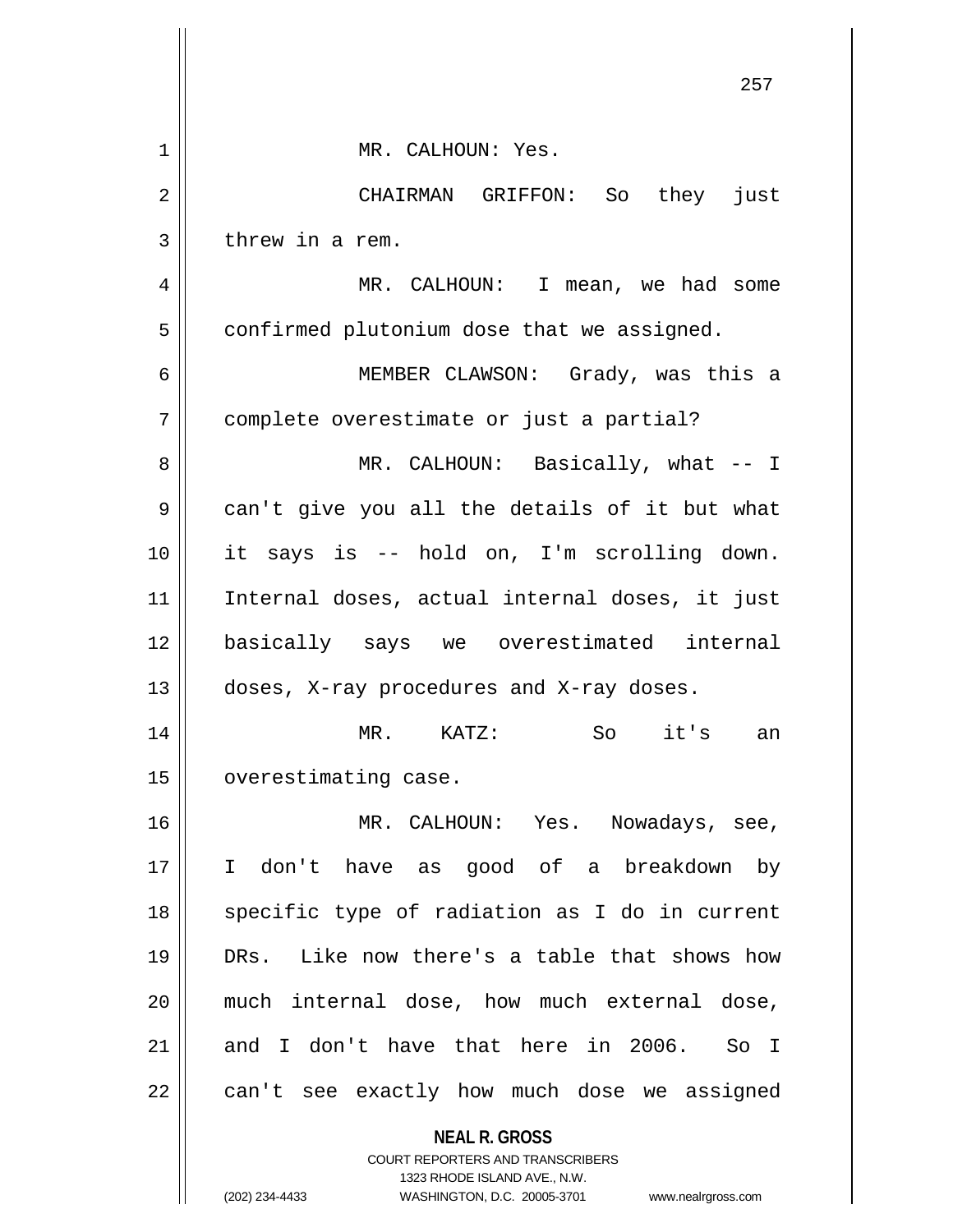**NEAL R. GROSS** COURT REPORTERS AND TRANSCRIBERS 1323 RHODE ISLAND AVE., N.W. 1 || for each, but yes, it was a big amount. He 2 may have had a whole lot of recorded dose. I 3 | measured again. 4 MR. KATZ: So I guess the question  $5 \parallel$  is, is there more follow-up that DCAS can do  $6 \parallel$  to determine just what the thought process was  $7 \parallel$  in throwing the rem on this one and  $-$ 8 MR. CALHOUN: Well, I know the 9 || thought process was, we don't have any 10 information, one rem seems pretty high given 11 what this guy's got assigned him, as sloppy as  $12$  | that sounds. And nowadays that wouldn't fly, 13 || especially since we've got internal dosimetry 14 || that would likely disprove that there was any 15 | episodic intake like that. 16 MR. KATZ: Okay. Right. 17 || MR. STIVER: And the question in my 18 mind is: the assurance was that this wouldn't 19 be a continuing problem. 20 CHAIRMAN GRIFFON: Apparently this 21 was a documented incident, though, and there 22 were others. Scott mentioned other people

(202) 234-4433 WASHINGTON, D.C. 20005-3701 www.nealrgross.com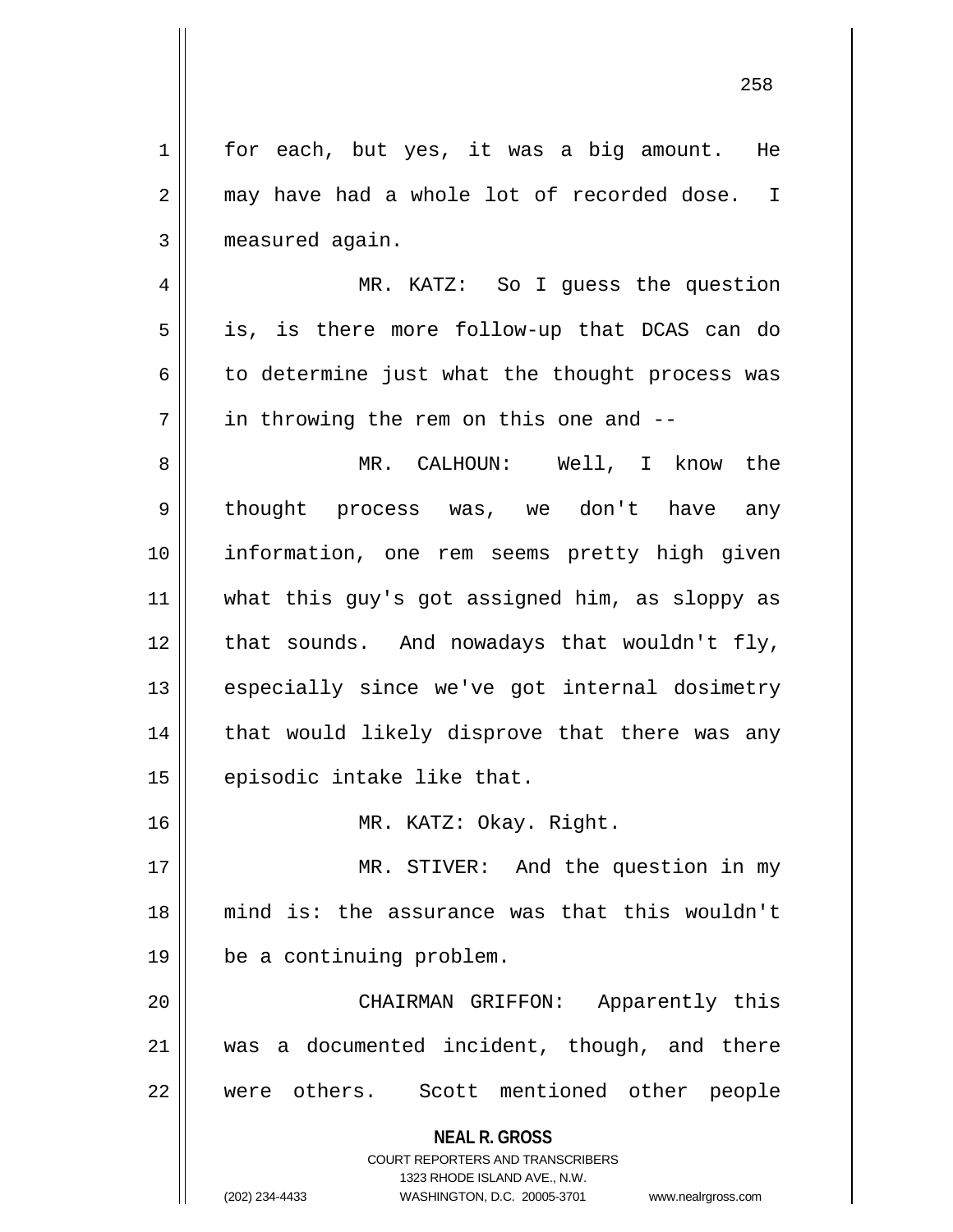| $\mathbf 1$    | that were involved, right?                     |
|----------------|------------------------------------------------|
| $\overline{2}$ | MR. CALHOUN: Correct.                          |
| 3              | MEMBER MUNN: But it wasn't this                |
| 4              | worker.                                        |
| 5              | CHAIRMAN GRIFFON: Although this                |
| 6              | guy was never -- I don't know how this, it got |
| 7              | in his file somehow. I mean, they made a       |
| 8              | mistake there. But they didn't make any other  |
| 9              | mistake; they just made a mistake of putting   |
| 10             | this incident record in his file. So I'm sure  |
| 11             | that's, you know. My question is: what did     |
| 12             | the other workers get as far as doses? And     |
| 13             | then maybe that was the rationale.             |
| 14             | MR. SIEBERT: I can tell you that               |
| 15             | the individual who was actually involved with  |
| 16             | the incident was assigned no dose because the  |
| 17             | immediate follow-up bioassay was negative.     |
| 18             | And I would assume the reason this was in this |
| 19             | individual's file is that they were part of    |
| 20             | the work package that was working in the       |
| 21             | general area, not specifically involved in the |
| 22             | incident, and just to be safe they put a copy  |

**NEAL R. GROSS** COURT REPORTERS AND TRANSCRIBERS 1323 RHODE ISLAND AVE., N.W. (202) 234-4433 WASHINGTON, D.C. 20005-3701 www.nealrgross.com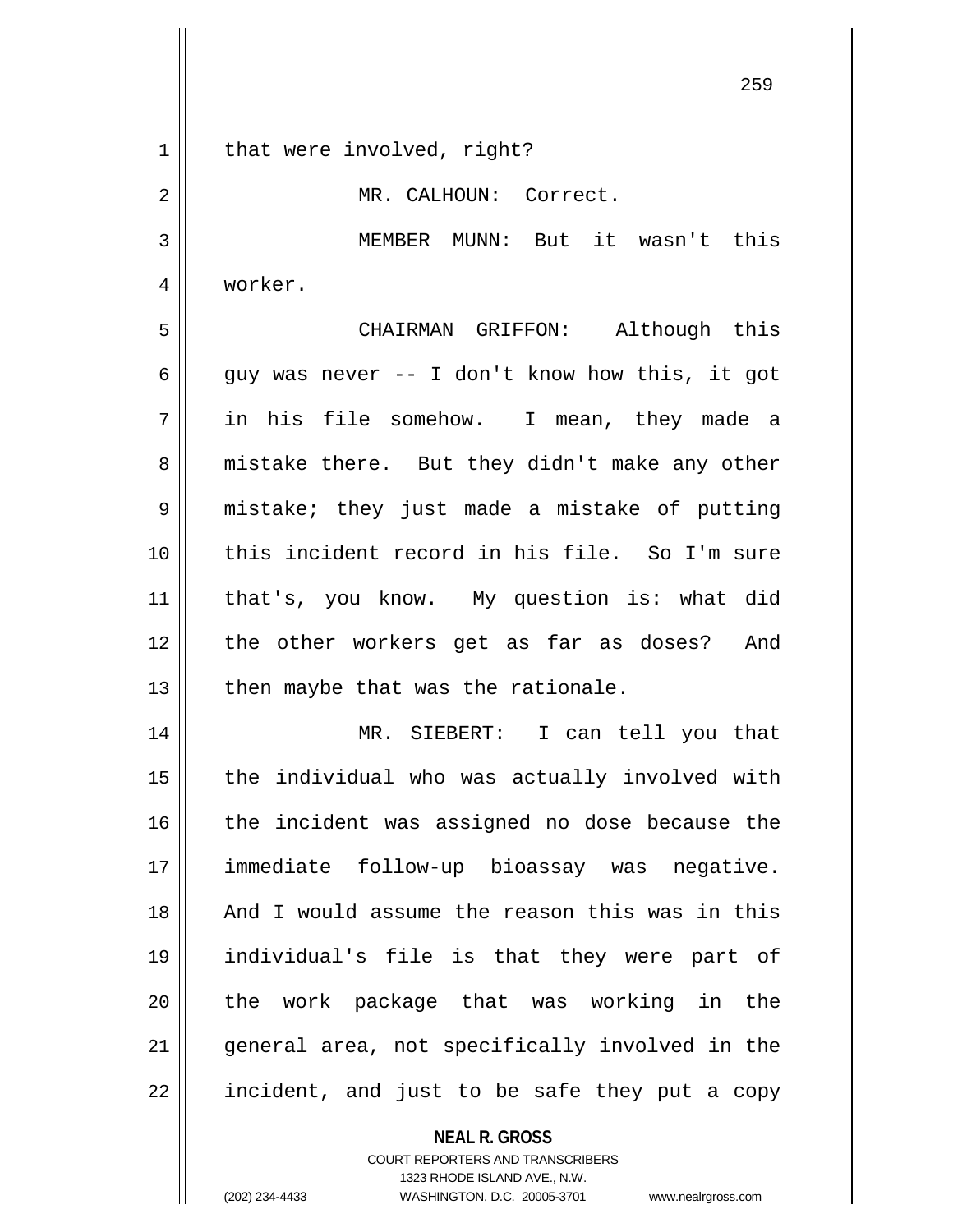1 || in all the people who were in the work 2 || package. That's entirely my conjecture, but 3 knowing how, you know, we've dealt with 4 || records in the past at various places, that  $5 \parallel$  seems likely.

6 CHAIRMAN GRIFFON: And now it's  $7 \parallel$  even harder to explain. I was hoping maybe 8 || they had a dose assignment of one rem and they  $9 \parallel$  said, well, we don't even think the guy was in 10 || there but we're going to assign him the same 11 || thing.

 MR. KATZ: So was this case done | before the case of the person who was actually involved in the incident? Was this DR case done prior?

16 MR. SIEBERT: The person who is 17 involved in the incident, I have no idea if 18 | they're even a claimant.

 MR. KATZ: Oh, I see. Okay. MR. SIEBERT: I'm sorry, I should | be clear. The stuff we're talking about, the 22 || incident report, is everything that Hanford

> **NEAL R. GROSS** COURT REPORTERS AND TRANSCRIBERS

> > 1323 RHODE ISLAND AVE., N.W.

(202) 234-4433 WASHINGTON, D.C. 20005-3701 www.nealrgross.com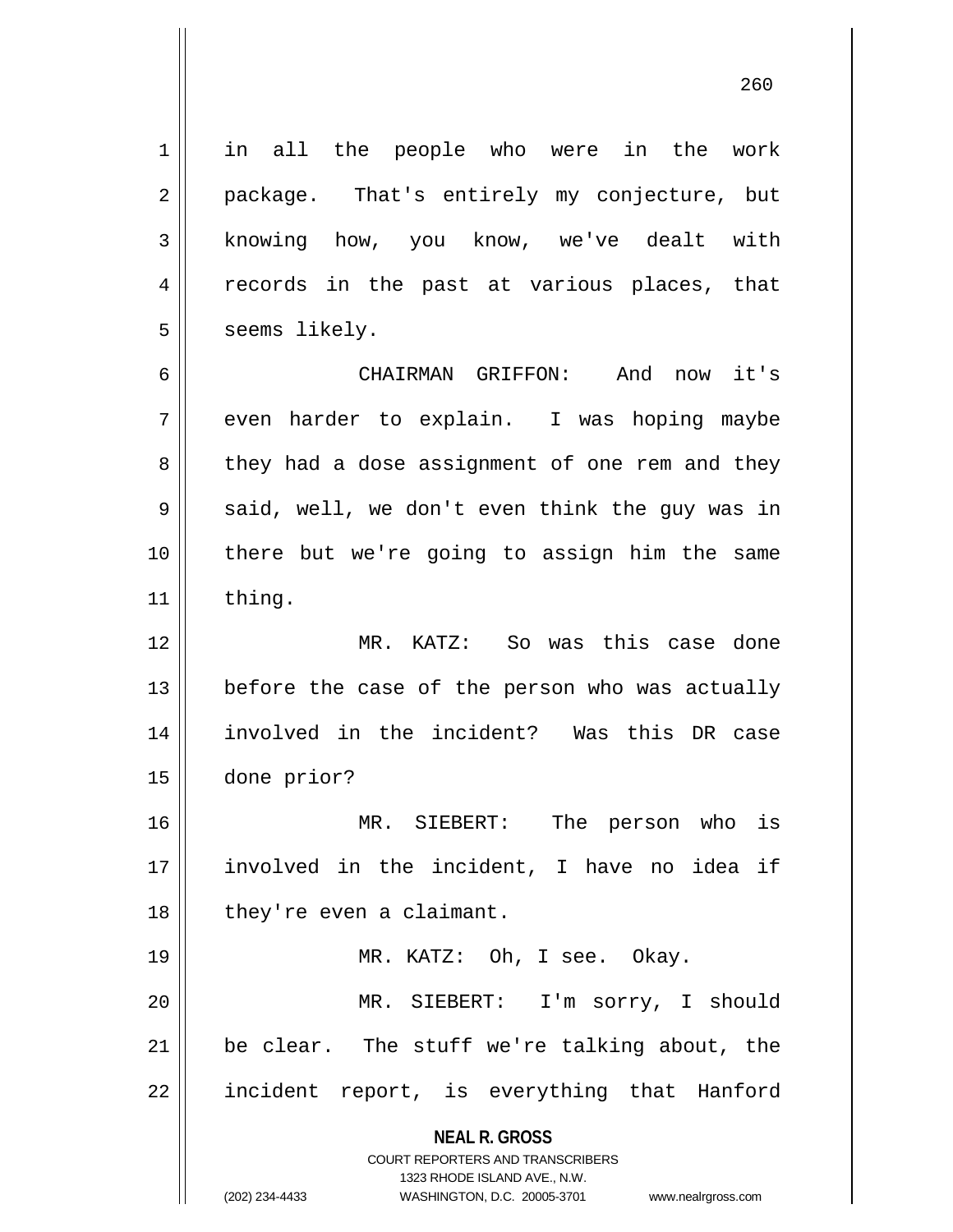|    | 261                                                                                                 |
|----|-----------------------------------------------------------------------------------------------------|
| 1  | did on their end during that time frame.                                                            |
| 2  | MR. KATZ: Okay, thanks.                                                                             |
| 3  | CHAIRMAN GRIFFON: That's the way I                                                                  |
| 4  | took it.                                                                                            |
| 5  | MR. SIEBERT: Sorry about that.                                                                      |
| 6  | MR. STIVER: And I don't think we'd                                                                  |
| 7  | be dealing with Type S from Hanford; you'd be                                                       |
| 8  | looking at a Type M exposure.                                                                       |
| 9  | CHAIRMAN GRIFFON: Well, Type S, and                                                                 |
| 10 | they probably used --                                                                               |
| 11 | (Simultaneous speaking.)                                                                            |
| 12 | MR. STIVER: Type S you wouldn't see                                                                 |
| 13 | anything in a follow-up bioassay. You wouldn't                                                      |
| 14 | expect to.                                                                                          |
| 15 | CHAIRMAN GRIFFON: Yes, so it's                                                                      |
| 16 | clearly a QA issue. I'm not sure if we can                                                          |
| 17 | answer anything else, like what percentages                                                         |
| 18 | are in place now to -- right.                                                                       |
| 19 | MR. FARVER: Because there<br>are                                                                    |
| 20 | mechanisms in place to do that, like OTIB-0018                                                      |
| 21 | and OTIB-0033, and use them in a combination                                                        |
| 22 | like we've seen done before when you have no                                                        |
|    | <b>NEAL R. GROSS</b>                                                                                |
|    | <b>COURT REPORTERS AND TRANSCRIBERS</b>                                                             |
|    | 1323 RHODE ISLAND AVE., N.W.<br>(202) 234-4433<br>WASHINGTON, D.C. 20005-3701<br>www.nealrgross.com |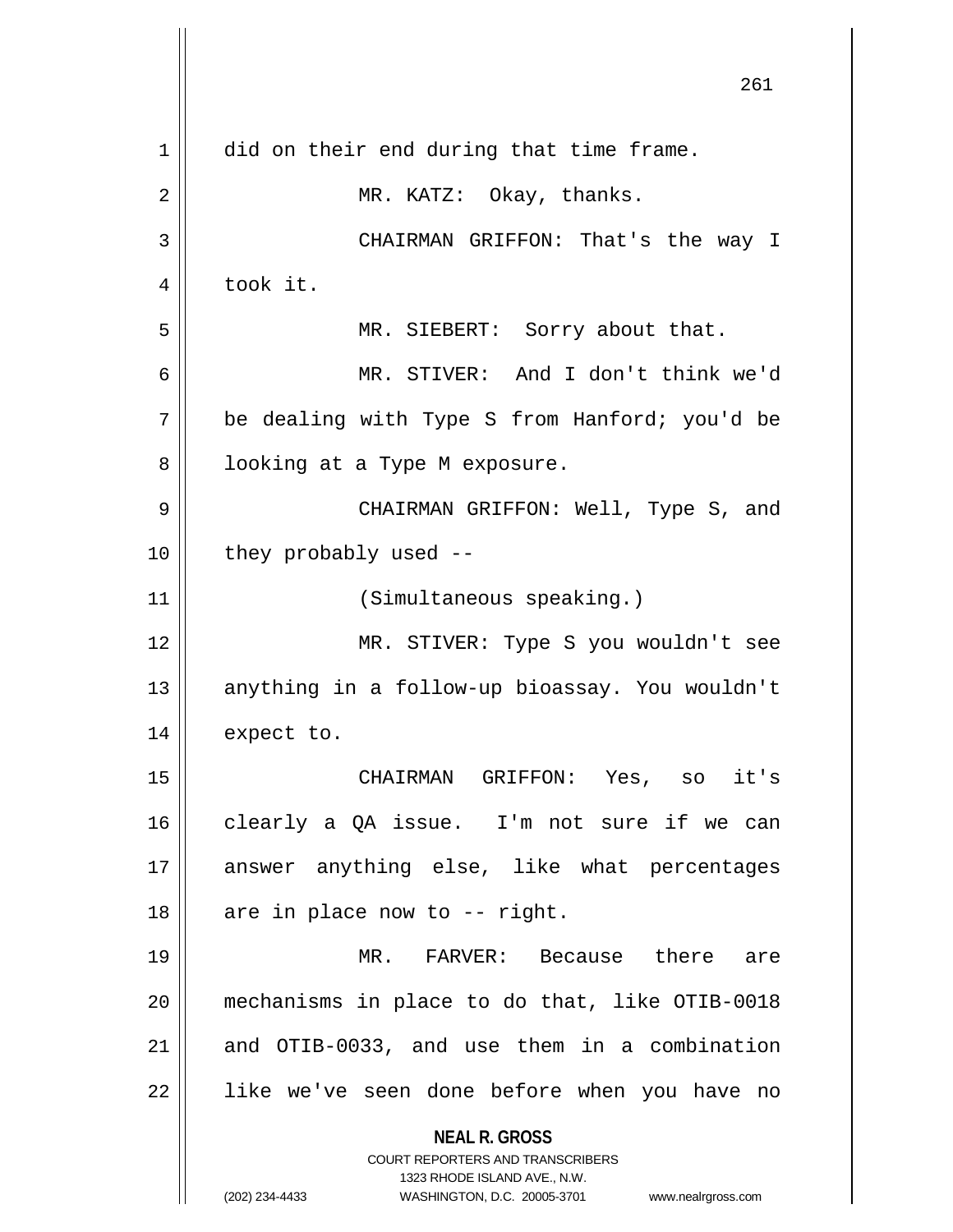**NEAL R. GROSS** COURT REPORTERS AND TRANSCRIBERS 1323 RHODE ISLAND AVE., N.W. (202) 234-4433 WASHINGTON, D.C. 20005-3701 www.nealrgross.com 262 1 data. 2 CHAIRMAN GRIFFON: And those were  $3 \parallel$  all certainly available in 2006, right, or 4 || were they? 5 MR. CALHOUN: I don't know. 6 CHAIRMAN GRIFFON: I don't know 7 either. 8 MR. SIEBERT: Yes, they were 9 || available at that time. 10 MR. FARVER: So there were 11 mechanisms in place to do overestimates. This 12 | is an overestimate. 13 || MR. STIVER: I mean, the only thing 14 you can really do with it is track the 15 | occurrence. 16 CHAIRMAN GRIFFON: Yes. 17 || MR. FARVER: Why wasn't it caught? 18 CHAIRMAN GRIFFON: Right, we have a 19 number of those recurring. 20 || MR. SIEBERT: This is Scott. Once 21 again, OTIB-0018 and 0033 would not be 22 || appropriate overestimating for this case,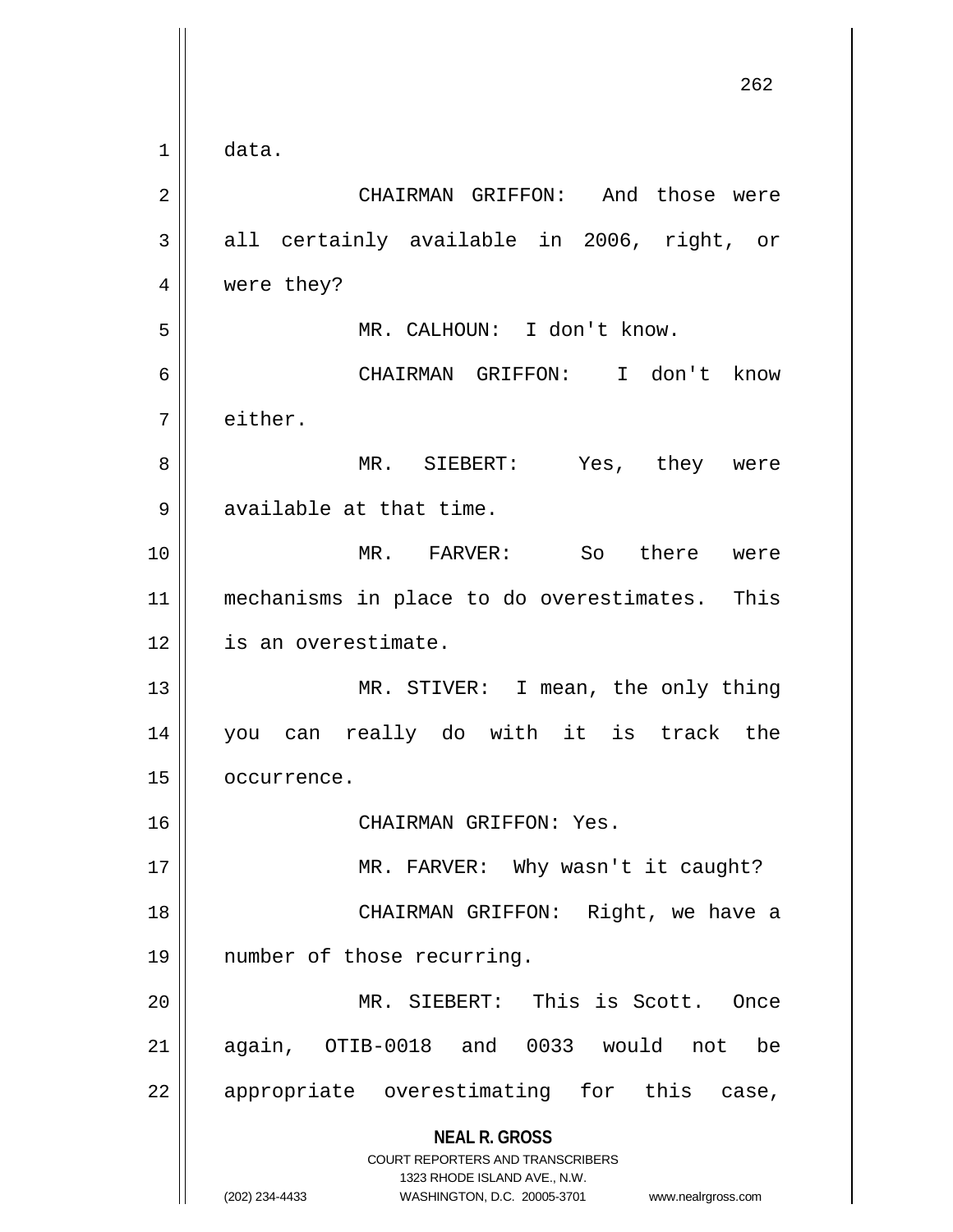**NEAL R. GROSS** COURT REPORTERS AND TRANSCRIBERS 1323 RHODE ISLAND AVE., N.W. 1 because we based his internal on his actual 2 || bioassay. Overestimated, granted, but it's 3 based on his own bioassay. So we wouldn't 4 | have been dealing with OTIB-0018 or 0033. 5 MR. CALHOUN: The bottom line is it 6 shouldn't have ever been added. And we just  $7 \parallel$  said, well, it's an overestimate, let it go. 8 || You know, one rem out of 130. He had ten rem 9 || deep recorded, by the way. 10 MR. KATZ: So I don't know if maybe 11 the Subcommittee just keeps this case in mind 12 in terms of the QA, as you're looking at the 13 QA system as a whole. Keep this scenario in 14 mind. 15 CHAIRMAN GRIFFON: In the review 16 process. But I don't think there's any more 17 action on this one. 18 MR. FARVER: I saved the best for 19 last, 319.4. Let's see the real write-up 20 here. Okay, the claimant indicated that the 21 employee worked at INL from October of '52  $22$  || through July of '53. Apparently he was laid

(202) 234-4433 WASHINGTON, D.C. 20005-3701 www.nealrgross.com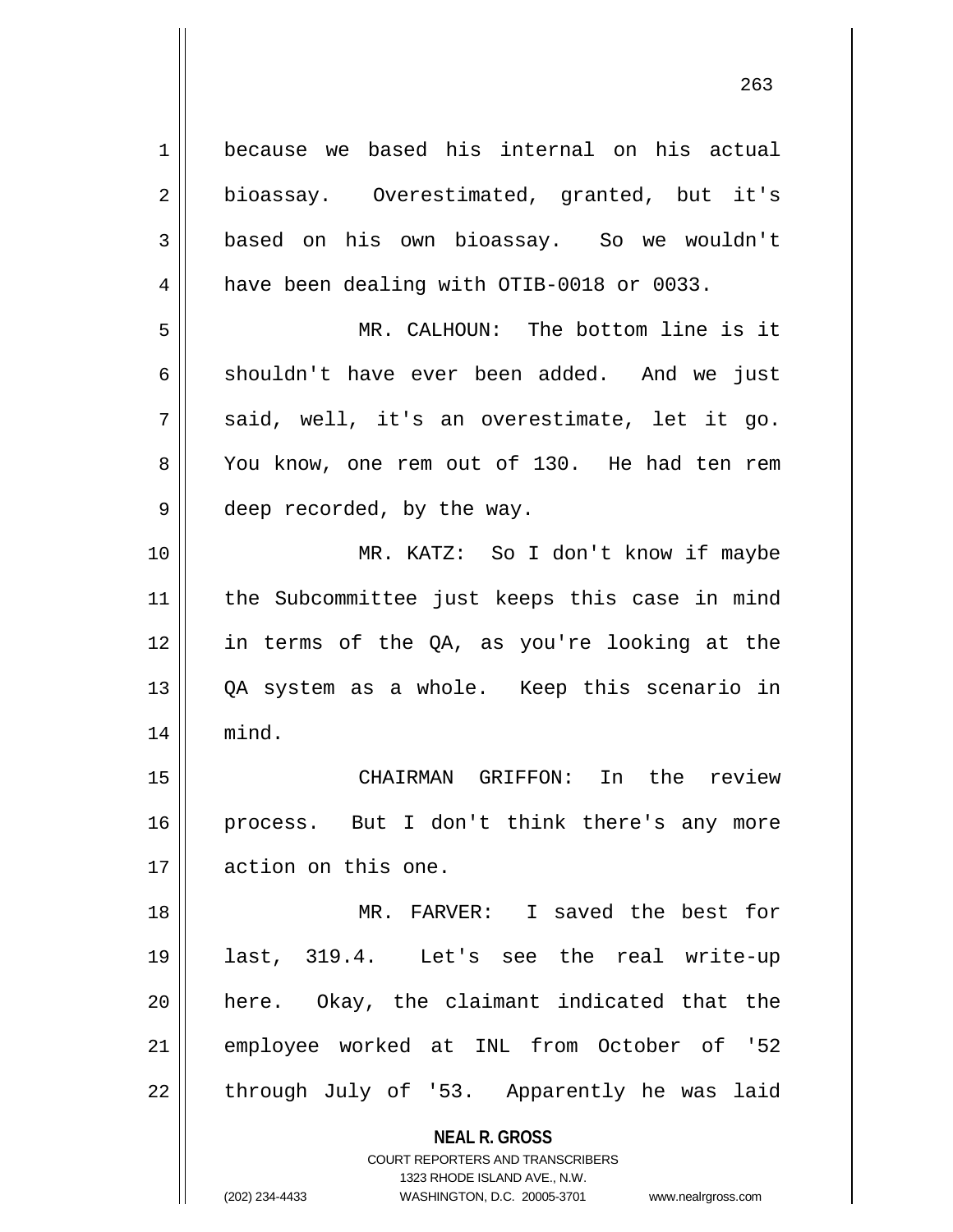1 | off from Hanford and he took a job at INEL.  $2 \parallel$  There is some, and I guess this falls back to 3 DOE or DOL, they could not verify that the 4 employee worked at Idaho. The contractor out  $5 \parallel$  there had no records, so therefore that time 6 was not considered.

 $7 \parallel$  Really, the finding is just that 8 || NIOSH should have put something like that in 9 | their DR report. And the wording that, you 10 || know, something, they used some good wording 11 in their -- oh, the DOL used it. NIOSH could 12 have put something in like: "Information 13 || provided by the Department of Labor indicates  $14$  || the EE worked at the Hanford site, blah, blah, 15 blah. Although the claimant may have worked at 16 Idaho for a few months that could not be 17 verified." You know, they could have put a 18 || statement in the DR report like that that 19 would address that time period. So that's the 20 basis for the finding is that it just wasn't 21 || mentioned in the DR report.

22 || **Now the larger issue is, could have** 

**NEAL R. GROSS** COURT REPORTERS AND TRANSCRIBERS 1323 RHODE ISLAND AVE., N.W. (202) 234-4433 WASHINGTON, D.C. 20005-3701 www.nealrgross.com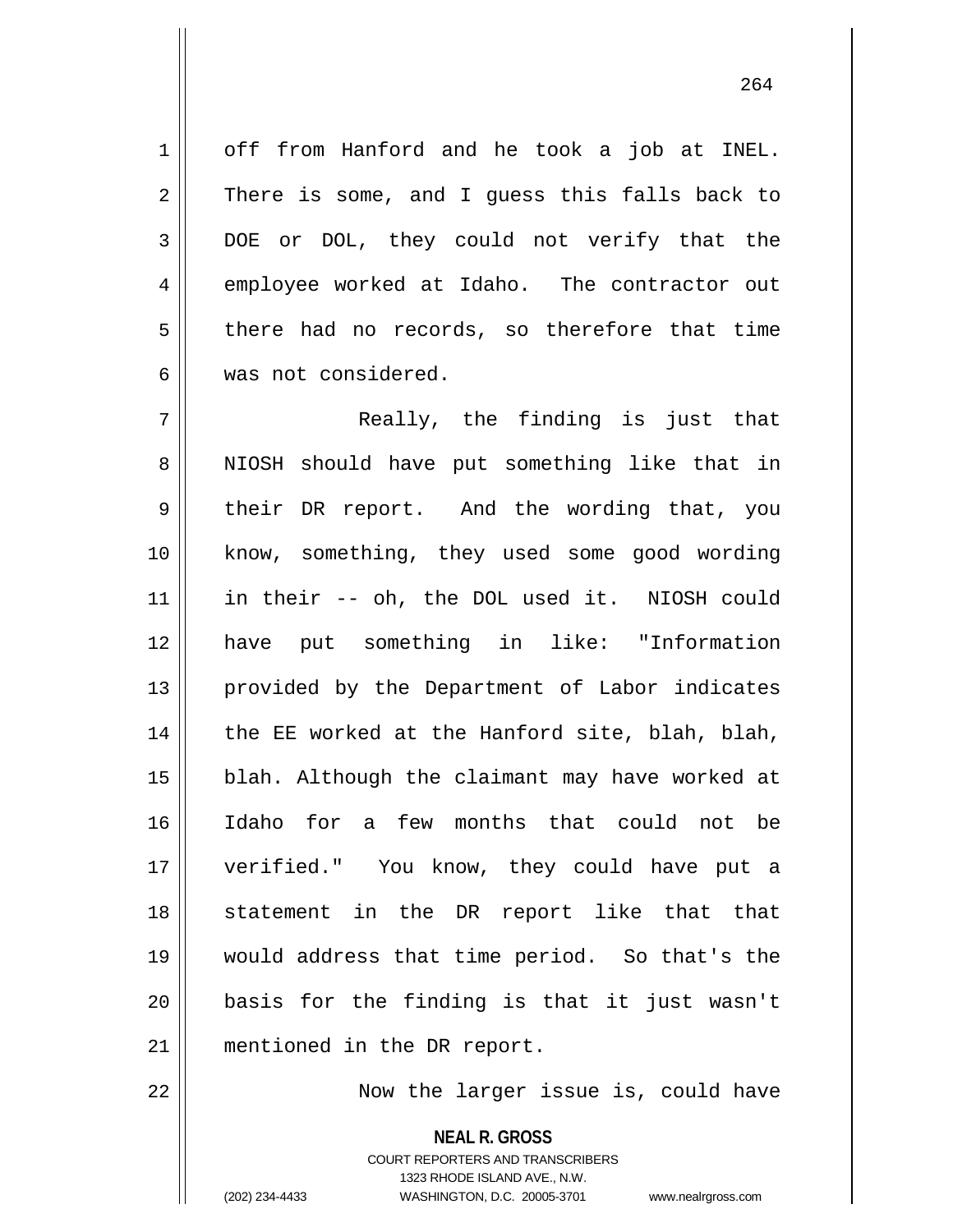**NEAL R. GROSS** COURT REPORTERS AND TRANSCRIBERS 1323 RHODE ISLAND AVE., N.W. (202) 234-4433 WASHINGTON, D.C. 20005-3701 www.nealrgross.com 1 || someone worked at Idaho for a few months back 2 || in the '50s, maybe for a subcontractor, and  $3 \parallel$  there be no records? I don't know. That's a 4 different question. 5 CHAIRMAN GRIFFON: This was 6 mentioned in the CATI or what? 7 MR. FARVER: I believe this was in 8 || the employment information, you know, the EE-5 9 || Form. I think it was in there. 10 MR. SIEBERT: This is Scott. That 11 is correct, and that's also where DOL made 12 || that statement that they could not verify 13 | employment. 14 MR. FARVER: Right. It wasn't that  $15$  | he was not monitored; it was that they could 16 | not verify. 17 || MR. CALHOUN: That he was employed. 18 || MR. FARVER: That he was employed.  $19 \parallel$  Okay. 20 | CHAIRMAN GRIFFON: And somehow you 21  $\parallel$  determined the couple months this was, or --22 || MR. FARVER: A certain time period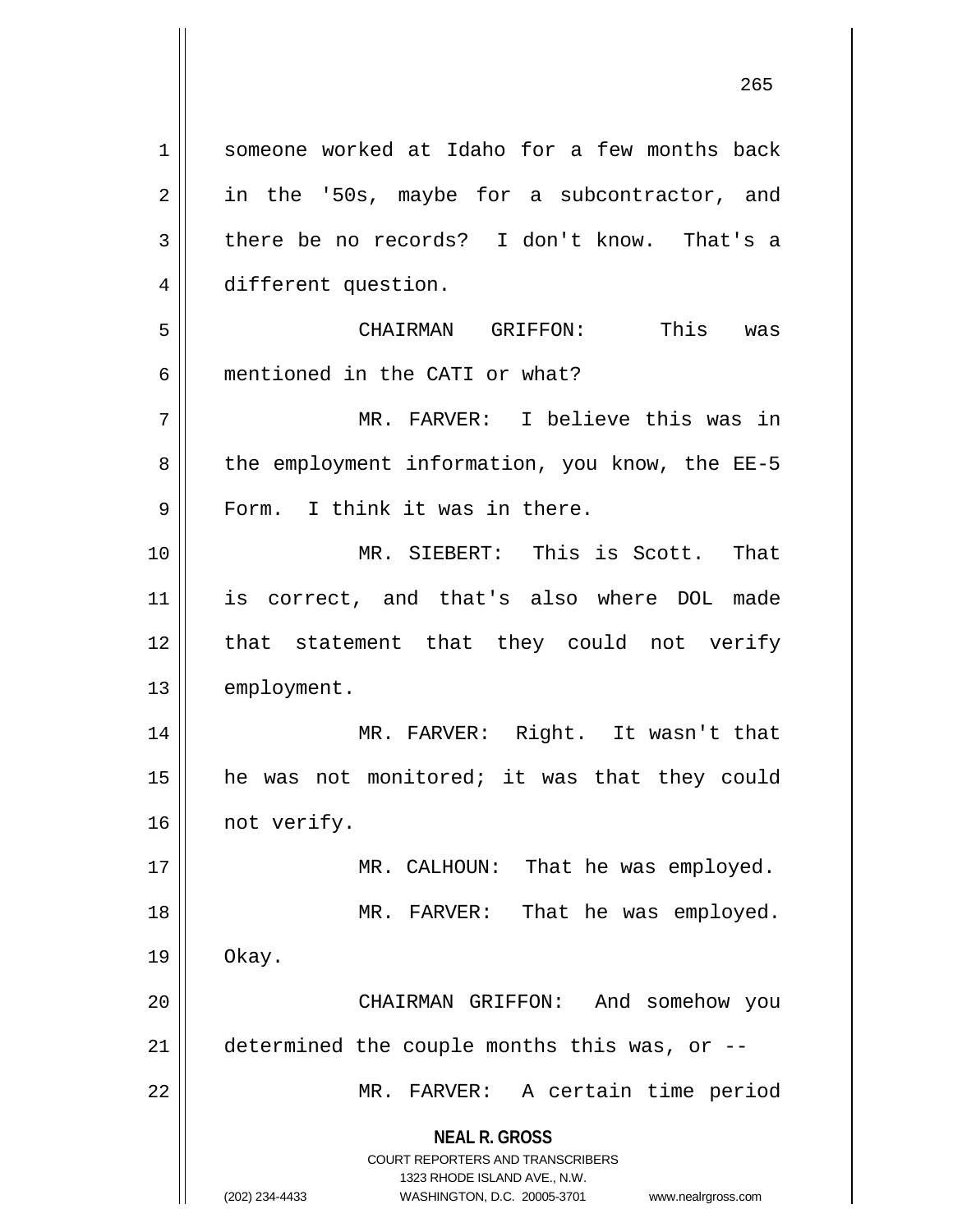**NEAL R. GROSS** COURT REPORTERS AND TRANSCRIBERS 1323 RHODE ISLAND AVE., N.W. (202) 234-4433 WASHINGTON, D.C. 20005-3701 www.nealrgross.com 1 | from October, and I'm not sure where those 2 dates come from, but they're somewhere in the documentation. October '53 through -- CHAIRMAN GRIFFON: Remind me, the | EE-5 is not generated by the claimant, it's -- MR. FARVER: It's by the claimant. CHAIRMAN GRIFFON: It is by the 8 ll claimant? MR. KATZ: It is. CHAIRMAN GRIFFON: That's what I | thought, okay. MR. FARVER: So they had a time 13 || period. I guess it might have been, worked at Hanford, worked at Hanford, got laid off for | this time period, and then worked at INL. CHAIRMAN GRIFFON: I'm sorry, I mean I don't do a lot of the former employees, 18 || but I think they would remember if they went to Idaho. MR. FARVER: Well, it wasn't an 21 | employee. CHAIRMAN GRIFFON: It wasn't an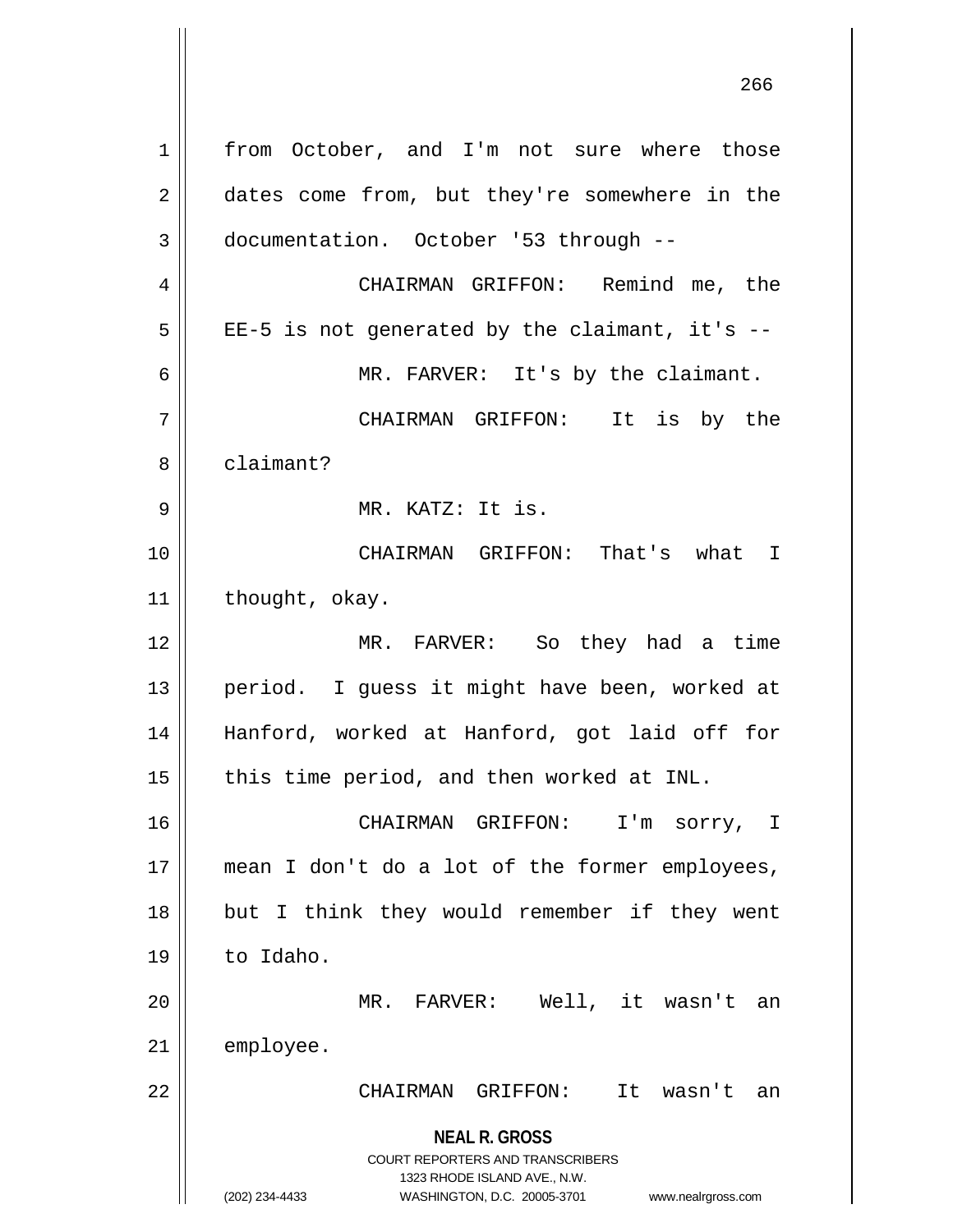1 employee?

| 2              | MR. FARVER: It was a survivor.                                      |
|----------------|---------------------------------------------------------------------|
| $\mathfrak{Z}$ | CHAIRMAN GRIFFON: But still, if                                     |
| 4              | they went to Idaho National Labs. My husband,                       |
| 5              | you know, left for three months and worked in                       |
| 6              | Idaho.                                                              |
| 7              | MR. FARVER: I don't know if it was                                  |
| 8              | a spouse or a --                                                    |
| $\mathsf 9$    | MR. KATZ: Could be a child.                                         |
| 10             | MR. CALHOUN: It was a son, looks                                    |
| 11             | like.                                                               |
| 12             | MR. FARVER: It looks like it was a                                  |
| 13             | son, so I don't know if a son would know that                       |
| 14             | or not.                                                             |
| 15             | CHAIRMAN GRIFFON: Yes, Alright.                                     |
| 16             | MR. FARVER: But, anyway, the big                                    |
| 17             | thing was, you know, you could have added some                      |
| 18             | warning in there just to address it, like DOL                       |
| 19             | did in their final decision letter or one of                        |
| 20             | their letters.                                                      |
| 21             | CHAIRMAN GRIFFON: Some explanatory                                  |
| 22             | narrative.                                                          |
|                | <b>NEAL R. GROSS</b>                                                |
|                | COURT REPORTERS AND TRANSCRIBERS<br>1323 RHODE ISLAND AVE., N.W.    |
|                | (202) 234-4433<br>WASHINGTON, D.C. 20005-3701<br>www.nealrgross.com |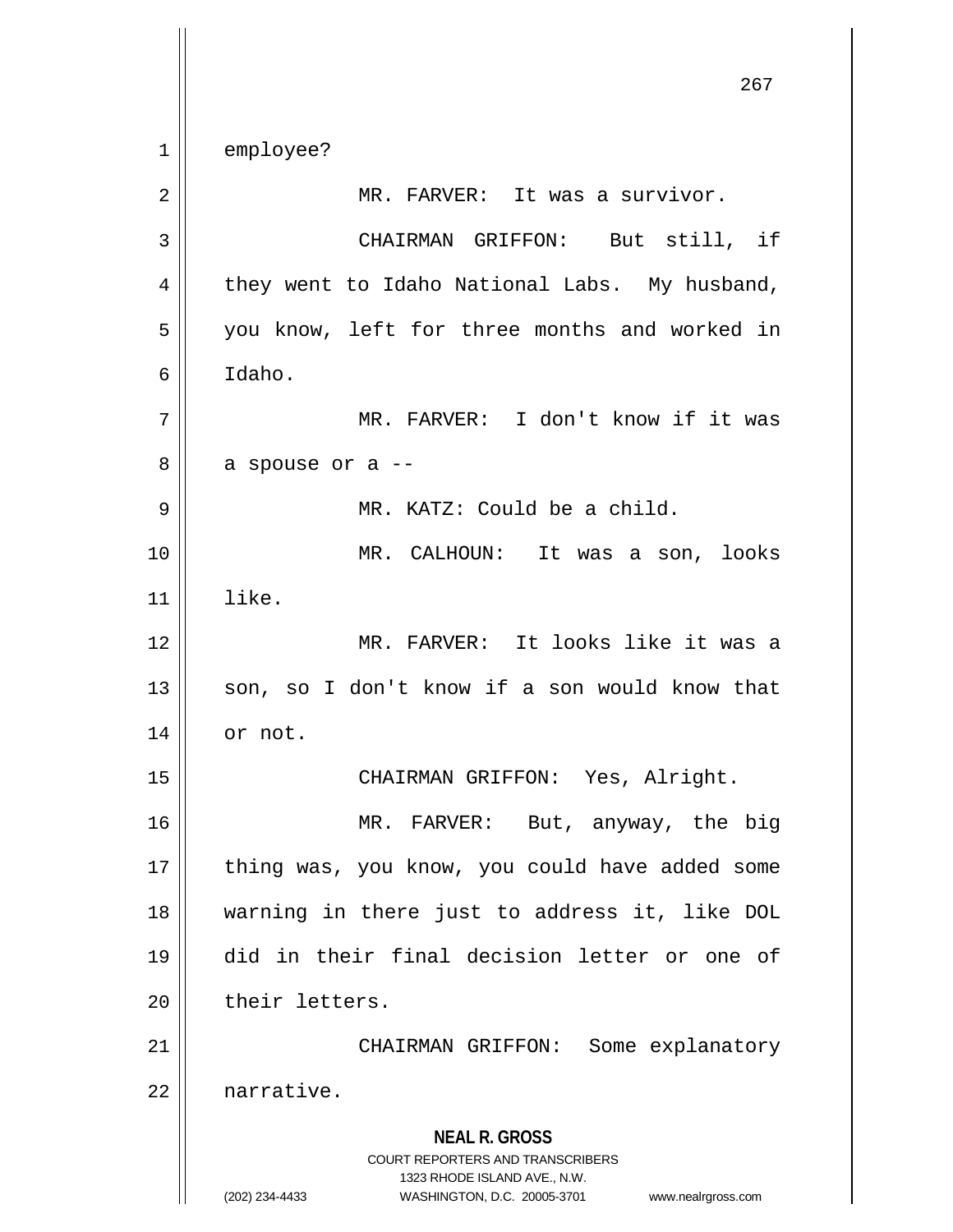**NEAL R. GROSS** COURT REPORTERS AND TRANSCRIBERS 1323 RHODE ISLAND AVE., N.W. (202) 234-4433 WASHINGTON, D.C. 20005-3701 www.nealrgross.com 1 || MR. FARVER: Saying it could have  $2 \parallel$  been, but we couldn't verify it. 3 MR. CALHOUN: Worked in Idaho, 4 || possibly for INEL, for a few months. 5 CHAIRMAN GRIFFON: And it's a  $6 \parallel$  survivor, so --7 MR. CALHOUN: In my opinion, it's 8 | speculation. 9 || (Simultaneous speaking.) 10 || MR. FARVER: I'm not defending that 11 he worked there; I'm just saying that you 12 might add some wording in there just to  $13$  || address it, that's all. 14 CHAIRMAN GRIFFON: Although I think 15 it's possible a person could have worked there 16 | in the '50s and there not be records. 17 MR. FARVER: Sure. 18 MEMBER RICHARDSON: This is David 19 Richardson. I would think the other thing is,  $20$  || there were a lot of Hanford workers who would 21 have had a period of time at Idaho, and I 22 || don't know that if you searched the Idaho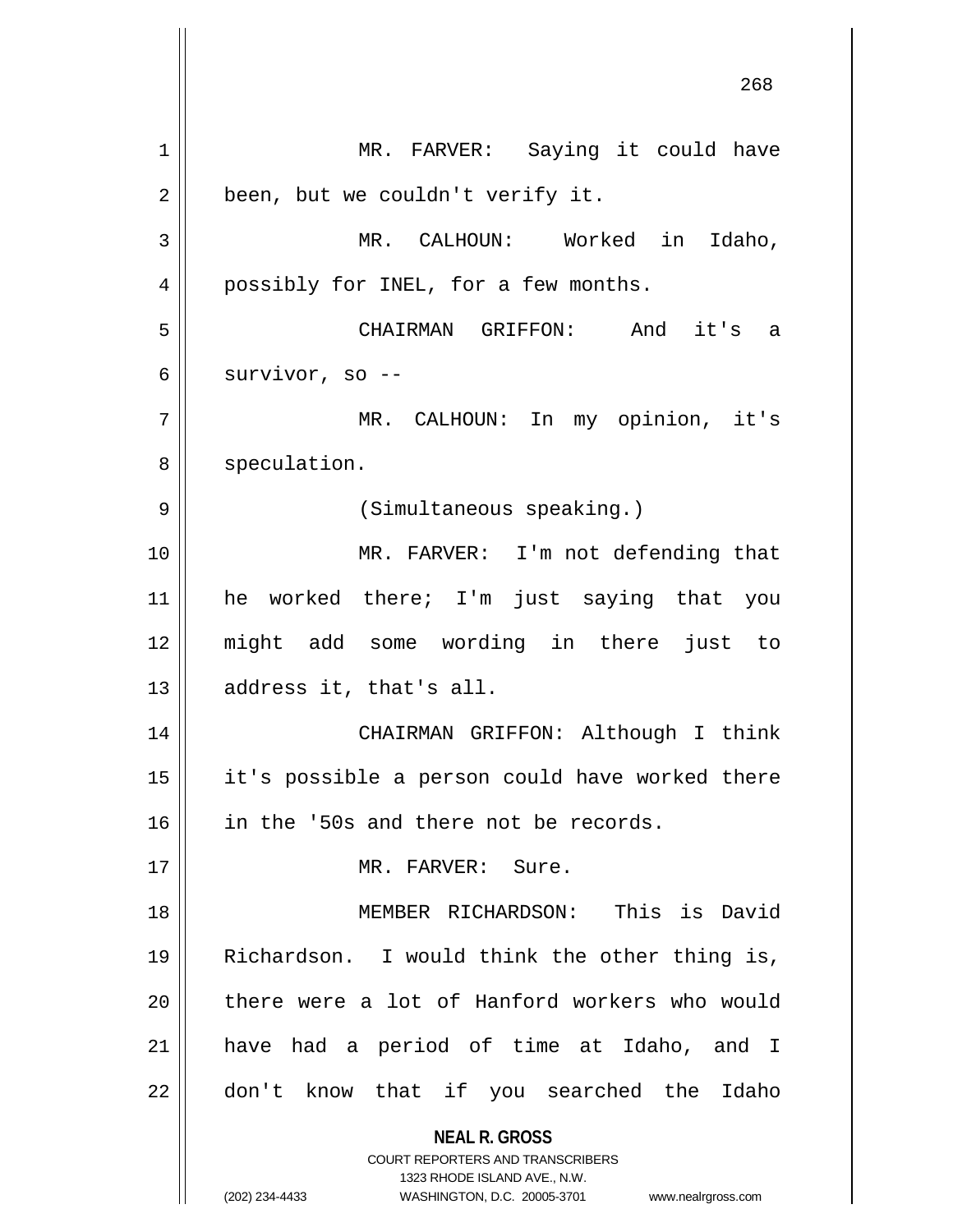**NEAL R. GROSS** COURT REPORTERS AND TRANSCRIBERS 1323 RHODE ISLAND AVE., N.W. (202) 234-4433 WASHINGTON, D.C. 20005-3701 www.nealrgross.com 1 employment records you would find any 2 || indication that there were Idaho workers. 3 They would still be Hanford employees. Isn't 4 || that correct? 5 MEMBER MUNN: That would show in  $6 \parallel$  the Idaho records, though. 7 MR. CALHOUN: They usually search 8 | based on Social Security number. 9 MEMBER RICHARDSON: Yes, but I 10 think you would have to look at Hanford to see 11 || that they were. I know we have similar cases 12 with Oak Ridge, with Savannah River, with 13 workers who do training or who are stationed 14 other places, and it's not, the recordkeeping  $15$  | is not always necessarily  $-$ 16 MR. CALHOUN: So when did Idaho 17 || start operations? Because he said, went to 18 Idaho then to Hanford, but he was in Hanford 19 in 1950. 20 MR. KATZ: You can answer that 21 question, when Idaho started operations. 22 || MEMBER CLAWSON: Well, okay, Idaho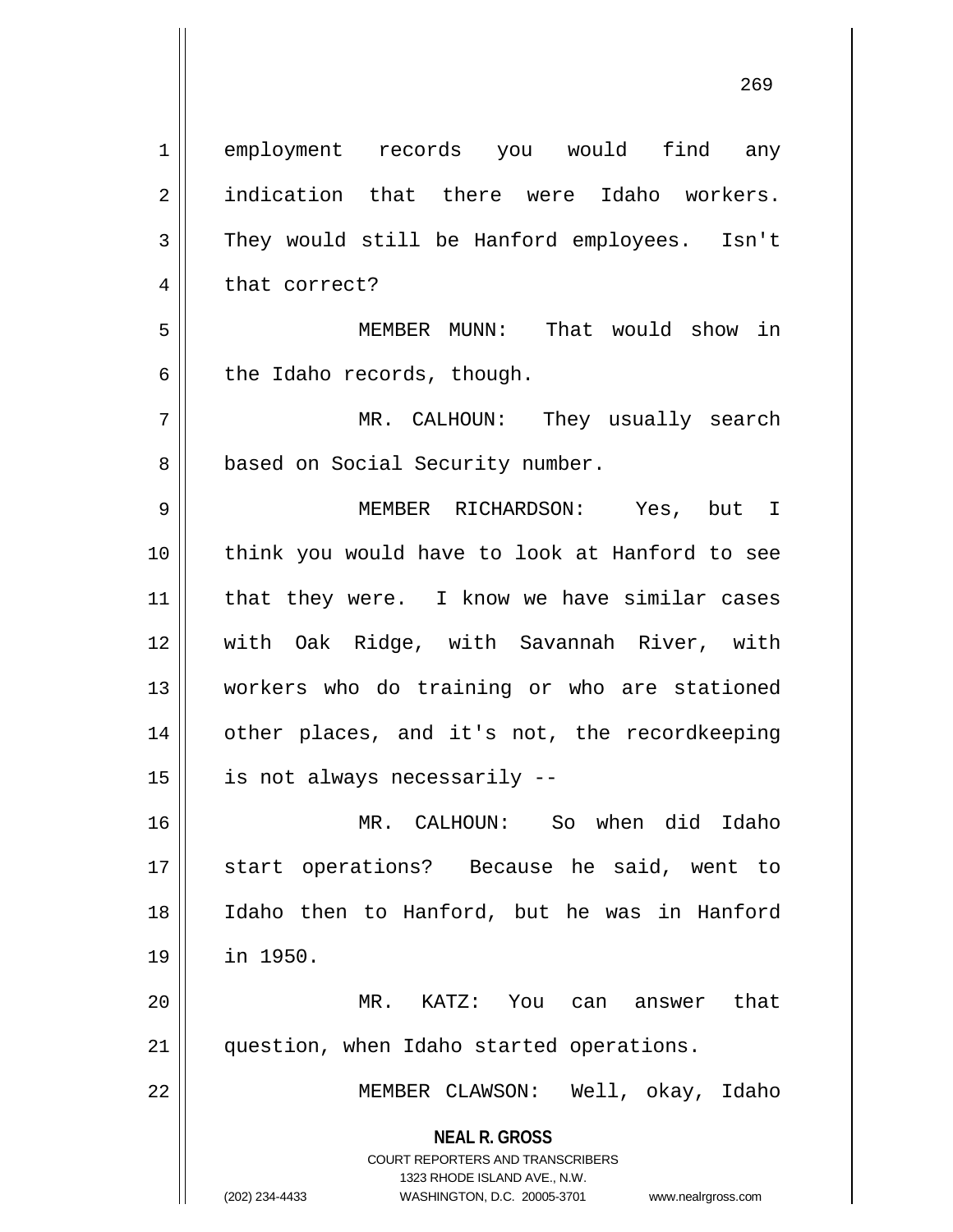**NEAL R. GROSS** COURT REPORTERS AND TRANSCRIBERS 1323 RHODE ISLAND AVE., N.W. (202) 234-4433 WASHINGTON, D.C. 20005-3701 www.nealrgross.com 1 || was going back in the '40s. Actually IFSF was  $2 \parallel$  built in 1957, but also in this time period is 3 when SL-1 went south. 4 | MEMBER MUNN: That's `51. 5 MEMBER CLAWSON: SL-1? 6 MEMBER MUNN: I believe so. 7 MEMBER CLAWSON: Was it `51 or `57? 8 || MR. STIVER: SL-1 was January 3rd,  $9 \parallel 1961.$ 10 MEMBER CLAWSON: `61. 11 || MEMBER MUNN: Oh, I'm sorry. 12 MEMBER CLAWSON: Okay, so we had a 13 || lot of different -- yes. Great stuff. To 14 || tell you the truth, my personal findings, they 15 never kept track very well. Remember that 16 this first started out as a naval testing 17 || station too, from a gunnery range, then turned  $18$  | over to the Department of, I guess it was the 19 Nuclear Energy Commission. It wouldn't be 20 hard to go out there and go to work without  $21$  having  $-$ 22 CHAIRMAN GRIFFON: I guess it's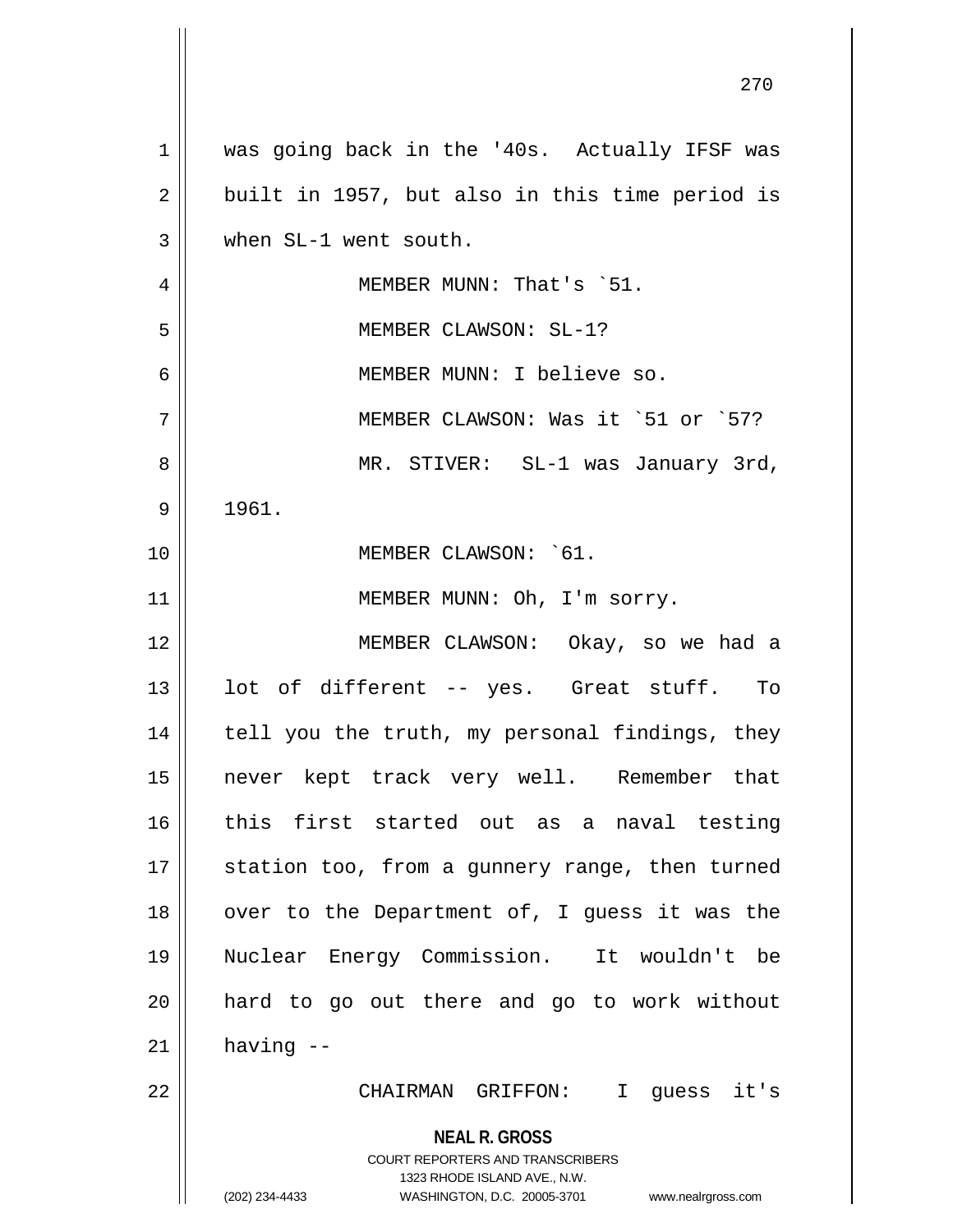**NEAL R. GROSS** COURT REPORTERS AND TRANSCRIBERS 1323 RHODE ISLAND AVE., N.W. 1 difficult with a survivor making the claim  $2 \parallel$  too. 3 MR. SIEBERT: I agree with the 4 general suggestion of just not discounting it  $5 \parallel$  right off the bat, and just acknowledging that 6  $\parallel$  it's  $-$ 7 MR. KATZ: So the Hanford records 8 || wouldn't, though, if someone were assigned to 9 INEL, a Hanford employee, would Hanford not 10 || record that they had assigned this person to  $11$  ||  $q_0$  --12 MR. SIEBERT: Well, that's what I'm  $13$  saying. I think you would have to look at the 14 || Hanford records. 15 MR. KATZ: I mean, they have the 16 Hanford records. 17 CHAIRMAN GRIFFON: Yes, they have 18 || the Hanford records. 19 MR. CALHOUN: Hanford responded,  $20$  || and I would assume that Labor would have had 21 to have asked the question at Idaho just to  $22$  | count his employment, so somebody checked.

<sup>(202) 234-4433</sup> WASHINGTON, D.C. 20005-3701 www.nealrgross.com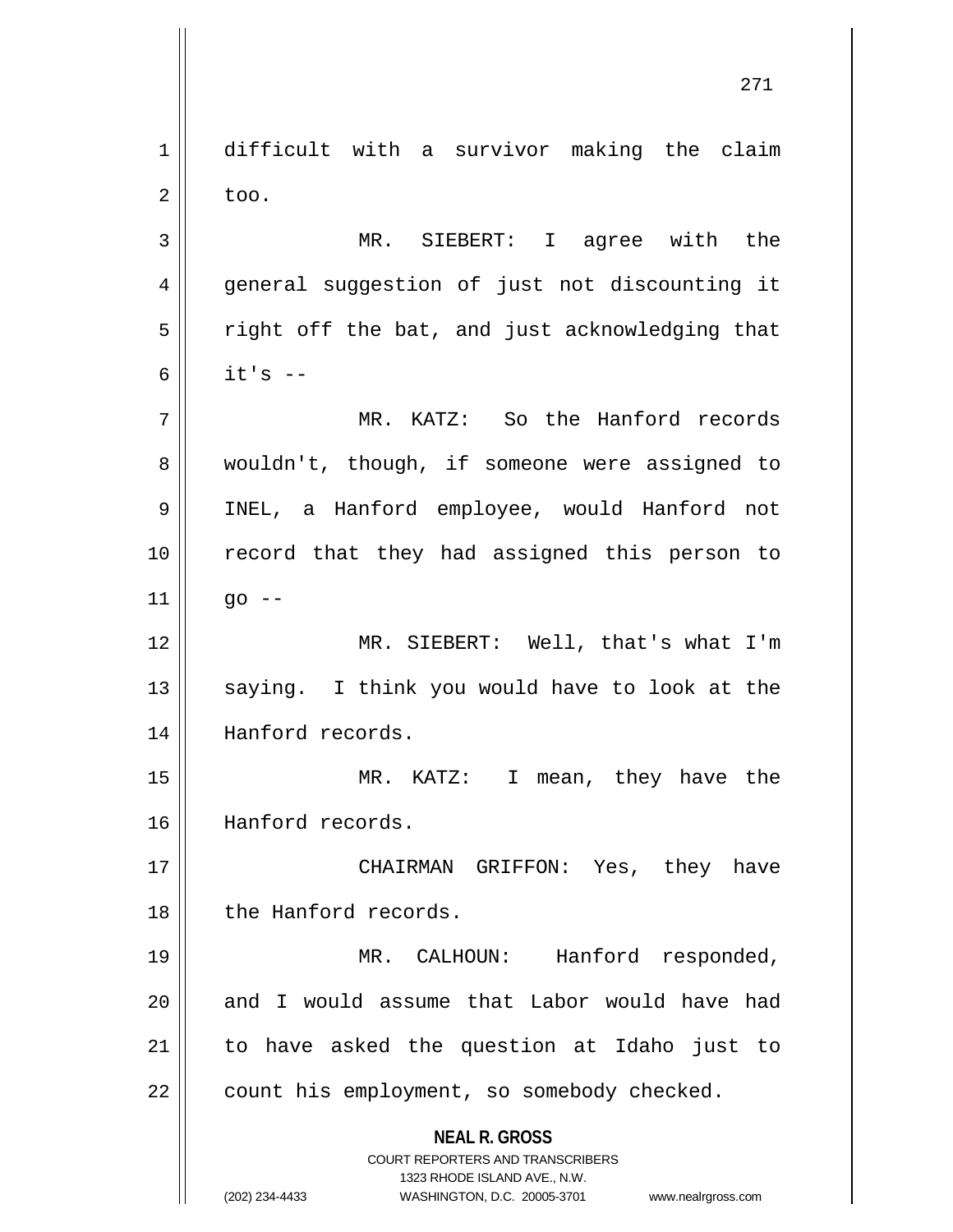**NEAL R. GROSS** COURT REPORTERS AND TRANSCRIBERS 1323 RHODE ISLAND AVE., N.W. (202) 234-4433 WASHINGTON, D.C. 20005-3701 www.nealrgross.com 1 || MEMBER CLAWSON: Part of the thing 2 || like these sites though is if somebody was 3 || laid off at Hanford, then you've got a 4 clearance and so forth like that, they're  $5 \parallel$  basically drawn to one of these other sites. 6 You really are, because that's a valuable 7 | resource. 8 | CHAIRMAN GRIFFON: Unfortunately, 9 || with the survivor doing the form, I'm not sure 10 what more we can expect NIOSH to do on this 11 || one. 12 MR. STIVER: I don't know if we can 13 || get any more detailed information. 14 CHAIRMAN GRIFFON: Right, I think 15 I'm satisfied that it's closed, right? Are 16 you, Doug? 17 MR. FARVER: Yes. You just might 18 want to keep in mind that, you know, you might 19 want to mention something like that in the 20 || future and just put it in the DR. Acknowledge  $21$   $\parallel$  it. 22 || MR. KATZ: Does that close out Case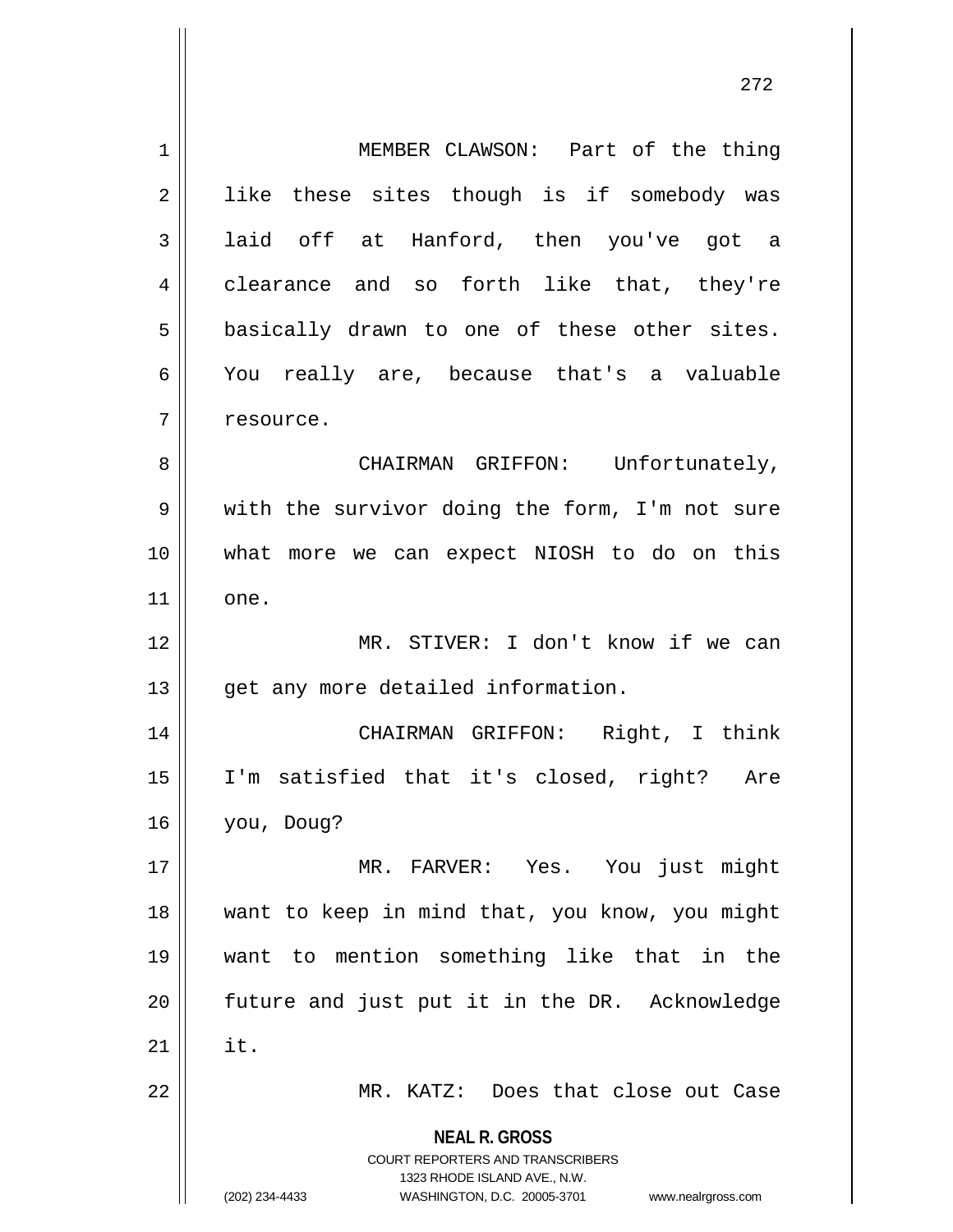**NEAL R. GROSS** COURT REPORTERS AND TRANSCRIBERS 1323 RHODE ISLAND AVE., N.W. (202) 234-4433 WASHINGTON, D.C. 20005-3701 www.nealrgross.com 1 319? 2 CHAIRMAN GRIFFON: Yes, we've got  $3 \parallel$  one observation, right? 4 || MR. KATZ: Yes. 5 MR. FARVER: That's the look at  $6 \parallel$  numbering the tables, yes. 7 CHAIRMAN GRIFFON: Yes, okay, so 8 || it's NIOSH, okay. And I think we have that 9 | finding in a couple of reports coming up, but 10 || as long as they're aware of it, that's fine. 11 || MR. STIVER: Alright. We've 12 || officially tackled four percent of the backlog  $13$   $\parallel$  today. 14 CHAIRMAN GRIFFON: Well, we didn't  $15$  | close them all out, so --16 || MR. KATZ: But most of them. 17 MR. FARVER: That's kind of what I 18 was getting at. If we have findings, 19 response, response, we close a lot and you can  $20$  || recommend for closing  $-$ 21 | (Simultaneous speaking.) 22 || MR. KATZ: This has been good. Good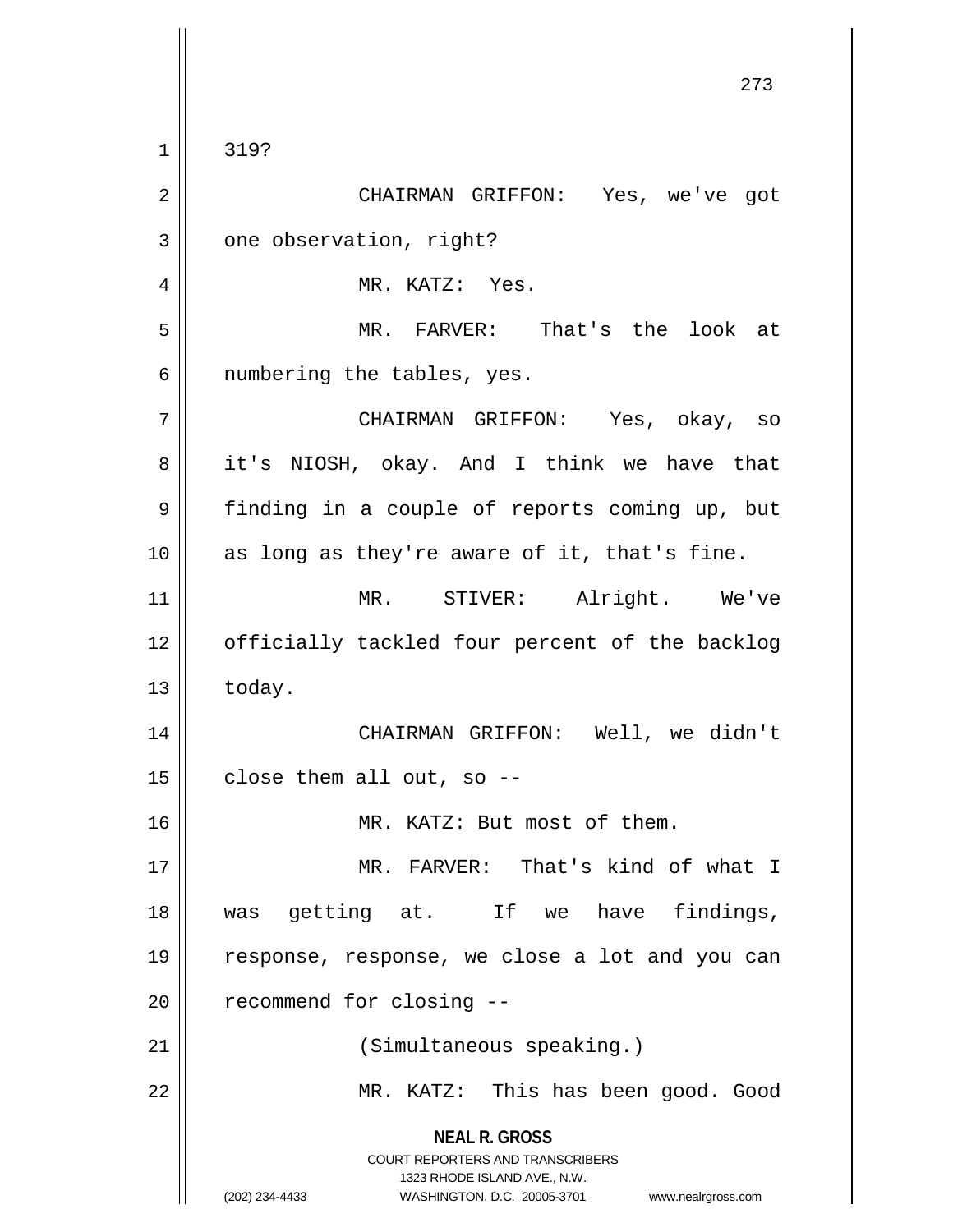$1 \parallel$  process here.

| $\overline{2}$ | MR. FARVER: So in the accelerated                                                                                                                                      |
|----------------|------------------------------------------------------------------------------------------------------------------------------------------------------------------------|
| 3              | world, we would come to you with our                                                                                                                                   |
| 4              | recommendations saying, we recommend to close,                                                                                                                         |
| 5              | you know, however many we closed today, 15 of                                                                                                                          |
| 6              | them or so. That's how we would come to you                                                                                                                            |
| 7              | and say, this is what we looked at. This is                                                                                                                            |
| 8              | our responses. We put it to you that we                                                                                                                                |
| 9              | suggest closing these. These other ones, we                                                                                                                            |
| 10             | need some issues on. I mean, that's how it                                                                                                                             |
| 11             | could speed things up a little.                                                                                                                                        |
| 12             | like the<br>CHAIRMAN GRIFFON: I                                                                                                                                        |
| 13             | process, I'm not sure about suggesting                                                                                                                                 |
| 14             | closure. But you can have that in your mind.                                                                                                                           |
| 15             | MR. STIVER: Conditional consensus,                                                                                                                                     |
| 16             | right.                                                                                                                                                                 |
| 17             | MR. FARVER: However you would like                                                                                                                                     |
| 18             | us to word it that we are okay with closing                                                                                                                            |
| 19             | it.                                                                                                                                                                    |
| 20             | CHAIRMAN GRIFFON: Right. But I do,                                                                                                                                     |
| 21             | like some of these it would be even nice for                                                                                                                           |
| 22             | you to -- yes, I can see the merits of that.                                                                                                                           |
|                | <b>NEAL R. GROSS</b><br><b>COURT REPORTERS AND TRANSCRIBERS</b><br>1323 RHODE ISLAND AVE., N.W.<br>(202) 234-4433<br>WASHINGTON, D.C. 20005-3701<br>www.nealrgross.com |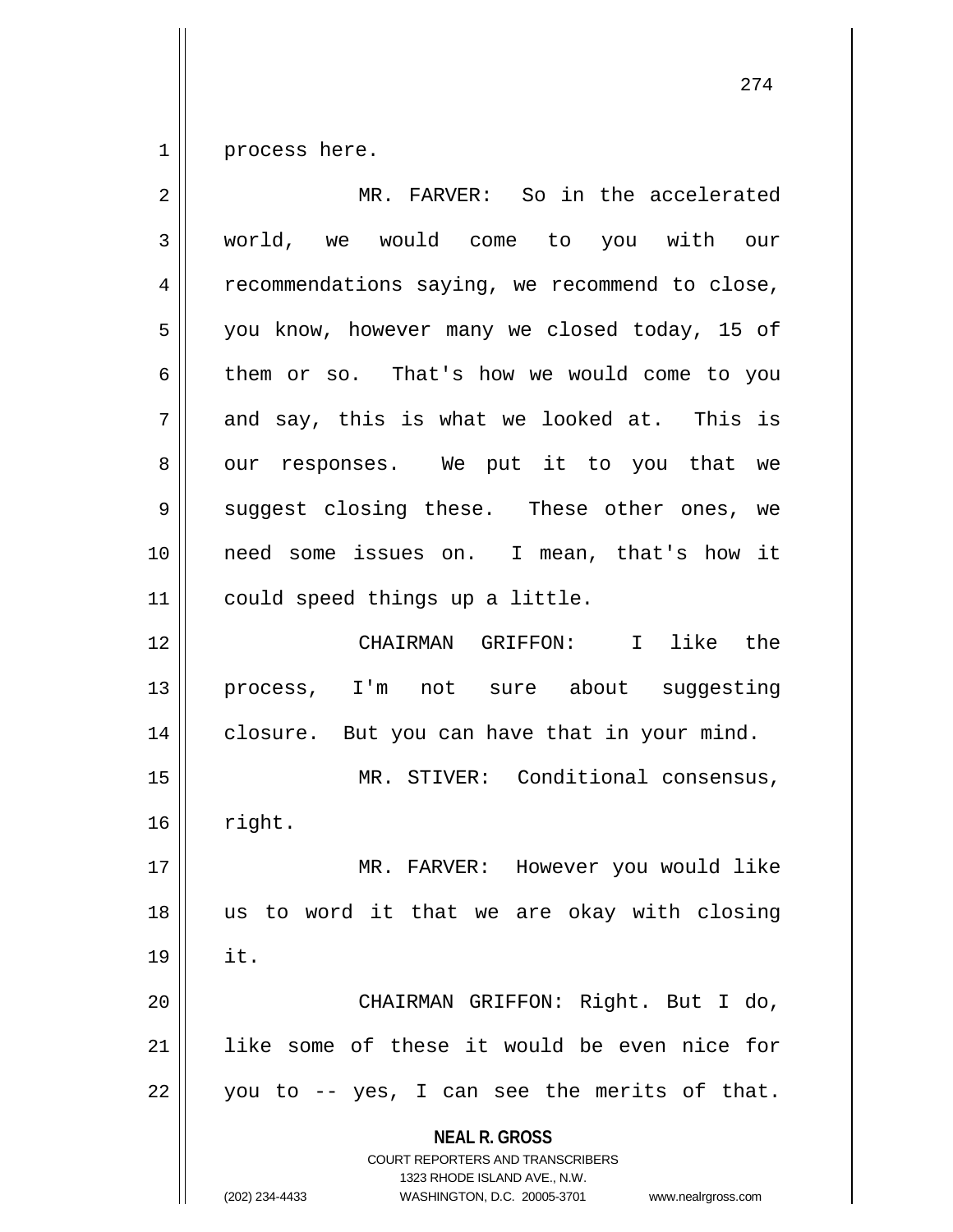| $\mathbf{1}$   | Because for some, like, you know, this has                                                      |
|----------------|-------------------------------------------------------------------------------------------------|
| $\overline{2}$ | come up in previous findings. NIOSH modified                                                    |
| 3              | this. We think we should close this --                                                          |
| $\overline{4}$ | MR. FARVER: The repetitive nature -                                                             |
| 5              |                                                                                                 |
| 6              | CHAIRMAN GRIFFON: That would be                                                                 |
| 7              | quicker so I don't have to retype it, too.                                                      |
| 8              | MEMBER CLAWSON: I think it would                                                                |
| $\mathsf 9$    | give us a better picture too of the site.                                                       |
| 10             | When we're looking at it, we're seeing                                                          |
| 11             | numerous --                                                                                     |
| 12             | CHAIRMAN GRIFFON: Yes, the site --                                                              |
| 13             | (Simultaneous speaking.)                                                                        |
| 14             | MEMBER CLAWSON: -- give us<br>a                                                                 |
| 15             | better idea if maybe this is a site issue a                                                     |
| 16             | little bit or --                                                                                |
| 17             | CHAIRMAN GRIFFON: Alright, here's                                                               |
| 18             | what I suggest is, take a break and then we'll                                                  |
| 19             | come back. And I want to tackle two things,                                                     |
| 20             | the 16th set case selection question and the -                                                  |
| 21             |                                                                                                 |
| 22             | MR. KATZ: We're going to do Sets 8                                                              |
|                | <b>NEAL R. GROSS</b><br><b>COURT REPORTERS AND TRANSCRIBERS</b><br>1323 RHODE ISLAND AVE., N.W. |
|                | (202) 234-4433<br>WASHINGTON, D.C. 20005-3701<br>www.nealrgross.com                             |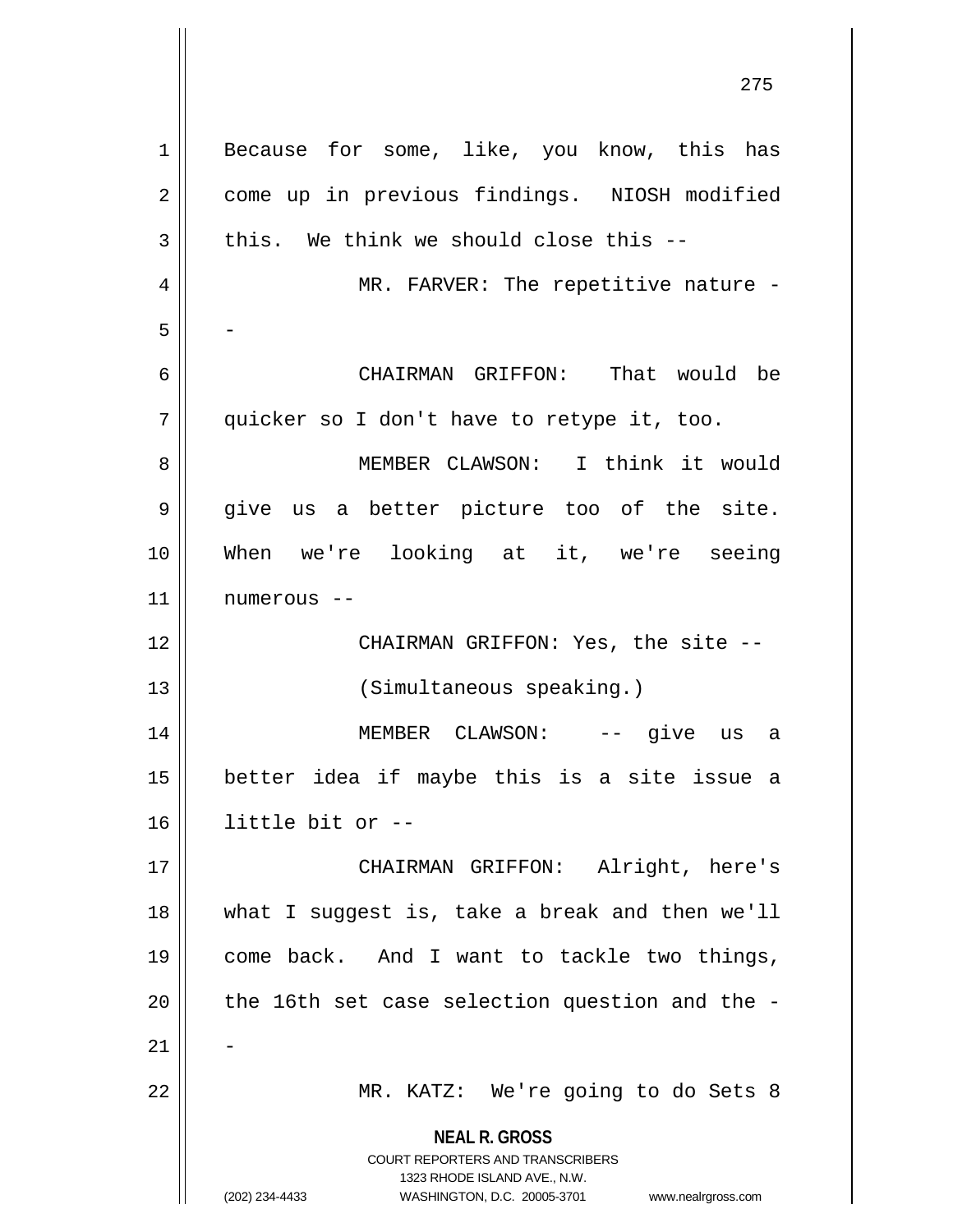$1 \parallel$  and  $-$ 

| $\mathbf 2$ | CHAIRMAN GRIFFON: Well, I want to                                                                   |
|-------------|-----------------------------------------------------------------------------------------------------|
| 3           | do these two broader things first and then get                                                      |
| 4           | into Set 8. The question of a report from the                                                       |
| 5           | Subcommittee, and then my question of                                                               |
| 6           | selecting the cases for SC&A. Let's discuss                                                         |
| 7           | those after the break, then we'll go into the                                                       |
| 8           | 8 stuff and finish the day.                                                                         |
| 9           | MR. KATZ: Could you hear that,                                                                      |
| 10          | David? Could you hear Mark's plan?                                                                  |
| 11          | MEMBER RICHARDSON: Yes, when do                                                                     |
| 12          | you return back from the break?                                                                     |
| 13          | CHAIRMAN GRIFFON: Ten minutes.                                                                      |
| 14          | MEMBER RICHARDSON: Okay, be right                                                                   |
| 15          | back.                                                                                               |
| 16          | MR. KATZ: I'll put the phone on                                                                     |
| 17          | mute.                                                                                               |
| 18          | CHAIRMAN GRIFFON: We<br>plan<br><b>on</b>                                                           |
| 19          | closing probably right around 4:00, I think,                                                        |
| 20          | because people are going to, you know, it's                                                         |
| 21          | hard to stay focused on this stuff for too                                                          |
| 22          | long.                                                                                               |
|             |                                                                                                     |
|             | <b>NEAL R. GROSS</b>                                                                                |
|             | COURT REPORTERS AND TRANSCRIBERS                                                                    |
|             | 1323 RHODE ISLAND AVE., N.W.<br>(202) 234-4433<br>WASHINGTON, D.C. 20005-3701<br>www.nealrgross.com |
|             |                                                                                                     |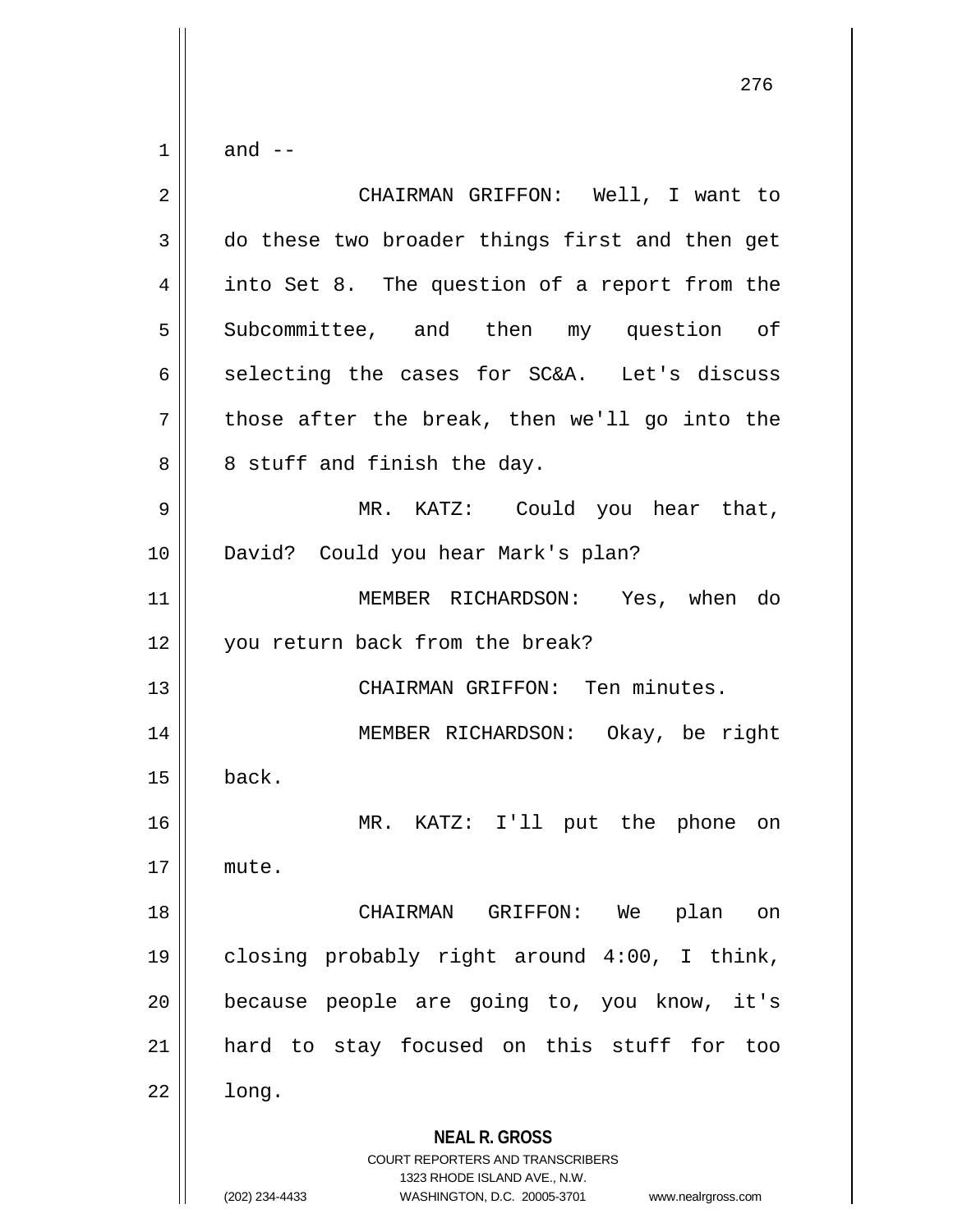277

1 (Whereupon, the above-entitled  $2 \parallel$  matter went off the record at 2:16 p.m. and  $3 \parallel$  resumed at 2:33 p.m.)

4 CHAIRMAN GRIFFON: Okay, so I just 5 wanted to move up on the agenda just a couple  $6 \parallel$  of the general discussions and then go into  $7 \parallel$  the 8th set of cases. One issue is the 8 || selection, preparing DR Case Set 16, cases for  $9 \parallel$  preliminary selection. So this has, I think, 10 mainly been requested by SC&A that they, you 11 know, they want to keep the pipeline filled 12 with cases for the people that are working on 13 || cases. Even though we're trying to clear the 14 backlog I think we might, you know, this is a 15 | process for us.

16 || So I'm not sure how, they've asked 17 me if we can have cases selected in Santa Fe 18 || at our meeting, but I don't know that, because 19 we have this two-step process that we've gone 20 through usually so I don't know how we could 21 achieve that. I usually talk with Stu about  $22$  | this, but  $-$ 

> **NEAL R. GROSS** COURT REPORTERS AND TRANSCRIBERS 1323 RHODE ISLAND AVE., N.W. (202) 234-4433 WASHINGTON, D.C. 20005-3701 www.nealrgross.com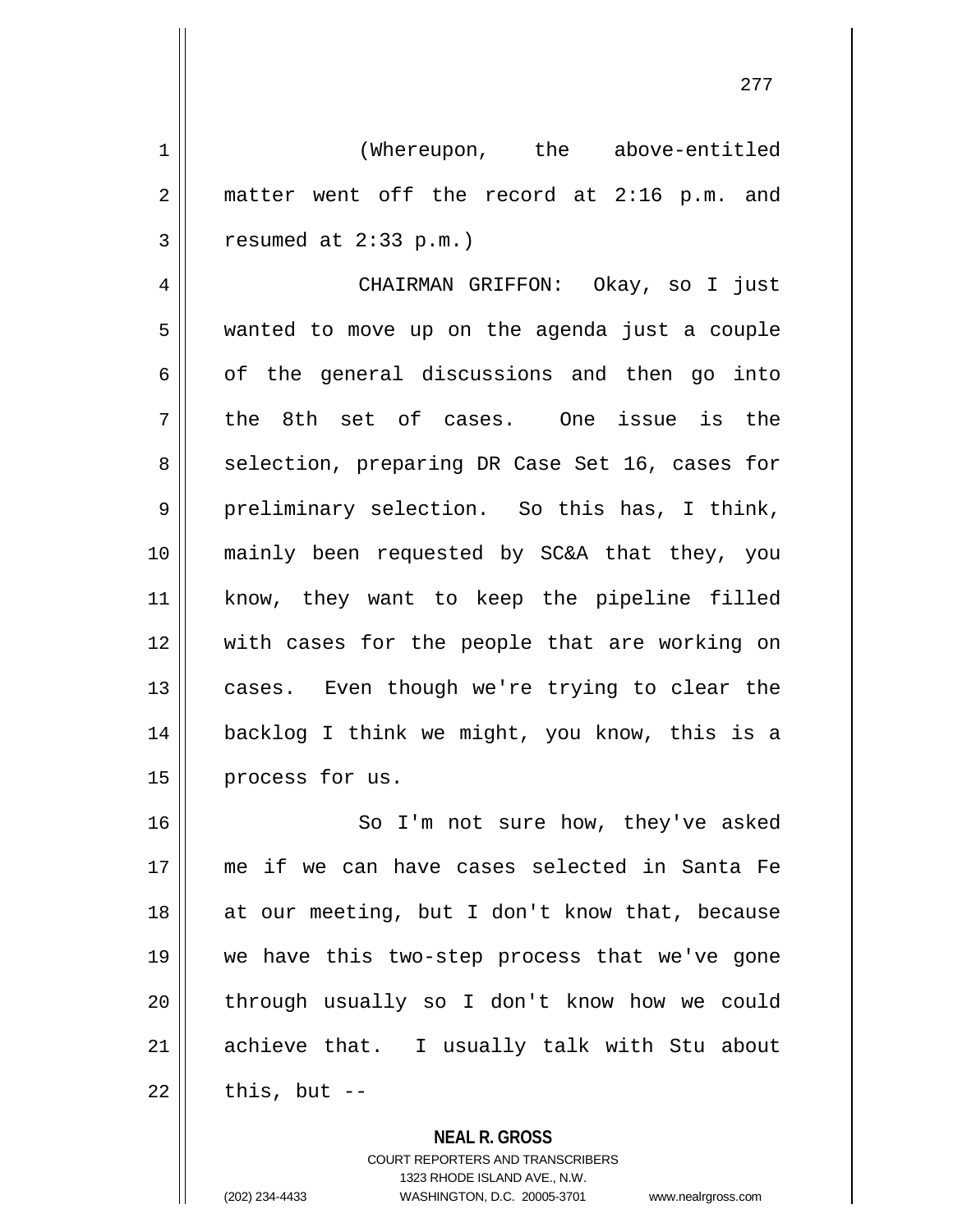| 1  | MR. KATZ: Nothing can happen for                                        |
|----|-------------------------------------------------------------------------|
| 2  | the June meeting. That's not even close.                                |
| 3  | MR. STIVER:<br>How<br>long does it                                      |
| 4  | typically take?                                                         |
| 5  | MR. KATZ: It takes quite a while.                                       |
| 6  | It takes weeks.                                                         |
| 7  | CHAIRMAN GRIFFON: We can do it on                                       |
| 8  | the Board phone call. I think that's the best                           |
| 9  | we're going to do is, you know, the Santa Fe                            |
| 10 | meeting, and then we'll have a Board phone                              |
| 11 | call meeting.                                                           |
| 12 | MR. KATZ: Well, what we'll need to                                      |
| 13 | do is we'll need to ask for whatever we want                            |
| 14 | to ask for here, and then they'll get it                                |
| 15 | together for the next Dose Reconstruction                               |
| 16 | Subcommittee meeting, and then after the Dose                           |
| 17 | Reconstruction Subcommittee has done its pre-                           |
| 18 | selection we can deal with it at the<br>next                            |
| 19 | Board meeting.                                                          |
| 20 | Which would<br>MEMBER MUNN:<br>be                                       |
| 21 | September 4th, right?                                                   |
| 22 | MR. KATZ: Or the teleconference,                                        |
|    | <b>NEAL R. GROSS</b>                                                    |
|    | <b>COURT REPORTERS AND TRANSCRIBERS</b><br>1323 RHODE ISLAND AVE., N.W. |
|    | (202) 234-4433<br>WASHINGTON, D.C. 20005-3701<br>www.nealrgross.com     |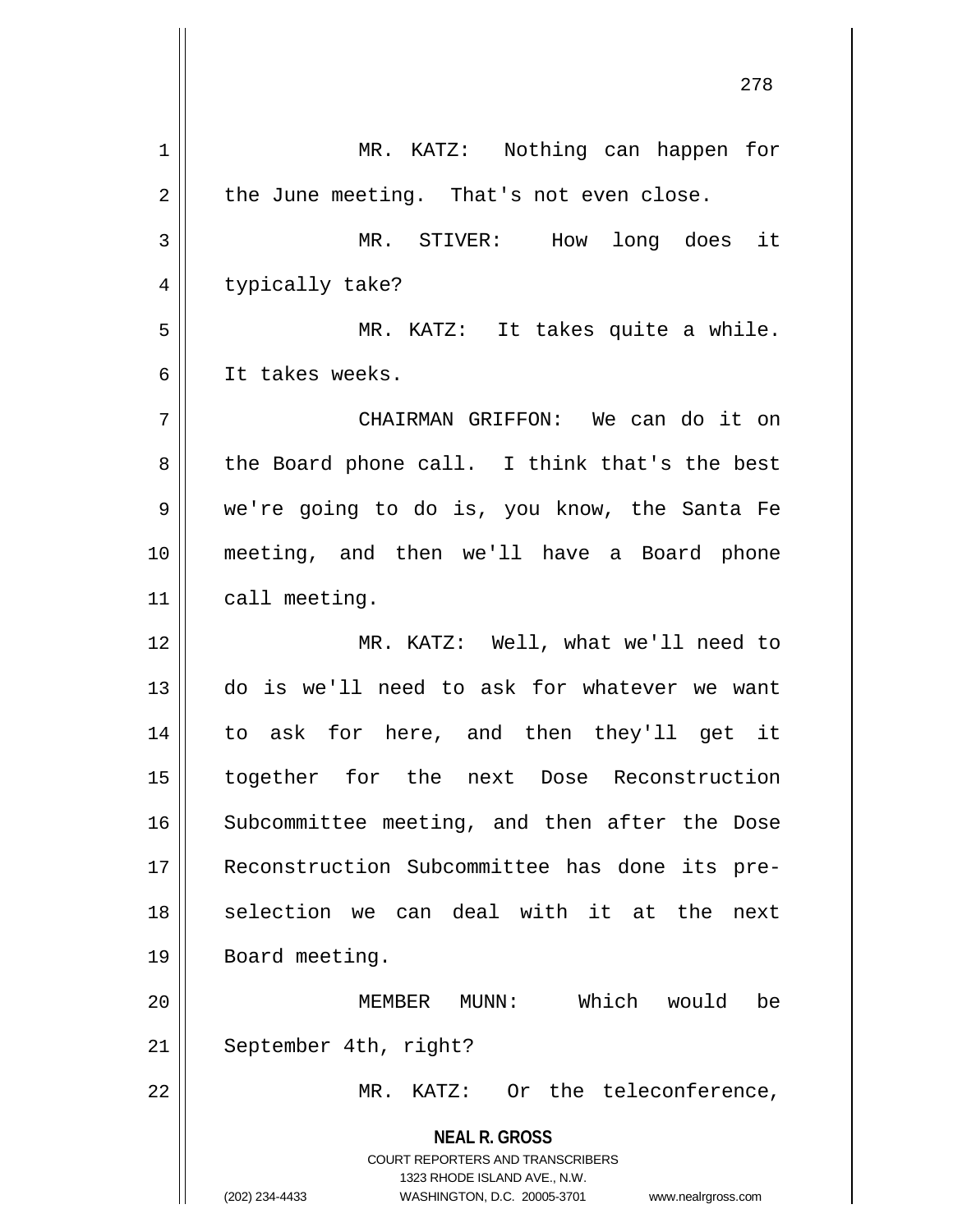**NEAL R. GROSS** COURT REPORTERS AND TRANSCRIBERS 1 although it's sort of hard to deal with these  $2 \parallel$  on a teleconference. 3 || MEMBER MUNN: Yes, it is. 4 MR. STIVER: I guess our only 5 concern there is we're kind of winding down  $6 \parallel$  Set 15 then. 7 MR. KATZ: But this is the best we  $8 \parallel$  can do. There's no way to  $-$ 9 CHAIRMAN GRIFFON: No way to extend 10 that. I mean, the only way would be if we 11 asked for our criteria and the list that comes 12 back to us is, because usually what we do is 13 || we ask, I mean, if we want cases that are near 14 the compensation level. So if we say all 15 cases from a certain year forward and a 16 certain percentage higher, like 40 to 50 or 17 whatever, then if what comes back to us is 18 || only 30 cases we might just say we don't need 19 the more detailed data. Because then we 20 usually do our pre-selection process where we  $21$  say, okay, let's get more information, like is  $22 \parallel$  it overestimating, is it, you know, whatever,

1323 RHODE ISLAND AVE., N.W.

279

(202) 234-4433 WASHINGTON, D.C. 20005-3701 www.nealrgross.com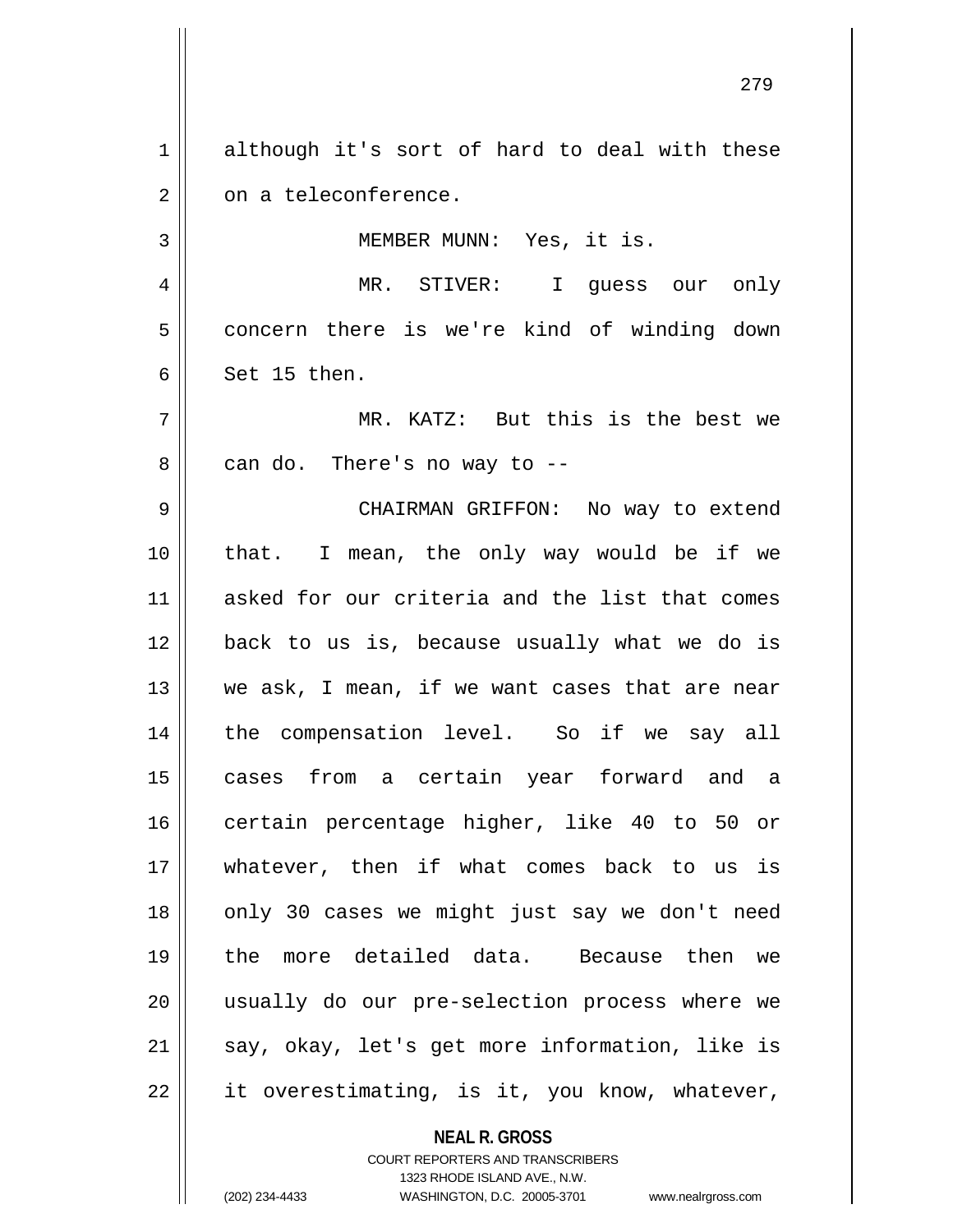1 external or internal dose, they try to break 2 | out more information for us. And then NIOSH  $3 \parallel$  has to go to the individual cases, open the 4 | cases to find that information.

5 I'm just saying this for David's 6 || purposes too. Yes, so if they don't have a  $7 \parallel$  lot of cases come back in that first triage  $8 \parallel$  step, we may be able to say, you know, it's a 9 || small enough list, let's just make a judgment 10 that we can stop most of these or something.

11 MR. KATZ: But you also make 12 judgments as to whether -- you don't want a 13 || bunch of duplicative cases from one site, for 14 || example, and what have you, too.

 CHAIRMAN GRIFFON: Correct. We have the site information on that first count, || so we have quite a bit of information, we just don't have the detailed information. So I mean I'm trying to remember what criteria we've used before. I know we want more current cases, and I know we generally like  $\parallel$  the ones near --

> **NEAL R. GROSS** COURT REPORTERS AND TRANSCRIBERS 1323 RHODE ISLAND AVE., N.W.

(202) 234-4433 WASHINGTON, D.C. 20005-3701 www.nealrgross.com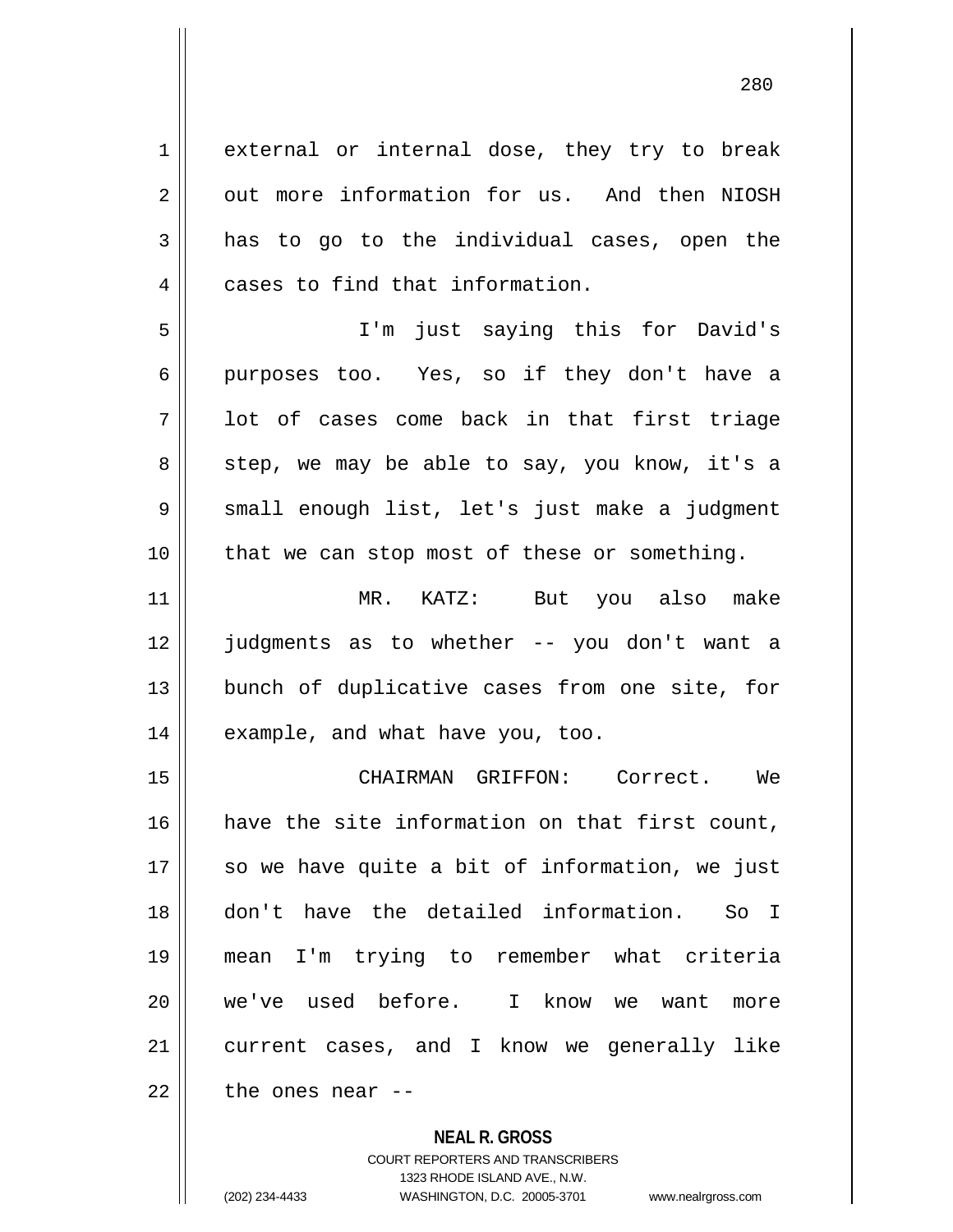**NEAL R. GROSS** COURT REPORTERS AND TRANSCRIBERS 1323 RHODE ISLAND AVE., N.W. (202) 234-4433 WASHINGTON, D.C. 20005-3701 www.nealrgross.com 281 1 || MR. STIVER: The last couple years  $2 \parallel$  or  $-$ 3 | CHAIRMAN GRIFFON: Yes. 4 MR. STIVER: Close to the 50  $5 \parallel$  percent, I'll say 40 of  $-$ 6 CHAIRMAN GRIFFON: Yes, I think 45 7 was too limiting always, so we usually say 40  $8 \parallel$  to 50. 9 MR. KATZ: Or you go a little bit 10 above, too. You don't want to just -- 11 || CHAIRMAN GRIFFON: Yes, 40 to 50. 12 || (Simultaneous speaking.) 13 CHAIRMAN GRIFFON: 40 to 55 or 14 || whatever. 15 MR. FARVER: If you want to 16 eliminate the overestimated or underestimated,  $17$  | then you would get 45 to 52 percent. 18 || MR. CALHOUN: Right. 19 MR. STIVER: Stick within that  $20$  | range. 21 || MR. FARVER: Therefore they would  $22$   $\parallel$  all be best estimates.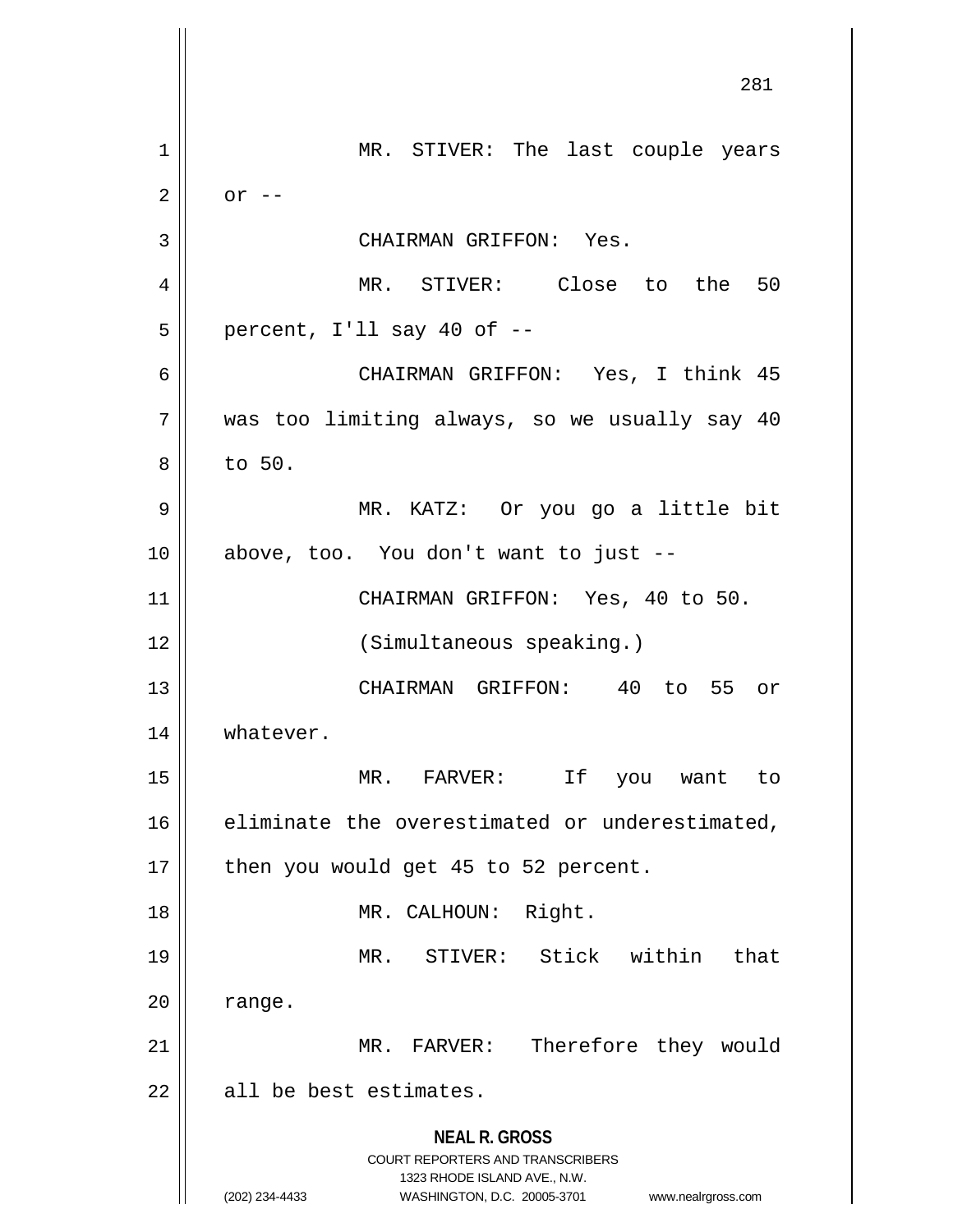**NEAL R. GROSS** COURT REPORTERS AND TRANSCRIBERS 1323 RHODE ISLAND AVE., N.W. (202) 234-4433 WASHINGTON, D.C. 20005-3701 www.nealrgross.com 1 MR. KATZ: That would be too  $2 \parallel$  limiting. We had issues with that before, when 3 We tried to limit it too much. 4 | (Simultaneous speaking.) 5 MR. STIVER: There's only about 1.9 6 || percent, I think, or  $-$ 7 MR. FARVER: That was just if you 8 We wanted to eliminate the over and under. 9 CHAIRMAN GRIFFON: Maybe 40 to 52, 10 we could eliminate at least the 11 underestimating, right, because you wouldn't 12 underestimate anything close to 52, right? 13 MR. KATZ: Well, I mean you could  $14$  || just specify, you know, 40 to 55 or 40 to 60, 15 || but leave out the simple overestimating and 16 || underestimating. You could just specify that. 17 MR. CALHOUN: That's not quite as 18 || simple as you might think. 19 CHAIRMAN GRIFFON: They'd have to  $20$  |  $100k$  at the case to find out --21 MR. KATZ: Oh, no, no. They would  $22$  || have to look at the case, I understand. But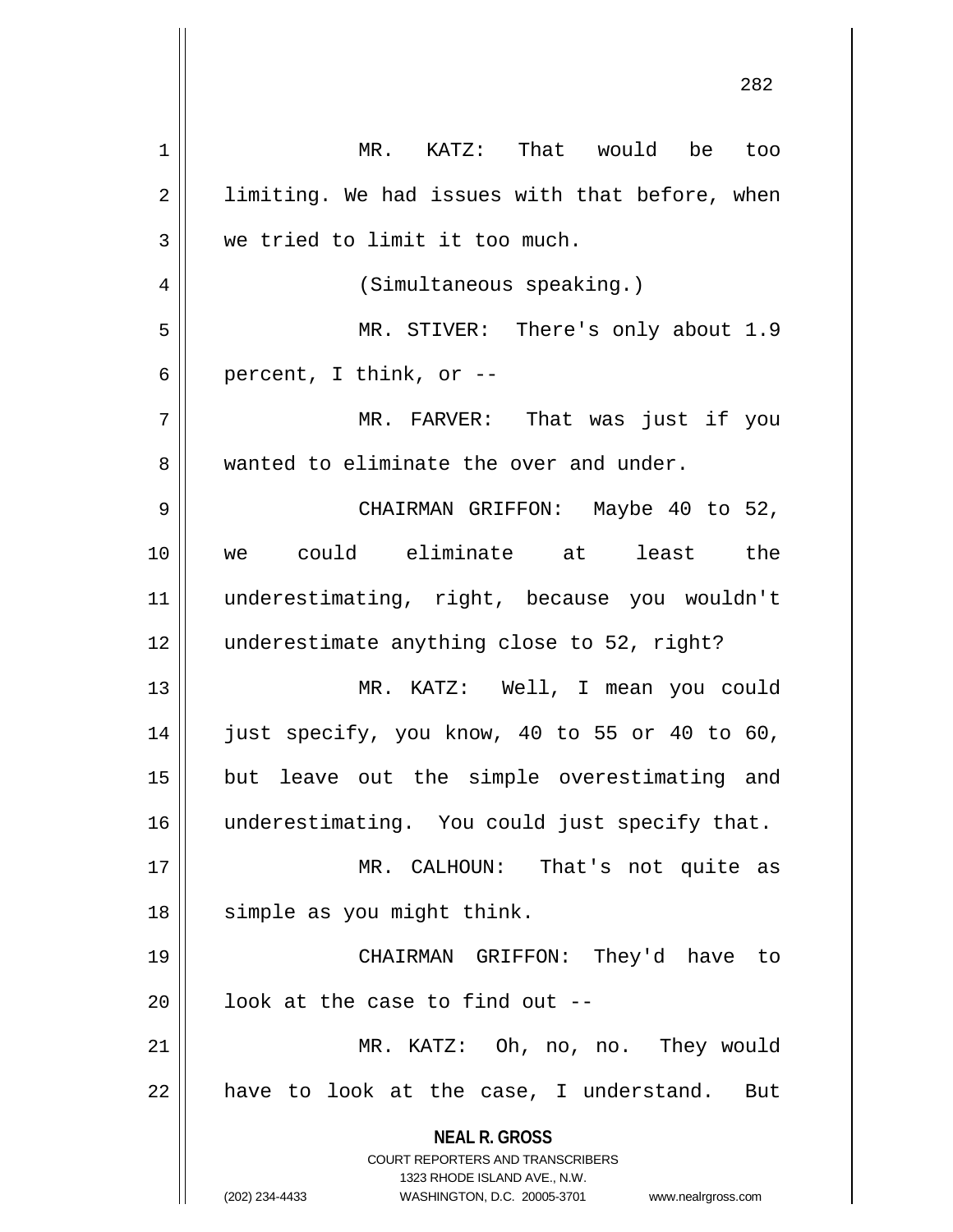**NEAL R. GROSS** COURT REPORTERS AND TRANSCRIBERS 1323 RHODE ISLAND AVE., N.W. (202) 234-4433 WASHINGTON, D.C. 20005-3701 www.nealrgross.com they still would have done that as opposed to 2 || you having to do that at the Subcommittee  $3 \parallel$  level. CHAIRMAN GRIFFON: But the idea of  $5 \parallel$  the triage stuff is that, so you don't have to do that for 100 cases. MR. CALHOUN: I would say that 90 8 percent of the cases that are less than 45 9 || percent are going to be overestimated. So you would have to go through an awful lot. MR. KATZ: I see. CHAIRMAN GRIFFON: Yes. I would say we do 40 to 52. MR. CALHOUN: Well, how does this work, just since I'm a newbie? Do you tell me what you want and then I bring this back to | Stu, or what's the mechanics of this now? CHAIRMAN GRIFFON: Well, Stu usually generates a list or he has you | qenerate -- MR. CALHOUN: Okay, so you're 22 || coming up with what you want and I'm going to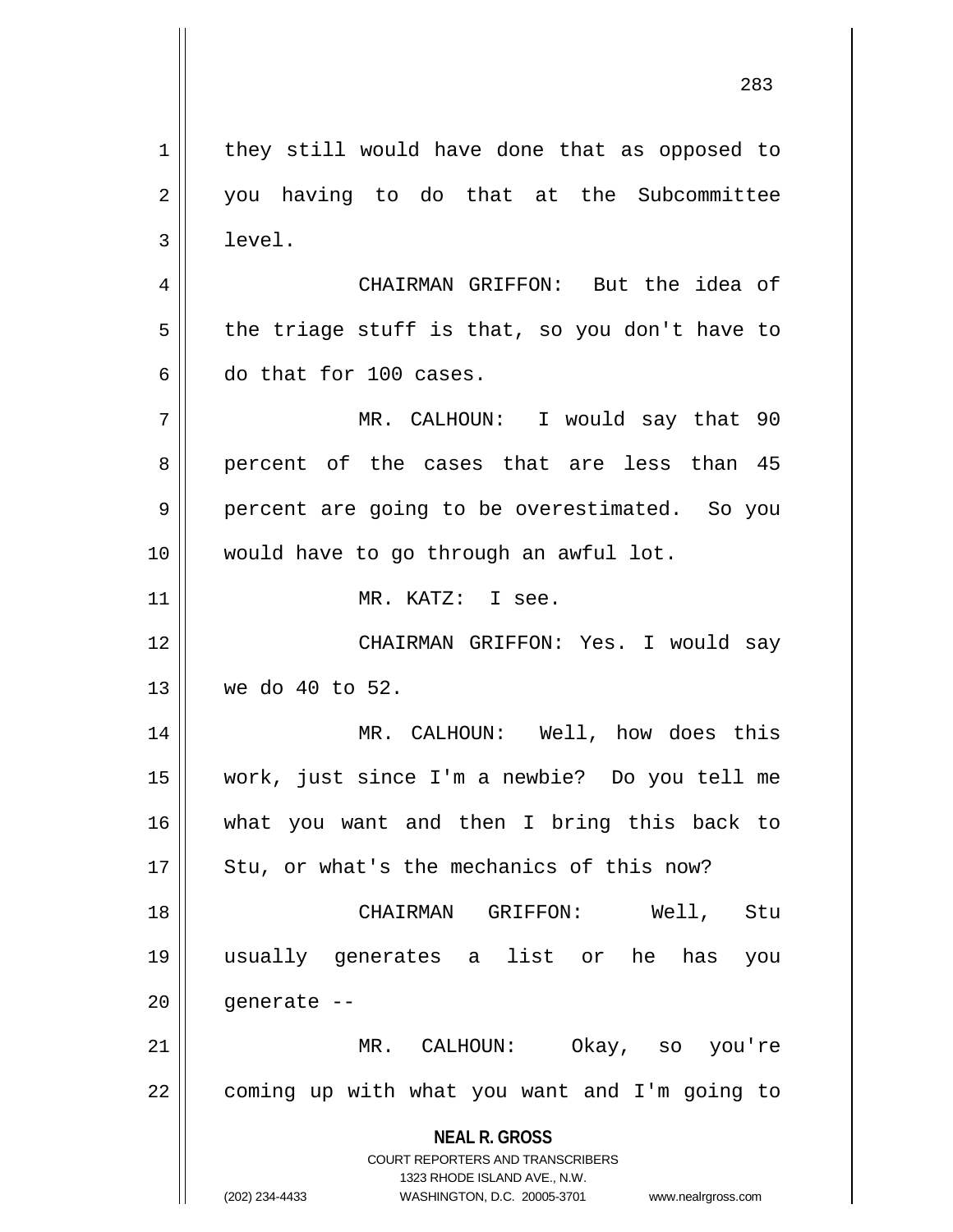**NEAL R. GROSS** COURT REPORTERS AND TRANSCRIBERS 1323 RHODE ISLAND AVE., N.W. (202) 234-4433 WASHINGTON, D.C. 20005-3701 www.nealrgross.com  $1 \parallel - -$  CHAIRMAN GRIFFON: You go out there | and you pull the cases. MR. CALHOUN: Alright. So right 5 | now you don't know yet, but 40 to 52 maybe? CHAIRMAN GRIFFON: Yes, 40 to 52 7 || sounds like a good spread. And then as far as the years, I mean we like to do the more recent dose reconstruction in years but we have to have | only fully adjudicated cases. 12 || MR. CALHOUN: Right, okay. CHAIRMAN GRIFFON: So I don't know if you have a sense of what a good cutoff is | there. MR. CALHOUN: No, but I think that we could probably -- MR. STIVER: Just go to a pool of adjudicated cases to begin with and -- 20 || MR. CALHOUN: Right. MR. KATZ: The last three years 22 || maybe, within the pool of adjudicated cases or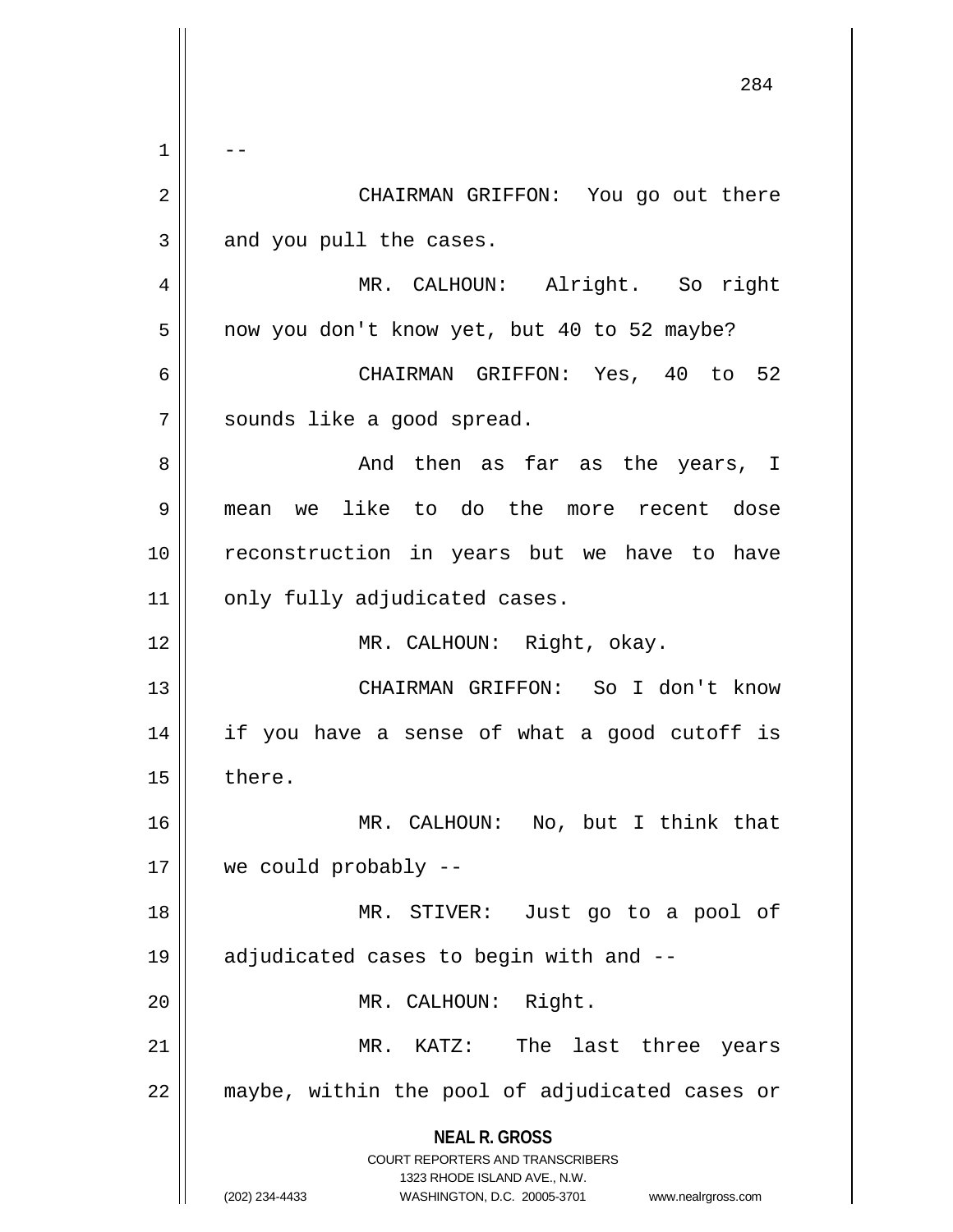$1 \parallel$  something.

| $\overline{2}$ | MR. FARVER: How many cases would                                                                                                                                       |
|----------------|------------------------------------------------------------------------------------------------------------------------------------------------------------------------|
| 3              | you like in your initial list? Because then                                                                                                                            |
| 4              | he can go, if he goes back to 2010 and doesn't                                                                                                                         |
| 5              | come up with enough he can always go back to                                                                                                                           |
| 6              | 2009 and pick up a few more.                                                                                                                                           |
| 7              | MR. KATZ: And I think you want at                                                                                                                                      |
| 8              | least 40 cases so that, because you're going                                                                                                                           |
| 9              | to cut some out.                                                                                                                                                       |
| 10             | CHAIRMAN GRIFFON: Yes. We want at                                                                                                                                      |
| 11             | least 40.                                                                                                                                                              |
| 12             | MR. CALHOUN: I will give you a                                                                                                                                         |
| 13             | list of 40 and then pare them down?                                                                                                                                    |
| 14             | CHAIRMAN GRIFFON: Usually it's                                                                                                                                         |
| 15             | broader than that. Usually we have about 100                                                                                                                           |
| 16             | in the first cut.                                                                                                                                                      |
| $17$           | MEMBER MUNN:<br>Because we cut out a                                                                                                                                   |
| 18             | lot.                                                                                                                                                                   |
| 19             | CHAIRMAN GRIFFON: At least 40 or                                                                                                                                       |
| 20             | 50, then.                                                                                                                                                              |
| 21             | MR. CALHOUN: Okay, should we go --                                                                                                                                     |
| 22             | A normal set is around<br>MR. KATZ:                                                                                                                                    |
|                | <b>NEAL R. GROSS</b><br><b>COURT REPORTERS AND TRANSCRIBERS</b><br>1323 RHODE ISLAND AVE., N.W.<br>(202) 234-4433<br>WASHINGTON, D.C. 20005-3701<br>www.nealrgross.com |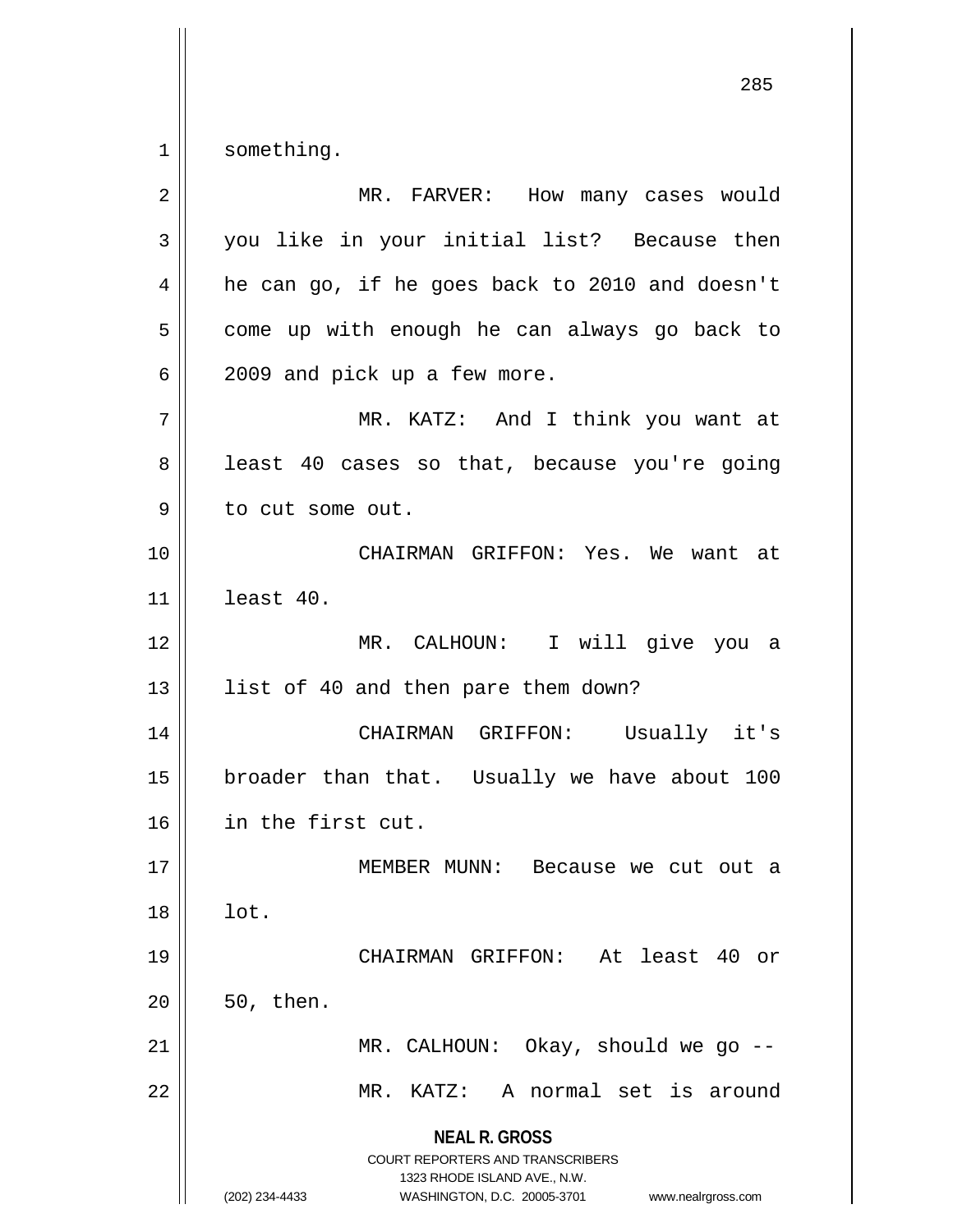**NEAL R. GROSS** COURT REPORTERS AND TRANSCRIBERS 1323 RHODE ISLAND AVE., N.W. (202) 234-4433 WASHINGTON, D.C. 20005-3701 www.nealrgross.com 286  $1 \parallel 30.$ 2 MR. STIVER: Typically they've ran  $3 \parallel$  about 30 then. 4 MR. KATZ: Twenty to thirty is the 5 normal -- 6 MR. STIVER: The last one was 7 | pretty big. 8 MR. KATZ: Yes, that was a special 9 case. 10 CHAIRMAN GRIFFON: Yes, I recall 11 now. So I would say we want 50. 12 || MR. CALHOUN: Okay. 13 || MR. KATZ: And then we'll see what  $14$  we get. 15 || MEMBER MUNN: Bare minimum. 16 CHAIRMAN GRIFFON: We'll see what we  $17$  || get. And I guess work from the most --18 || MR. CALHOUN: And this is 16? 19 || MR. KATZ: Yes. 20 CHAIRMAN GRIFFON: And I would say 21 || Doug's idea is a good one. Work backwards from  $22$  || the years, so if you do the most recent year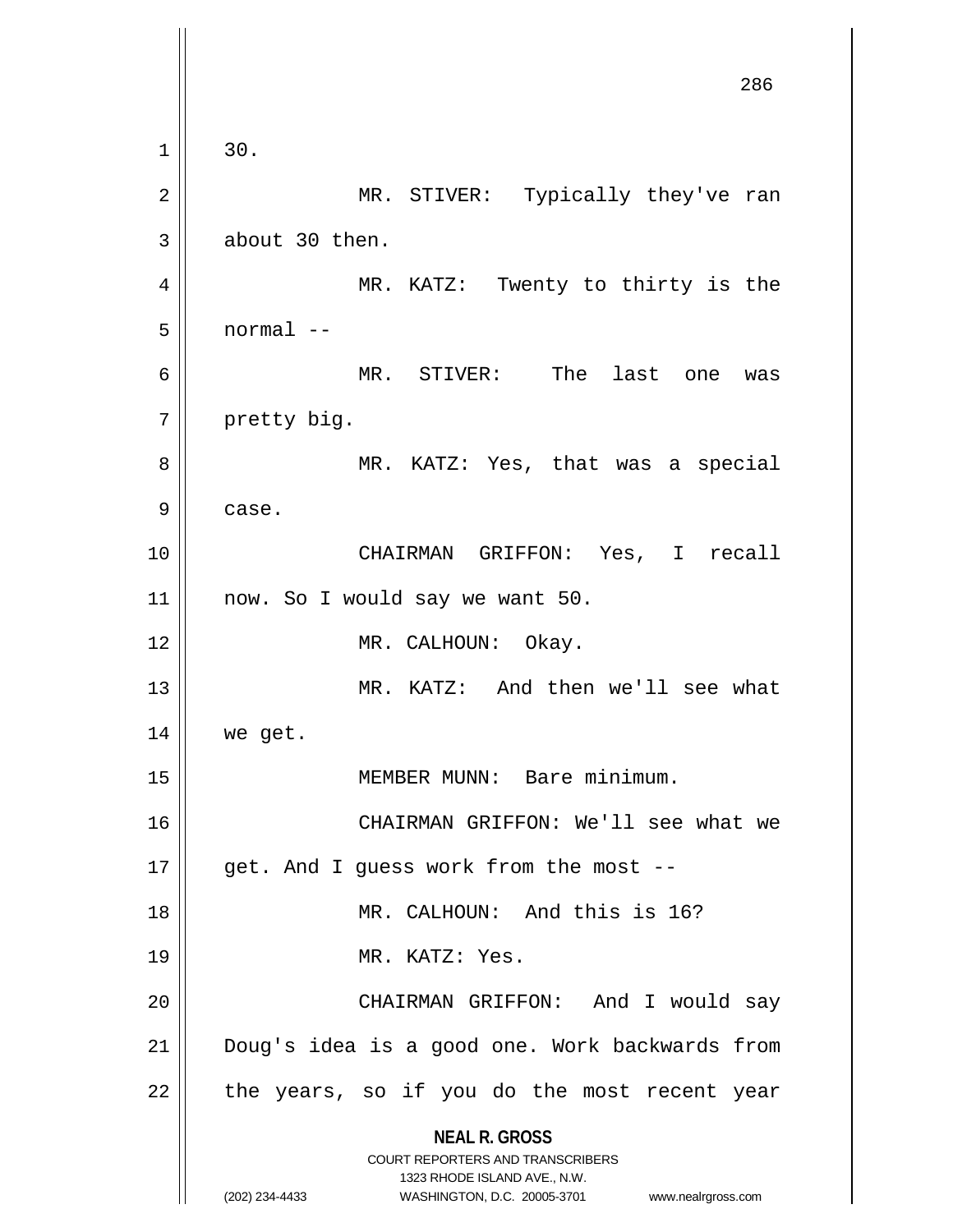**NEAL R. GROSS** COURT REPORTERS AND TRANSCRIBERS 1323 RHODE ISLAND AVE., N.W. (202) 234-4433 WASHINGTON, D.C. 20005-3701 www.nealrgross.com 1 | that has been adjudicated, that may be 2012, I 2 don't know, you would have finished cases that  $3 \parallel$  had been adjudicated in 2012, you might not  $4 \parallel$  get 50 out of that, so then go back to 2011  $5 \parallel$  and  $-$ 6 MR. CALHOUN: Not many. 7 MR. KATZ: Keep working back until  $8 \parallel$  you've got --9 || (Simultaneous speaking.) 10 MR. CALHOUN: I think that makes a 11 best of all list and we don't have to worry 12 || about old documents and what's --13 CHAIRMAN GRIFFON: That's what 14 we're trying to do. Sometimes there's just 15 | not a lot of cases there. 16 || MR. CALHOUN: Sure. 17 || MR. KATZ: Okay, and then you know 18 what categories of information are provided 19 with these stats because -- 20 || MR. CALHOUN: We will know. 21 CHAIRMAN GRIFFON: He's got a  $22$   $\parallel$  spreadsheet with all this. So you're doing the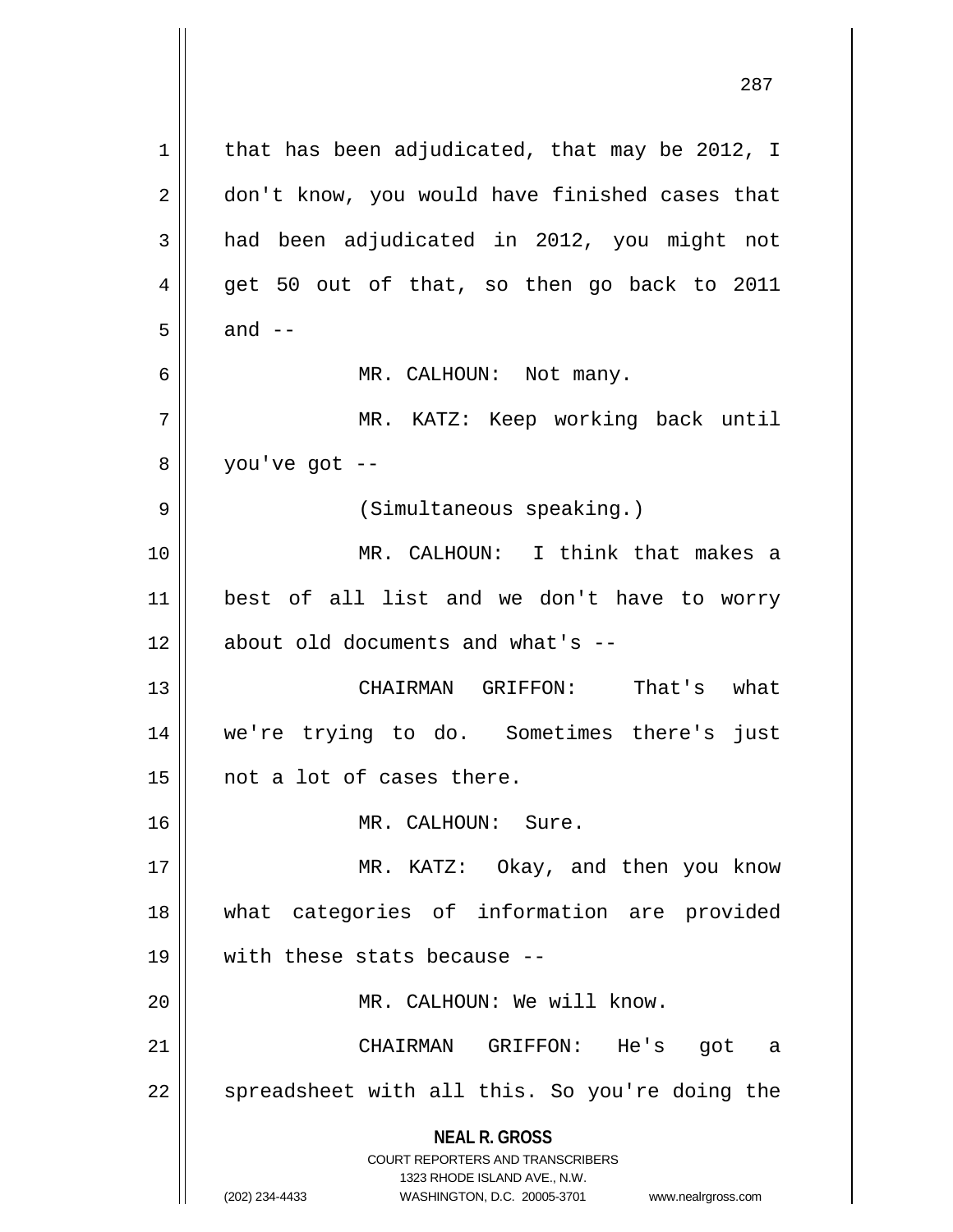**NEAL R. GROSS** COURT REPORTERS AND TRANSCRIBERS 1 | first triage and then we'll ask maybe for 2 || expanded information depending on the size of  $3 \parallel$  the list. Alright, that sounds good. 4 MR. KATZ: I think you're 5 | remembering the last set which was a double 6  $\parallel$  set, Wanda, because the last set we did was a 7 double set. We doubled the number. But 8 previously, we shot for 20 to 30 cases at the  $9 \parallel$  end of the day. And so you would need to --10 MEMBER MUNN: Well, yes, but it's  $11$   $\parallel$  rare that we take more than one or two off --12 CHAIRMAN GRIFFON: That's true,  $13 \parallel$  yes. 14 || MR. KATZ: Well, if you want to up  $15$  | the number, let him know now. 16 MEMBER MUNN: If there's an 17 || adequate supply to work on at the time, I have  $18$  || the sense that the number --19 CHAIRMAN GRIFFON: No, I agree. 20 Usually we do this in steps, right, so in the  $21$  | first list we might want more like 70 and then  $22$   $\parallel$  we go through and say, and then we pick about

1323 RHODE ISLAND AVE., N.W.

(202) 234-4433 WASHINGTON, D.C. 20005-3701 www.nealrgross.com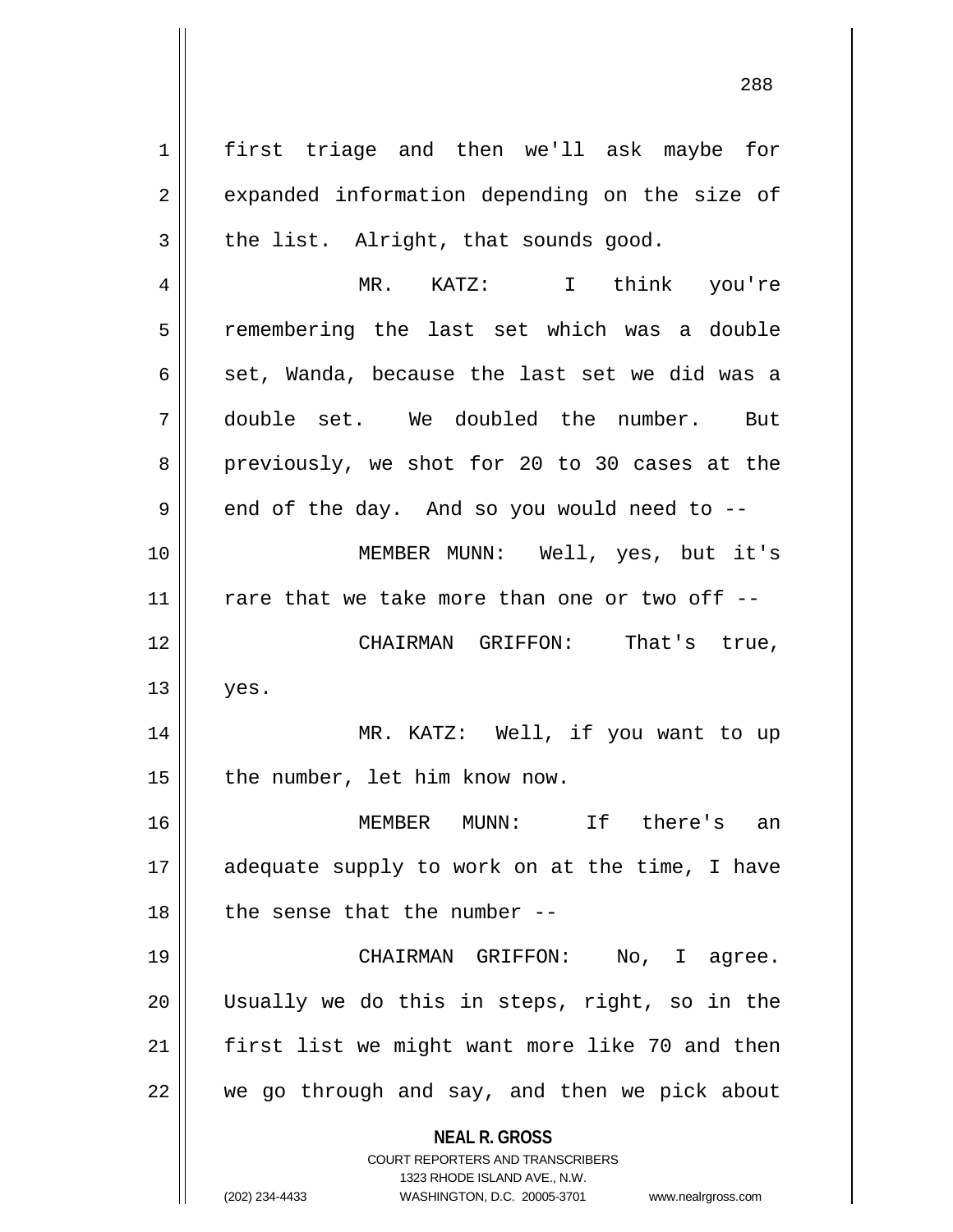**NEAL R. GROSS** COURT REPORTERS AND TRANSCRIBERS 1323 RHODE ISLAND AVE., N.W. (202) 234-4433 WASHINGTON, D.C. 20005-3701 www.nealrgross.com 1 || 40 for Stu to get more information on, and  $2 \parallel$  then after the 40 we get around 30 or 3 | whatever. 4 MR. KATZ: So we're up to 70. That's  $5 \parallel$  good to sort that out now. 6 MR. CALHOUN: Now are we going to 7 be, I guess, I don't know if it's kind of a 8 similar issue but did we talk about the 9 grouping already and how we're going to, are 10 we going to deal with grouping by site or is 11  $\parallel$  that important at this point or --12 CHAIRMAN GRIFFON: Well, that's for  $13 \parallel$  the  $-$ 14 || MR. KATZ: That's for the review --15 (Simultaneous speaking.) 16 COURT REPORTER: Your transcript is 17 || going to be a little messy. You have to have  $18$  | one person talking at a time. 19 CHAIRMAN GRIFFON: Alright. So yes,  $20$  || let's talk about that question now that you 21 || raised it. For the resolution process going 22 forward, the idea of these technical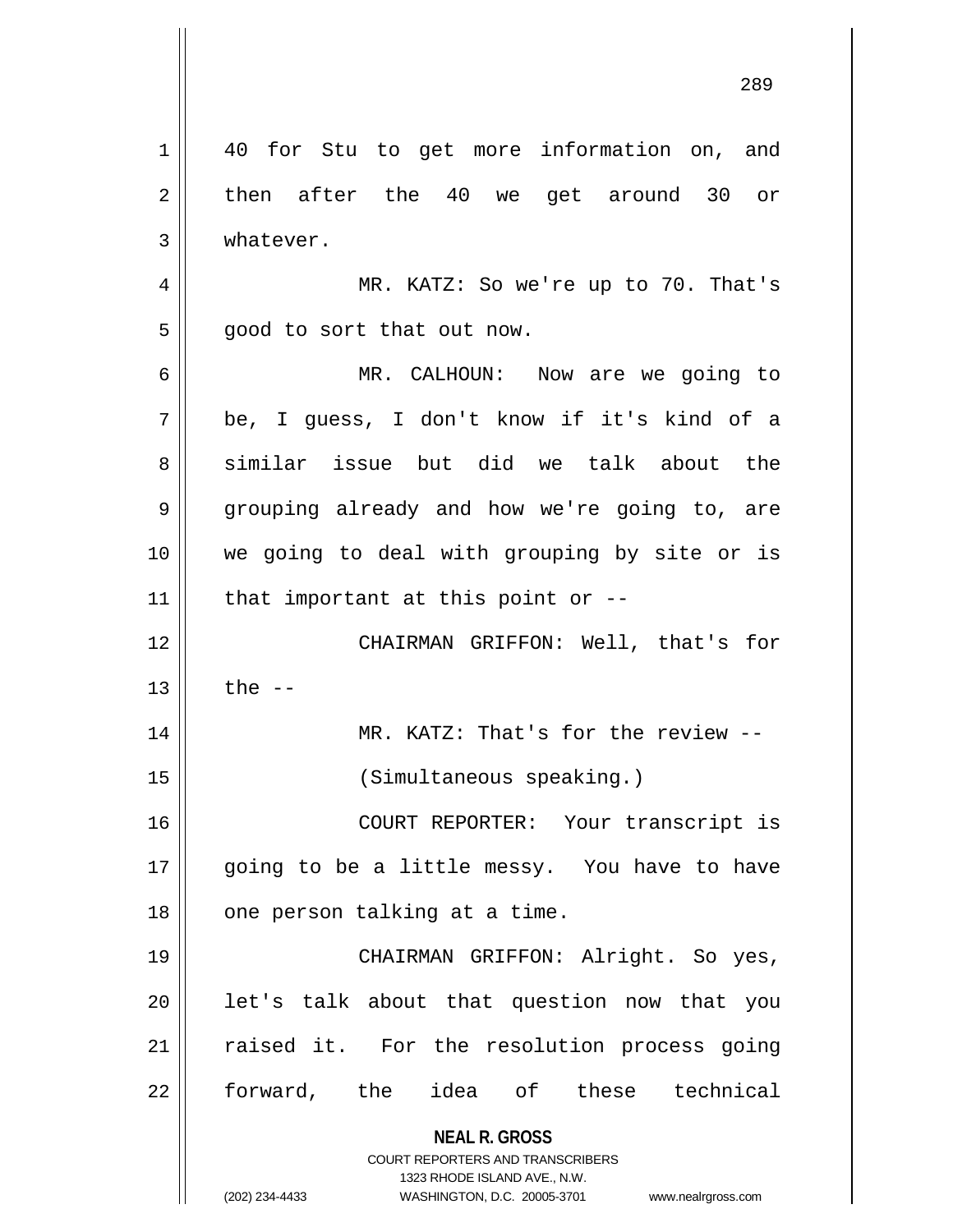**NEAL R. GROSS** COURT REPORTERS AND TRANSCRIBERS 1323 RHODE ISLAND AVE., N.W. 1 correspondence between SC&A and NIOSH, we're 2 || going to move forward with this and I think  $3 \parallel$  the sense was that you might want to start 4 with a site. I don't know. Savannah River  $5 \parallel$  was your highest number, I think. 6 MR. STIVER: Let's start with 7 Savannah River. That's got the most promising 8 ll number of --9 CHAIRMAN GRIFFON: Well, let's also 10 ask. I don't know if you have enough 11 information right now, Grady, to answer that 12 || but are your people that would likely work on  $13 \parallel$  -- Scott might be able to help with this. 14 Maybe Scott is the person, but are your people 15 that would likely be involved with that  $16$  available in the next couple months or  $-$ 17 || MR. CALHOUN: SRS? 18 CHAIRMAN GRIFFON: Yes. 19 MR. CALHOUN: Yes, I think so. Do 20 || you see any issues with that, Scott? 21 MR. SIEBERT: The only issue is 22 || switching gears to the different groupings so

<sup>(202) 234-4433</sup> WASHINGTON, D.C. 20005-3701 www.nealrgross.com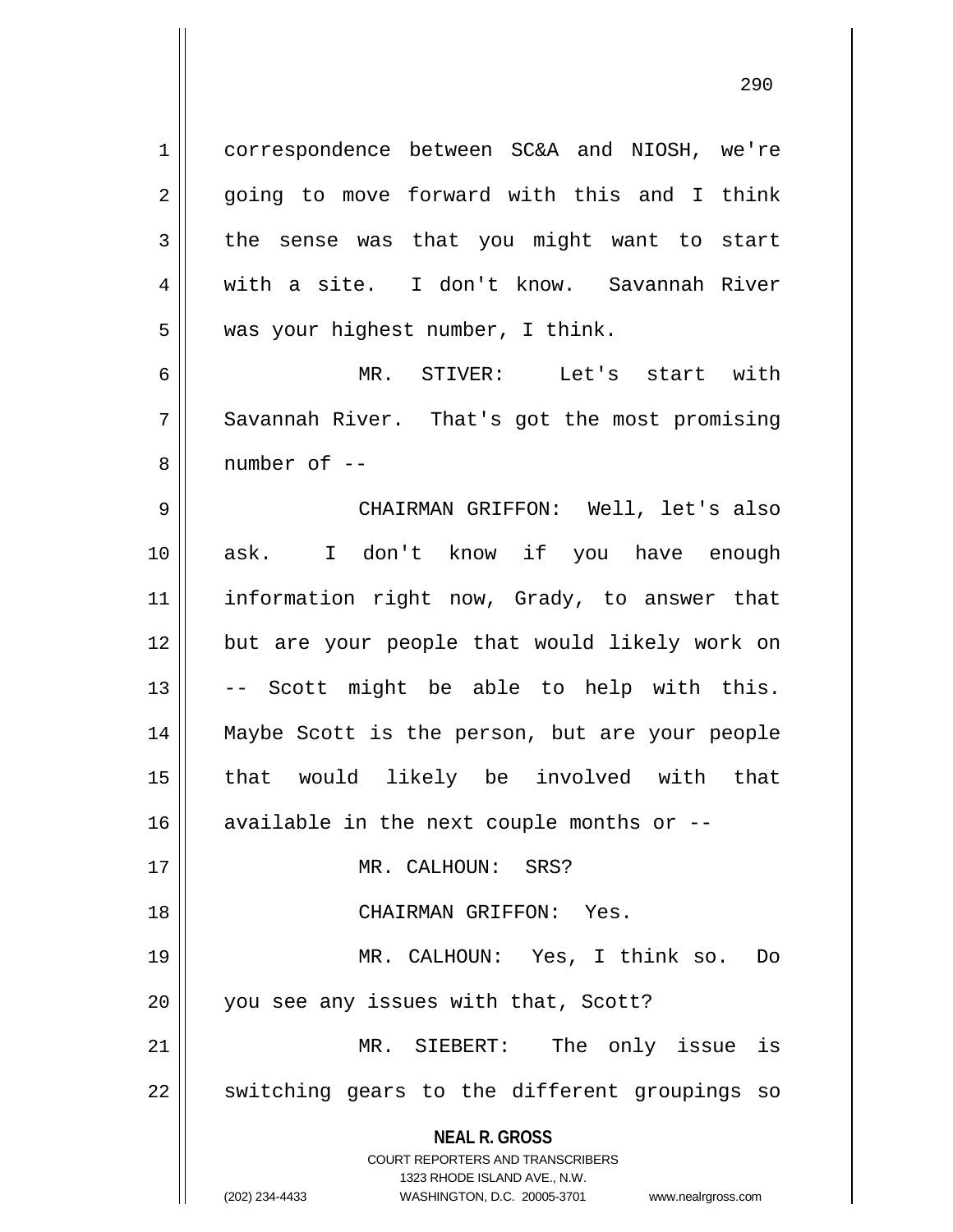**NEAL R. GROSS** COURT REPORTERS AND TRANSCRIBERS 1323 RHODE ISLAND AVE., N.W. (202) 234-4433 WASHINGTON, D.C. 20005-3701 www.nealrgross.com  $1 \parallel$  that we don't lose the work that we've already 2 done on the present groupings. But changing  $3 \parallel$  that over, I see no problem with having that 4 happen. 5 MR. CALHOUN: Is there something  $6 \parallel$  else we could do to deal with the ones you've  $7 \parallel$  already worked on that might make it a little 8 more efficient? 9 MR. SIEBERT: I think just the best 10 thing is, I've got those in hand and as we run 11 into them in the new groupings, I'll just plug  $12$  | them right in and we'll be able to move along. 13 CHAIRMAN GRIFFON: You'll just have 14 | to reorder the matrix. 15 MR. KATZ: So basically you'll just  $16$ 17 || MR. SIEBERT: Organizing it and 18 getting the new list out. 19 MR. KATZ: So what you'll end up 20 having is you'll have Set 8 still to finish, 21 || Set 9 to finish in the traditional way. 22 || You'll have then the Set of Class A cases to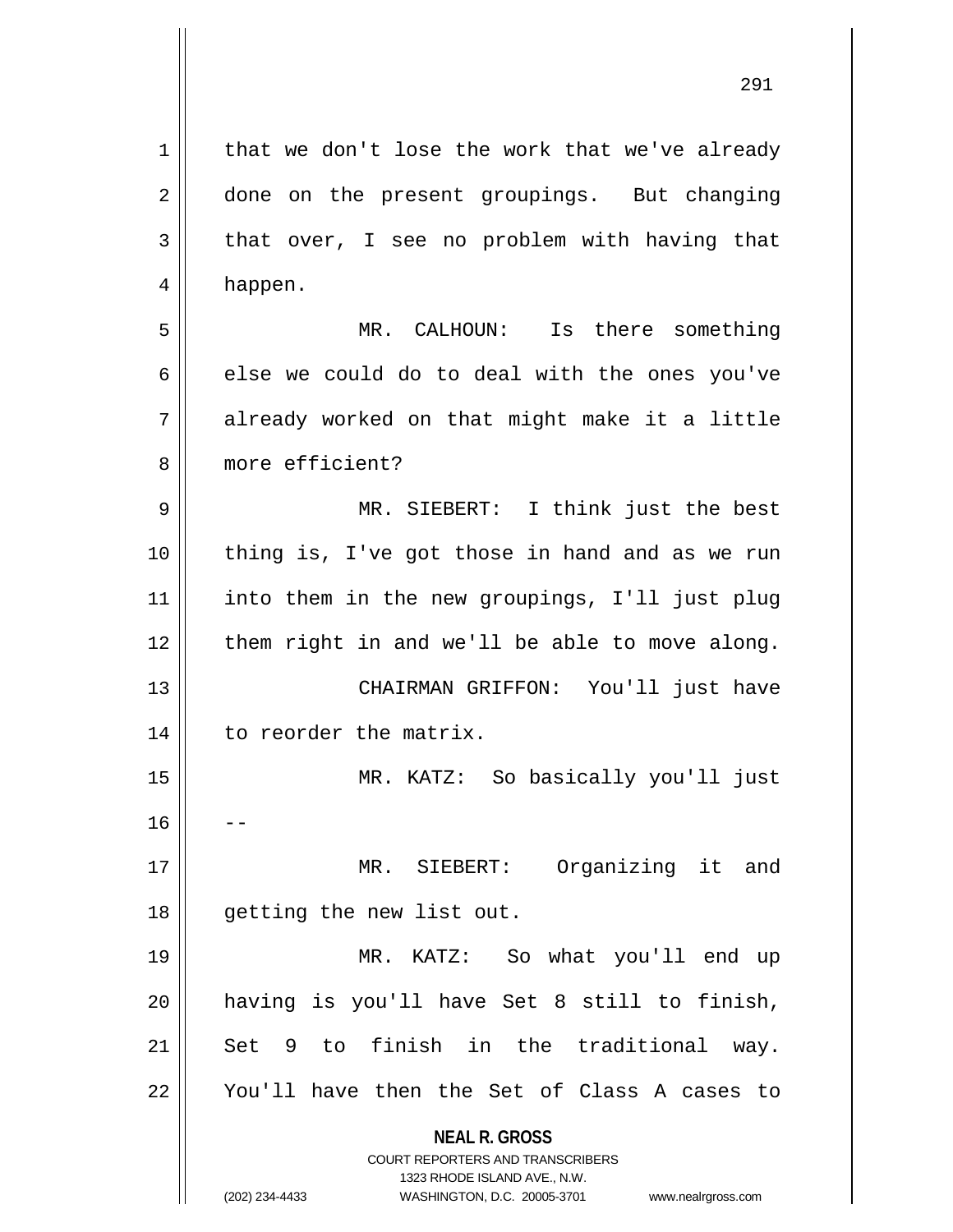|                | 2 J 4                                                                                            |
|----------------|--------------------------------------------------------------------------------------------------|
| 1              | finish, which you've almost finished anyway,                                                     |
| $\overline{2}$ | and then the rest will move to this new                                                          |
| 3              | system, right?                                                                                   |
| 4              | MR. SIEBERT: Correct, and I see no                                                               |
| 5              | problems with that.                                                                              |
| 6              | MR. KATZ: That'll work.                                                                          |
| 7              | MR. SIEBERT: The only question I                                                                 |
| 8              | have, which is the obvious question, is who is                                                   |
| 9              | going to do the making of the list?                                                              |
| 10             | MR. STIVER: Actually, Doug and I                                                                 |
| 11             | will provide that to you. We have the summary                                                    |
| 12             | statistics already pulled together by finding                                                    |
| 13             | and case.                                                                                        |
| 14             | MR. SIEBERT: That's the right                                                                    |
| 15             | I like that one, thank you.<br>answer.                                                           |
| 16             | CHAIRMAN GRIFFON: Okay. And then                                                                 |
| 17             | as far as the schedule, you're going to have                                                     |
| 18             | your first sort of technical correspondence on                                                   |
| 19             | these SRS cases before the<br><b>DR</b><br>next                                                  |
| 20             | Subcommittee meeting, right?                                                                     |
| 21             | MR. STIVER: Yes, I kind of look at                                                               |
| 22             | it about halfway between, so maybe mid-July or                                                   |
|                | <b>NEAL R. GROSS</b>                                                                             |
|                | <b>COURT REPORTERS AND TRANSCRIBERS</b>                                                          |
|                | 1323 RHODE ISLAND AVE., N.W.<br>(202) 234-4433<br>WASHINGTON, D.C. 20005-3701 www.nealrgross.com |

 $\mathsf{I}$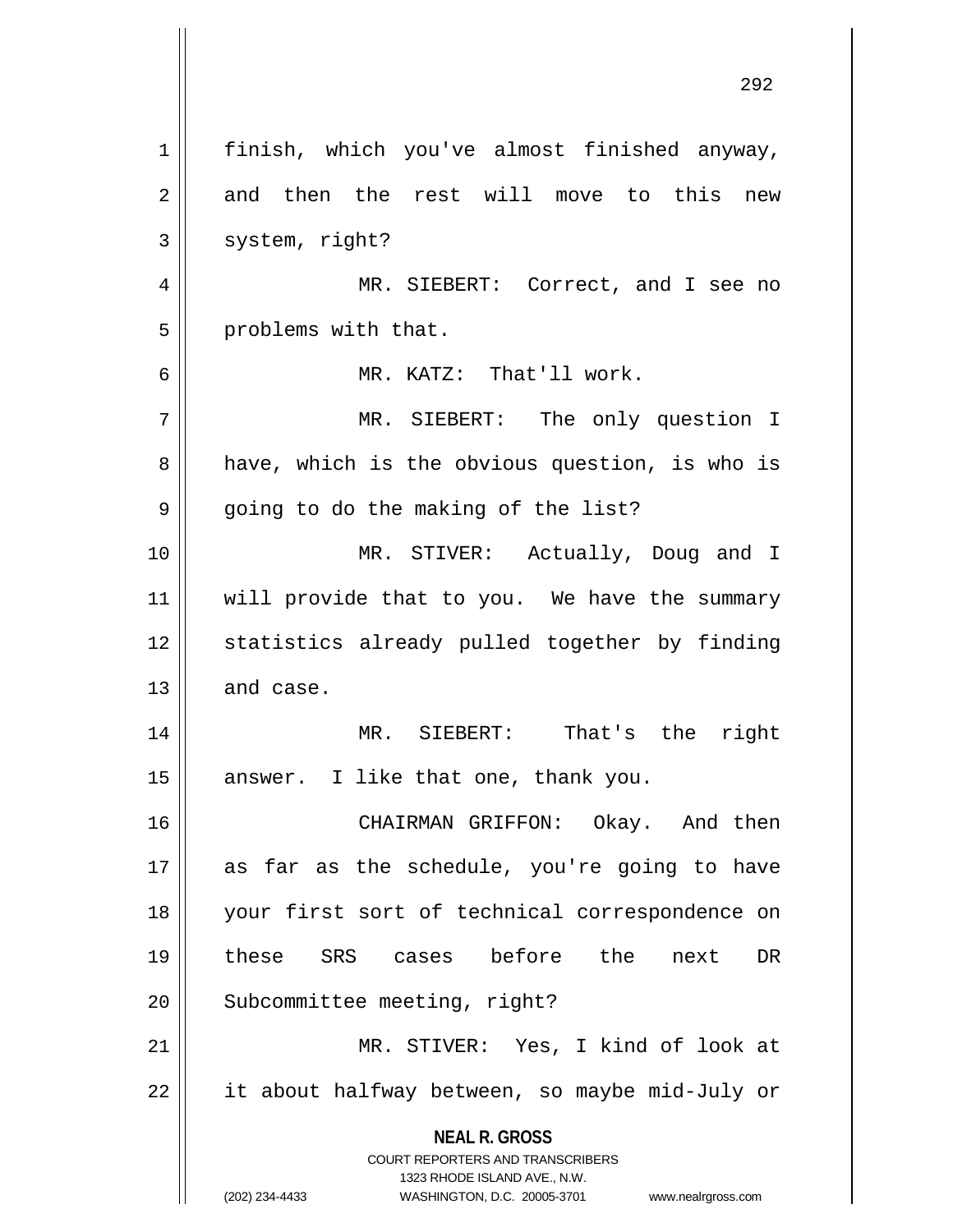**NEAL R. GROSS** COURT REPORTERS AND TRANSCRIBERS 1323 RHODE ISLAND AVE., N.W. (202) 234-4433 WASHINGTON, D.C. 20005-3701 www.nealrgross.com 293 1 || maybe that time frame. 2 || MR. KATZ: And you'll have to pick 3 your site or whatever that you're going to 4 | focus on. 5 CHAIRMAN GRIFFON: Well, they just  $6 \parallel$  said SRS. 7 MR. KATZ: SRS, I'm sorry. I missed  $8 \parallel$  that. 9 MR. STIVER: They're just going down 10 || the list with the most findings, just working 11 | their way through. 12 || MEMBER MUNN: The most intransigent  $13 \parallel$  cases. 14 || MR. STIVER: The most intransigent  $15$  cases. 16 MR. KATZ: Okay, so at the end of 17 || this meeting, when we schedule the next 18 || Subcommittee meeting we can also sort of pick 19 a date, a rough date. I mean, that doesn't 20 || need such a hard date because we don't have to  $21$  set up a meeting for it. I mean, there will  $22$  | be a meeting, a teleconference or whatever,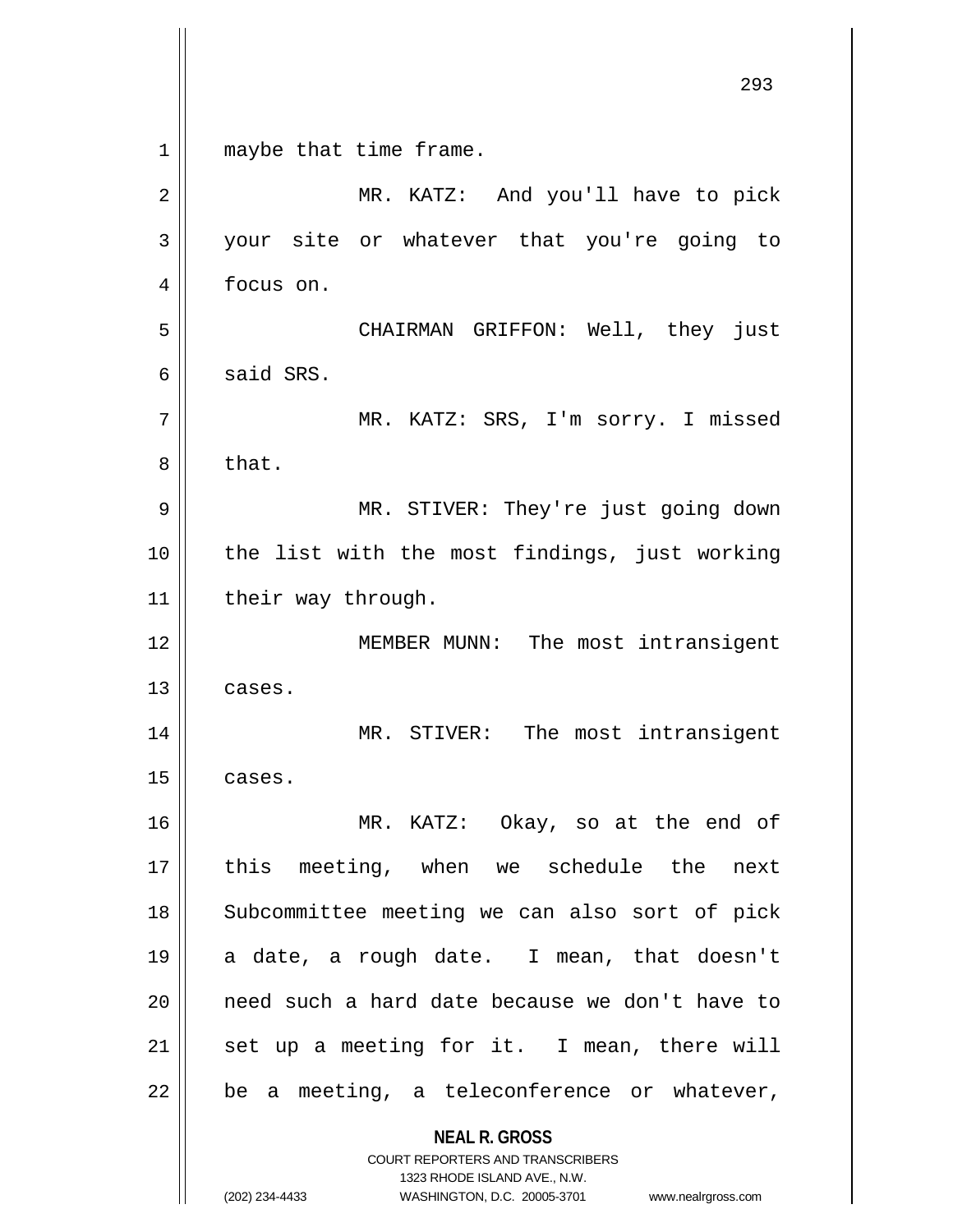|    | 294                                                                                                                                                             |
|----|-----------------------------------------------------------------------------------------------------------------------------------------------------------------|
|    |                                                                                                                                                                 |
| 1  | $but --$                                                                                                                                                        |
| 2  | MR. STIVER: We don't have to have                                                                                                                               |
| 3  | the whole contingent of --                                                                                                                                      |
| 4  | MR. KATZ: Yes, right. But we'll                                                                                                                                 |
| 5  | pick a rough date for that, so that DCAS knows                                                                                                                  |
| 6  | what to aim for in terms of getting responses                                                                                                                   |
| 7  | to issues.                                                                                                                                                      |
| 8  | CHAIRMAN GRIFFON: And when you say                                                                                                                              |
| 9  | as far as cases, are you saying from the 10th                                                                                                                   |
| 10 | to the 13th?                                                                                                                                                    |
| 11 | MR. STIVER: Yes, the 10th to the                                                                                                                                |
| 12 | 13th, starting from the Table 2.                                                                                                                                |
| 13 | MR. CALHOUN: And just to clarify,                                                                                                                               |
| 14 | these are going to be SRS cases from already                                                                                                                    |
| 15 | selected DRs previous to 15, roughly?                                                                                                                           |
| 16 | MR. STIVER: Yes, this is Sets 10                                                                                                                                |
| 17 | to 13.                                                                                                                                                          |
| 18 | MR. CALHOUN: Okay.                                                                                                                                              |
| 19 | MEMBER MUNN: That's not very many.                                                                                                                              |
| 20 | MR. STIVER:<br>Well, there's<br>116                                                                                                                             |
| 21 | cases, 275 findings.                                                                                                                                            |
| 22 | How<br>CHAIRMAN GRIFFON:<br>many<br>SRS                                                                                                                         |
|    | <b>NEAL R. GROSS</b><br>COURT REPORTERS AND TRANSCRIBERS<br>1323 RHODE ISLAND AVE., N.W.<br>(202) 234-4433<br>WASHINGTON, D.C. 20005-3701<br>www.nealrgross.com |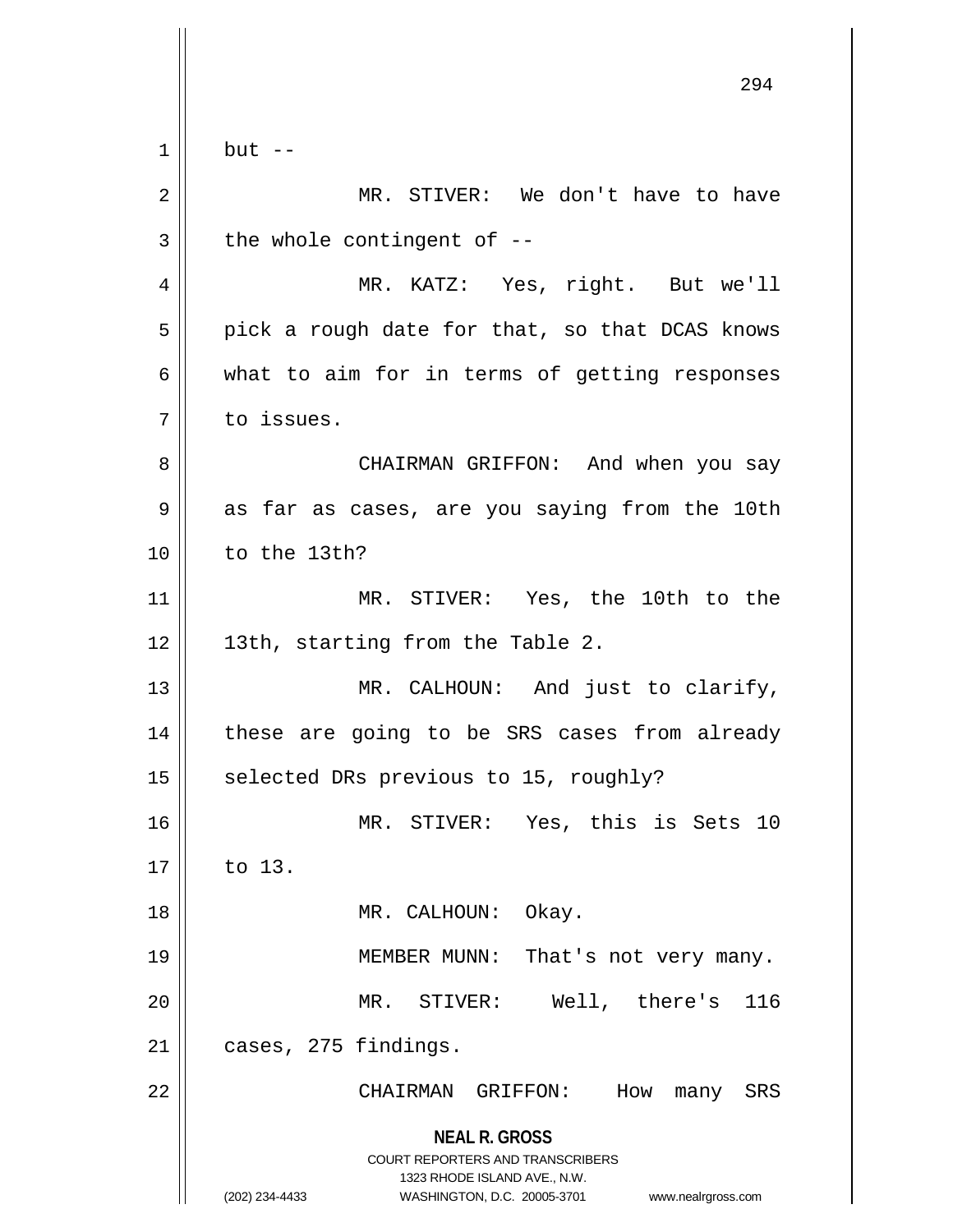$1 \parallel$  cases?

| 2              | MR. STIVER: SRS, there are 17                  |
|----------------|------------------------------------------------|
| $\mathfrak{Z}$ | cases with 57 findings. So that's the most     |
| 4              | number of cases and findings for a site, is    |
| 5              | Savannah River. Kind of see that by looking    |
| 6              | at this.                                       |
| 7              | MEMBER MUNN: Yes, we have 22,                  |
| 8              | maybe. Yes, okay.                              |
| 9              | CHAIRMAN GRIFFON: Okay, so that's              |
| 10             | the process forward and we'll set a DR         |
| 11             | Subcommittee meeting later, after we finish    |
| 12             | here, but that will be the technical working   |
| 13             | meeting between NIOSH and focused on Savannah  |
| 14             | River Set 10 through 13.                       |
| 15             | Alright, and the last thing before             |
| 16             | go into the 8th Set, the last thing I<br>we    |
| 17             | wanted to cover was preparing a second Board   |
| 18             | report to the Secretary on dose reconstruction |
| 19             | reviews. I know this has been brought up on    |
| 20             | the Board, I know Paul has mentioned it,       |
| 21             | others may have as well. Just talking during   |
| 22             | the break, I'm just wondering if we're at a    |
|                | <b>NEAL R. GROSS</b>                           |

COURT REPORTERS AND TRANSCRIBERS 1323 RHODE ISLAND AVE., N.W.

(202) 234-4433 WASHINGTON, D.C. 20005-3701 www.nealrgross.com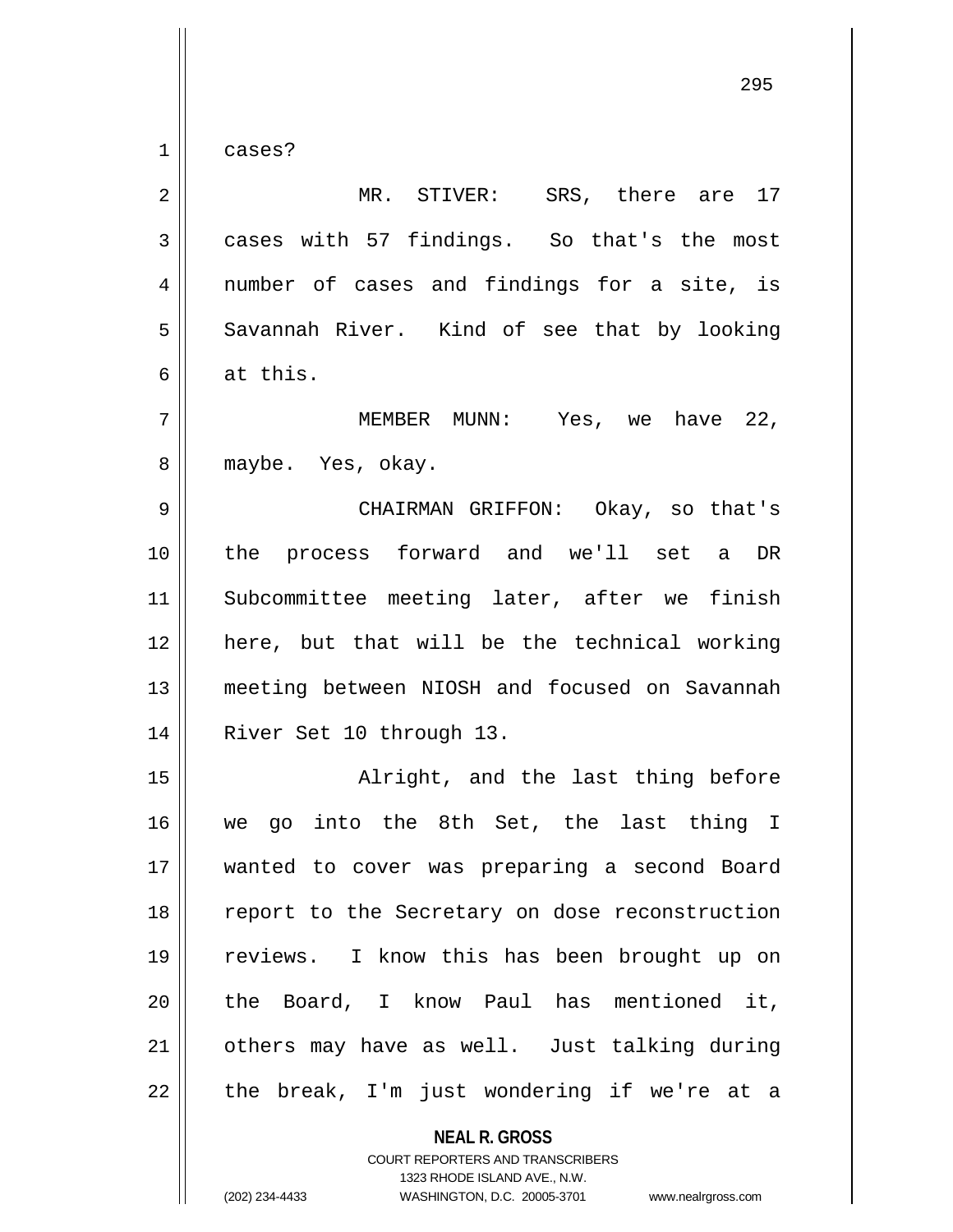1 || good point in our process to actually have 2 || something to report out to the Secretary. 3 We had finished the 6th and we gave  $4 \parallel$  our report on the 1st through the 5th sets. 5 || That was a while ago but we did submit a 6 || report on that. We've done the 6th and 7th  $7 \parallel$  sets. We're almost done with the 8th. I'm 8 || not sure we're at a good stopping point, and I  $9 \parallel$  also have a feeling that a lot of what we've 10 found was very similar to the findings in the 11 || 1st through 5th set, so I don't know that we 12 could do much more than an update and I don't  $13$  || think we need to necessarily do an update to 14 | the Secretary. 15 My feeling is that we're not quite

16 || at a point where we can say much. I would 17 || rather be, you know, look further at, find out 18 more about NIOSH's QA program and roll that 19 into any report that we develop along with our 20 findings on the QA stuff. I think that might 21 || be more meaningful, but we're not ready to do  $22$  | that certainly now.

> **NEAL R. GROSS** COURT REPORTERS AND TRANSCRIBERS 1323 RHODE ISLAND AVE., N.W. (202) 234-4433 WASHINGTON, D.C. 20005-3701 www.nealrgross.com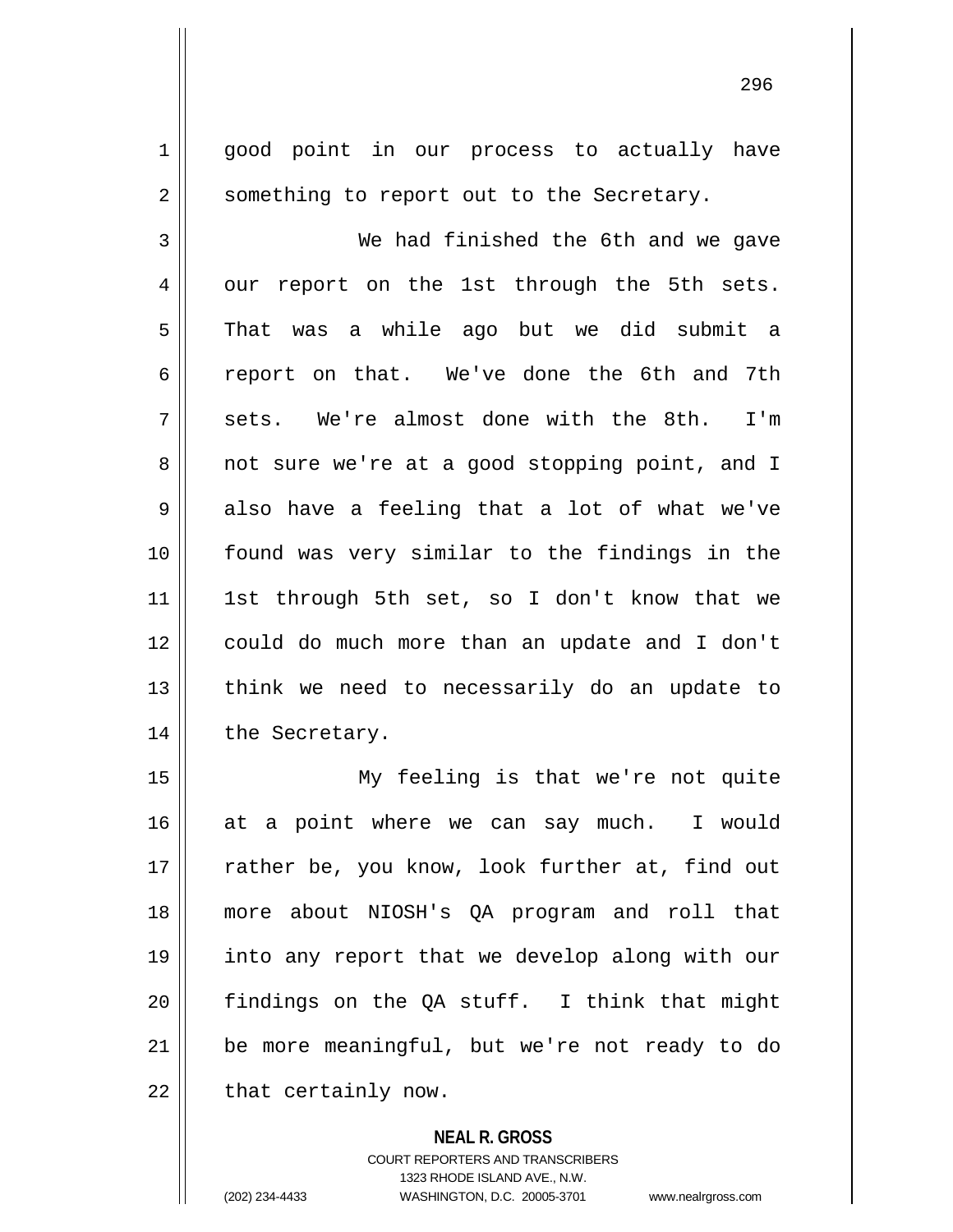**NEAL R. GROSS** COURT REPORTERS AND TRANSCRIBERS 1 || So my feeling is, if anything we 2 || might want to provide a more in-depth report  $3 \parallel$  back to the full Board on the details of what 4 we've done, what we're doing and our sort of  $5 \parallel$  path forward for dealing with our backlog and, 6 you know -- but I'm not sure that I would  $7 \parallel$  recommend a report to the Secretary at this 8 || point. 9 || Any Board Members have thoughts on  $10 \parallel$  that? 11 MEMBER MUNN: I would agree. It 12 would seem to me, given what we've discussed 13 || today with respect to where we're going in the 14 || next couple of meetings, it might be wise for 15 us to sort of informally establish something 16 || like along about the end of the year as a goal 17 for taking on the responsibility of making a 18 || report to the Secretary, depending upon how  $19$  | successful we are in the next two meetings. 20 CHAIRMAN GRIFFON: Yes. I mean, we 21 might be at a better point given our schedules  $22$  | to try to work through the 10th through 13th

1323 RHODE ISLAND AVE., N.W.

(202) 234-4433 WASHINGTON, D.C. 20005-3701 www.nealrgross.com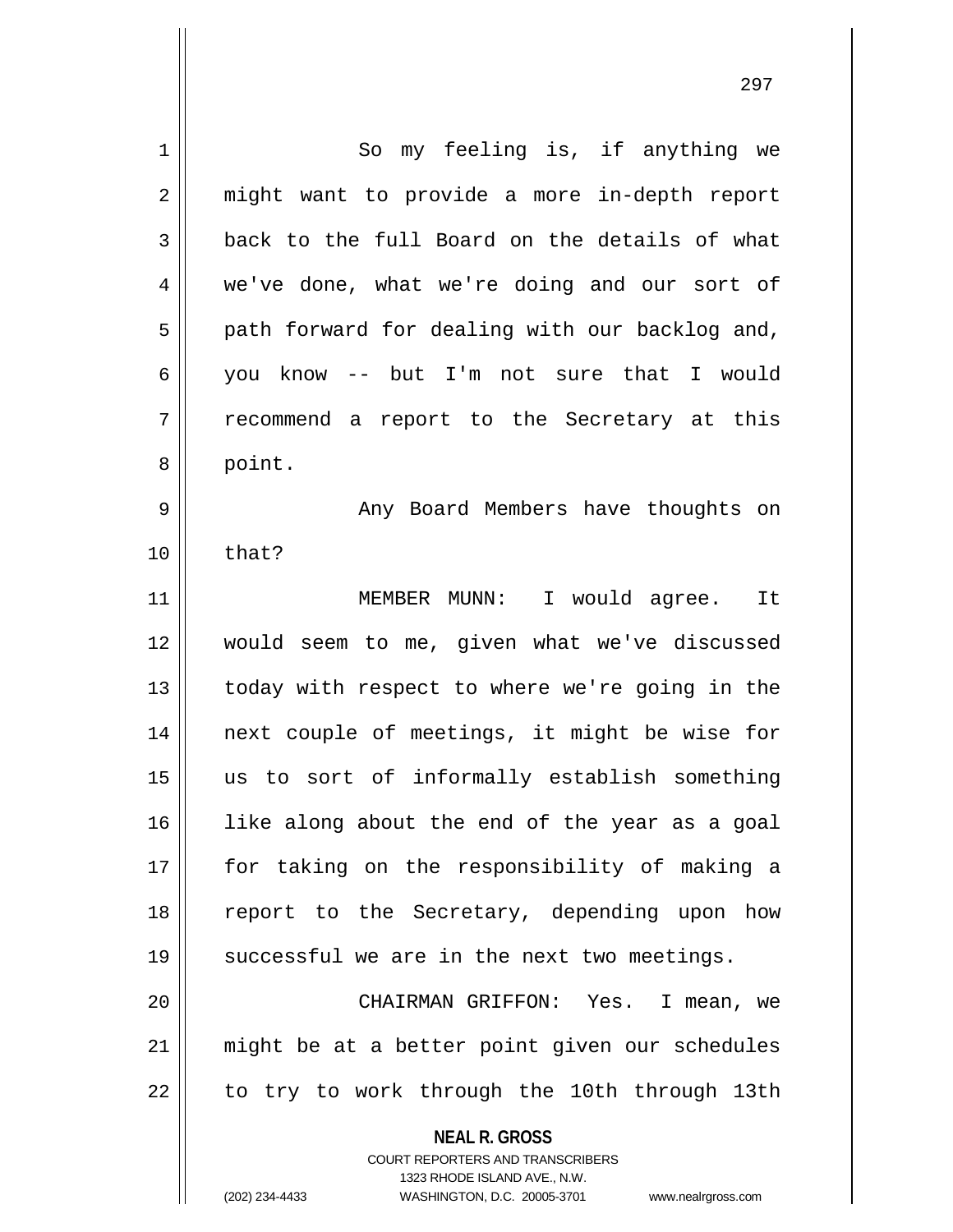**NEAL R. GROSS** COURT REPORTERS AND TRANSCRIBERS  $1 \parallel$  sets, you know, we might be at a better point. 2 MEMBER MUNN: I think so. We 3 || should have something more substantial to 4 || report after the next two meetings, I would  $5 \parallel$  think. 6 CHAIRMAN GRIFFON: I think we also 7 want to get a much better handle on the 8 quality control issues. This is something 9 || we've, as David noted before, something we've 10 discussed for awhile but we still haven't got 11 || the nuts and bolts of what happens internally 12 from a QA standpoint. If we have a recurring 13 finding, that's certainly a category that 14 | comes up a lot. 15 || So I think, you know, we need to 16 wait a little more on, so we can better define 17 || that and put it into context. You know, how 18 || significant is the problem or is it, you know, 19 can it be classified as a problem? And if so, 20 | how significant, yes. 21 MEMBER MUNN: The first question  $22 \parallel$  is: is there a problem?

1323 RHODE ISLAND AVE., N.W.

(202) 234-4433 WASHINGTON, D.C. 20005-3701 www.nealrgross.com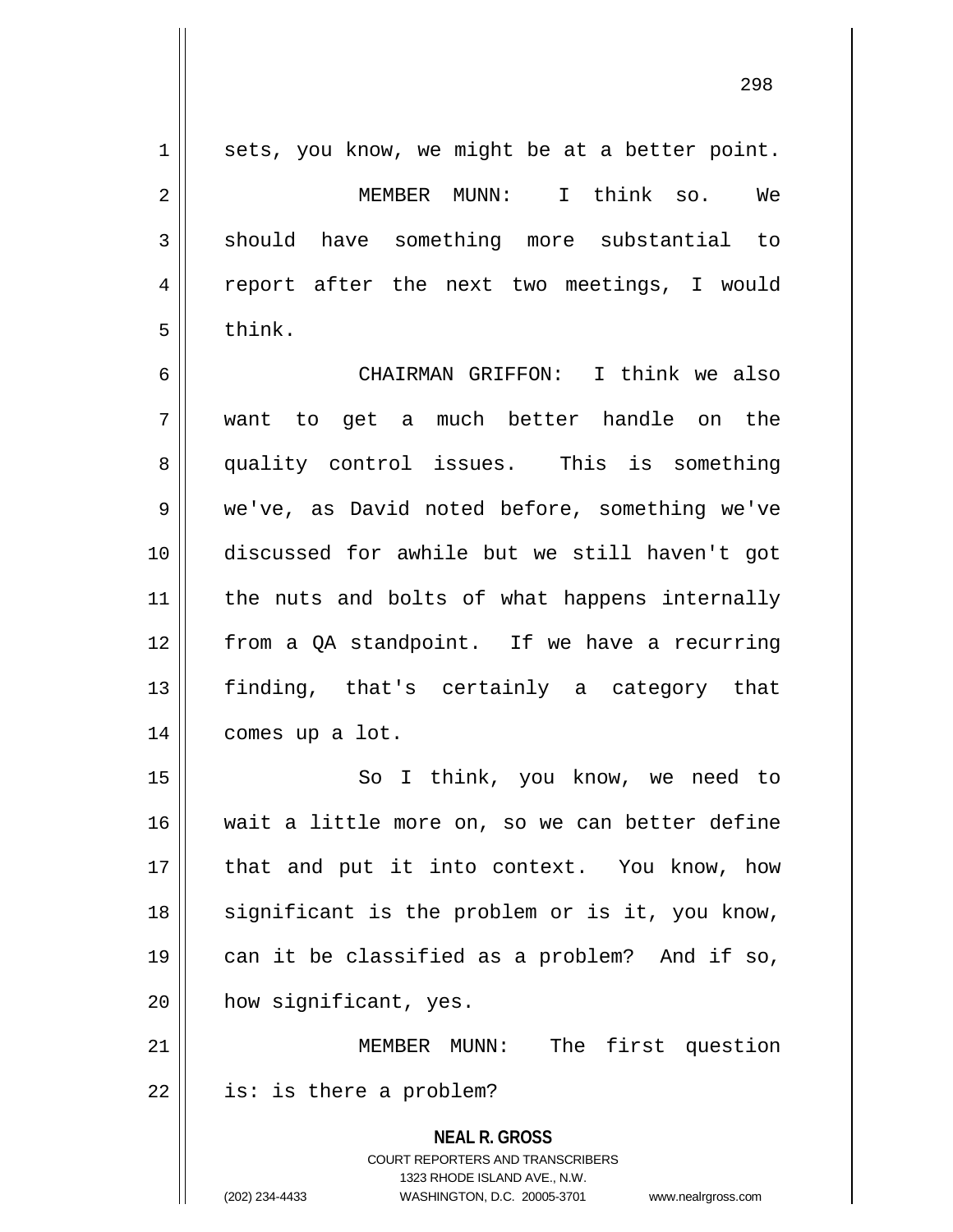1 | CHAIRMAN GRIFFON: Right. David, 2 do you have any thoughts on this? 3 || MEMBER MUNN: Either David? 4 || MEMBER RICHARDSON: Yes, I agree 5 | with your suggestions. And also I think it  $6 \parallel$  would be helpful to let NIOSH have a little  $7 \parallel$  bit more time with their blind reviews also. 8 | I don't know if we want to, I mean, I think we 9 | could think about how we might want to draw on 10 || that information for some report coming from 11 the DR Subcommittee. At least I'm thinking it 12 would be useful for thinking again about some  $13$  | of the quality control issues. 14 CHAIRMAN GRIFFON: Right. That's 15  $\parallel$  true. And at this point they've got about 20 16 || that have been worked through, right, Grady? 17 || So yes, maybe let's let that process run a 18 little longer. That might be helpful to look 19 at in aggregate, yes. Okay, so we'll just 20 || hold it out right now and I'll report that out 21 at the Board meeting and see if Paul accepts  $22 \parallel$  that.

> **NEAL R. GROSS** COURT REPORTERS AND TRANSCRIBERS 1323 RHODE ISLAND AVE., N.W.

(202) 234-4433 WASHINGTON, D.C. 20005-3701 www.nealrgross.com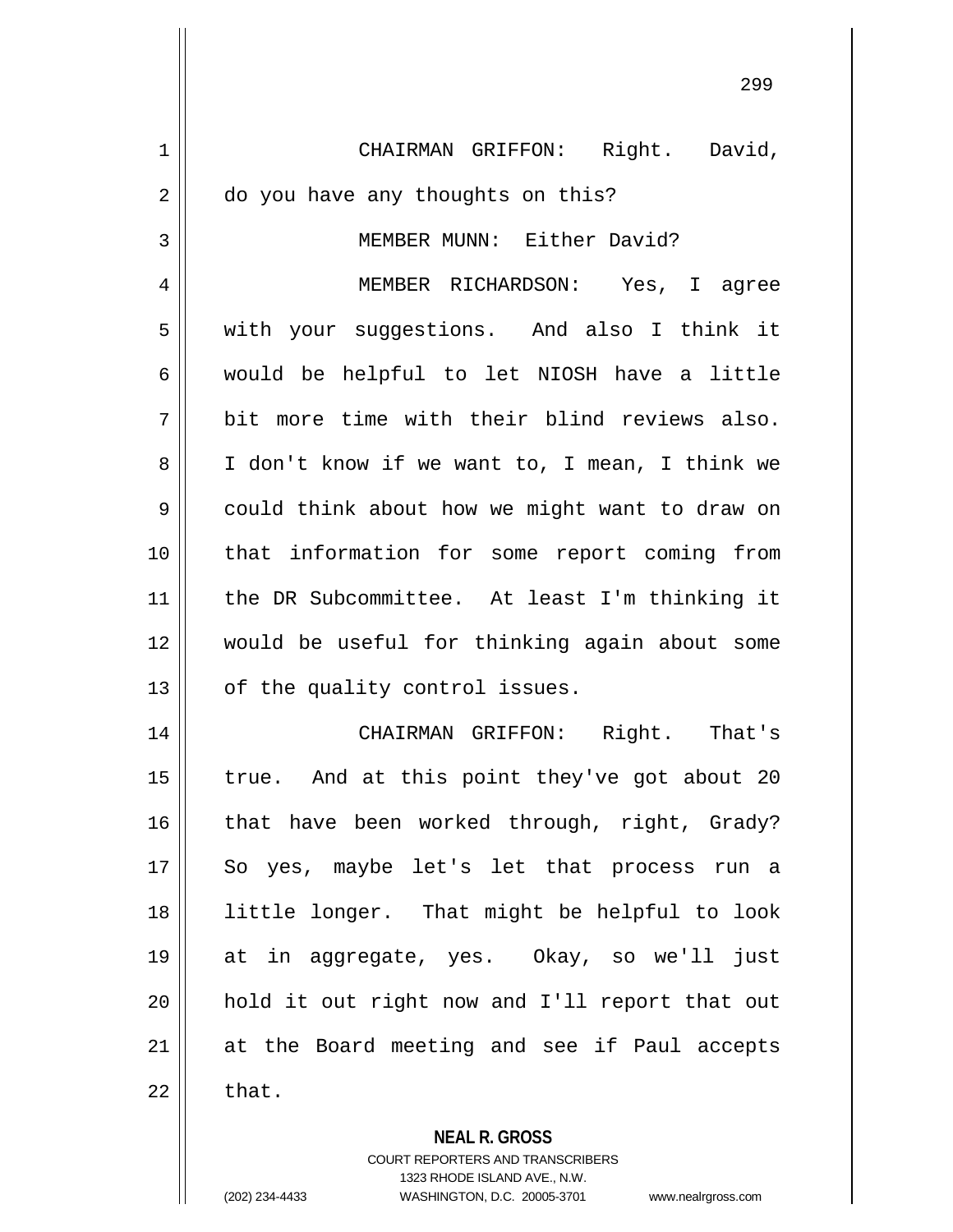| $\mathbf 1$    | The other thing, I'm just not                                                                                                                                          |
|----------------|------------------------------------------------------------------------------------------------------------------------------------------------------------------------|
| $\overline{2}$ | really ready to discuss this today, but going                                                                                                                          |
| $\mathfrak{Z}$ | forward I want us to consider sort of all, and                                                                                                                         |
| 4              | it actually is a good time because we've got                                                                                                                           |
| 5              | David and David sort of fairly new on the                                                                                                                              |
| 6              | Subcommittee. I think it would be good to                                                                                                                              |
| 7              | reflect back on our procedures for our reviews                                                                                                                         |
| 8              | and sort of look at them in context of the                                                                                                                             |
| 9              | statutory mandate. You know, what are we                                                                                                                               |
| 10             | trying to do here?                                                                                                                                                     |
| 11             | And we've got a fair amount of                                                                                                                                         |
| 12             | reviews that we've looked at, you know, how                                                                                                                            |
| 13             | does this fit in with the overall question of                                                                                                                          |
| 14             | scientific validity and, you know, so let's                                                                                                                            |
| 15             | reflect back on the steps through our mandate,                                                                                                                         |
| 16             | look at our procedures on how we're doing our                                                                                                                          |
| 17             | reviews. I really want to think further<br>on                                                                                                                          |
| 18             | Subcommittee, the<br>the Procedures<br>DR                                                                                                                              |
| 19             | Subcommittee and are we missing something?<br>Is                                                                                                                       |
| 20             | there something lost that could be<br>fairly                                                                                                                           |
| 21             | significant? So --                                                                                                                                                     |
| 22             | That would be<br>MEMBER RICHARDSON:                                                                                                                                    |
|                | <b>NEAL R. GROSS</b><br><b>COURT REPORTERS AND TRANSCRIBERS</b><br>1323 RHODE ISLAND AVE., N.W.<br>(202) 234-4433<br>WASHINGTON, D.C. 20005-3701<br>www.nealrgross.com |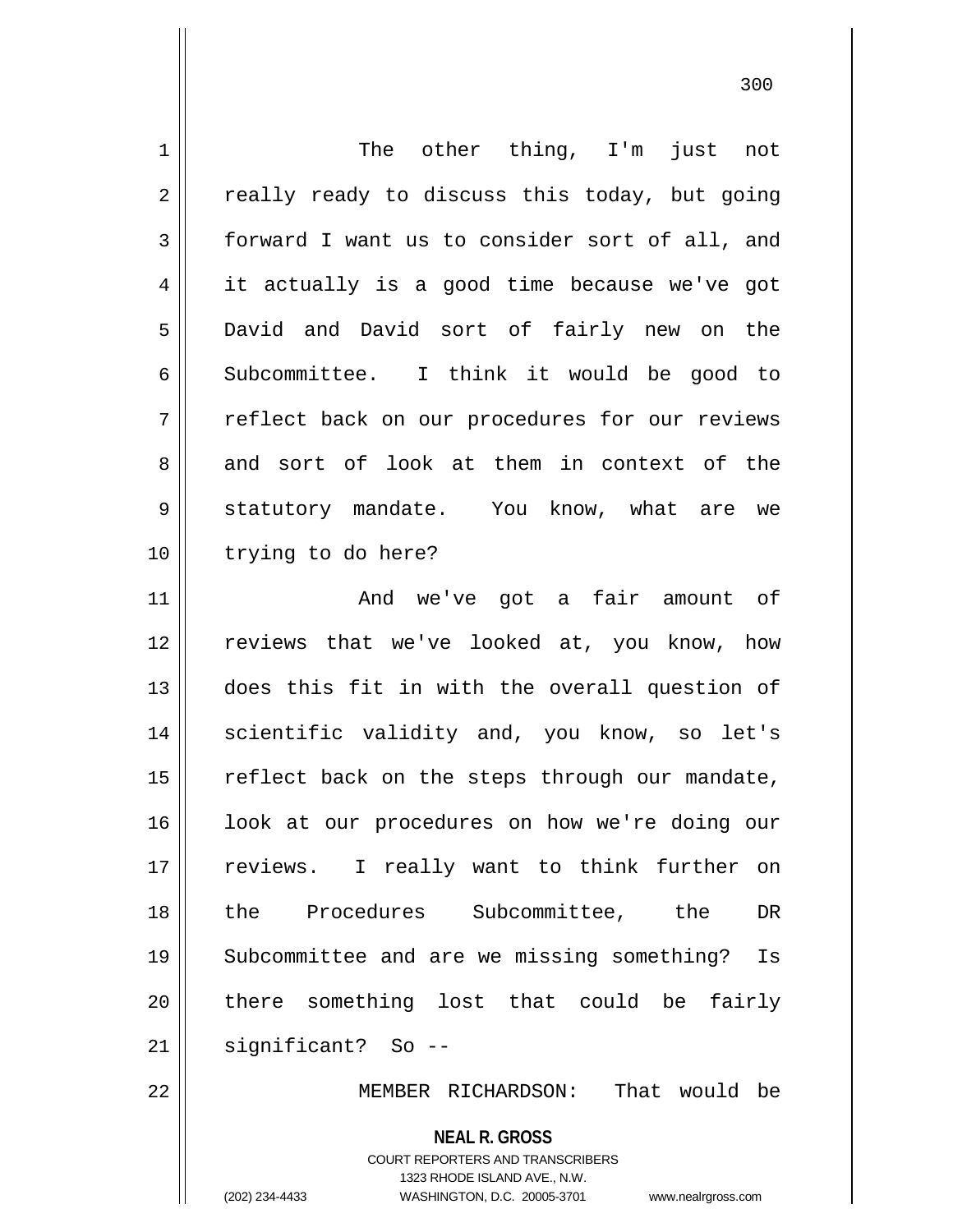$1 \parallel$  helpful.

| 2              | CHAIRMAN GRIFFON: Yes,<br>just to                                                                                                                                      |
|----------------|------------------------------------------------------------------------------------------------------------------------------------------------------------------------|
| $\mathfrak{Z}$ | reexamine. I mean, the procedures that we                                                                                                                              |
| 4              | developed for the reviews, along with the                                                                                                                              |
| 5              | selection of cases, was really done over ten                                                                                                                           |
| 6              | years ago and that was the original, I think                                                                                                                           |
| 7              | we were originally a Work Group and we sort of                                                                                                                         |
| 8              | developed those procedures. So I think it                                                                                                                              |
| 9              | would be good to look back at those and this                                                                                                                           |
| 10             | is a good time because as we add new Members.                                                                                                                          |
| 11             | So I'll try to put that on the                                                                                                                                         |
| 12             | agenda for our next meeting, and we'll make                                                                                                                            |
| 13             | sure David, well, I'm not sure either David                                                                                                                            |
| 14             | has a copy of the original procedures for DR                                                                                                                           |
| 15             | reviews.                                                                                                                                                               |
| 16             | MEMBER KOTELCHUCK: No, I don't.                                                                                                                                        |
| 17             | I'm Dave K., I don't.                                                                                                                                                  |
| 18             | CHAIRMAN GRIFFON: I can dig those                                                                                                                                      |
| 19             | I don't know if we ever posted those on<br>up.                                                                                                                         |
| 20             | the web in any way.                                                                                                                                                    |
| 21             | MR. KATZ: I don't think they are                                                                                                                                       |
| 22             | posted on the web because I think --                                                                                                                                   |
|                | <b>NEAL R. GROSS</b><br><b>COURT REPORTERS AND TRANSCRIBERS</b><br>1323 RHODE ISLAND AVE., N.W.<br>(202) 234-4433<br>WASHINGTON, D.C. 20005-3701<br>www.nealrgross.com |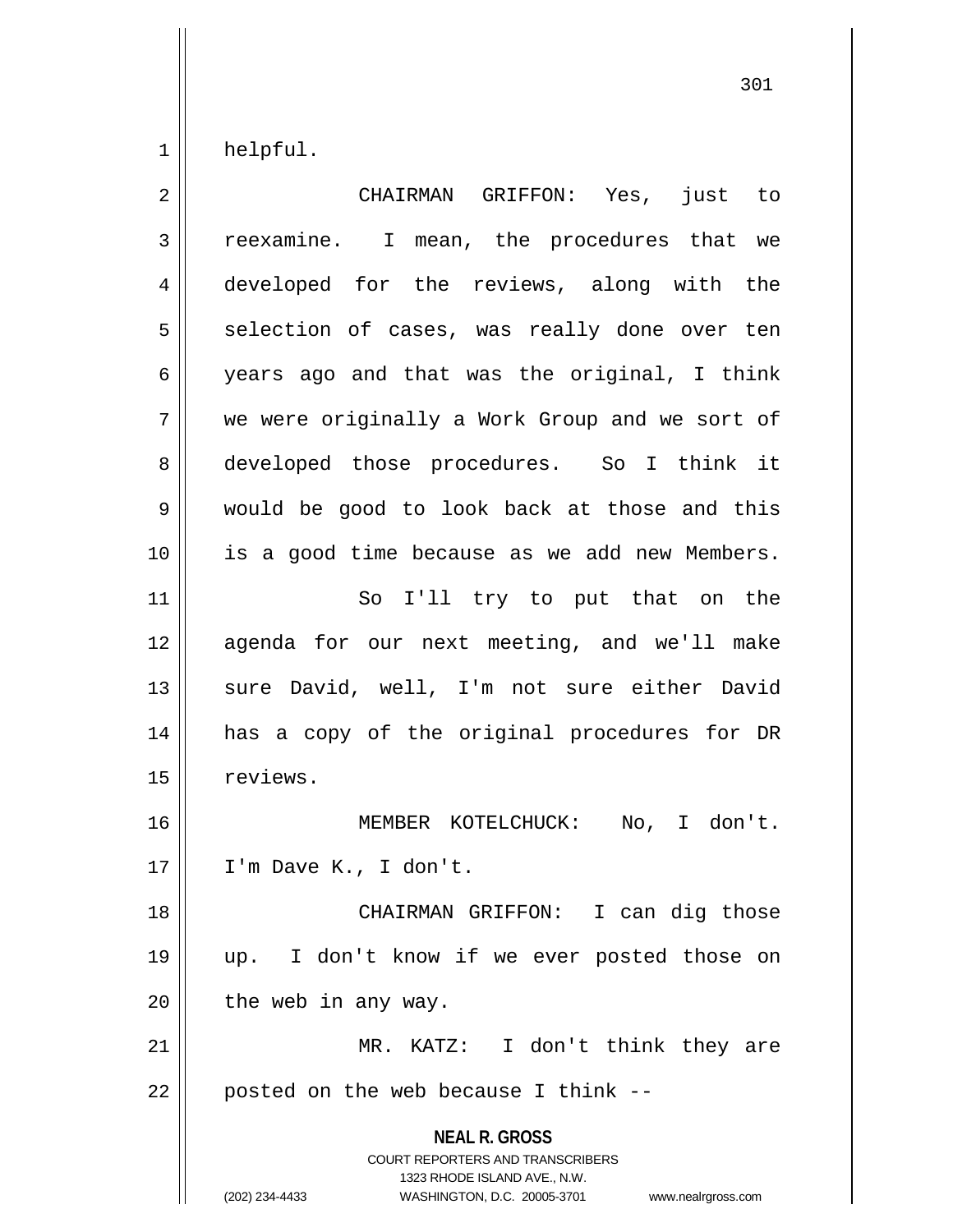**NEAL R. GROSS** COURT REPORTERS AND TRANSCRIBERS 1323 RHODE ISLAND AVE., N.W. (202) 234-4433 WASHINGTON, D.C. 20005-3701 www.nealrgross.com 1 CHAIRMAN GRIFFON: Because they're 2 || sort of internal Board decisions. But I'll dig 3 those up. I have Revision 1 through 10 of 4 | those somewhere. 5 MEMBER KOTELCHUCK: Okay, good. 6 MR. KATZ: So you'll circulate 7 | those? 8 CHAIRMAN GRIFFON: I'll circulate  $9 \parallel$  them. 10 || MR. KATZ: Or send them to me, I'll 11 | circulate them, whatever. 12 CHAIRMAN GRIFFON: I'll find them  $13$  || first, then circulate them, yes. Alright, so 14 I'll put that on the agenda for the next 15 meeting. 16 I think we're ready to go into the 17 || 8th set of cases. I know Doug is. He's fired 18 up. Hold him back. 19 First of all, does everybody have a  $20$  | copy of the  $-$  I'm going to try to find it 21 || right now. I think it's called 8th 30 Case 22 | Matrix Working Draft.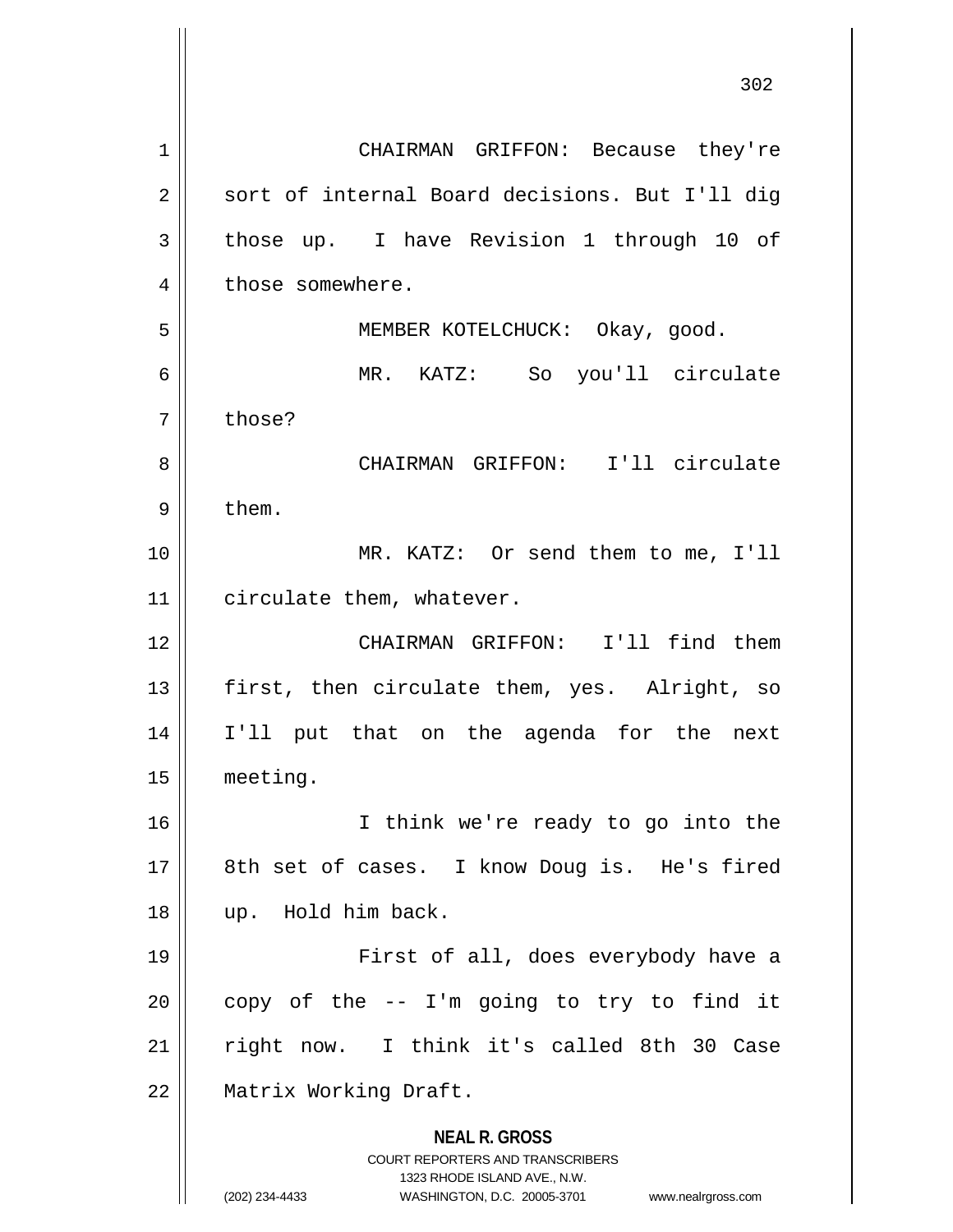| 1  | MR. KATZ: So I forwarded, Beth                                                                      |
|----|-----------------------------------------------------------------------------------------------------|
| 2  | us files just yesterday or the day<br>sent                                                          |
| 3  | before, day before yesterday maybe, 8th, and                                                        |
| 4  | then she sent yesterday the 9th file for the                                                        |
| 5  | 9th set. So we have both of those in the last                                                       |
| 6  | couple days, and I forwarded them to your CSB                                                       |
| 7  | email.                                                                                              |
| 8  | CHAIRMAN GRIFFON: Just now?                                                                         |
| 9  | MR. KATZ: No, no, but in the last                                                                   |
| 10 | two days.                                                                                           |
| 11 | CHAIRMAN GRIFFON: Oh, okay. And                                                                     |
| 12 | these are zip files?                                                                                |
| 13 | MR. KATZ: I have no idea if                                                                         |
| 14 | they're zipped or not.                                                                              |
| 15 | MEMBER CLAWSON: I think it's the                                                                    |
| 16 | 8th set of dose reconstruction, 149 through                                                         |
| 17 | 178?                                                                                                |
| 18 | MR. KATZ: Yes, that's the first,                                                                    |
| 19 | and that was a couple days ago we got it from                                                       |
| 20 | DCAS, and then the 9th set we got yesterday, I                                                      |
| 21 | think.                                                                                              |
| 22 | CHAIRMAN GRIFFON: Yes, I got two of                                                                 |
|    | <b>NEAL R. GROSS</b><br><b>COURT REPORTERS AND TRANSCRIBERS</b>                                     |
|    | 1323 RHODE ISLAND AVE., N.W.<br>WASHINGTON, D.C. 20005-3701<br>(202) 234-4433<br>www.nealrgross.com |

 $\mathbf{I}$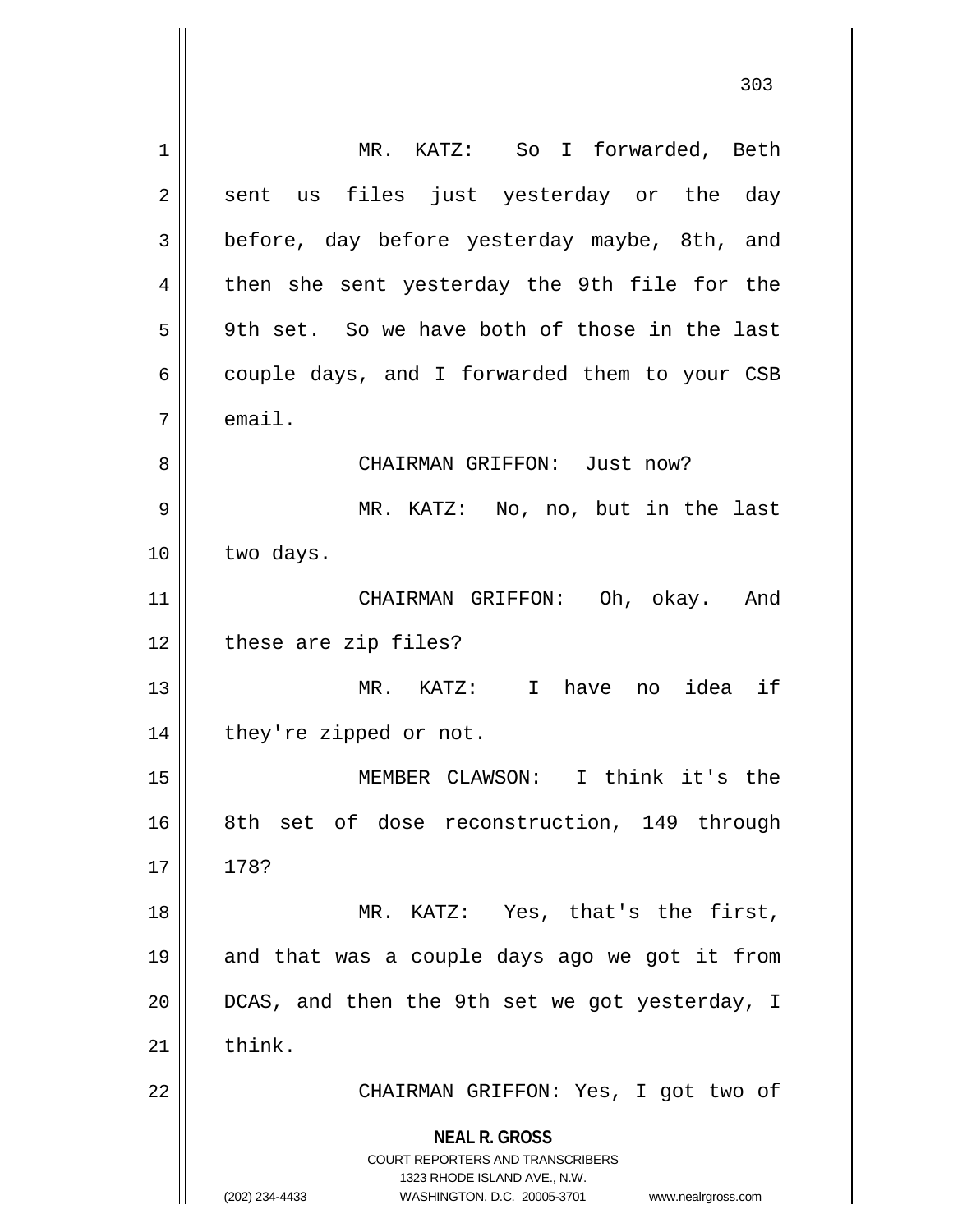**NEAL R. GROSS** COURT REPORTERS AND TRANSCRIBERS 1323 RHODE ISLAND AVE., N.W. (202) 234-4433 WASHINGTON, D.C. 20005-3701 www.nealrgross.com  $1 \parallel$  them yesterday. 2 MR. KATZ: So you have those under 3 your CSB? 4 CHAIRMAN GRIFFON: They're both 5 Word files 8th and 9th matrix, but then you  $6 \parallel$  also sent a zip file with --7 MS. ROLFES: I didn't know if that 8 was going to go through or not. I asked 9 || somebody. Can you open it? 10 MEMBER CLAWSON: No, I already 11 || tried. It says something about the life cycle 12 | or something like that? 13 MS. ROLFES: Yes, because it goes 14  $\parallel$  back to our K: drive and then --15 CHAIRMAN GRIFFON: I didn't try to 16 unzip it yet but, Alright, so we'll just work 17 | from the matrix then. 18 || MS. ROLFES: Okay. 19 CHAIRMAN GRIFFON: So anyway, the 20 first one is the 8th set, 8th 30 Matrix 21 Working Draft December 19, 2011-June 2012 (3),  $22$  | dot doc. That's the one I'm working from? I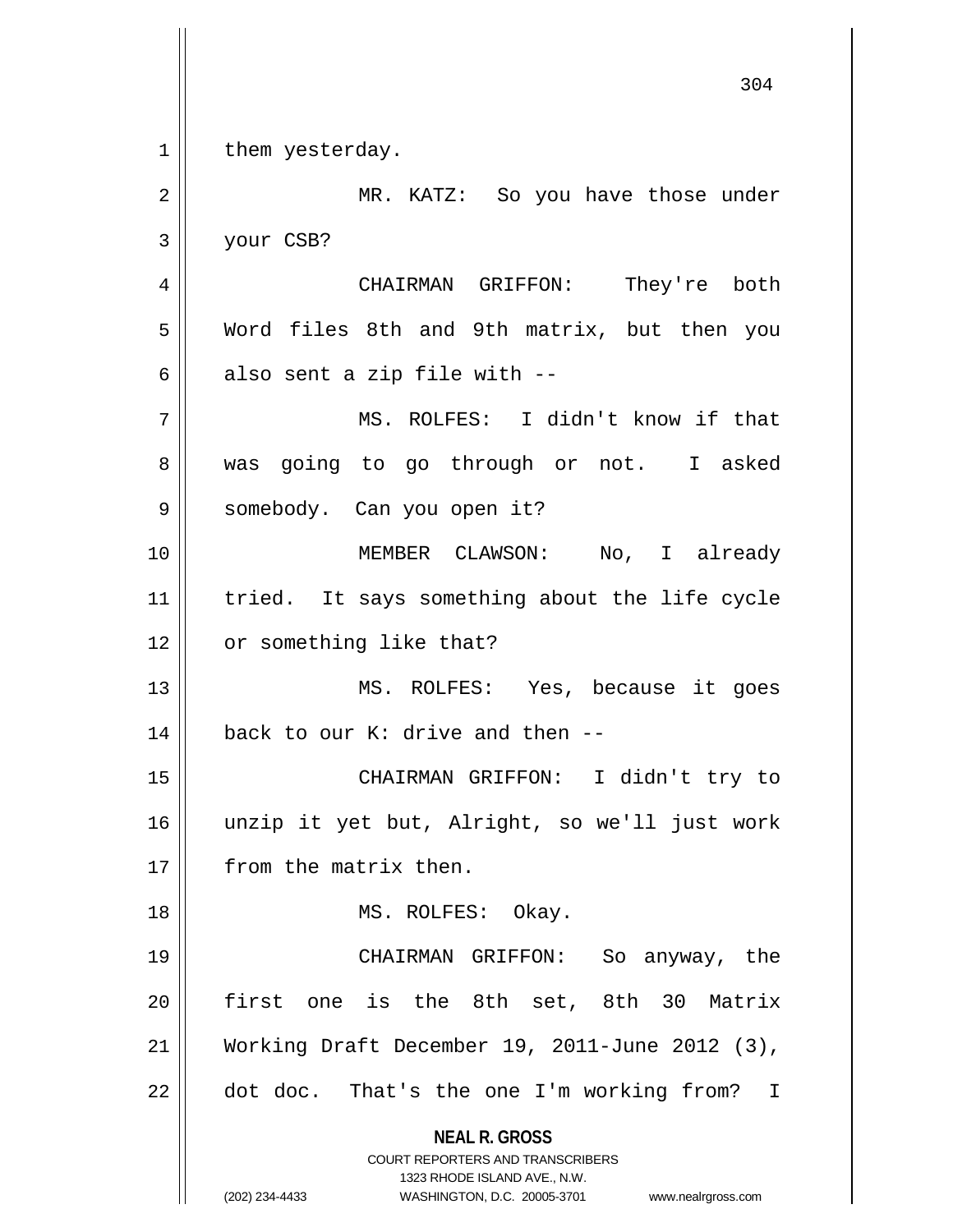**NEAL R. GROSS** COURT REPORTERS AND TRANSCRIBERS 1323 RHODE ISLAND AVE., N.W. (202) 234-4433 WASHINGTON, D.C. 20005-3701 www.nealrgross.com 1 hate to read the whole thing out but we have  $2 \parallel$  so many versions of this that --3 || MEMBER MUNN: I'm working from the  $4 \parallel$  one that was sent day before yesterday. 5 CHAIRMAN GRIFFON: Isn't that the  $6 \parallel$  one that was sent? That's why I read it out,  $7 \parallel$  okay. So the first case should be 149.1. 8 MR. KATZ: Trying to remember where 9 We left off last time. 10 MR. FARVER: 173.2 is where we left 11 || off last time. 12 CHAIRMAN GRIFFON: Wait, why are  $13$  | there no yellow highlights in this? 14 MR. FARVER: Because that's not 15 your file. 16 MS. ROLFES: I took them out. I 17 | couldn't send them. 18 MR. KATZ: She had to. 19 CHAIRMAN GRIFFON: You're going to 20 | make me merge files now. Alright. 21 MS. ROLFES: I don't think I made 22 many changes to it. I just did like a spell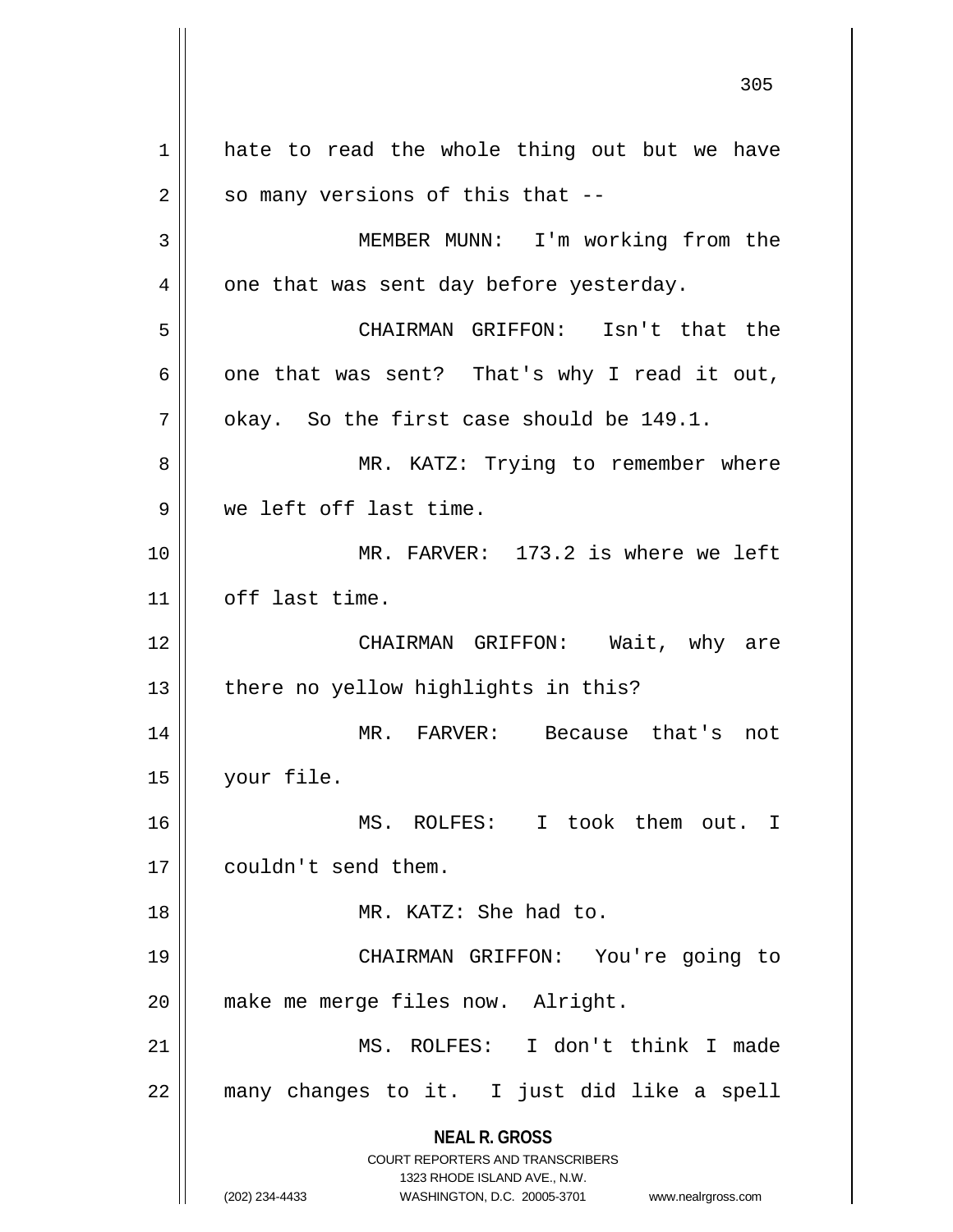**NEAL R. GROSS** COURT REPORTERS AND TRANSCRIBERS 1323 RHODE ISLAND AVE., N.W. (202) 234-4433 WASHINGTON, D.C. 20005-3701 www.nealrgross.com 306 1 | check. I can send it with the yellow. 2 MEMBER MUNN: You may have to put 35  $3 \parallel$  pages in  $-$ 4 CHAIRMAN GRIFFON: Can you resend  $5 \parallel$  it with the -- I'm not on the internet though. 6 I don't know. I just don't want to have to 7 || retype twice. Can you resend it now with the 8 yellow? Spell check, she did on mine. 9 || MS. ROLFES: It's opening, hang on. 10 MR. FARVER: Did you send out an 11 updated matrix from last June? 12 CHAIRMAN GRIFFON: This should be 13 | in the QC group, you know. 14 So does this have additional 15 responses in that were not in the yellow 16 version? 17 || MS. ROLFES: Scott, you added a lot  $18$  | to the 8th. 19 MR. STIVER: Yes, there's some 8th 20 || 30, 12 responses from NIOSH from as far as we  $21$  | got in the last meeting. 22 CHAIRMAN GRIFFON: Alright, so I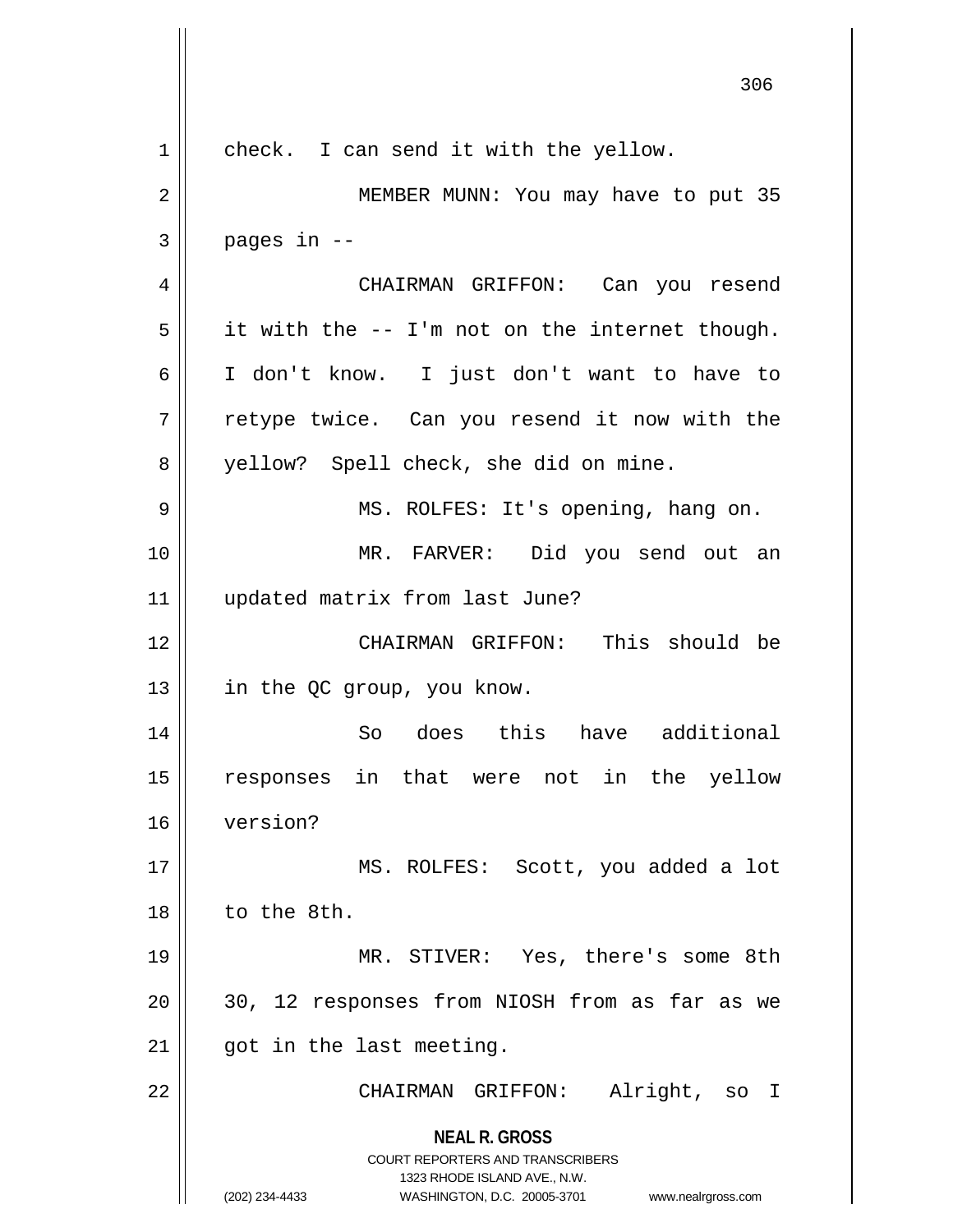**NEAL R. GROSS** COURT REPORTERS AND TRANSCRIBERS 1323 RHODE ISLAND AVE., N.W. (202) 234-4433 WASHINGTON, D.C. 20005-3701 www.nealrgross.com 1 || should probably work from this one if it has 2 | newer information in it? 3 || MR. STIVER: Yes. 4 CHAIRMAN GRIFFON: Okay. 5 MR. STIVER: On Page 21, it's  $6$  || 173.2. It's like where we left off. 7 MEMBER CLAWSON: What number was 8 it? 9 MR. STIVER: This is Finding 173.2. 10 CHAIRMAN GRIFFON: So are we on 11 Finding 173? I couldn't hear you. 12 MR. STIVER: Yes, 173.2 on the  $13$  bottom of Page 21 of 34. That's as far as we  $14 \parallel$  got. 15 MR. FARVER: It's pretty far, 16 actually. 17 || MR. STIVER: Yes, we made a lot of 18 progress. 19 CHAIRMAN GRIFFON: But I don't know  $20$  || that we closed out all the ones before this. 21 || MR. STIVER: We can go through the  $22$  || list of what else Scott put in there.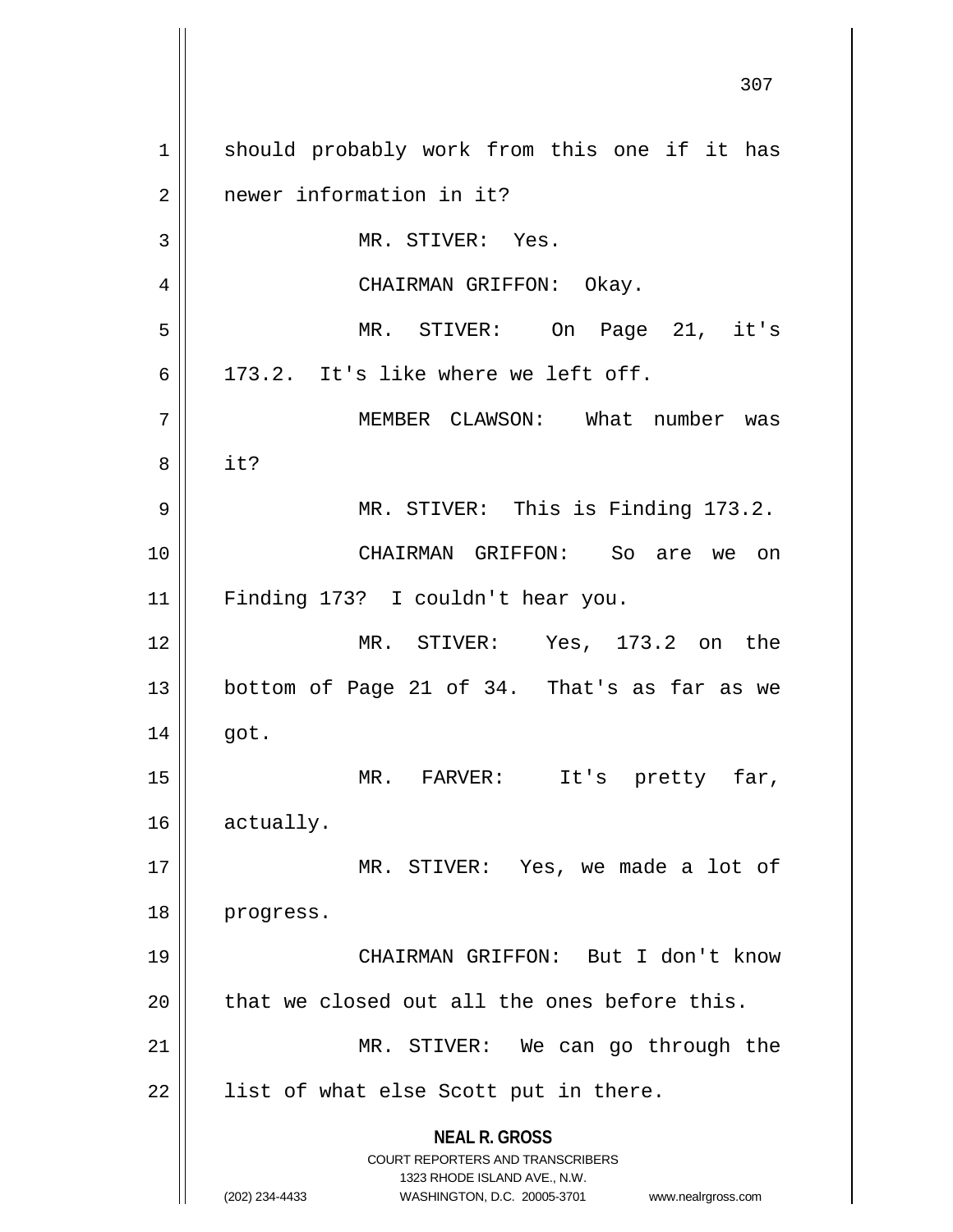**NEAL R. GROSS** COURT REPORTERS AND TRANSCRIBERS 1323 RHODE ISLAND AVE., N.W. (202) 234-4433 WASHINGTON, D.C. 20005-3701 www.nealrgross.com 1 || MEMBER MUNN: Well, I guess only  $2 \parallel$  this 3 through 30 entries would be pertinent,  $3 \parallel$  right? So I see 3-30 entries going back --4 MR. STIVER: From 149 up through -- 5 CHAIRMAN GRIFFON: But even when I  $6 \parallel$  closed them I would put it to a 3-30 entry. 7 MEMBER MUNN: Right, you did. And  $8 \parallel$  so  $-$ 9 CHAIRMAN GRIFFON: See, it's no 10 further action at this time. Alright, are we 11 || starting on 173.2 with new responses, is that 12 what you're saying? 13 MR. STIVER: That would be where we 14 had left off. We had not addressed any of  $15$  | those beyond. 16 CHAIRMAN GRIFFON: Right, hadn't 17 || even got through one time, right? 18 || MR. STIVER: Right. 19 CHAIRMAN GRIFFON: Okay, why don't 20 we start there, and then in the meantime I'm 21 || going to pull up my other matrix and look at  $22$  | the yellow ones and  $-$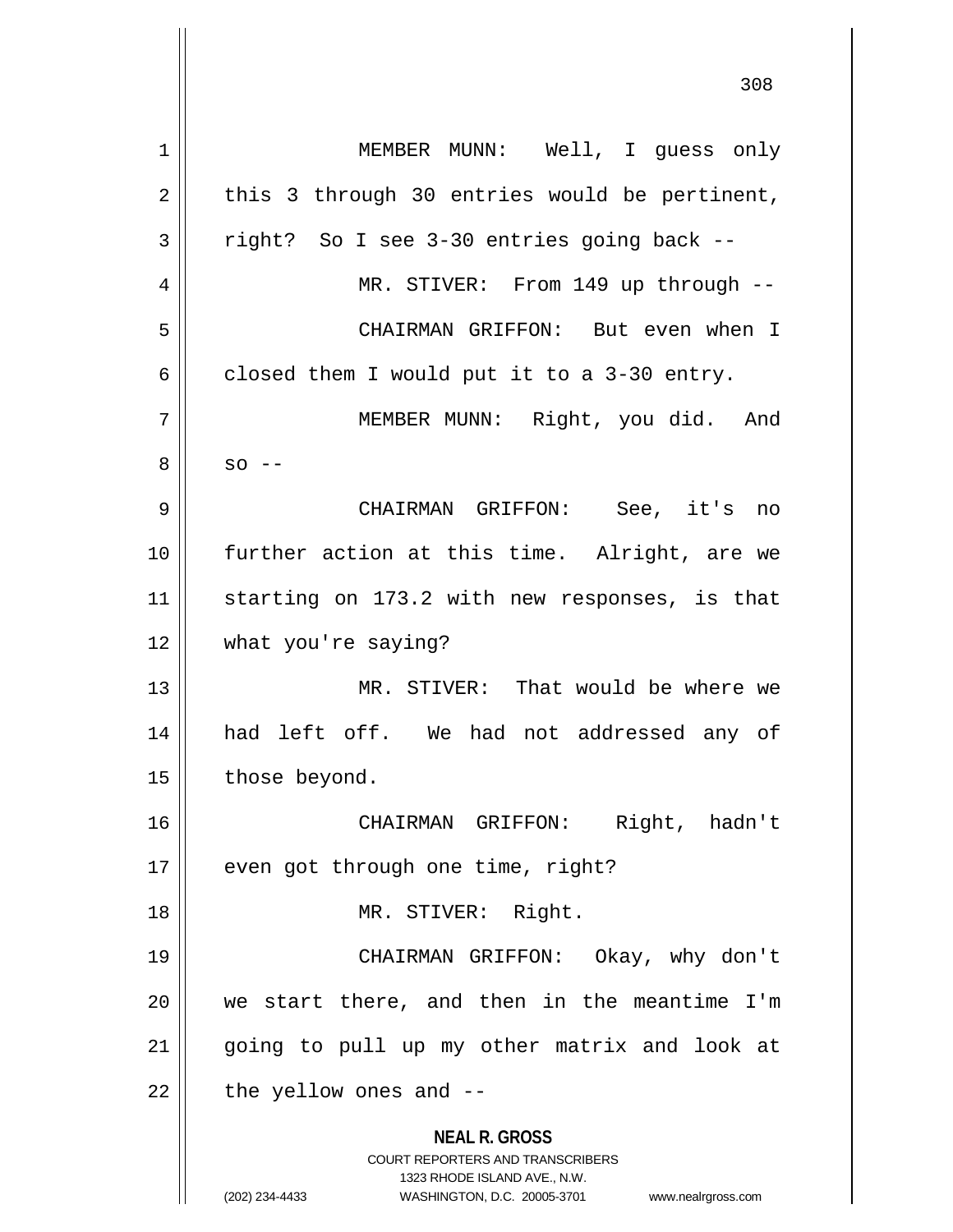**NEAL R. GROSS** COURT REPORTERS AND TRANSCRIBERS 1323 RHODE ISLAND AVE., N.W. (202) 234-4433 WASHINGTON, D.C. 20005-3701 www.nealrgross.com 309 1 || MS. ROLFES: Grady just sent it. 2 || MR. CALHOUN: I just sent you one. 3 CHAIRMAN GRIFFON: Which is the 4 || last one from the last meeting? 5 MR. CALHOUN: Scott's added stuff  $6 \parallel$  in it, to it too. 7 MR. KATZ: This still has your 8 || yellow, so it's updated with the yellow. 9 MR. CALHOUN: And green. And some 10 || green added to it, yes. 11 MR. SIEBERT: This is Scott. The  $12$  | one that Grady just forwarded is based upon  $-$ 13 Mark, you sent me the truncated one of the 14 || things that we had worked on at the last  $15$  | meeting  $-$ 16 CHAIRMAN GRIFFON: Okay. 17 MR. SIEBERT: -- about three weeks 18 || ago. That is where I entered all that 19 information and that's what this version is 20 | based upon. 21 CHAIRMAN GRIFFON: Okay, Alright.  $22$  || So we can work from that one, right?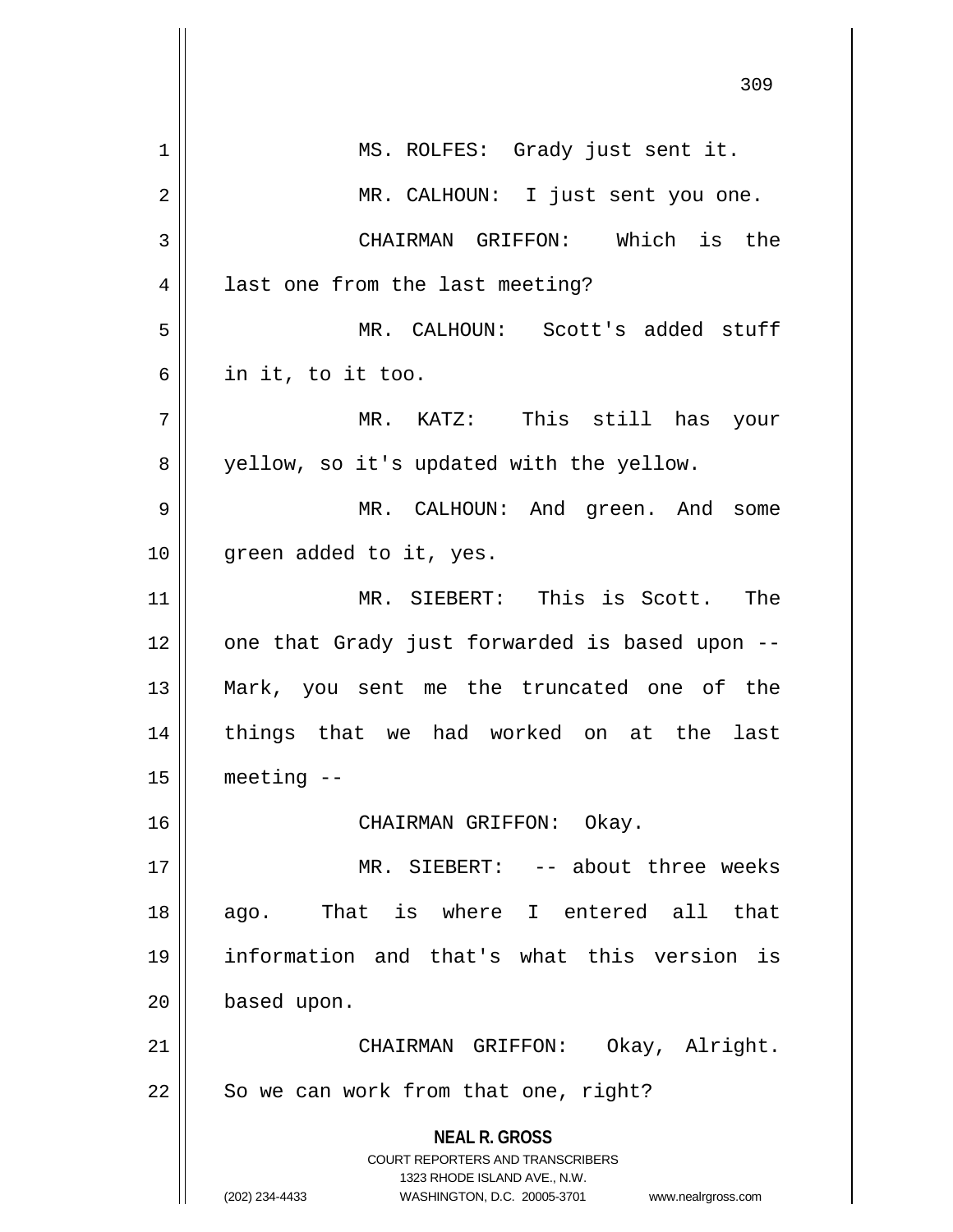**NEAL R. GROSS** COURT REPORTERS AND TRANSCRIBERS 1323 RHODE ISLAND AVE., N.W. (202) 234-4433 WASHINGTON, D.C. 20005-3701 www.nealrgross.com 1 || MR. SIEBERT: That's the one that 2 || starts at 149 and goes through 173 covering  $3 \parallel$  the things that we covered at the last meeting 4 | with additional information. 5 MEMBER MUNN: And the first one 6 that I see just scrolling down, is Item 165.3  $7 \parallel$  on Page 15, and that has a 3-30 response that 8 NIOSH and SC&A will coordinate reviewing the  $9 \parallel$  clean tool and the tool used in this case, 10 which is still an open action item. 11 || MS. ROLFES: So are you continuing 12 where you dropped off last time? 13 MEMBER MUNN: I don't know. I'm 14 || just pointing out, the first open item I see 15 just scrolling down is that one. On page 15. 16 CHAIRMAN GRIFFON: I am not even on 17 Wi-Fi here so, are we on? I wasn't connected 18 before. 19 MR. KATZ: Yes. Oh yes, here's an 20 internet code. It's behind you right there. 21 || CHAIRMAN GRIFFON: Okay, I just got 22 it. Alright.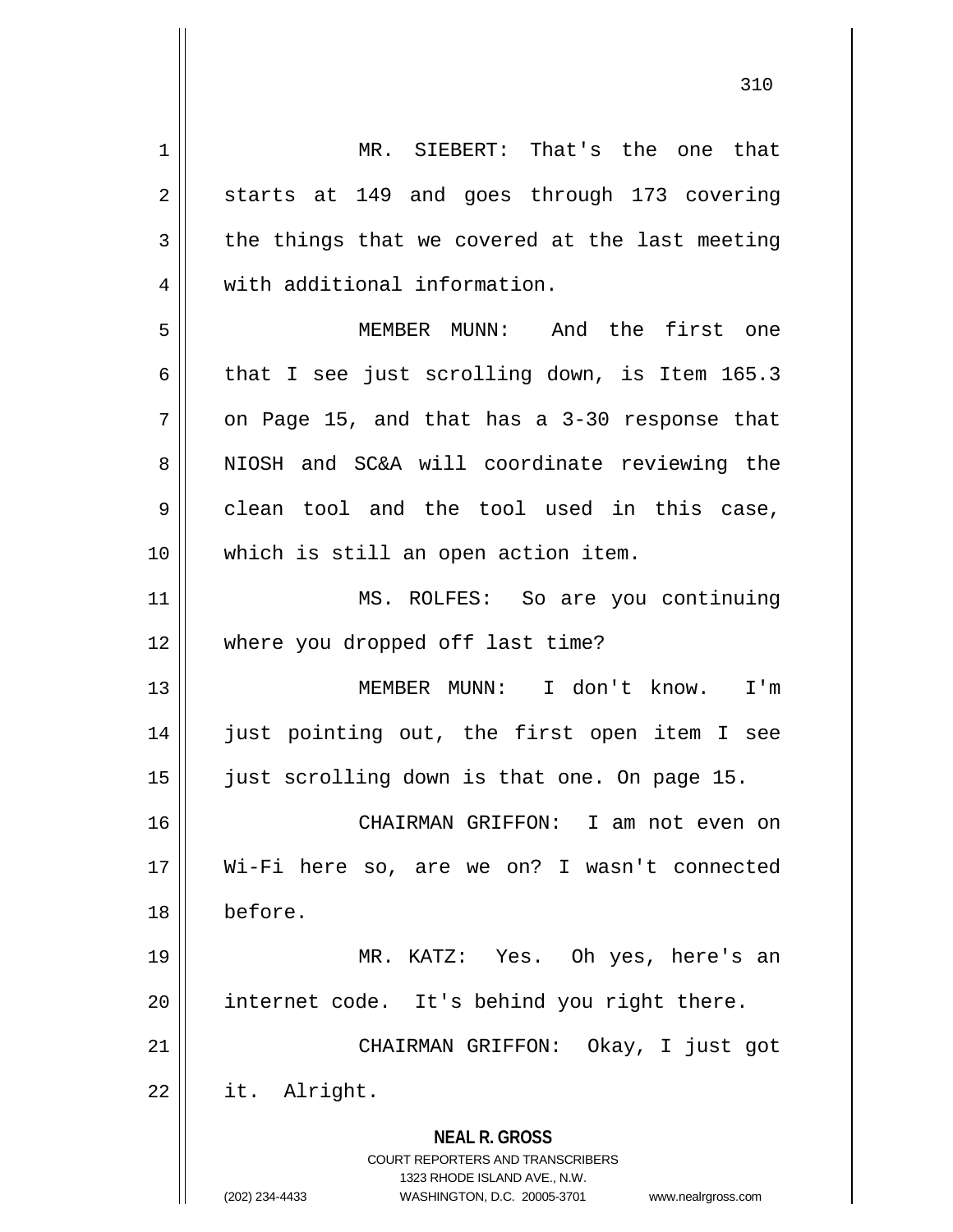| 1  | Okay. So Scott, this is called --                                                                   |
|----|-----------------------------------------------------------------------------------------------------|
| 2  | MEMBER MUNN: 8th 30 Case Matrix-                                                                    |
| 3  | Working Draft December 19, 2011-June 2012 (3).                                                      |
| 4  | CHAIRMAN GRIFFON: Now Scott, this                                                                   |
| 5  | is called, it's got the MTG Updated. Is that                                                        |
| 6  | in the name of yours?                                                                               |
| 7  | MR. SIEBERT: MTG Updated.                                                                           |
| 8  | CHAIRMAN GRIFFON: Right. NIOSH                                                                      |
| 9  | for March 2012, MTG Updated at 3-30 Meeting.                                                        |
| 10 | It's that one?                                                                                      |
| 11 | MR. SIEBERT: That 3-30 meeting-                                                                     |
| 12 | NIOSH June 2012, is what I have.                                                                    |
| 13 | CHAIRMAN GRIFFON: Okay, yes. This                                                                   |
| 14 | is a different one of these.                                                                        |
| 15 | MR. SIEBERT: And that's the one                                                                     |
| 16 | that it's based on what you sent.                                                                   |
| 17 | That I sent,<br>CHAIRMAN GRIFFON:                                                                   |
| 18 | right, and it's got my yellow in there. Nice,                                                       |
| 19 | okay.                                                                                               |
| 20 | MR. SIEBERT: I believe the first                                                                    |
| 21 | thing that's in there that changed from the                                                         |
| 22 | March meeting is in 165.3.                                                                          |
|    | <b>NEAL R. GROSS</b>                                                                                |
|    | <b>COURT REPORTERS AND TRANSCRIBERS</b>                                                             |
|    | 1323 RHODE ISLAND AVE., N.W.<br>WASHINGTON, D.C. 20005-3701<br>(202) 234-4433<br>www.nealrgross.com |

 $\overline{\phantom{a}}$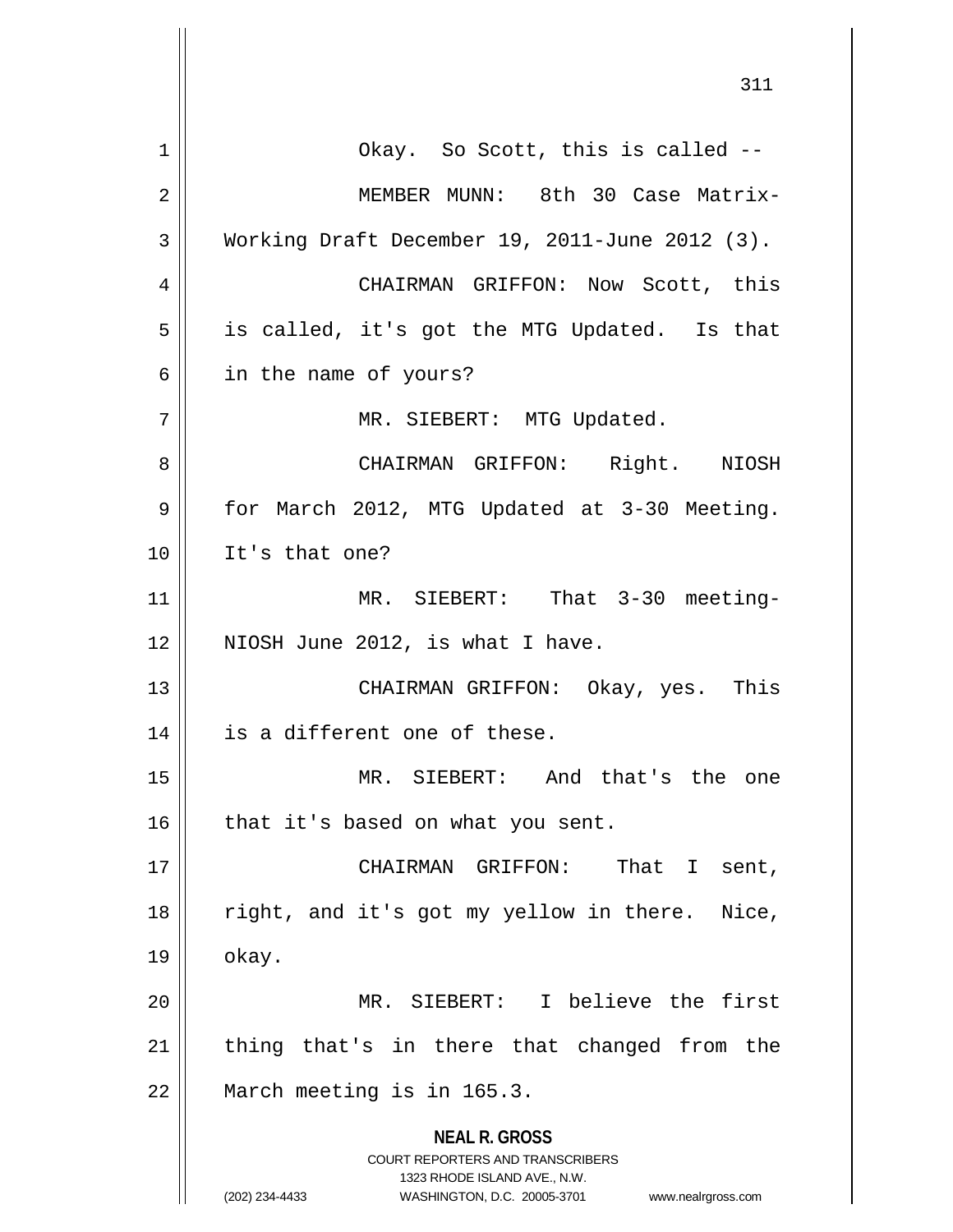**NEAL R. GROSS** COURT REPORTERS AND TRANSCRIBERS 1323 RHODE ISLAND AVE., N.W. (202) 234-4433 WASHINGTON, D.C. 20005-3701 www.nealrgross.com 1 CHAIRMAN GRIFFON: Okay, so those  $2 \parallel$  other ones that are yellowed before that, you 3 | just didn't address them yet, right? 4 MR. SIEBERT: Correct. They're 5 additional things that NIOSH is still  $6 \parallel$  reviewing. 7 CHAIRMAN GRIFFON: In progress, 8 | okay. 9 || Alright, sorry about that. 10 MEMBER MUNN: So the first one I 11 see just scrolling through is Page 16, as he  $12 \parallel$  said, 165.3. 13 CHAIRMAN GRIFFON: Okay. I just 14 wanted to be updating the one that had the 15 yellow in it so I didn't have to re-update.  $16 \parallel$  Okay, so --17 MEMBER MUNN: 165.3. 18 || CHAIRMAN GRIFFON: Right, 165.3. 19 MEMBER MUNN: On Page 16 is a NIOSH 20 response. 21 CHAIRMAN GRIFFON: Okay, we can 22 || start from there. So this is a NIOSH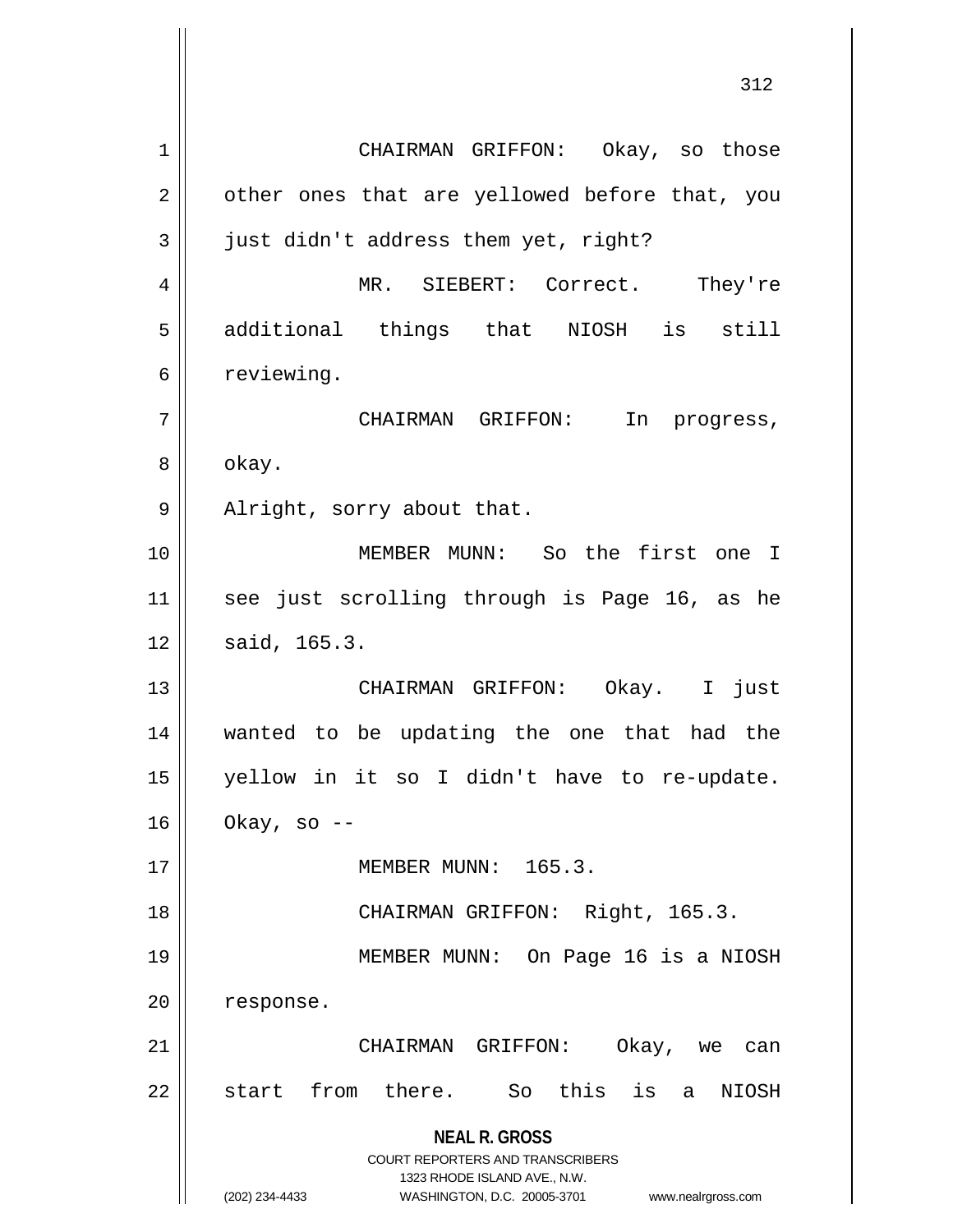**NEAL R. GROSS** COURT REPORTERS AND TRANSCRIBERS 1323 RHODE ISLAND AVE., N.W. (202) 234-4433 WASHINGTON, D.C. 20005-3701 www.nealrgross.com 313  $1 \parallel$  response, right, so --2 | | MEMBER MUNN: Correct. 3 CHAIRMAN GRIFFON: -- do you want  $4 \parallel$  to take that, Scott, or --5 MR. SIEBERT: I would be happy to. 6 CHAIRMAN GRIFFON: Alright. 7 MR. SIEBERT: A little bit of 8 || background, because it's only been a couple 9 months. This is an INEL claim where we 10 determine for 165.3, this claim used a neutron 11 -- wait a minute, let me make sure, using a  $12 \parallel$  bias factor of  $-$ 13 || (Telephonic interference.) 14 MEMBER MUNN: Hold on, try that  $15$   $\parallel$  again. 16 MR. SIEBERT: Really, I didn't hold  $17$  | it out the window or anything. 18 || MEMBER MUNN: A bias factor of --19 || MR. SIEBERT: It used a bias factor,  $20$  || and we all agreed that using a bias factor of  $21$  | 1.6 and dividing by that was inappropriate and 22 would have resulted in a smaller dose. The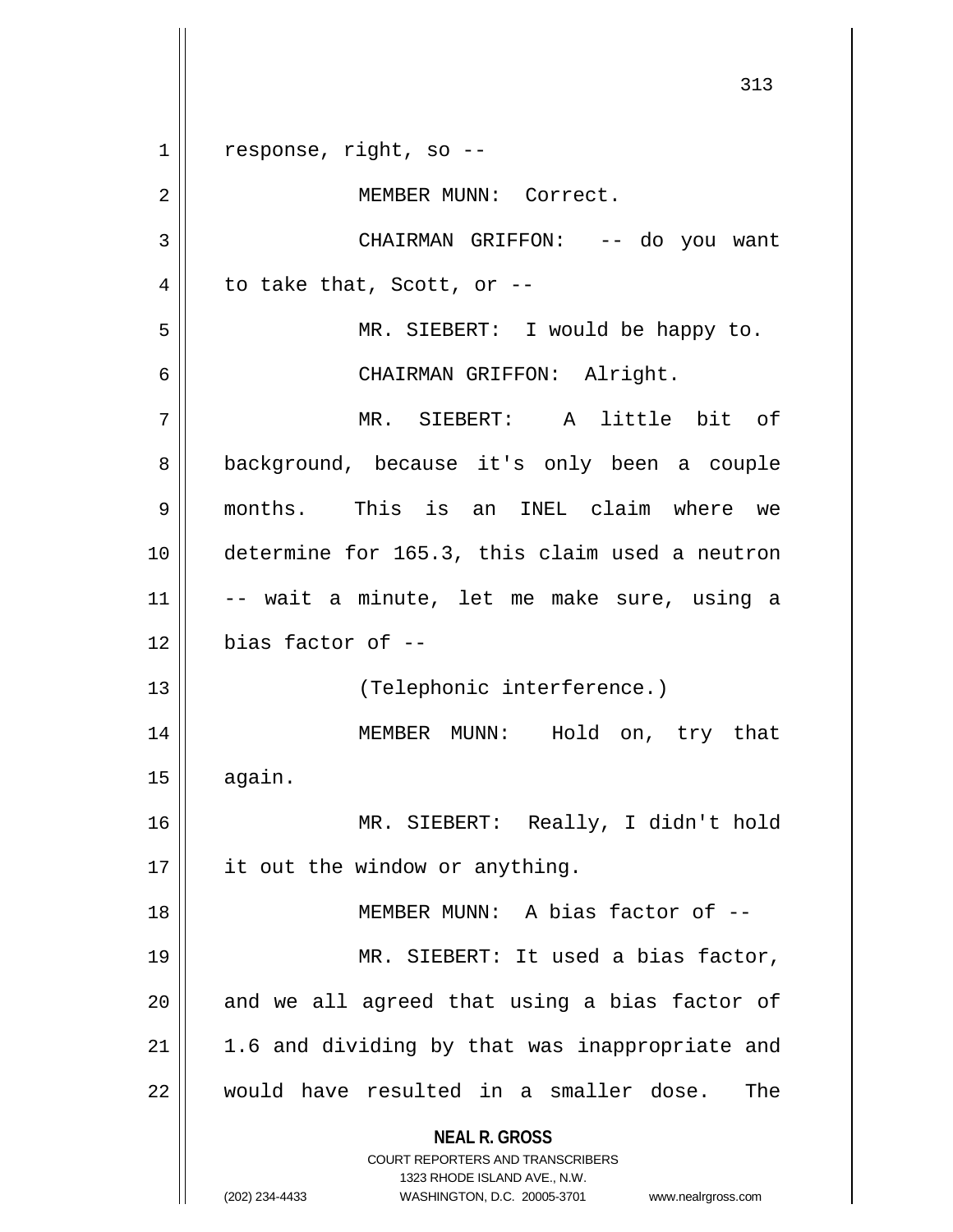1 question that came up last month after we 2 || responded to this that Doug asked, was: since  $3 \parallel$  the bias factor comes up in a pop-up in the 4 dose reconstruction tool, he wasn't sure that  $5 \parallel$  it was a specific issue where there was any --6 I'm going to try that again. The dose 7 reconstructor entered the information 8 incorrectly. He was checking to ensure it 9 wasn't a tool issue that already had the bias 10 consistently placed in it incorrectly, which 11 is a valid question.

 We discussed and we looked at the pop-up. The pop-up is actually a generic term. It doesn't have the factor of 1.6 in || it, it just has the term "division," there's a 16 || formula that it divides by the bias factor and then the actual formula gets its information 18 || from another portion of the spreadsheet. That specific portion is where the dose 20 || reconstructor can enter that bias information, which is exactly what happened in this claim. | But the bottom line is: the tool behaved as it

**NEAL R. GROSS**

COURT REPORTERS AND TRANSCRIBERS 1323 RHODE ISLAND AVE., N.W. (202) 234-4433 WASHINGTON, D.C. 20005-3701 www.nealrgross.com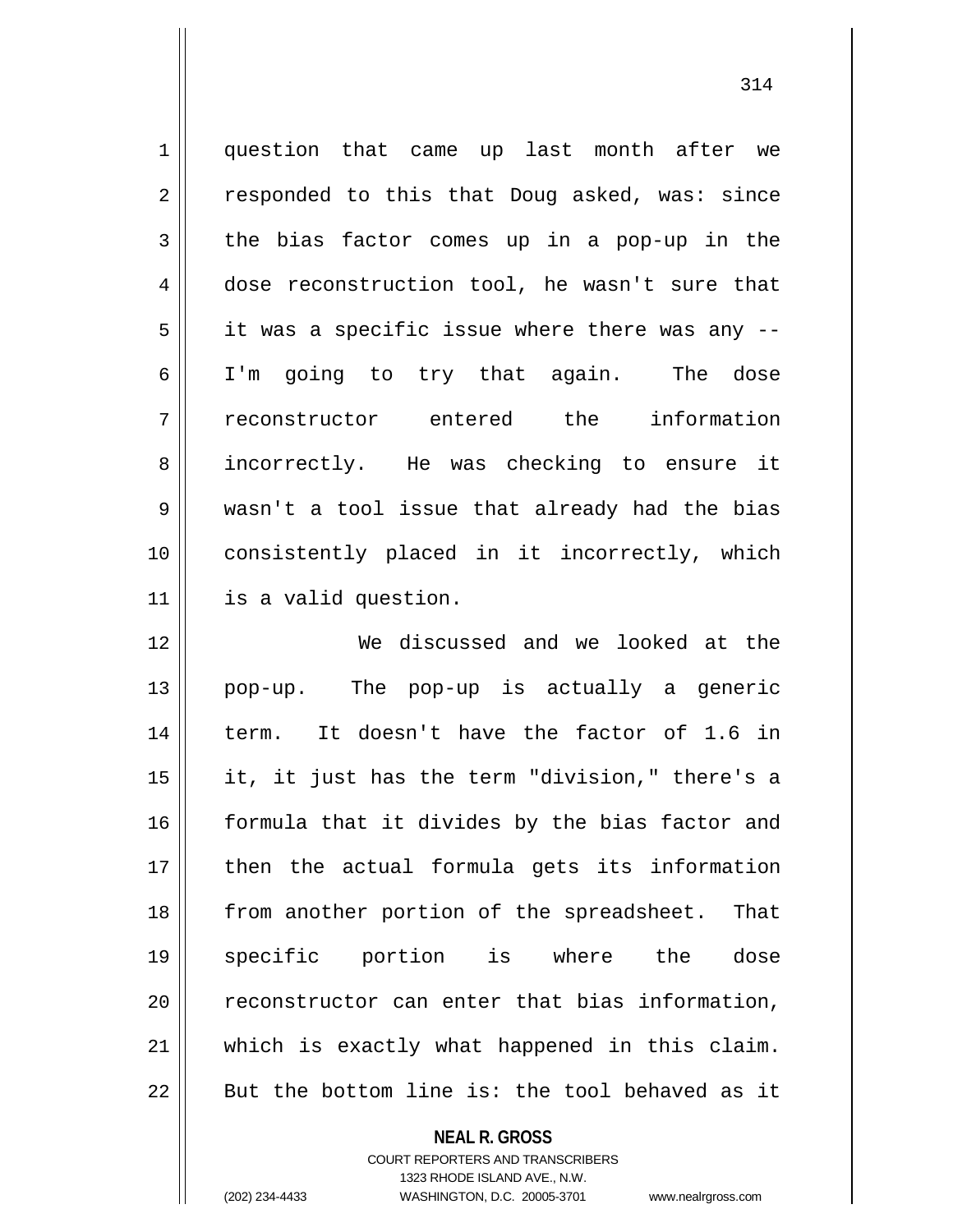1 is supposed to. The dose reconstructor made a 2 || mistake, putting the bias factor into the tool  $3 \parallel$  and having it apply.

4 And in addition to tracking that 5 down on the tool, I went back and looked at  $6 \parallel$  all the other claims that used this tool at  $7$  || INEL and it is the only claim that applies 8 this bias factor. So it was not a systematic  $9 \parallel$  error. It was a specific dose reconstruction 10 || error on this claim alone, which we agree is a 11 problem.

12 MR. FARVER: Do I agree that it's a 13 || single-claim error? Probably. It still just 14 || begs the question: how does this get through  $15$  and why isn't it caught? On these worksheets, 16 are the calculations locked so that people 17 | can't change them?

18 || CHAIRMAN GRIFFON: That's what I 19 was going to ask.

20 MR. SIEBERT: In the version that 21 || was used back at that point, probably not.

22 MR. FARVER: Okay, I didn't think

**NEAL R. GROSS** COURT REPORTERS AND TRANSCRIBERS

1323 RHODE ISLAND AVE., N.W.

(202) 234-4433 WASHINGTON, D.C. 20005-3701 www.nealrgross.com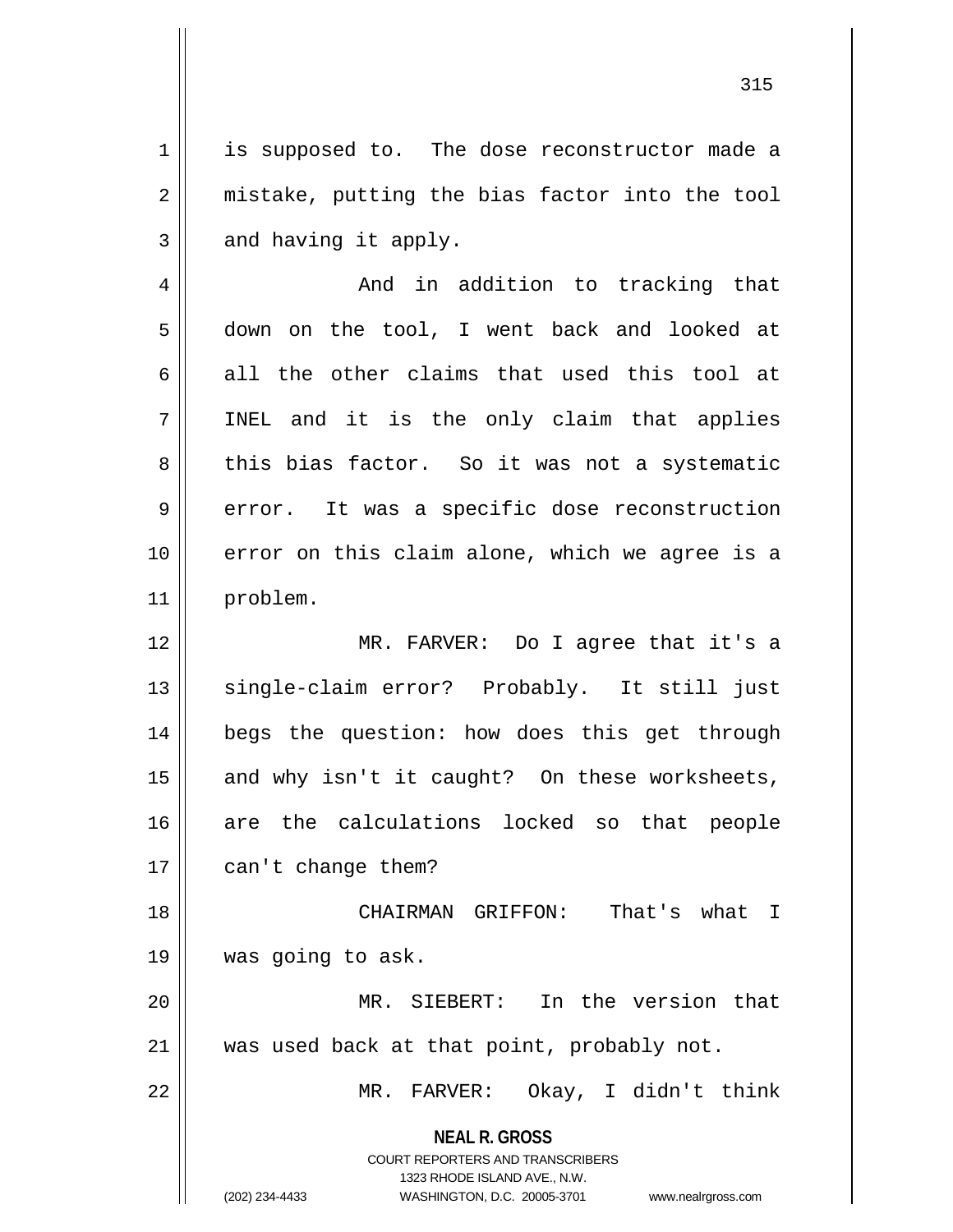$1 \parallel$  they were. That's why I asked.

**NEAL R. GROSS** COURT REPORTERS AND TRANSCRIBERS 1323 RHODE ISLAND AVE., N.W. 2 CHAIRMAN GRIFFON: But is it  $3 \parallel$  currently? That's the --4 MR. SIEBERT: Well, once again, 5 | remember we're talking about a complex-wide  $6 \parallel$  workbook that needs to be applied, all the 7 parameters need to be applied differently 8 depending on the site of interest, so locking 9 | it down did not make sense. 10 MR. FARVER: Are there sites that 11 || you apply a bias factor to? 12 MR. SIEBERT: That I can't answer 13 || off the top of my head. Matt Smith, do you 14 happen to still be on the call and can you  $15$  answer that? I don't believe there are. 16 || MR. SMITH: The quick answer would 17 be no. No yes answers come to the top of my 18 mind. 19 MR. FARVER: This is just an 20 || ongoing issue with some of the workbooks where 21 we come along when we find out that the  $22 \parallel$  calculation in the workbook is an error. And,

(202) 234-4433 WASHINGTON, D.C. 20005-3701 www.nealrgross.com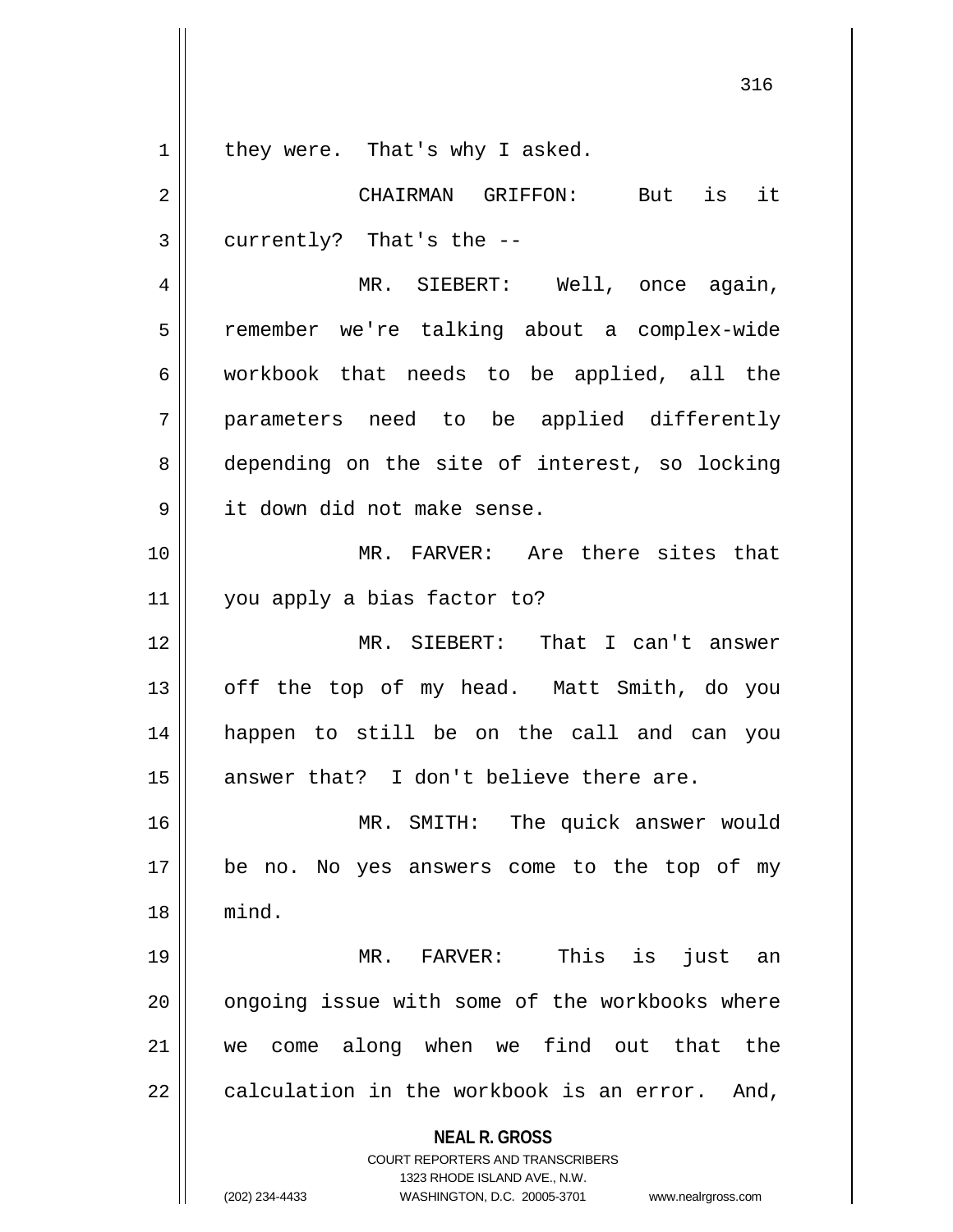$1 \parallel$  you know, is that a dose reconstructor going 2 || in and making changes, which maybe they  $3 \parallel$  shouldn't be allowed to, or is this a change 4 | that was made and distributed and was just not 5 | thoroughly checked to begin with?

6 MR. SIEBERT: In this case, it is 7 clearly a dose reconstruction error, because  $8 \parallel$  there is a place you enter the bias factor, 9 and in every other single instance that I 10 checked, the bias factor in that cell was 1.0. 11 || In other words, no bias factor.

12 MR. FARVER: Okay, which brings up 13  $\parallel$  the next question of: how do we prevent this 14 | from happening again?

15 MR. SIEBERT: As I said, this was 16 the complex-wide best estimate tool because 17 there was no best estimate tool for INEL. 18 || That is being rectified as we update the tools 19 to incorporate the new Vose Monte Carlo 20 || system. It's presently in testing for INEL. 21 || There will shortly be an INEL-specific best 22 estimate tool that does the Monte Carlo

> **NEAL R. GROSS** COURT REPORTERS AND TRANSCRIBERS 1323 RHODE ISLAND AVE., N.W. (202) 234-4433 WASHINGTON, D.C. 20005-3701 www.nealrgross.com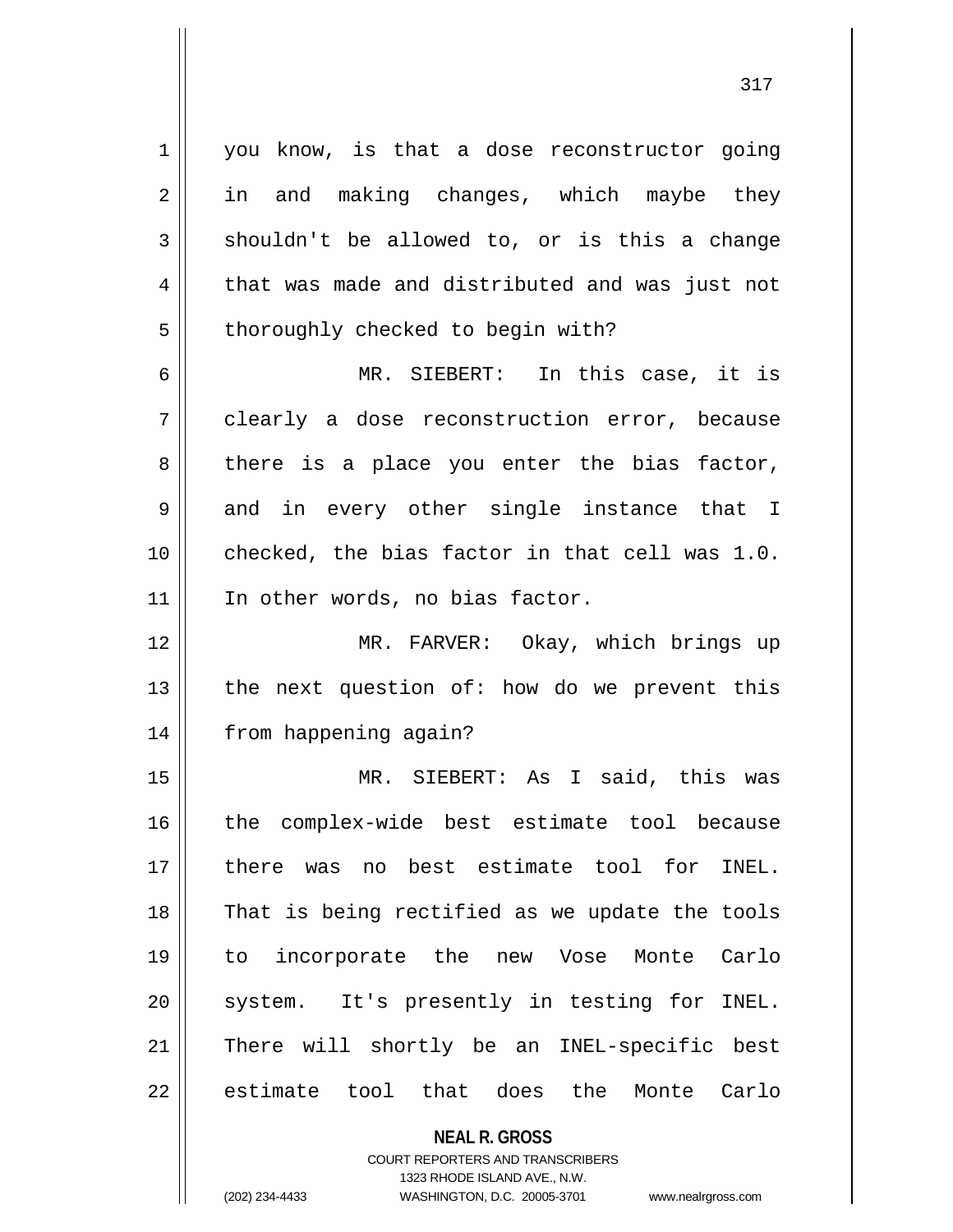$1 \parallel$  calculations, in which case -- I can't tell 2 || you off the top of my head, but I would assume  $3$  that if we do not use bias that stuff is 4 | locked out. 5 MR. FARVER: So this isn't going to 6 | happen again? 7 MR. SIEBERT: I would assume not. 8 CHAIRMAN GRIFFON: I guess, from  $9 \parallel$  the QA standpoint, this brings to mind, you 10 know, whether there are certain flags in the 11 || system overall that trigger like, you know, in 12 || these like you said, it gets signed off on. 13 In the review process, if it's a general 14 || complex-wide type workbook, maybe that should  $15$  create some kind of flag so reviewers know, 16 oh, this is not just, you know, this is a 17 workbook that can be changed by the dose 18 reconstructors so I should pay a little 19 closer, you know, finer, sharpen my pencil 20 when I'm reviewing this, because they can make 21 modifications. Or something gets flagged  $22 \parallel$  that, you know, the DR, dose reconstructor,

**NEAL R. GROSS**

COURT REPORTERS AND TRANSCRIBERS 1323 RHODE ISLAND AVE., N.W. (202) 234-4433 WASHINGTON, D.C. 20005-3701 www.nealrgross.com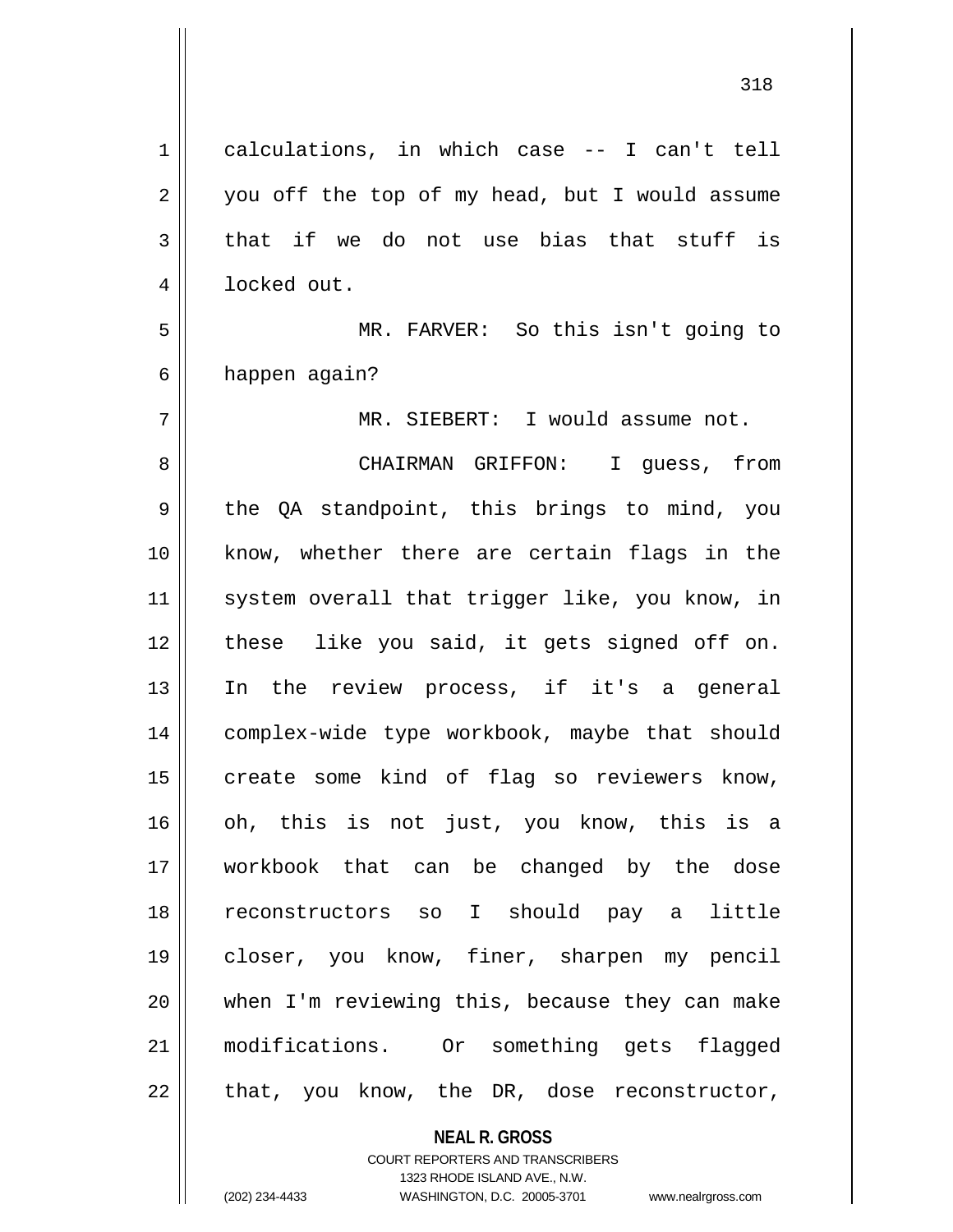1 || modified a workbook. You know, that 2 || automatically flags something so that when the 3 review cycle is happening, a person knows, I 4 better check. You know, because if it's a 5 standard workbook and nobody has modified 6 anything, maybe it needs a lesser review. You  $7 \parallel$  know, you don't need to focus as much but it, 8 || you know, it's just something I'm questioning  $9 \parallel$  in the overall system of quality assurance. 10 MR. KATZ: This is another category 11 || of QA problem where, I guess; when we get the 12 presentation on the QA system you could also 13 || just address some specifics. So this kind of 14 || situation, how does that get addressed by this 15 QA system, or doesn't it? 16 CHAIRMAN GRIFFON: Like in the 17 || presentation we had, you know, we heard that a 18 || lot of things had been implemented to avoid 19 data entry. But in these kinds of instances, 20 || obviously, you need to be able to switch 21 || parameters, maybe, and therefore -- although 22 I'm not convinced of that.

> **NEAL R. GROSS** COURT REPORTERS AND TRANSCRIBERS 1323 RHODE ISLAND AVE., N.W. (202) 234-4433 WASHINGTON, D.C. 20005-3701 www.nealrgross.com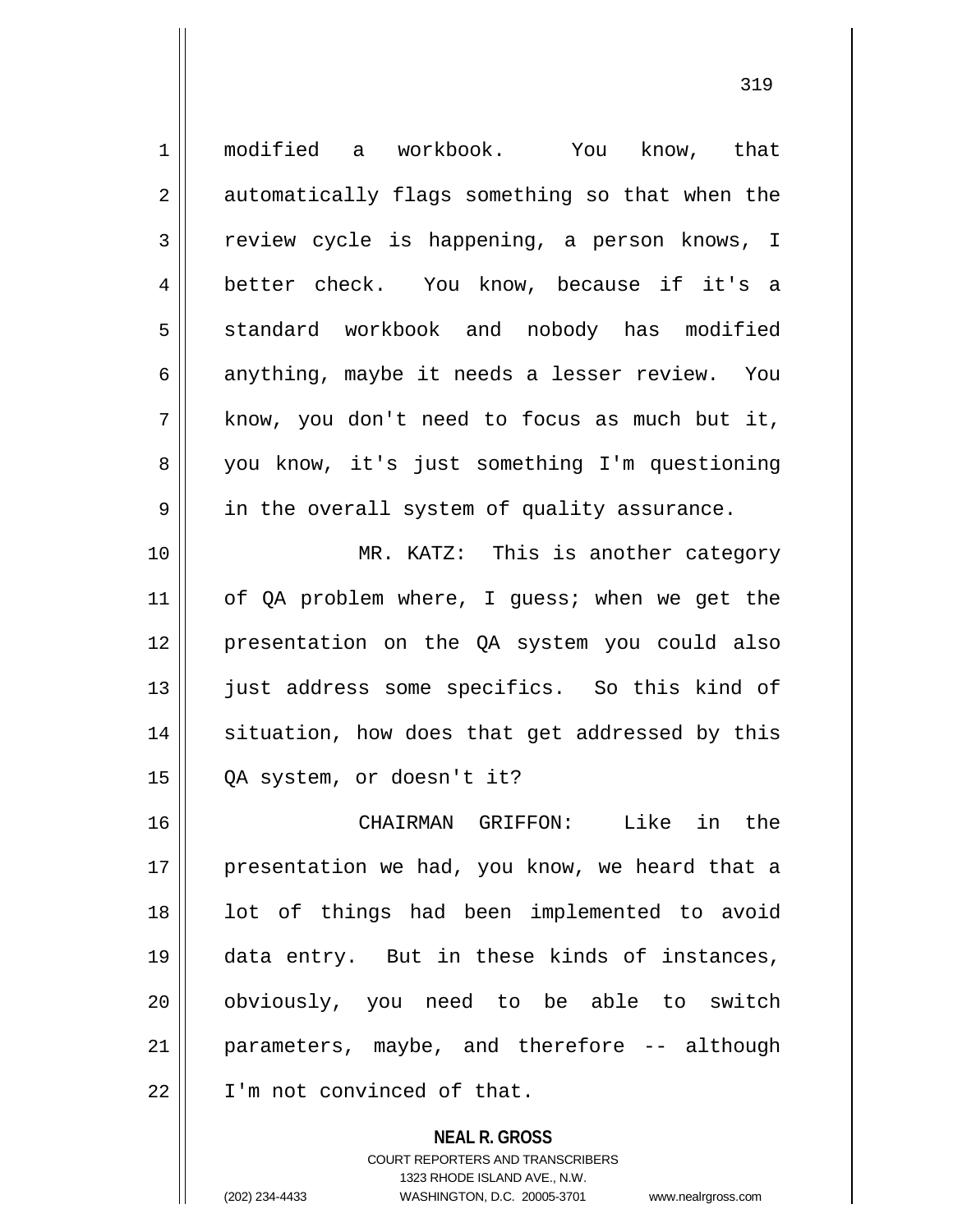| 1  | But, you know, assuming in some                                     |
|----|---------------------------------------------------------------------|
| 2  | cases for site-wide forms, you do have to be                        |
| 3  | able to make modifications, but does that do                        |
| 4  | something to the case that makes for a                              |
| 5  | stronger review or a more rigorous review or                        |
| 6  | whatever? That's my question. I'm not saying                        |
| 7  | we have to do anything with it. I think                             |
| 8  | there's not much further to do on this case,                        |
| 9  | but when we're thinking about the overall I                         |
| 10 | think we should think about that.                                   |
| 11 | MEMBER MUNN: Yes. We can try to --                                  |
| 12 | MEMBER RICHARDSON: Hey, Mark?                                       |
| 13 | CHAIRMAN GRIFFON: Yes.                                              |
| 14 | MEMBER RICHARDSON: This is David                                    |
| 15 | Richardson. I agree with all those points.                          |
| 16 | It's very hard to find what has changed in a                        |
| 17 | spreadsheet unless it's, as<br>you<br>were                          |
| 18 | suggesting when there's a list of changes that                      |
| 19 | have been made or they're flagged in some way                       |
| 20 | to highlight what has been touched.                                 |
| 21 | The other issue that was<br>raised,                                 |
| 22 | I'd like to just go back to for a second,                           |
|    | <b>NEAL R. GROSS</b>                                                |
|    | <b>COURT REPORTERS AND TRANSCRIBERS</b>                             |
|    | 1323 RHODE ISLAND AVE., N.W.                                        |
|    | (202) 234-4433<br>WASHINGTON, D.C. 20005-3701<br>www.nealrgross.com |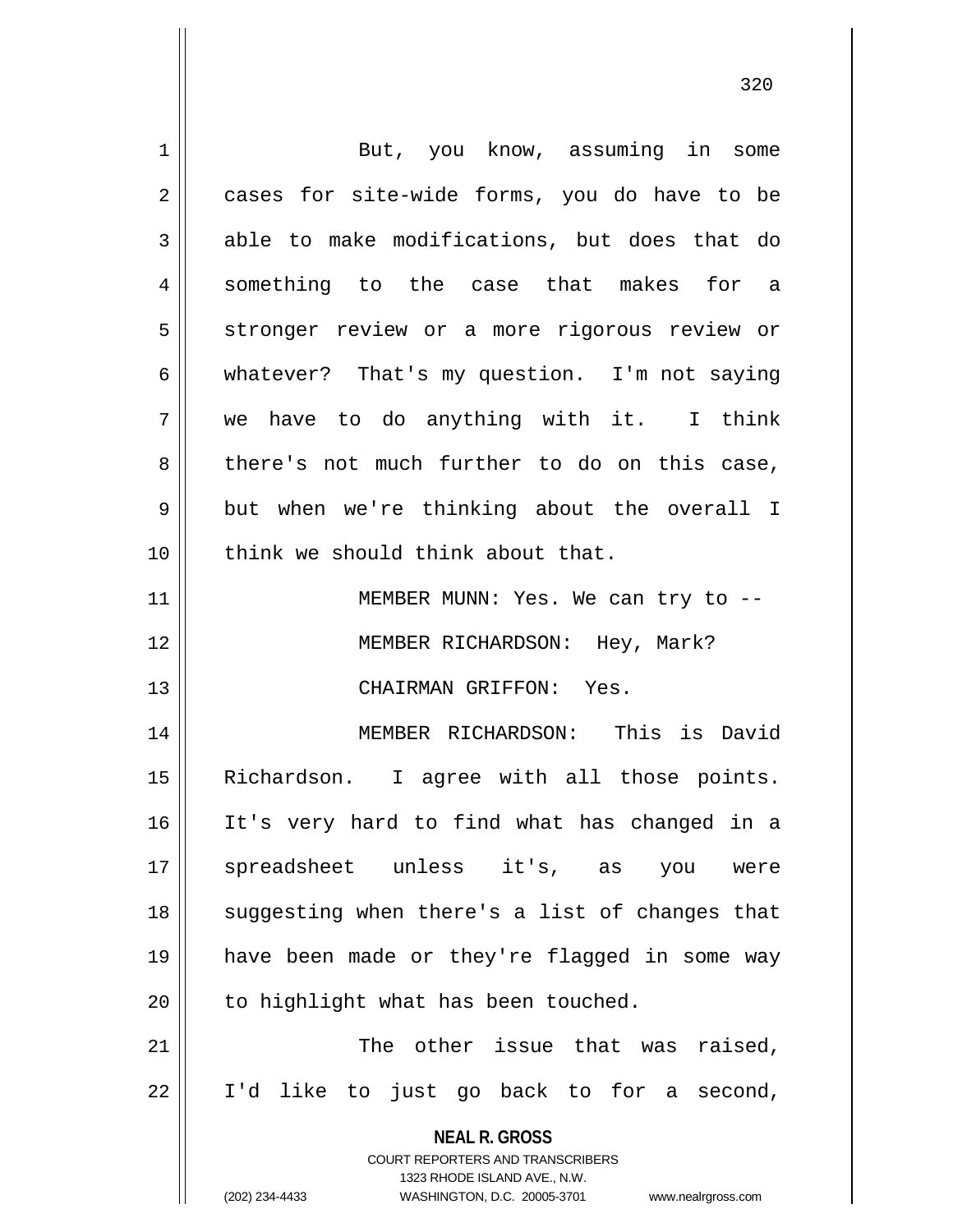1 | which had to do with the pedigree of a 2 || workbook. When we've got a workbook for a 3 case how do we know that there haven't been 4 errors that are propagated that move on to  $5$  || another case that has used that workbook?

 And we've raised this question a couple times but I want to go back. Because 8 my recollection of this workbook was that when we looked at that pop-up, the reason we had a question about the pop-up wasn't that it said in general there's a factor that's applied. My recollection was that the pop-up stayed at 13 || that, the value of 1.6 was used. That it was written in what appeared to be a text form of a description of an equation which was a function or within a cell of the spreadsheet. And that led to the discussion about, was this, had this workbook been -- not just somebody mistyped a number but somebody had 20 || really kind of gone out there and made that 21 || change and led us to think, well, was there a 22 || problem with the workbook in general, not a

## **NEAL R. GROSS**

COURT REPORTERS AND TRANSCRIBERS 1323 RHODE ISLAND AVE., N.W. (202) 234-4433 WASHINGTON, D.C. 20005-3701 www.nealrgross.com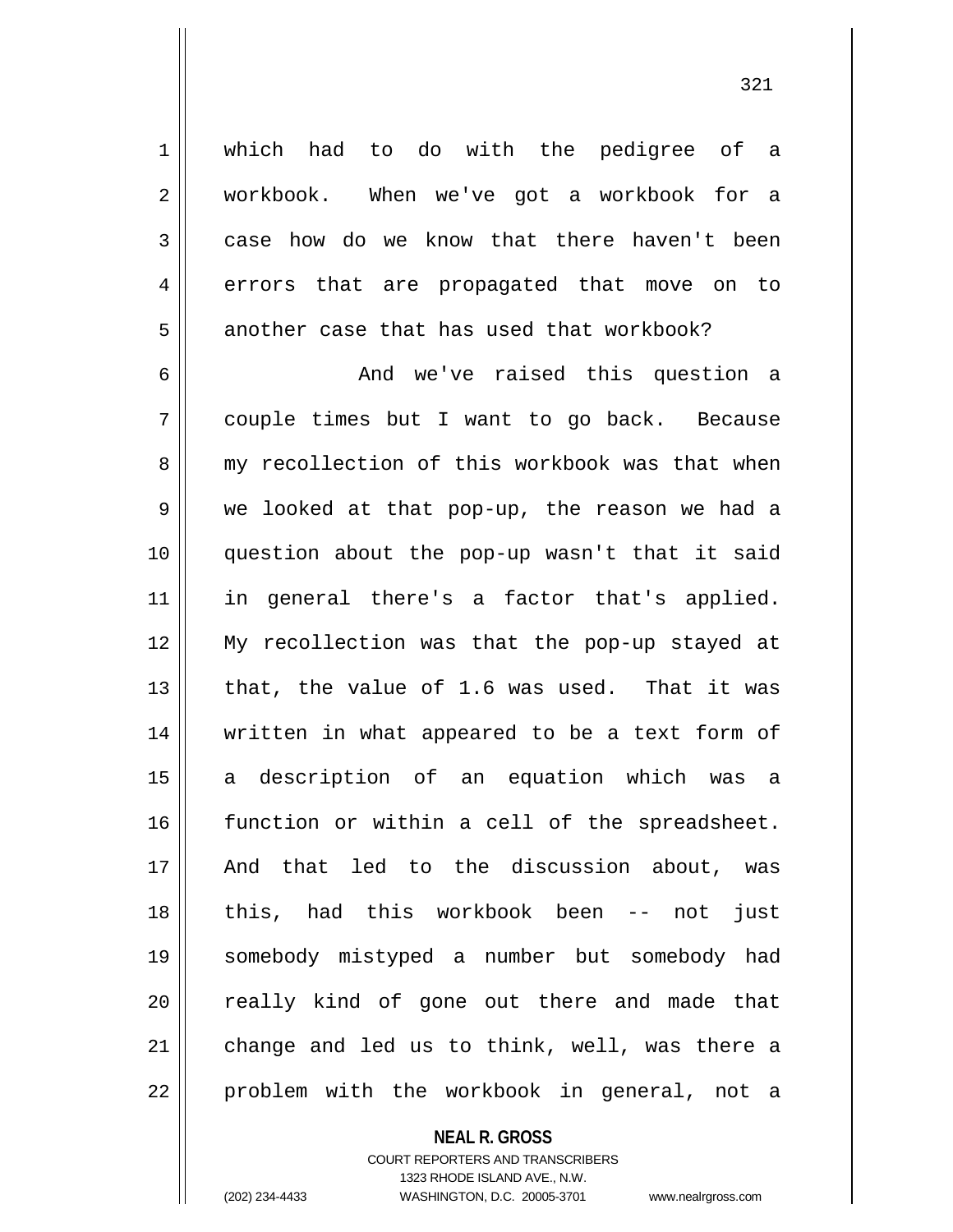1 || problem of typing in a cell? And now the 2 | description that we heard was that wasn't what 3 was in that pop-up window. And so I'm  $4 \parallel$  struggling with that because that's really how 5 | I remember that pop-up window looking.

6 MR. SIEBERT: This is Scott 7 Siebert. And you remember the conversation 8 || correctly, that was what was discussed. 9 || However, it was not correct. The pop-up never 10 has the 1.6 factor in it. I mean I agree we 11 discussed that as I was opening up the tool 12 || and that was some conjecture that was going on 13 || as I opened up the tool. And once I opened up  $14$  | the tool and looked at it during the meeting, 15 || and we may be able to go back to the 16 || transcript and look at this, the pop-up does 17 not have the 1.6 value in it. Only the 18 formula itself has the value in it. The pop-19 up has a generic form of the formula which has 20 || the division of the bias, but only as a 21 || specific term that says bias. It did not have  $22 \parallel$  a factor in it.

## **NEAL R. GROSS**

COURT REPORTERS AND TRANSCRIBERS 1323 RHODE ISLAND AVE., N.W. (202) 234-4433 WASHINGTON, D.C. 20005-3701 www.nealrgross.com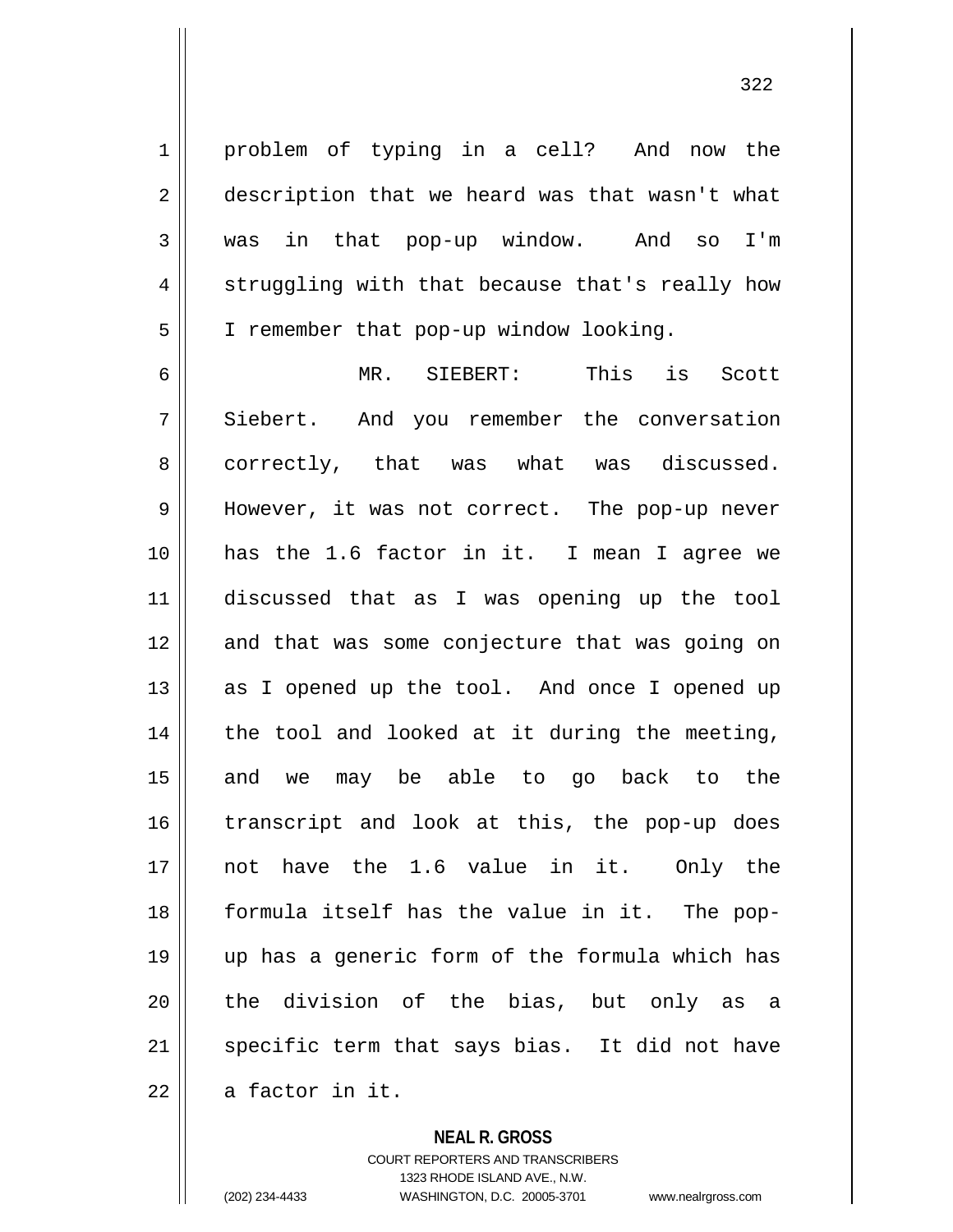| $\mathbf 1$ | MEMBER RICHARDSON: Okay.                       |
|-------------|------------------------------------------------|
| 2           | MEMBER MUNN: WE can work hard to               |
| 3           | try to diminish the effect of human error, but |
| 4           | unless we can eliminate humans from our        |
| 5           | calculations, and I don't see quite how we can |
| 6           | do that, then we cannot completely eliminate   |
| 7           | this kind of outright human error. It will     |
| 8           | occur from time to time.                       |
| 9           | MEMBER RICHARDSON: I agree with                |
| 10          | that, Wanda. But, you know, there are issues   |
| 11          | and we've had those issues before, and I'm     |
| 12          | convinced that things are changing and I would |
| 13          | like to see the documentation of those changes |
| 14          | which describes things like the process by     |
| 15          | which a dose reconstructor starts with a       |
| 16          | fresh, and we believe, accurate workbook each  |
| 17          | time. And so this was a question where when    |
| 18          | there's uncertainty about what that process is |
| 19          | because we don't have documentation of<br>it.  |
| 20          | It's a reasonable question to ask.<br>Had      |
| 21          | somebody introduced an error and then does it  |
| 22          | propagate forward?                             |

**NEAL R. GROSS** COURT REPORTERS AND TRANSCRIBERS

1323 RHODE ISLAND AVE., N.W. (202) 234-4433 WASHINGTON, D.C. 20005-3701 www.nealrgross.com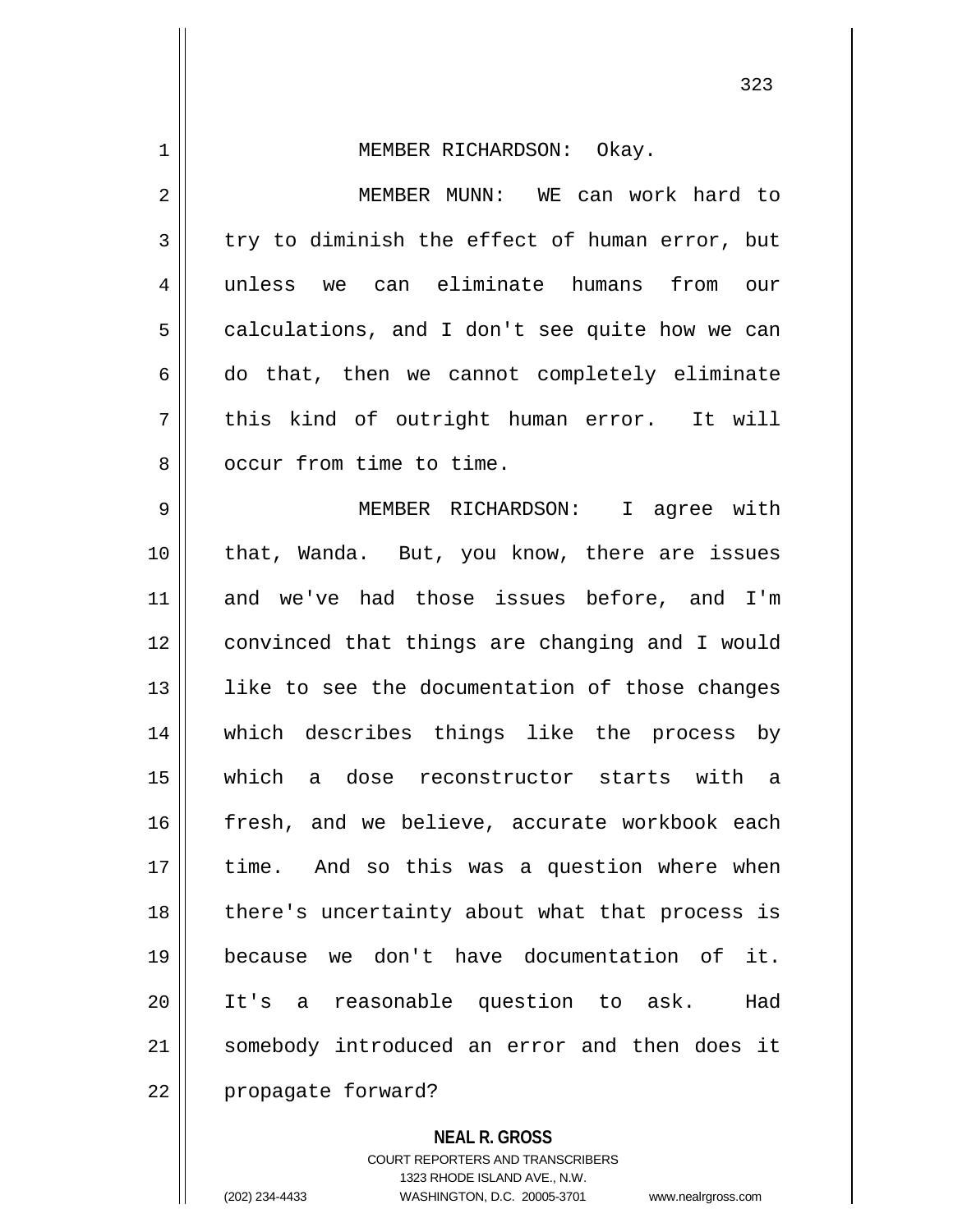**NEAL R. GROSS** COURT REPORTERS AND TRANSCRIBERS 1323 RHODE ISLAND AVE., N.W. (202) 234-4433 WASHINGTON, D.C. 20005-3701 www.nealrgross.com 324 1 || MEMBER MUNN: Yes. 2 MEMBER RICHARDSON: And so there  $3 \parallel$  are, I feel like there are places for either 4 || clarity or improvement in all those sorts of  $5 \parallel$  steps to avoid data entry error. And catching  $6 \parallel$  it, understanding the nature of it and then 7 || avoiding it in the future. 8 || MEMBER MUNN: That's appropriate. 9 CHAIRMAN GRIFFON: Okay, so for 10 || this specific item, though, I think we have 11 || our response and I don't think there's any 12 **further** action on this. 13 MEMBER MUNN: No, we verified it 14 isn't propagated. 15 CHAIRMAN GRIFFON: Okay, go ahead  $16$  || and  $-$ 17 MEMBER MUNN: The next item is the 18 very next one on Page 18, the June response 19 from NIOSH. 20 CHAIRMAN GRIFFON: Scott, do you 21 want to pick up on that? 22 || MR. SIEBERT: I'm sorry, I couldn't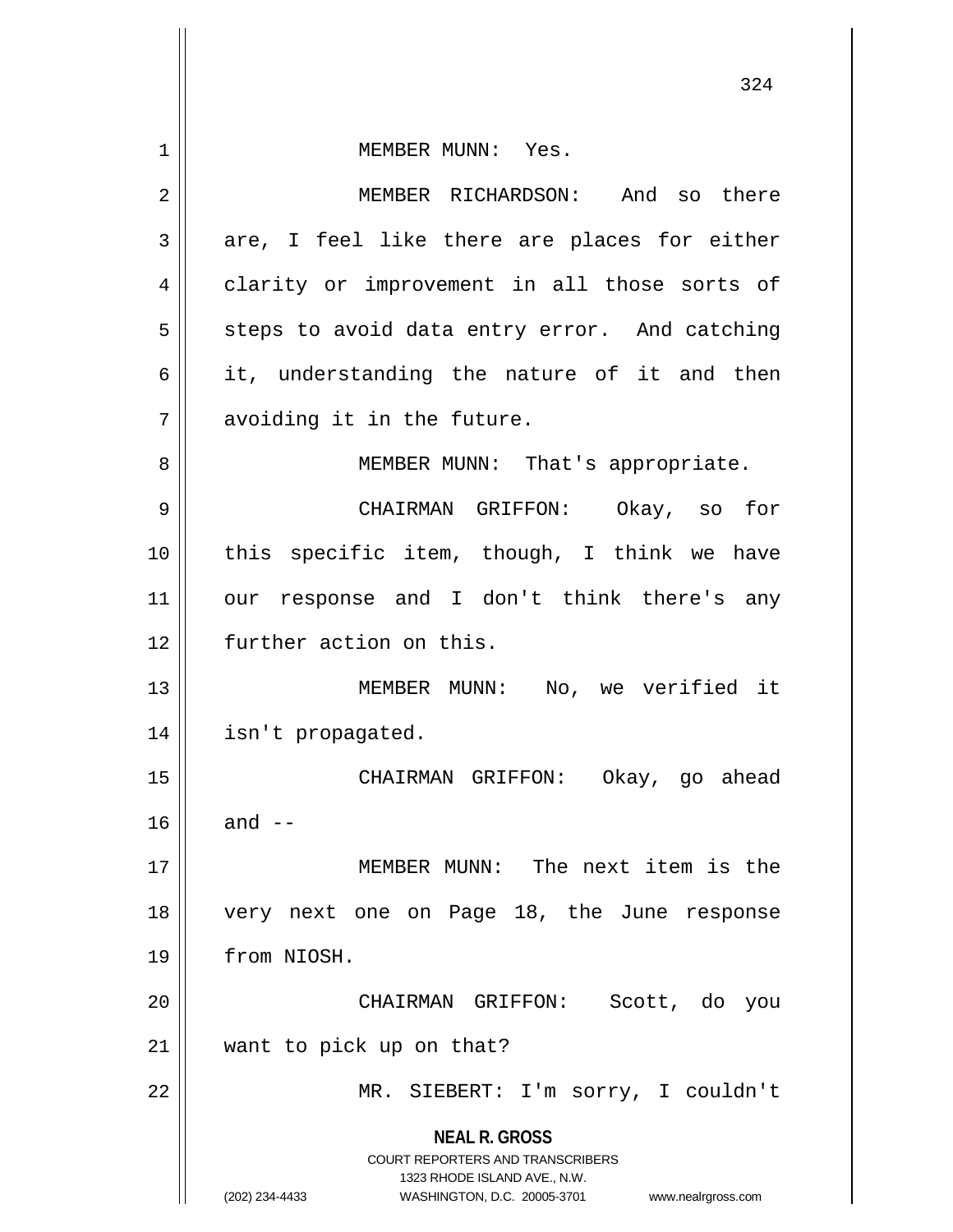1 | hear that.

 MEMBER MUNN: Oh, I said the next | item is a continuation. MR. SIEBERT: 165.4. MEMBER MUNN: Correct. MR. SIEBERT: This finding once again, background, same general type issue,  $8 \parallel$  the fact that the complex-wide best estimate tool needed to be used for this INEL plane. 10 || In this case the tool is not designed to apply a neutron dosimeter correction factor to missed dose for neutrons. Most sites do not have that applicable and the complex-wide tool does not have that capability built into it because it was built for handling a most cases. Based on that INEL, however, is a 18 || special case that does apply that correction factor to neutron missed dose. The correct method of dealing with that is for the dose 21 || reconstructor to run the tool and then apply  $\parallel$  that additional correction factor. In this

> **NEAL R. GROSS** COURT REPORTERS AND TRANSCRIBERS

> > 1323 RHODE ISLAND AVE., N.W.

(202) 234-4433 WASHINGTON, D.C. 20005-3701 www.nealrgross.com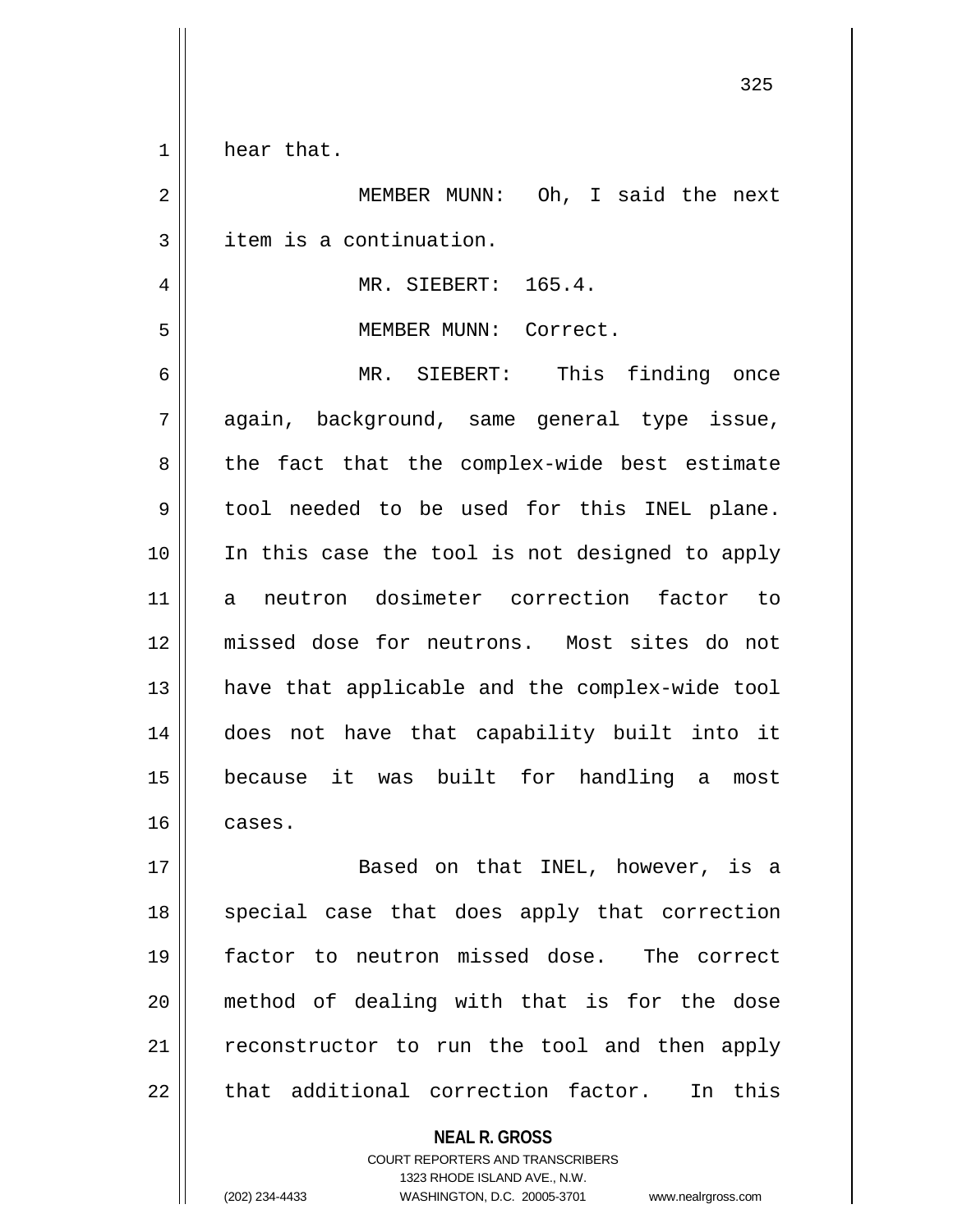$1 \parallel$  case, that did not occur.

| $\overline{2}$ | Once again this is all stuff we               |
|----------------|-----------------------------------------------|
| 3              | discussed at the last meeting and agreed that |
| 4              | it should have been and was not.<br>The       |
| 5              | continuation that came out of this was that   |
| 6              | Stu asked us to look into other claims around |
| 7              | that time frame, INEL claims that used the    |
| 8              | same tool to once again determine if, even    |
| 9              | though the tool was acting as designed, did   |
| 10             | the dose reconstructor use the work-around as |
| 11             | they should have.                             |
| 12             | Based on that direction, I have               |
| 13             | gone through all of the INEL claims that used |
| 14             | this best estimate tool, a complex-wide best  |
| 15             | estimate tool, and removed the ones that were |
| 16             | done correctly and left with a list of nine   |
| 17             | claims that appears this was not done by the  |
| 18             | dose reconstructor. And we did not; I will    |
| 19             | admit we did not have specific documentation  |
| 20             | in place to clarify to the dose reconstructor |
| 21             | that that would need to occur. The use as a   |
| 22             | correction factor is in the TBD, but the      |

**NEAL R. GROSS**

COURT REPORTERS AND TRANSCRIBERS 1323 RHODE ISLAND AVE., N.W. (202) 234-4433 WASHINGTON, D.C. 20005-3701 www.nealrgross.com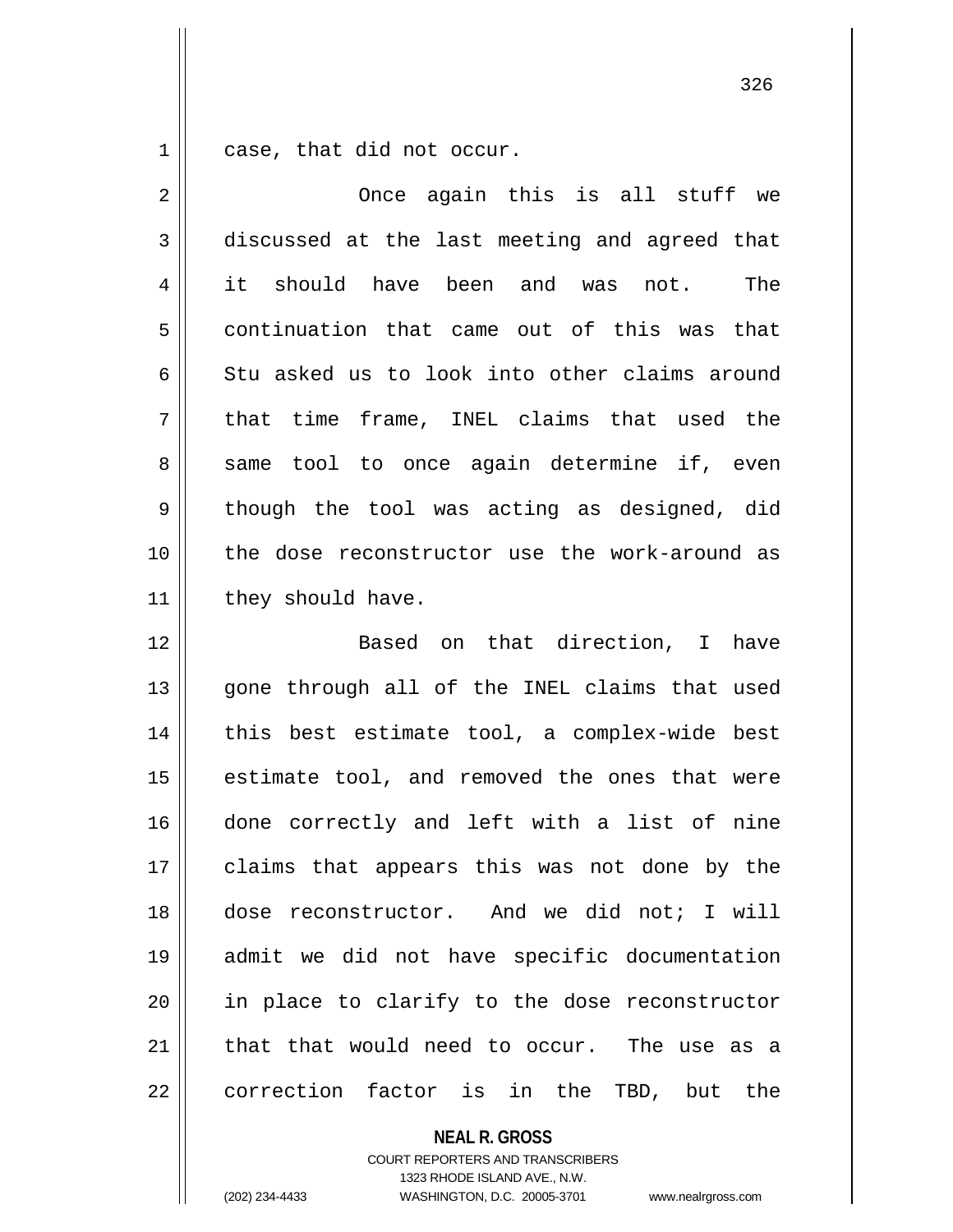**NEAL R. GROSS** COURT REPORTERS AND TRANSCRIBERS 1323 RHODE ISLAND AVE., N.W. (202) 234-4433 WASHINGTON, D.C. 20005-3701 www.nealrgross.com 1 || application in this specific tool was not 2 | documented as such. That has been updated. 3 The INEL guidance calls out this 4 || information and we are presently going through  $5 \parallel$  the claims where this did not get applied and 6 determining the impact on the PoC and we'll be  $7 \parallel$  turning over that information to DCAS,  $8$  | hopefully in the next couple weeks. 9 CHAIRMAN GRIFFON: So you found 10 nine claims that you're now going to reassess,  $11$  right? 12 || MR. SIEBERT: We will review them 13 || to determine if the application of that has 14 any impact on the, well, obviously it will 15 have impact on the PoC, but if the PoC has a 16 change in compensation is really what we're 17 || looking for. But we will define for DCAS what 18 the changes in PoC are if the dose 19 reconstructor has applied the dose correction 20 factor appropriately in each one of those  $21$   $\parallel$  claims. 22 CHAIRMAN GRIFFON: And just one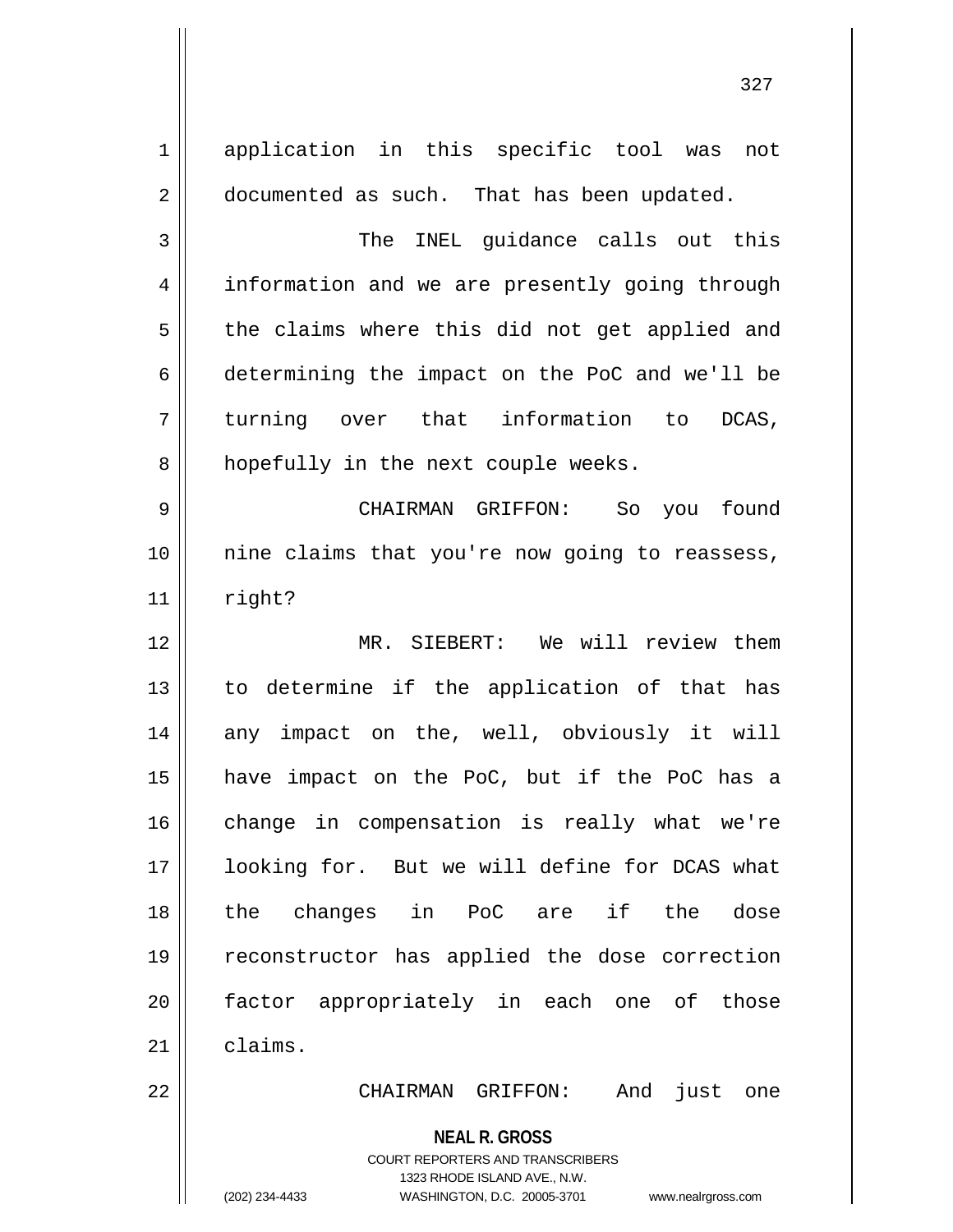**NEAL R. GROSS** COURT REPORTERS AND TRANSCRIBERS 1323 RHODE ISLAND AVE., N.W. 1 || question. You might have said this already,  $2 \parallel$  Scott, but nine out of how many approximately?  $3 \parallel$  It was a lot, right? 4 MR. SIEBERT: Just a second, let me  $5 \parallel$  look at the spreadsheet. Started off with a 6 || list of approximately 30 claims that did use  $7 \parallel$  that tool at the INEL site, and nine were 8 found that did not have that applied, 9 || including the present case. 10 CHAIRMAN GRIFFON: And again, the 11 other action with the tool. We might have 12 went over this before. So that going forward 13  $\parallel$  this can't happen, there were changes made? 14 MR. SIEBERT: Due to the fact that 15 as I said, we are updating the INEL tool to 16 have a specific tool for that. That's using 17 the Vose Monte Carlo calculation set, that 18 will not happen because it's specifically 19 geared for INEL and will apply them 20 | appropriately. 21 CHAIRMAN GRIFFON: And that's  $22$  || available currently or still being finalized?

(202) 234-4433 WASHINGTON, D.C. 20005-3701 www.nealrgross.com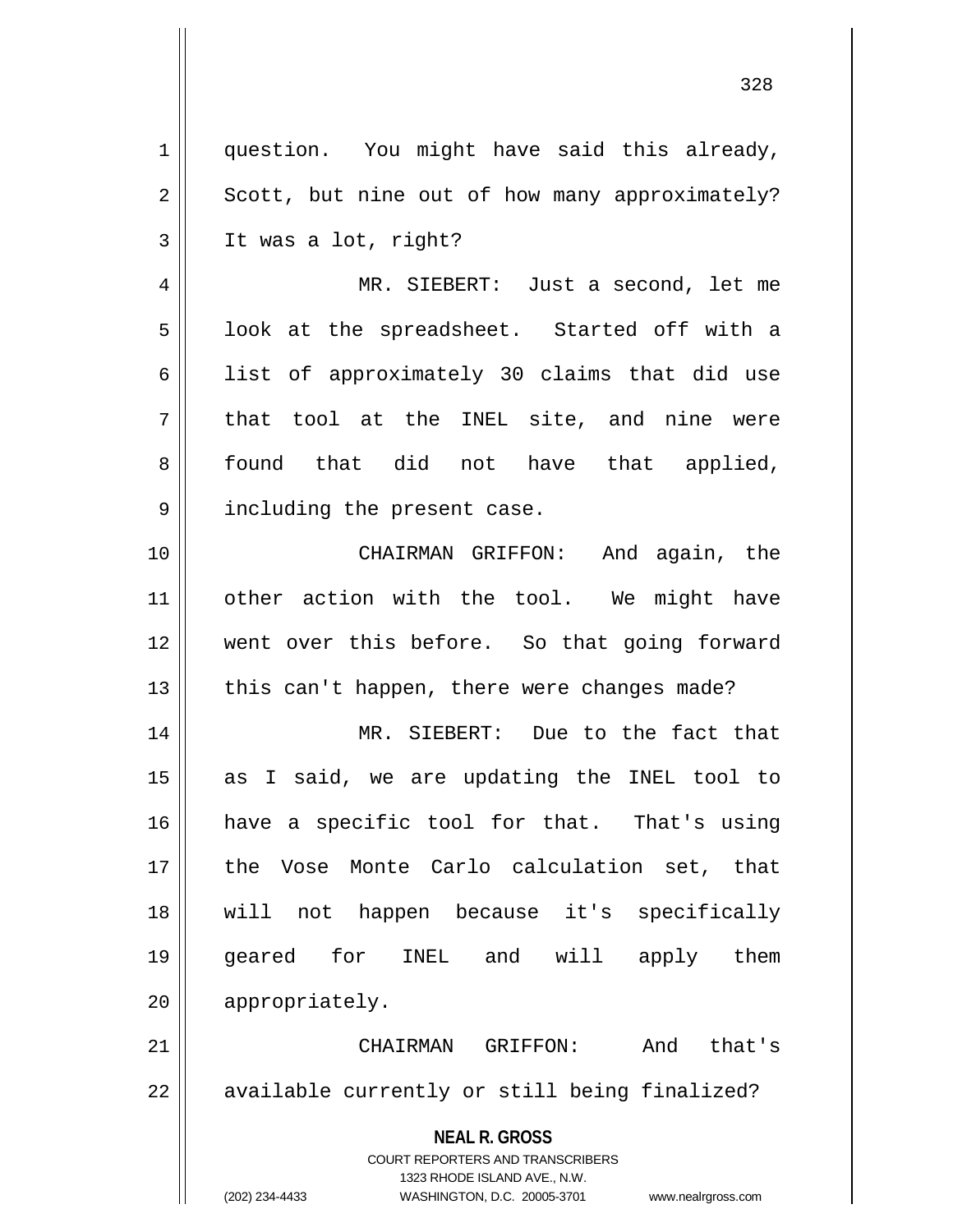**NEAL R. GROSS** COURT REPORTERS AND TRANSCRIBERS 1323 RHODE ISLAND AVE., N.W. (202) 234-4433 WASHINGTON, D.C. 20005-3701 www.nealrgross.com 1 || MR. SIEBERT: It is in testing at  $2 \parallel$  the moment. At present, if we have to do 3 another one, until that happens we still have 4 the complex-wide best estimate tool and the 5 documentation is in the INEL DR guidance 6 document to handle the situation. 7 || CHAIRMAN GRIFFON: Okay. 8 MEMBER RICHARDSON: David 9 Richardson. Could you please tell me what 10 || INEL stands for? Sorry. 11 MEMBER MUNN: Idaho National 12 | Engineering Laboratories. 13 MEMBER RICHARDSON: Oh, I heard 14 National. Okay, great. Thank you. 15 MR. SIEBERT: I don't know. These 16 || seem to be dynamic in their meanings. 17 Sometimes it's Environmental --18 MEMBER RICHARDSON: Okay, thank  $19 \parallel$  you. 20 || (Simultaneous speaking.) 21 MEMBER MUNN: Environment starts  $22$  With an E.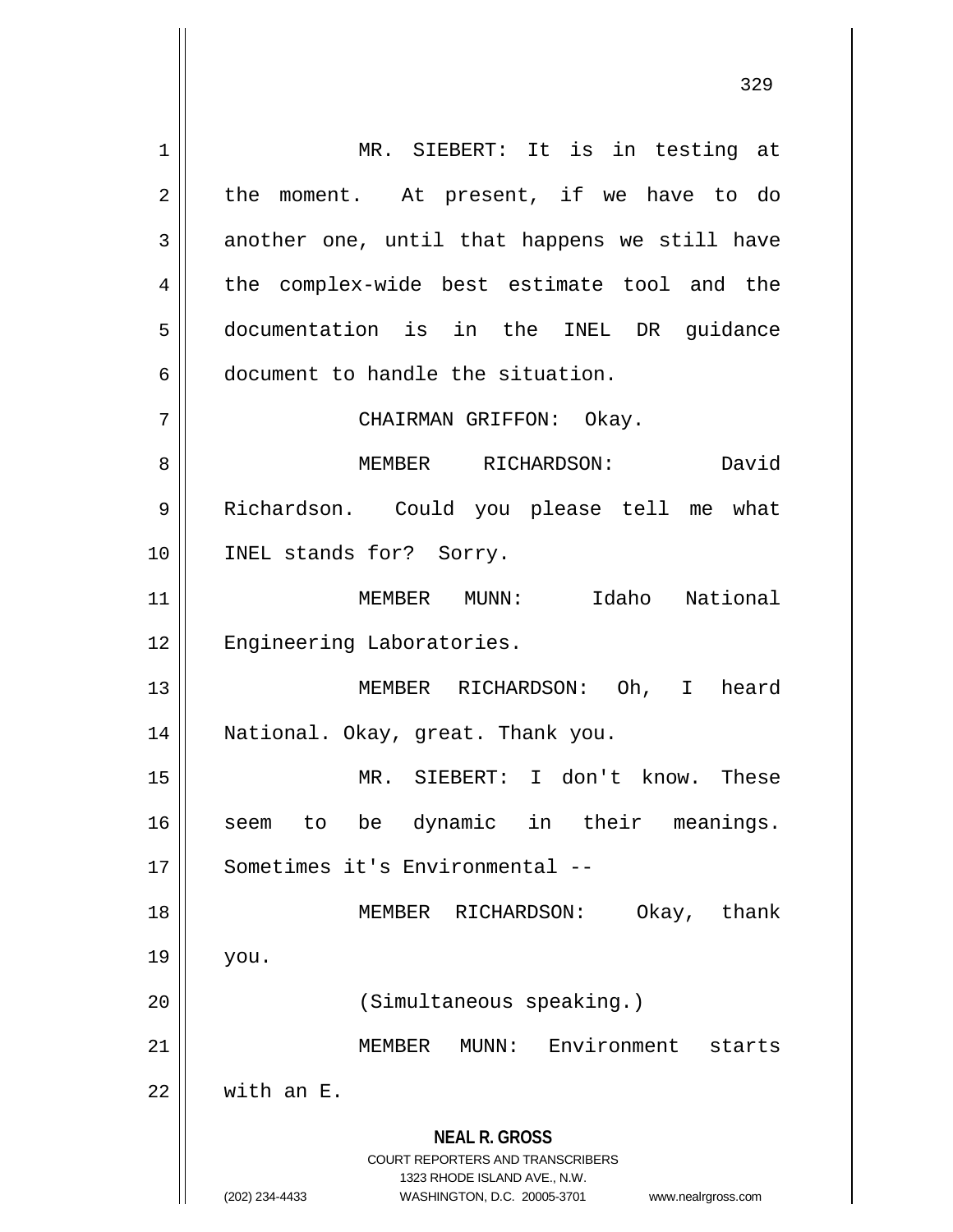| $\mathbf 1$  | MEMBER CLAWSON: -- Engineering                 |
|--------------|------------------------------------------------|
| $\mathbf{2}$ | Laboratory. Now it's just Idaho National Lab.  |
| 3            | CHAIRMAN GRIFFON: Okay, so I don't             |
| 4            | think there's any further action on this then. |
| 5            | Is there?                                      |
| 6            | MR. SIEBERT: Yes, on this one,                 |
| 7            | this specific claim, we had already looked at  |
| 8            | the impact and determined it had<br>no         |
| 9            | variability along with the bias factor stuff,  |
| 10           | and everything else that we determined on this |
| 11           | claim. So that I believe that we'll be able    |
| 12           | to close this, if you so desire.               |
| 13           | CHAIRMAN GRIFFON: The only                     |
| 14           | question I have is: you know, we often look,   |
| 15           | and when we do this stuff in aggregate we look |
| 16           | at the potential claims that were, the PoC was |
| 17           | reversed, and by extension these nine may be   |
| 18           | included. We might want to report back to see  |
| 19           | -- I'm not sure though. I mean, I think the    |
| 20           | right thing is being done here. So others      |
| 21           | have feelings on that? Or you're fading on     |
| 22           | me.                                            |
|              |                                                |

COURT REPORTERS AND TRANSCRIBERS 1323 RHODE ISLAND AVE., N.W.

**NEAL R. GROSS**

 $\mathsf{II}$ 

(202) 234-4433 WASHINGTON, D.C. 20005-3701 www.nealrgross.com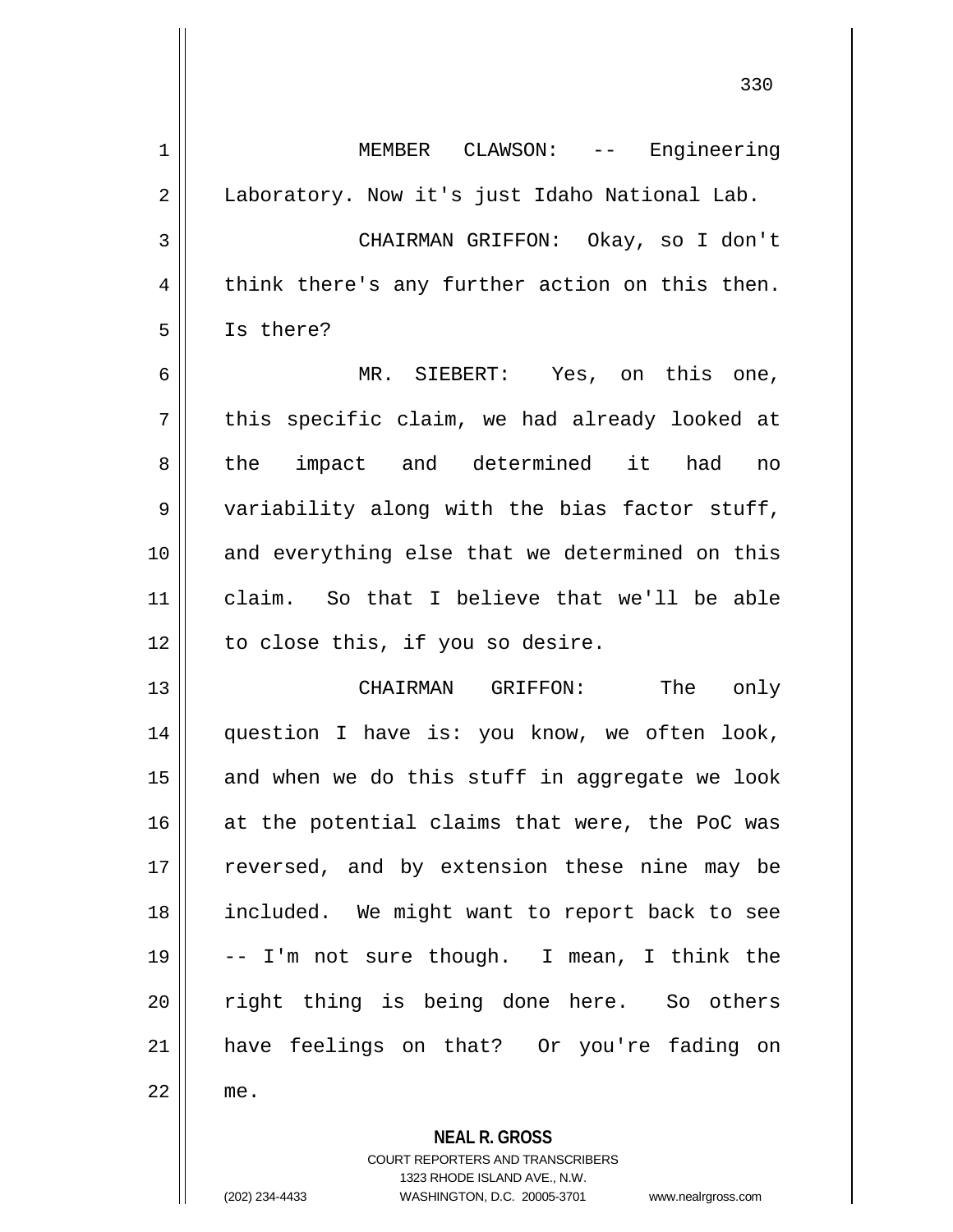**NEAL R. GROSS** COURT REPORTERS AND TRANSCRIBERS 1323 RHODE ISLAND AVE., N.W. (202) 234-4433 WASHINGTON, D.C. 20005-3701 www.nealrgross.com 331 1 || MR. KATZ: They're going to look  $2 \parallel$  into this so if you want to know the outcome  $3 \parallel$  of this, I think --4 CHAIRMAN GRIFFON: Yes. I might just  $5 \parallel$  hold it on here, just to say that NIOSH will  $6 \parallel$  get back on what they find in their assessment 7 l of this. 8 MR. KATZ: The impact of the other  $9 \parallel 1960 -$ 10 CHAIRMAN GRIFFON: And I added also 11 that a site-specific tool is in the final 12 || stages of development, to avoid the problems 13 || in the future. Okay, that's good. So 14 | otherwise we're closed on that. 15 Alright, go ahead onto the next  $16$  | one. 17 MEMBER MUNN: The next one is 18 165.5, Page 19. NIOSH response. Is the tool 19 used? The action occurred in the two preceding 20 findings. 21 MR. FARVER: It's just a carryover 22 discussion from the previous findings,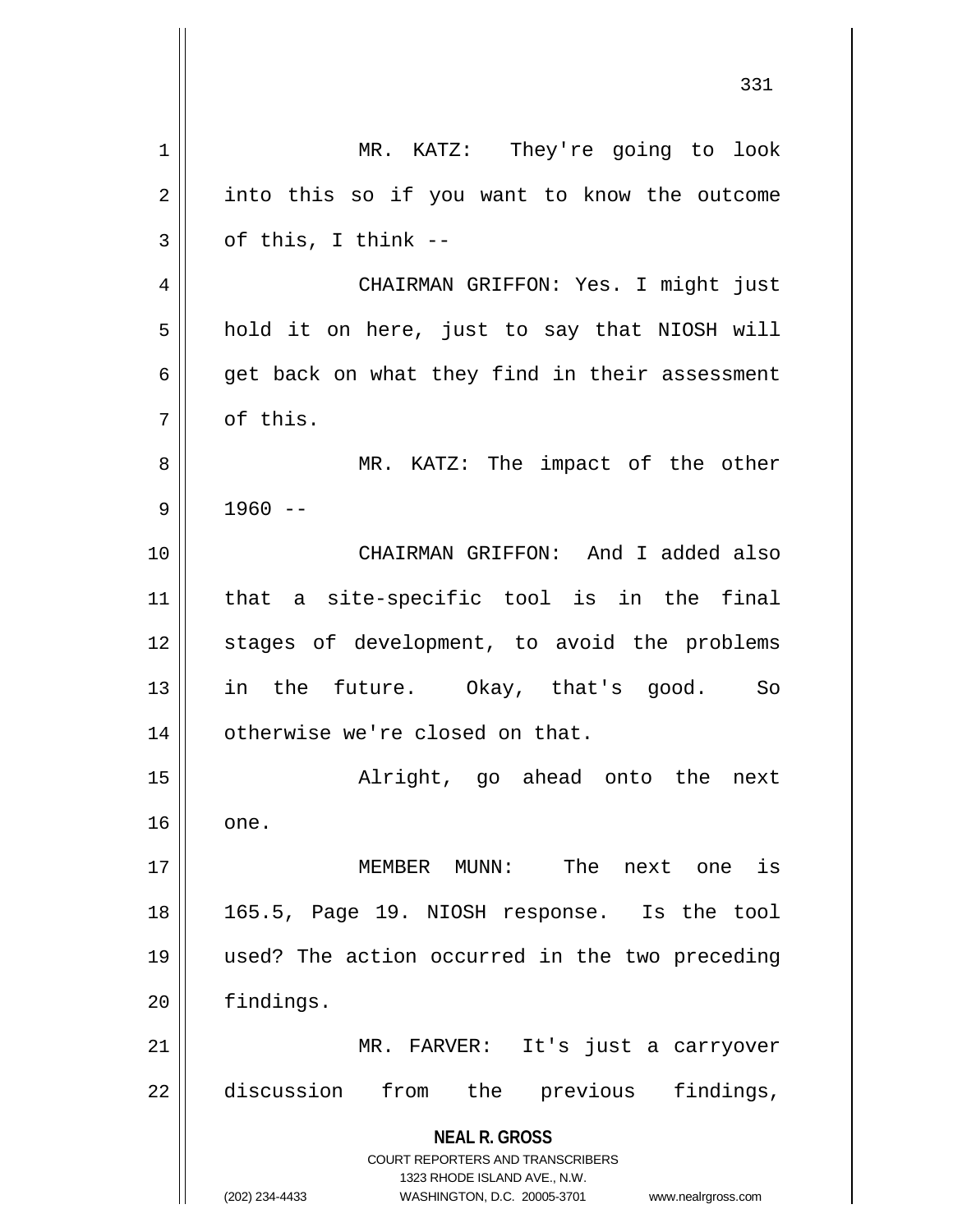**NEAL R. GROSS** COURT REPORTERS AND TRANSCRIBERS 1323 RHODE ISLAND AVE., N.W. (202) 234-4433 WASHINGTON, D.C. 20005-3701 www.nealrgross.com 332 1 basically. 2 CHAIRMAN GRIFFON: So it's the same  $3 \parallel$  as the last, right? 4 || MEMBER MUNN: Yes. 5 CHAIRMAN GRIFFON: Alright, we'll  $6 \parallel$  go on to the next one, my update. 7 MR. FARVER: Going to 166.6 is no  $8$  | change from the March meeting. 9 CHAIRMAN GRIFFON: Okay, we'll just  $10 \parallel$  hold that as  $-$ 11 || MR. FARVER: I'm sorry, I'm in the 12 || wrong matrix. I'm in the matrix. 13 CHAIRMAN GRIFFON: I think the next 14 one I have that NIOSH gave a response on was  $15 \parallel 173.2$ . Is that correct, Scott, 173.2 will be  $16$  | the next one? 17 || MR. SIEBERT: Yes, did you already 18 handle 165.5? I heard there was a discussion  $19 \parallel$  going on, but I --20 || CHAIRMAN GRIFFON: I just carried  $21$  | through the same action as the previous one. 22 MR. SIEBERT: Okay, yes. Then yes,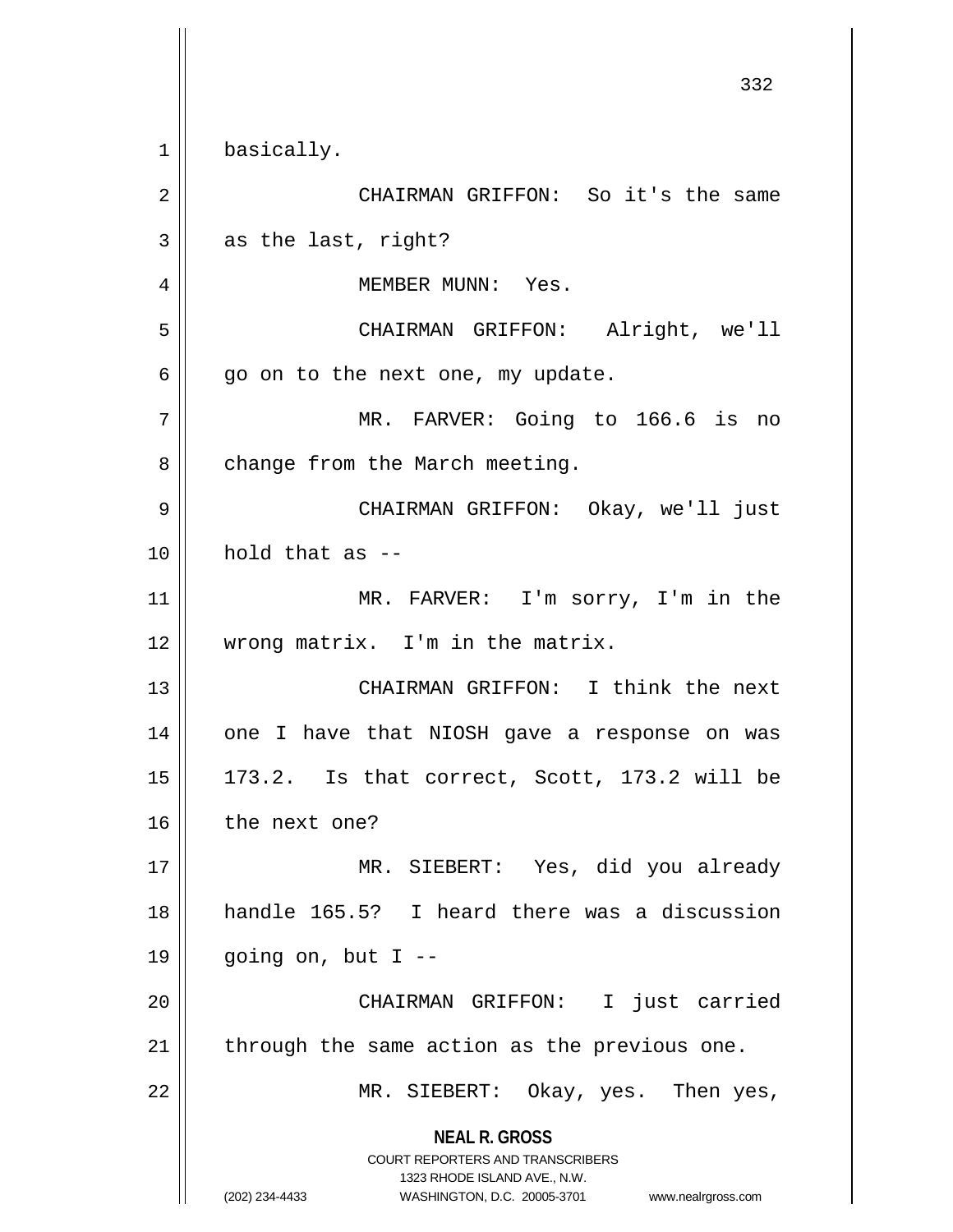**NEAL R. GROSS** COURT REPORTERS AND TRANSCRIBERS 1323 RHODE ISLAND AVE., N.W. (202) 234-4433 WASHINGTON, D.C. 20005-3701 www.nealrgross.com 333  $1 \mid 173.2.$ 2 CHAIRMAN GRIFFON: Okay, so 173.2. 3 MEMBER MUNN: I don't see anything 4 | new for June. 5 MR. SIEBERT: That's still our 6 answer from March. 7 CHAIRMAN GRIFFON: Oh, is it? 8 | Okay, I'm sorry. 9 MEMBER MUNN: Yes, I don't see 10 || anything new. 11 MR. FARVER: But I believe that's 12 where we stopped. 13 CHAIRMAN GRIFFON: We haven't 14 discussed this one at all. That's where we 15 | stopped, I think, right? 16 MR. SIEBERT: Right. 17 MR. FARVER: So that's where we 18 || stopped from the last meeting. We didn't make 19 it too far the last time. We're hoping to do 20 better. 21 CHAIRMAN GRIFFON: We've got a half  $22 \parallel$  hour.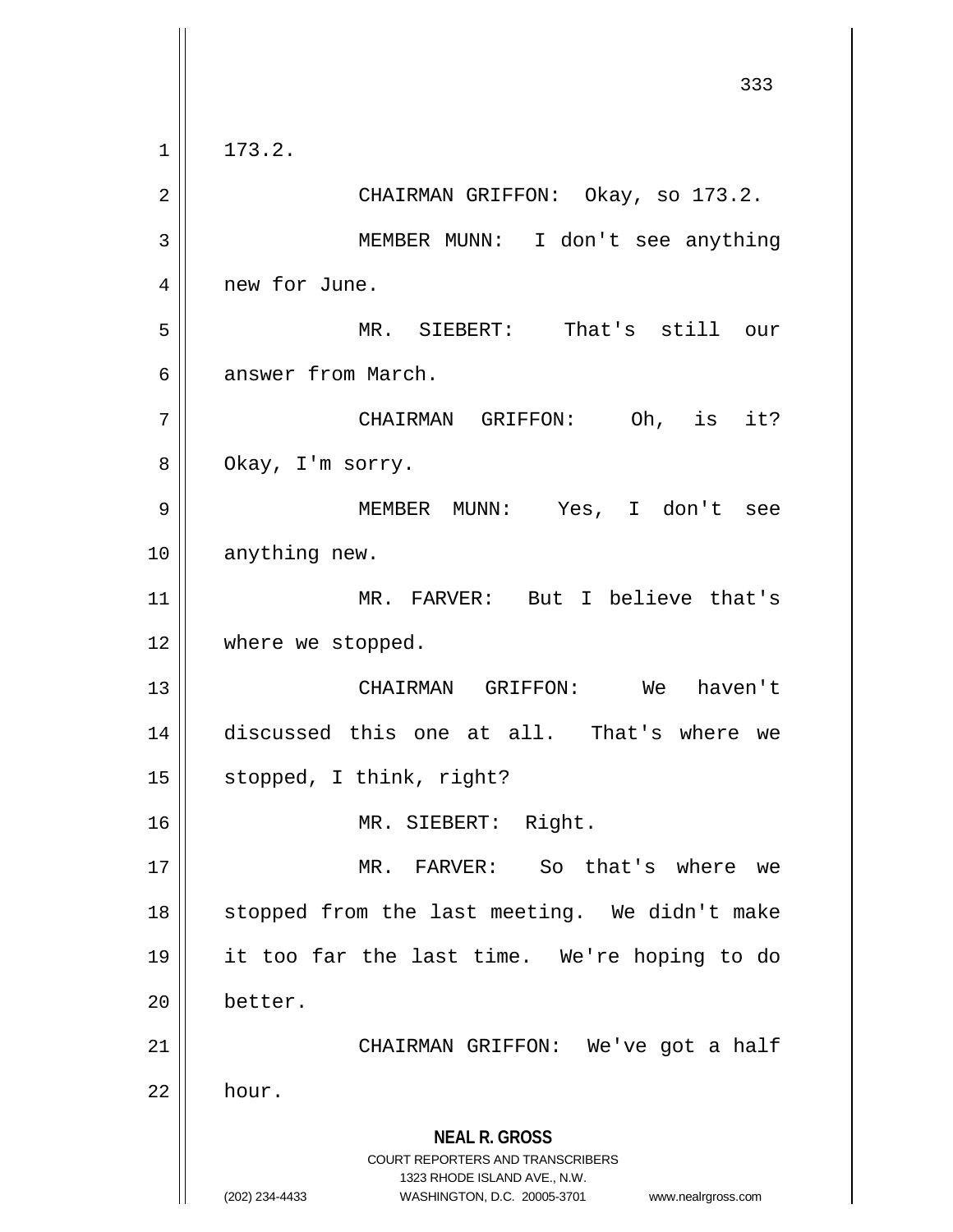**NEAL R. GROSS** COURT REPORTERS AND TRANSCRIBERS 1323 RHODE ISLAND AVE., N.W. (202) 234-4433 WASHINGTON, D.C. 20005-3701 www.nealrgross.com 334 1 || MEMBER MUNN: That means we'll get  $2 \parallel$  through this one. 3 CHAIRMAN GRIFFON: Who wants a pot 4 | of coffee? 5 MR. FARVER: Okay. I'll start with  $6 \parallel$  the bottom line of this one. In the final 7 IREP table, the 250 keV photon doses were 8 || multiplied by a 0.95, in the IREP table.  $9 \parallel$  Okay, there's really no basis for the 0.95. 10 It was probably like an energy fraction, was 11 that it? Energy range. But the point is, it 12 was multiplied again in the IREP table. 13 CHAIRMAN GRIFFON: It was double-14 || multiplied. 15 MR. FARVER: Yes. 16 CHAIRMAN GRIFFON: And there's no 17 || justification even for the first one, is what 18 you're saying? 19 MR. FARVER: No, the first one -- 20 | it is double-multiplied, and it didn't need to 21 | be multiplied the second time, I believe. 22 MR. SIEBERT: That is correct. The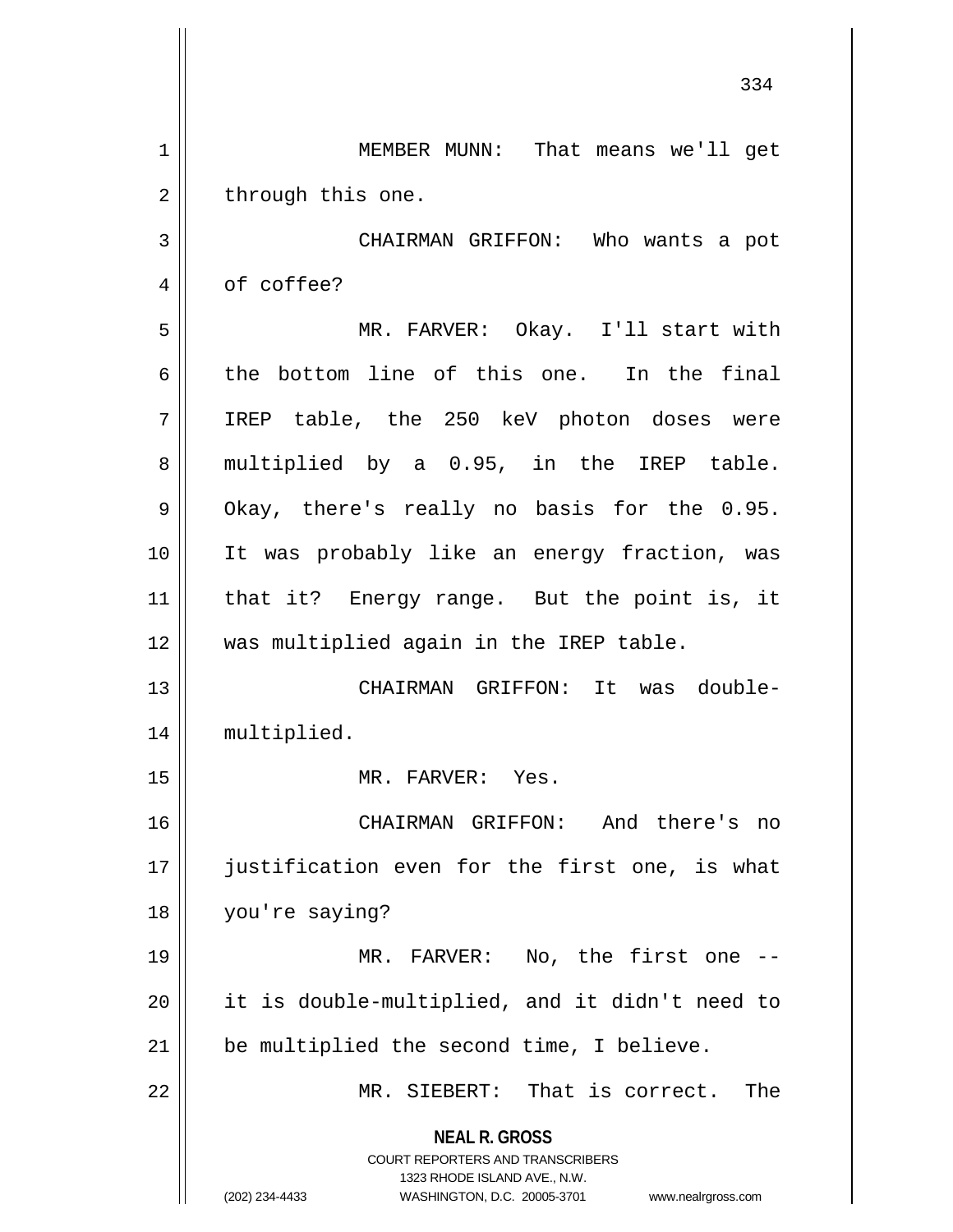1 | tool applied the 0.95 factor appropriately; 2 || however, the dose reconstructor applied it  $3 \parallel$  again while pasting the information into the 4 IREP sheet, and should not have. And so it's  $5 \parallel$  not a tool issue. It's a mistake by the dose 6 | reconstructor.

7 CHAIRMAN GRIFFON: And is there an 8 || automated way now that you don't have to cut  $9 \parallel$  and paste, or would this be prevented going 10 forward?

 MR. SIEBERT: Let me take a quick 12 || look to see how old this case is. Yes, this 13 || one's done in 2005, so yes, the tools are specific but they've transferred the information in an IREP format already directly, so the dose reconstructor doesn't need to do that cutting and pasting and application.

 MEMBER RICHARDSON: This is Dave Richardson. I got a question again about this | though, because this wasn't a cut and paste.  $\parallel$  The person manipulated the data going in.

**NEAL R. GROSS**

COURT REPORTERS AND TRANSCRIBERS 1323 RHODE ISLAND AVE., N.W. (202) 234-4433 WASHINGTON, D.C. 20005-3701 www.nealrgross.com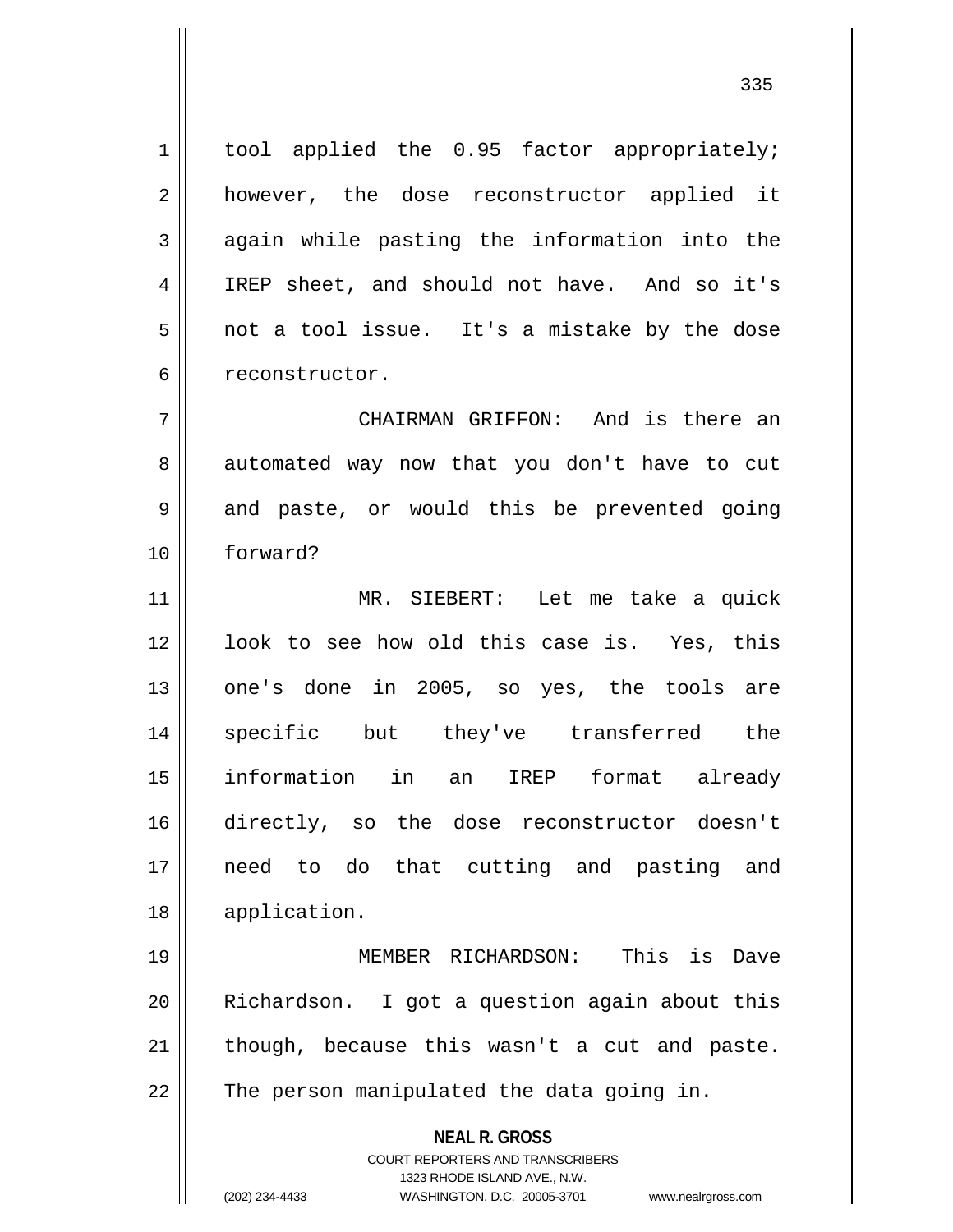| $\mathbf 1$ | MEMBER MUNN: I think so.                                                                                                                                               |
|-------------|------------------------------------------------------------------------------------------------------------------------------------------------------------------------|
| 2           | CHAIRMAN GRIFFON: Yes, they cut                                                                                                                                        |
| 3           | and pasted and then modified or something like                                                                                                                         |
| 4           | that, yes.                                                                                                                                                             |
| 5           | MEMBER RICHARDSON: I<br>mean, they                                                                                                                                     |
| 6           | did a not-trivial calculation on the dose. To                                                                                                                          |
| 7           | me it's a startling thing to have done, to                                                                                                                             |
| 8           | have done a hand calculation on entering a                                                                                                                             |
| 9           | dose value. So what would the logic be? Are                                                                                                                            |
| 10          | there other examples where they're expected to                                                                                                                         |
| 11          | do calculations rather than relying on the                                                                                                                             |
| 12          | tool to do the calculation for them before                                                                                                                             |
| 13          | entering the data, or did the person not                                                                                                                               |
| 14          | understand the tool?                                                                                                                                                   |
| 15          | I think it must<br>MEMBER MUNN:<br>be                                                                                                                                  |
| 16          | the latter.                                                                                                                                                            |
| 17          | MR. SIEBERT: I presume it would be                                                                                                                                     |
| 18          | the second, but we're talking about a claim                                                                                                                            |
| 19          | from 2005. I can't tell you their thought                                                                                                                              |
| 20          | process at the moment.                                                                                                                                                 |
| 21          | Well, what<br>MEMBER RICHARDSON:                                                                                                                                       |
| 22          | about the first question, though? Are there                                                                                                                            |
|             | <b>NEAL R. GROSS</b><br><b>COURT REPORTERS AND TRANSCRIBERS</b><br>1323 RHODE ISLAND AVE., N.W.<br>(202) 234-4433<br>WASHINGTON, D.C. 20005-3701<br>www.nealrgross.com |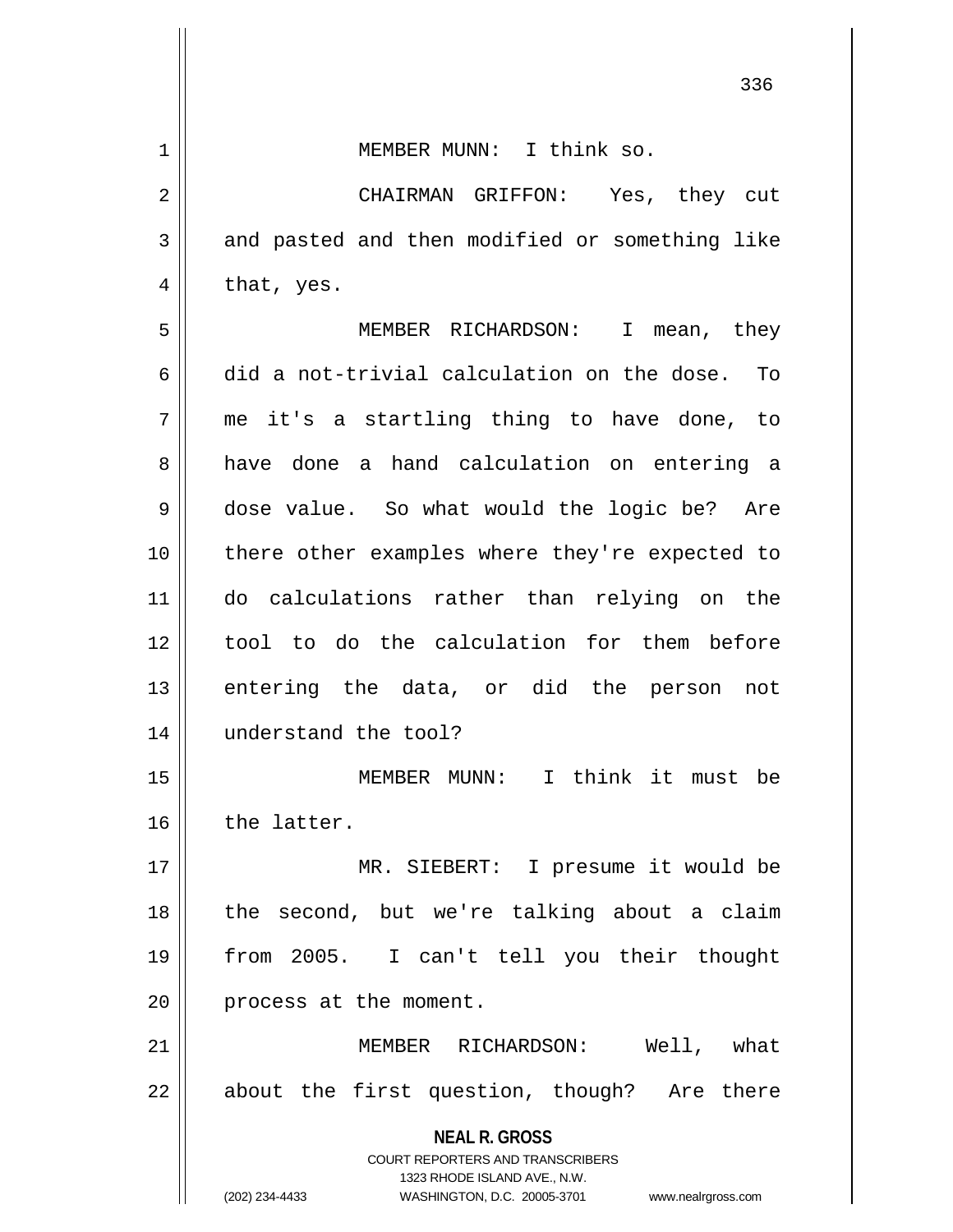**NEAL R. GROSS** COURT REPORTERS AND TRANSCRIBERS 1323 RHODE ISLAND AVE., N.W. (202) 234-4433 WASHINGTON, D.C. 20005-3701 www.nealrgross.com 1 | other examples where they need to manipulate  $2 \parallel$  the data before they put it into the tool? 3 CHAIRMAN GRIFFON: For the IREP  $4 \parallel$  sheet, you mean, going from the tool to IREP. 5 MEMBER RICHARDSON: Yes. 6 MR. SIEBERT: Generally not, but as  $7 \parallel$  you know, the INEL tool, if you used the best 8 guess of the tool for complex-wide, yes, we  $9 \parallel$  are aware of that and that is documented. I 10 can't think of other options, other places 11 where we need to do that off the top of my 12 head, but I'm not going to pretend that I know  $13$  || every single step and can say that for sure. 14 MEMBER MUNN: This particular case 15 || seems to have had a real problem with respect  $16$  to more than one aspect of the calculation. 17 MR. CALHOUN: Hello? Any other 18 input out there, Scott? Hate to put you on 19  $\parallel$  the spot like that, but --20 MR. SIEBERT: There's nothing more I  $21$  | can say. 22 MR. SMITH: This is Matt Smith with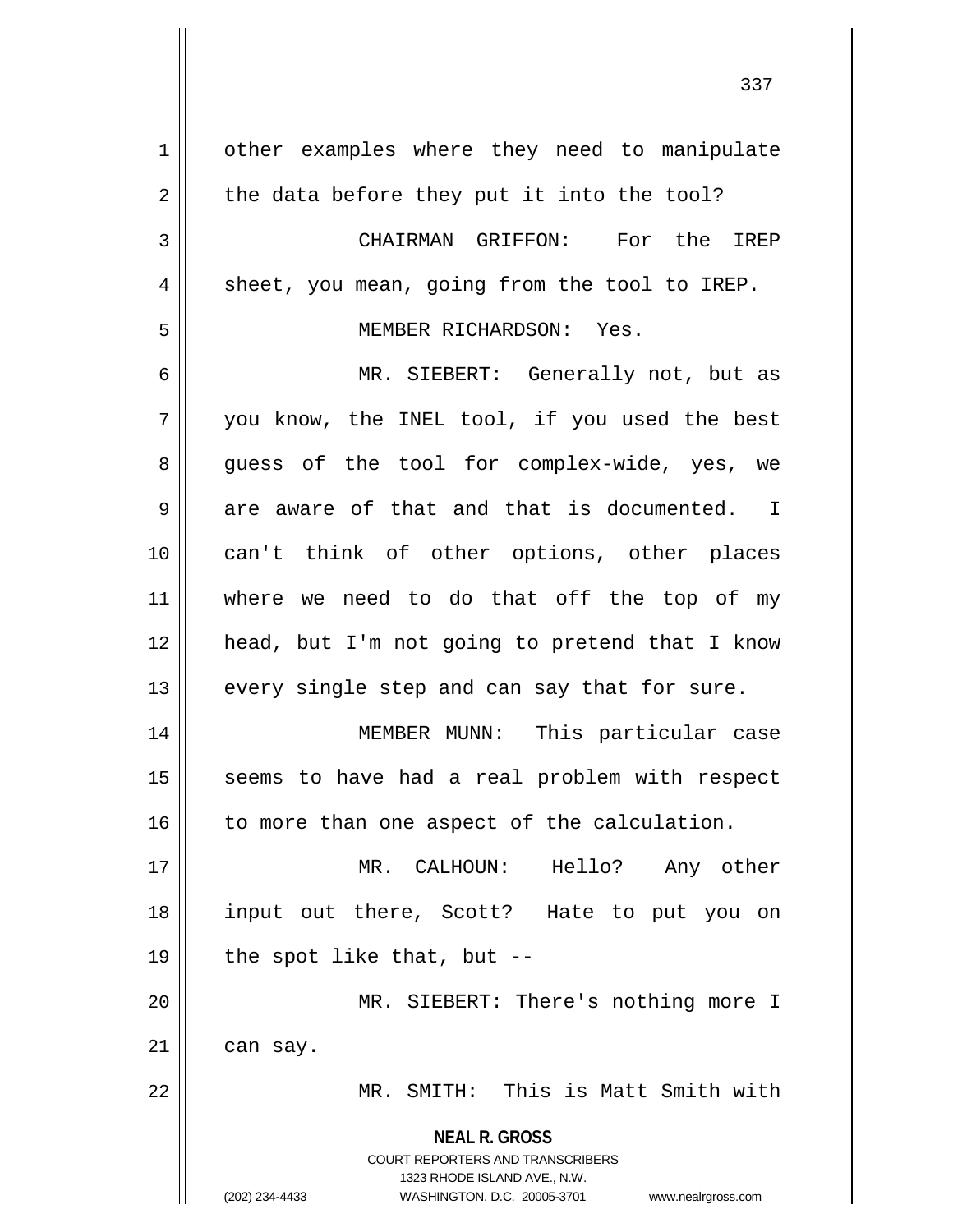1 | the ORAU team. You know, Scott gave the next 2 || best example, which was the previous claim we 3 were talking about. I know several folks have 4 || been able to go to the COC and kind of sit 5 through examples of how these claims are  $6$  || processed and illustrate  $-$ 

7 CHAIRMAN GRIFFON: What's the COC, 8 | Matt?

9 MR. SMITH: -- the measures that 10 help us get these claims done in a more timely 11 || manner, especially with the amount of 12 || calculation that has to go on. And as Wanda 13 || has pointed out, everyone is human, and to the 14 best of everyone's ability we double-check the 15 || results of those tools to make sure they make 16 || sense. And we always try to reinforce that 17 with the DR staff when we have our training 18 meetings.

19 || Again, we probably have to sit down 20 with the DR on this claim and go over it line  $21$  by line to get all the definite answers, but 22 || in general, the answer is no. We don't

**NEAL R. GROSS**

COURT REPORTERS AND TRANSCRIBERS 1323 RHODE ISLAND AVE., N.W. (202) 234-4433 WASHINGTON, D.C. 20005-3701 www.nealrgross.com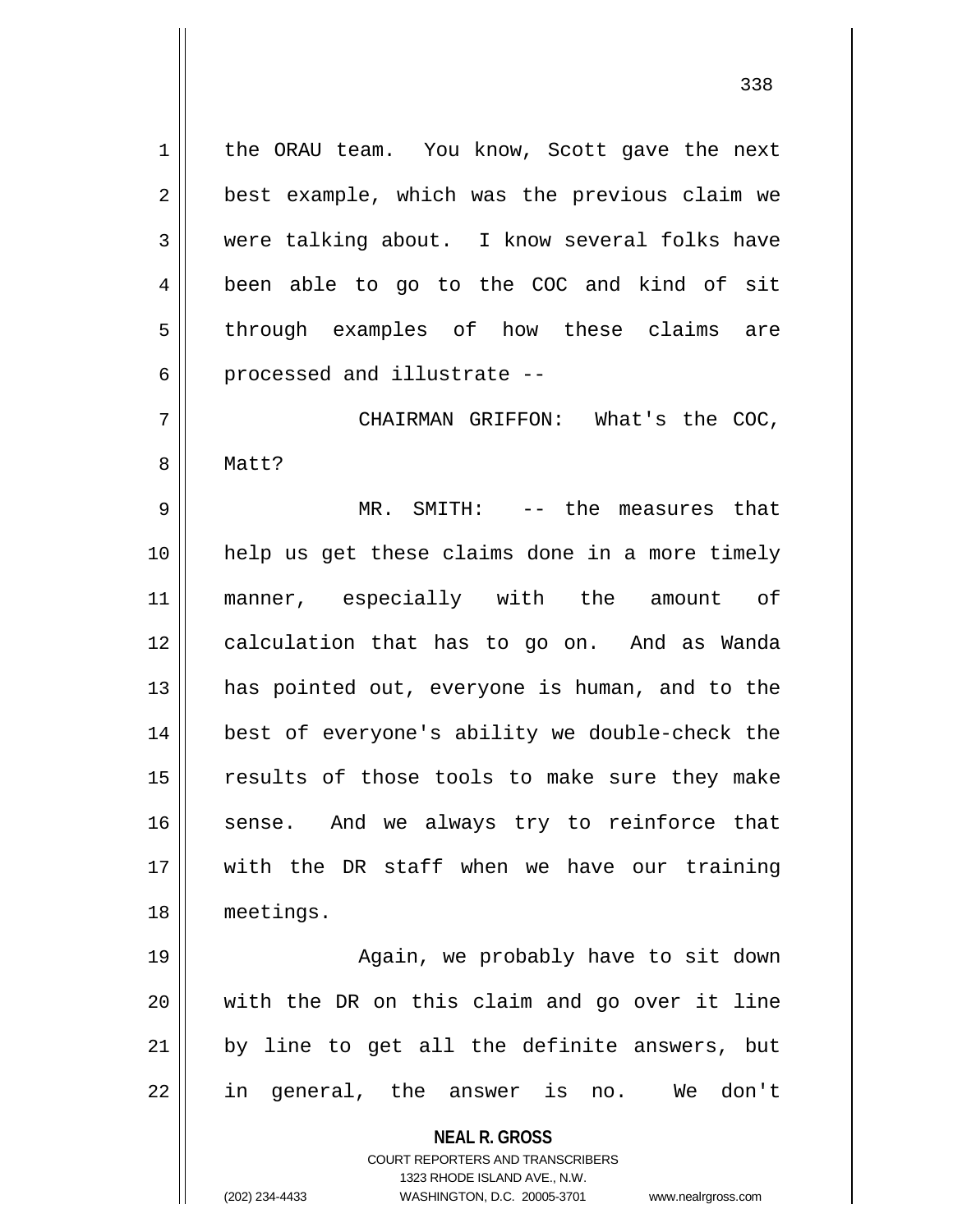**NEAL R. GROSS** COURT REPORTERS AND TRANSCRIBERS 1 | typically have to modify the results of the 2 || tool before it goes into the IREP sheet, but  $3 \parallel$  in cases where the DR is aware of something  $4 \parallel$  that needs to be adjusted, they are free to do  $5 \parallel$  that on their own. Obviously, we expect that  $6 \parallel$  that would be discussed in the report. This 7 looks like a case where something that was 8 || automatically being done was accidentally done  $9 \parallel$  again. 10 MR. FARVER: The IREP output of the 11 || tool that was used, SM 1.03, that IREP output 12 is correct. But the final IREP table, which 13 || is SE something, something, something, dot, 14 || XLS, is not correct for those greater than 200 15 in keV photons. Somewhere along the line the 16 doses were multiplied by 0.95 and put into 17 what was called the final IREP table. The 18 || tool was correct. 19 MR. SMITH: Right. And the only  $20$  || thing I can add off the top of my head, not 21 being deeply involved in reviewing this  $22$  || particular claim, is we could look in the DR

1323 RHODE ISLAND AVE., N.W.

(202) 234-4433 WASHINGTON, D.C. 20005-3701 www.nealrgross.com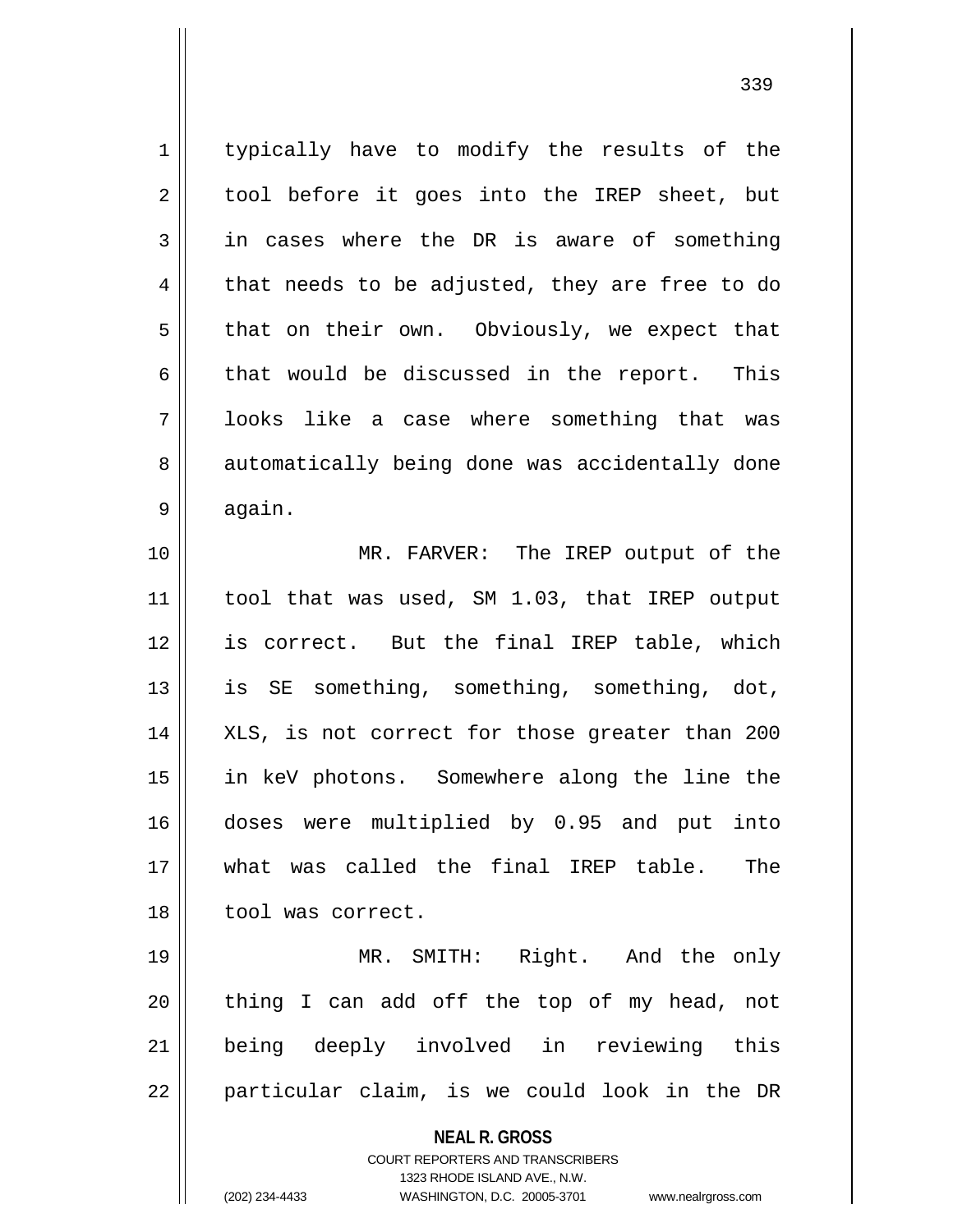**NEAL R. GROSS** COURT REPORTERS AND TRANSCRIBERS 1323 RHODE ISLAND AVE., N.W. (202) 234-4433 WASHINGTON, D.C. 20005-3701 www.nealrgross.com 1 || files, Scott, and just see if the DR left 2 | behind a calculation worksheet of their own. 3 || I believe I looked for that and did not see  $4 \parallel$  one, but I will check again. 5 MR. FARVER: How old is this case? 6 MR. CALHOUN: 2005. 7 || MR. SMITH: Again, my best 8 || impression is that the SM is a super-9 maximizing tool, kind of a general tool for 10 use, and the DR may not have been aware that 11 || the factor was applied and so, in error, 12 || applied it again. 13 MEMBER MUNN: Then in the next  $14$  | finding  $-$ 15 CHAIRMAN GRIFFON: Well, I'm just 16 || going to hold that as NIOSH is going to look 17 into that one whether the dose reconstructor 18 || left anything in the file related to this. 19 || But overall, otherwise it's in our QA list as  $20$  closed. 21 MEMBER MUNN: Well, the next  $22$  | finding is about the same claim, and it is yet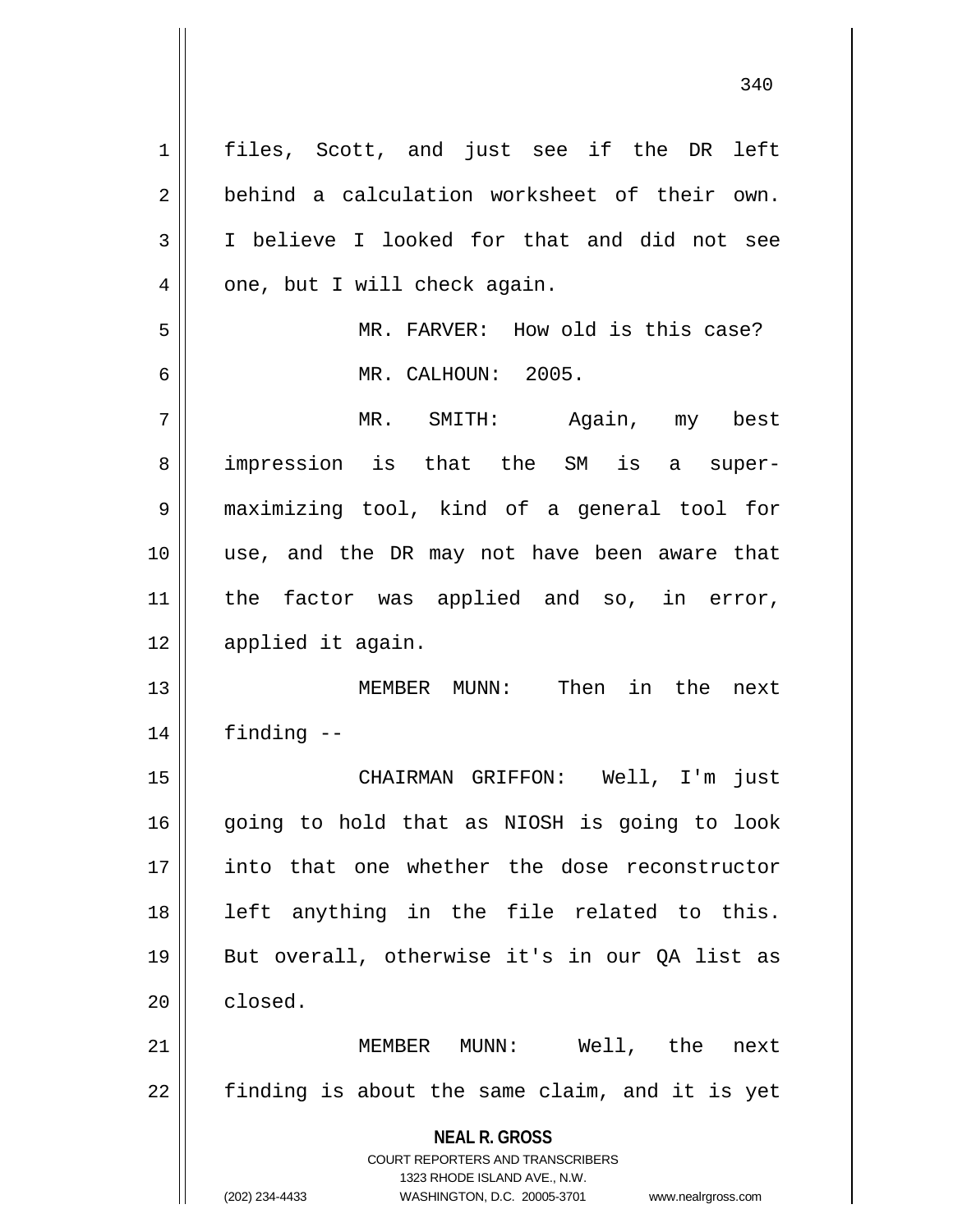**NEAL R. GROSS** COURT REPORTERS AND TRANSCRIBERS 1323 RHODE ISLAND AVE., N.W. 1 another error on that claim made by the dose  $2 \parallel$  reconstructor. That's why I said this claim 3 particularly seems to have more than one 4 || problem. It's not just the --5 || MR. FARVER: Oh, for Finding 173.3, 6 failed to properly account for all reported 7 neutron doses. While verifying the input 8 data, it was discovered that the dosimeter 9 neutron dose from 1993 was missing in the 10 || calculations. Even though the dosimetry data 11 for 1993 indicated the 20 millirem of neutron 12 dose, it was not contained in the workbook 13 data, the SM 1.03 workbook data. 14 CHAIRMAN GRIFFON: Scott, any 15 | response? 16 MR. SIEBERT: We've already agreed  $17$   $\parallel$  that it's not there and it should have been. 18 || CHAIRMAN GRIFFON: Right. 19 MR. SIEBERT: I can also answer 20 || that there was not a separate spreadsheet as 21 || we were discussing for the previous one. I  $22$  | just looked at the submittal.

(202) 234-4433 WASHINGTON, D.C. 20005-3701 www.nealrgross.com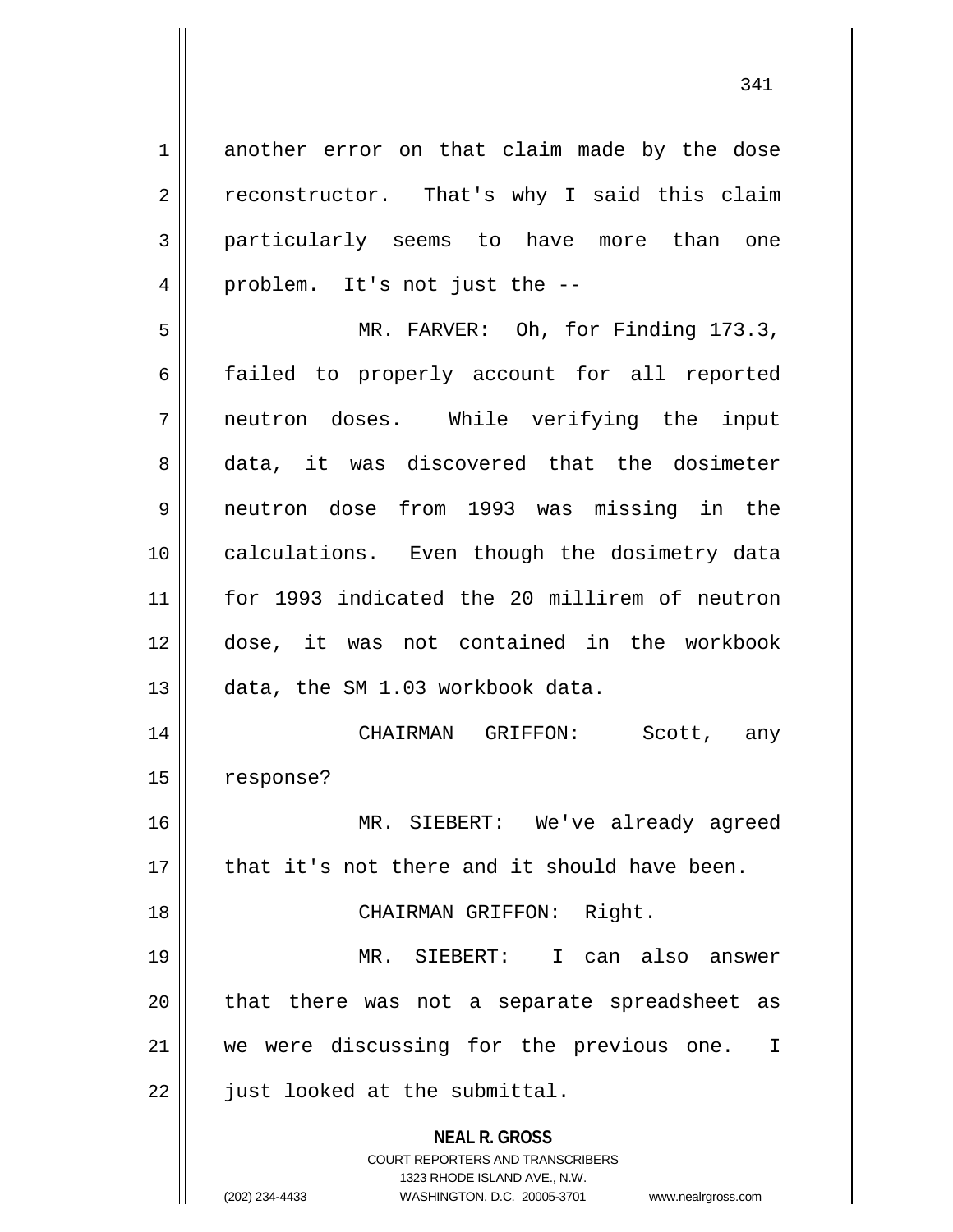**NEAL R. GROSS** COURT REPORTERS AND TRANSCRIBERS 1 CHAIRMAN GRIFFON: And the second  $2 \parallel$  part of this back on 4-18, oh, that you said  $3 \parallel$  the tool was reviewed. DR failed to include - $4 \parallel$  - okay, so you did review the tool and the  $5 \parallel$  tool worked okay. It was just a matter of the 6 20 millirem not being included. 7 MR. SIEBERT: Correct. And with  $8 \parallel$  the data entry issue it did not get into the 9 || tool. It was not entered. 10 MR. FARVER: So was it the person  $11$  entering the dosimetry data, like  $-$ - I guess 12 you remember you demonstrated to us over at 13 || ORAU how you entered the dosimetry data, and 14 || that data gets loaded into the workbook. So 15 || is it a dosimetry data entry error? 16 MR. SIEBERT: In 2005, I can't  $17$  answer that off the top of my head. But I can 18 tell you it's the dose reconstructor's 19 responsibility to go back and verify that 20 information. So it falls on the dose 21 | reconstructor. 22 CHAIRMAN GRIFFON: And your defense

1323 RHODE ISLAND AVE., N.W.

(202) 234-4433 WASHINGTON, D.C. 20005-3701 www.nealrgross.com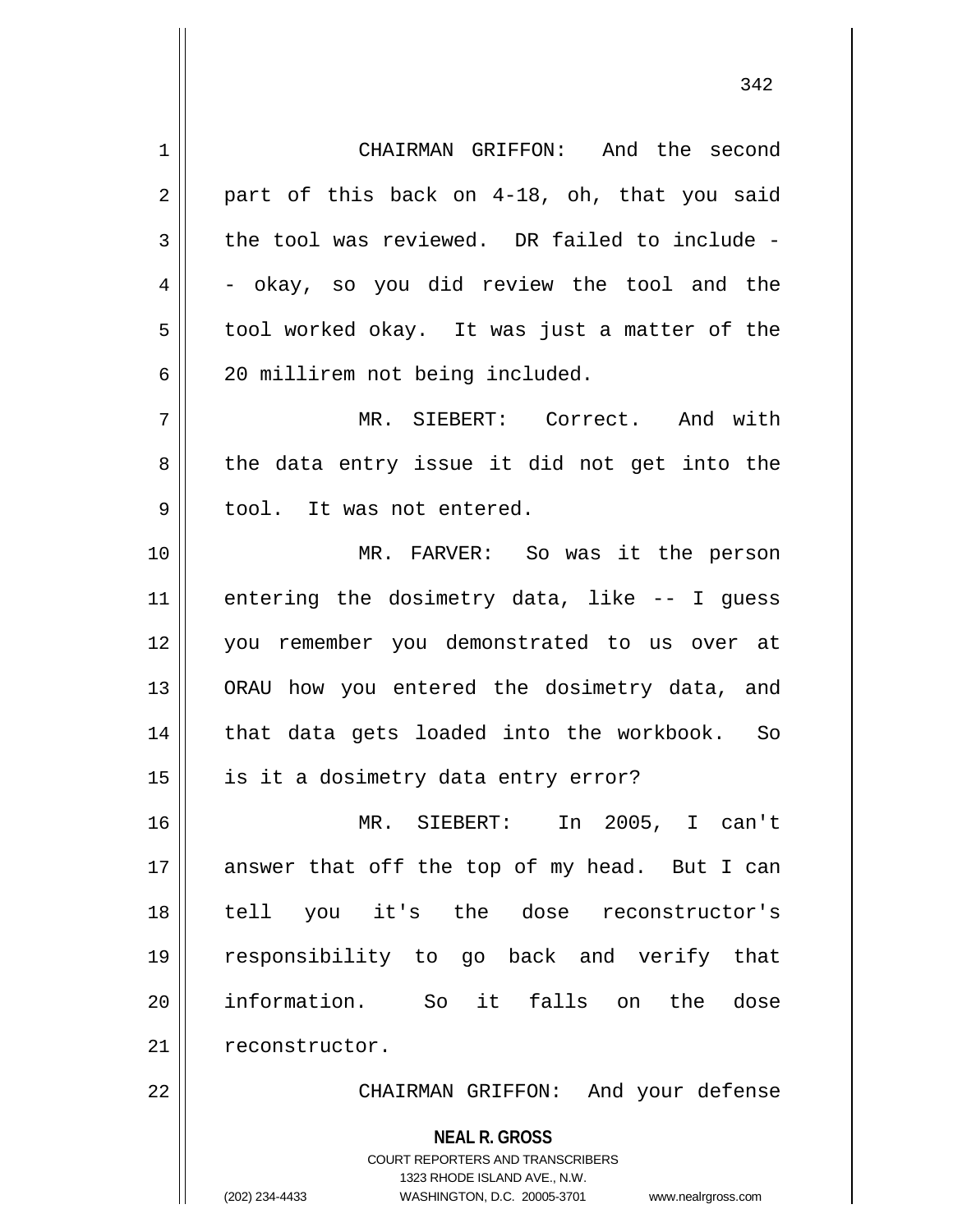**NEAL R. GROSS** 1 || in depth, I mean, you've got a few reviews  $2 \parallel$  also. That's how they missed the other 0.95  $3$  | thing and they missed this also. 4 MR. FARVER: Well, and I was just  $5 \parallel$  trying to establish if we have a possible data  $6$  || entry problem that is different than the 7 workbook problem. You would have to go back 8 and look at the file that gets floated into  $9 \parallel$  the spreadsheet and see if it's in that file. 10 MEMBER RICHARDSON: That's where it 11 would have to be, right? That would seem to 12 me. 13 MR. FARVER: I would think so. 14 || MEMBER RICHARDSON: And this was 15 || kind of, you know, an early question. This is 16 one of those OA questions. There's not double 17 || entry and there's not, you know, as far as I 18 understand there's not a ten percent random 19 rekeying of the fundamental data that goes 20 || into the spreadsheets. So it's falling on, 21 you've got a key puncher and then you've got  $22$  || the dose reconstructor who's being asked to do

> COURT REPORTERS AND TRANSCRIBERS 1323 RHODE ISLAND AVE., N.W.

(202) 234-4433 WASHINGTON, D.C. 20005-3701 www.nealrgross.com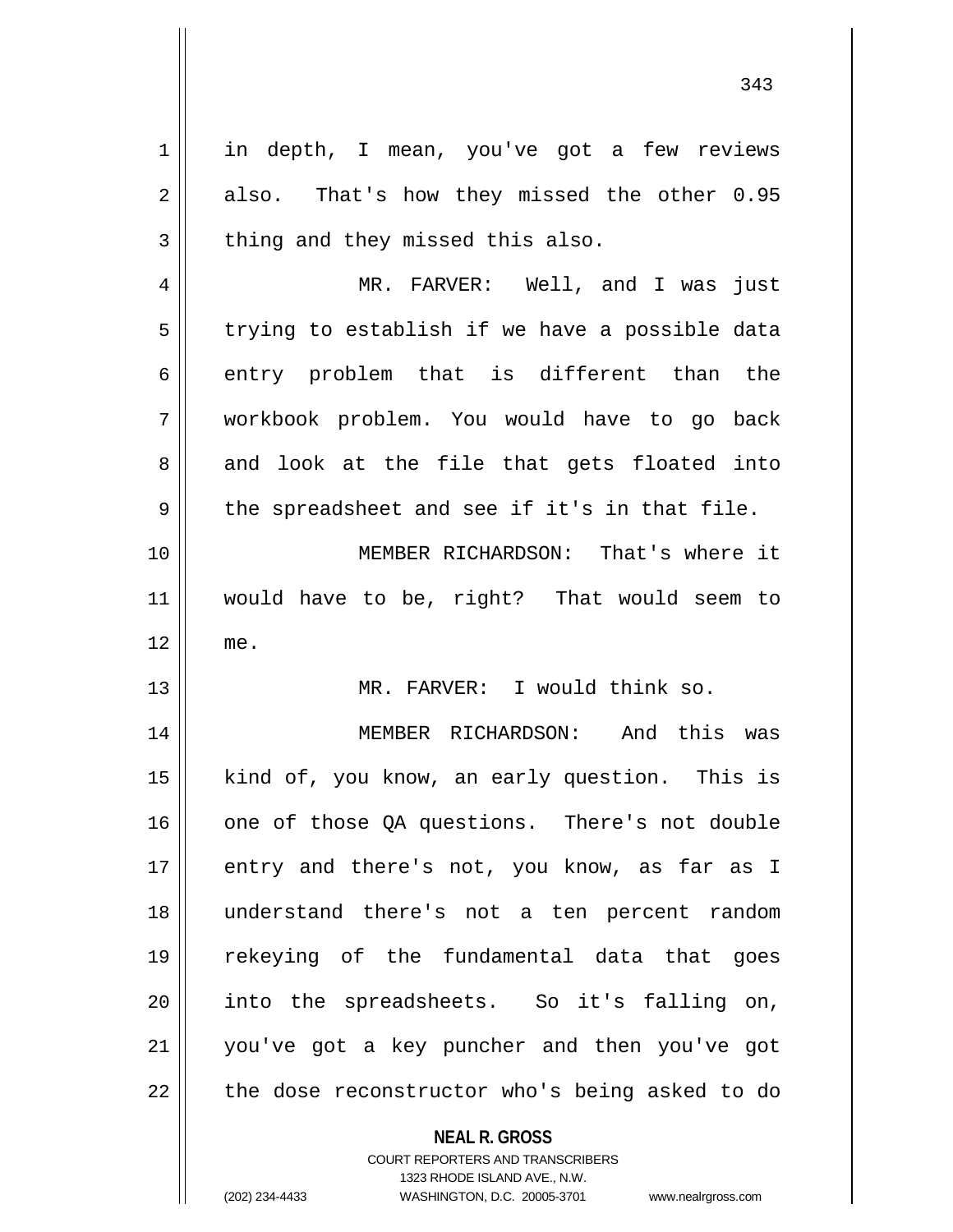**NEAL R. GROSS**  $1 \parallel$  a lot of kind of deep thinking as well as 2 || something which seems almost clerical, in a  $3 \parallel$  sense, of verifying that kind of historical 4 || record data which is in a PDF, I think, now  $5 \parallel$  that that line-by-line matches up with kind of 6  $\parallel$  the source data that's going into the  $7 \parallel$  spreadsheet, which seems to be asking a lot. 8 and I'm not sure if that's where  $9 \parallel$  the quality assurance part of the data entry 10 process would stop or whether when there is a 11 final signing off the DR, if somebody else 12 || again is kind of expected to be doing that as 13 well, checking everything from data entry 14 forward. 15 || CHAIRMAN GRIFFON: I think this is 16 || another one where we want to, you know, it'll 17 feed back into after we get the presentation 18 of exactly what, you know, the specifics of 19 what they're doing. So I think NIOSH is 20 || agreeing overall with the finding, right? 21 MR. KATZ: Yes. 22 || MR. SMITH: So can we close these

> COURT REPORTERS AND TRANSCRIBERS 1323 RHODE ISLAND AVE., N.W.

(202) 234-4433 WASHINGTON, D.C. 20005-3701 www.nealrgross.com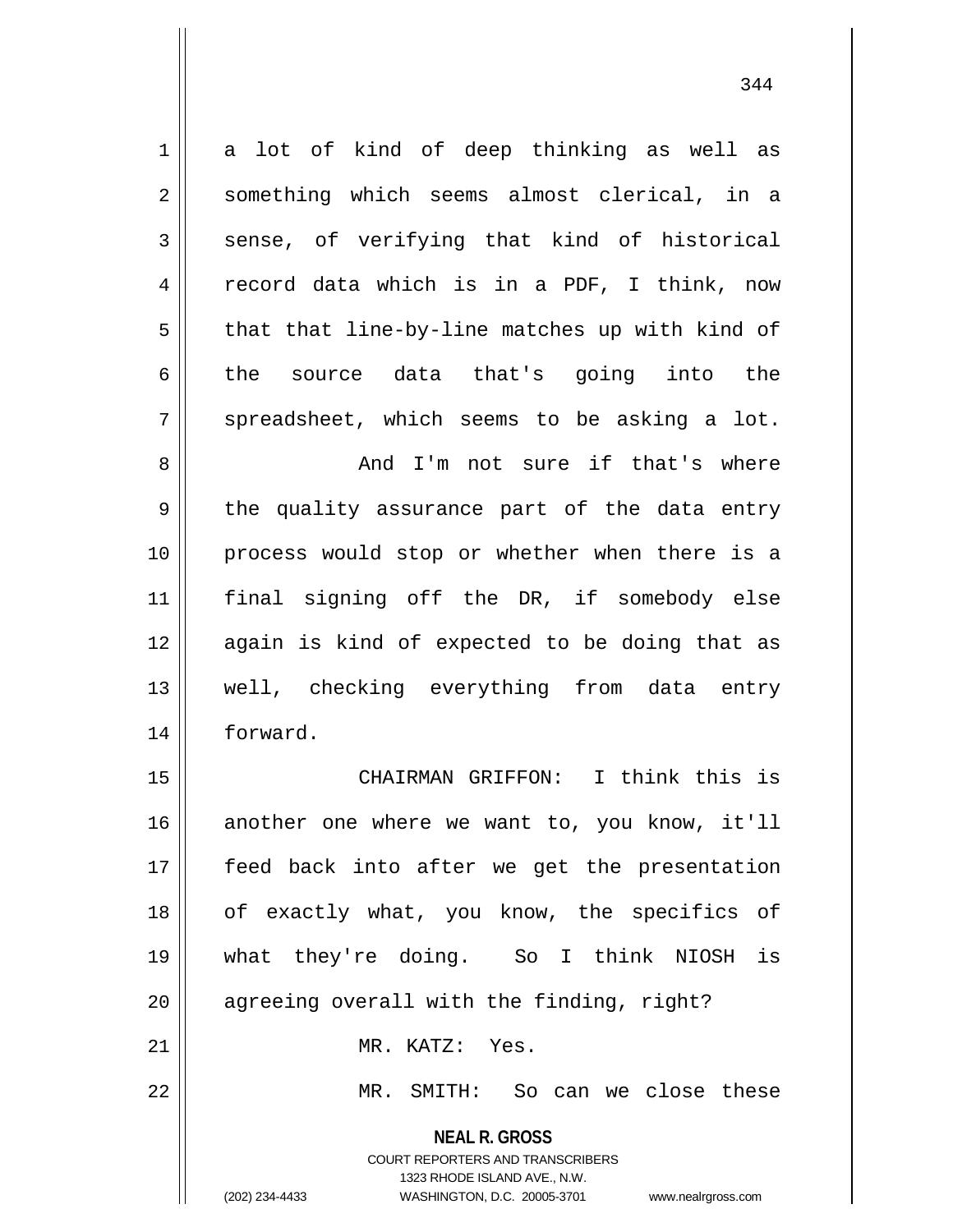1 findings of 173?

**NEAL R. GROSS** COURT REPORTERS AND TRANSCRIBERS 1323 RHODE ISLAND AVE., N.W. (202) 234-4433 WASHINGTON, D.C. 20005-3701 www.nealrgross.com 2 CHAIRMAN GRIFFON: Yes, there's no  $3 \parallel$  further action on this one anyway, yes. 4 MR. SMITH: And really the prior  $5 \parallel$  one too, it sounds like. I mean, they're  $6 \parallel$  saying that --7 MEMBER MUNN: Yes, both Part 2 and 8 || Part 3. 9 MR. SMITH: I don't think they can 10 || go any further with it. 11 || CHAIRMAN GRIFFON: Well, the prior  $12$  | one, the only thing I said with NIOSH is going  $13$  to check to see if there was any note left by 14 || the DR to explain a unique circumstance, you  $15$  | know, that they --16 MR. SIEBERT: So Mark, this is 17 || Scott, I'm sorry. That's what I kind of 18 interjected in the middle of the last one. I 19 did check that and there is not one there. 20 CHAIRMAN GRIFFON: Oh, okay. So 21 || then we will close that one. Yes, there's 22 || nothing else we can do. Okay. Alright.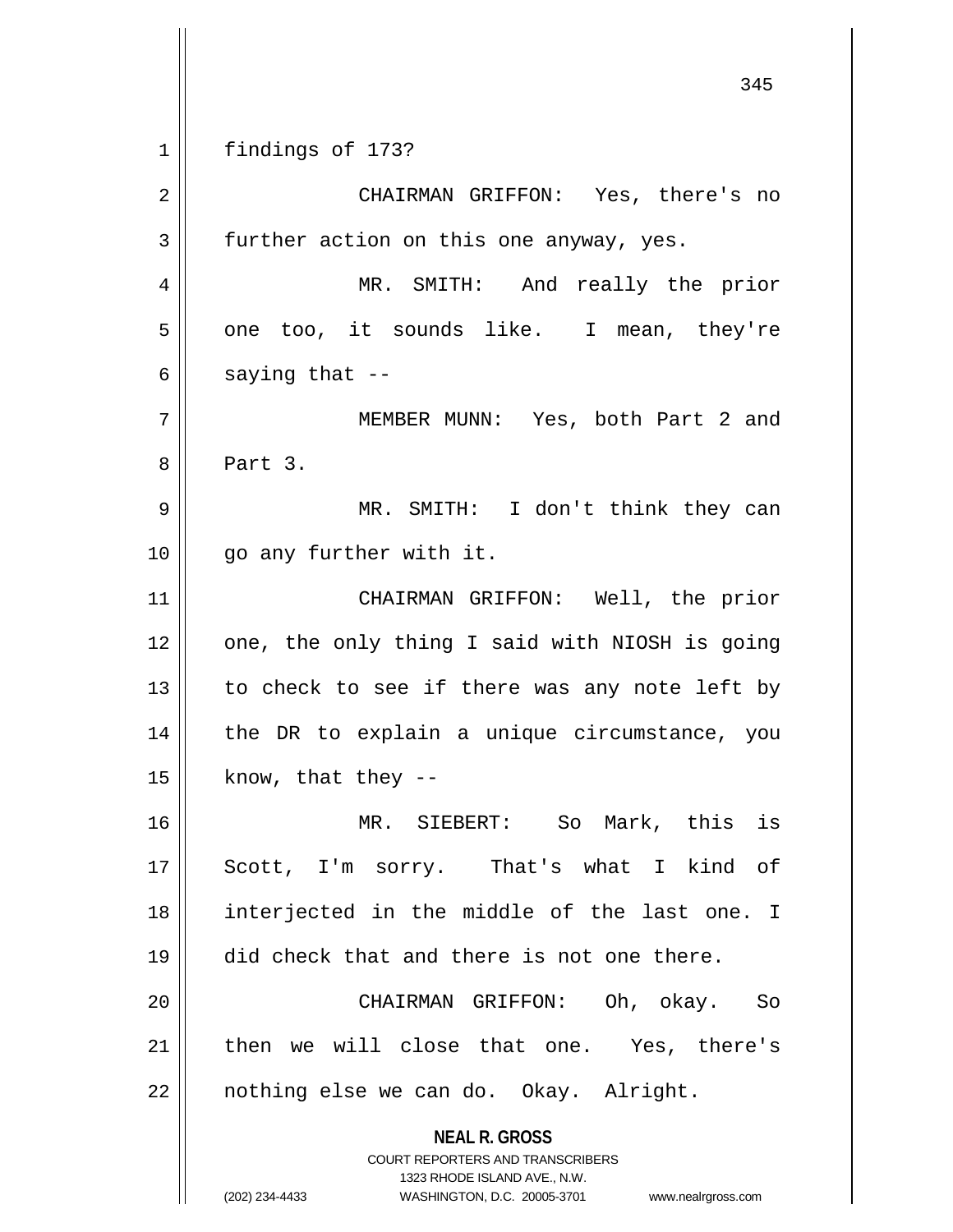| 1  | MEMBER RICHARDSON: So this seems,                                   |
|----|---------------------------------------------------------------------|
| 2  | I mean, if I was going to imagine what the                          |
| 3  | process was, it sounds like a convergence of,                       |
| 4  | you know, a bad day for two people, with where                      |
| 5  | whoever was doing this case, 173, had a series                      |
| 6  | of things that didn't go right for them. And                        |
| 7  | I'm assuming a different person, who did the                        |
| 8  | key punching initially, didn't key punch                            |
| 9  | information either.                                                 |
| 10 | CHAIRMAN GRIFFON: So when you say                                   |
| 11 | a bad day for two people, David, who are you                        |
| 12 | -- not the initial key puncher, or the key                          |
| 13 | puncher and the DR?                                                 |
| 14 | MR. SIEBERT: Yes.                                                   |
| 15 | CHAIRMAN GRIFFON: And what about                                    |
| 16 | the next two reviewers?                                             |
| 17 | MR. SIEBERT: I don't know if those                                  |
| 18 | people are responsible for doing kind of the                        |
| 19 | checking all the way back to key punching or                        |
| 20 | not. That was always something that seemed to                       |
| 21 | me astonishing, I mean, just from a research                        |
| 22 | perspective. We would have somebody do at                           |
|    | <b>NEAL R. GROSS</b>                                                |
|    | <b>COURT REPORTERS AND TRANSCRIBERS</b>                             |
|    | 1323 RHODE ISLAND AVE., N.W.                                        |
|    | (202) 234-4433<br>WASHINGTON, D.C. 20005-3701<br>www.nealrgross.com |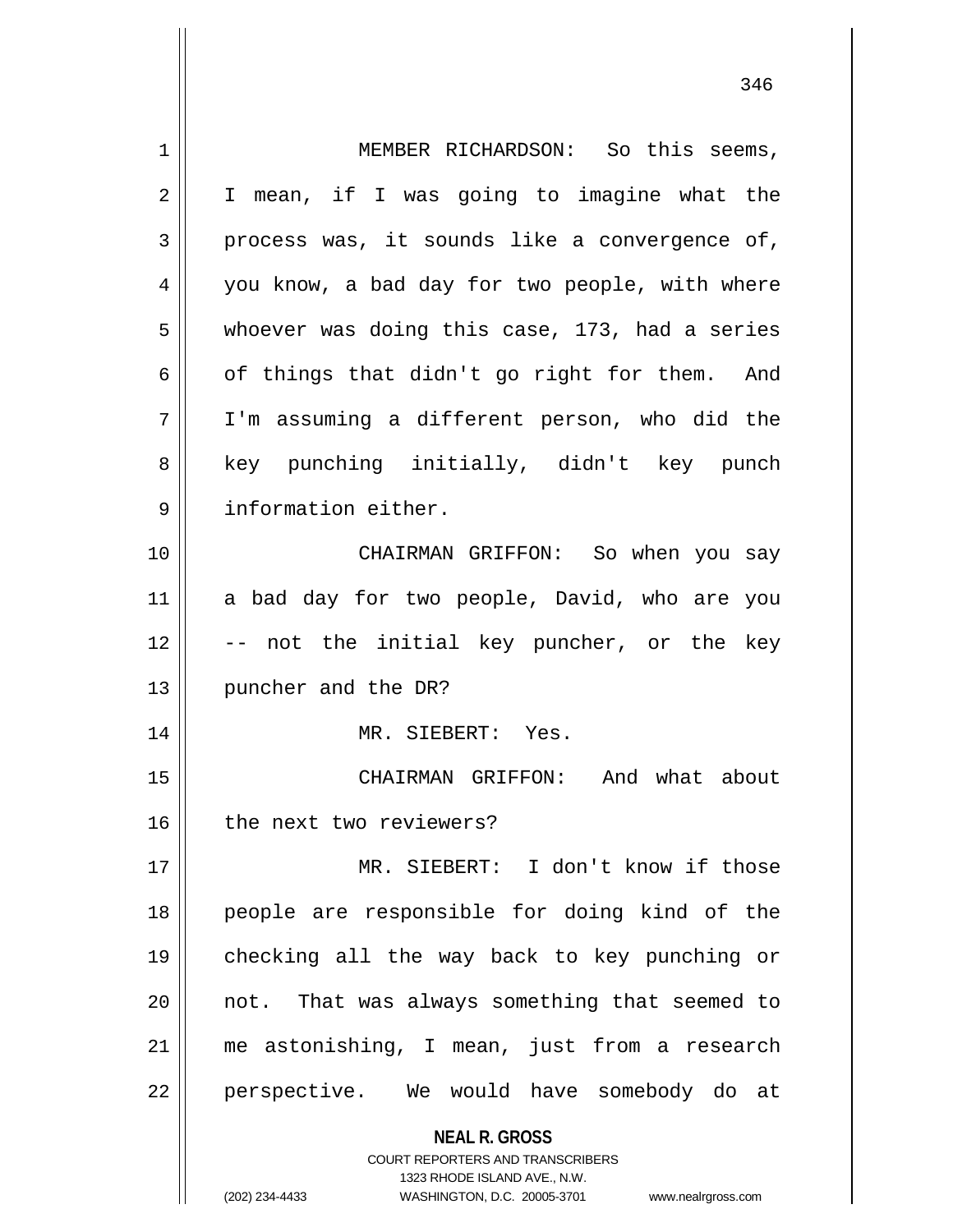$1 \parallel$  least double entry on a sample of the data,  $2 \parallel$  but that's not done here.

3 CHAIRMAN GRIFFON: Right. Yes, I 4 mean I guess that's the question for, you  $5 \parallel$  know, each step of the review, what are their 6 consibilities? What level are they looking 7 at? Because I would wonder if you had 8 workbook outputs and you say the final IREP 9 model and the numbers didn't coincide, I think 10 that would raise a flag with me as a reviewer. 11 But maybe that's more detailed than some of 12 || the reviewers are asked to do, I don't know. 13 MR. KATZ: That'll get addressed

14 || with the QA overview.

 MR. CALHOUN: And the reviewers typically aren't going to go down to that 17 || level to compare the tools, you know. I mean, you can take a general look at what kind of dose was recorded and what kind of dose was 20 || applied and what kind of correction factors | and things like that but --

22 CHAIRMAN GRIFFON: And then the

**NEAL R. GROSS** COURT REPORTERS AND TRANSCRIBERS 1323 RHODE ISLAND AVE., N.W.

(202) 234-4433 WASHINGTON, D.C. 20005-3701 www.nealrgross.com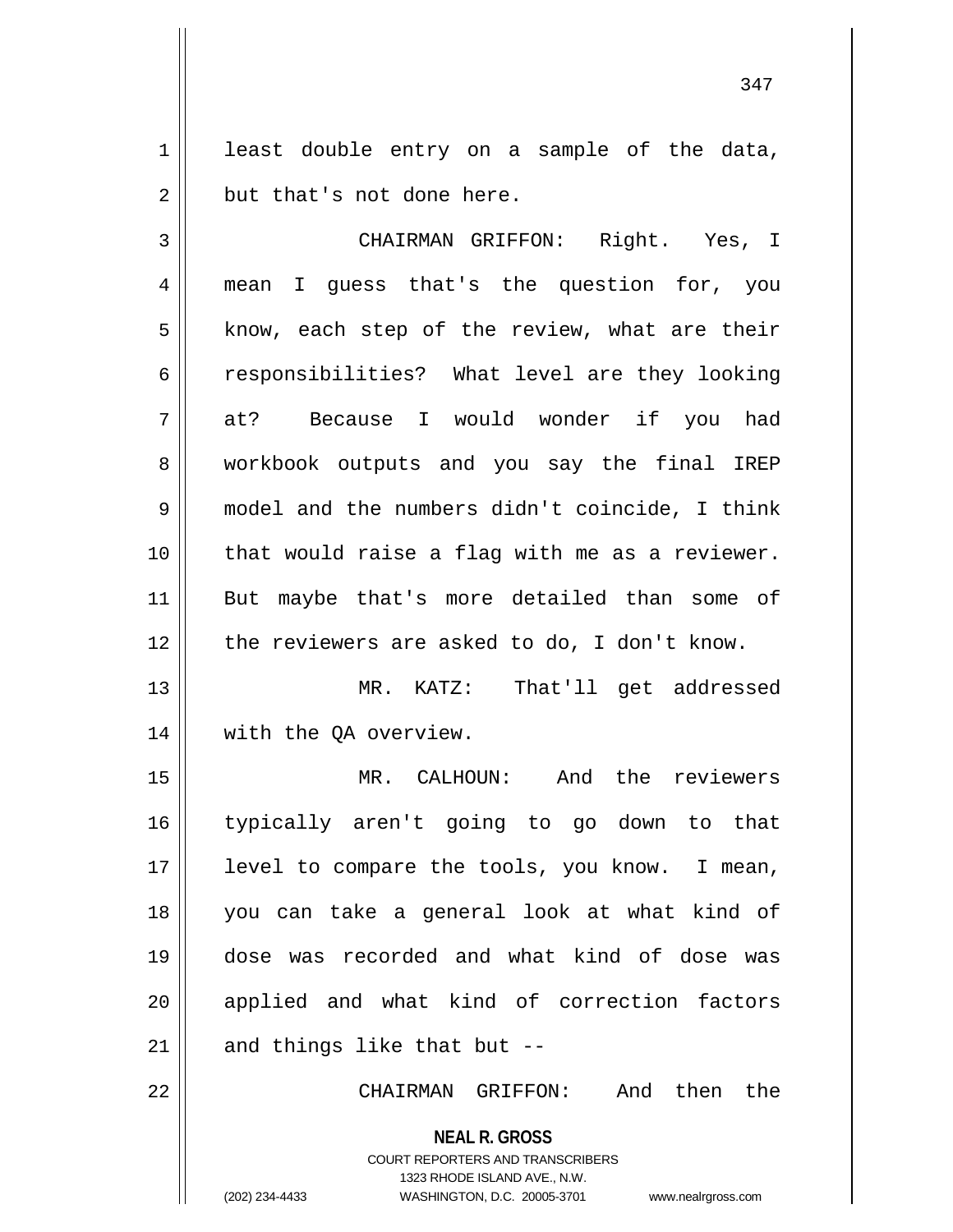**NEAL R. GROSS** COURT REPORTERS AND TRANSCRIBERS 1323 RHODE ISLAND AVE., N.W. 1 | other question we've always asked is, I think  $2 \parallel$  Stu has raised this several times, is if you  $3 \parallel$  have PoCs from 45 to 52, are there different 4 || review criteria? Are there more rigorous 5 || review, you know, things that you do? But 6 anyway, we'll save that for after the  $7 \parallel$  presentations. Alright, so that one's closed. 8 MR. FARVER: Next one, is it 174.1? 9 MR. CALHOUN: Mine runs to 10 Attachment 1. 11 MR. FARVER: I think there's a  $12 \parallel 174.1.$ 13 MEMBER RICHARDSON: This is where 14 we run out of the truncated version that you 15 | sent me, Mark. 16 CHAIRMAN GRIFFON: Yes. 17 MEMBER RICHARDSON: Except, of  $18$  || course, for the other attachments of  $-$ -19 CHAIRMAN GRIFFON: Yes, I've got  $20$  | the attachments. 21 MEMBER RICHARDSON: Attachments of 22 || Bridgeport Brass, Huntington and Harshaw TBD

(202) 234-4433 WASHINGTON, D.C. 20005-3701 www.nealrgross.com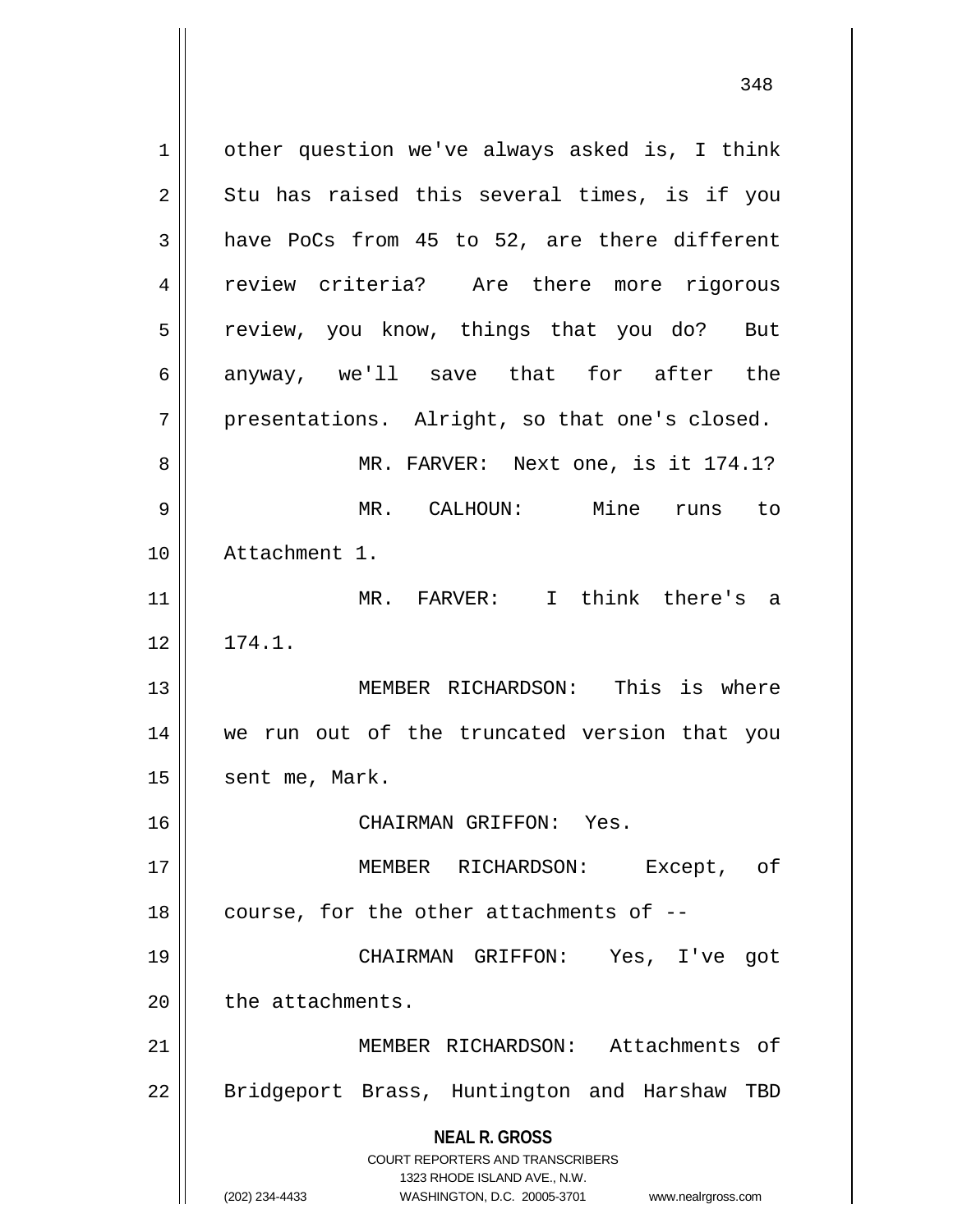**NEAL R. GROSS** COURT REPORTERS AND TRANSCRIBERS 1323 RHODE ISLAND AVE., N.W. (202) 234-4433 WASHINGTON, D.C. 20005-3701 www.nealrgross.com 349 1 | reviews. 2 MR. CALHOUN: So where do we go 3 | from here? 4 CHAIRMAN GRIFFON: That's a good 5 question. 6 MEMBER RICHARDSON: I think the 7 deal with the other ones, we would have to go 8 || back to the original matrix from the last 9 meeting. 10 CHAIRMAN GRIFFON: And I'm going to 11 have to merge these matrices anyway, because 12 these truncated ones, I think I need to get 13 back to the overall one. And where do we 14 || stand on that original? So we still have some  $15$  | open ones in the original one, right? 16 MR. FARVER: Yes. 17 CHAIRMAN GRIFFON: Give me one  $18$  || second to find the right --19 CHAIRMAN GRIFFON: Is the one you 20 || sent the truncated one also? 21 || MR. CALHOUN: The one I sent to you 22 was the truncated one.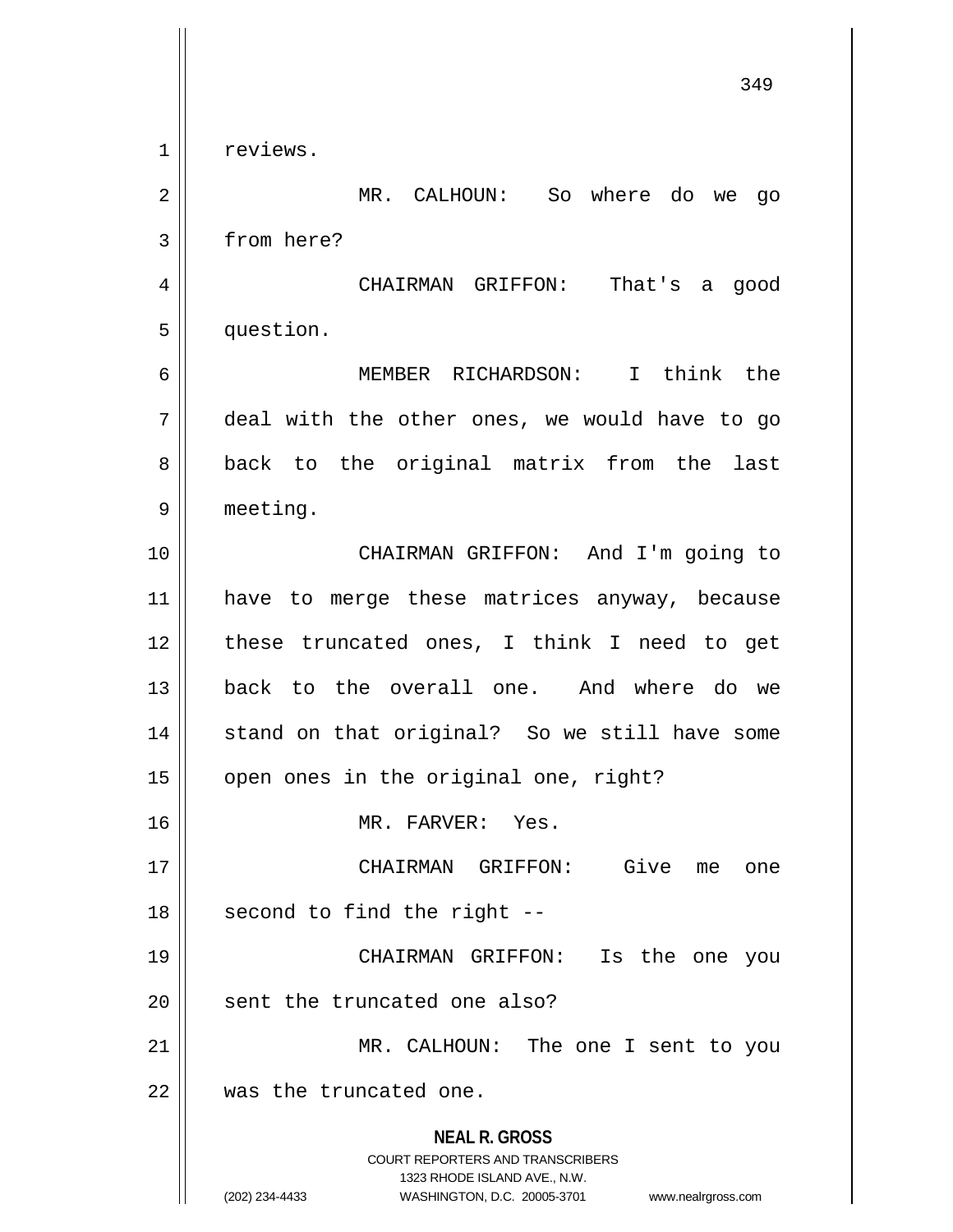**NEAL R. GROSS** COURT REPORTERS AND TRANSCRIBERS 1323 RHODE ISLAND AVE., N.W. (202) 234-4433 WASHINGTON, D.C. 20005-3701 www.nealrgross.com 350 1 MS. ROLFES: I don't think I  $2 \parallel$  remember seeing that other one. 3 || CHAIRMAN GRIFFON: Right. 4 MR. SIEBERT: I believe the last 5 | non-truncated version that we worked from goes  $6 \parallel$  back to the December 9th meeting. 7 CHAIRMAN GRIFFON: December 19th, 8 2011? Yes, 2011. 9 MR. SIEBERT: Right. 10 CHAIRMAN GRIFFON: Do you have a 11 || name on that, Scott? 12 || MR. SIEBERT: The latest I have is, 13 I believe, the one that you sent out right 14 || after that meeting, which is 8th 30 Case 15 Matrix Working Draft, underscored December, 16 well, DEC, underscore, 19, underscore, 2011. 17 CHAIRMAN GRIFFON: You don't have 18 || something that after that it says dash, NIOSH 19 from March 2012 meeting, or is that the 20 l truncated? 21 MR. SIEBERT: That's the truncated  $22 \parallel$  one.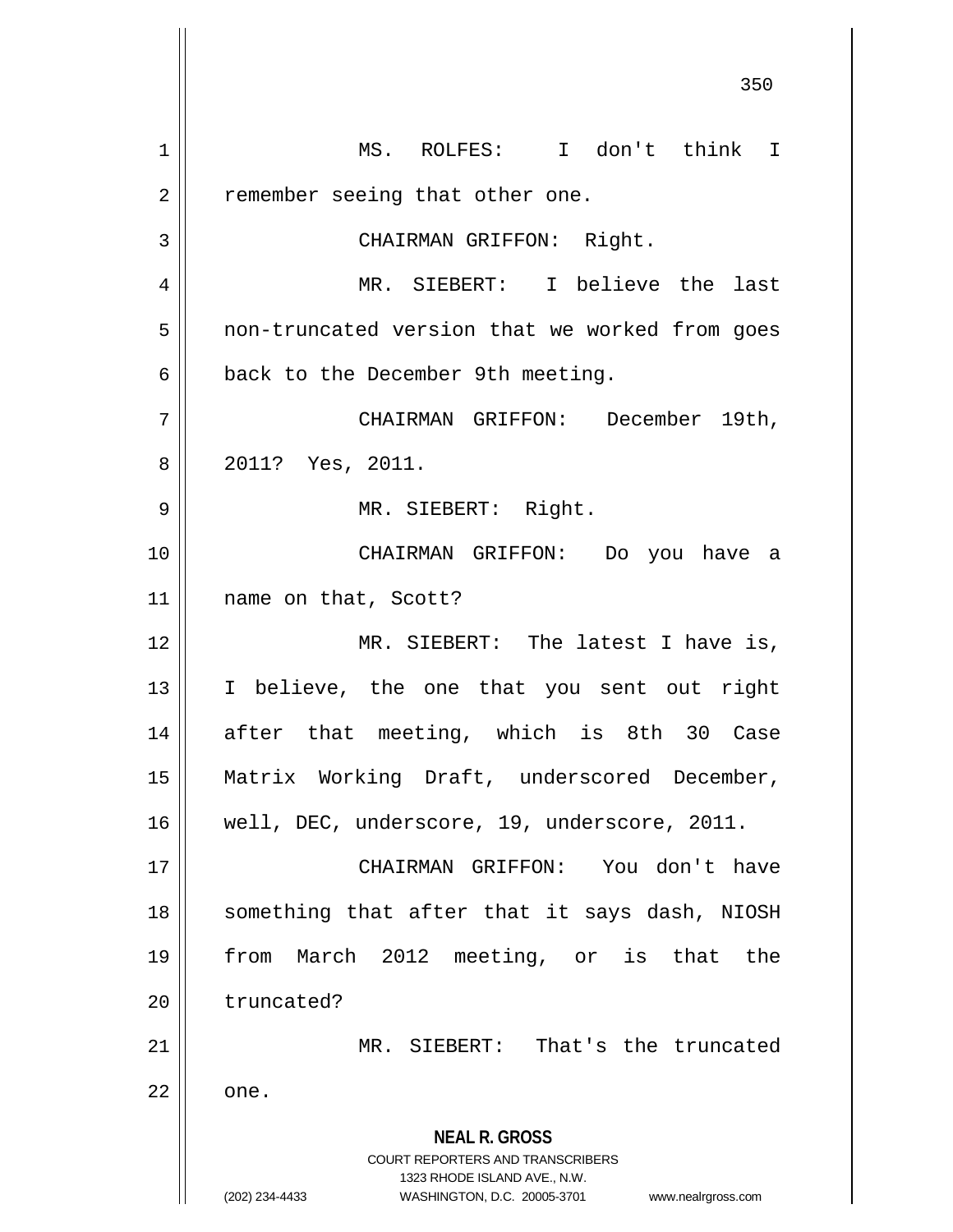**NEAL R. GROSS** COURT REPORTERS AND TRANSCRIBERS 1323 RHODE ISLAND AVE., N.W. (202) 234-4433 WASHINGTON, D.C. 20005-3701 www.nealrgross.com 1 CHAIRMAN GRIFFON: That's the 2 | truncated one, okay. Okay. Okay, so I have  $3 \parallel$  that one. 4 MR. KATZ: So you have it, but we 5 don't have any new NIOSH responses on it then,  $6 \parallel$  right, I assume, right? 7 MR. SIEBERT: I went through this 8 || one to prep for the meeting, and the only 9 || outstanding things I saw, outside of what 10 we've already dealt with in the truncated -- 11 and obviously, Mark, you can correct me if I'm 12 wrong once we get through all this, is one for  $13 \parallel 174$  and a couple on 175. And  $-$ 14 CHAIRMAN GRIFFON: Not including  $15$  | the attachments? 16 MR. SIEBERT: Not including the 17 attachments, correct. The attachments are 18 || actually in the truncated version. 19 CHAIRMAN GRIFFON: Yes. 20 MR. SIEBERT: So when are we going 21 to get a tracking mechanism, a database for  $22$  | this, like procedures?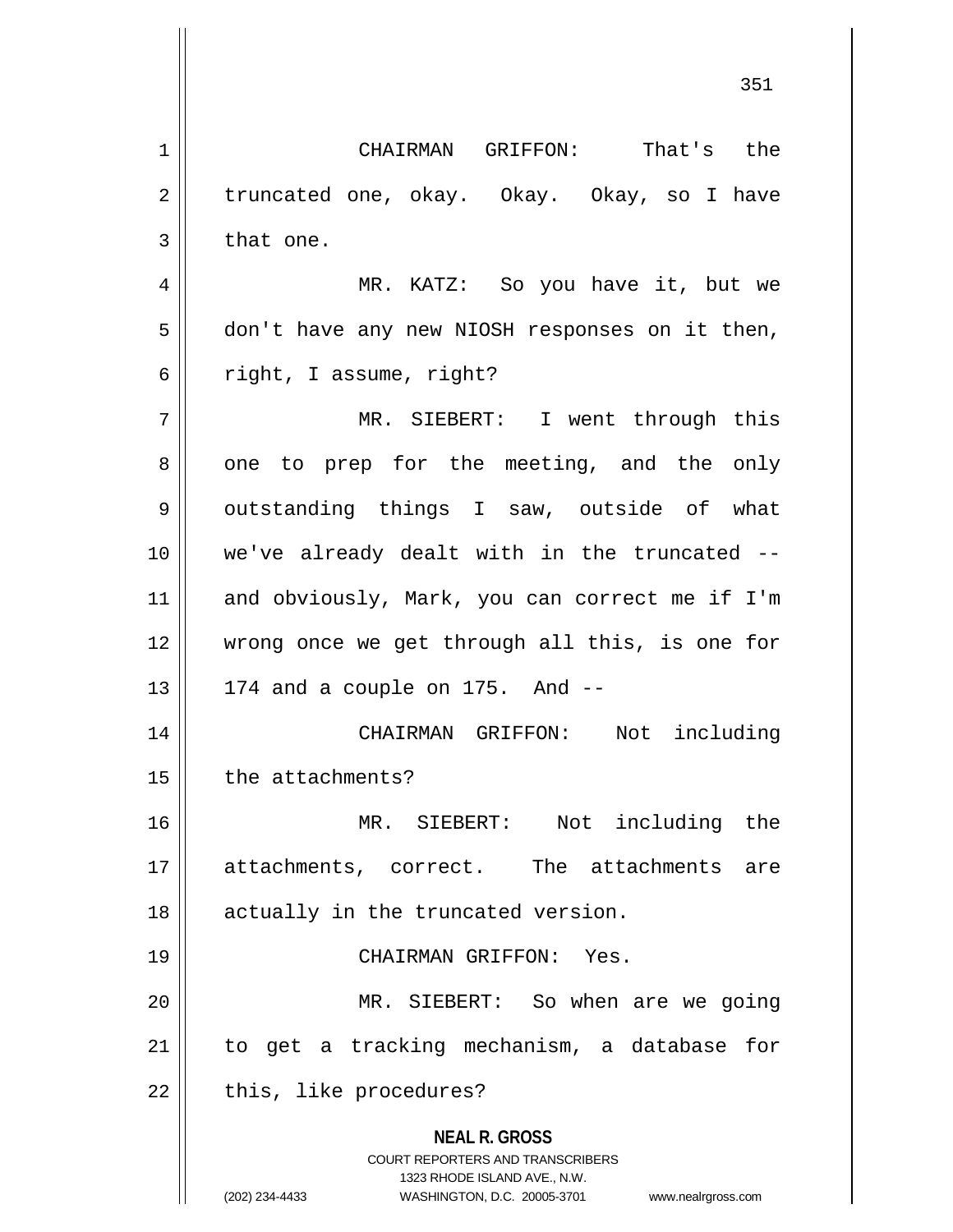**NEAL R. GROSS** 1 CHAIRMAN GRIFFON: You know, I 2 actually like this model better, except for 3 when we start to truncate and work with 4 || various systems. It's going to get very 5 | confusing. 6 MEMBER MUNN: Well, we're almost  $7$  | over the hump on this set of matrices. 8 MR. FARVER: And I think part of 9 || the problem last time was we didn't get enough 10 data sent after the meeting, so all we had to 11 update was previous things. 12 MR. STIVER: That's where these 13 | truncated versions were propagating. 14 MR. FARVER: So in other words, at 15 || the end of the meeting here if you send out  $16$  | the current one --17 CHAIRMAN GRIFFON: Well, I want to 18 merge it back into the full matrix stuff. 19 || Because I sent out, or maybe I only sent it to 20 || Scott because he asked for it, so maybe he 21 reminded me and I sent out the truncated 22 update.

> COURT REPORTERS AND TRANSCRIBERS 1323 RHODE ISLAND AVE., N.W.

(202) 234-4433 WASHINGTON, D.C. 20005-3701 www.nealrgross.com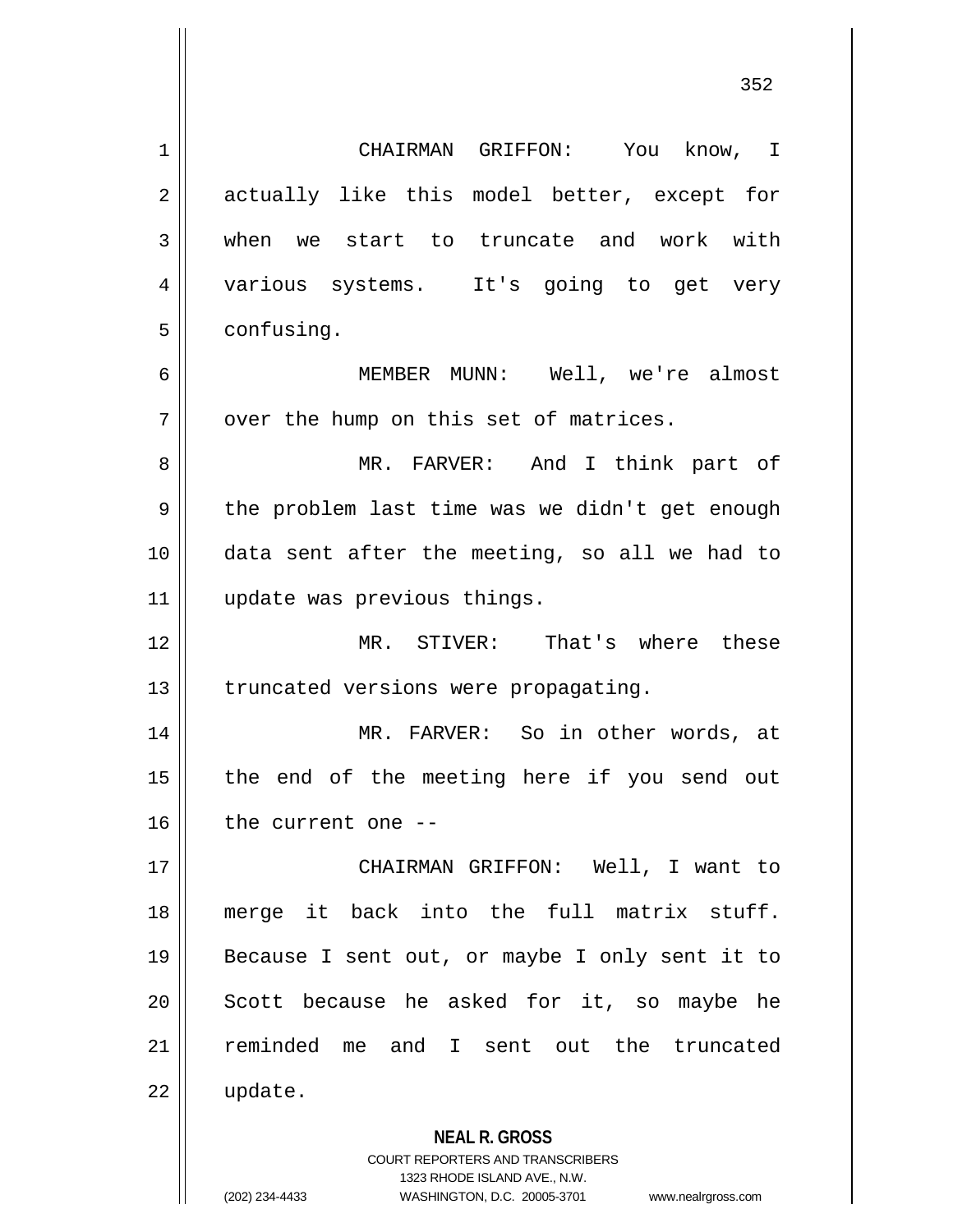**NEAL R. GROSS** COURT REPORTERS AND TRANSCRIBERS 1323 RHODE ISLAND AVE., N.W. (202) 234-4433 WASHINGTON, D.C. 20005-3701 www.nealrgross.com 353 1 MEMBER MUNN: I think that's  $2 \parallel$  probably the case. 3 MR. KATZ: But it sounds like 4 Scott's ready to address what's on the fuller 5 version. 6 MR. SIEBERT: Well, it's actually  $7 \parallel$  pretty easy to address. Not my actions. 8 || MR. KATZ: Oh, that's nice. 9 CHAIRMAN GRIFFON: So go ahead.  $10 \parallel$  You're 174, is that what --11 MR. SIEBERT: 174.1. There is the 12 || April 18th, '11 highlighted note. If you see, 13  $\parallel$  the last thing that I saw there was: "SC&A 14 will review further." And I don't believe  $15$  || that we've gotten additional reviews on that, 16 || or if we have I don't seem to have a record of  $17 \parallel$  it. 18 || MR. FARVER: I'm trying to find the 19 | right matrix. 20 || MR. KATZ: Doug's looking. 21 | MR. FARVER: I've got four of them  $22 \parallel$  here.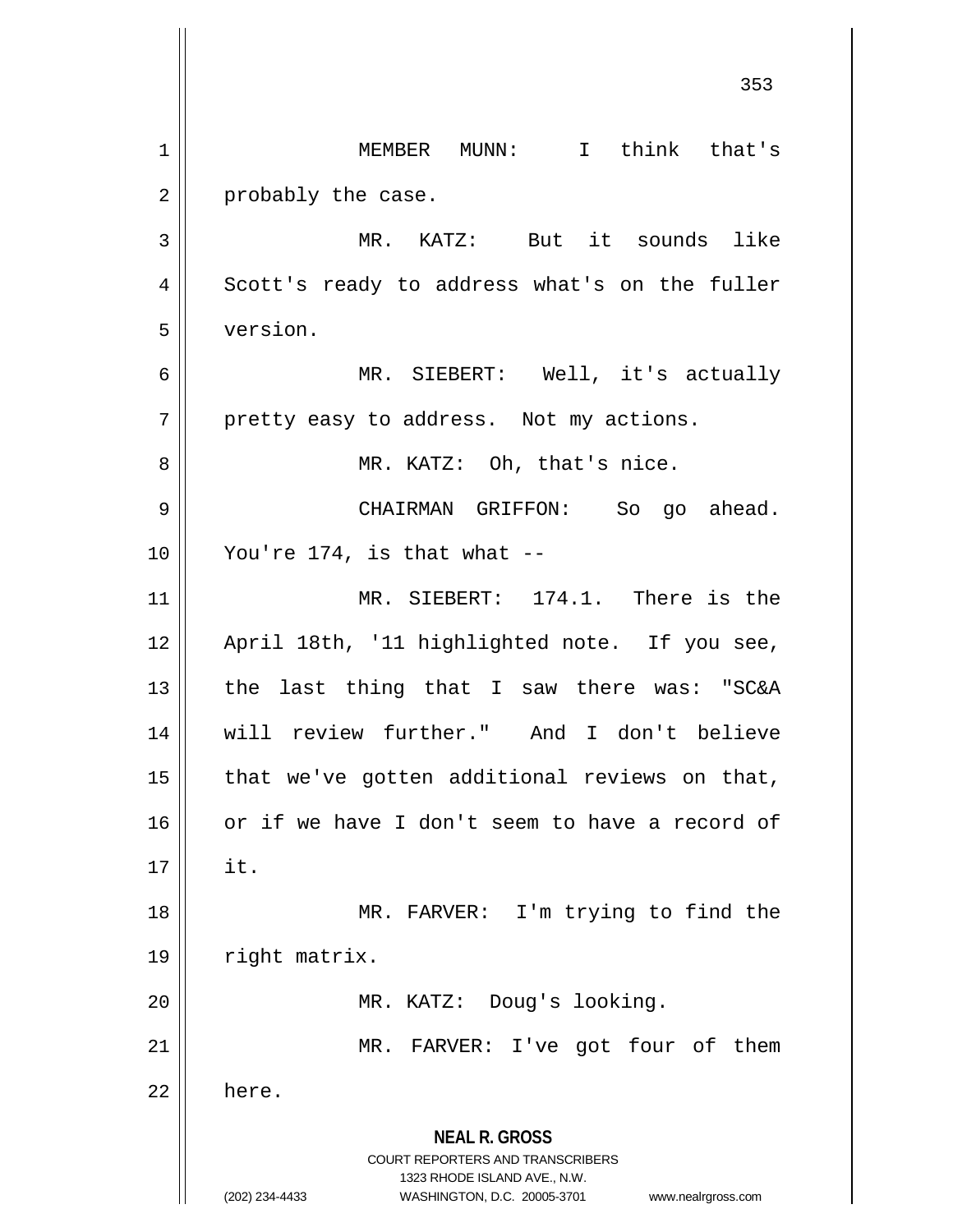|                | 354                                                                 |
|----------------|---------------------------------------------------------------------|
| $\mathbf 1$    | MR. SIEBERT: This is a Portsmouth                                   |
| $\overline{2}$ | claim.                                                              |
| 3              | MR. FARVER: Oh, okay. Yes.                                          |
| 4              | MR. SIEBERT: And it used the                                        |
| 5              | complex-wide best estimate tool because the                         |
| 6              | Portsmouth did not have a Portsmouth-specific                       |
| 7              | best estimate tool back in 2006.                                    |
| 8              | MR. FARVER: Okay, yes. They used                                    |
| 9              | a K-25 error calculation workbook, and it did                       |
| 10             | not total the doses as it should have, so it                        |
| 11             | came up with wrong doses. We've been through                        |
| 12             | a couple discussions on this, and the big                           |
| 13             | concern is workbooks are being changed and I'm                      |
| 14             | not confident they're being verified before                         |
| 15             | they're being used.                                                 |
| 16             | CHAIRMAN GRIFFON: That goes back                                    |
| 17             | to David's question, yes.                                           |
| 18             | MR. FARVER: Yes, it's just a long-                                  |
| 19             | standing issue with workbooks. And in this                          |
| 20             | case we have where they used a workbook but                         |
| 21             | the calculation was incorrect. In other                             |
| 22             | words, the calculation totaled the wrong                            |
|                | <b>NEAL R. GROSS</b>                                                |
|                | COURT REPORTERS AND TRANSCRIBERS<br>1323 RHODE ISLAND AVE., N.W.    |
|                | (202) 234-4433<br>WASHINGTON, D.C. 20005-3701<br>www.nealrgross.com |

 $\mathsf{I}$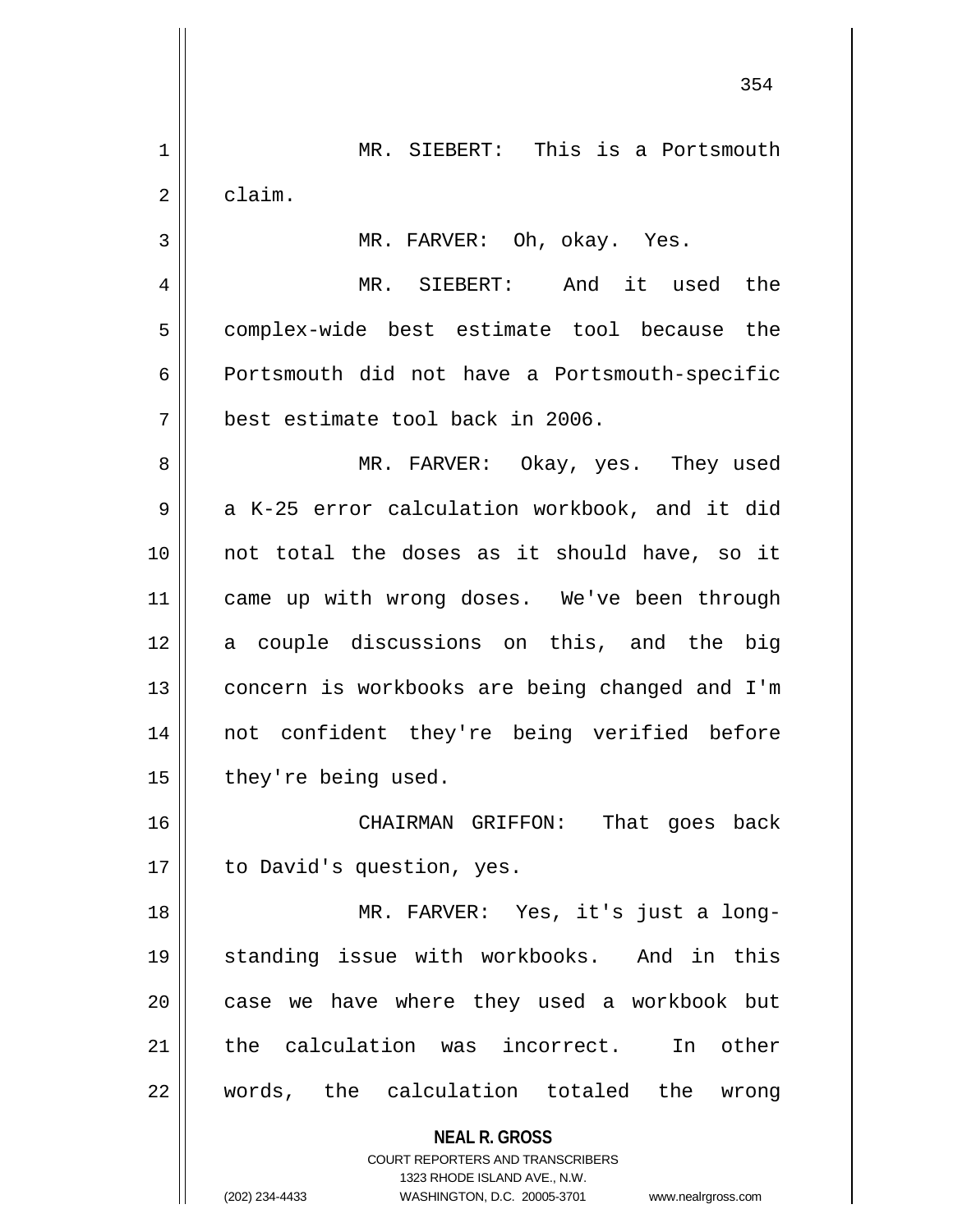**NEAL R. GROSS** COURT REPORTERS AND TRANSCRIBERS 1323 RHODE ISLAND AVE., N.W. (202) 234-4433 WASHINGTON, D.C. 20005-3701 www.nealrgross.com 1 column for that indicator. And what was 2 correct for the K-25 site was not correct for  $3 \parallel$  the Portsmouth site, and the error in the 4 | calculation was not caught. 5 CHAIRMAN GRIFFON: So the actual 6 calculation within the workbook was in  $-$ 7 MR. FARVER: Error. 8 CHAIRMAN GRIFFON: Was in error. 9 MR. FARVER: In the workbook that 10 was modified. 11 CHAIRMAN GRIFFON: Oh, it was 12 modified. Okay, I got it. 13 MR. FARVER: Correct. 14 || MR. KATZ: For the case. 15 CHAIRMAN GRIFFON: For this 16 | particular case. 17 MR. FARVER: For this case. I 18 don't know if it will affect other Portsmouth 19 cases if they modified the same K-25 workbook. 20 MR. KATZ: Okay, sounds clear. 21 CHAIRMAN GRIFFON: So I mean, in 22 NIOSH, you didn't review that, did you, that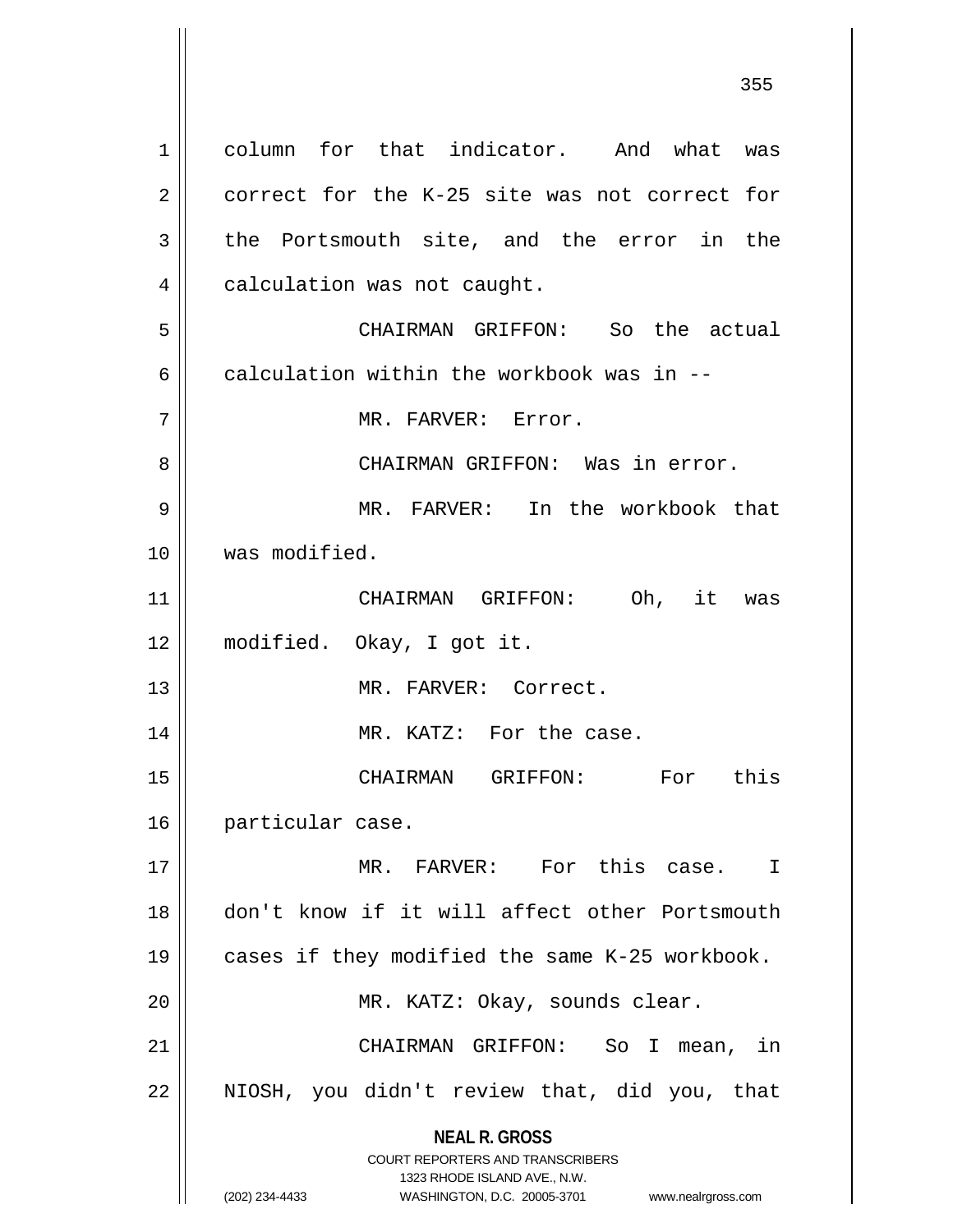| $\mathbf 1$ | could it have affected other Portsmouth cases? |
|-------------|------------------------------------------------|
| 2           | Did you do like you did with the Idaho         |
| 3           | analysis, where you pulled a bunch of them and |
| 4           |                                                |
| 5           | MR. SIEBERT: No, the last time we              |
| 6           | discussed this had to be, well, pre-April of   |
| 7           | last year, so no, I don't think we did.        |
| 8           | MR. FARVER: We didn't get up to                |
| 9           | this point for quite a while.                  |
| 10          | CHAIRMAN GRIFFON: I think that                 |
| 11          | should be a NIOSH action, to determine which   |
| 12          | Portsmouth cases were to use this same tool,   |
| 13          | this modified tool, and do what you did with   |
| 14          | the Idaho review and see which ones were, you  |
| 15          | know, if any, were inappropriately calculated. |
| 16          | MEMBER RICHARDSON: So the other                |
| 17          | issue that was pointed out here was: there's a |
| 18          | specific issue of this case being wrong.       |
| 19          | There's a wider issue of whether this          |
| 20          | particular error related to the modification   |
| 21          | of this workbook was repeated for other        |
| 22          | Portsmouth claimants, and then there was the   |
|             | <b>NEAL R. GROSS</b>                           |

COURT REPORTERS AND TRANSCRIBERS 1323 RHODE ISLAND AVE., N.W.

 $\mathsf{I}$ 

(202) 234-4433 WASHINGTON, D.C. 20005-3701 www.nealrgross.com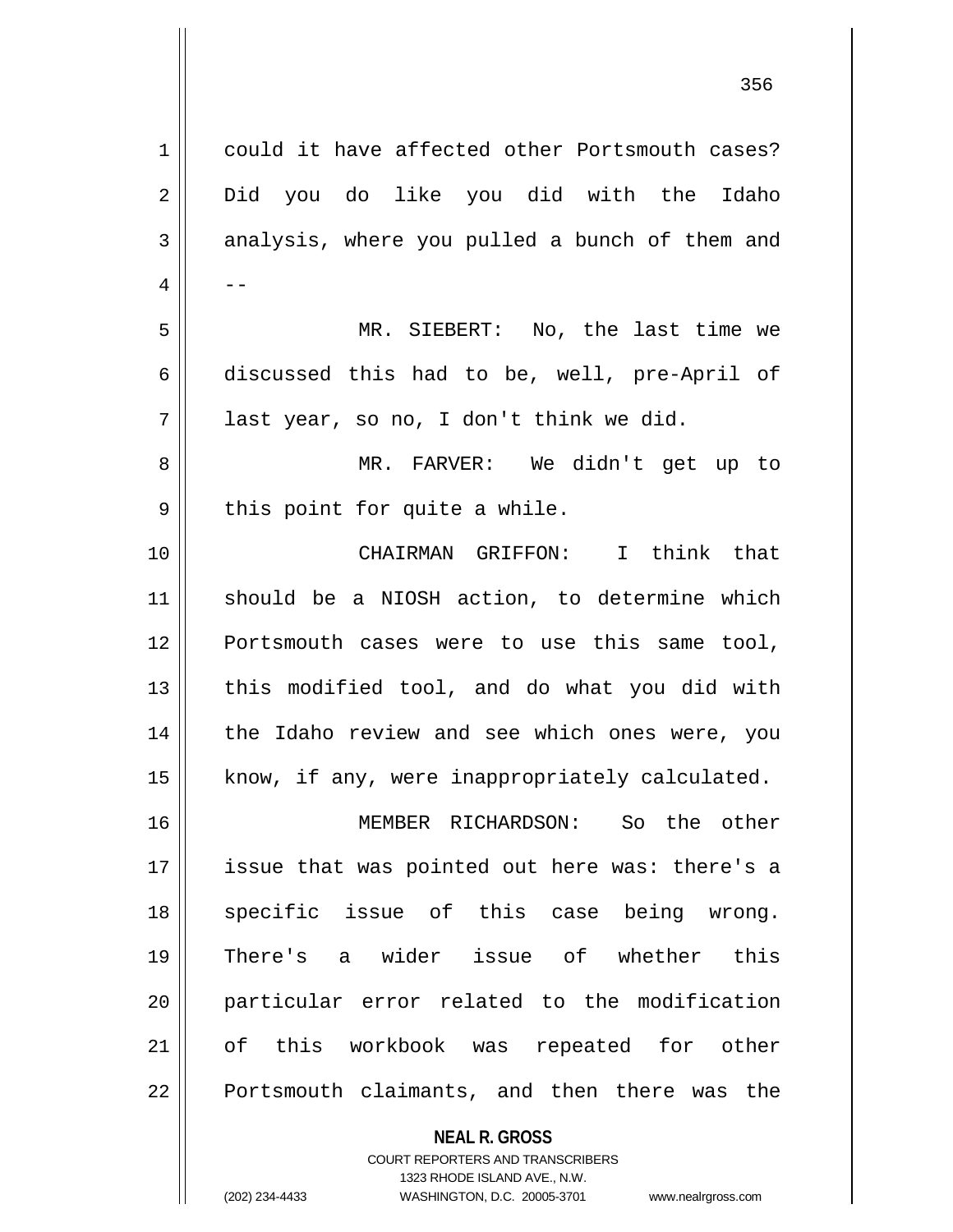$1 \parallel$  bigger issue which is, I think, in the matrix 2 || here, which is the general practice of 3 modifying existing workbooks without 4 || validating the results somehow before going 5 forward to use a modified workbook. Like I  $6 \parallel$  said, it's a procedural issue.

7 When you make some sort of change 8 || to calculations that are done, do you just 9 || trust that the person understands how to do 10 that and did it correctly, or is there a 11 process in place where having somebody take 12 || responsibility for signing off on those sorts 13 || of changes? And that's how I was reading what 14 || was put into this cell of the matrix.

15 || CHAIRMAN GRIFFON: Right, I agree, 16 David. And I think it --

17 MEMBER RICHARDSON: And it sort of 18 sounds like there's still quite a lot of 19 latitude, and maybe that's unavoidable per the 20 || DR to not really be locked out very much in 21 || these workbooks and to be able to make  $22 \parallel$  changes, and that that's pretty much, it's all

**NEAL R. GROSS**

COURT REPORTERS AND TRANSCRIBERS

1323 RHODE ISLAND AVE., N.W. (202) 234-4433 WASHINGTON, D.C. 20005-3701 www.nealrgross.com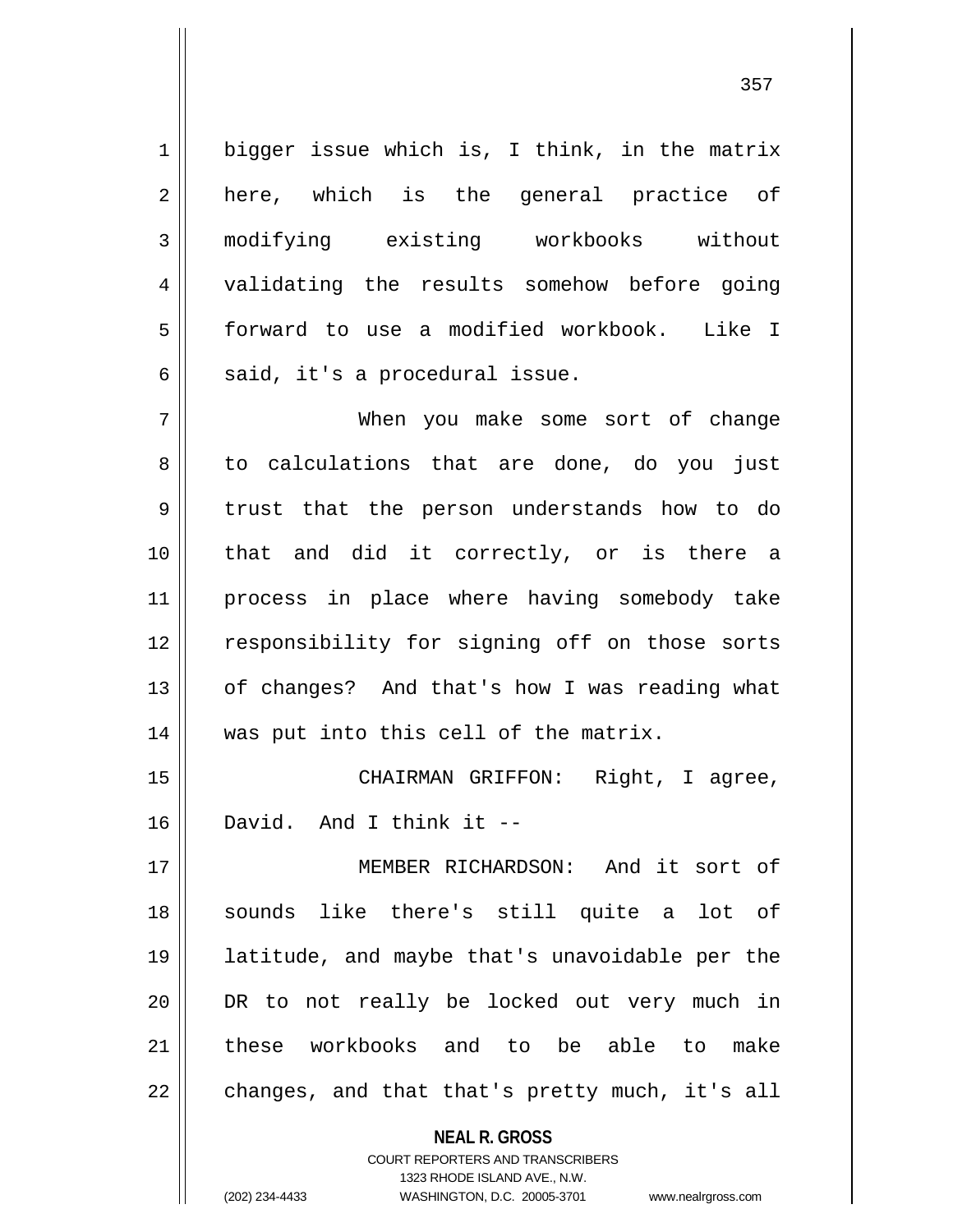very tailored to each case.

| $\overline{2}$ | CHAIRMAN GRIFFON: Right. And I                                                                                                                                         |
|----------------|------------------------------------------------------------------------------------------------------------------------------------------------------------------------|
| 3              | think that might be back to our broader                                                                                                                                |
| 4              | discussion in better understanding of the                                                                                                                              |
| 5              | whole process.                                                                                                                                                         |
| 6              | MR. CALHOUN: Yes, I've got that                                                                                                                                        |
| 7              | written down here: how do we know the workbook                                                                                                                         |
| 8              | is clean when DR starts?                                                                                                                                               |
| 9              | CHAIRMAN GRIFFON: Yes. And also,                                                                                                                                       |
| 10             | if they modify, is there any -                                                                                                                                         |
| 11             | MR. CALHOUN: Is there a flag that                                                                                                                                      |
| 12             | shows $--$                                                                                                                                                             |
| 13             | CHAIRMAN GRIFFON: Right. Would                                                                                                                                         |
| 14             | that trigger maybe a more rigorous review by                                                                                                                           |
| 15             | the next step or whatever, yes.                                                                                                                                        |
| 16             | MEMBER RICHARDSON: I<br>mean, I'm                                                                                                                                      |
| 17             | sort of impressed that you were able to figure                                                                                                                         |
| 18             | out what went wrong.                                                                                                                                                   |
| 19             | CHAIRMAN GRIFFON: Yes.                                                                                                                                                 |
| 20             | That's like<br>MEMBER RICHARDSON:                                                                                                                                      |
| 21             | forensics when you have to go back and figure,                                                                                                                         |
| 22             | oh, those two columns were added, it's very                                                                                                                            |
|                | <b>NEAL R. GROSS</b><br><b>COURT REPORTERS AND TRANSCRIBERS</b><br>1323 RHODE ISLAND AVE., N.W.<br>(202) 234-4433<br>WASHINGTON, D.C. 20005-3701<br>www.nealrgross.com |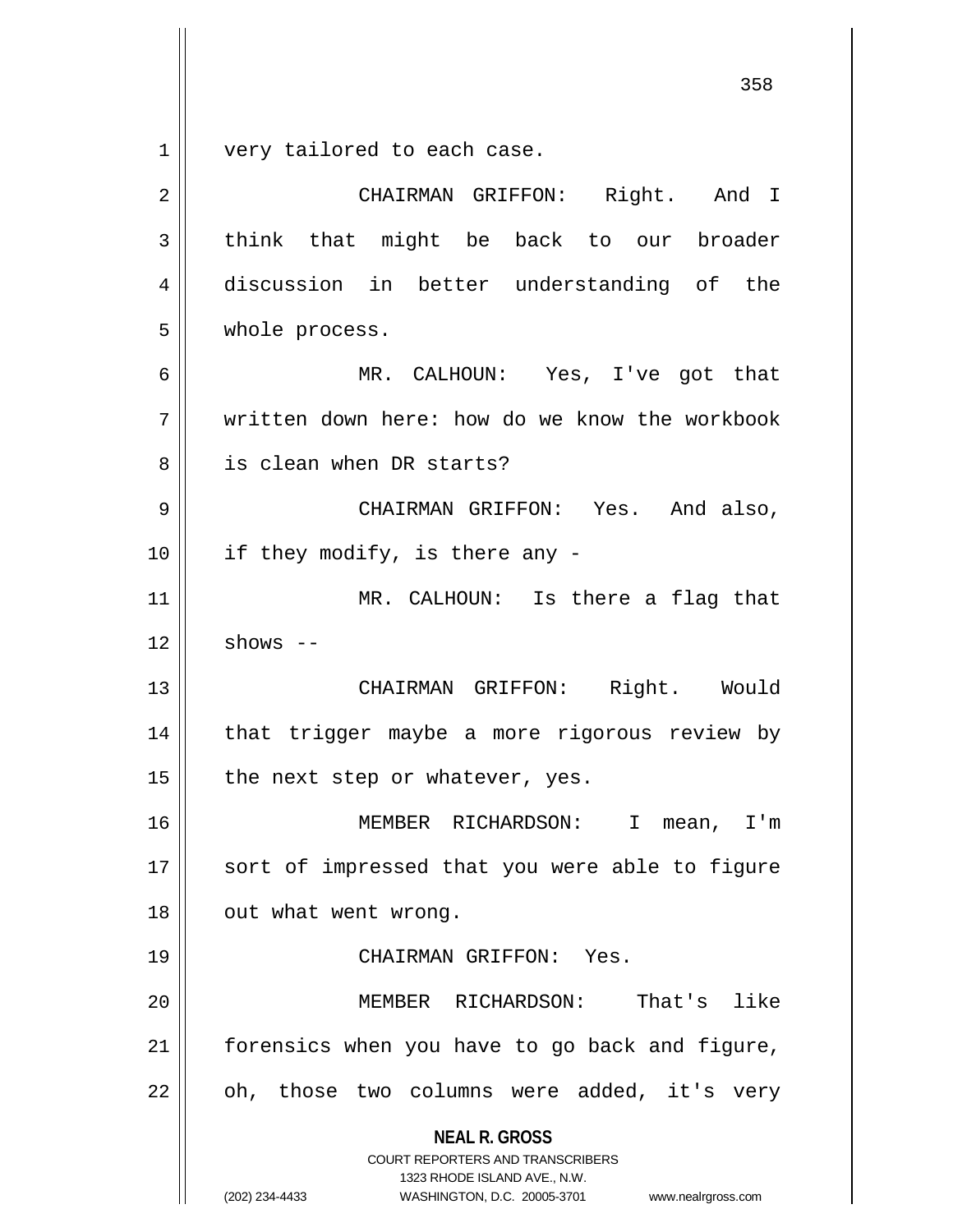1 | impressive.

**NEAL R. GROSS** COURT REPORTERS AND TRANSCRIBERS 1323 RHODE ISLAND AVE., N.W. 2 || MEMBER MUNN: Not easy. 3 CHAIRMAN GRIFFON: Being that we're 4 closing in on David's bedtime, I think --5 || although, Scott, you said there's one more in  $6 \parallel$  here that  $-$ 7 MR. SIEBERT: Yes. Mark, the only 8 || -- we probably could hurry up on this one  $9 \parallel$  because it's only 175.1, 2 and 3, and they're 10 all the same action and it's the exact same 11 thing as 174 we just discussed. SC&A was 12 || going to do a comparison to the rework case to 13 || the original case. We've never gotten a 14 || review of that back. That's all that this is, 15 just making sure it's on their plate. 16 || CHAIRMAN GRIFFON: Okay. 17 MR. FARVER: We did those but I'm 18 || not sure you want to get into a discussion. 19 There was two reworked cases you asked us to  $20$  |  $1$ ook at and  $-$ 21 || MR. KATZ: Right. 22 | MR. STIVER: Kathy, unfortunately,

(202) 234-4433 WASHINGTON, D.C. 20005-3701 www.nealrgross.com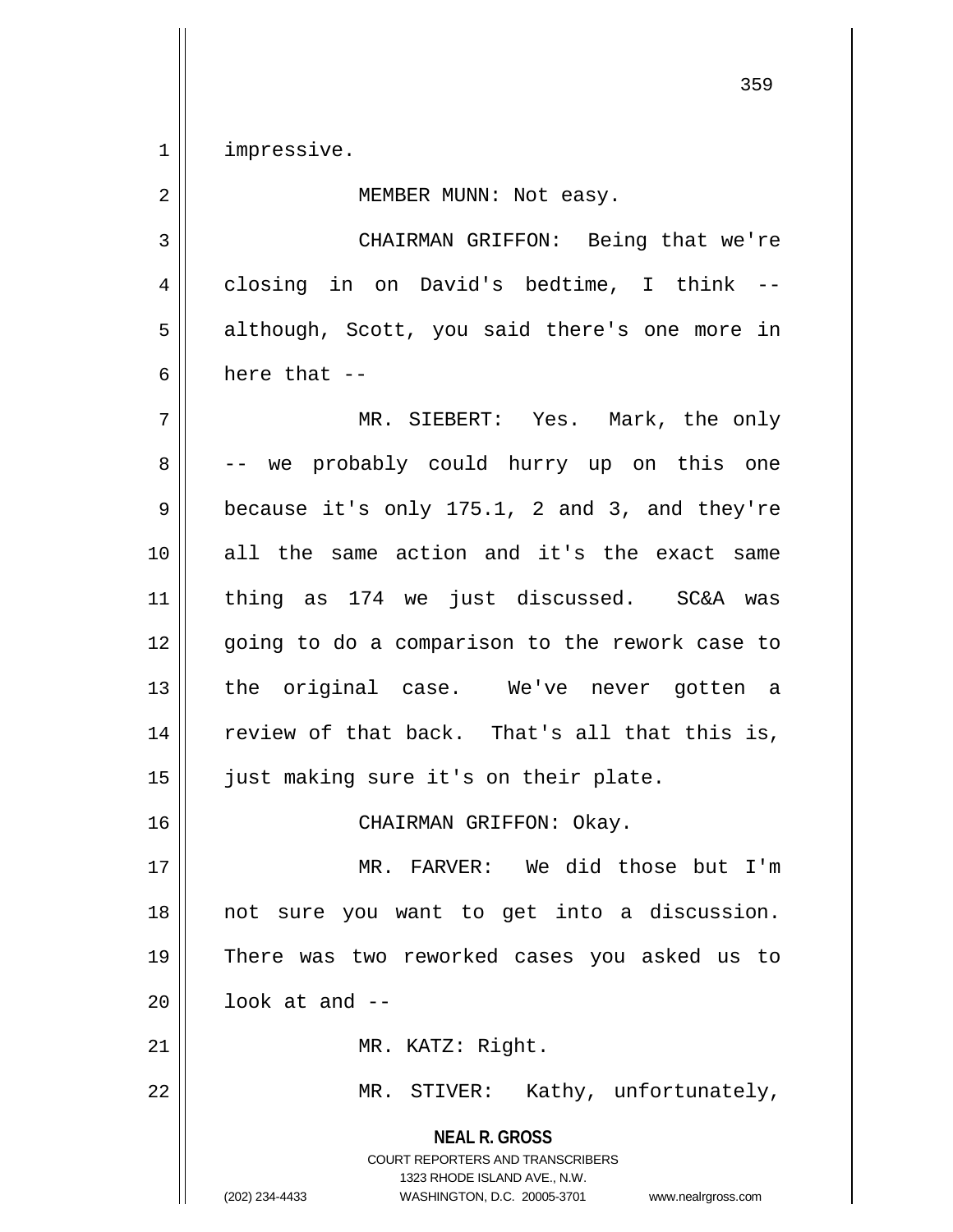$1 \parallel$  was not available to --

| $\overline{a}$ | MR. FARVER: Kathy's not available                                                                                                                                      |
|----------------|------------------------------------------------------------------------------------------------------------------------------------------------------------------------|
| 3              | today and she's the one that did do the                                                                                                                                |
| 4              | reworks on these two cases.                                                                                                                                            |
| 5              | CHAIRMAN GRIFFON: Alright. Why                                                                                                                                         |
| 6              | don't we hold that? Thanks, Scott, but I                                                                                                                               |
| 7              | think we'll hold that, because, I don't know                                                                                                                           |
| 8              | if you heard, but Kathy Behling worked on                                                                                                                              |
| 9              | those and she's not available today.                                                                                                                                   |
| 10             | MR. SIEBERT: Great, just wanted to                                                                                                                                     |
| 11             | make sure we knew the status.                                                                                                                                          |
| 12             | CHAIRMAN GRIFFON: Yes, very good.                                                                                                                                      |
| 13             | Okay, so I think I have an 8:00 p.m. flight,                                                                                                                           |
| 14             | so what I'm going to do is stay here with Ted                                                                                                                          |
| 15             | and update the 8th matrix after the meeting is                                                                                                                         |
| 16             | over, and maybe with Beth for a little while                                                                                                                           |
| 17             | too, just so we're in the same loop, and email                                                                                                                         |
| 18             | it out probably to Ted or you can distribute                                                                                                                           |
| 19             | $it$ $-$                                                                                                                                                               |
| 20             | MR. KATZ: Yes.                                                                                                                                                         |
| 21             | CHAIRMAN GRIFFON: -- before I leave                                                                                                                                    |
| 22             | Cincinnati or Kentucky today.                                                                                                                                          |
|                | <b>NEAL R. GROSS</b><br><b>COURT REPORTERS AND TRANSCRIBERS</b><br>1323 RHODE ISLAND AVE., N.W.<br>(202) 234-4433<br>WASHINGTON, D.C. 20005-3701<br>www.nealrgross.com |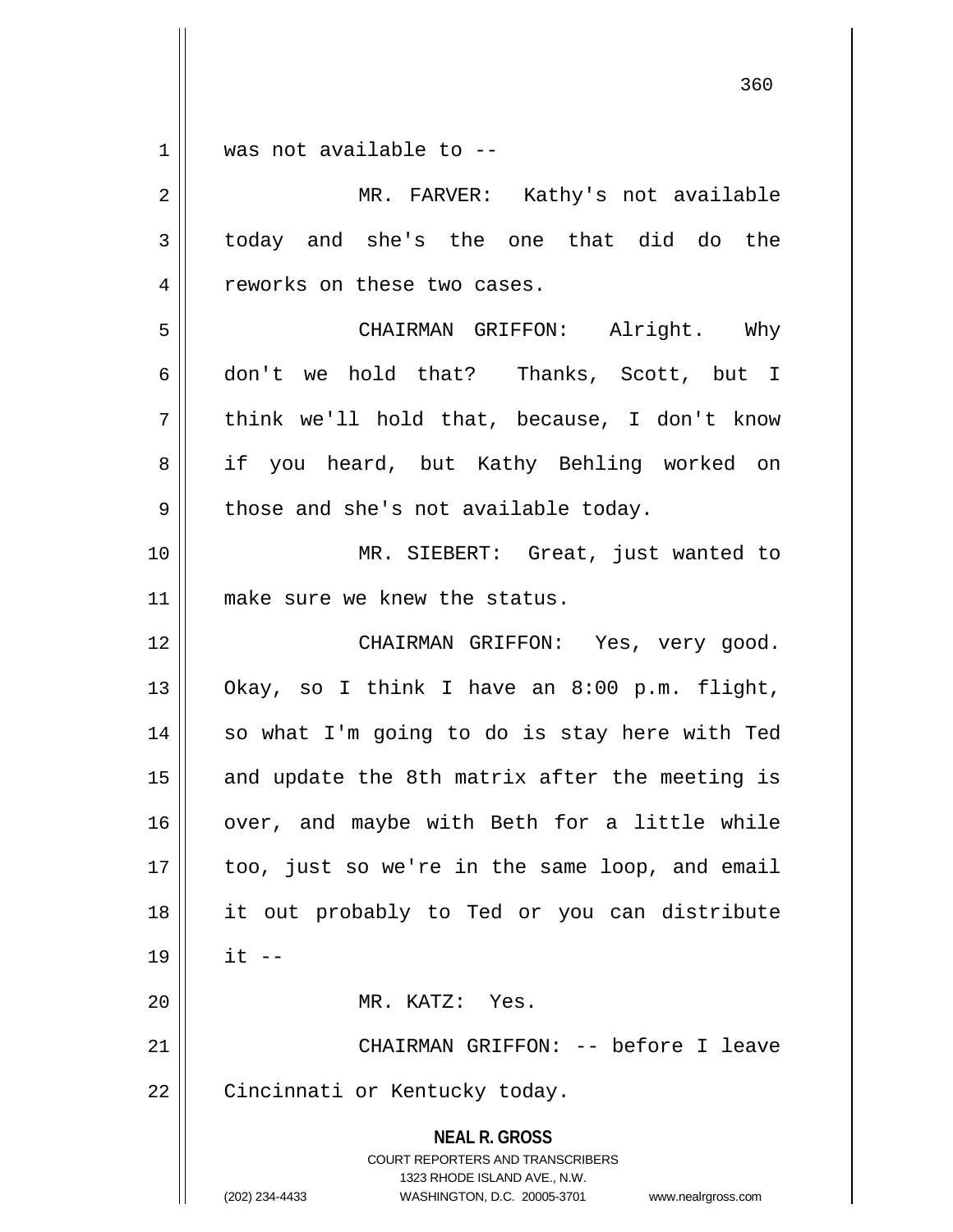**NEAL R. GROSS** COURT REPORTERS AND TRANSCRIBERS 1323 RHODE ISLAND AVE., N.W. (202) 234-4433 WASHINGTON, D.C. 20005-3701 www.nealrgross.com 1 MR. KATZ: Yes, I'll circulate it 2 tomorrow. It'll be easier for me to circulate  $3 \parallel$  it once I'm back at the office. 4 CHAIRMAN GRIFFON: But I think the 5 || last item before everybody leaves is maybe  $6 \parallel$  looking at dates for our next meeting. 7 MR. KATZ: Yes, let's do that. 8 David, do we still have you? 9 CHAIRMAN GRIFFON: David and David, 10 I guess. 11 MR. KATZ: Both Davids, David 12 || squared. Do we have either of you? 13 || MEMBER KOTELCHUCK: Yes, I'm here. 14 MR. KATZ: Okay, But we don't have  $15$ 16 MEMBER RICHARDSON: David's here. 17 || MR. KATZ: Oh, we have both. 18 CHAIRMAN GRIFFON: Alright, just 19 pull all your calendars here sometime in, how  $20$  || far apart have we been doing these? 21 MR. KATZ: I think we want to shoot  $22$  | for about two months.

361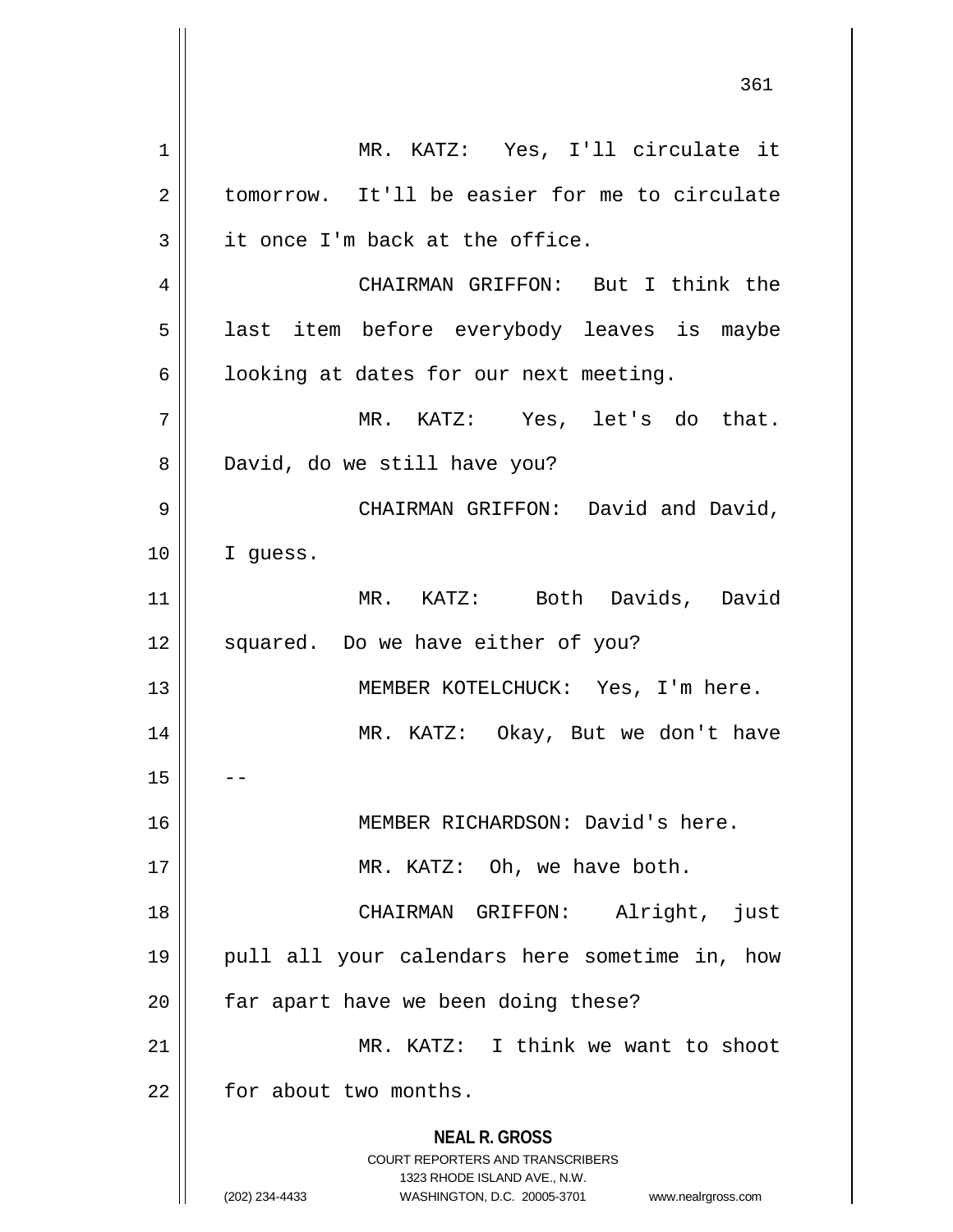**NEAL R. GROSS** COURT REPORTERS AND TRANSCRIBERS 1323 RHODE ISLAND AVE., N.W. (202) 234-4433 WASHINGTON, D.C. 20005-3701 www.nealrgross.com 362 1 CHAIRMAN GRIFFON: You're saying  $2 \parallel$  through your technical meeting. 3 || MR. KATZ: That'll be in between. 4 We want to do it as frequently as we can, I  $5 \parallel$  think. 6 CHAIRMAN GRIFFON: So early August 7 | would work out, right, early August? 8 MR. KATZ: Let's look at what's 9 available. We'll have issues anyway of 10 || availability in August, I think. 11 CHAIRMAN GRIFFON: I'm sure we  $12 \parallel$  will. 13 MR. SIEBERT: On a related note, 14 Ted, when is the September board meeting 15 | scheduled for or has that been scheduled? 16 MR. KATZ: That's scheduled, but 17 || that's not an issue, because that's later in -18 19 MR. STIVER: I just want to know  $20$  | because I have jury duty that's going to be 21 || coming up. I wanted to know what the dates 22 were.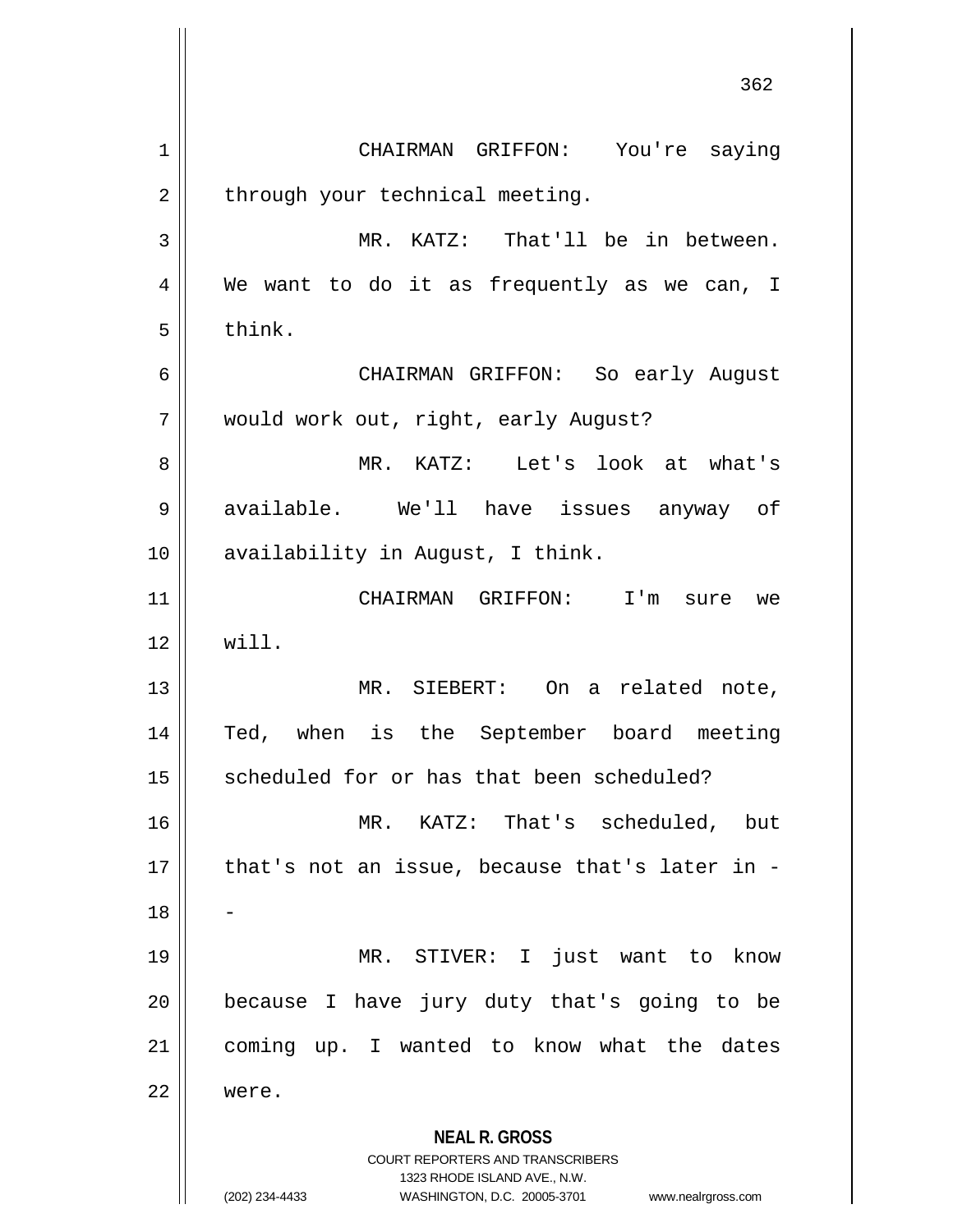**NEAL R. GROSS** COURT REPORTERS AND TRANSCRIBERS 1323 RHODE ISLAND AVE., N.W. (202) 234-4433 WASHINGTON, D.C. 20005-3701 www.nealrgross.com 363 1 CHAIRMAN GRIFFON: It's September  $2 \parallel 18^{th}$  through the 20th. 3 || MR. KATZ: That's right. 4 MR. STIVER: That's smack right in  $5 \parallel$  the middle of  $-$ 6 MEMBER MUNN: But we've got a  $7$  teleconference on the 15<sup>th</sup> of August. 8 CHAIRMAN GRIFFON: We've got a  $9 \parallel$  teleconference the 15<sup>th</sup>? 10 || MEMBER MUNN: So we probably want to 11 do it before then. Is that first week of 12 | August reasonable? 13 CHAIRMAN GRIFFON: Maybe the first 14 | full week. 15 MR. KATZ: I don't think the  $16$  teleconference is the issue here. 17 || MEMBER MUNN: No, it's not. 18 || CHAIRMAN GRIFFON: So the first 19 || full week then, does that make sense, any time  $20$  | in that week? I'd prefer --21 || MR. KATZ: That's a good week for  $22$   $\parallel$  me.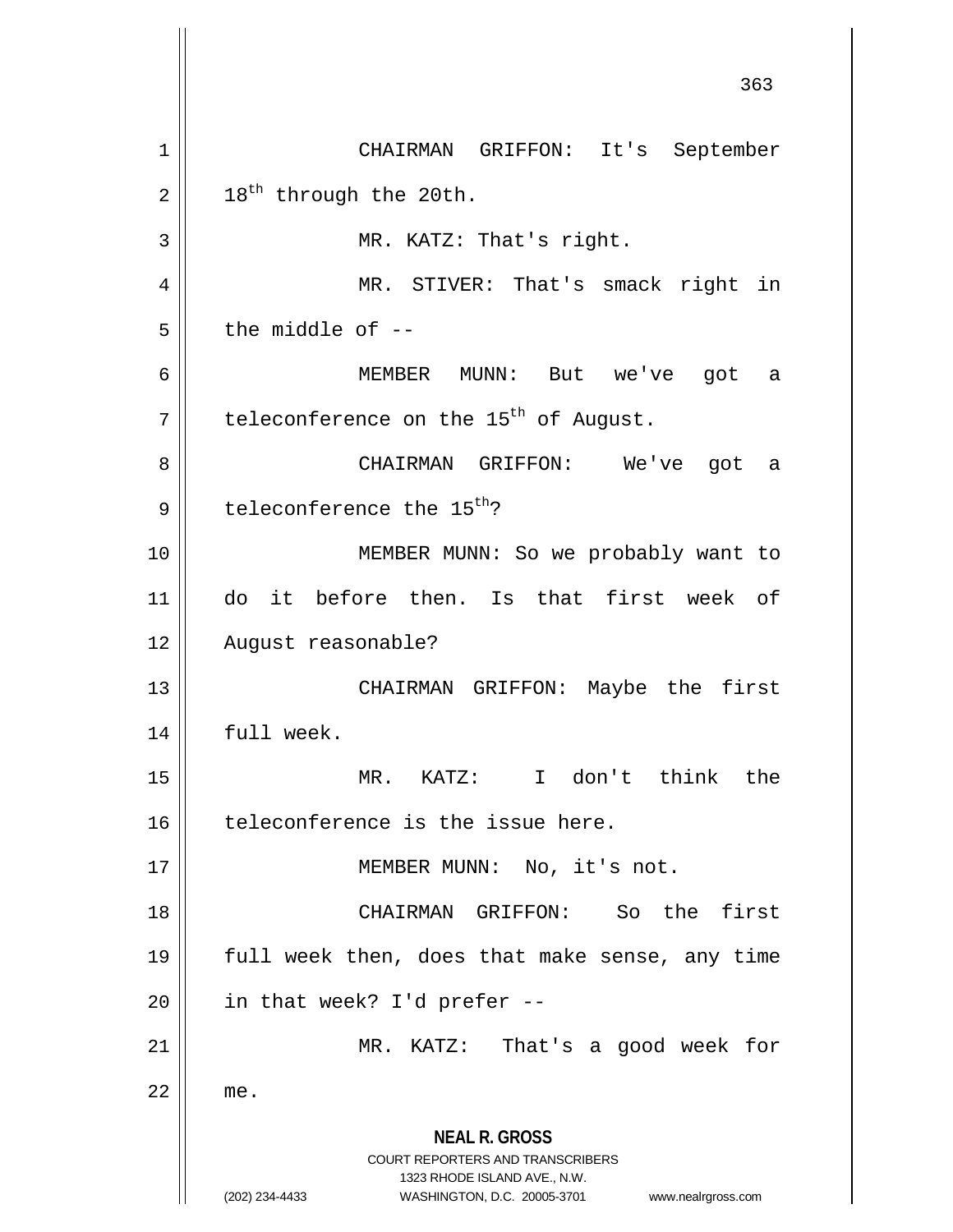**NEAL R. GROSS** COURT REPORTERS AND TRANSCRIBERS 1323 RHODE ISLAND AVE., N.W. (202) 234-4433 WASHINGTON, D.C. 20005-3701 www.nealrgross.com 364 1 | CHAIRMAN GRIFFON: 6th through the 2 || 10th, yes. I'd prefer on either the 6th or  $3 \parallel$  the 10th, but I know that doesn't --4 MEMBER MUNN: Oh, the 6th is fine  $5 \parallel$  with me. 6  $\parallel$  CHAIRMAN GRIFFON: The 6<sup>th</sup> okay with  $7 \parallel$  you? 8 MEMBER MUNN: Yes. 9  $\parallel$  MR. KATZ: August 6<sup>th</sup> is good with me. 10 || MEMBER CLAWSON: 6<sup>th</sup> will work best 11 for me. 12  $\parallel$  CHAIRMAN GRIFFON: August 6<sup>th</sup>,  $13$  | that'll work. 14 || MR. KATZ: How about you, Beth? 15 || MS. ROLFES: That's fine. 16 || CHAIRMAN GRIFFON: David and David? 17 || MEMBER KOTELCHUCK: I'm okay with 18 either. 19 MEMBER RICHARDSON: Either is fine  $20$  | for me. 21 CHAIRMAN GRIFFON: Okay, great. 22  $\parallel$  Okay. August 6<sup>th</sup> then.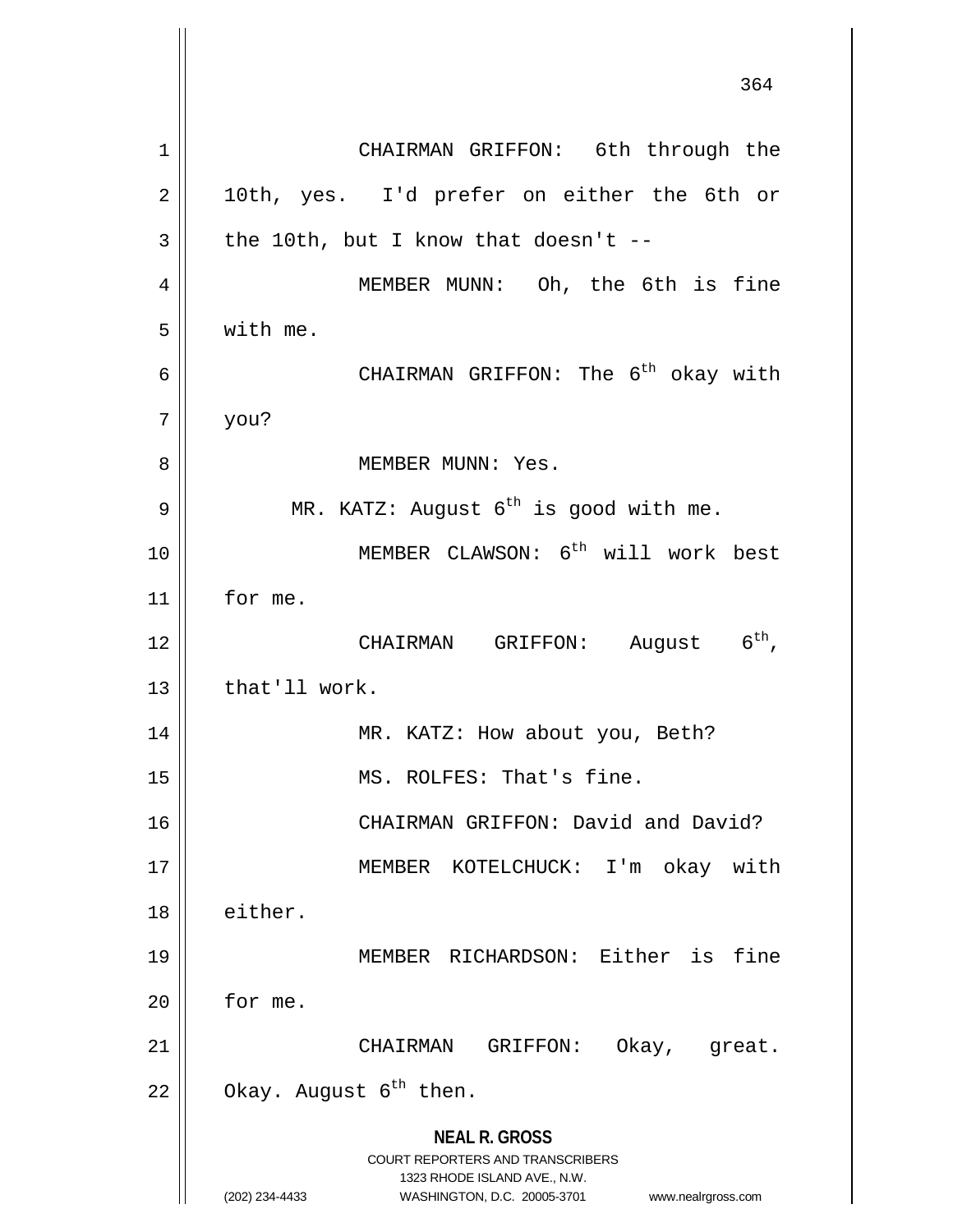**NEAL R. GROSS** COURT REPORTERS AND TRANSCRIBERS 1323 RHODE ISLAND AVE., N.W. (202) 234-4433 WASHINGTON, D.C. 20005-3701 www.nealrgross.com 365 1 || MR. KATZ: I think John's still  $2 \parallel$  checking. 3 || MR. STIVER: I was turning off my 4 | computer. 5 CHAIRMAN GRIFFON: Oh, sorry. 6 MR. KATZ: August 6th is a Monday. 7 || MEMBER MUNN: Start the week right. 8 || MEMBER POSTON: It's fine with me. 9 MR. KATZ: John's good too. So 10 | August 6th. 11 || CHAIRMAN GRIFFON: Look at that, 12 || unanimous on our first pick. Alright. 13 || MR. KATZ: Amazing. 14 CHAIRMAN GRIFFON: August 6th in 15  $\parallel$  Cincinnati. And we'll try to start at 8:30. 16 MR. KATZ: Yes, we'll try to get it  $17 \parallel$  all on the agenda. 18 CHAIRMAN GRIFFON: Wait, Wanda's 19 || saying 7:30. Just kidding. 20 MEMBER MUNN: No, no, I think 8:30  $21$  | is just fine. 22 || CHAIRMAN GRIFFON: 8:30, okay.